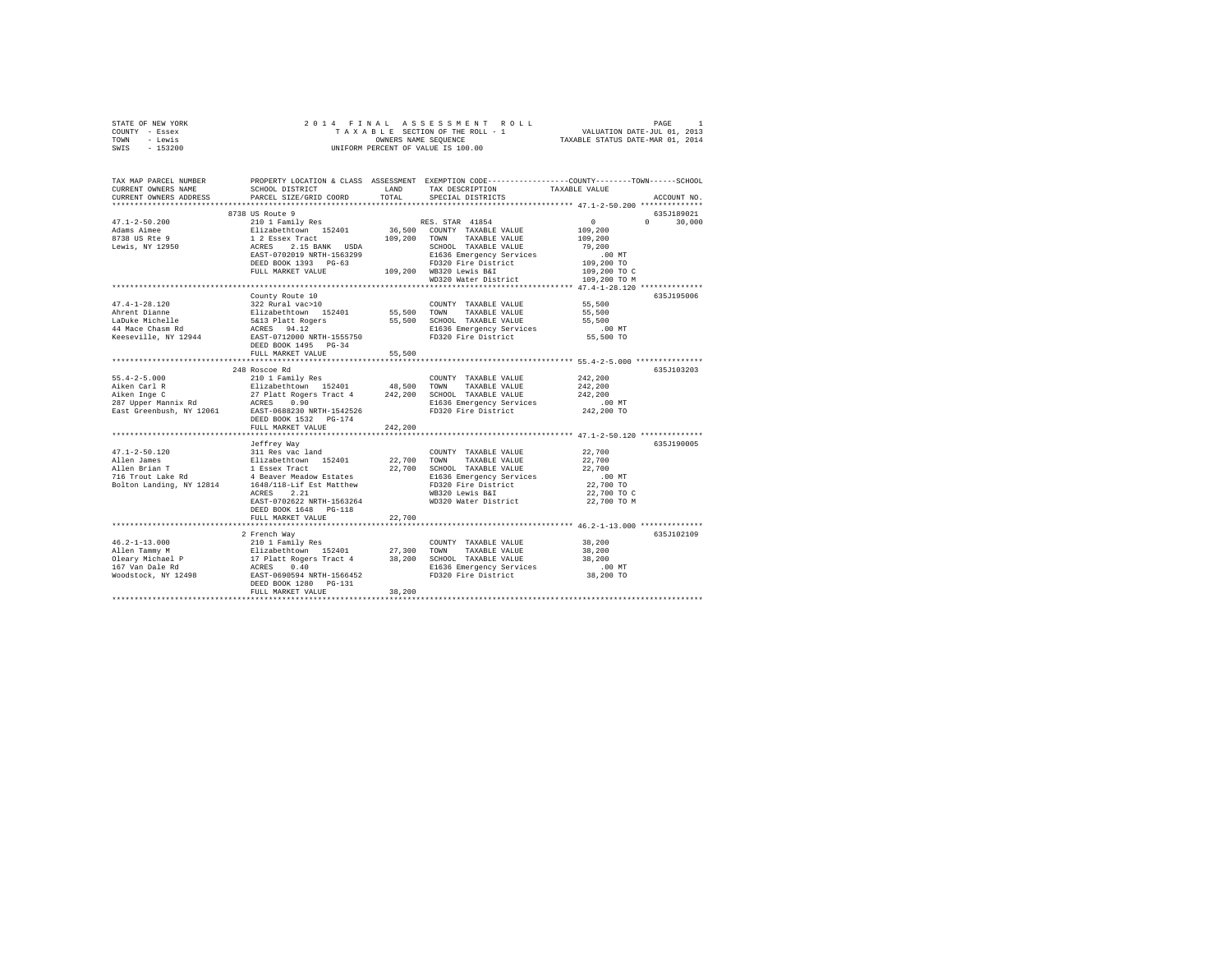| STATE OF NEW YORK<br>COUNTY - Essex<br>- Lewis<br>TOWN<br>$-153200$<br>SWIS                                                                            | 2014 FINAL<br>ASSESSMENT<br>TAXABLE SECTION OF THE ROLL - 1<br>OWNERS NAME SEQUENCE<br>UNIFORM PERCENT OF VALUE IS 100.00                                           |               |                                                                                                                                 | $\begin{tabular}{ccccc} R & O & L & L & \multicolumn{2}{c}{\small \texttt{PAGE}} & 2 \\ - & 1 & & \multicolumn{2}{c}{\small \texttt{VALUATION DATE-JUL 01, 2013}} \\ & \multicolumn{2}{c}{\small \texttt{TAXABLE STATUS DATE-MAR 01, 2014}} \end{tabular}$ |                             |
|--------------------------------------------------------------------------------------------------------------------------------------------------------|---------------------------------------------------------------------------------------------------------------------------------------------------------------------|---------------|---------------------------------------------------------------------------------------------------------------------------------|------------------------------------------------------------------------------------------------------------------------------------------------------------------------------------------------------------------------------------------------------------|-----------------------------|
| TAX MAP PARCEL NUMBER<br>CURRENT OWNERS NAME                                                                                                           | SCHOOL DISTRICT<br>PARCEL SIZE/GRID COORD                                                                                                                           | LAND<br>TOTAL | PROPERTY LOCATION & CLASS ASSESSMENT EXEMPTION CODE---------------COUNTY-------TOWN-----SCHOOL<br>TAX DESCRIPTION               | TAXABLE VALUE                                                                                                                                                                                                                                              |                             |
| CURRENT OWNERS ADDRESS<br>*************************                                                                                                    |                                                                                                                                                                     |               | SPECIAL DISTRICTS                                                                                                               |                                                                                                                                                                                                                                                            | ACCOUNT NO.                 |
|                                                                                                                                                        | 741 Stowersville Rd                                                                                                                                                 |               |                                                                                                                                 |                                                                                                                                                                                                                                                            | 635J104908                  |
| $47.2 - 1 - 13.000$<br>American Comm of KTYYP Inc<br>741 Stowersville Rd<br>Lewis, NY 12950                                                            | 220 2 Family Res<br>Elizabethtown 152401<br>4 Platt Rogers Tract 1<br>ACRES 0.82<br>EAST-0709089 NRTH-1562429<br>DEED BOOK 1694 PG-235<br>CONSERVATION ESMT % 25.00 | 23,775        | COUNTY TAXABLE VALUE<br>TOWN<br>TAXABLE VALUE<br>29,675 SCHOOL TAXABLE VALUE<br>E1636 Emergency Services<br>FD320 Fire District | 29.675<br>29,675<br>29.675<br>$.00$ MT<br>29,675 TO                                                                                                                                                                                                        |                             |
|                                                                                                                                                        | FULL MARKET VALUE                                                                                                                                                   | 29.675        |                                                                                                                                 |                                                                                                                                                                                                                                                            |                             |
|                                                                                                                                                        |                                                                                                                                                                     |               |                                                                                                                                 |                                                                                                                                                                                                                                                            |                             |
| $38.3 - 1 - 6.200$<br>Anderson Gail R<br>9111 US Rte 9                                                                                                 | 9111 US Route 9<br>210 1 Family Res<br>Elizabethtown 152401<br>11 Essex Tr<br>ACRES 8.06 BANK1STARSG                                                                | 97,700 TOWN   | RES. STAR 41854<br>39,600 COUNTY TAXABLE VALUE<br>TAXABLE VALUE                                                                 | $\sim$ 0<br>97,700<br>97,700                                                                                                                                                                                                                               | 635J193001<br>$0 \t 30,000$ |
| Lewis, NY 12950                                                                                                                                        | EAST-0702903 NRTH-1572380<br>DEED BOOK 1207 PG-46<br>FULL MARKET VALUE                                                                                              | 97,700        | SCHOOL TAXABLE VALUE<br>SCROOL TAAABLE VALUL<br>E1636 Emergency Services<br>FD320 Fire District                                 | 67,700<br>$.00$ MT<br>97,700 TO                                                                                                                                                                                                                            |                             |
|                                                                                                                                                        |                                                                                                                                                                     |               |                                                                                                                                 |                                                                                                                                                                                                                                                            |                             |
|                                                                                                                                                        | 521 Deerhead-Reber Rd                                                                                                                                               |               |                                                                                                                                 |                                                                                                                                                                                                                                                            | 635J189013                  |
| $38.2 - 1 - 14.001$                                                                                                                                    | 210 1 Family Res                                                                                                                                                    |               | RES. STAR 41854                                                                                                                 | $\sim$ 0                                                                                                                                                                                                                                                   | $0 \t 30.000$               |
| Anderson John E Elizabethtown 152401 40,000 COUNT<br>Anderson Deborah L 25 31 Peru Bay Tract 129,200 TOWN<br>521 Deerhead Reber Rd ACRES 8.54 -------- |                                                                                                                                                                     |               | 40,000 COUNTY TAXABLE VALUE                                                                                                     | 129,200                                                                                                                                                                                                                                                    |                             |
|                                                                                                                                                        |                                                                                                                                                                     |               | TAXABLE VALUE                                                                                                                   | 129,200                                                                                                                                                                                                                                                    |                             |
|                                                                                                                                                        |                                                                                                                                                                     |               | SCHOOL TAXABLE VALUE                                                                                                            | 99,200                                                                                                                                                                                                                                                     |                             |
| Lewis, NY 12950                                                                                                                                        | EAST-0717007 NRTH-1576773                                                                                                                                           |               | E1636 Emergency Services                                                                                                        | $.00$ MT                                                                                                                                                                                                                                                   |                             |
|                                                                                                                                                        | DEED BOOK 1725 PG-119                                                                                                                                               |               | FD320 Fire District                                                                                                             | 129,200 TO                                                                                                                                                                                                                                                 |                             |
|                                                                                                                                                        | FULL MARKET VALUE                                                                                                                                                   | 129,200       |                                                                                                                                 |                                                                                                                                                                                                                                                            |                             |
|                                                                                                                                                        |                                                                                                                                                                     |               |                                                                                                                                 |                                                                                                                                                                                                                                                            |                             |
|                                                                                                                                                        | 265 Fox Run Rd                                                                                                                                                      |               |                                                                                                                                 |                                                                                                                                                                                                                                                            | 635J105004                  |
| $55.2 - 1 - 28.000$                                                                                                                                    | 210 1 Family Res                                                                                                                                                    |               | RES. STAR 41854                                                                                                                 | $\mathbf{0}$                                                                                                                                                                                                                                               | 30,000<br>$\Omega$          |
| Andrade Gilbert C                                                                                                                                      | Elizabethtown 152401                                                                                                                                                |               | 41,000 COUNTY TAXABLE VALUE                                                                                                     | 131,800                                                                                                                                                                                                                                                    |                             |
| Andrade Jacqueline<br>265 Fox Run Rd                                                                                                                   | 29 Platt Rogers Tract 4<br>Db 896 Pq 232                                                                                                                            | 131,800 TOWN  | TAXABLE VALUE                                                                                                                   | 131,800<br>101,800                                                                                                                                                                                                                                         |                             |
| Elizabethtown, NY 12932                                                                                                                                | ACRES 9.77                                                                                                                                                          |               | SCHOOL TAXABLE VALUE<br>E1636 Emergency Services                                                                                | $.00$ MT                                                                                                                                                                                                                                                   |                             |
|                                                                                                                                                        | EAST-0693455 NRTH-1545534<br>DEED BOOK 970 PG-92<br>FULL MARKET VALUE                                                                                               |               | FD320 Fire District                                                                                                             | 131,800 TO                                                                                                                                                                                                                                                 |                             |
|                                                                                                                                                        |                                                                                                                                                                     | 131,800       |                                                                                                                                 |                                                                                                                                                                                                                                                            |                             |
|                                                                                                                                                        | 181 Cutting Rd                                                                                                                                                      |               |                                                                                                                                 |                                                                                                                                                                                                                                                            | 635J178545                  |
| $56.1 - 2 - 6.000$                                                                                                                                     | 210 1 Family Res                                                                                                                                                    |               | RES. STAR 41854                                                                                                                 | $\sim$ 0                                                                                                                                                                                                                                                   | $0 \t 30,000$               |
| Angelicola Steve                                                                                                                                       |                                                                                                                                                                     |               | COUNTY TAXABLE VALUE                                                                                                            | 120,800                                                                                                                                                                                                                                                    |                             |
| Koop Rosemary                                                                                                                                          | Elizabethtown 152401 35,600<br>33 Platt Rogers Tract 4 120,800<br>ACRES 3.60                                                                                        |               | TOWN<br>TAXABLE VALUE                                                                                                           | 120,800                                                                                                                                                                                                                                                    |                             |
|                                                                                                                                                        |                                                                                                                                                                     |               | SCHOOL TAXABLE VALUE                                                                                                            | 90,800                                                                                                                                                                                                                                                     |                             |
| RD1 Box 141<br>Cutting Rd                                                                                                                              | EAST-0698431 NRTH-1547546                                                                                                                                           |               | E1636 Emergency Services                                                                                                        | $.00$ MT                                                                                                                                                                                                                                                   |                             |
| Elizabethtown, NY 12932                                                                                                                                | DEED BOOK 984 PG-97                                                                                                                                                 |               | FD320 Fire District                                                                                                             | 120,800 TO                                                                                                                                                                                                                                                 |                             |
|                                                                                                                                                        | FULL MARKET VALUE                                                                                                                                                   | 120,800       |                                                                                                                                 |                                                                                                                                                                                                                                                            |                             |
|                                                                                                                                                        |                                                                                                                                                                     |               |                                                                                                                                 |                                                                                                                                                                                                                                                            |                             |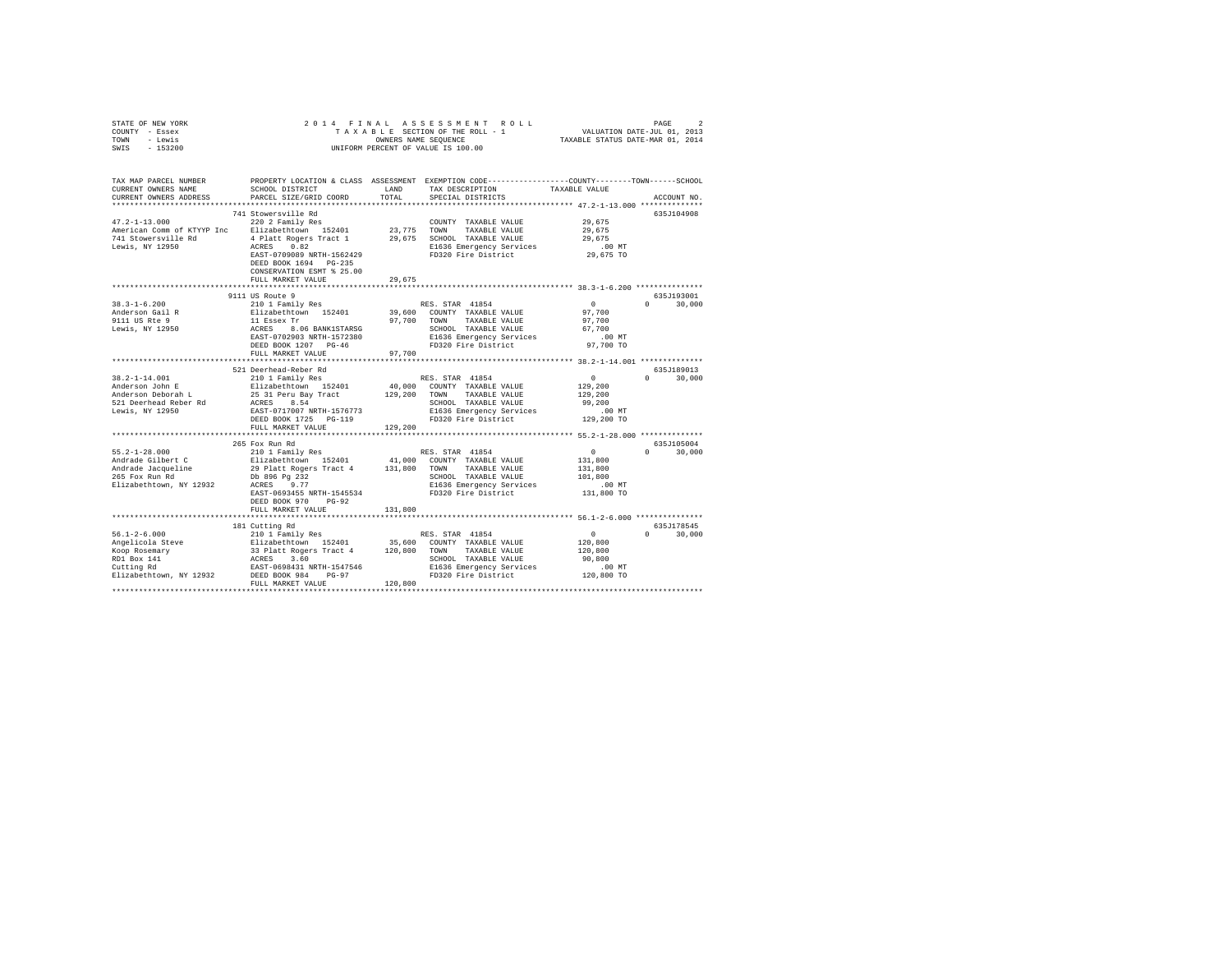| STATE OF NEW YORK<br>COUNTY - Essex<br>- Lewis<br>TOWN<br>SWIS - 153200                                                                                                                                                                                        | 2014 FINAL<br>ASSESSMENT ROLL<br>T A X A B L E SECTION OF THE ROLL - 1<br>OWNERS NAME SEQUENCE<br>UNIFORM PERCENT OF VALUE IS 100.00                                            |                          |                                                                                                                                                                                                                                                                   | 3<br>PAGE<br>VALUATION DATE-JUL 01, 2013<br>TAXABLE STATUS DATE-MAR 01, 2014                                                    |
|----------------------------------------------------------------------------------------------------------------------------------------------------------------------------------------------------------------------------------------------------------------|---------------------------------------------------------------------------------------------------------------------------------------------------------------------------------|--------------------------|-------------------------------------------------------------------------------------------------------------------------------------------------------------------------------------------------------------------------------------------------------------------|---------------------------------------------------------------------------------------------------------------------------------|
| TAX MAP PARCEL NUMBER<br>CURRENT OWNERS NAME<br>CURRENT OWNERS ADDRESS                                                                                                                                                                                         | SCHOOL DISTRICT<br><b>EXAMPLE AND SET OF STREET AND STREET AND STREET AND STREET AND STREET AND STREET AND STREET AND STREET AND ST</b><br>PARCEL SIZE/GRID COORD               | TOTAL                    | TAX DESCRIPTION<br>SPECIAL DISTRICTS                                                                                                                                                                                                                              | PROPERTY LOCATION & CLASS ASSESSMENT EXEMPTION CODE---------------COUNTY-------TOWN------SCHOOL<br>TAXABLE VALUE<br>ACCOUNT NO. |
| $46.2 - 1 - 22.000$<br>Annunziata Vincent (Elizabethtown 152401 - 2000)<br>2013 Seventy La (Elizabethtown 152401 - 24,400 TOWN TAXABLE VALUE<br>2013 Seventy La (Elizabethtown 162401 - 2009)<br>2016 Elizabethtown ACRES 12.82 BANK1STARSG ELIZAS (Elizabethe | 133 Seventy Ln<br>210 1 Family Res<br>EAST-0689434 NRTH-1567341<br>DEED BOOK 1665 PG-305<br>FULL MARKET VALUE                                                                   | 109,300                  | COUNTY TAXABLE VALUE<br>E1636 Emergency Services<br>FD320 Fire District 109,300 TO                                                                                                                                                                                | 635J102610<br>109,300<br>109,300<br>109,300<br>$.00$ MT                                                                         |
|                                                                                                                                                                                                                                                                |                                                                                                                                                                                 |                          |                                                                                                                                                                                                                                                                   |                                                                                                                                 |
| $46.4 - 1 - 6.400$<br>605 Reber Rd<br>Willsboro, NY 12996                                                                                                                                                                                                      | Carlott Rd<br>311 Res vac land<br>EAST-0691731 NRTH-1557583<br>DEED BOOK 947 PG-305<br>FULL MARKET VALUE<br>US Route 9<br>$6.06ac$<br>ACRES $4.20$<br>EAST-0720402 NRTH-1583756 | 23,700<br>4,200<br>4,200 | COUNTY TAXABLE VALUE<br>TAXABLE VALUE 23,700<br>TOWN<br>SCHOOL TAXABLE VALUE<br>E1636 Emergency Services<br>FD320 Fire District<br>COUNTY TAXABLE VALUE 4.200<br>TOWN<br>TAXABLE VALUE<br>SCHOOL TAXABLE VALUE<br>E1636 Emergency Services<br>FD320 Fire District | 635J190019<br>23,700<br>23,700<br>$.00$ MT<br>23,700 TO<br>635J180016<br>4,200<br>4,200<br>.00 MT<br>$4,200$ TO                 |
|                                                                                                                                                                                                                                                                | DEED BOOK 1301 PG-128<br>FULL MARKET VALUE                                                                                                                                      | 4,200                    |                                                                                                                                                                                                                                                                   |                                                                                                                                 |
| Lewis, NY 12950                                                                                                                                                                                                                                                | Hyde Rd<br>$40ac$ $ACRES$ $21.40$<br>EAST-0718234 NRTH-1560732<br>DEED BOOK 1079 PG-178<br>FULL MARKET VALUE<br>****************************                                    | 15,700                   | COUNTY TAXABLE VALUE<br>TOWN<br>TAXABLE VALUE<br>SCHOOL TAXABLE VALUE<br>SCHOOL TAXABLE VALUE<br>E1636 Emergency Services<br>FD320 Fire District                                                                                                                  | 635J100108<br>15,700<br>15,700<br>15,700<br>.00MT<br>15,700 TO                                                                  |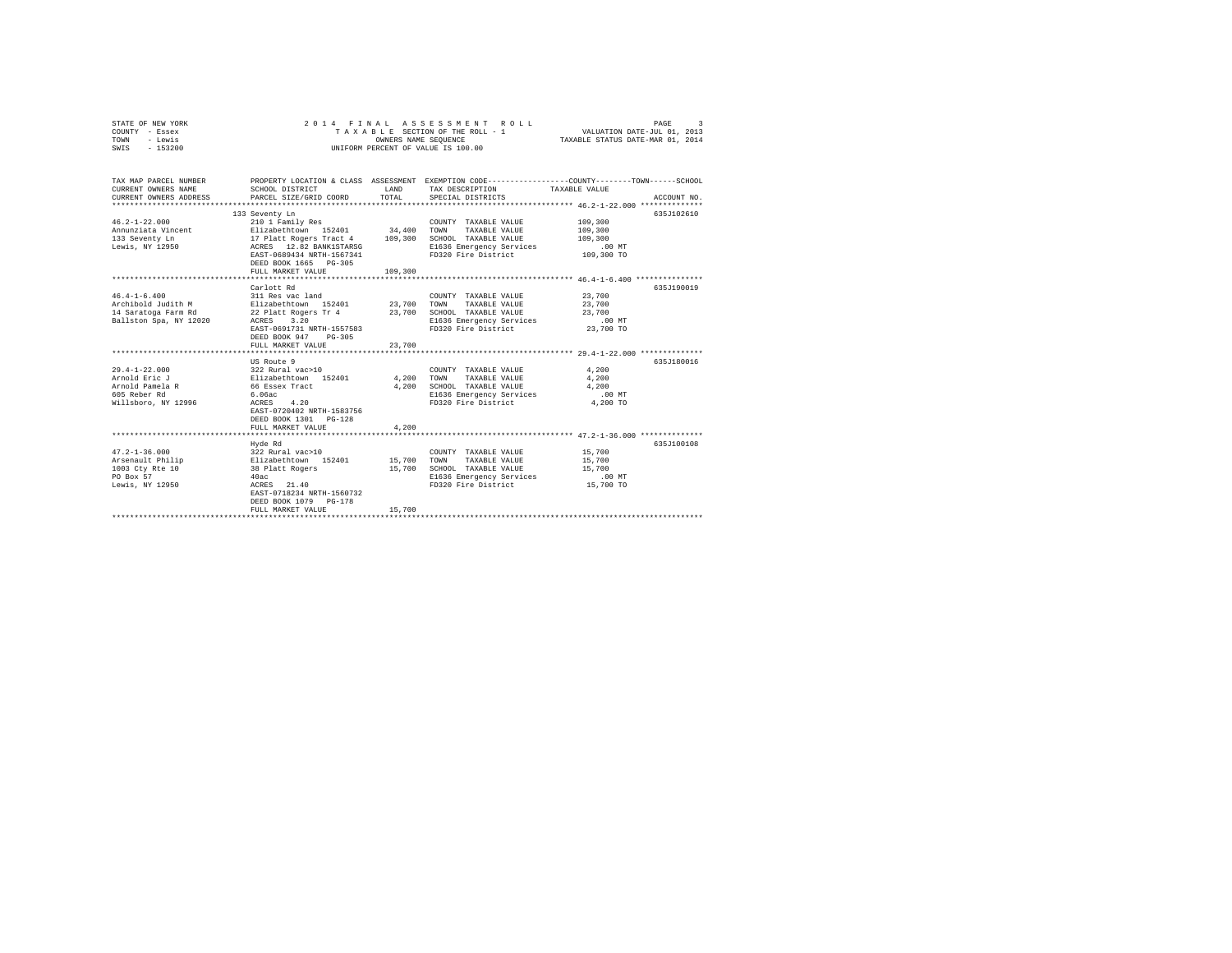| STATE OF NEW YORK                            |                                                                                                              | 2014 FINAL ASSESSMENT ROLL                                                                                              | PAGE<br>4                 |
|----------------------------------------------|--------------------------------------------------------------------------------------------------------------|-------------------------------------------------------------------------------------------------------------------------|---------------------------|
| COUNTY - Essex                               |                                                                                                              | TAXABLE SECTION OF THE ROLL - 1 VALUATION DATE-JUL 01, 2013                                                             |                           |
| TOWN<br>- Lewis                              |                                                                                                              | OWNERS NAME SEQUENCE TAXABLE STATUS DATE-MAR 01, 2014                                                                   |                           |
| SWIS - 153200                                |                                                                                                              | UNIFORM PERCENT OF VALUE IS 100.00                                                                                      |                           |
|                                              |                                                                                                              |                                                                                                                         |                           |
|                                              |                                                                                                              |                                                                                                                         |                           |
|                                              |                                                                                                              |                                                                                                                         |                           |
| TAX MAP PARCEL NUMBER<br>CURRENT OWNERS NAME | SCHOOL DISTRICT                                                                                              | PROPERTY LOCATION & CLASS ASSESSMENT EXEMPTION CODE----------------COUNTY-------TOWN-----SCHOOL<br>LAND TAX DESCRIPTION | TAXARLE VALUE             |
| CURRENT OWNERS ADDRESS                       | PARCEL SIZE/GRID COORD                                                                                       | TOTAL<br>SPECIAL DISTRICTS                                                                                              | ACCOUNT NO.               |
|                                              |                                                                                                              |                                                                                                                         |                           |
|                                              | 1003 County Route 10                                                                                         |                                                                                                                         | 635J100109                |
| $47.3 - 2 - 3.000$                           | 210 1 Family Res                                                                                             | RES. STAR 41854                                                                                                         | $\sim$ 0<br>$0 \t 30.000$ |
| Arsenault Philip                             |                                                                                                              | Elizabethtown 152401 37,800 COUNTY TAXABLE VALUE 118,400                                                                |                           |
|                                              | Arsenault Marilyn 2 Platt Rogers Tract 1 118,400                                                             | TAXABLE VALUE<br><b>TOWN</b>                                                                                            | 118,400                   |
| 1003 Ctv Rte 10                              | 4ac                                                                                                          | SCHOOL TAXABLE VALUE                                                                                                    | 88,400                    |
| PO Box 57                                    | 5.80<br>ACRES                                                                                                | E1636 Emergency Services                                                                                                | $.00$ MT                  |
| Lewis, NY 12950                              | EAST-0702483 NRTH-1558397                                                                                    | FD320 Fire District                                                                                                     | 118,400 TO                |
|                                              | DEED BOOK 435 PG-212                                                                                         | WB320 Lewis B&I                                                                                                         | 118,400 TO C              |
|                                              | FULL MARKET VALUE                                                                                            | 118,400 WD320 Water District                                                                                            | 118,400 TO M              |
|                                              |                                                                                                              |                                                                                                                         |                           |
|                                              | County Route 10                                                                                              |                                                                                                                         | 635J101002                |
| $47.13 - 2 - 19.000$                         | 311 Res vac land                                                                                             | $\begin{tabular}{lllllllll} \textbf{COUNTY} & \textbf{TAXABLE VALUE} & & & & 3 \, , \, 000 \\ \end{tabular}$            |                           |
| Arsenault Philip E                           | 311 Res Vac Lauw 152401 13,000 TOWN<br>Elizabethtown 152401 3,000 TOWN<br>2 Platt Rogers Tract 1 3,000 SCHOO | TAXABLE VALUE                                                                                                           | 3,000                     |
| Arsenault Marilyn M                          |                                                                                                              | SCHOOL TAXABLE VALUE                                                                                                    | 3,000                     |
| PO Box 57                                    | ACRES 0.35                                                                                                   | E1636 Emergency Services                                                                                                | .00 MT                    |
| Lewis, NY 12950                              | EAST-0701268 NRTH-1558709                                                                                    | FD320 Fire District                                                                                                     | 3,000 TO                  |
|                                              | DEED BOOK 1627 PG-203                                                                                        | WB320 Lewis B&I                                                                                                         | 3,000 TO C                |
|                                              | FULL MARKET VALUE                                                                                            | 3,000 WD320 Water District                                                                                              | 3,000 TO M                |
|                                              |                                                                                                              |                                                                                                                         |                           |
|                                              | 963 County Route 10                                                                                          |                                                                                                                         | 635.T101308               |
| $47.13 - 2 - 23.000$                         | 210 1 Family Res                                                                                             | COUNTY TAXABLE VALUE 86,000                                                                                             |                           |
|                                              |                                                                                                              | Arsenault Philip E II Blizabethtown 152401 30,800 TOWN TAXABLE VALUE                                                    | 86,000                    |
|                                              |                                                                                                              | Arsenault Marilyn M 1992 Platt Rogers Tract 1 86,000 SCHOOL TAXABLE VALUE 86,000                                        |                           |
| PO Box 57                                    | ACRES 0.39                                                                                                   | E1636 Emergency Services                                                                                                | $.00$ MT                  |
| Lewis, NY 12950                              | EAST-0701160 NRTH-1558773                                                                                    | FD320 Fire District                                                                                                     | 86,000 TO                 |
|                                              | DEED BOOK 989 PG-98                                                                                          | WB320 Lewis B&I                                                                                                         | 86,000 TO C               |
|                                              | FULL MARKET VALUE                                                                                            | 86,000 WD320 Water District                                                                                             | 86,000 TO M               |
|                                              |                                                                                                              |                                                                                                                         |                           |
|                                              | Hale Hill Ln                                                                                                 |                                                                                                                         | 6379978518                |
| $38.1 - 1 - 8.000$                           | 314 Rural vac<10                                                                                             | COUNTY TAXABLE VALUE                                                                                                    | 5,900                     |
| Arthur Dennis                                | Elizabethtown 152401                                                                                         | 5,900<br>TOWN<br>TAXABLE VALUE                                                                                          | 5,900                     |
| 476 Moss Rd                                  | Essex Tract Lot 15618                                                                                        | SCHOOL TAXABLE VALUE<br>5.900                                                                                           | 5.900                     |
|                                              |                                                                                                              |                                                                                                                         |                           |

|                 | Hale Hill Ln              |       |                          |          | 6379978518 |
|-----------------|---------------------------|-------|--------------------------|----------|------------|
| 38.1-1-8.000    | 314 Rural vac<10          |       | TAXABLE VALUE<br>COUNTY  | 5,900    |            |
| Arthur Dennis   | Elizabethtown 152401      | 5,900 | TOWN<br>TAXABLE VALUE    | 5,900    |            |
| 476 Moss Rd     | Essex Tract Lot 15&18     | 5,900 | SCHOOL TAXABLE VALUE     | 5,900    |            |
| Lewis, NY 12950 | 3.29<br>ACRES             |       | E1636 Emergency Services | $.00$ MT |            |
|                 | EAST-0704003 NRTH-1580776 |       | FD320 Fire District      | 5,900 TO |            |
|                 | DEED BOOK 1618 PG-116     |       |                          |          |            |
|                 | FULL MARKET VALUE         | 5,900 |                          |          |            |
|                 |                           |       |                          |          |            |
|                 | Hale Hill Ln              |       |                          |          | 6379979039 |
| 38.1-1-32.000   | 311 Res vac land          |       | TAXABLE VALUE<br>COUNTY  | 5,100    |            |
| Arthur Dennis   | Elizabethtown 152401      | 5,100 | TOWN<br>TAXABLE VALUE    | 5,100    |            |
| 476 Moss Rd     | 18 Essex Tract            | 5,100 | SCHOOL TAXABLE VALUE     | 5,100    |            |
| Lewis, NY 12950 | ACRES 0.71                |       | E1636 Emergency Services | $.00$ MT |            |
|                 | EAST-0703936 NRTH-1580191 |       | FD320 Fire District      | 5,100 TO |            |
|                 | DEED BOOK 1618    PG-116  |       |                          |          |            |
|                 | FULL MARKET VALUE         | 5,100 |                          |          |            |
|                 |                           |       |                          |          |            |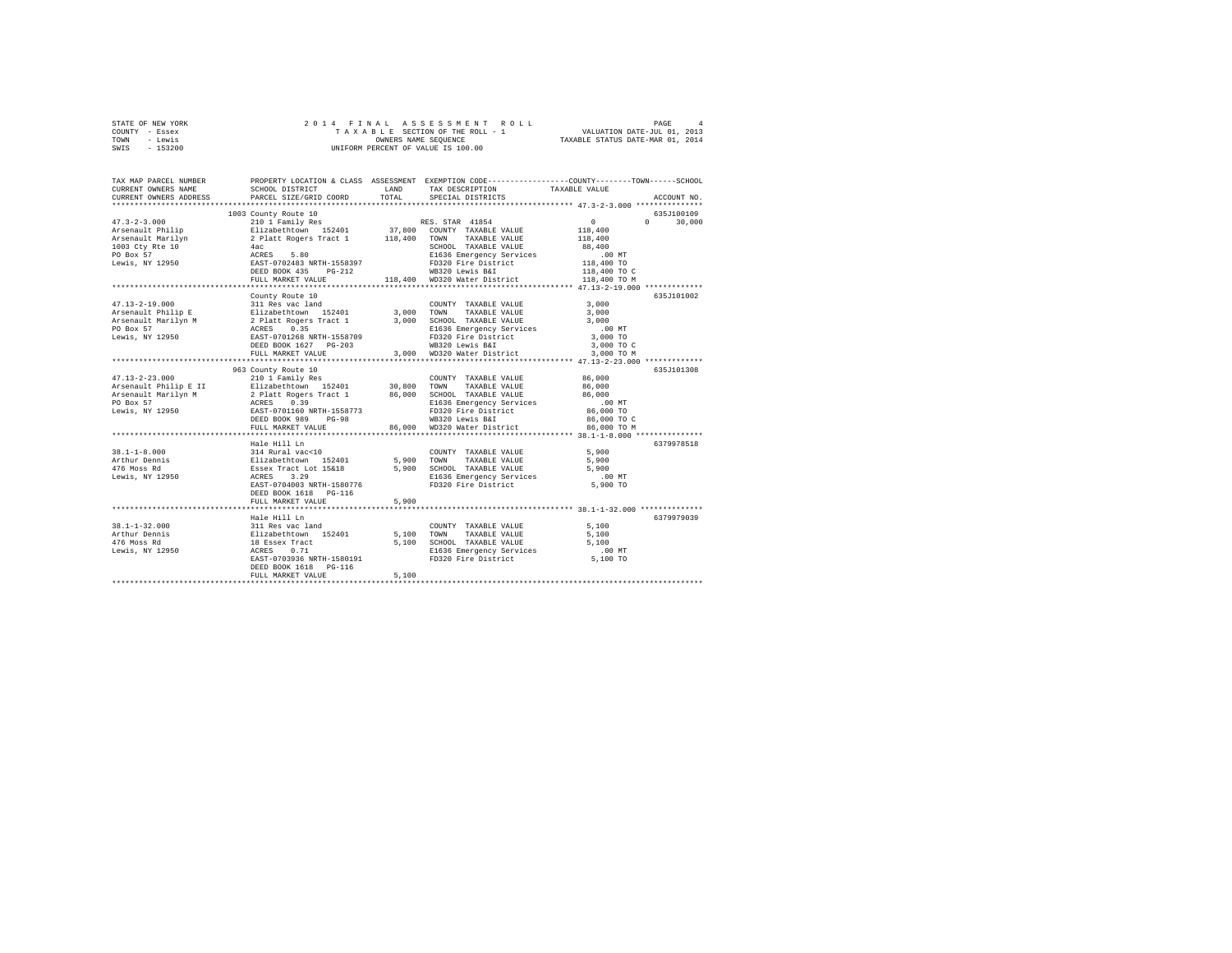| STATE OF NEW YORK<br>COUNTY - Essex<br>- Lewis<br>TOWN | 2014 FINAL<br>ASSESSMENT<br>PAGE<br>ROLL<br>VALUATION DATE-JUL 01, 2013<br>TAXABLE STATUS DATE-MAR 01, 2014<br>TAXABLE SECTION OF THE ROLL - 1<br>OWNERS NAME SEQUENCE |                  |                                                  |                                                                                                                 |
|--------------------------------------------------------|------------------------------------------------------------------------------------------------------------------------------------------------------------------------|------------------|--------------------------------------------------|-----------------------------------------------------------------------------------------------------------------|
| SWIS<br>$-153200$                                      |                                                                                                                                                                        |                  | UNIFORM PERCENT OF VALUE IS 100.00               |                                                                                                                 |
| TAX MAP PARCEL NUMBER<br>CURRENT OWNERS NAME           | SCHOOL DISTRICT                                                                                                                                                        | LAND             | TAX DESCRIPTION                                  | PROPERTY LOCATION & CLASS ASSESSMENT EXEMPTION CODE---------------COUNTY-------TOWN-----SCHOOL<br>TAXABLE VALUE |
| CURRENT OWNERS ADDRESS                                 | PARCEL SIZE/GRID COORD                                                                                                                                                 | TOTAL            | SPECIAL DISTRICTS                                | ACCOUNT NO.                                                                                                     |
|                                                        |                                                                                                                                                                        |                  |                                                  |                                                                                                                 |
|                                                        | Fox Run Rd                                                                                                                                                             |                  |                                                  | 635J100110                                                                                                      |
| $55.2 - 1 - 17.110$<br>Arthur Dennis L II              | 322 Rural vac>10<br>Elizabethtown 152401                                                                                                                               | 31,800           | COUNTY TAXABLE VALUE<br>TOWN<br>TAXABLE VALUE    | 31,800<br>31,800                                                                                                |
| 476 Moss Rd                                            | 30 Platt Rogers Tract 4                                                                                                                                                | 31,800           | SCHOOL TAXABLE VALUE                             | 31,800                                                                                                          |
| Lewis, NY 12950                                        | ACRES 38.30                                                                                                                                                            |                  | E1636 Emergency Services                         | $.00$ MT                                                                                                        |
|                                                        | EAST-0694960 NRTH-1548731                                                                                                                                              |                  | FD320 Fire District                              | 31,800 TO                                                                                                       |
|                                                        | DEED BOOK 1534 PG-82                                                                                                                                                   |                  |                                                  |                                                                                                                 |
|                                                        | FULL MARKET VALUE                                                                                                                                                      | 31,800           |                                                  |                                                                                                                 |
|                                                        | **************************                                                                                                                                             |                  |                                                  | ********************** 55.2-1-17.131 **************                                                             |
|                                                        | 370 Fox Run Rd                                                                                                                                                         |                  |                                                  | 635Z000004                                                                                                      |
| $55.2 - 1 - 17.131$                                    | 270 Mfg housing                                                                                                                                                        |                  | COUNTY TAXABLE VALUE                             | 39,000                                                                                                          |
| Arthur Dennis L II                                     | Elizabethtown 152401                                                                                                                                                   | 37,000           | TOWN<br>TAXABLE VALUE                            | 39,000                                                                                                          |
| 476 Moss Rd<br>Lewis, NY 12950                         | 30 Platt Rogers Tr 4<br>ACRES<br>5.00                                                                                                                                  | 39,000           | SCHOOL TAXABLE VALUE<br>E1636 Emergency Services | 39,000<br>.00 MT                                                                                                |
|                                                        | EAST-0694016 NRTH-1548203                                                                                                                                              |                  | FD320 Fire District                              | 39,000 TO                                                                                                       |
|                                                        | DEED BOOK 1534 PG-82                                                                                                                                                   |                  |                                                  |                                                                                                                 |
|                                                        | FULL MARKET VALUE                                                                                                                                                      | 39,000           |                                                  |                                                                                                                 |
|                                                        |                                                                                                                                                                        | **********       |                                                  | ****************************** 38.4-1-25.000 **************                                                     |
|                                                        | 476 Moss Rd                                                                                                                                                            |                  |                                                  | 635J105113                                                                                                      |
| $38.4 - 1 - 25.000$                                    | 210 1 Family Res                                                                                                                                                       |                  | COUNTY TAXABLE VALUE                             | 99,100                                                                                                          |
| Arthur Nancy L                                         | Elizabethtown 152401                                                                                                                                                   | 34,700           | TOWN<br>TAXABLE VALUE                            | 99,100                                                                                                          |
| 1237 Sunset Dr<br>Willsboro, NY 12996                  | 18 Peru Bay Tract<br>Db 936 Pg 085                                                                                                                                     | 99,100           | SCHOOL TAXABLE VALUE<br>E1636 Emergency Services | 99,100<br>.00MT                                                                                                 |
|                                                        | ACRES<br>2.67                                                                                                                                                          |                  | FD320 Fire District                              | 99,100 TO                                                                                                       |
|                                                        | EAST-0712967 NRTH-1571274                                                                                                                                              |                  |                                                  |                                                                                                                 |
|                                                        | DEED BOOK 1380 PG-140                                                                                                                                                  |                  |                                                  |                                                                                                                 |
|                                                        | FULL MARKET VALUE                                                                                                                                                      | 99,100           |                                                  |                                                                                                                 |
|                                                        |                                                                                                                                                                        |                  |                                                  |                                                                                                                 |
|                                                        | 111 Seventy Ln                                                                                                                                                         |                  |                                                  | 635J104408                                                                                                      |
| $46.2 - 1 - 7.100$                                     | 270 Mfg housing                                                                                                                                                        |                  | RES. STAR 41854                                  | $\Omega$<br>$\Omega$<br>30,000                                                                                  |
| Ashline Betheny A<br>11 Seventy Ln                     | Elizabethtown 152401<br>17 Platt Rogers Tract 4                                                                                                                        | 26,000<br>41,100 | COUNTY TAXABLE VALUE<br>TOWN<br>TAXABLE VALUE    | 41,100<br>41,100                                                                                                |
| Lewis, NY 12950                                        | 2.71<br>ACRES                                                                                                                                                          |                  | SCHOOL TAXABLE VALUE                             | 11,100                                                                                                          |
|                                                        | EAST-0690159 NRTH-1566590                                                                                                                                              |                  | E1636 Emergency Services                         | $.00$ MT                                                                                                        |
|                                                        | DEED BOOK 1094 PG-274                                                                                                                                                  |                  | FD320 Fire District                              | 41,100 TO                                                                                                       |
|                                                        | FULL MARKET VALUE                                                                                                                                                      | 41,100           |                                                  |                                                                                                                 |
|                                                        |                                                                                                                                                                        |                  |                                                  | *********************************** 38.3-1-18.200 **************                                                |
|                                                        | 9154 US Route 9                                                                                                                                                        |                  |                                                  | 635J100914                                                                                                      |
| $38.3 - 1 - 18.200$                                    | 210 1 Family Res                                                                                                                                                       |                  | COUNTY TAXABLE VALUE                             | 82,200                                                                                                          |
| Ashline Wayne M                                        | Elizabethtown 152401                                                                                                                                                   | 35,200           | TOWN<br>TAXABLE VALUE                            | 82,200                                                                                                          |
| Ashline Yvonne M<br>1168 Middle Rd                     | 11 Essex Tract<br>ACRES 3.20                                                                                                                                           | 82,200           | SCHOOL TAXABLE VALUE<br>E1636 Emergency Services | 82,200<br>$.00$ MT                                                                                              |
| Willsboro, NY 12996                                    | EAST-0703982 NRTH-1572721                                                                                                                                              |                  | FD320 Fire District                              | 82,200 TO                                                                                                       |
|                                                        | DEED BOOK 1631 PG-100                                                                                                                                                  |                  |                                                  |                                                                                                                 |
|                                                        | FULL MARKET VALUE                                                                                                                                                      | 82,200           |                                                  |                                                                                                                 |
|                                                        |                                                                                                                                                                        |                  |                                                  |                                                                                                                 |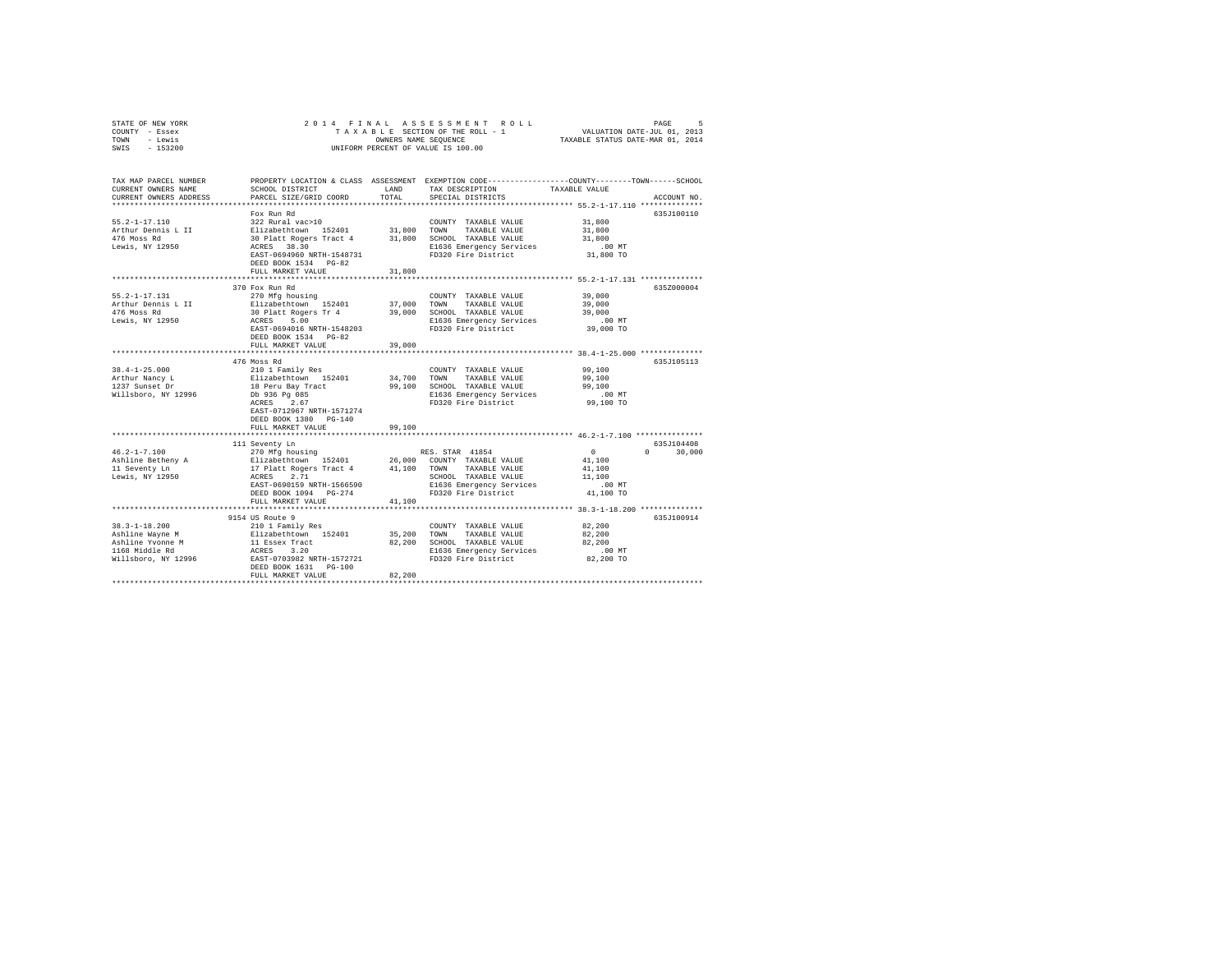| STATE OF NEW YORK | 2014 FINAL ASSESSMENT ROLL         | 6.<br>PAGE                       |
|-------------------|------------------------------------|----------------------------------|
| COUNTY - Essex    | TAXABLE SECTION OF THE ROLL - 1    | VALUATION DATE-JUL 01, 2013      |
| TOWN<br>- Lewis   | OWNERS NAME SEOUENCE               | TAXABLE STATUS DATE-MAR 01, 2014 |
| $-153200$<br>SWIS | UNIFORM PERCENT OF VALUE IS 100.00 |                                  |

| TAX MAP PARCEL NUMBER<br>CURRENT OWNERS NAME<br>CURRENT OWNERS ADDRESS                                                                                                                                                                                                                                                                                                                           | SCHOOL DISTRICT<br>PARCEL SIZE/GRID COORD                                                                                                                                                                                                                                                                                                                                     | <b>EXAMPLE AND</b><br>TOTAL | TAX DESCRIPTION<br>SPECIAL DISTRICTS                               | PROPERTY LOCATION & CLASS ASSESSMENT EXEMPTION CODE----------------COUNTY-------TOWN-----SCHOOL<br>TAXABLE VALUE<br>ACCOUNT NO. |
|--------------------------------------------------------------------------------------------------------------------------------------------------------------------------------------------------------------------------------------------------------------------------------------------------------------------------------------------------------------------------------------------------|-------------------------------------------------------------------------------------------------------------------------------------------------------------------------------------------------------------------------------------------------------------------------------------------------------------------------------------------------------------------------------|-----------------------------|--------------------------------------------------------------------|---------------------------------------------------------------------------------------------------------------------------------|
|                                                                                                                                                                                                                                                                                                                                                                                                  |                                                                                                                                                                                                                                                                                                                                                                               |                             |                                                                    |                                                                                                                                 |
|                                                                                                                                                                                                                                                                                                                                                                                                  |                                                                                                                                                                                                                                                                                                                                                                               |                             |                                                                    | 635J102205                                                                                                                      |
| 37,400<br>47.1-2-45.100<br>ABZER VALUE 2101 Family Res<br>ABZER VALUE 211 Family Res<br>334 Lake Dre 21 Essex Tract<br>37,400 SCHOOL TAXABLE VALUE 37,400<br>334 Lake Peekskill, NY 10537 ACRESS 2.80<br>2000 TORN 200 TORN 2000 TORN 2000 T                                                                                                                                                     |                                                                                                                                                                                                                                                                                                                                                                               |                             |                                                                    |                                                                                                                                 |
|                                                                                                                                                                                                                                                                                                                                                                                                  | FULL MARKET VALUE                                                                                                                                                                                                                                                                                                                                                             |                             | 37,400 WD320 Water District                                        | 37,400 TO M                                                                                                                     |
|                                                                                                                                                                                                                                                                                                                                                                                                  |                                                                                                                                                                                                                                                                                                                                                                               |                             |                                                                    |                                                                                                                                 |
|                                                                                                                                                                                                                                                                                                                                                                                                  | US Route 9                                                                                                                                                                                                                                                                                                                                                                    |                             |                                                                    | 635J181003                                                                                                                      |
| $47.1 - 2 - 45.200$                                                                                                                                                                                                                                                                                                                                                                              | 311 Res vac land<br>Elizabethtown 152401<br>1 Essex Tract<br>NY 10537 ACRES 0.20                                                                                                                                                                                                                                                                                              |                             | COUNTY TAXABLE VALUE 400                                           |                                                                                                                                 |
| Aszmus Garry                                                                                                                                                                                                                                                                                                                                                                                     | $\begin{tabular}{l c c c c c} \hline 311~\text{keV acc}~1\text{and} & 100~\text{V} \text{V} \text{M} & 100~\text{V} \text{M} \text{N} \text{R} \text{M} \text{L} \text{L} & 200~\text{S} \text{H} \text{O} \text{M} \text{M} & 200~\text{S} \text{H} \text{O} \text{M} \text{M} & 200~\text{S} \text{H} \text{M} \text{M} \text{M} \text{R} \text{M} \text{L} \text{R} & 200$ |                             |                                                                    |                                                                                                                                 |
| 334 Lake Dr                                                                                                                                                                                                                                                                                                                                                                                      |                                                                                                                                                                                                                                                                                                                                                                               |                             |                                                                    |                                                                                                                                 |
| Lake Peekskill, NY 10537 ACRES 0.20                                                                                                                                                                                                                                                                                                                                                              |                                                                                                                                                                                                                                                                                                                                                                               |                             |                                                                    |                                                                                                                                 |
|                                                                                                                                                                                                                                                                                                                                                                                                  |                                                                                                                                                                                                                                                                                                                                                                               |                             |                                                                    |                                                                                                                                 |
|                                                                                                                                                                                                                                                                                                                                                                                                  |                                                                                                                                                                                                                                                                                                                                                                               |                             |                                                                    | 200 TO C<br>200 TO M                                                                                                            |
|                                                                                                                                                                                                                                                                                                                                                                                                  | ********************************                                                                                                                                                                                                                                                                                                                                              |                             |                                                                    |                                                                                                                                 |
|                                                                                                                                                                                                                                                                                                                                                                                                  | 27 Cutting Rd                                                                                                                                                                                                                                                                                                                                                                 |                             |                                                                    | 635J179004                                                                                                                      |
|                                                                                                                                                                                                                                                                                                                                                                                                  |                                                                                                                                                                                                                                                                                                                                                                               |                             |                                                                    |                                                                                                                                 |
|                                                                                                                                                                                                                                                                                                                                                                                                  |                                                                                                                                                                                                                                                                                                                                                                               |                             |                                                                    |                                                                                                                                 |
| 55.2-1-24.200 - 240 Rural res COUNTY TAXABLE VALUE 84,800<br>Attri Cynthia J - 240 Rural Priss, 2001 - 41,500 TOWN TAXABLE VALUE 84,800<br>344 Fox Run Rd - 30 Platt Rogers Tract 4 - 84,800 SCHOOL TAXABLE VALUE 84,800<br>21636 Emerg                                                                                                                                                          |                                                                                                                                                                                                                                                                                                                                                                               |                             |                                                                    |                                                                                                                                 |
|                                                                                                                                                                                                                                                                                                                                                                                                  |                                                                                                                                                                                                                                                                                                                                                                               |                             |                                                                    |                                                                                                                                 |
|                                                                                                                                                                                                                                                                                                                                                                                                  | EAST-0694411 NRTH-1547675                                                                                                                                                                                                                                                                                                                                                     |                             | E1636 Emergency Services 60 00 MT<br>FD320 Fire District 64,800 TO |                                                                                                                                 |
|                                                                                                                                                                                                                                                                                                                                                                                                  | DEED BOOK 1085 PG-107                                                                                                                                                                                                                                                                                                                                                         |                             |                                                                    |                                                                                                                                 |
|                                                                                                                                                                                                                                                                                                                                                                                                  | FULL MARKET VALUE                                                                                                                                                                                                                                                                                                                                                             | 84,800                      |                                                                    |                                                                                                                                 |
|                                                                                                                                                                                                                                                                                                                                                                                                  |                                                                                                                                                                                                                                                                                                                                                                               |                             |                                                                    |                                                                                                                                 |
|                                                                                                                                                                                                                                                                                                                                                                                                  | 349 Fox Run Rd                                                                                                                                                                                                                                                                                                                                                                |                             |                                                                    | 635J186010                                                                                                                      |
|                                                                                                                                                                                                                                                                                                                                                                                                  |                                                                                                                                                                                                                                                                                                                                                                               |                             |                                                                    |                                                                                                                                 |
|                                                                                                                                                                                                                                                                                                                                                                                                  |                                                                                                                                                                                                                                                                                                                                                                               |                             |                                                                    |                                                                                                                                 |
| $\begin{array}{lcccccc} 55.2-2-4.000 && 312\text{ Vac w/imprv} && {\tt COUNTY} && {\tt TAXABLE\ VALUE} && 31,600 \\ \texttt{Att:} & & & & & & & \\ 53.4\text{ Fox Run }\text{Rd} && 152401 && 24,600\text{ TOXALE VALUE} && 31,600 \\ 344\text{ Fox Run }\text{Rd} && 14\text{ Fox Run }\text{Rd} && 31,600\text{ SCHOOL}\text{ TAXABLE VALUE} && 31,600 \\ 344\text{ Fox Run }\text{Rd} && 31,$ |                                                                                                                                                                                                                                                                                                                                                                               |                             |                                                                    |                                                                                                                                 |
|                                                                                                                                                                                                                                                                                                                                                                                                  |                                                                                                                                                                                                                                                                                                                                                                               |                             |                                                                    |                                                                                                                                 |
|                                                                                                                                                                                                                                                                                                                                                                                                  | EAST-0693773 NRTH-1547581                                                                                                                                                                                                                                                                                                                                                     |                             | FD320 Fire District 31,600 TO                                      |                                                                                                                                 |
|                                                                                                                                                                                                                                                                                                                                                                                                  | DEED BOOK 1085 PG-107                                                                                                                                                                                                                                                                                                                                                         |                             |                                                                    |                                                                                                                                 |
|                                                                                                                                                                                                                                                                                                                                                                                                  | FULL MARKET VALUE                                                                                                                                                                                                                                                                                                                                                             | 31,600                      |                                                                    |                                                                                                                                 |
|                                                                                                                                                                                                                                                                                                                                                                                                  | Hulbert Rd                                                                                                                                                                                                                                                                                                                                                                    |                             |                                                                    | 635Z008011                                                                                                                      |
|                                                                                                                                                                                                                                                                                                                                                                                                  |                                                                                                                                                                                                                                                                                                                                                                               |                             |                                                                    |                                                                                                                                 |
|                                                                                                                                                                                                                                                                                                                                                                                                  |                                                                                                                                                                                                                                                                                                                                                                               |                             |                                                                    |                                                                                                                                 |
|                                                                                                                                                                                                                                                                                                                                                                                                  |                                                                                                                                                                                                                                                                                                                                                                               |                             |                                                                    |                                                                                                                                 |
|                                                                                                                                                                                                                                                                                                                                                                                                  |                                                                                                                                                                                                                                                                                                                                                                               |                             |                                                                    |                                                                                                                                 |
|                                                                                                                                                                                                                                                                                                                                                                                                  |                                                                                                                                                                                                                                                                                                                                                                               |                             |                                                                    |                                                                                                                                 |
|                                                                                                                                                                                                                                                                                                                                                                                                  |                                                                                                                                                                                                                                                                                                                                                                               |                             |                                                                    |                                                                                                                                 |
|                                                                                                                                                                                                                                                                                                                                                                                                  | FULL MARKET VALUE                                                                                                                                                                                                                                                                                                                                                             | 9.600                       |                                                                    |                                                                                                                                 |
|                                                                                                                                                                                                                                                                                                                                                                                                  |                                                                                                                                                                                                                                                                                                                                                                               |                             |                                                                    |                                                                                                                                 |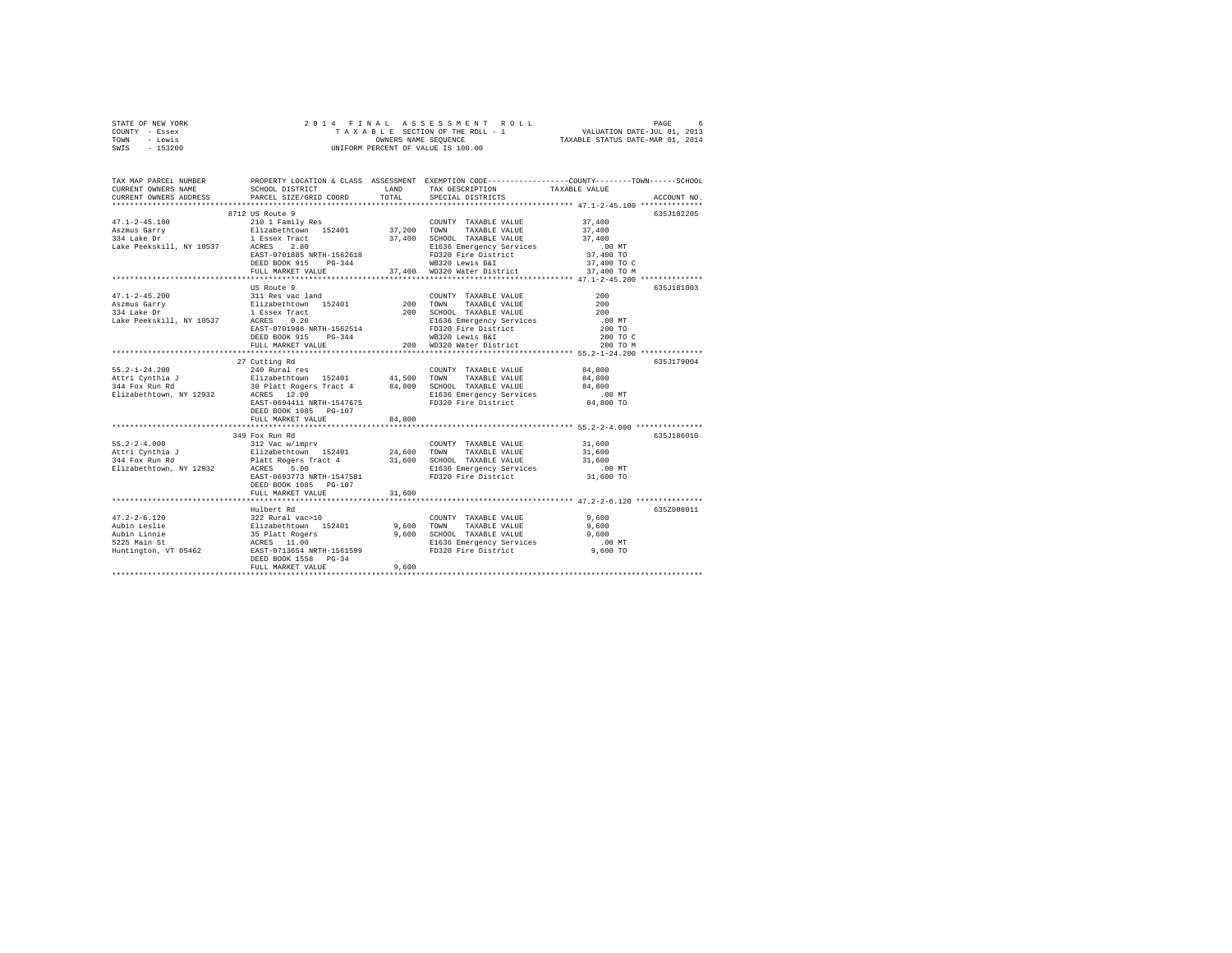| STATE OF NEW YORK | 2014 FINAL ASSESSMENT ROLL         | PAGE                             |
|-------------------|------------------------------------|----------------------------------|
| COUNTY - Essex    | TAXABLE SECTION OF THE ROLL - 1    | VALUATION DATE-JUL 01, 2013      |
| TOWN<br>- Lewis   | OWNERS NAME SEOUENCE               | TAXABLE STATUS DATE-MAR 01, 2014 |
| $-153200$<br>SWIS | UNIFORM PERCENT OF VALUE IS 100.00 |                                  |

| TAX MAP PARCEL NUMBER<br>CURRENT OWNERS NAME<br>CURRENT OWNERS ADDRESS                                          | SCHOOL DISTRICT<br>PARCEL SIZE/GRID COORD<br>***********************                                                                                                                                                       | LAND<br>TOTAL              | PROPERTY LOCATION & CLASS ASSESSMENT EXEMPTION CODE-----------------COUNTY-------TOWN------SCHOOL<br>TAX DESCRIPTION<br>SPECIAL DISTRICTS        | TAXABLE VALUE                                                                                | ACCOUNT NO.           |
|-----------------------------------------------------------------------------------------------------------------|----------------------------------------------------------------------------------------------------------------------------------------------------------------------------------------------------------------------------|----------------------------|--------------------------------------------------------------------------------------------------------------------------------------------------|----------------------------------------------------------------------------------------------|-----------------------|
| $47.2 - 1 - 56.000$<br>Aubin Leslie A<br>c/o Claude & Sonja Aubin<br>PO Box 592<br>Elizabethtown, NY 12932      | 69 Hulbert Rd<br>260 Seasonal res<br>Elizabethtown 152401<br>35 Platt Rogers<br>ACRES 1.80<br>EAST-0713802 NRTH-1563113<br>DEED BOOK 1152 PG-274<br>FULL MARKET VALUE                                                      | 33,800<br>45,800<br>45,800 | COUNTY TAXABLE VALUE<br>TOWN<br>TAXABLE VALUE<br>SCHOOL TAXABLE VALUE<br>E1636 Emergency Services<br>FD320 Fire District                         | 45,800<br>45,800<br>45,800<br>$.00$ MT<br>45,800 TO                                          | 635J100113            |
| $47.1 - 1 - 2.100$<br>Aubin Patricia A<br>PO Box 533<br>Lewis. NY 12950                                         | 77 Pulsifer Ln<br>270 Mfg housing<br>Elizabethtown 152401<br>15 Platt Rogers<br>1260/66 Easement<br>0.43<br>ACRES<br>EAST-0699831 NRTH-1568056<br>DEED BOOK 804<br>$PG-167$<br>FULL MARKET VALUE<br>********************** | 39,200<br>39,200           | SR STAR 41834<br>28,000 COUNTY TAXABLE VALUE<br>TAXABLE VALUE<br>TOWN<br>SCHOOL TAXABLE VALUE<br>E1636 Emergency Services<br>FD320 Fire District | $\Omega$<br>$\circ$<br>39,200<br>39,200<br>$\Omega$<br>.00MT<br>39,200 TO                    | 635.T101712<br>39,200 |
| $47.2 - 1 - 14.000$<br>Aubin Tammie<br>Aubin Michael<br><sup>999</sup> Moss Rd<br>Lewis, NY 12950               | 322 Moss Rd<br>210 1 Family Res<br>Elizabethtown 152401<br>2 Peru Bay Tract<br>ACRES 1.80<br>EAST-0712363 NRTH-1567538                                                                                                     | 33,800<br>82,000           | RES. STAR 41854<br>COUNTY TAXABLE VALUE<br>TOWN<br>TAXABLE VALUE<br>SCHOOL TAXABLE VALUE<br>E1636 Emergency Services                             | $\circ$<br>$\cap$<br>82,000<br>82,000<br>52,000<br>$.00$ MT                                  | 635J100201<br>30,000  |
|                                                                                                                 | DEED BOOK 1489<br>PG-215<br>FULL MARKET VALUE<br>*************************                                                                                                                                                 | 82,000                     | FD320 Fire District<br>***************************** 56.1-2-12.000 **************                                                                | 82,000 TO                                                                                    |                       |
| $56.1 - 2 - 12.000$<br>Aubin Wendy<br>Aubin Alan<br>257 Cutting Rd<br>Elizabethtown, NY 12932                   | 257 Cutting Rd<br>210 1 Family Res<br>210 1 Family Res<br>Elizabethtown 152401 33,000<br>33 Platt Rogers Tract 4 80,600<br>ACRES 1.00<br>EAST-0700111 NRTH-1546501<br>DEED BOOK 1188<br>$PG-48$<br>FULL MARKET VALUE       | 80,600                     | SR STAR 41834<br>33,000 COUNTY TAXABLE VALUE<br>TAXABLE VALUE<br>TOWN<br>SCHOOL TAXABLE VALUE<br>E1636 Emergency Services<br>FD320 Fire District | $\sim$ 0<br>$\Omega$<br>80,600<br>80,600<br>16,400<br>.00 MT<br>80,600 TO                    | 635J174022<br>64,200  |
| $47.2 - 2 - 6.200$<br>Aubin Wesley<br>PO Box 558<br>Lewis, NY 12950<br>PRIOR OWNER ON 3/01/2014<br>Aubin Weslev | 68 Hulbert Rd<br>68 Hulbert Au<br>312 Vac W/imprv<br>Elizabethtown 152401<br>35 & 36 Platt Rogers<br>- 17.50<br>EAST-0713628 NRTH-1562458<br>DEED BOOK 1556<br>$PG-37$<br>FULL MARKET VALUE                                | 34,400<br>39,300<br>39,300 | COUNTY TAXABLE VALUE<br>TOWN<br>TAXABLE VALUE<br>SCHOOL TAXABLE VALUE<br>E1636 Emergency Services<br>FD320 Fire District                         | ************* 47.2-2-6.200 ************<br>39,300<br>39,300<br>39,300<br>.00 MT<br>39,300 TO | 635Z008010            |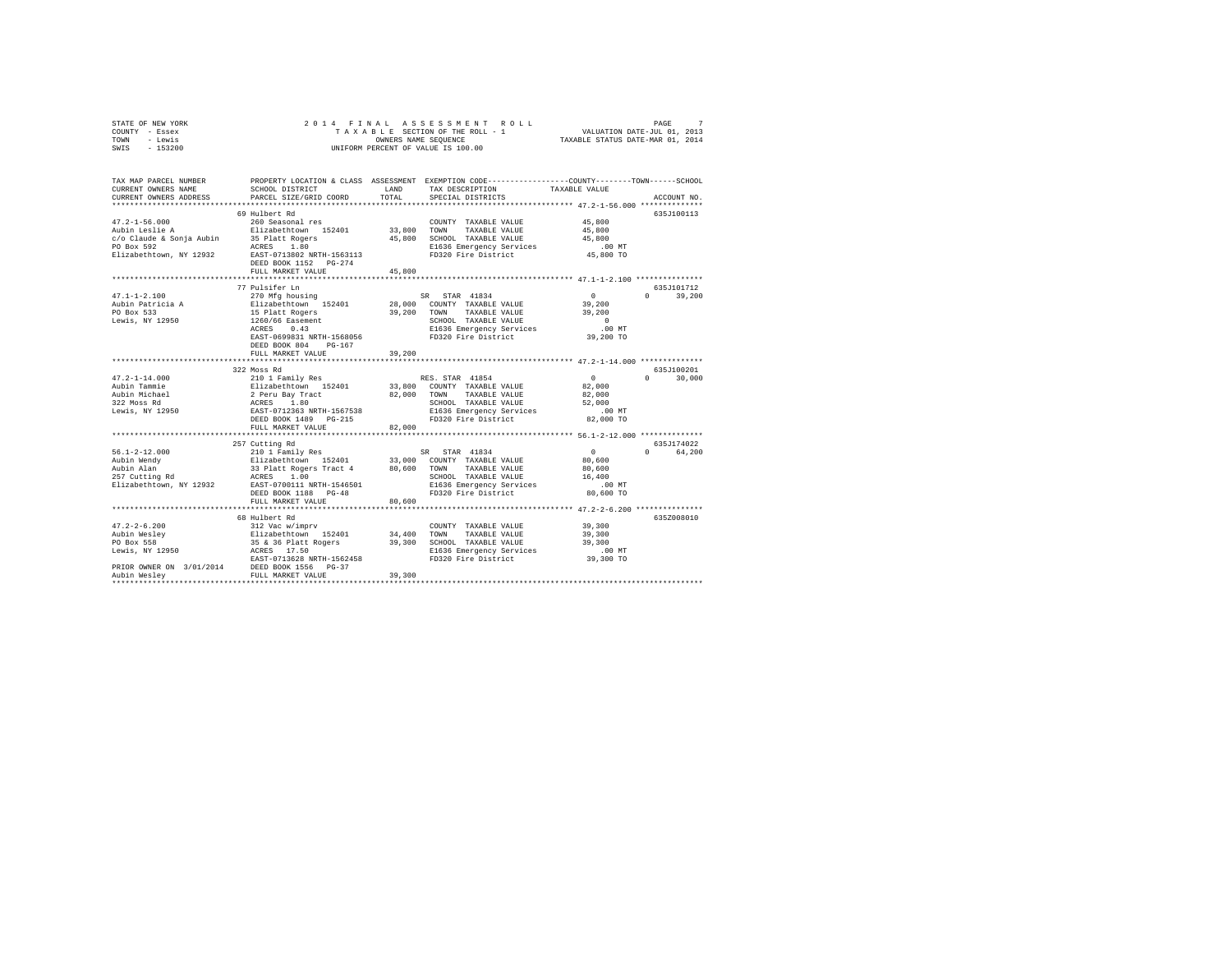| STATE OF NEW YORK | 2014 FINAL ASSESSMENT ROLL         | PAGE                             |
|-------------------|------------------------------------|----------------------------------|
| COUNTY - Essex    | TAXABLE SECTION OF THE ROLL - 1    | VALUATION DATE-JUL 01, 2013      |
| TOWN<br>- Lewis   | OWNERS NAME SEOUENCE               | TAXABLE STATUS DATE-MAR 01, 2014 |
| $-153200$<br>SWIS | UNIFORM PERCENT OF VALUE IS 100.00 |                                  |

| TAX MAP PARCEL NUMBER<br>CURRENT OWNERS NAME                                                                                                                                                                                         | SCHOOL DISTRICT                                | LAND   | TAX DESCRIPTION                                                                 | PROPERTY LOCATION & CLASS ASSESSMENT EXEMPTION CODE----------------COUNTY-------TOWN------SCHOOL<br>TAXABLE VALUE |
|--------------------------------------------------------------------------------------------------------------------------------------------------------------------------------------------------------------------------------------|------------------------------------------------|--------|---------------------------------------------------------------------------------|-------------------------------------------------------------------------------------------------------------------|
| CURRENT OWNERS ADDRESS                                                                                                                                                                                                               | PARCEL SIZE/GRID COORD                         | TOTAL  | SPECIAL DISTRICTS                                                               | ACCOUNT NO.                                                                                                       |
|                                                                                                                                                                                                                                      | 86 Osawentha Dr                                |        |                                                                                 | 635J174009                                                                                                        |
| $47.13 - 4 - 17.000$                                                                                                                                                                                                                 | 270 Mfg housing                                |        | COUNTY TAXABLE VALUE 35,000                                                     |                                                                                                                   |
| Baker Ronald J Jr                                                                                                                                                                                                                    | Elizabethtown 152401 34,600 TOWN TAXABLE VALUE |        |                                                                                 | 35,000                                                                                                            |
| 27 Point Rd                                                                                                                                                                                                                          | 14 Platt Rogers Tract 4                        |        | 35,000 SCHOOL TAXABLE VALUE                                                     | 35,000                                                                                                            |
| Willsboro, NY 12996 ACRES 0.80                                                                                                                                                                                                       |                                                |        | E1636 Emergency Services                                                        | $.00$ MT                                                                                                          |
|                                                                                                                                                                                                                                      | EAST-0700943 NRTH-1560552                      |        | FD320 Fire District                                                             | 00 MT.<br>35,000 TO                                                                                               |
|                                                                                                                                                                                                                                      | DEED BOOK 1428 PG-143                          |        | WB320 Lewis B&I                                                                 | 35,000 TO C                                                                                                       |
|                                                                                                                                                                                                                                      | FULL MARKET VALUE                              |        | 35,000 WD320 Water District                                                     | 35,000 TO M                                                                                                       |
|                                                                                                                                                                                                                                      |                                                |        |                                                                                 |                                                                                                                   |
|                                                                                                                                                                                                                                      | US Route 9                                     |        |                                                                                 | 635J102713                                                                                                        |
| $47.3 - 1 - 9.100$                                                                                                                                                                                                                   | 322 Rural vac>10                               |        | COUNTY TAXABLE VALUE 41,500                                                     |                                                                                                                   |
| Baran Andrew T                                                                                                                                                                                                                       | Elizabethtown 152401                           |        | 41,500 TOWN TAXABLE VALUE                                                       | 41,500                                                                                                            |
|                                                                                                                                                                                                                                      |                                                |        |                                                                                 |                                                                                                                   |
|                                                                                                                                                                                                                                      |                                                |        |                                                                                 | $.00$ MT                                                                                                          |
| Baran Patricia E – 2 Platt Rogers Tract 1 – 41,500 SCHOOL TAXABLE VALUE – 41,500<br>Po Box 546 – 2 Platt Rogers Tract 1 – 41,500 SCHOOL TAXABLE VALUE – 41,500<br>Po MCRES 11.000 – 2 PLATT – 41,500 – 41,500 – 41,500 – 41,500 – 41 |                                                |        |                                                                                 | 41,500 TO                                                                                                         |
|                                                                                                                                                                                                                                      | DEED BOOK 1222 PG-243                          |        |                                                                                 |                                                                                                                   |
|                                                                                                                                                                                                                                      | FULL MARKET VALUE                              | 41,500 |                                                                                 |                                                                                                                   |
|                                                                                                                                                                                                                                      |                                                |        |                                                                                 |                                                                                                                   |
|                                                                                                                                                                                                                                      | 8417 US Route 9                                |        |                                                                                 | 635J198005                                                                                                        |
|                                                                                                                                                                                                                                      |                                                |        |                                                                                 | $\sim$ 0<br>$\Omega$<br>30,000                                                                                    |
|                                                                                                                                                                                                                                      |                                                |        |                                                                                 | 85,700                                                                                                            |
|                                                                                                                                                                                                                                      |                                                |        |                                                                                 | 85,700                                                                                                            |
|                                                                                                                                                                                                                                      |                                                |        |                                                                                 | 55,700                                                                                                            |
|                                                                                                                                                                                                                                      |                                                |        | E1636 Emergency Services .00 MT<br>FD320 Fire District 85,700 TO                |                                                                                                                   |
|                                                                                                                                                                                                                                      |                                                |        |                                                                                 |                                                                                                                   |
|                                                                                                                                                                                                                                      | FULL MARKET VALUE                              | 85,700 |                                                                                 |                                                                                                                   |
|                                                                                                                                                                                                                                      |                                                |        |                                                                                 |                                                                                                                   |
| 498 Moss KG<br>394-1-24.110 498 Moss KG<br>314-1-24.110 25,900 TOWN TAXABLE VALUE 25,900<br>Barber Pebra V Elizabethtown 152401 25,900 TOWN TAXABLE VALUE 25,900<br>19 Golf Course Rd arress 5.43  E1636 Emergency Services<br>19 G  |                                                |        |                                                                                 | 635J105108                                                                                                        |
|                                                                                                                                                                                                                                      |                                                |        |                                                                                 |                                                                                                                   |
|                                                                                                                                                                                                                                      |                                                |        |                                                                                 |                                                                                                                   |
|                                                                                                                                                                                                                                      |                                                |        |                                                                                 |                                                                                                                   |
|                                                                                                                                                                                                                                      |                                                |        |                                                                                 |                                                                                                                   |
|                                                                                                                                                                                                                                      | DEED BOOK 943 PG-274                           |        |                                                                                 |                                                                                                                   |
|                                                                                                                                                                                                                                      | FULL MARKET VALUE                              | 25,900 |                                                                                 |                                                                                                                   |
|                                                                                                                                                                                                                                      |                                                |        |                                                                                 |                                                                                                                   |
|                                                                                                                                                                                                                                      | Redmond Rd                                     |        |                                                                                 | 635J100204                                                                                                        |
| $47.4 - 1 - 2.000$                                                                                                                                                                                                                   | 322 Rural vac>10                               |        | COUNTY TAXABLE VALUE                                                            | 53,100                                                                                                            |
|                                                                                                                                                                                                                                      | Elizabethtown 152401                           |        |                                                                                 | 53,100                                                                                                            |
| Bardon William E<br>98 Marvland St                                                                                                                                                                                                   | 5 Platt Rogers Tract 1                         |        | 53,100 TOWN TAXABLE VALUE<br>53,100 SCHOOL TAXABLE VALUE                        | 53,100                                                                                                            |
| Marshfield, MA 02050-6221                                                                                                                                                                                                            | ACRES 57.50                                    |        |                                                                                 |                                                                                                                   |
|                                                                                                                                                                                                                                      | EAST-0709372 NRTH-1557631                      |        | SUE 26 Emergency Services 1636 Emergency Services 1636 Demergency Services 2018 |                                                                                                                   |
|                                                                                                                                                                                                                                      | DEED BOOK 1459 PG-324                          |        |                                                                                 |                                                                                                                   |
|                                                                                                                                                                                                                                      | FULL MARKET VALUE                              | 53,100 |                                                                                 |                                                                                                                   |
|                                                                                                                                                                                                                                      |                                                |        |                                                                                 |                                                                                                                   |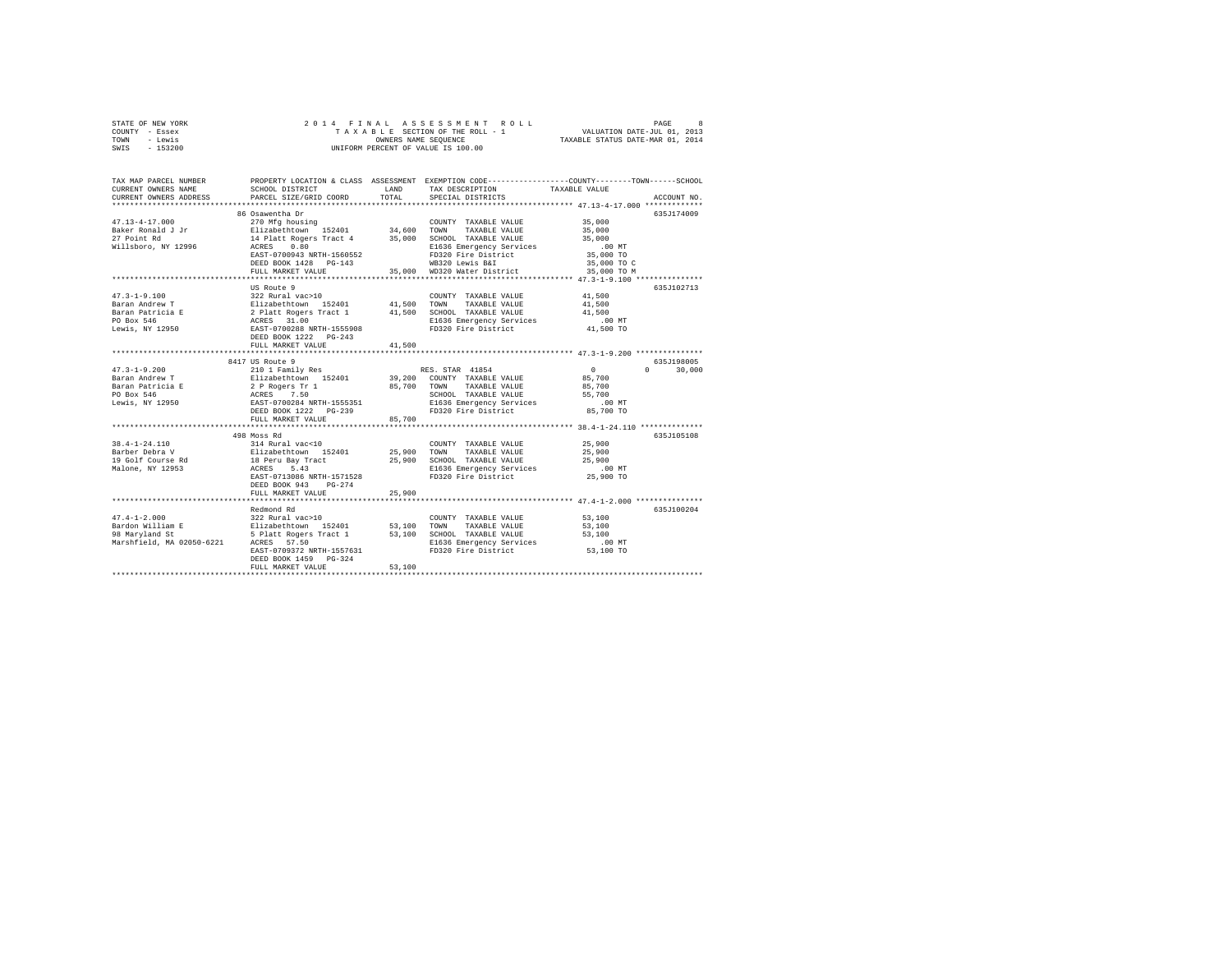| STATE OF NEW YORK | 2014 FINAL ASSESSMENT ROLL         | $\alpha$<br>PAGE                 |
|-------------------|------------------------------------|----------------------------------|
| COUNTY - Essex    | TAXABLE SECTION OF THE ROLL - 1    | VALUATION DATE-JUL 01, 2013      |
| TOWN<br>- Lewis   | OWNERS NAME SEOUENCE               | TAXABLE STATUS DATE-MAR 01, 2014 |
| - 153200<br>SWIS  | UNIFORM PERCENT OF VALUE IS 100.00 |                                  |

| TAX MAP PARCEL NUMBER<br>CURRENT OWNERS NAME                 | SCHOOL DISTRICT                                                                                                                                               | LAND        | PROPERTY LOCATION & CLASS ASSESSMENT EXEMPTION CODE----------------COUNTY-------TOWN------SCHOOL<br>TAX DESCRIPTION | TAXABLE VALUE                                 |             |
|--------------------------------------------------------------|---------------------------------------------------------------------------------------------------------------------------------------------------------------|-------------|---------------------------------------------------------------------------------------------------------------------|-----------------------------------------------|-------------|
| CURRENT OWNERS ADDRESS<br>***********************            | PARCEL SIZE/GRID COORD                                                                                                                                        | TOTAL       | SPECIAL DISTRICTS                                                                                                   |                                               | ACCOUNT NO. |
|                                                              | 981 County Route 10                                                                                                                                           |             |                                                                                                                     |                                               | 635.7191002 |
| $47.13 - 2 - 11.001$<br>Barrieau Pierre<br>Richard Genevieve | 311 Res vac land<br>Elizabethtown 152401                                                                                                                      | 29,000 TOWN | COUNTY TAXABLE VALUE<br>TAXABLE VALUE                                                                               | 29,000<br>29,000                              |             |
| $2-1745$ St Denis                                            | 2 Platt Rogers Tr<br>ACRES 6.20                                                                                                                               | 29,000      | SCHOOL TAXABLE VALUE<br>E1636 Emergency Services                                                                    | 29,000<br>$.00$ MT                            |             |
|                                                              | Montreal OC. Canada H2X 3K4 EAST-0702019 NRTH-1558986                                                                                                         |             | FD320 Fire District                                                                                                 | 29,000 TO                                     |             |
|                                                              | DEED BOOK 1665 PG-230                                                                                                                                         |             | WB320 Lewis B&I                                                                                                     | 29,000 TO C                                   |             |
|                                                              | FULL MARKET VALUE                                                                                                                                             |             | 29,000 WD320 Water District                                                                                         | 29,000 TO M                                   |             |
|                                                              | *********************                                                                                                                                         |             |                                                                                                                     | **************** 47.2-1-15.000 ************** |             |
|                                                              | 140 Moss Rd                                                                                                                                                   |             |                                                                                                                     |                                               | 635J100115  |
| $47.2 - 1 - 15.000$                                          | 240 Rural res                                                                                                                                                 |             | VET COM CT 41131                                                                                                    | 25,000<br>25,000                              | $^{\circ}$  |
|                                                              |                                                                                                                                                               |             | 58,200 VET DIS CT 41141                                                                                             | 6.525<br>6.525                                | $\circ$     |
|                                                              | Elizabethtown 152401<br>2 Peru Bay Tract                                                                                                                      | 130,500 SR  | $STAR$ 41834                                                                                                        | $\sim$ 0<br>$\sim$ 0                          | 64,200      |
| 4/.4-1-1-1<br>Bashaw Harry<br>Bashaw Christel<br>*** Moss Rd | 35ac                                                                                                                                                          |             | COUNTY TAXABLE VALUE                                                                                                | 98,975                                        |             |
| Lewis, NY 12950-9707                                         | ACRES<br>50.30                                                                                                                                                |             | TOWN<br>TAXABLE VALUE                                                                                               | 98,975                                        |             |
|                                                              | EAST-0711094 NRTH-1567795                                                                                                                                     |             | SCHOOL TAXABLE VALUE                                                                                                | 66,300                                        |             |
|                                                              | DEED BOOK 604                                                                                                                                                 |             | PG-282 E1636 Emergency Services                                                                                     | $.00$ MT                                      |             |
|                                                              | FULL MARKET VALUE                                                                                                                                             |             | 130.500 FD320 Fire District                                                                                         | 130,500 TO                                    |             |
|                                                              | *************************                                                                                                                                     |             |                                                                                                                     |                                               |             |
|                                                              | 8546 US Route 9                                                                                                                                               |             |                                                                                                                     |                                               | 635J100207  |
| $47.13 - 2 - 28.000$                                         | 210 1 Family Res                                                                                                                                              |             | RES. STAR 41854                                                                                                     | $\sim$ 0<br>$\mathbf{r}$<br>85,800            | 30,000      |
| Bashaw Lawrence V Jr                                         | Elizabethtown 152401 34,600 COUNT<br>2 Platt Rogers Tract 1 85,800 TOWN<br>ACRES 0.80 BANK CORE SCHOO                                                         |             | COUNTY TAXABLE VALUE<br>TAXABLE VALUE                                                                               |                                               |             |
| Bashaw Patricia N<br>PO Box 942                              |                                                                                                                                                               |             | SCHOOL TAXABLE VALUE                                                                                                | 85,800<br>55,800                              |             |
| Elizabethtown, NY 12932                                      | EAST-0701000 NRTH-1558531                                                                                                                                     |             | E1636 Emergency Services                                                                                            | $.00$ MT                                      |             |
|                                                              | DEED BOOK 1037 PG-14                                                                                                                                          |             | FD320 Fire District                                                                                                 | 85,800 TO                                     |             |
|                                                              | FULL MARKET VALUE                                                                                                                                             |             | 85,800 WB320 Lewis B&I                                                                                              | 85,800 TO C                                   |             |
|                                                              |                                                                                                                                                               |             | WB320 Lewis B&I<br>WD320 Water District                                                                             | 85,800 TO M                                   |             |
|                                                              |                                                                                                                                                               |             |                                                                                                                     |                                               |             |
|                                                              | 408 Fox Run Rd                                                                                                                                                |             |                                                                                                                     |                                               | 635J100206  |
| $55.2 - 1 - 9.000$                                           | 281 Multiple res                                                                                                                                              |             | SR STAR 41834                                                                                                       | $\sim$ 0                                      | 0 64.200    |
|                                                              |                                                                                                                                                               |             | COUNTY TAXABLE VALUE                                                                                                | 151,200                                       |             |
|                                                              |                                                                                                                                                               |             | TOWN TAXABLE VALUE                                                                                                  | 151,200                                       |             |
|                                                              |                                                                                                                                                               |             | SCHOOL TAXABLE VALUE                                                                                                | 87,000                                        |             |
|                                                              |                                                                                                                                                               |             | E1636 Emergency Services                                                                                            | $.00$ MT                                      |             |
|                                                              | $PG-438$<br>DEED BOOK 481                                                                                                                                     |             | FD320 Fire District                                                                                                 | 151,200 TO                                    |             |
|                                                              | FULL MARKET VALUE                                                                                                                                             | 151,200     |                                                                                                                     |                                               |             |
|                                                              |                                                                                                                                                               |             |                                                                                                                     |                                               |             |
|                                                              | Fox Run Rd                                                                                                                                                    |             |                                                                                                                     |                                               | 6357000003  |
| 55.2-1-17.120                                                | 311 Res vac land                                                                                                                                              | 24,000 TOWN | COUNTY TAXABLE VALUE                                                                                                | 24,000                                        |             |
|                                                              |                                                                                                                                                               |             | TAXABLE VALUE                                                                                                       | 24,000                                        |             |
|                                                              |                                                                                                                                                               |             | SCHOOL TAXABLE VALUE<br>E1636 Emergency Services                                                                    | 24,000<br>$.00$ MT                            |             |
|                                                              | 33.4-1-1.1.20<br>Bashaw Stella L (1998) 211 as 102 103101 124,000<br>Bashaw Stella L (1998) 2011 224,000<br>Elizabethtown, NY 12932 EAST-0693965 NRTH-1548814 |             | FD320 Fire District                                                                                                 | 24,000 TO                                     |             |
|                                                              | DEED BOOK 1206 PG-328                                                                                                                                         |             |                                                                                                                     |                                               |             |
|                                                              | FULL MARKET VALUE                                                                                                                                             | 24,000      |                                                                                                                     |                                               |             |
|                                                              |                                                                                                                                                               |             |                                                                                                                     |                                               |             |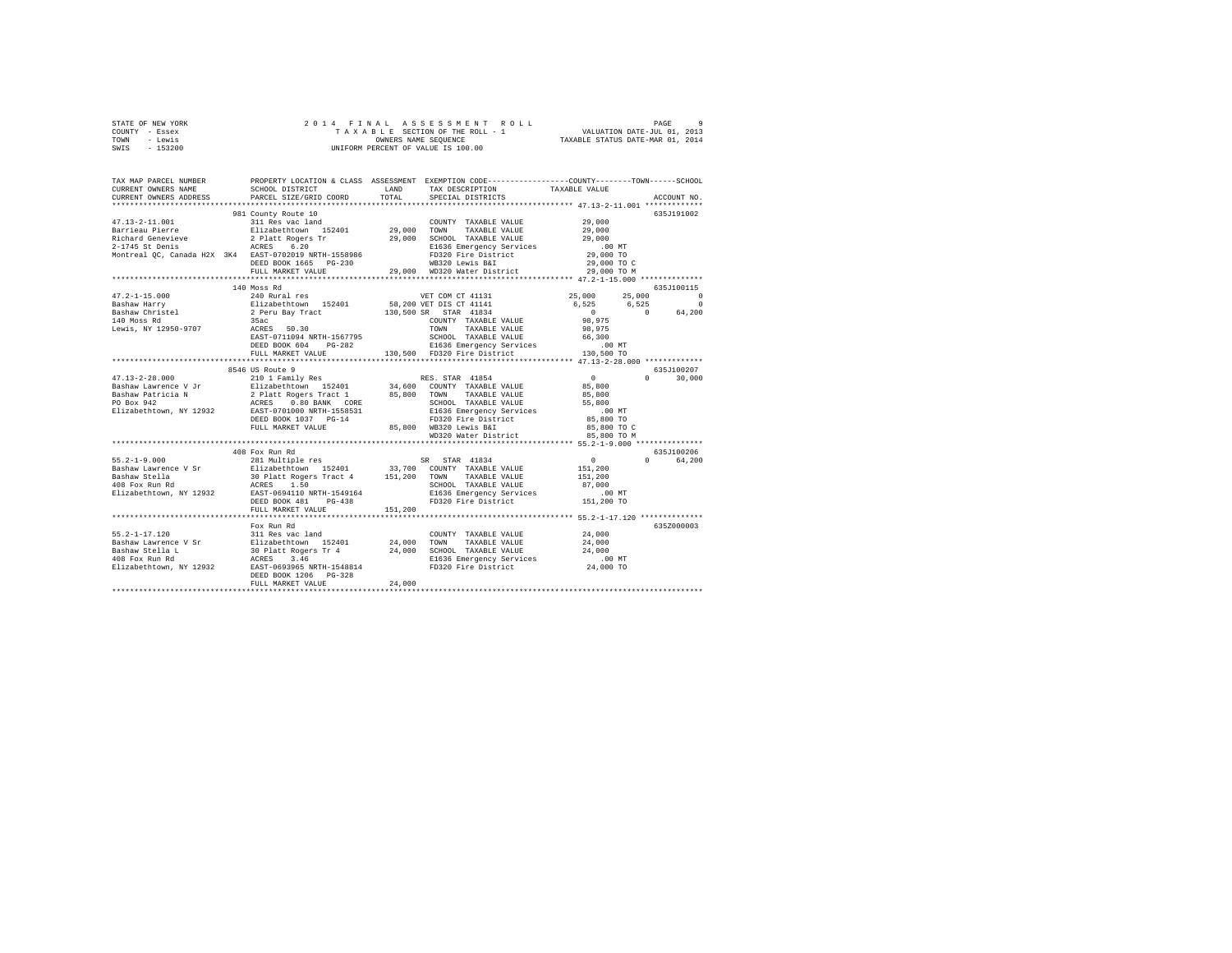| STATE OF NEW YORK                                                                                                                                                                                                                                                                                                                                                                                                 |                      |         |                                                                                                                                                                                 |           |               |
|-------------------------------------------------------------------------------------------------------------------------------------------------------------------------------------------------------------------------------------------------------------------------------------------------------------------------------------------------------------------------------------------------------------------|----------------------|---------|---------------------------------------------------------------------------------------------------------------------------------------------------------------------------------|-----------|---------------|
| COUNTY - Essex                                                                                                                                                                                                                                                                                                                                                                                                    |                      |         |                                                                                                                                                                                 |           |               |
| TOWN - Lewis                                                                                                                                                                                                                                                                                                                                                                                                      |                      |         |                                                                                                                                                                                 |           |               |
| SWIS - 153200                                                                                                                                                                                                                                                                                                                                                                                                     |                      |         |                                                                                                                                                                                 |           |               |
|                                                                                                                                                                                                                                                                                                                                                                                                                   |                      |         |                                                                                                                                                                                 |           |               |
|                                                                                                                                                                                                                                                                                                                                                                                                                   |                      |         |                                                                                                                                                                                 |           |               |
|                                                                                                                                                                                                                                                                                                                                                                                                                   |                      |         |                                                                                                                                                                                 |           |               |
|                                                                                                                                                                                                                                                                                                                                                                                                                   |                      |         |                                                                                                                                                                                 |           |               |
|                                                                                                                                                                                                                                                                                                                                                                                                                   |                      |         | SCHOOL DISTRICT TAND TAX DESCRIPTION TAXABLE VALUE                                                                                                                              |           |               |
| CURRENT OWNERS ADDRESS PARCEL SIZE/GRID COORD                                                                                                                                                                                                                                                                                                                                                                     |                      | TOTAL   | SPECIAL DISTRICTS                                                                                                                                                               |           | ACCOUNT NO.   |
|                                                                                                                                                                                                                                                                                                                                                                                                                   |                      |         |                                                                                                                                                                                 |           |               |
|                                                                                                                                                                                                                                                                                                                                                                                                                   |                      |         |                                                                                                                                                                                 |           |               |
|                                                                                                                                                                                                                                                                                                                                                                                                                   |                      |         |                                                                                                                                                                                 |           | 635J103715    |
|                                                                                                                                                                                                                                                                                                                                                                                                                   |                      |         |                                                                                                                                                                                 |           | $0 \t 30,000$ |
|                                                                                                                                                                                                                                                                                                                                                                                                                   |                      |         |                                                                                                                                                                                 |           |               |
|                                                                                                                                                                                                                                                                                                                                                                                                                   |                      |         |                                                                                                                                                                                 |           |               |
|                                                                                                                                                                                                                                                                                                                                                                                                                   |                      |         |                                                                                                                                                                                 |           |               |
|                                                                                                                                                                                                                                                                                                                                                                                                                   |                      |         |                                                                                                                                                                                 |           |               |
|                                                                                                                                                                                                                                                                                                                                                                                                                   |                      |         |                                                                                                                                                                                 |           |               |
|                                                                                                                                                                                                                                                                                                                                                                                                                   |                      |         |                                                                                                                                                                                 |           |               |
|                                                                                                                                                                                                                                                                                                                                                                                                                   |                      |         |                                                                                                                                                                                 |           |               |
|                                                                                                                                                                                                                                                                                                                                                                                                                   |                      |         |                                                                                                                                                                                 |           |               |
|                                                                                                                                                                                                                                                                                                                                                                                                                   | 213 Fox Run Rd       |         |                                                                                                                                                                                 |           | 6352005004    |
|                                                                                                                                                                                                                                                                                                                                                                                                                   |                      |         |                                                                                                                                                                                 |           |               |
|                                                                                                                                                                                                                                                                                                                                                                                                                   |                      |         |                                                                                                                                                                                 |           |               |
|                                                                                                                                                                                                                                                                                                                                                                                                                   |                      |         |                                                                                                                                                                                 |           |               |
|                                                                                                                                                                                                                                                                                                                                                                                                                   |                      |         |                                                                                                                                                                                 |           |               |
|                                                                                                                                                                                                                                                                                                                                                                                                                   |                      |         |                                                                                                                                                                                 |           |               |
|                                                                                                                                                                                                                                                                                                                                                                                                                   |                      |         |                                                                                                                                                                                 |           |               |
|                                                                                                                                                                                                                                                                                                                                                                                                                   |                      |         |                                                                                                                                                                                 |           |               |
|                                                                                                                                                                                                                                                                                                                                                                                                                   |                      |         |                                                                                                                                                                                 |           |               |
|                                                                                                                                                                                                                                                                                                                                                                                                                   |                      |         |                                                                                                                                                                                 |           |               |
|                                                                                                                                                                                                                                                                                                                                                                                                                   |                      |         |                                                                                                                                                                                 |           |               |
|                                                                                                                                                                                                                                                                                                                                                                                                                   | 229 Fox Run Rd       |         |                                                                                                                                                                                 |           | 635Z011002    |
| 55.2-1-29.120<br>Bashaw Oril R                                                                                                                                                                                                                                                                                                                                                                                    | 311 Res vac land     |         | COUNTY TAXABLE VALUE                                                                                                                                                            | 27,900    |               |
|                                                                                                                                                                                                                                                                                                                                                                                                                   |                      |         |                                                                                                                                                                                 | 27,900    |               |
|                                                                                                                                                                                                                                                                                                                                                                                                                   |                      |         |                                                                                                                                                                                 |           |               |
| Bashaw Sharon D<br>213 Fox Run Rd                                                                                                                                                                                                                                                                                                                                                                                 |                      |         | --- --- -سال ------<br>Elizabethtown 152401 27,900 TOWN TAXABLE VALUE<br>29 Platt Rogers 27,900 SCHOOL TAXABLE VALUE<br>27,900 SCHOOL TAXABLE VALUE<br>21636 Emergency Services |           |               |
|                                                                                                                                                                                                                                                                                                                                                                                                                   |                      |         |                                                                                                                                                                                 |           |               |
|                                                                                                                                                                                                                                                                                                                                                                                                                   |                      |         |                                                                                                                                                                                 |           |               |
|                                                                                                                                                                                                                                                                                                                                                                                                                   | DEED BOOK 1639 PG-48 |         |                                                                                                                                                                                 |           |               |
|                                                                                                                                                                                                                                                                                                                                                                                                                   | FULL MARKET VALUE    | 27,900  |                                                                                                                                                                                 |           |               |
|                                                                                                                                                                                                                                                                                                                                                                                                                   |                      |         |                                                                                                                                                                                 |           |               |
| $\begin{tabular}{l c c c c} \multicolumn{2}{c}{\textbf{47.1--1--10.120}} & \multicolumn{2}{c}{\textbf{32.101}} & \multicolumn{2}{c}{\textbf{33.101}} & \multicolumn{2}{c}{\textbf{34.101}} & \multicolumn{2}{c}{\textbf{35.101}} & \multicolumn{2}{c}{\textbf{36.101}} & \multicolumn{2}{c}{\textbf{37.10}} & \multicolumn{2}{c}{\textbf{38.10}} & \multicolumn{2}{c}{\textbf{39.10}} & \multicolumn{2}{c}{\text$ |                      |         |                                                                                                                                                                                 |           | 635Z002006    |
|                                                                                                                                                                                                                                                                                                                                                                                                                   |                      |         | COUNTY TAXABLE VALUE 53.400                                                                                                                                                     |           |               |
|                                                                                                                                                                                                                                                                                                                                                                                                                   |                      |         |                                                                                                                                                                                 | 53,400    |               |
|                                                                                                                                                                                                                                                                                                                                                                                                                   |                      |         |                                                                                                                                                                                 | 53,400    |               |
|                                                                                                                                                                                                                                                                                                                                                                                                                   |                      |         |                                                                                                                                                                                 | .00 MT    |               |
|                                                                                                                                                                                                                                                                                                                                                                                                                   |                      |         |                                                                                                                                                                                 | 53,400 TO |               |
|                                                                                                                                                                                                                                                                                                                                                                                                                   |                      |         |                                                                                                                                                                                 |           |               |
|                                                                                                                                                                                                                                                                                                                                                                                                                   |                      |         |                                                                                                                                                                                 |           |               |
|                                                                                                                                                                                                                                                                                                                                                                                                                   |                      |         |                                                                                                                                                                                 |           |               |
|                                                                                                                                                                                                                                                                                                                                                                                                                   |                      |         |                                                                                                                                                                                 |           |               |
|                                                                                                                                                                                                                                                                                                                                                                                                                   | 116 Cutting Rd       |         |                                                                                                                                                                                 |           | 635J180029    |
|                                                                                                                                                                                                                                                                                                                                                                                                                   |                      |         |                                                                                                                                                                                 |           | 0 64,200      |
|                                                                                                                                                                                                                                                                                                                                                                                                                   |                      |         |                                                                                                                                                                                 |           |               |
|                                                                                                                                                                                                                                                                                                                                                                                                                   |                      |         |                                                                                                                                                                                 |           |               |
|                                                                                                                                                                                                                                                                                                                                                                                                                   |                      |         |                                                                                                                                                                                 |           |               |
|                                                                                                                                                                                                                                                                                                                                                                                                                   |                      |         |                                                                                                                                                                                 |           |               |
|                                                                                                                                                                                                                                                                                                                                                                                                                   |                      |         |                                                                                                                                                                                 |           |               |
|                                                                                                                                                                                                                                                                                                                                                                                                                   | DEED BOOK 729 PG-126 |         |                                                                                                                                                                                 |           |               |
|                                                                                                                                                                                                                                                                                                                                                                                                                   | FULL MARKET VALUE    | 119,900 |                                                                                                                                                                                 |           |               |
|                                                                                                                                                                                                                                                                                                                                                                                                                   |                      |         |                                                                                                                                                                                 |           |               |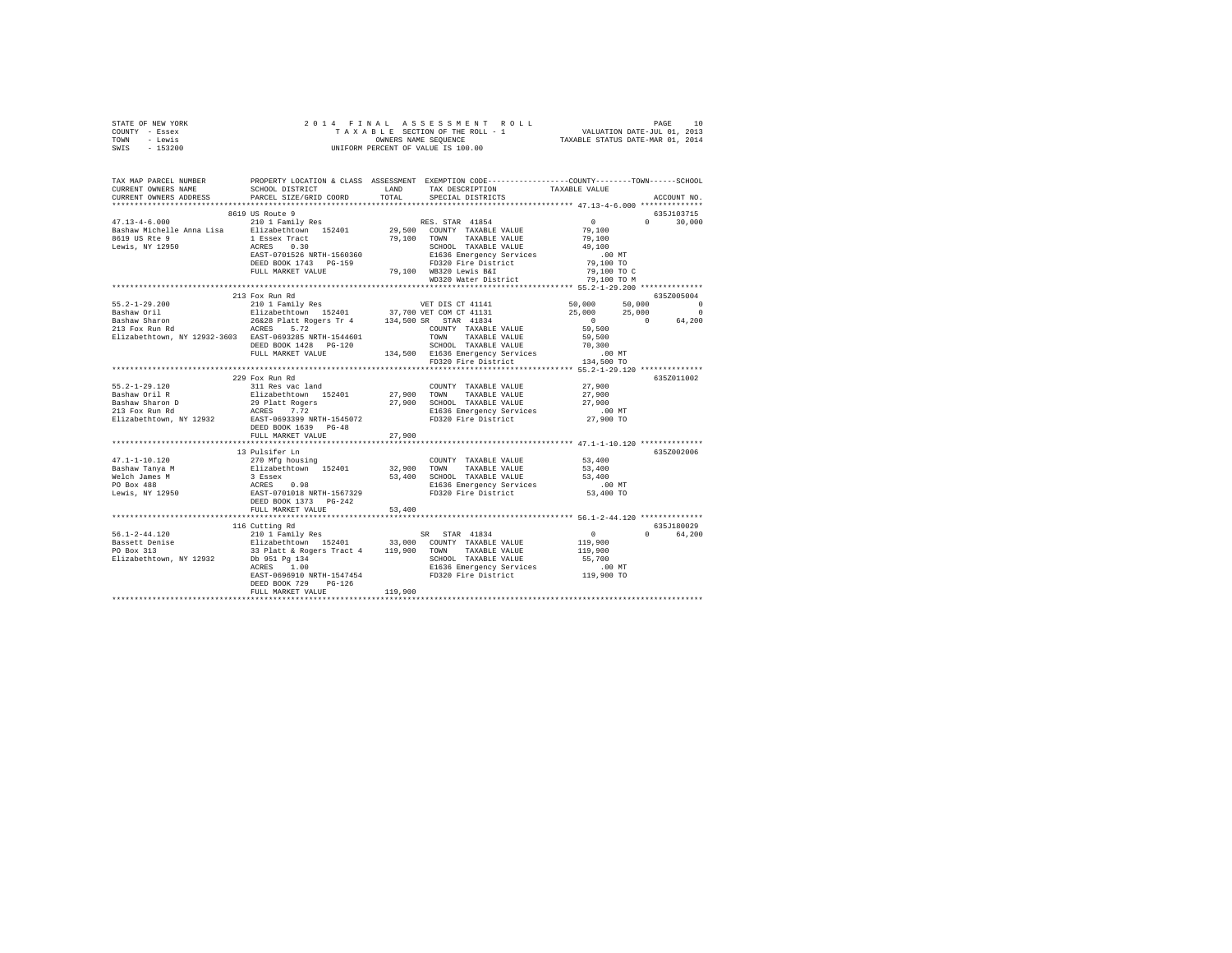| STATE OF NEW YORK | 2014 FINAL ASSESSMENT ROLL         | PAGE                             |
|-------------------|------------------------------------|----------------------------------|
| COUNTY - Essex    | TAXABLE SECTION OF THE ROLL - 1    | VALUATION DATE-JUL 01, 2013      |
| TOWN<br>- Lewis   | OWNERS NAME SEOUENCE               | TAXABLE STATUS DATE-MAR 01, 2014 |
| $-153200$<br>SWIS | UNIFORM PERCENT OF VALUE IS 100.00 |                                  |

| TAX MAP PARCEL NUMBER<br>CURRENT OWNERS NAME<br>CURRENT OWNERS ADDRESS                                                                                      | SCHOOL DISTRICT<br>PARCEL SIZE/GRID COORD                                                                                                                                                                                                                                                                                               | LAND<br>TOTAL      | PROPERTY LOCATION & CLASS ASSESSMENT EXEMPTION CODE----------------COUNTY-------TOWN------SCHOOL<br>TAX DESCRIPTION<br>SPECIAL DISTRICTS           | TAXABLE VALUE                                                           | ACCOUNT NO.                       |
|-------------------------------------------------------------------------------------------------------------------------------------------------------------|-----------------------------------------------------------------------------------------------------------------------------------------------------------------------------------------------------------------------------------------------------------------------------------------------------------------------------------------|--------------------|----------------------------------------------------------------------------------------------------------------------------------------------------|-------------------------------------------------------------------------|-----------------------------------|
|                                                                                                                                                             | ***************************                                                                                                                                                                                                                                                                                                             |                    |                                                                                                                                                    |                                                                         |                                   |
| $47.1 - 1 - 47.200$<br>Bassett Floyd Jr<br>256 Wells Hill Rd<br>PO Box 42<br>Lewis, NY 12950                                                                | 256 Wells Hill Rd<br>270 Mfg housing<br>Elizabethtown 152401 34,000 COUNTY TAXABLE VALUE<br>14 Platt Rogers Tr 4 39,000 TOWN TAXABLE VALUE<br>ACRES 2.00 TOWN TAXABLE VALUE<br>EAST-0697848 NRTH-1562922 ECHOOL TAXABLE VALUE<br>EAST-0697848 NRTH-1562922 EL636 Emergency Service<br>FULL MARKET VALUE                                 | 39,000             | RES. STAR 41854<br>SCHOOL TAXABLE VALUE<br>E1636 Emergency Services<br>FD320 Fire District 39,000 TO                                               | $\sim$ 0<br>39,000<br>39,000<br>9,000<br>$.00$ MT                       | 635J195003<br>$0 \t 30,000$       |
| $47.2 - 1 - 16.100$<br>Bassett Ricky<br>Bassett Katherine<br>130 Moss Rd<br>Lewis, NY 12950                                                                 | 130 Moss Rd<br>210 1 Family Res<br>Elizabethtown 152401<br>2 Peru Bay Tract<br>ACRES 5.70 BANK CORE<br>EAST-0710727 NRTH-1566559<br>DEED BOOK 759 PG-50<br>FULL MARKET VALUE                                                                                                                                                            | 138,700<br>138,700 | RES. STAR 41854<br>36,400 COUNTY TAXABLE VALUE<br>TAXABLE VALUE<br>TOWN<br>SCHOOL TAXABLE VALUE<br>E1636 Emergency Services<br>FD320 Fire District | $\overline{0}$<br>138,700<br>138,700<br>108,700<br>.00 MT<br>138,700 TO | 635.7105413<br>30,000<br>$\Omega$ |
| $46.4 - 1 - 7.000$<br>Beaton Donald<br>Beaton Brooke AL<br>702 Mitchell Hill Rd<br>MAY BE SUBJECT TO PAYMENT FULL MARKET VALUE<br>UNDER RPTL480A UNTIL 2018 | 86 Carlott Rd<br>910 Priv forest<br>Elizabethtown 152401 109,900<br>22 Platt Rogers Tract 4 111,700<br>ACRES 170.00<br>Vol Mitcheli 1111 Au 12932<br>Elizabethtown, NY 12932 1285T-0693781 NRTH-1557656<br>DEED BOOK 1597 PG-142                                                                                                        | 109,900<br>111,700 | COUNTY TAXABLE VALUE<br>TOWN<br>TAXABLE VALUE<br>SCHOOL TAXABLE VALUE<br>E1636 Emergency Services<br>FD320 Fire District                           | 111,700<br>111,700<br>111,700<br>$.00$ MT<br>111,700 TO                 | 635J100408                        |
| $46.4 - 1 - 10.000$<br>Beaton Donald<br>Elizabethtown, NY 12932                                                                                             | 672 Mitchell Hill Rd<br>210 1 Family Res<br>Elizabethtown 152401 39,500 TOWN<br>702 Mitchell Hill Rd 22&31 Platt Rogers Tr 4 69,400 SCHOOL TAXABLE VALUE<br>ACRES 7.92<br>EAST-0694112 NRTH-1555210<br>DEED BOOK 1383 PG-98<br>FULL MARKET VALUE                                                                                        | 69,400             | COUNTY TAXABLE VALUE<br>TAXABLE VALUE<br>E1636 Emergency Services<br>FD320 Fire District                                                           | 69,400<br>69,400<br>69,400<br>$.00$ MT<br>69,400 TO                     | 635J104715                        |
| $46.4 - 1 - 11.200$                                                                                                                                         | 702 Mitchell Hill Rd<br>210 1 Family Res<br>%-1-11.000 COUNTY TAXABLE VALUE<br>Beaton Brooks A and 22 platt Rogers Tract 4 147,900 TOWN TAXABLE VALUE<br>Peaton Brooks A 22 platt Rogers Tract 4 147,900 TOWN TAXABLE VALUE<br>TO2 Mitchell Hill Rd ACRES 5.07<br>Elizabethtown, NY 12<br>DEED BOOK 830<br>$PG-47$<br>FULL MARKET VALUE | 147,900            | RES. STAR 41854<br>SCHOOL TAXABLE VALUE<br>E1636 Emergency Services .00 MT<br>FD320 Fire District 247,900 TO                                       | $\sim$ 0<br>147,900<br>147,900<br>117,900                               | 635J176004<br>$0 \t 30,000$       |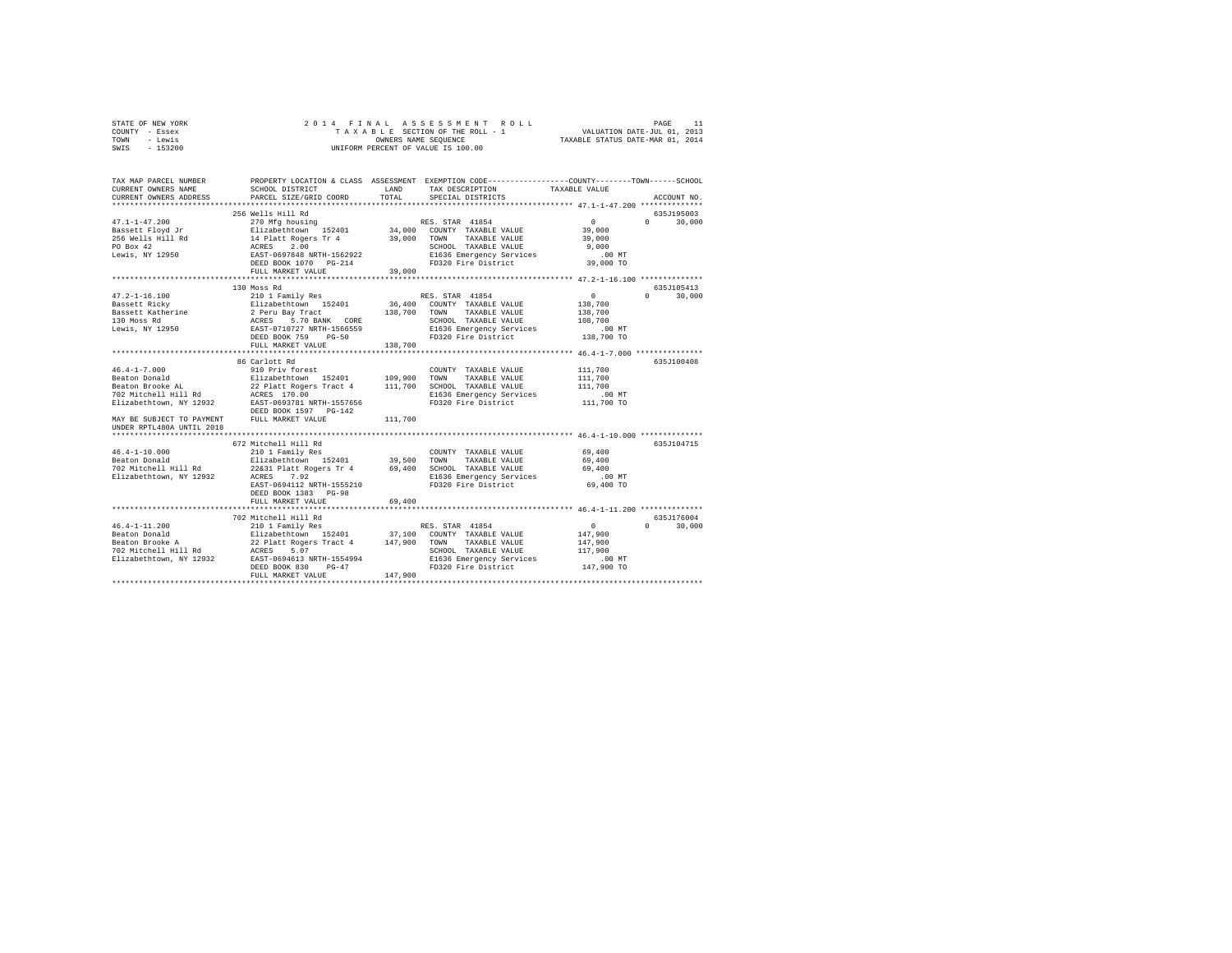| STATE OF NEW YORK                | 2014 FINAL                                                       |         | ASSESSMENT ROLL                                                                                |                                  | PAGE<br>12         |
|----------------------------------|------------------------------------------------------------------|---------|------------------------------------------------------------------------------------------------|----------------------------------|--------------------|
| COUNTY - Essex                   |                                                                  |         | TAXABLE SECTION OF THE ROLL - 1                                                                | VALUATION DATE-JUL 01, 2013      |                    |
| TOWN<br>- Lewis                  |                                                                  |         | OWNERS NAME SEQUENCE                                                                           | TAXABLE STATUS DATE-MAR 01, 2014 |                    |
| SWIS<br>$-153200$                |                                                                  |         | UNIFORM PERCENT OF VALUE IS 100.00                                                             |                                  |                    |
|                                  |                                                                  |         |                                                                                                |                                  |                    |
|                                  |                                                                  |         |                                                                                                |                                  |                    |
|                                  |                                                                  |         |                                                                                                |                                  |                    |
| TAX MAP PARCEL NUMBER            |                                                                  |         | PROPERTY LOCATION & CLASS ASSESSMENT EXEMPTION CODE---------------COUNTY-------TOWN-----SCHOOL |                                  |                    |
| CURRENT OWNERS NAME              | SCHOOL DISTRICT                                                  | LAND    | TAX DESCRIPTION                                                                                | TAXABLE VALUE                    |                    |
| CURRENT OWNERS ADDRESS           | PARCEL SIZE/GRID COORD                                           | TOTAL   | SPECIAL DISTRICTS                                                                              |                                  | ACCOUNT NO.        |
|                                  |                                                                  |         |                                                                                                |                                  |                    |
|                                  | 287 Old Military Ln                                              |         |                                                                                                |                                  | 635J100209         |
| $55.2 - 1 - 1.000$               | 312 Vac w/imprv                                                  |         | COUNTY TAXABLE VALUE                                                                           | 95,600                           |                    |
| Beaton Donald F                  | Elizabethtown 152401                                             | 95,100  | TOWN<br>TAXABLE VALUE                                                                          | 95,600                           |                    |
| Beaton James B                   |                                                                  | 95,600  | SCHOOL TAXABLE VALUE                                                                           | 95,600                           |                    |
| c/o Donald Beaton                | 30 Omt Twp 1<br>ACRES 148.89                                     |         | E1636 Emergency Services                                                                       | $.00$ MT                         |                    |
| 702 Mitchell Hill Rd             | EAST-0684696 NRTH-1551076                                        |         | FD320 Fire District                                                                            |                                  |                    |
|                                  |                                                                  |         |                                                                                                | 95,600 TO                        |                    |
| Elizabethtown, NY 12932          | DEED BOOK 1105 PG-228                                            |         |                                                                                                |                                  |                    |
|                                  | FULL MARKET VALUE                                                | 95,600  |                                                                                                |                                  |                    |
|                                  |                                                                  |         |                                                                                                |                                  |                    |
|                                  | 80 Seventy Ln                                                    |         |                                                                                                |                                  | 635J197006         |
| $46.2 - 1 - 20.200$              | 281 Multiple res                                                 |         | RES. STAR 41854                                                                                | $\circ$                          | $\Omega$<br>30,000 |
| Beaton James B                   | Elizabethtown 152401                                             | 49,600  | COUNTY TAXABLE VALUE                                                                           | 174,800                          |                    |
| Beaton Heather M                 | 17 Platt Rogers Tr 4<br>ACRES 10.40<br>EAST-0691188 NRTH-1566513 | 174,800 | TAXABLE VALUE<br>TOWN                                                                          | 174,800                          |                    |
|                                  |                                                                  |         | SCHOOL TAXABLE VALUE                                                                           | 144,800                          |                    |
| Wells Hill Rd<br>Lewis, NY 12950 | EAST-0691188 NRTH-1566513                                        |         | E1636 Emergency Services                                                                       | $.00$ MT                         |                    |
|                                  | DEED BOOK 1130 PG-183                                            |         | FD320 Fire District                                                                            | 174,800 TO                       |                    |
|                                  | FULL MARKET VALUE                                                | 174,800 |                                                                                                |                                  |                    |
|                                  |                                                                  |         |                                                                                                |                                  |                    |
|                                  | Blood Hill Rd                                                    |         |                                                                                                |                                  | 635.7189008        |
| $46.4 - 1 - 3.200$               | 322 Rural vac>10                                                 |         | COUNTY TAXABLE VALUE                                                                           | 11,200                           |                    |
| Beaton James B                   | Elizabethtown 152401                                             | 11,200  | TOWN<br>TAXABLE VALUE                                                                          | 11,200                           |                    |
|                                  |                                                                  |         |                                                                                                |                                  |                    |
| Beaton Robert                    | 32 Omt Twp 1                                                     | 11,200  | SCHOOL TAXABLE VALUE                                                                           | 11,200                           |                    |
| PO Box 474                       | 37ac                                                             |         | E1636 Emergency Services                                                                       | $.00$ MT                         |                    |
| Lewis, NY 12950                  | ACRES 13.70                                                      |         | FD320 Fire District                                                                            | 11,200 TO                        |                    |
|                                  | EAST-0683370 NRTH-1554881                                        |         |                                                                                                |                                  |                    |
|                                  | DEED BOOK 915 PG-91                                              |         |                                                                                                |                                  |                    |
|                                  | FULL MARKET VALUE                                                | 11,200  |                                                                                                |                                  |                    |
|                                  |                                                                  |         |                                                                                                |                                  |                    |
|                                  | Carlott Rd                                                       |         |                                                                                                |                                  | 635J191013         |
| $46.4 - 1 - 6.150$               | 311 Res vac land                                                 |         | COUNTY TAXABLE VALUE                                                                           | 18,400                           |                    |
| Beaton James B                   |                                                                  | 18,400  | TOWN<br>TAXABLE VALUE                                                                          | 18,400                           |                    |
| Beaton Robert                    | Elizabethtown 152401<br>22 Platt & Rogers Tr 4<br>ACRES 3.26     | 18,400  | SCHOOL TAXABLE VALUE                                                                           | 18,400                           |                    |
| PO Box 474                       |                                                                  |         | E1636 Emergency Services                                                                       | .00 MT                           |                    |
| Lewis, NY 12950                  | EAST-0691409 NRTH-1558242                                        |         | FD320 Fire District                                                                            | 18,400 TO                        |                    |
|                                  | DEED BOOK 1022 PG-177                                            |         |                                                                                                |                                  |                    |
|                                  | FULL MARKET VALUE                                                | 18,400  |                                                                                                |                                  |                    |
|                                  |                                                                  |         |                                                                                                |                                  |                    |
|                                  | 569 Blood Hill Rd                                                |         |                                                                                                |                                  | 635J190013         |
| $46.4 - 1 - 6.300$               | 210 1 Family Res                                                 |         | COUNTY TAXABLE VALUE                                                                           | 163,200                          |                    |
| Beaton Robert O                  | Elizabethtown 152401                                             | 36,100  | TOWN<br>TAXABLE VALUE                                                                          | 163,200                          |                    |
|                                  |                                                                  | 163,200 |                                                                                                | 163,200                          |                    |
| Hutchins Audrey D                | 22 Platt Rogers Tr 4                                             |         | SCHOOL TAXABLE VALUE                                                                           |                                  |                    |
| 681 Mitchell Hill Rd             | ACRES 4.05                                                       |         | E1636 Emergency Services                                                                       | $.00$ MT                         |                    |
| Elizabethtown, NY 12932          | EAST-0691983 NRTH-1556655                                        |         | FD320 Fire District                                                                            | 163,200 TO                       |                    |
|                                  | DEED BOOK 1748 PG-219                                            |         |                                                                                                |                                  |                    |
|                                  | FULL MARKET VALUE                                                | 163,200 |                                                                                                |                                  |                    |
|                                  |                                                                  |         |                                                                                                |                                  |                    |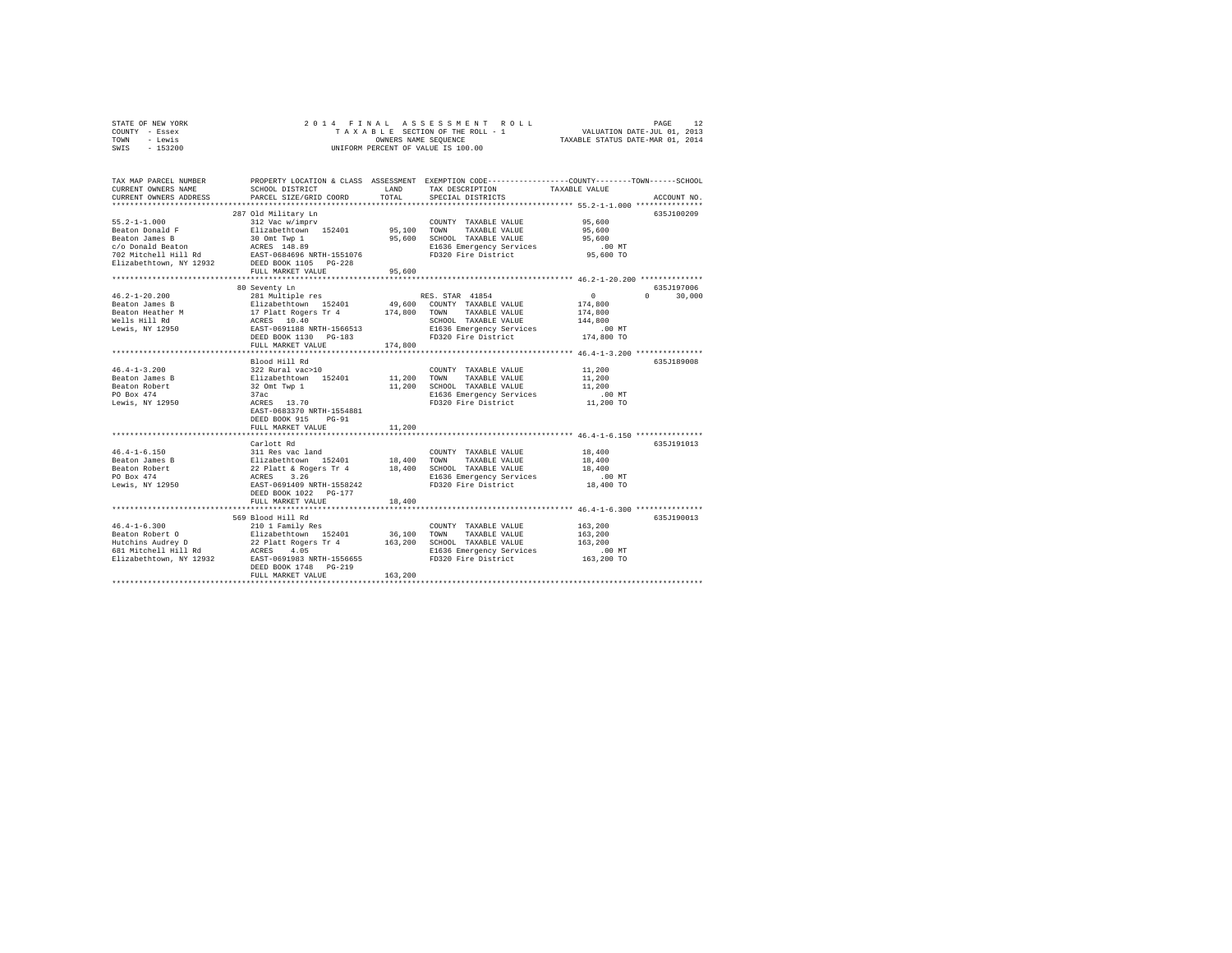| STATE OF NEW YORK                  | 2014 FINAL                                                                                                  |             | ASSESSMENT ROLL                                                                                |                                                           | 13<br>PAGE  |  |  |
|------------------------------------|-------------------------------------------------------------------------------------------------------------|-------------|------------------------------------------------------------------------------------------------|-----------------------------------------------------------|-------------|--|--|
| COUNTY - Essex                     | VALUATION DATE-JUL 01, 2013<br>TAXABLE STATUS DATE-MAR 01, 2014<br>TAXABLE SECTION OF THE ROLL - 1          |             |                                                                                                |                                                           |             |  |  |
| - Lewis<br>TOWN                    | OWNERS NAME SEQUENCE                                                                                        |             |                                                                                                |                                                           |             |  |  |
| SWIS<br>$-153200$                  |                                                                                                             |             | UNIFORM PERCENT OF VALUE IS 100.00                                                             |                                                           |             |  |  |
|                                    |                                                                                                             |             |                                                                                                |                                                           |             |  |  |
|                                    |                                                                                                             |             |                                                                                                |                                                           |             |  |  |
|                                    |                                                                                                             |             |                                                                                                |                                                           |             |  |  |
| TAX MAP PARCEL NUMBER              |                                                                                                             |             | PROPERTY LOCATION & CLASS ASSESSMENT EXEMPTION CODE---------------COUNTY-------TOWN-----SCHOOL |                                                           |             |  |  |
| CURRENT OWNERS NAME                | SCHOOL DISTRICT                                                                                             | LAND        | TAX DESCRIPTION                                                                                | TAXABLE VALUE                                             |             |  |  |
| CURRENT OWNERS ADDRESS             | PARCEL SIZE/GRID COORD                                                                                      | TOTAL       | SPECIAL DISTRICTS                                                                              |                                                           | ACCOUNT NO. |  |  |
|                                    |                                                                                                             |             |                                                                                                |                                                           |             |  |  |
|                                    | 701 Mitchell Hill Rd                                                                                        |             |                                                                                                |                                                           | 635L101602  |  |  |
| $46.4 - 1 - 11.100$                | 312 Vac w/imprv                                                                                             |             | COUNTY TAXABLE VALUE                                                                           | 25,900                                                    |             |  |  |
| Beaton Robert O                    | Elizabethtown 152401                                                                                        | 21,500      | TOWN<br>TAXABLE VALUE                                                                          | 25,900                                                    |             |  |  |
| 681 Mitchell Hill Rd               | 22 Platt Rogers Tract 4                                                                                     | 25,900      | SCHOOL TAXABLE VALUE                                                                           | 25,900                                                    |             |  |  |
| Elizabethtown, NY 12932            | ACRES<br>1.00                                                                                               |             | E1636 Emergency Services                                                                       | .00MT                                                     |             |  |  |
|                                    | EAST-0694725 NRTH-1555401                                                                                   |             | FD320 Fire District                                                                            | 25,900 TO                                                 |             |  |  |
|                                    | DEED BOOK 1531 PG-5                                                                                         |             |                                                                                                |                                                           |             |  |  |
|                                    | FULL MARKET VALUE                                                                                           | 25,900      |                                                                                                |                                                           |             |  |  |
|                                    | *************************                                                                                   | *********** |                                                                                                | **************************** 46.4-1-12.000 ************** |             |  |  |
|                                    | 681 Mitchell Hill Rd                                                                                        |             |                                                                                                |                                                           | 635J102803  |  |  |
| $46.4 - 1 - 12.000$                | 240 Rural res                                                                                               |             | RES. STAR 41854                                                                                | 0<br>$\Omega$                                             | 30,000      |  |  |
| Beaton Robert O                    | Elizabethtown 152401                                                                                        |             | 47,000 COUNTY TAXABLE VALUE                                                                    | 215,600                                                   |             |  |  |
| 681 Mitchell Hill Rd               | 22 Platt Rogers Tract 4                                                                                     | 215,600     | TOWN TAXABLE VALUE                                                                             | 215,600                                                   |             |  |  |
| Elizabethtown, NY 12932            | Survey K Kratz Map 3236                                                                                     |             | SCHOOL TAXABLE VALUE                                                                           | 185,600                                                   |             |  |  |
|                                    | ACRES 17.53                                                                                                 |             | E1636 Emergency Services                                                                       | .00MT                                                     |             |  |  |
|                                    | EAST-0694588 NRTH-1555835                                                                                   |             | FD320 Fire District                                                                            | 215,600 TO                                                |             |  |  |
|                                    | DEED BOOK 1354 PG-216                                                                                       |             |                                                                                                |                                                           |             |  |  |
|                                    | FULL MARKET VALUE                                                                                           | 215,600     |                                                                                                |                                                           |             |  |  |
|                                    |                                                                                                             |             |                                                                                                |                                                           |             |  |  |
|                                    | 76 Moss Rd                                                                                                  |             |                                                                                                |                                                           | 635J100302  |  |  |
| $47.2 - 1 - 17.000$                | 270 Mfg housing                                                                                             |             | COUNTY TAXABLE VALUE                                                                           | 41,900                                                    |             |  |  |
| Beaton Thomas A                    | Elizabethtown 152401                                                                                        | 33,700      | TAXABLE VALUE<br>TOWN                                                                          | 41,900                                                    |             |  |  |
| Beaton Cathy J                     | 36 Platt Rogers                                                                                             |             | 41,900 SCHOOL TAXABLE VALUE                                                                    | 41.900                                                    |             |  |  |
| 5599 US Rte 9                      | ACRES 1.70                                                                                                  |             | E1636 Emergency Services                                                                       | $.00$ MT                                                  |             |  |  |
| New Russia, NY 12964               | EAST-0710604 NRTH-1565200                                                                                   |             | FD320 Fire District                                                                            | 41,900 TO                                                 |             |  |  |
|                                    |                                                                                                             |             |                                                                                                |                                                           |             |  |  |
|                                    | DEED BOOK 1356 PG-203                                                                                       |             |                                                                                                |                                                           |             |  |  |
|                                    | FULL MARKET VALUE                                                                                           | 41,900      |                                                                                                |                                                           |             |  |  |
|                                    |                                                                                                             |             |                                                                                                |                                                           |             |  |  |
|                                    | 9617 US Route 9                                                                                             |             |                                                                                                |                                                           | 635J175001  |  |  |
| $38.1 - 1 - 12.000$                | 240 Rural res                                                                                               |             | RES. STAR 41854                                                                                | $\Omega$<br>$\Omega$                                      | 30,000      |  |  |
| Behm Keith                         |                                                                                                             |             | 60,000 COUNTY TAXABLE VALUE                                                                    | 233,500                                                   |             |  |  |
| Behm Sarah                         |                                                                                                             | 233,500     | TOWN<br>TAXABLE VALUE                                                                          | 233,500                                                   |             |  |  |
| 9617 US Route 9<br>Lewis, NY 12950 |                                                                                                             |             | SCHOOL TAXABLE VALUE                                                                           | 203,500                                                   |             |  |  |
|                                    |                                                                                                             |             | E1636 Emergency Services                                                                       | .00MT                                                     |             |  |  |
|                                    | DEED BOOK 1546 PG-100                                                                                       |             | FD320 Fire District                                                                            | 233,500 TO                                                |             |  |  |
|                                    | FULL MARKET VALUE                                                                                           | 233,500     |                                                                                                |                                                           |             |  |  |
|                                    |                                                                                                             |             |                                                                                                |                                                           |             |  |  |
|                                    | Sandys Way                                                                                                  |             |                                                                                                |                                                           | 635Z011007  |  |  |
| $47.1 - 4 - 6.000$                 | 314 Rural vac<10                                                                                            |             | COUNTY TAXABLE VALUE                                                                           | 27,400                                                    |             |  |  |
| Belanger Kenneth R                 | 314 Rural vac<10<br>Elizabethtown 152401<br>15 Platt Rogers Tr 4<br>ACRES 7.10<br>EAST-0700419 NRTH-1566794 | 27,400      | TOWN<br>TAXABLE VALUE                                                                          | 27,400                                                    |             |  |  |
| Belanger Kelly A                   |                                                                                                             | 27,400      | SCHOOL TAXABLE VALUE                                                                           | 27,400                                                    |             |  |  |
| 207 Old Warren Rd                  |                                                                                                             |             | E1636 Emergency Services                                                                       | .00 MT                                                    |             |  |  |
| Palmer, MA 01069                   |                                                                                                             |             | FD320 Fire District                                                                            | 27,400 TO                                                 |             |  |  |
|                                    | DEED BOOK 1662 PG-180                                                                                       |             |                                                                                                |                                                           |             |  |  |
|                                    | FULL MARKET VALUE                                                                                           | 27,400      |                                                                                                |                                                           |             |  |  |
|                                    |                                                                                                             |             |                                                                                                |                                                           |             |  |  |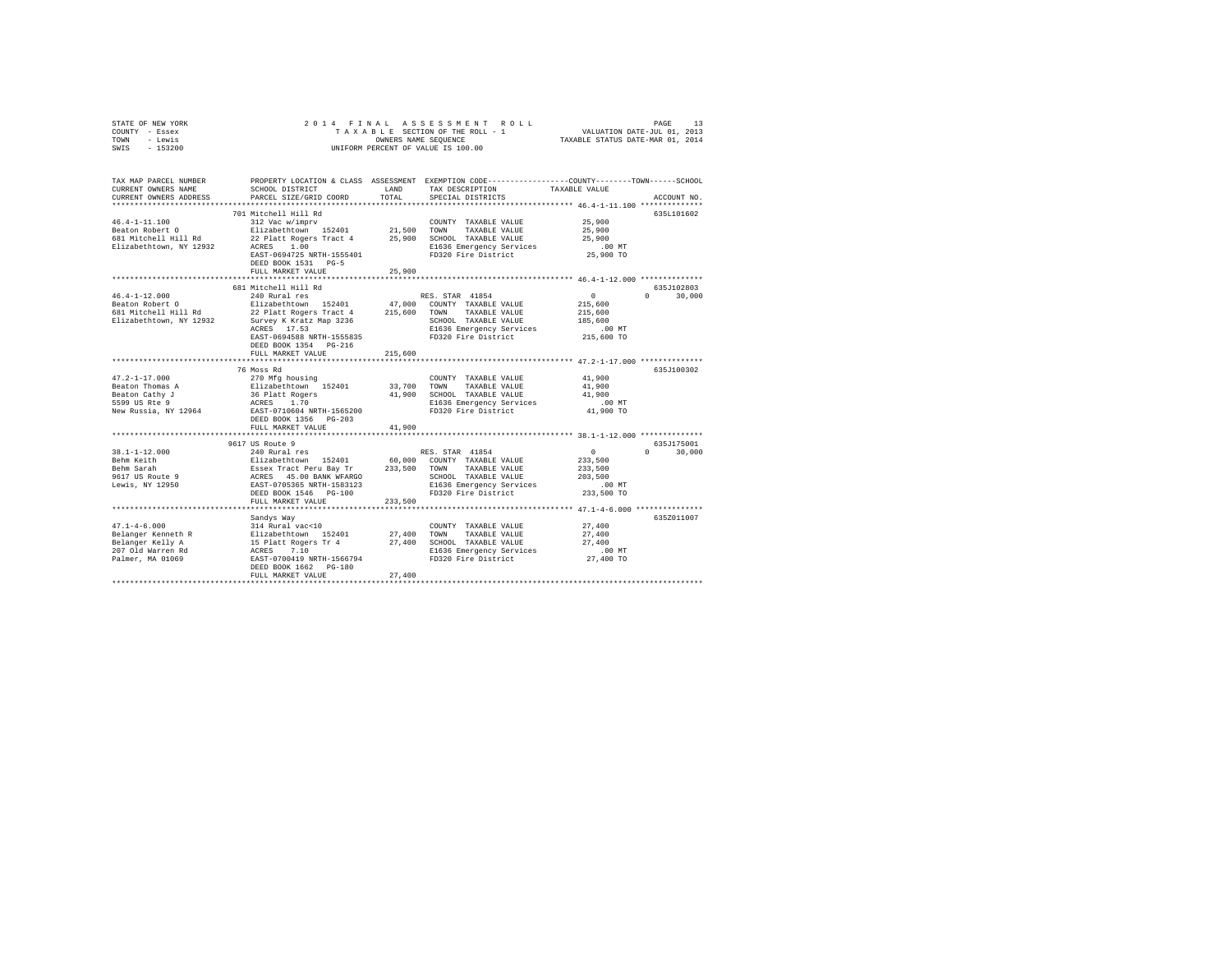|                | STATE OF NEW YORK |  |  |  |  |                                    | 2014 FINAL ASSESSMENT ROLL      |  |                                  | PAGE | 14 |
|----------------|-------------------|--|--|--|--|------------------------------------|---------------------------------|--|----------------------------------|------|----|
| COUNTY - Essex |                   |  |  |  |  |                                    | TAXABLE SECTION OF THE ROLL - 1 |  | VALUATION DATE-JUL 01, 2013      |      |    |
| TOWN - Lewis   |                   |  |  |  |  | OWNERS NAME SEOUENCE               |                                 |  | TAXABLE STATUS DATE-MAR 01, 2014 |      |    |
| SWIS           | - 153200          |  |  |  |  | UNIFORM PERCENT OF VALUE IS 100.00 |                                 |  |                                  |      |    |
|                |                   |  |  |  |  |                                    |                                 |  |                                  |      |    |
|                |                   |  |  |  |  |                                    |                                 |  |                                  |      |    |

| TAX MAP PARCEL NUMBER<br>CURRENT OWNERS NAME          | SCHOOL DISTRICT<br>CURRENT OWNERS ADDRESS PARCEL SIZE/GRID COORD                                                                                                                                                                                                                                                                                                                                                                                                                                                 | TOTAL   | LAND TAX DESCRIPTION TAXABLE VALUE<br>SPECIAL DISTRICTS                                                                                                                       | PROPERTY LOCATION & CLASS ASSESSMENT EXEMPTION CODE----------------COUNTY-------TOWN-----SCHOOL<br>ACCOUNT NO. |        |
|-------------------------------------------------------|------------------------------------------------------------------------------------------------------------------------------------------------------------------------------------------------------------------------------------------------------------------------------------------------------------------------------------------------------------------------------------------------------------------------------------------------------------------------------------------------------------------|---------|-------------------------------------------------------------------------------------------------------------------------------------------------------------------------------|----------------------------------------------------------------------------------------------------------------|--------|
| $47.1 - 4 - 10.000$                                   | 25 Sandys Way<br>270 Mfg housing<br>Belanger Kenneth R Elizabethtown 152401 33,000<br>DEED BOOK 1662 PG-180<br>FULL MARKET VALUE                                                                                                                                                                                                                                                                                                                                                                                 | 40,900  | COUNTY TAXABLE VALUE<br>TOWN TAXABLE VALUE 40.900                                                                                                                             | 6357011008<br>40,900                                                                                           |        |
| $38.4 - 1 - 12.300$<br>684 Moss Rd<br>Lewis, NY 12950 | 684 Moss Rd<br>Benway Alexander A Blizabethtown 152401 35,700 COUNTY TAXABLE VALUE 90,800<br>90,800 – المسلم المسلم المسلم المسلم المسلم 25 Peru Bay Tract – 90,800<br>24 & 25 Peru Bay Tract – 90,800 – 2011 – 2012 – 90,800<br>2001 – ACRES – 3.69 BANK – COPR – 2010 – 2010 – 2011 – 2011 – 2014<br>ACRES 3.69 BANK CORE<br>EAST-0714865 NRTH-1575034<br>DEED BOOK 1583 PG-101<br>FULL MARKET VALUE                                                                                                           | 90,800  | SCHOOL TAXABLE VALUE 60,800<br>E1636 Emergency Services .00 MT<br>FD320 Fire District 90,800 TO                                                                               | 635Z001006<br>$\sim$ 0 $\sim$ 0<br>$\Omega$                                                                    | 30,000 |
|                                                       | US Route 9<br>$\begin{tabular}{l cccc} $47.1-2-17.100$ & $322$ Rural vac>10$ & $32,100$ & $70\text{NN}$ & $7A\text{XABLE VALUE} & $16.100$ \\ \hline \text{Bergeron Andre} & \text{Eergeron} & \text{Bergeron} & \text{B32.100} & \text{D32.100} & \text{SCHOOL} & \text{TXABLE VALUE} & $32,100$ \\ \text{Bergeron Gerard} & 243 \text{ Plate Research} & 32,100 & \text{SCHOOL} & \text{TXABLE VALUE} & $32,100$ \\ \text{m} & $1.$<br>EAST-0702199 NRTH-1559795<br>DEED BOOK 1039 PG-179<br>FULL MARKET VALUE | 32,100  | WD320 Water District                                                                                                                                                          | 635.T100301<br>32,100 TO C<br>32,100 TO M                                                                      |        |
| $47.1 - 2 - 20.000$                                   | 8616 US Route 9<br>230 3 Family Res<br>Bergeron Lorinda $2$ Platt Rogers Tract 1 $197,500$<br>8618 US Rte 9 Apt 3 ACRES 2.10<br>PO Box 26 EAST-0701789 NRTH-1560282<br>Lewis, NY 12950 DEED BOOK 1437 PG-147<br>FULL MARKET VALUE                                                                                                                                                                                                                                                                                | 197.500 | COUNTY TAXABLE VALUE<br>TOWN TAXABLE VALUE<br>SCHOOL TAXABLE VALUE<br>E1636 Emergency Services<br>FD320 Fire District<br>WB320 Lewis B&I<br>WD320 Water District 197.500 TO M | 635J100214<br>197,500<br>197,500<br>197,500<br>00 MT.<br>197,500 TO<br>197,500 TO C                            |        |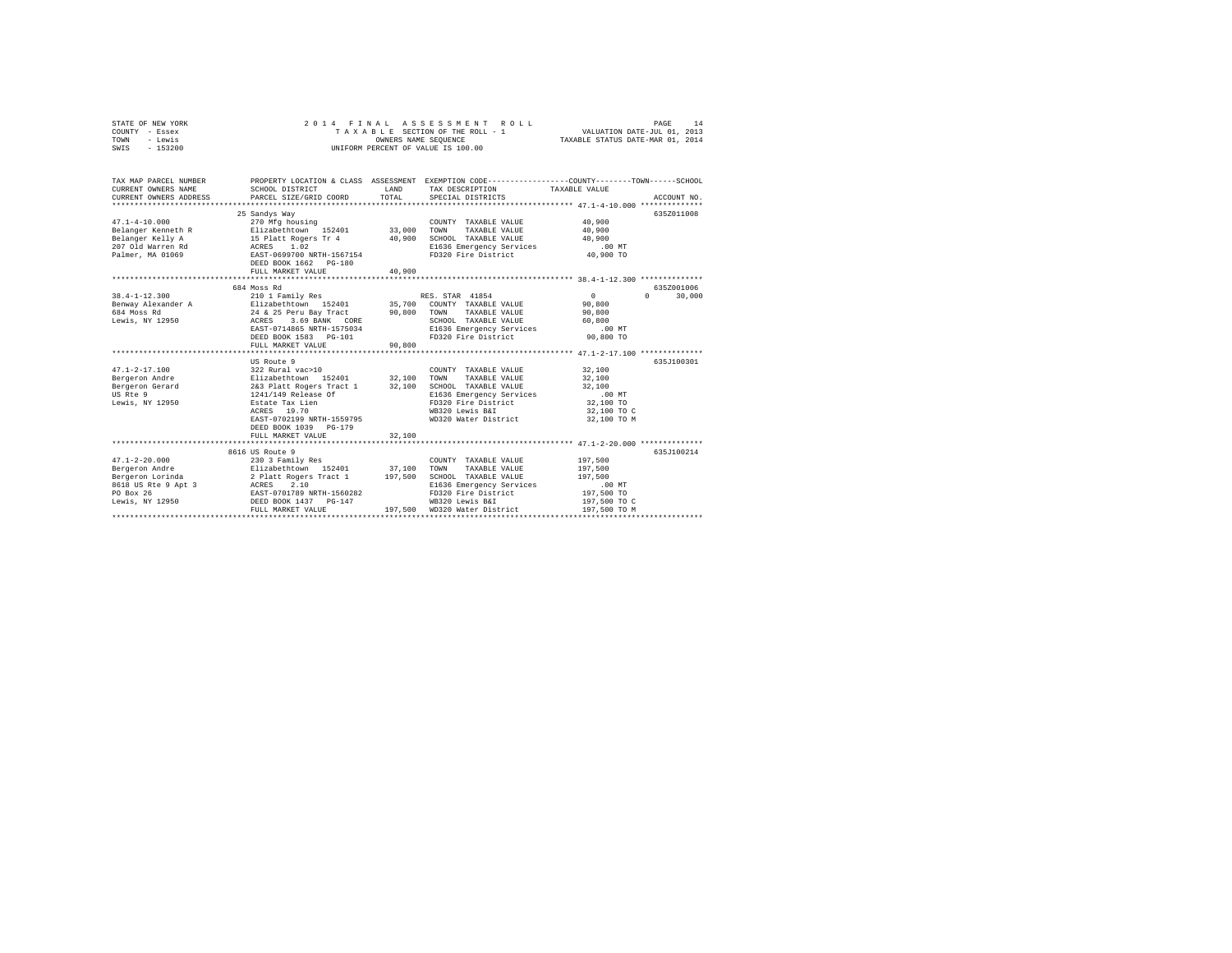| STATE OF NEW YORK<br>COUNTY - Essex<br>TOWN - Lewis<br>SWIS - 153200              |                                                                                                                                                                                                                                                   |       | 2014 FINAL ASSESSMENT ROLL<br>TAXABLE SECTION OF THE ROLL - 1 VALUATION DATE-JUL 01, 2013<br>OWNERS NAME SEQUENCE TAXABLE STATUS DATE-MAR 01, 2014<br>UNIFORM PERCENT OF VALUE IS 100.00                                                              |                                                                 | PAGE | 15          |
|-----------------------------------------------------------------------------------|---------------------------------------------------------------------------------------------------------------------------------------------------------------------------------------------------------------------------------------------------|-------|-------------------------------------------------------------------------------------------------------------------------------------------------------------------------------------------------------------------------------------------------------|-----------------------------------------------------------------|------|-------------|
| TAX MAP PARCEL NUMBER<br>CURRENT OWNERS NAME<br>CURRENT OWNERS ADDRESS            | SCHOOL DISTRICT<br>PARCEL SIZE/GRID COORD TOTAL SPECIAL DISTRICTS                                                                                                                                                                                 |       | PROPERTY LOCATION & CLASS ASSESSMENT EXEMPTION CODE----------------COUNTY-------TOWN-----SCHOOL<br>LAND TAX DESCRIPTION TAXABLE VALUE                                                                                                                 |                                                                 |      | ACCOUNT NO. |
| $47.1 - 2 - 23.000$<br>US Rte 9<br>PO Box 55                                      | 8632 US Route 9<br>Bergeron Joan Blizabethtown 152401 36,600 SR STAR 41834<br>1 Essex Tract 67,500 COUNTY TAXABLE VALUE<br>ACRES 1.60<br>Lewis, NY 12950-0055 EAST-0701999 NRTH-1560630<br>DEED BOOK 403 PG-070<br>FULL MARKET VALUE              |       | 210 1 Family Res 643,750 AGED ALL 41800 43,750 43,750 43,750 43,750<br>TOWN TAXABLE VALUE 43,750<br>SCHOOL TAXABLE VALUE 43,750<br>E1636 Emergency Services .00 MT<br>87,500 FD320 Fire District 87,500 TO<br>WB320 Lewis B&I<br>WD320 Water District | $0 \t 43,750$<br>43,750<br>43,750<br>87,500 TO C<br>87.500 TO M |      | 635J100215  |
| $55.2 - 1 - 23.000$<br>Berthiaume Vern<br>Berthiaume Diane<br>Salisbury, VT 05769 | Cutting Rd<br>1493 Shardvilla Rd<br>ACRES 0.20<br>EAST-0693943 NRTH-1547169<br>DEED BOOK 1396 PG-65<br>FULL MARKET VALUE 200                                                                                                                      |       | E1636 Emergency Services 100 MT<br>FD320 Fire District 200 TO                                                                                                                                                                                         | 200<br>200<br>200                                               |      | 635J103613  |
| $55.2 - 2 - 2.000$<br>1493 Shardvilla Rd<br>Salisbury, VT 05769                   | Denton Rd<br>314 Rural vac<10<br>Berthiaume Vern 6.200 Elizabethtown 152401 8.200 TOWN TAXABLE VALUE 8.200<br>Berthiaume Diane 30 Platt Rogers Tract 4<br>ACRES<br>9.00<br>EAST-0692400 NRTH-1548961<br>DEED BOOK 1396 PG-65<br>FULL MARKET VALUE | 8,200 | COUNTY TAXABLE VALUE<br>8,200 SCHOOL TAXABLE VALUE 8,200<br>E1636 Emergency Services .00 MT<br>FD320 Fire District 8.200 TO                                                                                                                           | 8.200                                                           |      | 635.7179036 |

 $369 \text{ Fox Run Rd}$ <br> $369 \text{ Fox Run Rd}$ <br> $240 \text{ Rural res}$  COUNTY TAXABLE VALUE  $106,400$ <br> $35.2-2-9.000$  635J101004

1997 - 1998 - 1998 - 1999 - 1998 - 1998 - 1998 - 1998 - 1998 - 1998 - 1998 - 1998 - 1998 - 1998 - 1998 - 1998<br>1493 - 1493 - 1493 - 1499 - 1599 - 1599 - 1599 - 1599 - 1599 - 1599 - 1599 - 1599 - 1599 - 1599 - 1599 - 1599<br>14

1221 County Route 10 635J174018 47.3-2-9.100 260 Seasonal res COUNTY TAXABLE VALUE 54,600

UNDER AGDIST LAW TIL 2021 FULL MARKET VALUE 54,600 \*\*\*\*\*\*\*\*\*\*\*\*\*\*\*\*\*\*\*\*\*\*\*\*\*\*\*\*\*\*\*\*\*\*\*\*\*\*\*\*\*\*\*\*\*\*\*\*\*\*\*\*\*\*\*\*\*\*\*\*\*\*\*\*\*\*\*\*\*\*\*\*\*\*\*\*\*\*\*\*\*\*\*\*\*\*\*\*\*\*\*\*\*\*\*\*\*\*\*\*\*\*\*\*\*\*\*\*\*\*\*\*\*\*\*\*\*\*\*\*\*\*\*\*\*\*\*\*\*\*\*\*

55.2-2-9.000 240 Rural res COUNTY TAXABLE VALUE 106,400

Bessette Todd Elizabethtown 152401 54,500 TOWN TAXABLE VALUE 54,600 1221 County Rte 10 6 Platt Rogers Tract 1 54,600 SCHOOL TAXABLE VALUE 54,600 Lewis, NY 12950 ACRES 34.02 E1636 Emergency Services .00 MT EAST-0707049 NRTH-1557642 FD320 Fire District 54,600 TO MAY BE SUBJECT TO PAYMENT DEED BOOK 1373 PG-245

Berthiaume Vern 1921 - Elizabethtown 152401 65,600 TOWN TAXABLE VALUE 106,400 TOWN TAXABLE VALUE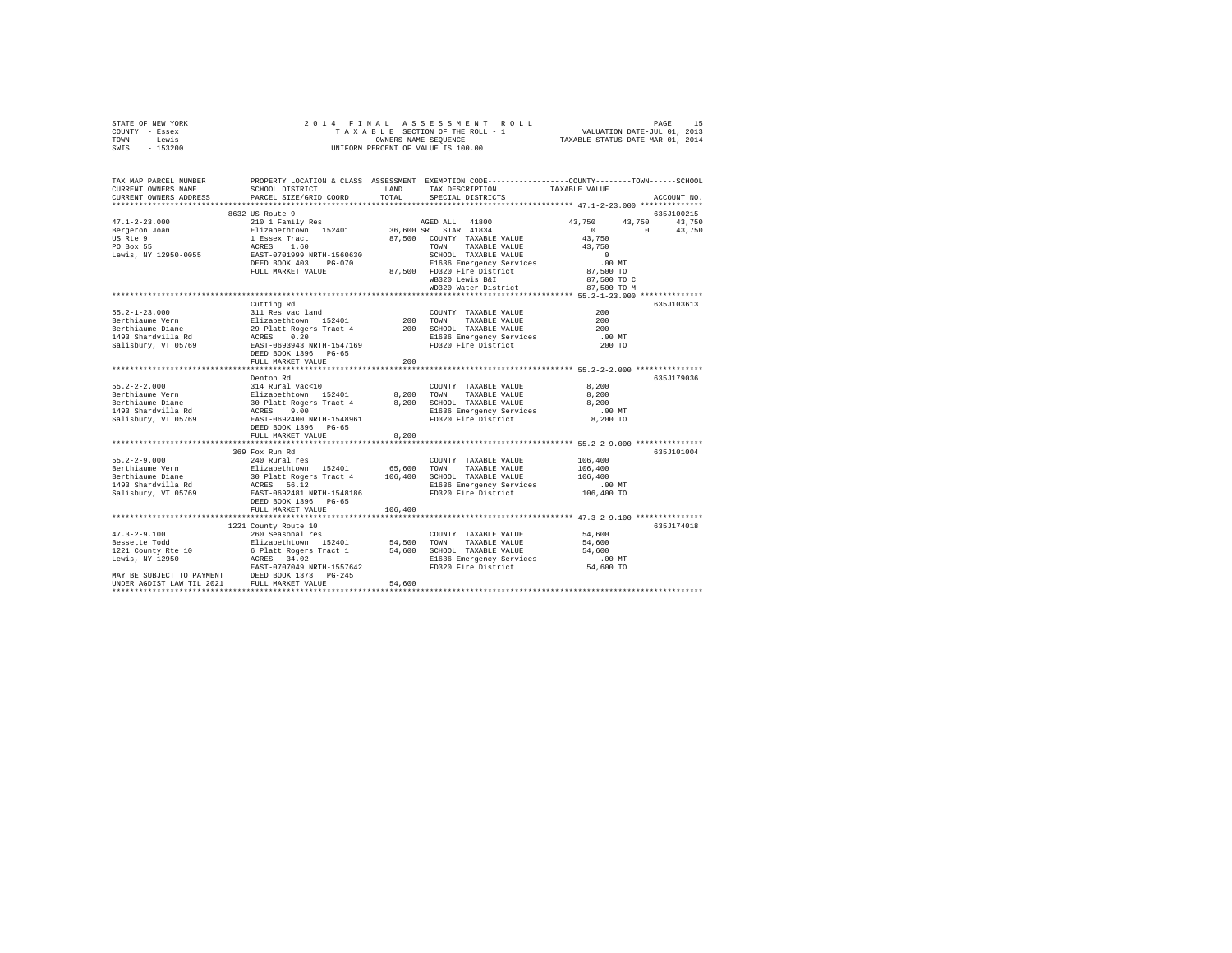| STATE OF NEW YORK                                    | 2014 FINAL                                                                                                                                                                                                                         |                 |                                                                                                  |                                                 |                                 |  |  |
|------------------------------------------------------|------------------------------------------------------------------------------------------------------------------------------------------------------------------------------------------------------------------------------------|-----------------|--------------------------------------------------------------------------------------------------|-------------------------------------------------|---------------------------------|--|--|
| COUNTY - Essex                                       | 4 FINAL ASSESSMENT ROLL INDUSTRIES IN PAGE 16 19 PAGE 16 19 PAGE 16 19 PAGE 16 PAGE 16 PAGE 16 PAGE 16 PAGE 16 PAGE 16 PAGE 16 PAGE 16 PAGE 16 PAGE 16 PAGE 16 PAGE 16 PAGE 16 PAGE 16 PAGE 16 PAGE 16 PAGE 16 PAGE 16 PAGE 16     |                 |                                                                                                  |                                                 |                                 |  |  |
| - Lewis<br>TOWN                                      | OWNERS NAME SEQUENCE<br>UNIFORM PERCENT OF VALUE IS 100.00                                                                                                                                                                         |                 |                                                                                                  |                                                 |                                 |  |  |
| $-153200$<br>SWIS                                    |                                                                                                                                                                                                                                    |                 |                                                                                                  |                                                 |                                 |  |  |
|                                                      |                                                                                                                                                                                                                                    |                 |                                                                                                  |                                                 |                                 |  |  |
| TAX MAP PARCEL NUMBER                                |                                                                                                                                                                                                                                    |                 | PROPERTY LOCATION & CLASS ASSESSMENT EXEMPTION CODE----------------COUNTY-------TOWN------SCHOOL |                                                 |                                 |  |  |
| CURRENT OWNERS NAME                                  | SCHOOL DISTRICT                                                                                                                                                                                                                    | LAND            | TAX DESCRIPTION                                                                                  | TAXABLE VALUE                                   |                                 |  |  |
| CURRENT OWNERS ADDRESS                               | PARCEL SIZE/GRID COORD                                                                                                                                                                                                             | TOTAL           | SPECIAL DISTRICTS                                                                                |                                                 | ACCOUNT NO.                     |  |  |
|                                                      |                                                                                                                                                                                                                                    |                 |                                                                                                  |                                                 |                                 |  |  |
|                                                      | 9469 US Route 9                                                                                                                                                                                                                    |                 |                                                                                                  |                                                 | 635J179007                      |  |  |
| 38.1-1-24.100                                        |                                                                                                                                                                                                                                    |                 | COUNTY TAXABLE VALUE                                                                             | 95,600                                          |                                 |  |  |
|                                                      |                                                                                                                                                                                                                                    | 34,900 TOWN     | TAXABLE VALUE                                                                                    | 95,600                                          |                                 |  |  |
|                                                      |                                                                                                                                                                                                                                    |                 | 95,600 SCHOOL TAXABLE VALUE                                                                      | 95,600                                          |                                 |  |  |
| Bethlehem Gary A<br>9469 US Rte 9<br>Lewis, NY 12950 | 210 1 Family Res<br>Elizabethtown 152401<br>Essex Tract Lot 18<br>ACRES 2.90<br>RES 0202.91                                                                                                                                        |                 | E1636 Emergency Services                                                                         | $.00$ MT                                        |                                 |  |  |
|                                                      | EAST-0706034 NRTH-1580094                                                                                                                                                                                                          |                 | FD320 Fire District                                                                              | 95,600 TO                                       |                                 |  |  |
|                                                      | DEED BOOK 1568 PG-244                                                                                                                                                                                                              |                 |                                                                                                  |                                                 |                                 |  |  |
|                                                      | FULL MARKET VALUE                                                                                                                                                                                                                  | 95,600          |                                                                                                  |                                                 |                                 |  |  |
|                                                      |                                                                                                                                                                                                                                    |                 |                                                                                                  |                                                 |                                 |  |  |
|                                                      | 205 Cutting Rd                                                                                                                                                                                                                     |                 |                                                                                                  |                                                 | 635J105104                      |  |  |
| $56.1 - 2 - 8.000$                                   | 210 1 Family Res                                                                                                                                                                                                                   |                 | RES. STAR 41854                                                                                  | $\sim$ 0                                        | $\Omega$ and $\Omega$<br>30,000 |  |  |
| Bethlehem Joyce E<br>205 Cutting Rd                  | Elizabethtown 152401 33,000 COUNTY TAXABLE VALUE                                                                                                                                                                                   |                 |                                                                                                  | 113,300                                         |                                 |  |  |
|                                                      | 33 Platt Rogers Tract 4 113,300 TOWN TAXABLE VALUE                                                                                                                                                                                 |                 |                                                                                                  | 113,300                                         |                                 |  |  |
| Elizabethtown, NY 12932                              | ACRES 1.00                                                                                                                                                                                                                         |                 | SCHOOL TAXABLE VALUE                                                                             | 83,300                                          |                                 |  |  |
|                                                      | EAST-0698960 NRTH-1547077                                                                                                                                                                                                          |                 | E1636 Emergency Services                                                                         | $.00$ MT                                        |                                 |  |  |
|                                                      | DEED BOOK 1427 PG-122                                                                                                                                                                                                              |                 | FD320 Fire District                                                                              | 113,300 TO                                      |                                 |  |  |
|                                                      | FULL MARKET VALUE                                                                                                                                                                                                                  | 113,300         |                                                                                                  |                                                 |                                 |  |  |
|                                                      | *****************************                                                                                                                                                                                                      |                 |                                                                                                  |                                                 |                                 |  |  |
|                                                      | 87 Wells Hill Rd                                                                                                                                                                                                                   |                 |                                                                                                  |                                                 | 635J105106                      |  |  |
| $46.2 - 1 - 32.000$                                  | 210 1 Family Res                                                                                                                                                                                                                   |                 | RES. STAR 41854                                                                                  | $\mathbf{0}$                                    | $0 \t 30,000$                   |  |  |
| Bettis Deborah A                                     |                                                                                                                                                                                                                                    |                 |                                                                                                  | 56,300                                          |                                 |  |  |
| 87 Wells Hill Rd                                     |                                                                                                                                                                                                                                    |                 |                                                                                                  | 56,300                                          |                                 |  |  |
| Lewis, NY 12950                                      |                                                                                                                                                                                                                                    |                 |                                                                                                  | 26,300                                          |                                 |  |  |
|                                                      | EAST-0694227 NRTH-1564984                                                                                                                                                                                                          |                 | E1636 Emergency Services                                                                         | $.00$ MT                                        |                                 |  |  |
|                                                      | DEED BOOK 1427    PG-133                                                                                                                                                                                                           |                 |                                                                                                  | 56,300 TO                                       |                                 |  |  |
|                                                      | FULL MARKET VALUE                                                                                                                                                                                                                  |                 | SCHOOL Instance<br>E1636 Emergency Services<br>FD320 Fire District                               |                                                 |                                 |  |  |
|                                                      |                                                                                                                                                                                                                                    | *************** |                                                                                                  | ****************** 47.2-1-62.000 ************** |                                 |  |  |
|                                                      | 8 Christmas Tree Ln                                                                                                                                                                                                                |                 |                                                                                                  |                                                 | 635J100303                      |  |  |
| $47.2 - 1 - 62.000$                                  | 210 1 Family Res                                                                                                                                                                                                                   |                 | SR STAR 41834                                                                                    | $\sim$ 0                                        | 0 64,200                        |  |  |
|                                                      |                                                                                                                                                                                                                                    |                 | 27,300 COUNTY TAXABLE VALUE<br>89,500 TOWN TAXABLE VALUE                                         | 89,500                                          |                                 |  |  |
|                                                      |                                                                                                                                                                                                                                    |                 |                                                                                                  | 89,500                                          |                                 |  |  |
|                                                      |                                                                                                                                                                                                                                    |                 | SCHOOL TAXABLE VALUE                                                                             | 25,300                                          |                                 |  |  |
|                                                      |                                                                                                                                                                                                                                    |                 | E1636 Emergency services<br>FD320 Fire District                                                  | .00MT                                           |                                 |  |  |
|                                                      |                                                                                                                                                                                                                                    |                 |                                                                                                  | 89,500 TO                                       |                                 |  |  |
|                                                      | FULL MARKET VALUE                                                                                                                                                                                                                  | 89,500          |                                                                                                  |                                                 |                                 |  |  |
|                                                      |                                                                                                                                                                                                                                    |                 |                                                                                                  |                                                 |                                 |  |  |
|                                                      | 8582 US Route 9                                                                                                                                                                                                                    |                 |                                                                                                  |                                                 | 635J103409                      |  |  |
| $47.13 - 2 - 8.000$                                  |                                                                                                                                                                                                                                    |                 |                                                                                                  | $\sim$ 0                                        | $0 \t 30.000$                   |  |  |
|                                                      |                                                                                                                                                                                                                                    |                 |                                                                                                  | 69,600                                          |                                 |  |  |
| Bhist Raje<br>234 Redmond Rd                         | 210 1 Family Res (ESS. STAR 41854<br>Elizabethtown 152401 33,100 COUNTY TAXABLE VALUE<br>2 Platt Rogers Tract 1 69,600 TOWN TAXABLE VALUE<br>ACRES 0.60 COMM TAXABLE VALUE<br>ERST-0701429 NPTH-1559383 FIS36 EMBRYGROUL CONTRABLE |                 |                                                                                                  | 69,600                                          |                                 |  |  |
| Lewis, NY 12950                                      |                                                                                                                                                                                                                                    |                 |                                                                                                  | 39,600                                          |                                 |  |  |
|                                                      | EAST-0701429 NRTH-1559383                                                                                                                                                                                                          |                 |                                                                                                  | .00 MT                                          |                                 |  |  |
|                                                      | DEED BOOK 1592 PG-84                                                                                                                                                                                                               |                 | E1636 Emergency Services<br>FD320 Fire District<br>69,600 WB320 Lewis B&I                        | 69,600 TO                                       |                                 |  |  |
|                                                      | FULL MARKET VALUE                                                                                                                                                                                                                  |                 | 69,600 WB320 Lewis B&I                                                                           | 69,600 TO C                                     |                                 |  |  |
|                                                      |                                                                                                                                                                                                                                    |                 | WD320 Water District                                                                             | 69,600 TO M                                     |                                 |  |  |
|                                                      |                                                                                                                                                                                                                                    |                 |                                                                                                  |                                                 |                                 |  |  |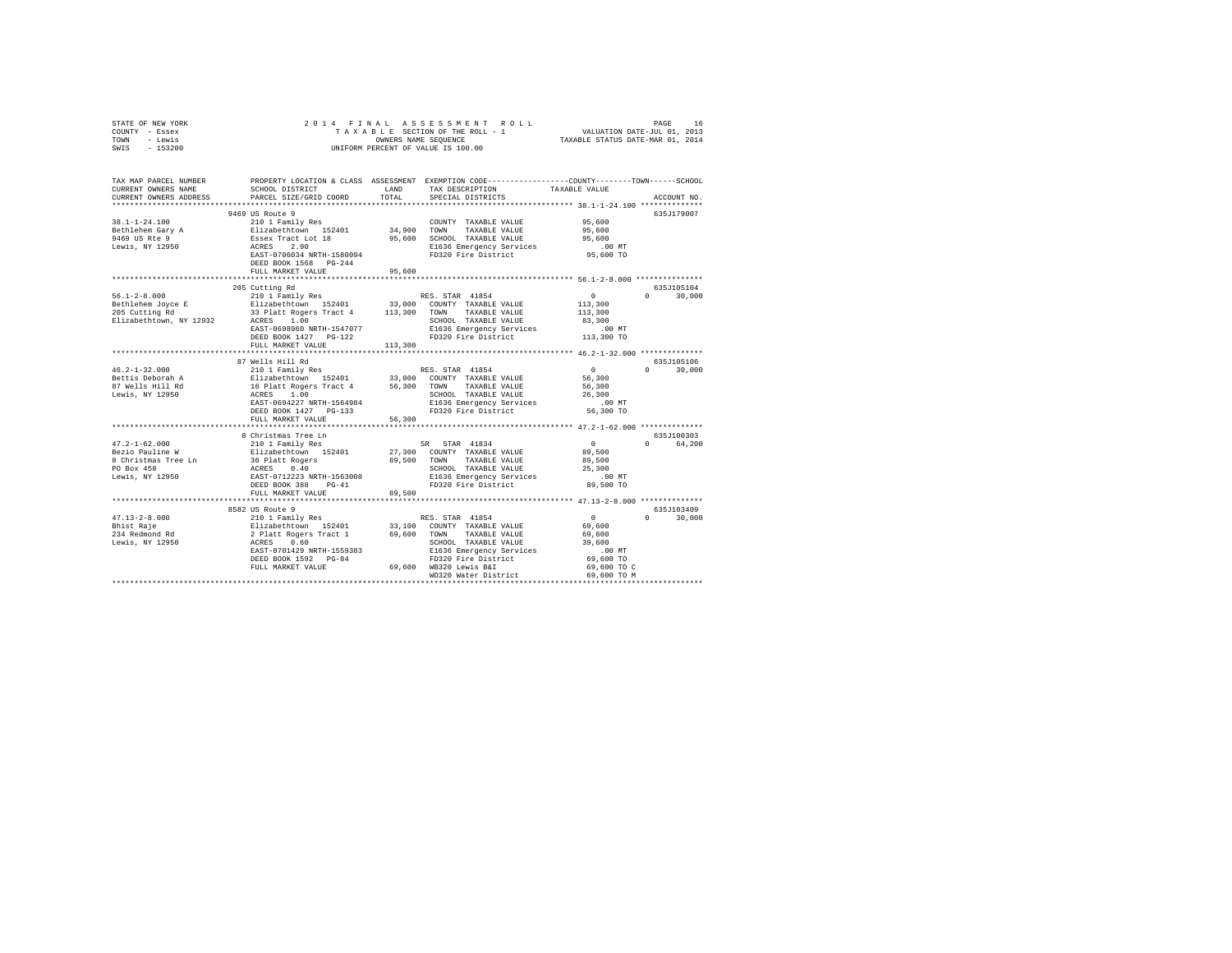| COUNTY - Essex                                |                                                                                                  |              | TAXABLE SECTION OF THE ROLL - 1                                            | VALUATION DATE-JUL 01, 2013 |                    |  |  |
|-----------------------------------------------|--------------------------------------------------------------------------------------------------|--------------|----------------------------------------------------------------------------|-----------------------------|--------------------|--|--|
| TOWN<br>- Lewis                               | TAXABLE STATUS DATE-MAR 01, 2014<br>OWNERS NAME SEQUENCE                                         |              |                                                                            |                             |                    |  |  |
| $-153200$<br>SWTS                             |                                                                                                  |              | UNIFORM PERCENT OF VALUE IS 100.00                                         |                             |                    |  |  |
|                                               |                                                                                                  |              |                                                                            |                             |                    |  |  |
|                                               |                                                                                                  |              |                                                                            |                             |                    |  |  |
|                                               |                                                                                                  |              |                                                                            |                             |                    |  |  |
| TAX MAP PARCEL NUMBER                         | PROPERTY LOCATION & CLASS ASSESSMENT EXEMPTION CODE----------------COUNTY-------TOWN------SCHOOL |              |                                                                            |                             |                    |  |  |
| CURRENT OWNERS NAME                           | SCHOOL DISTRICT                                                                                  | LAND         | TAX DESCRIPTION TAXABLE VALUE                                              |                             |                    |  |  |
| CURRENT OWNERS ADDRESS                        | PARCEL SIZE/GRID COORD                                                                           | TOTAL        | SPECIAL DISTRICTS                                                          |                             | ACCOUNT NO.        |  |  |
|                                               |                                                                                                  |              |                                                                            |                             |                    |  |  |
|                                               | 9423 US Route 9                                                                                  |              |                                                                            |                             | 635J179015         |  |  |
|                                               |                                                                                                  |              | RES. STAR 41854                                                            | $\Omega$                    | $\Omega$<br>30,000 |  |  |
|                                               |                                                                                                  |              | 35,200 COUNTY TAXABLE VALUE                                                | 126,900                     |                    |  |  |
|                                               |                                                                                                  | 126,900 TOWN | TAXABLE VALUE                                                              | 126,900                     |                    |  |  |
|                                               |                                                                                                  |              | SCHOOL TAXABLE VALUE                                                       | 96,900                      |                    |  |  |
|                                               |                                                                                                  |              |                                                                            |                             |                    |  |  |
|                                               |                                                                                                  |              |                                                                            |                             |                    |  |  |
|                                               | FULL MARKET VALUE                                                                                | 126,900      |                                                                            |                             |                    |  |  |
|                                               |                                                                                                  |              |                                                                            |                             |                    |  |  |
|                                               | 35 Fields Way                                                                                    |              |                                                                            |                             | 635Z004011         |  |  |
| $29. -2 - 27.400$                             | 210 1 Family Res                                                                                 |              | COUNTY TAXABLE VALUE                                                       | 118,000                     |                    |  |  |
| Bigelow Kenneth                               | $\frac{210 + \text{r} \cdot \text{cm}}{212 \cdot \text{cm}}$ 152401 36,100                       |              | TAXABLE VALUE<br>TOWN                                                      | 118,000                     |                    |  |  |
| Bigelow Jessica                               | 37 Essex Tract                                                                                   | 118,000      | SCHOOL TAXABLE VALUE                                                       | 118,000                     |                    |  |  |
|                                               |                                                                                                  |              |                                                                            |                             |                    |  |  |
| 35 Fields Way<br>no nov 44                    | 4.06                                                                                             |              | E1636 Emergency Services .00 MT<br>FD320 Fire District  118,000 TO         |                             |                    |  |  |
|                                               |                                                                                                  |              |                                                                            |                             |                    |  |  |
|                                               |                                                                                                  |              |                                                                            |                             |                    |  |  |
|                                               |                                                                                                  | 118,000      |                                                                            |                             |                    |  |  |
| Guilder April                                 |                                                                                                  |              |                                                                            |                             |                    |  |  |
| ***********************                       |                                                                                                  |              |                                                                            |                             |                    |  |  |
|                                               | 8522 US Route 9                                                                                  |              |                                                                            |                             | 635J100315         |  |  |
|                                               |                                                                                                  |              | RES. STAR 41854                                                            | $\mathbf{0}$                | 30,000<br>$\Omega$ |  |  |
|                                               |                                                                                                  |              | COUNTY TAXABLE VALUE                                                       |                             |                    |  |  |
|                                               |                                                                                                  |              | TAXABLE VALUE                                                              | 105,000<br>105,000          |                    |  |  |
| Bikowitz Christopher<br>PO Box 509            | 2 Platt Rogers Tract 1 105,000<br>2014 BAR Decision 105,000<br>ACRES 0.89                        |              | TOWN                                                                       |                             |                    |  |  |
|                                               |                                                                                                  |              | SCHOOL TAXABLE VALUE                                                       | 75,000                      |                    |  |  |
| Lewis, NY 12950                               |                                                                                                  |              | E1636 Emergency Services<br>E1636 Emergency Service<br>FD320 Fire District | .00 MT                      |                    |  |  |
|                                               | EAST-0700948 NRTH-1558037                                                                        |              |                                                                            | 105,000 TO                  |                    |  |  |
|                                               |                                                                                                  |              | WB320 Lewis B&I                                                            | 105,000 TO C                |                    |  |  |
|                                               | FULL MARKET VALUE                                                                                |              | 105,000 WD320 Water District                                               | 105,000 TO M                |                    |  |  |
|                                               |                                                                                                  |              |                                                                            |                             |                    |  |  |
|                                               | 113 Johnson Ln                                                                                   |              |                                                                            |                             | 635J104614         |  |  |
|                                               |                                                                                                  |              | COUNTY TAXABLE VALUE                                                       | 55,900                      |                    |  |  |
|                                               |                                                                                                  |              | TAXABLE VALUE<br>TOWN                                                      | 55,900                      |                    |  |  |
|                                               |                                                                                                  |              | SCHOOL TAXABLE VALUE                                                       | 55,900                      |                    |  |  |
|                                               |                                                                                                  |              | E1636 Emergency Services<br>FD320 Fire District                            | $.00$ MT                    |                    |  |  |
| Claremont, CA 91711 EAST-0693265 NRTH-1567137 |                                                                                                  |              |                                                                            | 55,900 TO                   |                    |  |  |
|                                               | DEED BOOK 1348 PG-34                                                                             |              |                                                                            |                             |                    |  |  |
|                                               | FULL MARKET VALUE                                                                                | 55,900       |                                                                            |                             |                    |  |  |
|                                               |                                                                                                  |              |                                                                            |                             |                    |  |  |

STATE OF NEW YORK 2 0 1 4 F I N A L A S S E S S M E N T R O L L PAGE 17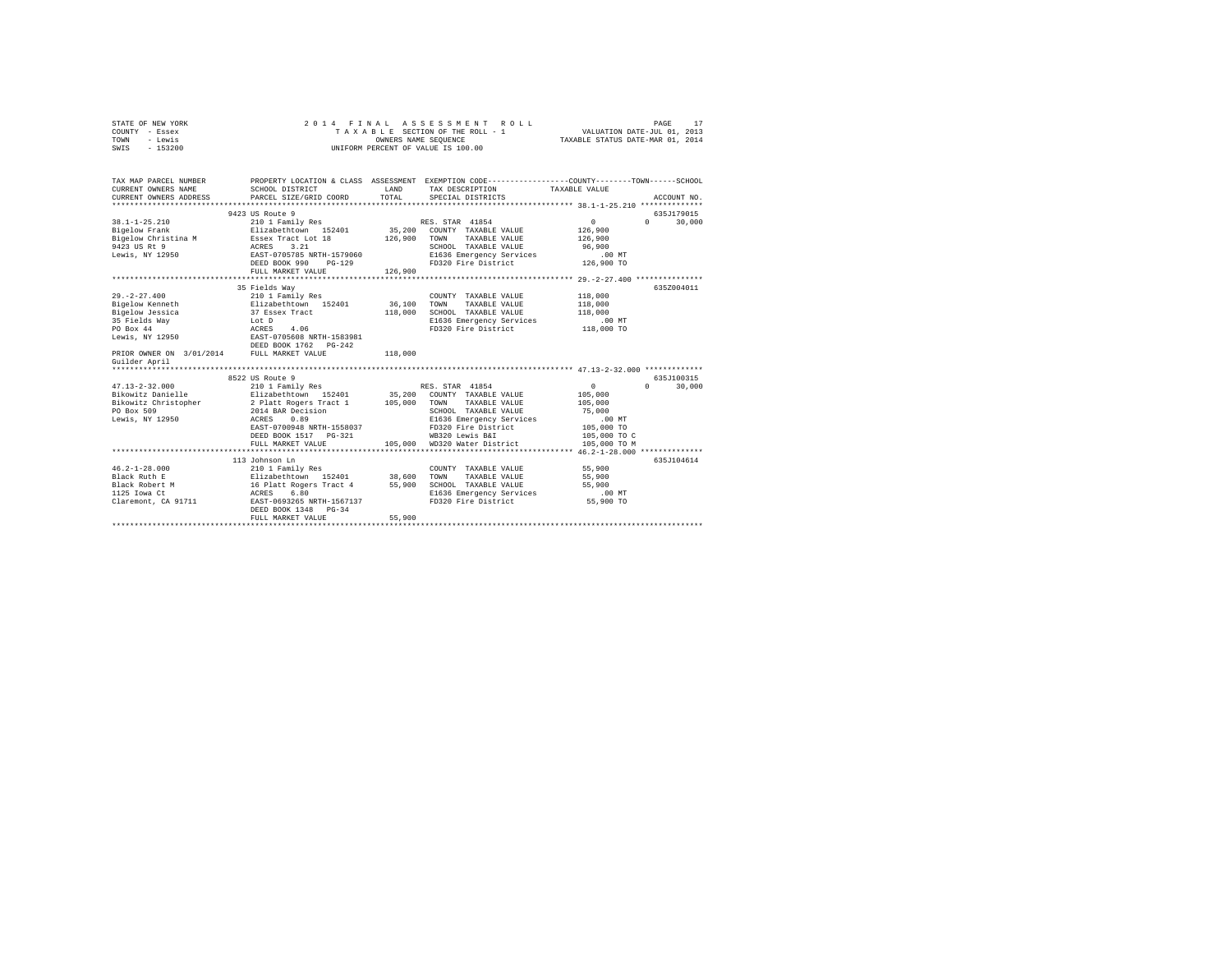| STATE OF NEW YORK | 2014 FINAL ASSESSMENT ROLL         | 18<br>PAGE                       |
|-------------------|------------------------------------|----------------------------------|
| COUNTY - Essex    | TAXABLE SECTION OF THE ROLL - 1    | VALUATION DATE-JUL 01, 2013      |
| TOWN<br>- Lewis   | OWNERS NAME SEOUENCE               | TAXABLE STATUS DATE-MAR 01, 2014 |
| $-153200$<br>SWIS | UNIFORM PERCENT OF VALUE IS 100.00 |                                  |

| TAX MAP PARCEL NUMBER<br>CURRENT OWNERS NAME<br>CURRENT OWNERS ADDRESS               | SCHOOL DISTRICT<br>PARCEL SIZE/GRID COORD                                                                                                                                                                                                      | LAND<br>TOTAL | PROPERTY LOCATION & CLASS ASSESSMENT EXEMPTION CODE----------------COUNTY-------TOWN------SCHOOL<br>TAX DESCRIPTION<br>SPECIAL DISTRICTS | TAXABLE VALUE                                                 | ACCOUNT NO.   |
|--------------------------------------------------------------------------------------|------------------------------------------------------------------------------------------------------------------------------------------------------------------------------------------------------------------------------------------------|---------------|------------------------------------------------------------------------------------------------------------------------------------------|---------------------------------------------------------------|---------------|
|                                                                                      |                                                                                                                                                                                                                                                |               |                                                                                                                                          |                                                               |               |
|                                                                                      |                                                                                                                                                                                                                                                |               |                                                                                                                                          |                                                               |               |
|                                                                                      | EAST-0700726 NRTH-1560560<br>EAST-0700726 NRTH-1560560<br>DEED BOOK 474 PG-403<br>DEED BOOK 474 PG-403<br>PD320 Fire District 117,900 TO MB320 Lewis B&I 117,900 TO WB320 Lewis B&I 117,900 TO C                                               |               | SCHOOL TAXABLE VALUE                                                                                                                     |                                                               |               |
|                                                                                      |                                                                                                                                                                                                                                                |               |                                                                                                                                          |                                                               |               |
|                                                                                      |                                                                                                                                                                                                                                                |               | WD320 Water District 117,900 TO M                                                                                                        |                                                               |               |
|                                                                                      |                                                                                                                                                                                                                                                |               |                                                                                                                                          |                                                               |               |
| $46.2 - 1 - 48.200$<br>Blades John<br>Blades Andrea<br>PO Box 508<br>Lewis, NY 12950 | Goff Rd<br>2001 - 2003<br>214 Rural vac<br><10 152401 1,500 TOWNTY TAXABLE VALUE RILE PARABLE VALUE 21 Platt Rogers 1.500 153401 1,500 SCHOOL TAXABLE VALUE 2022<br>21 Platt Rogers Tract 4 1,500 SCHOOL TAXABLE VALUE 2022<br>2022 0225-06937 |               | COUNTY TAXABLE VALUE 1.500                                                                                                               | 1,500<br>1,500<br>$.00$ MT<br>$1,500$ TO                      | 635J178015    |
|                                                                                      | FULL MARKET VALUE                                                                                                                                                                                                                              | 1,500         |                                                                                                                                          |                                                               |               |
|                                                                                      |                                                                                                                                                                                                                                                |               |                                                                                                                                          |                                                               |               |
|                                                                                      |                                                                                                                                                                                                                                                |               |                                                                                                                                          |                                                               | 635Z000025    |
|                                                                                      |                                                                                                                                                                                                                                                |               | SCHOOL TAXABLE VALUE 212,100<br>E1636 Emergency Services 6.00 MT<br>FD320 Fire District 242,100 TO                                       | $\sim$ 0<br>242,100<br>242,100                                | $0 \t 30,000$ |
|                                                                                      |                                                                                                                                                                                                                                                |               |                                                                                                                                          |                                                               |               |
|                                                                                      |                                                                                                                                                                                                                                                |               |                                                                                                                                          | ********************************** 46.2-1-6.000 ************* |               |
|                                                                                      | 90 Wriggly Way                                                                                                                                                                                                                                 |               |                                                                                                                                          | MT.<br>60,900 TO                                              | 635J102805    |
|                                                                                      | FULL MARKET VALUE                                                                                                                                                                                                                              | 60,900        |                                                                                                                                          |                                                               |               |
|                                                                                      |                                                                                                                                                                                                                                                |               |                                                                                                                                          |                                                               |               |
|                                                                                      | 199 Blood Hill Rd<br>DEED BOOK 1681    PG-316                                                                                                                                                                                                  |               |                                                                                                                                          |                                                               | 635J102814    |
|                                                                                      | FULL MARKET VALUE                                                                                                                                                                                                                              | 597,200       |                                                                                                                                          |                                                               |               |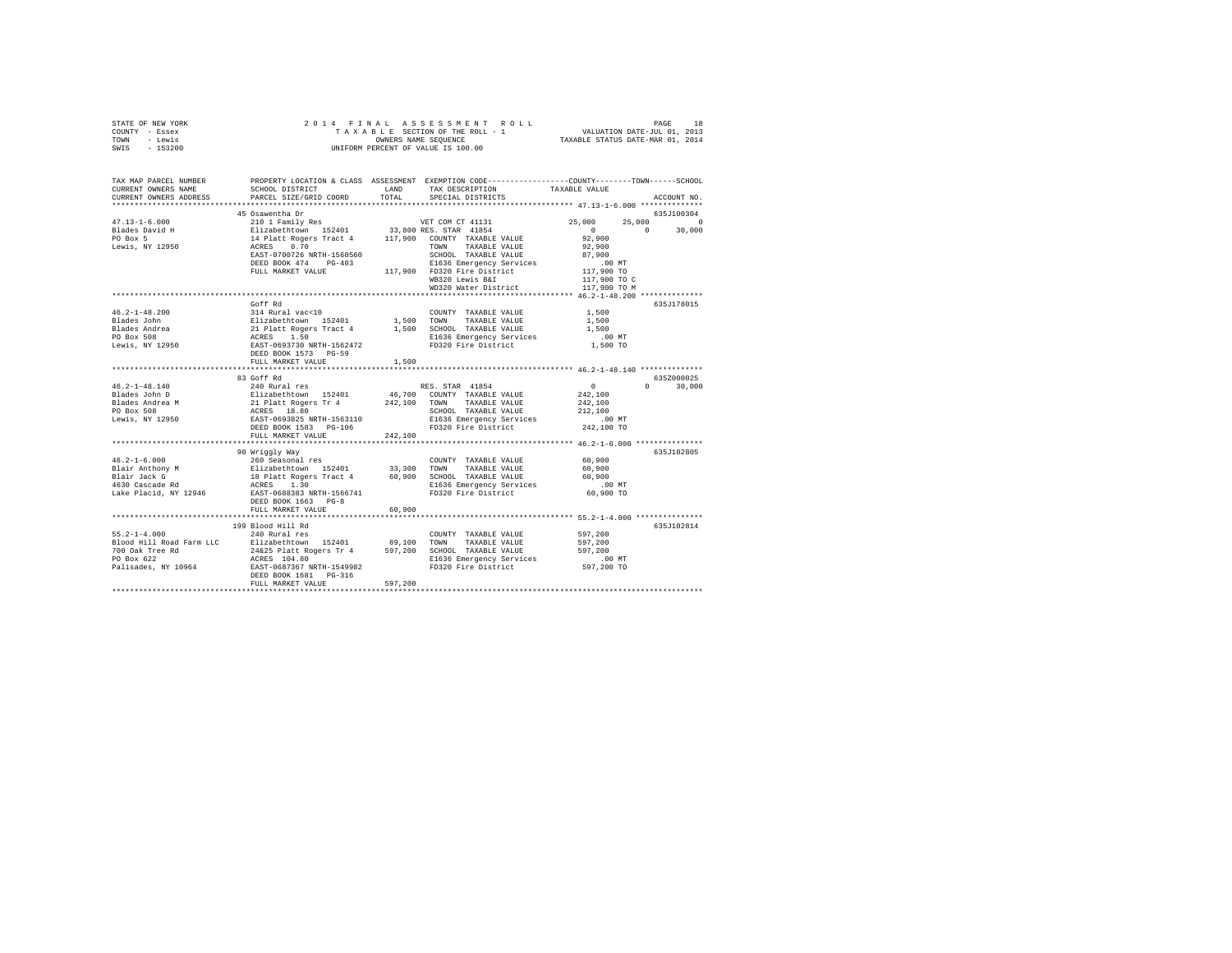|      | STATE OF NEW YORK |  |  |  | 2014 FINAL ASSESSMENT ROLL         |  |  |  |  |  |                                  |                             | PAGE | 19 |
|------|-------------------|--|--|--|------------------------------------|--|--|--|--|--|----------------------------------|-----------------------------|------|----|
|      | COUNTY - Essex    |  |  |  | TAXABLE SECTION OF THE ROLL - 1    |  |  |  |  |  |                                  | VALUATION DATE-JUL 01, 2013 |      |    |
| TOWN | - Lewis           |  |  |  | OWNERS NAME SEOUENCE               |  |  |  |  |  | TAXABLE STATUS DATE-MAR 01, 2014 |                             |      |    |
| SWIS | - 153200          |  |  |  | UNIFORM PERCENT OF VALUE IS 100.00 |  |  |  |  |  |                                  |                             |      |    |

| TAX MAP PARCEL NUMBER<br>CURRENT OWNERS NAME                                                                                                                                                      | SCHOOL DISTRICT                     | LAND       | PROPERTY LOCATION & CLASS ASSESSMENT EXEMPTION CODE---------------COUNTY-------TOWN-----SCHOOL<br>TAX DESCRIPTION | TAXABLE VALUE       |                             |
|---------------------------------------------------------------------------------------------------------------------------------------------------------------------------------------------------|-------------------------------------|------------|-------------------------------------------------------------------------------------------------------------------|---------------------|-----------------------------|
| CURRENT OWNERS ADDRESS                                                                                                                                                                            | PARCEL SIZE/GRID COORD              | TOTAL      | SPECIAL DISTRICTS                                                                                                 |                     | ACCOUNT NO.                 |
|                                                                                                                                                                                                   | 7964 US Route 9                     |            |                                                                                                                   |                     | 635J100308                  |
|                                                                                                                                                                                                   |                                     |            |                                                                                                                   |                     | $0 \qquad \qquad$<br>64,200 |
|                                                                                                                                                                                                   |                                     |            |                                                                                                                   | 25,000              | 25,000<br>$\Omega$          |
|                                                                                                                                                                                                   |                                     |            |                                                                                                                   | 158,800             |                             |
|                                                                                                                                                                                                   |                                     |            |                                                                                                                   | 158,800             |                             |
| Elizabethtown, NY 12932-9613 EAST-0700268 NRTH-1544422                                                                                                                                            |                                     |            | SCHOOL TAXABLE VALUE                                                                                              | 119,600             |                             |
|                                                                                                                                                                                                   | DEED BOOK 360 PG-90                 |            | E1636 Emergency Services<br>FD320 Fire District                                                                   | .00 MT              |                             |
|                                                                                                                                                                                                   | FULL MARKET VALUE                   |            | 183,800 FD320 Fire District                                                                                       | 183,800 TO          |                             |
|                                                                                                                                                                                                   | US Route 9                          |            |                                                                                                                   |                     | 635J105111                  |
| $56.1 - 2 - 39.000$                                                                                                                                                                               | 314 Rural vac<10                    |            | COUNTY TAXABLE VALUE                                                                                              | 27,100              |                             |
|                                                                                                                                                                                                   |                                     |            |                                                                                                                   | 27,100              |                             |
|                                                                                                                                                                                                   |                                     |            |                                                                                                                   | 27,100              |                             |
| -Distribution of Distribution 152401 27,100 TOWN TAKABLE VALUE<br>135 Hammocks Dr. 31 2011 152401 27,100 TOWN TAKABLE VALUE<br>West Palm Beach, FL 33413 ACRES 6.70 2011 E1636 Emergency Services |                                     |            |                                                                                                                   | $.00$ MT            |                             |
|                                                                                                                                                                                                   | EAST-0700248 NRTH-1545649           |            | FD320 Fire District                                                                                               | 27,100 TO           |                             |
|                                                                                                                                                                                                   | DEED BOOK 1060 PG-295               |            |                                                                                                                   |                     |                             |
|                                                                                                                                                                                                   | FULL MARKET VALUE                   | 27,100     |                                                                                                                   |                     |                             |
|                                                                                                                                                                                                   |                                     |            |                                                                                                                   |                     |                             |
|                                                                                                                                                                                                   | Wadhams Heights Ln                  |            |                                                                                                                   |                     | 635J104802                  |
| $57.1 - 3 - 13.000$<br>Boquet Land Trust                                                                                                                                                          | 314 Rural vac<10<br>Westport 155001 | 2,700 TOWN | COUNTY TAXABLE VALUE<br>TAXABLE VALUE                                                                             | 2,700<br>2,700      |                             |
| 244 Wadhams Heights Ln $37 \& 40$ Taylor & Kimball $2,700$ SCHOOL TAXABLE VALUE                                                                                                                   |                                     |            |                                                                                                                   | 2,700               |                             |
| Westport, NY 12993                                                                                                                                                                                | 4.6ac                               |            |                                                                                                                   |                     |                             |
|                                                                                                                                                                                                   | ACRES<br>2.70                       |            | E1636 Emergency Services .00 MT<br>FD320 Fire District 2,700 TO                                                   |                     |                             |
|                                                                                                                                                                                                   | EAST-0721489 NRTH-1548689           |            |                                                                                                                   |                     |                             |
|                                                                                                                                                                                                   | DEED BOOK 1659 PG-317               |            |                                                                                                                   |                     |                             |
|                                                                                                                                                                                                   | FULL MARKET VALUE                   | 2,700      |                                                                                                                   |                     |                             |
|                                                                                                                                                                                                   |                                     |            | ******************************* 56.1-2-34.112 **************                                                      |                     |                             |
|                                                                                                                                                                                                   | Steele Woods Rd                     |            |                                                                                                                   |                     | 635Z008003                  |
| 56.1-2-34.112 322 Rural vac>10<br>Boquet River Forests LLC Elizabethtown 152401                                                                                                                   |                                     |            | COUNTY TAXABLE VALUE                                                                                              | 142,100             |                             |
|                                                                                                                                                                                                   |                                     |            | 142,100 TOWN TAXABLE VALUE                                                                                        | 142,100             |                             |
| c/o Fountains Forestry Inc 9 Platt Rogers Tract 1 142,100 SCHOOL TAXABLE VALUE<br>PO Box 1002                                                                                                     | ACRES 195.02                        |            | E1636 Emergency Services                                                                                          | 142,100<br>$.00$ MT |                             |
| Tupper Lake, NY 12986 EAST-0702756 NRTH-1546812                                                                                                                                                   |                                     |            | FD320 Fire District                                                                                               | 142,100 TO          |                             |
|                                                                                                                                                                                                   | DEED BOOK 1534 PG-103               |            |                                                                                                                   |                     |                             |
|                                                                                                                                                                                                   | FULL MARKET VALUE                   | 142,100    |                                                                                                                   |                     |                             |
|                                                                                                                                                                                                   |                                     |            |                                                                                                                   |                     |                             |
|                                                                                                                                                                                                   |                                     |            |                                                                                                                   |                     | 635J188009                  |
|                                                                                                                                                                                                   |                                     |            |                                                                                                                   |                     | $\mathbf{0}$<br>30,000      |
|                                                                                                                                                                                                   |                                     |            |                                                                                                                   |                     |                             |
|                                                                                                                                                                                                   |                                     |            |                                                                                                                   |                     |                             |
|                                                                                                                                                                                                   |                                     |            |                                                                                                                   |                     |                             |
|                                                                                                                                                                                                   |                                     |            |                                                                                                                   |                     |                             |
|                                                                                                                                                                                                   |                                     |            |                                                                                                                   |                     |                             |
|                                                                                                                                                                                                   |                                     |            |                                                                                                                   |                     |                             |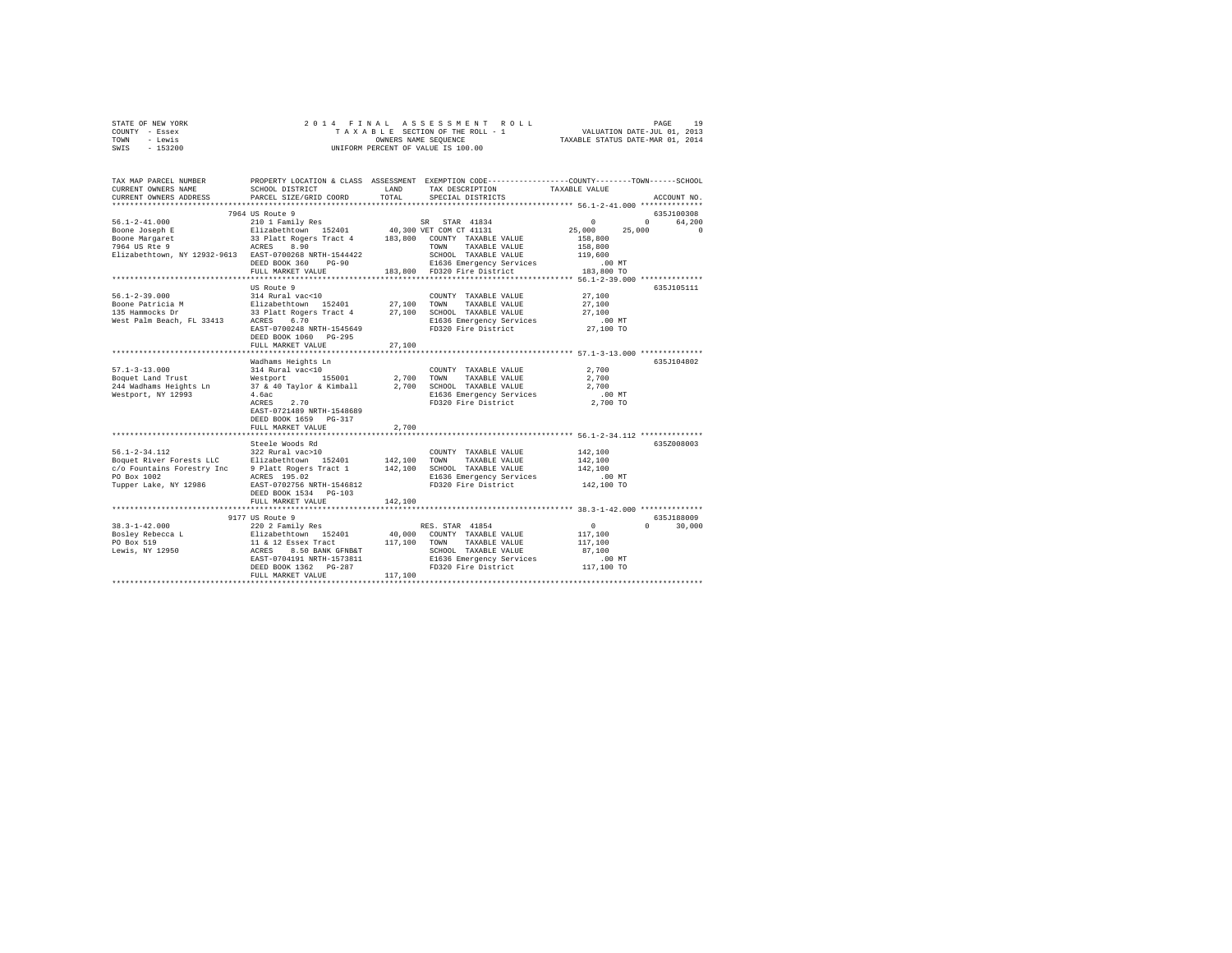| STATE OF NEW YORK<br>COUNTY - Essex<br>- Lewis<br>TOWN<br>SWIS - 153200                                                                                                                                                                           |                                                                                                              | 2014 FINAL ASSESSMENT ROLL<br>UNIFORM PERCENT OF VALUE IS 100.00 |                                                                                                                                           | PAGE                            | 20     |
|---------------------------------------------------------------------------------------------------------------------------------------------------------------------------------------------------------------------------------------------------|--------------------------------------------------------------------------------------------------------------|------------------------------------------------------------------|-------------------------------------------------------------------------------------------------------------------------------------------|---------------------------------|--------|
| TAX MAP PARCEL NUMBER PROPERTY LOCATION & CLASS ASSESSMENT EXEMPTION CODE---------------COUNTY-------TOWN------SCHOOL<br>CURRENT OWNERS NAME<br>CURRENT OWNERS ADDRESS OF PARCEL SIZE/GRID COORD TOTAL SPECIAL DISTRICTS CONFERENT OWNERS ADDRESS | SCHOOL DISTRICT                                                                                              |                                                                  | LAND TAX DESCRIPTION TAXABLE VALUE                                                                                                        |                                 |        |
|                                                                                                                                                                                                                                                   |                                                                                                              |                                                                  |                                                                                                                                           |                                 |        |
| $55.2 - 1 - 36.100$<br>Bottiroli John<br>Bottiroli Elaine 25 Platt Rogers Tract 4 283,800 TOWN<br>108 Blood Hill Rd 1402/242 Easement<br>PO Box 957<br>Elizabethtown, NY 12932-0957 EAST-0689352 NRTH-1548406                                     | 108 Blood Hill Rd<br>Elizabethtown 152401 38,100 COUNTY TAXABLE VALUE<br>ACRES 6.07<br>DEED BOOK 1355 PG-292 | SCHOOL TAXABLE VALUE                                             | $\Omega$ and $\Omega$<br>283,800<br>TAXABLE VALUE 283,800<br>253,800<br>E1636 Emergency Services .00 MT<br>FD320 Fire District 283,800 TO | 635J103009<br>$0 \qquad \qquad$ | 30,000 |
|                                                                                                                                                                                                                                                   | FULL MARKET VALUE 283,800                                                                                    |                                                                  |                                                                                                                                           |                                 |        |
|                                                                                                                                                                                                                                                   | 8610 US Route 9                                                                                              |                                                                  |                                                                                                                                           | 635Z001002                      |        |
| $47.1 - 2 - 17.200$                                                                                                                                                                                                                               | 210 1 Family Res RES. STAR 41854                                                                             |                                                                  | $\mathbf{0}$                                                                                                                              | $\Omega$                        | 30,000 |
| Bowman Tabitha M                                                                                                                                                                                                                                  | Elizabethtown 152401 36,300 COUNTY TAXABLE VALUE 87,100                                                      |                                                                  |                                                                                                                                           |                                 |        |
| 8610 US Rte 9                                                                                                                                                                                                                                     | 2&3 Platt Rogers Tr 87,100 TOWN                                                                              |                                                                  | TAXABLE VALUE 87,100                                                                                                                      |                                 |        |
| Lewis, NY 12950                                                                                                                                                                                                                                   | Apt 1&2                                                                                                      | SCHOOL TAXABLE VALUE                                             | 57,100                                                                                                                                    |                                 |        |
|                                                                                                                                                                                                                                                   | 1.31 BANK WFARGO<br>ACRES                                                                                    |                                                                  | E1636 Emergency Services .00 MT                                                                                                           |                                 |        |
|                                                                                                                                                                                                                                                   | EAST-0701746 NRTH-1559958                                                                                    |                                                                  | FD320 Fire District 87,100 TO                                                                                                             |                                 |        |
|                                                                                                                                                                                                                                                   | DEED BOOK 1451 PG-42                                                                                         |                                                                  | $MR320$ Tevris R&T $R37100$ TO $C$                                                                                                        |                                 |        |

| DUWWGH IGDILHG M<br>8610 US Rte 9     | prisangentown 192401 90,900<br>2&3 Platt Rogers Tr | COUNTI TUVUUD AUND<br>87,100<br>TOWN<br>TAXABLE VALUE                            | 01,100<br>87,100 |                        |
|---------------------------------------|----------------------------------------------------|----------------------------------------------------------------------------------|------------------|------------------------|
| Lewis. NY 12950                       | Apt 1&2                                            | SCHOOL TAXABLE VALUE                                                             | 57,100           |                        |
|                                       | ACRES 1.31 BANK WFARGO                             | E1636 Emergency Services .00 MT                                                  |                  |                        |
|                                       | EAST-0701746 NRTH-1559958                          | FD320 Fire District 87.100 TO                                                    |                  |                        |
|                                       | DEED BOOK 1451 PG-42                               | WB320 Lewis B&I 87,100 TO C                                                      |                  |                        |
|                                       |                                                    | FULL MARKET VALUE 87,100 WD320 Water District 87,100 TO M                        |                  |                        |
|                                       |                                                    |                                                                                  |                  |                        |
|                                       | 20 Blood Hill Rd                                   |                                                                                  |                  | 635J179003             |
| $55.2 - 1 - 39.300$                   | 210 1 Family Res                                   | SR STAR 41834                                                                    | $\sim$ 0         | $\Omega$<br>64,200     |
|                                       |                                                    |                                                                                  | 256,900          |                        |
|                                       |                                                    |                                                                                  | 256,900          |                        |
| Blood Hl<br><b>ACRES</b>              | 6.50                                               | SCHOOL TAXABLE VALUE                                                             | 192,700          |                        |
| PO Box 403                            | EAST-0689198 NRTH-1546294                          | E1636 Emergency Services .00 MT                                                  |                  |                        |
| Elizabethtown, NY 12932 DEED BOOK 692 | $PG-1$                                             | FD320 Fire District 256,900 TO                                                   |                  |                        |
|                                       | FULL MARKET VALUE                                  | 256,900                                                                          |                  |                        |
|                                       |                                                    |                                                                                  |                  |                        |
|                                       | 9112 US Route 9                                    |                                                                                  |                  | 635J100508             |
| $38.3 - 1 - 16.000$                   | 210 1 Family Res                                   | RES. STAR 41854                                                                  | $\sim$ 0         | $\Omega$<br>30,000     |
|                                       |                                                    | Breeyear Thomas R         Elizabethtown 152401       34,500 COUNTY TAXABLE VALUE | 139,600          |                        |
| 9112 US Rt 9                          | 11 Essex Tract 139,600 TOWN                        | TAXABLE VALUE 139,600                                                            |                  |                        |
| Lewis, NY 12950 Apt 1                 |                                                    | SCHOOL TAXABLE VALUE                                                             | 109,600          |                        |
|                                       | ACRES 2.50 BANK1STARSG                             | E1636 Emergency Services                                                         | .00 MT           |                        |
|                                       | PRIOR OWNER ON 3/01/2014 EAST-0703271 NRTH-1572087 | FD320 Fire District 139,600 TO                                                   |                  |                        |
| Breevear Thomas R                     | DEED BOOK 1739 PG-36                               |                                                                                  |                  |                        |
|                                       | FULL MARKET VALUE                                  | 139,600                                                                          |                  |                        |
|                                       |                                                    |                                                                                  |                  | 635Z013003             |
| $46.2 - 2 - 6.200$                    | 48 Clark Ln<br>210 1 Family Res                    | RES. STAR 41854                                                                  | $\overline{0}$   | 30,000<br>$\mathbf{r}$ |
|                                       |                                                    |                                                                                  | 116,000          |                        |
| 48 Clark Ln                           | 21 Platt Rogers Tract 4 116,000                    | TOWN<br>TAXABLE VALUE                                                            | 116,000          |                        |
| Elizabethtown, NY 12932               | 4.94<br>ACRES                                      | SCHOOL TAXABLE VALUE                                                             | 86,000           |                        |
|                                       | EAST-0696663 NRTH-1559352                          | E1636 Emergency Services                                                         | .00 MT           |                        |
|                                       | DEED BOOK 1718    PG-251                           | FD320 Fire District                                                              | 116,000 TO       |                        |
|                                       | FULL MARKET VALUE                                  | 116,000                                                                          |                  |                        |
|                                       |                                                    |                                                                                  |                  |                        |
|                                       |                                                    |                                                                                  |                  |                        |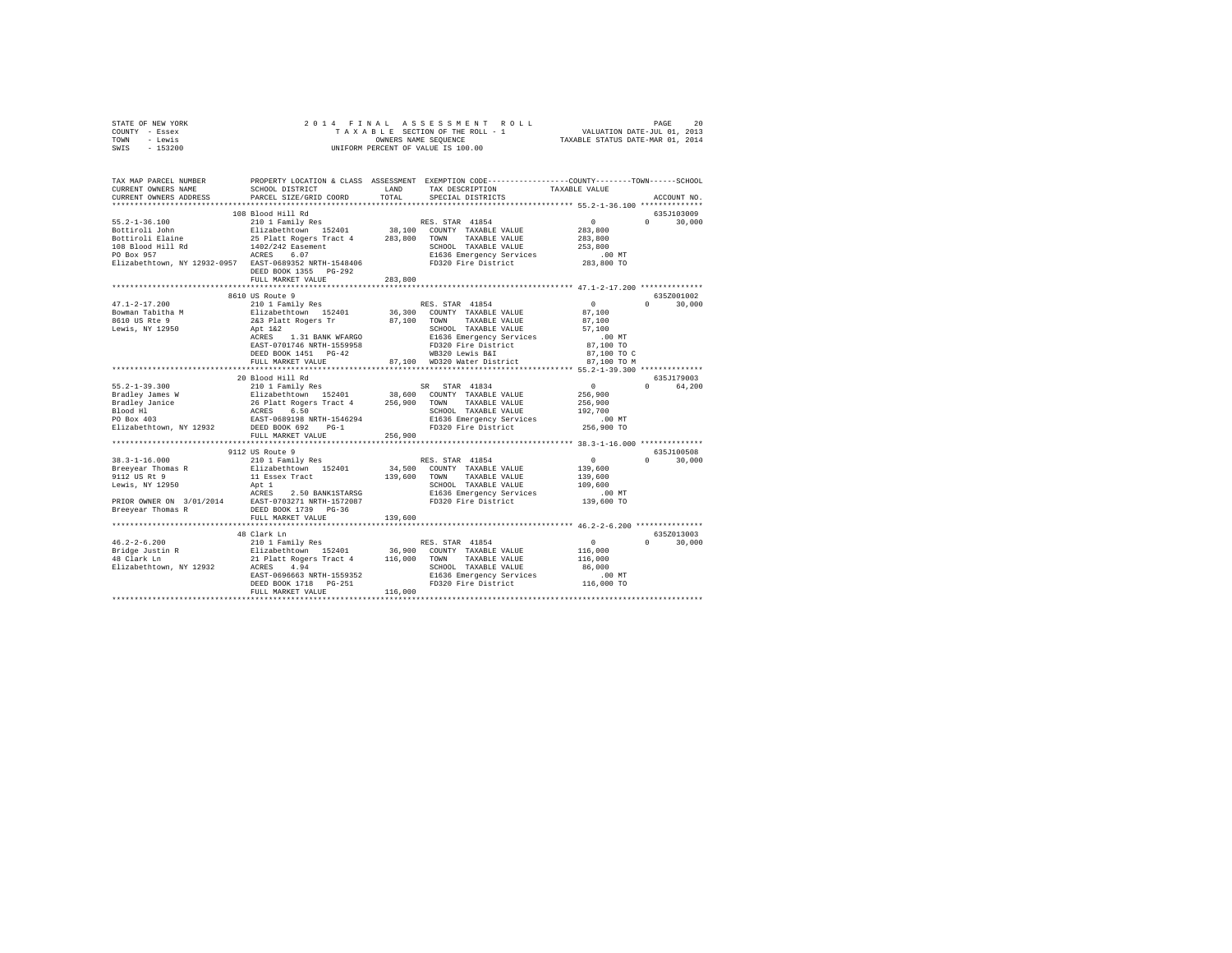| STATE OF NEW YORK |           |  |  | 2014 FINAL ASSESSMENT ROLL         |                                  | PAGE                        |  |
|-------------------|-----------|--|--|------------------------------------|----------------------------------|-----------------------------|--|
| COUNTY - Essex    |           |  |  | TAXABLE SECTION OF THE ROLL - 1    |                                  | VALUATION DATE-JUL 01, 2013 |  |
| TOWN              | - Lewis   |  |  | OWNERS NAME SEOUENCE               | TAXABLE STATUS DATE-MAR 01, 2014 |                             |  |
| SWIS              | $-153200$ |  |  | UNIFORM PERCENT OF VALUE IS 100.00 |                                  |                             |  |

| TAX MAP PARCEL NUMBER                            |                                                 |             | PROPERTY LOCATION & CLASS ASSESSMENT EXEMPTION CODE---------------COUNTY-------TOWN-----SCHOOL |                                                                |                    |
|--------------------------------------------------|-------------------------------------------------|-------------|------------------------------------------------------------------------------------------------|----------------------------------------------------------------|--------------------|
| CURRENT OWNERS NAME                              | SCHOOL DISTRICT                                 | LAND        | TAX DESCRIPTION                                                                                | TAXABLE VALUE                                                  |                    |
| CURRENT OWNERS ADDRESS                           | PARCEL SIZE/GRID COORD                          | TOTAL       | SPECIAL DISTRICTS                                                                              |                                                                | ACCOUNT NO.        |
|                                                  | ***************************                     |             |                                                                                                |                                                                |                    |
|                                                  | Clark In                                        |             |                                                                                                |                                                                | 635J199006         |
| $46.2 - 2 - 4.000$                               | 311 Res vac land                                |             | COUNTY TAXABLE VALUE                                                                           | 25,400                                                         |                    |
| Bridge Robert                                    | Elizabethtown 152401                            |             | 25,400 TOWN<br>TAXABLE VALUE                                                                   | 25,400                                                         |                    |
| Bridge Sheila M                                  | 21 Platt Rogers Tr 4                            |             | 25,400 SCHOOL TAXABLE VALUE                                                                    | 25,400                                                         |                    |
| 49 Clark Ln                                      | ACRES 4.88                                      |             | E1636 Emergency Services                                                                       | $.00$ MT                                                       |                    |
| Elizabethtown, NY 12932                          | EAST-0697147 NRTH-1559604                       |             | FD320 Fire District                                                                            | 25,400 TO                                                      |                    |
|                                                  | DEED BOOK 1198 PG-53                            |             |                                                                                                |                                                                |                    |
|                                                  | FULL MARKET VALUE                               | 25,400      |                                                                                                |                                                                |                    |
|                                                  |                                                 |             |                                                                                                |                                                                |                    |
|                                                  | 49 Clark Ln                                     |             |                                                                                                |                                                                | 635J197002         |
| $46.2 - 2 - 5.000$                               | 210 1 Family Res                                |             | RES. STAR 41854                                                                                | $\Omega$                                                       | $\Omega$<br>30,000 |
| Bridge Robert                                    | Elizabethtown 152401                            |             | 52,000 COUNTY TAXABLE VALUE                                                                    | 172,600                                                        |                    |
| Bridge Sheila M                                  | 21 Platt Rogers Tr 4 172,600 TOWN TAXABLE VALUE |             |                                                                                                | 172,600                                                        |                    |
| 49 Clark Ln                                      | ACRES 3.49                                      |             | SCHOOL TAXABLE VALUE                                                                           | 142,600                                                        |                    |
| Elizabethtown, NY 12932                          | EAST-0697188 NRTH-1559284                       |             | E1636 Emergency Services                                                                       | .00 MT                                                         |                    |
|                                                  | DEED BOOK 1115 PG-327                           |             | FD320 Fire District                                                                            | 172,600 TO                                                     |                    |
|                                                  | FULL MARKET VALUE                               | 172,600     |                                                                                                |                                                                |                    |
|                                                  | ***********************                         |             |                                                                                                |                                                                |                    |
|                                                  | 87 Mason Rd                                     |             |                                                                                                |                                                                | 635J105203         |
| $47.2 - 1 - 29.000$                              | 240 Rural res                                   |             | VET WAR CT 41121                                                                               | 15,000<br>15,000                                               | $\Omega$           |
| Brinckmann Richard                               | Elizabethtown 152401                            |             | 69,600 SR STAR 41834                                                                           | $\overline{0}$                                                 | $\Omega$<br>64,200 |
| Brinckmann Karen                                 | 37 Platt Rogers<br>ACRES 64.10                  |             | 175,100 COUNTY TAXABLE VALUE                                                                   | 160,100                                                        |                    |
| 87 Mason Rd                                      |                                                 |             | TOWN<br>TAXABLE VALUE                                                                          | 160,100                                                        |                    |
| Westport, NY 12993                               | EAST-0718158 NRTH-1565074                       |             | SCHOOL TAXABLE VALUE                                                                           | 110,900                                                        |                    |
|                                                  | DEED BOOK 602<br>PG-175                         |             | E1636 Emergency Services                                                                       | $.00$ MT                                                       |                    |
|                                                  | FULL MARKET VALUE                               |             | 175,100 FD320 Fire District                                                                    | 175,100 TO                                                     |                    |
|                                                  |                                                 |             |                                                                                                | *************** 47.2-1-40.000 *************                    |                    |
|                                                  | Hulbert Rd                                      |             |                                                                                                |                                                                | 635J105202         |
| $47.2 - 1 - 40.000$                              | 322 Rural vac>10                                |             | COUNTY TAXABLE VALUE                                                                           | 24,600                                                         |                    |
| Brinckmann Richard                               | Elizabethtown 152401<br>37 Platt Rogers         | 24,600 TOWN | TAXABLE VALUE                                                                                  | 24,600                                                         |                    |
| Brinckmann Karen                                 |                                                 |             | 24,600 SCHOOL TAXABLE VALUE                                                                    | 24,600                                                         |                    |
| 87 Mason Rd                                      | 30ac                                            |             | E1636 Emergency Services                                                                       | $.00$ MT                                                       |                    |
| Westport, NY 12993                               | ACRES 26.50                                     |             | FD320 Fire District                                                                            | 24,600 TO                                                      |                    |
|                                                  | EAST-0717407 NRTH-1564035                       |             |                                                                                                |                                                                |                    |
|                                                  | DEED BOOK 602<br>PG-175                         |             |                                                                                                |                                                                |                    |
|                                                  | FULL MARKET VALUE                               | 24,600      |                                                                                                |                                                                |                    |
|                                                  |                                                 |             |                                                                                                | ********************************** 47.1-1-29.100 ************* |                    |
|                                                  | 8641 US Route 9                                 |             |                                                                                                |                                                                | 635J100906         |
| $47.1 - 1 - 29.100$                              | 210 1 Family Res                                |             | COUNTY TAXABLE VALUE                                                                           | 253,400                                                        |                    |
| Brock Terri J                                    | Elizabethtown 152401                            | 41,500 TOWN | TAXABLE VALUE                                                                                  | 253,400                                                        |                    |
| 26 Sydney Hill Rd 1 Essex Tract                  |                                                 |             | 253,400 SCHOOL TAXABLE VALUE                                                                   | 253,400                                                        |                    |
| Saratoga Springs, NY 12866 Life Use Wh & Barbara |                                                 |             | E1636 Emergency Services                                                                       | .00 MT                                                         |                    |
|                                                  | Cornwright By 1177/271<br>6.60                  |             | FD320 Fire District<br>WB320 Lewis B&I                                                         | 253,400 TO                                                     |                    |
|                                                  | ACRES<br>EAST-0701496 NRTH-1561101              |             | WD320 Water District                                                                           | 253,400 TO C<br>253,400 TO M                                   |                    |
|                                                  | DEED BOOK 1177 PG-271                           |             |                                                                                                |                                                                |                    |
|                                                  | FULL MARKET VALUE                               | 253,400     |                                                                                                |                                                                |                    |
|                                                  |                                                 |             |                                                                                                |                                                                |                    |
|                                                  |                                                 |             |                                                                                                |                                                                |                    |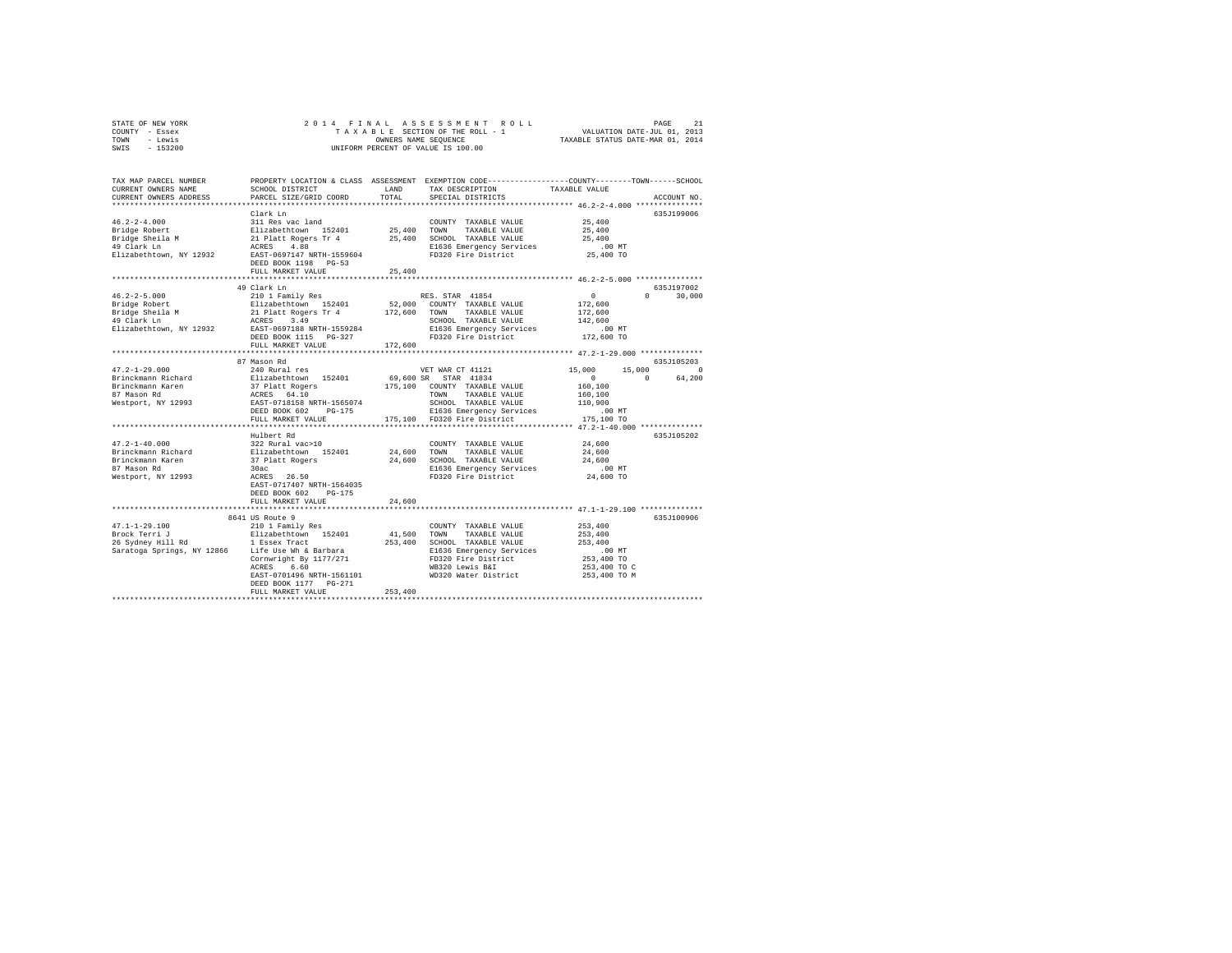| STATE OF NEW YORK | 2014 FINAL ASSESSMENT ROLL         | 22<br>PAGE                       |
|-------------------|------------------------------------|----------------------------------|
| - Essex<br>COUNTY | TAXABLE SECTION OF THE ROLL - 1    | VALUATION DATE-JUL 01, 2013      |
| - Lewis<br>TOWN   | OWNERS NAME SEOUENCE               | TAXABLE STATUS DATE-MAR 01, 2014 |
| $-153200$<br>SWIS | UNIFORM PERCENT OF VALUE IS 100.00 |                                  |
|                   |                                    |                                  |

| TAX MAP PARCEL NUMBER<br>CURRENT OWNERS NAME<br>CURRENT OWNERS ADDRESS                                    | SCHOOL DISTRICT<br>PARCEL SIZE/GRID COORD                                                                                                                                                                       | LAND<br>TOTAL                   | PROPERTY LOCATION & CLASS ASSESSMENT EXEMPTION CODE---------------COUNTY-------TOWN-----SCHOOL<br>TAX DESCRIPTION<br>SPECIAL DISTRICTS                                                                                                  | TAXABLE VALUE                                                                      | ACCOUNT NO.                    |
|-----------------------------------------------------------------------------------------------------------|-----------------------------------------------------------------------------------------------------------------------------------------------------------------------------------------------------------------|---------------------------------|-----------------------------------------------------------------------------------------------------------------------------------------------------------------------------------------------------------------------------------------|------------------------------------------------------------------------------------|--------------------------------|
| $47.1 - 2 - 41.000$<br>Bronson Chad S<br>Bronson Shawn D<br>5 Sonya Way<br>Plattsburgh, NY 12901          | 427 Stowersville Rd<br>210 1 Family Res<br>Elizabethtown 152401 34,600<br>1 Essex Tract<br>0.70<br>ACRES<br>EAST-0701949 NRTH-1562162<br>DEED BOOK 1716 PG-303<br>FULL MARKET VALUE<br>************************ | 73,200<br>73,200                | COUNTY TAXABLE VALUE<br>TOWN<br>TAXABLE VALUE<br>SCHOOL TAXABLE VALUE<br>E1636 Emergency Services<br>FD320 Fire District<br>WB320 Lewis B&I<br>WD320 Water District<br>************************************ 47.2-1-45.000 ************* | 73,200<br>73,200<br>73,200<br>$.00$ MT<br>73,200 TO<br>73,200 TO C<br>73,200 TO M  | 635J101812                     |
| $47.2 - 1 - 45.000$<br>Bronson Ernest W<br>Bronson Margaret<br>1014 Stowersville Rd<br>Westport, NY 12993 | 988 Stowersville Rd<br>312 Vac w/imprv<br>Elizabethtown 152401<br>37 Platt Rogers<br>ACRES 19.10<br>EAST-0715156 NRTH-1564401<br>DEED BOOK 1124 PG-332<br>FULL MARKET VALUE                                     | 33,700<br>33,700<br>33,700<br>. | COUNTY TAXABLE VALUE<br>TOWN<br>TAXABLE VALUE<br>SCHOOL TAXABLE VALUE<br>E1636 Emergency Services<br>FD320 Fire District<br>********************************** 47.2-1-46.000 ***************                                            | 33,700<br>33,700<br>33,700<br>.00 MT<br>33,700 TO                                  | 635J100404                     |
|                                                                                                           | 1014 Stowersville Rd                                                                                                                                                                                            |                                 |                                                                                                                                                                                                                                         |                                                                                    | 635J100406                     |
| $47.2 - 1 - 46.000$<br>Bronson Ernest W<br>Bronson Margaret<br>1014 Stowersville Rd<br>Westport, NY 12993 | 210 1 Family Res<br>Elizabethtown 152401<br>37 Platt Rogers<br>ACRES 1.80<br>EAST-0715093 NRTH-1564861<br>DEED BOOK 519 PG-111<br>FULL MARKET VALUE                                                             |                                 | VET COM CT 41131<br>33,800 SR STAR 41834<br>65,900 COUNTY TAXABLE VALUE<br>TAXABLE VALUE<br>TOWN<br>SCHOOL TAXABLE VALUE<br>E1636 Emergency Services<br>65,900 FD320 Fire District                                                      | 16,475<br>16,475<br>$\sim$ 0<br>49.425<br>49.425<br>1,700<br>$.00$ MT<br>65,900 TO | $\circ$<br>64,200<br>$\Omega$  |
|                                                                                                           |                                                                                                                                                                                                                 |                                 |                                                                                                                                                                                                                                         |                                                                                    |                                |
| Westport, NY 12993 ACRES                                                                                  | 281 Hyde Rd<br>2.60<br>EAST-0714896 NRTH-1559457<br>DEED BOOK 1415 PG-124<br>FULL MARKET VALUE                                                                                                                  | 34,600<br>78,500<br>78,500      | SR STAR 41834<br>COUNTY TAXABLE VALUE<br>TOWN<br>TAXABLE VALUE<br>SCHOOL TAXABLE VALUE<br>E1636 Emergency Services<br>FD320 Fire District                                                                                               | 0<br>78,500<br>78,500<br>14,300<br>.00 MT<br>78,500 TO                             | 635J100405<br>$\cap$<br>64,200 |
|                                                                                                           |                                                                                                                                                                                                                 |                                 |                                                                                                                                                                                                                                         |                                                                                    |                                |
| $47.1 - 2 - 2.000$<br>Bronson Susan<br>168 Brookfield Rd<br>Essex, NY 12936                               | 8872 US Route 9<br>270 Mfg housing<br>Elizabethtown 152401<br>3 Essex Tract<br>ACRES<br>0.40<br>EAST-0701372 NRTH-1566439<br>DEED BOOK 1106 PG-203<br>FULL MARKET VALUE                                         | 27,300<br>31,800<br>31,800      | COUNTY TAXABLE VALUE<br>TOWN<br>TAXABLE VALUE<br>SCHOOL TAXABLE VALUE<br>E1636 Emergency Services<br>FD320 Fire District                                                                                                                | 31,800<br>31,800<br>31,800<br>$.00$ MT<br>31,800 TO                                | 635J103908                     |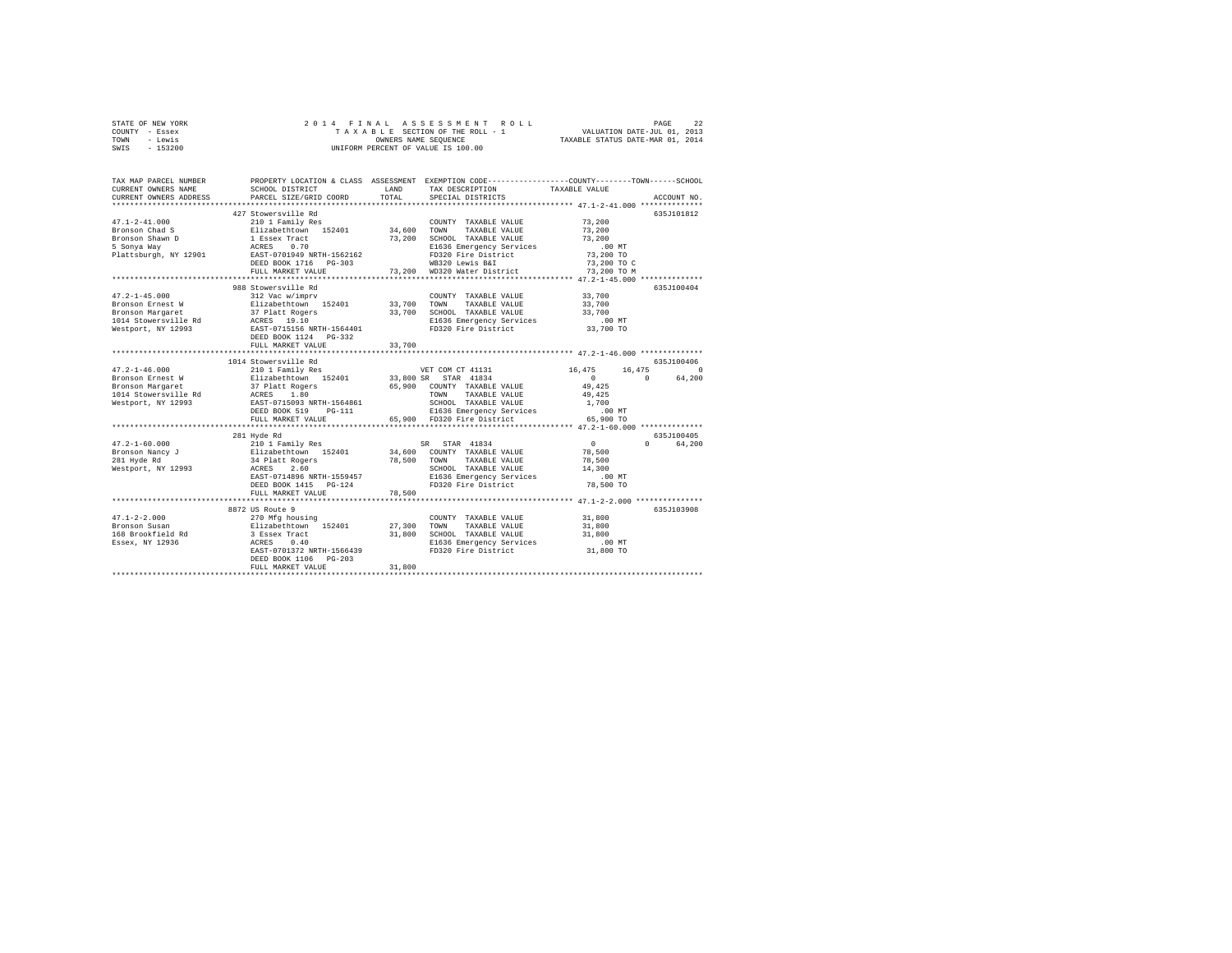| STATE OF NEW YORK                                                                                                                                                                                                 |                                                                                                                                                          |        |                                  |                                                     |               |
|-------------------------------------------------------------------------------------------------------------------------------------------------------------------------------------------------------------------|----------------------------------------------------------------------------------------------------------------------------------------------------------|--------|----------------------------------|-----------------------------------------------------|---------------|
| COUNTY - Essex                                                                                                                                                                                                    |                                                                                                                                                          |        |                                  |                                                     |               |
| TOWN - Lewis                                                                                                                                                                                                      |                                                                                                                                                          |        |                                  |                                                     |               |
| SWIS - 153200                                                                                                                                                                                                     |                                                                                                                                                          |        |                                  |                                                     |               |
|                                                                                                                                                                                                                   |                                                                                                                                                          |        |                                  |                                                     |               |
|                                                                                                                                                                                                                   |                                                                                                                                                          |        |                                  |                                                     |               |
|                                                                                                                                                                                                                   |                                                                                                                                                          |        |                                  |                                                     |               |
| TAX MAP PARCEL NUMBER     PROPERTY LOCATION & CLASS ASSESSMENT EXEMPTION CODE---------------COUNTY-------TOWN------SCHOOL<br>CURRENT OWNERS NAME     SCHOOL DISTRICT     LAND   TAX DESCRIPTION     TAXABLE VALUE |                                                                                                                                                          |        | TAX DESCRIPTION                  | TAXABLE VALUE                                       |               |
| CURRENT OWNERS ADDRESS                                                                                                                                                                                            | PARCEL SIZE/GRID COORD                                                                                                                                   | TOTAL  | SPECIAL DISTRICTS                |                                                     | ACCOUNT NO.   |
|                                                                                                                                                                                                                   |                                                                                                                                                          |        |                                  |                                                     |               |
|                                                                                                                                                                                                                   | 8391 US Route 9                                                                                                                                          |        |                                  |                                                     | 635J100414    |
| $47.3 - 1 - 10.000$                                                                                                                                                                                               | 311 Res vac land                                                                                                                                         |        | COUNTY TAXABLE VALUE             | 35,600                                              |               |
| Brown Karen                                                                                                                                                                                                       |                                                                                                                                                          |        |                                  | 35,600                                              |               |
| 8391 US Rte 9                                                                                                                                                                                                     |                                                                                                                                                          |        |                                  | 35,600                                              |               |
| Elizabethtown, NY 12932                                                                                                                                                                                           | Elizabethtown 152401 35,600 TOWN TAXABLE VALUE<br>2 Platt Rogers Tract 1 35,600 SCHOOL TAXABLE VALUE<br>3ac 1 2010 21636 Racket 200 SCHOOL TAXABLE VALUE |        |                                  |                                                     |               |
|                                                                                                                                                                                                                   | 3ac<br>ACRES 3.60                                                                                                                                        |        | FD320 Fire District              | 00 MT.<br>35,600 TO                                 |               |
|                                                                                                                                                                                                                   | EAST-0700376 NRTH-1554998                                                                                                                                |        |                                  |                                                     |               |
|                                                                                                                                                                                                                   | DEED BOOK 954 PG-248                                                                                                                                     |        |                                  |                                                     |               |
|                                                                                                                                                                                                                   | FULL MARKET VALUE                                                                                                                                        | 35,600 |                                  |                                                     |               |
|                                                                                                                                                                                                                   |                                                                                                                                                          |        |                                  |                                                     |               |
|                                                                                                                                                                                                                   | 813 Fox Run Rd                                                                                                                                           |        |                                  |                                                     | 635J102906    |
|                                                                                                                                                                                                                   |                                                                                                                                                          |        |                                  |                                                     |               |
|                                                                                                                                                                                                                   |                                                                                                                                                          |        |                                  |                                                     |               |
|                                                                                                                                                                                                                   |                                                                                                                                                          |        |                                  |                                                     |               |
|                                                                                                                                                                                                                   |                                                                                                                                                          |        |                                  |                                                     |               |
|                                                                                                                                                                                                                   |                                                                                                                                                          |        |                                  |                                                     |               |
|                                                                                                                                                                                                                   |                                                                                                                                                          |        |                                  |                                                     |               |
|                                                                                                                                                                                                                   | FULL MARKET VALUE                                                                                                                                        | 66,000 |                                  |                                                     |               |
|                                                                                                                                                                                                                   |                                                                                                                                                          |        |                                  |                                                     |               |
|                                                                                                                                                                                                                   |                                                                                                                                                          |        |                                  |                                                     | 635J105114    |
|                                                                                                                                                                                                                   |                                                                                                                                                          |        |                                  |                                                     | 8,700 0       |
|                                                                                                                                                                                                                   |                                                                                                                                                          |        |                                  |                                                     | $0 \t 58,000$ |
|                                                                                                                                                                                                                   |                                                                                                                                                          |        |                                  |                                                     |               |
|                                                                                                                                                                                                                   |                                                                                                                                                          |        |                                  |                                                     |               |
|                                                                                                                                                                                                                   |                                                                                                                                                          |        |                                  |                                                     |               |
|                                                                                                                                                                                                                   |                                                                                                                                                          |        |                                  |                                                     |               |
|                                                                                                                                                                                                                   |                                                                                                                                                          |        |                                  |                                                     |               |
|                                                                                                                                                                                                                   |                                                                                                                                                          |        | WD320 Water District 58,000 TO M |                                                     |               |
|                                                                                                                                                                                                                   |                                                                                                                                                          |        |                                  |                                                     |               |
|                                                                                                                                                                                                                   |                                                                                                                                                          |        |                                  |                                                     | 635J105301    |
|                                                                                                                                                                                                                   |                                                                                                                                                          |        |                                  | 400                                                 |               |
|                                                                                                                                                                                                                   |                                                                                                                                                          |        |                                  | 400                                                 |               |
|                                                                                                                                                                                                                   |                                                                                                                                                          |        |                                  | 400                                                 |               |
|                                                                                                                                                                                                                   |                                                                                                                                                          |        |                                  | $.00$ MT                                            |               |
|                                                                                                                                                                                                                   |                                                                                                                                                          |        |                                  | 400 TO                                              |               |
|                                                                                                                                                                                                                   |                                                                                                                                                          |        |                                  |                                                     |               |
|                                                                                                                                                                                                                   |                                                                                                                                                          |        |                                  |                                                     |               |
|                                                                                                                                                                                                                   |                                                                                                                                                          |        |                                  |                                                     |               |
|                                                                                                                                                                                                                   | 384 Fox Run Rd                                                                                                                                           |        |                                  |                                                     | 635J199007    |
|                                                                                                                                                                                                                   |                                                                                                                                                          |        |                                  | $\begin{smallmatrix}&&0\\&&2\\113\end{smallmatrix}$ | $0 \t 30.000$ |
|                                                                                                                                                                                                                   |                                                                                                                                                          |        |                                  |                                                     |               |
|                                                                                                                                                                                                                   |                                                                                                                                                          |        |                                  | 113,200                                             |               |
|                                                                                                                                                                                                                   |                                                                                                                                                          |        |                                  | 83,200                                              |               |
|                                                                                                                                                                                                                   |                                                                                                                                                          |        |                                  | $.00$ MT                                            |               |
|                                                                                                                                                                                                                   |                                                                                                                                                          |        |                                  | 113,200 TO                                          |               |
|                                                                                                                                                                                                                   |                                                                                                                                                          |        |                                  |                                                     |               |
|                                                                                                                                                                                                                   |                                                                                                                                                          |        |                                  |                                                     |               |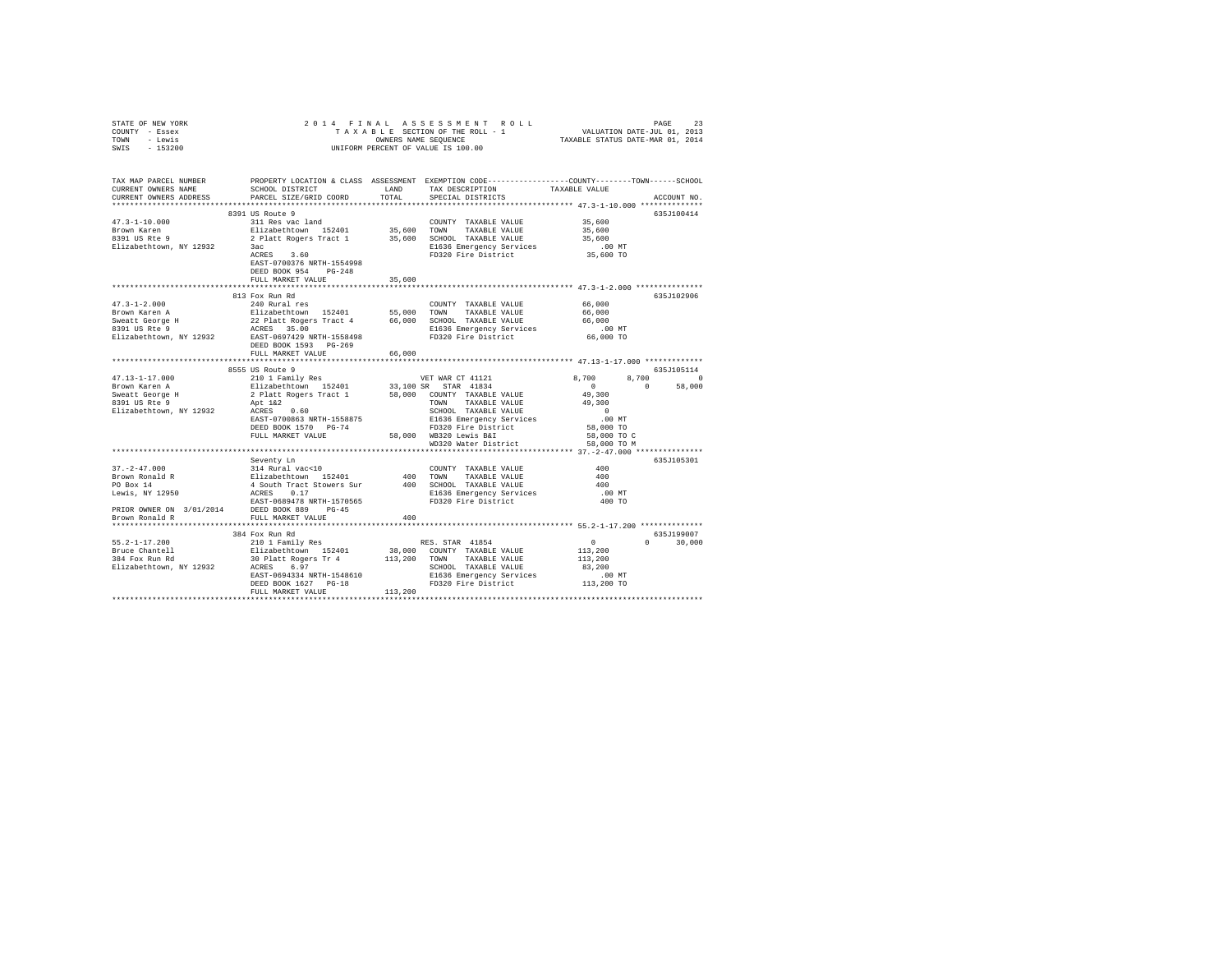| STATE OF NEW YORK | 2014 FINAL ASSESSMENT ROLL         | 2.4<br>PAGE                      |
|-------------------|------------------------------------|----------------------------------|
| COUNTY - Essex    | TAXABLE SECTION OF THE ROLL - 1    | VALUATION DATE-JUL 01, 2013      |
| TOWN<br>- Lewis   | OWNERS NAME SEOUENCE               | TAXABLE STATUS DATE-MAR 01, 2014 |
| $-153200$<br>SWIS | UNIFORM PERCENT OF VALUE IS 100.00 |                                  |

| TAX MAP PARCEL NUMBER<br>CURRENT OWNERS NAME<br>CURRENT OWNERS ADDRESS                                                                                                        | SCHOOL DISTRICT<br>PARCEL SIZE/GRID COORD                                                                                                   | LAND<br>TOTAL | PROPERTY LOCATION & CLASS ASSESSMENT EXEMPTION CODE----------------COUNTY-------TOWN-----SCHOOL<br>TAX DESCRIPTION<br>SPECIAL DISTRICTS | TAXABLE VALUE        | ACCOUNT NO.   |
|-------------------------------------------------------------------------------------------------------------------------------------------------------------------------------|---------------------------------------------------------------------------------------------------------------------------------------------|---------------|-----------------------------------------------------------------------------------------------------------------------------------------|----------------------|---------------|
|                                                                                                                                                                               |                                                                                                                                             |               |                                                                                                                                         |                      |               |
|                                                                                                                                                                               | 122 Cutting Rd                                                                                                                              |               |                                                                                                                                         |                      | 635J186006    |
| $56.1 - 2 - 44.112$                                                                                                                                                           | 210 1 Family Res (RES. STAR 41854<br>Elizabethtown 152401 33,000 COUNTY TAXABLE VALUE<br>33 Platt Rogers Tract 4 154,800 TOWN TAXABLE VALUE |               |                                                                                                                                         | $\sim$ 0             | $0 \t 30,000$ |
| Budwick Robert J                                                                                                                                                              |                                                                                                                                             |               |                                                                                                                                         | 154,800              |               |
| PO Box 916                                                                                                                                                                    |                                                                                                                                             |               |                                                                                                                                         | 154,800              |               |
| Elizabethtown, NY 12932 ACRES 1.00 BANK1STARSG                                                                                                                                |                                                                                                                                             |               | SCHOOL TAXABLE VALUE                                                                                                                    | 124,800              |               |
|                                                                                                                                                                               | EAST-0697081 NRTH-1547467                                                                                                                   |               | E1636 Emergency Services                                                                                                                | .00 MT               |               |
|                                                                                                                                                                               | DEED BOOK 1701    PG-310                                                                                                                    |               | FD320 Fire District                                                                                                                     | 154,800 TO           |               |
|                                                                                                                                                                               | FULL MARKET VALUE                                                                                                                           | 154,800       |                                                                                                                                         |                      |               |
|                                                                                                                                                                               | 150 Muzzy Rd                                                                                                                                |               |                                                                                                                                         |                      | 635J196002    |
| $47.1 - 1 - 47.130$                                                                                                                                                           | 210 1 Family Res                                                                                                                            |               | RES. STAR 41854                                                                                                                         | $\sim$ 0<br>$\Omega$ | 30,000        |
| Burdo Stephen E                                                                                                                                                               |                                                                                                                                             |               |                                                                                                                                         | 171,800              |               |
| 150 Muzzy Rd                                                                                                                                                                  |                                                                                                                                             |               |                                                                                                                                         | 171,800              |               |
| Elizabethtown, NY 12932                                                                                                                                                       |                                                                                                                                             |               |                                                                                                                                         | 141,800              |               |
|                                                                                                                                                                               | EAST-0698049 NRTH-1562337                                                                                                                   |               | E1636 Emergency Services                                                                                                                | $.00$ MT             |               |
|                                                                                                                                                                               | DEED BOOK 1305 PG-75                                                                                                                        |               | FD320 Fire District                                                                                                                     | 171,800 TO           |               |
|                                                                                                                                                                               | FULL MARKET VALUE                                                                                                                           | 171,800       |                                                                                                                                         |                      |               |
|                                                                                                                                                                               |                                                                                                                                             |               |                                                                                                                                         |                      |               |
|                                                                                                                                                                               | Moss Rd                                                                                                                                     |               |                                                                                                                                         |                      | 635Z000020    |
|                                                                                                                                                                               |                                                                                                                                             | 18,800 TOWN   | COUNTY TAXABLE VALUE                                                                                                                    | 18,800               |               |
|                                                                                                                                                                               |                                                                                                                                             | 18,800        | TAXABLE VALUE<br>SCHOOL TAXABLE VALUE                                                                                                   | 18,800<br>18,800     |               |
|                                                                                                                                                                               |                                                                                                                                             |               |                                                                                                                                         | $.00$ MT             |               |
|                                                                                                                                                                               |                                                                                                                                             |               | E1636 Emergency Services<br>FD320 Fire District                                                                                         | 18,800 TO            |               |
|                                                                                                                                                                               | EAST-0713191 NRTH-1572607                                                                                                                   |               |                                                                                                                                         |                      |               |
|                                                                                                                                                                               | DEED BOOK 1307 PG-95                                                                                                                        |               |                                                                                                                                         |                      |               |
|                                                                                                                                                                               | FULL MARKET VALUE                                                                                                                           | 18,800        |                                                                                                                                         |                      |               |
|                                                                                                                                                                               |                                                                                                                                             | ***********   |                                                                                                                                         |                      |               |
|                                                                                                                                                                               | Moss Rd                                                                                                                                     |               |                                                                                                                                         |                      | 6357002008    |
| $38.4 - 1 - 32.200$                                                                                                                                                           |                                                                                                                                             |               |                                                                                                                                         | 41,300               |               |
| Burke Blanche C                                                                                                                                                               |                                                                                                                                             |               |                                                                                                                                         | 41,300<br>41,300     |               |
| Cross Dean<br>Deerhead Corners                                                                                                                                                |                                                                                                                                             |               |                                                                                                                                         | $.00$ MT             |               |
| 9503 US Rte 9                                                                                                                                                                 |                                                                                                                                             |               |                                                                                                                                         | 41,300 TO            |               |
| Lewis, NY 12950                                                                                                                                                               |                                                                                                                                             |               |                                                                                                                                         |                      |               |
|                                                                                                                                                                               | FULL MARKET VALUE                                                                                                                           | 41,300        |                                                                                                                                         |                      |               |
|                                                                                                                                                                               | **********************                                                                                                                      |               |                                                                                                                                         |                      |               |
|                                                                                                                                                                               | 9084 US Route 9                                                                                                                             |               |                                                                                                                                         |                      | 635J100413    |
|                                                                                                                                                                               |                                                                                                                                             |               | COUNTY TAXABLE VALUE                                                                                                                    | 26,500               |               |
|                                                                                                                                                                               |                                                                                                                                             | 26,500 TOWN   | TAXABLE VALUE                                                                                                                           | 26,500               |               |
| 38.3-1-13.100<br>Burke Herbert T 511-aber-110 E12aber-1101-2401<br>Burke Ellen F 11 Essex Tract<br>6627 Main St 11 Essex 6.00<br>Mestport, NY 12993 BAST-0702758 NRTH-1571295 |                                                                                                                                             |               | 26,500 SCHOOL TAXABLE VALUE                                                                                                             | 26,500               |               |
|                                                                                                                                                                               |                                                                                                                                             |               | E1636 Emergency Services                                                                                                                | $.00$ MT             |               |
|                                                                                                                                                                               |                                                                                                                                             |               | FD320 Fire District                                                                                                                     | 26,500 TO            |               |
|                                                                                                                                                                               | DEED BOOK 1247 PG-162<br>FULL MARKET VALUE                                                                                                  | 26,500        |                                                                                                                                         |                      |               |
|                                                                                                                                                                               |                                                                                                                                             |               |                                                                                                                                         |                      |               |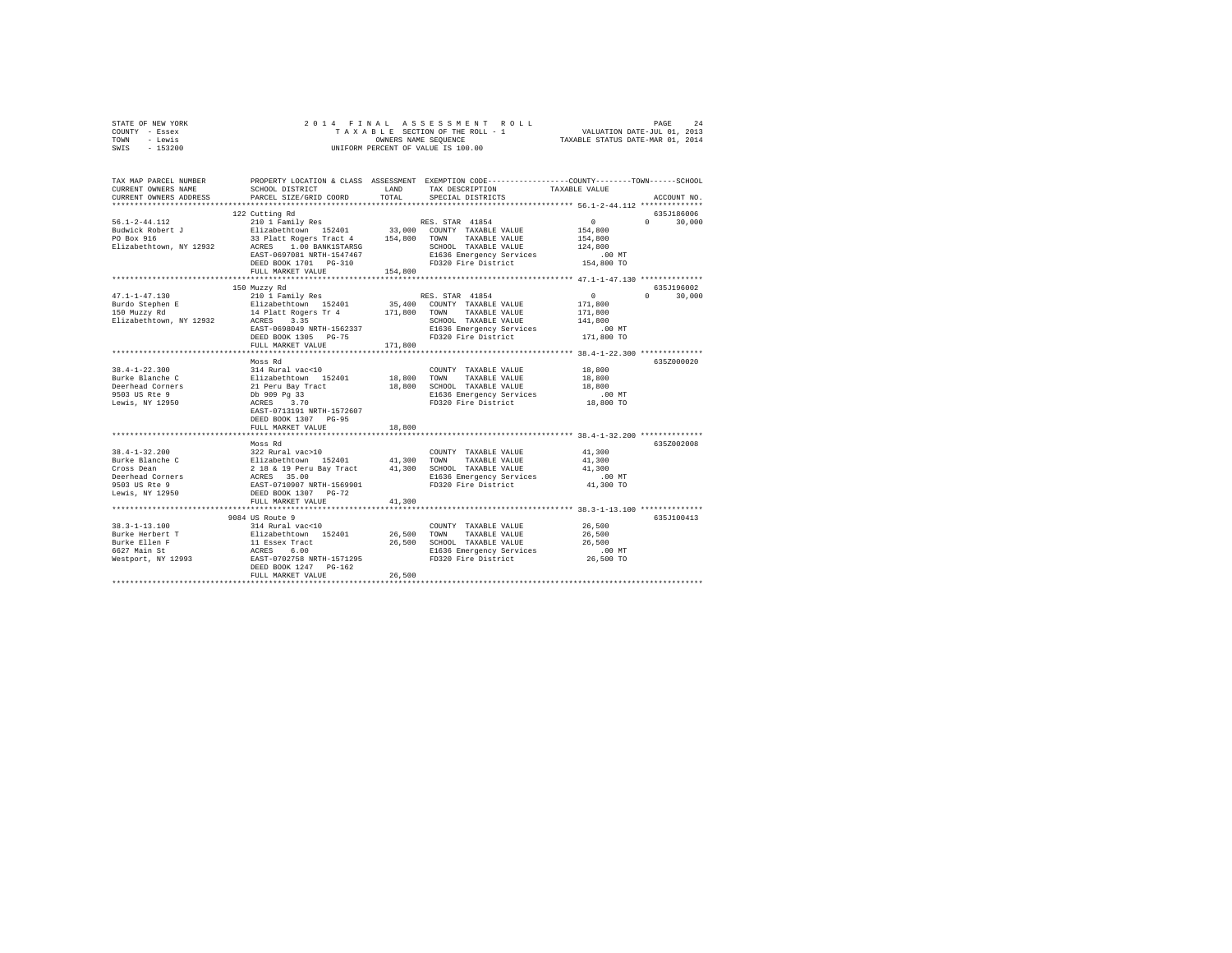| STATE OF NEW YORK<br>COUNTY - Essex<br>TOWN - Lewis<br>SWIS - 153200                                                                                                                                                                             | 2014 FINAL                                                   |         | PAGE 25 - PAGE 25 - PAGE 25 - PAGE 25 - PAGE 25 - PAGE 25 - PAGE 25 - PAGE 25 - PAGE 25 - PAGE 25 - PAGE 25 - PAGE 25 - PAGE 25 - PAGE 25 - PAGE 26 - PAGE 26 - PAGE 26 - PAGE 27 - PAGE 27 - PAGE 27 - PAGE 27 - PAGE 27 - PA<br>UNIFORM PERCENT OF VALUE IS 100.00                                                                                                                                                                                                      |                                                       |              |
|--------------------------------------------------------------------------------------------------------------------------------------------------------------------------------------------------------------------------------------------------|--------------------------------------------------------------|---------|---------------------------------------------------------------------------------------------------------------------------------------------------------------------------------------------------------------------------------------------------------------------------------------------------------------------------------------------------------------------------------------------------------------------------------------------------------------------------|-------------------------------------------------------|--------------|
|                                                                                                                                                                                                                                                  |                                                              |         |                                                                                                                                                                                                                                                                                                                                                                                                                                                                           |                                                       |              |
| TAX MAP PARCEL NUMBER                                                                                                                                                                                                                            |                                                              |         | PROPERTY LOCATION & CLASS ASSESSMENT EXEMPTION CODE----------------COUNTY-------TOWN-----SCHOOL                                                                                                                                                                                                                                                                                                                                                                           |                                                       |              |
| CURRENT OWNERS NAME                                                                                                                                                                                                                              | SCHOOL DISTRICT LAND                                         |         | TAX DESCRIPTION                                                                                                                                                                                                                                                                                                                                                                                                                                                           | TAXABLE VALUE                                         |              |
| CURRENT OWNERS ADDRESS                                                                                                                                                                                                                           | PARCEL SIZE/GRID COORD                                       | TOTAL   | SPECIAL DISTRICTS                                                                                                                                                                                                                                                                                                                                                                                                                                                         |                                                       | ACCOUNT NO.  |
|                                                                                                                                                                                                                                                  |                                                              |         |                                                                                                                                                                                                                                                                                                                                                                                                                                                                           |                                                       |              |
|                                                                                                                                                                                                                                                  | 329 Wells Hill Rd                                            |         |                                                                                                                                                                                                                                                                                                                                                                                                                                                                           |                                                       | 635Z008006   |
| $47.1 - 3 - 2.000$                                                                                                                                                                                                                               | 210 1 Family Res                                             |         | SR STAR 41834                                                                                                                                                                                                                                                                                                                                                                                                                                                             | $\mathbf{0}$                                          | 0 64,200     |
| Burnah Ralph R                                                                                                                                                                                                                                   | =1:1zabethtown 152401<br>14 Platt Rogers Tract<br>ACRES 1.53 |         | 33,500 COUNTY TAXABLE VALUE<br>131,100 TOWN TAXABLE VALUE                                                                                                                                                                                                                                                                                                                                                                                                                 | 131,100                                               |              |
| PO Box 103                                                                                                                                                                                                                                       |                                                              |         |                                                                                                                                                                                                                                                                                                                                                                                                                                                                           | 131,100                                               |              |
| Lewis, NY 12950                                                                                                                                                                                                                                  |                                                              |         |                                                                                                                                                                                                                                                                                                                                                                                                                                                                           | 66,900                                                |              |
|                                                                                                                                                                                                                                                  |                                                              |         |                                                                                                                                                                                                                                                                                                                                                                                                                                                                           | $.00$ MT<br>131,100 TO                                |              |
|                                                                                                                                                                                                                                                  | FULL MARKET VALUE                                            | 131,100 |                                                                                                                                                                                                                                                                                                                                                                                                                                                                           |                                                       |              |
|                                                                                                                                                                                                                                                  |                                                              |         |                                                                                                                                                                                                                                                                                                                                                                                                                                                                           |                                                       |              |
|                                                                                                                                                                                                                                                  | 163 Denton Rd                                                |         |                                                                                                                                                                                                                                                                                                                                                                                                                                                                           |                                                       | 635J100506   |
| $46.4 - 1 - 22.000$                                                                                                                                                                                                                              | 240 Rural res                                                |         | COUNTY TAXABLE VALUE                                                                                                                                                                                                                                                                                                                                                                                                                                                      | 121,200                                               |              |
|                                                                                                                                                                                                                                                  |                                                              |         |                                                                                                                                                                                                                                                                                                                                                                                                                                                                           | 121,200                                               |              |
|                                                                                                                                                                                                                                                  |                                                              |         |                                                                                                                                                                                                                                                                                                                                                                                                                                                                           | 121,200                                               |              |
|                                                                                                                                                                                                                                                  |                                                              |         |                                                                                                                                                                                                                                                                                                                                                                                                                                                                           | .00 MT                                                |              |
|                                                                                                                                                                                                                                                  |                                                              |         |                                                                                                                                                                                                                                                                                                                                                                                                                                                                           | 121,200 TO                                            |              |
| Purz Brant L<br>Burz Brant L<br>Burz Leonard W<br>31 Platt Rogers Tract 4<br>31 Platt Rogers Tract 4<br>211,200 SCHOOL TAXABLE VALUE<br>21 CO. Berman Burz Burz E1636 Emergency Services<br>3 Canterbury Rd<br>2008 DEED BOOK 1239<br>2011 PD320 |                                                              |         |                                                                                                                                                                                                                                                                                                                                                                                                                                                                           |                                                       |              |
|                                                                                                                                                                                                                                                  | FULL MARKET VALUE                                            | 121,200 |                                                                                                                                                                                                                                                                                                                                                                                                                                                                           |                                                       |              |
|                                                                                                                                                                                                                                                  | ************************************                         |         |                                                                                                                                                                                                                                                                                                                                                                                                                                                                           | ************************ 46.4-1-23.000 ************** |              |
|                                                                                                                                                                                                                                                  | Denton Rd                                                    |         |                                                                                                                                                                                                                                                                                                                                                                                                                                                                           |                                                       | 635J105204   |
| $46.4 - 1 - 23.000$                                                                                                                                                                                                                              | 910 Priv forest                                              |         | COUNTY TAXABLE VALUE                                                                                                                                                                                                                                                                                                                                                                                                                                                      | 30,000                                                |              |
|                                                                                                                                                                                                                                                  |                                                              |         |                                                                                                                                                                                                                                                                                                                                                                                                                                                                           | 30,000                                                |              |
|                                                                                                                                                                                                                                                  |                                                              |         |                                                                                                                                                                                                                                                                                                                                                                                                                                                                           | 30,000                                                |              |
| Part 2 Family 1912<br>Burz Brant Land (1914)<br>21 Flat Rogers Tract 4 20,000 SCHOOL TAXABLE VALUE C/O Herman Burz Leonard W<br>21 Platt Rogers Tract 4 20,000 SCHOOL TAXABLE VALUE<br>22 Family Rd (2015)<br>21 RAST-0692064 NRTH-15541         |                                                              |         | E1636 Emergency Services<br>FD320 Fire District                                                                                                                                                                                                                                                                                                                                                                                                                           | $.00$ MT<br>30,000 TO                                 |              |
| Yonkers, NY 10704-3003                                                                                                                                                                                                                           | DEED BOOK 1239 PG-185                                        |         |                                                                                                                                                                                                                                                                                                                                                                                                                                                                           |                                                       |              |
|                                                                                                                                                                                                                                                  |                                                              |         | $\begin{tabular}{l c c c c c} \hline \multicolumn{2}{c}{\multicolumn{2}{c}{\multicolumn{2}{c}{\multicolumn{2}{c}{\multicolumn{2}{c}{\multicolumn{2}{c}{\multicolumn{2}{c}{\multicolumn{2}{c}{\multicolumn{2}{c}{\multicolumn{2}{c}{\multicolumn{2}{c}{\multicolumn{2}{c}{\multicolumn{2}{c}{\multicolumn{2}{c}{\multicolumn{2}{c}{\multicolumn{2}{c}{\multicolumn{2}{c}{\multicolumn{2}{c}{\multicolumn{2}{c}{\multicolumn{2}{c}{\multicolumn{2}{c}{\multicolumn{2}{c}{\$ |                                                       |              |
|                                                                                                                                                                                                                                                  |                                                              |         |                                                                                                                                                                                                                                                                                                                                                                                                                                                                           |                                                       |              |
|                                                                                                                                                                                                                                                  |                                                              |         |                                                                                                                                                                                                                                                                                                                                                                                                                                                                           |                                                       | 635J105315   |
| $47.13 - 4 - 12.000$                                                                                                                                                                                                                             |                                                              |         |                                                                                                                                                                                                                                                                                                                                                                                                                                                                           | $\mathbf{0}$                                          | $0 \t32,500$ |
| Calkins Betty                                                                                                                                                                                                                                    |                                                              |         |                                                                                                                                                                                                                                                                                                                                                                                                                                                                           | 32,500                                                |              |
| 8 Osawentha Dr                                                                                                                                                                                                                                   |                                                              |         |                                                                                                                                                                                                                                                                                                                                                                                                                                                                           | 32,500                                                |              |
| PO Box 100                                                                                                                                                                                                                                       |                                                              |         |                                                                                                                                                                                                                                                                                                                                                                                                                                                                           | $\sim$ 0                                              |              |
| Lewis, NY 12950                                                                                                                                                                                                                                  |                                                              |         | E1636 Emergency Services<br>FD320 Fire District                                                                                                                                                                                                                                                                                                                                                                                                                           | .00 MT                                                |              |
|                                                                                                                                                                                                                                                  |                                                              |         |                                                                                                                                                                                                                                                                                                                                                                                                                                                                           | 32,500 TO                                             |              |
|                                                                                                                                                                                                                                                  |                                                              |         |                                                                                                                                                                                                                                                                                                                                                                                                                                                                           | 32,500 TO C                                           |              |
|                                                                                                                                                                                                                                                  | DEED BOOK 1334 PG-65                                         |         | WD320 Water District                                                                                                                                                                                                                                                                                                                                                                                                                                                      | 32,500 TO M                                           |              |
|                                                                                                                                                                                                                                                  | FULL MARKET VALUE                                            | 32,500  |                                                                                                                                                                                                                                                                                                                                                                                                                                                                           |                                                       |              |
|                                                                                                                                                                                                                                                  |                                                              |         |                                                                                                                                                                                                                                                                                                                                                                                                                                                                           |                                                       |              |
|                                                                                                                                                                                                                                                  | 1213 County Route 10                                         |         |                                                                                                                                                                                                                                                                                                                                                                                                                                                                           |                                                       | 635J189017   |
|                                                                                                                                                                                                                                                  |                                                              |         |                                                                                                                                                                                                                                                                                                                                                                                                                                                                           | 45,400<br>45,400                                      |              |
|                                                                                                                                                                                                                                                  |                                                              |         |                                                                                                                                                                                                                                                                                                                                                                                                                                                                           | 45,400                                                |              |
|                                                                                                                                                                                                                                                  |                                                              |         |                                                                                                                                                                                                                                                                                                                                                                                                                                                                           | $.00$ MT                                              |              |
|                                                                                                                                                                                                                                                  |                                                              |         | E1636 Emergency Services<br>FD320 Fire District                                                                                                                                                                                                                                                                                                                                                                                                                           | 45,400 TO                                             |              |
|                                                                                                                                                                                                                                                  | DEED BOOK 1048 PG-231                                        |         |                                                                                                                                                                                                                                                                                                                                                                                                                                                                           |                                                       |              |
|                                                                                                                                                                                                                                                  | FULL MARKET VALUE                                            | 45,400  |                                                                                                                                                                                                                                                                                                                                                                                                                                                                           |                                                       |              |
|                                                                                                                                                                                                                                                  |                                                              |         |                                                                                                                                                                                                                                                                                                                                                                                                                                                                           |                                                       |              |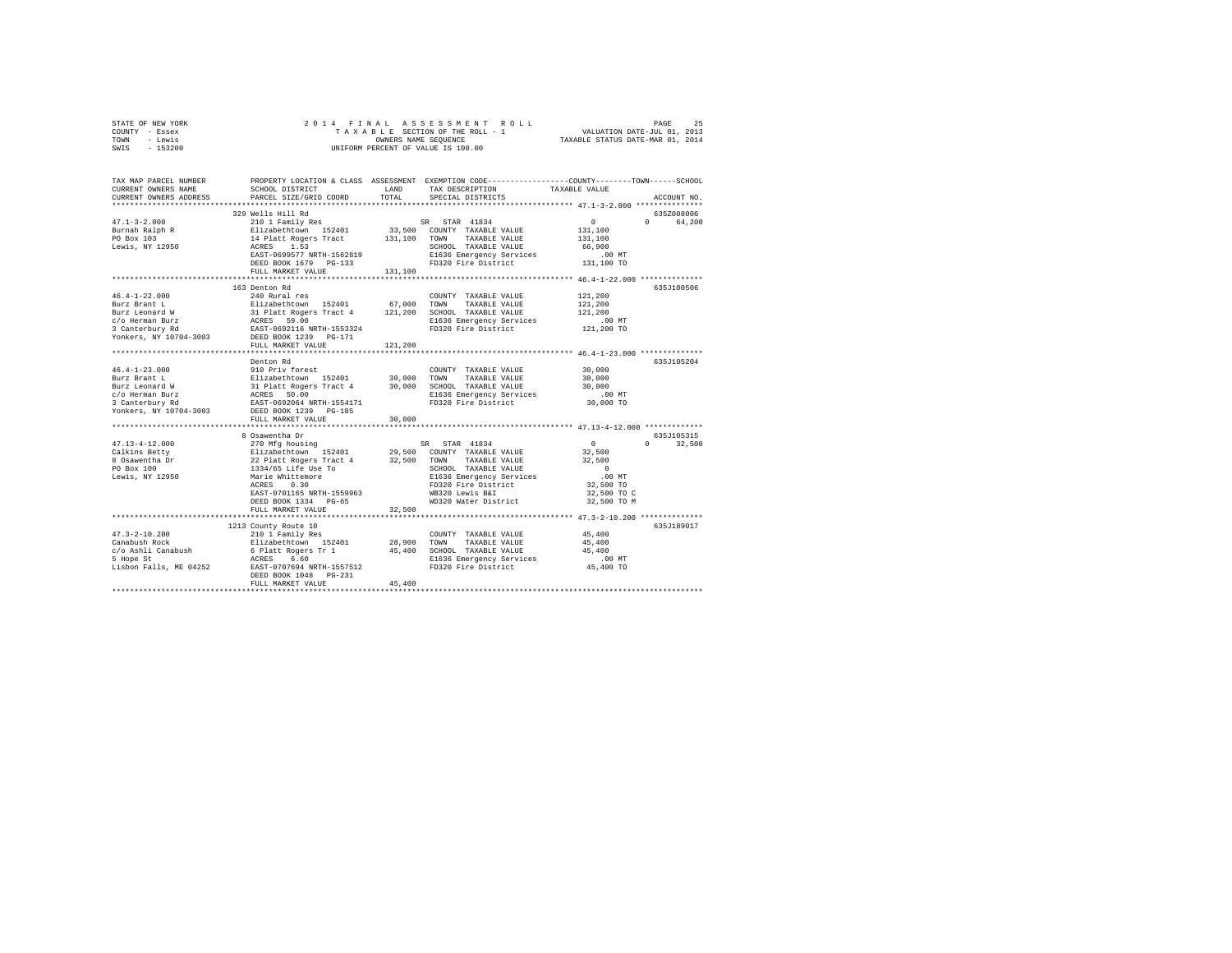| STATE OF NEW YORK<br>COUNTY - Essex<br>TOWN - Lewis<br>SWIS - 153200                                                                                                                                                           | 2014 FINAL ASSESSMENT ROL<br>TAXABLE SECTION OF THE ROLL - 1<br>ONNERS NAME SEQUENCE<br>UNIFORM PERCENT OF VALUE IS 100.00 |         | 4 FINAL ASSESSMENT ROLL TAXABLE PROFINE 2013<br>TAXABLE SECTION OF THE ROLL - 1 VALUATION DATE-JUL 01, 2013<br>OWNERS NAME SEQUENCE  TAXABLE STATUS DATE-MAR 01, 2014 |                            |                             |
|--------------------------------------------------------------------------------------------------------------------------------------------------------------------------------------------------------------------------------|----------------------------------------------------------------------------------------------------------------------------|---------|-----------------------------------------------------------------------------------------------------------------------------------------------------------------------|----------------------------|-----------------------------|
| TAX MAP PARCEL NUMBER PROPERTY LOCATION & CLASS ASSESSMENT EXEMPTION CODE---------------COUNTY-------TOWN-----SCHOOL<br>CURRENT OWNERS NAME                                                                                    | SCHOOL DISTRICT LAND                                                                                                       |         | TAX DESCRIPTION                                                                                                                                                       | TAXABLE VALUE              |                             |
| CURRENT OWNERS ADDRESS                                                                                                                                                                                                         | PARCEL SIZE/GRID COORD                                                                                                     | TOTAL   | SPECIAL DISTRICTS                                                                                                                                                     |                            | ACCOUNT NO.                 |
|                                                                                                                                                                                                                                |                                                                                                                            |         |                                                                                                                                                                       |                            |                             |
|                                                                                                                                                                                                                                | 9581 US Route 9                                                                                                            |         |                                                                                                                                                                       |                            | 635J177009                  |
| $38.1 - 1 - 13.000$                                                                                                                                                                                                            | 240 Rural res                                                                                                              |         | RES. STAR 41854                                                                                                                                                       | $\sim$ 0                   | $0 \t 30,000$               |
|                                                                                                                                                                                                                                |                                                                                                                            |         |                                                                                                                                                                       | 177,000                    |                             |
|                                                                                                                                                                                                                                |                                                                                                                            |         |                                                                                                                                                                       | 177,000                    |                             |
|                                                                                                                                                                                                                                |                                                                                                                            |         |                                                                                                                                                                       | 147,000<br>.00 MT          |                             |
| 36.1-1-1.0.000 MM and a set that the conservation of COUNTY TAXABLE VALUE Smith Lanking and Den and Den and Den and Den and Den and Den and Den and Den and Den and Den and Den and Den and Den and Den and Den and Den and De |                                                                                                                            |         |                                                                                                                                                                       | 177,000 TO                 |                             |
|                                                                                                                                                                                                                                | DEED BOOK 1723 PG-324                                                                                                      |         |                                                                                                                                                                       |                            |                             |
|                                                                                                                                                                                                                                | FULL MARKET VALUE                                                                                                          | 177,000 |                                                                                                                                                                       |                            |                             |
|                                                                                                                                                                                                                                |                                                                                                                            |         |                                                                                                                                                                       |                            |                             |
|                                                                                                                                                                                                                                | 8565 US Route 9                                                                                                            |         |                                                                                                                                                                       |                            | 635J100213                  |
| $47.13 - 1 - 14.000$                                                                                                                                                                                                           | 482 Det row bldg                                                                                                           |         | COUNTY TAXABLE VALUE                                                                                                                                                  | 68,100                     |                             |
|                                                                                                                                                                                                                                |                                                                                                                            |         |                                                                                                                                                                       | 68,100<br>68,100           |                             |
|                                                                                                                                                                                                                                |                                                                                                                            |         |                                                                                                                                                                       | $.00$ MT                   |                             |
|                                                                                                                                                                                                                                |                                                                                                                            |         |                                                                                                                                                                       | 68,100 TO                  |                             |
|                                                                                                                                                                                                                                |                                                                                                                            |         |                                                                                                                                                                       | 68,100 TO C                |                             |
|                                                                                                                                                                                                                                | DEED BOOK 1299 PG-17                                                                                                       |         | E1636 Emergency Service<br>FD320 Fire District<br>WB320 Lewis B&I<br>WD320 Water District<br>WD320 Water District                                                     | 68,100 TO M                |                             |
|                                                                                                                                                                                                                                | FULL MARKET VALUE                                                                                                          | 68,100  |                                                                                                                                                                       |                            |                             |
|                                                                                                                                                                                                                                |                                                                                                                            |         |                                                                                                                                                                       |                            |                             |
| $55.2 - 2 - 5.000$                                                                                                                                                                                                             | 593 Roscoe Rd<br>240 Rural res                                                                                             |         | RES. STAR 41854                                                                                                                                                       | $\sim$ 0                   | 635J199005<br>$0 \t 30,000$ |
|                                                                                                                                                                                                                                |                                                                                                                            |         |                                                                                                                                                                       | 197,100                    |                             |
|                                                                                                                                                                                                                                |                                                                                                                            |         |                                                                                                                                                                       | 197,100                    |                             |
|                                                                                                                                                                                                                                |                                                                                                                            |         |                                                                                                                                                                       | 167,100                    |                             |
|                                                                                                                                                                                                                                |                                                                                                                            |         |                                                                                                                                                                       | $.00$ MT                   |                             |
|                                                                                                                                                                                                                                |                                                                                                                            |         |                                                                                                                                                                       | 197,100 TO                 |                             |
|                                                                                                                                                                                                                                | FULL MARKET VALUE                                                                                                          | 197,100 |                                                                                                                                                                       |                            |                             |
|                                                                                                                                                                                                                                | 29 Cutting Rd                                                                                                              |         |                                                                                                                                                                       |                            | 635J191008                  |
| $55.2 - 1 - 19.220$                                                                                                                                                                                                            |                                                                                                                            |         | COUNTY TAXABLE VALUE 84,700                                                                                                                                           |                            |                             |
|                                                                                                                                                                                                                                | 210 1 Family Res<br>Elizabethtown 152401                                                                                   |         |                                                                                                                                                                       | 84,700                     |                             |
| Carlough Jerry D<br>1909 - Elizabethtown 152401 - 34,700 SCMN TAXABLE VALUE<br>1909 - Games AD Platt Rogers Tr $4$ 84,700 SCHOOL TAXABLE VALUE<br>1907 - ACRES 2.89<br>1907 - Elé36 Emergency Services                         |                                                                                                                            |         |                                                                                                                                                                       | 84,700                     |                             |
|                                                                                                                                                                                                                                |                                                                                                                            |         |                                                                                                                                                                       | 00 MT.<br>84,700 TO        |                             |
| Clifton Park, NY 12065                                                                                                                                                                                                         | EAST-0694912 NRTH-1548170                                                                                                  |         | FD320 Fire District                                                                                                                                                   |                            |                             |
|                                                                                                                                                                                                                                | DEED BOOK 974 PG-232                                                                                                       |         |                                                                                                                                                                       |                            |                             |
|                                                                                                                                                                                                                                | FULL MARKET VALUE                                                                                                          | 84,700  |                                                                                                                                                                       |                            |                             |
|                                                                                                                                                                                                                                |                                                                                                                            |         |                                                                                                                                                                       |                            | 635J103102                  |
|                                                                                                                                                                                                                                |                                                                                                                            |         |                                                                                                                                                                       | 97,000                     |                             |
|                                                                                                                                                                                                                                |                                                                                                                            |         |                                                                                                                                                                       | 97,000                     |                             |
|                                                                                                                                                                                                                                |                                                                                                                            |         |                                                                                                                                                                       | 97,000                     |                             |
|                                                                                                                                                                                                                                |                                                                                                                            |         |                                                                                                                                                                       | 00 MT.<br>97,000 TO        |                             |
|                                                                                                                                                                                                                                |                                                                                                                            |         |                                                                                                                                                                       |                            |                             |
|                                                                                                                                                                                                                                |                                                                                                                            |         | 97,000 WD320 Water District                                                                                                                                           | 97,000 TO C<br>97,000 TO M |                             |
|                                                                                                                                                                                                                                | FULL MARKET VALUE                                                                                                          |         |                                                                                                                                                                       | *********************      |                             |
|                                                                                                                                                                                                                                |                                                                                                                            |         |                                                                                                                                                                       |                            |                             |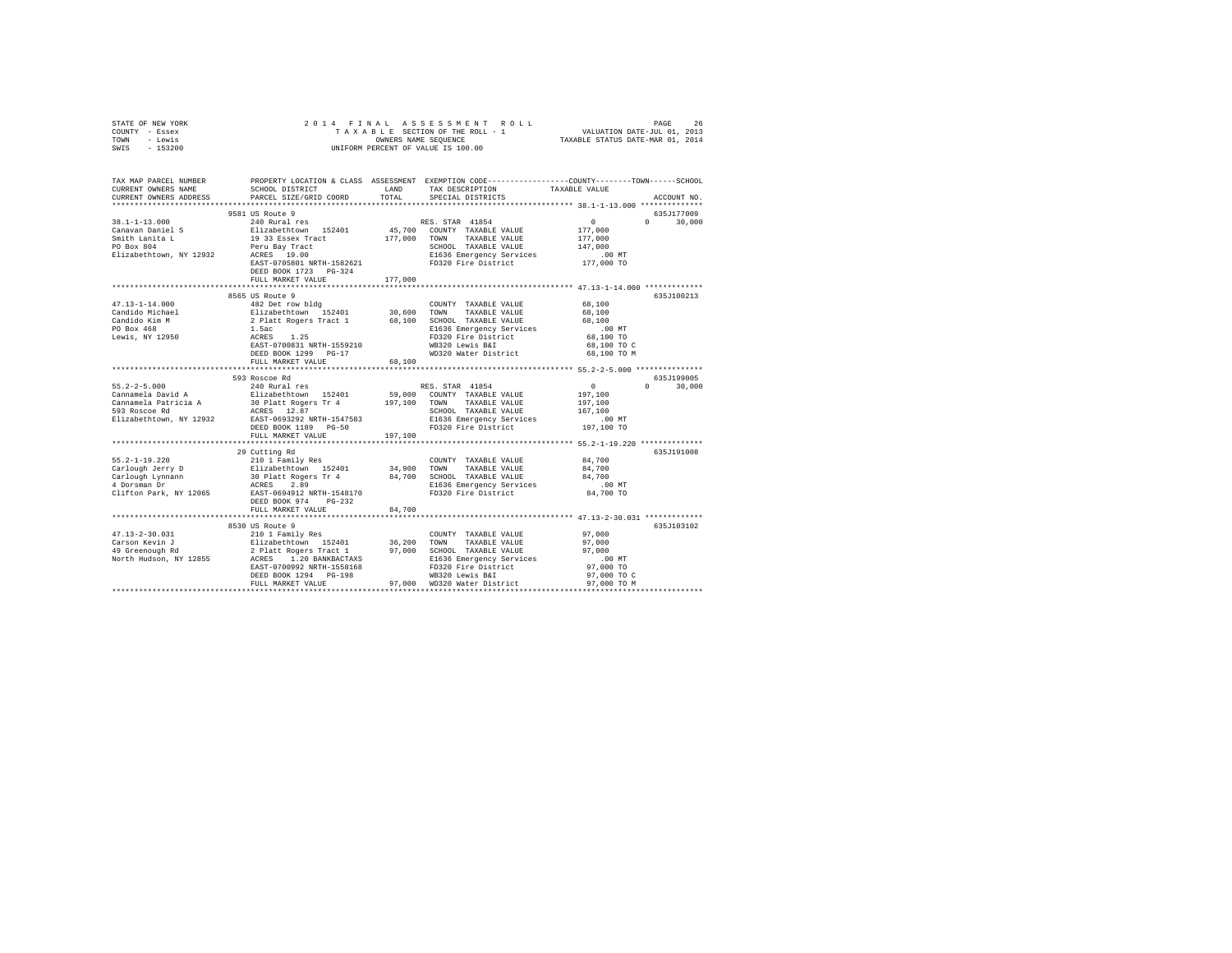| STATE OF NEW YORK | 2014 FINAL ASSESSMENT ROLL         | 27<br>PAGE                       |
|-------------------|------------------------------------|----------------------------------|
| COUNTY - Essex    | TAXABLE SECTION OF THE ROLL - 1    | VALUATION DATE-JUL 01, 2013      |
| TOWN<br>- Lewis   | OWNERS NAME SEOUENCE               | TAXABLE STATUS DATE-MAR 01, 2014 |
| $-153200$<br>SWIS | UNIFORM PERCENT OF VALUE IS 100.00 |                                  |

| TAX MAP PARCEL NUMBER<br>CURRENT OWNERS NAME<br>CURRENT OWNERS ADDRESS | SCHOOL DISTRICT<br>PARCEL SIZE/GRID COORD    | LAND<br>TOTAL. | PROPERTY LOCATION & CLASS ASSESSMENT EXEMPTION CODE---------------COUNTY-------TOWN-----SCHOOL<br>TAX DESCRIPTION<br>SPECIAL DISTRICTS | TAXABLE VALUE                                          | ACCOUNT NO.                      |
|------------------------------------------------------------------------|----------------------------------------------|----------------|----------------------------------------------------------------------------------------------------------------------------------------|--------------------------------------------------------|----------------------------------|
|                                                                        |                                              |                |                                                                                                                                        |                                                        |                                  |
| $47.2 - 1 - 58.120$                                                    | 41 Hulbert Rd<br>210 1 Family Res            |                | RES. STAR 41854                                                                                                                        | 0                                                      | 635Z005001<br>30,000<br>$\Omega$ |
| Cassavaugh Andrew J                                                    | Elizabethtown 152401                         |                | 36,100 COUNTY TAXABLE VALUE                                                                                                            | 141,600                                                |                                  |
| Cassavaugh Jennifer L                                                  | 36 Platt Rogers                              | 141,600        | TOWN<br>TAXABLE VALUE                                                                                                                  | 141,600                                                |                                  |
| 41 Hulbert Rd                                                          | ACRES 4.14                                   |                | SCHOOL TAXABLE VALUE                                                                                                                   | 111,600                                                |                                  |
| Westport, NY 12993                                                     | EAST-0713170 NRTH-1563320                    |                | E1636 Emergency Services                                                                                                               | $.00$ MT                                               |                                  |
|                                                                        | DEED BOOK 1404 PG-145                        |                | FD320 Fire District                                                                                                                    | 141,600 TO                                             |                                  |
|                                                                        | FULL MARKET VALUE                            | 141,600        |                                                                                                                                        |                                                        |                                  |
|                                                                        |                                              |                |                                                                                                                                        |                                                        |                                  |
|                                                                        | 159 Hulbert Rd                               |                |                                                                                                                                        |                                                        | 635J100513                       |
| $47.2 - 1 - 41.000$                                                    | 240 Rural res                                |                | RES. STAR 41854                                                                                                                        | $\circ$                                                | 30,000<br>$\mathbf{r}$           |
| Cassavaugh Carmen R                                                    | Elizabethtown 152401                         | 65,900         | COUNTY TAXABLE VALUE                                                                                                                   | 126,300                                                |                                  |
| 159 Hulbert Rd                                                         | 37 Platt Rogers                              | 126,300        | TAXABLE VALUE<br>TOWN                                                                                                                  | 126,300                                                |                                  |
| Westport, NY 12993                                                     | ACRES<br>58.60                               |                | SCHOOL TAXABLE VALUE                                                                                                                   | 96,300                                                 |                                  |
|                                                                        | EAST-0716345 NRTH-1563158                    |                | E1636 Emergency Services                                                                                                               | .00 MT                                                 |                                  |
|                                                                        | DEED BOOK 1035 PG-264                        |                | FD320 Fire District                                                                                                                    | 126,300 TO                                             |                                  |
|                                                                        | FULL MARKET VALUE<br>*********************** | 126,300        |                                                                                                                                        | ************************ 47.2-1-42.000 *************** |                                  |
|                                                                        | Hulbert Rd                                   |                |                                                                                                                                        |                                                        | 635J178541                       |
| $47.2 - 1 - 42.000$                                                    | 314 Rural vac<10                             |                | COUNTY TAXABLE VALUE                                                                                                                   | 21,800                                                 |                                  |
| Cassavaugh Carmen R                                                    | Elizabethtown 152401                         | 21,800         | TAXABLE VALUE<br>TOWN                                                                                                                  | 21,800                                                 |                                  |
| 159 Hulbert Rd                                                         | 37 Platt Rogers                              | 21,800         | SCHOOL TAXABLE VALUE                                                                                                                   | 21,800                                                 |                                  |
| Westport, NY 12993                                                     | 1.30<br>ACRES                                |                | E1636 Emergency Services                                                                                                               | $.00$ MT                                               |                                  |
|                                                                        | EAST-0715840 NRTH-1563316                    |                | FD320 Fire District                                                                                                                    | 21,800 TO                                              |                                  |
|                                                                        | DEED BOOK 1035 PG-264                        |                |                                                                                                                                        |                                                        |                                  |
|                                                                        | FULL MARKET VALUE                            | 21,800         |                                                                                                                                        |                                                        |                                  |
|                                                                        |                                              |                |                                                                                                                                        |                                                        |                                  |
|                                                                        | 51 Hulbert Rd                                |                |                                                                                                                                        |                                                        | 635J174012                       |
| $47.2 - 1 - 55.000$                                                    | 210 1 Family Res                             |                | SR STAR 41834                                                                                                                          | $\Omega$                                               | 64,200<br>$\Omega$               |
| Cassavaugh Eugene                                                      | Elizabethtown 152401                         | 34,300         | COUNTY TAXABLE VALUE                                                                                                                   | 90,800                                                 |                                  |
| Cassavaugh Isabel                                                      | 35 & 36 Platt Rogers                         | 90,800         | TOWN<br>TAXABLE VALUE                                                                                                                  | 90,800                                                 |                                  |
| 51 Hulbert Rd                                                          | 2.30<br>ACRES                                |                | SCHOOL TAXABLE VALUE                                                                                                                   | 26,600                                                 |                                  |
| Westport, NY 12993                                                     | EAST-0713526 NRTH-1563234                    |                | E1636 Emergency Services                                                                                                               | $.00$ MT                                               |                                  |
|                                                                        | DEED BOOK 555<br>$PG-142$                    |                | FD320 Fire District                                                                                                                    | 90,800 TO                                              |                                  |
|                                                                        | FULL MARKET VALUE                            | 90,800         |                                                                                                                                        |                                                        |                                  |
|                                                                        |                                              |                |                                                                                                                                        | *************** 47.2-1-58.130 ***********              |                                  |
|                                                                        | Hulbert Rd                                   |                |                                                                                                                                        |                                                        | 635Z005002                       |
| $47.2 - 1 - 58.130$                                                    | 314 Rural vac<10                             |                | COUNTY TAXABLE VALUE                                                                                                                   | 4,700                                                  |                                  |
| Cassavaugh Eugene                                                      | Elizabethtown 152401                         | 4,700          | TOWN<br>TAXABLE VALUE                                                                                                                  | 4,700                                                  |                                  |
| Aubin Sonja                                                            | 36 Platt Rogers<br>1438/323                  | 4,700          | SCHOOL TAXABLE VALUE                                                                                                                   | 4,700                                                  |                                  |
| 51 Hulbert Rd                                                          |                                              |                | E1636 Emergency Services                                                                                                               | $.00$ MT                                               |                                  |
| Westport, NY 12993                                                     | 4.65<br>ACRES                                |                | FD320 Fire District                                                                                                                    | 4,700 TO                                               |                                  |
|                                                                        | EAST-0713570 NRTH-1563460                    |                |                                                                                                                                        |                                                        |                                  |
|                                                                        | DEED BOOK 1435 PG-218                        |                |                                                                                                                                        |                                                        |                                  |
|                                                                        | FULL MARKET VALUE                            | 4,700          |                                                                                                                                        |                                                        |                                  |
|                                                                        |                                              |                |                                                                                                                                        |                                                        |                                  |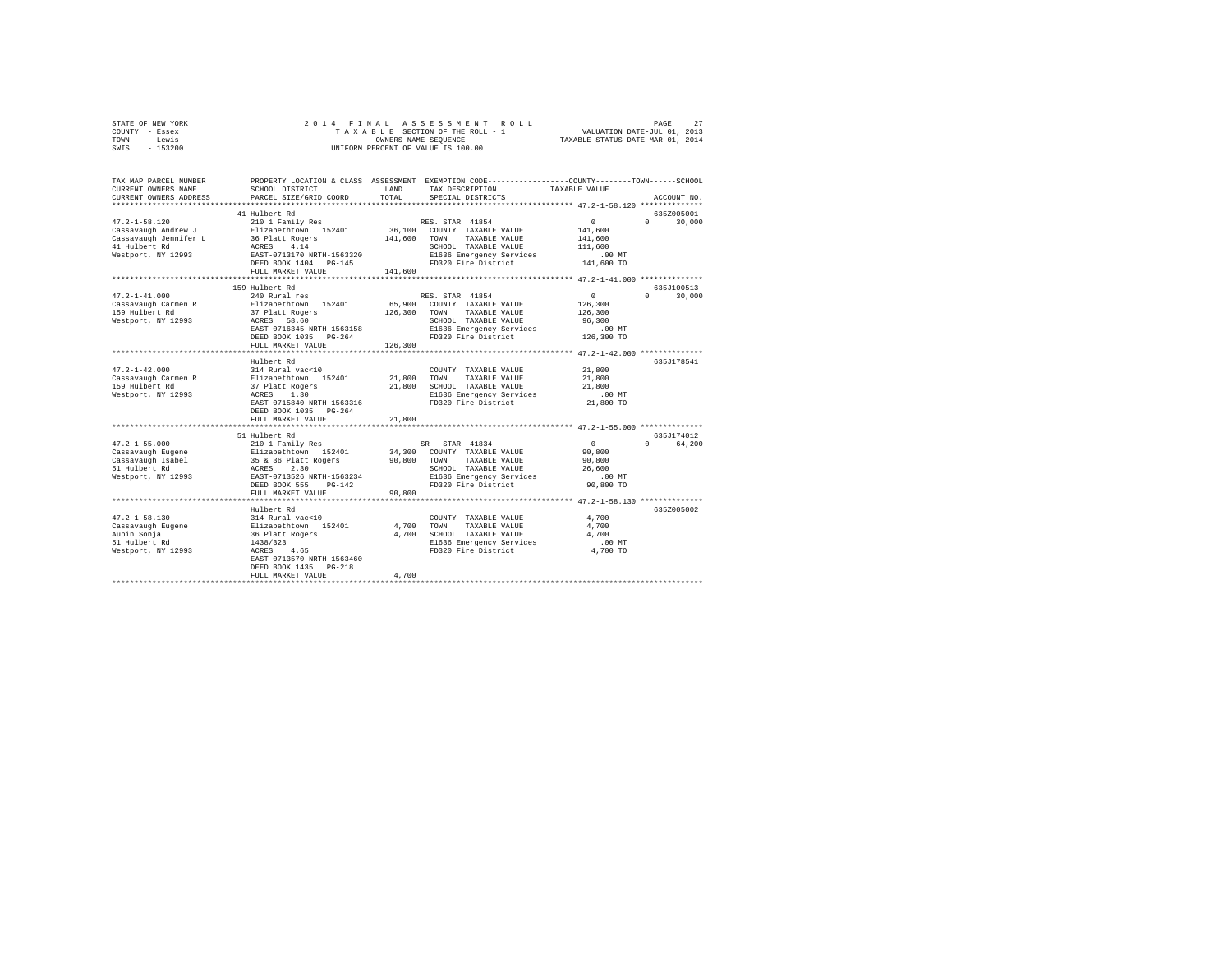| STATE OF NEW YORK                  | 2014 FINAL                                   |                  | ASSESSMENT ROLL                                            | PAGE 28<br>VALUATION DATE-JUL 01, 2013<br>TAXABLE STATUS DATE-MAR 01, 2014                      |
|------------------------------------|----------------------------------------------|------------------|------------------------------------------------------------|-------------------------------------------------------------------------------------------------|
| COUNTY - Essex<br>- Lewis          |                                              |                  | TAXABLE SECTION OF THE ROLL - 1                            |                                                                                                 |
| TOWN<br>$-153200$<br>SWIS          |                                              |                  | OWNERS NAME SEQUENCE<br>UNIFORM PERCENT OF VALUE IS 100.00 |                                                                                                 |
|                                    |                                              |                  |                                                            |                                                                                                 |
|                                    |                                              |                  |                                                            |                                                                                                 |
| TAX MAP PARCEL NUMBER              |                                              |                  |                                                            | PROPERTY LOCATION & CLASS ASSESSMENT EXEMPTION CODE---------------COUNTY-------TOWN------SCHOOL |
| CURRENT OWNERS NAME                | SCHOOL DISTRICT                              | LAND             | TAX DESCRIPTION                                            | TAXABLE VALUE                                                                                   |
| CURRENT OWNERS ADDRESS             | PARCEL SIZE/GRID COORD                       | TOTAL            | SPECIAL DISTRICTS                                          | ACCOUNT NO.                                                                                     |
| ***********************            |                                              |                  |                                                            |                                                                                                 |
|                                    | 122 Hulbert Rd                               |                  |                                                            | 635J100704                                                                                      |
| $47.2 - 2 - 6.110$                 | 322 Rural vac>10                             |                  | COUNTY TAXABLE VALUE                                       | 56,000                                                                                          |
| Cassavaugh Eugene                  | Elizabethtown 152401                         | 56,000           | TOWN<br>TAXABLE VALUE                                      | 56,000                                                                                          |
| Aubin Sonja                        | 35 & 36 Platt Rogers                         | 56,000           | SCHOOL TAXABLE VALUE                                       | 56,000                                                                                          |
| 51 Hulbert Rd                      | 1438/323                                     |                  | E1636 Emergency Services                                   | .00MT                                                                                           |
| Westport, NY 12993                 | ACRES 60.00                                  |                  | FD320 Fire District                                        | 56,000 TO                                                                                       |
|                                    | EAST-0714738 NRTH-1562108                    |                  |                                                            |                                                                                                 |
|                                    | DEED BOOK 1435 PG-218                        |                  |                                                            |                                                                                                 |
|                                    | FULL MARKET VALUE                            | 56,000           |                                                            |                                                                                                 |
|                                    |                                              |                  |                                                            | ********************************** 47.2-3-1.000 ***************                                 |
|                                    | Hulbert Rd                                   |                  |                                                            | 635Z006003                                                                                      |
| $47.2 - 3 - 1.000$                 | 314 Rural vac<10                             |                  | COUNTY TAXABLE VALUE                                       | 1,200                                                                                           |
| Cassavaugh Eugene                  | Elizabethtown 152401                         | 1,200            | TOWN<br>TAXABLE VALUE                                      | 1,200                                                                                           |
| Aubin Sonja                        | Platt Rogers                                 | 1,200            | SCHOOL TAXABLE VALUE                                       | 1,200                                                                                           |
| 51 Hulbert Rd                      | 1438/313                                     |                  | E1636 Emergency Services                                   | $.00$ MT                                                                                        |
| Westport, NY 12993                 | ACRES 1.20                                   |                  | FD320 Fire District                                        | 1,200 TO                                                                                        |
|                                    | EAST-0714710 NRTH-1563852                    |                  |                                                            |                                                                                                 |
|                                    | DEED BOOK 1435 PG-218                        |                  |                                                            |                                                                                                 |
|                                    | FULL MARKET VALUE                            | 1,200            |                                                            |                                                                                                 |
|                                    |                                              |                  |                                                            | ******************** 47.2-3-2.000 ***************                                               |
|                                    | 115 Hulbert Rd                               |                  |                                                            | 635Z006002                                                                                      |
| $47.2 - 3 - 2.000$                 | 312 Vac w/imprv                              |                  | COUNTY TAXABLE VALUE                                       | 26,000                                                                                          |
| Cassavaugh Eugene<br>51 Hulbert Rd | Elizabethtown 152401<br>Platt Rogers         | 25,900<br>26,000 | TOWN<br>TAXABLE VALUE<br>SCHOOL TAXABLE VALUE              | 26,000<br>26,000                                                                                |
| Westport, NY 12993                 | ACRES 5.40                                   |                  | E1636 Emergency Services                                   | $.00$ MT                                                                                        |
|                                    | EAST-0714880 NRTH-1563240                    |                  | FD320 Fire District                                        | 26,000 TO                                                                                       |
|                                    | FULL MARKET VALUE                            | 26,000           |                                                            |                                                                                                 |
|                                    |                                              |                  |                                                            | ********************************** 46.4-1-6.500 ***************                                 |
|                                    | Carlott Rd                                   |                  |                                                            | 635J190020                                                                                      |
| $46.4 - 1 - 6.500$                 | 314 Rural vac<10                             |                  | COUNTY TAXABLE VALUE                                       | 23,500                                                                                          |
| Cassimeris Lynne U                 |                                              | 23,500           | TAXABLE VALUE<br>TOWN                                      | 23,500                                                                                          |
| 1708 Watkins St                    | Elizabethtown 152401<br>22 Platt Rogers Tr 4 | 23,500           | SCHOOL TAXABLE VALUE                                       | 23,500                                                                                          |
| Bethlehem, PA 18017                | 22 Platt Rogers Tr 4<br>ACRES 2.99           |                  | E1636 Emergency Services                                   | $.00$ MT                                                                                        |
|                                    | EAST-0691721 NRTH-1557349                    |                  | FD320 Fire District                                        | 23,500 TO                                                                                       |
|                                    | DEED BOOK 947 PG-307                         |                  |                                                            |                                                                                                 |
|                                    | FULL MARKET VALUE                            | 23,500           |                                                            |                                                                                                 |
|                                    |                                              |                  |                                                            | *************** 29.4-1-15.000 **************                                                    |
|                                    | US Route 9                                   |                  |                                                            | 635J178513                                                                                      |
| $29.4 - 1 - 15.000$                | 322 Rural vac>10                             |                  | COUNTY TAXABLE VALUE                                       | 46,800                                                                                          |
| Chabert Nicholas G                 | Willsboro 155201                             | 46,800           | TOWN<br>TAXABLE VALUE                                      | 46,800                                                                                          |
| 15 Brookside Ln                    | 69 Peru Bay Tract                            | 46,800           | SCHOOL TAXABLE VALUE                                       | 46,800                                                                                          |
| Dobbs Ferry, NY 10522              | 40ac                                         |                  | E1636 Emergency Services                                   | $.00$ MT                                                                                        |
|                                    | ACRES 43.50                                  |                  | FD320 Fire District                                        | 46,800 TO                                                                                       |
|                                    | EAST-0719212 NRTH-1588097                    |                  | WB320 Lewis B&I                                            | 46,800 TO C                                                                                     |
|                                    | DEED BOOK 1706 PG-26                         |                  | WD320 Water District                                       | 46,800 TO M                                                                                     |
|                                    | FULL MARKET VALUE                            | 46,800           |                                                            |                                                                                                 |
|                                    |                                              |                  |                                                            |                                                                                                 |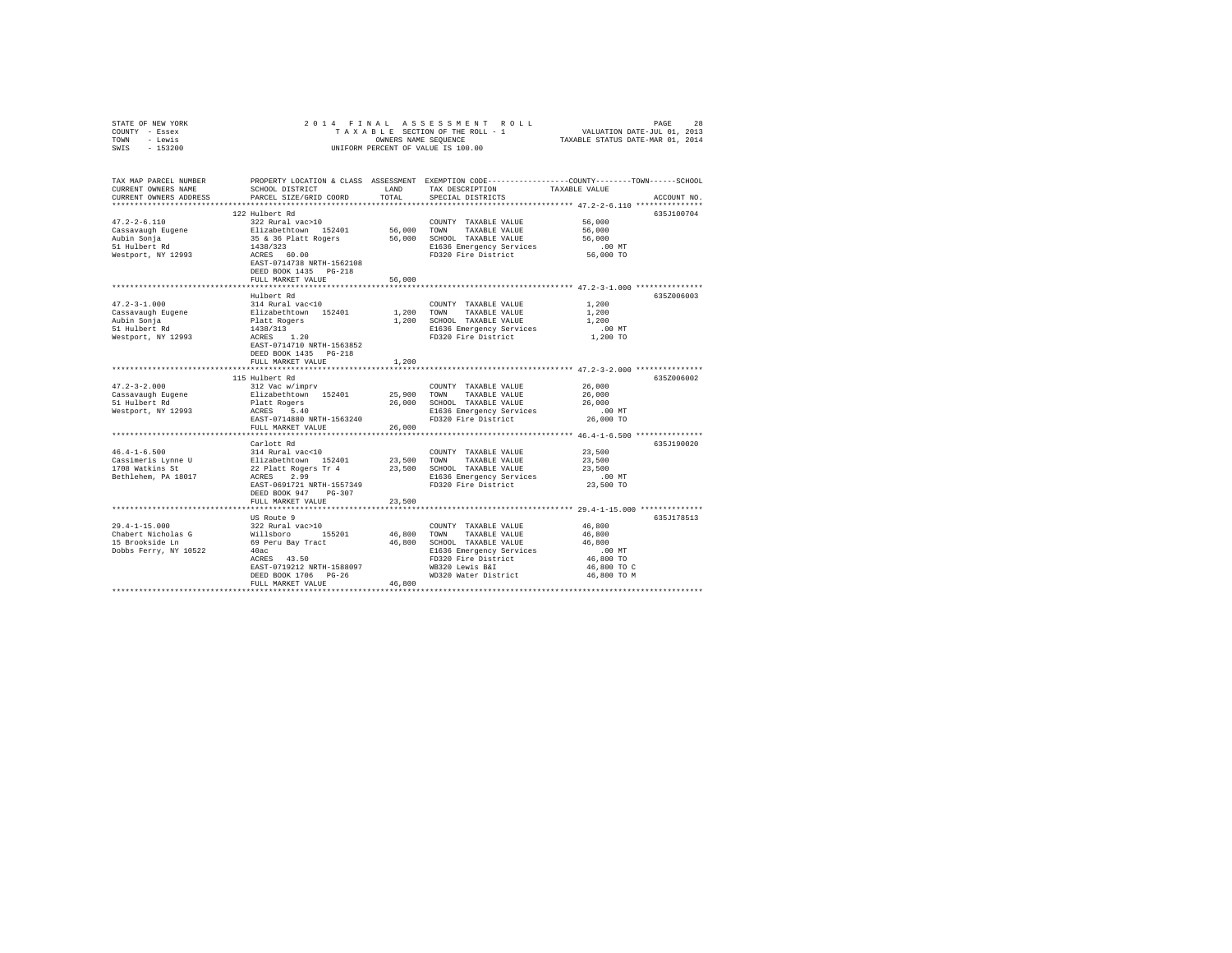| STATE OF NEW YORK |           |  |  | 2014 FINAL ASSESSMENT ROLL         |                                  | PAGE                        | 29 |
|-------------------|-----------|--|--|------------------------------------|----------------------------------|-----------------------------|----|
| COUNTY - Essex    |           |  |  | TAXABLE SECTION OF THE ROLL - 1    |                                  | VALUATION DATE-JUL 01, 2013 |    |
| TOWN              | - Lewis   |  |  | OWNERS NAME SEOUENCE               | TAXABLE STATUS DATE-MAR 01, 2014 |                             |    |
| SWTS              | $-153200$ |  |  | UNIFORM PERCENT OF VALUE IS 100.00 |                                  |                             |    |

| TAX MAP PARCEL NUMBER<br>CURRENT OWNERS NAME         | SCHOOL DISTRICT                                                                                       | LAND         | PROPERTY LOCATION & CLASS ASSESSMENT EXEMPTION CODE---------------COUNTY-------TOWN-----SCHOOL<br>TAX DESCRIPTION | TAXABLE VALUE    |                        |
|------------------------------------------------------|-------------------------------------------------------------------------------------------------------|--------------|-------------------------------------------------------------------------------------------------------------------|------------------|------------------------|
| CURRENT OWNERS ADDRESS                               | PARCEL SIZE/GRID COORD<br>*****************************                                               | TOTAL        | SPECIAL DISTRICTS                                                                                                 |                  | ACCOUNT NO.            |
|                                                      | Moss Rd                                                                                               |              |                                                                                                                   |                  | 635J101408             |
| $38.4 - 1 - 7.000$                                   | 322 Rural vac>10                                                                                      |              | COUNTY TAXABLE VALUE                                                                                              | 62,000           |                        |
| Chadwick William K                                   |                                                                                                       | 62.000 TOWN  | TAXABLE VALUE                                                                                                     | 62,000           |                        |
| Chadwick Carole A                                    | Elizabethtown 152401<br>21 Peru Bay Tract                                                             | 62,000       | SCHOOL TAXABLE VALUE                                                                                              | 62,000           |                        |
| 17 Kirker Dr                                         | ACRES 76.20                                                                                           |              | E1636 Emergency Services                                                                                          | .00 MT           |                        |
| Lake George, NY 12845-6918 EAST-0712700 NRTH-1573739 |                                                                                                       |              | FD320 Fire District                                                                                               | 62,000 TO        |                        |
|                                                      | DEED BOOK 971<br>$PG-342$                                                                             |              |                                                                                                                   |                  |                        |
|                                                      | FULL MARKET VALUE                                                                                     | 62,000       |                                                                                                                   |                  |                        |
|                                                      |                                                                                                       |              |                                                                                                                   |                  |                        |
|                                                      | 556 Roscoe Rd                                                                                         |              |                                                                                                                   |                  | 635J175011             |
| $55.2 - 1 - 26.000$                                  | 240 Rural res                                                                                         |              | RES. STAR 41854                                                                                                   | $\circ$          | $\mathbf{a}$<br>30,000 |
| Chapla John                                          |                                                                                                       |              | 66,600 COUNTY TAXABLE VALUE                                                                                       | 125,100          |                        |
| Chapla Betty A                                       |                                                                                                       | 125,100 TOWN | TAXABLE VALUE                                                                                                     | 125,100          |                        |
| 556 Roscoe Rd                                        | Elizabethtown 152401<br>29 Platt Rogers Tract 4<br>ACRES 25.20<br>EAST-0692662 NRTH-1546159           |              | SCHOOL TAXABLE VALUE                                                                                              | 95,100           |                        |
| Elizabethtown, NY 12932                              | DEED BOOK 808                                                                                         |              | E1636 Emergency Services .00 MT<br>FD320 Fire District  125,100 TO                                                |                  |                        |
|                                                      | $PG-140$<br>FULL MARKET VALUE                                                                         | 125,100      |                                                                                                                   |                  |                        |
|                                                      |                                                                                                       |              |                                                                                                                   |                  |                        |
|                                                      | 8583 US Route 9                                                                                       |              |                                                                                                                   |                  | 635J102107             |
| $47.13 - 1 - 10.000$                                 | 210 1 Family Res                                                                                      |              | RES. STAR 41854                                                                                                   | $\Omega$         | $\Omega$<br>30,000     |
| Chapuk Amy E                                         |                                                                                                       |              | 36,300 COUNTY TAXABLE VALUE                                                                                       | 124,900          |                        |
| PO Box 901                                           | Elizabethtown 152401 36,300 COUNTY TAXABLE VALUE<br>2 Platt Rogers Tract 1 124,900 TOWN TAXABLE VALUE |              |                                                                                                                   | 124,900          |                        |
| Elizabethtown, NY 12932                              | 1244/117 Release Of Lien                                                                              |              | SCHOOL TAXABLE VALUE                                                                                              | 94,900           |                        |
|                                                      | 1.30<br>ACRES                                                                                         |              | E1636 Emergency Services                                                                                          | $.00$ MT         |                        |
|                                                      | EAST-0701134 NRTH-1559620                                                                             |              | FD320 Fire District                                                                                               | 124,900 TO       |                        |
|                                                      | DEED BOOK 1739 PG-66                                                                                  |              | WB320 Lewis B&I                                                                                                   | 124,900 TO C     |                        |
|                                                      | FULL MARKET VALUE                                                                                     |              | 124,900 WD320 Water District                                                                                      | 124,900 TO M     |                        |
|                                                      |                                                                                                       |              |                                                                                                                   |                  |                        |
|                                                      | Deerhead-Reber Rd                                                                                     |              |                                                                                                                   |                  | 635J104013             |
| $38.2 - 1 - 22.000$                                  |                                                                                                       |              | COUNTY TAXABLE VALUE                                                                                              | 24,500           |                        |
| Charette Edward G<br>Charette Betty J                |                                                                                                       | 24,500 TOWN  | TAXABLE VALUE<br>SCHOOL TAXABLE VALUE                                                                             | 24,500<br>24,500 |                        |
| 8030 Antique Ln                                      | 311 Res vac land<br>Elizabethcown 152401 24,500<br>28 & 33 Peru Bay Tract 24,500<br>ACRES 4.00        |              |                                                                                                                   | .00 MT           |                        |
| Mechanicsville, VA 23116                             | EAST-0708038 NRTH-1579845                                                                             |              | E1636 Emergency Services<br>FD320 Fire District                                                                   | 24,500 TO        |                        |
|                                                      | DEED BOOK 1237 PG-285                                                                                 |              |                                                                                                                   |                  |                        |
|                                                      | FULL MARKET VALUE                                                                                     | 24,500       |                                                                                                                   |                  |                        |
|                                                      |                                                                                                       |              |                                                                                                                   |                  |                        |
|                                                      | 736 Mitchell Hill Rd                                                                                  |              |                                                                                                                   |                  | 635J101905             |
| $47.3 - 1 - 20.111$                                  | 240 Rural res                                                                                         |              | RES. STAR 41854                                                                                                   | $\sim$ 0         | $\Omega$<br>30,000     |
| Chitty Louis                                         |                                                                                                       |              | 46,400 COUNTY TAXABLE VALUE                                                                                       | 259,300          |                        |
| Chitty Wendy                                         | Elizabethtown 152401 46,400<br>Platt Rogers Tr 1 Lot 1 259,300                                        |              | TOWN<br>TAXABLE VALUE                                                                                             | 259,300          |                        |
| 740 Mitchell Hill Rd                                 | Db 900 Pg 324<br>ACRES 18.30<br>EAST-0695910 NRTH-1554839                                             |              | SCHOOL TAXABLE VALUE                                                                                              | 229,300          |                        |
| PO Box 496                                           |                                                                                                       |              | E1636 Emergency Services                                                                                          | .00MT            |                        |
| Lewis, NY 12950                                      |                                                                                                       |              | FD320 Fire District                                                                                               | 259,300 TO       |                        |
|                                                      | DEED BOOK 1407 PG-58                                                                                  |              |                                                                                                                   |                  |                        |
|                                                      | FULL MARKET VALUE                                                                                     | 259,300      |                                                                                                                   |                  |                        |
|                                                      |                                                                                                       |              |                                                                                                                   |                  |                        |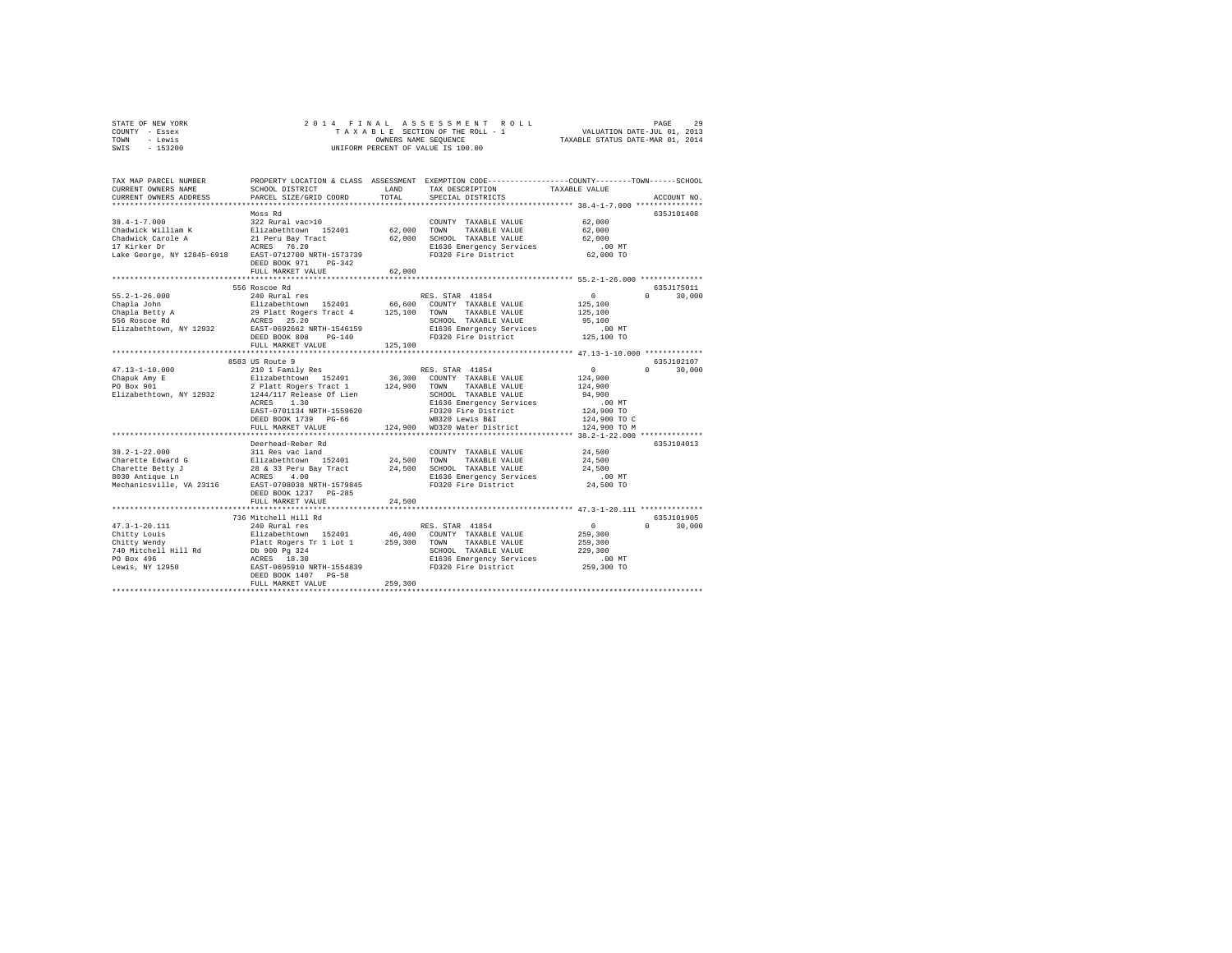|                | STATE OF NEW YORK | 2014 FINAL ASSESSMENT ROLL         |                                  | PAGE | 30 |
|----------------|-------------------|------------------------------------|----------------------------------|------|----|
| COUNTY - Essex |                   | TAXABLE SECTION OF THE ROLL - 1    | VALUATION DATE-JUL 01, 2013      |      |    |
| TOWN           | - Lewis           | OWNERS NAME SEOUENCE               | TAXABLE STATUS DATE-MAR 01, 2014 |      |    |
| SWIS           | - 153200          | UNIFORM PERCENT OF VALUE IS 100.00 |                                  |      |    |
|                |                   |                                    |                                  |      |    |
|                |                   |                                    |                                  |      |    |

| TAX MAP PARCEL NUMBER<br>CURRENT OWNERS NAME<br>CURRENT OWNERS ADDRESS | SCHOOL DISTRICT<br>PARCEL SIZE/GRID COORD                     | <b>T.AND</b><br>TOTAL | PROPERTY LOCATION & CLASS ASSESSMENT EXEMPTION CODE----------------COUNTY-------TOWN------SCHOOL<br>TAX DESCRIPTION<br>SPECIAL DISTRICTS | TAXABLE VALUE                                        | ACCOUNT NO.        |
|------------------------------------------------------------------------|---------------------------------------------------------------|-----------------------|------------------------------------------------------------------------------------------------------------------------------------------|------------------------------------------------------|--------------------|
|                                                                        |                                                               |                       |                                                                                                                                          |                                                      |                    |
|                                                                        | 8 Clark Ln                                                    |                       |                                                                                                                                          |                                                      | 635Z000015         |
| $47.1 - 1 - 39.200$                                                    | 210 1 Family Res                                              |                       | VET COM CT 41131                                                                                                                         | 23,025                                               | 23,025<br>$\Omega$ |
| Christian Daniel E                                                     | Elizabethtown 152401                                          |                       | 37,000 SR STAR 41834                                                                                                                     | $\sim$                                               | $\Omega$<br>64,200 |
| Christian Judith P                                                     | 21 Platt Rogers Tract 4 92,100 COUNTY TAXABLE VALUE           |                       |                                                                                                                                          | 69,075                                               |                    |
| 8 Clark Ln                                                             | Cole Lot Subdivision                                          |                       | TOWN TAXABLE VALUE                                                                                                                       | 69,075                                               |                    |
| Elizabethtown, NY 12932                                                | Lot 2                                                         |                       | SCHOOL TAXABLE VALUE                                                                                                                     | 27,900                                               |                    |
|                                                                        | 5.00<br>ACRES                                                 |                       | E1636 Emergency Services                                                                                                                 | $.00$ MT                                             |                    |
|                                                                        | EAST-0697373 NRTH-1560162                                     |                       |                                                                                                                                          |                                                      |                    |
|                                                                        |                                                               |                       | FD320 Fire District                                                                                                                      | 92,100 TO                                            |                    |
|                                                                        | DEED BOOK 1644 PG-173                                         |                       |                                                                                                                                          |                                                      |                    |
|                                                                        | FULL MARKET VALUE                                             | 92,100                |                                                                                                                                          |                                                      |                    |
|                                                                        |                                                               |                       |                                                                                                                                          |                                                      |                    |
|                                                                        | Muzzy Rd                                                      |                       |                                                                                                                                          |                                                      | 6357000016         |
| $47.1 - 1 - 39.300$                                                    | 311 Res vac land                                              |                       | COUNTY TAXABLE VALUE                                                                                                                     | 23,700                                               |                    |
| Christian Daniel E                                                     |                                                               |                       | TOWN<br>TAXABLE VALUE                                                                                                                    | 23,700                                               |                    |
| Christian Judith P                                                     | Elizabethtown 152401 23,700<br>21 Platt Rogers Tract 4 23,700 |                       | 23,700 SCHOOL TAXABLE VALUE                                                                                                              | 23,700                                               |                    |
|                                                                        |                                                               |                       |                                                                                                                                          |                                                      |                    |
| 8 Clark Rd                                                             | Cole Lot Subdivision                                          |                       | E1636 Emergency Services                                                                                                                 | $.00$ MT                                             |                    |
| Elizabethtown, NY 12932                                                | Lot 2                                                         |                       | FD320 Fire District                                                                                                                      | 23,700 TO                                            |                    |
|                                                                        | ACRES 3.20                                                    |                       |                                                                                                                                          |                                                      |                    |
|                                                                        | EAST-0697590 NRTH-1559572                                     |                       |                                                                                                                                          |                                                      |                    |
|                                                                        | DEED BOOK 1369 PG-79                                          |                       |                                                                                                                                          |                                                      |                    |
|                                                                        | FULL MARKET VALUE                                             | 23,700                |                                                                                                                                          |                                                      |                    |
|                                                                        |                                                               |                       |                                                                                                                                          |                                                      |                    |
|                                                                        | 317 Wells Hill Rd                                             |                       |                                                                                                                                          |                                                      | 635J193004         |
| $47.1 - 1 - 4.251$                                                     | 210 1 Family Res                                              |                       | COUNTY TAXABLE VALUE                                                                                                                     | 95,800                                               |                    |
| Christian Gloria A                                                     |                                                               |                       | TAXABLE VALUE                                                                                                                            |                                                      |                    |
|                                                                        | Elizabethtown 152401                                          | 33,300                | TOWN                                                                                                                                     | 95,800                                               |                    |
| Christian Danny E                                                      | 14 Platt Rogers Tract 4                                       | 95,800                | SCHOOL TAXABLE VALUE                                                                                                                     | 95,800                                               |                    |
| 1010 Patch Dr                                                          | ACRES 1.32                                                    |                       | E1636 Emergency Services                                                                                                                 | $.00$ MT                                             |                    |
| Newport, NC 28570                                                      | EAST-0699169 NRTH-1562735                                     |                       | FD320 Fire District                                                                                                                      | 95,800 TO                                            |                    |
|                                                                        | DEED BOOK 1498    PG-110                                      |                       |                                                                                                                                          |                                                      |                    |
|                                                                        | FULL MARKET VALUE                                             | 95,800                |                                                                                                                                          |                                                      |                    |
|                                                                        |                                                               |                       |                                                                                                                                          |                                                      |                    |
|                                                                        | 687 Fox Run Rd                                                |                       |                                                                                                                                          |                                                      | 635J188005         |
| $47.3 - 1 - 23.000$                                                    | 210 1 Family Res                                              |                       | COUNTY TAXABLE VALUE                                                                                                                     | 82,000                                               |                    |
| Christian Todd M                                                       | Elizabethtown 152401                                          | 35,800                | TOWN<br>TAXABLE VALUE                                                                                                                    | 82,000                                               |                    |
| RR1 Box 109A                                                           | Lot 1 Platt Rogers Tr 1                                       | 82,000                | SCHOOL TAXABLE VALUE                                                                                                                     | 82,000                                               |                    |
|                                                                        |                                                               |                       |                                                                                                                                          |                                                      |                    |
| Elizabethtown, NY 12932                                                | ACRES 3.78                                                    |                       | E1636 Emergency Services                                                                                                                 | $.00$ MT                                             |                    |
|                                                                        | EAST-0696500 NRTH-1555023                                     |                       | FD320 Fire District                                                                                                                      | 82,000 TO                                            |                    |
|                                                                        | DEED BOOK 1063 PG-162                                         |                       |                                                                                                                                          |                                                      |                    |
|                                                                        | FULL MARKET VALUE                                             | 82,000                |                                                                                                                                          |                                                      |                    |
|                                                                        |                                                               |                       |                                                                                                                                          | *********************** 56.1-2-36.100 ************** |                    |
|                                                                        | 8121 US Route 9                                               |                       |                                                                                                                                          |                                                      | 635J102914         |
| $56.1 - 2 - 36.100$                                                    | 210 1 Family Res                                              |                       | COUNTY TAXABLE VALUE                                                                                                                     | 137,900                                              |                    |
| Clark F Thomas                                                         | Elizabethtown 152401                                          | 39,200                | TOWN TAXABLE VALUE                                                                                                                       | 137,900                                              |                    |
| 1289 Anmer Rd                                                          |                                                               |                       | 9 Platt Rogers Tract 1 137,900 SCHOOL TAXABLE VALUE                                                                                      | 137,900                                              |                    |
| Rock City Falls, NY 12863 ACRES 7.54                                   |                                                               |                       |                                                                                                                                          |                                                      |                    |
|                                                                        |                                                               |                       | E1636 Emergency Services                                                                                                                 | $.00$ MT                                             |                    |
|                                                                        | EAST-0700282 NRTH-1548290                                     |                       | FD320 Fire District                                                                                                                      | 137,900 TO                                           |                    |
|                                                                        | DEED BOOK 1756 PG-197                                         |                       |                                                                                                                                          |                                                      |                    |
|                                                                        | FULL MARKET VALUE                                             | 137,900               |                                                                                                                                          |                                                      |                    |
|                                                                        |                                                               |                       |                                                                                                                                          |                                                      |                    |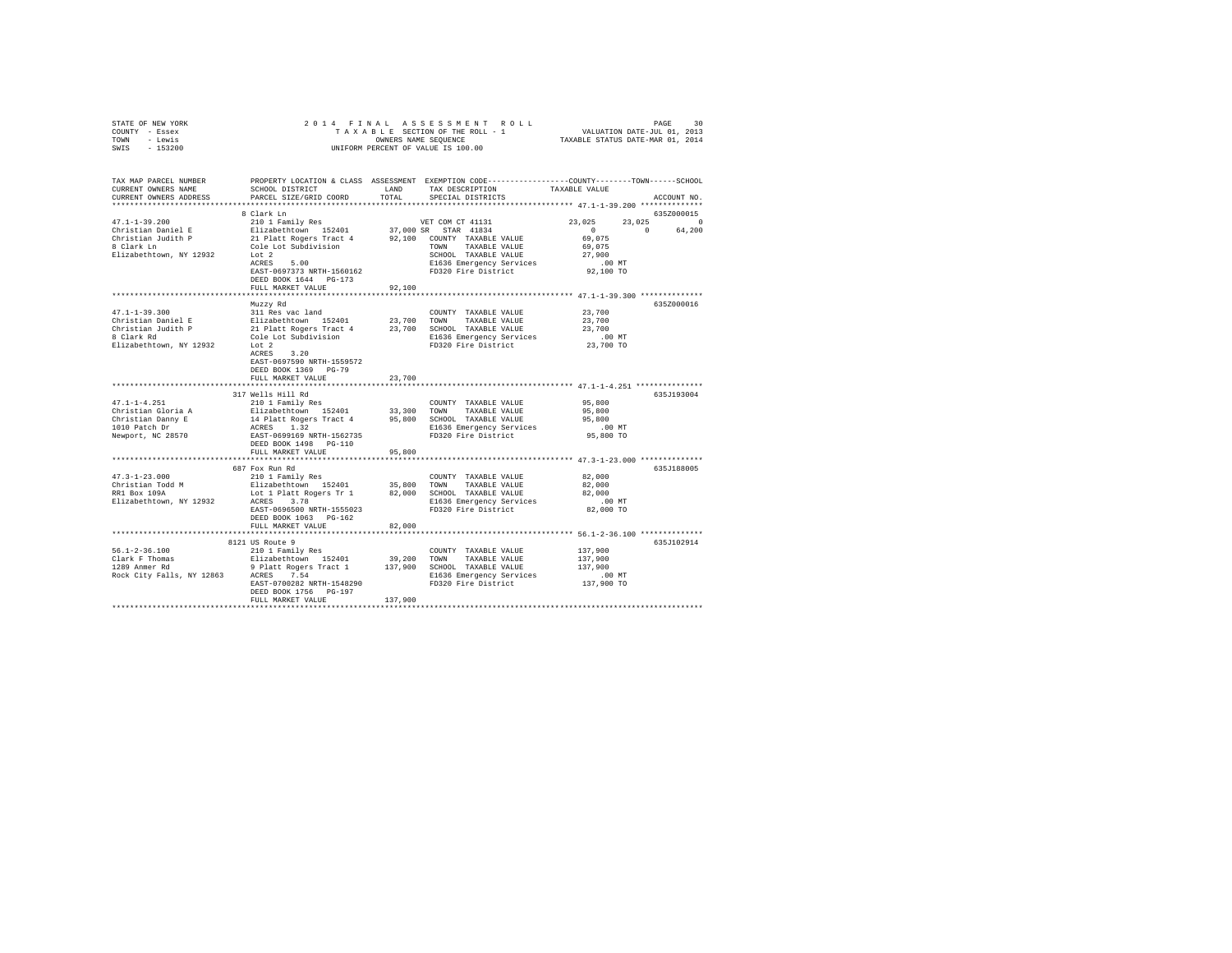| STATE OF NEW YORK                                                                      |                                                                                                                                                                                                                                                         |
|----------------------------------------------------------------------------------------|---------------------------------------------------------------------------------------------------------------------------------------------------------------------------------------------------------------------------------------------------------|
| COUNTY - Essex                                                                         |                                                                                                                                                                                                                                                         |
| TOWN - Lewis<br>SWIS - 153200                                                          |                                                                                                                                                                                                                                                         |
|                                                                                        |                                                                                                                                                                                                                                                         |
| TAX MAP PARCEL NUMBER                                                                  | PROPERTY LOCATION & CLASS ASSESSMENT EXEMPTION CODE---------------COUNTY-------TOWN-----SCHOOL                                                                                                                                                          |
| CURRENT OWNERS NAME<br>SCHOOL DISTRICT<br>CURRENT OWNERS ADDRESS                       | A A CHINE THE LAND TAX DESCRIPTION TAXABLE VALUE .<br>1 COORD TOTAL SPECIAL DISTRICTS                                                                                                                                                                   |
| PARCEL SIZE/GRID COORD TOTAL                                                           | ACCOUNT NO.                                                                                                                                                                                                                                             |
| Wells Hill Rd                                                                          | 635J100511                                                                                                                                                                                                                                              |
|                                                                                        | COUNTY TAXABLE VALUE 34,000                                                                                                                                                                                                                             |
|                                                                                        | 34,000                                                                                                                                                                                                                                                  |
|                                                                                        |                                                                                                                                                                                                                                                         |
|                                                                                        | 34,000<br>.00 MT                                                                                                                                                                                                                                        |
| ACRES 33.17<br>EAST-0698087 NRTH-1563678<br>FD320 Fire District<br>FD320 Fire District | 34,000 TO                                                                                                                                                                                                                                               |
| DEED BOOK 1518 PG-9                                                                    |                                                                                                                                                                                                                                                         |
| FULL MARKET VALUE<br>34,000                                                            |                                                                                                                                                                                                                                                         |
|                                                                                        |                                                                                                                                                                                                                                                         |
| Moss Rd                                                                                | 635J179019                                                                                                                                                                                                                                              |
| $314$ Rural vac<10<br>$38.4 - 1 - 37.200$                                              | COUNTY TAXABLE VALUE 16,400                                                                                                                                                                                                                             |
| Clark Herbert J                                                                        |                                                                                                                                                                                                                                                         |
| 239 Mason Rd                                                                           |                                                                                                                                                                                                                                                         |
| PO Box 477                                                                             | .00 MT                                                                                                                                                                                                                                                  |
| Lewis, NY 12950                                                                        | 16,400 TO                                                                                                                                                                                                                                               |
| DEED BOOK 1594 PG-48                                                                   |                                                                                                                                                                                                                                                         |
| FULL MARKET VALUE<br>16,400                                                            |                                                                                                                                                                                                                                                         |
|                                                                                        |                                                                                                                                                                                                                                                         |
| Hyde Rd<br>$47.4 - 1 - 29.000$                                                         | 635J103714<br>22,800                                                                                                                                                                                                                                    |
|                                                                                        |                                                                                                                                                                                                                                                         |
| Clark Herbert J<br>PO Box 477                                                          |                                                                                                                                                                                                                                                         |
| Lewis, NY 12950                                                                        | $.00$ MT                                                                                                                                                                                                                                                |
|                                                                                        | Hyde Rd<br>311 Res vac land<br>22,800 TOWNT TAXABLE VALUE 22,800<br>5 Platt Rogers 22,800 22,800 SONOL TAXABLE VALUE 22,800<br>5 Platt Rogers 23,800 SCHOOL TAXABLE VALUE 22,800<br>RASE -010241 NRTH-1556313 F1636 Emergency Services<br><br>22,800 TO |
|                                                                                        |                                                                                                                                                                                                                                                         |
| FULL MARKET VALUE<br>22,800                                                            |                                                                                                                                                                                                                                                         |
|                                                                                        |                                                                                                                                                                                                                                                         |
| 243 Mason Rd                                                                           | 635.T191020                                                                                                                                                                                                                                             |
| $48.1 - 2 - 6.000$                                                                     | $\sim$ 0<br>$0 \t 30,000$                                                                                                                                                                                                                               |
| Elizabethtown 152401<br>Clark Herbert J<br>PO Box 477                                  | -rundarics -responding to the state of the state of the state of the state of the state of the state of the state of the state of the state of the state of the state of the state of the state of the state of the state of t                          |
|                                                                                        |                                                                                                                                                                                                                                                         |
| Lewis, NY 12950                                                                        |                                                                                                                                                                                                                                                         |
|                                                                                        |                                                                                                                                                                                                                                                         |
|                                                                                        |                                                                                                                                                                                                                                                         |
| FULL MARKET VALUE 183,900                                                              |                                                                                                                                                                                                                                                         |
|                                                                                        |                                                                                                                                                                                                                                                         |
|                                                                                        | 635J102614                                                                                                                                                                                                                                              |
|                                                                                        | $0 \t 30,000$                                                                                                                                                                                                                                           |
|                                                                                        | $0$<br>53,500<br>53,500                                                                                                                                                                                                                                 |
|                                                                                        |                                                                                                                                                                                                                                                         |
|                                                                                        |                                                                                                                                                                                                                                                         |
|                                                                                        | 23,500                                                                                                                                                                                                                                                  |
|                                                                                        | $.00$ MT                                                                                                                                                                                                                                                |
| 53,500<br>FULL MARKET VALUE                                                            | 53,500 TO                                                                                                                                                                                                                                               |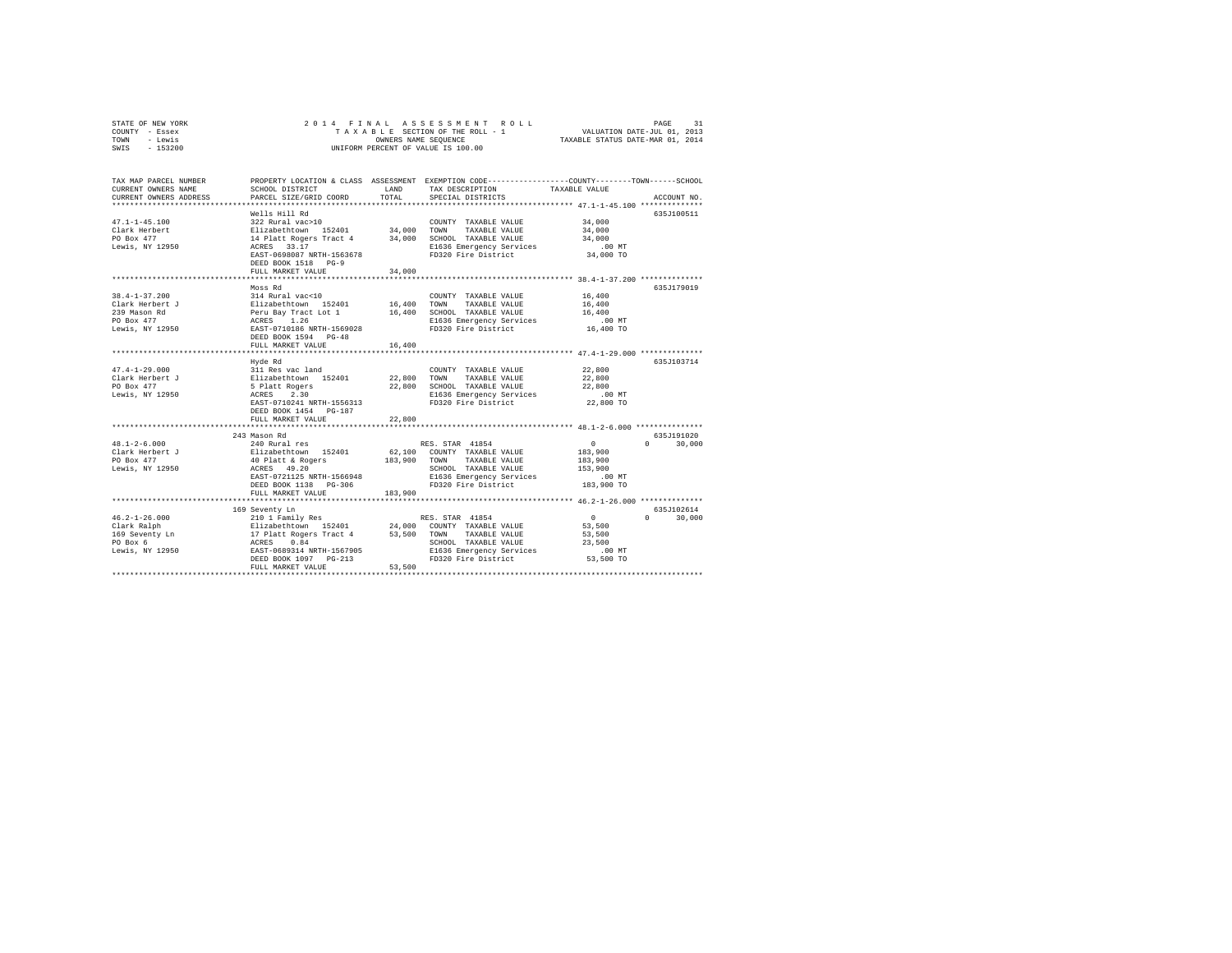| STATE OF NEW YORK<br>COUNTY - Essex<br>TOWN - Lewis<br>$-153200$<br>SWIS                            | 2014 FINAL                                                                                                                                                            |               | UNIFORM PERCENT OF VALUE IS 100.00                                                                                       | PAGE 32 בESS MENT ROLL PAGE 32 בESS MENT ROLL<br>TAXABLE SECTION OF THE ROLL - 1 VALUATION DATE-JUL 01, 2013<br>OWNERS NAME SEQUENCE TAXABLE STATUS DATE-MAR 01, 2014 |  |
|-----------------------------------------------------------------------------------------------------|-----------------------------------------------------------------------------------------------------------------------------------------------------------------------|---------------|--------------------------------------------------------------------------------------------------------------------------|-----------------------------------------------------------------------------------------------------------------------------------------------------------------------|--|
| TAX MAP PARCEL NUMBER<br>CURRENT OWNERS NAME<br>CURRENT OWNERS ADDRESS<br>************************* | SCHOOL DISTRICT<br>PARCEL SIZE/GRID COORD                                                                                                                             | LAND<br>TOTAL | TAX DESCRIPTION<br>SPECIAL DISTRICTS                                                                                     | PROPERTY LOCATION & CLASS ASSESSMENT EXEMPTION CODE---------------COUNTY-------TOWN------SCHOOL<br>TAXABLE VALUE<br>ACCOUNT NO.                                       |  |
|                                                                                                     | Redmond Rd                                                                                                                                                            |               |                                                                                                                          | 635J192004                                                                                                                                                            |  |
| $47.4 - 1 - 7.120$<br>Cline Gerald P<br>Cline Todd G<br>1212 Edenville Ave<br>Clearwater, FL 33764  | 314 Rural vac<10<br>314 Rural vac<10<br>Elizabethtown 152401<br>4 Platt Rogers<br>8ac<br>$ACRES$ 9.65<br>EAST-0709672 NRTH-1560830<br>DEED BOOK 1469 PG-87            | 27,100 TOWN   | COUNTY TAXABLE VALUE<br>TAXABLE VALUE<br>27,100 SCHOOL TAXABLE VALUE<br>E1636 Emergency Services<br>FD320 Fire District  | 27,100<br>27,100<br>27,100<br>$.00$ MT<br>27,100 TO                                                                                                                   |  |
|                                                                                                     | FULL MARKET VALUE                                                                                                                                                     | 27,100        |                                                                                                                          |                                                                                                                                                                       |  |
| 47.2-1-51.100<br>Coffin Deborah<br>1018 Curtis St<br>Albany, CA 94706                               | 906 Stowersville Rd<br>210 1 Family Res<br>Elizabethtown 152401<br>36 Platt Rogers<br>ACRES 2 10<br>ACRES 2.10<br>EAST-0713026 NRTH-1563545<br>DEED BOOK 1462 PG-162  | 34,100 TOWN   | COUNTY TAXABLE VALUE<br>TAXABLE VALUE<br>38,600 SCHOOL TAXABLE VALUE<br>E1636 Emergency Services<br>FD320 Fire District  | 635J104706<br>38,600<br>38,600<br>38,600<br>$.00$ MT<br>38,600 TO                                                                                                     |  |
|                                                                                                     | FULL MARKET VALUE                                                                                                                                                     | 38,600        |                                                                                                                          |                                                                                                                                                                       |  |
| $56.2 - 3 - 6.100$<br>Coffin Linda<br>1793 Lakeshore Rd<br>Essex, NY 12936                          | 1579 County Route 10<br>240 Rural res<br>Elizabethtown 152401<br>41 Mccormick<br>ACRES 32.70<br>EAST-0714821 NRTH-1552202<br>DEED BOOK 1538 PG-292                    | 53,000 TOWN   | COUNTY TAXABLE VALUE<br>TAXABLE VALUE<br>145,400 SCHOOL TAXABLE VALUE<br>E1636 Emergency Services<br>FD320 Fire District | 635J100702<br>145,400<br>145,400<br>145,400<br>$.00$ MT<br>145,400 TO                                                                                                 |  |
|                                                                                                     | FULL MARKET VALUE                                                                                                                                                     | 145,400       |                                                                                                                          | ************************ 56.2-3-3.100 ***************                                                                                                                 |  |
| $56.2 - 3 - 3.100$<br>Coffin Linda L<br>1793 Lakeshore Rd<br>Essex, NY 12936                        | 1558 County Route 10<br>210 1 Family Res<br>Elizabethtown 152401<br>43 Mccormick<br>Db 981 Pg 218<br>ACRES 1.90<br>EAST-0713580 NRTH-1551920<br>DEED BOOK 1440 PG-255 | 33,900 TOWN   | COUNTY TAXABLE VALUE<br>TAXABLE VALUE<br>91,500 SCHOOL TAXABLE VALUE<br>E1636 Emergency Services<br>FD320 Fire District  | 635J103501<br>91,500<br>91,500<br>91,500<br>$.00$ MT<br>91,500 TO                                                                                                     |  |
|                                                                                                     | FULL MARKET VALUE                                                                                                                                                     | 91,500        |                                                                                                                          |                                                                                                                                                                       |  |
| 56.2-3-3.211<br>Coffin Linda L<br>1793 Lakeshore Rd<br>Essex, NY 12936                              | County Route 10<br>105 vac farmland<br>Elizabethtown 152401<br>40 42 43 Mccormick<br>ACRES 26.50<br>EAST-0712833 NRTH-1551756<br>DEED BOOK 1500 PG-267                | 29,200 TOWN   | COUNTY TAXABLE VALUE<br>TAXABLE VALUE<br>29,200 SCHOOL TAXABLE VALUE<br>E1636 Emergency Services<br>FD320 Fire District  | 635J187001<br>29,200<br>29,200<br>29,200<br>$.00$ MT<br>29,200 TO                                                                                                     |  |
|                                                                                                     | FULL MARKET VALUE                                                                                                                                                     | 29,200        |                                                                                                                          |                                                                                                                                                                       |  |
|                                                                                                     |                                                                                                                                                                       |               |                                                                                                                          |                                                                                                                                                                       |  |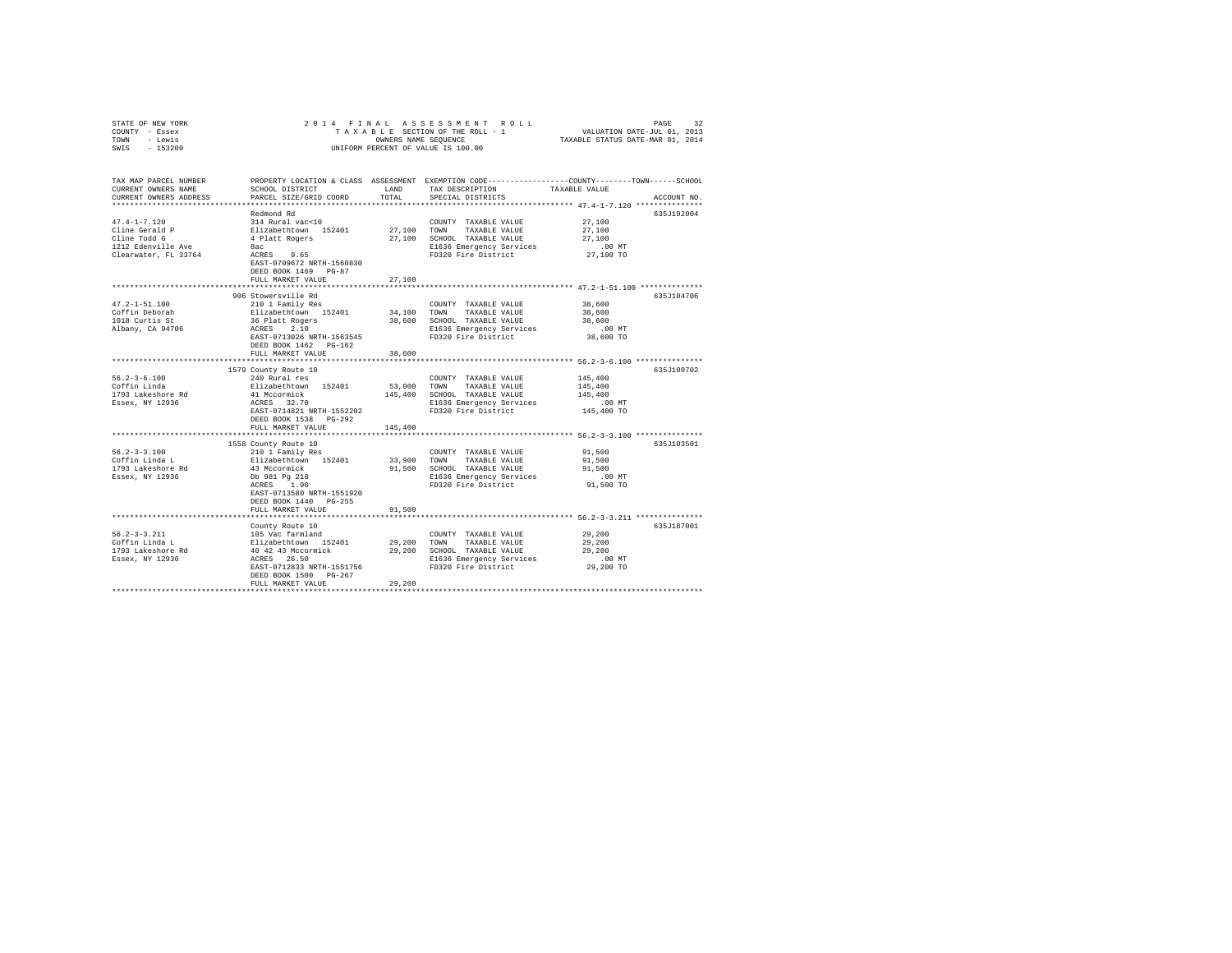| STATE OF NEW YORK<br>COUNTY - Essex<br>TOWN - Lewis<br>SWIS - 153200                                                                                                                                                                                                                                                                                                                                                                                            | 2014 FINAL                                                                                                                                                                                                                                                           |               | ASSESSMENT ROLL<br>TAXABLE SECTION OF THE ROLL - 1<br>OWNERS NAME SEOUENCE<br>UNIFORM PERCENT OF VALUE IS 100.00                                                                                                                                                                                                                                                                                                                                                       | PAGE 33<br>VALUATION DATE-JUL 01, 2013<br>TAXABLE STATUS DATE-MAR 01, 2014                                                                                                                        |                                                   |
|-----------------------------------------------------------------------------------------------------------------------------------------------------------------------------------------------------------------------------------------------------------------------------------------------------------------------------------------------------------------------------------------------------------------------------------------------------------------|----------------------------------------------------------------------------------------------------------------------------------------------------------------------------------------------------------------------------------------------------------------------|---------------|------------------------------------------------------------------------------------------------------------------------------------------------------------------------------------------------------------------------------------------------------------------------------------------------------------------------------------------------------------------------------------------------------------------------------------------------------------------------|---------------------------------------------------------------------------------------------------------------------------------------------------------------------------------------------------|---------------------------------------------------|
| TAX MAP PARCEL NUMBER PROPERTY LOCATION & CLASS ASSESSMENT EXEMPTION CODE--------------COUNTY-------TOWN------SCHOOL<br>CURRENT OWNERS NAME<br>CURRENT OWNERS ADDRESS                                                                                                                                                                                                                                                                                           | SCHOOL DISTRICT<br>PARCEL SIZE/GRID COORD                                                                                                                                                                                                                            | LAND<br>TOTAL | TAX DESCRIPTION<br>SPECIAL DISTRICTS                                                                                                                                                                                                                                                                                                                                                                                                                                   | TAXABLE VALUE                                                                                                                                                                                     | ACCOUNT NO.                                       |
|                                                                                                                                                                                                                                                                                                                                                                                                                                                                 |                                                                                                                                                                                                                                                                      |               |                                                                                                                                                                                                                                                                                                                                                                                                                                                                        |                                                                                                                                                                                                   |                                                   |
| $56.2 - 3 - 4.000$<br>Coffin Linda L<br>1793 Lakeshore Rd<br>Essex, NY 12936                                                                                                                                                                                                                                                                                                                                                                                    | 1568 County Route 10<br>270 Mfg housing<br>Elizabethtown 152401<br>40 & 43 Mccormick<br>$1600/78$ Land Contract Lif<br>ACRES 0.78<br>EAST-0713575 NRTH-1551712                                                                                                       | 31,500 TOWN   | COUNTY TAXABLE VALUE<br>TAXABLE VALUE<br>35,500 SCHOOL TAXABLE VALUE<br>E1636 Emergency Services<br>FD320 Fire District                                                                                                                                                                                                                                                                                                                                                | 35,500<br>35,500<br>35,500<br>$.00$ MT<br>$35,500$ TO                                                                                                                                             | 635J103412                                        |
|                                                                                                                                                                                                                                                                                                                                                                                                                                                                 | DEED BOOK 1440 PG-223<br>FULL MARKET VALUE                                                                                                                                                                                                                           | 35,500        |                                                                                                                                                                                                                                                                                                                                                                                                                                                                        |                                                                                                                                                                                                   |                                                   |
|                                                                                                                                                                                                                                                                                                                                                                                                                                                                 |                                                                                                                                                                                                                                                                      |               |                                                                                                                                                                                                                                                                                                                                                                                                                                                                        |                                                                                                                                                                                                   |                                                   |
|                                                                                                                                                                                                                                                                                                                                                                                                                                                                 | 2 Fire House Ln                                                                                                                                                                                                                                                      |               |                                                                                                                                                                                                                                                                                                                                                                                                                                                                        |                                                                                                                                                                                                   | 635J100212                                        |
| $47.13 - 2 - 14.000$<br>Cole Lisa K<br>Cole Corey R<br>2 Firehouse Ln<br>Lewis, NY 12950<br>$38.1 - 1 - 21.100$<br>Colegrove Tina M<br>15 Pinewood Way<br>Lewis, NY 12950                                                                                                                                                                                                                                                                                       | 210 1 Family Res<br>FULL MARKET VALUE<br>***************************<br>15 Pine Wood Way<br>210 1 Family Res<br>Elizabethtown 152401<br>14 Essex Tract<br>Bldg 2<br>3.9ac<br>3.80<br>ACRES<br>EAST-0706388 NRTH-1578460<br>DEED BOOK 1359 PG-96<br>FULL MARKET VALUE | 121,900       | RES. STAR 41854<br>210 - Lewis 7, 200 - CONTY TAXABLE VALUE<br>2 Platt Rogers Tract 1 27,000 - CONTY TAXABLE VALUE<br>2 Platt Rogers Tract 1 27,600 TOWN TAXABLE VALUE<br>RATE-1701212 RRTH-1559129 - E1636 Emergency Services<br>DEED BOOK 1349 - PG-156<br>72,600 WB320 Lewis B&I<br>WD320 Water District<br>RES. STAR 41854<br>35,800 COUNTY TAXABLE VALUE<br>121,900 TOWN TAXABLE VALUE<br>SCHOOL TAXABLE VALUE<br>E1636 Emergency Services<br>FD320 Fire District | $\overline{0}$<br>72,600<br>72,600<br>42,600<br>$.00$ MT<br>72,600 TO<br>72,600 TO C<br>72,600 TO M<br>$\begin{array}{c} 0 \\ 121,900 \end{array}$<br>121,900<br>91,900<br>$.00$ MT<br>121,900 TO | $0 \t 30,000$<br>635J174007<br>$\sim$ 0<br>30,000 |
|                                                                                                                                                                                                                                                                                                                                                                                                                                                                 |                                                                                                                                                                                                                                                                      |               |                                                                                                                                                                                                                                                                                                                                                                                                                                                                        |                                                                                                                                                                                                   |                                                   |
| $\begin{tabular}{l c c c c c} \multicolumn{1}{c}{\textbf{1}} & \multicolumn{1}{c}{\textbf{2}} & \multicolumn{1}{c}{\textbf{2}} & \multicolumn{1}{c}{\textbf{2}} & \multicolumn{1}{c}{\textbf{2}} & \multicolumn{1}{c}{\textbf{2}} & \multicolumn{1}{c}{\textbf{2}} & \multicolumn{1}{c}{\textbf{2}} & \multicolumn{1}{c}{\textbf{2}} & \multicolumn{1}{c}{\textbf{2}} & \multicolumn{1}{c}{\textbf{2}} & \multicolumn{1}{c}{\textbf{2}} & \multicolumn{1}{c}{\$ |                                                                                                                                                                                                                                                                      |               |                                                                                                                                                                                                                                                                                                                                                                                                                                                                        |                                                                                                                                                                                                   | 635Z007008<br>$0 \t 30.000$<br>25,000<br>$\sim$ 0 |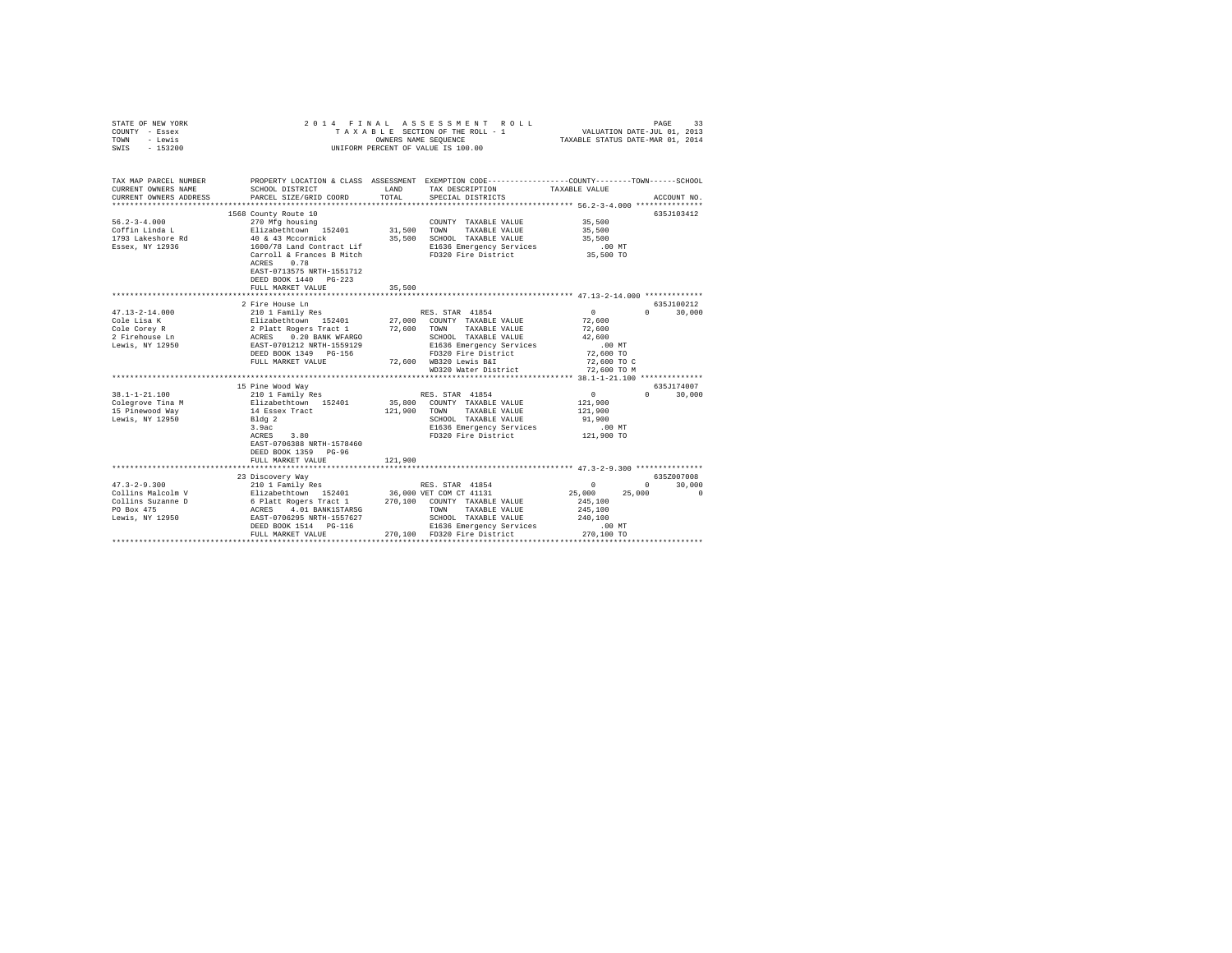| STATE OF NEW YORK<br>COUNTY - Essex<br>TOWN - Lewis<br>SWIS - 153200         |                                                                                                                                                                                                                                                        |               | UNIFORM PERCENT OF VALUE IS 100.00                                                                                                    |                                                                                                                                 |
|------------------------------------------------------------------------------|--------------------------------------------------------------------------------------------------------------------------------------------------------------------------------------------------------------------------------------------------------|---------------|---------------------------------------------------------------------------------------------------------------------------------------|---------------------------------------------------------------------------------------------------------------------------------|
| TAX MAP PARCEL NUMBER<br>CURRENT OWNERS NAME<br>CURRENT OWNERS ADDRESS       | SCHOOL DISTRICT<br>PARCEL SIZE/GRID COORD                                                                                                                                                                                                              | LAND<br>TOTAL | TAX DESCRIPTION<br>SPECIAL DISTRICTS                                                                                                  | PROPERTY LOCATION & CLASS ASSESSMENT EXEMPTION CODE---------------COUNTY-------TOWN------SCHOOL<br>TAXABLE VALUE<br>ACCOUNT NO. |
| $47.2 - 1 - 23.100$<br>Collinson Iola<br>PO Box 116<br>Lewis, NY 12950-0116  | 881 Stowersville Rd<br>240 Rural res<br>Elizabethtown 152401<br>36 Platt Rogers<br>ACRES 120.44<br>EAST-0712677 NRTH-1564421<br>DEED BOOK 415 PG-431<br>FULL MARKET VALUE                                                                              | 131,400       | COUNTY TAXABLE VALUE<br>106,100 TOWN TAXABLE VALUE<br>131,400 SCHOOL TAXABLE VALUE<br>E1636 Emergency Services<br>FD320 Fire District | 635J100709<br>131,400<br>131,400<br>131,400<br>.00 MT<br>131,400 TO                                                             |
| $47.2 - 1 - 63.110$<br>Collinson Iola<br>PO Box 116<br>Lewis, NY 12950-0116  | 25 Christmas Tree Ln<br>582 Camping park<br>Elizabethtown 152401 117,700 TOWN TAXABLE VALUE<br>35 & 36 Platt Rogers<br>1654/161-Lease<br>$1706/175$ Easement<br>ACRES 105.91<br>EAST-0711054 NRTH-1561720<br>DEED BOOK 419 PG-347<br>FULL MARKET VALUE | 120,100       | COUNTY TAXABLE VALUE<br>120,100 SCHOOL TAXABLE VALUE<br>E1636 Emergency Services<br>FD320 Fire District                               | 635J100707<br>120,100<br>120,100<br>120,100<br>$.00$ MT<br>120,100 TO                                                           |
| 47.2-1-63.200<br>Collinson Iola<br>PO Box 116<br>Lewis, NY 12950-0116        | Stowersville Rd<br>311 Res vac land<br>Elizabethtown 152401<br>36 Platt Rogers<br>ACRES 3.42<br>EAST-0711139 NRTH-1563208<br>DEED BOOK 739 PG-60<br>CONSERVATION ESMT % 22.00<br>FULL MARKET VALUE                                                     | 780           | COUNTY TAXABLE VALUE<br>780 TOWN TAXABLE VALUE<br>780 SCHOOL TAXABLE VALUE<br>E1636 Emergency Services<br>FD320 Fire District         | 635J191023<br>780<br>780<br>780<br>$.00$ MT<br>780 TO                                                                           |
| $47.2 - 2 - 1.000$<br>Collinson Iola<br>PO Box 116<br>Lewis, NY 12950-0116   | Hulbert Rd<br>314 Rural vac<10<br>Elizabethtown 152401<br>$35$ & 36 Platt Rogers<br>ACRES 6.86<br>EAST-0713006 NRTH-1562518<br>DEED BOOK 415 PG-431<br>FULL MARKET VALUE                                                                               | 6,500         | COUNTY TAXABLE VALUE<br>6,500 TOWN TAXABLE VALUE<br>6,500 SCHOOL TAXABLE VALUE<br>E1636 Emergency Services<br>FD320 Fire District     | 635J100706<br>6,500<br>6,500<br>6,500<br>$.00$ MT<br>6,500 TO                                                                   |
| $47.2 - 1 - 3.121$<br>Collinson Iola C<br>PO Box 116<br>Lewis, NY 12950-0116 | Stowersville Rd<br>314 Rural vac<10<br>Elizabethtown 152401<br>36 Platt Rogers<br>ACRES 1.40<br>EAST-0710576 NRTH-1562877<br>DEED BOOK 696 PG-42<br>FULL MARKET VALUE                                                                                  | 1,400         | COUNTY TAXABLE VALUE<br>1,400 TOWN TAXABLE VALUE<br>1,400 SCHOOL TAXABLE VALUE<br>E1636 Emergency Services<br>FD320 Fire District     | 635J179043<br>1,400<br>1,400<br>1,400<br>$.00$ MT<br>$1,400$ TO                                                                 |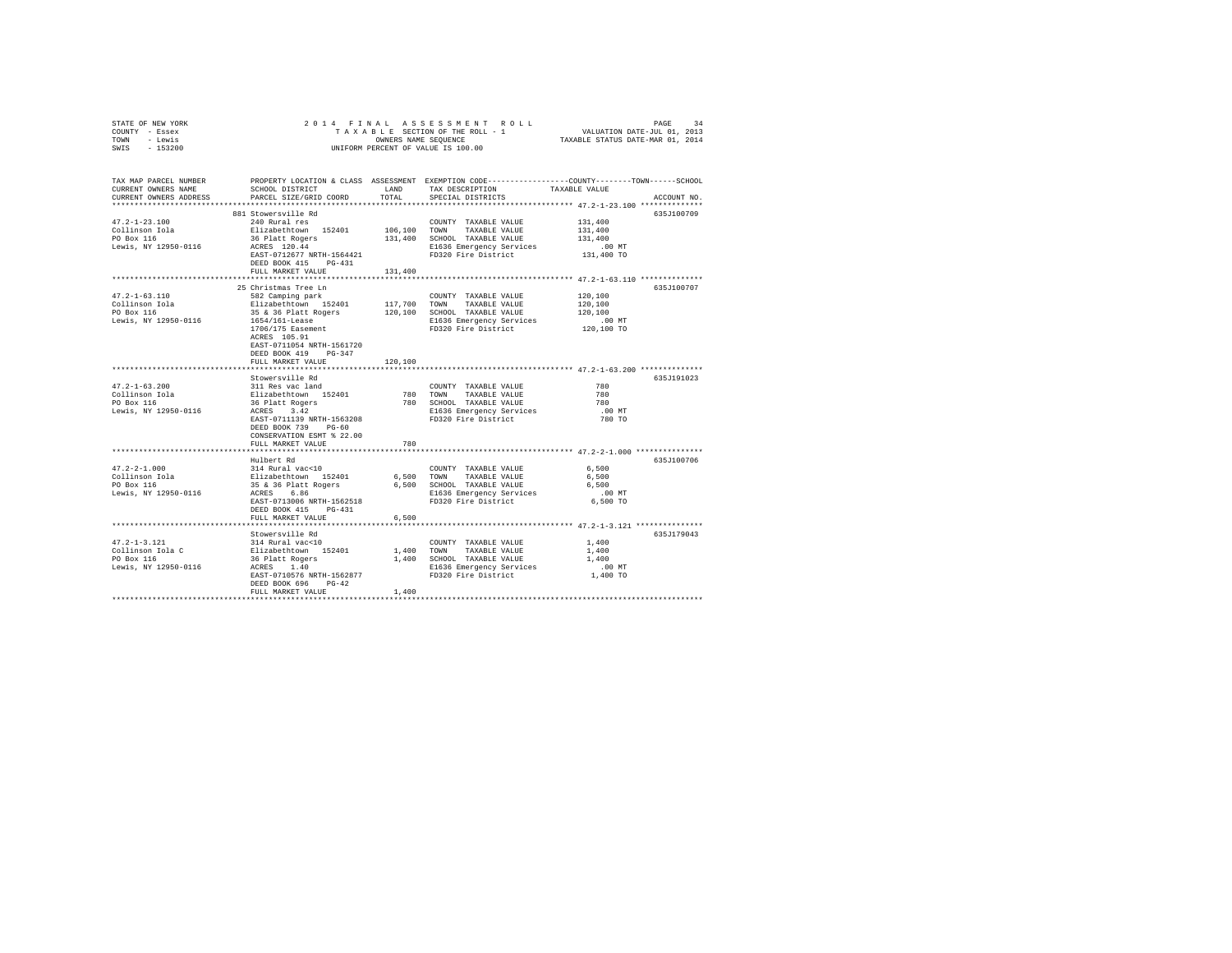| STATE OF NEW YORK<br>COUNTY - Essex                                    | 2014 FINAL                                                                    |               | A S S E S S M E N T R O L L<br>TAXABLE SECTION OF THE ROLL - 1                                                                         | VALUATION DATE-JUL 01, 2013<br>TAXABLE STATUS DATE-MAR 01, 2014 | PAGE<br>35  |
|------------------------------------------------------------------------|-------------------------------------------------------------------------------|---------------|----------------------------------------------------------------------------------------------------------------------------------------|-----------------------------------------------------------------|-------------|
| TOWN - Lewis<br>SWIS<br>$-153200$                                      |                                                                               |               | OWNERS NAME SEQUENCE<br>UNIFORM PERCENT OF VALUE IS 100.00                                                                             |                                                                 |             |
| TAX MAP PARCEL NUMBER<br>CURRENT OWNERS NAME<br>CURRENT OWNERS ADDRESS | SCHOOL DISTRICT<br>PARCEL SIZE/GRID COORD                                     | LAND<br>TOTAL | PROPERTY LOCATION & CLASS ASSESSMENT EXEMPTION CODE---------------COUNTY-------TOWN-----SCHOOL<br>TAX DESCRIPTION<br>SPECIAL DISTRICTS | TAXABLE VALUE                                                   | ACCOUNT NO. |
|                                                                        | Stowersville Rd                                                               |               |                                                                                                                                        |                                                                 | 635J191024  |
| $47.2 - 1 - 3.122$                                                     | 314 Rural vac<10                                                              |               | COUNTY TAXABLE VALUE                                                                                                                   | 2,808                                                           |             |
| Collinson Iola C                                                       | Elizabethtown 152401                                                          | 2,808 TOWN    | TAXABLE VALUE                                                                                                                          | 2,808                                                           |             |
| PO Box 116                                                             | 36 Platt Rogers<br>ACRES 3.60                                                 |               | 2,808 SCHOOL TAXABLE VALUE                                                                                                             | 2.808                                                           |             |
| Lewis, NY 12950-0116                                                   |                                                                               |               | E1636 Emergency Services                                                                                                               | $.00$ MT                                                        |             |
|                                                                        | EAST-0710526 NRTH-1562987<br>DEED BOOK 696 PG-42<br>CONSERVATION ESMT % 22.00 |               | FD320 Fire District                                                                                                                    | 2,808 TO                                                        |             |
|                                                                        | FULL MARKET VALUE                                                             | 2,808         | ********************************* 47.2-1-21.000 ***************                                                                        |                                                                 |             |
|                                                                        | 873 Stowersville Rd                                                           |               |                                                                                                                                        |                                                                 | 635J100710  |
| $47.2 - 1 - 21.000$                                                    | 312 Vac w/imprv                                                               |               | COUNTY TAXABLE VALUE                                                                                                                   | 9,300                                                           |             |
| Collinson Iola C                                                       | Elizabethtown 152401                                                          | 9,200         | TOWN TAXABLE VALUE                                                                                                                     | 9,300                                                           |             |
| PO Box 116                                                             | 36 Platt Rogers                                                               | 9,300         | SCHOOL TAXABLE VALUE                                                                                                                   | 9,300                                                           |             |
| Lewis, NY 12950-0116                                                   | ACRES 0.18                                                                    |               | E1636 Emergency Services                                                                                                               | $.00$ MT                                                        |             |
|                                                                        | EAST-0712134 NRTH-1563427                                                     |               | FD320 Fire District                                                                                                                    | 9,300 TO                                                        |             |
|                                                                        | DEED BOOK 544 PG-158<br>FULL MARKET VALUE                                     | 9,300         |                                                                                                                                        |                                                                 |             |
|                                                                        |                                                                               |               |                                                                                                                                        |                                                                 |             |
|                                                                        | 899 Stowersville Rd                                                           |               |                                                                                                                                        |                                                                 | 635J178540  |
| $47.2 - 1 - 23.200$                                                    | 260 Seasonal res                                                              |               | COUNTY TAXABLE VALUE                                                                                                                   | 18,500                                                          |             |
| Collinson Iola C                                                       | Elizabethtown 152401                                                          | 18,500        | TOWN TAXABLE VALUE                                                                                                                     | 18,500                                                          |             |
| PO Box 116                                                             | 36 Platt Rogers                                                               |               | 18,500 SCHOOL TAXABLE VALUE                                                                                                            | 18.500                                                          |             |
| Lewis, NY 12950-0116                                                   | ACRES 0.40<br>EAST-0712646 NRTH-1563467                                       |               | E1636 Emergency Services<br>FD320 Fire District                                                                                        | $.00$ MT<br>18,500 TO                                           |             |
|                                                                        | DEED BOOK 816 PG-58                                                           |               |                                                                                                                                        |                                                                 |             |
|                                                                        | FULL MARKET VALUE                                                             | 18,500        |                                                                                                                                        |                                                                 |             |
|                                                                        |                                                                               |               |                                                                                                                                        |                                                                 |             |
|                                                                        | 20 Christmas Tree Ln                                                          |               |                                                                                                                                        |                                                                 | 635Z007007  |
| $47.2 - 1 - 63.120$                                                    | 210 1 Family Res                                                              |               | SR STAR 41834                                                                                                                          | $\sim$ 0                                                        | 0 64,200    |
| Collinson Iola CT                                                      | Elizabethtown 152401                                                          |               | 59,800 COUNTY TAXABLE VALUE                                                                                                            | 211,800                                                         |             |
| 20 Christmas Tree Ln                                                   | Platt Rogers<br>ACRES 3.04                                                    | 211,800       | TOWN TAXABLE VALUE                                                                                                                     | 211,800<br>147,600                                              |             |
| PO Box 116<br>Lewis, NY 12950                                          | EAST-0711866 NRTH-1562896                                                     |               | SCHOOL TAXABLE VALUE<br>E1636 Emergency Services                                                                                       | .00MT                                                           |             |
|                                                                        | DEED BOOK 1496 PG-192                                                         |               | FD320 Fire District                                                                                                                    | 211,800 TO                                                      |             |
|                                                                        | FULL MARKET VALUE                                                             | 211,800       |                                                                                                                                        |                                                                 |             |
|                                                                        |                                                                               |               |                                                                                                                                        |                                                                 |             |
|                                                                        | Stowersville Rd                                                               |               |                                                                                                                                        |                                                                 | 635J100611  |
| $47.2 - 1 - 20.000$                                                    | 314 Rural vac<10                                                              |               | COUNTY TAXABLE VALUE                                                                                                                   | 4,400                                                           |             |
| Collinson Iola Thew C Elizabethtown 152401                             |                                                                               |               | 4,400 TOWN TAXABLE VALUE<br>4,400 SCHOOL TAXABLE VALUE                                                                                 | 4,400<br>4,400                                                  |             |
| PO Box 116<br>Lewis, NY 12950                                          | 36 Platt Rogers                                                               |               | E1636 Emergency Services                                                                                                               | $.00$ MT                                                        |             |
|                                                                        | ACRES 0.28<br>EAST-0711998 NRTH-1563457                                       |               | FD320 Fire District                                                                                                                    | 4,400 TO                                                        |             |
|                                                                        | $PG-130$<br>DEED BOOK 761                                                     |               |                                                                                                                                        |                                                                 |             |
|                                                                        | FULL MARKET VALUE                                                             | 4,400         |                                                                                                                                        |                                                                 |             |
|                                                                        |                                                                               |               |                                                                                                                                        |                                                                 |             |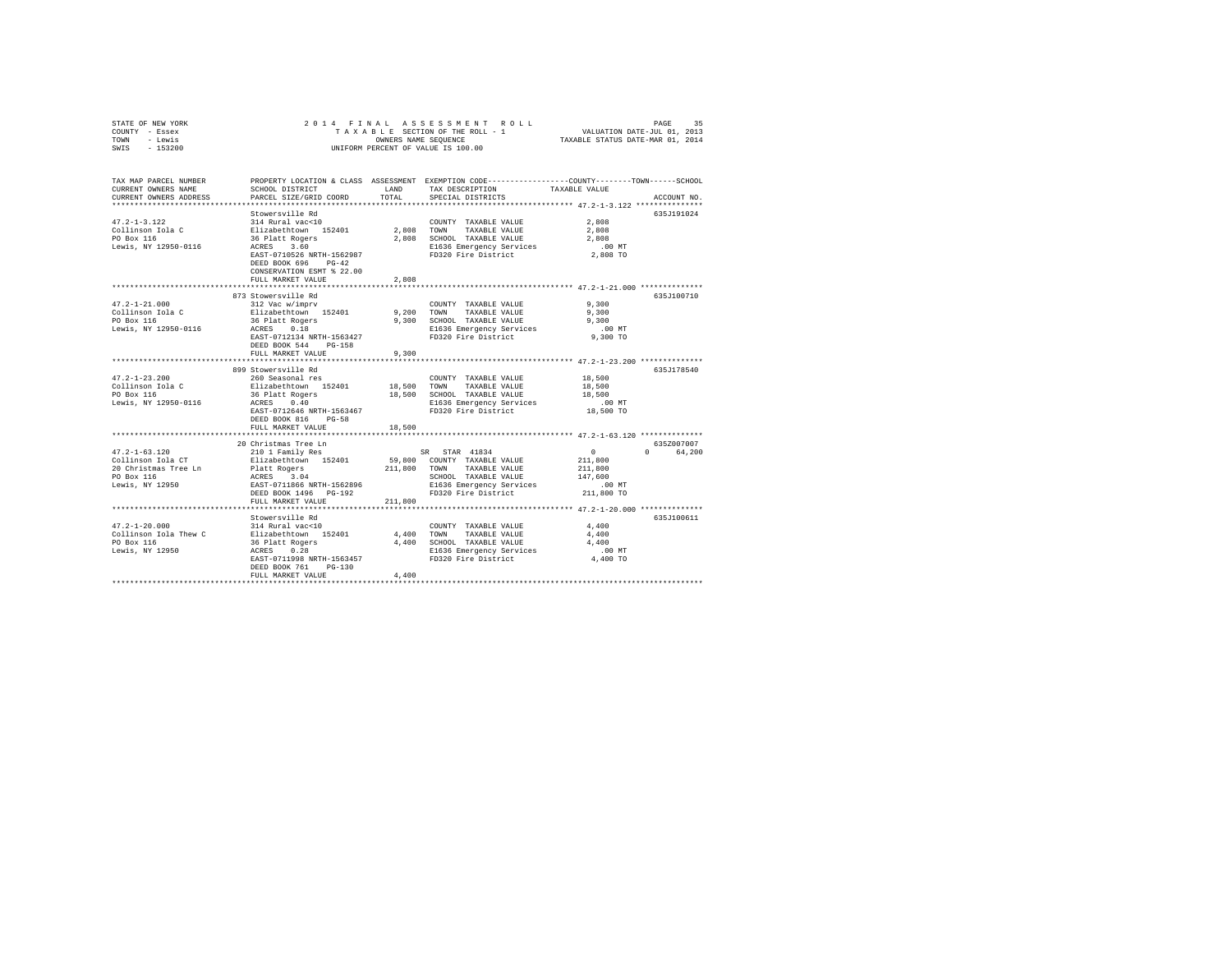| STATE OF NEW YORK | 2014 FINAL ASSESSMENT ROLL         | 36<br>PAGE                       |
|-------------------|------------------------------------|----------------------------------|
| COUNTY - Essex    | TAXABLE SECTION OF THE ROLL - 1    | VALUATION DATE-JUL 01, 2013      |
| TOWN<br>- Lewis   | OWNERS NAME SEOUENCE               | TAXABLE STATUS DATE-MAR 01, 2014 |
| $-153200$<br>SWIS | UNIFORM PERCENT OF VALUE IS 100.00 |                                  |

| TAX MAP PARCEL NUMBER<br>CURRENT OWNERS NAME<br>CURRENT OWNERS ADDRESS                     | PROPERTY LOCATION & CLASS ASSESSMENT<br>SCHOOL DISTRICT<br>PARCEL SIZE/GRID COORD                                                                                                                                               | LAND<br>TOTAL                | EXEMPTION CODE----------------COUNTY-------TOWN-----SCHOOL<br>TAX DESCRIPTION<br>SPECIAL DISTRICTS                                                                                                 | TAXABLE VALUE                                                                                                        | ACCOUNT NO. |
|--------------------------------------------------------------------------------------------|---------------------------------------------------------------------------------------------------------------------------------------------------------------------------------------------------------------------------------|------------------------------|----------------------------------------------------------------------------------------------------------------------------------------------------------------------------------------------------|----------------------------------------------------------------------------------------------------------------------|-------------|
| $29.2 - 1 - 21.001$<br>Connor Richard Malcolm Sr<br>275 Shoreline Dr<br>New Bern, NC 28562 | US Route 9<br>322 Rural vac>10<br>Elizabethtown 152401 14,800 TOWN<br>77 Peru Bay Tract<br>ACRES 11.70<br>EAST-0718976 NRTH-1591839<br>DEED BOOK 1740 PG-112<br>FULL MARKET VALUE<br>**************************                 | 14,800<br>14,800             | COUNTY TAXABLE VALUE<br>TAXABLE VALUE<br>SCHOOL TAXABLE VALUE<br>E1636 Emergency Services<br>FD320 Fire District                                                                                   | 14,800<br>14,800<br>14,800<br>$.00$ MT<br>14,800 TO<br>****************** 38.2-1-1.000 *************                 | 635J190009  |
| $38.2 - 1 - 1.000$<br>Connor Tate M<br>13 Deerhead-Reber Rd<br>Lewis, NY 12950             | 13 Deerhead-Reber Rd<br>240 Rural res<br>Elizabethtown 152401<br>33 38 Peru Bay Tract<br>ACRES 76.66<br>EAST-0707665 NRTH-1581358<br>DEED BOOK 1738 PG-83<br>FULL MARKET VALUE                                                  | 72,600<br>192,000<br>192,000 | COUNTY TAXABLE VALUE<br>TOWN<br>TAXABLE VALUE<br>SCHOOL TAXABLE VALUE<br>E1636 Emergency Services<br>FD320 Fire District                                                                           | 192,000<br>192,000<br>192,000<br>$.00$ MT<br>192,000 TO<br>*************************** 46.2-1-44.000 *************** | 635J102807  |
| $46.2 - 1 - 44.000$<br>Coolidge John C<br>804 Dimmock Rd<br>Otis, MA 02153                 | 117 Goff Rd<br>312 Vac w/imprv<br>Elizabethtown 152401<br>21 Platt Rogers Tract 4 56,900 SCHOOL TAXABLE VALUE<br>ACRES 46.98<br>EAST-0695069 NRTH-1563303<br>DEED BOOK 1706 PG-212<br>FULL MARKET VALUE                         | 49,500 TOWN<br>56,900        | COUNTY TAXABLE VALUE<br>TAXABLE VALUE<br>E1636 Emergency Services<br>FD320 Fire District                                                                                                           | 56,900<br>56,900<br>56,900<br>$.00$ MT<br>56,900 TO                                                                  | 635J100804  |
| $47.1 - 1 - 42.000$<br>Coolidge John C<br>804 Dimmock Rd<br>Otis, MA 02153                 | 211 Goff Rd<br>270 Mfg housing<br>Elizabethtown 152401 33,100<br>Platt Rogers Tr 4 Lot 21<br>6.00<br>ACRES<br>EAST-0696465 NRTH-1563412<br>DEED BOOK 1706 PG-212<br>FULL MARKET VALUE<br>************************************** | 41,400                       | COUNTY TAXABLE VALUE<br>TOWN<br>TAXABLE VALUE<br>41,400 SCHOOL TAXABLE VALUE<br>E1636 Emergency Services<br>FD320 Fire District<br>********************************** 47.1-1-43.000 ************** | 41,400<br>41,400<br>41,400<br>$.00$ MT<br>41,400 TO                                                                  | 635L100803  |
| $47.1 - 1 - 43.000$<br>Coolidge John C<br>804 Dimmock Rd<br>Otis, MA 02153                 | Wells Hill Rd<br>314 Rural vac<10<br>Elizabethtown 152401<br>21 Platt Rogers Tract 4<br>ACRES 6.00<br>EAST-0696464 NRTH-1563601<br>DEED BOOK 1706 PG-212<br>FULL MARKET VALUE                                                   | 26,500<br>26,500<br>26,500   | COUNTY TAXABLE VALUE<br>TOWN<br>TAXABLE VALUE<br>SCHOOL TAXABLE VALUE<br>E1636 Emergency Services<br>FD320 Fire District                                                                           | 26,500<br>26,500<br>26,500<br>$.00$ MT<br>26,500 TO                                                                  | 635J100912  |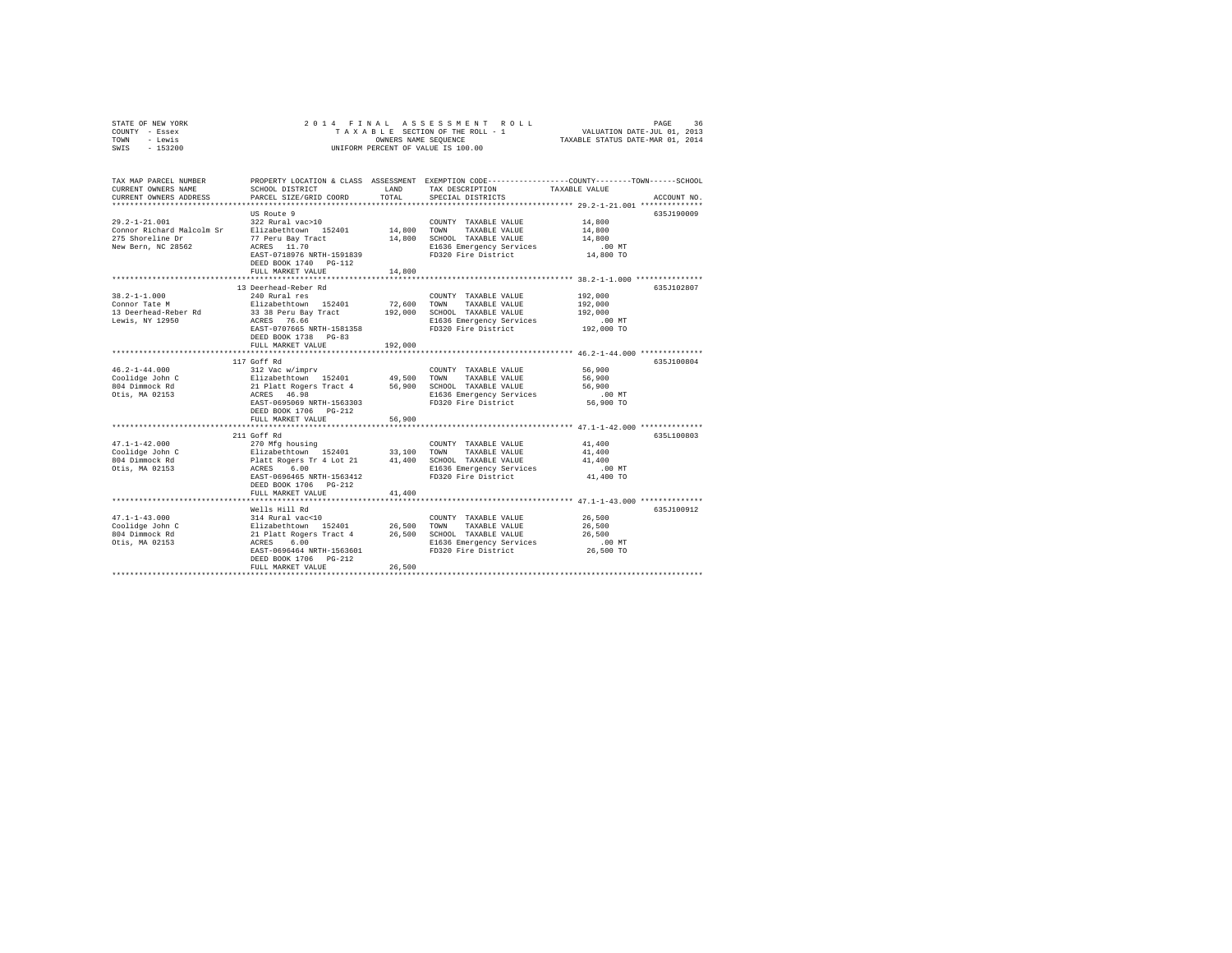| STATE OF NEW YORK |  |  | 2014 FINAL ASSESSMENT ROLL         | PAGE                             | 37 |
|-------------------|--|--|------------------------------------|----------------------------------|----|
| COUNTY - Essex    |  |  | TAXABLE SECTION OF THE ROLL - 1    | VALUATION DATE-JUL 01, 2013      |    |
| TOWN<br>- Lewis   |  |  | OWNERS NAME SEOUENCE               | TAXABLE STATUS DATE-MAR 01, 2014 |    |
| - 153200<br>SWIS  |  |  | UNIFORM PERCENT OF VALUE IS 100.00 |                                  |    |

| TAX MAP PARCEL NUMBER<br>CURRENT OWNERS NAME<br>CURRENT OWNERS ADDRESS                                                                                                      | SCHOOL DISTRICT<br>PARCEL SIZE/GRID COORD                                                                                                                                                                                                                                                                                                                                                                                                           | LAND<br>TOTAL                                       | PROPERTY LOCATION & CLASS ASSESSMENT EXEMPTION CODE----------------COUNTY-------TOWN-----SCHOOL<br>TAX DESCRIPTION<br>SPECIAL DISTRICTS                                                                                                             | TAXABLE VALUE                                                                                                                                                                                        | ACCOUNT NO.                 |
|-----------------------------------------------------------------------------------------------------------------------------------------------------------------------------|-----------------------------------------------------------------------------------------------------------------------------------------------------------------------------------------------------------------------------------------------------------------------------------------------------------------------------------------------------------------------------------------------------------------------------------------------------|-----------------------------------------------------|-----------------------------------------------------------------------------------------------------------------------------------------------------------------------------------------------------------------------------------------------------|------------------------------------------------------------------------------------------------------------------------------------------------------------------------------------------------------|-----------------------------|
|                                                                                                                                                                             | 25 Cornwright Ln                                                                                                                                                                                                                                                                                                                                                                                                                                    |                                                     |                                                                                                                                                                                                                                                     |                                                                                                                                                                                                      | 635J100815                  |
| $56.2 - 3 - 23.000$<br>Cornwright George E<br>25 Cornwright Ln<br>Westport, NY 12993<br>MAY BE SUBJECT TO PAYMENT                                                           | 240 Rural res<br>Elizabethtown 152401<br>35 36 & Mccormick<br>ACRES 103.21<br>EAST-0715372 NRTH-1547823<br>DEED BOOK 1529 PG-188                                                                                                                                                                                                                                                                                                                    | 174,700                                             | AG DIST C 41720<br>95,100 SR STAR 41834<br>COUNTY TAXABLE VALUE<br>TAXABLE VALUE<br>TOWN<br>SCHOOL TAXABLE VALUE<br>E1636 Emergency Services                                                                                                        | 8.265<br>8.265<br>$\Omega$<br>166,435<br>166,435<br>102,235<br>$.00$ MT                                                                                                                              | 8.265<br>$\Omega$<br>64,200 |
| UNDER AGDIST LAW TIL 2018                                                                                                                                                   | FULL MARKET VALUE<br>**************************                                                                                                                                                                                                                                                                                                                                                                                                     |                                                     | 174,700 FD320 Fire District                                                                                                                                                                                                                         | 174,700 TO<br>************** 47.1-1-33.200 **************                                                                                                                                            |                             |
|                                                                                                                                                                             | 320 Wells Hill Rd                                                                                                                                                                                                                                                                                                                                                                                                                                   |                                                     |                                                                                                                                                                                                                                                     |                                                                                                                                                                                                      | 635Z003004                  |
| $47.1 - 1 - 33.200$<br>Cornwright Todd W<br>Cornwright Laurie A<br>PO Box 486<br>Lewis, NY 12950                                                                            | 210 1 Family Res<br>Elizabethtown 152401<br>14 Platt Rog<br>ACRES 3.46<br>EAST-0699312 NRTH-1562134<br>DEED BOOK 1333 PG-317                                                                                                                                                                                                                                                                                                                        |                                                     | RES. STAR 41854<br>38,500 COUNTY TAXABLE VALUE<br>234,500 TOWN TAXABLE VALUE<br>SCHOOL TAXABLE VALUE<br>E1636 Emergency Services<br>FD320 Fire District                                                                                             | $\Omega$<br>234,500<br>234,500<br>204,500<br>.00 MT<br>234,500 TO                                                                                                                                    | $\Omega$<br>30,000          |
|                                                                                                                                                                             | FULL MARKET VALUE                                                                                                                                                                                                                                                                                                                                                                                                                                   | 234,500                                             |                                                                                                                                                                                                                                                     |                                                                                                                                                                                                      |                             |
| $47.1 - 1 - 25.110$<br>Cornwright William<br>PO Box 63<br>Lewis, NY 12950<br>$47.1 - 1 - 33.110$<br>Cornwright William H<br>Stowersville Rd<br>PO Box 63<br>Lewis, NY 12950 | 361 Wells Hill Rd<br>314 Rural vac<10<br>Elizabethtown 152401<br>14 Platt Rogers Tract 4<br>ACRES 82.45<br>EAST-0700005 NRTH-1563615<br>DEED BOOK 1212 PG-246<br>FULL MARKET VALUE<br>Wells Hill Rd<br>312 Vac w/imprv<br>Elizabethtown 152401<br>14 Platt Rogers Tract 4<br>Life Use Wh & Barbara<br>Cornwright By 1177/268<br>ACRES 26.12<br>EAST-0699637 NRTH-1561847<br>DEED BOOK 1177 PG-268<br>FULL MARKET VALUE<br>************************* | 78,000<br>84,000<br>84,000<br>39,100 TOWN<br>39,100 | COUNTY TAXABLE VALUE<br>TOWN<br>TAXABLE VALUE<br>SCHOOL TAXABLE VALUE<br>E1636 Emergency Services<br>FD320 Fire District<br>COUNTY TAXABLE VALUE<br>TAXABLE VALUE<br>39,100 SCHOOL TAXABLE VALUE<br>E1636 Emergency Services<br>FD320 Fire District | 84,000<br>84,000<br>84,000<br>$.00$ MT<br>84,000 TO<br>*********** 47.1-1-33.110 *************<br>39,100<br>39,100<br>39,100<br>.00MT<br>39,100 TO<br>***************** 47.1-2-25.200 ************** | 635J100904<br>635J100908    |
| $47.1 - 2 - 25.200$<br>Cornwright William H<br>Cornwright Elizabeth M<br>Lewis, NY 12950                                                                                    | 474 Stowersville Rd<br>210 1 Family Res<br>Elizabethtown 152401<br>1 Essex Tract<br>3.18ac<br>ACRES<br>3.27 BANK1STARSG<br>EAST-0703090 NRTH-1561733<br>DEED BOOK 818<br>$PG-49$<br>FULL MARKET VALUE                                                                                                                                                                                                                                               | 56,300<br>257,700<br>257,700                        | COUNTY TAXABLE VALUE<br>TOWN TAXABLE VALUE<br>SCHOOL TAXABLE VALUE<br>E1636 Emergency Services<br>FD320 Fire District                                                                                                                               | 257,700<br>257,700<br>257,700<br>.00 MT<br>257,700 TO                                                                                                                                                | 635J185002                  |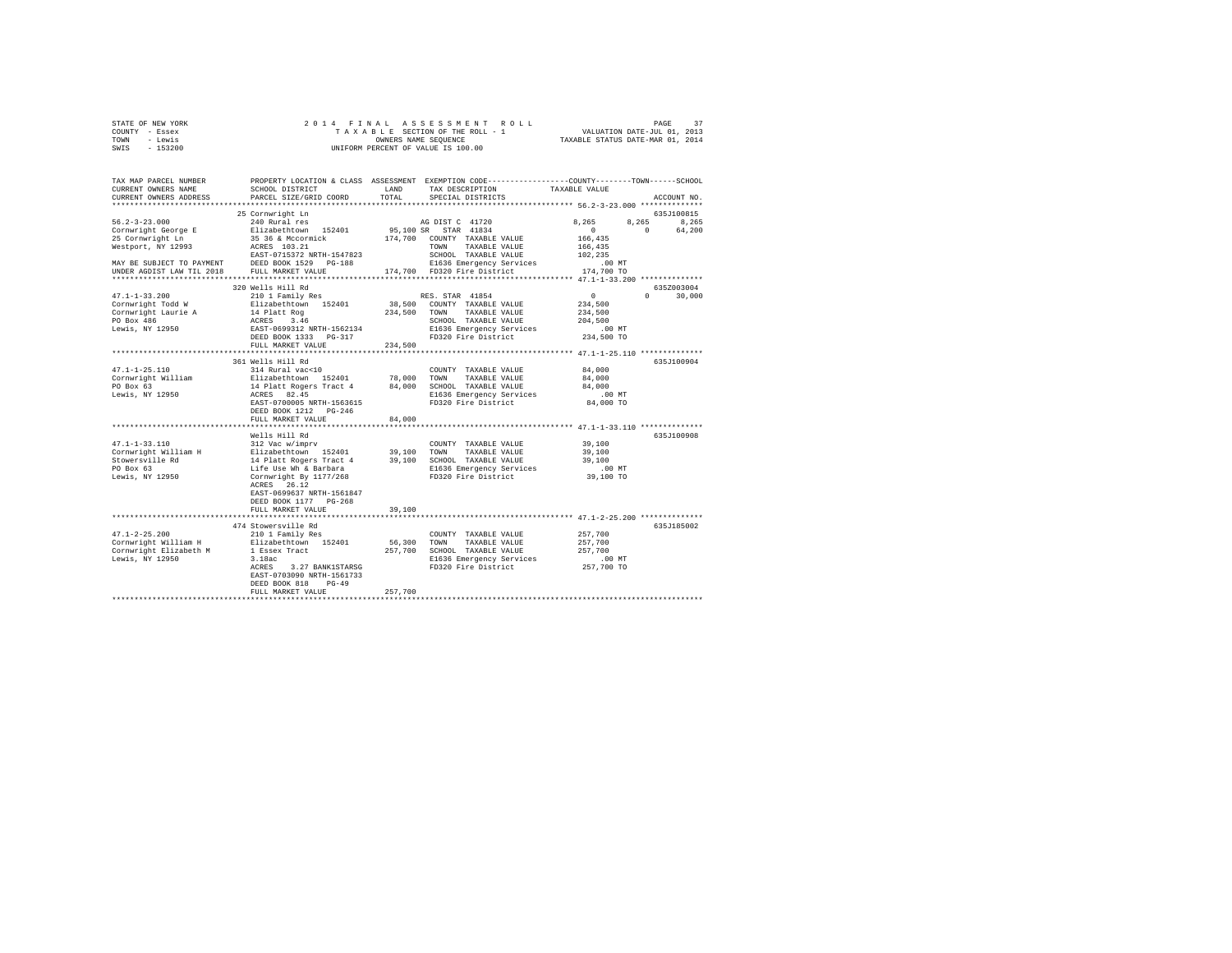|      | STATE OF NEW YORK |  |  | 2014 FINAL ASSESSMENT ROLL         |                                  | PAGE | 38 |
|------|-------------------|--|--|------------------------------------|----------------------------------|------|----|
|      | COUNTY - Essex    |  |  | TAXABLE SECTION OF THE ROLL - 1    | VALUATION DATE-JUL 01, 2013      |      |    |
| TOWN | - Lewis           |  |  | OWNERS NAME SEOUENCE               | TAXABLE STATUS DATE-MAR 01, 2014 |      |    |
| SWIS | - 153200          |  |  | UNIFORM PERCENT OF VALUE IS 100.00 |                                  |      |    |

| TAX MAP PARCEL NUMBER<br>CURRENT OWNERS NAME<br>CURRENT OWNERS ADDRESS | SCHOOL DISTRICT<br>PARCEL SIZE/GRID COORD                                              | LAND<br>TOTAL | PROPERTY LOCATION & CLASS ASSESSMENT EXEMPTION CODE----------------COUNTY-------TOWN-----SCHOOL<br>TAX DESCRIPTION<br>SPECIAL DISTRICTS | TAXABLE VALUE | ACCOUNT NO.                      |
|------------------------------------------------------------------------|----------------------------------------------------------------------------------------|---------------|-----------------------------------------------------------------------------------------------------------------------------------------|---------------|----------------------------------|
|                                                                        |                                                                                        |               |                                                                                                                                         |               |                                  |
|                                                                        | 682 Stowersville Rd                                                                    |               |                                                                                                                                         |               | 635J100202                       |
| $47.2 - 1 - 31.000$                                                    | 441 Fuel Store&D                                                                       |               | COUNTY TAXABLE VALUE                                                                                                                    | 180,000       |                                  |
| Countryside Mgmnt Corp                                                 | Elizabethtown 152401                                                                   | 33,500        | TOWN<br>TAXABLE VALUE                                                                                                                   | 180,000       |                                  |
| 58 Riverside Dr                                                        | 4 Platt Rogers                                                                         | 180,000       | SCHOOL TAXABLE VALUE                                                                                                                    | 180,000       |                                  |
| PO Box 335                                                             | Court Ordered Assmt 2013-                                                              |               | E1636 Emergency Services                                                                                                                | $.00$ MT      |                                  |
| Fultonville, NY 12072                                                  | ACRES<br>4.39                                                                          |               | FD320 Fire District                                                                                                                     | 180,000 TO    |                                  |
|                                                                        | EAST-0708284 NRTH-1561038                                                              |               | WB320 Lewis B&I                                                                                                                         | 180,000 TO C  |                                  |
|                                                                        | DEED BOOK 1154 PG-203                                                                  |               | WD320 Water District                                                                                                                    | 180,000 TO M  |                                  |
|                                                                        | FULL MARKET VALUE                                                                      | 180,000       |                                                                                                                                         |               |                                  |
|                                                                        | ***************************                                                            |               | ******************************* 56.2-3-21.000 *************                                                                             |               |                                  |
|                                                                        | County Route 10                                                                        |               |                                                                                                                                         |               | 635J103003                       |
| $56.2 - 3 - 21.000$                                                    | 322 Rural vac>10                                                                       |               | COUNTY TAXABLE VALUE                                                                                                                    | 10,900        |                                  |
| Coventry Mavis                                                         | Elizabethtown 152401                                                                   | 10,900        | TAXABLE VALUE<br>TOWN                                                                                                                   | 10,900        |                                  |
| Kunz John<br>5668 Mapleton Dr                                          | 34 & 35 Mccormicks<br>ACRES 16.40                                                      | 10,900        | SCHOOL TAXABLE VALUE                                                                                                                    | 10,900        |                                  |
|                                                                        |                                                                                        |               | E1636 Emergency Services                                                                                                                | .00 MT        |                                  |
| Utica, NY 13502-2242                                                   | EAST-0717417 NRTH-1548007                                                              |               | FD320 Fire District                                                                                                                     | 10,900 TO     |                                  |
|                                                                        | DEED BOOK 1493 PG-228                                                                  |               |                                                                                                                                         |               |                                  |
|                                                                        | FULL MARKET VALUE<br>*******************************                                   | 10,900        |                                                                                                                                         |               |                                  |
|                                                                        |                                                                                        |               |                                                                                                                                         |               |                                  |
| $47.2 - 1 - 12.100$                                                    | 169 Moss Rd<br>210 1 Family Res                                                        |               | SR STAR 41834                                                                                                                           | 0             | 635J101503<br>$\Omega$<br>64,200 |
| Cox Diana M                                                            |                                                                                        |               | 27,000 COUNTY TAXABLE VALUE                                                                                                             | 110,600       |                                  |
| Cox Gary J                                                             | 210 1 Family Res<br>Elizabethtown 152401<br>1 Peru Bay Tract<br>ACRES 4.03 BANK1STARSG | 110,600       | TAXABLE VALUE<br>TOWN                                                                                                                   | 110,600       |                                  |
| 169 Moss Rd                                                            |                                                                                        |               | SCHOOL TAXABLE VALUE                                                                                                                    | 46,400        |                                  |
| Lewis, NY 12950-9707                                                   | EAST-0710017 NRTH-1566886                                                              |               | E1636 Emergency Services                                                                                                                | .00 MT        |                                  |
|                                                                        | DEED BOOK 1265 PG-56                                                                   |               | FD320 Fire District                                                                                                                     | 110,600 TO    |                                  |
|                                                                        | FULL MARKET VALUE                                                                      | 110,600       |                                                                                                                                         |               |                                  |
|                                                                        |                                                                                        |               |                                                                                                                                         |               |                                  |
|                                                                        | 274 Hyde Rd                                                                            |               |                                                                                                                                         |               | 635K174016                       |
| $47.2 - 1 - 59.120$                                                    |                                                                                        |               | RES. STAR 41854                                                                                                                         | $\circ$       | $\Omega$<br>30,000               |
| Crandall Jamie A                                                       | 270 Mfg housing<br>Elizabethtown 152401                                                |               | 34,000 COUNTY TAXABLE VALUE                                                                                                             | 93,100        |                                  |
| Crandall Catherine A                                                   |                                                                                        | 93,100        | TOWN<br>TAXABLE VALUE                                                                                                                   | 93,100        |                                  |
| 274 Hyde Rd                                                            | 34 Platt Rogers<br>ACRES 2.00                                                          |               | SCHOOL TAXABLE VALUE                                                                                                                    | 63,100        |                                  |
|                                                                        |                                                                                        |               | E1636 Emergency Services<br>FD320 Fire District                                                                                         | $.00$ MT      |                                  |
|                                                                        |                                                                                        |               |                                                                                                                                         | 93,100 TO     |                                  |
|                                                                        |                                                                                        | 93,100        |                                                                                                                                         |               |                                  |
| Crandall Jamie A                                                       |                                                                                        |               |                                                                                                                                         |               |                                  |
|                                                                        |                                                                                        |               |                                                                                                                                         |               |                                  |
|                                                                        | 81 Hulbert Rd                                                                          |               |                                                                                                                                         |               | 635J100514                       |
| $47.2 - 1 - 57.000$                                                    | 210 1 Family Res                                                                       |               | RES. STAR 41854                                                                                                                         | $\circ$       | $\Omega$<br>30,000               |
| Crandall Joel A                                                        | Elizabethtown 152401                                                                   |               | 34,100 COUNTY TAXABLE VALUE                                                                                                             | 125,000       |                                  |
| Crandall Lori M                                                        | 35 Platt Rogers<br>ACRES 2.10 BANK CORE<br>EAST-0714166 NRTH-1563146                   | 125,000 TOWN  | TAXABLE VALUE                                                                                                                           | 125,000       |                                  |
| 81 Hulbert Rd                                                          |                                                                                        |               | SCHOOL TAXABLE VALUE                                                                                                                    | 95,000        |                                  |
| Westport, NY 12993                                                     |                                                                                        |               | E1636 Emergency Services                                                                                                                | $.00$ MT      |                                  |
|                                                                        | DEED BOOK 1262 PG-152                                                                  |               | FD320 Fire District                                                                                                                     | 125,000 TO    |                                  |
|                                                                        | FULL MARKET VALUE                                                                      | 125,000       |                                                                                                                                         |               |                                  |
|                                                                        |                                                                                        |               |                                                                                                                                         |               |                                  |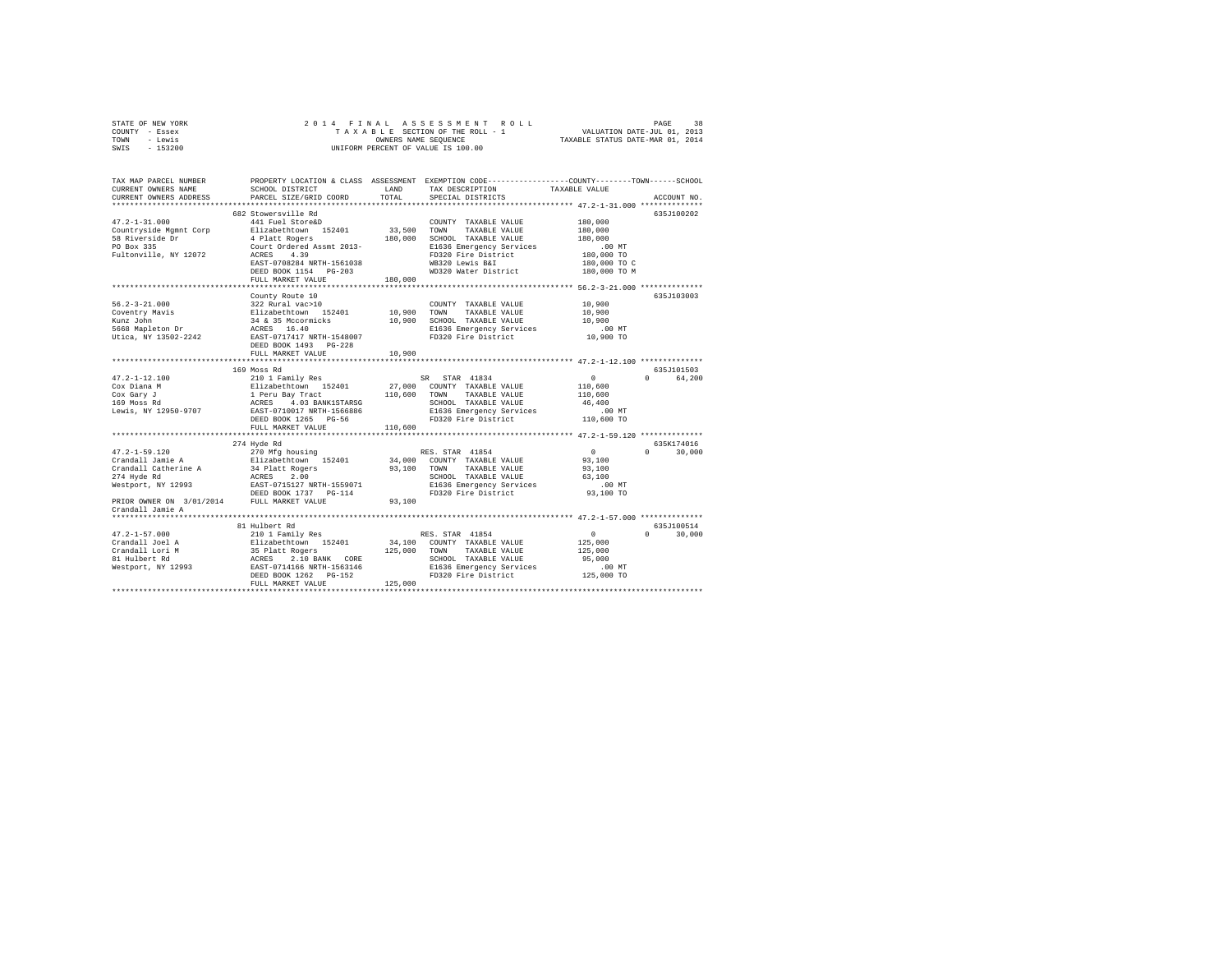| STATE OF NEW YORK                                                                                                                     |                        |         |                                                   |                                                        |               |
|---------------------------------------------------------------------------------------------------------------------------------------|------------------------|---------|---------------------------------------------------|--------------------------------------------------------|---------------|
| COUNTY - Essex                                                                                                                        |                        |         |                                                   |                                                        |               |
| TOWN - Lewis                                                                                                                          |                        |         |                                                   |                                                        |               |
| SWIS - 153200                                                                                                                         |                        |         |                                                   |                                                        |               |
|                                                                                                                                       |                        |         |                                                   |                                                        |               |
|                                                                                                                                       |                        |         |                                                   |                                                        |               |
|                                                                                                                                       |                        |         |                                                   |                                                        |               |
| TAX MAR PARCEL MUMBER PROPERTY LOCATION & CLASS ASSESSMENT EXEMPTION CODE-----------------OUNTY---------------<br>CURPENT ORNERS NAME |                        |         |                                                   |                                                        |               |
| CURRENT OWNERS NAME                                                                                                                   | SCHOOL DISTRICT LAND   |         | TAX DESCRIPTION TAXABLE VALUE                     |                                                        |               |
| CURRENT OWNERS ADDRESS                                                                                                                | PARCEL SIZE/GRID COORD | TOTAL   | SPECIAL DISTRICTS                                 |                                                        | ACCOUNT NO.   |
|                                                                                                                                       |                        |         |                                                   |                                                        |               |
|                                                                                                                                       | 251 Hyde Rd            |         |                                                   |                                                        | 635J101801    |
|                                                                                                                                       |                        |         |                                                   |                                                        |               |
| $47.4 - 1 - 9.000$                                                                                                                    |                        |         |                                                   |                                                        | $0 \t 30.000$ |
|                                                                                                                                       |                        |         |                                                   |                                                        |               |
|                                                                                                                                       |                        |         |                                                   |                                                        |               |
| Cross Arthur II<br>251 Hyde Rd<br>Westport, NY 12993                                                                                  |                        |         |                                                   |                                                        |               |
|                                                                                                                                       |                        |         |                                                   |                                                        |               |
|                                                                                                                                       |                        |         |                                                   |                                                        |               |
|                                                                                                                                       |                        |         |                                                   |                                                        |               |
|                                                                                                                                       |                        |         |                                                   |                                                        |               |
|                                                                                                                                       | 137 Hulbert Rd         |         |                                                   |                                                        | 635J101001    |
|                                                                                                                                       |                        |         |                                                   | $\sim$ 0                                               | $0 \t 30,000$ |
|                                                                                                                                       |                        |         |                                                   |                                                        |               |
|                                                                                                                                       |                        |         |                                                   |                                                        |               |
|                                                                                                                                       |                        |         |                                                   |                                                        |               |
|                                                                                                                                       |                        |         |                                                   |                                                        |               |
|                                                                                                                                       |                        |         |                                                   | .00 MT                                                 |               |
|                                                                                                                                       |                        |         |                                                   | 92,400 TO                                              |               |
|                                                                                                                                       |                        |         |                                                   |                                                        |               |
|                                                                                                                                       |                        |         |                                                   |                                                        |               |
|                                                                                                                                       |                        |         |                                                   |                                                        | 635J105109    |
| $47.1 - 2 - 28.000$                                                                                                                   |                        |         |                                                   |                                                        | $0 \t 26,000$ |
|                                                                                                                                       |                        |         |                                                   |                                                        |               |
|                                                                                                                                       |                        |         |                                                   |                                                        |               |
|                                                                                                                                       |                        |         |                                                   |                                                        |               |
|                                                                                                                                       |                        |         |                                                   |                                                        |               |
|                                                                                                                                       |                        |         |                                                   |                                                        |               |
|                                                                                                                                       |                        |         |                                                   |                                                        |               |
|                                                                                                                                       |                        |         |                                                   |                                                        |               |
|                                                                                                                                       |                        |         |                                                   |                                                        |               |
|                                                                                                                                       |                        |         |                                                   |                                                        |               |
|                                                                                                                                       | 462 Stowersville Rd    |         |                                                   |                                                        | 635J101302    |
| 47.1-2-29.003<br>Cross Bessie J                                                                                                       | 210 1 Family Res       |         | VET COM CT 41131 13,775<br>36,200 SR STAR 41834 0 |                                                        | 13,775 0      |
|                                                                                                                                       | Elizabethtown 152401   |         |                                                   | $\begin{array}{ccc} & & & 0 & \quad & & 0 \end{array}$ | 55,100        |
|                                                                                                                                       |                        |         |                                                   |                                                        |               |
| 462 Stowersville Rd<br>Lewis, NY 12950                                                                                                |                        |         |                                                   |                                                        |               |
|                                                                                                                                       |                        |         |                                                   |                                                        |               |
|                                                                                                                                       |                        |         |                                                   |                                                        |               |
|                                                                                                                                       |                        |         |                                                   |                                                        |               |
|                                                                                                                                       |                        |         |                                                   |                                                        |               |
|                                                                                                                                       |                        |         |                                                   |                                                        |               |
|                                                                                                                                       |                        |         |                                                   |                                                        |               |
|                                                                                                                                       |                        |         |                                                   |                                                        |               |
|                                                                                                                                       | 29 Brookside Way       |         |                                                   |                                                        | 635J187014    |
|                                                                                                                                       |                        |         | COUNTY TAXABLE VALUE 181,100                      |                                                        |               |
|                                                                                                                                       |                        |         |                                                   | 181,100                                                |               |
|                                                                                                                                       |                        |         |                                                   | 181,100                                                |               |
|                                                                                                                                       |                        |         |                                                   |                                                        |               |
|                                                                                                                                       |                        |         |                                                   | .00 MT<br>181,100 TO                                   |               |
|                                                                                                                                       |                        |         |                                                   |                                                        |               |
|                                                                                                                                       | DEED BOOK 856 PG-340   |         |                                                   |                                                        |               |
|                                                                                                                                       | FULL MARKET VALUE      | 181,100 |                                                   |                                                        |               |
|                                                                                                                                       |                        |         |                                                   |                                                        |               |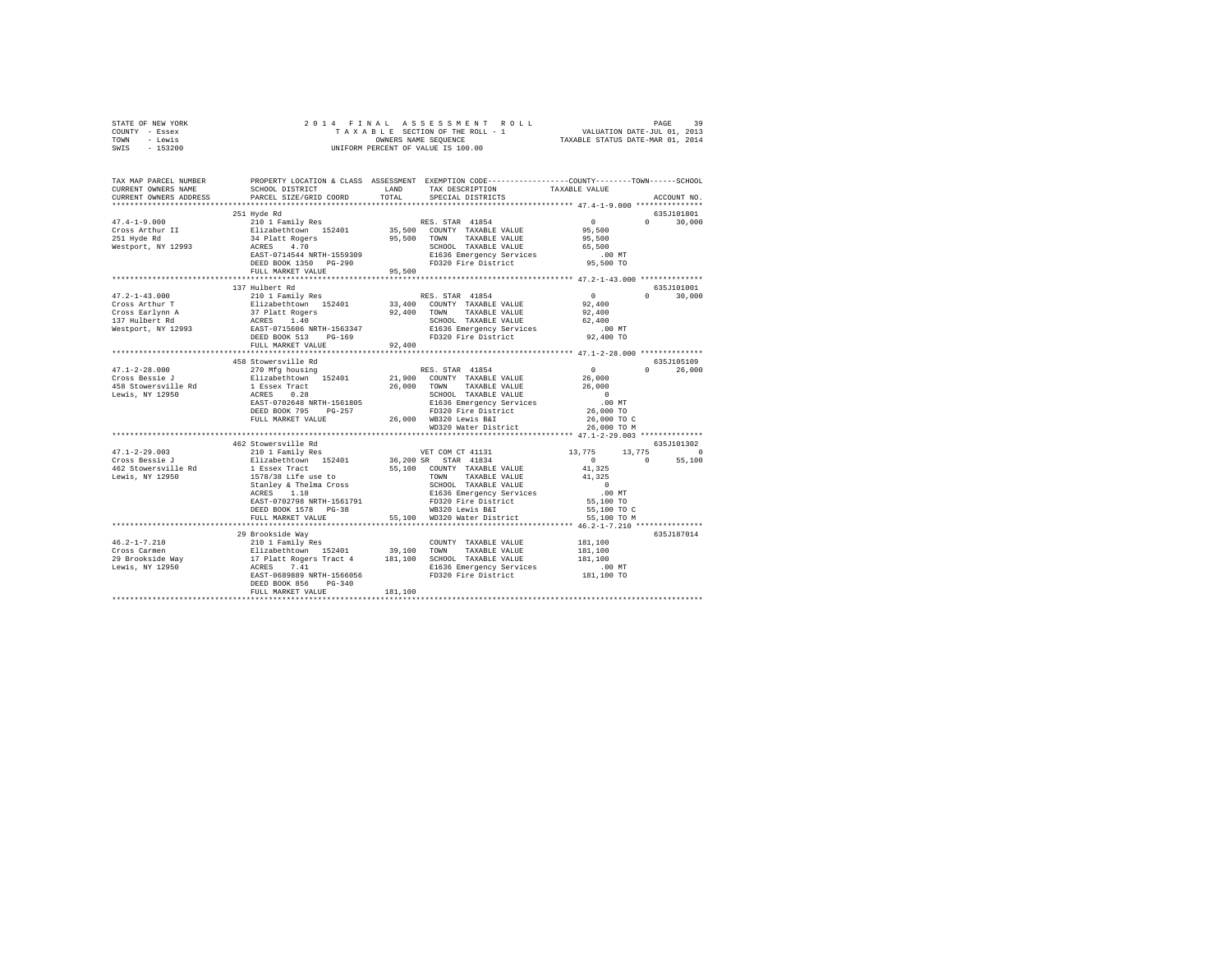| STATE OF NEW YORK                                    |                                                                                                                                                                                                                                            |                |                                                                                                                                                                          |                                                     |               |
|------------------------------------------------------|--------------------------------------------------------------------------------------------------------------------------------------------------------------------------------------------------------------------------------------------|----------------|--------------------------------------------------------------------------------------------------------------------------------------------------------------------------|-----------------------------------------------------|---------------|
| COUNTY - Essex                                       |                                                                                                                                                                                                                                            |                |                                                                                                                                                                          |                                                     |               |
| TOWN - Lewis                                         |                                                                                                                                                                                                                                            |                |                                                                                                                                                                          |                                                     |               |
| SWIS - 153200                                        |                                                                                                                                                                                                                                            |                |                                                                                                                                                                          |                                                     |               |
|                                                      |                                                                                                                                                                                                                                            |                |                                                                                                                                                                          |                                                     |               |
|                                                      |                                                                                                                                                                                                                                            |                |                                                                                                                                                                          |                                                     |               |
| TAX MAP PARCEL NUMBER                                |                                                                                                                                                                                                                                            |                | PROPERTY LOCATION & CLASS ASSESSMENT EXEMPTION CODE---------------COUNTY-------TOWN------SCHOOL                                                                          |                                                     |               |
| CURRENT OWNERS NAME                                  | SCHOOL DISTRICT                                                                                                                                                                                                                            | LAND           | TAX DESCRIPTION                                                                                                                                                          | TAXABLE VALUE                                       |               |
| CURRENT OWNERS ADDRESS                               | PARCEL SIZE/GRID COORD                                                                                                                                                                                                                     | TOTAL          | SPECIAL DISTRICTS                                                                                                                                                        |                                                     | ACCOUNT NO.   |
|                                                      |                                                                                                                                                                                                                                            |                |                                                                                                                                                                          |                                                     |               |
|                                                      | 219 Moss Rd                                                                                                                                                                                                                                |                |                                                                                                                                                                          |                                                     | 635Z000018    |
| $38.4 - 1 - 31.200$                                  | 270 Mfg housing                                                                                                                                                                                                                            |                | COUNTY TAXABLE VALUE                                                                                                                                                     | 40,800                                              |               |
| Cross Daniel                                         |                                                                                                                                                                                                                                            |                | 40,700 TOWN TAXABLE VALUE                                                                                                                                                | 40,800                                              |               |
| PO Box 535                                           | Elizabethtown 152401<br>Call Mill Lot<br>Db 907 Pg 172<br>ACRES 9.40                                                                                                                                                                       |                | 40,800 SCHOOL TAXABLE VALUE                                                                                                                                              | 40,800                                              |               |
| Lewis, NY 12950                                      |                                                                                                                                                                                                                                            |                |                                                                                                                                                                          | .00 MT<br>40,800 TO                                 |               |
|                                                      |                                                                                                                                                                                                                                            |                | E1636 Emergency Services<br>FD320 Fire District                                                                                                                          |                                                     |               |
|                                                      | EAST-0710440 NRTH-1569154                                                                                                                                                                                                                  |                |                                                                                                                                                                          |                                                     |               |
|                                                      | DEED BOOK 1307 PG-78                                                                                                                                                                                                                       |                |                                                                                                                                                                          |                                                     |               |
|                                                      | FULL MARKET VALUE                                                                                                                                                                                                                          | 40,800         |                                                                                                                                                                          |                                                     |               |
|                                                      |                                                                                                                                                                                                                                            | ************** |                                                                                                                                                                          |                                                     |               |
|                                                      | Moss Rd                                                                                                                                                                                                                                    |                |                                                                                                                                                                          |                                                     | 635J101011    |
|                                                      |                                                                                                                                                                                                                                            |                |                                                                                                                                                                          | 65,300                                              |               |
| 38.4-1-32.100                                        | 910 Priv forest                                                                                                                                                                                                                            |                | COUNTY TAXABLE VALUE                                                                                                                                                     |                                                     |               |
| Cross Dean                                           |                                                                                                                                                                                                                                            |                |                                                                                                                                                                          | 65,300                                              |               |
|                                                      | Elizabethtown 152401 65,300 TOWN TAXABLE VALUE<br>2,18&19 Peru Bay Tract 65,300 SCHOOL TAXABLE VALUE<br>ACRES 135.00 E1636 EAST-0711217 NETH-1571469 E1636 EMETGency Services                                                              |                |                                                                                                                                                                          | 65,300                                              |               |
|                                                      |                                                                                                                                                                                                                                            |                |                                                                                                                                                                          | $.00$ MT                                            |               |
| Deerhead Corners<br>9503 US Rte 9<br>Lewis, NY 12950 |                                                                                                                                                                                                                                            |                | E1636 Emergency Services<br>FD320 Fire District                                                                                                                          | 65,300 TO                                           |               |
|                                                      | DEED BOOK 1398 PG-239                                                                                                                                                                                                                      |                |                                                                                                                                                                          |                                                     |               |
|                                                      | FULL MARKET VALUE                                                                                                                                                                                                                          | 65,300         |                                                                                                                                                                          |                                                     |               |
|                                                      |                                                                                                                                                                                                                                            |                |                                                                                                                                                                          | ********************** 38.1-1-16.000 ************** |               |
|                                                      | 9503 US Route 9                                                                                                                                                                                                                            |                |                                                                                                                                                                          |                                                     | 635J100507    |
| 38.1-1-16.000<br>Cross Dean A                        | 210 1 Family Res                                                                                                                                                                                                                           |                | SR STAR 41834                                                                                                                                                            | $\begin{smallmatrix}&&0\0&106\end{smallmatrix}$     | 0 64,200      |
|                                                      | Elizabethtown 152401 33,400 COUNTY TAXABLE VALUE                                                                                                                                                                                           |                |                                                                                                                                                                          |                                                     |               |
| c/o Blanche Cross Burke                              |                                                                                                                                                                                                                                            |                | 106,500 TOWN TAXABLE VALUE                                                                                                                                               | 106,500                                             |               |
| 9503 US Route 9                                      |                                                                                                                                                                                                                                            |                |                                                                                                                                                                          | 42,300                                              |               |
| Lewis, NY 12950                                      | 18 & 33 Peru Bay Tract<br>1671/238 Life Use to<br>Blanche Cross Burke<br>ACRES 1.43                                                                                                                                                        |                | SCHOOL TAXABLE VALUE<br>E1636 Emergency Services                                                                                                                         | $.00$ MT                                            |               |
|                                                      |                                                                                                                                                                                                                                            |                | FD320 Fire District                                                                                                                                                      | 106,500 TO                                          |               |
|                                                      | EAST-0706384 NRTH-1580788                                                                                                                                                                                                                  |                |                                                                                                                                                                          |                                                     |               |
|                                                      | DEED BOOK 1671 PG-238                                                                                                                                                                                                                      |                |                                                                                                                                                                          |                                                     |               |
|                                                      | FULL MARKET VALUE                                                                                                                                                                                                                          | 106,500        |                                                                                                                                                                          |                                                     |               |
|                                                      |                                                                                                                                                                                                                                            |                |                                                                                                                                                                          |                                                     |               |
|                                                      |                                                                                                                                                                                                                                            |                |                                                                                                                                                                          |                                                     |               |
|                                                      | Deerhead-Reber Rd                                                                                                                                                                                                                          |                |                                                                                                                                                                          |                                                     | 635J191006    |
| $38.4 - 1 - 8.112$                                   | 322 Rural vac>10                                                                                                                                                                                                                           |                | COUNTY TAXABLE VALUE                                                                                                                                                     | 29,700                                              |               |
| 38.4-1-8.112<br>Cross Dean A<br>Deerhead Corners     |                                                                                                                                                                                                                                            |                |                                                                                                                                                                          | 29,700                                              |               |
|                                                      | Prizabethtown 152401 29,700 TOWN TAXABLE VALUE<br>24 Peru Bay Tract 29,700 SCHOOL TAXABLE VALUE<br>24 Peru Bay Tract 29,700 SCHOOL TAXABLE VALUE<br>26 RATES 10.00 B1636 Emergency Services<br>26 RAST-0712218 NRTH-1575541 PD320 Fire Dis |                |                                                                                                                                                                          | 29,700                                              |               |
| 9503 US Rte 9                                        |                                                                                                                                                                                                                                            |                | E1636 Emergency Services<br>FD320 Fire District                                                                                                                          | $.00$ MT                                            |               |
| Lewis, NY 12950                                      |                                                                                                                                                                                                                                            |                |                                                                                                                                                                          | 29,700 TO                                           |               |
|                                                      | DEED BOOK 1398 PG-235                                                                                                                                                                                                                      |                |                                                                                                                                                                          |                                                     |               |
|                                                      | FULL MARKET VALUE                                                                                                                                                                                                                          | 29,700         |                                                                                                                                                                          |                                                     |               |
|                                                      |                                                                                                                                                                                                                                            |                |                                                                                                                                                                          |                                                     |               |
|                                                      | 523 Moss Rd                                                                                                                                                                                                                                |                |                                                                                                                                                                          |                                                     | 635Z000022    |
| $38.4 - 1 - 22.500$                                  |                                                                                                                                                                                                                                            |                | RES. STAR 41854                                                                                                                                                          | $\sim$ 0                                            | $0 \t 30,000$ |
| Cross Debrah M                                       |                                                                                                                                                                                                                                            |                | 40,500 COUNTY TAXABLE VALUE                                                                                                                                              | 99.600                                              |               |
| 523 Moss Rd                                          |                                                                                                                                                                                                                                            |                |                                                                                                                                                                          | 99,600                                              |               |
| Lewis, NY 12950                                      |                                                                                                                                                                                                                                            |                | 21 Peru Bay Tract 39,600 TOWN TAXABLE VALUE<br>Db 909 33<br>Db 909 33<br>SCHOOL TAXABLE VALUE<br>RATE-0712395 NRTH-1572341 PD320 Fire District FAST-0712395 NRTH-1572341 | 69,600                                              |               |
|                                                      |                                                                                                                                                                                                                                            |                |                                                                                                                                                                          |                                                     |               |
|                                                      |                                                                                                                                                                                                                                            |                |                                                                                                                                                                          | MT.<br>99,600 TO                                    |               |
|                                                      | DEED BOOK 1307 PG-84                                                                                                                                                                                                                       |                |                                                                                                                                                                          |                                                     |               |
|                                                      | FULL MARKET VALUE                                                                                                                                                                                                                          | 99,600         |                                                                                                                                                                          |                                                     |               |
|                                                      |                                                                                                                                                                                                                                            |                |                                                                                                                                                                          |                                                     |               |
|                                                      |                                                                                                                                                                                                                                            |                |                                                                                                                                                                          |                                                     |               |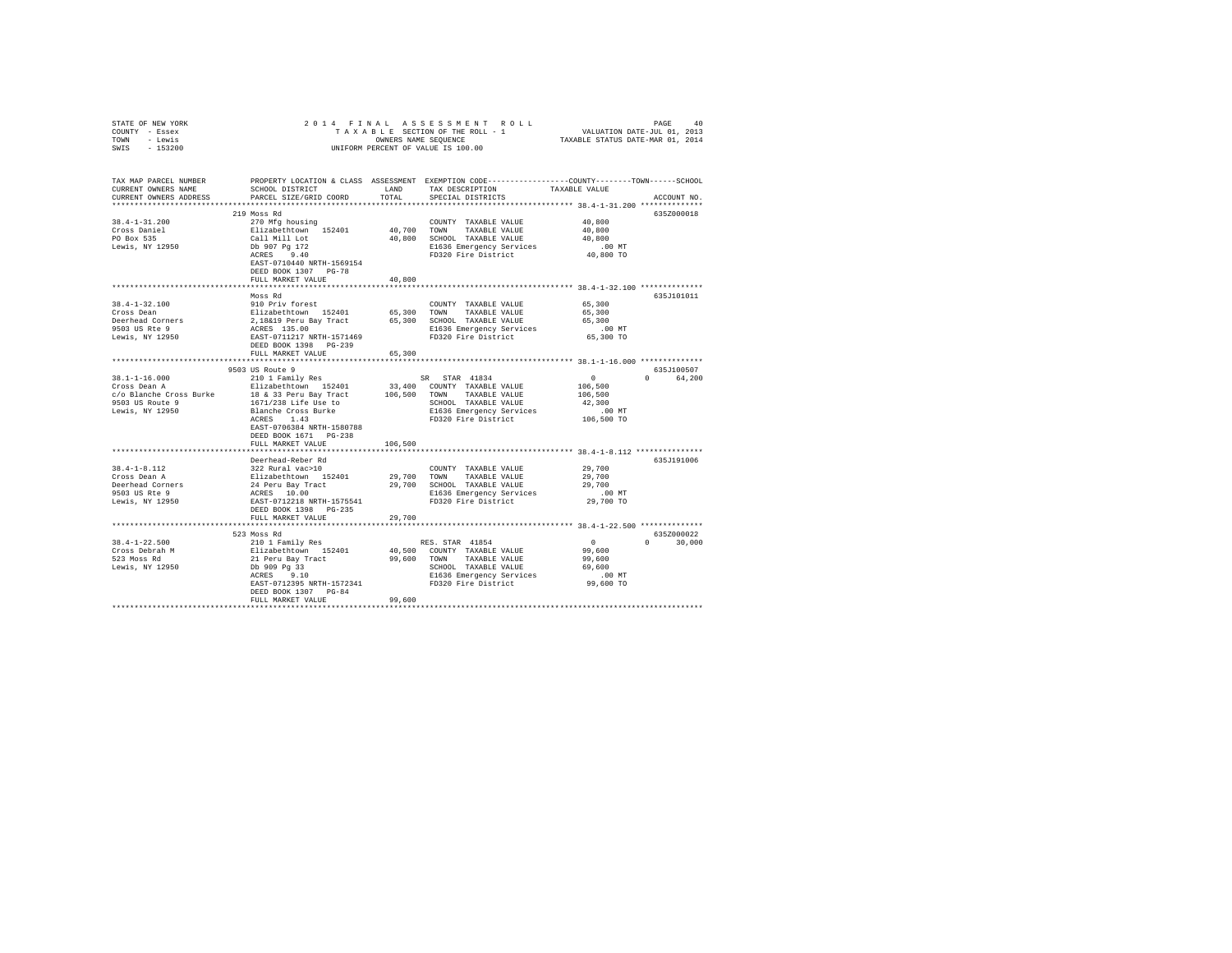| STATE OF NEW YORK | 2014 FINAL ASSESSMENT ROLL         | 41<br>PAGE                       |
|-------------------|------------------------------------|----------------------------------|
| COUNTY - Essex    | TAXABLE SECTION OF THE ROLL - 1    | VALUATION DATE-JUL 01, 2013      |
| TOWN<br>- Lewis   | OWNERS NAME SEOUENCE               | TAXABLE STATUS DATE-MAR 01, 2014 |
| $-153200$<br>SWIS | UNIFORM PERCENT OF VALUE IS 100.00 |                                  |

| TAX MAP PARCEL NUMBER<br>CURRENT OWNERS ADDRESS PARCEL SIZE/GRIT<br>SCHOOL DISTRICT CONNERS ADDRESS PARCEL SIZE/GRIT | PROPERTY LOCATION & CLASS ASSESSMENT EXEMPTION CODE----------------COUNTY-------TOWN-----SCHOOL<br>PARCEL SIZE/GRID COORD | LAND<br>TOTAL | TAX DESCRIPTION TAXABLE VALUE<br>SPECIAL DISTRICTS                                                |               | ACCOUNT NO.            |
|----------------------------------------------------------------------------------------------------------------------|---------------------------------------------------------------------------------------------------------------------------|---------------|---------------------------------------------------------------------------------------------------|---------------|------------------------|
|                                                                                                                      |                                                                                                                           |               |                                                                                                   |               |                        |
|                                                                                                                      | 12 French Way                                                                                                             |               |                                                                                                   |               | 635J101111             |
| $46.2 - 1 - 10.000$                                                                                                  |                                                                                                                           |               | COUNTY TAXABLE VALUE                                                                              | 41,100        |                        |
| Cross Edward                                                                                                         |                                                                                                                           |               |                                                                                                   | 41,100        |                        |
| PO Box 501                                                                                                           |                                                                                                                           |               | SCHOOL TAXABLE VALUE 41,100                                                                       |               |                        |
| Elizabethtown, NY 12932 ACRES                                                                                        | 0.54                                                                                                                      |               | E1636 Emergency Services .00 MT                                                                   |               |                        |
|                                                                                                                      | EAST-0690355 NRTH-1566559<br>DEED BOOK 509<br>$PG-58$                                                                     |               | FD320 Fire District                                                                               | 41,100 TO     |                        |
|                                                                                                                      | FULL MARKET VALUE                                                                                                         | 41,100        |                                                                                                   |               |                        |
|                                                                                                                      |                                                                                                                           |               |                                                                                                   |               |                        |
|                                                                                                                      | 81 Wells Hill Rd                                                                                                          |               |                                                                                                   |               | 635J103505             |
| $46.2 - 1 - 31.000$                                                                                                  | 270 Mfg housing 30 RES. STAR 41854                                                                                        |               |                                                                                                   | $\mathbf{0}$  | $\Omega$<br>30,000     |
| Cross Jane                                                                                                           |                                                                                                                           |               |                                                                                                   |               |                        |
|                                                                                                                      |                                                                                                                           |               |                                                                                                   |               |                        |
| PO Box 507<br>Lewis, NY 12950                                                                                        |                                                                                                                           |               | SCHOOL TAXABLE VALUE 4,000<br>E1636 Emergency Services .00 MT                                     |               |                        |
|                                                                                                                      | EAST-0693969 NRTH-1564977                                                                                                 |               |                                                                                                   |               |                        |
|                                                                                                                      | DEED BOOK 808<br>$PG-39$                                                                                                  |               | FD320 Fire District 34,000 TO                                                                     |               |                        |
|                                                                                                                      | FULL MARKET VALUE                                                                                                         | 34,000        |                                                                                                   |               |                        |
|                                                                                                                      |                                                                                                                           |               |                                                                                                   |               |                        |
|                                                                                                                      | 8899 US Route 9                                                                                                           |               |                                                                                                   |               | 635J102606             |
| $47.1 - 1 - 11.000$                                                                                                  | 210 1 Family Res VET WAR CT 41121<br>Elizabethtown 152401 33,600 RES. STAR 41854<br>3 Essex Tract 21,400 COUNTY TAXARLE   |               | VET WAR CT 41121                                                                                  | 10,710 10,710 | $\sim$                 |
| Cross Leona                                                                                                          |                                                                                                                           |               |                                                                                                   | $\sim$ 0      | $\mathbf{0}$<br>30,000 |
| Cross Tammy L                                                                                                        |                                                                                                                           |               | 71,400 COUNTY TAXABLE VALUE                                                                       | 60,690        |                        |
| Db 900 Pg 179<br>50 ACRES 1.60<br>8899 US Rte 9                                                                      |                                                                                                                           |               | TOWN<br>TAXABLE VALUE 60.690                                                                      |               |                        |
| Lewis, NY 12950                                                                                                      |                                                                                                                           |               |                                                                                                   |               |                        |
|                                                                                                                      | EAST-0701202 NRTH-1567353                                                                                                 |               | SCHOOL TAXABLE VALUE $41,400$<br>E1636 Emergency Services .00 MT<br>FD320 Fire District 71,400 TO |               |                        |
|                                                                                                                      | $PG-183$<br>DEED BOOK 900                                                                                                 |               |                                                                                                   |               |                        |
|                                                                                                                      | FULL MARKET VALUE                                                                                                         | 71,400        |                                                                                                   |               |                        |
|                                                                                                                      |                                                                                                                           |               |                                                                                                   |               |                        |
|                                                                                                                      | 8579 US Route 9                                                                                                           |               |                                                                                                   |               | 635J101204             |
| $47.13 - 1 - 11.000$                                                                                                 | 210 1 Family Res                                                                                                          |               | COUNTY TAXABLE VALUE 70.600                                                                       |               |                        |
|                                                                                                                      |                                                                                                                           |               | TOWN TAXABLE VALUE                                                                                | 70,600        |                        |
|                                                                                                                      |                                                                                                                           |               | SCHOOL TAXABLE VALUE<br>E1636 Emergency Services                                                  | 70,600        |                        |
|                                                                                                                      |                                                                                                                           |               | FD320 Fire District 70,600 TO                                                                     | .00 MT        |                        |
| Lewis, NY 12950                                                                                                      | Thurman L French                                                                                                          |               |                                                                                                   |               |                        |
|                                                                                                                      | ACRES 1.81                                                                                                                |               | WB320 Lewis B&I                                                                                   | 70,600 TO C   |                        |
|                                                                                                                      | EAST-0700999 NRTH-1559479<br>DEED BOOK 558<br>$PG-190$                                                                    |               | WD320 Water District                                                                              | 70,600 TO M   |                        |
|                                                                                                                      | FULL MARKET VALUE                                                                                                         | 70,600        |                                                                                                   |               |                        |
|                                                                                                                      |                                                                                                                           |               |                                                                                                   |               |                        |
|                                                                                                                      |                                                                                                                           |               |                                                                                                   |               |                        |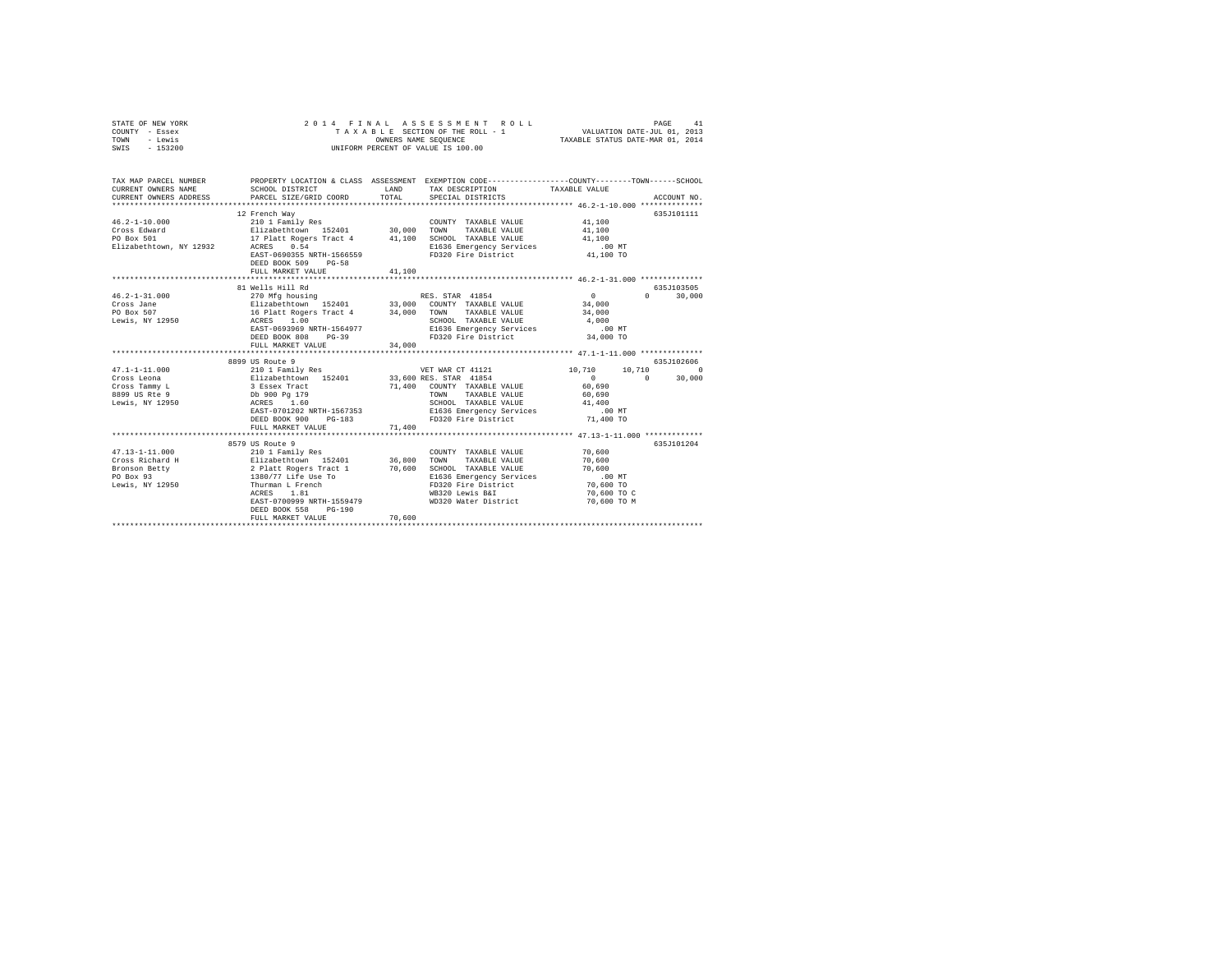| STATE OF NEW YORK | 2014 FINAL ASSESSMENT ROLL         | 42<br>PAGE                       |
|-------------------|------------------------------------|----------------------------------|
| - Essex<br>COUNTY | TAXABLE SECTION OF THE ROLL - 1    | VALUATION DATE-JUL 01, 2013      |
| - Lewis<br>TOWN   | OWNERS NAME SEOUENCE               | TAXABLE STATUS DATE-MAR 01, 2014 |
| $-153200$<br>SWIS | UNIFORM PERCENT OF VALUE IS 100.00 |                                  |
|                   |                                    |                                  |

| TAX MAP PARCEL NUMBER<br>CURRENT OWNERS NAME<br>CURRENT OWNERS ADDRESS                                                                              | SCHOOL DISTRICT<br>PARCEL SIZE/GRID COORD                                                                                                                                    | LAND<br>TOTAL              | PROPERTY LOCATION & CLASS ASSESSMENT EXEMPTION CODE---------------COUNTY-------TOWN-----SCHOOL<br>TAX DESCRIPTION<br>SPECIAL DISTRICTS             | TAXABLE VALUE                                                       | ACCOUNT NO.                    |
|-----------------------------------------------------------------------------------------------------------------------------------------------------|------------------------------------------------------------------------------------------------------------------------------------------------------------------------------|----------------------------|----------------------------------------------------------------------------------------------------------------------------------------------------|---------------------------------------------------------------------|--------------------------------|
| $47.1 - 2 - 21.000$<br>Cross Thomas<br>487 Stowersville Rd<br>Lewis, NY 12950                                                                       | 8630 US Route 9<br>210 1 Family Res<br>Elizabethtown 152401<br>1 Essex Tract<br>0.50<br>ACRES<br>EAST-0702027 NRTH-1560513<br>DEED BOOK 979<br>$PG-6$                        | 32,400                     | COUNTY TAXABLE VALUE<br>TOWN<br>TAXABLE VALUE<br>41,600 SCHOOL TAXABLE VALUE<br>E1636 Emergency Services<br>FD320 Fire District<br>WB320 Lewis B&I | 41,600<br>41,600<br>41,600<br>$.00$ MT<br>41,600 TO<br>41,600 TO C  | 635.T103508                    |
|                                                                                                                                                     | FULL MARKET VALUE                                                                                                                                                            |                            | 41,600 WD320 Water District                                                                                                                        | 41,600 TO M                                                         |                                |
| $47.1 - 2 - 35.000$<br>Cross Thomas<br>Cross Vanessa<br>487 Stowersville Rd<br>Lewis, NY 12950                                                      | 487 Stowersville Rd<br>210 1 Family Res<br>Elizabethtown 152401<br>1 Essex Tract<br>ACRES 3.25<br>EAST-0703415 NRTH-1562210<br>DEED BOOK 1078    PG-315<br>FULL MARKET VALUE | 183,800 TOWN<br>183,800    | RES. STAR 41854<br>38,300 COUNTY TAXABLE VALUE<br>TAXABLE VALUE<br>SCHOOL TAXABLE VALUE<br>E1636 Emergency Services<br>FD320 Fire District         | $\sim$ 0<br>183,800<br>183,800<br>153,800<br>$.00$ MT<br>183,800 TO | 635J103107<br>$\cap$<br>30,000 |
| $29. -2 - 21.000$<br>Cross Wyman<br>Cross Deborah<br>106 55W 750S                                                                                   | 9764 US Route 9<br>312 Vac w/imprv<br>Elizabethtown 152401<br>21 Essex Tract<br>ACRES 20.57<br>Wolcottville, IN 46795 EAST-0706933 NRTH-1586419<br>DEED BOOK 1332 PG-62      | 36,200 TOWN                | COUNTY TAXABLE VALUE<br>TAXABLE VALUE<br>44,700 SCHOOL TAXABLE VALUE<br>E1636 Emergency Services<br>FD320 Fire District                            | 44,700<br>44,700<br>44,700<br>$.00$ MT<br>44,700 TO                 | 635J104807                     |
|                                                                                                                                                     | FULL MARKET VALUE                                                                                                                                                            | 44,700                     |                                                                                                                                                    |                                                                     |                                |
| $38.3 - 1 - 36.200$<br>Crowningshield Brian A<br>Crowningshield Rhonda L<br>9039 US Rte 9<br>Lewis, NY 12950                                        | 9039 US Route 9<br>210 1 Family Res<br>Elizabethtown 152401<br>4 Essex Tract<br>4.71<br>ACRES<br>EAST-0701597 NRTH-1570603<br>DEED BOOK 1545 PG-207<br>FULL MARKET VALUE     | 84,900 TOWN<br>84,900      | RES. STAR 41854<br>36.700 COUNTY TAXABLE VALUE<br>TAXABLE VALUE<br>SCHOOL TAXABLE VALUE<br>E1636 Emergency Services<br>FD320 Fire District         | $\Omega$<br>84,900<br>84,900<br>54,900<br>$.00$ MT<br>84,900 TO     | 6352007012<br>30,000<br>$\cap$ |
|                                                                                                                                                     |                                                                                                                                                                              |                            |                                                                                                                                                    |                                                                     |                                |
| $38.2 - 1 - 11.200$<br>Crowningshield Chad Elizabethtown 15<br>Crowningshield Danielle M 31 Peru Bay Tract<br>549 Lake St<br>Rouses Point, NY 12979 | Deerhead-Reber Rd<br>322 Rural vac>10<br>Elizabethtown 152401<br>ACRES 105.52<br>EAST-0714997 NRTH-1578425<br>DEED BOOK 1471   PG-127<br>FULL MARKET VALUE                   | 57,800<br>57,800<br>57.800 | COUNTY TAXABLE VALUE<br>TAXABLE VALUE<br>TOWN<br>SCHOOL TAXABLE VALUE<br>E1636 Emergency Services<br>FD320 Fire District                           | 57.800<br>57,800<br>57,800<br>$.00$ MT<br>57,800 TO                 | 635J190010                     |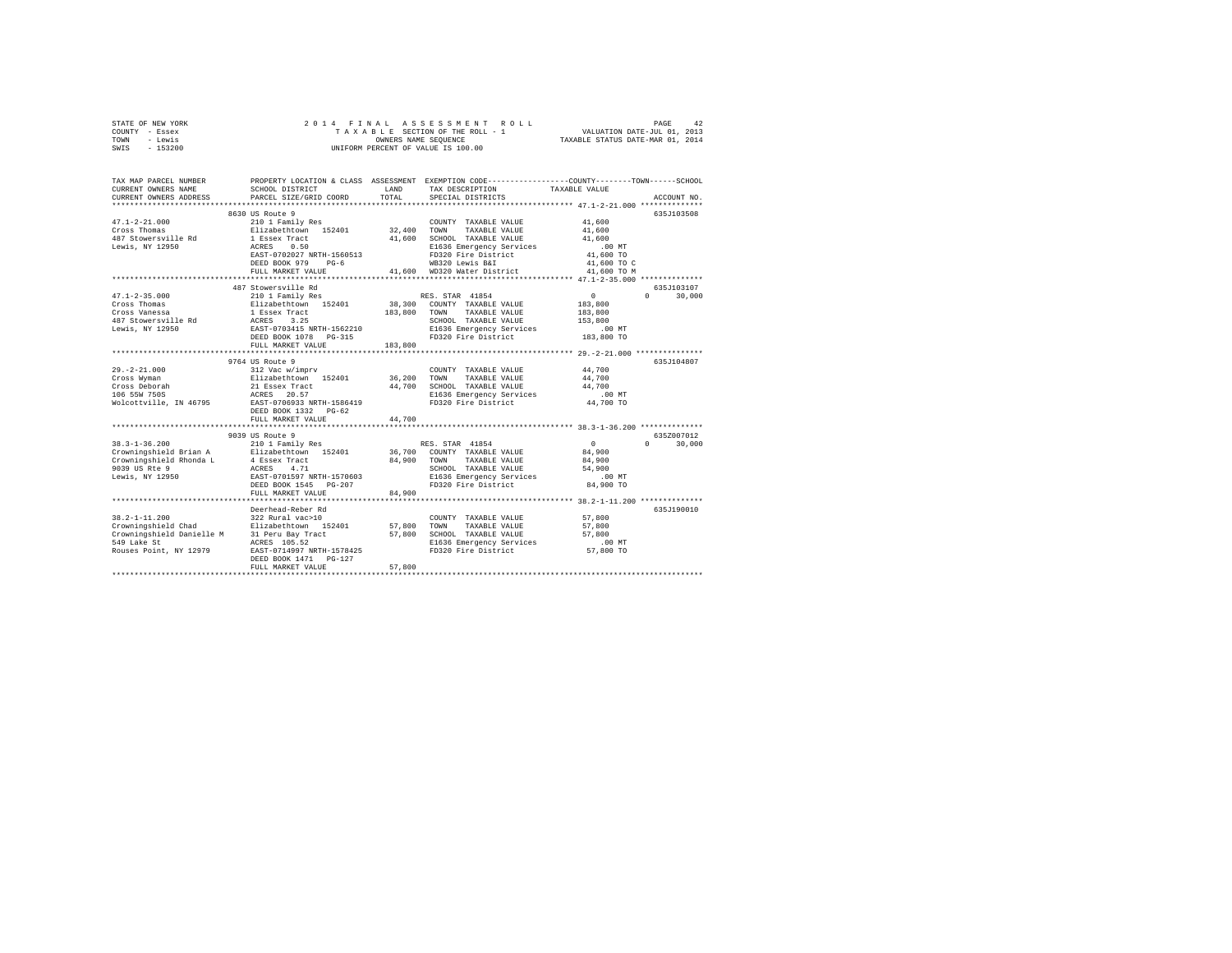| STATE OF NEW YORK | 2014 FINAL ASSESSMENT ROLL         | 43<br>PAGE                       |
|-------------------|------------------------------------|----------------------------------|
| COUNTY - Essex    | TAXABLE SECTION OF THE ROLL - 1    | VALUATION DATE-JUL 01, 2013      |
| TOWN<br>- Lewis   | OWNERS NAME SEOUENCE               | TAXABLE STATUS DATE-MAR 01, 2014 |
| $-153200$<br>SWIS | UNIFORM PERCENT OF VALUE IS 100.00 |                                  |

| TAX MAP PARCEL NUMBER<br>CURRENT OWNERS NAME<br>CURRENT OWNERS ADDRESS | SCHOOL DISTRICT<br>PARCEL SIZE/GRID COORD          | LAND<br>TOTAL | PROPERTY LOCATION & CLASS ASSESSMENT EXEMPTION CODE----------------COUNTY-------TOWN------SCHOOL<br>TAX DESCRIPTION<br>SPECIAL DISTRICTS | TAXABLE VALUE    | ACCOUNT NO.        |
|------------------------------------------------------------------------|----------------------------------------------------|---------------|------------------------------------------------------------------------------------------------------------------------------------------|------------------|--------------------|
| ***********************                                                |                                                    |               |                                                                                                                                          |                  |                    |
|                                                                        | 9045 US Route 9                                    |               |                                                                                                                                          |                  | 635J101307         |
| $38.3 - 1 - 36.100$                                                    | 210 1 Family Res                                   |               | STAR 41834<br>SR                                                                                                                         | $\circ$          | $\Omega$<br>64,200 |
| Crowningshield Florence                                                | Elizabethtown 152401                               |               | 31,400 COUNTY TAXABLE VALUE                                                                                                              | 77,900           |                    |
| Crowningshield Harold                                                  | 4 Essex Tract                                      | 77,900        | TAXABLE VALUE<br>TOWN                                                                                                                    | 77,900           |                    |
| 9045 US Route 9                                                        | 0.76<br>ACRES                                      |               | SCHOOL TAXABLE VALUE                                                                                                                     | 13,700           |                    |
| Lewis, NY 12950                                                        | EAST-0702073 NRTH-1570704                          |               | E1636 Emergency Services                                                                                                                 | $.00$ MT         |                    |
|                                                                        | DEED BOOK 1623 PG-320                              |               | FD320 Fire District                                                                                                                      | 77,900 TO        |                    |
|                                                                        | FULL MARKET VALUE<br>***************************** | 77,900        |                                                                                                                                          |                  |                    |
|                                                                        | Deerhead-Reber Rd                                  |               |                                                                                                                                          |                  |                    |
| $38.2 - 1 - 19.100$                                                    | 322 Rural vac>10                                   |               |                                                                                                                                          | 30,400           | 635J101401         |
| Crowningshield L                                                       | Elizabethtown 152401                               | 30,400        | COUNTY TAXABLE VALUE<br>TOWN<br>TAXABLE VALUE                                                                                            |                  |                    |
|                                                                        |                                                    | 30,400        | SCHOOL TAXABLE VALUE                                                                                                                     | 30,400<br>30,400 |                    |
| Crowningshield C<br>3342 Lathrop Ave                                   | 28 Peru Bay Tract<br>ACRES 35.00                   |               | E1636 Emergency Services                                                                                                                 | $.00$ MT         |                    |
| Simi Valley, CA 93063                                                  | EAST-0709237 NRTH-1579012                          |               | FD320 Fire District                                                                                                                      | 30,400 TO        |                    |
|                                                                        | DEED BOOK 1079 PG-258                              |               |                                                                                                                                          |                  |                    |
|                                                                        | FULL MARKET VALUE                                  | 30,400        |                                                                                                                                          |                  |                    |
|                                                                        |                                                    |               |                                                                                                                                          |                  |                    |
|                                                                        | Deerhead-Reber Rd                                  |               |                                                                                                                                          |                  | 635J101405         |
| $38.2 - 1 - 11.100$                                                    | 321 Abandoned ag                                   |               | COUNTY TAXABLE VALUE                                                                                                                     | 46,500           |                    |
| Crowningshield Leon                                                    | Elizabethtown 152401                               | 46,500        | TOWN<br>TAXABLE VALUE                                                                                                                    | 46,500           |                    |
| Crowningshield C                                                       | 25 & 31 Peru Bay Tract                             | 46,500        | SCHOOL TAXABLE VALUE                                                                                                                     | 46,500           |                    |
| 3342 Lathrop Ave                                                       | ACRES 41.00                                        |               | E1636 Emergency Services                                                                                                                 | .00 MT           |                    |
| Simi Valley, CA 93063                                                  | EAST-0715254 NRTH-1576330                          |               | FD320 Fire District                                                                                                                      | 46,500 TO        |                    |
|                                                                        | DEED BOOK 1106 PG-199                              |               |                                                                                                                                          |                  |                    |
|                                                                        | FULL MARKET VALUE                                  | 46,500        |                                                                                                                                          |                  |                    |
|                                                                        | ************************                           |               | *********************************** 38.2-1-17.000 ***************                                                                        |                  |                    |
|                                                                        | Deerhead-Reber Rd                                  |               |                                                                                                                                          |                  | 635J101315         |
| $38.2 - 1 - 17.000$                                                    | 322 Rural vac>10                                   |               | COUNTY TAXABLE VALUE                                                                                                                     | 29,700           |                    |
| Crowningshield Leon                                                    | Elizabethtown 152401                               | 29,700        | TOWN<br>TAXABLE VALUE                                                                                                                    | 29,700           |                    |
| Crowningshield C                                                       | 28 Peru Bay Tract                                  | 29,700        | SCHOOL TAXABLE VALUE                                                                                                                     | 29,700           |                    |
| 3342 Lathrop Ave                                                       | 9ac<br>ACRES 10.00                                 |               | E1636 Emergency Services<br>FD320 Fire District                                                                                          | $.00$ MT         |                    |
| Simi Valley, CA 93063                                                  | EAST-0708658 NRTH-1577993                          |               |                                                                                                                                          | 29,700 TO        |                    |
|                                                                        | DEED BOOK 1079 PG-258                              |               |                                                                                                                                          |                  |                    |
|                                                                        | FULL MARKET VALUE                                  | 29,700        |                                                                                                                                          |                  |                    |
|                                                                        |                                                    |               |                                                                                                                                          |                  |                    |
|                                                                        | Deerhead-Reber Rd                                  |               |                                                                                                                                          |                  | 635J101314         |
| $38.2 - 1 - 18.000$                                                    | 314 Rural vac<10                                   |               | COUNTY TAXABLE VALUE                                                                                                                     | 18,300           |                    |
| Crowningshield Leon                                                    | Elizabethtown 152401                               | 18,300        | TOWN<br>TAXABLE VALUE                                                                                                                    | 18,300           |                    |
| Crowningshield C                                                       | 28 Peru Bay Tract                                  | 18,300        | SCHOOL TAXABLE VALUE                                                                                                                     | 18,300           |                    |
| 3342 Lathrop Ave                                                       | 9.5ac                                              |               | E1636 Emergency Services                                                                                                                 | .00MT            |                    |
| Simi Valley, CA 93063                                                  | 5.50<br>ACRES                                      |               | FD320 Fire District                                                                                                                      | 18,300 TO        |                    |
|                                                                        | EAST-0708866 NRTH-1578752                          |               |                                                                                                                                          |                  |                    |
|                                                                        | DEED BOOK 1079 PG-258                              |               |                                                                                                                                          |                  |                    |
|                                                                        | FULL MARKET VALUE                                  | 18,300        |                                                                                                                                          |                  |                    |
|                                                                        |                                                    |               |                                                                                                                                          |                  |                    |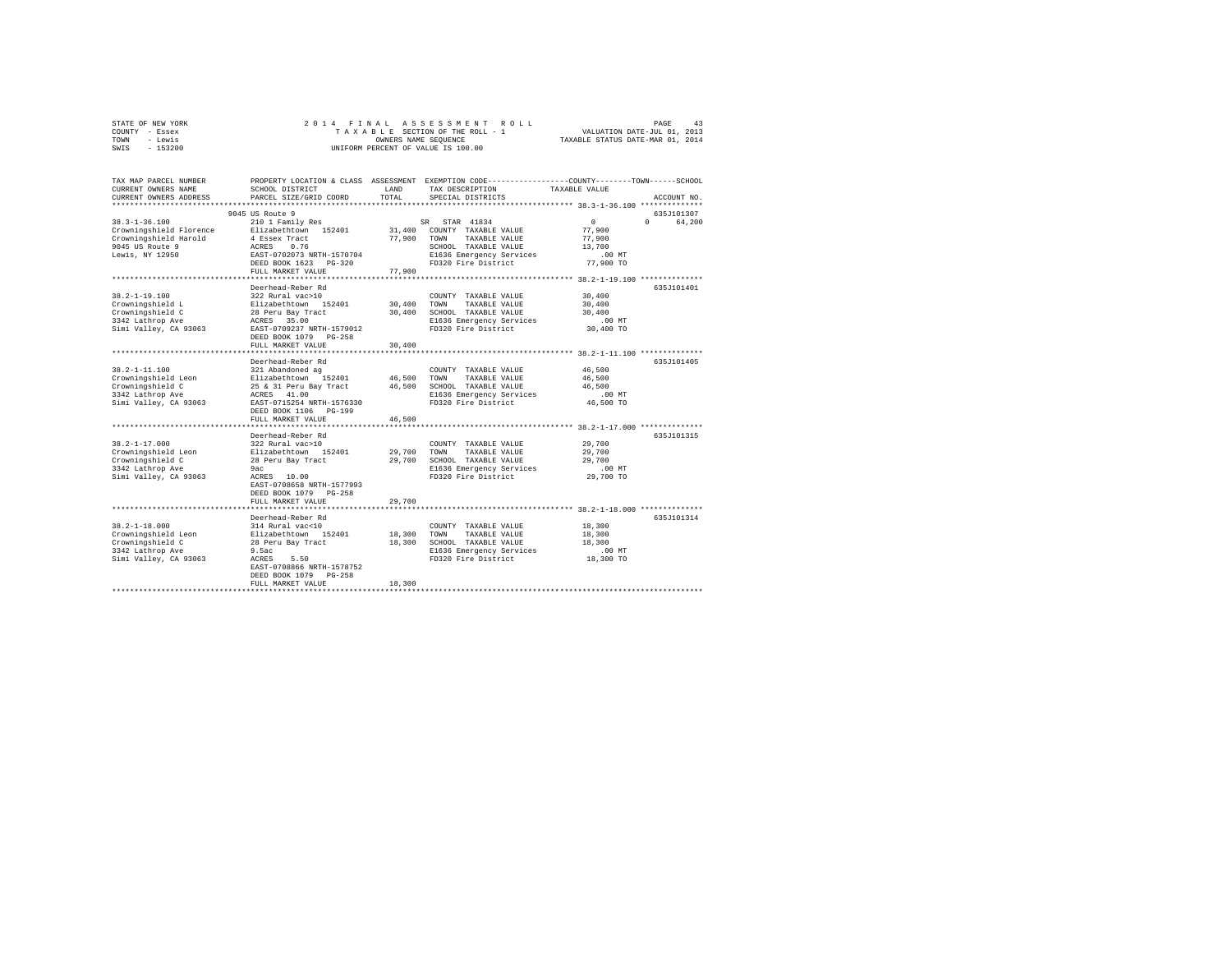| STATE OF NEW YORK<br>COUNTY - Essex<br>TOWN<br>- Lewis<br>$-153200$<br>SWIS                                                                                     | 2 0 1 4<br>FINAL                                                                                                                                                                   | OWNERS NAME SEQUENCE         | ASSESSMENT<br>ROLL<br>TAXABLE SECTION OF THE ROLL - 1<br>UNIFORM PERCENT OF VALUE IS 100.00                                                                      | VALUATION DATE-JUL 01, 2013<br>TAXABLE STATUS DATE-MAR 01, 2014        | PAGE               | 44                   |
|-----------------------------------------------------------------------------------------------------------------------------------------------------------------|------------------------------------------------------------------------------------------------------------------------------------------------------------------------------------|------------------------------|------------------------------------------------------------------------------------------------------------------------------------------------------------------|------------------------------------------------------------------------|--------------------|----------------------|
| TAX MAP PARCEL NUMBER<br>CURRENT OWNERS NAME<br>CURRENT OWNERS ADDRESS<br>**************************                                                            | PROPERTY LOCATION & CLASS ASSESSMENT EXEMPTION CODE---------------COUNTY-------TOWN-----SCHOOL<br>SCHOOL DISTRICT<br>PARCEL SIZE/GRID COORD                                        | LAND<br>TOTAL                | TAX DESCRIPTION<br>SPECIAL DISTRICTS                                                                                                                             | TAXABLE VALUE                                                          |                    | ACCOUNT NO.          |
| $38.4 - 1 - 8.111$<br>Crowningshield Leon<br>Crowningshield C<br>3342 Lathrop Ave<br>Simi Valley, CA 93063                                                      | 351 Deerhead-Reber Rd<br>322 Rural vac>10<br>Elizabethtown 152401<br>24 Peru Bay Tract<br>ACRES 84.70<br>EAST-0712996 NRTH-1574970<br>DEED BOOK 1106 PG-199<br>FULL MARKET VALUE   | 80,400<br>80,400<br>80,400   | COUNTY TAXABLE VALUE<br>TOWN<br>TAXABLE VALUE<br>SCHOOL TAXABLE VALUE<br>E1636 Emergency Services<br>FD320 Fire District                                         | 80,400<br>80,400<br>80,400<br>$.00$ MT<br>80,400 TO                    |                    | 635J101406           |
|                                                                                                                                                                 | 351 Deerhead-Reber Rd                                                                                                                                                              |                              |                                                                                                                                                                  |                                                                        |                    | 635J190011           |
| $38.4 - 1 - 8.120$<br>Crowningshield Leon R<br>Burke Blanche M<br>c/o Wilma Crowningshield 1639/52-Life Use to<br>351 Deerhead Reber Rd<br>Lewis, NY 12950-9706 | 210 1 Family Res<br>Elizabethtown 152401<br>24 Peru Bay Tract<br>Wilma R Crowningshield<br>8.50<br>ACRES<br>EAST-0713379 NRTH-1576239<br>DEED BOOK 1639 PG-52<br>FULL MARKET VALUE | 40,000<br>85,300<br>85,300   | SR STAR 41834<br>COUNTY TAXABLE VALUE<br>TAXABLE VALUE<br>TOWN<br>SCHOOL TAXABLE VALUE<br>E1636 Emergency Services<br>FD320 Fire District                        | $\circ$<br>85,300<br>85,300<br>21,100<br>.00 MT<br>85,300 TO           | $\Omega$           | 64,200               |
|                                                                                                                                                                 | 432 Deerhead-Reber Rd                                                                                                                                                              |                              |                                                                                                                                                                  |                                                                        |                    | 635J101402           |
| $38.4 - 1 - 12.100$<br>Crowningshield Mary Ann<br>432 Deerhead Rd<br>Lewis, NY 12950                                                                            | 240 Rural res<br>Elizabethtown 152401<br>24 & 25 Peru Bay Tract<br>25ac<br>ACRES 22.00 BANK CORE<br>EAST-0715295 NRTH-1575050<br>DEED BOOK 456<br>$PG-120$                         | 48,500 SR                    | AGED ALL 41800<br>STAR 41834<br>137,700 COUNTY TAXABLE VALUE<br>TAXABLE VALUE<br>TOWN<br>SCHOOL TAXABLE VALUE<br>E1636 Emergency Services<br>FD320 Fire District | 68,850<br>$\Omega$<br>68,850<br>68,850<br>4.650<br>.00MT<br>137,700 TO | 68,850<br>$\Omega$ | 68,850<br>64,200     |
|                                                                                                                                                                 | FULL MARKET VALUE                                                                                                                                                                  | 137,700                      |                                                                                                                                                                  |                                                                        |                    |                      |
| $47.4 - 1 - 1.100$<br>Crowningshield Michael J<br>Crowningshield Bette F<br>Redmond Rd<br>PO Box 569<br>Lewis, NY 12950                                         | 99 Redmond Rd<br>210 1 Family Res<br>Elizabethtown 152401<br>4 Platt Rogers Tract 1<br>ACRES 10.00<br>EAST-0708282 NRTH-1558644<br>DEED BOOK 993<br>$PG-260$<br>FULL MARKET VALUE  | 41,200<br>252,300<br>252,300 | RES. STAR 41854<br>COUNTY TAXABLE VALUE<br>TAXABLE VALUE<br>TOWN<br>SCHOOL TAXABLE VALUE<br>E1636 Emergency Services<br>FD320 Fire District                      | $\circ$<br>252,300<br>252,300<br>222,300<br>$.00$ MT<br>252,300 TO     | $\cap$             | 635J101715<br>30,000 |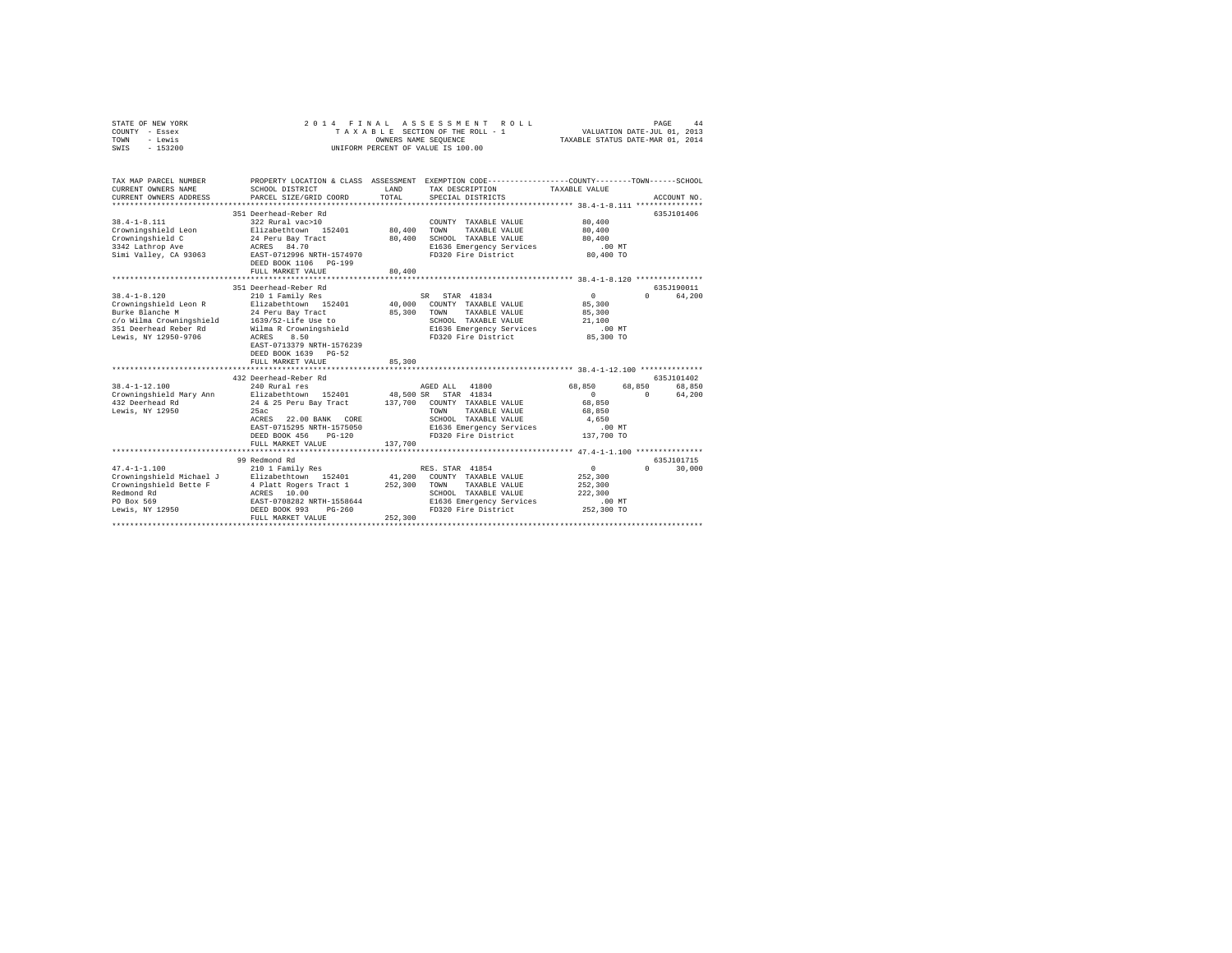| STATE OF NEW YORK<br>COUNTY - Essex<br>TOWN<br>- Lewis | 2014 FINAL<br>ASSESSMENT<br>PAGE<br>ROLL<br>VALUATION DATE-JUL 01, 2013<br>TAXABLE STATUS DATE-MAR 01, 2014<br>TAXABLE SECTION OF THE ROLL - 1<br>OWNERS NAME SEQUENCE |           |                                                                                                                   |                                               |             |
|--------------------------------------------------------|------------------------------------------------------------------------------------------------------------------------------------------------------------------------|-----------|-------------------------------------------------------------------------------------------------------------------|-----------------------------------------------|-------------|
| SWIS<br>$-153200$                                      |                                                                                                                                                                        |           | UNIFORM PERCENT OF VALUE IS 100.00                                                                                |                                               |             |
| TAX MAP PARCEL NUMBER<br>CURRENT OWNERS NAME           | SCHOOL DISTRICT                                                                                                                                                        | LAND      | PROPERTY LOCATION & CLASS ASSESSMENT EXEMPTION CODE---------------COUNTY-------TOWN-----SCHOOL<br>TAX DESCRIPTION | TAXABLE VALUE                                 |             |
| CURRENT OWNERS ADDRESS                                 | PARCEL SIZE/GRID COORD                                                                                                                                                 | TOTAL     | SPECIAL DISTRICTS                                                                                                 |                                               | ACCOUNT NO. |
| **********************                                 |                                                                                                                                                                        |           |                                                                                                                   |                                               |             |
|                                                        | 37 Osawentha Dr                                                                                                                                                        |           |                                                                                                                   |                                               | 635J102004  |
| $47.13 - 1 - 5.000$                                    | 210 1 Family Res                                                                                                                                                       |           | RES. STAR 41854                                                                                                   | $\circ$<br>$\cap$                             | 30,000      |
| Crowningshield Theresa J<br>37 Osawentha Dr            | Elizabethtown 152401<br>14 Platt Rogers Tract 4                                                                                                                        | 117,700   | 31,000 COUNTY TAXABLE VALUE<br>TOWN<br>TAXABLE VALUE                                                              | 117,700<br>117,700                            |             |
| PO Box 89                                              | 0.40<br>ACRES                                                                                                                                                          |           | SCHOOL TAXABLE VALUE                                                                                              | 87,700                                        |             |
| Lewis, NY 12950                                        | EAST-0700799 NRTH-1560428                                                                                                                                              |           | E1636 Emergency Services                                                                                          | $.00$ MT                                      |             |
|                                                        | DEED BOOK 1103 PG-280                                                                                                                                                  |           | FD320 Fire District                                                                                               | 117,700 TO                                    |             |
|                                                        | FULL MARKET VALUE                                                                                                                                                      |           | 117,700 WB320 Lewis B&I                                                                                           | 117,700 TO C                                  |             |
|                                                        |                                                                                                                                                                        |           | WD320 Water District                                                                                              | 117,700 TO M                                  |             |
|                                                        | 9037 US Route 9                                                                                                                                                        |           |                                                                                                                   |                                               | 635Z007013  |
| $38.3 - 1 - 36.300$                                    | 210 1 Family Res                                                                                                                                                       |           | COUNTY TAXABLE VALUE                                                                                              | 98,500                                        |             |
| Crowningshield Tina L                                  | Elizabethtown 152401                                                                                                                                                   | 33,300    | TOWN<br>TAXABLE VALUE                                                                                             | 98,500                                        |             |
| PO Box 41                                              | 4 Essex Tract                                                                                                                                                          | 98,500    | SCHOOL TAXABLE VALUE                                                                                              | 98,500                                        |             |
| Lewis, NY 12950                                        | ACRES 1.28                                                                                                                                                             |           | E1636 Emergency Services                                                                                          | .00MT                                         |             |
|                                                        | EAST-0701820 NRTH-1570411                                                                                                                                              |           | FD320 Fire District                                                                                               | 98,500 TO                                     |             |
|                                                        | DEED BOOK 1545 PG-202                                                                                                                                                  |           |                                                                                                                   |                                               |             |
|                                                        | FULL MARKET VALUE                                                                                                                                                      | 98,500    |                                                                                                                   |                                               |             |
|                                                        | 375 Deerhead-Reber Rd                                                                                                                                                  |           |                                                                                                                   |                                               | 635J187012  |
| $38.4 - 1 - 8.200$                                     | 240 Rural res                                                                                                                                                          |           | VET WAR CT 41121                                                                                                  | 15,000<br>15,000                              | $\cap$      |
| Crowningshield Wilford                                 | Elizabethtown 152401                                                                                                                                                   | 47,700 SR | STAR 41834                                                                                                        | $\Omega$<br>$^{\circ}$                        | 64,200      |
| Crowningshield Donalda                                 | 24 Peru Bay Tract                                                                                                                                                      |           | 146,900 COUNTY TAXABLE VALUE                                                                                      | 131,900                                       |             |
| 375 Deerhead Reber Rd                                  | ACRES 20.43                                                                                                                                                            |           | TOWN<br>TAXABLE VALUE                                                                                             | 131,900                                       |             |
| Lewis, NY 12950                                        | EAST-0713992 NRTH-1576279                                                                                                                                              |           | SCHOOL TAXABLE VALUE                                                                                              | 82,700                                        |             |
|                                                        | DEED BOOK 873<br>$PG-331$                                                                                                                                              |           | E1636 Emergency Services                                                                                          | $.00$ MT                                      |             |
|                                                        | FULL MARKET VALUE                                                                                                                                                      |           | 146,900 FD320 Fire District                                                                                       | 146,900 TO                                    |             |
|                                                        | Deerhead-Reber Rd                                                                                                                                                      |           |                                                                                                                   |                                               | 635J101409  |
| $38.4 - 1 - 9.000$                                     | 314 Rural vac<10                                                                                                                                                       |           | COUNTY TAXABLE VALUE                                                                                              | 1,200                                         |             |
| Crowningshield Wilford G                               | Elizabethtown 152401                                                                                                                                                   | 1,200     | TOWN<br>TAXABLE VALUE                                                                                             | 1,200                                         |             |
| Crowningshield Donalda B                               | 24 Peru Bay Tract<br>ACRES 0.70                                                                                                                                        | 1,200     | SCHOOL TAXABLE VALUE                                                                                              | 1,200                                         |             |
| 375 Deerhead-Reber Rd                                  | ACRES                                                                                                                                                                  |           | E1636 Emergency Services                                                                                          | $.00$ MT                                      |             |
| Lewis, NY 12950                                        | EAST-0713509 NRTH-1575712                                                                                                                                              |           | FD320 Fire District                                                                                               | 1,200 TO                                      |             |
|                                                        | DEED BOOK 1730 PG-245                                                                                                                                                  | 1,200     |                                                                                                                   |                                               |             |
|                                                        | FULL MARKET VALUE                                                                                                                                                      |           |                                                                                                                   | **************** 38.4-1-21.000 ************** |             |
|                                                        | Moss Rd                                                                                                                                                                |           |                                                                                                                   |                                               | 635J101407  |
| $38.4 - 1 - 21.000$                                    | 910 Priv forest                                                                                                                                                        |           | COUNTY TAXABLE VALUE                                                                                              | 71,900                                        |             |
| Crowningshield Wilford G                               | Elizabethtown 152401                                                                                                                                                   | 71,900    | TOWN<br>TAXABLE VALUE                                                                                             | 71,900                                        |             |
| Crowningshield Donalda D                               | 17 Peru Bay Tract                                                                                                                                                      | 71,900    | SCHOOL TAXABLE VALUE                                                                                              | 71,900                                        |             |
| 375 Deerhead Reber Rd                                  | Db 951 Pg 148 (Corr Deed)                                                                                                                                              |           | E1636 Emergency Services                                                                                          | $.00$ MT                                      |             |
| Lewis, NY 12950                                        | ACRES 102.60<br>EAST-0714053 NRTH-1571152                                                                                                                              |           | FD320 Fire District                                                                                               | 71,900 TO                                     |             |
|                                                        | DEED BOOK 951<br>$PG-148$                                                                                                                                              |           |                                                                                                                   |                                               |             |
|                                                        | FULL MARKET VALUE                                                                                                                                                      | 71,900    |                                                                                                                   |                                               |             |
|                                                        |                                                                                                                                                                        |           |                                                                                                                   |                                               |             |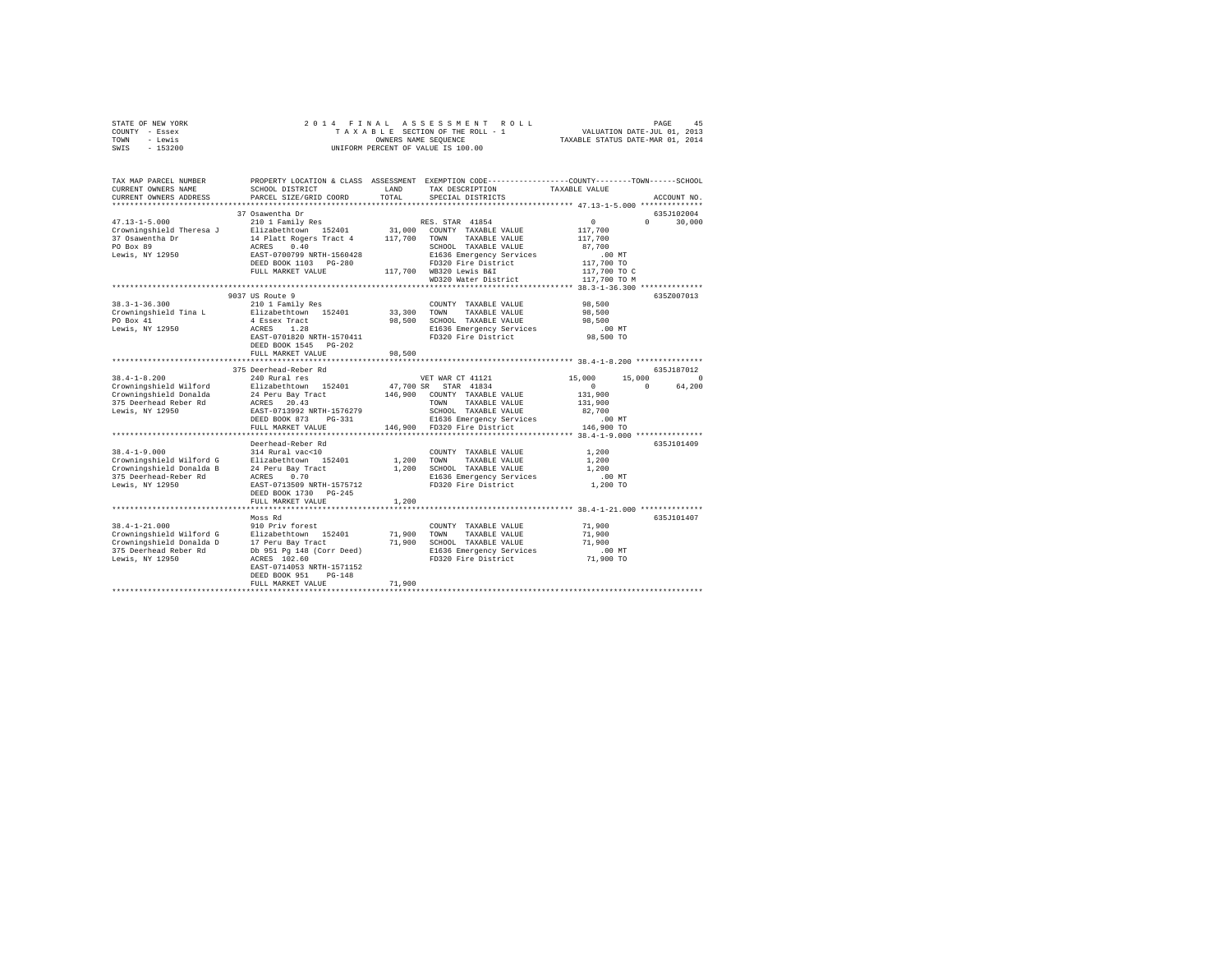|      | STATE OF NEW YORK |  |  | 2014 FINAL ASSESSMENT ROLL         | PAGE                             | 46 |
|------|-------------------|--|--|------------------------------------|----------------------------------|----|
|      | COUNTY - Essex    |  |  | TAXABLE SECTION OF THE ROLL - 1    | VALUATION DATE-JUL 01, 2013      |    |
| TOWN | - Lewis           |  |  | OWNERS NAME SEOUENCE               | TAXABLE STATUS DATE-MAR 01, 2014 |    |
| SWIS | $-153200$         |  |  | UNIFORM PERCENT OF VALUE IS 100.00 |                                  |    |

| TAX MAP PARCEL NUMBER<br>CURRENT OWNERS NAME<br>CURRENT OWNERS ADDRESS<br>**********************                        | SCHOOL DISTRICT<br>PARCEL SIZE/GRID COORD                                                                                                                                                         | LAND<br>TOTAL         | PROPERTY LOCATION & CLASS ASSESSMENT EXEMPTION CODE-----------------COUNTY-------TOWN------SCHOOL<br>TAX DESCRIPTION<br>SPECIAL DISTRICTS              | TAXABLE VALUE                                                     | ACCOUNT NO.           |
|-------------------------------------------------------------------------------------------------------------------------|---------------------------------------------------------------------------------------------------------------------------------------------------------------------------------------------------|-----------------------|--------------------------------------------------------------------------------------------------------------------------------------------------------|-------------------------------------------------------------------|-----------------------|
| $38.4 - 1 - 22.400$<br>Crowningshield Wilford G<br>Crowningshield Donalda D<br>375 Deerhead Reber Rd<br>Lewis, NY 12950 | 568 Moss Rd<br>322 Rural vac>10<br>Elizabethtown 152401<br>21 Peru Bay Tract<br>Db 909 Pg 33<br>ACRES 37.80<br>EAST-0713752 NRTH-1572605<br>DEED BOOK 1307 PG-89<br>FULL MARKET VALUE             | 39,500 TOWN<br>39,500 | COUNTY TAXABLE VALUE<br>TAXABLE VALUE<br>39,500 SCHOOL TAXABLE VALUE<br>E1636 Emergency Services<br>FD320 Fire District                                | 39,500<br>39,500<br>39,500<br>$.00$ MT<br>39,500 TO               | 635Z000021            |
| $38.4 - 1 - 11.000$                                                                                                     | 395 Deerhead-Reber Rd<br>210 1 Family Res                                                                                                                                                         |                       | VET WAR CT 41121                                                                                                                                       | 15,000<br>15,000                                                  | 635J100112<br>$\circ$ |
| Crumley William<br>Crumley Barbara<br>395 Deerhead-Reber Rd<br>Lewis, NY 12950                                          | Elizabethtown 152401<br>24 Peru Bay Tract<br>ACRES 4.00<br>EAST-0714356 NRTH-1575766<br>DEED BOOK 848 PG-181<br>FULL MARKET VALUE                                                                 | 36,000 SR             | STAR 41834<br>103,800 COUNTY TAXABLE VALUE<br>TAXABLE VALUE<br>TOWN<br>SCHOOL TAXABLE VALUE<br>E1636 Emergency Services<br>103,800 FD320 Fire District | $\circ$<br>88,800<br>88,800<br>39,600<br>.00MT<br>103,800 TO      | $\Omega$<br>64,200    |
|                                                                                                                         |                                                                                                                                                                                                   |                       |                                                                                                                                                        |                                                                   |                       |
|                                                                                                                         | 135 Ray Woods Rd                                                                                                                                                                                  |                       |                                                                                                                                                        |                                                                   | 635J102206            |
| $56.1 - 2 - 29.000$<br>Curran Scott<br>Curran Susan<br>PO Box 453<br>Lewis, NY 12950                                    | DEED BOOK 967 PG-170<br>FULL MARKET VALUE                                                                                                                                                         | 269,100               | E1636 Emergency Services<br>FD320 Fire District                                                                                                        | $\Omega$<br>269,100<br>269,100<br>239,100<br>.00 MT<br>269,100 TO | $\Omega$<br>30,000    |
|                                                                                                                         |                                                                                                                                                                                                   |                       |                                                                                                                                                        |                                                                   |                       |
| $55.2 - 1 - 19.110$<br>Cutting Farm LLC<br>161 Madison Ave 8NE<br>New York, NY 10016                                    | 74 Cutting Rd<br>240 Rural res<br>Elizabethtown 152401<br>29&30 Platt Rogers Tr 4<br>ACRES 58.46<br>EAST-0695895 NRTH-1546601<br>DEED BOOK 1683 PG-70<br>FULL MARKET VALUE                        | 213,200               | COUNTY TAXABLE VALUE<br>85,900 TOWN TAXABLE VALUE<br>213,200 SCHOOL TAXABLE VALUE<br>E1636 Emergency Services<br>FD320 Fire District                   | 213,200<br>213,200<br>213,200<br>$.00$ MT<br>213,200 TO           | 635J101413            |
|                                                                                                                         |                                                                                                                                                                                                   |                       |                                                                                                                                                        |                                                                   |                       |
| $55.2 - 1 - 20.000$<br>Cutting Farm LLC<br>161 Madison Ave 8NE<br>New York, NY 10016                                    | Cutting Rd<br>322 Rural vac>10<br>Elizabethtown 152401<br>29 Platt Rogers Tract 4<br>1348/201 Life Use To<br>Evelyn P Cutting<br>ACRES 54.40<br>EAST-0695909 NRTH-1544946<br>DEED BOOK 1683 PG-70 |                       | COUNTY TAXABLE VALUE<br>32,200 TOWN<br>TAXABLE VALUE<br>32,200 SCHOOL TAXABLE VALUE<br>E1636 Emergency Services<br>FD320 Fire District                 | 32,200<br>32,200<br>32,200<br>$.00$ MT<br>32,200 TO               | 635J101414            |
|                                                                                                                         | FULL MARKET VALUE                                                                                                                                                                                 | 32,200                |                                                                                                                                                        |                                                                   |                       |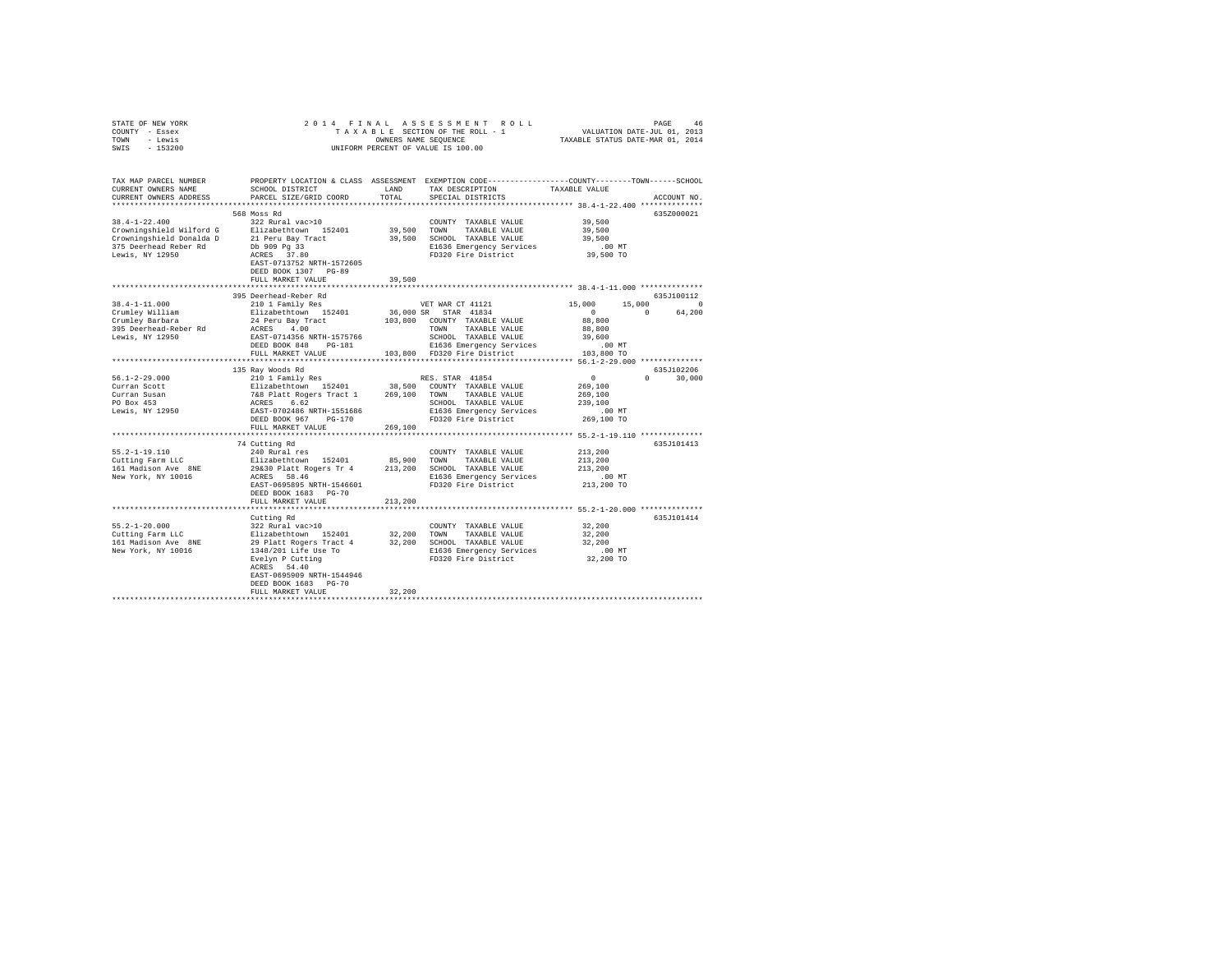| STATE OF NEW YORK                                                    | 2014 FINAL                                                                                                                                                                                                                                |              |                                      |               |               |  |
|----------------------------------------------------------------------|-------------------------------------------------------------------------------------------------------------------------------------------------------------------------------------------------------------------------------------------|--------------|--------------------------------------|---------------|---------------|--|
| COUNTY - Essex                                                       |                                                                                                                                                                                                                                           |              |                                      |               |               |  |
| TOWN - Lewis                                                         | OWNERS NAME SEQUENCE                                                                                                                                                                                                                      |              |                                      |               |               |  |
| $-153200$<br>SWIS                                                    |                                                                                                                                                                                                                                           |              | UNIFORM PERCENT OF VALUE IS 100.00   |               |               |  |
|                                                                      |                                                                                                                                                                                                                                           |              |                                      |               |               |  |
|                                                                      |                                                                                                                                                                                                                                           |              |                                      |               |               |  |
|                                                                      |                                                                                                                                                                                                                                           |              |                                      |               |               |  |
| TAX MAP PARCEL NUMBER                                                | PROPERTY LOCATION & CLASS ASSESSMENT EXEMPTION CODE-----------------COUNTY-------TOWN-----SCHOOL                                                                                                                                          |              |                                      |               |               |  |
| CURRENT OWNERS NAME                                                  | SCHOOL DISTRICT                                                                                                                                                                                                                           | LAND         | TAX DESCRIPTION                      | TAXABLE VALUE |               |  |
| CURRENT OWNERS ADDRESS                                               | PARCEL SIZE/GRID COORD                                                                                                                                                                                                                    | TOTAL        | SPECIAL DISTRICTS                    |               | ACCOUNT NO.   |  |
|                                                                      |                                                                                                                                                                                                                                           |              |                                      |               |               |  |
|                                                                      | 1169 County Route 10                                                                                                                                                                                                                      |              |                                      |               | 635J103214    |  |
| $47.3 - 2 - 15.100$                                                  | 210 1 Family Res                                                                                                                                                                                                                          |              | COUNTY TAXABLE VALUE                 | 62,300        |               |  |
|                                                                      |                                                                                                                                                                                                                                           |              |                                      | 62,300        |               |  |
| Daby Donald<br>Daby Dianna                                           |                                                                                                                                                                                                                                           |              |                                      | 62,300        |               |  |
|                                                                      |                                                                                                                                                                                                                                           |              |                                      |               |               |  |
| Lewis Wadhams Rd                                                     | Notes the temperator of the Bizabeth<br>Community of Platt Rogers Tract 1 and 152401 5 and 162,300 SOWN TAXABLE VALUE<br>162,300 SCHOLD TAXABLE VALUE<br>162,300 SCHOLD TAXABLE VALUE<br>2012 1636 Emergency Services<br>2020 Fire Distri |              | E1636 Emergency Services             | $.00$ MT      |               |  |
| PO Box 534                                                           |                                                                                                                                                                                                                                           |              | FD320 Fire District                  | 62,300 TO     |               |  |
| Lewis, NY 12950                                                      |                                                                                                                                                                                                                                           |              |                                      |               |               |  |
|                                                                      |                                                                                                                                                                                                                                           |              |                                      |               |               |  |
|                                                                      | DEED BOOK 1200 PG-156                                                                                                                                                                                                                     |              |                                      |               |               |  |
|                                                                      | FULL MARKET VALUE                                                                                                                                                                                                                         | 62,300       |                                      |               |               |  |
|                                                                      |                                                                                                                                                                                                                                           |              |                                      |               |               |  |
|                                                                      | Cutting Rd                                                                                                                                                                                                                                |              |                                      |               | 635J101412    |  |
| $55.2 - 1 - 18.100$                                                  | 322 Rural vac>10                                                                                                                                                                                                                          |              | COUNTY TAXABLE VALUE                 | 32,300        |               |  |
| Daffinee Raymond W                                                   |                                                                                                                                                                                                                                           |              |                                      | 32,300        |               |  |
|                                                                      |                                                                                                                                                                                                                                           |              |                                      | 32,300        |               |  |
| Weider Loretta M<br>7 Betty Spring Rd                                | Elizabethtown 152401 32,300 TOWN TAXABLE VALUE<br>30 Platt Rogers Tract 4 32,300 SCHOOL TAXABLE VALUE<br>ACRES 14.65 RESERVENCE RESERVE RESERVE                                                                                           |              | E1636 Emergency Services             | $.00$ MT      |               |  |
| East Freetown, MA 02717                                              | EAST-0695948 NRTH-1547944                                                                                                                                                                                                                 |              | FD320 Fire District                  | 32,300 TO     |               |  |
|                                                                      | DEED BOOK 1671 PG-214                                                                                                                                                                                                                     |              |                                      |               |               |  |
|                                                                      | FULL MARKET VALUE                                                                                                                                                                                                                         | 32,300       |                                      |               |               |  |
|                                                                      |                                                                                                                                                                                                                                           |              |                                      |               |               |  |
|                                                                      | Cutting Rd                                                                                                                                                                                                                                |              |                                      |               | 635Z012001    |  |
| $55.2 - 1 - 19.120$                                                  |                                                                                                                                                                                                                                           |              | COUNTY TAXABLE VALUE                 | 30,300        |               |  |
|                                                                      |                                                                                                                                                                                                                                           |              |                                      | 30,300        |               |  |
| Daffinee Raymond W                                                   |                                                                                                                                                                                                                                           |              | 30,300 TOWN TAXABLE VALUE            |               |               |  |
| Weider Loretta M                                                     | 322 Rural vac>10<br>Elizabethtown 152401<br>30 Platt Rogers Tr 4<br>ACRES 10.71                                                                                                                                                           |              | 30,300 SCHOOL TAXABLE VALUE          | 30,300        |               |  |
| 7 Betty Spring Rd                                                    |                                                                                                                                                                                                                                           |              | E1636 Emergency Services             | $.00$ MT      |               |  |
|                                                                      | East Freetown, MA 02717 EAST-0695320 NRTH-1547820                                                                                                                                                                                         |              | FD320 Fire District                  | 30,300 TO     |               |  |
|                                                                      | DEED BOOK 1671    PG-214                                                                                                                                                                                                                  |              |                                      |               |               |  |
|                                                                      |                                                                                                                                                                                                                                           |              |                                      |               |               |  |
|                                                                      | FULL MARKET VALUE                                                                                                                                                                                                                         | 30,300       |                                      |               |               |  |
|                                                                      |                                                                                                                                                                                                                                           |              |                                      |               |               |  |
|                                                                      |                                                                                                                                                                                                                                           |              |                                      |               | 635J103012    |  |
| $56.2 - 3 - 25.000$                                                  |                                                                                                                                                                                                                                           |              | VET COM CT 41131                     | 16,300        | $16,300$ 0    |  |
|                                                                      | 1711 County Route 10<br>210 1 Family Res<br>Elizabethtown 152401                                                                                                                                                                          |              | 33,300 SR STAR 41834                 | $\sim$ 0      | 0 64,200      |  |
|                                                                      |                                                                                                                                                                                                                                           |              |                                      | 48,900        |               |  |
|                                                                      |                                                                                                                                                                                                                                           |              | 65,200 COUNTY TAXABLE VALUE          |               |               |  |
|                                                                      |                                                                                                                                                                                                                                           |              | TOWN TAXABLE VALUE                   | 48,900        |               |  |
| Daly Robert T<br>1711 County Rte 10<br>PO Box 461<br>Lewis, NY 12950 |                                                                                                                                                                                                                                           |              | SCHOOL TAXABLE VALUE                 | 1,000         |               |  |
|                                                                      | 36 38 Mccormick<br>ACRES 1.30<br>EAST-0715746 NRTH-1549619<br>DEED BOOK 855 PG-255                                                                                                                                                        |              | E1636 Emergency Services             | $.00$ MT      |               |  |
|                                                                      | FULL MARKET VALUE                                                                                                                                                                                                                         |              | 65,200 FD320 Fire District 65,200 TO |               |               |  |
|                                                                      |                                                                                                                                                                                                                                           |              |                                      |               |               |  |
|                                                                      | 645 Hyde Rd                                                                                                                                                                                                                               |              |                                      |               | 635J103211    |  |
| $48.1 - 2 - 2.000$                                                   | 210 1 Family Res                                                                                                                                                                                                                          |              | RES. STAR 41854                      | $\sim$ 0      | $0 \t 30,000$ |  |
| Daniels George                                                       |                                                                                                                                                                                                                                           |              | 40,200 COUNTY TAXABLE VALUE          | 120,600       |               |  |
|                                                                      | Elizabethtown 152401<br>39 & 40 Platt Rogers                                                                                                                                                                                              | 120,600 TOWN | TAXABLE VALUE                        | 120,600       |               |  |
| Daniels Penny<br>645 Hyde Rd                                         | 10ac                                                                                                                                                                                                                                      |              | SCHOOL TAXABLE VALUE                 | 90,600        |               |  |
| Westport, NY 12993                                                   |                                                                                                                                                                                                                                           |              | E1636 Emergency Services             | $.00$ MT      |               |  |
|                                                                      | ----<br>ACRES 8.80<br>EAST-0721433 NRTH-1565735                                                                                                                                                                                           |              | FD320 Fire District                  | 120,600 TO    |               |  |
|                                                                      | DEED BOOK 877 PG-89                                                                                                                                                                                                                       |              |                                      |               |               |  |
|                                                                      | FULL MARKET VALUE                                                                                                                                                                                                                         | 120,600      |                                      |               |               |  |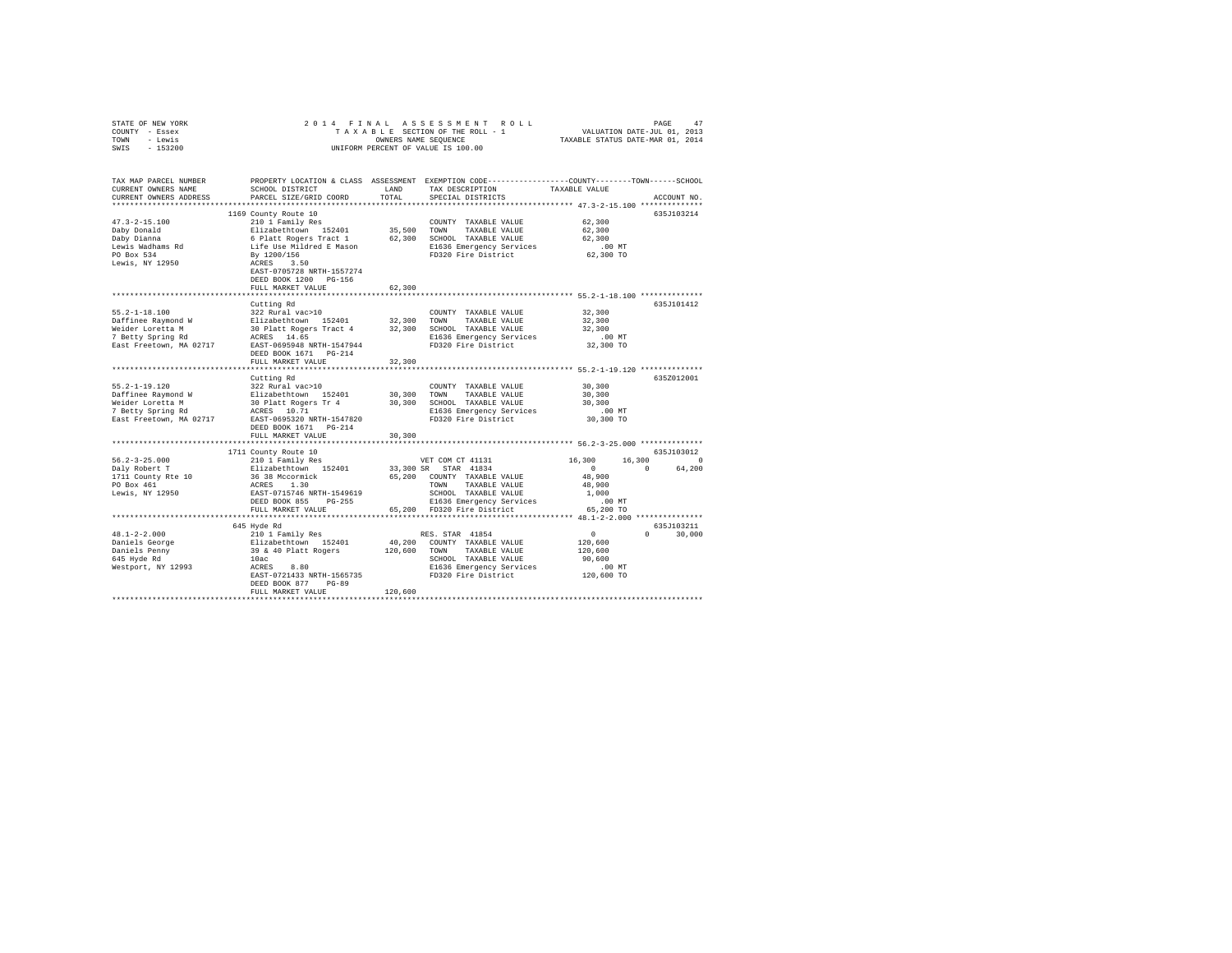| STATE OF NEW YORK | 2014 FINAL ASSESSMENT ROLL         | 48<br>PAGE                       |
|-------------------|------------------------------------|----------------------------------|
| COUNTY - Essex    | TAXABLE SECTION OF THE ROLL - 1    | VALUATION DATE-JUL 01, 2013      |
| TOWN<br>- Lewis   | OWNERS NAME SEOUENCE               | TAXABLE STATUS DATE-MAR 01, 2014 |
| $-153200$<br>SWIS | UNIFORM PERCENT OF VALUE IS 100.00 |                                  |

| TAX MAP PARCEL NUMBER<br>CURRENT OWNERS NAME<br>CURRENT OWNERS ADDRESS                           | PROPERTY LOCATION & CLASS ASSESSMENT<br>SCHOOL DISTRICT<br>PARCEL SIZE/GRID COORD                                                                                                                                           | LAND<br>TOTAL           | EXEMPTION CODE----------------COUNTY-------TOWN------SCHOOL<br>TAX DESCRIPTION<br>SPECIAL DISTRICTS                                                                                     | TAXABLE VALUE                                                                                      | ACCOUNT NO.                                 |
|--------------------------------------------------------------------------------------------------|-----------------------------------------------------------------------------------------------------------------------------------------------------------------------------------------------------------------------------|-------------------------|-----------------------------------------------------------------------------------------------------------------------------------------------------------------------------------------|----------------------------------------------------------------------------------------------------|---------------------------------------------|
| $56.2 - 3 - 18.220$<br>Davis Harry A<br>PO Box D4<br>Elizabethtown, NY 12932                     | Wadhams Heights Ln<br>311 Res vac land<br>Elizabethtown 152401 27,300 TOWN<br>30 33 McCormicks<br>6.99<br>ACRES<br>EAST-0719287 NRTH-1546065<br>DEED BOOK 1577 PG-277<br>FULL MARKET VALUE<br>***************************** | 27,300<br>************  | COUNTY TAXABLE VALUE<br>TAXABLE VALUE<br>27,300 SCHOOL TAXABLE VALUE<br>E1636 Emergency Services<br>FD320 Fire District<br>****************************** 57.1-3-4.200 ***************  | 27,300<br>27,300<br>27,300<br>.00MT<br>27,300 TO                                                   | 635Z008014                                  |
| $57.1 - 3 - 4.200$<br>Davis Lyman G<br>Davis Faylene<br>2049 County Rte 10<br>Westport, NY 12993 | 2049 County Route 10<br>240 Rural res<br>Westport 155001<br>Westport 1556<br>39 Taylor & Kimball<br>ACRES 21.60<br>EAST-0723685 NRTH-1550629<br>DEED BOOK 713<br>PG-135<br>FULL MARKET VALUE<br>***********************     | 137,400<br>137,400<br>. | SR STAR 41834<br>49,500 COUNTY TAXABLE VALUE<br>TAXABLE VALUE<br>TOWN<br>SCHOOL TAXABLE VALUE<br>E1636 Emergency Services<br>FD320 Fire District 137,400 TO                             | $\sim$ 0<br>137,400<br>137,400<br>73,200<br>.00 MT<br>**************** 47.4-1-6.000 ************** | 635J179041<br>$\cap$<br>64,200              |
| $47.4 - 1 - 6.000$<br>Davis Rodney C<br>213 Hyde Rd<br>Westport, NY 12993-9631                   | Hyde Rd<br>105 Vac farmland<br>Elizabethtown 152401<br>5 Platt Rogers<br>ACRES 14.60<br>EAST-0712134 NRTH-1557952<br>DEED BOOK 1318 PG-268<br>FULL MARKET VALUE                                                             | 14,500 TOWN<br>14,500   | COUNTY TAXABLE VALUE<br>TAXABLE VALUE<br>14,500 SCHOOL TAXABLE VALUE<br>E1636 Emergency Services<br>FD320 Fire District                                                                 | 14,500<br>14,500<br>14,500<br>$.00$ MT<br>14,500 TO                                                | 635J101506                                  |
| $47.4 - 1 - 10.100$<br>Davis Rodney C<br>Davis Jason R<br>213 Hyde Rd<br>Westport, NY 12993      | 177 Hyde Rd<br>210 1 Family Res<br>Elizabethtown 152401<br>34 Platt Rogers<br>ACRES 3.10<br>EAST-0712923 NRTH-1558207<br>DEED BOOK 1318 PG-273<br>FULL MARKET VALUE                                                         | 35,100<br>63,600        | COUNTY TAXABLE VALUE<br>TOWN<br>TAXABLE VALUE<br>63,600 SCHOOL TAXABLE VALUE 63,600<br>E1636 Emergency Services .00 MT<br>FD320 Fire District                                           | 63,600<br>63,600<br>63,600 TO                                                                      | 635J101507                                  |
| $47.4 - 1 - 10.200$<br>Davis Rodney C<br>213 Hyde Rd<br>Westport, NY 12993                       | 213 Hyde Rd<br>240 Rural res<br>Elizabethtown 152401<br>5 Platt Rogers<br>ACRES 86.70<br>EAST-0714161 NRTH-1558232<br>FULL MARKET VALUE                                                                                     |                         | VET COM CT 41131<br>111,500 RES. STAR 41854<br>192,600 COUNTY TAXABLE VALUE<br>TOWN<br>TAXABLE VALUE<br>SCHOOL TAXABLE VALUE<br>E1636 Emergency Services<br>192,600 FD320 Fire District | 25,000<br>25,000<br>$\overline{0}$<br>167,600<br>167.600<br>162,600<br>.00MT<br>192,600 TO         | 635Z003001<br>$\circ$<br>$\Omega$<br>30,000 |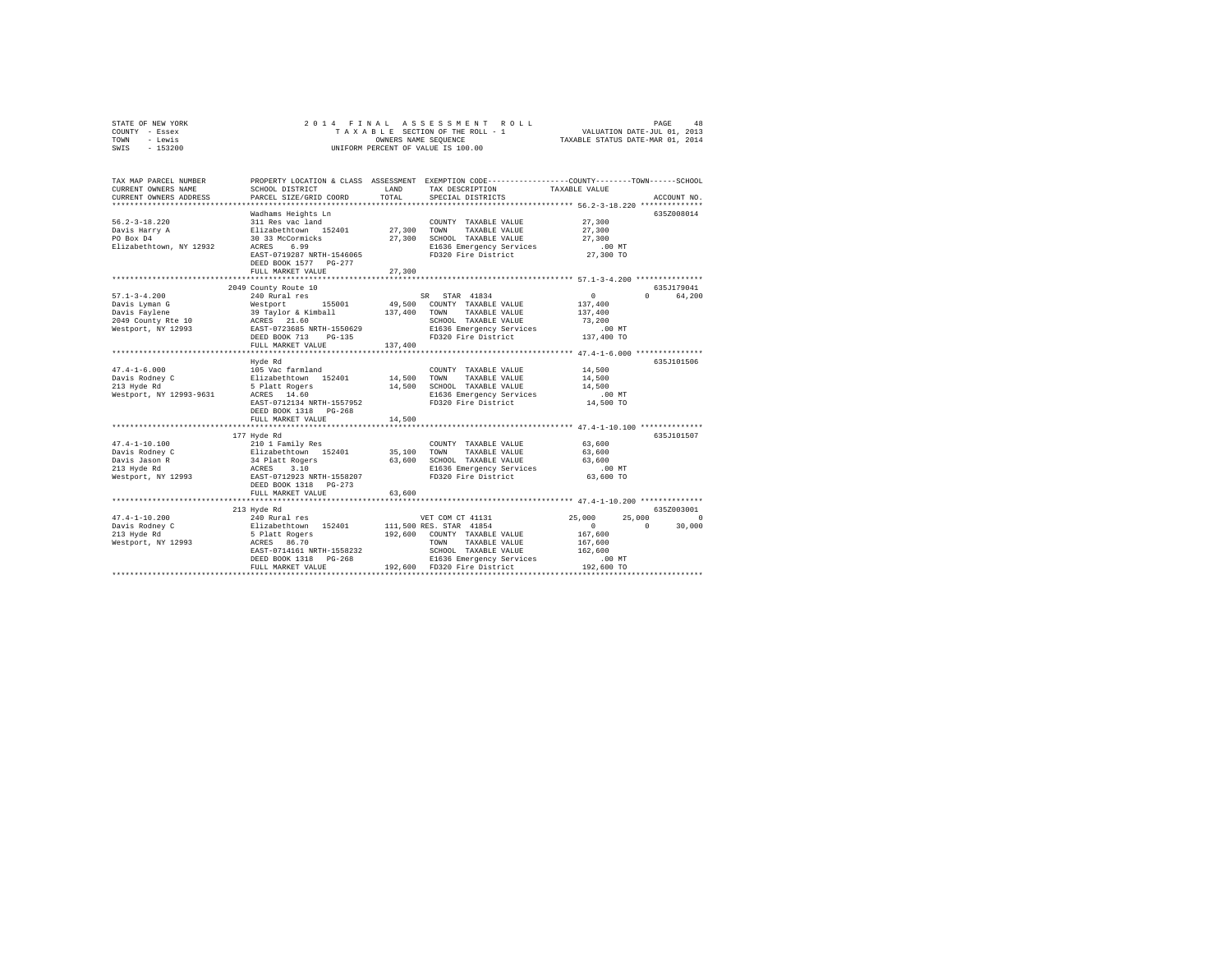| PROPERTY LOCATION & CLASS ASSESSMENT EXEMPTION CODE---------------COUNTY-------TOWN-----SCHOOL<br>TAX MAP PARCEL NUMBER<br>SCHOOL DISTRICT<br>LAND<br>TAX DESCRIPTION<br>CURRENT OWNERS NAME<br>TAXABLE VALUE                                                                                                                                                                                                                                                                                                                          |          |
|----------------------------------------------------------------------------------------------------------------------------------------------------------------------------------------------------------------------------------------------------------------------------------------------------------------------------------------------------------------------------------------------------------------------------------------------------------------------------------------------------------------------------------------|----------|
| CURRENT OWNERS ADDRESS<br>PARCEL SIZE/GRID COORD<br>TOTAL<br>SPECIAL DISTRICTS<br>ACCOUNT NO.                                                                                                                                                                                                                                                                                                                                                                                                                                          |          |
| 635J100806<br>County Route 10                                                                                                                                                                                                                                                                                                                                                                                                                                                                                                          |          |
| $47.4 - 1 - 11.000$<br>105 Vac farmland<br>45,800<br>COUNTY TAXABLE VALUE<br>De Lise Timothy Charles<br>Elizabethtown 152401<br>45,800<br>TOWN<br>TAXABLE VALUE<br>45,800<br>34 Platt Rogers Tract 1 45,800<br>28 Lighthouse Rd<br>45,800<br>SCHOOL TAXABLE VALUE<br>Plattsburgh, NY 12901<br>ACRES 51.50<br>E1636 Emergency Services<br>$.00$ MT<br>45,800 TO<br>FD320 Fire District<br>EAST-0714654 NRTH-1555684<br>DEED BOOK 1691 PG-221                                                                                            |          |
| 45,800<br>FULL MARKET VALUE                                                                                                                                                                                                                                                                                                                                                                                                                                                                                                            |          |
| Hurley Rd<br>635J100811<br>$47.4 - 1 - 24.000$<br>322 Rural vac>10<br>22,600<br>COUNTY TAXABLE VALUE                                                                                                                                                                                                                                                                                                                                                                                                                                   |          |
| De Lise Timothy Charles<br>Elizabethtown 152401<br>22,600<br>TOWN TAXABLE VALUE<br>22,600                                                                                                                                                                                                                                                                                                                                                                                                                                              |          |
| Gore Taylor & Kimball<br>28 Lighthouse Rd<br>22,600<br>SCHOOL TAXABLE VALUE<br>22,600<br>Plattsburgh, NY 12901<br>ACRES 35.25<br>E1636 Emergency Services<br>$.00$ MT                                                                                                                                                                                                                                                                                                                                                                  |          |
| 22,600 TO<br>EAST-0716142 NRTH-1555851<br>FD320 Fire District<br>DEED BOOK 1691    PG-221                                                                                                                                                                                                                                                                                                                                                                                                                                              |          |
| FULL MARKET VALUE<br>22,600                                                                                                                                                                                                                                                                                                                                                                                                                                                                                                            |          |
| **************** 47.4-1-27.100 ***************<br>Hurley Rd<br>635J178508                                                                                                                                                                                                                                                                                                                                                                                                                                                              |          |
| $47.4 - 1 - 27.100$<br>322 Rural vac>10<br>16,600<br>COUNTY TAXABLE VALUE<br>De Lise Timothy Charles<br>Elizabethtown 152401<br>16,600<br>TOWN<br>TAXABLE VALUE<br>16,600<br>28 Lighthouse Rd<br>45 Mccormicks Patent<br>16,600<br>SCHOOL TAXABLE VALUE<br>16,600<br>Plattsburgh, NY 12901<br>.00 MT<br>49 T&k Patent<br>E1636 Emergency Services<br>16,600 TO<br>FD320 Fire District<br>ACRES 23.25<br>EAST-0715310 NRTH-1554553<br>DEED BOOK 1691   PG-221                                                                           |          |
| 16,600<br>FULL MARKET VALUE                                                                                                                                                                                                                                                                                                                                                                                                                                                                                                            |          |
| ******************************* 56.2-3-18.210 **************<br>Wadhams Heights Ln<br>635J192008<br>$56.2 - 3 - 18.210$<br>25,900<br>311 Res vac land<br>Elizabethtown 152401<br>30 33 Mccormicks<br>ACRES 5.35<br>EAST-0719380 NRTH-1546488<br>COUNTY TAXABLE VALUE<br>25,900<br>Delia Charles<br>25,900<br>TOWN<br>TAXABLE VALUE<br>Delia Lisa<br>25,900 SCHOOL TAXABLE VALUE<br>25,900<br>137 Woods Rd<br>E1636 Emergency Services<br>$.00$ MT<br>Port Jervis, NY 12771<br>FD320 Fire District<br>25,900 TO<br>DEED BOOK 1572 PG-80 |          |
| FULL MARKET VALUE<br>25,900                                                                                                                                                                                                                                                                                                                                                                                                                                                                                                            |          |
| ******************** 56.2-3-18.100 **************                                                                                                                                                                                                                                                                                                                                                                                                                                                                                      |          |
| 174 Wadhams Heights Ln<br>635J178549<br>210 1 Family Res<br>25,000<br>$56.2 - 3 - 18.100$<br>25,000<br>$\sim$ 0<br>VET COM CT 41131<br>$\sim$ 0<br>64,200<br>Delia Virginia<br>35,000 SR STAR 41834<br>$\sim$ 0                                                                                                                                                                                                                                                                                                                        |          |
| Elizabethtown 152401<br>30 & 33 Mccormicks<br>158,600 VET DIS CT 41141<br>23,790<br>23,790<br>Preuss Barbara<br>c/o Anna Scato<br>1469/242 Life Estate to<br>109,810<br>COUNTY TAXABLE VALUE<br>Anna Scato<br>Anna Scato<br>ACRES 3.01<br>174 Wadhams Heights Ln<br>109,810<br>TOWN TAXABLE VALUE<br>Westport, NY 12993<br>SCHOOL TAXABLE VALUE<br>94,400<br>EAST-0719011 NRTH-1546199<br>E1636 Emergency Services<br>$.00$ MT<br>DEED BOOK 1469 PG-242<br>FD320 Fire District<br>158,600 TO                                           | $\Omega$ |
| 158,600<br>FULL MARKET VALUE                                                                                                                                                                                                                                                                                                                                                                                                                                                                                                           |          |

STATE OF NEW YORK 2 0 1 4 F I N A L A S S E S S M E N T R O L L PAGE 49 COUNTY - Essex T A X A B L E SECTION OF THE ROLL - 1 VALUATION DATE-JUL 01, 2013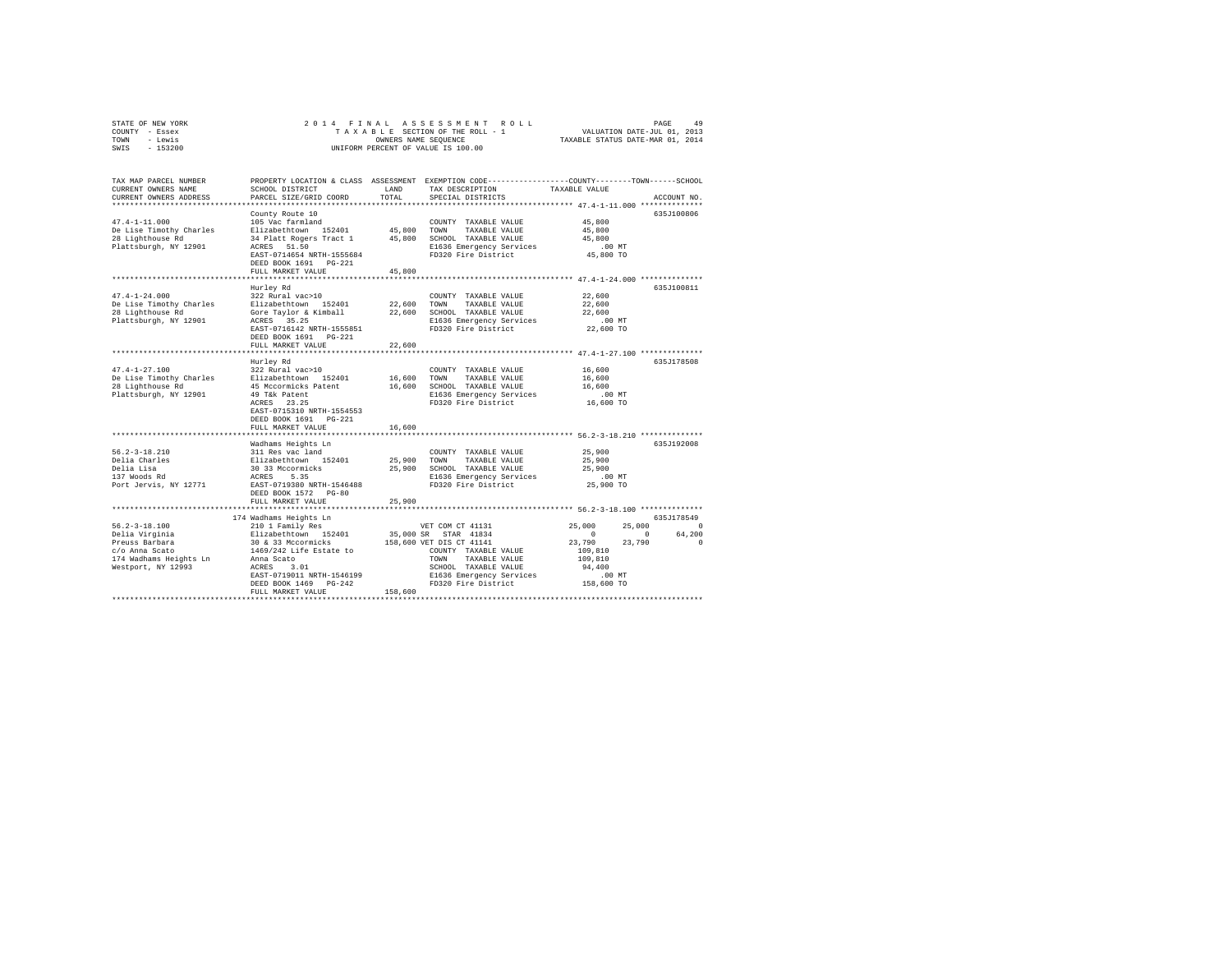| STATE OF NEW YORK | 2014 FINAL ASSESSMENT ROLL         | 50<br>PAGE                       |
|-------------------|------------------------------------|----------------------------------|
| COUNTY - Essex    | TAXABLE SECTION OF THE ROLL - 1    | VALUATION DATE-JUL 01, 2013      |
| TOWN<br>- Lewis   | OWNERS NAME SEOUENCE               | TAXABLE STATUS DATE-MAR 01, 2014 |
| - 153200<br>SWIS  | UNIFORM PERCENT OF VALUE IS 100.00 |                                  |

| TAX MAP PARCEL NUMBER<br>CURRENT OWNERS NAME<br>CURRENT OWNERS ADDRESS<br>***********************                                                       | PROPERTY LOCATION & CLASS ASSESSMENT EXEMPTION CODE---------------COUNTY-------TOWN-----SCHOOL<br>SCHOOL DISTRICT<br>PARCEL SIZE/GRID COORD                                                                                    | LAND<br>TOTAL                      | TAX DESCRIPTION<br>SPECIAL DISTRICTS                                                                                     | TAXABLE VALUE                                                                                                                                            | ACCOUNT NO  |
|---------------------------------------------------------------------------------------------------------------------------------------------------------|--------------------------------------------------------------------------------------------------------------------------------------------------------------------------------------------------------------------------------|------------------------------------|--------------------------------------------------------------------------------------------------------------------------|----------------------------------------------------------------------------------------------------------------------------------------------------------|-------------|
| $55.2 - 1 - 35.004$<br>Deming John<br>Deming Anita<br>PO Box 6<br>Elizabethtown, NY 12932                                                               | Roscoe Rd<br>910 Priv forest<br>Elizabethtown 152401<br>25 Platt Rogers Tract 4<br>ACRES 208.80<br>EAST-0690583 NRTH-1549684<br>DEED BOOK 857 PG-10<br>FULL MARKET VALUE                                                       | 130,400<br>130,400<br>130,400      | COUNTY TAXABLE VALUE<br>TOWN<br>TAXABLE VALUE<br>SCHOOL TAXABLE VALUE<br>E1636 Emergency Services<br>FD320 Fire District | 130,400<br>130,400<br>130,400<br>$.00$ MT<br>130,400 TO                                                                                                  | 635.1101212 |
| $38.1 - 1 - 18.000$<br>Deming John A<br>Deming Anita L<br>PO Box 6<br>Elizabethtown, NY 12932                                                           | US Route 9<br>322 Rural vac>10<br>Elizabethtown 152401<br>28&33 Peru Bay Tract<br>Essex Tract<br>80ac<br>ACRES 99.02<br>EAST-0707143 NRTH-1579325<br>DEED BOOK 1514   PG-311<br>FULL MARKET VALUE                              | 90,300<br>90,300<br>90,300         | COUNTY TAXABLE VALUE<br>TOWN<br>TAXABLE VALUE<br>SCHOOL TAXABLE VALUE<br>E1636 Emergency Services<br>FD320 Fire District | 90,300<br>90,300<br>90,300<br>.00 MT<br>90,300 TO                                                                                                        | 635J100711  |
| $38.3 - 1 - 23.000$<br>Deming John A<br>PO Box 6<br>Elizabethtown, NY 12932                                                                             | ***********************<br>9264 US Route 9<br>270 Mfg housing<br>Elizabethtown 152401<br>10 Essex Tract<br>ACRES 3.00<br>EAST-0705479 NRTH-1575245<br>DEED BOOK 1672 PG-103<br>FULL MARKET VALUE                               | 35,000<br>39,200<br>39,200         | COUNTY TAXABLE VALUE<br>TOWN<br>TAXABLE VALUE<br>SCHOOL TAXABLE VALUE<br>E1636 Emergency Services<br>FD320 Fire District | 39,200<br>39,200<br>39,200<br>$.00$ MT<br>39,200 TO                                                                                                      | 635J178524  |
| $47.1 - 2 - 16.100$<br>Deming John A<br>Deming Anita L<br>PO Box 6<br>Elizabethtown, NY 12932<br>MAY BE SUBJECT TO PAYMENT<br>UNDER RPTL480A UNTIL 2017 | Stowersville Rd<br>910 Priv forest<br>Elizabethtown 152401<br>3 Platt Rogers Tract 1<br>Db 887 Pg 170<br>ACRES 277.00<br>EAST-0703946 NRTH-1559824<br>DEED BOOK 1514    PG-311<br>FULL MARKET VALUE<br>*********************** | 164,500 TOWN<br>164,500<br>164,500 | COUNTY TAXABLE VALUE<br>TAXABLE VALUE<br>SCHOOL TAXABLE VALUE<br>E1636 Emergency Services<br>FD320 Fire District         | ************************ 47.1-2-16.100 ***************<br>164,500<br>164,500<br>164,500<br>.00 MT<br>164,500 TO<br>********* 47.2-1-26.000 ************* | 635J104215  |
| $47.2 - 1 - 26.000$<br>Deming John A<br>PO Box 6<br>Elizabethtown, NY 12932                                                                             | 1131 Stowersville Rd<br>240 Rural res<br>Elizabethtown 152401<br>37 & 40 Platt Rogers<br>1651/105-Boundary Line Aq<br>ACRES 489.30<br>EAST-0718868 NRTH-1567092<br>DEED BOOK 1651 PG-110<br>FULL MARKET VALUE                  | 270,700<br>270,700<br>270,700      | COUNTY TAXABLE VALUE<br>TOWN<br>TAXABLE VALUE<br>SCHOOL TAXABLE VALUE<br>E1636 Emergency Services<br>FD320 Fire District | 270,700<br>270,700<br>270,700<br>$.00$ MT<br>270,700 TO                                                                                                  | 635J101615  |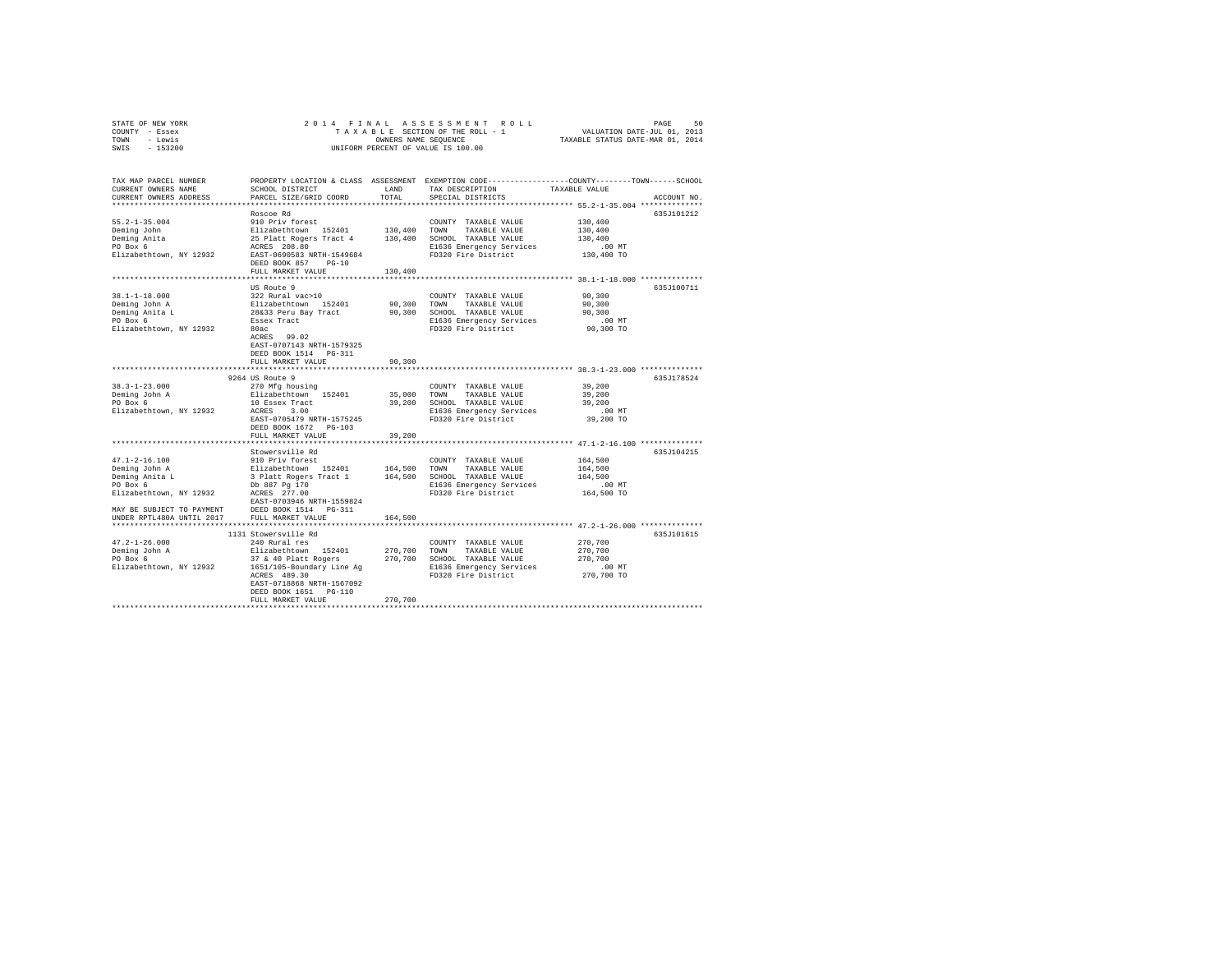| STATE OF NEW YORK | 2014 FINAL ASSESSMENT ROLL         | 51<br>PAGE                       |
|-------------------|------------------------------------|----------------------------------|
| COUNTY - Essex    | TAXABLE SECTION OF THE ROLL - 1    | VALUATION DATE-JUL 01, 2013      |
| TOWN<br>- Lewis   | OWNERS NAME SEOUENCE               | TAXABLE STATUS DATE-MAR 01, 2014 |
| $-153200$<br>SWIS | UNIFORM PERCENT OF VALUE IS 100.00 |                                  |

| TAX MAP PARCEL NUMBER<br>CURRENT OWNERS NAME<br>CURRENT OWNERS ADDRESS                                   | SCHOOL DISTRICT<br>PARCEL SIZE/GRID COORD                                                                                                                                                                                                                         | LAND<br>TOTAL           | PROPERTY LOCATION & CLASS ASSESSMENT EXEMPTION CODE---------------COUNTY-------TOWN-----SCHOOL<br>TAX DESCRIPTION<br>SPECIAL DISTRICTS           | TAXABLE VALUE                                                   | ACCOUNT NO.                           |
|----------------------------------------------------------------------------------------------------------|-------------------------------------------------------------------------------------------------------------------------------------------------------------------------------------------------------------------------------------------------------------------|-------------------------|--------------------------------------------------------------------------------------------------------------------------------------------------|-----------------------------------------------------------------|---------------------------------------|
| $47.4 - 1 - 37.000$<br>Deming John A<br>4 High St<br>PO Box 6                                            | 386 Hurley Rd<br>322 Rural vac>10<br>Westport 155001 33,700 TOWN<br>34 Platt Rogers Patent 33,700 SCHOOL TAXABLE VALUE<br>ACRES 16.27 E1636 Emergency Services<br>Elizabethtown, NY 12932 EAST-0717380 NRTH-1558938<br>DEED BOOK 1712 PG-213<br>FULL MARKET VALUE | 33,700                  | COUNTY TAXABLE VALUE<br>TAXABLE VALUE<br>FD320 Fire District                                                                                     | 33,700<br>33,700<br>33,700<br>$.00$ MT<br>33,700 TO             | 635J104903                            |
| $55.2 - 1 - 19.211$<br>Deming John A<br>Deming Anita L<br>PO Box 6<br>Elizabethtown, NY 12932            | Cutting Rd<br>321 Abandoned ag<br>511zabethtown 152401 23,600<br>30 Platt Rogers Tract 4 23,600<br>ACRES 3.12<br>NY 12932 EAST-0694880 NRTH-1547934<br>DEED BOOK 951<br>$PG-319$<br>FULL MARKET VALUE                                                             | 23,600                  | COUNTY TAXABLE VALUE<br>TOWN<br>TAXABLE VALUE<br>SCHOOL TAXABLE VALUE<br>E1636 Emergency Services<br>FD320 Fire District                         | 23,600<br>23,600<br>23,600<br>$.00$ MT<br>23,600 TO             | 635.T179030                           |
| $47.1 - 4 - 3.000$<br>Denton Allan<br>Denton Janet<br>39 Pulsifer Ln<br>Lewis, NY 12950                  | 39 Pulsifer Ln<br>311 Res vac land<br>Elizabethtown 152401<br>15 Platt Rogers Tr 4 17,200<br>ACRES 1.00<br>EAST-0700374 NRTH-1567222<br>DEED BOOK 914 PG-195                                                                                                      | 17,200 TOWN             | COUNTY TAXABLE VALUE<br>TAXABLE VALUE<br>SCHOOL TAXABLE VALUE<br>E1636 Emergency Services<br>FD320 Fire District                                 | 17,200<br>17,200<br>17,200<br>$.00$ MT<br>17,200 TO             | 635.T189002                           |
|                                                                                                          | FULL MARKET VALUE                                                                                                                                                                                                                                                 | 17,200                  |                                                                                                                                                  |                                                                 |                                       |
| $47.1 - 4 - 4.000$<br>Denton Allen<br>Denton Janet<br>39 Pulsifer Ln<br>Lewis, NY 12950                  | 39 Pulsifer Ln<br>210 1 Family Res<br>Elizabethtown 152401<br>15 Platt Rogers<br>ACRES 0.80 BANK1STARSG<br>EAST-0700483 NRTH-1567278<br>DEED BOOK 475 PG-486                                                                                                      | 96,600 TOWN             | SR STAR 41834<br>31,700 COUNTY TAXABLE VALUE<br>TAXABLE VALUE<br>SCHOOL TAXABLE VALUE<br>E1636 Emergency Services<br>FD320 Fire District         | $\sim$ 0<br>96,600<br>96,600<br>32,400<br>$.00$ MT<br>96,600 TO | 635.T101514<br>64.200<br>$\mathbf{r}$ |
|                                                                                                          | FULL MARKET VALUE<br>*************************                                                                                                                                                                                                                    | 96,600                  |                                                                                                                                                  |                                                                 |                                       |
| $47.1 - 4 - 5.000$<br>Denton Allen<br>Denton Janet<br>------- -----<br>39 Pulsifer Ln<br>Lewis, NY 12950 | Pulsifer Ln<br>311 Res vac land<br>Elizabethtown 152401<br>3 Essex Tract<br>3 2332.1 11222<br>ACRES 0.50<br>EAST-0700581 NRTH-1567314<br>DEED BOOK 1239<br>$PG-238$<br>FULL MARKET VALUE                                                                          | 9,700<br>9,700<br>9,700 | COUNTY TAXABLE VALUE<br>TOWN<br>TAXABLE VALUE<br>SCHOOL TAXABLE VALUE<br>SCHOOL TAXABLE VALUE<br>E1636 Emergency Services<br>FD320 Fire District | 9,700<br>9,700<br>9,700<br>$.00$ MT<br>9,700 TO                 | 635Z000017                            |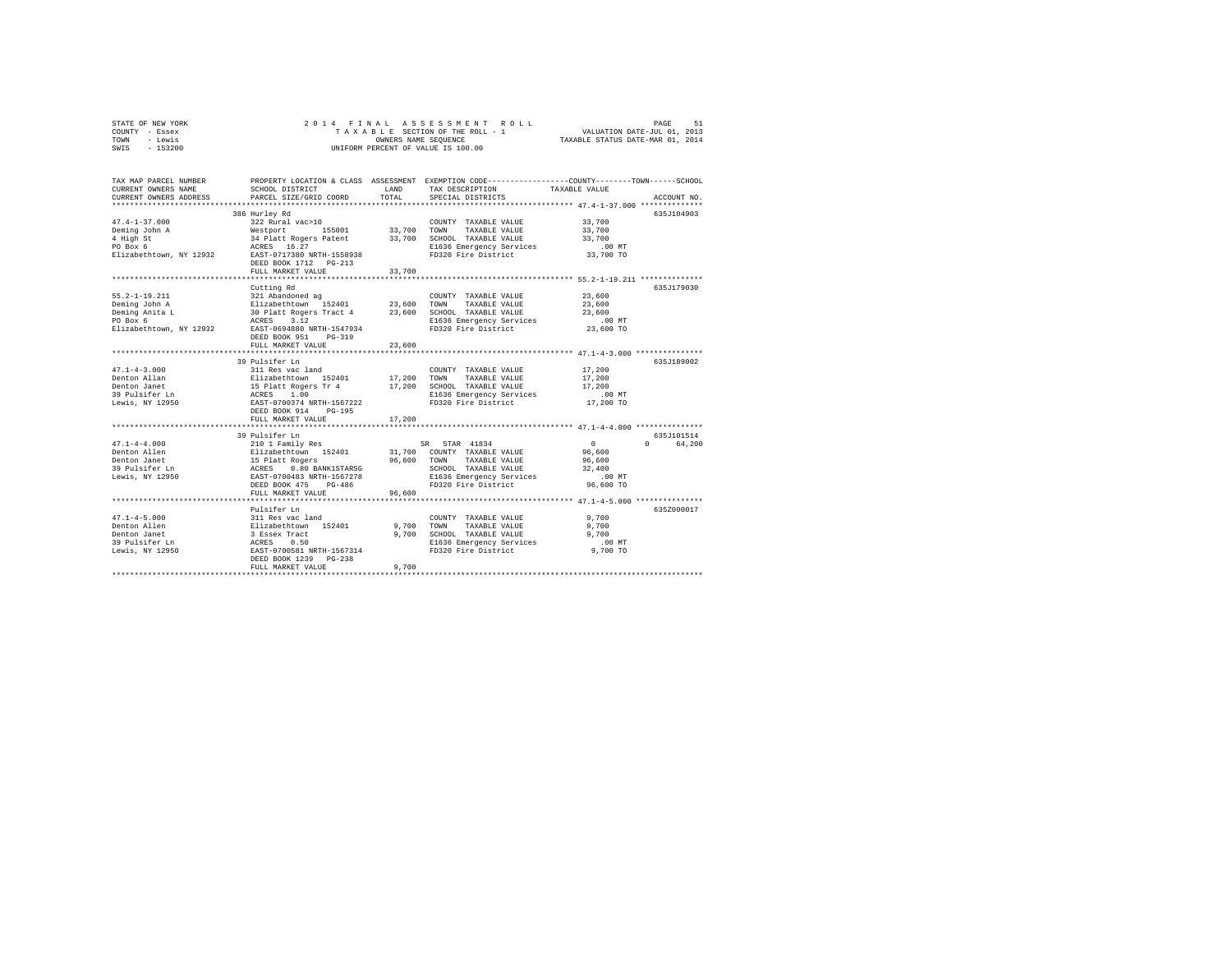| STATE OF NEW YORK<br>COUNTY - Essex<br>- Lewis<br>TOWN<br>SWIS - 153200 | 2014 FINAL                                                                                                                                                                                                                                 |         | ASSESSMENT ROLL<br>TAXABLE SECTION OF THE ROLL - 1<br>OWNERS NAME SEQUENCE<br>UNIFORM PERCENT OF VALUE IS 100.00                             | VALUATION DATE-JUL 01, 2013<br>TAXABLE STATUS DATE-MAR 01, 2014 | PAGE<br>52         |
|-------------------------------------------------------------------------|--------------------------------------------------------------------------------------------------------------------------------------------------------------------------------------------------------------------------------------------|---------|----------------------------------------------------------------------------------------------------------------------------------------------|-----------------------------------------------------------------|--------------------|
| TAX MAP PARCEL NUMBER<br>CURRENT OWNERS NAME<br>CURRENT OWNERS ADDRESS  | SCHOOL DISTRICT<br>PARCEL SIZE/GRID COORD                                                                                                                                                                                                  | TOTAL   | PROPERTY LOCATION & CLASS ASSESSMENT EXEMPTION CODE---------------COUNTY-------TOWN------SCHOOL<br>LAND TAX DESCRIPTION<br>SPECIAL DISTRICTS | TAXABLE VALUE                                                   | ACCOUNT NO.        |
|                                                                         |                                                                                                                                                                                                                                            |         |                                                                                                                                              |                                                                 | 635Z011006         |
| $47.1 - 4 - 8.000$                                                      | Sandys Way<br>322 Rural vac>10                                                                                                                                                                                                             |         | COUNTY TAXABLE VALUE                                                                                                                         | 35,000                                                          |                    |
| Denton Andrew J                                                         |                                                                                                                                                                                                                                            |         |                                                                                                                                              | 35,000                                                          |                    |
| Denton Andrea L                                                         |                                                                                                                                                                                                                                            |         |                                                                                                                                              | 35,000                                                          |                    |
| 27 Sandys Way                                                           |                                                                                                                                                                                                                                            |         | E1636 Emergency Services                                                                                                                     | .00 MT                                                          |                    |
| Lewis, NY 12950                                                         |                                                                                                                                                                                                                                            |         | FD320 Fire District                                                                                                                          | 35,000 TO                                                       |                    |
|                                                                         | DEED BOOK 1662 PG-174                                                                                                                                                                                                                      |         |                                                                                                                                              |                                                                 |                    |
|                                                                         | FULL MARKET VALUE                                                                                                                                                                                                                          | 35,000  |                                                                                                                                              |                                                                 |                    |
|                                                                         |                                                                                                                                                                                                                                            |         |                                                                                                                                              |                                                                 |                    |
|                                                                         | 27 Sandys Way                                                                                                                                                                                                                              |         |                                                                                                                                              |                                                                 | 635Z008001         |
| $47.1 - 4 - 9.000$                                                      | 210 1 Family Res                                                                                                                                                                                                                           |         |                                                                                                                                              | $\Omega$                                                        | $\Omega$<br>30,000 |
| Denton Andrew J                                                         |                                                                                                                                                                                                                                            |         | 35,600 COUNTY TAXABLE VALUE                                                                                                                  | 167,400                                                         |                    |
| Denton Andrea L                                                         |                                                                                                                                                                                                                                            |         |                                                                                                                                              | 167,400                                                         |                    |
| 27 Sandys Way                                                           | 210 1 Family Res (EX. STAR 41854<br>Elizabethcown 152401 35,600 COUNTY TAXABLE VALUE<br>15 Platt Rogers Tr 4 167,400 TOWN TAXABLE VALUE<br>ACRES 3.59 BANK1STARSG (SCHOOL TAXABLE VALUE<br>EXET-0699735 NRTH-1566810 E1636 Emergency Servi |         | SCHOOL TAXABLE VALUE                                                                                                                         | 137,400                                                         |                    |
| Lewis, NY 12950                                                         |                                                                                                                                                                                                                                            |         | E1636 Emergency Services<br>FD320 Fire District                                                                                              | .00 MT<br>167,400 TO                                            |                    |
|                                                                         | DEED BOOK 1532 PG-126<br>FULL MARKET VALUE                                                                                                                                                                                                 | 167,400 |                                                                                                                                              |                                                                 |                    |
|                                                                         | ***************************                                                                                                                                                                                                                |         |                                                                                                                                              |                                                                 |                    |
|                                                                         | 8603 US Route 9                                                                                                                                                                                                                            |         |                                                                                                                                              |                                                                 | 635J185004         |
| $47.13 - 4 - 9.200$                                                     | 210 1 Family Res                                                                                                                                                                                                                           |         | VET COM CT 41131                                                                                                                             | 19,125                                                          | 19,125 0           |
| Denton Edwin R                                                          |                                                                                                                                                                                                                                            |         |                                                                                                                                              | 19,125<br>19,125                                                | $\sim$ 0           |
| Denton Carolyn L<br>8603 US Rte 9                                       |                                                                                                                                                                                                                                            |         |                                                                                                                                              | $\sim$ 0                                                        | $\Omega$<br>64,200 |
|                                                                         |                                                                                                                                                                                                                                            |         | COUNTY TAXABLE VALUE                                                                                                                         | 38,250                                                          |                    |
| Lewis, NY 12950                                                         |                                                                                                                                                                                                                                            |         | TOWN TAXABLE VALUE                                                                                                                           | 38,250                                                          |                    |
|                                                                         | DEED BOOK 1523 PG-200                                                                                                                                                                                                                      |         | SCHOOL TAXABLE VALUE                                                                                                                         | 12,300                                                          |                    |
|                                                                         | FULL MARKET VALUE                                                                                                                                                                                                                          |         | 76,500 E1636 Emergency Services                                                                                                              | $.00$ MT                                                        |                    |
|                                                                         |                                                                                                                                                                                                                                            |         | FD320 Fire District                                                                                                                          | 76,500 TO                                                       |                    |
|                                                                         |                                                                                                                                                                                                                                            |         | WB320 Lewis B&I                                                                                                                              | 76,500 TO C                                                     |                    |
|                                                                         |                                                                                                                                                                                                                                            |         | WD320 Water District                                                                                                                         | 76,500 TO M                                                     |                    |
|                                                                         |                                                                                                                                                                                                                                            |         |                                                                                                                                              |                                                                 |                    |
|                                                                         | 41 Moss Rd                                                                                                                                                                                                                                 |         |                                                                                                                                              |                                                                 | 635J188002         |
| $47.2 - 1 - 66.000$                                                     | 270 Mfg housing                                                                                                                                                                                                                            |         | COUNTY TAXABLE VALUE                                                                                                                         | 22,375                                                          |                    |
| Denton Kevin<br>PO Box 513                                              | Elizabethtown 152401                                                                                                                                                                                                                       |         | 9,275 TOWN TAXABLE VALUE<br>22.375 SCHOOL TAXABLE VALUE                                                                                      | 22,375<br>22,375                                                |                    |
| Lewis, NY 12950                                                         | 36 Platt Rogers<br>ACRES 8.88                                                                                                                                                                                                              |         | E1636 Emergency Services                                                                                                                     | $.00$ MT                                                        |                    |
|                                                                         | EAST-0710544 NRTH-1564097                                                                                                                                                                                                                  |         | FD320 Fire District 22.375 TO                                                                                                                |                                                                 |                    |
|                                                                         | DEED BOOK 882 PG-335                                                                                                                                                                                                                       |         |                                                                                                                                              |                                                                 |                    |
|                                                                         | CONSERVATION ESMT % 75.00                                                                                                                                                                                                                  |         |                                                                                                                                              |                                                                 |                    |
|                                                                         | FULL MARKET VALUE                                                                                                                                                                                                                          | 22.375  |                                                                                                                                              |                                                                 |                    |
|                                                                         |                                                                                                                                                                                                                                            |         |                                                                                                                                              |                                                                 |                    |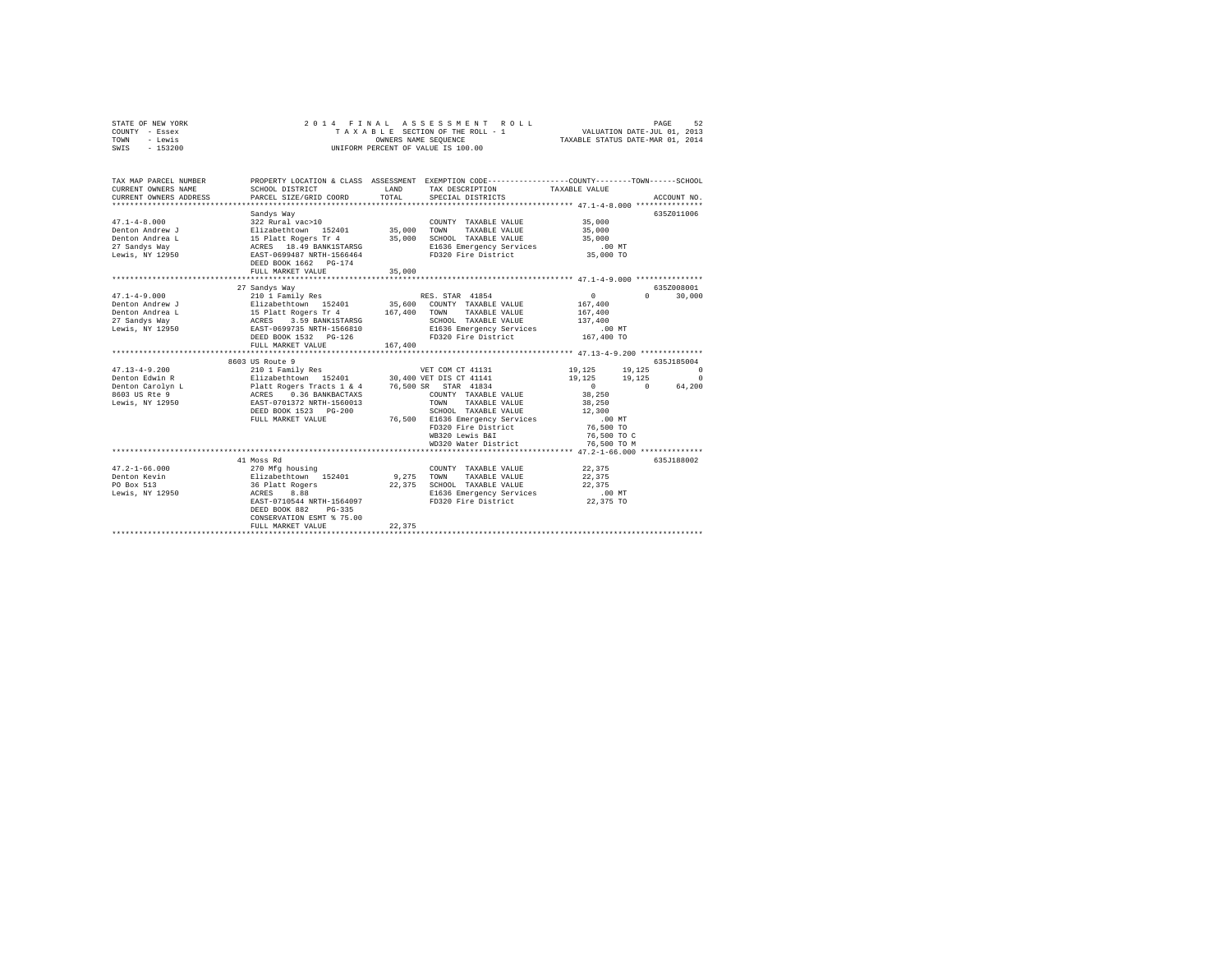| - Lewis<br>TOWN<br>$-153200$<br>SWIS                                                                                             | TAXABLE STATUS DATE-MAR 01, 2014<br>OWNERS NAME SEQUENCE<br>UNIFORM PERCENT OF VALUE IS 100.00                                                                                                               |                            |                                                                                                                                                                        |                                                                              |                    |                      |
|----------------------------------------------------------------------------------------------------------------------------------|--------------------------------------------------------------------------------------------------------------------------------------------------------------------------------------------------------------|----------------------------|------------------------------------------------------------------------------------------------------------------------------------------------------------------------|------------------------------------------------------------------------------|--------------------|----------------------|
|                                                                                                                                  |                                                                                                                                                                                                              |                            |                                                                                                                                                                        |                                                                              |                    |                      |
| TAX MAP PARCEL NUMBER<br>CURRENT OWNERS NAME<br>CURRENT OWNERS ADDRESS                                                           | PROPERTY LOCATION & CLASS ASSESSMENT EXEMPTION CODE----------------COUNTY-------TOWN------SCHOOL<br>SCHOOL DISTRICT<br>PARCEL SIZE/GRID COORD<br>***************************                                 | LAND<br>TOTAL              | TAX DESCRIPTION<br>SPECIAL DISTRICTS                                                                                                                                   | TAXABLE VALUE<br>************* 47.4-1-7.200 ***************                  |                    | ACCOUNT NO.          |
| $47.4 - 1 - 7.200$<br>Denton Kevin<br>Denton Colleen C<br>PO Box 513<br>Lewis, NY 12950                                          | 170 Redmond Rd<br>270 Mfg housing<br>Elizabethtown 152401<br>Platt Rogers 4<br>ACRES 13.70<br>EAST-0708996 NRTH-1560592<br>DEED BOOK 1616 PG-29<br>FULL MARKET VALUE                                         | 74,000<br>74,000           | RES. STAR 41854<br>39,000 COUNTY TAXABLE VALUE<br>TOWN<br>TAXABLE VALUE<br>SCHOOL TAXABLE VALUE<br>E1636 Emergency Services<br>FD320 Fire District                     | $\Omega$<br>74,000<br>74,000<br>44,000<br>.00MT<br>74,000 TO                 | $\cap$             | 635J174020<br>30,000 |
|                                                                                                                                  | US Route 9                                                                                                                                                                                                   |                            |                                                                                                                                                                        |                                                                              |                    | 635J100512           |
| $47.1 - 1 - 13.000$<br>Denton Kimberley A<br>229 Boyle Rd<br>PO Box 222<br>Westport, NY 12993                                    | 311 Res vac land<br>Elizabethtown 152401<br>3 Essex Tract<br>ACRES 3.77<br>EAST-0700838 NRTH-1566886<br>DEED BOOK 1569 PG-230<br>FULL MARKET VALUE                                                           | 18,900<br>18,900<br>18,900 | COUNTY TAXABLE VALUE<br>TOWN<br>TAXABLE VALUE<br>SCHOOL TAXABLE VALUE<br>E1636 Emergency Services<br>FD320 Fire District                                               | 18,900<br>18,900<br>18,900<br>$.00$ MT<br>18,900 TO                          |                    |                      |
|                                                                                                                                  |                                                                                                                                                                                                              |                            |                                                                                                                                                                        |                                                                              |                    |                      |
| $47.1 - 1 - 9.000$<br>Denton Kimberly Ann<br>Stevens Brooke Denton<br>c/o Russell J Denton<br>19 Pulsifer Ln<br>Lewis, NY 12950  | US Route 9<br>322 Rural vac>10<br>Elizabethtown 152401<br>15 Platt Rogers Tract 4<br>1733/219 Life Use to Russ<br>& Barbara Denton 60ac<br>ACRES 66.11<br>EAST-0699745 NRTH-1565437<br>DEED BOOK 1733 PG-219 | 38,100<br>38,100           | COUNTY TAXABLE VALUE<br>TAXABLE VALUE<br>TOWN<br>SCHOOL TAXABLE VALUE<br>E1636 Emergency Services<br>FD320 Fire District                                               | 38,100<br>38,100<br>38,100<br>.00MT<br>38,100 TO                             |                    | 635J105415           |
|                                                                                                                                  | FULL MARKET VALUE<br>**********************                                                                                                                                                                  | 38,100                     | ******************************** 47.1-1-10.110 ***************                                                                                                         |                                                                              |                    |                      |
|                                                                                                                                  | 19 Pulsifer Ln                                                                                                                                                                                               |                            |                                                                                                                                                                        |                                                                              |                    | 635J101604           |
| $47.1 - 1 - 10.110$<br>Denton Kimberly Ann<br>Stevens Brooke Denton<br>c/o Russell J Denton<br>19 Pulsifer Ln<br>Lewis, NY 12950 | 210 1 Family Res<br>Elizabethtown 152401<br>3 Essex Tract<br>1733/219 L Use to Russell<br>Barbara Denton<br>3.69<br>ACRES<br>EAST-0700783 NRTH-1567256<br>DEED BOOK 1733 PG-219<br>FULL MARKET VALUE         | 159,700<br>159,700         | VET WAR CT 41121<br>35,700 RES. STAR 41854<br>COUNTY TAXABLE VALUE<br>TAXABLE VALUE<br>TOWN<br>SCHOOL TAXABLE VALUE<br>E1636 Emergency Services<br>FD320 Fire District | 15,000<br>$\circ$<br>144,700<br>144,700<br>129,700<br>$.00$ MT<br>159,700 TO | 15,000<br>$\Omega$ | $\Omega$<br>30,000   |

STATE OF NEW YORK 2 0 1 4 F I N A L A S S E S S M E N T R O L L PAGE 53 COUNTY - Essex T A X A B L E SECTION OF THE ROLL - 1 VALUATION DATE-JUL 01, 2013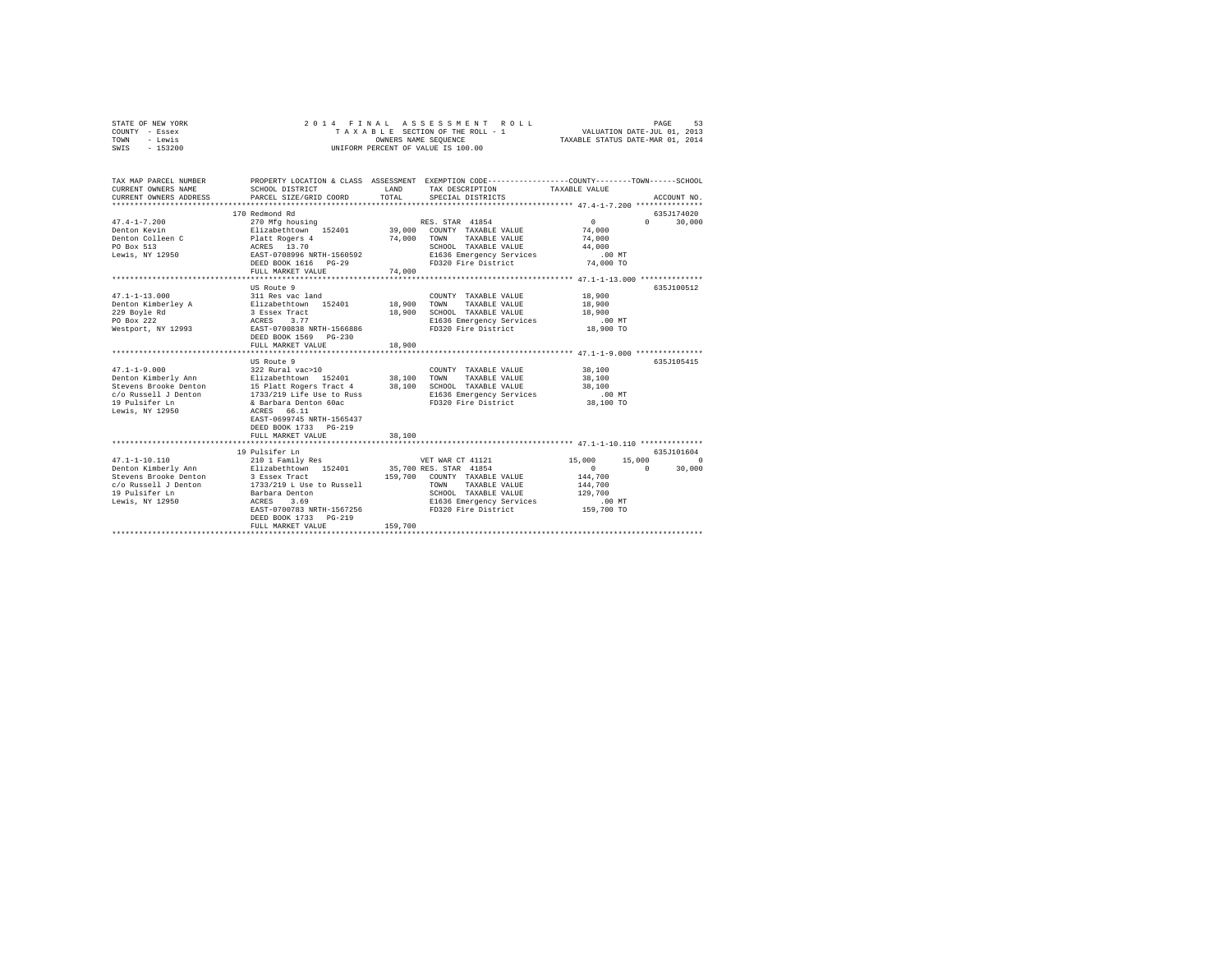| STATE OF NEW YORK | 2014 FINAL ASSESSMENT ROLL         | 54<br>PAGE                       |
|-------------------|------------------------------------|----------------------------------|
| COUNTY - Essex    | TAXABLE SECTION OF THE ROLL - 1    | VALUATION DATE-JUL 01, 2013      |
| TOWN<br>- Lewis   | OWNERS NAME SEOUENCE               | TAXABLE STATUS DATE-MAR 01, 2014 |
| $-153200$<br>SWIS | UNIFORM PERCENT OF VALUE IS 100.00 |                                  |

| TAX MAP PARCEL NUMBER<br>CURRENT OWNERS NAME<br>CURRENT OWNERS ADDRESS                                                                                                                                                | SCHOOL DISTRICT<br>PARCEL SIZE/GRID COORD                                                                                                | <b>T.AND</b><br>TOTAL                   | PROPERTY LOCATION & CLASS ASSESSMENT EXEMPTION CODE---------------COUNTY-------TOWN-----SCHOOL<br>TAX DESCRIPTION TAXABLE VALUE<br>SPECIAL DISTRICTS                        |                                                                                   | ACCOUNT NO.                                            |
|-----------------------------------------------------------------------------------------------------------------------------------------------------------------------------------------------------------------------|------------------------------------------------------------------------------------------------------------------------------------------|-----------------------------------------|-----------------------------------------------------------------------------------------------------------------------------------------------------------------------------|-----------------------------------------------------------------------------------|--------------------------------------------------------|
|                                                                                                                                                                                                                       | 128 Sandys Way                                                                                                                           |                                         | E1636 Emergency Services<br>FD320 Fire District 15                                                                                                                          | 15,000<br>$\mathbf{0}$<br>139,300<br>139,300<br>90,100<br>.00 MT                  | 635J189001<br>15,000<br>$\Omega$<br>64.200<br>$\Omega$ |
| $47.1 - 2 - 42.000$                                                                                                                                                                                                   | FULL MARKET VALUE<br>423 Stowersville Rd<br>486 Mini-mart                                                                                |                                         | 154,300 FD320 Fire District<br>COUNTY TAXABLE VALUE                                                                                                                         | 154,300 TO<br>********** 47.1-2-42.000 *************<br>210,100                   | 635J101813                                             |
| Denton Russell J<br>Denton Barbara A<br>PO Box 83<br>Lewis, NY 12950                                                                                                                                                  | Elizabethtown 152401<br>1 Essex Tract<br>Ste 1&2<br>ACRES 0.45<br>EAST-0701795 NRTH-1562176<br>DEED BOOK 1169 PG-47<br>FULL MARKET VALUE | 17,400 TOWN<br>210,100                  | TAXABLE VALUE<br>210,100 SCHOOL TAXABLE VALUE<br>E1636 Emergency Services<br>FD320 Fire District<br>WP320 Lewis BST<br>WB320 Lewis B&I<br>WD320 Water District 210,100 TO M | 210,100<br>210,100<br>$.00$ MT<br>210,100 TO<br>210,100 TO C                      |                                                        |
|                                                                                                                                                                                                                       |                                                                                                                                          |                                         |                                                                                                                                                                             |                                                                                   |                                                        |
| $47.1 - 4 - 7.000$<br>Penton Sandra Land and Elizabethtown 152401 41,800 COUNTY TAXABLE VALUE<br>29 Sandra Way 152401 152401 41,800 COUNTY TAXABLE VALUE<br>Lewis, NY 12950 1295 ACRES 10.70 100 SCHOOL TAXABLE VALUE | 9 Sandys Way<br>240 Rural res<br>EAST-0700124 NRTH-1566697<br>DEED BOOK 1662 PG-187<br>FULL MARKET VALUE                                 | 109,700                                 | RES. STAR 41854<br>COUNTY TAXABLE VALUE<br>SCHOOL TAXABLE VALUE<br>E1636 Emergency Services<br>FD320 Fire District                                                          | $\sim$ 0<br>109,700<br>109,700<br>79,700<br>.00 MT<br>109,700 TO                  | 635Z011009<br>$0 \t 30,000$                            |
|                                                                                                                                                                                                                       | **************************<br>104 Blood Hill Rd                                                                                          |                                         |                                                                                                                                                                             |                                                                                   | 635Z003006                                             |
| $55.2 - 1 - 36.200$<br>Elizabethtown, NY 12932 EAST-0689347 NRTH-1548112                                                                                                                                              | 210 1 Family Res RES. STAR 41854<br>DEED BOOK 1355 PG-297                                                                                |                                         | E1636 Emergency Services<br>FD320 Fire District                                                                                                                             | $\sim$ 0<br>349,100<br>349,100<br>319,100<br>.00 MT<br>349,100 TO                 | $\Omega$<br>30,000                                     |
|                                                                                                                                                                                                                       | FULL MARKET VALUE<br>**************************                                                                                          | 349,100<br>**************************** |                                                                                                                                                                             | **************** 47.1-2-46.000 **************                                     |                                                        |
| PRIOR OWNER ON 3/01/2014 DEED BOOK 1766 PG-162<br>Williams Eric B                                                                                                                                                     | 8718 US Route 9<br>avabə 0.40<br>EAST-0701902 NRTH-1562816<br>DRPD BOOK 1566<br>FULL MARKET VALUE                                        | 31,000<br>61,600                        | COUNTY TAXABLE VALUE<br>TOWN<br>TAXABLE VALUE<br>61,600 SCHOOL TAXABLE VALUE<br>E1636 Emergency Services<br>FD320 Fire District<br>WB320 Lewis B&I<br>WD320 Water District  | 61,600<br>61,600<br>61,600<br>00 MT.<br>61,600 TO<br>$61,600$ TO C<br>61,600 TO M | 635J105403                                             |
|                                                                                                                                                                                                                       |                                                                                                                                          |                                         |                                                                                                                                                                             |                                                                                   |                                                        |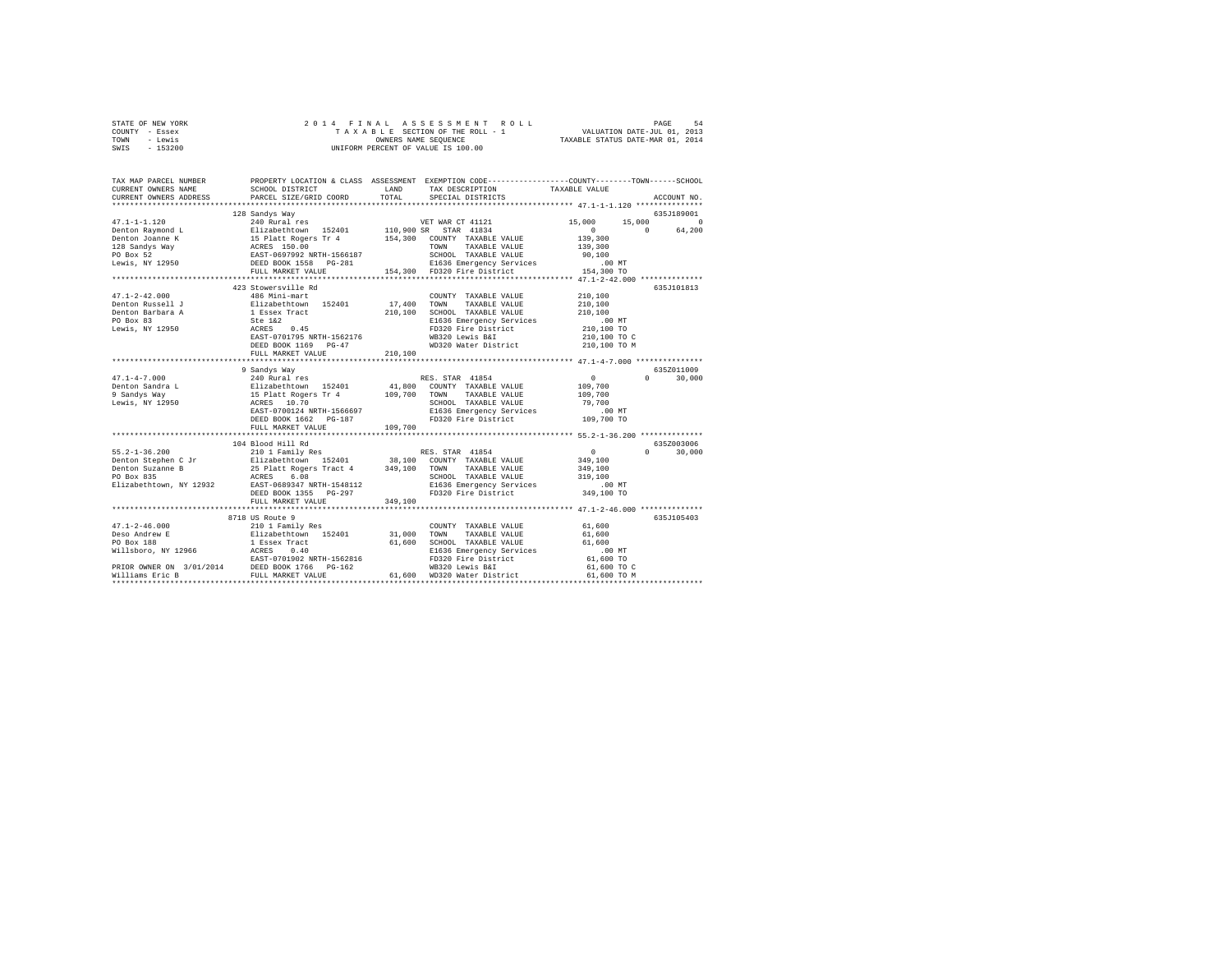| STATE OF NEW YORK<br>COUNTY - Essex<br>TOWN - Lewis<br>SWIS - 153200 |                                                                                                                                                                                                                                                |             | 2014 FINAL ASSESSMENT ROLL<br>TAXABLE SECTION OF THE ROLL - 1<br>OWNERS NAME SEOUENCE<br>UNIFORM PERCENT OF VALUE IS 100.00 | VALUATION DATE-JUL 01, 2013<br>TAXABLE STATUS DATE-MAR 01, 2014 | PAGE<br>55  |
|----------------------------------------------------------------------|------------------------------------------------------------------------------------------------------------------------------------------------------------------------------------------------------------------------------------------------|-------------|-----------------------------------------------------------------------------------------------------------------------------|-----------------------------------------------------------------|-------------|
| TAX MAP PARCEL NUMBER<br>CURRENT OWNERS NAME                         | SCHOOL DISTRICT                                                                                                                                                                                                                                | LAND        | PROPERTY LOCATION & CLASS ASSESSMENT EXEMPTION CODE---------------COUNTY-------TOWN-----SCHOOL<br>TAX DESCRIPTION           | TAXABLE VALUE                                                   |             |
| CURRENT OWNERS ADDRESS                                               | PARCEL SIZE/GRID COORD                                                                                                                                                                                                                         | TOTAL       | SPECIAL DISTRICTS                                                                                                           |                                                                 | ACCOUNT NO. |
|                                                                      |                                                                                                                                                                                                                                                |             |                                                                                                                             |                                                                 |             |
| $38.4 - 1 - 23.000$                                                  | Moss Rd<br>314 Rural vac<10                                                                                                                                                                                                                    |             |                                                                                                                             | 24,700                                                          | 635J101805  |
| Dickerson Carol A                                                    |                                                                                                                                                                                                                                                | 24,700 TOWN | COUNTY TAXABLE VALUE<br>TAXABLE VALUE                                                                                       | 24,700                                                          |             |
| 303 Reber Rd                                                         | Elizabethtown 152401<br>18 Peru Bay Tract                                                                                                                                                                                                      |             | 24.700 SCHOOL TAXABLE VALUE                                                                                                 | 24,700                                                          |             |
| Willsboro, NY 12996                                                  | 5ac                                                                                                                                                                                                                                            |             | E1636 Emergency Services                                                                                                    | .00 MT                                                          |             |
|                                                                      | $ACRES$ 4.20                                                                                                                                                                                                                                   |             | FD320 Fire District                                                                                                         | 24,700 TO                                                       |             |
|                                                                      | EAST-0712804 NRTH-1571750                                                                                                                                                                                                                      |             |                                                                                                                             |                                                                 |             |
|                                                                      | DEED BOOK 1325 PG-48                                                                                                                                                                                                                           |             |                                                                                                                             |                                                                 |             |
|                                                                      | FULL MARKET VALUE                                                                                                                                                                                                                              | 24,700      |                                                                                                                             |                                                                 |             |
|                                                                      |                                                                                                                                                                                                                                                |             |                                                                                                                             |                                                                 |             |
| $39.3 - 3 - 6.000$                                                   | Stowersville Rd<br>314 Rural vac<10                                                                                                                                                                                                            |             |                                                                                                                             | 300                                                             | 635J195005  |
| Dickerson Darren                                                     | Elizabethtown 152401                                                                                                                                                                                                                           |             | COUNTY TAXABLE VALUE<br>300 TOWN TAXABLE VALUE                                                                              | 300                                                             |             |
| 174 Reber Rd                                                         |                                                                                                                                                                                                                                                |             | 300 SCHOOL TAXABLE VALUE                                                                                                    | 300                                                             |             |
| Willsboro, NY 12996                                                  | 14 Peru Bay Tract<br>1203/177 Life Use To                                                                                                                                                                                                      |             | E1636 Emergency Services                                                                                                    | $.00$ MT                                                        |             |
|                                                                      | R&n Soper                                                                                                                                                                                                                                      |             | FD320 Fire District                                                                                                         | 300 TO                                                          |             |
|                                                                      | ACRES 0.33                                                                                                                                                                                                                                     |             |                                                                                                                             |                                                                 |             |
|                                                                      | EAST-0721926 NRTH-1573059                                                                                                                                                                                                                      |             |                                                                                                                             |                                                                 |             |
|                                                                      | DEED BOOK 1203 PG-177                                                                                                                                                                                                                          |             |                                                                                                                             |                                                                 |             |
|                                                                      | FULL MARKET VALUE                                                                                                                                                                                                                              | 300         |                                                                                                                             |                                                                 |             |
|                                                                      |                                                                                                                                                                                                                                                |             |                                                                                                                             | ************************* 46.4-1-8.200 ****************         |             |
|                                                                      | Blood Hill Rd                                                                                                                                                                                                                                  |             |                                                                                                                             |                                                                 | 635J199002  |
| $46.4 - 1 - 8.200$                                                   |                                                                                                                                                                                                                                                |             |                                                                                                                             | 30,500<br>30,500                                                |             |
| Dickerson Gary A<br>Dickerson Jean W                                 |                                                                                                                                                                                                                                                |             |                                                                                                                             | 30,500                                                          |             |
| PO Box 58                                                            | COUNTY TAXABLE VALUE<br>1922 Rural vac>10<br>212 Rural vac>10<br>22 Rural vac>10<br>22 Rural vacanos 152401<br>22 Rural vacanos 1636 Emergency Services<br>22 Rural vacanos TaxaBLE VALUE<br>22 Rural vacanos TaxaBLE Value<br>22 Rural vacano |             | E1636 Emergency Services                                                                                                    | $.00$ MT                                                        |             |
| Lewis, NY 12950                                                      | EAST-0691750 NRTH-1555693                                                                                                                                                                                                                      |             | FD320 Fire District                                                                                                         | 30,500 TO                                                       |             |
|                                                                      | DEED BOOK 1667 PG-5                                                                                                                                                                                                                            |             |                                                                                                                             |                                                                 |             |
|                                                                      | FULL MARKET VALUE                                                                                                                                                                                                                              | 30,500      |                                                                                                                             |                                                                 |             |
|                                                                      | *************************                                                                                                                                                                                                                      |             | ********************************** 47.13-1-19.000 *************                                                             |                                                                 |             |
|                                                                      | 8545 US Route 9                                                                                                                                                                                                                                |             |                                                                                                                             |                                                                 | 635J101606  |
| $47.13 - 1 - 19.000$                                                 | 210 1 Family Res                                                                                                                                                                                                                               |             | VET WAR CT 41121                                                                                                            | $15,000$<br>0                                                   | 15,000 0    |
| Dickerson Gary A                                                     | var war CT 41121<br>2 Blizabethtown 152401 35,300 RES. STAR 41854                                                                                                                                                                              |             |                                                                                                                             | $\sim$ 0                                                        | 30,000      |
| Dickerson Jean W<br>PO Box 58                                        |                                                                                                                                                                                                                                                |             |                                                                                                                             | 164,400<br>164,400                                              |             |
| Lewis, NY 12950                                                      |                                                                                                                                                                                                                                                |             |                                                                                                                             | 149,400                                                         |             |
|                                                                      | 2 Platt Rogers Tract 1 179,400 COUNTY TAXABLE VALUE<br>ACRES 0.90 TOWN TAXABLE VALUE<br>EAST-0700784 NRTH-1558655 SCHOOL TAXABLE VALUE<br>DEED BOOK 502 PG-207 E1636 Emergency Services                                                        |             | E1636 Emergency Services                                                                                                    | $.00$ MT                                                        |             |
|                                                                      | FULL MARKET VALUE                                                                                                                                                                                                                              |             | 179,400 FD320 Fire District                                                                                                 | 179,400 TO                                                      |             |
|                                                                      |                                                                                                                                                                                                                                                |             | WB320 Lewis B&I                                                                                                             | 179,400 TO C                                                    |             |
|                                                                      |                                                                                                                                                                                                                                                |             | WD320 Water District                                                                                                        | 179,400 TO M                                                    |             |
|                                                                      |                                                                                                                                                                                                                                                |             |                                                                                                                             |                                                                 |             |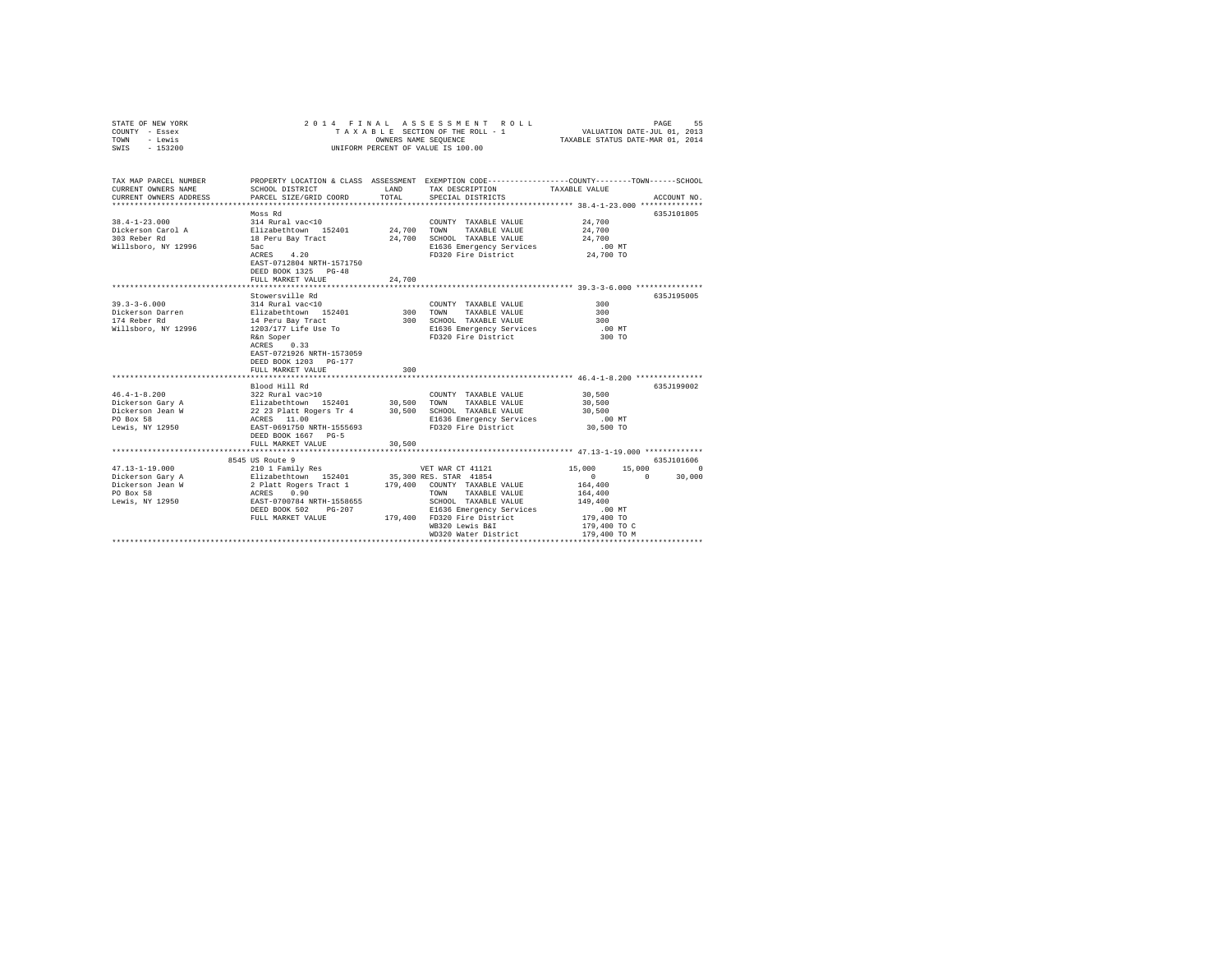| STATE OF NEW YORK | 2014 FINAL ASSESSMENT ROLL         | 56<br>PAGE                       |
|-------------------|------------------------------------|----------------------------------|
| COUNTY - Essex    | TAXABLE SECTION OF THE ROLL - 1    | VALUATION DATE-JUL 01, 2013      |
| TOWN<br>- Lewis   | OWNERS NAME SEOUENCE               | TAXABLE STATUS DATE-MAR 01, 2014 |
| $-153200$<br>SWIS | UNIFORM PERCENT OF VALUE IS 100.00 |                                  |

| TAX MAP PARCEL NUMBER<br>CURRENT OWNERS NAME<br>CURRENT OWNERS ADDRESS | SCHOOL DISTRICT<br>PARCEL SIZE/GRID COORD                               | LAND<br>TOTAL.   | PROPERTY LOCATION & CLASS ASSESSMENT EXEMPTION CODE---------------COUNTY-------TOWN-----SCHOOL<br>TAX DESCRIPTION<br>SPECIAL DISTRICTS | TAXABLE VALUE                        | ACCOUNT NO.        |
|------------------------------------------------------------------------|-------------------------------------------------------------------------|------------------|----------------------------------------------------------------------------------------------------------------------------------------|--------------------------------------|--------------------|
| $47.13 - 1 - 20.000$                                                   | Fox Run Rd<br>312 Vac w/imprv                                           |                  | COUNTY TAXABLE VALUE                                                                                                                   | 35,000                               | 635J104702         |
| Dickerson Gary A<br>Dickerson Jean W                                   | Elizabethtown 152401<br>2 Platt Rogers Tract 1                          | 28,300<br>35,000 | TOWN<br>TAXABLE VALUE<br>SCHOOL TAXABLE VALUE                                                                                          | 35,000<br>35,000                     |                    |
| 8545 US Rte 9<br>PO Box 58<br>Lewis, NY 12950                          | 1409/127 Correction<br>ACRES 5.50<br>EAST-0700393 NRTH-1558595          |                  | E1636 Emergency Services<br>FD320 Fire District<br>WB320 Lewis B&I                                                                     | $.00$ MT<br>35,000 TO<br>35,000 TO C |                    |
|                                                                        | DEED BOOK 1409 PG-206<br>FULL MARKET VALUE                              | 35,000           | WD320 Water District                                                                                                                   | 35,000 TO M                          |                    |
|                                                                        | US Route 9                                                              |                  |                                                                                                                                        |                                      | 635J103512         |
| $29.4 - 1 - 17.000$                                                    | 910 Priv forest                                                         |                  | COUNTY TAXABLE VALUE                                                                                                                   | 46,700                               |                    |
| Dickerson Glenn O                                                      | Willsboro<br>155201                                                     | 46,700           | TOWN<br>TAXABLE VALUE                                                                                                                  | 46,700                               |                    |
| Dickerson Clarence B                                                   | 66 Peru Bay Tract                                                       | 46,700           | SCHOOL TAXABLE VALUE                                                                                                                   | 46.700                               |                    |
| 129 Northern Blvd                                                      | ACRES 83.30                                                             |                  | E1636 Emergency Services                                                                                                               | .00 MT                               |                    |
| Hagaman, NY 12086                                                      | EAST-0719695 NRTH-1584777<br>DEED BOOK 1160 PG-218<br>FULL MARKET VALUE | 46,700           | FD320 Fire District                                                                                                                    | 46,700 TO                            |                    |
|                                                                        |                                                                         | .                | *********************************** 29.4-1-19.000 **************                                                                       |                                      |                    |
|                                                                        | US Route 9                                                              |                  |                                                                                                                                        |                                      | 635J103514         |
| $29.4 - 1 - 19.000$                                                    | 910 Priv forest                                                         |                  | COUNTY TAXABLE VALUE                                                                                                                   | 45,700                               |                    |
| Dickerson Glenn O                                                      | 155201<br>Willsboro                                                     | 45,700           | TOWN<br>TAXABLE VALUE                                                                                                                  | 45,700                               |                    |
| Dickerson Clarence B                                                   | 42 Peru Bay Tract                                                       | 45,700           | SCHOOL TAXABLE VALUE                                                                                                                   | 45,700                               |                    |
| 129 Northern Blvd                                                      | ACRES 81.30                                                             |                  | E1636 Emergency Services                                                                                                               | $.00$ MT                             |                    |
| Hagaman, NY 12086                                                      | EAST-0718333 NRTH-1584589<br>DEED BOOK 1160 PG-218                      |                  | FD320 Fire District                                                                                                                    | 45,700 TO                            |                    |
|                                                                        | FULL MARKET VALUE                                                       | 45,700           |                                                                                                                                        |                                      |                    |
|                                                                        | 1603 County Route 10                                                    |                  |                                                                                                                                        |                                      | 635J191014         |
| $56.2 - 3 - 6.200$                                                     | 210 1 Family Res                                                        |                  | RES. STAR 41854                                                                                                                        | $\circ$                              | $\Omega$<br>30,000 |
| Dickerson Larry                                                        | Elizabethtown 152401                                                    |                  | 37,500 COUNTY TAXABLE VALUE                                                                                                            | 154,900                              |                    |
| Dickerson Jean                                                         | 41 Mc Cormick                                                           | 154,900          | TAXABLE VALUE<br>TOWN                                                                                                                  | 154,900                              |                    |
| 1603 County Rte 10                                                     | ACRES 5.50                                                              |                  | SCHOOL TAXABLE VALUE                                                                                                                   | 124,900                              |                    |
| PO Box 22                                                              | EAST-0714733 NRTH-1551786<br>DEED BOOK 981 PG-216                       |                  | E1636 Emergency Services                                                                                                               | .00MT                                |                    |
| Lewis, NY 12950                                                        |                                                                         |                  | FD320 Fire District                                                                                                                    | 154,900 TO                           |                    |
|                                                                        | FULL MARKET VALUE                                                       | 154,900          |                                                                                                                                        |                                      |                    |
|                                                                        |                                                                         |                  |                                                                                                                                        |                                      | 635J101610         |
| $47.2 - 1 - 35.100$                                                    | Hyde Rd<br>910 Priv forest                                              |                  | COUNTY TAXABLE VALUE                                                                                                                   | 67.200                               |                    |
| Dickerson Larry L                                                      | Westport<br>155001                                                      | 67,200           | TOWN<br>TAXABLE VALUE                                                                                                                  | 67,200                               |                    |
| Levesque Brigitte M                                                    |                                                                         | 67.200           | SCHOOL TAXABLE VALUE                                                                                                                   | 67,200                               |                    |
| c/o Katharina Coonrod                                                  | 38 Platt Rogers<br>1413/313 Life Use To                                 |                  | E1636 Emergency Services                                                                                                               | .00 MT                               |                    |
| 132 Hurley Rd                                                          | Katharina Coonrod                                                       |                  | FD320 Fire District                                                                                                                    | 67,200 TO                            |                    |
| Westport, NY 12993                                                     | ACRES 124.40<br>EAST-0719343 NRTH-1560307                               |                  |                                                                                                                                        |                                      |                    |
|                                                                        | DEED BOOK 1413 PG-313<br>FULL MARKET VALUE                              | 67.200           |                                                                                                                                        |                                      |                    |
|                                                                        |                                                                         |                  |                                                                                                                                        |                                      |                    |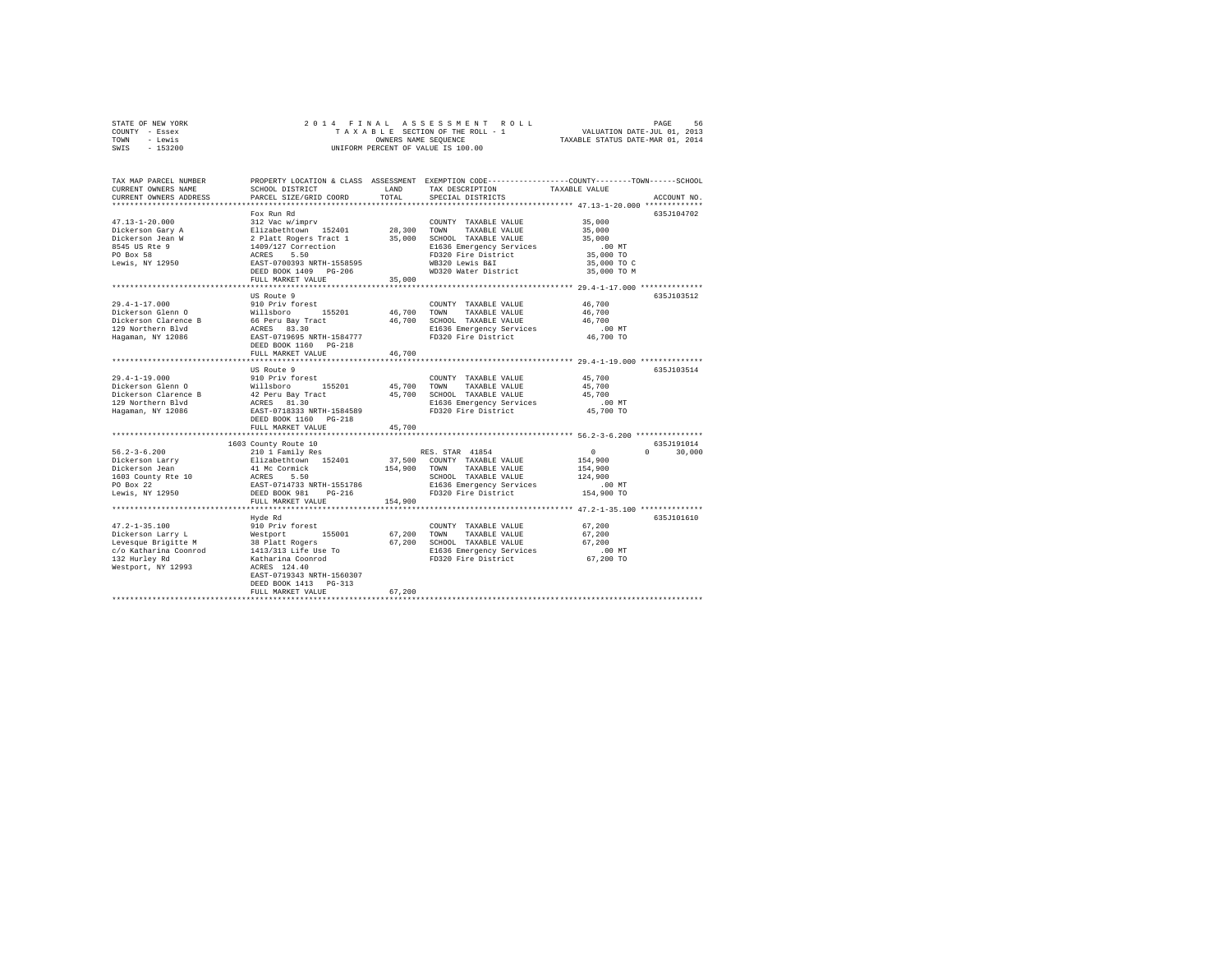| COUNTY - Essex<br>- Lewis<br>TOWN<br>$-153200$<br>SWIS                                                                          |                                                                                                                                                                                                    | OWNERS NAME SEQUENCE | TAXABLE SECTION OF THE ROLL - 1<br>UNIFORM PERCENT OF VALUE IS 100.00                                                                                  | VALUATION DATE-JUL 01, 2013<br>TAXABLE STATUS DATE-MAR 01, 2014   |                    |  |
|---------------------------------------------------------------------------------------------------------------------------------|----------------------------------------------------------------------------------------------------------------------------------------------------------------------------------------------------|----------------------|--------------------------------------------------------------------------------------------------------------------------------------------------------|-------------------------------------------------------------------|--------------------|--|
| TAX MAP PARCEL NUMBER<br>CURRENT OWNERS NAME<br>CURRENT OWNERS ADDRESS                                                          | SCHOOL DISTRICT<br>PARCEL SIZE/GRID COORD                                                                                                                                                          | LAND<br>TOTAL        | PROPERTY LOCATION & CLASS ASSESSMENT EXEMPTION CODE---------------COUNTY-------TOWN-----SCHOOL<br>TAX DESCRIPTION<br>SPECIAL DISTRICTS                 | TAXABLE VALUE                                                     | ACCOUNT NO.        |  |
| $47.4 - 1 - 16.000$<br>Dickerson Larry L<br>Levesque Brigitte M<br>c/o Katharina Coonrod<br>132 Hurley Rd<br>Westport, NY 12993 | Hurley Rd<br>322 Rural vac>10<br>Westport 155001<br>38 Platt Rogers<br>1413/313 Life Use to<br>Katharina Coonrod<br>ACRES 35.40<br>EAST-0719391 NRTH-1558667<br>DEED BOOK 1413 PG-313              | 38,300<br>38,300     | COUNTY TAXABLE VALUE<br>TOWN<br>TAXABLE VALUE<br>SCHOOL TAXABLE VALUE<br>E1636 Emergency Services<br>FD320 Fire District                               | 38,300<br>38,300<br>38,300<br>$.00$ MT<br>38,300 TO               | 635J101609         |  |
|                                                                                                                                 | FULL MARKET VALUE                                                                                                                                                                                  | 38,300               |                                                                                                                                                        |                                                                   |                    |  |
|                                                                                                                                 | Hyde Rd                                                                                                                                                                                            |                      |                                                                                                                                                        | *************** 48.1-2-5.000 ***************                      | 635J101608         |  |
| $48.1 - 2 - 5.000$<br>Dickerson Larry L<br>Levesque Brigitte M<br>c/o Katharina Coonrod<br>132 Hurley Rd<br>Westport, NY 12993  | 910 Priv forest<br>Westport<br>39 Platt<br>155001<br>39 Platt Rogers<br>1413/313 Life Use To<br>Katharina Coonrod<br>ACRES 228.80<br>EAST-0722263 NRTH-1561267<br>DEED BOOK 1413 PG-313            | 119,000<br>119,000   | COUNTY TAXABLE VALUE<br>TAXABLE VALUE<br>TOWN<br>SCHOOL TAXABLE VALUE<br>E1636 Emergency Services<br>FD320 Fire District                               | 119,000<br>119,000<br>119,000<br>$.00$ MT<br>119,000 TO           |                    |  |
|                                                                                                                                 | FULL MARKET VALUE                                                                                                                                                                                  | 119,000              |                                                                                                                                                        |                                                                   |                    |  |
|                                                                                                                                 |                                                                                                                                                                                                    |                      |                                                                                                                                                        |                                                                   |                    |  |
|                                                                                                                                 | 132 Hurley Rd                                                                                                                                                                                      |                      |                                                                                                                                                        |                                                                   | 635J101607         |  |
| $48.3 - 2 - 4.000$                                                                                                              | 240 Rural res                                                                                                                                                                                      |                      | VET WAR CT 41121                                                                                                                                       | 15,000<br>15,000                                                  | $\Omega$           |  |
| Dickerson Larry L<br>Levesque Brigitte M<br>c/o Katharina Coonrod<br>132 Hurley Rd<br>Westport, NY 12993                        | Westport 155001<br>45 & 46 Taylor & Kimball<br>1413/313 Life Use To<br>Katharina Coonrod<br>ACRES 142.40<br>EAST-0721401 NRTH-1555031<br>DEED BOOK 1413 PG-313<br>FULL MARKET VALUE                | 147,200              | 114,700 SR STAR 41834<br>147,200 COUNTY TAXABLE VALUE<br>TOWN TAXABLE VALUE<br>SCHOOL TAXABLE VALUE<br>E1636 Emergency Services<br>FD320 Fire District | $\circ$<br>132,200<br>132,200<br>83,000<br>$.00$ MT<br>147,200 TO | $\sim$ 0<br>64,200 |  |
|                                                                                                                                 |                                                                                                                                                                                                    |                      |                                                                                                                                                        |                                                                   |                    |  |
| $56.2 - 3 - 3.220$<br>Dickerson Larry L<br>Coonrod Katharina S<br>PO Box 22<br>Lewis, NY 12950                                  | County Route 10<br>322 Rural vac>10<br>Elizabethtown 152401<br>40 Mccormicks Pat<br>1491/46 Life Use to<br>Katharina S Coonrod<br>ACRES 37.33<br>EAST-0713865 NRTH-1550929<br>DEED BOOK 1491 PG-46 | 44,700<br>44,700     | COUNTY TAXABLE VALUE<br>TAXABLE VALUE<br>TOWN<br>SCHOOL TAXABLE VALUE<br>E1636 Emergency Services<br>FD320 Fire District                               | 44,700<br>44,700<br>44,700<br>$.00$ MT<br>44,700 TO               | 635J195007         |  |
|                                                                                                                                 | FULL MARKET VALUE                                                                                                                                                                                  | 44,700               |                                                                                                                                                        |                                                                   |                    |  |
|                                                                                                                                 |                                                                                                                                                                                                    |                      |                                                                                                                                                        |                                                                   |                    |  |

STATE OF NEW YORK 2 0 1 4 F I N A L A S S E S S M E N T R O L L PAGE 57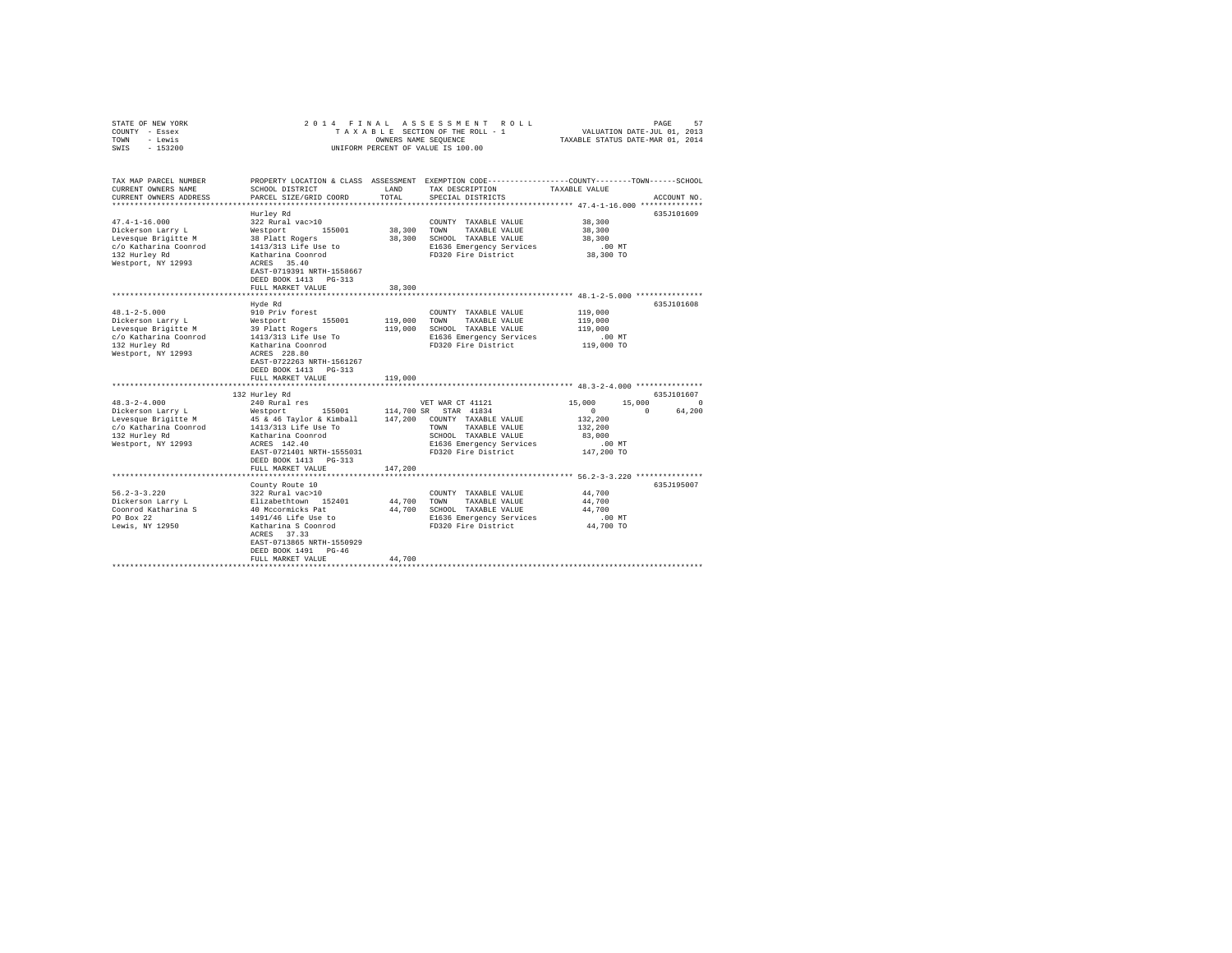|      | STATE OF NEW YORK |  | 2014 FINAL ASSESSMENT ROLL         | PAGE                             | 58 |
|------|-------------------|--|------------------------------------|----------------------------------|----|
|      | COUNTY - Essex    |  | TAXABLE SECTION OF THE ROLL - 1    | VALUATION DATE-JUL 01, 2013      |    |
| TOWN | - Lewis           |  | OWNERS NAME SEOUENCE               | TAXABLE STATUS DATE-MAR 01, 2014 |    |
| SWIS | - 153200          |  | UNIFORM PERCENT OF VALUE IS 100.00 |                                  |    |

| TAX MAP PARCEL NUMBER<br>CURRENT OWNERS NAME<br>CURRENT OWNERS ADDRESS                                                                                                                                                                                                                                                                                                                                    | PROPERTY LOCATION & CLASS ASSESSMENT EXEMPTION CODE----------------COUNTY-------TOWN------SCHOOL<br>SCHOOL DISTRICT<br>PARCEL SIZE/GRID COORD | LAND    | TAX DESCRIPTION<br>TOTAL SPECIAL DISTRICTS                         | TAXABLE VALUE                                      | ACCOUNT NO.                 |
|-----------------------------------------------------------------------------------------------------------------------------------------------------------------------------------------------------------------------------------------------------------------------------------------------------------------------------------------------------------------------------------------------------------|-----------------------------------------------------------------------------------------------------------------------------------------------|---------|--------------------------------------------------------------------|----------------------------------------------------|-----------------------------|
|                                                                                                                                                                                                                                                                                                                                                                                                           |                                                                                                                                               |         |                                                                    |                                                    |                             |
|                                                                                                                                                                                                                                                                                                                                                                                                           | 1295 Stowersville Rd                                                                                                                          |         |                                                                    |                                                    | 635J101613                  |
| $\begin{tabular}{l c c c c c} \multicolumn{3}{c}{\text{\emph{5-1-1-1}--1}--1} & \multicolumn{3}{c}{281} & \multicolumn{3}{c}{\text{\emph{1-1}--1}--1} & \multicolumn{3}{c}{281} & \multicolumn{3}{c}{\text{\emph{1-1}--1}--1} & \multicolumn{3}{c}{\text{\emph{1-1}--1}--1} & \multicolumn{3}{c}{\text{\emph{1-1}--1}--1} & \multicolumn{3}{c}{\text{\emph{1-1}--1}--1} & \multicolumn{3}{c}{\text{\emph$ |                                                                                                                                               |         |                                                                    | 25,000 25,000                                      | $\Omega$                    |
|                                                                                                                                                                                                                                                                                                                                                                                                           |                                                                                                                                               |         |                                                                    | 50,000                                             | $\Omega$<br>50,000          |
|                                                                                                                                                                                                                                                                                                                                                                                                           |                                                                                                                                               |         |                                                                    | $\sim$ 0                                           | $\sim$ 0<br>64,200          |
|                                                                                                                                                                                                                                                                                                                                                                                                           |                                                                                                                                               |         |                                                                    | 343,900<br>343,900                                 |                             |
|                                                                                                                                                                                                                                                                                                                                                                                                           |                                                                                                                                               |         |                                                                    |                                                    |                             |
|                                                                                                                                                                                                                                                                                                                                                                                                           |                                                                                                                                               |         |                                                                    |                                                    |                             |
|                                                                                                                                                                                                                                                                                                                                                                                                           | ACRES 416.63<br>EAST-0719337 NRTH-1571216                                                                                                     |         | SCHOOL TAXABLE VALUE 354,700<br>E1636 Emergency Services .00 MT    |                                                    |                             |
|                                                                                                                                                                                                                                                                                                                                                                                                           | DEED BOOK 1643 PG-91                                                                                                                          |         | FD320 Fire District                                                | 418,900 TO                                         |                             |
|                                                                                                                                                                                                                                                                                                                                                                                                           | FULL MARKET VALUE                                                                                                                             | 418,900 |                                                                    |                                                    |                             |
|                                                                                                                                                                                                                                                                                                                                                                                                           |                                                                                                                                               |         |                                                                    |                                                    |                             |
|                                                                                                                                                                                                                                                                                                                                                                                                           | 1217 Stowersville Rd                                                                                                                          |         |                                                                    |                                                    | 635Z004006                  |
|                                                                                                                                                                                                                                                                                                                                                                                                           |                                                                                                                                               |         |                                                                    | $\sim$ 0                                           | $0 \qquad \qquad$<br>30,000 |
|                                                                                                                                                                                                                                                                                                                                                                                                           |                                                                                                                                               |         |                                                                    | 231,800                                            |                             |
|                                                                                                                                                                                                                                                                                                                                                                                                           |                                                                                                                                               |         |                                                                    | 231,800                                            |                             |
|                                                                                                                                                                                                                                                                                                                                                                                                           |                                                                                                                                               |         |                                                                    |                                                    |                             |
|                                                                                                                                                                                                                                                                                                                                                                                                           |                                                                                                                                               |         | E1636 Emergency Services<br>FD320 Fire District                    |                                                    |                             |
|                                                                                                                                                                                                                                                                                                                                                                                                           |                                                                                                                                               |         |                                                                    | 201,800<br>00 MT.<br>231,800 TO                    |                             |
|                                                                                                                                                                                                                                                                                                                                                                                                           | DEED BOOK 1374 PG-80                                                                                                                          |         |                                                                    |                                                    |                             |
|                                                                                                                                                                                                                                                                                                                                                                                                           | FULL MARKET VALUE                                                                                                                             | 231,800 |                                                                    |                                                    |                             |
|                                                                                                                                                                                                                                                                                                                                                                                                           |                                                                                                                                               |         |                                                                    |                                                    |                             |
|                                                                                                                                                                                                                                                                                                                                                                                                           |                                                                                                                                               |         |                                                                    |                                                    | 635J178514                  |
|                                                                                                                                                                                                                                                                                                                                                                                                           |                                                                                                                                               |         | COUNTY TAXABLE VALUE                                               | 26,300                                             |                             |
|                                                                                                                                                                                                                                                                                                                                                                                                           |                                                                                                                                               |         | 26,300 TOWN TAXABLE VALUE                                          | 26,300                                             |                             |
|                                                                                                                                                                                                                                                                                                                                                                                                           |                                                                                                                                               |         | 26,300 SCHOOL TAXABLE VALUE                                        | 26,300                                             |                             |
|                                                                                                                                                                                                                                                                                                                                                                                                           |                                                                                                                                               |         | E1636 Emergency Services .00 MT<br>FD320 Fire District 26,300 TO   |                                                    |                             |
|                                                                                                                                                                                                                                                                                                                                                                                                           |                                                                                                                                               |         |                                                                    |                                                    |                             |
|                                                                                                                                                                                                                                                                                                                                                                                                           |                                                                                                                                               |         |                                                                    |                                                    |                             |
|                                                                                                                                                                                                                                                                                                                                                                                                           |                                                                                                                                               | 26,300  |                                                                    |                                                    |                             |
|                                                                                                                                                                                                                                                                                                                                                                                                           |                                                                                                                                               |         |                                                                    |                                                    |                             |
|                                                                                                                                                                                                                                                                                                                                                                                                           | 97 Cutting Rd                                                                                                                                 |         |                                                                    |                                                    | 635J189010                  |
|                                                                                                                                                                                                                                                                                                                                                                                                           |                                                                                                                                               |         |                                                                    | $\begin{smallmatrix}&&0\0174,400\end{smallmatrix}$ | 30,000<br>$\Omega$          |
|                                                                                                                                                                                                                                                                                                                                                                                                           |                                                                                                                                               |         |                                                                    |                                                    |                             |
|                                                                                                                                                                                                                                                                                                                                                                                                           |                                                                                                                                               |         |                                                                    | 174,400<br>144,400                                 |                             |
|                                                                                                                                                                                                                                                                                                                                                                                                           |                                                                                                                                               |         |                                                                    |                                                    |                             |
|                                                                                                                                                                                                                                                                                                                                                                                                           |                                                                                                                                               |         | E1636 Emergency Services 6.00 MT<br>FD320 Fire District 174,400 TO |                                                    |                             |
|                                                                                                                                                                                                                                                                                                                                                                                                           |                                                                                                                                               |         |                                                                    |                                                    |                             |
|                                                                                                                                                                                                                                                                                                                                                                                                           | FULL MARKET VALUE                                                                                                                             | 174,400 |                                                                    |                                                    |                             |
|                                                                                                                                                                                                                                                                                                                                                                                                           |                                                                                                                                               |         |                                                                    |                                                    | 635J177007                  |
|                                                                                                                                                                                                                                                                                                                                                                                                           | 8198 US Route 9                                                                                                                               |         |                                                                    |                                                    | $0 \qquad \qquad$<br>30,000 |
|                                                                                                                                                                                                                                                                                                                                                                                                           |                                                                                                                                               |         |                                                                    |                                                    | $\Omega$                    |
|                                                                                                                                                                                                                                                                                                                                                                                                           |                                                                                                                                               |         |                                                                    |                                                    | $\sim$ 0                    |
|                                                                                                                                                                                                                                                                                                                                                                                                           |                                                                                                                                               |         |                                                                    |                                                    |                             |
| $\begin{tabular}{l c c c c c} \hline 56.1-2-25.000 & \text{0.15 to 1011 Family Res} & \text{RES. STAR 41854} & 0 & 0 \\ \hline \text{Diehl Robert M} & \text{Elizabethtown} & 152401 & 39,400 VET WAR CT 41121 & 15,000 & 15,000 \\ \text{Diehl Robert M} & \text{Blizabethttown} & 87400 VET WAR CT 41141 & 15,000 & 15,000 \\ \text{Bilizber M} & \text{S[Platt Rogers 2Tact C1} & 130,5$               |                                                                                                                                               |         |                                                                    |                                                    |                             |
|                                                                                                                                                                                                                                                                                                                                                                                                           |                                                                                                                                               |         |                                                                    |                                                    |                             |
|                                                                                                                                                                                                                                                                                                                                                                                                           |                                                                                                                                               |         |                                                                    |                                                    |                             |
|                                                                                                                                                                                                                                                                                                                                                                                                           |                                                                                                                                               |         |                                                                    |                                                    |                             |
|                                                                                                                                                                                                                                                                                                                                                                                                           |                                                                                                                                               |         |                                                                    |                                                    |                             |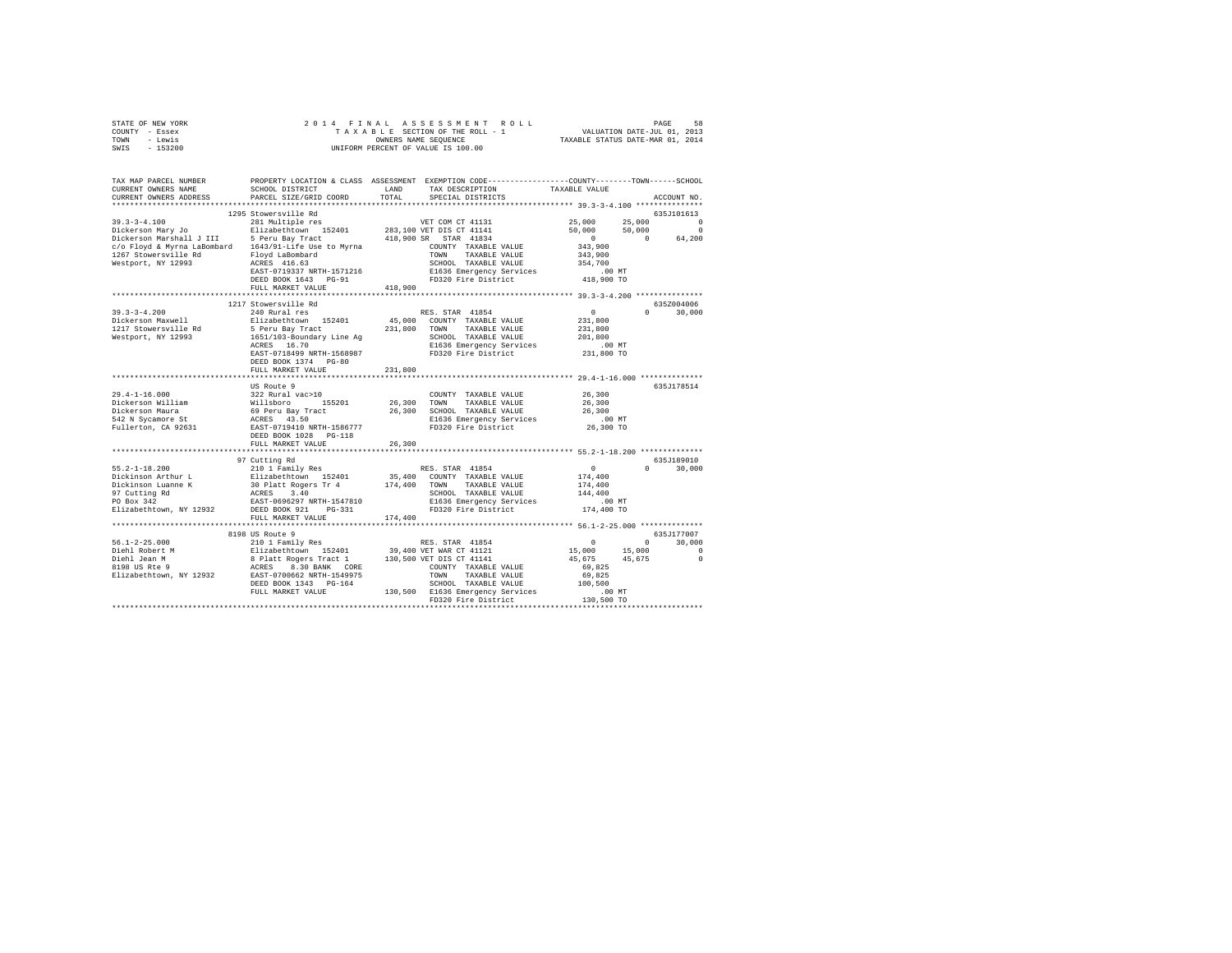| STATE OF NEW YORK<br>COUNTY - Essex<br>- Lewis<br>TOWN<br>SWIS - 153200                                                                                                   | 2014 FINAL                                                                | OWNERS NAME SEQUENCE | ASSESSMENT ROLL<br>TAXABLE SECTION OF THE ROLL - 1<br>UNIFORM PERCENT OF VALUE IS 100.00 | VALUATION DATE-JUL 01, 2013<br>TAXABLE STATUS DATE-MAR 01, 2014 | PAGE<br>59             |
|---------------------------------------------------------------------------------------------------------------------------------------------------------------------------|---------------------------------------------------------------------------|----------------------|------------------------------------------------------------------------------------------|-----------------------------------------------------------------|------------------------|
| TAX MAP PARCEL NUMBER THE PROPERTY LOCATION & CLASS ASSESSMENT EXEMPTION CODE--------------COUNTY-------TOWN------SCHOOL<br>CURRENT OWNERS NAME<br>CURRENT OWNERS ADDRESS | SCHOOL DISTRICT<br>PARCEL SIZE/GRID COORD                                 | LAND<br>TOTAL        | TAX DESCRIPTION<br>SPECIAL DISTRICTS                                                     | TAXABLE VALUE                                                   | ACCOUNT NO.            |
|                                                                                                                                                                           |                                                                           |                      |                                                                                          |                                                                 |                        |
|                                                                                                                                                                           | 8571 US Route 9                                                           |                      |                                                                                          |                                                                 | 635J103205             |
| $47.13 - 1 - 12.000$                                                                                                                                                      |                                                                           |                      | RES. STAR 41854                                                                          | $\mathbf{0}$                                                    | $\Omega$<br>30,000     |
| Disogra Nicholas                                                                                                                                                          |                                                                           |                      | 36,500 COUNTY TAXABLE VALUE                                                              | 116,800                                                         |                        |
| Disogra Karen                                                                                                                                                             |                                                                           |                      | TAXABLE VALUE<br>TOWN                                                                    | 116,800                                                         |                        |
| US Rte 9<br>PO Box 84                                                                                                                                                     |                                                                           |                      | SCHOOL TAXABLE VALUE                                                                     | 86,800                                                          |                        |
|                                                                                                                                                                           |                                                                           |                      | E1636 Emergency Services                                                                 | .00 MT                                                          |                        |
| Lewis, NY 12950                                                                                                                                                           |                                                                           |                      | FD320 Fire District                                                                      | 116,800 TO                                                      |                        |
|                                                                                                                                                                           |                                                                           |                      | 116,800 WB320 Lewis B&I<br>WD320 Water District                                          | 116,800 TO C                                                    |                        |
|                                                                                                                                                                           |                                                                           |                      |                                                                                          | 116,800 TO M                                                    |                        |
|                                                                                                                                                                           |                                                                           |                      |                                                                                          |                                                                 |                        |
| $47.3 - 1 - 14.000$                                                                                                                                                       | 56 Hillman Ln                                                             |                      |                                                                                          |                                                                 | 635J102701             |
|                                                                                                                                                                           | 281 Multiple res                                                          |                      | COUNTY TAXABLE VALUE                                                                     | 205,000                                                         |                        |
| Dodd William H                                                                                                                                                            | Elizabethtown 152401 94,500                                               |                      | TOWN<br>TAXABLE VALUE                                                                    | 205,000                                                         |                        |
| Dodd Diane<br>6916 NYS Rte 9N                                                                                                                                             |                                                                           |                      | SCHOOL TAXABLE VALUE                                                                     | 205,000                                                         |                        |
| Westport, NY 12993                                                                                                                                                        | 8 Platt Rogers Tract 1 205,000<br>1258/301 Release Of Lien<br>ACRES 69.40 |                      | E1636 Emergency Services<br>FD320 Fire District                                          | .00 MT<br>205,000 TO                                            |                        |
|                                                                                                                                                                           | EAST-0698788 NRTH-1552302                                                 |                      |                                                                                          |                                                                 |                        |
|                                                                                                                                                                           | DEED BOOK 1492 PG-133                                                     |                      |                                                                                          |                                                                 |                        |
|                                                                                                                                                                           | FULL MARKET VALUE                                                         | 205,000              |                                                                                          |                                                                 |                        |
|                                                                                                                                                                           |                                                                           |                      |                                                                                          |                                                                 |                        |
|                                                                                                                                                                           | 8626 US Route 9                                                           |                      |                                                                                          |                                                                 | 635J103812             |
| $47.1 - 2 - 22.000$                                                                                                                                                       |                                                                           |                      | RES. STAR 41854                                                                          | $\sim$ 0                                                        | 30,000<br>$\mathbf{a}$ |
| Dougan Maureen P                                                                                                                                                          | 210 1 Family Res<br>Elizabethtown 152401<br>1 Essex Tract                 |                      | 35,300 COUNTY TAXABLE VALUE                                                              | 90,200                                                          |                        |
| Cole Lisa K                                                                                                                                                               |                                                                           |                      | 90,200 TOWN<br>TAXABLE VALUE                                                             | 90,200                                                          |                        |
| c/o James Pierce                                                                                                                                                          |                                                                           |                      | SCHOOL TAXABLE VALUE                                                                     | 60,200                                                          |                        |
| PO Box 65                                                                                                                                                                 |                                                                           |                      | E1636 Emergency Services                                                                 | $.00$ MT                                                        |                        |
| Lewis, NY 12950                                                                                                                                                           | 1 2002 1120<br>1594/195 Life Use to<br>James & Carol Pierce<br>ACRES 0.90 |                      | FD320 Fire District                                                                      | 90,200 TO                                                       |                        |
|                                                                                                                                                                           | EAST-0701805 NRTH-1560504                                                 |                      | WB320 Lewis B&I                                                                          | 90,200 TO C                                                     |                        |
|                                                                                                                                                                           | DEED BOOK 1594 PG-195                                                     |                      | WD320 Water District                                                                     | 90,200 TO M                                                     |                        |
|                                                                                                                                                                           | FULL MARKET VALUE                                                         | 90,200               |                                                                                          |                                                                 |                        |
|                                                                                                                                                                           |                                                                           |                      |                                                                                          |                                                                 |                        |
|                                                                                                                                                                           | 493 Stowersville Rd                                                       |                      |                                                                                          |                                                                 | 635J101505             |
| $47.1 - 2 - 33.000$                                                                                                                                                       | 210 1 Family Res                                                          |                      | COUNTY TAXABLE VALUE                                                                     | 75,200                                                          |                        |
| Dowd Edward G                                                                                                                                                             |                                                                           | 38,000               | TOWN<br>TAXABLE VALUE                                                                    | 75,200                                                          |                        |
| Dowd Donna W                                                                                                                                                              | Elizabethtown 152401<br>1 Essex Tract                                     | 75,200               | SCHOOL TAXABLE VALUE                                                                     | 75,200                                                          |                        |
|                                                                                                                                                                           |                                                                           |                      | E1636 Emergency Services                                                                 | $.00$ MT                                                        |                        |
|                                                                                                                                                                           |                                                                           |                      | FD320 Fire District                                                                      | 75,200 TO                                                       |                        |
|                                                                                                                                                                           | DEED BOOK 701<br>$PG-280$                                                 |                      |                                                                                          |                                                                 |                        |
|                                                                                                                                                                           | FULL MARKET VALUE                                                         | 75,200               |                                                                                          |                                                                 |                        |
|                                                                                                                                                                           |                                                                           |                      |                                                                                          |                                                                 |                        |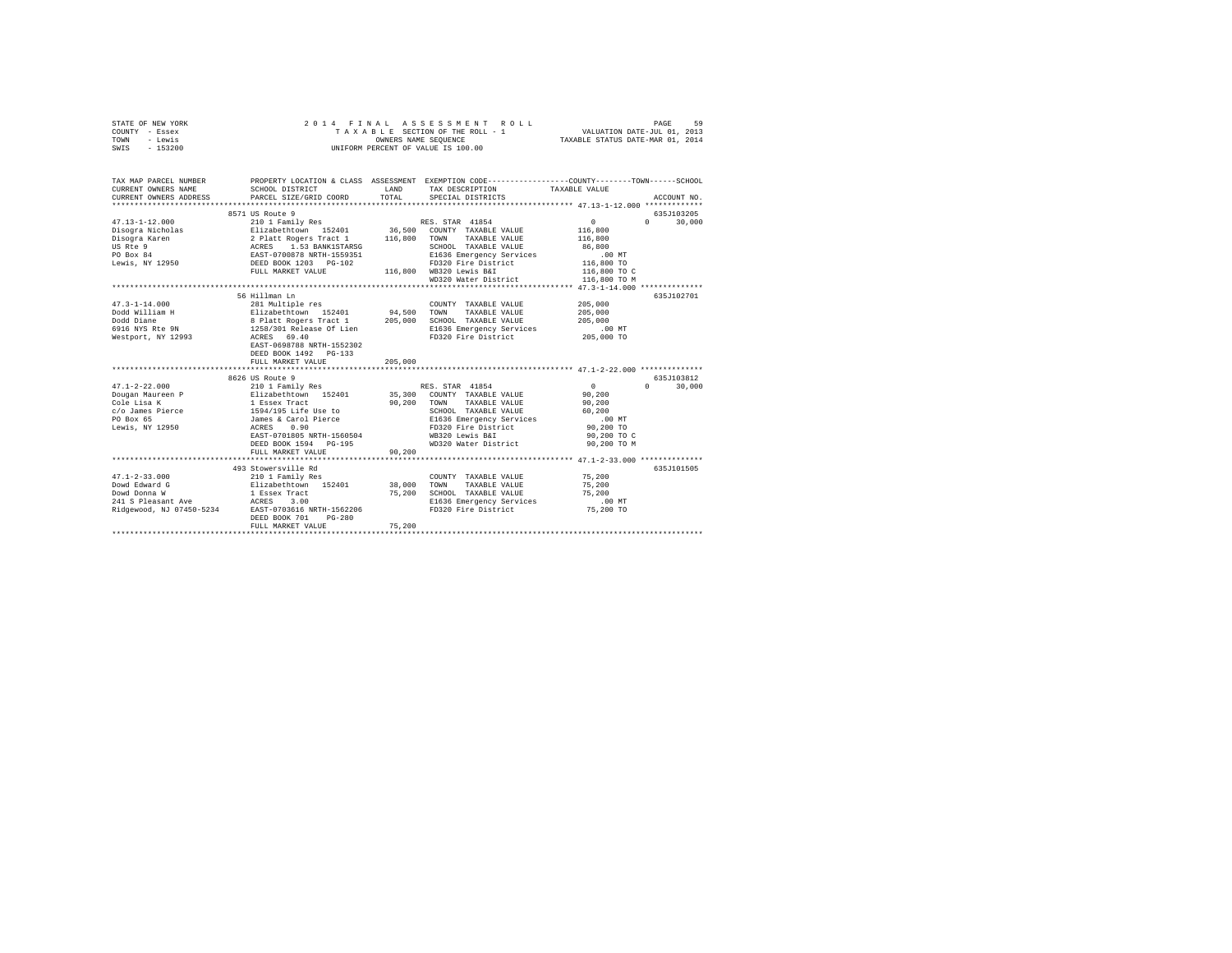| TOWN<br>- Lewis<br>$-153200$<br>SWIS                                                                                                                                                                                                         | UNIFORM PERCENT OF VALUE IS 100.00                                                          | TAXABLE STATUS DATE-MAR 01, 2014 |                                                          |                                                  |                                     |
|----------------------------------------------------------------------------------------------------------------------------------------------------------------------------------------------------------------------------------------------|---------------------------------------------------------------------------------------------|----------------------------------|----------------------------------------------------------|--------------------------------------------------|-------------------------------------|
|                                                                                                                                                                                                                                              |                                                                                             |                                  |                                                          |                                                  |                                     |
| TAX MAP PARCEL NUMBER PROPERTY LOCATION & CLASS ASSESSMENT EXEMPTION CODE--------------COUNTY-------TOWN------SCHOOL                                                                                                                         |                                                                                             |                                  |                                                          |                                                  |                                     |
| CURRENT OWNERS NAME                                                                                                                                                                                                                          | SCHOOL DISTRICT                                                                             | LAND                             | TAX DESCRIPTION                                          | TAXABLE VALUE                                    |                                     |
| CURRENT OWNERS ADDRESS                                                                                                                                                                                                                       | PARCEL SIZE/GRID COORD                                                                      | TOTAL                            | SPECIAL DISTRICTS                                        |                                                  | ACCOUNT NO.                         |
|                                                                                                                                                                                                                                              |                                                                                             |                                  |                                                          |                                                  |                                     |
| $47.3 - 1 - 7.100$                                                                                                                                                                                                                           | 718 Fox Run Rd<br>240 Rural res                                                             |                                  |                                                          | $\Omega$                                         | 635J101501<br>$\Omega$ and $\Omega$ |
|                                                                                                                                                                                                                                              | Elizabethtown 152401                                                                        |                                  | RES. STAR 41854<br>68,900 COUNTY TAXABLE VALUE           | 155,400                                          | 30,000                              |
| Doyle Heidi D<br>718 Fox Run Rd                                                                                                                                                                                                              | 1 Platt Rogers Tract 1                                                                      |                                  | 155,400 TOWN TAXABLE VALUE                               | 155,400                                          |                                     |
| Elizabethtown, NY 12932                                                                                                                                                                                                                      | ACRES 62.30                                                                                 |                                  | SCHOOL TAXABLE VALUE                                     | 125,400                                          |                                     |
|                                                                                                                                                                                                                                              | EAST-0698056 NRTH-1555730                                                                   |                                  | E1636 Emergency Services                                 | $.00$ MT                                         |                                     |
|                                                                                                                                                                                                                                              | DEED BOOK 1432 PG-1                                                                         |                                  | FD320 Fire District                                      | 155,400 TO                                       |                                     |
|                                                                                                                                                                                                                                              | FULL MARKET VALUE                                                                           | 155,400                          |                                                          |                                                  |                                     |
|                                                                                                                                                                                                                                              |                                                                                             |                                  |                                                          | ******************* 56.2-3-15.000 ************** |                                     |
|                                                                                                                                                                                                                                              | 1806 County Route 10                                                                        |                                  |                                                          |                                                  | 635J101806                          |
| $56.2 - 3 - 15.000$                                                                                                                                                                                                                          | 240 Rural res                                                                               |                                  | COUNTY TAXABLE VALUE                                     | 237,300                                          |                                     |
| Driscoll Mary                                                                                                                                                                                                                                | Westport 155001                                                                             | 112,600                          | TOWN TAXABLE VALUE                                       | 237,300                                          |                                     |
| 11 Overlook Rd                                                                                                                                                                                                                               | 34 & 37 Mccormicks<br>ACRES 112.70                                                          |                                  | 237,300 SCHOOL TAXABLE VALUE                             | 237,300                                          |                                     |
| Dobbs Ferry, NY 10522                                                                                                                                                                                                                        |                                                                                             |                                  | E1636 Emergency Services                                 | $.00$ MT                                         |                                     |
|                                                                                                                                                                                                                                              | EAST-0718381 NRTH-1549202                                                                   |                                  | FD320 Fire District                                      | 237,300 TO                                       |                                     |
|                                                                                                                                                                                                                                              | DEED BOOK 1448 PG-85<br>FULL MARKET VALUE                                                   | 237,300                          |                                                          |                                                  |                                     |
|                                                                                                                                                                                                                                              | *******************************                                                             |                                  |                                                          |                                                  |                                     |
|                                                                                                                                                                                                                                              | 9687 US Route 9                                                                             |                                  |                                                          |                                                  | 635J198002                          |
| $29. -2 - 25.200$                                                                                                                                                                                                                            | 210 1 Family Res                                                                            |                                  | RES. STAR 41854                                          | $\sim$ 0                                         | $0 \t 30,000$                       |
|                                                                                                                                                                                                                                              |                                                                                             |                                  | 34,000 COUNTY TAXABLE VALUE                              | 179,700                                          |                                     |
|                                                                                                                                                                                                                                              |                                                                                             |                                  | 179.700 TOWN TAXABLE VALUE                               | 179,700                                          |                                     |
|                                                                                                                                                                                                                                              |                                                                                             |                                  | SCHOOL TAXABLE VALUE                                     | 149,700                                          |                                     |
| 27.-24.2.400<br>27.1.2401 H 2112abethrown 152401 34,000<br>Drummond Jeffrey A 21 Essex Tract<br>9667 US Refere ACRES 5.38 BANK WFARGO<br>179,701<br>28.267 US RAST-0705754 NRTH-1585513<br>Lewis, NY 12950 BASET-0705754 NRTH-1585513<br>DEE |                                                                                             |                                  | E1636 Emergency Services                                 | $.00$ MT                                         |                                     |
|                                                                                                                                                                                                                                              |                                                                                             |                                  | FD320 Fire District                                      | 179,700 TO                                       |                                     |
|                                                                                                                                                                                                                                              | FULL MARKET VALUE                                                                           | 179,700                          |                                                          |                                                  |                                     |
|                                                                                                                                                                                                                                              | 51 Osawentha Dr                                                                             |                                  |                                                          |                                                  | 635J101708                          |
| $47.13 - 1 - 7.000$                                                                                                                                                                                                                          | 210 1 Family Res                                                                            |                                  | VET WAR CT 41121                                         | 15,000<br>15,000                                 | $\sim$ 0                            |
| Drummond Wayne F                                                                                                                                                                                                                             |                                                                                             |                                  |                                                          | $\sim$ 0                                         | 64,200<br>$\Omega$                  |
| c/o Edward Drummond                                                                                                                                                                                                                          |                                                                                             |                                  |                                                          | 89,000                                           |                                     |
| PO Box 473                                                                                                                                                                                                                                   |                                                                                             |                                  |                                                          | 89,000                                           |                                     |
| Lewis, NY 12950                                                                                                                                                                                                                              |                                                                                             |                                  | SCHOOL TAXABLE VALUE                                     | 39,800                                           |                                     |
|                                                                                                                                                                                                                                              |                                                                                             |                                  | E1636 Emergency Services                                 | .00MT                                            |                                     |
|                                                                                                                                                                                                                                              | EAST-0700732 NRTH-1560723                                                                   |                                  | -----<br>FD320 Fire District<br>WB320 Lewis B&I          | 104,000 TO                                       |                                     |
|                                                                                                                                                                                                                                              | DEED BOOK 1568 PG-225                                                                       |                                  |                                                          | 104,000 TO C                                     |                                     |
|                                                                                                                                                                                                                                              | FULL MARKET VALUE<br>*************************                                              |                                  | 104,000 WD320 Water District                             | 104,000 TO M                                     |                                     |
|                                                                                                                                                                                                                                              |                                                                                             |                                  |                                                          | ******* 46.2-1-48.130 ***************            |                                     |
| $46.2 - 1 - 48.130$                                                                                                                                                                                                                          | Goff Rd                                                                                     |                                  | COUNTY TAXABLE VALUE                                     | 34,200                                           | 635Z000024                          |
| Dubay Brian C                                                                                                                                                                                                                                |                                                                                             | 34,200                           |                                                          | 34,200                                           |                                     |
| Dubay Marianne P                                                                                                                                                                                                                             | ---- ---<br>322 Rural vac>10<br>Elizabethtown 152401<br>21 Platt Rogers Tr 4<br>ACRES 17.20 |                                  | 34,200 TOWN TAXABLE VALUE<br>34,200 SCHOOL TAXABLE VALUE | 34,200                                           |                                     |
| PO Box 96                                                                                                                                                                                                                                    |                                                                                             |                                  | E1636 Emergency Services                                 | $.00$ MT                                         |                                     |
| North Hudson, NY 12855 EAST-0693175 NRTH-1563134                                                                                                                                                                                             |                                                                                             |                                  | FD320 Fire District                                      | 34,200 TO                                        |                                     |
|                                                                                                                                                                                                                                              | DEED BOOK 1276 PG-169                                                                       |                                  |                                                          |                                                  |                                     |
|                                                                                                                                                                                                                                              | FULL MARKET VALUE                                                                           | 34,200                           |                                                          |                                                  |                                     |
|                                                                                                                                                                                                                                              |                                                                                             |                                  |                                                          |                                                  |                                     |

STATE OF NEW YORK 2 0 1 4 F I N A L A S S E S S M E N T R O L L PAGE 60 COUNTY - Essex T A X A B L E SECTION OF THE ROLL - 1 VALUATION DATE-JUL 01, 2013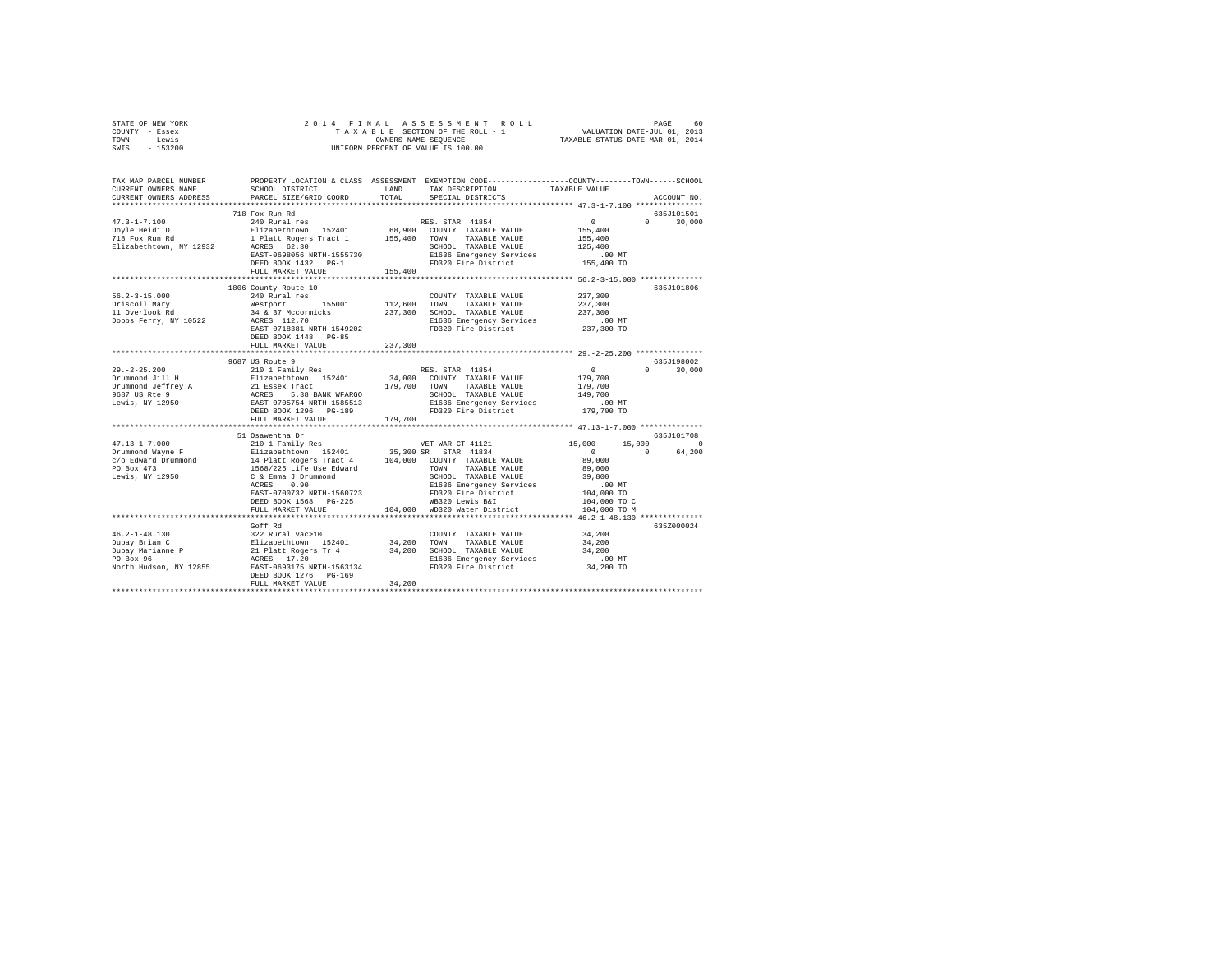| STATE OF NEW YORK                                                                                                                                                                                                                                                                                                                                                                                   |                                                                                                                                                                                                                                                        |         |                                                                                  |                                                                                                                                                                             |             |
|-----------------------------------------------------------------------------------------------------------------------------------------------------------------------------------------------------------------------------------------------------------------------------------------------------------------------------------------------------------------------------------------------------|--------------------------------------------------------------------------------------------------------------------------------------------------------------------------------------------------------------------------------------------------------|---------|----------------------------------------------------------------------------------|-----------------------------------------------------------------------------------------------------------------------------------------------------------------------------|-------------|
| COUNTY - Essex                                                                                                                                                                                                                                                                                                                                                                                      |                                                                                                                                                                                                                                                        |         |                                                                                  |                                                                                                                                                                             |             |
| TOWN - Lewis                                                                                                                                                                                                                                                                                                                                                                                        |                                                                                                                                                                                                                                                        |         |                                                                                  |                                                                                                                                                                             |             |
| SWIS - 153200                                                                                                                                                                                                                                                                                                                                                                                       |                                                                                                                                                                                                                                                        |         |                                                                                  |                                                                                                                                                                             |             |
|                                                                                                                                                                                                                                                                                                                                                                                                     |                                                                                                                                                                                                                                                        |         |                                                                                  |                                                                                                                                                                             |             |
| TAX MAP PARCEL NUMBER PROPERTY LOCATION & CLASS ASSESSMENT EXEMPTION CODE---------------COUNTY-------TOWN-----SCHOOL                                                                                                                                                                                                                                                                                |                                                                                                                                                                                                                                                        |         |                                                                                  |                                                                                                                                                                             |             |
| CURRENT OWNERS NAME                                                                                                                                                                                                                                                                                                                                                                                 | SCHOOL DISTRICT                                                                                                                                                                                                                                        |         | LAND TAX DESCRIPTION                                                             | TAXABLE VALUE                                                                                                                                                               |             |
| CURRENT OWNERS ADDRESS                                                                                                                                                                                                                                                                                                                                                                              | PARCEL SIZE/GRID COORD                                                                                                                                                                                                                                 |         | TOTAL SPECIAL DISTRICTS                                                          |                                                                                                                                                                             | ACCOUNT NO. |
|                                                                                                                                                                                                                                                                                                                                                                                                     |                                                                                                                                                                                                                                                        |         |                                                                                  |                                                                                                                                                                             |             |
|                                                                                                                                                                                                                                                                                                                                                                                                     | 61 Goff Rd<br>% (1 OCF R All 2018)<br>210 1 Family Res (1 37,000 AGB ALL 41800)<br>21 Platt Rogers Tract 4 87,700 SR STAR 41834<br>21 Platt Rogers Tract 4 87,700 SR STAR 41834<br>22 Platt Rogers Tract 4 70,700 SR STAR 41834<br>202291 NRTH-1562432 |         |                                                                                  |                                                                                                                                                                             | 635J101711  |
| $46.2 - 1 - 48.110$                                                                                                                                                                                                                                                                                                                                                                                 |                                                                                                                                                                                                                                                        |         |                                                                                  |                                                                                                                                                                             |             |
|                                                                                                                                                                                                                                                                                                                                                                                                     |                                                                                                                                                                                                                                                        |         |                                                                                  |                                                                                                                                                                             |             |
| Dubay Ellen I<br>61 Goff Rd                                                                                                                                                                                                                                                                                                                                                                         |                                                                                                                                                                                                                                                        |         |                                                                                  | $\begin{array}{cccc} 21\, , 925 & \quad & 21\, , 925 & \quad & 0 \\ 32\, , 888 & \quad & 32\, , 888 & \quad & 43\, , 850 \\ 0 & \quad & 0 & \quad & 43\, , 850 \end{array}$ |             |
| Elizabethtown, NY 12932                                                                                                                                                                                                                                                                                                                                                                             |                                                                                                                                                                                                                                                        |         |                                                                                  |                                                                                                                                                                             |             |
|                                                                                                                                                                                                                                                                                                                                                                                                     |                                                                                                                                                                                                                                                        |         |                                                                                  | 32,887<br>32,887                                                                                                                                                            |             |
|                                                                                                                                                                                                                                                                                                                                                                                                     |                                                                                                                                                                                                                                                        |         |                                                                                  | $\sim$ 0                                                                                                                                                                    |             |
|                                                                                                                                                                                                                                                                                                                                                                                                     | FULL MARKET VALUE                                                                                                                                                                                                                                      |         | 00 MT<br>87,700 E1636 Emergency Services 100 MT<br>FD320 Fire District 87,700 TO |                                                                                                                                                                             |             |
|                                                                                                                                                                                                                                                                                                                                                                                                     |                                                                                                                                                                                                                                                        |         |                                                                                  |                                                                                                                                                                             |             |
|                                                                                                                                                                                                                                                                                                                                                                                                     |                                                                                                                                                                                                                                                        |         |                                                                                  |                                                                                                                                                                             |             |
|                                                                                                                                                                                                                                                                                                                                                                                                     | 94 Johnson Ln                                                                                                                                                                                                                                          |         |                                                                                  |                                                                                                                                                                             | 635L102809  |
|                                                                                                                                                                                                                                                                                                                                                                                                     |                                                                                                                                                                                                                                                        |         |                                                                                  |                                                                                                                                                                             |             |
|                                                                                                                                                                                                                                                                                                                                                                                                     |                                                                                                                                                                                                                                                        |         |                                                                                  |                                                                                                                                                                             |             |
|                                                                                                                                                                                                                                                                                                                                                                                                     |                                                                                                                                                                                                                                                        |         |                                                                                  |                                                                                                                                                                             |             |
|                                                                                                                                                                                                                                                                                                                                                                                                     |                                                                                                                                                                                                                                                        |         |                                                                                  |                                                                                                                                                                             |             |
|                                                                                                                                                                                                                                                                                                                                                                                                     |                                                                                                                                                                                                                                                        |         |                                                                                  |                                                                                                                                                                             |             |
| $\begin{tabular}{l c c c c c c c c} \multicolumn{3}{c c c c} \multicolumn{3}{c c c c} \multicolumn{3}{c c c} \multicolumn{3}{c c c} \multicolumn{3}{c c c} \multicolumn{3}{c c c} \multicolumn{3}{c c c} \multicolumn{3}{c c c} \multicolumn{3}{c c c} \multicolumn{3}{c c c} \multicolumn{3}{c c c} \multicolumn{3}{c c c} \multicolumn{3}{c c c} \multicolumn{3}{c c c} \multicolumn{3}{c c$      |                                                                                                                                                                                                                                                        |         |                                                                                  |                                                                                                                                                                             |             |
| North Hudson, NY 12855 DEED BOOK 1733 PG-84                                                                                                                                                                                                                                                                                                                                                         |                                                                                                                                                                                                                                                        |         |                                                                                  |                                                                                                                                                                             |             |
|                                                                                                                                                                                                                                                                                                                                                                                                     | FULL MARKET VALUE<br>*************************                                                                                                                                                                                                         | 183,300 |                                                                                  |                                                                                                                                                                             |             |
|                                                                                                                                                                                                                                                                                                                                                                                                     |                                                                                                                                                                                                                                                        |         |                                                                                  |                                                                                                                                                                             |             |
|                                                                                                                                                                                                                                                                                                                                                                                                     | 39 Johnson Ln                                                                                                                                                                                                                                          |         |                                                                                  |                                                                                                                                                                             | 635J102808  |
|                                                                                                                                                                                                                                                                                                                                                                                                     |                                                                                                                                                                                                                                                        |         |                                                                                  | 0<br>198,900<br>198,900                                                                                                                                                     | 0 64,200    |
|                                                                                                                                                                                                                                                                                                                                                                                                     |                                                                                                                                                                                                                                                        |         |                                                                                  |                                                                                                                                                                             |             |
|                                                                                                                                                                                                                                                                                                                                                                                                     |                                                                                                                                                                                                                                                        |         |                                                                                  |                                                                                                                                                                             |             |
|                                                                                                                                                                                                                                                                                                                                                                                                     |                                                                                                                                                                                                                                                        |         |                                                                                  |                                                                                                                                                                             |             |
|                                                                                                                                                                                                                                                                                                                                                                                                     |                                                                                                                                                                                                                                                        |         |                                                                                  |                                                                                                                                                                             |             |
| $\begin{tabular}{l c c c c c c} \multicolumn{3}{c c c c} \multicolumn{3}{c c c} \multicolumn{3}{c c c} \multicolumn{3}{c c c} \multicolumn{3}{c c c} \multicolumn{3}{c c c} \multicolumn{3}{c c c} \multicolumn{3}{c c c} \multicolumn{3}{c c c} \multicolumn{3}{c c c} \multicolumn{3}{c c c} \multicolumn{3}{c c c} \multicolumn{3}{c c c} \multicolumn{3}{c c c} \multicolumn{3}{c c c} \multic$ |                                                                                                                                                                                                                                                        |         |                                                                                  |                                                                                                                                                                             |             |
|                                                                                                                                                                                                                                                                                                                                                                                                     | FULL MARKET VALUE                                                                                                                                                                                                                                      | 198,900 |                                                                                  |                                                                                                                                                                             |             |
|                                                                                                                                                                                                                                                                                                                                                                                                     |                                                                                                                                                                                                                                                        |         |                                                                                  |                                                                                                                                                                             |             |
|                                                                                                                                                                                                                                                                                                                                                                                                     | 261 Carlott Rd                                                                                                                                                                                                                                         |         |                                                                                  |                                                                                                                                                                             | 635J180027  |
|                                                                                                                                                                                                                                                                                                                                                                                                     |                                                                                                                                                                                                                                                        |         |                                                                                  |                                                                                                                                                                             |             |
|                                                                                                                                                                                                                                                                                                                                                                                                     |                                                                                                                                                                                                                                                        |         |                                                                                  |                                                                                                                                                                             |             |
|                                                                                                                                                                                                                                                                                                                                                                                                     |                                                                                                                                                                                                                                                        |         |                                                                                  |                                                                                                                                                                             |             |
|                                                                                                                                                                                                                                                                                                                                                                                                     |                                                                                                                                                                                                                                                        |         |                                                                                  |                                                                                                                                                                             |             |
|                                                                                                                                                                                                                                                                                                                                                                                                     |                                                                                                                                                                                                                                                        |         |                                                                                  |                                                                                                                                                                             |             |
|                                                                                                                                                                                                                                                                                                                                                                                                     |                                                                                                                                                                                                                                                        |         |                                                                                  |                                                                                                                                                                             |             |
| $\begin{tabular}{l c c c c c} \hline 46.2-1-57.200 & 261~\text{Cartolt }\text{Ed} & 210.1~\text{Fami1y. Res} & \text{VET COM CT 41131} & 20,150 & 20,150 & 20,150 \\ \hline \text{Dunsmore Barkor} & \text{Eilzabethtown} & 152401 & 35,200~\text{AGL} & 41800 & 30,225 & 30,225 & 40,300 \\ \hline \text{Dilzabethtown, NY 12932} & \text{ACRES} & $                                               |                                                                                                                                                                                                                                                        |         |                                                                                  |                                                                                                                                                                             |             |
|                                                                                                                                                                                                                                                                                                                                                                                                     |                                                                                                                                                                                                                                                        |         |                                                                                  |                                                                                                                                                                             |             |
|                                                                                                                                                                                                                                                                                                                                                                                                     |                                                                                                                                                                                                                                                        |         |                                                                                  |                                                                                                                                                                             |             |
|                                                                                                                                                                                                                                                                                                                                                                                                     | Redmond Rd                                                                                                                                                                                                                                             |         |                                                                                  |                                                                                                                                                                             | 635J192003  |
|                                                                                                                                                                                                                                                                                                                                                                                                     |                                                                                                                                                                                                                                                        |         |                                                                                  |                                                                                                                                                                             |             |
|                                                                                                                                                                                                                                                                                                                                                                                                     |                                                                                                                                                                                                                                                        |         |                                                                                  |                                                                                                                                                                             |             |
|                                                                                                                                                                                                                                                                                                                                                                                                     |                                                                                                                                                                                                                                                        |         |                                                                                  |                                                                                                                                                                             |             |
|                                                                                                                                                                                                                                                                                                                                                                                                     |                                                                                                                                                                                                                                                        |         |                                                                                  |                                                                                                                                                                             |             |
|                                                                                                                                                                                                                                                                                                                                                                                                     |                                                                                                                                                                                                                                                        |         |                                                                                  |                                                                                                                                                                             |             |
|                                                                                                                                                                                                                                                                                                                                                                                                     |                                                                                                                                                                                                                                                        |         |                                                                                  |                                                                                                                                                                             |             |
|                                                                                                                                                                                                                                                                                                                                                                                                     | EAST-0708722 NRTH-1559149                                                                                                                                                                                                                              |         |                                                                                  |                                                                                                                                                                             |             |
|                                                                                                                                                                                                                                                                                                                                                                                                     | DEED BOOK 1555 PG-318                                                                                                                                                                                                                                  |         |                                                                                  |                                                                                                                                                                             |             |
|                                                                                                                                                                                                                                                                                                                                                                                                     | FULL MARKET VALUE                                                                                                                                                                                                                                      | 16,000  |                                                                                  |                                                                                                                                                                             |             |
|                                                                                                                                                                                                                                                                                                                                                                                                     |                                                                                                                                                                                                                                                        |         |                                                                                  |                                                                                                                                                                             |             |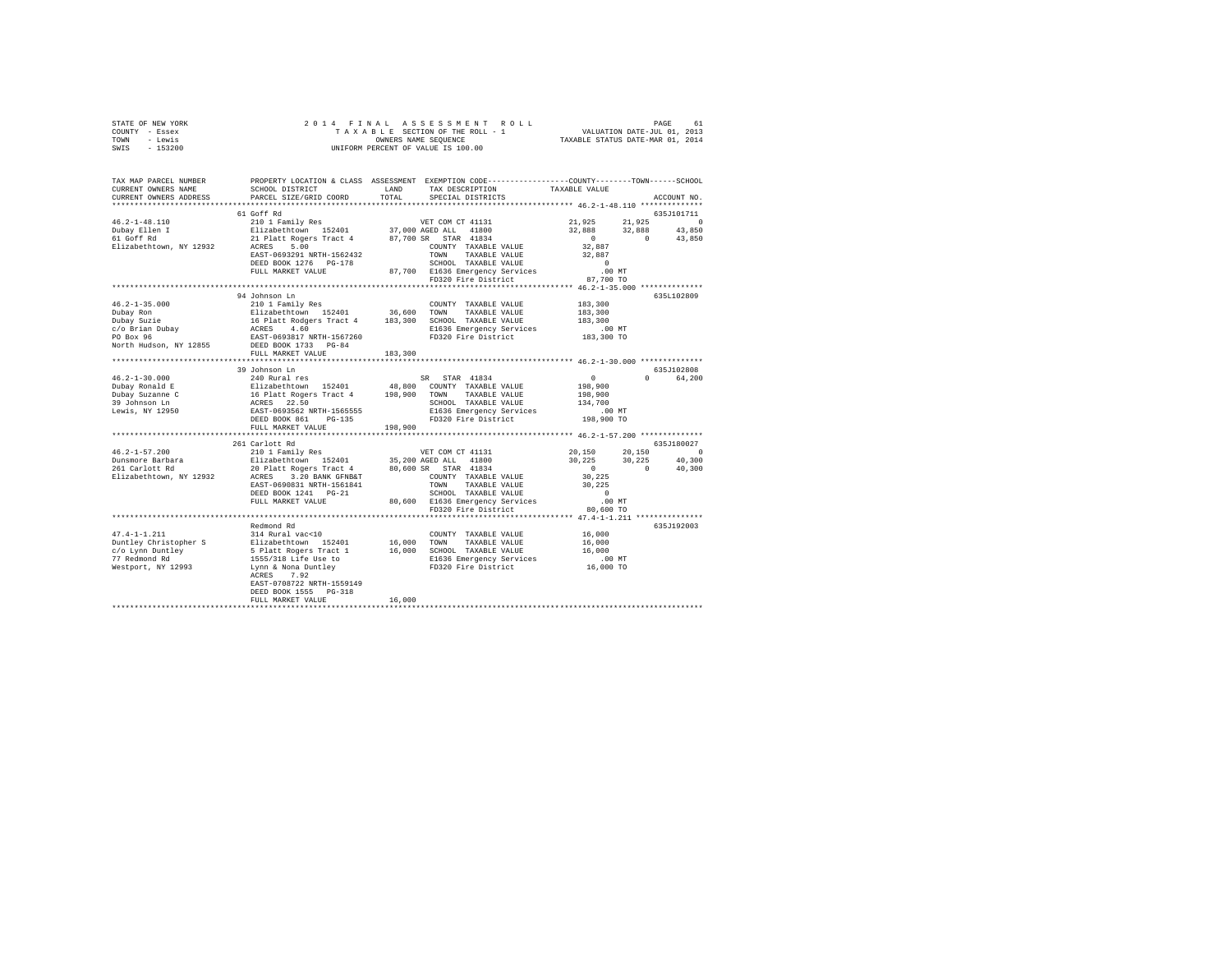| STATE OF NEW YORK<br>COUNTY - Essex<br>TOWN<br>- Lewis<br>SWIS<br>$-153200$                                                                                                          | 2014 FINAL                                                                                                                                                                                                                                                                                                                                                                   | ASSESSMENT ROLL<br>TAXABLE SECTION OF THE ROLL - 1<br>OWNERS NAME SEQUENCE<br>UNIFORM PERCENT OF VALUE IS 100.00                                                                                                                                                                                                       | 62<br>PAGE<br>VALUATION DATE-JUL 01, 2013<br>TAXABLE STATUS DATE-MAR 01, 2014                                                                                     |
|--------------------------------------------------------------------------------------------------------------------------------------------------------------------------------------|------------------------------------------------------------------------------------------------------------------------------------------------------------------------------------------------------------------------------------------------------------------------------------------------------------------------------------------------------------------------------|------------------------------------------------------------------------------------------------------------------------------------------------------------------------------------------------------------------------------------------------------------------------------------------------------------------------|-------------------------------------------------------------------------------------------------------------------------------------------------------------------|
| TAX MAP PARCEL NUMBER<br>CURRENT OWNERS NAME<br>CURRENT OWNERS ADDRESS                                                                                                               | SCHOOL DISTRICT<br>PARCEL SIZE/GRID COORD                                                                                                                                                                                                                                                                                                                                    | PROPERTY LOCATION & CLASS ASSESSMENT EXEMPTION CODE---------------COUNTY-------TOWN------SCHOOL<br>LAND<br>TAX DESCRIPTION<br>TOTAL<br>SPECIAL DISTRICTS                                                                                                                                                               | TAXABLE VALUE<br>ACCOUNT NO.                                                                                                                                      |
|                                                                                                                                                                                      | 82 Redmond Rd                                                                                                                                                                                                                                                                                                                                                                |                                                                                                                                                                                                                                                                                                                        | 635Z000012                                                                                                                                                        |
| $47.4 - 1 - 1.220$<br>Duntley Christopher S<br>82 Redmond Rd<br>PO Box 504<br>Lewis, NY 12950-0504                                                                                   | 240 Rural res<br>Elizabethtown 152401<br>5 Platt Rogers Tr 1<br>ACRES 10.39<br>EAST-0708990 NRTH-1558357                                                                                                                                                                                                                                                                     | RES. STAR 41854<br>41,500 COUNTY TAXABLE VALUE<br>83,300<br>TOWN<br>TAXABLE VALUE<br>SCHOOL TAXABLE VALUE<br>E1636 Emergency Services                                                                                                                                                                                  | $\sim$ 0<br>$\Omega$ and $\Omega$<br>30,000<br>83,300<br>83,300<br>53,300<br>$.00$ MT                                                                             |
|                                                                                                                                                                                      | DEED BOOK 1229 PG-345                                                                                                                                                                                                                                                                                                                                                        | FD320 Fire District                                                                                                                                                                                                                                                                                                    | 83,300 TO                                                                                                                                                         |
|                                                                                                                                                                                      | FULL MARKET VALUE<br>77 Redmond Rd                                                                                                                                                                                                                                                                                                                                           | 83,300                                                                                                                                                                                                                                                                                                                 | 635Z000013                                                                                                                                                        |
| $47.4 - 1 - 1.230$<br>Duntley Christopher S<br>c/o Lynn Duntley<br>77 Redmond Rd<br>Westport, NY 12993<br>$47.2 - 1 - 3.200$<br>Durand Gail<br>PO Box 534<br>Elizabethtown, NY 12932 | 240 Rural res<br>Elizabethtown 152401<br>5 Platt Rogers Tr 1<br>1555/315 Life Use to<br>Lynn & Nona Duntley<br>ACRES 11.00<br>EAST-0708069 NRTH-1558131<br>DEED BOOK 1555 PG-315<br>FULL MARKET VALUE<br>77 Moss Rd<br>270 Mfg housing<br>Elizabethtown 152401<br>36 Platt Rogers<br>1593/300 B Line Agr<br>ACRES 0.30<br>EAST-0710453 NRTH-1565014<br>DEED BOOK 1630 PG-205 | SR STAR 41834<br>42,000 COUNTY TAXABLE VALUE<br>155,000<br>TAXABLE VALUE<br>TOWN<br>SCHOOL TAXABLE VALUE<br>E1636 Emergency Services<br>FD320 Fire District<br>155,000<br>COUNTY TAXABLE VALUE<br>25,000<br>TOWN<br>TAXABLE VALUE<br>25,100<br>SCHOOL TAXABLE VALUE<br>E1636 Emergency Services<br>FD320 Fire District | $\mathbf{0}$<br>$\Omega$<br>64,200<br>155,000<br>155,000<br>90,800<br>$.00$ MT<br>155,000 TO<br>635J103902<br>25,100<br>25,100<br>25,100<br>$.00$ MT<br>25,100 TO |
|                                                                                                                                                                                      | FULL MARKET VALUE                                                                                                                                                                                                                                                                                                                                                            | 25,100                                                                                                                                                                                                                                                                                                                 |                                                                                                                                                                   |
| $56.1 - 2 - 48.120$                                                                                                                                                                  | 139 Cutting Rd<br>210 1 Family Res                                                                                                                                                                                                                                                                                                                                           | RES. STAR 41854                                                                                                                                                                                                                                                                                                        | 635Z003005<br>$\sim$ 0<br>$\Omega$ and $\Omega$<br>30,000                                                                                                         |
| Duso Bernard H Jr<br>Duso Julia A<br>Duso Julia A<br>139 Cutting Rd  10000<br>Elizabethtown, NY 12932                                                                                | Elizabethtown 152401<br>33 Platt Rogers Tract 4<br>ACRES 3.40<br>EAST-0697537 NRTH-1548035<br>DEED BOOK 1334 PG-257<br>FULL MARKET VALUE                                                                                                                                                                                                                                     | 35,400<br>99,000<br>COUNTY TAXABLE VALUE<br>TAXABLE VALUE<br>TOWN<br>SCHOOL TAXABLE VALUE<br>E1636 Emergency Services<br>FD320 Fire District<br>99,000                                                                                                                                                                 | 99,000<br>99,000<br>69,000<br>$.00$ MT<br>99,000 TO                                                                                                               |
|                                                                                                                                                                                      |                                                                                                                                                                                                                                                                                                                                                                              |                                                                                                                                                                                                                                                                                                                        |                                                                                                                                                                   |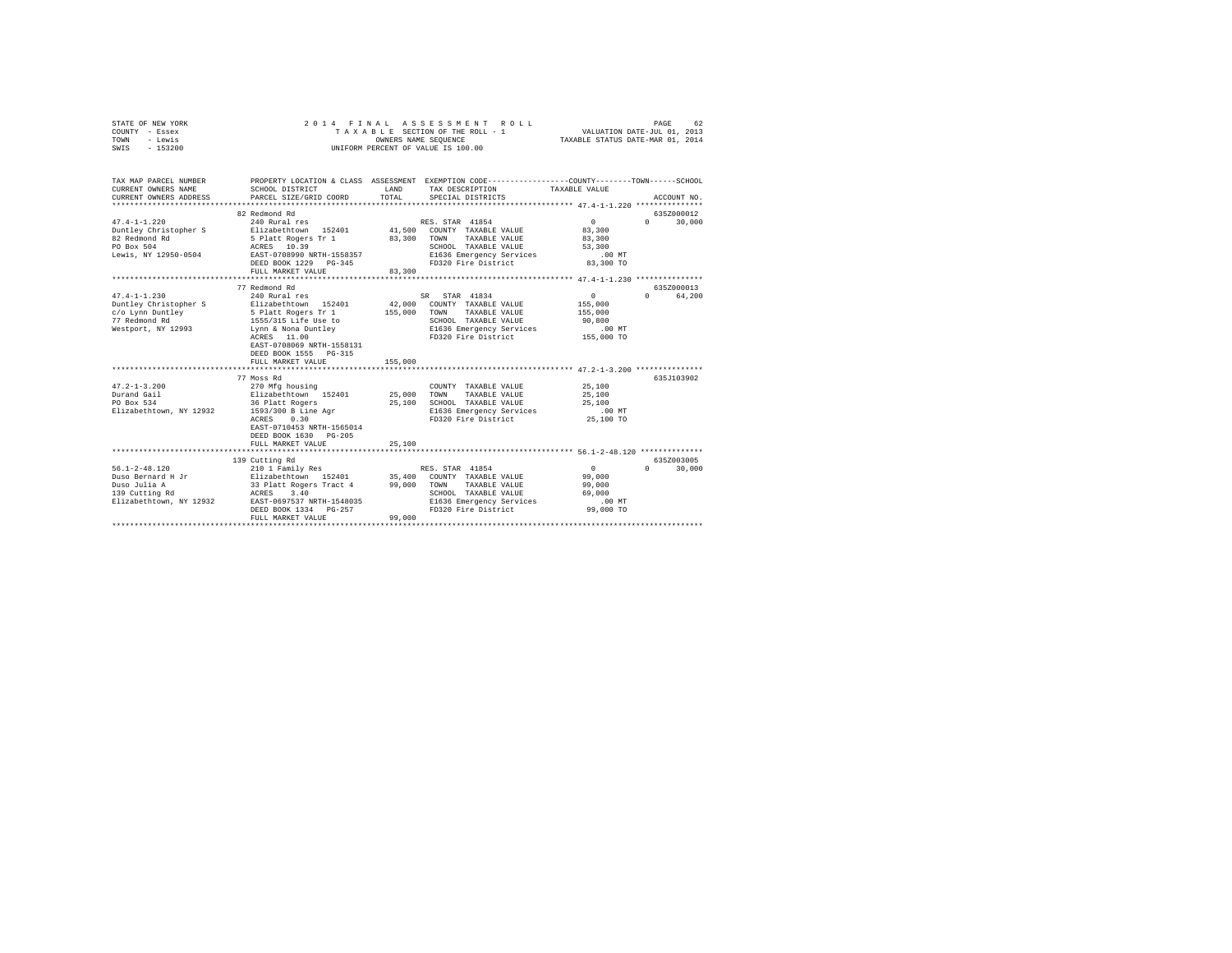| STATE OF NEW YORK                                                                                                                                                                                                                                                                                                                                                                              |                                      |         |                                                                                                                                                                                                                                                                                                                                                                                                                                     |                      |               |
|------------------------------------------------------------------------------------------------------------------------------------------------------------------------------------------------------------------------------------------------------------------------------------------------------------------------------------------------------------------------------------------------|--------------------------------------|---------|-------------------------------------------------------------------------------------------------------------------------------------------------------------------------------------------------------------------------------------------------------------------------------------------------------------------------------------------------------------------------------------------------------------------------------------|----------------------|---------------|
| COUNTY - Essex                                                                                                                                                                                                                                                                                                                                                                                 |                                      |         |                                                                                                                                                                                                                                                                                                                                                                                                                                     |                      |               |
| TOWN - Lewis                                                                                                                                                                                                                                                                                                                                                                                   |                                      |         |                                                                                                                                                                                                                                                                                                                                                                                                                                     |                      |               |
| SWIS - 153200                                                                                                                                                                                                                                                                                                                                                                                  |                                      |         |                                                                                                                                                                                                                                                                                                                                                                                                                                     |                      |               |
|                                                                                                                                                                                                                                                                                                                                                                                                |                                      |         |                                                                                                                                                                                                                                                                                                                                                                                                                                     |                      |               |
|                                                                                                                                                                                                                                                                                                                                                                                                |                                      |         |                                                                                                                                                                                                                                                                                                                                                                                                                                     |                      |               |
| TAX MAP PARCEL NUMBER PROPERTY LOCATION & CLASS ASSESSMENT EXEMPTION CODE--------------COUNTY-------TOWN------SCHOOL                                                                                                                                                                                                                                                                           |                                      |         |                                                                                                                                                                                                                                                                                                                                                                                                                                     |                      |               |
| CURRENT OWNERS NAME                                                                                                                                                                                                                                                                                                                                                                            | SCHOOL DISTRICT TAND TAX DESCRIPTION |         |                                                                                                                                                                                                                                                                                                                                                                                                                                     | TAXABLE VALUE        |               |
| CURRENT OWNERS ADDRESS                                                                                                                                                                                                                                                                                                                                                                         | PARCEL SIZE/GRID COORD               | TOTAL   | SPECIAL DISTRICTS                                                                                                                                                                                                                                                                                                                                                                                                                   |                      | ACCOUNT NO.   |
|                                                                                                                                                                                                                                                                                                                                                                                                |                                      |         |                                                                                                                                                                                                                                                                                                                                                                                                                                     |                      |               |
|                                                                                                                                                                                                                                                                                                                                                                                                | 8534 US Route 9                      |         |                                                                                                                                                                                                                                                                                                                                                                                                                                     |                      | 635J100615    |
| $47.13 - 2 - 29.000$                                                                                                                                                                                                                                                                                                                                                                           | 210 1 Family Res                     |         | RES. STAR 41854                                                                                                                                                                                                                                                                                                                                                                                                                     | $\sim$ 0             | $0 \t 30,000$ |
|                                                                                                                                                                                                                                                                                                                                                                                                |                                      |         |                                                                                                                                                                                                                                                                                                                                                                                                                                     | 80,400               |               |
| Duso Stephen F<br>Duso Wanda M                                                                                                                                                                                                                                                                                                                                                                 |                                      |         |                                                                                                                                                                                                                                                                                                                                                                                                                                     | 80,400               |               |
| 8534 US Route 9                                                                                                                                                                                                                                                                                                                                                                                |                                      |         |                                                                                                                                                                                                                                                                                                                                                                                                                                     | 50,400               |               |
| Lewis, NY 12950                                                                                                                                                                                                                                                                                                                                                                                |                                      |         | $\begin{tabular}{c c c} \multicolumn{1}{c}{2101~Family~Res} & \multicolumn{1}{c}{\text{RES. STAR}} & 41854\\ \multicolumn{1}{c}{2112~Hzhebthown} & 152401 & 36,000 & \multicolumn{1}{c}{\text{COMNT}} & \text{TXABALE VALUE}\\ \multicolumn{1}{c}{2112~Hzhebthown} & 152401 & 80,400 & \multicolumn{1}{c}{\text{TONARLE VALUE}}\\ \multicolumn{1}{c}{\text{Unrecored Will}} & \multicolumn{1}{c}{\text{SICHOM}} & \multicolumn{1}{$ | $.00$ MT             |               |
|                                                                                                                                                                                                                                                                                                                                                                                                |                                      |         |                                                                                                                                                                                                                                                                                                                                                                                                                                     | 80,400 TO            |               |
|                                                                                                                                                                                                                                                                                                                                                                                                |                                      |         |                                                                                                                                                                                                                                                                                                                                                                                                                                     | 80,400 TO C          |               |
|                                                                                                                                                                                                                                                                                                                                                                                                |                                      |         |                                                                                                                                                                                                                                                                                                                                                                                                                                     | 80,400 TO M          |               |
|                                                                                                                                                                                                                                                                                                                                                                                                |                                      |         |                                                                                                                                                                                                                                                                                                                                                                                                                                     |                      |               |
|                                                                                                                                                                                                                                                                                                                                                                                                | 972 County Route 10                  |         |                                                                                                                                                                                                                                                                                                                                                                                                                                     |                      | 635J101703    |
| $\begin{tabular}{l c c c c c c c c} \multicolumn{3}{c c c c} \multicolumn{3}{c c c} \multicolumn{3}{c c c} \multicolumn{3}{c c c} \multicolumn{3}{c c c} \multicolumn{3}{c c c} \multicolumn{3}{c c c} \multicolumn{3}{c c c} \multicolumn{3}{c c c} \multicolumn{3}{c c c} \multicolumn{3}{c c c} \multicolumn{3}{c c c} \multicolumn{3}{c c c} \multicolumn{3}{c c c} \multicolumn{3}{c c c$ |                                      |         |                                                                                                                                                                                                                                                                                                                                                                                                                                     |                      | $0 \t 30,000$ |
|                                                                                                                                                                                                                                                                                                                                                                                                |                                      |         |                                                                                                                                                                                                                                                                                                                                                                                                                                     |                      |               |
|                                                                                                                                                                                                                                                                                                                                                                                                |                                      |         |                                                                                                                                                                                                                                                                                                                                                                                                                                     |                      |               |
|                                                                                                                                                                                                                                                                                                                                                                                                |                                      |         |                                                                                                                                                                                                                                                                                                                                                                                                                                     |                      |               |
|                                                                                                                                                                                                                                                                                                                                                                                                |                                      |         |                                                                                                                                                                                                                                                                                                                                                                                                                                     |                      |               |
|                                                                                                                                                                                                                                                                                                                                                                                                |                                      |         |                                                                                                                                                                                                                                                                                                                                                                                                                                     | $.00$ MT             |               |
|                                                                                                                                                                                                                                                                                                                                                                                                |                                      |         |                                                                                                                                                                                                                                                                                                                                                                                                                                     | 83,300 TO            |               |
|                                                                                                                                                                                                                                                                                                                                                                                                | FULL MARKET VALUE                    |         | 83,300 WB320 Lewis B&I                                                                                                                                                                                                                                                                                                                                                                                                              | 83,300 TO C          |               |
|                                                                                                                                                                                                                                                                                                                                                                                                |                                      |         | WD320 Water District 83,300 TO M                                                                                                                                                                                                                                                                                                                                                                                                    |                      |               |
|                                                                                                                                                                                                                                                                                                                                                                                                |                                      |         |                                                                                                                                                                                                                                                                                                                                                                                                                                     |                      |               |
|                                                                                                                                                                                                                                                                                                                                                                                                | US Route 9                           |         |                                                                                                                                                                                                                                                                                                                                                                                                                                     |                      | 635J102006    |
| $56.1 - 2 - 22.000$                                                                                                                                                                                                                                                                                                                                                                            | 322 Rural vac>10                     |         | COUNTY TAXABLE VALUE                                                                                                                                                                                                                                                                                                                                                                                                                | 32,600               |               |
| Dwight John K<br>700 Crosswind Dr                                                                                                                                                                                                                                                                                                                                                              |                                      |         |                                                                                                                                                                                                                                                                                                                                                                                                                                     | 32,600               |               |
|                                                                                                                                                                                                                                                                                                                                                                                                |                                      |         |                                                                                                                                                                                                                                                                                                                                                                                                                                     | 32,600               |               |
| Charlotte, VT 05445                                                                                                                                                                                                                                                                                                                                                                            |                                      |         |                                                                                                                                                                                                                                                                                                                                                                                                                                     |                      |               |
|                                                                                                                                                                                                                                                                                                                                                                                                |                                      |         |                                                                                                                                                                                                                                                                                                                                                                                                                                     |                      |               |
|                                                                                                                                                                                                                                                                                                                                                                                                | DEED BOOK 1583 PG-24                 |         |                                                                                                                                                                                                                                                                                                                                                                                                                                     |                      |               |
|                                                                                                                                                                                                                                                                                                                                                                                                | FULL MARKET VALUE                    | 32,600  |                                                                                                                                                                                                                                                                                                                                                                                                                                     |                      |               |
|                                                                                                                                                                                                                                                                                                                                                                                                |                                      |         |                                                                                                                                                                                                                                                                                                                                                                                                                                     |                      |               |
|                                                                                                                                                                                                                                                                                                                                                                                                | 8263 US Route 9                      |         |                                                                                                                                                                                                                                                                                                                                                                                                                                     |                      | 635J102005    |
| $56.1 - 2 - 23.000$                                                                                                                                                                                                                                                                                                                                                                            | 210 1 Family Res                     |         | COUNTY TAXABLE VALUE 142,400                                                                                                                                                                                                                                                                                                                                                                                                        |                      |               |
| Dwight John K<br>700 Crosswind Dr                                                                                                                                                                                                                                                                                                                                                              |                                      |         |                                                                                                                                                                                                                                                                                                                                                                                                                                     | 142,400              |               |
|                                                                                                                                                                                                                                                                                                                                                                                                |                                      |         |                                                                                                                                                                                                                                                                                                                                                                                                                                     | 142,400              |               |
| Charlotte, VT 05445                                                                                                                                                                                                                                                                                                                                                                            |                                      |         |                                                                                                                                                                                                                                                                                                                                                                                                                                     | .00 MT<br>142,400 TO |               |
|                                                                                                                                                                                                                                                                                                                                                                                                | EAST-0699782 NRTH-1551783            |         | FD320 Fire District                                                                                                                                                                                                                                                                                                                                                                                                                 |                      |               |
|                                                                                                                                                                                                                                                                                                                                                                                                | DEED BOOK 1583 PG-24                 |         |                                                                                                                                                                                                                                                                                                                                                                                                                                     |                      |               |
|                                                                                                                                                                                                                                                                                                                                                                                                | FULL MARKET VALUE                    | 142,400 |                                                                                                                                                                                                                                                                                                                                                                                                                                     |                      |               |
|                                                                                                                                                                                                                                                                                                                                                                                                |                                      |         |                                                                                                                                                                                                                                                                                                                                                                                                                                     |                      |               |
|                                                                                                                                                                                                                                                                                                                                                                                                | 56 Johnson Ln                        |         |                                                                                                                                                                                                                                                                                                                                                                                                                                     |                      | 635J178529    |
| 46.2-1-34.000<br>Eckert Kevin B                                                                                                                                                                                                                                                                                                                                                                |                                      |         |                                                                                                                                                                                                                                                                                                                                                                                                                                     |                      |               |
|                                                                                                                                                                                                                                                                                                                                                                                                |                                      |         |                                                                                                                                                                                                                                                                                                                                                                                                                                     |                      |               |
|                                                                                                                                                                                                                                                                                                                                                                                                |                                      |         |                                                                                                                                                                                                                                                                                                                                                                                                                                     |                      |               |
|                                                                                                                                                                                                                                                                                                                                                                                                |                                      |         |                                                                                                                                                                                                                                                                                                                                                                                                                                     |                      |               |
|                                                                                                                                                                                                                                                                                                                                                                                                |                                      |         |                                                                                                                                                                                                                                                                                                                                                                                                                                     |                      |               |
|                                                                                                                                                                                                                                                                                                                                                                                                |                                      |         |                                                                                                                                                                                                                                                                                                                                                                                                                                     |                      |               |
|                                                                                                                                                                                                                                                                                                                                                                                                | FULL MARKET VALUE                    | 28,200  |                                                                                                                                                                                                                                                                                                                                                                                                                                     |                      |               |
|                                                                                                                                                                                                                                                                                                                                                                                                |                                      |         |                                                                                                                                                                                                                                                                                                                                                                                                                                     |                      |               |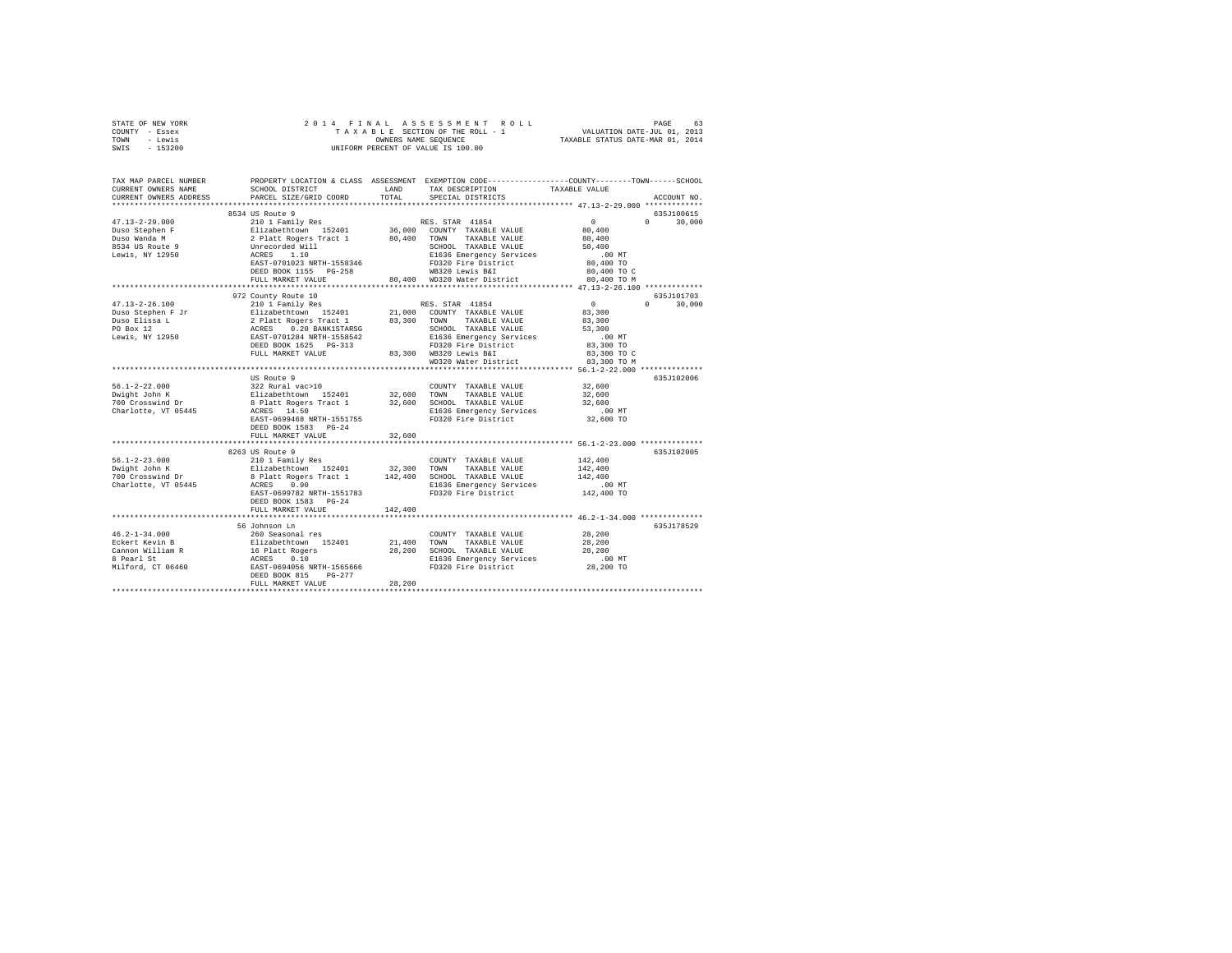| STATE OF NEW YORK     | 2014 FINAL ASSESSMENT ROLL                                                                   | 64<br>PAGE                       |
|-----------------------|----------------------------------------------------------------------------------------------|----------------------------------|
| COUNTY<br>- Essex     | TAXABLE SECTION OF THE ROLL - 1                                                              | VALUATION DATE-JUL 01, 2013      |
| - Lewis<br>TOWN       | OWNERS NAME SEOUENCE                                                                         | TAXABLE STATUS DATE-MAR 01, 2014 |
| $-153200$<br>SWIS     | UNIFORM PERCENT OF VALUE IS 100.00                                                           |                                  |
|                       |                                                                                              |                                  |
|                       |                                                                                              |                                  |
|                       |                                                                                              |                                  |
| TAX MAP PARCEL NUMBER | PROPERTY LOCATION & CLASS ASSESSMENT<br>EXEMPTION CODE-----------------COUNTY------TOWN----- | -SCHOOL                          |

| CURRENT OWNERS NAME     | SCHOOL DISTRICT                                                                                    | LAND         | TAX DESCRIPTION                                 | TAXABLE VALUE  |                    |
|-------------------------|----------------------------------------------------------------------------------------------------|--------------|-------------------------------------------------|----------------|--------------------|
| CURRENT OWNERS ADDRESS  | PARCEL SIZE/GRID COORD                                                                             | TOTAL        | SPECIAL DISTRICTS                               |                | ACCOUNT NO.        |
|                         |                                                                                                    |              |                                                 |                |                    |
|                         | 632 Moss Rd                                                                                        |              |                                                 |                | 635J104113         |
| $38.4 - 1 - 15.000$     | 312 Vac w/imprv                                                                                    |              | COUNTY TAXABLE VALUE                            | 41,200         |                    |
| Eddy Foundation         | Elizabethtown 152401                                                                               | 36,700 TOWN  | TAXABLE VALUE                                   | 41,200         |                    |
| PO Box 42               | 16 Peru Bay Tract                                                                                  | 41,200       | SCHOOL TAXABLE VALUE                            | 41,200         |                    |
| Essex, NY 12936         | ACRES 21.40                                                                                        |              | E1636 Emergency Services                        | .00 MT         |                    |
|                         | EAST-0714590 NRTH-1574114                                                                          |              | FD320 Fire District                             | 41,200 TO      |                    |
|                         | DEED BOOK 1408 PG-158                                                                              |              |                                                 |                |                    |
|                         | FULL MARKET VALUE                                                                                  | 41,200       |                                                 |                |                    |
|                         |                                                                                                    |              |                                                 |                |                    |
|                         | 729 Mitchell Hill Rd                                                                               |              |                                                 |                | 635Z012002         |
| $47.3 - 1 - 21.200$     | 240 Rural res                                                                                      |              | RES. STAR 41854                                 | $\sim$         | 30,000<br>$\Omega$ |
| Egglefield Daniel       | Elizabethtown 152401                                                                               |              | 41,200 COUNTY TAXABLE VALUE                     | 216,600        |                    |
| Egglefield Kaitlin      |                                                                                                    | 216,600      | TAXABLE VALUE<br>TOWN                           | 216,600        |                    |
| 729 Mitchell Hill Rd    | 1 Platt Rogers Tract 1<br>ACRES 10.00 BANK CORE                                                    |              | SCHOOL TAXABLE VALUE                            | 186,600        |                    |
| Elizabethtown, NY 12932 | EAST-0695283 NRTH-1555599                                                                          |              | E1636 Emergency Services                        | $.00$ MT       |                    |
|                         | DEED BOOK 1672 PG-116                                                                              |              | FD320 Fire District                             | 216,600 TO     |                    |
|                         | FULL MARKET VALUE                                                                                  | 216,600      |                                                 |                |                    |
|                         |                                                                                                    |              |                                                 |                |                    |
|                         | 51 Birch Trail Way                                                                                 |              |                                                 |                | 635J100701         |
| $47.1 - 1 - 39.110$     | 240 Rural res                                                                                      |              | COUNTY TAXABLE VALUE                            | 133,300        |                    |
| Eqqlefield Lew E        |                                                                                                    | 76,000       | TOWN<br>TAXABLE VALUE                           | 133,300        |                    |
|                         | Elizabethtown 152401<br>21 Platt Rogers Tract 4<br>ACRES 77.00                                     | 133,300      | SCHOOL TAXABLE VALUE                            | 133,300        |                    |
| Eqqlefield Marijane D   |                                                                                                    |              |                                                 |                |                    |
| 1 Maple Ter             |                                                                                                    |              | E1636 Emergency Services                        | $.00$ MT       |                    |
| PO Box 155              | EAST-0696215 NRTH-1561012                                                                          |              | FD320 Fire District                             | 133,300 TO     |                    |
| Elizabethtown, NY 12932 | DEED BOOK 1180 PG-234                                                                              |              |                                                 |                |                    |
|                         | FULL MARKET VALUE                                                                                  | 133,300      |                                                 |                |                    |
|                         | ************************                                                                           |              | ******************** 47.13-2-37.100 *********** |                |                    |
|                         | County Route 10                                                                                    |              |                                                 |                | 635J100305         |
| $47.13 - 2 - 37.100$    |                                                                                                    |              |                                                 | 13,300         |                    |
| Egglefield Robert       |                                                                                                    |              |                                                 | 13,300         |                    |
| Egglefield Debora       |                                                                                                    |              |                                                 | 13,300         |                    |
| PO Box 506              |                                                                                                    |              | E1636 Emergency Services                        | $.00$ MT       |                    |
| Lewis, NY 12950         | ACRES 2.38                                                                                         |              | FD320 Fire District                             | 13,300 TO      |                    |
|                         | EAST-0702121 NRTH-1558629                                                                          |              | WB320 Lewis B&I                                 | 13,300 TO C    |                    |
|                         | DEED BOOK 984<br>$PG-227$                                                                          |              | WD320 Water District                            | 13,300 TO M    |                    |
|                         | FULL MARKET VALUE                                                                                  | 13,300       |                                                 |                |                    |
|                         |                                                                                                    |              |                                                 |                |                    |
|                         | 989 County Route 10                                                                                |              |                                                 |                | 635J191001         |
| $47.13 - 2 - 37.200$    | 210 1 Family Res                                                                                   |              | RES. STAR 41854                                 | $\overline{0}$ | $\Omega$<br>30,000 |
| Eqqlefield Robert       |                                                                                                    |              | 37,200 COUNTY TAXABLE VALUE                     | 117,000        |                    |
| Eqqlefield Debora       |                                                                                                    | 117,000 TOWN | TAXABLE VALUE                                   | 117,000        |                    |
| PO Box 506              |                                                                                                    |              | SCHOOL TAXABLE VALUE                            | 87,000         |                    |
| Lewis, NY 12950         | Elizabration<br>Elizabration 152401<br>2 Platt Rogers Tr<br>Db 968/205 Land Contract<br>ACRES 2.23 |              | E1636 Emergency Services                        | $.00$ MT       |                    |
|                         | EAST-0701775 NRTH-1558611                                                                          |              | FD320 Fire District                             | 117,000 TO     |                    |
|                         | $PG-227$<br>DEED BOOK 984                                                                          |              | WB320 Lewis B&I                                 | 117,000 TO C   |                    |
|                         | FULL MARKET VALUE                                                                                  |              | 117,000 WD320 Water District                    | 117,000 TO M   |                    |
|                         |                                                                                                    |              |                                                 |                |                    |
|                         |                                                                                                    |              |                                                 |                |                    |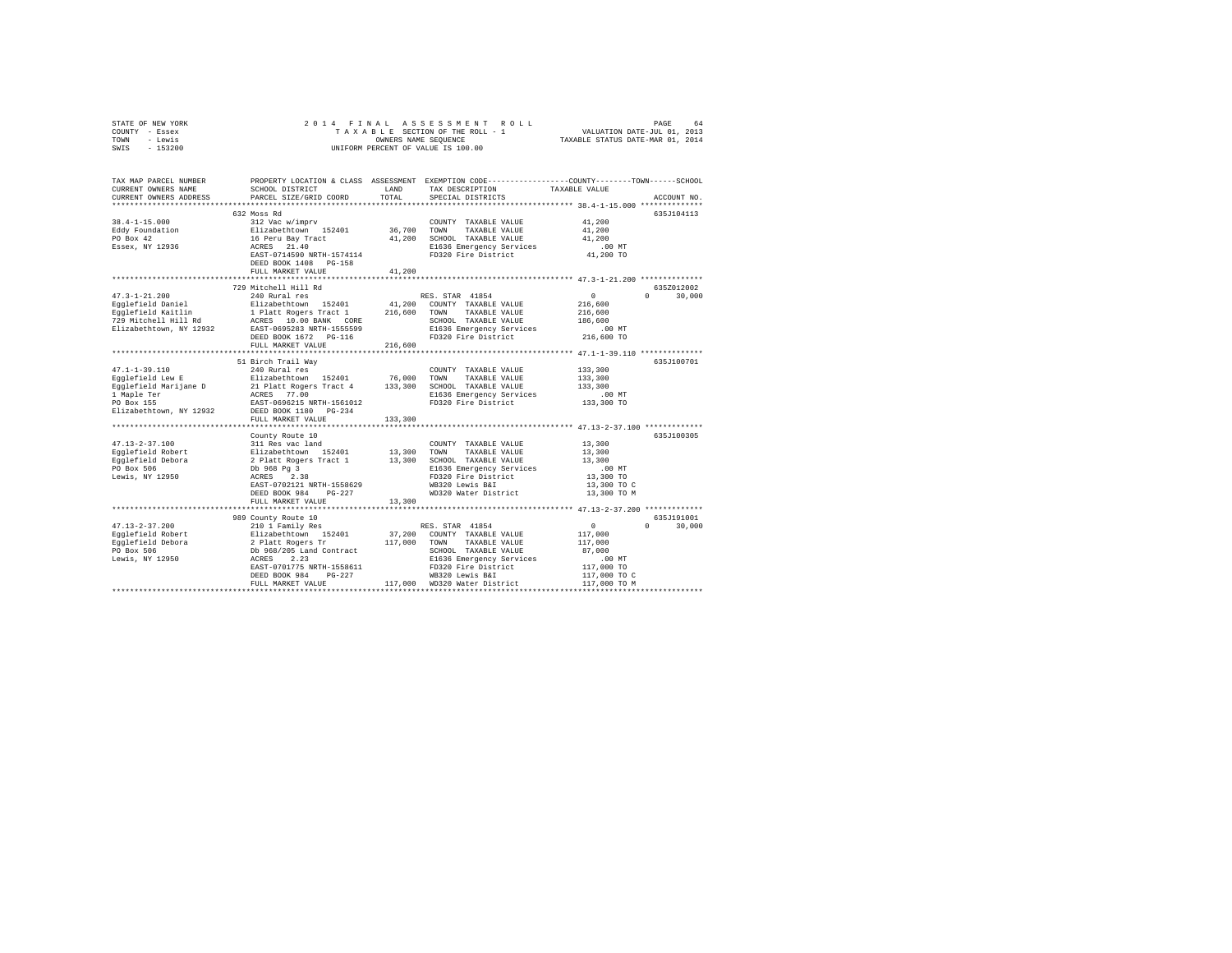| STATE OF NEW YORK                                                                                                                                                                                                                                                                                                                                                           |                                                       |        |                                                                                                                                                                                                                                                                                                                                                                                                                                                                          |                                            |               |
|-----------------------------------------------------------------------------------------------------------------------------------------------------------------------------------------------------------------------------------------------------------------------------------------------------------------------------------------------------------------------------|-------------------------------------------------------|--------|--------------------------------------------------------------------------------------------------------------------------------------------------------------------------------------------------------------------------------------------------------------------------------------------------------------------------------------------------------------------------------------------------------------------------------------------------------------------------|--------------------------------------------|---------------|
| COUNTY - Essex                                                                                                                                                                                                                                                                                                                                                              |                                                       |        |                                                                                                                                                                                                                                                                                                                                                                                                                                                                          |                                            |               |
| TOWN - Lewis                                                                                                                                                                                                                                                                                                                                                                |                                                       |        |                                                                                                                                                                                                                                                                                                                                                                                                                                                                          |                                            |               |
| SWIS - 153200                                                                                                                                                                                                                                                                                                                                                               |                                                       |        |                                                                                                                                                                                                                                                                                                                                                                                                                                                                          |                                            |               |
|                                                                                                                                                                                                                                                                                                                                                                             |                                                       |        |                                                                                                                                                                                                                                                                                                                                                                                                                                                                          |                                            |               |
|                                                                                                                                                                                                                                                                                                                                                                             |                                                       |        |                                                                                                                                                                                                                                                                                                                                                                                                                                                                          |                                            |               |
|                                                                                                                                                                                                                                                                                                                                                                             |                                                       |        |                                                                                                                                                                                                                                                                                                                                                                                                                                                                          |                                            |               |
| TAX MAP PARCEL NUMBER PROPERTY LOCATION & CLASS ASSESSMENT EXEMPTION CORE--------------COUNT-------SCHOOL DER<br>CURRENT OWNERS NAME SCHOOL DISTRICT CONTENTS LAND TAX DESCRIPTION TAXABLE VALUE VALUE                                                                                                                                                                      |                                                       |        |                                                                                                                                                                                                                                                                                                                                                                                                                                                                          |                                            |               |
|                                                                                                                                                                                                                                                                                                                                                                             | SCHOOL DISTRICT                                       |        |                                                                                                                                                                                                                                                                                                                                                                                                                                                                          |                                            |               |
| CURRENT OWNERS ADDRESS PARCEL SIZE/GRID COORD                                                                                                                                                                                                                                                                                                                               |                                                       | TOTAL  | SPECIAL DISTRICTS                                                                                                                                                                                                                                                                                                                                                                                                                                                        |                                            | ACCOUNT NO.   |
|                                                                                                                                                                                                                                                                                                                                                                             |                                                       |        |                                                                                                                                                                                                                                                                                                                                                                                                                                                                          |                                            |               |
| $\begin{tabular}{l c c c c} \multicolumn{3}{c}{\textbf{47.13--4--3.200}} & \multicolumn{3}{c}{67.0Suler Daniel H} & \multicolumn{3}{c}{210.11Euler.} & \multicolumn{3}{c}{210.12Euler.} & \multicolumn{3}{c}{210.12Euler.} & \multicolumn{3}{c}{210.12Euler.} & \multicolumn{3}{c}{210.12Euler.} & \multicolumn{3}{c}{210.12Euler.} & \multicolumn{3}{c}{210.12Euler.} & \$ | 67 Osawentha Dr                                       |        |                                                                                                                                                                                                                                                                                                                                                                                                                                                                          |                                            | 635J181002    |
|                                                                                                                                                                                                                                                                                                                                                                             |                                                       |        |                                                                                                                                                                                                                                                                                                                                                                                                                                                                          | $\begin{array}{c} 0 \\ 75,000 \end{array}$ | $0 \t 30.000$ |
|                                                                                                                                                                                                                                                                                                                                                                             |                                                       |        |                                                                                                                                                                                                                                                                                                                                                                                                                                                                          |                                            |               |
|                                                                                                                                                                                                                                                                                                                                                                             |                                                       |        |                                                                                                                                                                                                                                                                                                                                                                                                                                                                          | 75,000                                     |               |
|                                                                                                                                                                                                                                                                                                                                                                             |                                                       |        | SCHOOL TAXABLE VALUE                                                                                                                                                                                                                                                                                                                                                                                                                                                     | 45,000                                     |               |
|                                                                                                                                                                                                                                                                                                                                                                             |                                                       |        |                                                                                                                                                                                                                                                                                                                                                                                                                                                                          | .00 MT<br>75,000 TO                        |               |
|                                                                                                                                                                                                                                                                                                                                                                             |                                                       |        |                                                                                                                                                                                                                                                                                                                                                                                                                                                                          |                                            |               |
|                                                                                                                                                                                                                                                                                                                                                                             |                                                       |        |                                                                                                                                                                                                                                                                                                                                                                                                                                                                          | 75,000 TO C                                |               |
|                                                                                                                                                                                                                                                                                                                                                                             |                                                       |        | WD320 Water District                                                                                                                                                                                                                                                                                                                                                                                                                                                     | 75,000 TO M                                |               |
|                                                                                                                                                                                                                                                                                                                                                                             |                                                       |        |                                                                                                                                                                                                                                                                                                                                                                                                                                                                          |                                            |               |
|                                                                                                                                                                                                                                                                                                                                                                             | Old Military Ln                                       |        |                                                                                                                                                                                                                                                                                                                                                                                                                                                                          |                                            | 635N206011    |
| $55. -2 - 16.000$                                                                                                                                                                                                                                                                                                                                                           | Old Military Ln<br>322 Rural vac>10                   |        | TOWN OWN O 13572                                                                                                                                                                                                                                                                                                                                                                                                                                                         | $50,800$ 0 0                               |               |
|                                                                                                                                                                                                                                                                                                                                                                             |                                                       |        |                                                                                                                                                                                                                                                                                                                                                                                                                                                                          |                                            |               |
| 1999 - 2008 - 2008 - 2008 - 2008 - 2008 - 2008 - 2008 - 2008 - 2009 - 2009 - 2018 - 2019 - 2019 - 2019 - 2019<br>1999 - 2019 - 2019 - 2019 - 2019 - 2019 - 2019 - 2019 - 2019 - 2019 - 2019 - 2019 - 2019 - 2019 - 2019 - 2019<br>19                                                                                                                                        |                                                       |        | 50,800 TOWN TAXABLE VALUE                                                                                                                                                                                                                                                                                                                                                                                                                                                |                                            |               |
|                                                                                                                                                                                                                                                                                                                                                                             |                                                       |        |                                                                                                                                                                                                                                                                                                                                                                                                                                                                          |                                            |               |
| Elizabethtown, NY 12932 215500-000001-000<br>Surce of Supply 21636 Emergency Services<br>Source of Supply 21636 Emergency Services                                                                                                                                                                                                                                          |                                                       |        |                                                                                                                                                                                                                                                                                                                                                                                                                                                                          | .00 MT                                     |               |
|                                                                                                                                                                                                                                                                                                                                                                             | Source Of Supply<br>ACRES 49.50                       |        | FD320 Fire District                                                                                                                                                                                                                                                                                                                                                                                                                                                      | 50,800 TO                                  |               |
|                                                                                                                                                                                                                                                                                                                                                                             | EAST-0684989 NRTH-1542556                             |        |                                                                                                                                                                                                                                                                                                                                                                                                                                                                          |                                            |               |
|                                                                                                                                                                                                                                                                                                                                                                             | DEED BOOK 424 PG-146                                  |        |                                                                                                                                                                                                                                                                                                                                                                                                                                                                          |                                            |               |
|                                                                                                                                                                                                                                                                                                                                                                             | FULL MARKET VALUE                                     | 50,800 |                                                                                                                                                                                                                                                                                                                                                                                                                                                                          |                                            |               |
|                                                                                                                                                                                                                                                                                                                                                                             |                                                       |        |                                                                                                                                                                                                                                                                                                                                                                                                                                                                          |                                            |               |
|                                                                                                                                                                                                                                                                                                                                                                             | Deerhead-Reber Rd                                     |        |                                                                                                                                                                                                                                                                                                                                                                                                                                                                          |                                            | 635J178519    |
|                                                                                                                                                                                                                                                                                                                                                                             |                                                       |        | $\begin{tabular}{lllllll} \multicolumn{2}{l}{{\text{COUNTY}}} & \multicolumn{2}{l}{\text{TAXABLE VALUE}} & \multicolumn{2}{l}{\text{YALUE}} & \multicolumn{2}{l}{\text{15,100}} \\ \multicolumn{2}{l}{\text{COUNTY}} & \multicolumn{2}{l}{\text{TAXABLE VALUE}} & \multicolumn{2}{l}{\text{YALUE}} & \multicolumn{2}{l}{\text{15,100}} \\ \multicolumn{2}{l}{\text{15,100}} & \multicolumn{2}{l}{\text{15,100}} & \multicolumn{2}{l}{\text{15,100}} \\ \multicolumn{2}{$ |                                            |               |
|                                                                                                                                                                                                                                                                                                                                                                             |                                                       |        |                                                                                                                                                                                                                                                                                                                                                                                                                                                                          | 15,100                                     |               |
|                                                                                                                                                                                                                                                                                                                                                                             |                                                       |        |                                                                                                                                                                                                                                                                                                                                                                                                                                                                          | $15\,, 100$                                |               |
|                                                                                                                                                                                                                                                                                                                                                                             |                                                       |        |                                                                                                                                                                                                                                                                                                                                                                                                                                                                          | $.00$ MT                                   |               |
|                                                                                                                                                                                                                                                                                                                                                                             |                                                       |        |                                                                                                                                                                                                                                                                                                                                                                                                                                                                          | 15,100 TO                                  |               |
| Elizabethtown, NY 12932 DEED BOOK 1585 PG-290                                                                                                                                                                                                                                                                                                                               |                                                       |        |                                                                                                                                                                                                                                                                                                                                                                                                                                                                          |                                            |               |
|                                                                                                                                                                                                                                                                                                                                                                             | FULL MARKET VALUE                                     | 15,100 |                                                                                                                                                                                                                                                                                                                                                                                                                                                                          |                                            |               |
|                                                                                                                                                                                                                                                                                                                                                                             |                                                       |        |                                                                                                                                                                                                                                                                                                                                                                                                                                                                          |                                            |               |
| $\begin{tabular}{lcccc} $47.13-2-18.000 & $8562 \text{ US Route 9} & $270 \text{ Mfg housing} & $27.13-2-18.000 & $113.2-18.000 & $113.2-18.000 & $113.2-18.000 & $113.2-18.000 & $113.2-18.000 & $113.2-18.000 & $113.2-18.000 & $113.2-18.000 & $113.2-18.000 & $113.2-18.000 & $113.2-18.000$                                                                            |                                                       |        |                                                                                                                                                                                                                                                                                                                                                                                                                                                                          |                                            |               |
|                                                                                                                                                                                                                                                                                                                                                                             |                                                       |        |                                                                                                                                                                                                                                                                                                                                                                                                                                                                          |                                            |               |
|                                                                                                                                                                                                                                                                                                                                                                             |                                                       |        |                                                                                                                                                                                                                                                                                                                                                                                                                                                                          |                                            |               |
|                                                                                                                                                                                                                                                                                                                                                                             |                                                       |        |                                                                                                                                                                                                                                                                                                                                                                                                                                                                          |                                            |               |
|                                                                                                                                                                                                                                                                                                                                                                             |                                                       |        |                                                                                                                                                                                                                                                                                                                                                                                                                                                                          |                                            |               |
|                                                                                                                                                                                                                                                                                                                                                                             |                                                       |        |                                                                                                                                                                                                                                                                                                                                                                                                                                                                          |                                            |               |
|                                                                                                                                                                                                                                                                                                                                                                             | EAST-0701339 NRTH-1558830                             |        |                                                                                                                                                                                                                                                                                                                                                                                                                                                                          |                                            |               |
|                                                                                                                                                                                                                                                                                                                                                                             | DEED BOOK 1751 PG-44                                  |        | CONTRAINING MAIL CONTRAINING MAIL CONTRAINING MAIL CONTRAINING MAIL CONTROL CONTROL CONTROL CONTRAINING MAIL CONTRAINING MAIL CONTRAINING MAIL CONTRAINING MAIL CONTRAINING MAIL CONTRAINING MAIL CONTRAINING MAIL CONTRAINING                                                                                                                                                                                                                                           |                                            |               |
|                                                                                                                                                                                                                                                                                                                                                                             | 12,000 EX<br>FULL MARKET VALUE 12,000 WB320 Lewis B&I |        |                                                                                                                                                                                                                                                                                                                                                                                                                                                                          | $0$ TO $C$                                 |               |
|                                                                                                                                                                                                                                                                                                                                                                             |                                                       |        |                                                                                                                                                                                                                                                                                                                                                                                                                                                                          |                                            |               |
|                                                                                                                                                                                                                                                                                                                                                                             |                                                       |        |                                                                                                                                                                                                                                                                                                                                                                                                                                                                          |                                            |               |
|                                                                                                                                                                                                                                                                                                                                                                             |                                                       |        | WB320 Lewis B&1<br>12,000 EX<br>WD320 Water District<br>12,000 EX<br>12,000 EX                                                                                                                                                                                                                                                                                                                                                                                           |                                            |               |
|                                                                                                                                                                                                                                                                                                                                                                             |                                                       |        |                                                                                                                                                                                                                                                                                                                                                                                                                                                                          |                                            |               |
|                                                                                                                                                                                                                                                                                                                                                                             |                                                       |        |                                                                                                                                                                                                                                                                                                                                                                                                                                                                          |                                            |               |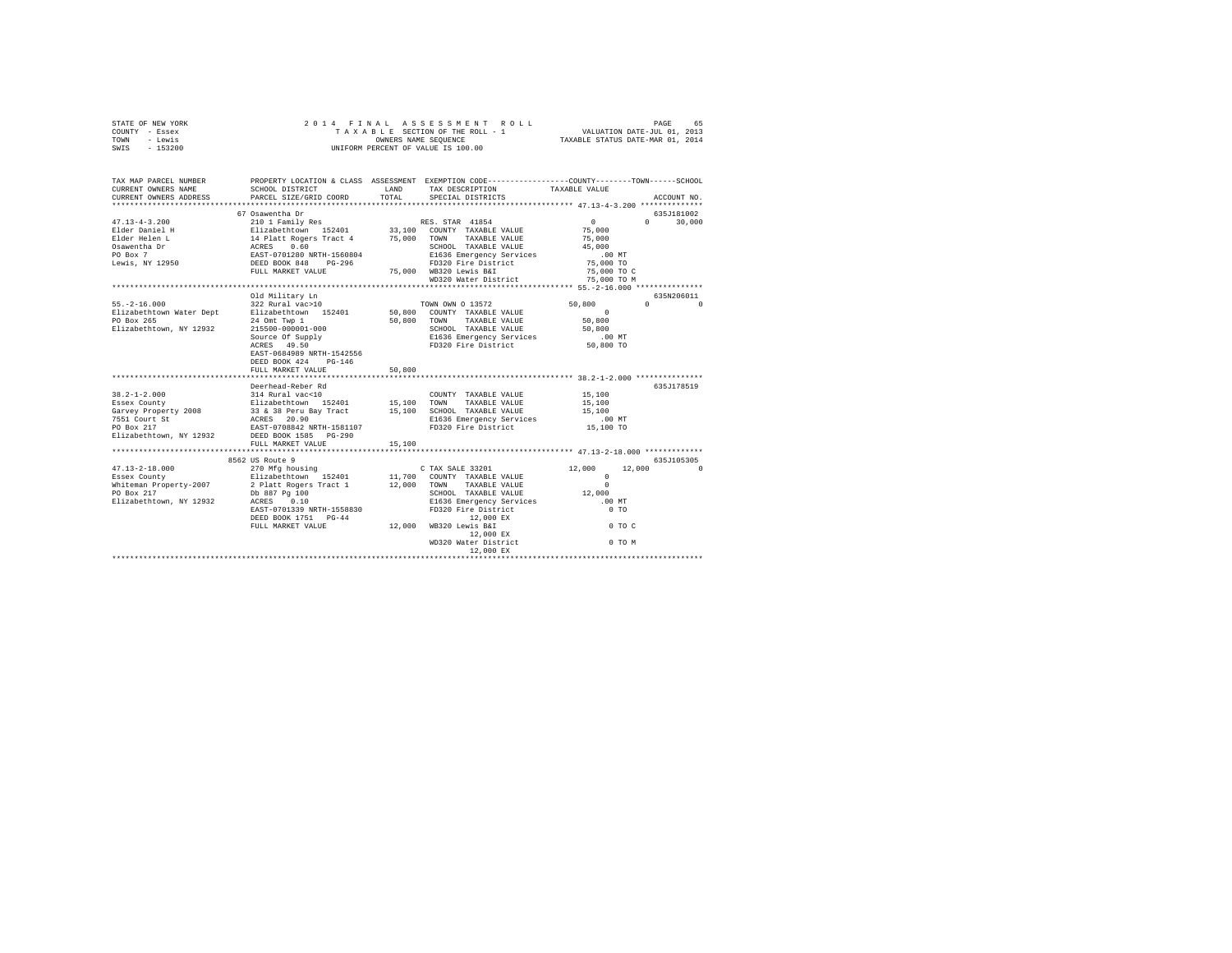| STATE OF NEW YORK<br>COUNTY - Essex<br>- Lewis<br>TOWN<br>SWIS - 153200                                |                                                                                                                                                                                                                                    |                    | 2014 FINAL ASSESSMENT ROLL<br>TAXABLE SECTION OF THE ROLL - 1<br>OWNERS NAME SEQUENCE<br>UNIFORM PERCENT OF VALUE IS 100.00                             | VALUATION DATE-JUL 01, 2013<br>TAXABLE STATUS DATE-MAR 01, 2014     | PAGE<br>66                                                  |
|--------------------------------------------------------------------------------------------------------|------------------------------------------------------------------------------------------------------------------------------------------------------------------------------------------------------------------------------------|--------------------|---------------------------------------------------------------------------------------------------------------------------------------------------------|---------------------------------------------------------------------|-------------------------------------------------------------|
| TAX MAP PARCEL NUMBER<br>CURRENT OWNERS NAME<br>CURRENT OWNERS ADDRESS                                 | PROPERTY LOCATION & CLASS ASSESSMENT EXEMPTION CODE---------------COUNTY-------TOWN------SCHOOL<br>SCHOOL DISTRICT<br>PARCEL SIZE/GRID COORD                                                                                       | LAND<br>TOTAL      | TAX DESCRIPTION<br>SPECIAL DISTRICTS                                                                                                                    | TAXABLE VALUE                                                       | ACCOUNT NO.                                                 |
| $47.3 - 2 - 16.000$<br>Essex County Govt Ctr<br>7551 Court St<br>PO Box 217<br>Elizabethtown, NY 12932 | Ray Woods Rd<br>942 Co. reforest<br>Elizabethtown 152401<br>6 Platt Rogers Tract 1 12,300<br>Reforestation<br>ACRES 15.50<br>EAST-0706068 NRTH-1555465<br>DEED BOOK 194 PG-389<br>FULL MARKET VALUE                                | 12,300             | CNTY REFOR 33302<br>12,300 COUNTY TAXABLE VALUE<br>TOWN<br>TAXABLE VALUE<br>SCHOOL TAXABLE VALUE<br>E1636 Emergency Services<br>FD320 Fire District     | 12,300<br>$\sim$ 0<br>12,300<br>12,300<br>$.00$ MT<br>12,300 TO     | 635K105508<br>$\sim$ 0<br>$\Omega$                          |
|                                                                                                        |                                                                                                                                                                                                                                    |                    |                                                                                                                                                         |                                                                     |                                                             |
| $47.3 - 2 - 20.000$<br>Essex County Govt Ctr<br>7551 Court St<br>PO Box 217<br>Elizabethtown, NY 12932 | Ray Woods Rd<br>942 Co. reforest<br>Elizabethtown 152401 156,600 COUNTY TAXABLE VALUE<br>7 Platt Rogers Tract 1 156,600<br>Reforestation<br>ACRES 261.10<br>EAST-0702998 NRTH-1554140<br>DEED BOOK 194 PG-389<br>FULL MARKET VALUE | 156,600            | CNTY REFOR 33302<br>TOWN TAXABLE VALUE<br>SCHOOL TAXABLE VALUE<br>E1636 Emergency Services<br>FD320 Fire District                                       | 156,600<br>$\sim$ 0<br>156,600<br>156,600<br>$.00$ MT<br>156,600 TO | 635K105503<br>$\begin{array}{ccc}\n0 & & & 0\n\end{array}$  |
|                                                                                                        |                                                                                                                                                                                                                                    |                    |                                                                                                                                                         |                                                                     |                                                             |
| $47.3 - 2 - 21.000$<br>Essex County Govt Ctr<br>7551 Court St<br>PO Box 217<br>Elizabethtown, NY 12932 | US Route 9<br>942 Co. reforest<br>Elizabethtown 152401<br>1 Platt Rogers Tract 1<br>Reforestation<br>ACRES 18.60<br>EAST-0701165 NRTH-1552706<br>DEED BOOK 202 PG-356                                                              |                    | CNTY REFOR 33302<br>12,300 COUNTY TAXABLE VALUE<br>12,300 TOWN TAXABLE VALUE<br>SCHOOL TAXABLE VALUE<br>E1636 Emergency Services<br>FD320 Fire District | 12,300<br>$\sim$ 0<br>12,300<br>12,300<br>$.00$ MT<br>12,300 TO     | 635K105505<br>$\mathfrak{a}$ and $\mathfrak{a}$<br>$\Omega$ |
|                                                                                                        | FULL MARKET VALUE                                                                                                                                                                                                                  | 12,300             |                                                                                                                                                         |                                                                     |                                                             |
|                                                                                                        | US Route 9                                                                                                                                                                                                                         |                    |                                                                                                                                                         |                                                                     | 635K105506                                                  |
| $47.3 - 2 - 22.000$<br>Essex County Govt Ctr<br>7551 Court St<br>PO Box 217<br>Elizabethtown, NY 12932 | 942 Co. reforest<br>Elizabethtown 152401<br>1&2 Platt Rogers Tract 1<br>Reforestation<br>ACRES 159.20<br>EAST-0702160 NRTH-1556370<br>DEED BOOK 194<br>PG-389<br>FULL MARKET VALUE                                                 | 105,600<br>105,600 | CNTY REFOR 33302<br>105,600 COUNTY TAXABLE VALUE<br>TOWN<br>TAXABLE VALUE<br>SCHOOL TAXABLE VALUE<br>E1636 Emergency Services<br>FD320 Fire District    | 105,600<br>$\Omega$<br>105,600<br>105,600<br>.00 MT<br>105,600 TO   | $\mathbf{0}$<br>$\cap$                                      |
|                                                                                                        |                                                                                                                                                                                                                                    |                    |                                                                                                                                                         |                                                                     |                                                             |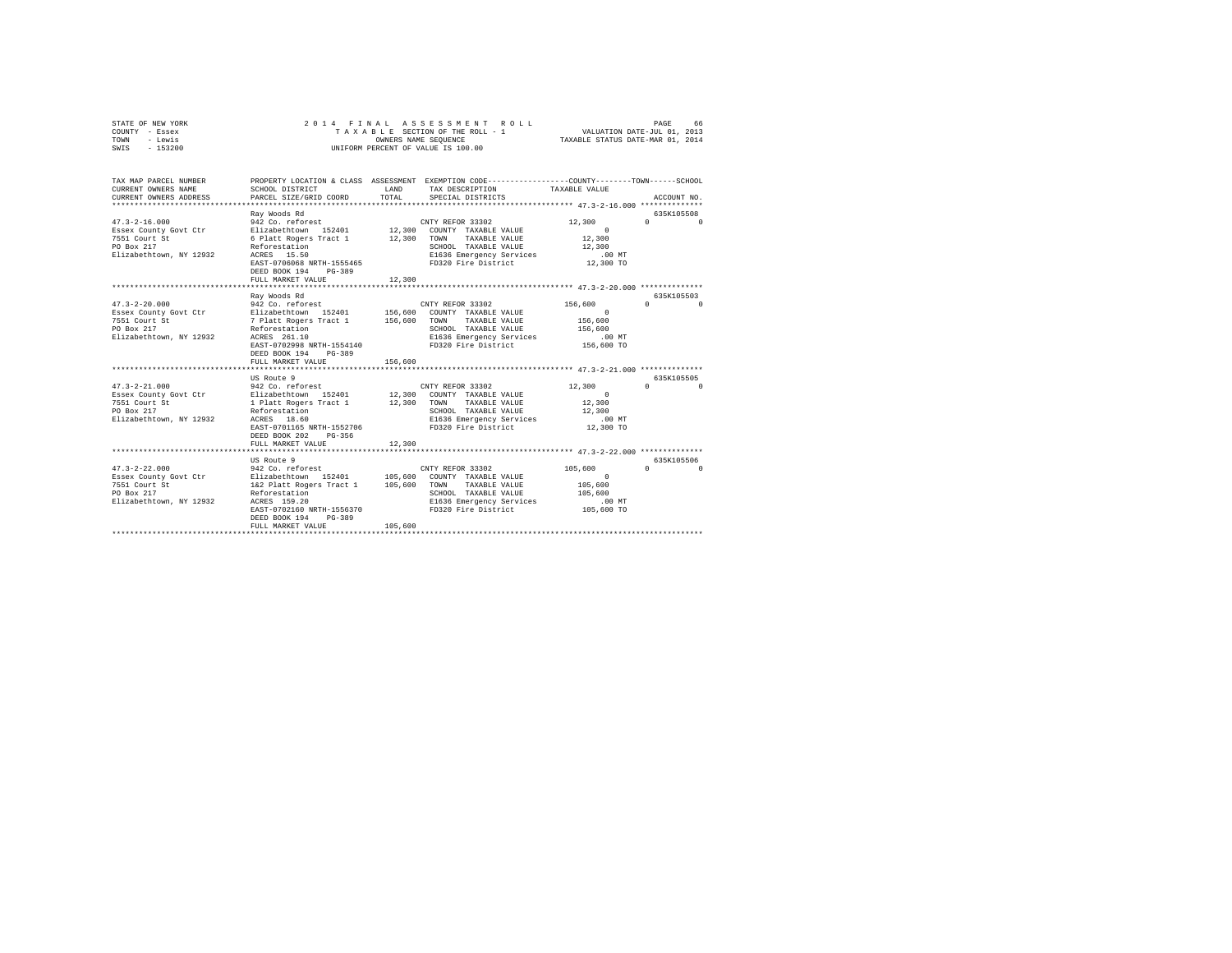| STATE OF NEW YORK<br>COUNTY - Essex<br>TOWN<br>- Lewis<br>SWIS - 153200                                | 2014 FINAL                                                                                                                                                                                                                         | OWNERS NAME SEQUENCE       | ASSESSMENT<br>ROLL<br>TAXABLE SECTION OF THE ROLL - 1<br>UNIFORM PERCENT OF VALUE IS 100.00                                                                                   | VALUATION DATE-JUL 01, 2013<br>TAXABLE STATUS DATE-MAR 01, 2014        | PAGE<br>67                                              |
|--------------------------------------------------------------------------------------------------------|------------------------------------------------------------------------------------------------------------------------------------------------------------------------------------------------------------------------------------|----------------------------|-------------------------------------------------------------------------------------------------------------------------------------------------------------------------------|------------------------------------------------------------------------|---------------------------------------------------------|
| TAX MAP PARCEL NUMBER<br>CURRENT OWNERS NAME<br>CURRENT OWNERS ADDRESS                                 | SCHOOL DISTRICT<br>PARCEL SIZE/GRID COORD                                                                                                                                                                                          | LAND<br>TOTAL              | PROPERTY LOCATION & CLASS ASSESSMENT EXEMPTION CODE---------------COUNTY-------TOWN-----SCHOOL<br>TAX DESCRIPTION<br>SPECIAL DISTRICTS                                        | TAXABLE VALUE                                                          | ACCOUNT NO.                                             |
| $56.1 - 2 - 24.000$<br>Essex County Govt Ctr<br>7551 Court St<br>PO Box 217<br>Elizabethtown, NY 12932 | US Route 9<br>942 Co. reforest<br>Elizabethtown 152401<br>8 Platt Rogers Tract 1<br>Reforestation<br>ACRES 68.85<br>EAST-0701126 NRTH-1551262<br>DEED BOOK 194<br>PG-389<br>FULL MARKET VALUE                                      | 39,400                     | CNTY REFOR 33302<br>39,400 COUNTY TAXABLE VALUE<br>39,400 TOWN TAXABLE VALUE<br>SCHOOL TAXABLE VALUE<br>E1636 Emergency Services<br>FD320 Fire District                       | 39,400<br>$\sim$ 0<br>39,400<br>39,400<br>$.00$ MT<br>39,400 TO        | 635K105501<br>$\mathbf{0}$<br>$\Omega$                  |
|                                                                                                        |                                                                                                                                                                                                                                    |                            |                                                                                                                                                                               |                                                                        |                                                         |
|                                                                                                        | 469 Hurley Rd                                                                                                                                                                                                                      |                            |                                                                                                                                                                               |                                                                        | 635J187009                                              |
| $47.2 - 1 - 59.112$<br>Evens Peter A<br>Evens Katrina<br>469 Hurley Rd<br>Westport, NY 12993           | 210 1 Family Res<br>Elizabethtown 152401<br>34 Platt Rogers<br>ACRES 4.00<br>EAST-0715416 NRTH-1558998<br>DEED BOOK 865 PG-330<br>FULL MARKET VALUE<br>Moss Rd                                                                     | 182,200<br>182,200         | RES. STAR 41854<br>36,000 COUNTY TAXABLE VALUE<br>TOWN<br>TAXABLE VALUE<br>SCHOOL TAXABLE VALUE<br>E1636 Emergency Services<br>FD320 Fire District 182,200 TO                 | $\mathbf{0}$<br>182,200<br>182,200<br>152,200<br>$.00$ MT              | 30,000<br>$\Omega$ and $\Omega$<br>635J179035           |
| $38.4 - 1 - 37.100$<br>Everson Elizabeth A<br>33 Belcher Rd<br>Warwick, NY 10990-3008                  | 314 Rural vac<10<br>Elizabethtown 152401<br>Motts & Sw Part<br>Called Mill L<br>ACRES<br>0.70<br>EAST-0710063 NRTH-1568097<br>DEED BOOK 965<br>$PG-1$<br>FULL MARKET VALUE                                                         | 15,200<br>15,200<br>15,200 | COUNTY TAXABLE VALUE<br>TOWN<br>TAXABLE VALUE<br>SCHOOL TAXABLE VALUE<br>E1636 Emergency Services<br>FD320 Fire District                                                      | 15,200<br>15,200<br>15,200<br>$.00$ MT<br>15,200 TO                    |                                                         |
|                                                                                                        |                                                                                                                                                                                                                                    |                            |                                                                                                                                                                               |                                                                        |                                                         |
| $47.2 - 1 - 6.000$<br>Ewald Wendy S<br>81 Moss Rd<br>Lewis, NY 12950                                   | 81 Moss Rd<br>210 1 Family Res<br>Elizabethtown 152401<br>1 36 Peru Bay Tract<br>Platt Rogers<br>ACRES 3.81 BANK1STARSG<br>EAST-0710099 NRTH-1565142<br>DEED BOOK 1249 PG-201<br>FULL MARKET VALUE<br>**************************** | 86,500                     | VET WAR CT 41121<br>25,700 RES. STAR 41854<br>86,500 COUNTY TAXABLE VALUE<br>TAXABLE VALUE<br>TOWN<br>SCHOOL TAXABLE VALUE<br>E1636 Emergency Services<br>FD320 Fire District | 12,975<br>$\sim$ 0<br>73.525<br>73,525<br>56,500<br>.00MT<br>86,500 TO | 635.T105406<br>12,975<br>$\Omega$<br>$\sim$ 0<br>30,000 |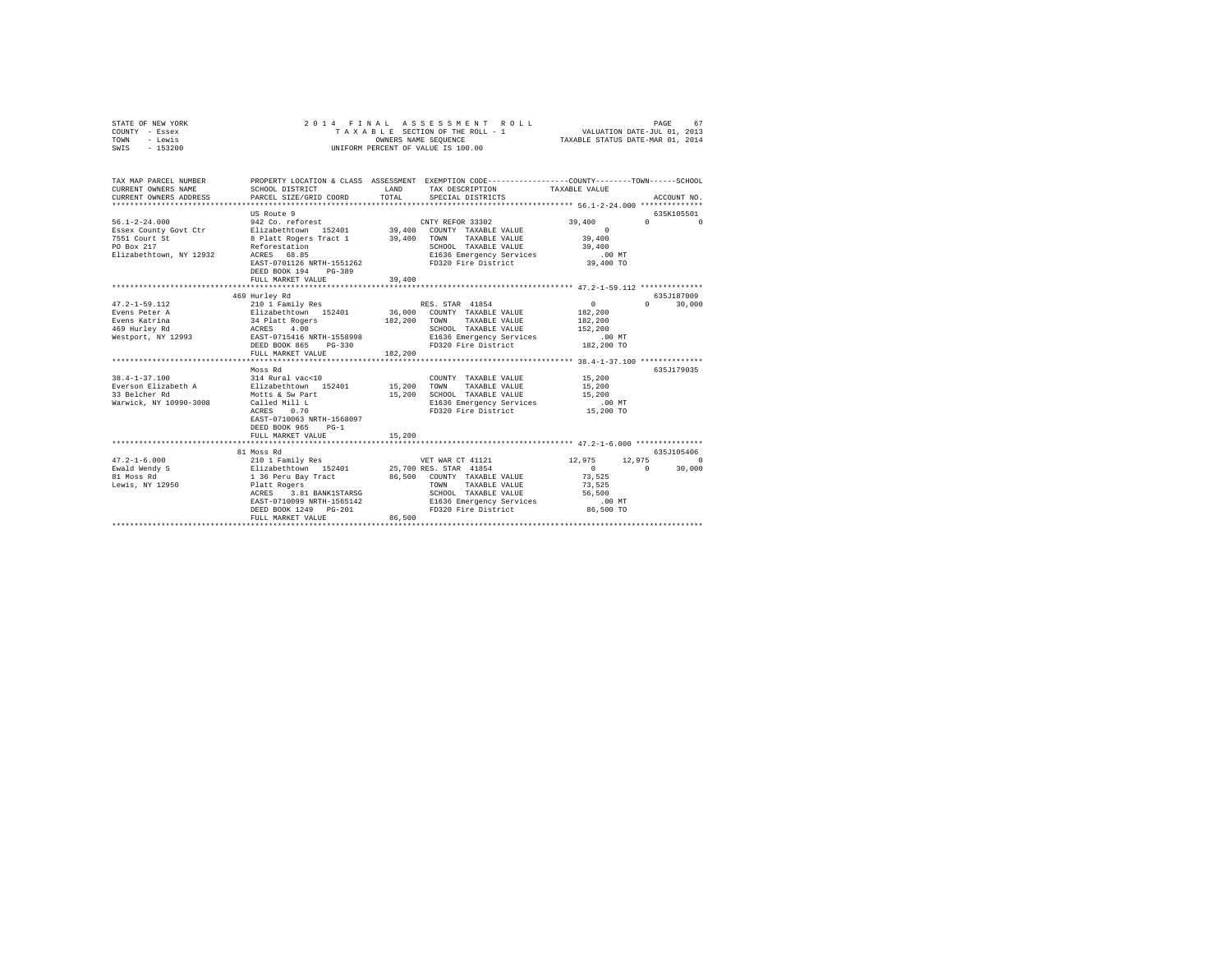|      | STATE OF NEW YORK |  |  |  | 2014 FINAL ASSESSMENT ROLL         |  |  |                                  | PAGE | 68 |
|------|-------------------|--|--|--|------------------------------------|--|--|----------------------------------|------|----|
|      | COUNTY - Essex    |  |  |  | TAXABLE SECTION OF THE ROLL - 1    |  |  | VALUATION DATE-JUL 01, 2013      |      |    |
| TOWN | - Lewis           |  |  |  | OWNERS NAME SEOUENCE               |  |  | TAXABLE STATUS DATE-MAR 01, 2014 |      |    |
| SWIS | $-153200$         |  |  |  | UNIFORM PERCENT OF VALUE IS 100.00 |  |  |                                  |      |    |

| TAX MAP PARCEL NUMBER<br>CURRENT OWNERS NAME                                                                                                                                                                                                                                                                                                                                  | SCHOOL DISTRICT        |        | PROPERTY LOCATION & CLASS ASSESSMENT EXEMPTION CODE---------------COUNTY-------TOWN------SCHOOL<br>LAND TAX DESCRIPTION | TAXABLE VALUE                                  |               |
|-------------------------------------------------------------------------------------------------------------------------------------------------------------------------------------------------------------------------------------------------------------------------------------------------------------------------------------------------------------------------------|------------------------|--------|-------------------------------------------------------------------------------------------------------------------------|------------------------------------------------|---------------|
| CURRENT OWNERS ADDRESS                                                                                                                                                                                                                                                                                                                                                        | PARCEL SIZE/GRID COORD |        | TOTAL SPECIAL DISTRICTS                                                                                                 |                                                | ACCOUNT NO.   |
|                                                                                                                                                                                                                                                                                                                                                                               |                        |        |                                                                                                                         |                                                |               |
|                                                                                                                                                                                                                                                                                                                                                                               | 8515 US Route 9        |        |                                                                                                                         |                                                | 635J103704    |
|                                                                                                                                                                                                                                                                                                                                                                               |                        |        |                                                                                                                         | $\begin{array}{c} 0 \\ 15,900 \end{array}$     | $0 \t 15,900$ |
|                                                                                                                                                                                                                                                                                                                                                                               |                        |        |                                                                                                                         |                                                |               |
|                                                                                                                                                                                                                                                                                                                                                                               |                        |        |                                                                                                                         |                                                |               |
|                                                                                                                                                                                                                                                                                                                                                                               |                        |        |                                                                                                                         |                                                |               |
| $\begin{tabular}{lcccc} 47.13-1-24.000 & 891.90 out 917.13-1-24.000 & 270 Mfg housing & SR STR 41834 & 017.13-1-24.000 & 270 Mfg housing & SR STR 41834 & 15,90018.1008 Rd & 271.142419.1008 Rd & 271.14141008 Rd & 271.14141008 Rd & 271.14141008 Rd & 271.14141008 Rd & 27$                                                                                                 |                        |        |                                                                                                                         | 00 MT.<br>15,900 TO                            |               |
|                                                                                                                                                                                                                                                                                                                                                                               |                        |        |                                                                                                                         |                                                |               |
|                                                                                                                                                                                                                                                                                                                                                                               |                        |        | EAST-0700720 NRTH-1557834 WB320 Lewis B&I<br>DEED BOOK 1605 PG-47 WD320 Water District                                  | 15,900 TO C                                    |               |
|                                                                                                                                                                                                                                                                                                                                                                               |                        |        |                                                                                                                         | 15,900 TO M                                    |               |
|                                                                                                                                                                                                                                                                                                                                                                               | FULL MARKET VALUE      | 15,900 |                                                                                                                         |                                                |               |
|                                                                                                                                                                                                                                                                                                                                                                               | 8509 US Route 9        |        |                                                                                                                         |                                                | 635J181004    |
| $\begin{tabular}{lcccc} 47.13-1-25.000 & 8509& 5000 & 210 & 117cm & 1210 & 1210 & 1210 & 1210 & 1210 & 1210 & 1210 & 1210 & 1210 & 1210 & 1210 & 1210 & 1210 & 1210 & 1210 & 1210 & 1210 & 1210 & 1210 & 1210 & 1210 & 1210 & 1210 & 1210 & 1210 & 1210 & 1210 & 1210 & 121$                                                                                                  |                        |        |                                                                                                                         |                                                |               |
|                                                                                                                                                                                                                                                                                                                                                                               |                        |        |                                                                                                                         |                                                |               |
|                                                                                                                                                                                                                                                                                                                                                                               |                        |        |                                                                                                                         |                                                |               |
|                                                                                                                                                                                                                                                                                                                                                                               |                        |        |                                                                                                                         |                                                |               |
|                                                                                                                                                                                                                                                                                                                                                                               |                        |        |                                                                                                                         |                                                |               |
|                                                                                                                                                                                                                                                                                                                                                                               |                        |        |                                                                                                                         |                                                |               |
|                                                                                                                                                                                                                                                                                                                                                                               |                        |        | FULL MARKET VALUE 34,100 WD320 Water District                                                                           | 34,100 TO M                                    |               |
|                                                                                                                                                                                                                                                                                                                                                                               |                        |        |                                                                                                                         |                                                |               |
|                                                                                                                                                                                                                                                                                                                                                                               | 8 Fire House Ln        |        |                                                                                                                         |                                                | 635J105110    |
| $\begin{array}{cccccc} 47.13-2-13.000 & & 112 \text{ Vate} & \text{with} & & & & & & & & & & & & & & 45,000 \\ 18.13-2-13.000 & & 312 \text{ Vate} & \text{with} & & 152401 & & 28,800 & \text{TVAM} & \text{TXAABLE VALUE} & & 45,000 \\ 81 \text{ Noes Red} & & 21 \text{zate} & \text{Kogers Trade} & & 45,000 & & 22,800 & \text{NCMD} & \text{TXAABLE VALUE} & & 45,000$ |                        |        |                                                                                                                         |                                                |               |
|                                                                                                                                                                                                                                                                                                                                                                               |                        |        |                                                                                                                         |                                                |               |
|                                                                                                                                                                                                                                                                                                                                                                               |                        |        |                                                                                                                         |                                                |               |
|                                                                                                                                                                                                                                                                                                                                                                               |                        |        |                                                                                                                         |                                                |               |
|                                                                                                                                                                                                                                                                                                                                                                               |                        |        |                                                                                                                         |                                                |               |
|                                                                                                                                                                                                                                                                                                                                                                               | DEED BOOK 1650 PG-303  |        |                                                                                                                         | 45,000 TO C                                    |               |
|                                                                                                                                                                                                                                                                                                                                                                               | FULL MARKET VALUE      |        | WB320 Lewis B&I<br>45,000 WD320 Water District                                                                          | 45,000 TO M                                    |               |
|                                                                                                                                                                                                                                                                                                                                                                               |                        |        |                                                                                                                         |                                                |               |
|                                                                                                                                                                                                                                                                                                                                                                               |                        |        |                                                                                                                         |                                                | 635J104611    |
|                                                                                                                                                                                                                                                                                                                                                                               |                        |        |                                                                                                                         |                                                |               |
|                                                                                                                                                                                                                                                                                                                                                                               |                        |        |                                                                                                                         |                                                |               |
|                                                                                                                                                                                                                                                                                                                                                                               |                        |        |                                                                                                                         |                                                |               |
|                                                                                                                                                                                                                                                                                                                                                                               |                        |        |                                                                                                                         | $\begin{array}{c} 0.00 \\ 0.00 \end{array}$ TO |               |
|                                                                                                                                                                                                                                                                                                                                                                               |                        |        |                                                                                                                         |                                                |               |
|                                                                                                                                                                                                                                                                                                                                                                               | DEED BOOK 1256 PG-176  |        |                                                                                                                         |                                                |               |
|                                                                                                                                                                                                                                                                                                                                                                               | FULL MARKET VALUE      | 1,700  |                                                                                                                         |                                                |               |
|                                                                                                                                                                                                                                                                                                                                                                               |                        |        |                                                                                                                         |                                                |               |
|                                                                                                                                                                                                                                                                                                                                                                               | 9106 US Route 9        |        |                                                                                                                         |                                                | 635J104610    |
|                                                                                                                                                                                                                                                                                                                                                                               |                        |        |                                                                                                                         |                                                | $0 \t 30.000$ |
|                                                                                                                                                                                                                                                                                                                                                                               |                        |        |                                                                                                                         |                                                |               |
|                                                                                                                                                                                                                                                                                                                                                                               |                        |        |                                                                                                                         |                                                |               |
|                                                                                                                                                                                                                                                                                                                                                                               |                        |        |                                                                                                                         |                                                |               |
|                                                                                                                                                                                                                                                                                                                                                                               |                        |        |                                                                                                                         |                                                |               |
|                                                                                                                                                                                                                                                                                                                                                                               |                        |        |                                                                                                                         |                                                |               |
|                                                                                                                                                                                                                                                                                                                                                                               |                        |        |                                                                                                                         |                                                |               |
|                                                                                                                                                                                                                                                                                                                                                                               |                        |        |                                                                                                                         |                                                |               |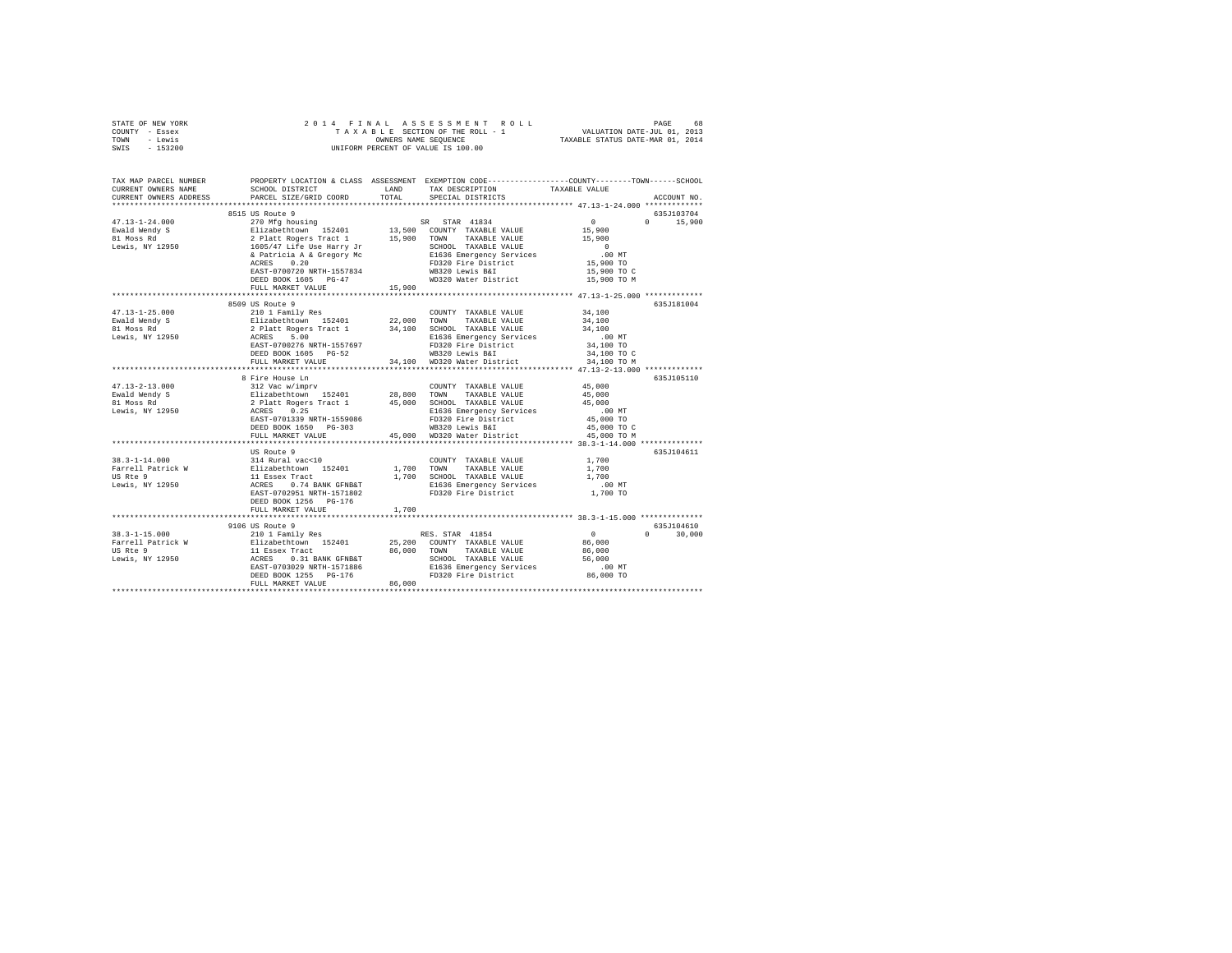| STATE OF NEW YORK                                                                                                                                                                                                                                                                                                                                                                                            |                   |        |                             |                                                                                                                     |  |
|--------------------------------------------------------------------------------------------------------------------------------------------------------------------------------------------------------------------------------------------------------------------------------------------------------------------------------------------------------------------------------------------------------------|-------------------|--------|-----------------------------|---------------------------------------------------------------------------------------------------------------------|--|
| COUNTY - Essex                                                                                                                                                                                                                                                                                                                                                                                               |                   |        |                             |                                                                                                                     |  |
| TOWN - Lewis                                                                                                                                                                                                                                                                                                                                                                                                 |                   |        |                             |                                                                                                                     |  |
| $-153200$<br>SWIS                                                                                                                                                                                                                                                                                                                                                                                            |                   |        |                             |                                                                                                                     |  |
|                                                                                                                                                                                                                                                                                                                                                                                                              |                   |        |                             |                                                                                                                     |  |
|                                                                                                                                                                                                                                                                                                                                                                                                              |                   |        |                             |                                                                                                                     |  |
|                                                                                                                                                                                                                                                                                                                                                                                                              |                   |        |                             | TAX MAP PARCEL NUMBER PROPERTY LOCATION & CLASS ASSESSMENT EXEMPTION CODE--------------COUNTY-------TOWN-----SCHOOL |  |
| CURRENT OWNERS NAME                                                                                                                                                                                                                                                                                                                                                                                          |                   |        |                             |                                                                                                                     |  |
| CURRENT OWNERS ADDRESS                                                                                                                                                                                                                                                                                                                                                                                       |                   |        |                             | ACCOUNT NO.                                                                                                         |  |
|                                                                                                                                                                                                                                                                                                                                                                                                              |                   |        |                             |                                                                                                                     |  |
|                                                                                                                                                                                                                                                                                                                                                                                                              |                   |        |                             | 635J103414<br>$0 \t 30,000$                                                                                         |  |
|                                                                                                                                                                                                                                                                                                                                                                                                              |                   |        |                             |                                                                                                                     |  |
|                                                                                                                                                                                                                                                                                                                                                                                                              |                   |        |                             |                                                                                                                     |  |
|                                                                                                                                                                                                                                                                                                                                                                                                              |                   |        |                             |                                                                                                                     |  |
|                                                                                                                                                                                                                                                                                                                                                                                                              |                   |        |                             |                                                                                                                     |  |
|                                                                                                                                                                                                                                                                                                                                                                                                              |                   |        |                             |                                                                                                                     |  |
|                                                                                                                                                                                                                                                                                                                                                                                                              |                   |        |                             | 101,200 TO C                                                                                                        |  |
|                                                                                                                                                                                                                                                                                                                                                                                                              |                   |        |                             | 101,200 TO M                                                                                                        |  |
|                                                                                                                                                                                                                                                                                                                                                                                                              |                   |        |                             |                                                                                                                     |  |
|                                                                                                                                                                                                                                                                                                                                                                                                              | Jeffrey Way       |        |                             | 635J190007                                                                                                          |  |
| 47.1-2-50.140                                                                                                                                                                                                                                                                                                                                                                                                | 311 Res vac land  |        | COUNTY TAXABLE VALUE        | 18,200                                                                                                              |  |
|                                                                                                                                                                                                                                                                                                                                                                                                              |                   |        |                             |                                                                                                                     |  |
|                                                                                                                                                                                                                                                                                                                                                                                                              |                   |        |                             |                                                                                                                     |  |
|                                                                                                                                                                                                                                                                                                                                                                                                              |                   |        |                             | .00 MT                                                                                                              |  |
|                                                                                                                                                                                                                                                                                                                                                                                                              |                   |        |                             | 18,200 TO                                                                                                           |  |
|                                                                                                                                                                                                                                                                                                                                                                                                              |                   |        |                             | 18,200 TO C                                                                                                         |  |
|                                                                                                                                                                                                                                                                                                                                                                                                              |                   |        |                             | 18,200 TO M                                                                                                         |  |
|                                                                                                                                                                                                                                                                                                                                                                                                              | FULL MARKET VALUE | 18,200 |                             |                                                                                                                     |  |
|                                                                                                                                                                                                                                                                                                                                                                                                              |                   |        |                             |                                                                                                                     |  |
|                                                                                                                                                                                                                                                                                                                                                                                                              | 8677 US Route 9   |        |                             | 635J188007                                                                                                          |  |
|                                                                                                                                                                                                                                                                                                                                                                                                              |                   |        |                             |                                                                                                                     |  |
|                                                                                                                                                                                                                                                                                                                                                                                                              |                   |        |                             |                                                                                                                     |  |
| $\begin{tabular}{l c c c c} \multicolumn{3}{c c c} \multicolumn{3}{c c c} \multicolumn{3}{c c c} \multicolumn{3}{c c c} \multicolumn{3}{c c c} \multicolumn{3}{c c c} \multicolumn{3}{c c c} \multicolumn{3}{c c c} \multicolumn{3}{c c c} \multicolumn{3}{c c c} \multicolumn{3}{c c c} \multicolumn{3}{c c c} \multicolumn{3}{c c c} \multicolumn{3}{c c c} \multicolumn{3}{c c c} \multicolumn{3}{c $     |                   |        |                             |                                                                                                                     |  |
|                                                                                                                                                                                                                                                                                                                                                                                                              |                   |        |                             |                                                                                                                     |  |
|                                                                                                                                                                                                                                                                                                                                                                                                              |                   |        |                             |                                                                                                                     |  |
|                                                                                                                                                                                                                                                                                                                                                                                                              |                   |        |                             | 24,200 TO C<br>24,200 TO M                                                                                          |  |
|                                                                                                                                                                                                                                                                                                                                                                                                              |                   |        |                             |                                                                                                                     |  |
|                                                                                                                                                                                                                                                                                                                                                                                                              |                   |        |                             |                                                                                                                     |  |
|                                                                                                                                                                                                                                                                                                                                                                                                              | 8608 US Route 9   |        |                             | 635J102712                                                                                                          |  |
|                                                                                                                                                                                                                                                                                                                                                                                                              |                   |        | COUNTY TAXABLE VALUE 96,000 |                                                                                                                     |  |
|                                                                                                                                                                                                                                                                                                                                                                                                              |                   |        |                             | 96,000                                                                                                              |  |
|                                                                                                                                                                                                                                                                                                                                                                                                              |                   |        |                             | 96,000                                                                                                              |  |
|                                                                                                                                                                                                                                                                                                                                                                                                              |                   |        |                             | 00 MT.<br>96,000 TO<br>96,000 TO C                                                                                  |  |
|                                                                                                                                                                                                                                                                                                                                                                                                              |                   |        |                             |                                                                                                                     |  |
|                                                                                                                                                                                                                                                                                                                                                                                                              |                   |        |                             |                                                                                                                     |  |
|                                                                                                                                                                                                                                                                                                                                                                                                              |                   |        |                             |                                                                                                                     |  |
|                                                                                                                                                                                                                                                                                                                                                                                                              |                   |        |                             |                                                                                                                     |  |
|                                                                                                                                                                                                                                                                                                                                                                                                              | 8604 US Route 9   |        |                             | 635J103101                                                                                                          |  |
|                                                                                                                                                                                                                                                                                                                                                                                                              |                   |        |                             |                                                                                                                     |  |
|                                                                                                                                                                                                                                                                                                                                                                                                              |                   |        |                             |                                                                                                                     |  |
|                                                                                                                                                                                                                                                                                                                                                                                                              |                   |        |                             |                                                                                                                     |  |
|                                                                                                                                                                                                                                                                                                                                                                                                              |                   |        |                             |                                                                                                                     |  |
|                                                                                                                                                                                                                                                                                                                                                                                                              |                   |        |                             |                                                                                                                     |  |
| $\begin{tabular}{l c c c c} \multicolumn{3}{c}{\textbf{47.13--2-1.000}} & \multicolumn{3}{c}{\textbf{65.900}} & \multicolumn{3}{c}{\textbf{65.900}} & \multicolumn{3}{c}{\textbf{65.900}} & \multicolumn{3}{c}{\textbf{65.900}} & \multicolumn{3}{c}{\textbf{65.900}} & \multicolumn{3}{c}{\textbf{65.900}} & \multicolumn{3}{c}{\textbf{65.900}} & \multicolumn{3}{c}{\textbf{65.900}} & \multicolumn{3}{c$ |                   |        |                             |                                                                                                                     |  |
|                                                                                                                                                                                                                                                                                                                                                                                                              |                   |        |                             |                                                                                                                     |  |
|                                                                                                                                                                                                                                                                                                                                                                                                              |                   |        |                             |                                                                                                                     |  |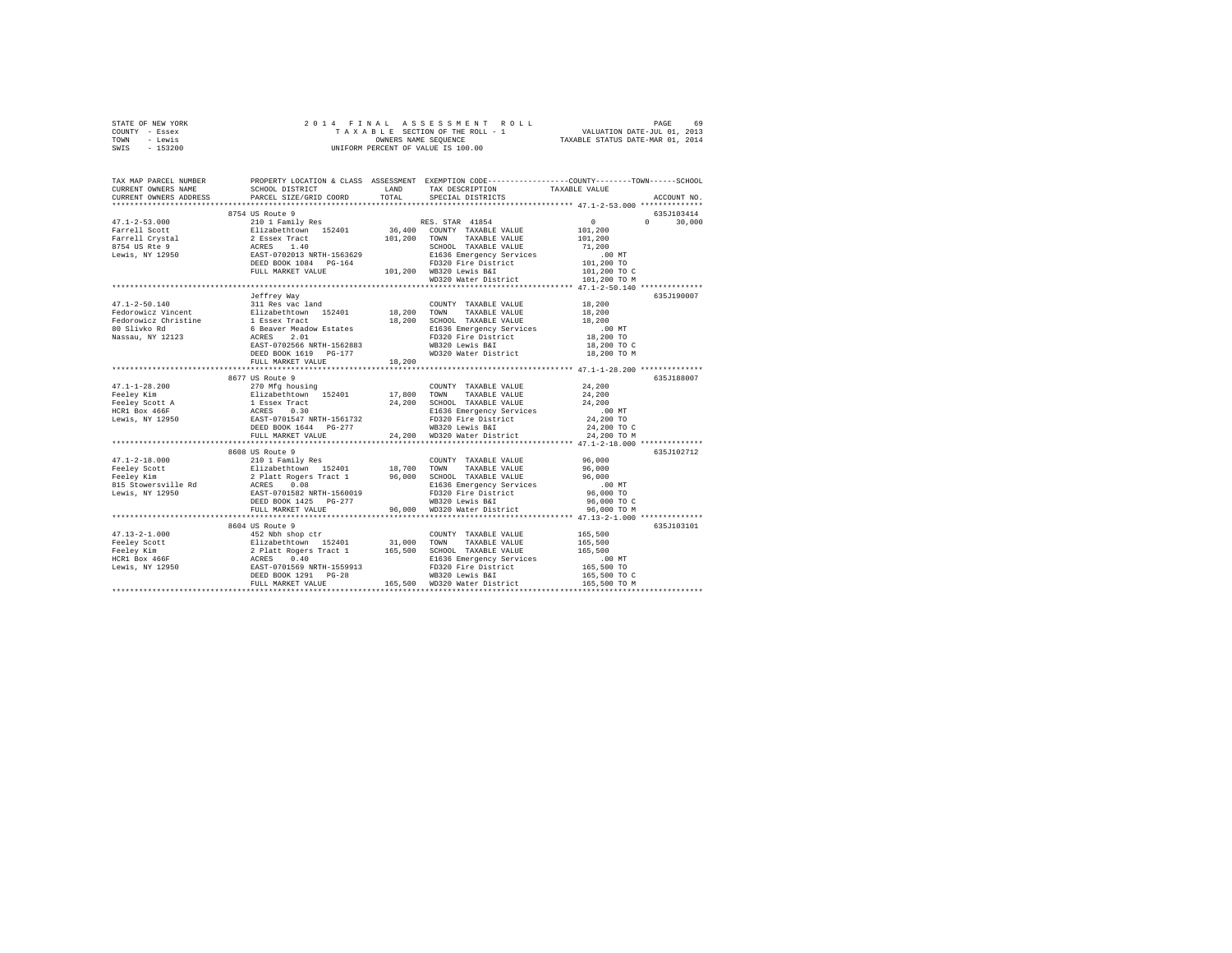| STATE OF NEW YORK                                                                                                                                                                                                                                                                                                                                                                                                                          |                                                                                                                                                                                                                                                                      |         |                                                                                                                   |                     |               |
|--------------------------------------------------------------------------------------------------------------------------------------------------------------------------------------------------------------------------------------------------------------------------------------------------------------------------------------------------------------------------------------------------------------------------------------------|----------------------------------------------------------------------------------------------------------------------------------------------------------------------------------------------------------------------------------------------------------------------|---------|-------------------------------------------------------------------------------------------------------------------|---------------------|---------------|
| COUNTY - Essex                                                                                                                                                                                                                                                                                                                                                                                                                             |                                                                                                                                                                                                                                                                      |         |                                                                                                                   |                     |               |
| TOWN - Lewis                                                                                                                                                                                                                                                                                                                                                                                                                               |                                                                                                                                                                                                                                                                      |         |                                                                                                                   |                     |               |
| SWIS - 153200                                                                                                                                                                                                                                                                                                                                                                                                                              |                                                                                                                                                                                                                                                                      |         | OWNERS NAME SEQUENCE<br>UNIFORM PERCENT OF VALUE IS 100.00                                                        |                     |               |
|                                                                                                                                                                                                                                                                                                                                                                                                                                            |                                                                                                                                                                                                                                                                      |         |                                                                                                                   |                     |               |
|                                                                                                                                                                                                                                                                                                                                                                                                                                            |                                                                                                                                                                                                                                                                      |         |                                                                                                                   |                     |               |
|                                                                                                                                                                                                                                                                                                                                                                                                                                            |                                                                                                                                                                                                                                                                      |         |                                                                                                                   |                     |               |
| TAX MAP PARCEL NUMBER PROPERTY LOCATION & CLASS ASSESSMENT EXEMPTION CODE---------------COUNTY-------TOWN-----SCHOOL                                                                                                                                                                                                                                                                                                                       |                                                                                                                                                                                                                                                                      |         |                                                                                                                   |                     |               |
| CURRENT OWNERS NAME                                                                                                                                                                                                                                                                                                                                                                                                                        | SCHOOL DISTRICT LAND                                                                                                                                                                                                                                                 |         | TAX DESCRIPTION TAXABLE VALUE                                                                                     |                     |               |
| CURRENT OWNERS ADDRESS                                                                                                                                                                                                                                                                                                                                                                                                                     | PARCEL SIZE/GRID COORD                                                                                                                                                                                                                                               | TOTAL   | SPECIAL DISTRICTS                                                                                                 |                     | ACCOUNT NO.   |
|                                                                                                                                                                                                                                                                                                                                                                                                                                            |                                                                                                                                                                                                                                                                      |         |                                                                                                                   |                     |               |
|                                                                                                                                                                                                                                                                                                                                                                                                                                            | 815 Stowersville Rd                                                                                                                                                                                                                                                  |         |                                                                                                                   |                     | 635J188001    |
|                                                                                                                                                                                                                                                                                                                                                                                                                                            | 2101 Family Res<br>2101 Family Res<br>2101 Family Res<br>36 Platt Rogers<br>36 Platt Rogers<br>2127,775 TOWN TAXABLE VALUE<br>26 RES<br>26 RES<br>26 RES<br>26 RES<br>26 RES<br>26 RES<br>26 RES<br>26 RES<br>26 RES<br>26 RES<br>26 RES<br>26 RES<br>26 RES<br>26 R |         |                                                                                                                   |                     |               |
| $47.2 - 1 - 65.000$                                                                                                                                                                                                                                                                                                                                                                                                                        |                                                                                                                                                                                                                                                                      |         |                                                                                                                   | $\sim$ 0            | $0 \t 30,000$ |
|                                                                                                                                                                                                                                                                                                                                                                                                                                            |                                                                                                                                                                                                                                                                      |         |                                                                                                                   | 127,775             |               |
|                                                                                                                                                                                                                                                                                                                                                                                                                                            |                                                                                                                                                                                                                                                                      |         |                                                                                                                   | 127,775             |               |
| Feeley Scott A<br>Feeley Kim M<br>815 Stowersville Rd                                                                                                                                                                                                                                                                                                                                                                                      |                                                                                                                                                                                                                                                                      |         |                                                                                                                   | 97,775              |               |
| Lewis, NY 12950                                                                                                                                                                                                                                                                                                                                                                                                                            |                                                                                                                                                                                                                                                                      |         |                                                                                                                   | $.00$ MT            |               |
|                                                                                                                                                                                                                                                                                                                                                                                                                                            |                                                                                                                                                                                                                                                                      |         |                                                                                                                   | 127,775 TO          |               |
|                                                                                                                                                                                                                                                                                                                                                                                                                                            | CONSERVATION ESMT % 75.00                                                                                                                                                                                                                                            |         |                                                                                                                   |                     |               |
|                                                                                                                                                                                                                                                                                                                                                                                                                                            | FULL MARKET VALUE                                                                                                                                                                                                                                                    | 127,775 |                                                                                                                   |                     |               |
|                                                                                                                                                                                                                                                                                                                                                                                                                                            |                                                                                                                                                                                                                                                                      |         |                                                                                                                   |                     |               |
|                                                                                                                                                                                                                                                                                                                                                                                                                                            |                                                                                                                                                                                                                                                                      |         |                                                                                                                   |                     | 635J100412    |
|                                                                                                                                                                                                                                                                                                                                                                                                                                            |                                                                                                                                                                                                                                                                      |         | $\begin{tabular}{lllllll} \textbf{COUNTY} & \textbf{TAXABLE} & \textbf{VALUE} & & \textbf{147,000} \end{tabular}$ |                     |               |
|                                                                                                                                                                                                                                                                                                                                                                                                                                            |                                                                                                                                                                                                                                                                      |         |                                                                                                                   |                     |               |
|                                                                                                                                                                                                                                                                                                                                                                                                                                            |                                                                                                                                                                                                                                                                      |         |                                                                                                                   | 147,000             |               |
|                                                                                                                                                                                                                                                                                                                                                                                                                                            |                                                                                                                                                                                                                                                                      |         |                                                                                                                   | 147,000             |               |
|                                                                                                                                                                                                                                                                                                                                                                                                                                            |                                                                                                                                                                                                                                                                      |         |                                                                                                                   | .00 MT              |               |
|                                                                                                                                                                                                                                                                                                                                                                                                                                            |                                                                                                                                                                                                                                                                      |         |                                                                                                                   | 147,000 TO          |               |
|                                                                                                                                                                                                                                                                                                                                                                                                                                            |                                                                                                                                                                                                                                                                      |         |                                                                                                                   |                     |               |
|                                                                                                                                                                                                                                                                                                                                                                                                                                            | FULL MARKET VALUE                                                                                                                                                                                                                                                    | 147,000 |                                                                                                                   |                     |               |
|                                                                                                                                                                                                                                                                                                                                                                                                                                            |                                                                                                                                                                                                                                                                      |         |                                                                                                                   |                     |               |
| $\begin{tabular}{lllllllllll} \textbf{56.1-2-48.110} & & & 147 \text{ Cutting Rd} & & & \text{RES. STAR } 41854 & & & \\ \textbf{Feltt Laura J} & & 240 \text{ Rural res} & & & 41,500 \text{ COUNTY TAXABLE VALUE} & & 80,400 \\ \textbf{Feltt Laura J} & & 33 \text{ Plat Roger Tract 4} & & 80,400 \text{ TOWAN TAXABLE VALUE} & 80,400 \\ \textbf{9 Tree Top Ln} & & 33 \text{ Plat Roger Tact 4} & & 80,400 \text{ TOWAN} & \text{TA$ |                                                                                                                                                                                                                                                                      |         |                                                                                                                   |                     | 635J101807    |
|                                                                                                                                                                                                                                                                                                                                                                                                                                            |                                                                                                                                                                                                                                                                      |         |                                                                                                                   |                     | $0 \t 30,000$ |
|                                                                                                                                                                                                                                                                                                                                                                                                                                            |                                                                                                                                                                                                                                                                      |         |                                                                                                                   |                     |               |
|                                                                                                                                                                                                                                                                                                                                                                                                                                            |                                                                                                                                                                                                                                                                      |         |                                                                                                                   |                     |               |
|                                                                                                                                                                                                                                                                                                                                                                                                                                            |                                                                                                                                                                                                                                                                      |         |                                                                                                                   |                     |               |
|                                                                                                                                                                                                                                                                                                                                                                                                                                            |                                                                                                                                                                                                                                                                      |         |                                                                                                                   |                     |               |
|                                                                                                                                                                                                                                                                                                                                                                                                                                            |                                                                                                                                                                                                                                                                      |         |                                                                                                                   |                     |               |
|                                                                                                                                                                                                                                                                                                                                                                                                                                            |                                                                                                                                                                                                                                                                      |         |                                                                                                                   |                     |               |
|                                                                                                                                                                                                                                                                                                                                                                                                                                            |                                                                                                                                                                                                                                                                      |         |                                                                                                                   |                     |               |
|                                                                                                                                                                                                                                                                                                                                                                                                                                            |                                                                                                                                                                                                                                                                      |         |                                                                                                                   |                     |               |
|                                                                                                                                                                                                                                                                                                                                                                                                                                            | 1357 Stowersville Rd                                                                                                                                                                                                                                                 |         |                                                                                                                   |                     | 635J103305    |
|                                                                                                                                                                                                                                                                                                                                                                                                                                            |                                                                                                                                                                                                                                                                      |         |                                                                                                                   |                     | $0 \t 30,000$ |
|                                                                                                                                                                                                                                                                                                                                                                                                                                            |                                                                                                                                                                                                                                                                      |         |                                                                                                                   |                     |               |
|                                                                                                                                                                                                                                                                                                                                                                                                                                            |                                                                                                                                                                                                                                                                      |         |                                                                                                                   |                     |               |
|                                                                                                                                                                                                                                                                                                                                                                                                                                            |                                                                                                                                                                                                                                                                      |         |                                                                                                                   |                     |               |
|                                                                                                                                                                                                                                                                                                                                                                                                                                            |                                                                                                                                                                                                                                                                      |         |                                                                                                                   |                     |               |
|                                                                                                                                                                                                                                                                                                                                                                                                                                            |                                                                                                                                                                                                                                                                      |         |                                                                                                                   |                     |               |
|                                                                                                                                                                                                                                                                                                                                                                                                                                            |                                                                                                                                                                                                                                                                      |         |                                                                                                                   |                     |               |
|                                                                                                                                                                                                                                                                                                                                                                                                                                            |                                                                                                                                                                                                                                                                      |         |                                                                                                                   |                     |               |
|                                                                                                                                                                                                                                                                                                                                                                                                                                            | DEED BOOK 1529 PG-37                                                                                                                                                                                                                                                 |         |                                                                                                                   |                     |               |
|                                                                                                                                                                                                                                                                                                                                                                                                                                            | FULL MARKET VALUE                                                                                                                                                                                                                                                    | 125,600 |                                                                                                                   |                     |               |
|                                                                                                                                                                                                                                                                                                                                                                                                                                            |                                                                                                                                                                                                                                                                      |         |                                                                                                                   |                     |               |
|                                                                                                                                                                                                                                                                                                                                                                                                                                            | 357 Hyde Rd                                                                                                                                                                                                                                                          |         |                                                                                                                   |                     | 635J103801    |
|                                                                                                                                                                                                                                                                                                                                                                                                                                            |                                                                                                                                                                                                                                                                      |         | COUNTY TAXABLE VALUE 86,100                                                                                       |                     |               |
|                                                                                                                                                                                                                                                                                                                                                                                                                                            |                                                                                                                                                                                                                                                                      |         |                                                                                                                   | 86,100              |               |
|                                                                                                                                                                                                                                                                                                                                                                                                                                            |                                                                                                                                                                                                                                                                      |         |                                                                                                                   | 86,100              |               |
|                                                                                                                                                                                                                                                                                                                                                                                                                                            |                                                                                                                                                                                                                                                                      |         |                                                                                                                   |                     |               |
|                                                                                                                                                                                                                                                                                                                                                                                                                                            |                                                                                                                                                                                                                                                                      |         |                                                                                                                   | 00 MT.<br>86,100 TO |               |
|                                                                                                                                                                                                                                                                                                                                                                                                                                            | DEED BOOK 1312    PG-102                                                                                                                                                                                                                                             |         |                                                                                                                   |                     |               |
|                                                                                                                                                                                                                                                                                                                                                                                                                                            | FULL MARKET VALUE                                                                                                                                                                                                                                                    | 86,100  |                                                                                                                   |                     |               |
|                                                                                                                                                                                                                                                                                                                                                                                                                                            |                                                                                                                                                                                                                                                                      |         |                                                                                                                   |                     |               |
|                                                                                                                                                                                                                                                                                                                                                                                                                                            |                                                                                                                                                                                                                                                                      |         |                                                                                                                   |                     |               |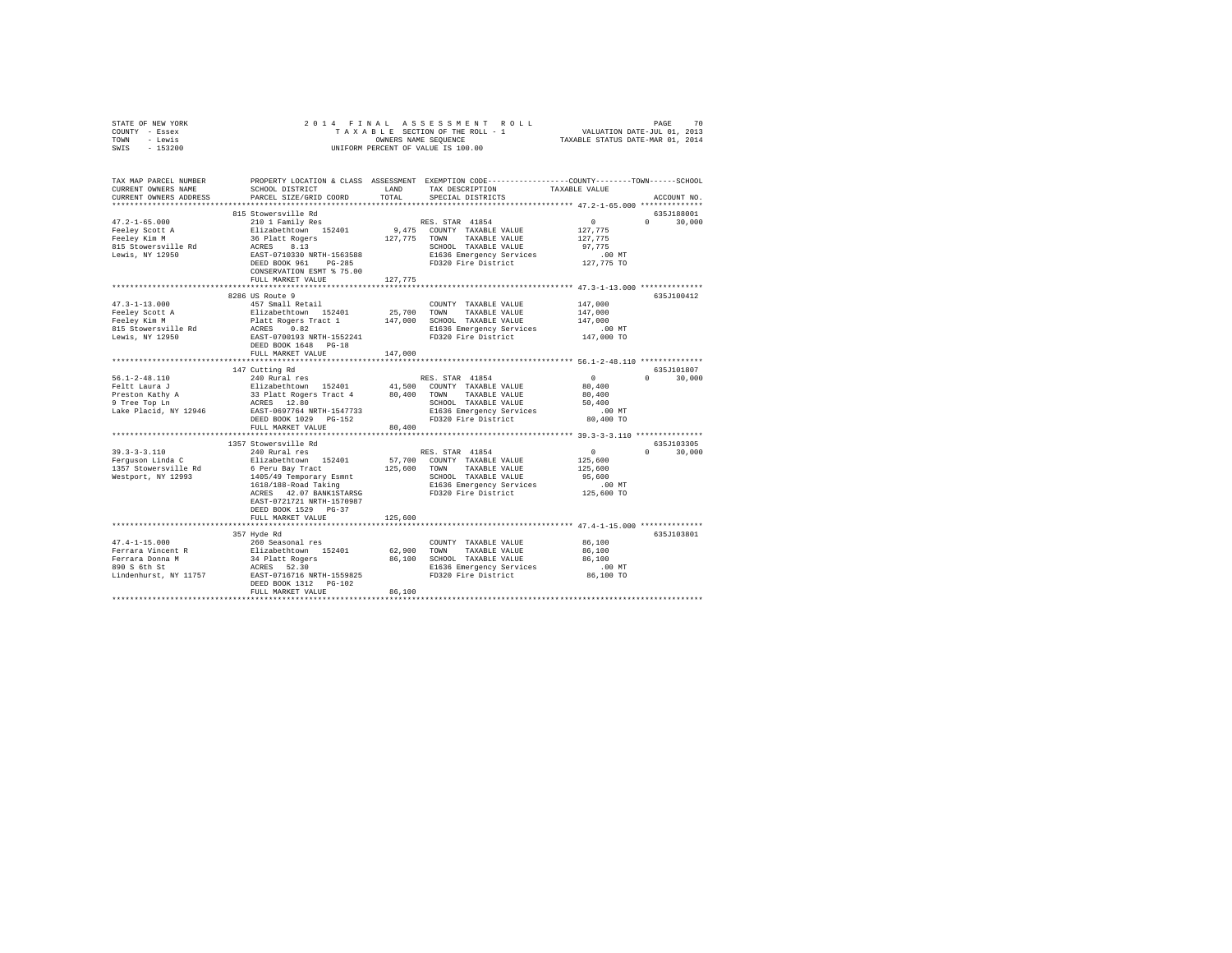|                                           | PAGE<br>71<br>VALUATION DATE-JUL 01, 2013<br>TAXABLE STATUS DATE-MAR 01, 2014                                                                                                                              |                                                                                                                                                                                                                                                                           |                                                                                                                                                                                                                                                                                                                                                                                                                                                         |                                                                                                                                                                                                                                                                                                                                                                   |
|-------------------------------------------|------------------------------------------------------------------------------------------------------------------------------------------------------------------------------------------------------------|---------------------------------------------------------------------------------------------------------------------------------------------------------------------------------------------------------------------------------------------------------------------------|---------------------------------------------------------------------------------------------------------------------------------------------------------------------------------------------------------------------------------------------------------------------------------------------------------------------------------------------------------------------------------------------------------------------------------------------------------|-------------------------------------------------------------------------------------------------------------------------------------------------------------------------------------------------------------------------------------------------------------------------------------------------------------------------------------------------------------------|
| SCHOOL DISTRICT<br>PARCEL SIZE/GRID COORD | LAND<br>TOTAL                                                                                                                                                                                              | TAX DESCRIPTION<br>SPECIAL DISTRICTS                                                                                                                                                                                                                                      |                                                                                                                                                                                                                                                                                                                                                                                                                                                         | ACCOUNT NO.                                                                                                                                                                                                                                                                                                                                                       |
|                                           |                                                                                                                                                                                                            |                                                                                                                                                                                                                                                                           |                                                                                                                                                                                                                                                                                                                                                                                                                                                         |                                                                                                                                                                                                                                                                                                                                                                   |
| DEED BOOK 1684 PG-40                      |                                                                                                                                                                                                            | COUNTY TAXABLE VALUE<br>TOWN<br>TAXABLE VALUE                                                                                                                                                                                                                             | 28,300<br>28,300<br>28,300<br>$.00$ MT<br>28,300 TO                                                                                                                                                                                                                                                                                                                                                                                                     | 635J185001                                                                                                                                                                                                                                                                                                                                                        |
| FULL MARKET VALUE                         | 28,300                                                                                                                                                                                                     |                                                                                                                                                                                                                                                                           |                                                                                                                                                                                                                                                                                                                                                                                                                                                         |                                                                                                                                                                                                                                                                                                                                                                   |
|                                           |                                                                                                                                                                                                            |                                                                                                                                                                                                                                                                           |                                                                                                                                                                                                                                                                                                                                                                                                                                                         | 635J198003                                                                                                                                                                                                                                                                                                                                                        |
| DEED BOOK 1456 PG-327                     |                                                                                                                                                                                                            | COUNTY TAXABLE VALUE<br>TOWN<br>TAXABLE VALUE                                                                                                                                                                                                                             | 162,600<br>162,600<br>162,600<br>$.00$ MT<br>162,600 TO                                                                                                                                                                                                                                                                                                                                                                                                 |                                                                                                                                                                                                                                                                                                                                                                   |
|                                           |                                                                                                                                                                                                            |                                                                                                                                                                                                                                                                           |                                                                                                                                                                                                                                                                                                                                                                                                                                                         |                                                                                                                                                                                                                                                                                                                                                                   |
| FULL MARKET VALUE                         | 147,200                                                                                                                                                                                                    | SCHOOL TAXABLE VALUE                                                                                                                                                                                                                                                      | $\sim$ 0<br>147,200<br>147,200<br>83,000<br>$.00$ MT<br>147,200 TO                                                                                                                                                                                                                                                                                                                                                                                      | 635J101810<br>0 64,200                                                                                                                                                                                                                                                                                                                                            |
|                                           |                                                                                                                                                                                                            |                                                                                                                                                                                                                                                                           |                                                                                                                                                                                                                                                                                                                                                                                                                                                         | 635J104701                                                                                                                                                                                                                                                                                                                                                        |
|                                           |                                                                                                                                                                                                            | WB320 Lewis B&I<br>WD320 Water District                                                                                                                                                                                                                                   | 25,000<br>$\sim$ 0<br>109,900<br>109,900<br>104,900<br>.00 MT<br>134,900 TO<br>134,900 TO C<br>134,900 TO M<br>**********************************                                                                                                                                                                                                                                                                                                       | 25,000 0<br>30,000<br>$\sim$ 0                                                                                                                                                                                                                                                                                                                                    |
|                                           | CURRENT OWNERS ADDRESS<br>US Route 9<br>ACRES 51.00<br>EAST-0718621 NRTH-1590804<br>FULL MARKET VALUE<br>************************<br>8351 US Route 9<br>*******************************<br>8586 US Route 9 | 2014 FINAL<br>322 Rural vac>10<br>Blizabethtown 152401<br>73 Peru Bay Tract<br>1684/40 L Use to<br>Lloyd & Barbara Brockney<br>usus way<br>2101 Family Res<br>21 Easex Tr<br>21 Easex Tr<br>19 Feru Bay Tr<br>ACRES 3.02 BANK CORE<br>EAST-0705200 NFTH-159445<br>162,600 | ASSESSMENT ROLL<br>TAXABLE SECTION OF THE ROLL - 1<br>OWNERS NAME SEOUENCE<br>UNIFORM PERCENT OF VALUE IS 100.00<br>28,300<br>28,300 SCHOOL TAXABLE VALUE<br>35,000<br>162,600 SCHOOL TAXABLE VALUE<br>240 Rural res<br>240 Rural res<br>240 Rural res<br>240 Rural res<br>240 Rural res<br>240 Rural res<br>240 Rural res<br>240 Rural Res<br>240 Rural Rural Rural Rural Rural Rural Rural Rural<br>240 RURAL RURAL RURAL RURAL RURAL RURAL RURAL RUR | PROPERTY LOCATION & CLASS ASSESSMENT EXEMPTION CODE---------------COUNTY-------TOWN------SCHOOL<br>TAXABLE VALUE<br>E1636 Emergency Services<br>FD320 Fire District<br>E1636 Emergency Services<br>FD320 Fire District<br>************************** 47.3-1-8.000 ****************<br>E1636 Emergency Services<br>FD320 Fire District<br>E1636 Emergency Services |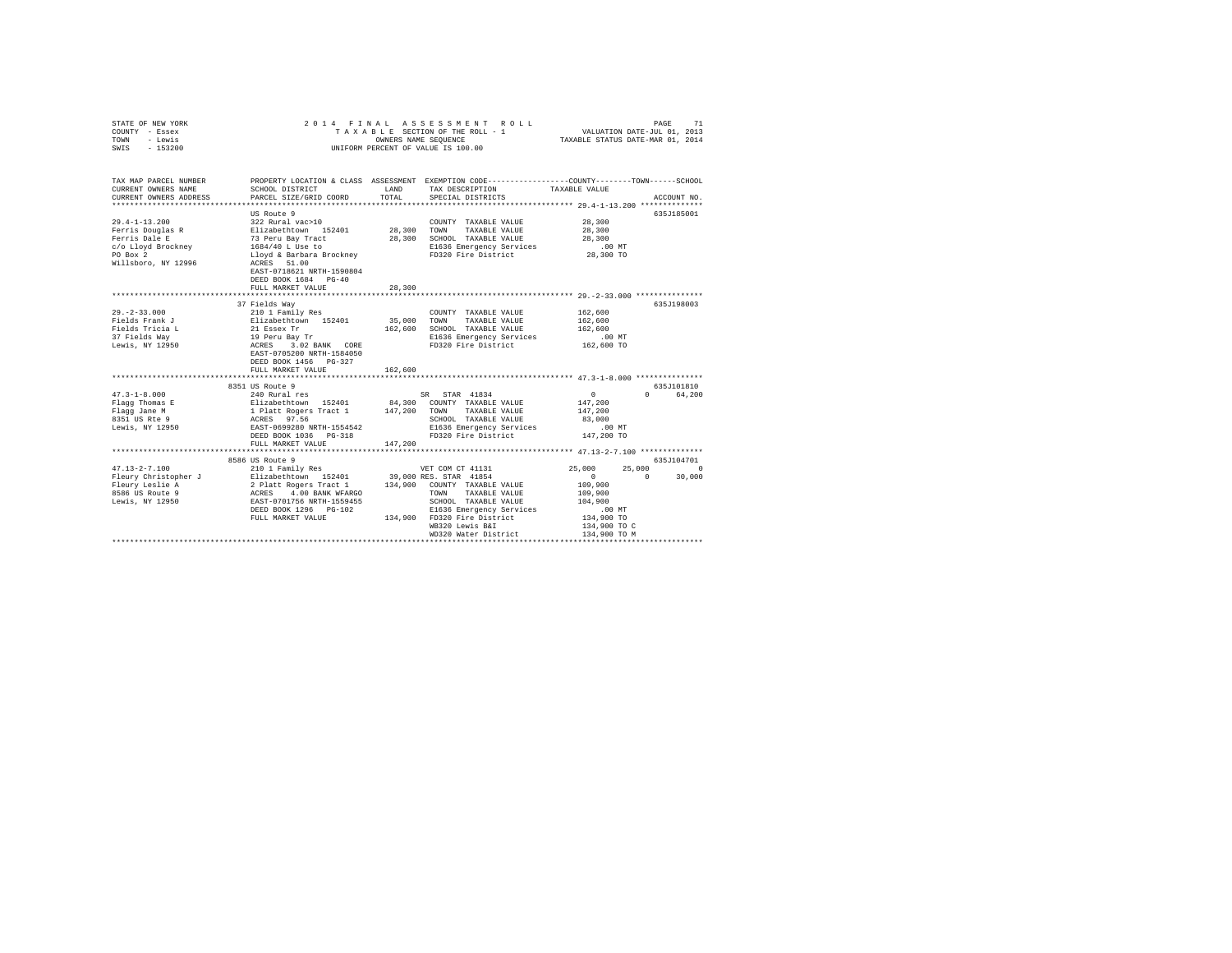| COUNTY - Essex<br>TOWN<br>- Lewis<br>$-153200$<br>SWIS                                               | TAXABLE SECTION OF THE ROLL - 1<br>OWNERS NAME SEOUENCE<br>UNIFORM PERCENT OF VALUE IS 100.00                                               |               |                                                  | VALUATION DATE-JUL 01, 2013<br>TAXABLE STATUS DATE-MAR 01, 2014 |                    |
|------------------------------------------------------------------------------------------------------|---------------------------------------------------------------------------------------------------------------------------------------------|---------------|--------------------------------------------------|-----------------------------------------------------------------|--------------------|
| TAX MAP PARCEL NUMBER<br>CURRENT OWNERS NAME<br>CURRENT OWNERS ADDRESS<br>************************** | PROPERTY LOCATION & CLASS ASSESSMENT EXEMPTION CODE---------------COUNTY-------TOWN-----SCHOOL<br>SCHOOL DISTRICT<br>PARCEL SIZE/GRID COORD | LAND<br>TOTAL | TAX DESCRIPTION<br>SPECIAL DISTRICTS             | TAXABLE VALUE                                                   | ACCOUNT NO.        |
|                                                                                                      | 9770 US Route 9                                                                                                                             |               |                                                  |                                                                 | 635L103604         |
| $29. -3 - 1.000$                                                                                     | 240 Rural res<br>Elizabethtown 152401<br>22 Essex Tract<br>Will File 9701<br>-----                                                          |               | RES. STAR 41854                                  | 0                                                               | 30,000<br>$\Omega$ |
| Flinchum Terry                                                                                       |                                                                                                                                             |               | 47,400 COUNTY TAXABLE VALUE                      | 138,200                                                         |                    |
| Flinchum Cathy                                                                                       |                                                                                                                                             | 138,200       | TOWN<br>TAXABLE VALUE                            | 138,200                                                         |                    |
| 9770 US Rte 9                                                                                        |                                                                                                                                             |               | SCHOOL TAXABLE VALUE                             | 108,200                                                         |                    |
| Lewis, NY 12950                                                                                      | ACRES 20.00                                                                                                                                 |               | E1636 Emergency Services                         | .00 MT                                                          |                    |
|                                                                                                      | EAST-0706819 NRTH-1587770                                                                                                                   |               | FD320 Fire District                              | 138,200 TO                                                      |                    |
|                                                                                                      | DEED BOOK 1365 PG-314                                                                                                                       |               |                                                  |                                                                 |                    |
|                                                                                                      | FULL MARKET VALUE                                                                                                                           | 138,200       |                                                  |                                                                 |                    |
|                                                                                                      |                                                                                                                                             |               |                                                  |                                                                 |                    |
|                                                                                                      | US Route 9                                                                                                                                  |               |                                                  |                                                                 | 635J103603         |
| $29.4 - 1 - 2.000$                                                                                   | 322 Rural vac>10                                                                                                                            |               | COUNTY TAXABLE VALUE                             | 67.500                                                          |                    |
| Flinchum Terry                                                                                       | Elizabethtown 152401<br>28 Essex Tract<br>Will File 9701<br>ACRES 100.00                                                                    | 67,500        | TOWN<br>TAXABLE VALUE                            | 67,500                                                          |                    |
| Flinchum Cathy<br>9770 US Rte 9                                                                      |                                                                                                                                             | 67,500        | SCHOOL TAXABLE VALUE<br>E1636 Emergency Services | 67.500<br>$.00$ MT                                              |                    |
| Lewis, NY 12950                                                                                      |                                                                                                                                             |               | FD320 Fire District                              | 67,500 TO                                                       |                    |
|                                                                                                      | EAST-0708150 NRTH-1590115<br>DEED BOOK 1365 PG-314<br>FULL MARKET VALUE                                                                     | 67,500        |                                                  |                                                                 |                    |
|                                                                                                      |                                                                                                                                             |               |                                                  |                                                                 |                    |
|                                                                                                      | US Route 9                                                                                                                                  |               |                                                  |                                                                 | 635J103602         |
| $29.4 - 1 - 3.000$                                                                                   |                                                                                                                                             |               | COUNTY TAXABLE VALUE                             | 25,400                                                          |                    |
| Flinchum Terry                                                                                       | 322 Rural vac>10<br>Elizabethtown 152401<br>33 Essex Tract<br>Will File 9701                                                                | 25,400        | TOWN<br>TAXABLE VALUE                            | 25,400                                                          |                    |
| Flinchum Cathy                                                                                       |                                                                                                                                             | 25,400        | SCHOOL TAXABLE VALUE                             | 25,400                                                          |                    |
| 9770 US Rte 9                                                                                        |                                                                                                                                             |               | E1636 Emergency Services                         | $.00$ MT                                                        |                    |
| Lewis, NY 12950                                                                                      | ACRES 58.60                                                                                                                                 |               | FD320 Fire District                              | 25,400 TO                                                       |                    |
|                                                                                                      | EAST-0709043 NRTH-1588182                                                                                                                   |               |                                                  |                                                                 |                    |
|                                                                                                      | DEED BOOK 1365 PG-314                                                                                                                       |               |                                                  |                                                                 |                    |
|                                                                                                      | FULL MARKET VALUE                                                                                                                           | 25,400        |                                                  |                                                                 |                    |
|                                                                                                      | 27 Moss Rd                                                                                                                                  |               |                                                  |                                                                 | 635J177005         |
| $47.2 - 1 - 4.000$                                                                                   | 210 1 Family Res                                                                                                                            |               | COUNTY TAXABLE VALUE                             | 57,400                                                          |                    |
| Floyd Carl R                                                                                         |                                                                                                                                             | 6,800         | TOWN<br>TAXABLE VALUE                            | 57,400                                                          |                    |
| Floyd Theresa B                                                                                      | Elizabethtown 152401<br>36 Platt Rogers                                                                                                     |               | 57,400 SCHOOL TAXABLE VALUE                      | 57,400                                                          |                    |
| 6659 Main St                                                                                         |                                                                                                                                             |               | E1636 Emergency Services                         | $.00$ MT                                                        |                    |
| PO Box 344                                                                                           | 1326/84 Life Use To<br>Alan C Floyd                                                                                                         |               | FD320 Fire District                              | 57,400 TO                                                       |                    |
| Westport, NY 12993                                                                                   | ACRES 2.00                                                                                                                                  |               |                                                  |                                                                 |                    |
|                                                                                                      | EAST-0710788 NRTH-1563897                                                                                                                   |               |                                                  |                                                                 |                    |
|                                                                                                      | DEED BOOK 1091 PG-273                                                                                                                       |               |                                                  |                                                                 |                    |
|                                                                                                      | CONSERVATION ESMT % 80.00                                                                                                                   |               |                                                  |                                                                 |                    |
|                                                                                                      | FULL MARKET VALUE                                                                                                                           | 57,400        |                                                  |                                                                 |                    |
|                                                                                                      |                                                                                                                                             |               |                                                  |                                                                 |                    |

STATE OF NEW YORK 2 0 1 4 F I N A L A S S E S S M E N T R O L L PAGE 72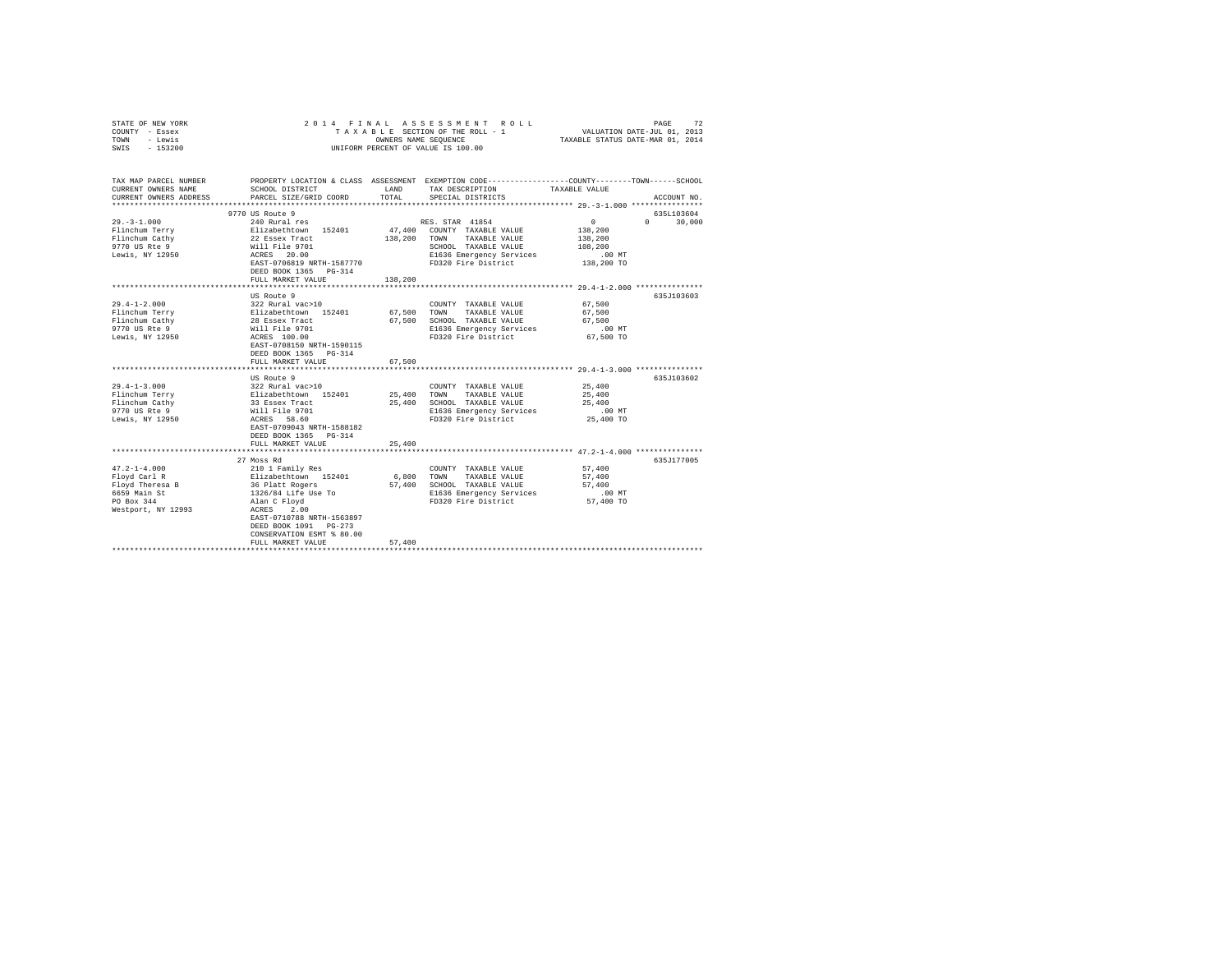| STATE OF NEW YORK                                                                                                                                                                                                                                                                                                                                                                                                                             |                        |        |                                                      |                                     |               |
|-----------------------------------------------------------------------------------------------------------------------------------------------------------------------------------------------------------------------------------------------------------------------------------------------------------------------------------------------------------------------------------------------------------------------------------------------|------------------------|--------|------------------------------------------------------|-------------------------------------|---------------|
| COUNTY - Essex                                                                                                                                                                                                                                                                                                                                                                                                                                |                        |        |                                                      |                                     |               |
| TOWN - Lewis                                                                                                                                                                                                                                                                                                                                                                                                                                  |                        |        |                                                      |                                     |               |
| SWIS - 153200                                                                                                                                                                                                                                                                                                                                                                                                                                 |                        |        |                                                      |                                     |               |
|                                                                                                                                                                                                                                                                                                                                                                                                                                               |                        |        |                                                      |                                     |               |
|                                                                                                                                                                                                                                                                                                                                                                                                                                               |                        |        |                                                      |                                     |               |
|                                                                                                                                                                                                                                                                                                                                                                                                                                               |                        |        |                                                      |                                     |               |
| TAX MAP PARCEL NUMBER PROPERTY LOCATION & CLASS ASSESSMENT EXEMPTION CODE---------------COUNTY-------TOWN------SCHOOL<br>CURRENT OWNERS NAME SCHOOL DISTRICT LAND TAX DESCRIPTION TAXARLE VALUE                                                                                                                                                                                                                                               |                        |        |                                                      |                                     |               |
|                                                                                                                                                                                                                                                                                                                                                                                                                                               |                        |        | SCHOOL DISTRICT . LAND TAX DESCRIPTION TAXABLE VALUE |                                     |               |
| CURRENT OWNERS ADDRESS                                                                                                                                                                                                                                                                                                                                                                                                                        | PARCEL SIZE/GRID COORD | TOTAL  | SPECIAL DISTRICTS                                    |                                     | ACCOUNT NO.   |
|                                                                                                                                                                                                                                                                                                                                                                                                                                               |                        |        |                                                      |                                     |               |
|                                                                                                                                                                                                                                                                                                                                                                                                                                               | 850 Fox Run Rd         |        |                                                      |                                     | 635J104406    |
| 47.13-1-30.003<br>Flynn Robert M<br>Elizabethtown 152401 60,900 COUNTY TAXABLE VALUE<br>Griffiths-Flynn Charmaine H<br>2 Platt Rogers Tract 1 307,600 TOWN TAXABLE VALUE<br>SCHOOL TAXABLE VALUE<br>SCHOOL TAXABLE VALUE                                                                                                                                                                                                                      |                        |        | RES. STAR 41854                                      | $\sim$ 0                            | $0 \t 30,000$ |
|                                                                                                                                                                                                                                                                                                                                                                                                                                               |                        |        |                                                      |                                     |               |
|                                                                                                                                                                                                                                                                                                                                                                                                                                               |                        |        |                                                      | $307,600$<br>$307,600$<br>$277,600$ |               |
|                                                                                                                                                                                                                                                                                                                                                                                                                                               |                        |        |                                                      |                                     |               |
|                                                                                                                                                                                                                                                                                                                                                                                                                                               |                        |        |                                                      |                                     |               |
|                                                                                                                                                                                                                                                                                                                                                                                                                                               |                        |        |                                                      |                                     |               |
|                                                                                                                                                                                                                                                                                                                                                                                                                                               |                        |        |                                                      |                                     |               |
|                                                                                                                                                                                                                                                                                                                                                                                                                                               |                        |        |                                                      |                                     |               |
|                                                                                                                                                                                                                                                                                                                                                                                                                                               |                        |        |                                                      |                                     |               |
|                                                                                                                                                                                                                                                                                                                                                                                                                                               |                        |        |                                                      |                                     |               |
|                                                                                                                                                                                                                                                                                                                                                                                                                                               | Fox Run Rd             |        |                                                      |                                     | 635J101310    |
|                                                                                                                                                                                                                                                                                                                                                                                                                                               |                        |        |                                                      |                                     |               |
|                                                                                                                                                                                                                                                                                                                                                                                                                                               |                        |        |                                                      |                                     |               |
|                                                                                                                                                                                                                                                                                                                                                                                                                                               |                        |        |                                                      |                                     |               |
|                                                                                                                                                                                                                                                                                                                                                                                                                                               |                        |        |                                                      |                                     |               |
|                                                                                                                                                                                                                                                                                                                                                                                                                                               |                        |        |                                                      |                                     |               |
|                                                                                                                                                                                                                                                                                                                                                                                                                                               |                        |        |                                                      |                                     |               |
|                                                                                                                                                                                                                                                                                                                                                                                                                                               | FULL MARKET VALUE      | 29,700 |                                                      |                                     |               |
|                                                                                                                                                                                                                                                                                                                                                                                                                                               |                        |        |                                                      |                                     |               |
| $\begin{tabular}{l c c c c} \multicolumn{3}{c}{\textbf{47.13--2-35.000}} & \multicolumn{3}{c}{US Route 9} & \multicolumn{3}{c}{S.11 Res} & \multicolumn{3}{c}{COMNTY} & \multicolumn{3}{c}{TAXABLE VALUE} & \multicolumn{3}{c}{200} \\ \multicolumn{3}{c}{\textbf{Ford Waren R}} & \multicolumn{3}{c}{E11 Res} & \multicolumn{3}{c}{S11 Res} & \multicolumn{3}{c}{COMNTY} & \multicolumn{3}{c}{TAXABLE VALUE} & \multicolumn{3}{c}{200} \\ \$ |                        |        |                                                      |                                     | 635J104703    |
|                                                                                                                                                                                                                                                                                                                                                                                                                                               |                        |        |                                                      |                                     |               |
|                                                                                                                                                                                                                                                                                                                                                                                                                                               |                        |        |                                                      |                                     |               |
|                                                                                                                                                                                                                                                                                                                                                                                                                                               |                        |        |                                                      |                                     |               |
|                                                                                                                                                                                                                                                                                                                                                                                                                                               |                        |        |                                                      |                                     |               |
|                                                                                                                                                                                                                                                                                                                                                                                                                                               |                        |        |                                                      |                                     |               |
|                                                                                                                                                                                                                                                                                                                                                                                                                                               |                        |        |                                                      |                                     |               |
|                                                                                                                                                                                                                                                                                                                                                                                                                                               |                        |        |                                                      |                                     |               |
|                                                                                                                                                                                                                                                                                                                                                                                                                                               |                        |        |                                                      |                                     |               |
|                                                                                                                                                                                                                                                                                                                                                                                                                                               | 8504 US Route 9        |        |                                                      | 635J101705                          |               |
| $\begin{tabular}{l c c c c} \multicolumn{3}{c}{\textbf{47.13--2-36.000}} & \multicolumn{3}{c}{\textbf{49.13--2-36.000}} & \multicolumn{3}{c}{\textbf{49.13--2-36.000}} & \multicolumn{3}{c}{\textbf{49.13--2-36.000}} & \multicolumn{3}{c}{\textbf{49.13--2-36.000}} & \multicolumn{3}{c}{\textbf{49.13--2-36.000}} & \multicolumn{3}{c}{\textbf{49.13--2-36.000}} & \$                                                                       |                        |        |                                                      |                                     |               |
|                                                                                                                                                                                                                                                                                                                                                                                                                                               |                        |        |                                                      |                                     |               |
|                                                                                                                                                                                                                                                                                                                                                                                                                                               |                        |        |                                                      |                                     |               |
|                                                                                                                                                                                                                                                                                                                                                                                                                                               |                        |        |                                                      |                                     |               |
|                                                                                                                                                                                                                                                                                                                                                                                                                                               |                        |        |                                                      |                                     |               |
|                                                                                                                                                                                                                                                                                                                                                                                                                                               |                        |        |                                                      |                                     |               |
|                                                                                                                                                                                                                                                                                                                                                                                                                                               |                        |        |                                                      |                                     |               |
|                                                                                                                                                                                                                                                                                                                                                                                                                                               |                        |        |                                                      |                                     |               |
|                                                                                                                                                                                                                                                                                                                                                                                                                                               |                        |        |                                                      |                                     |               |
|                                                                                                                                                                                                                                                                                                                                                                                                                                               |                        |        |                                                      |                                     |               |
|                                                                                                                                                                                                                                                                                                                                                                                                                                               | 16 Crossman Ln         |        |                                                      |                                     | 635J100504    |
| $46.2 - 1 - 37.000$                                                                                                                                                                                                                                                                                                                                                                                                                           | 260 Seasonal res       |        |                                                      |                                     |               |
|                                                                                                                                                                                                                                                                                                                                                                                                                                               |                        |        | COUNTY TAXABLE VALUE 38,600                          |                                     |               |
|                                                                                                                                                                                                                                                                                                                                                                                                                                               |                        |        |                                                      |                                     |               |
|                                                                                                                                                                                                                                                                                                                                                                                                                                               |                        |        |                                                      |                                     |               |
|                                                                                                                                                                                                                                                                                                                                                                                                                                               |                        |        |                                                      |                                     |               |
|                                                                                                                                                                                                                                                                                                                                                                                                                                               |                        |        |                                                      |                                     |               |
|                                                                                                                                                                                                                                                                                                                                                                                                                                               |                        | 38,600 |                                                      |                                     |               |
|                                                                                                                                                                                                                                                                                                                                                                                                                                               | FULL MARKET VALUE      |        |                                                      |                                     |               |
|                                                                                                                                                                                                                                                                                                                                                                                                                                               |                        |        |                                                      |                                     |               |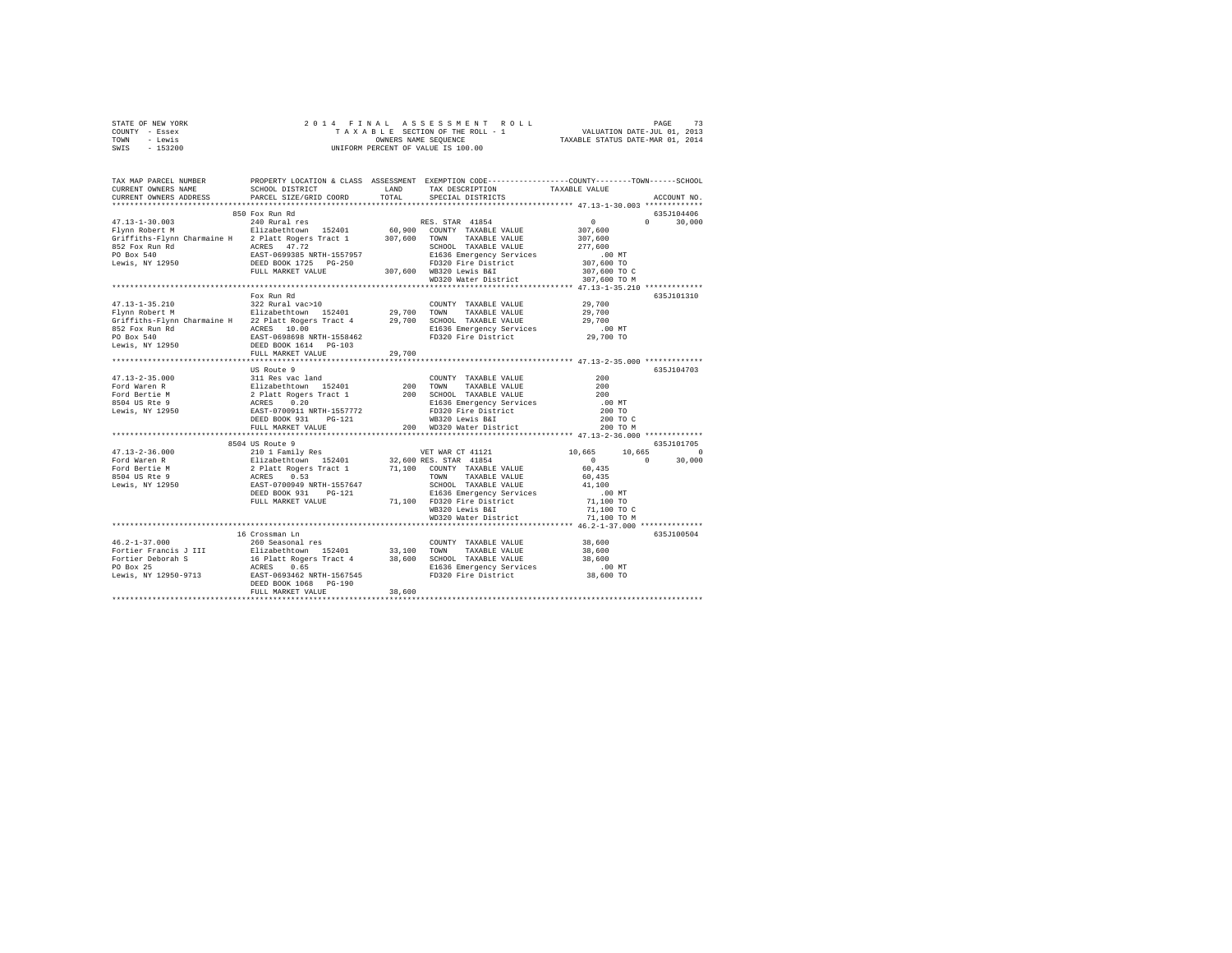| TOWN<br>- Lewis<br>$-153200$<br>SWIS                 | UNIFORM PERCENT OF VALUE IS 100.00                   | TAXABLE STATUS DATE-MAR 01, 2014 |                                                                                                 |                                                          |                                 |
|------------------------------------------------------|------------------------------------------------------|----------------------------------|-------------------------------------------------------------------------------------------------|----------------------------------------------------------|---------------------------------|
| TAX MAP PARCEL NUMBER                                |                                                      |                                  | PROPERTY LOCATION & CLASS ASSESSMENT EXEMPTION CODE---------------COUNTY-------TOWN------SCHOOL |                                                          |                                 |
| CURRENT OWNERS NAME<br>CURRENT OWNERS ADDRESS        | SCHOOL DISTRICT<br>PARCEL SIZE/GRID COORD            | LAND<br>TOTAL                    | TAX DESCRIPTION<br>SPECIAL DISTRICTS                                                            | TAXABLE VALUE                                            | ACCOUNT NO.                     |
| ******************************                       |                                                      |                                  |                                                                                                 |                                                          |                                 |
|                                                      | Hyde Rd                                              |                                  |                                                                                                 |                                                          | 635J103713                      |
| $47.4 - 1 - 4.000$                                   | 322 Rural vac>10                                     |                                  | COUNTY TAXABLE VALUE                                                                            | 40,400                                                   |                                 |
| Fortin Stephen E                                     | Elizabethtown 152401                                 | 40,400                           | TOWN<br>TAXABLE VALUE                                                                           | 40,400                                                   |                                 |
| Fortin Kelly A                                       | 5 Platt Rogers Tract 1                               | 40,400                           | SCHOOL TAXABLE VALUE                                                                            | 40,400                                                   |                                 |
| 10 Bear Cub Crossing                                 | 29ac                                                 |                                  | E1636 Emergency Services                                                                        | $.00$ MT                                                 |                                 |
| Saratoga Springs, NY 12866                           | ACRES 28.80<br>EAST-0710291 NRTH-1556878             |                                  | FD320 Fire District                                                                             | 40,400 TO                                                |                                 |
|                                                      | DEED BOOK 1448 PG-318                                |                                  |                                                                                                 |                                                          |                                 |
|                                                      | FULL MARKET VALUE                                    | 40,400                           |                                                                                                 |                                                          |                                 |
|                                                      |                                                      |                                  |                                                                                                 |                                                          |                                 |
|                                                      | 87 Hyde Rd                                           |                                  |                                                                                                 | 49,300                                                   | 635J103712                      |
| $47.4 - 1 - 5.100$                                   | 312 Vac w/imprv                                      |                                  | COUNTY TAXABLE VALUE<br>TOWN                                                                    |                                                          |                                 |
| Fortin Stephen E<br>Fortin Kelly A                   | Elizabethtown 152401<br>5 Platt Rogers               | 43,100<br>49,300                 | TAXABLE VALUE<br>SCHOOL TAXABLE VALUE                                                           | 49,300<br>49,300                                         |                                 |
| 10 Bear Cub Crossing                                 | ACRES 35.00                                          |                                  | E1636 Emergency Services                                                                        | $.00$ MT                                                 |                                 |
| Saratoga Springs, NY 12866 EAST-0711278 NRTH-1557760 |                                                      |                                  | FD320 Fire District                                                                             | 49,300 TO                                                |                                 |
|                                                      | DEED BOOK 1448 PG-318<br>FULL MARKET VALUE           | 49,300                           |                                                                                                 |                                                          |                                 |
|                                                      |                                                      |                                  |                                                                                                 |                                                          |                                 |
|                                                      | 2133 County Route 10                                 |                                  |                                                                                                 |                                                          | 635J178551                      |
| $57.1 - 3 - 6.000$                                   | 210 1 Family Res                                     |                                  | COUNTY TAXABLE VALUE                                                                            | 83,700                                                   |                                 |
| French Ethan L                                       | Westport 155001                                      | 31,000                           | TOWN<br>TAXABLE VALUE                                                                           | 83,700                                                   |                                 |
| 2133 County Rte 10                                   | 36 Taylor & Kimball                                  | 83,700                           | SCHOOL TAXABLE VALUE                                                                            | 83,700                                                   |                                 |
| Westport, NY 12993                                   | ACRES 0.70                                           |                                  | E1636 Emergency Services                                                                        | $.00$ MT                                                 |                                 |
|                                                      | EAST-0725008 NRTH-1549897                            |                                  | FD320 Fire District                                                                             | 83,700 TO                                                |                                 |
|                                                      | DEED BOOK 1686 PG-87                                 | 83,700                           |                                                                                                 |                                                          |                                 |
|                                                      | FULL MARKET VALUE<br>******************************* |                                  |                                                                                                 |                                                          |                                 |
|                                                      | 2121 County Route 10                                 |                                  |                                                                                                 |                                                          | 635J187010                      |
| $57.1 - 3 - 5.200$                                   | 210 1 Family Res                                     |                                  | RES. STAR 41854                                                                                 | $\sim$ 0                                                 | $\Omega$ and $\Omega$<br>30,000 |
| French Lennie L                                      | Westport 155001                                      |                                  | 36,000 COUNTY TAXABLE VALUE                                                                     | 97,000                                                   |                                 |
| French Judith P                                      | 36 Taylor & Kimball                                  | 97,000                           | TAXABLE VALUE<br>TOWN                                                                           | 97,000                                                   |                                 |
| 2121 County Rte 10                                   | ACRES 4.00                                           |                                  | SCHOOL TAXABLE VALUE                                                                            | 67,000                                                   |                                 |
| Westport, NY 12993                                   | EAST-0724725 NRTH-1549940                            |                                  | E1636 Emergency Services                                                                        | $.00$ MT                                                 |                                 |
|                                                      | DEED BOOK 1191 PG-152                                |                                  | FD320 Fire District                                                                             | 97,000 TO                                                |                                 |
|                                                      | FULL MARKET VALUE                                    | 97,000                           |                                                                                                 | *************************** 47.1-2-39.000 ************** |                                 |
|                                                      | 449 Stowersville Rd                                  |                                  |                                                                                                 |                                                          | 635J102002                      |
| $47.1 - 2 - 39.000$                                  | 281 Multiple res                                     |                                  | SR STAR 41834                                                                                   | $\Omega$                                                 | 64,200                          |
| Garvey Aaran D                                       | Elizabethtown 152401                                 |                                  | 62,300 COUNTY TAXABLE VALUE                                                                     | 228,300                                                  |                                 |
| Garvey Dina L                                        | 1 Essex Tract                                        | 228,300                          | TOWN<br>TAXABLE VALUE                                                                           | 228,300                                                  |                                 |
| 453 Stowersville Rd                                  | 1649/47-Life Estate to                               |                                  | SCHOOL TAXABLE VALUE                                                                            | 164,100                                                  |                                 |
| Lewis, NY 12950                                      | Patrick & Dianne Garvey                              |                                  | E1636 Emergency Services                                                                        | $.00$ MT                                                 |                                 |
|                                                      | ACRES 10.40                                          |                                  | FD320 Fire District                                                                             | 228,300 TO                                               |                                 |
|                                                      | EAST-0702438 NRTH-1562297                            |                                  | WB320 Lewis B&I                                                                                 | 228,300 TO C                                             |                                 |
|                                                      | DEED BOOK 1649 PG-47                                 |                                  | WD320 Water District                                                                            | 228,300 TO M                                             |                                 |
|                                                      | FULL MARKET VALUE                                    | 228,300                          |                                                                                                 |                                                          |                                 |
|                                                      |                                                      |                                  |                                                                                                 |                                                          |                                 |

STATE OF NEW YORK THE SALL AS SESS SOMEN IN A RUID OF A LAGE 74<br>COUNTY – Essex The Sall Page 14 A X A B L E SECTION OF THE ROLL – 1 VALUATION DATE-JUL 01, 2013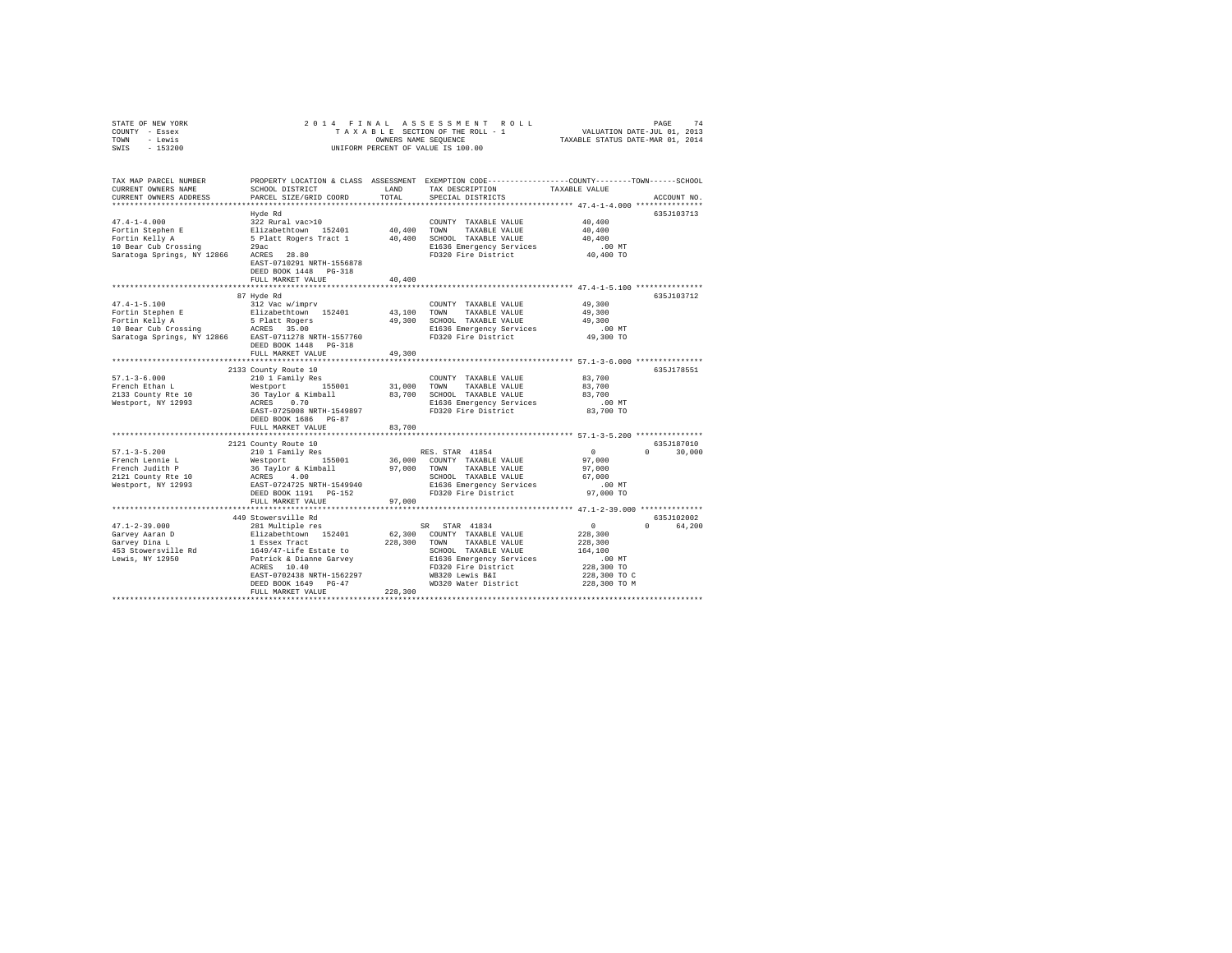|      | STATE OF NEW YORK |  |  | 2014 FINAL ASSESSMENT ROLL         | PAGE                             | 75 |
|------|-------------------|--|--|------------------------------------|----------------------------------|----|
|      | COUNTY - Essex    |  |  | TAXABLE SECTION OF THE ROLL - 1    | VALUATION DATE-JUL 01, 2013      |    |
| TOWN | - Lewis           |  |  | OWNERS NAME SEOUENCE               | TAXABLE STATUS DATE-MAR 01, 2014 |    |
| SWIS | - 153200          |  |  | UNIFORM PERCENT OF VALUE IS 100.00 |                                  |    |

| TAX MAP PARCEL NUMBER<br>CURRENT OWNERS NAME<br>CURRENT OWNERS ADDRESS                                         | SCHOOL DISTRICT<br>PARCEL SIZE/GRID COORD                                                                                                                                                                                   | LAND<br>TOTAL         | TAX DESCRIPTION<br>SPECIAL DISTRICTS                                                                                                                                                               | PROPERTY LOCATION & CLASS ASSESSMENT EXEMPTION CODE---------------COUNTY-------TOWN-----SCHOOL<br>TAXABLE VALUE<br>ACCOUNT NO.        |        |
|----------------------------------------------------------------------------------------------------------------|-----------------------------------------------------------------------------------------------------------------------------------------------------------------------------------------------------------------------------|-----------------------|----------------------------------------------------------------------------------------------------------------------------------------------------------------------------------------------------|---------------------------------------------------------------------------------------------------------------------------------------|--------|
|                                                                                                                |                                                                                                                                                                                                                             |                       |                                                                                                                                                                                                    |                                                                                                                                       |        |
| $47.2 - 1 - 8.000$<br>Gay Jerome<br>97 Moss Rd<br>Lewis, NY 12950                                              | 97 Moss Rd<br>210 1 Family Res<br>Elizabethtown 152401<br>1 Peru Bay Tract<br>ACRES 1.79<br>EAST-0710174 NRTH-1565506<br>DEED BOOK 1231 PG-240<br>FULL MARKET VALUE                                                         | 25,000 TOWN<br>73,100 | COUNTY TAXABLE VALUE<br>TAXABLE VALUE<br>73,100 SCHOOL TAXABLE VALUE<br>E1636 Emergency Services<br>FD320 Fire District                                                                            | 635J102003<br>73,100<br>73,100<br>73,100<br>$.00$ MT<br>73,100 TO                                                                     |        |
|                                                                                                                |                                                                                                                                                                                                                             |                       |                                                                                                                                                                                                    |                                                                                                                                       |        |
| $47.1 - 2 - 26.300$<br>Gay Kristine M<br>452 Stowersville Rd<br>Lewis, NY 12950                                | Stowersville Rd<br>311 Res vac land<br>EAST-0702611 NRTH-1561643<br>DEED BOOK 1632 PG-36<br>FULL MARKET VALUE 20,700 WD320 Water District 20,700 TO M                                                                       |                       | COUNTY TAXABLE VALUE<br>20,700 SCHOOL TAXABLE VALUE<br>E1636 Emergency Services<br>FD320 Fire District<br>WB320 Lewis B&I                                                                          | 635J194004<br>20,700<br>20,700<br>20,700<br>00 MT.<br>20,700 TO<br>20,700 TO C                                                        |        |
|                                                                                                                |                                                                                                                                                                                                                             |                       |                                                                                                                                                                                                    | ********************** 47.1-2-26.100 **************                                                                                   |        |
| $47.1 - 2 - 26.100$<br>4/.1-2 ==<br>Gay Timothy D Jr<br>- Y≃istine M<br>452 Stowersville Rd<br>Lewis, NY 12950 | 452 Stowersville Rd<br>210 1 Family Res<br>Elizabethtown 152401<br>1 Essex Tract<br>Successor<br>Testamentary Trustee<br>ACRES 3.56<br>EAST-0702227 NRTH-1561635<br>DEED BOOK 1607 PG-169<br>FULL MARKET VALUE              | 105,800               | RES. STAR 41854<br>38,600 COUNTY TAXABLE VALUE<br>105,800 TOWN TAXABLE VALUE<br>SCHOOL TAXABLE VALUE<br>E1636 Emergency Services<br>FD320 Fire District<br>WB320 Lewis B&I<br>WD320 Water District | 635J104911<br>$\Omega$<br>$0 \qquad \qquad$<br>105,800<br>105,800<br>75,800<br>$.00$ MT<br>105,800 TO<br>105,800 TO C<br>105,800 TO M | 30,000 |
|                                                                                                                | Stowersville Rd                                                                                                                                                                                                             |                       |                                                                                                                                                                                                    | 635J194005                                                                                                                            |        |
| $47.1 - 2 - 26.400$<br>Gay Timothy D Jr<br>452 Stowersville Rd<br>Lewis, NY 12950                              | 311 Res vac land<br>First-Director (1921)<br>2012 16,500 TOMN TAXABLE VALUE<br>1826 Tract 16,500 SCHOOL TAXABLE VALUE<br>201636 Emergency Service<br>EAST-0702500 NRTH-1561866<br>DEED BOOK 1632 PG-41<br>FULL MARKET VALUE |                       | COUNTY TAXABLE VALUE<br>16,500 SCHOOL TAXABLE VALUE<br>E1636 Emergency Services<br>FD320 Fire District<br>WB320 Lewis B&I<br>16,500 WD320 Water District                                           | 16,500<br>16,500<br>16,500<br>$.00$ MT<br>16,500 TO<br>16,500 TO C<br>16,500 TO M                                                     |        |
|                                                                                                                | 136 Cutting Rd                                                                                                                                                                                                              |                       |                                                                                                                                                                                                    | 635J180024                                                                                                                            |        |
|                                                                                                                | Subdivision Lot1 Plt 3014<br>ACRES 1.00<br>EAST-0697420 NRTH-1547501<br>DEED BOOK 1084 PG-61<br>FULL MARKET VALUE                                                                                                           | 76,500                | TOWN TAXABLE VALUE<br>SCHOOL TAXABLE VALUE<br>F1626 Emergency Services<br>E1636 Emergency Services<br>FD320 Fire District                                                                          | 38,250<br>38,250 38,250<br>$\sim$ 0<br>$\sim$ 0<br>38,250<br>38,250<br>$\sim$ 0<br>.00 MT<br>76,500 TO                                | 38,250 |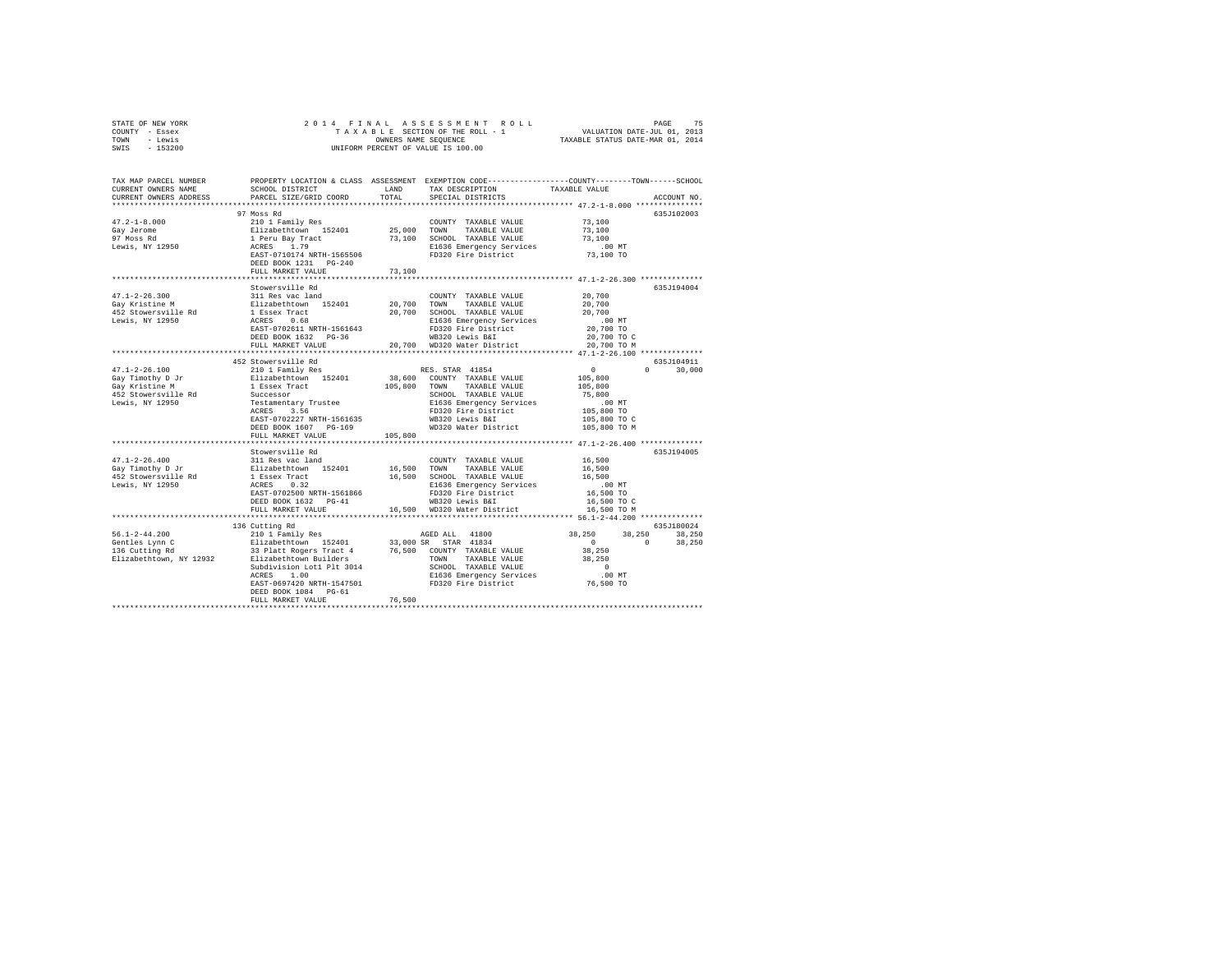| 2014 FINAL ASSESSMENT ROL<br>TAXABLE SECTION OF THE ROLL - 1<br>ONNERS NAME SEQUENCE<br>UNIFORM PERCENT OF VALUE IS 100.00<br>SWIS - 153200<br>TAX MAP PARCEL NUMBER PROPERTY LOCATION & CLASS ASSESSMENT EXEMPTION CODE--------------COUNTY-------TOWN------SCHOOL<br>TAX DESCRIPTION<br>TAXABLE VALUE<br>SCHOOL DISTRICT LAND<br>CURRENT OWNERS NAME<br>TOTAL<br>PARCEL SIZE/GRID COORD<br>CURRENT OWNERS ADDRESS<br>SPECIAL DISTRICTS<br>ACCOUNT NO.<br>*************************<br>8558 US Route 9<br>635J100503<br>8558 03 ROME 9<br>220 2 Family Res<br>Elizabethtown 152401<br>2 Platt Rogers Tract 1<br>2 Platt Rogers Tract 1<br>46,100 TOWN TAXABLE VALUE<br>APE 142<br>APE 142<br>APE 1636 Emergency Services<br>RES<br>2 POST-0701140 NRTH-1558917<br>APER POST<br>$\sim$ 0<br>$0 \t 30,000$<br>$47.13 - 2 - 21.000$<br>96,100<br>Gibbs Donald L<br>PO Box 529<br>96,100<br>66,100<br>Lewis, NY 12950<br>.00 MT<br>96,100 TO<br>96,100 TO C<br>96,100 TO M<br>440 Roscoe Rd<br>635J100211<br>$55.2 - 1 - 31.000$<br>210 1 Family Res<br>346,300<br>COUNTY TAXABLE VALUE<br>346,300<br>346,300<br>.00 MT<br>346,300 TO<br>DEED BOOK 1270 PG-255<br>FULL MARKET VALUE<br>346,300<br>Fox Run Rd<br>635J179002<br>322 Rural vac>10<br>COUNTY TAXABLE VALUE 33,300<br>$55.2 - 1 - 39.200$<br>33,300<br>33,300<br>.00 MT<br>33,300 TO<br>DEED BOOK 1270 PG-260<br>FULL MARKET VALUE<br>33,300<br>*********************** 55.2-1-30.110 **************<br>635J103011<br>FULL MARKET VALUE<br>70,700<br>******************* 46.4-1-6.120 ****************<br>************************<br>************<br>635.T191010<br>71 Carlott Rd<br>$\begin{tabular}{l c c c c c} \multicolumn{3}{c c c c} \multicolumn{3}{c c c} \multicolumn{3}{c c c} \multicolumn{3}{c c c} \multicolumn{3}{c c c} \multicolumn{3}{c c c} \multicolumn{3}{c c c} \multicolumn{3}{c c c} \multicolumn{3}{c c c} \multicolumn{3}{c c c} \multicolumn{3}{c c c} \multicolumn{3}{c c c} \multicolumn{3}{c c c} \multicolumn{3}{c c c} \multicolumn{3}{c c c} \multicolumn{$ | STATE OF NEW YORK<br>COUNTY - Essex<br>TOWN - Lewis |  |  |  |
|-------------------------------------------------------------------------------------------------------------------------------------------------------------------------------------------------------------------------------------------------------------------------------------------------------------------------------------------------------------------------------------------------------------------------------------------------------------------------------------------------------------------------------------------------------------------------------------------------------------------------------------------------------------------------------------------------------------------------------------------------------------------------------------------------------------------------------------------------------------------------------------------------------------------------------------------------------------------------------------------------------------------------------------------------------------------------------------------------------------------------------------------------------------------------------------------------------------------------------------------------------------------------------------------------------------------------------------------------------------------------------------------------------------------------------------------------------------------------------------------------------------------------------------------------------------------------------------------------------------------------------------------------------------------------------------------------------------------------------------------------------------------------------------------------------------------------------------------------------------------------------------------------------------------------------------------------------------------------------------------------------------------------------------------------------|-----------------------------------------------------|--|--|--|
|                                                                                                                                                                                                                                                                                                                                                                                                                                                                                                                                                                                                                                                                                                                                                                                                                                                                                                                                                                                                                                                                                                                                                                                                                                                                                                                                                                                                                                                                                                                                                                                                                                                                                                                                                                                                                                                                                                                                                                                                                                                       |                                                     |  |  |  |
|                                                                                                                                                                                                                                                                                                                                                                                                                                                                                                                                                                                                                                                                                                                                                                                                                                                                                                                                                                                                                                                                                                                                                                                                                                                                                                                                                                                                                                                                                                                                                                                                                                                                                                                                                                                                                                                                                                                                                                                                                                                       |                                                     |  |  |  |
|                                                                                                                                                                                                                                                                                                                                                                                                                                                                                                                                                                                                                                                                                                                                                                                                                                                                                                                                                                                                                                                                                                                                                                                                                                                                                                                                                                                                                                                                                                                                                                                                                                                                                                                                                                                                                                                                                                                                                                                                                                                       |                                                     |  |  |  |
|                                                                                                                                                                                                                                                                                                                                                                                                                                                                                                                                                                                                                                                                                                                                                                                                                                                                                                                                                                                                                                                                                                                                                                                                                                                                                                                                                                                                                                                                                                                                                                                                                                                                                                                                                                                                                                                                                                                                                                                                                                                       |                                                     |  |  |  |
|                                                                                                                                                                                                                                                                                                                                                                                                                                                                                                                                                                                                                                                                                                                                                                                                                                                                                                                                                                                                                                                                                                                                                                                                                                                                                                                                                                                                                                                                                                                                                                                                                                                                                                                                                                                                                                                                                                                                                                                                                                                       |                                                     |  |  |  |
|                                                                                                                                                                                                                                                                                                                                                                                                                                                                                                                                                                                                                                                                                                                                                                                                                                                                                                                                                                                                                                                                                                                                                                                                                                                                                                                                                                                                                                                                                                                                                                                                                                                                                                                                                                                                                                                                                                                                                                                                                                                       |                                                     |  |  |  |
|                                                                                                                                                                                                                                                                                                                                                                                                                                                                                                                                                                                                                                                                                                                                                                                                                                                                                                                                                                                                                                                                                                                                                                                                                                                                                                                                                                                                                                                                                                                                                                                                                                                                                                                                                                                                                                                                                                                                                                                                                                                       |                                                     |  |  |  |
|                                                                                                                                                                                                                                                                                                                                                                                                                                                                                                                                                                                                                                                                                                                                                                                                                                                                                                                                                                                                                                                                                                                                                                                                                                                                                                                                                                                                                                                                                                                                                                                                                                                                                                                                                                                                                                                                                                                                                                                                                                                       |                                                     |  |  |  |
|                                                                                                                                                                                                                                                                                                                                                                                                                                                                                                                                                                                                                                                                                                                                                                                                                                                                                                                                                                                                                                                                                                                                                                                                                                                                                                                                                                                                                                                                                                                                                                                                                                                                                                                                                                                                                                                                                                                                                                                                                                                       |                                                     |  |  |  |
|                                                                                                                                                                                                                                                                                                                                                                                                                                                                                                                                                                                                                                                                                                                                                                                                                                                                                                                                                                                                                                                                                                                                                                                                                                                                                                                                                                                                                                                                                                                                                                                                                                                                                                                                                                                                                                                                                                                                                                                                                                                       |                                                     |  |  |  |
|                                                                                                                                                                                                                                                                                                                                                                                                                                                                                                                                                                                                                                                                                                                                                                                                                                                                                                                                                                                                                                                                                                                                                                                                                                                                                                                                                                                                                                                                                                                                                                                                                                                                                                                                                                                                                                                                                                                                                                                                                                                       |                                                     |  |  |  |
|                                                                                                                                                                                                                                                                                                                                                                                                                                                                                                                                                                                                                                                                                                                                                                                                                                                                                                                                                                                                                                                                                                                                                                                                                                                                                                                                                                                                                                                                                                                                                                                                                                                                                                                                                                                                                                                                                                                                                                                                                                                       |                                                     |  |  |  |
|                                                                                                                                                                                                                                                                                                                                                                                                                                                                                                                                                                                                                                                                                                                                                                                                                                                                                                                                                                                                                                                                                                                                                                                                                                                                                                                                                                                                                                                                                                                                                                                                                                                                                                                                                                                                                                                                                                                                                                                                                                                       |                                                     |  |  |  |
|                                                                                                                                                                                                                                                                                                                                                                                                                                                                                                                                                                                                                                                                                                                                                                                                                                                                                                                                                                                                                                                                                                                                                                                                                                                                                                                                                                                                                                                                                                                                                                                                                                                                                                                                                                                                                                                                                                                                                                                                                                                       |                                                     |  |  |  |
|                                                                                                                                                                                                                                                                                                                                                                                                                                                                                                                                                                                                                                                                                                                                                                                                                                                                                                                                                                                                                                                                                                                                                                                                                                                                                                                                                                                                                                                                                                                                                                                                                                                                                                                                                                                                                                                                                                                                                                                                                                                       |                                                     |  |  |  |
|                                                                                                                                                                                                                                                                                                                                                                                                                                                                                                                                                                                                                                                                                                                                                                                                                                                                                                                                                                                                                                                                                                                                                                                                                                                                                                                                                                                                                                                                                                                                                                                                                                                                                                                                                                                                                                                                                                                                                                                                                                                       |                                                     |  |  |  |
|                                                                                                                                                                                                                                                                                                                                                                                                                                                                                                                                                                                                                                                                                                                                                                                                                                                                                                                                                                                                                                                                                                                                                                                                                                                                                                                                                                                                                                                                                                                                                                                                                                                                                                                                                                                                                                                                                                                                                                                                                                                       |                                                     |  |  |  |
|                                                                                                                                                                                                                                                                                                                                                                                                                                                                                                                                                                                                                                                                                                                                                                                                                                                                                                                                                                                                                                                                                                                                                                                                                                                                                                                                                                                                                                                                                                                                                                                                                                                                                                                                                                                                                                                                                                                                                                                                                                                       |                                                     |  |  |  |
|                                                                                                                                                                                                                                                                                                                                                                                                                                                                                                                                                                                                                                                                                                                                                                                                                                                                                                                                                                                                                                                                                                                                                                                                                                                                                                                                                                                                                                                                                                                                                                                                                                                                                                                                                                                                                                                                                                                                                                                                                                                       |                                                     |  |  |  |
|                                                                                                                                                                                                                                                                                                                                                                                                                                                                                                                                                                                                                                                                                                                                                                                                                                                                                                                                                                                                                                                                                                                                                                                                                                                                                                                                                                                                                                                                                                                                                                                                                                                                                                                                                                                                                                                                                                                                                                                                                                                       |                                                     |  |  |  |
|                                                                                                                                                                                                                                                                                                                                                                                                                                                                                                                                                                                                                                                                                                                                                                                                                                                                                                                                                                                                                                                                                                                                                                                                                                                                                                                                                                                                                                                                                                                                                                                                                                                                                                                                                                                                                                                                                                                                                                                                                                                       |                                                     |  |  |  |
|                                                                                                                                                                                                                                                                                                                                                                                                                                                                                                                                                                                                                                                                                                                                                                                                                                                                                                                                                                                                                                                                                                                                                                                                                                                                                                                                                                                                                                                                                                                                                                                                                                                                                                                                                                                                                                                                                                                                                                                                                                                       |                                                     |  |  |  |
|                                                                                                                                                                                                                                                                                                                                                                                                                                                                                                                                                                                                                                                                                                                                                                                                                                                                                                                                                                                                                                                                                                                                                                                                                                                                                                                                                                                                                                                                                                                                                                                                                                                                                                                                                                                                                                                                                                                                                                                                                                                       |                                                     |  |  |  |
|                                                                                                                                                                                                                                                                                                                                                                                                                                                                                                                                                                                                                                                                                                                                                                                                                                                                                                                                                                                                                                                                                                                                                                                                                                                                                                                                                                                                                                                                                                                                                                                                                                                                                                                                                                                                                                                                                                                                                                                                                                                       |                                                     |  |  |  |
|                                                                                                                                                                                                                                                                                                                                                                                                                                                                                                                                                                                                                                                                                                                                                                                                                                                                                                                                                                                                                                                                                                                                                                                                                                                                                                                                                                                                                                                                                                                                                                                                                                                                                                                                                                                                                                                                                                                                                                                                                                                       |                                                     |  |  |  |
|                                                                                                                                                                                                                                                                                                                                                                                                                                                                                                                                                                                                                                                                                                                                                                                                                                                                                                                                                                                                                                                                                                                                                                                                                                                                                                                                                                                                                                                                                                                                                                                                                                                                                                                                                                                                                                                                                                                                                                                                                                                       |                                                     |  |  |  |
|                                                                                                                                                                                                                                                                                                                                                                                                                                                                                                                                                                                                                                                                                                                                                                                                                                                                                                                                                                                                                                                                                                                                                                                                                                                                                                                                                                                                                                                                                                                                                                                                                                                                                                                                                                                                                                                                                                                                                                                                                                                       |                                                     |  |  |  |
|                                                                                                                                                                                                                                                                                                                                                                                                                                                                                                                                                                                                                                                                                                                                                                                                                                                                                                                                                                                                                                                                                                                                                                                                                                                                                                                                                                                                                                                                                                                                                                                                                                                                                                                                                                                                                                                                                                                                                                                                                                                       |                                                     |  |  |  |
|                                                                                                                                                                                                                                                                                                                                                                                                                                                                                                                                                                                                                                                                                                                                                                                                                                                                                                                                                                                                                                                                                                                                                                                                                                                                                                                                                                                                                                                                                                                                                                                                                                                                                                                                                                                                                                                                                                                                                                                                                                                       |                                                     |  |  |  |
|                                                                                                                                                                                                                                                                                                                                                                                                                                                                                                                                                                                                                                                                                                                                                                                                                                                                                                                                                                                                                                                                                                                                                                                                                                                                                                                                                                                                                                                                                                                                                                                                                                                                                                                                                                                                                                                                                                                                                                                                                                                       |                                                     |  |  |  |
|                                                                                                                                                                                                                                                                                                                                                                                                                                                                                                                                                                                                                                                                                                                                                                                                                                                                                                                                                                                                                                                                                                                                                                                                                                                                                                                                                                                                                                                                                                                                                                                                                                                                                                                                                                                                                                                                                                                                                                                                                                                       |                                                     |  |  |  |
|                                                                                                                                                                                                                                                                                                                                                                                                                                                                                                                                                                                                                                                                                                                                                                                                                                                                                                                                                                                                                                                                                                                                                                                                                                                                                                                                                                                                                                                                                                                                                                                                                                                                                                                                                                                                                                                                                                                                                                                                                                                       |                                                     |  |  |  |
|                                                                                                                                                                                                                                                                                                                                                                                                                                                                                                                                                                                                                                                                                                                                                                                                                                                                                                                                                                                                                                                                                                                                                                                                                                                                                                                                                                                                                                                                                                                                                                                                                                                                                                                                                                                                                                                                                                                                                                                                                                                       |                                                     |  |  |  |
|                                                                                                                                                                                                                                                                                                                                                                                                                                                                                                                                                                                                                                                                                                                                                                                                                                                                                                                                                                                                                                                                                                                                                                                                                                                                                                                                                                                                                                                                                                                                                                                                                                                                                                                                                                                                                                                                                                                                                                                                                                                       |                                                     |  |  |  |
|                                                                                                                                                                                                                                                                                                                                                                                                                                                                                                                                                                                                                                                                                                                                                                                                                                                                                                                                                                                                                                                                                                                                                                                                                                                                                                                                                                                                                                                                                                                                                                                                                                                                                                                                                                                                                                                                                                                                                                                                                                                       |                                                     |  |  |  |
|                                                                                                                                                                                                                                                                                                                                                                                                                                                                                                                                                                                                                                                                                                                                                                                                                                                                                                                                                                                                                                                                                                                                                                                                                                                                                                                                                                                                                                                                                                                                                                                                                                                                                                                                                                                                                                                                                                                                                                                                                                                       |                                                     |  |  |  |
|                                                                                                                                                                                                                                                                                                                                                                                                                                                                                                                                                                                                                                                                                                                                                                                                                                                                                                                                                                                                                                                                                                                                                                                                                                                                                                                                                                                                                                                                                                                                                                                                                                                                                                                                                                                                                                                                                                                                                                                                                                                       |                                                     |  |  |  |
|                                                                                                                                                                                                                                                                                                                                                                                                                                                                                                                                                                                                                                                                                                                                                                                                                                                                                                                                                                                                                                                                                                                                                                                                                                                                                                                                                                                                                                                                                                                                                                                                                                                                                                                                                                                                                                                                                                                                                                                                                                                       |                                                     |  |  |  |
|                                                                                                                                                                                                                                                                                                                                                                                                                                                                                                                                                                                                                                                                                                                                                                                                                                                                                                                                                                                                                                                                                                                                                                                                                                                                                                                                                                                                                                                                                                                                                                                                                                                                                                                                                                                                                                                                                                                                                                                                                                                       |                                                     |  |  |  |
|                                                                                                                                                                                                                                                                                                                                                                                                                                                                                                                                                                                                                                                                                                                                                                                                                                                                                                                                                                                                                                                                                                                                                                                                                                                                                                                                                                                                                                                                                                                                                                                                                                                                                                                                                                                                                                                                                                                                                                                                                                                       |                                                     |  |  |  |
|                                                                                                                                                                                                                                                                                                                                                                                                                                                                                                                                                                                                                                                                                                                                                                                                                                                                                                                                                                                                                                                                                                                                                                                                                                                                                                                                                                                                                                                                                                                                                                                                                                                                                                                                                                                                                                                                                                                                                                                                                                                       |                                                     |  |  |  |
|                                                                                                                                                                                                                                                                                                                                                                                                                                                                                                                                                                                                                                                                                                                                                                                                                                                                                                                                                                                                                                                                                                                                                                                                                                                                                                                                                                                                                                                                                                                                                                                                                                                                                                                                                                                                                                                                                                                                                                                                                                                       |                                                     |  |  |  |
|                                                                                                                                                                                                                                                                                                                                                                                                                                                                                                                                                                                                                                                                                                                                                                                                                                                                                                                                                                                                                                                                                                                                                                                                                                                                                                                                                                                                                                                                                                                                                                                                                                                                                                                                                                                                                                                                                                                                                                                                                                                       |                                                     |  |  |  |
|                                                                                                                                                                                                                                                                                                                                                                                                                                                                                                                                                                                                                                                                                                                                                                                                                                                                                                                                                                                                                                                                                                                                                                                                                                                                                                                                                                                                                                                                                                                                                                                                                                                                                                                                                                                                                                                                                                                                                                                                                                                       |                                                     |  |  |  |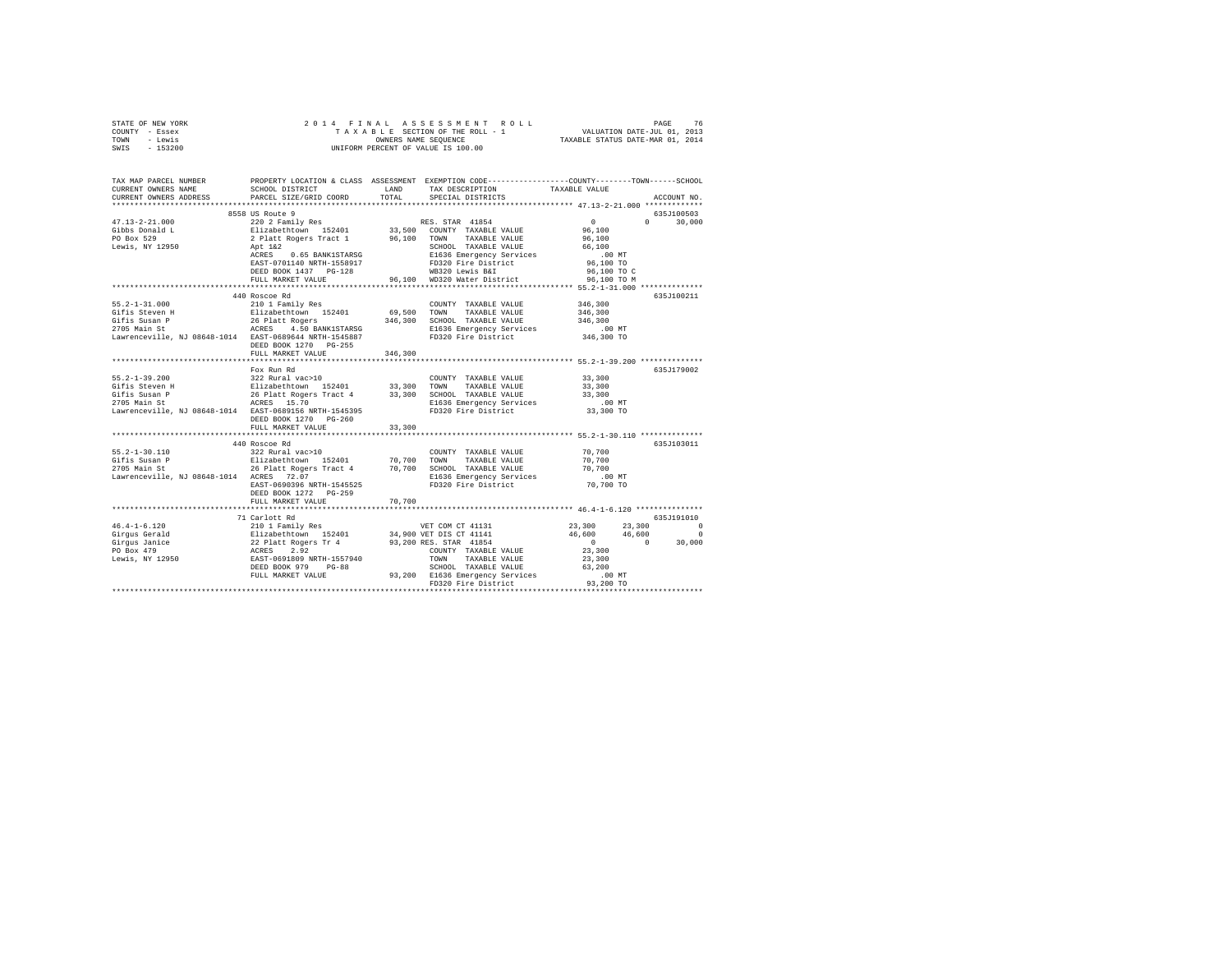|      | STATE OF NEW YORK |  |  | 2014 FINAL ASSESSMENT ROLL         | 77<br>PAGE                       |  |
|------|-------------------|--|--|------------------------------------|----------------------------------|--|
|      | COUNTY - Essex    |  |  | TAXABLE SECTION OF THE ROLL - 1    | VALUATION DATE-JUL 01, 2013      |  |
| TOWN | - Lewis           |  |  | OWNERS NAME SEOUENCE               | TAXABLE STATUS DATE-MAR 01, 2014 |  |
| SWIS | - 153200          |  |  | UNIFORM PERCENT OF VALUE IS 100.00 |                                  |  |

| TAX MAP PARCEL NUMBER<br>CURRENT OWNERS NAME<br>CURRENT OWNERS ADDRESS | SCHOOL DISTRICT<br>PARCEL SIZE/GRID COORD                                                           | LAND<br>TOTAL. | PROPERTY LOCATION & CLASS ASSESSMENT EXEMPTION CODE-----------------COUNTY-------TOWN------SCHOOL<br>TAX DESCRIPTION<br>SPECIAL DISTRICTS | TAXABLE VALUE  | ACCOUNT NO.                     |
|------------------------------------------------------------------------|-----------------------------------------------------------------------------------------------------|----------------|-------------------------------------------------------------------------------------------------------------------------------------------|----------------|---------------------------------|
|                                                                        |                                                                                                     |                |                                                                                                                                           |                |                                 |
|                                                                        | Hulbert Rd                                                                                          |                |                                                                                                                                           |                | 635J100515                      |
| $47.2 - 2 - 4.000$                                                     | 314 Rural vac<10                                                                                    |                | COUNTY TAXABLE VALUE                                                                                                                      | 20,700         |                                 |
| Glanda J Tyler                                                         | Elizabethtown 152401<br>35 & 36 Platt Rogers<br>ACRES 0.80                                          | 20,700         | TOWN<br>TAXABLE VALUE                                                                                                                     | 20,700         |                                 |
| Glanda Ashley L                                                        |                                                                                                     | 20,700         | SCHOOL TAXABLE VALUE                                                                                                                      | 20,700         |                                 |
| 44 Hulbert Rd<br>Westport, NY 12993                                    |                                                                                                     |                | E1636 Emergency Services                                                                                                                  | $.00$ MT       |                                 |
|                                                                        | EAST-0713109 NRTH-1562987<br>DEED BOOK 1598    PG-141                                               |                | FD320 Fire District                                                                                                                       | 20,700 TO      |                                 |
|                                                                        | FULL MARKET VALUE                                                                                   | 20,700         |                                                                                                                                           |                |                                 |
|                                                                        |                                                                                                     |                |                                                                                                                                           |                |                                 |
|                                                                        | 44 Hulbert Rd                                                                                       |                |                                                                                                                                           |                | 635J100601                      |
| $47.2 - 2 - 5.000$                                                     | 210 1 Family Res                                                                                    |                | RES. STAR 41854                                                                                                                           | $^{\circ}$     | $0 \qquad \qquad$<br>30,000     |
| Glanda J Tyler                                                         |                                                                                                     | 31,000         | COUNTY TAXABLE VALUE                                                                                                                      | 74,000         |                                 |
| Glanda Ashlev                                                          | Elizabethtown 152401<br>35 & 36 Platt Rogers<br>ACRES 0.70 BANK1STARSG<br>EAST-0713290 NRTH-1562920 | 74,000         | TOWN<br>TAXABLE VALUE                                                                                                                     | 74,000         |                                 |
| 44 Hulbert Rd                                                          |                                                                                                     |                | SCHOOL TAXABLE VALUE                                                                                                                      | 44,000         |                                 |
| Westport, NY 12993                                                     |                                                                                                     |                | E1636 Emergency Services<br>FD320 Fire District                                                                                           | $.00$ MT       |                                 |
|                                                                        | DEED BOOK 1606 PG-287                                                                               |                |                                                                                                                                           | 74,000 TO      |                                 |
|                                                                        | FULL MARKET VALUE                                                                                   | 74,000         |                                                                                                                                           |                |                                 |
|                                                                        |                                                                                                     |                |                                                                                                                                           |                |                                 |
|                                                                        | 75 Osawentha Dr                                                                                     |                |                                                                                                                                           |                | 635J175006                      |
| $47.13 - 4 - 3.100$                                                    | 270 Mfg housing                                                                                     |                | COUNTY TAXABLE VALUE                                                                                                                      | 37,000         |                                 |
| Glebus Anthony J                                                       | Elizabethtown 152401                                                                                | 35,300         | TOWN<br>TAXABLE VALUE                                                                                                                     | 37,000         |                                 |
| Glebus Patricia A                                                      | 14 Platt Rogers Tract 4<br>ACRES 0.90<br>EAST-0701244 NRTH-1560620                                  | 37,000         | SCHOOL TAXABLE VALUE                                                                                                                      | 37,000         |                                 |
| PO Box 4                                                               |                                                                                                     |                | E1636 Emergency Services                                                                                                                  | $.00$ MT       |                                 |
| Lewis, NY 12950                                                        |                                                                                                     |                | FD320 Fire District                                                                                                                       | 37,000 TO      |                                 |
|                                                                        | DEED BOOK 1106 PG-290                                                                               |                | WB320 Lewis B&I                                                                                                                           | 37,000 TO C    |                                 |
|                                                                        | FULL MARKET VALUE                                                                                   |                | 37,000 WD320 Water District                                                                                                               | 37,000 TO M    |                                 |
|                                                                        |                                                                                                     |                |                                                                                                                                           |                |                                 |
|                                                                        | 8623 US Route 9                                                                                     |                |                                                                                                                                           |                | 635J178531                      |
| $47.13 - 4 - 5.000$                                                    | 270 Mfg housing                                                                                     |                | COUNTY TAXABLE VALUE                                                                                                                      | 39,000         |                                 |
| Glebus Anthony J                                                       | Elizabethtown 152401                                                                                | 36,100 TOWN    | TAXABLE VALUE                                                                                                                             | 39,000         |                                 |
| Glebus Patricia A                                                      | 14 1 Platt Rogers Tract 4 39,000                                                                    |                | SCHOOL TAXABLE VALUE                                                                                                                      | 39,000         |                                 |
| PO Box 4                                                               | Essex Tract                                                                                         |                | E1636 Emergency Services                                                                                                                  | .00 MT         |                                 |
| Lewis, NY 12950                                                        | ACRES<br>1.10                                                                                       |                | FD320 Fire District                                                                                                                       | 39,000 TO      |                                 |
|                                                                        | EAST-0701359 NRTH-1560368                                                                           |                | WB320 Lewis B&I                                                                                                                           | 39,000 TO C    |                                 |
|                                                                        | $PG-238$<br>DEED BOOK 543                                                                           |                | WD320 Water District                                                                                                                      | 39,000 TO M    |                                 |
|                                                                        | FULL MARKET VALUE<br>************************                                                       | 39,000         |                                                                                                                                           |                |                                 |
|                                                                        |                                                                                                     |                |                                                                                                                                           |                |                                 |
|                                                                        | 81 Osawentha Dr                                                                                     |                |                                                                                                                                           |                | 635J178532                      |
| $47.13 - 4 - 19.000$                                                   | 210 1 Family Res                                                                                    |                | SR STAR 41834                                                                                                                             | $\overline{0}$ | 64,200<br>$\Omega$ and $\Omega$ |
| Glebus Anthony J                                                       | Elizabethtown 152401 35,300 COUNTY TAXABLE VALUE                                                    |                |                                                                                                                                           | 132,000        |                                 |
| Glebus Patricia A                                                      | 14 Platt Rogers Tract 4 132,000<br>ACRES 0.90<br>EAST-0701131 NRTH-1560424                          |                | TOWN TAXABLE VALUE                                                                                                                        | 132,000        |                                 |
| PO Box 4                                                               |                                                                                                     |                | SCHOOL TAXABLE VALUE                                                                                                                      | 67.800         |                                 |
| Lewis, NY 12950                                                        |                                                                                                     |                | E1636 Emergency Services                                                                                                                  | .00MT          |                                 |
|                                                                        | $PG-238$<br>DEED BOOK 543                                                                           |                | FD320 Fire District                                                                                                                       | 132,000 TO     |                                 |
|                                                                        | FULL MARKET VALUE                                                                                   |                | 132,000 WB320 Lewis B&I                                                                                                                   | 132,000 TO C   |                                 |
|                                                                        |                                                                                                     |                | WD320 Water District                                                                                                                      | 132,000 TO M   |                                 |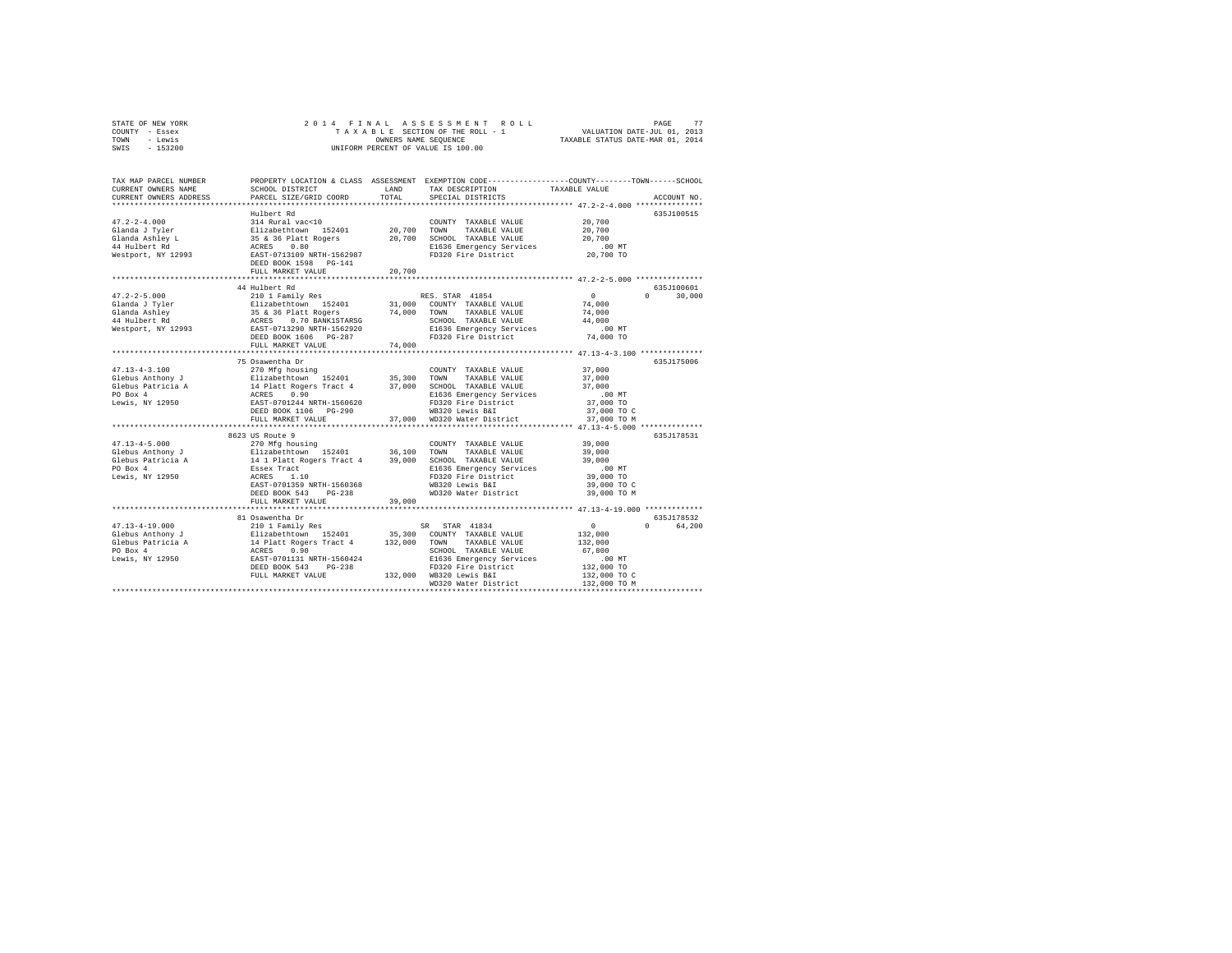| STATE OF NEW YORK                                                                                                                                            | 2014 FINAL                                                                                                                                                                                                   |         |                                                  |                       |                    |  |  |  |  |
|--------------------------------------------------------------------------------------------------------------------------------------------------------------|--------------------------------------------------------------------------------------------------------------------------------------------------------------------------------------------------------------|---------|--------------------------------------------------|-----------------------|--------------------|--|--|--|--|
| COUNTY - Essex<br>TOWN - Lewis                                                                                                                               | 4 FINAL ASSESSMENT ROLL TAXABLE SECTION OF THE ROLL TAXABLE SECTION OF THE ROLL - 1<br>TAXABLE SECTION OF THE ROLL - 1 WALUATION DATE-JUL 01, 2013<br>OWNERS NAME SEQUENCE  TAXABLE STATUS DATE-MAR 01, 2014 |         |                                                  |                       |                    |  |  |  |  |
| SWIS<br>$-153200$                                                                                                                                            | OWNERS NAME SEQUENCE<br>UNIFORM PERCENT OF VALUE IS 100.00                                                                                                                                                   |         |                                                  |                       |                    |  |  |  |  |
|                                                                                                                                                              |                                                                                                                                                                                                              |         |                                                  |                       |                    |  |  |  |  |
|                                                                                                                                                              |                                                                                                                                                                                                              |         |                                                  |                       |                    |  |  |  |  |
| TAX MAP PARCEL NUMBER                                                                                                                                        | PROPERTY LOCATION & CLASS ASSESSMENT EXEMPTION CODE----------------COUNTY--------TOWN-----SCHOOL                                                                                                             |         |                                                  |                       |                    |  |  |  |  |
| CURRENT OWNERS NAME                                                                                                                                          | SCHOOL DISTRICT                                                                                                                                                                                              | LAND    | TAX DESCRIPTION                                  | TAXABLE VALUE         |                    |  |  |  |  |
| CURRENT OWNERS ADDRESS                                                                                                                                       | PARCEL SIZE/GRID COORD                                                                                                                                                                                       | TOTAL   | SPECIAL DISTRICTS                                |                       | ACCOUNT NO.        |  |  |  |  |
|                                                                                                                                                              | 26 Steele Woods Rd                                                                                                                                                                                           |         |                                                  |                       | 635J189004         |  |  |  |  |
|                                                                                                                                                              | 240 Rural res                                                                                                                                                                                                |         |                                                  | $\sim$ 0              | $\Omega$<br>30,000 |  |  |  |  |
| 56.1-2-34.200<br>Gledhill Sarah                                                                                                                              | Elizabethtown 152401                                                                                                                                                                                         |         | RES. STAR 41854<br>63,300 COUNTY TAXABLE VALUE   | 247,500               |                    |  |  |  |  |
| 26 Steele Woods Rd                                                                                                                                           |                                                                                                                                                                                                              |         | 247,500 TOWN TAXABLE VALUE                       | 247,500               |                    |  |  |  |  |
| Elizabethtown, NY 12932                                                                                                                                      | 9 Platt Rogers Tr 1<br>ACRES 17.00<br>ACRES 17.00                                                                                                                                                            |         | SCHOOL TAXABLE VALUE                             | 217,500               |                    |  |  |  |  |
|                                                                                                                                                              | EAST-0701289 NRTH-1547640                                                                                                                                                                                    |         | E1636 Emergency Services                         | .00 MT                |                    |  |  |  |  |
|                                                                                                                                                              | DEED BOOK 1394 PG-316                                                                                                                                                                                        |         | FD320 Fire District                              | 247,500 TO            |                    |  |  |  |  |
|                                                                                                                                                              | FULL MARKET VALUE                                                                                                                                                                                            | 247,500 |                                                  |                       |                    |  |  |  |  |
|                                                                                                                                                              |                                                                                                                                                                                                              |         |                                                  |                       |                    |  |  |  |  |
|                                                                                                                                                              | 40 Goff Rd                                                                                                                                                                                                   |         |                                                  |                       | 635J102009         |  |  |  |  |
| $46.2 - 1 - 55.100$                                                                                                                                          | 240 Rural res                                                                                                                                                                                                |         | COUNTY TAXABLE VALUE                             | 117,700               |                    |  |  |  |  |
| Goff Henry C<br>40 Goff Rd                                                                                                                                   | --- www.rustallent.com/minimum/minimum/minimum/minimum/minimum/minimum/minimum/minimum/minimum/minimum/minimum<br>20 Platt Rogers Tract 4 117,700 SCHOOL TAXABLE VALUE                                       |         |                                                  | 117,700               |                    |  |  |  |  |
| 40 Goff Rd $20$ Platt Rogers Tract 4 $117,700$ SCHOOL TAXABLE VALUE<br>Elizabethtown, NY 12932 $1.16$ Use Henry C Goff Jr $117,700$ Eli35 Emergency Services |                                                                                                                                                                                                              |         |                                                  | 117,700<br>.00 MT     |                    |  |  |  |  |
|                                                                                                                                                              | ACRES 102.86                                                                                                                                                                                                 |         | E1636 Emergency Services<br>FD320 Fire District  | 117,700 TO            |                    |  |  |  |  |
|                                                                                                                                                              | EAST-0692220 NRTH-1562654                                                                                                                                                                                    |         |                                                  |                       |                    |  |  |  |  |
|                                                                                                                                                              | DEED BOOK 653 PG-250                                                                                                                                                                                         |         |                                                  |                       |                    |  |  |  |  |
|                                                                                                                                                              | FULL MARKET VALUE                                                                                                                                                                                            | 117,700 |                                                  |                       |                    |  |  |  |  |
|                                                                                                                                                              |                                                                                                                                                                                                              |         |                                                  |                       |                    |  |  |  |  |
|                                                                                                                                                              | 218 Goff Rd                                                                                                                                                                                                  |         |                                                  |                       | 635Z001001         |  |  |  |  |
|                                                                                                                                                              |                                                                                                                                                                                                              |         | RES. STAR 41854                                  | $\sim$ 0              | $0 \t 30,000$      |  |  |  |  |
|                                                                                                                                                              |                                                                                                                                                                                                              |         | 35,400 COUNTY TAXABLE VALUE                      | 68,100                |                    |  |  |  |  |
|                                                                                                                                                              |                                                                                                                                                                                                              |         | 68,100 TOWN TAXABLE VALUE                        | 68,100                |                    |  |  |  |  |
|                                                                                                                                                              |                                                                                                                                                                                                              |         | SCHOOL TAXABLE VALUE<br>E1636 Emergency Services | 38,100                |                    |  |  |  |  |
|                                                                                                                                                              | DEED BOOK 1246 PG-47                                                                                                                                                                                         |         | FD320 Fire District                              | $.00$ MT<br>68,100 TO |                    |  |  |  |  |
|                                                                                                                                                              | FULL MARKET VALUE                                                                                                                                                                                            | 68,100  |                                                  |                       |                    |  |  |  |  |
|                                                                                                                                                              |                                                                                                                                                                                                              |         |                                                  |                       |                    |  |  |  |  |
|                                                                                                                                                              | 218 Carlott Rd                                                                                                                                                                                               |         |                                                  |                       | 635J193006         |  |  |  |  |
|                                                                                                                                                              | 210 1 Family Res                                                                                                                                                                                             |         | RES. STAR 41854                                  | $\sim$ 0              | $0 \t 30,000$      |  |  |  |  |
| 46.2-1-55.200<br>Goff Hugh                                                                                                                                   |                                                                                                                                                                                                              |         |                                                  | 102,900               |                    |  |  |  |  |
| Goff Laurie                                                                                                                                                  | 210 1 rauily Res (B2401 1862)<br>Elizabethtown 152401 31,600 COUNTY TAXABLE VALUE<br>20 Platt Rogers Tract 4 102,900 TOWN TAXABLE VALUE                                                                      |         |                                                  | 102,900               |                    |  |  |  |  |
| soft Bauffe<br>218 Carlott Rd                                                                                                                                | ACRES 0.79                                                                                                                                                                                                   |         | SCHOOL TAXABLE VALUE<br>E1636 Emergency Services | 72,900                |                    |  |  |  |  |
| Elizabethtown, NY 12932 EAST-0692024 NRTH-1561268                                                                                                            |                                                                                                                                                                                                              |         |                                                  | .00 MT                |                    |  |  |  |  |
|                                                                                                                                                              | DEED BOOK 1016 PG-178                                                                                                                                                                                        |         | FD320 Fire District                              | 102,900 TO            |                    |  |  |  |  |
|                                                                                                                                                              | FULL MARKET VALUE                                                                                                                                                                                            | 102,900 |                                                  |                       |                    |  |  |  |  |
|                                                                                                                                                              | 70 Goff Rd                                                                                                                                                                                                   |         |                                                  |                       | 635J102101         |  |  |  |  |
|                                                                                                                                                              |                                                                                                                                                                                                              |         |                                                  | 15,000                | 15,000 0           |  |  |  |  |
|                                                                                                                                                              |                                                                                                                                                                                                              |         |                                                  | $\overline{0}$        | 64,200<br>$\Omega$ |  |  |  |  |
|                                                                                                                                                              |                                                                                                                                                                                                              |         |                                                  | 88,400                |                    |  |  |  |  |
|                                                                                                                                                              |                                                                                                                                                                                                              |         |                                                  | 88,400                |                    |  |  |  |  |
|                                                                                                                                                              |                                                                                                                                                                                                              |         |                                                  | 39,200                |                    |  |  |  |  |
|                                                                                                                                                              |                                                                                                                                                                                                              |         |                                                  | $.00$ MT              |                    |  |  |  |  |
|                                                                                                                                                              | FULL MARKET VALUE                                                                                                                                                                                            |         | 103,400 FD320 Fire District                      | 103,400 TO            |                    |  |  |  |  |
|                                                                                                                                                              |                                                                                                                                                                                                              |         |                                                  |                       |                    |  |  |  |  |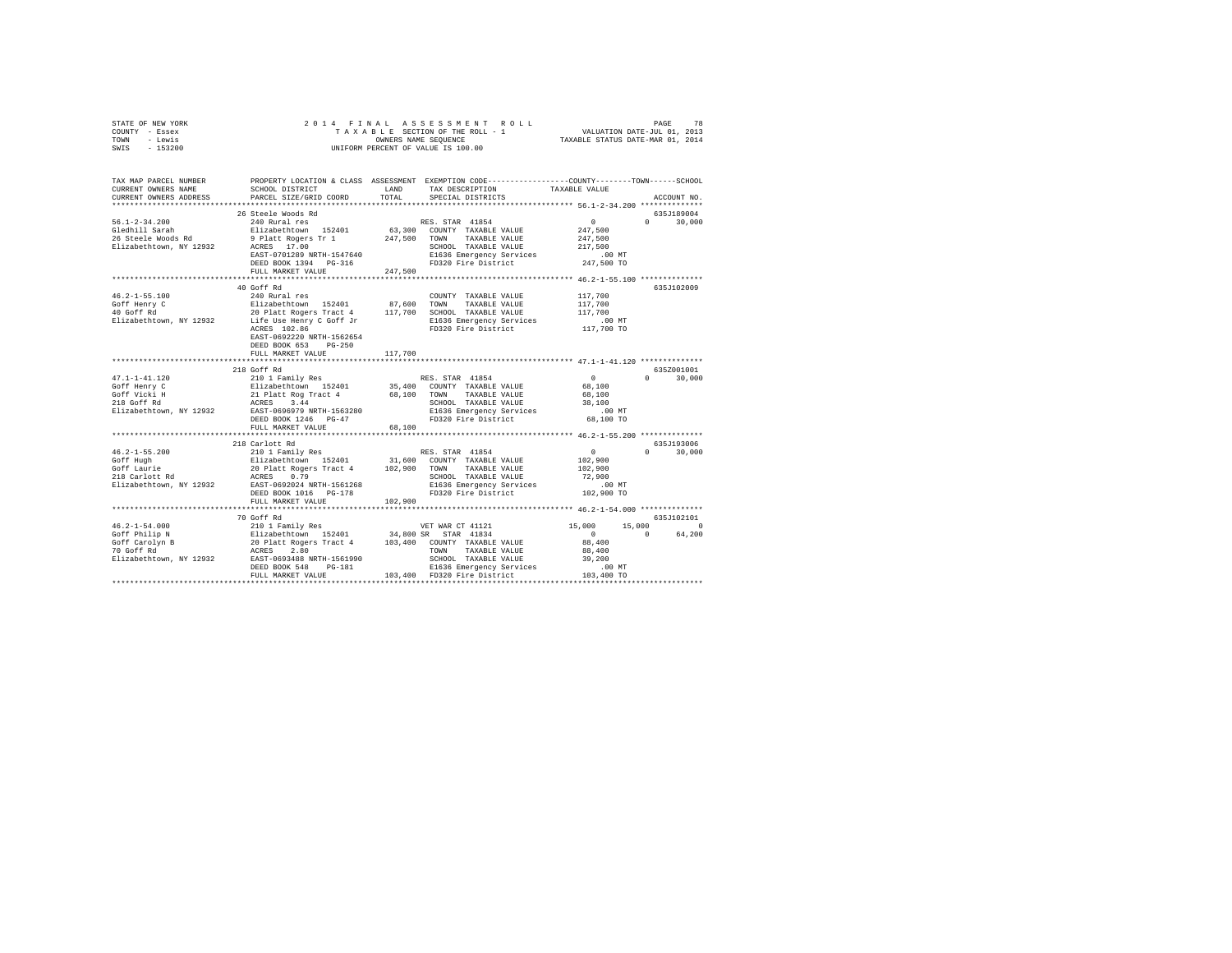| STATE OF NEW YORK |  |  |  | 2014 FINAL ASSESSMENT ROLL         |                                  | PAGE                        | 79 |
|-------------------|--|--|--|------------------------------------|----------------------------------|-----------------------------|----|
| COUNTY - Essex    |  |  |  | TAXABLE SECTION OF THE ROLL - 1    |                                  | VALUATION DATE-JUL 01, 2013 |    |
| TOWN<br>- Lewis   |  |  |  | OWNERS NAME SEOUENCE               | TAXABLE STATUS DATE-MAR 01, 2014 |                             |    |
| $-153200$<br>SWIS |  |  |  | UNIFORM PERCENT OF VALUE IS 100.00 |                                  |                             |    |

| TAX MAP PARCEL NUMBER<br>CURRENT OWNERS NAME<br>CURRENT OWNERS ADDRESS                                                      | SCHOOL DISTRICT<br>PARCEL SIZE/GRID COORD                                                                                                                                                                                                                                                                     | LAND<br>TOTAL              | PROPERTY LOCATION & CLASS ASSESSMENT EXEMPTION CODE----------------COUNTY-------TOWN-----SCHOOL<br>TAX DESCRIPTION<br>SPECIAL DISTRICTS | TAXABLE VALUE                                                   | ACCOUNT NO.                      |
|-----------------------------------------------------------------------------------------------------------------------------|---------------------------------------------------------------------------------------------------------------------------------------------------------------------------------------------------------------------------------------------------------------------------------------------------------------|----------------------------|-----------------------------------------------------------------------------------------------------------------------------------------|-----------------------------------------------------------------|----------------------------------|
|                                                                                                                             |                                                                                                                                                                                                                                                                                                               |                            |                                                                                                                                         |                                                                 |                                  |
| $46.2 - 1 - 46.200$<br>Goff Philip N Jr<br>Goff Tammy M<br>148 Goff Rd<br>Elizabethtown, NY 12932 EAST-0695760 NRTH-1562752 | 148 Goff Rd<br>210 1 Family Res<br>DEED BOOK 1301 PG-83<br>FULL MARKET VALUE                                                                                                                                                                                                                                  | 80,300                     | RES. STAR 41854<br>E1636 Emergency Services<br>FD320 Fire District                                                                      | $\sim$ 0<br>80,300<br>80,300<br>50,300<br>$.00$ MT<br>80,300 TO | 635J193005<br>$\Omega$<br>30,000 |
|                                                                                                                             |                                                                                                                                                                                                                                                                                                               |                            |                                                                                                                                         | ************************ 37.-2-48.000 **************            |                                  |
| $37. - 2 - 48.000$<br>Goff Philip N Sr<br>70 Goff Rd<br>Elizabethtown, NY 12932                                             | Seventy Ln<br>322 Rural vac>10<br>Elizabethtown 152401<br>4 South Tract Stowers Sur<br>Deming Survey Map 2770<br>ACRES 36.60<br>EAST-0690014 NRTH-1571142<br>DEED BOOK 1525 PG-169<br>FULL MARKET VALUE                                                                                                       | 38,900<br>38,900<br>38,900 | COUNTY TAXABLE VALUE<br>TOWN<br>TAXABLE VALUE<br>SCHOOL TAXABLE VALUE<br>E1636 Emergency Services<br>FD320 Fire District                | 38,900<br>38,900<br>38,900<br>.00 MT<br>38,900 TO               | 635J102010                       |
|                                                                                                                             |                                                                                                                                                                                                                                                                                                               |                            | **************************** 46.2-1-46.100 **************                                                                               |                                                                 |                                  |
| $46.2 - 1 - 46.100$<br>Goff Philip N Sr<br>70 Goff Rd<br>Elizabethtown, NY 12932                                            | Goff Rd<br>% COUNTY TAXABLE VALUE (COUNTY TAXABLE VALUE Elizabethtown 152401 58,300 TOWN TAXABLE VALUE<br>21 Platt Rogers Tract 4 58,300 SCHOOL TAXABLE VALUE<br>21 Platt Rogers Tract 4 58,300 SCHOOL TAXABLE VALUE<br>CRES 64.60<br>EAST-0695465 NRTH-1562159<br>DEED BOOK 1525 PG-169<br>FULL MARKET VALUE | 58,300                     | FD320 Fire District                                                                                                                     | 58,300<br>58,300<br>58,300<br>$.00$ MT<br>58,300 TO             | 635J102011                       |
|                                                                                                                             |                                                                                                                                                                                                                                                                                                               |                            | ********************************** 46.2-1-57.100 ***************                                                                        |                                                                 |                                  |
| $46.2 - 1 - 57.100$<br>Goff Philip N Sr<br>70 Goff Rd<br>Elizabethtown, NY 12932                                            | 245 Carlott Rd<br>240 Rural res<br>Elizabethtown 152401<br>20 Platt Rogers Tract 4 181,600 SCHOOL TAXABLE VALUE<br>ACRES 251.65<br>EAST-0691105 NRTH-1561102<br>DEED BOOK 1525 PG-169                                                                                                                         | 161,700 TOWN               | COUNTY TAXABLE VALUE<br>TAXABLE VALUE<br>E1636 Emergency Services<br>FD320 Fire District                                                | 181,600<br>181,600<br>181,600<br>$.00$ MT<br>181,600 TO         | 635J102008                       |
|                                                                                                                             | FULL MARKET VALUE                                                                                                                                                                                                                                                                                             | 181,600                    |                                                                                                                                         |                                                                 |                                  |
| $46.2 - 1 - 58.000$<br>Goff Philip N Sr<br>70 Goff Rd<br>Elizabethtown, NY 12932                                            | Carlott Rd<br>910 Priv forest<br>Elizabethtown 152401<br>19 Platt Rogers Tract 4 101,700 SCHOOL TAXABLE VALUE<br>150ac<br>ACRES 157.20<br>EAST-0687911 NRTH-1562038<br>DEED BOOK 1525 PG-169<br>FULL MARKET VALUE                                                                                             | 101,700                    | COUNTY TAXABLE VALUE<br>101,700 TOWN TAXABLE VALUE<br>E1636 Emergency Services<br>FD320 Fire District                                   | 101,700<br>101,700<br>101,700<br>.00 MT<br>101,700 TO           | 635J102015                       |
|                                                                                                                             |                                                                                                                                                                                                                                                                                                               |                            |                                                                                                                                         |                                                                 |                                  |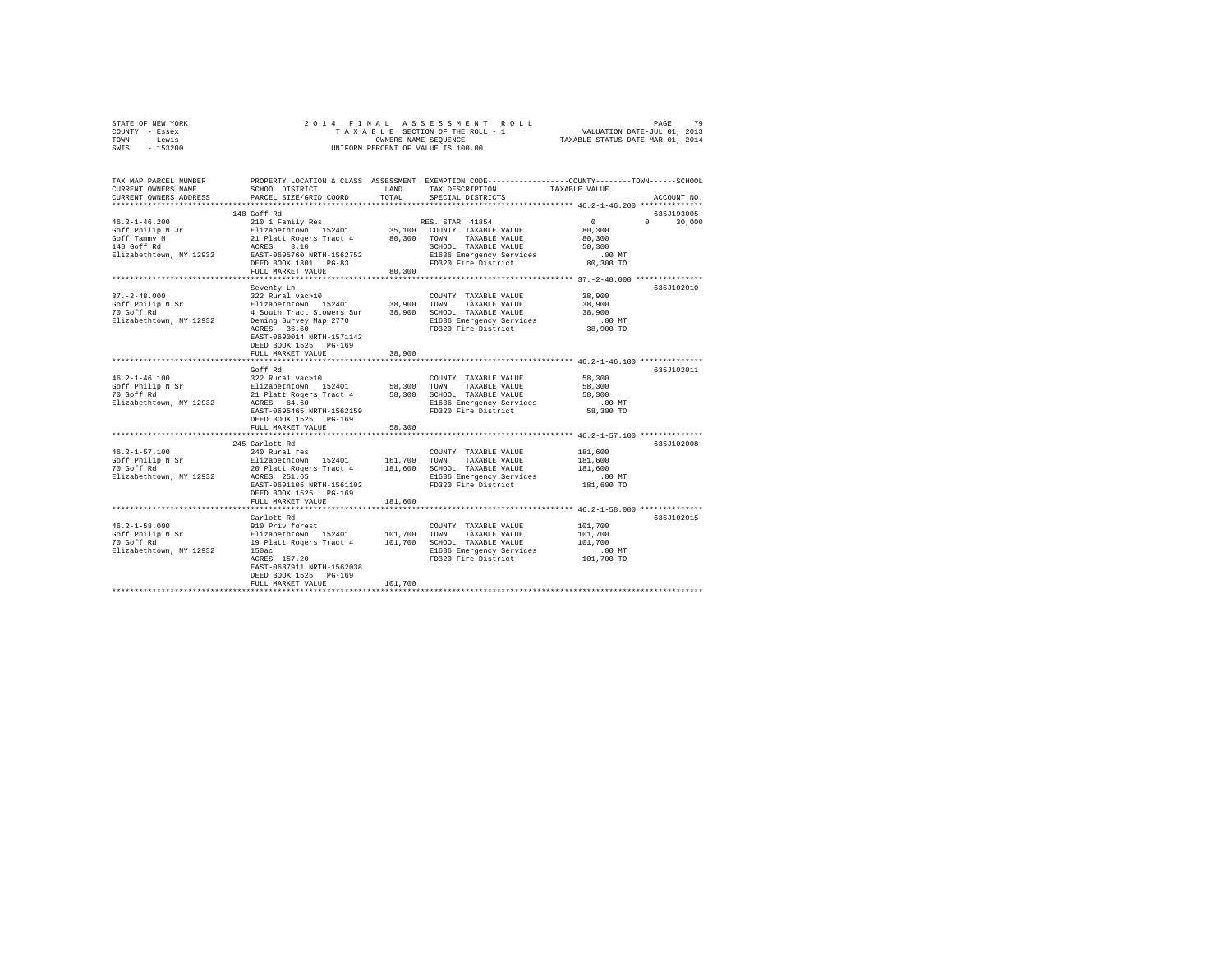| STATE OF NEW YORK | 2014 FINAL ASSESSMENT ROLL         | 80<br>PAGE                       |
|-------------------|------------------------------------|----------------------------------|
| COUNTY - Essex    | TAXABLE SECTION OF THE ROLL - 1    | VALUATION DATE-JUL 01, 2013      |
| TOWN<br>- Lewis   | OWNERS NAME SEOUENCE               | TAXABLE STATUS DATE-MAR 01, 2014 |
| $-153200$<br>SWIS | UNIFORM PERCENT OF VALUE IS 100.00 |                                  |

| TAX MAP PARCEL NUMBER<br>CURRENT OWNERS NAME<br>CURRENT OWNERS ADDRESS                                                                                         | SCHOOL DISTRICT<br>PARCEL SIZE/GRID COORD                  | LAND<br>TOTAL | PROPERTY LOCATION & CLASS ASSESSMENT EXEMPTION CODE---------------COUNTY-------TOWN-----SCHOOL<br>TAX DESCRIPTION<br>SPECIAL DISTRICTS | TAXABLE VALUE          | ACCOUNT NO.        |
|----------------------------------------------------------------------------------------------------------------------------------------------------------------|------------------------------------------------------------|---------------|----------------------------------------------------------------------------------------------------------------------------------------|------------------------|--------------------|
|                                                                                                                                                                |                                                            |               |                                                                                                                                        |                        |                    |
|                                                                                                                                                                | Goff Rd                                                    |               |                                                                                                                                        |                        | 635J102013         |
| $47.1 - 1 - 41.110$                                                                                                                                            | 322 Rural vac>10                                           |               | COUNTY TAXABLE VALUE                                                                                                                   | 41,300                 |                    |
| Goff Philip N Sr                                                                                                                                               | Elizabethtown 152401 41,300 TOWN                           |               | TAXABLE VALUE                                                                                                                          | 41,300                 |                    |
| 70 Goff Rd                                                                                                                                                     | 21 Platt Rogers Tract 4                                    |               | 41,300 SCHOOL TAXABLE VALUE                                                                                                            | 41,300                 |                    |
| Elizabethtown, NY 12932                                                                                                                                        | ACRES 30.52                                                |               | E1636 Emergency Services                                                                                                               | .00 MT                 |                    |
|                                                                                                                                                                | EAST-0696950 NRTH-1562535                                  |               | FD320 Fire District                                                                                                                    | 41,300 TO              |                    |
|                                                                                                                                                                | DEED BOOK 1525 PG-169                                      | 41,300        |                                                                                                                                        |                        |                    |
|                                                                                                                                                                | FULL MARKET VALUE                                          |               |                                                                                                                                        |                        |                    |
|                                                                                                                                                                | 359 Roscoe Rd                                              |               |                                                                                                                                        |                        | 635J100310         |
| $55.2 - 1 - 39.111$                                                                                                                                            | 240 Rural res                                              |               | COUNTY TAXABLE VALUE                                                                                                                   | 659,200                |                    |
|                                                                                                                                                                |                                                            | 111,600       | TOWN<br>TAXABLE VALUE                                                                                                                  | 659,200                |                    |
|                                                                                                                                                                |                                                            | 659,200       | SCHOOL TAXABLE VALUE                                                                                                                   | 659,200                |                    |
| Calabasas, CA 91302                                                                                                                                            | ACRES 51.80                                                |               | E1636 Emergency Services                                                                                                               | .00MT                  |                    |
|                                                                                                                                                                | EAST-0687660 NRTH-1545899                                  |               | FD320 Fire District                                                                                                                    | 659,200 TO             |                    |
|                                                                                                                                                                | DEED BOOK 1653 PG-301                                      |               |                                                                                                                                        |                        |                    |
|                                                                                                                                                                | FULL MARKET VALUE                                          | 659,200       |                                                                                                                                        |                        |                    |
|                                                                                                                                                                |                                                            |               |                                                                                                                                        |                        |                    |
|                                                                                                                                                                | Roscoe Rd                                                  |               |                                                                                                                                        |                        | 635J100309         |
|                                                                                                                                                                |                                                            |               | COUNTY TAXABLE VALUE                                                                                                                   | 3,400                  |                    |
|                                                                                                                                                                |                                                            |               | 3,400 TOWN<br>TAXABLE VALUE                                                                                                            | 3,400                  |                    |
| 55.2-1-43.000 314 Rural vac<10<br>Goldman Peaks LLC Blizabethtown 152401<br>23801 Calabasas Rd #2026 25 Platt Rogers Tract 4<br>Calabasas, CA 91302 ACRES 2.27 |                                                            |               | 3,400 SCHOOL TAXABLE VALUE                                                                                                             | 3,400                  |                    |
|                                                                                                                                                                |                                                            |               | E1636 Emergency Services                                                                                                               | .00 MT                 |                    |
|                                                                                                                                                                | EAST-0686742 NRTH-1546563                                  |               | FD320 Fire District                                                                                                                    | 3,400 TO               |                    |
|                                                                                                                                                                | DEED BOOK 1653 PG-301                                      |               |                                                                                                                                        |                        |                    |
|                                                                                                                                                                | FULL MARKET VALUE                                          | 3,400         |                                                                                                                                        |                        |                    |
|                                                                                                                                                                |                                                            |               |                                                                                                                                        |                        |                    |
|                                                                                                                                                                | 9 Fields Way                                               |               |                                                                                                                                        |                        | 635Z004010         |
| $29. -2 - 27.200$                                                                                                                                              | 240 Rural res                                              |               | RES. STAR 41854                                                                                                                        | $\sim$ 0               | $\Omega$<br>30,000 |
| Goodroe John H                                                                                                                                                 | Elizabethtown 152401                                       |               | 56,700 COUNTY TAXABLE VALUE                                                                                                            | 202,800                |                    |
| Drummond Jill H<br>c/o Jill Drummond                                                                                                                           | 37 Essex Tract                                             | 202.800 TOWN  | TAXABLE VALUE                                                                                                                          | 202,800                |                    |
| 9687 US Route 9                                                                                                                                                | Lot A<br>ACRES 39.69                                       |               | SCHOOL TAXABLE VALUE<br>E1636 Emergency Services                                                                                       | 172,800                |                    |
| Lewis, NY 12950                                                                                                                                                | EAST-0705150 NRTH-1585020                                  |               | FD320 Fire District                                                                                                                    | $.00$ MT<br>202,800 TO |                    |
|                                                                                                                                                                | DEED BOOK 1635 PG-219                                      |               |                                                                                                                                        |                        |                    |
|                                                                                                                                                                | FULL MARKET VALUE                                          | 202,800       |                                                                                                                                        |                        |                    |
|                                                                                                                                                                |                                                            |               |                                                                                                                                        |                        |                    |
|                                                                                                                                                                | 9689 US Route 9                                            |               |                                                                                                                                        |                        | 635Z004012         |
| $29. - 2 - 27.300$                                                                                                                                             |                                                            |               | COUNTY TAXABLE VALUE                                                                                                                   | 148,800                |                    |
| Goodroe John H                                                                                                                                                 |                                                            | 37,600 TOWN   | TAXABLE VALUE                                                                                                                          | 148,800                |                    |
| 572 Barney Downs Rd                                                                                                                                            | 210 1 Family Res<br>Elizabethtown 152401<br>37 Essex Tract |               | 148,800 SCHOOL TAXABLE VALUE                                                                                                           | 148,800                |                    |
| Peru, NY 12972                                                                                                                                                 | Lot C                                                      |               | E1636 Emergency Services                                                                                                               | $.00$ MT               |                    |
|                                                                                                                                                                | 5.60<br>ACRES                                              |               | FD320 Fire District                                                                                                                    | 148,800 TO             |                    |
|                                                                                                                                                                | EAST-0706020 NRTH-1585200                                  |               |                                                                                                                                        |                        |                    |
|                                                                                                                                                                | DEED BOOK 1387 PG-308                                      |               |                                                                                                                                        |                        |                    |
|                                                                                                                                                                | FULL MARKET VALUE                                          | 148,800       |                                                                                                                                        |                        |                    |
|                                                                                                                                                                |                                                            |               |                                                                                                                                        |                        |                    |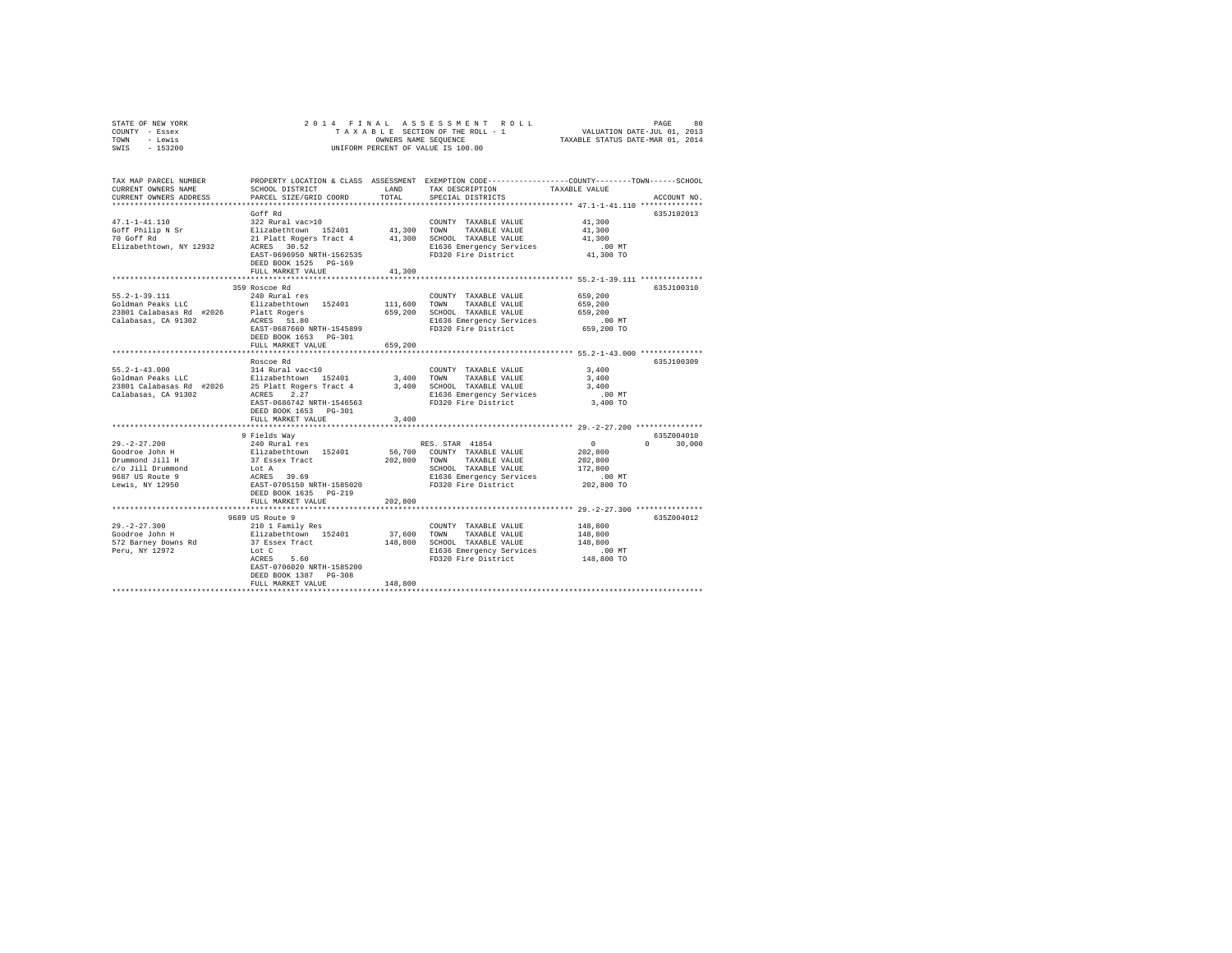| STATE OF NEW YORK | 2014 FINAL ASSESSMENT ROLL         | 81<br>PAGE                       |
|-------------------|------------------------------------|----------------------------------|
| COUNTY - Essex    | TAXABLE SECTION OF THE ROLL - 1    | VALUATION DATE-JUL 01, 2013      |
| - Lewis<br>TOWN   | OWNERS NAME SEOUENCE               | TAXABLE STATUS DATE-MAR 01, 2014 |
| $-153200$<br>SWIS | UNIFORM PERCENT OF VALUE IS 100.00 |                                  |

| TAX MAP PARCEL NUMBER<br>CURRENT OWNERS NAME<br>CURRENT OWNERS ADDRESS                                                                                                                                                                            | SCHOOL DISTRICT<br>PARCEL SIZE/GRID COORD                                                                                                                                                              | LAND<br>TOTAL | PROPERTY LOCATION & CLASS ASSESSMENT EXEMPTION CODE----------------COUNTY-------TOWN-----SCHOOL<br>TAX DESCRIPTION<br>SPECIAL DISTRICTS | TAXABLE VALUE      | ACCOUNT NO |
|---------------------------------------------------------------------------------------------------------------------------------------------------------------------------------------------------------------------------------------------------|--------------------------------------------------------------------------------------------------------------------------------------------------------------------------------------------------------|---------------|-----------------------------------------------------------------------------------------------------------------------------------------|--------------------|------------|
|                                                                                                                                                                                                                                                   | ****************************                                                                                                                                                                           |               |                                                                                                                                         |                    |            |
|                                                                                                                                                                                                                                                   | 9738 US Route 9                                                                                                                                                                                        |               |                                                                                                                                         |                    | 635Z007005 |
| $29. -2 - 27.500$                                                                                                                                                                                                                                 | 270 Mfg housing                                                                                                                                                                                        |               | COUNTY TAXABLE VALUE                                                                                                                    | 25,400             |            |
|                                                                                                                                                                                                                                                   |                                                                                                                                                                                                        |               | TAXABLE VALUE                                                                                                                           | 25,400             |            |
|                                                                                                                                                                                                                                                   |                                                                                                                                                                                                        |               | 25,400 SCHOOL TAXABLE VALUE                                                                                                             | 25,400             |            |
|                                                                                                                                                                                                                                                   |                                                                                                                                                                                                        |               | SCHOOL TAXABLE VALUE<br>E1636 Emergency Services                                                                                        | $.00$ MT           |            |
|                                                                                                                                                                                                                                                   |                                                                                                                                                                                                        |               | FD320 Fire District                                                                                                                     | 25,400 TO          |            |
| 2012 - 2010<br>2021 - 2010 - 2011 - 2012 - 2014<br>21 - 21 - 22 - 22 - 23 - 24 - 25,400<br>25,400<br>2637 - 23 - 24 - 25,400<br>2637 - 25 - 25,400<br>2637 - 21 - 21 - 21 - 21 - 21<br>2637 - 21 - 21 - 21<br>2637 - 21 - 21<br>2637 - 21<br>2637 |                                                                                                                                                                                                        |               |                                                                                                                                         |                    |            |
|                                                                                                                                                                                                                                                   | FULL MARKET VALUE                                                                                                                                                                                      | 25,400        |                                                                                                                                         |                    |            |
|                                                                                                                                                                                                                                                   |                                                                                                                                                                                                        |               |                                                                                                                                         |                    |            |
|                                                                                                                                                                                                                                                   | Fields Wav                                                                                                                                                                                             |               |                                                                                                                                         |                    | 635Z003007 |
| $29. -2 - 32.000$                                                                                                                                                                                                                                 | 322 Rural vac>10                                                                                                                                                                                       |               | COUNTY TAXABLE VALUE                                                                                                                    | 30,000             |            |
| Goodroe John H                                                                                                                                                                                                                                    |                                                                                                                                                                                                        |               | 30,000 TOWN TAXABLE VALUE                                                                                                               | 30,000             |            |
| Drummond Jill H                                                                                                                                                                                                                                   |                                                                                                                                                                                                        |               | 30,000 SCHOOL TAXABLE VALUE                                                                                                             | 30,000             |            |
| $c/o$ Jill Drummond                                                                                                                                                                                                                               |                                                                                                                                                                                                        |               | E1636 Emergency Services                                                                                                                | $.00$ MT           |            |
| 9687 US Route 9                                                                                                                                                                                                                                   | Elizabethtown 152401<br>21 Essex Tract<br>ACRES 50.00<br>EAST-0703815 NRTH-1583890                                                                                                                     |               | FD320 Fire District                                                                                                                     | $30,000$ TO        |            |
| Lewis, NY 12950                                                                                                                                                                                                                                   | DEED BOOK 1635 PG-219                                                                                                                                                                                  |               |                                                                                                                                         |                    |            |
|                                                                                                                                                                                                                                                   | FULL MARKET VALUE                                                                                                                                                                                      | 30,000        |                                                                                                                                         |                    |            |
|                                                                                                                                                                                                                                                   |                                                                                                                                                                                                        |               |                                                                                                                                         |                    |            |
|                                                                                                                                                                                                                                                   | Wells Hill Rd                                                                                                                                                                                          |               |                                                                                                                                         |                    | 635J102102 |
| $46.2 - 1 - 52.000$                                                                                                                                                                                                                               |                                                                                                                                                                                                        |               |                                                                                                                                         |                    |            |
| Gores Mary C                                                                                                                                                                                                                                      |                                                                                                                                                                                                        |               |                                                                                                                                         |                    |            |
| 5th 3rd Bank                                                                                                                                                                                                                                      |                                                                                                                                                                                                        |               |                                                                                                                                         |                    |            |
| PO Box 13519                                                                                                                                                                                                                                      |                                                                                                                                                                                                        |               |                                                                                                                                         | $.00$ MT           |            |
| Arlington, TX 76094                                                                                                                                                                                                                               | EAST-0692142 NRTH-1563830                                                                                                                                                                              |               | FD320 Fire District                                                                                                                     | 94,300 TO          |            |
|                                                                                                                                                                                                                                                   | DEED BOOK 1358 PG-311                                                                                                                                                                                  |               |                                                                                                                                         |                    |            |
|                                                                                                                                                                                                                                                   | FULL MARKET VALUE                                                                                                                                                                                      | 94,300        |                                                                                                                                         |                    |            |
|                                                                                                                                                                                                                                                   |                                                                                                                                                                                                        |               |                                                                                                                                         |                    |            |
|                                                                                                                                                                                                                                                   | Wells Hill Rd<br>----- ---- --- --<br>910 Priv forest<br>Elizabethtown 152401 88,600 TOWN TAXABLE VALUE<br>18 Platt Rogers Tract 4 88,600 SCHOOL TAXABLE VALUE<br>ACRES 126.90 SLEG36 Emergency Servic |               |                                                                                                                                         |                    | 635J102104 |
| $46.2 - 1 - 59.000$                                                                                                                                                                                                                               |                                                                                                                                                                                                        |               | COUNTY TAXABLE VALUE                                                                                                                    | 88,600             |            |
| Gores Mary C                                                                                                                                                                                                                                      |                                                                                                                                                                                                        |               | TAXABLE VALUE                                                                                                                           | 88,600             |            |
| 5th 3rd Bank                                                                                                                                                                                                                                      |                                                                                                                                                                                                        |               |                                                                                                                                         | 88,600             |            |
| PO Box 13519                                                                                                                                                                                                                                      |                                                                                                                                                                                                        |               |                                                                                                                                         |                    |            |
| Arlington, TX 76094                                                                                                                                                                                                                               | EAST-0687888 NRTH-1563719                                                                                                                                                                              |               | FD320 Fire District                                                                                                                     | 88,600 TO          |            |
|                                                                                                                                                                                                                                                   | DEED BOOK 1358 PG-311                                                                                                                                                                                  |               |                                                                                                                                         |                    |            |
|                                                                                                                                                                                                                                                   | FULL MARKET VALUE                                                                                                                                                                                      | 88,600        |                                                                                                                                         |                    |            |
|                                                                                                                                                                                                                                                   | 9261 US Route 9                                                                                                                                                                                        |               |                                                                                                                                         |                    | 635J174003 |
| $38.3 - 1 - 21.200$                                                                                                                                                                                                                               |                                                                                                                                                                                                        |               |                                                                                                                                         |                    | $\Omega$   |
|                                                                                                                                                                                                                                                   |                                                                                                                                                                                                        |               | RES. STAR 41854<br>33.700 COUNTY TAXABLE VALUE                                                                                          | $\mathbf{0}$       | 30,000     |
| Gough Brian D<br>Montville Melissa L                                                                                                                                                                                                              | 210 1 Family Res<br>Elizabethtown 152401<br>Essex Tract Lot 10<br>ACRES 1.70<br>EAST-0705123 NRTH-1574896                                                                                              |               |                                                                                                                                         | 126,200            |            |
|                                                                                                                                                                                                                                                   |                                                                                                                                                                                                        | 126,200 TOWN  | TAXABLE VALUE                                                                                                                           | 126,200            |            |
| PO Box 119<br>Lewis, NY 12950                                                                                                                                                                                                                     |                                                                                                                                                                                                        |               | SCHOOL TAXABLE VALUE<br>E1636 Emergency Services                                                                                        | 96,200<br>$.00$ MT |            |
|                                                                                                                                                                                                                                                   |                                                                                                                                                                                                        |               | FD320 Fire District 126,200 TO                                                                                                          |                    |            |
|                                                                                                                                                                                                                                                   | DEED BOOK 1115 PG-24<br>FULL MARKET VALUE                                                                                                                                                              | 126,200       |                                                                                                                                         |                    |            |
|                                                                                                                                                                                                                                                   |                                                                                                                                                                                                        |               | ******************************                                                                                                          |                    |            |
|                                                                                                                                                                                                                                                   |                                                                                                                                                                                                        |               |                                                                                                                                         |                    |            |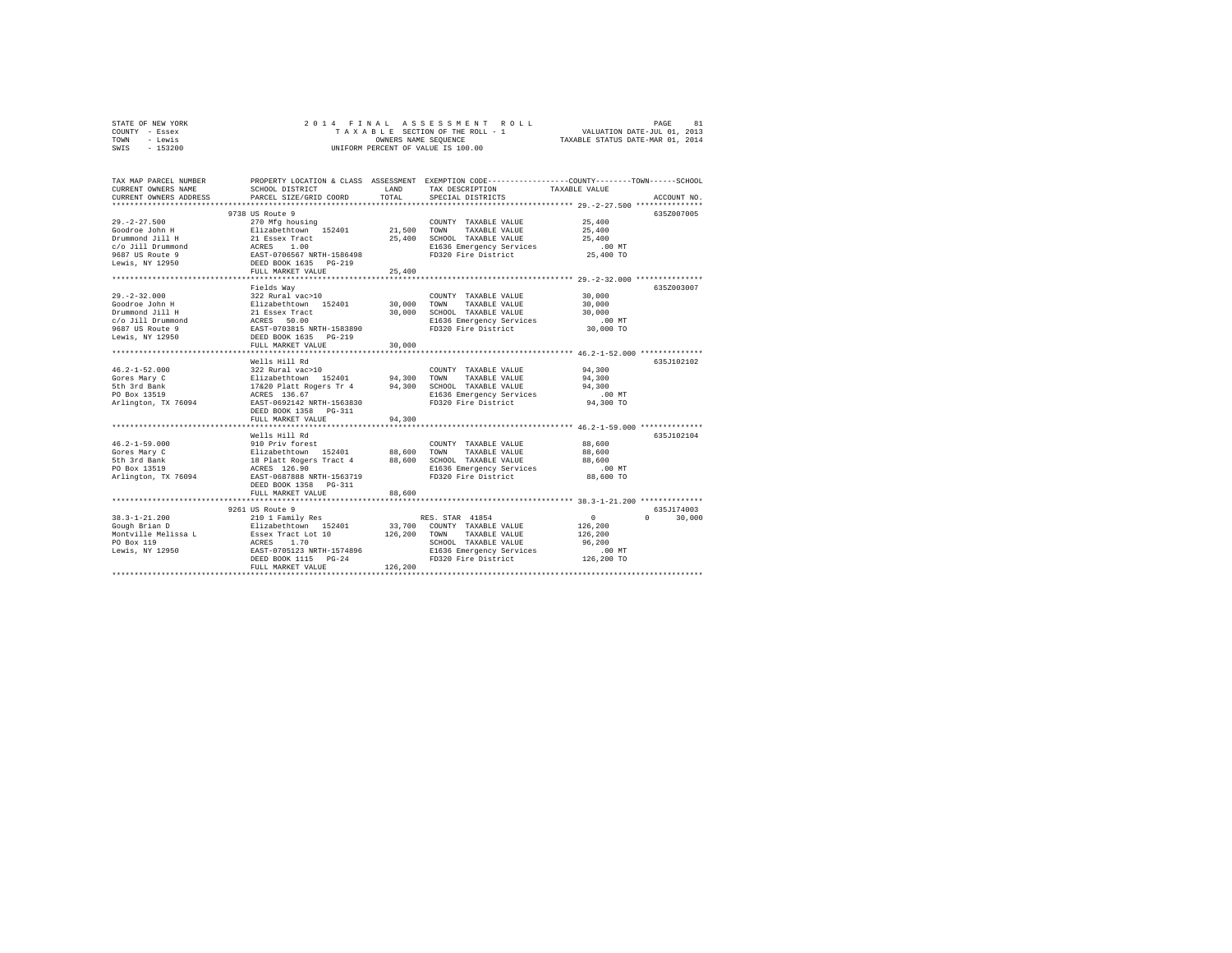| STATE OF NEW YORK<br>COUNTY - Essex<br>TOWN<br>- Lewis<br>SWIS - 153200                                                                                                                                                                                                                                                                                                                                | 2014 FINAL                                                                                                                                                                                                                              |                            | ASSESSMENT ROLL<br>T A X A B L E SECTION OF THE ROLL - 1<br>OWNERS NAME SEQUENCE<br>UNIFORM PERCENT OF VALUE IS 100.00                                                             | VALUATION DATE-JUL 01, 2013<br>TAXABLE STATUS DATE-MAR 01, 2014                                               | PAGE<br>82                                |
|--------------------------------------------------------------------------------------------------------------------------------------------------------------------------------------------------------------------------------------------------------------------------------------------------------------------------------------------------------------------------------------------------------|-----------------------------------------------------------------------------------------------------------------------------------------------------------------------------------------------------------------------------------------|----------------------------|------------------------------------------------------------------------------------------------------------------------------------------------------------------------------------|---------------------------------------------------------------------------------------------------------------|-------------------------------------------|
| TAX MAP PARCEL NUMBER<br>CURRENT OWNERS NAME<br>CURRENT OWNERS ADDRESS                                                                                                                                                                                                                                                                                                                                 | PROPERTY LOCATION & CLASS ASSESSMENT EXEMPTION CODE---------------COUNTY-------TOWN-----SCHOOL<br>SCHOOL DISTRICT<br>PARCEL SIZE/GRID COORD                                                                                             | LAND <b>LAND</b><br>TOTAL  | TAX DESCRIPTION<br>SPECIAL DISTRICTS                                                                                                                                               | TAXABLE VALUE                                                                                                 | ACCOUNT NO.                               |
|                                                                                                                                                                                                                                                                                                                                                                                                        |                                                                                                                                                                                                                                         |                            |                                                                                                                                                                                    |                                                                                                               |                                           |
|                                                                                                                                                                                                                                                                                                                                                                                                        | 8596 US Route 9<br>DEED BOOK 401 PG-273<br>FULL MARKET VALUE                                                                                                                                                                            |                            | FD320 Fire District<br>84,200 WB320 Lewis B&I                                                                                                                                      | $\sim$ 0<br>84,200<br>84,200<br>20,000<br>.00 MT<br>84,200 TO<br>84,200 TO C                                  | 635J102105<br>0 64,200                    |
|                                                                                                                                                                                                                                                                                                                                                                                                        |                                                                                                                                                                                                                                         |                            | WD320 Water District                                                                                                                                                               | 84,200 TO M                                                                                                   |                                           |
| $47.2 - 1 - 9.000$<br>Gowdy Scott<br>115 Moss Rd<br>Lewis, NY 12950<br>$47.2 - 1 - 10.000$<br>Gowdy Scott T<br>115 Moss Rd<br>Lewis, NY 12950                                                                                                                                                                                                                                                          | 105 Moss Rd<br>270 Mfg housing<br>Elizabethtown 152401<br>1 Peru Bay Tract<br>ACRES 1.96<br>EAST-0710162 NRTH-1565671<br>DEED BOOK 1000 PG-10<br>FULL MARKET VALUE<br>115 Moss Rd<br>EAST-0710127 NRTH-1565973<br>DEED BOOK 1277 PG-190 | 33,400<br>41,400<br>41,400 | COUNTY TAXABLE VALUE 41,400<br>TAXABLE VALUE<br>TOWN<br>SCHOOL TAXABLE VALUE<br>E1636 Emergency Services<br>FD320 Fire District<br>E1636 Emergency Services<br>FD320 Fire District | 41,400<br>41,400<br>.00 MT<br>41.400 TO<br>$\sim$ 0<br>102,300<br>102,300<br>72,300<br>$.00$ MT<br>102,300 TO | 635J101113<br>635J100114<br>$0 \t 30,000$ |
|                                                                                                                                                                                                                                                                                                                                                                                                        | FULL MARKET VALUE                                                                                                                                                                                                                       | 102,300                    |                                                                                                                                                                                    |                                                                                                               |                                           |
|                                                                                                                                                                                                                                                                                                                                                                                                        | 8775 US Route 9                                                                                                                                                                                                                         |                            |                                                                                                                                                                                    |                                                                                                               | 635.T194001                               |
| $47.1 - 1 - 18.112$<br>$\begin{tabular}{l c c c c c} \hline \texttt{4-1-1-0} & \texttt{4-1} & \texttt{4-1} & \texttt{4-1} & \texttt{4-1} & \texttt{4-1} & \texttt{4-1} & \texttt{4-1} & \texttt{4-1} & \texttt{4-1} & \texttt{4-1} & \texttt{4-1} & \texttt{4-1} & \texttt{4-1} & \texttt{4-1} & \texttt{4-1} & \texttt{4-1} & \texttt{4-1} & \texttt{4-1} & \texttt{4-1} & \texttt{4-1} & \texttt{4-$ | 210 1 Family Res 7 1 2010 1 210 1 210 1 210 1 210 1 210 1 210 1 210 1 210 1 210 1 210 1 210 1 210 1 210 1 210 1<br>DEED BOOK 1430 PG-314 E1636 Emergency Services<br>FULL MARKET VALUE 101,100 FD320 Fire District                      |                            | 101,100 COUNTY TAXABLE VALUE<br>TAXABLE VALUE<br>SCHOOL TAXABLE VALUE<br>WB320 Lewis B&I<br>WD320 Water District                                                                   | $\sim$ 0<br>86,100<br>86,100<br>36,900<br>00 MT.<br>101,100 TO<br>101,100 TO C<br>101,100 TO M                | 0 64,200                                  |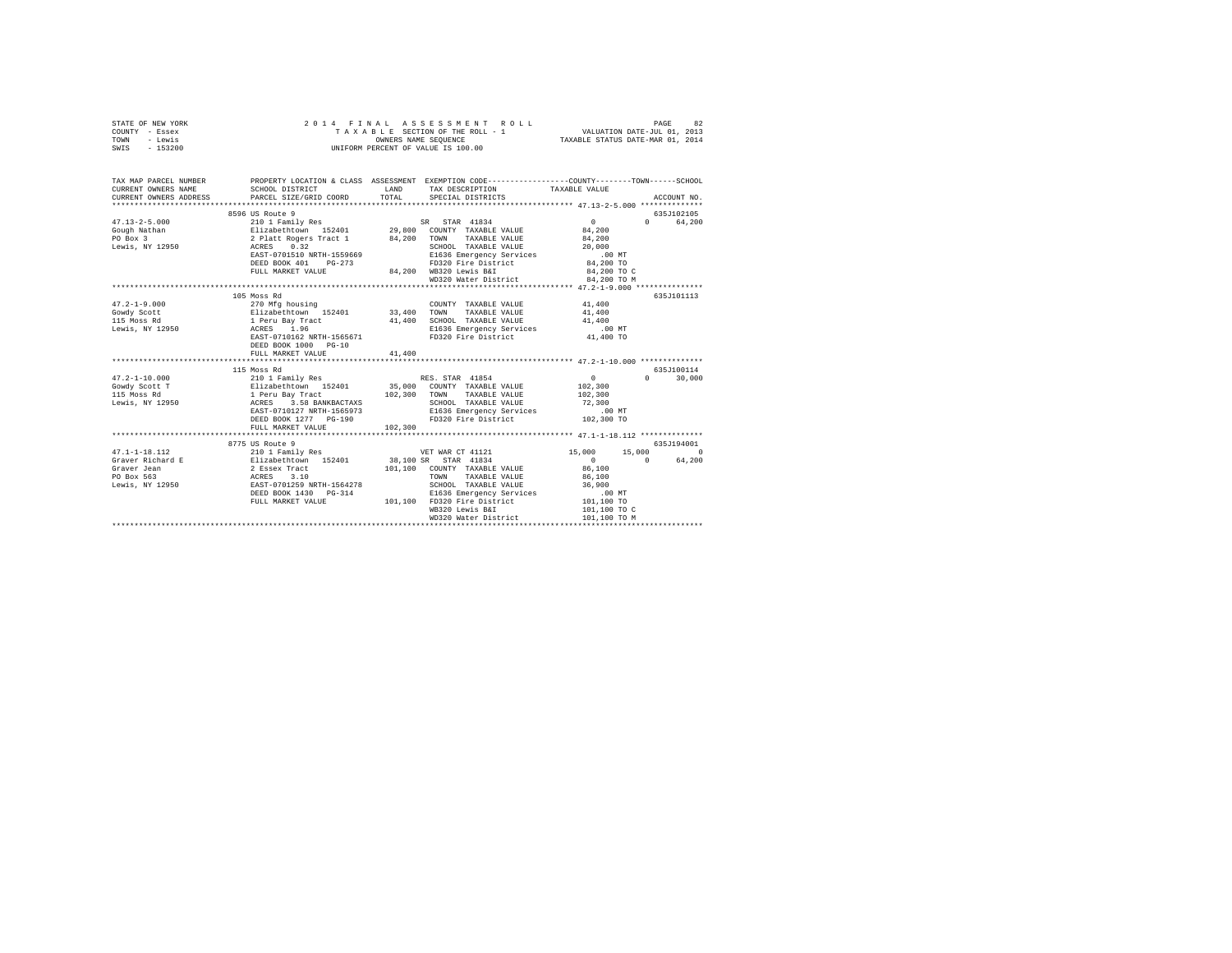| STATE OF NEW YORK<br>COUNTY - Essex                               | 2014 FINAL                                 |                                  | ASSESSMENT ROLL<br>TAXABLE SECTION OF THE ROLL - 1<br>OWNERS NAME SEQUENCE                                        | VALUATION DATE-JUL 01, 2013 | PAGE<br>83  |
|-------------------------------------------------------------------|--------------------------------------------|----------------------------------|-------------------------------------------------------------------------------------------------------------------|-----------------------------|-------------|
| - Lewis<br>TOWN                                                   |                                            | TAXABLE STATUS DATE-MAR 01, 2014 |                                                                                                                   |                             |             |
| SWIS<br>$-153200$                                                 |                                            |                                  | UNIFORM PERCENT OF VALUE IS 100.00                                                                                |                             |             |
| TAX MAP PARCEL NUMBER<br>CURRENT OWNERS NAME                      | SCHOOL DISTRICT                            | LAND                             | PROPERTY LOCATION & CLASS ASSESSMENT EXEMPTION CODE---------------COUNTY-------TOWN-----SCHOOL<br>TAX DESCRIPTION | TAXABLE VALUE               |             |
| CURRENT OWNERS ADDRESS                                            | PARCEL SIZE/GRID COORD                     | TOTAL                            | SPECIAL DISTRICTS                                                                                                 |                             | ACCOUNT NO. |
|                                                                   |                                            |                                  |                                                                                                                   |                             |             |
|                                                                   | 21 Osawentha Dr                            |                                  |                                                                                                                   |                             | 635J101205  |
| $47.13 - 1 - 3.000$                                               | 210 1 Family Res                           |                                  | SR STAR 41834                                                                                                     | $\sim$<br>$\Omega$          | 64,200      |
| Graves Otis<br>Bronson Betty                                      | Elizabethtown 152401                       | 73,400 TOWN                      | 35,300 COUNTY TAXABLE VALUE<br>TAXABLE VALUE                                                                      | 73,400<br>73,400            |             |
| PO Box 93                                                         | 14 Platt Rogers Tract 4                    |                                  | SCHOOL TAXABLE VALUE                                                                                              | 9.200                       |             |
| Lewis, NY 12950                                                   | Db 813 Pg 60<br>ACRES 0.90                 |                                  | E1636 Emergency Services                                                                                          | $.00$ MT                    |             |
|                                                                   | EAST-0700835 NRTH-1560098                  |                                  | FD320 Fire District                                                                                               | 73,400 TO                   |             |
|                                                                   | DEED BOOK 881 PG-155                       |                                  | WB320 Lewis B&I                                                                                                   | 73,400 TO C                 |             |
|                                                                   | FULL MARKET VALUE                          |                                  | 73,400 WD320 Water District                                                                                       | 73,400 TO M                 |             |
|                                                                   |                                            |                                  |                                                                                                                   |                             |             |
|                                                                   | Hale Hill Ln                               |                                  |                                                                                                                   |                             | 635J102302  |
| $38.1 - 1 - 5.100$                                                | 322 Rural vac>10                           |                                  | COUNTY TAXABLE VALUE                                                                                              | 9,900                       |             |
| Graymont Materials (NY) Inc Elizabethtown 152401                  |                                            | 9,900                            | TOWN<br>TAXABLE VALUE                                                                                             | 9,900                       |             |
| 111 Quarry Rd                                                     | 17 Essex Tract                             | 9,900                            | SCHOOL TAXABLE VALUE                                                                                              | 9,900                       |             |
| Plattsburgh, NY 12901                                             | ACRES 11.56                                |                                  | E1636 Emergency Services                                                                                          | $.00$ MT                    |             |
|                                                                   | EAST-0702779 NRTH-1583415                  |                                  | FD320 Fire District                                                                                               | 9,900 TO                    |             |
|                                                                   | DEED BOOK 1520 PG-132<br>FULL MARKET VALUE | 9,900                            |                                                                                                                   |                             |             |
|                                                                   |                                            |                                  |                                                                                                                   |                             |             |
|                                                                   | 108 Hale Hill Ln                           |                                  |                                                                                                                   |                             | 635J102209  |
| $38.1 - 1 - 10.100$                                               | 330 Vacant comm                            |                                  | COUNTY TAXABLE VALUE                                                                                              | 127,700                     |             |
| Graymont Materials (NY) Inc Elizabethtown 152401                  |                                            | 127,700                          | TAXABLE VALUE<br>TOWN                                                                                             | 127,700                     |             |
| 111 Quarry Rd                                                     | 19 Essex Tract                             | 127,700                          | SCHOOL TAXABLE VALUE                                                                                              | 127,700                     |             |
| Plattsburgh, NY 12901                                             | ACRES 35.21                                |                                  | E1636 Emergency Services                                                                                          | $.00$ MT                    |             |
|                                                                   | EAST-0703688 NRTH-1582128                  |                                  | FD320 Fire District                                                                                               | 127,700 TO                  |             |
|                                                                   | DEED BOOK 1520 PG-132                      |                                  |                                                                                                                   |                             |             |
|                                                                   | FULL MARKET VALUE                          | 127,700                          |                                                                                                                   |                             |             |
|                                                                   | 9172 US Route 9                            |                                  |                                                                                                                   |                             | 635J179032  |
| $38.3 - 1 - 18.100$                                               | 210 1 Family Res                           |                                  | COUNTY TAXABLE VALUE                                                                                              | 95,600                      |             |
| Graymont Materials (NY) Inc Elizabethtown 152401                  |                                            | 33,500                           | TOWN<br>TAXABLE VALUE                                                                                             | 95,600                      |             |
| 111 Quarry Rd                                                     | 11 Essex Patent                            |                                  | 95,600 SCHOOL TAXABLE VALUE                                                                                       | 95,600                      |             |
| Plattsburgh, NY 12901                                             | ACRES 1.50                                 |                                  | E1636 Emergency Services                                                                                          | $.00$ MT                    |             |
|                                                                   | EAST-0704324 NRTH-1572998                  |                                  | FD320 Fire District                                                                                               | 95,600 TO                   |             |
|                                                                   | DEED BOOK 1672 PG-326                      |                                  |                                                                                                                   |                             |             |
|                                                                   | FULL MARKET VALUE                          | 95,600                           |                                                                                                                   |                             |             |
|                                                                   |                                            |                                  |                                                                                                                   |                             |             |
|                                                                   | US Route 9                                 |                                  |                                                                                                                   |                             | 635J105210  |
| $38.3 - 1 - 19.000$                                               | 322 Rural vac>10                           |                                  | COUNTY TAXABLE VALUE                                                                                              | 44,400                      |             |
| Graymont Materials (NY) Inc Elizabethtown 152401<br>111 Quarry Rd | 11 Essex Tract                             | 44,400<br>44,400                 | TOWN<br>TAXABLE VALUE<br>SCHOOL TAXABLE VALUE                                                                     | 44,400<br>44,400            |             |
| Plattsburgh, NY 12901                                             | ACRES 44.61                                |                                  | E1636 Emergency Services                                                                                          | $.00$ MT                    |             |
|                                                                   | EAST-0703950 NRTH-1571871                  |                                  | FD320 Fire District                                                                                               | 44,400 TO                   |             |
|                                                                   | DEED BOOK 1672 PG-326                      |                                  |                                                                                                                   |                             |             |
|                                                                   | FULL MARKET VALUE                          | 44,400                           |                                                                                                                   |                             |             |
|                                                                   |                                            |                                  |                                                                                                                   |                             |             |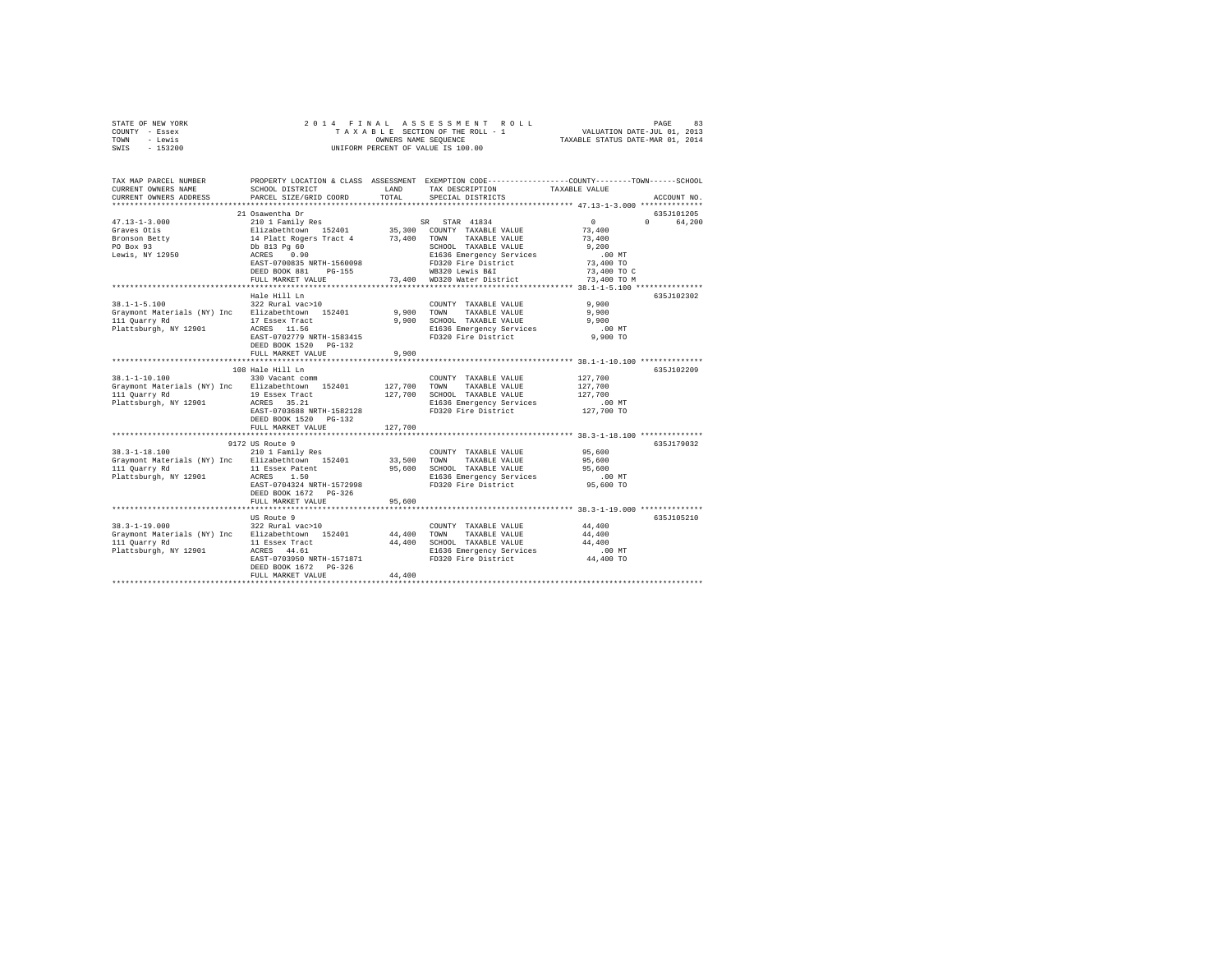| STATE OF NEW YORK<br>COUNTY - Essex<br>TOWN<br>- Lewis<br>SWIS<br>$-153200$                                                | 2014 FINAL<br>TAXABLE SECTION OF THE ROLL - 1<br>UNIFORM PERCENT OF VALUE IS 100.00                                                                   | PAGE 94<br>VALUATION DATE-JUL 01, 2013<br>TAXABLE STATUS DATE-MAR 01, 2014 |                                                                                                                                   |                                                                                                                                                      |
|----------------------------------------------------------------------------------------------------------------------------|-------------------------------------------------------------------------------------------------------------------------------------------------------|----------------------------------------------------------------------------|-----------------------------------------------------------------------------------------------------------------------------------|------------------------------------------------------------------------------------------------------------------------------------------------------|
| CURRENT OWNERS NAME<br>CURRENT OWNERS ADDRESS                                                                              | SCHOOL DISTRICT<br>PARCEL SIZE/GRID COORD                                                                                                             | LAND<br>TOTAL                                                              | TAX DESCRIPTION<br>SPECIAL DISTRICTS                                                                                              | TAX MAP PARCEL NUMBER PROPERTY LOCATION & CLASS ASSESSMENT EXEMPTION CODE--------------COUNTY-------TOWN------SCHOOL<br>TAXABLE VALUE<br>ACCOUNT NO. |
|                                                                                                                            |                                                                                                                                                       |                                                                            |                                                                                                                                   |                                                                                                                                                      |
| $38.3 - 1 - 20.002$<br>Graymont Materials (NY) Inc Elizabethtown 152401 1100,600<br>111 Quarry Rd<br>Plattsburgh, NY 12901 | 9198 US Route 9<br>720 Mine/quarry<br>10 Essex Tract<br>ACRES 252.20<br>EAST-0705867 NRTH-1573552<br>DEED BOOK 1672    PG-326<br>FULL MARKET VALUE    | 1200,800                                                                   | COUNTY TAXABLE VALUE<br>TAXABLE VALUE<br>TOWN<br>1200,800 SCHOOL TAXABLE VALUE<br>E1636 Emergency Services<br>FD320 Fire District | 635J105102<br>1200,800<br>1200,800<br>1200,800<br>$.00$ MT<br>1200,800 TO                                                                            |
|                                                                                                                            |                                                                                                                                                       |                                                                            |                                                                                                                                   |                                                                                                                                                      |
| $38.3 - 1 - 21.300$<br>Graymont Materials (NY) Inc Elizabethtown 152401<br>111 Quarry Rd<br>Plattsburgh, NY 12901          | US Route 9<br>314 Rural vac<10<br>Essex Tract 10<br>ACRES 1.90<br>EAST-0705007 NRTH-1574392<br>DEED BOOK 1672 PG-326                                  | 5,500 TOWN                                                                 | COUNTY TAXABLE VALUE<br>TAXABLE VALUE<br>5,500 SCHOOL TAXABLE VALUE<br>E1636 Emergency Services<br>FD320 Fire District            | 635J174004<br>5,500<br>5,500<br>5,500<br>$.00$ MT<br>5,500 TO                                                                                        |
|                                                                                                                            | FULL MARKET VALUE                                                                                                                                     | 5,500                                                                      |                                                                                                                                   | ******************************** 38.3-1-31.000 **************                                                                                        |
| $38.3 - 1 - 31.000$<br>Graymont Materials (NY) Inc Elizabethtown 152401<br>111 Quarry Rd<br>Plattsburgh, NY 12901          | US Route 9<br>330 Vacant comm<br>9&11 Essex Tract<br>Briggs Survey M<br>Ap 2410<br>ACRES 101.30<br>EAST-0703602 NRTH-1570376<br>DEED BOOK 1672 PG-326 | 76,700<br>76,700                                                           | COUNTY TAXABLE VALUE<br>TAXABLE VALUE<br>TOWN<br>SCHOOL TAXABLE VALUE<br>E1636 Emergency Services<br>FD320 Fire District          | 635J105103<br>76,700<br>76,700<br>76,700<br>$.00$ MT<br>76,700 TO                                                                                    |
|                                                                                                                            | FULL MARKET VALUE                                                                                                                                     | 76,700                                                                     |                                                                                                                                   |                                                                                                                                                      |
| $38.4 - 1 - 6.202$<br>Graymont Materials (NY) Inc Elizabethtown 152401<br>111 Quarry Rd<br>Plattsburgh, NY 12901           | Moss Rd<br>322 Rural vac>10<br>23 Peru Bay Tract<br>ACRES 72.50<br>EAST-0711233 NRTH-1575776<br>DEED BOOK 1672 PG-326<br>FULL MARKET VALUE            | 62,300<br>62,300<br>62,300                                                 | COUNTY TAXABLE VALUE<br>TAXABLE VALUE<br>TOWN<br>SCHOOL TAXABLE VALUE<br>E1636 Emergency Services<br>FD320 Fire District          | 635J179033<br>62,300<br>62,300<br>62,300<br>$.00$ MT<br>62,300 TO                                                                                    |
|                                                                                                                            |                                                                                                                                                       |                                                                            |                                                                                                                                   |                                                                                                                                                      |
| $38.4 - 1 - 2.200$<br>Graymont Materials Inc<br>111 Quarry Rd<br>Plattsburgh, NY 12901                                     | US Route 9<br>910 Priv forest<br>Elizabethtown 152401<br>20 Peru Bay Tract<br>ACRES 50.02<br>EAST-0707901 NRTH-1572854                                | 30,000<br>30,000                                                           | COUNTY TAXABLE VALUE<br>TOWN<br>TAXABLE VALUE<br>30,000 SCHOOL TAXABLE VALUE<br>E1636 Emergency Services<br>FD320 Fire District   | 635Z000007<br>30,000<br>30,000<br>30,000<br>$.00$ MT<br>30,000 TO                                                                                    |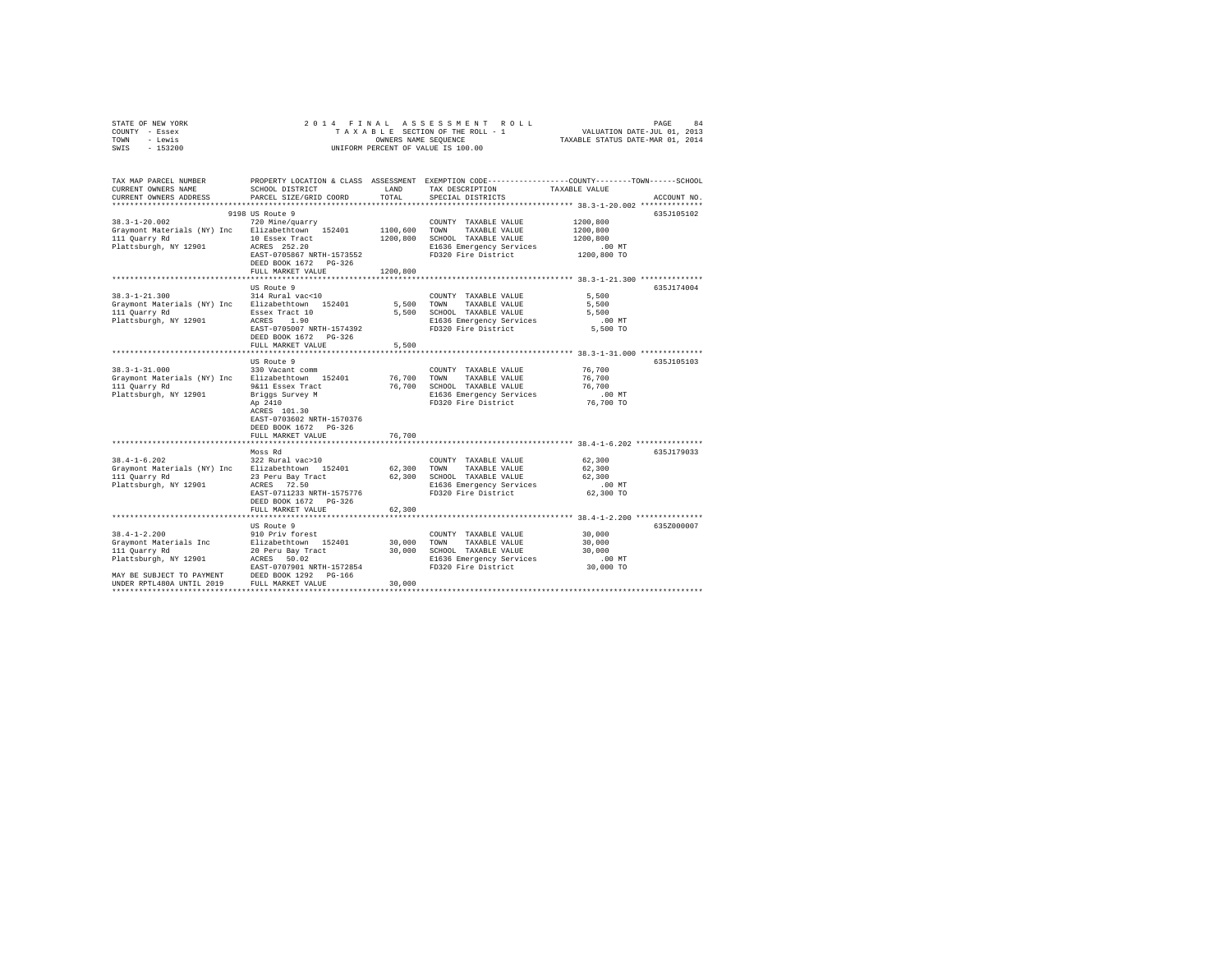| STATE OF NEW YORK                                                                                                    |                           |                 |                                                                                                                                                                                                                                              |                                               |                                   |
|----------------------------------------------------------------------------------------------------------------------|---------------------------|-----------------|----------------------------------------------------------------------------------------------------------------------------------------------------------------------------------------------------------------------------------------------|-----------------------------------------------|-----------------------------------|
| COUNTY - Essex                                                                                                       |                           |                 |                                                                                                                                                                                                                                              |                                               |                                   |
| TOWN - Lewis                                                                                                         |                           |                 | OWNERS NAME SEQUENCE<br>UNIFORM PERCENT OF VALUE IS 100.00                                                                                                                                                                                   |                                               |                                   |
| SWIS - 153200                                                                                                        |                           |                 |                                                                                                                                                                                                                                              |                                               |                                   |
|                                                                                                                      |                           |                 |                                                                                                                                                                                                                                              |                                               |                                   |
|                                                                                                                      |                           |                 |                                                                                                                                                                                                                                              |                                               |                                   |
| TAX MAP PARCEL NUMBER PROPERTY LOCATION & CLASS ASSESSMENT EXEMPTION CODE--------------COUNTY-------TOWN------SCHOOL |                           |                 |                                                                                                                                                                                                                                              | TAXABLE VALUE                                 |                                   |
| CURRENT OWNERS NAME                                                                                                  | SCHOOL DISTRICT LAND      |                 | TAX DESCRIPTION                                                                                                                                                                                                                              |                                               |                                   |
| CURRENT OWNERS ADDRESS                                                                                               | PARCEL SIZE/GRID COORD    | TOTAL           | SPECIAL DISTRICTS                                                                                                                                                                                                                            |                                               | ACCOUNT NO.                       |
|                                                                                                                      |                           |                 |                                                                                                                                                                                                                                              |                                               |                                   |
|                                                                                                                      | US Route 9                |                 |                                                                                                                                                                                                                                              |                                               | 635J104801                        |
| $29. -2 - 23.000$                                                                                                    | 314 Rural vac<10          |                 | COUNTY TAXABLE VALUE                                                                                                                                                                                                                         | 21,500                                        |                                   |
| 29. - 2 - 2 -<br>Greer Richard                                                                                       |                           |                 |                                                                                                                                                                                                                                              | 21,500                                        |                                   |
| Greer Marie                                                                                                          |                           |                 |                                                                                                                                                                                                                                              | 21,500                                        |                                   |
| 9628 US Rte 9<br>Lewis, NY 12950                                                                                     |                           |                 | 314 Rural Vacci0<br>21,500 TOWN TAXABLE VALUE<br>21 Essex Tract 21,500 SCHOOL TAXABLE VALUE<br>21 Essex Tract 21,500 SCHOOL TAXABLE VALUE<br>21536 Emergency Services<br>21536 Energency Services<br>21536 Energency Services<br>21536 Energ | .00 MT<br>21,500 TO                           |                                   |
|                                                                                                                      |                           |                 |                                                                                                                                                                                                                                              |                                               |                                   |
|                                                                                                                      | DEED BOOK 1256 PG-169     |                 |                                                                                                                                                                                                                                              |                                               |                                   |
|                                                                                                                      | FULL MARKET VALUE         | 21,500          |                                                                                                                                                                                                                                              |                                               |                                   |
|                                                                                                                      |                           |                 | *********************************** 29.4-1-23.300 **************                                                                                                                                                                             |                                               |                                   |
|                                                                                                                      | US Route 9                |                 |                                                                                                                                                                                                                                              |                                               | 635J178501                        |
| $29.4 - 1 - 23.300$                                                                                                  | 322 Rural vac>10          |                 | COUNTY TAXABLE VALUE                                                                                                                                                                                                                         | 13,000                                        |                                   |
|                                                                                                                      |                           |                 |                                                                                                                                                                                                                                              | 13,000                                        |                                   |
|                                                                                                                      |                           |                 |                                                                                                                                                                                                                                              | 13,000                                        |                                   |
| Greer Richard<br>Greer Marie<br>9628 US Rte 9                                                                        |                           |                 |                                                                                                                                                                                                                                              |                                               |                                   |
| Lewis, NY 12950                                                                                                      |                           |                 |                                                                                                                                                                                                                                              | 00 MT.<br>13,000 TO                           |                                   |
|                                                                                                                      |                           |                 |                                                                                                                                                                                                                                              |                                               |                                   |
|                                                                                                                      | EAST-0707782 NRTH-1585365 |                 |                                                                                                                                                                                                                                              |                                               |                                   |
|                                                                                                                      | DEED BOOK 1256 PG-169     |                 |                                                                                                                                                                                                                                              |                                               |                                   |
|                                                                                                                      | FULL MARKET VALUE         | 13,000          |                                                                                                                                                                                                                                              |                                               |                                   |
|                                                                                                                      |                           | *************** |                                                                                                                                                                                                                                              | ************** 29.4-1-1.001 ****************  |                                   |
|                                                                                                                      | US Route 9                |                 |                                                                                                                                                                                                                                              |                                               | 635J178500                        |
| $29.4 - 1 - 1.001$                                                                                                   |                           |                 |                                                                                                                                                                                                                                              |                                               |                                   |
|                                                                                                                      |                           |                 |                                                                                                                                                                                                                                              |                                               |                                   |
| Greer Richard E<br>Greer Marie C<br>9628 US Rte 9                                                                    |                           |                 |                                                                                                                                                                                                                                              |                                               |                                   |
|                                                                                                                      |                           |                 |                                                                                                                                                                                                                                              |                                               |                                   |
| Lewis, NY 12950                                                                                                      |                           |                 |                                                                                                                                                                                                                                              |                                               |                                   |
|                                                                                                                      | EAST-0707547 NRTH-1583025 |                 | US Route 9<br>322 Rural vac>10<br>Elizabethtown 152401 44,300 TOWN TAXABLE VALUE 44,300<br>38 Peru Bay Tract 44,300 SCHOOL TAXABLE VALUE 44,300<br>44,300 SCHOOL TAXABLE VALUE 44,300<br>EI636 Emergency Services<br>Pharma Fire District    |                                               |                                   |
|                                                                                                                      |                           |                 |                                                                                                                                                                                                                                              |                                               |                                   |
|                                                                                                                      | DEED BOOK 1086 PG-55      |                 |                                                                                                                                                                                                                                              |                                               |                                   |
|                                                                                                                      | FULL MARKET VALUE         | 44,300          |                                                                                                                                                                                                                                              |                                               |                                   |
|                                                                                                                      |                           |                 |                                                                                                                                                                                                                                              |                                               |                                   |
|                                                                                                                      | 9628 US Route 9           |                 |                                                                                                                                                                                                                                              |                                               | 635J174014                        |
|                                                                                                                      |                           |                 |                                                                                                                                                                                                                                              |                                               | $15,000$ $15,000$ 0<br>0 0 64,200 |
|                                                                                                                      |                           |                 |                                                                                                                                                                                                                                              |                                               | $\sim$ 0.000 $\sim$               |
|                                                                                                                      |                           |                 |                                                                                                                                                                                                                                              |                                               |                                   |
|                                                                                                                      |                           |                 |                                                                                                                                                                                                                                              |                                               |                                   |
|                                                                                                                      |                           |                 |                                                                                                                                                                                                                                              |                                               |                                   |
|                                                                                                                      |                           |                 |                                                                                                                                                                                                                                              |                                               |                                   |
|                                                                                                                      | FULL MARKET VALUE         |                 | 220,500 FD320 Fire District                                                                                                                                                                                                                  | 220,500 TO                                    |                                   |
|                                                                                                                      |                           |                 | *******************************                                                                                                                                                                                                              | **************** 37.-2-56.000 *************** |                                   |
|                                                                                                                      | Seventy Ln                |                 |                                                                                                                                                                                                                                              |                                               | 635J180020                        |
|                                                                                                                      |                           |                 |                                                                                                                                                                                                                                              |                                               |                                   |
|                                                                                                                      |                           |                 |                                                                                                                                                                                                                                              |                                               |                                   |
|                                                                                                                      |                           |                 |                                                                                                                                                                                                                                              |                                               |                                   |
|                                                                                                                      |                           |                 |                                                                                                                                                                                                                                              |                                               |                                   |
|                                                                                                                      |                           |                 |                                                                                                                                                                                                                                              |                                               |                                   |
|                                                                                                                      | EAST-0674360 NRTH-1581551 |                 |                                                                                                                                                                                                                                              |                                               |                                   |
|                                                                                                                      | DEED BOOK 1053 PG-133     |                 |                                                                                                                                                                                                                                              |                                               |                                   |
|                                                                                                                      | FULL MARKET VALUE         | 9.000           |                                                                                                                                                                                                                                              |                                               |                                   |
|                                                                                                                      |                           |                 |                                                                                                                                                                                                                                              |                                               |                                   |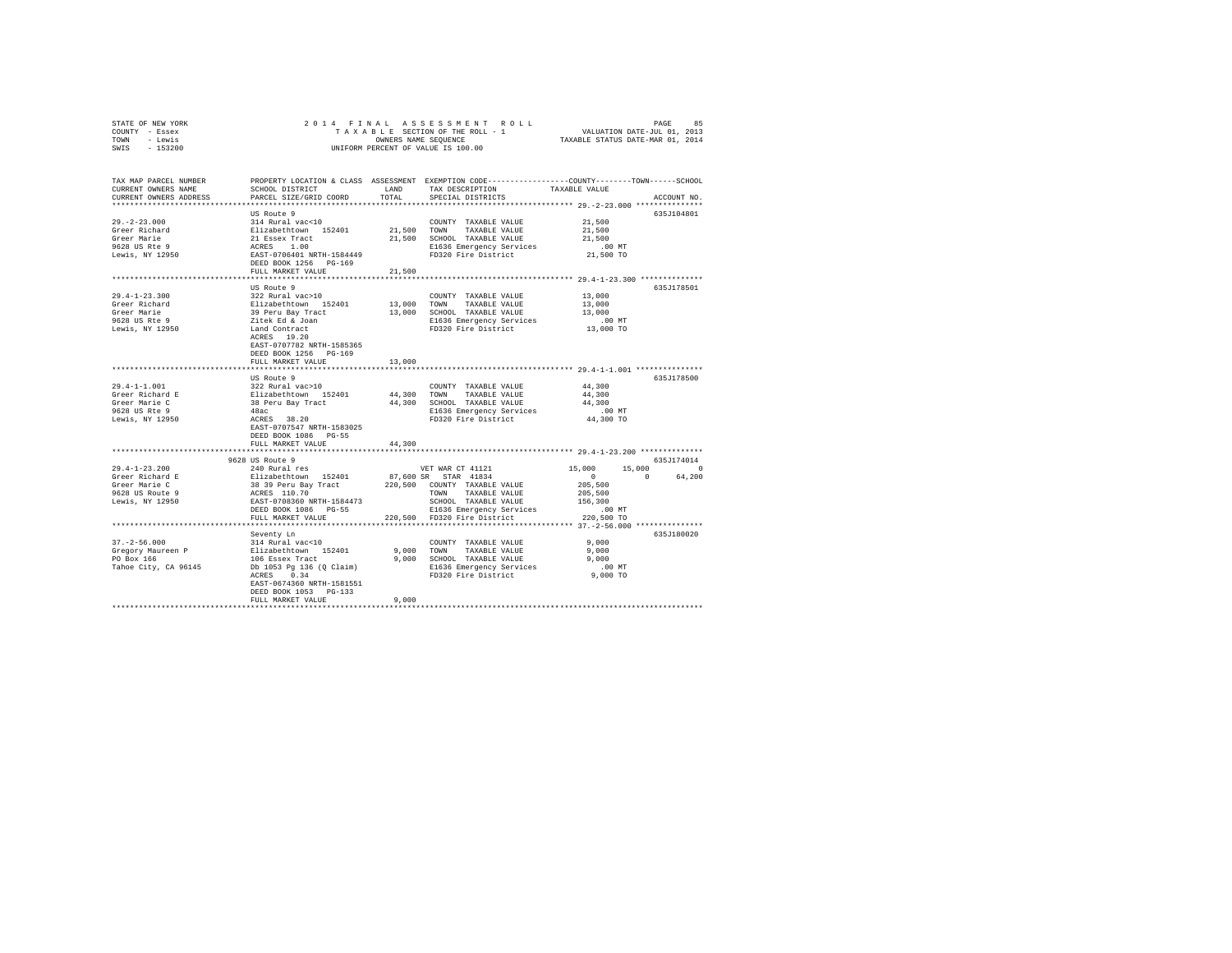| STATE OF NEW YORK | 2014 FINAL ASSESSMENT ROLL         | 86<br>PAGE                       |
|-------------------|------------------------------------|----------------------------------|
| COUNTY - Essex    | TAXABLE SECTION OF THE ROLL - 1    | VALUATION DATE-JUL 01, 2013      |
| TOWN<br>- Lewis   | OWNERS NAME SEOUENCE               | TAXABLE STATUS DATE-MAR 01, 2014 |
| - 153200<br>SWIS  | UNIFORM PERCENT OF VALUE IS 100.00 |                                  |

| TAX MAP PARCEL NUMBER<br>CURRENT OWNERS NAME<br>CURRENT OWNERS ADDRESS                                                 | SCHOOL DISTRICT<br>PARCEL SIZE/GRID COORD | LAND<br>TOTAL | PROPERTY LOCATION & CLASS ASSESSMENT EXEMPTION CODE---------------COUNTY-------TOWN------SCHOOL<br>TAX DESCRIPTION<br>SPECIAL DISTRICTS                                                                                                                                                                                                                                           | TAXABLE VALUE        | ACCOUNT NO.      |
|------------------------------------------------------------------------------------------------------------------------|-------------------------------------------|---------------|-----------------------------------------------------------------------------------------------------------------------------------------------------------------------------------------------------------------------------------------------------------------------------------------------------------------------------------------------------------------------------------|----------------------|------------------|
| *************************                                                                                              |                                           |               |                                                                                                                                                                                                                                                                                                                                                                                   |                      |                  |
|                                                                                                                        | 915 Stowersville Rd                       |               |                                                                                                                                                                                                                                                                                                                                                                                   |                      | 635.1104202      |
| $47.2 - 1 - 19.000$                                                                                                    | 210 1 Family Res RES. STAR 41854          |               |                                                                                                                                                                                                                                                                                                                                                                                   | $\mathbf{0}$         | $0 \t 30,000$    |
|                                                                                                                        |                                           |               | $\texttt{Greschler Tobin} \texttt{Tobin} \begin{minipage}{0.5\textwidth} \begin{tabular}{lcccccc} \texttt{Greschler Tobin} & \texttt{160,100} & \texttt{160,100} & \texttt{160,100} & \texttt{160,100} & \texttt{160,100} & \texttt{160,100} & \texttt{160,100} & \texttt{160,100} & \texttt{160,100} & \texttt{160,100} & \texttt{160,100} & \texttt{160,100} & \texttt{160,100$ |                      |                  |
| Greschler Susan                                                                                                        | 36 Platt Rogers                           |               | 160,100 TOWN TAXABLE VALUE                                                                                                                                                                                                                                                                                                                                                        | 160,100              |                  |
|                                                                                                                        |                                           |               | SCHOOL TAXABLE VALUE 130,100                                                                                                                                                                                                                                                                                                                                                      |                      |                  |
|                                                                                                                        |                                           |               | E1636 Emergency Services                                                                                                                                                                                                                                                                                                                                                          | .00 MT<br>160,100 TO |                  |
| Greschler Susan<br>915 Stowersville Rd<br>Westport, NY 12993<br>Mestport, NY 12993<br>DEED BOOK 1653<br>DEED BOOK 1653 |                                           |               | FD320 Fire District                                                                                                                                                                                                                                                                                                                                                               |                      |                  |
|                                                                                                                        | FULL MARKET VALUE                         | 160,100       |                                                                                                                                                                                                                                                                                                                                                                                   |                      |                  |
|                                                                                                                        | 8705 US Route 9                           |               |                                                                                                                                                                                                                                                                                                                                                                                   |                      | 635J102204       |
| $47.1 - 1 - 21.000$                                                                                                    | 210 1 Family Res                          |               | COUNTY TAXABLE VALUE 75,600                                                                                                                                                                                                                                                                                                                                                       |                      |                  |
| $\begin{array}{c} 47.1 - 1 - 1.1.1.1 \\ \text{Griffin Evelina} \\ -1.1 - 1.1.1 \\ \text{Area} \\ 0.1 \end{array}$      |                                           |               |                                                                                                                                                                                                                                                                                                                                                                                   | 75,600               |                  |
|                                                                                                                        |                                           |               |                                                                                                                                                                                                                                                                                                                                                                                   | 75,600               |                  |
|                                                                                                                        | ACRES 6.68                                |               | 75,600 SCHOOL TAXABLE VALUE<br>E1636 Emergency Services                                                                                                                                                                                                                                                                                                                           | $.00$ MT             |                  |
| Lewis, NY 12950-9701                                                                                                   | EAST-0701433 NRTH-1562650                 |               | E1636 Emergency Services                                                                                                                                                                                                                                                                                                                                                          | 75,600 TO            |                  |
|                                                                                                                        |                                           |               | 2000 Extra Property State of the District Capacity of the Pistrict Capacity of the PD320 Fried State Capacity<br>75,600 TO WE320 Eewis B&I Past Capacity 75,600 TO M                                                                                                                                                                                                              |                      |                  |
|                                                                                                                        | DEED BOOK 446<br>$PG-120$                 |               |                                                                                                                                                                                                                                                                                                                                                                                   |                      |                  |
|                                                                                                                        | FULL MARKET VALUE                         |               |                                                                                                                                                                                                                                                                                                                                                                                   |                      |                  |
|                                                                                                                        | 490 Roscoe Rd                             |               |                                                                                                                                                                                                                                                                                                                                                                                   |                      | 635J195004       |
|                                                                                                                        |                                           |               |                                                                                                                                                                                                                                                                                                                                                                                   | $\sim$ 0             | $\cap$<br>30,000 |
|                                                                                                                        |                                           |               |                                                                                                                                                                                                                                                                                                                                                                                   | 221,100              |                  |
|                                                                                                                        |                                           |               |                                                                                                                                                                                                                                                                                                                                                                                   | 221,100              |                  |
|                                                                                                                        |                                           |               |                                                                                                                                                                                                                                                                                                                                                                                   | 191,100              |                  |
| Elizabethtown, NY 12932 EAST-0690417 NRTH-1546358                                                                      |                                           |               | E1636 Emergency Services                                                                                                                                                                                                                                                                                                                                                          | .00 MT               |                  |
|                                                                                                                        | DEED BOOK 1746    PG-114                  |               | FD320 Fire District                                                                                                                                                                                                                                                                                                                                                               | 221,100 TO           |                  |
|                                                                                                                        | FULL MARKET VALUE                         | 221,100       |                                                                                                                                                                                                                                                                                                                                                                                   |                      |                  |
|                                                                                                                        |                                           |               |                                                                                                                                                                                                                                                                                                                                                                                   |                      |                  |
|                                                                                                                        | 343 Roscoe Rd                             |               |                                                                                                                                                                                                                                                                                                                                                                                   |                      | 635Z008015       |
|                                                                                                                        |                                           |               | COUNTY TAXABLE VALUE                                                                                                                                                                                                                                                                                                                                                              | 211,600              |                  |
|                                                                                                                        |                                           |               | TAXABLE VALUE                                                                                                                                                                                                                                                                                                                                                                     | 211,600              |                  |
|                                                                                                                        |                                           |               | 211,600 SCHOOL TAXABLE VALUE                                                                                                                                                                                                                                                                                                                                                      | 211,600              |                  |
|                                                                                                                        |                                           |               | E1636 Emergency Services                                                                                                                                                                                                                                                                                                                                                          | .00 MT               |                  |
|                                                                                                                        |                                           |               | FD320 Fire District                                                                                                                                                                                                                                                                                                                                                               | 211,600 TO           |                  |
|                                                                                                                        | DEED BOOK 1571 PG-6                       |               |                                                                                                                                                                                                                                                                                                                                                                                   |                      |                  |
|                                                                                                                        | FULL MARKET VALUE                         | 211,600       |                                                                                                                                                                                                                                                                                                                                                                                   |                      |                  |
|                                                                                                                        |                                           |               |                                                                                                                                                                                                                                                                                                                                                                                   |                      |                  |
|                                                                                                                        | US Route 9                                |               |                                                                                                                                                                                                                                                                                                                                                                                   |                      | 635J101915       |
| $19.4 - 2 - 3.000$                                                                                                     | 322 Rural vac>10<br>Elizabethtown 152401  |               | COUNTY TAXABLE VALUE                                                                                                                                                                                                                                                                                                                                                              | 52,200               |                  |
|                                                                                                                        |                                           | 52,200 TOWN   | TAXABLE VALUE                                                                                                                                                                                                                                                                                                                                                                     | 52,200               |                  |
| Gruetzmacher Bill<br>25 Smith St<br>25 Smith St                                                                        | 45 & 46 Maules                            |               | 52,200 SCHOOL TAXABLE VALUE                                                                                                                                                                                                                                                                                                                                                       | 52,200               |                  |
| Plattsburgh, NY 12901                                                                                                  | ACRES 52.30                               |               |                                                                                                                                                                                                                                                                                                                                                                                   |                      |                  |
|                                                                                                                        | EAST-0714458 NRTH-1599441                 |               |                                                                                                                                                                                                                                                                                                                                                                                   |                      |                  |
|                                                                                                                        | DEED BOOK 1635 PG-264                     |               |                                                                                                                                                                                                                                                                                                                                                                                   |                      |                  |
|                                                                                                                        | FULL MARKET VALUE                         | 52,200        |                                                                                                                                                                                                                                                                                                                                                                                   |                      |                  |
|                                                                                                                        |                                           |               |                                                                                                                                                                                                                                                                                                                                                                                   |                      |                  |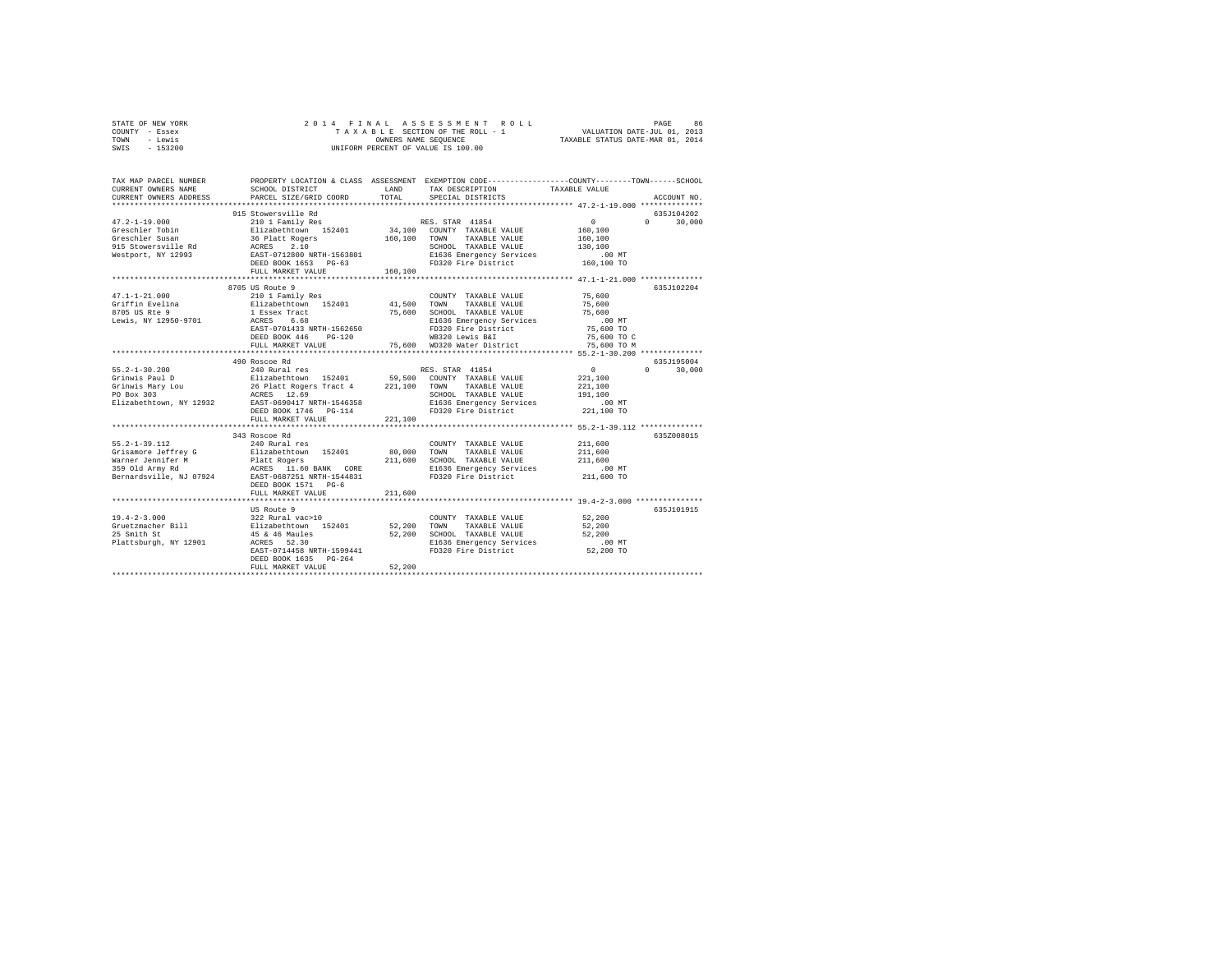| STATE OF NEW YORK<br>COUNTY - Essex<br>TOWN - Lewis<br>$-153200$<br>SWIS                                                                                               | 2014 FINAL<br>UNIFORM PERCENT OF VALUE IS 100.00                                                                                                                                                                                                                                                                                                                    | PAGE 87 PLAN A SSESSMENT ROLL PROPERTY PASSELE SARTION OF THE ROLL TRANSPLUES AND SALUATION PATE-VAR 0.1 (2013<br>TRANSPLE SECTION OF THE ROLL - 1 VALUATION DATE-VAR 0.1 (2014 |                                                                                                                                 |                                                     |             |
|------------------------------------------------------------------------------------------------------------------------------------------------------------------------|---------------------------------------------------------------------------------------------------------------------------------------------------------------------------------------------------------------------------------------------------------------------------------------------------------------------------------------------------------------------|---------------------------------------------------------------------------------------------------------------------------------------------------------------------------------|---------------------------------------------------------------------------------------------------------------------------------|-----------------------------------------------------|-------------|
| TAX MAP PARCEL NUMBER PROPERTY LOCATION & CLASS ASSESSMENT EXEMPTION CODE---------------COUNTY-------TOWN------SCHOOL<br>CURRENT OWNERS NAME<br>CURRENT OWNERS ADDRESS | SCHOOL DISTRICT<br>PARCEL SIZE/GRID COORD                                                                                                                                                                                                                                                                                                                           | LAND<br>TOTAL                                                                                                                                                                   | TAX DESCRIPTION<br>SPECIAL DISTRICTS                                                                                            | TAXABLE VALUE                                       | ACCOUNT NO. |
|                                                                                                                                                                        |                                                                                                                                                                                                                                                                                                                                                                     |                                                                                                                                                                                 |                                                                                                                                 |                                                     |             |
| $19.4 - 2 - 7.000$<br>Gruetzmacher Bill M<br>25 Smith St<br>Plattsburgh, NY 12901                                                                                      | 10374 US Route 9<br>270 Mfg housing<br>Elizabethtown 152401<br>46 Maules<br>Release of Lien 1406/124<br>2ac<br>ACRES 1.10<br>EAST-0715530 NRTH-1599910<br>DEED BOOK 1406 PG-126                                                                                                                                                                                     | 33,100                                                                                                                                                                          | COUNTY TAXABLE VALUE<br>TOWN<br>TAXABLE VALUE<br>37,800 SCHOOL TAXABLE VALUE<br>E1636 Emergency Services<br>FD320 Fire District | 37,800<br>37,800<br>37,800<br>$.00$ MT<br>37,800 TO | 635J102208  |
|                                                                                                                                                                        | FULL MARKET VALUE                                                                                                                                                                                                                                                                                                                                                   | 37,800                                                                                                                                                                          |                                                                                                                                 |                                                     |             |
| $29. -2 - 4.202$<br>Gutknecht Mary L<br>256 Michael Ln                                                                                                                 | 2304 Trout Pond Rd<br>240 Rural res                                                                                                                                                                                                                                                                                                                                 | 85,900                                                                                                                                                                          | COUNTY TAXABLE VALUE<br>TOWN<br>TAXABLE VALUE                                                                                   | 187,800<br>187,800                                  | 635J189007  |
| Williston, VT 05495                                                                                                                                                    | Elizabethtown 152401<br>12 Maules Patent<br>ACRES 100.10<br>EAST-0703045 NRTH-1594474<br>DEED BOOK 1040 PG-132<br>FULL MARKET VALUE                                                                                                                                                                                                                                 | 187,800                                                                                                                                                                         | 187,800 SCHOOL TAXABLE VALUE<br>E1636 Emergency Services<br>FD320 Fire District                                                 | 187,800<br>$.00$ MT<br>187,800 TO                   |             |
|                                                                                                                                                                        | ***********************                                                                                                                                                                                                                                                                                                                                             |                                                                                                                                                                                 |                                                                                                                                 |                                                     |             |
| $29. - 3 - 5.100$<br>Gutknecht Mary L<br>256 Michael Ln<br>Williston, VT 05495                                                                                         | US Route 9<br>322 Rural vac>10<br>Elizabethtown 152401<br>22 Essex Tract<br>ACRES 21.00<br>EAST-0706043 NRTH-1589548<br>DEED BOOK 1040 PG-134                                                                                                                                                                                                                       | 36,500<br>36,500                                                                                                                                                                | COUNTY TAXABLE VALUE<br>TOWN<br>TAXABLE VALUE<br>SCHOOL TAXABLE VALUE<br>E1636 Emergency Services<br>FD320 Fire District        | 36,500<br>36,500<br>36,500<br>$.00$ MT<br>36,500 TO | 635J101103  |
|                                                                                                                                                                        | FULL MARKET VALUE                                                                                                                                                                                                                                                                                                                                                   | 36,500                                                                                                                                                                          |                                                                                                                                 |                                                     |             |
| $29. -3 - 5.300$<br>Gutknecht Mary L<br>256 Michael Ln<br>Williston, VT 05495                                                                                          | US Route 9<br>322 Rural vac>10<br>Elizabethtown 152401<br>22 Essex Tract<br>ACRES 11.60<br>EAST-0706183 NRTH-1588551<br>DEED BOOK 1040 PG-134<br>FULL MARKET VALUE                                                                                                                                                                                                  | 30,900<br>30,900<br>30,900                                                                                                                                                      | COUNTY TAXABLE VALUE<br>TOWN<br>TAXABLE VALUE<br>SCHOOL TAXABLE VALUE<br>E1636 Emergency Services<br>FD320 Fire District        | 30,900<br>30,900<br>30,900<br>MT.<br>30,900 TO      | 635Z014008  |
|                                                                                                                                                                        |                                                                                                                                                                                                                                                                                                                                                                     |                                                                                                                                                                                 |                                                                                                                                 |                                                     |             |
| $56.1 - 2 - 1.000$<br>Guttenberg Richard N<br>399 Hawley Rd<br>North Salem, NY 10560                                                                                   | 570 Fox Run Rd<br>270 Mfg housing<br>200 m. automobilis 152401 = 48,700 m. 200 m. 200 m. 200 m. 200 m. 200 m. 200 m. 200 m. 200 m. 200 m. 200 m. 20<br>200 m. 200 m. 200 m. 200 m. 200 m. 200 m. 200 m. 200 m. 200 m. 200 m. 200 m. 200 m. 200 m. 200 m. 200 m. 200 m<br><br>ACRES 22.39<br>EAST-0696485 NRTH-1551968<br>DEED BOOK 1726 PG-202<br>FULL MARKET VALUE | 82,500                                                                                                                                                                          | COUNTY TAXABLE VALUE<br>E1636 Emergency Services<br>FD320 Fire District                                                         | 82,500<br>82,500<br>82,500<br>$.00$ MT<br>82,500 TO | 635J103609  |
|                                                                                                                                                                        |                                                                                                                                                                                                                                                                                                                                                                     |                                                                                                                                                                                 |                                                                                                                                 |                                                     |             |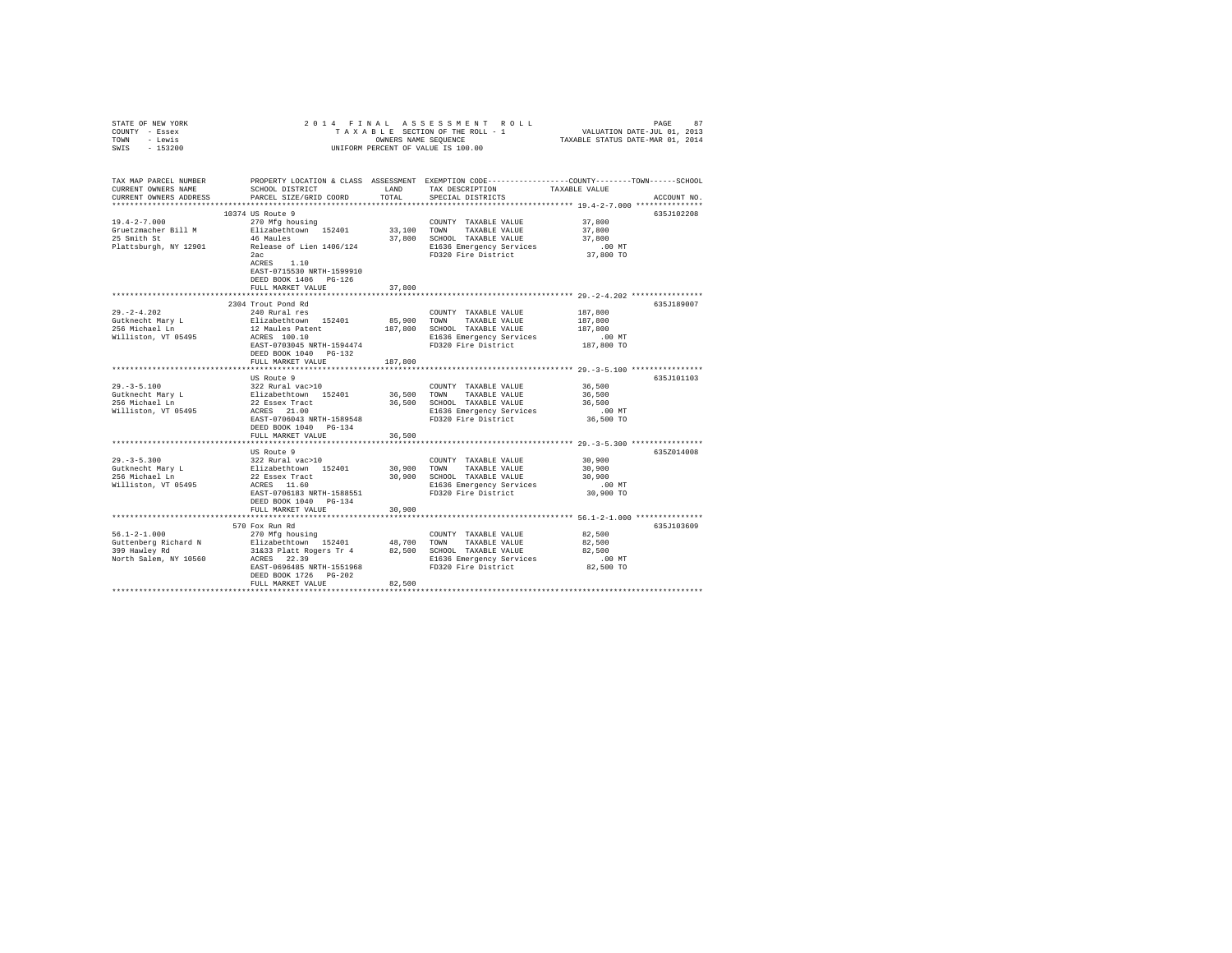|      | STATE OF NEW YORK |                      |  |  | 2014 FINAL ASSESSMENT ROLL         |  |                                  | PAGE                        | 88 |
|------|-------------------|----------------------|--|--|------------------------------------|--|----------------------------------|-----------------------------|----|
|      | COUNTY - Essex    |                      |  |  | TAXABLE SECTION OF THE ROLL - 1    |  |                                  | VALUATION DATE-JUL 01, 2013 |    |
| TOWN | - Lewis           | OWNERS NAME SEOUENCE |  |  |                                    |  | TAXABLE STATUS DATE-MAR 01, 2014 |                             |    |
| SWIS | - 153200          |                      |  |  | UNIFORM PERCENT OF VALUE IS 100.00 |  |                                  |                             |    |

| TAX MAP PARCEL NUMBER<br>CURRENT OWNERS NAME<br>CURRENT OWNERS ADDRESS                                                                                        | SCHOOL DISTRICT<br>PARCEL SIZE/GRID COORD                                                                                                                                                                                                                                                                                                        | LAND<br>TOTAL         | PROPERTY LOCATION & CLASS ASSESSMENT EXEMPTION CODE---------------COUNTY-------TOWN-----SCHOOL<br>TAX DESCRIPTION<br>SPECIAL DISTRICTS                                                      | TAXABLE VALUE                                                                                                                                                                           | ACCOUNT NO                                     |
|---------------------------------------------------------------------------------------------------------------------------------------------------------------|--------------------------------------------------------------------------------------------------------------------------------------------------------------------------------------------------------------------------------------------------------------------------------------------------------------------------------------------------|-----------------------|---------------------------------------------------------------------------------------------------------------------------------------------------------------------------------------------|-----------------------------------------------------------------------------------------------------------------------------------------------------------------------------------------|------------------------------------------------|
| $56.1 - 2 - 46.220$<br>Hackett Sarah Theo<br>2B Grace Ave<br>Plattsburgh, NY 12901                                                                            | ***************************<br>US Route 9<br>322 Rural vac>10<br>Elizabethtown 152401<br>ACRES 10.55<br>EAST-0698503 NRTH-1544646<br>DEED BOOK 1732 PG-110                                                                                                                                                                                       | 24.800 TOWN           | COUNTY TAXABLE VALUE<br>TAXABLE VALUE<br>Platt Rogers Tract 4 24,800 SCHOOL TAXABLE VALUE<br>E1636 Emergency Services<br>FD320 Fire District                                                | 24,800<br>24,800<br>24,800<br>.00 MT<br>24,800 TO                                                                                                                                       | 635Z014001                                     |
|                                                                                                                                                               | FULL MARKET VALUE                                                                                                                                                                                                                                                                                                                                | 24,800                |                                                                                                                                                                                             |                                                                                                                                                                                         |                                                |
|                                                                                                                                                               | 1221 County Route 10                                                                                                                                                                                                                                                                                                                             |                       |                                                                                                                                                                                             |                                                                                                                                                                                         | 635J177010                                     |
| $47.3 - 2 - 10.100$<br>Hagey Dorothy A<br>1221 Cty Rte 10<br>Lewis, NY 12950<br>MAY BE SUBJECT TO PAYMENT                                                     | 210 1 Family Res<br>Elizabethtown 152401<br>6 Platt Rogers Tract 1 230,100 TOWN TAXABLE VALUE<br>ACRES 6.60<br>EAST-0707279 NRTH-1556945<br>DEED BOOK 1752    PG-277                                                                                                                                                                             |                       | RES. STAR 41854<br>38,500 COUNTY TAXABLE VALUE<br>SCHOOL TAXABLE VALUE<br>E1636 Emergency Services<br>FD320 Fire District                                                                   | 0<br>$\Omega$<br>230,100<br>230,100<br>200,100<br>$.00$ MT<br>230,100 TO                                                                                                                | 30,000                                         |
| UNDER AGDIST LAW TIL 2021                                                                                                                                     | FULL MARKET VALUE<br>*************************                                                                                                                                                                                                                                                                                                   | 230,100               |                                                                                                                                                                                             |                                                                                                                                                                                         |                                                |
| $57.1 - 3 - 10.200$<br>Haley William E<br>Haley Nancy E<br>PO Box 431<br>Latham, NY 12110<br>$47.13 - 3 - 1.000$<br>Hall Gail<br>PO Box 91<br>Lewis, NY 12950 | Eqqleston Ln<br>311 Res vac land<br>Mestport 155001<br>Taylor & Kimball 34<br>ACRES 4.40<br>EAST-0723540 NRTH-1546864<br>DEED BOOK 672<br>$PG-297$<br>FULL MARKET VALUE<br>8480 US Route 9<br>210 1 Family Res<br>Elizabethtown 152401 36,000 VET WAR CT 41121<br>2 Platt Rodgers Tract 1 106,800 COUNTY TAXABLE VALUE<br>1.3ac<br>1.00<br>ACRES | 24,900 TOWN<br>24,900 | COUNTY TAXABLE VALUE<br>TAXABLE VALUE<br>24,900 SCHOOL TAXABLE VALUE<br>E1636 Emergency Services<br>FD320 Fire District<br>RES. STAR 41854<br>TOWN<br>TAXABLE VALUE<br>SCHOOL TAXABLE VALUE | 24,900<br>24,900<br>24,900<br>$.00$ MT<br>24,900 TO<br>*********************** 47.13-3-1.000 **************<br>$^{\circ}$<br>$\Omega$<br>15,000<br>15,000<br>91,800<br>91,800<br>76,800 | 635J178557<br>6351104209<br>30,000<br>$\Omega$ |
|                                                                                                                                                               | EAST-0701177 NRTH-1557027<br>DEED BOOK 947<br>$PG-282$<br>FULL MARKET VALUE<br>*********************************                                                                                                                                                                                                                                 |                       | E1636 Emergency Services<br>FD320 Fire District<br>106,800 WB320 Lewis B&I<br>WD320 Water District                                                                                          | $.00$ MT<br>س بن.<br>106,800 TO<br>106,800 TO C<br>106,800 TO M                                                                                                                         |                                                |
| $29. -2 - 10.000$<br>Hammond Sandra<br>2126 Trout Pond Rd<br>Lewis, NY 12950                                                                                  | 2126 Trout Pond Rd<br>210 1 Family Res<br>Elizabethtown 152401<br>23 Essex Tract<br>1628/216-Boundary Line Ag<br>ACRES 0.38 BANK NBT<br>EAST-0704998 NRTH-1589902<br>DEED BOOK 1628   PG-212<br>FULL MARKET VALUE                                                                                                                                | 90,000                | RES. STAR 41854<br>26,900 COUNTY TAXABLE VALUE<br>90,000 TOWN TAXABLE VALUE<br>SCHOOL TAXABLE VALUE<br>E1636 Emergency Services<br>FD320 Fire District                                      | $\sim$ 0<br>$\Omega$<br>90,000<br>90,000<br>60,000<br>.00 MT<br>90,000 TO                                                                                                               | 635J101504<br>30,000                           |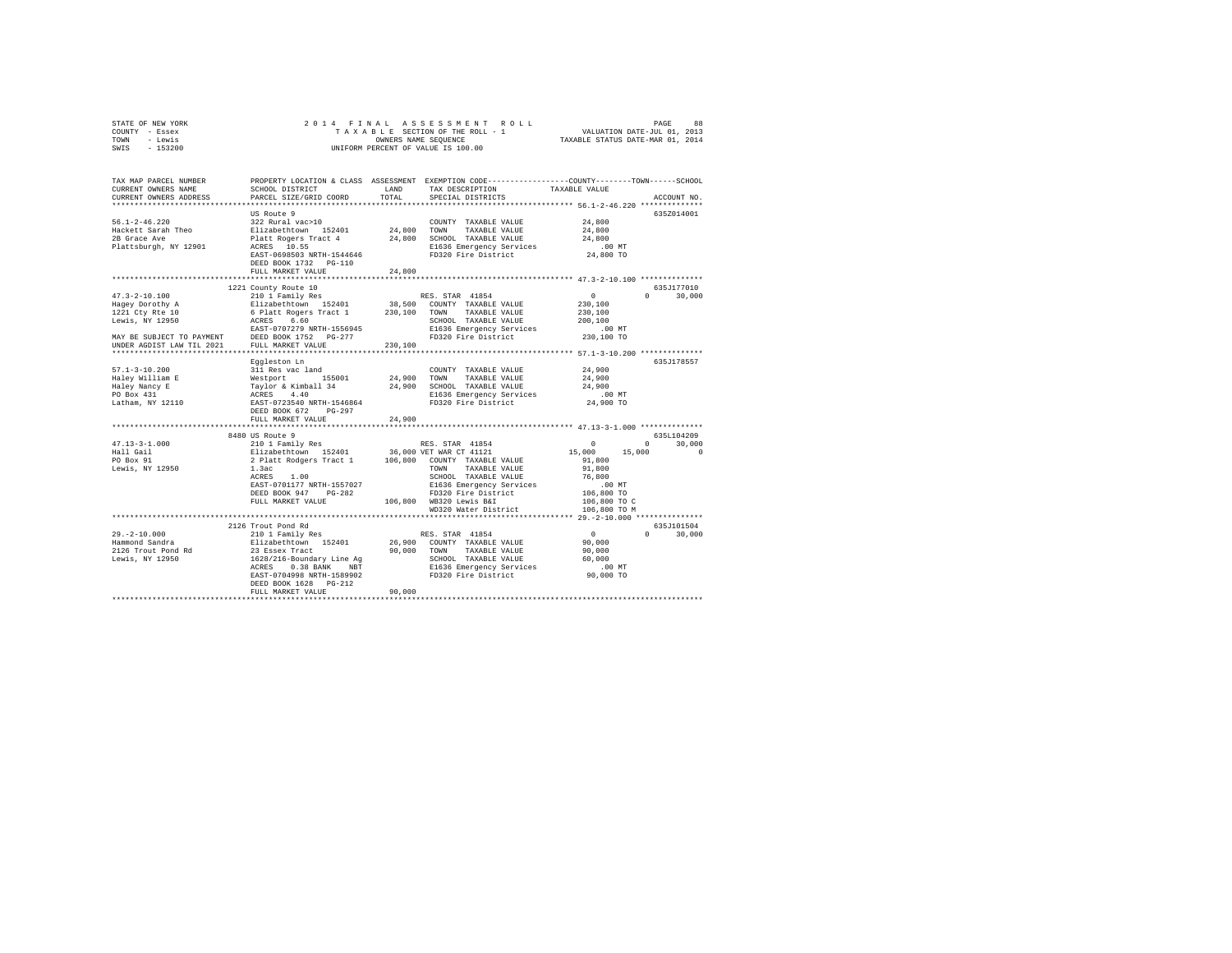| STATE OF NEW YORK<br>COUNTY - Essex  | 2014 FINAL                                       |                                                                 | ASSESSMENT<br>ROLL<br>TAXABLE SECTION OF THE ROLL - 1 | 89<br>PAGE                                                                                     |  |
|--------------------------------------|--------------------------------------------------|-----------------------------------------------------------------|-------------------------------------------------------|------------------------------------------------------------------------------------------------|--|
| - Lewis<br>TOWN                      |                                                  | VALUATION DATE-JUL 01, 2013<br>TAXABLE STATUS DATE-MAR 01, 2014 |                                                       |                                                                                                |  |
| SWIS<br>$-153200$                    |                                                  | OWNERS NAME SEQUENCE                                            | UNIFORM PERCENT OF VALUE IS 100.00                    |                                                                                                |  |
|                                      |                                                  |                                                                 |                                                       |                                                                                                |  |
|                                      |                                                  |                                                                 |                                                       |                                                                                                |  |
| TAX MAP PARCEL NUMBER                |                                                  |                                                                 |                                                       | PROPERTY LOCATION & CLASS ASSESSMENT EXEMPTION CODE---------------COUNTY-------TOWN-----SCHOOL |  |
| CURRENT OWNERS NAME                  | SCHOOL DISTRICT                                  | LAND                                                            | TAX DESCRIPTION                                       | TAXABLE VALUE                                                                                  |  |
| CURRENT OWNERS ADDRESS               | PARCEL SIZE/GRID COORD                           | TOTAL                                                           | SPECIAL DISTRICTS                                     | ACCOUNT NO.                                                                                    |  |
|                                      |                                                  |                                                                 |                                                       |                                                                                                |  |
|                                      | Trout Pond Rd                                    |                                                                 |                                                       | 635J185005                                                                                     |  |
| $29. -2 - 7.001$                     | 314 Rural vac<10                                 |                                                                 | COUNTY TAXABLE VALUE                                  | 6.200                                                                                          |  |
| Hammond Sandra E                     | Elizabethtown 152401                             | 6.200                                                           | TOWN<br>TAXABLE VALUE                                 | 6.200                                                                                          |  |
| 2126 Trout Pond Rd                   | 23 Essex Tract                                   | 6.200                                                           | SCHOOL TAXABLE VALUE                                  | 6.200                                                                                          |  |
| Lewis, NY 12950                      | ACRES<br>0.18                                    |                                                                 | E1636 Emergency Services                              | $.00$ MT                                                                                       |  |
|                                      | EAST-0704747 NRTH-1589858                        |                                                                 | FD320 Fire District                                   | 6,200 TO                                                                                       |  |
|                                      | DEED BOOK 1641 PG-243                            |                                                                 |                                                       |                                                                                                |  |
|                                      | FULL MARKET VALUE                                | 6.200                                                           |                                                       |                                                                                                |  |
|                                      | ***********************                          |                                                                 |                                                       | ****************** 47.1-1-47.120 **************                                                |  |
|                                      | 170 Muzzy Rd                                     |                                                                 |                                                       | 635J196001                                                                                     |  |
| $47.1 - 1 - 47.120$                  | 210 1 Family Res                                 |                                                                 | COUNTY TAXABLE VALUE                                  | 98,600                                                                                         |  |
| Hanes Steven D                       | Elizabethtown 152401                             | 34,800                                                          | TOWN<br>TAXABLE VALUE                                 | 98,600                                                                                         |  |
| Hanes Dorothy E                      | 14 Platt Rogers Tr 4                             | 98,600                                                          | SCHOOL TAXABLE VALUE                                  | 98,600                                                                                         |  |
| 210 Scottholm Ter                    | 2.83<br>ACRES                                    |                                                                 | E1636 Emergency Services                              | $.00$ MT                                                                                       |  |
| Syracuse, NY 13224                   | EAST-0698018 NRTH-1562634                        |                                                                 | FD320 Fire District                                   | 98,600 TO                                                                                      |  |
|                                      | DEED BOOK 1520 PG-189                            |                                                                 |                                                       |                                                                                                |  |
|                                      | FULL MARKET VALUE<br>*************************** | 98,600<br>**********                                            |                                                       | ***************************** 46.2-1-7.220 **************                                      |  |
|                                      | Brookside Way                                    |                                                                 |                                                       | 635Z007004                                                                                     |  |
| $46.2 - 1 - 7.220$                   | 314 Rural vac<10                                 |                                                                 | COUNTY TAXABLE VALUE                                  | 39,100                                                                                         |  |
| Hanson Scott M                       | Elizabethtown 152401                             | 39,100                                                          | TOWN<br>TAXABLE VALUE                                 | 39,100                                                                                         |  |
| 466 Hallock Hill Rd                  | 17 Platt Rogers Tr 4                             | 39,100                                                          | SCHOOL TAXABLE VALUE                                  | 39,100                                                                                         |  |
| Peru, NY 12972                       | ACRES 7.41                                       |                                                                 | E1636 Emergency Services                              | $.00$ MT                                                                                       |  |
|                                      | EAST-0689566 NRTH-1566315                        |                                                                 | FD320 Fire District                                   | 39,100 TO                                                                                      |  |
|                                      | DEED BOOK 1580 PG-25                             |                                                                 |                                                       |                                                                                                |  |
|                                      | FULL MARKET VALUE                                | 39,100                                                          |                                                       |                                                                                                |  |
|                                      |                                                  |                                                                 |                                                       | ******** 46.2-1-45.000 ***************                                                         |  |
|                                      | 112 Goff Rd                                      |                                                                 |                                                       | 635J102007                                                                                     |  |
| $46.2 - 1 - 45.000$                  | 210 1 Family Res                                 |                                                                 | COUNTY TAXABLE VALUE                                  | 70,900                                                                                         |  |
| Harrington Kelli F                   | Elizabethtown 152401                             | 33,700                                                          | TAXABLE VALUE<br>TOWN                                 | 70,900                                                                                         |  |
| Micoli Andrew P                      | 21 Platt Rogers Tract 4                          | 70,900                                                          | SCHOOL TAXABLE VALUE                                  | 70,900                                                                                         |  |
| 296 Windham Rd                       | 1384/238 Release of Lien                         |                                                                 | E1636 Emergency Services                              | $.00$ MT                                                                                       |  |
| Rochester, NY 14609                  | ACRES<br>1.65 BANK CLTAYL                        |                                                                 | FD320 Fire District                                   | 70,900 TO                                                                                      |  |
|                                      | EAST-0694566 NRTH-1562354                        |                                                                 |                                                       |                                                                                                |  |
|                                      | DEED BOOK 1741 PG-87                             |                                                                 |                                                       |                                                                                                |  |
|                                      | FULL MARKET VALUE                                | 70,900                                                          |                                                       |                                                                                                |  |
|                                      | ********************                             |                                                                 |                                                       | ****************************** 47.4-1-5.200 ***************                                    |  |
|                                      | 108 Hyde Rd                                      |                                                                 |                                                       | 635Z006001                                                                                     |  |
| $47.4 - 1 - 5.200$                   | 322 Rural vac>10                                 |                                                                 | COUNTY TAXABLE VALUE                                  | 41,000                                                                                         |  |
| Harrington Robert G                  | Elizabethtown 152401                             | 41,000                                                          | TOWN<br>TAXABLE VALUE                                 | 41,000                                                                                         |  |
| Harrington Joanne E<br>120 E 10th St | 5 Platt Rogers<br>ACRES 32.20                    | 41,000                                                          | SCHOOL TAXABLE VALUE                                  | 41,000<br>$.00$ MT                                                                             |  |
| Oswego, NY 13126                     | EAST-0711870 NRTH-1556850                        |                                                                 | E1636 Emergency Services<br>FD320 Fire District       | 41,000 TO                                                                                      |  |
|                                      | DEED BOOK 1694 PG-267                            |                                                                 |                                                       |                                                                                                |  |
|                                      | FULL MARKET VALUE                                | 41,000                                                          |                                                       |                                                                                                |  |
|                                      |                                                  |                                                                 |                                                       |                                                                                                |  |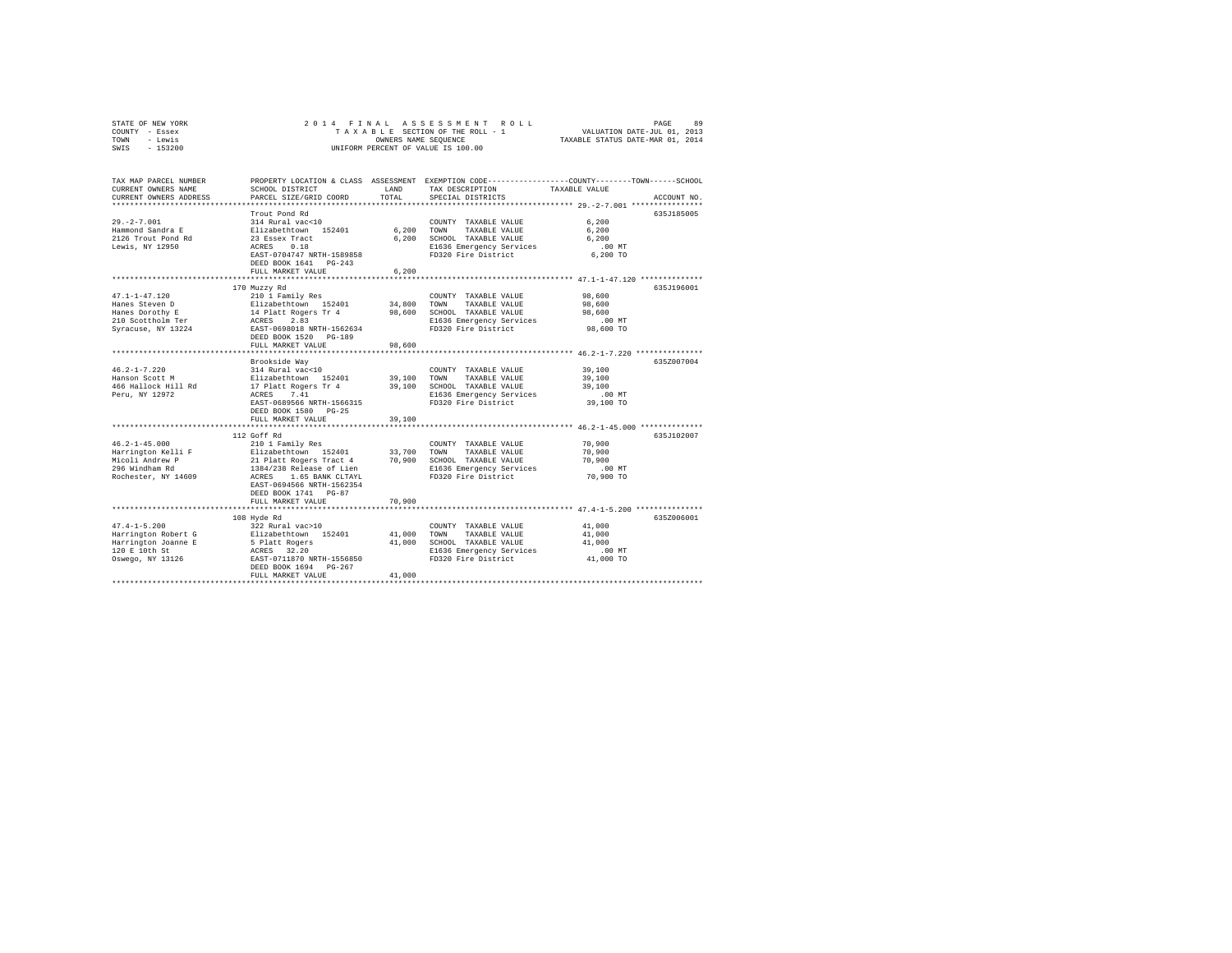| STATE OF NEW YORK<br>COUNTY - Essex                                                                                                                                                                                                                                                                                                                                                          | 2014 FINAL                                                                                       |         | PAGE 90 PAGE 91 PAGE 92 PAGE 92<br>TAXABLE SECTION OF THE ROLL - 1 VALUATION DATE-JUL 01, 2013<br>OWNERS NAME SEQUENCE 7 TAXABLE STATUS DATE-NAR 01, 2014 |                  |               |
|----------------------------------------------------------------------------------------------------------------------------------------------------------------------------------------------------------------------------------------------------------------------------------------------------------------------------------------------------------------------------------------------|--------------------------------------------------------------------------------------------------|---------|-----------------------------------------------------------------------------------------------------------------------------------------------------------|------------------|---------------|
| TOWN - Lewis                                                                                                                                                                                                                                                                                                                                                                                 |                                                                                                  |         |                                                                                                                                                           |                  |               |
| SWIS<br>$-153200$                                                                                                                                                                                                                                                                                                                                                                            |                                                                                                  |         | OWNERS NAME SEQUENCE<br>UNIFORM PERCENT OF VALUE IS 100.00                                                                                                |                  |               |
|                                                                                                                                                                                                                                                                                                                                                                                              |                                                                                                  |         |                                                                                                                                                           |                  |               |
| TAX MAP PARCEL NUMBER                                                                                                                                                                                                                                                                                                                                                                        |                                                                                                  |         | PROPERTY LOCATION & CLASS ASSESSMENT EXEMPTION CODE----------------COUNTY-------TOWN-----SCHOOL                                                           |                  |               |
| CURRENT OWNERS NAME                                                                                                                                                                                                                                                                                                                                                                          | SCHOOL DISTRICT                                                                                  | LAND    | TAX DESCRIPTION                                                                                                                                           | TAXABLE VALUE    |               |
| CURRENT OWNERS ADDRESS                                                                                                                                                                                                                                                                                                                                                                       | PARCEL SIZE/GRID COORD                                                                           | TOTAL   | SPECIAL DISTRICTS                                                                                                                                         |                  | ACCOUNT NO.   |
|                                                                                                                                                                                                                                                                                                                                                                                              |                                                                                                  |         |                                                                                                                                                           |                  |               |
|                                                                                                                                                                                                                                                                                                                                                                                              | 618 Fox Run Rd                                                                                   |         |                                                                                                                                                           |                  | 635J101305    |
| $47.3 - 1 - 17.100$                                                                                                                                                                                                                                                                                                                                                                          | res COUNT<br>Elizabethtown 152401 86,500 TOWN<br>1 Platt Rogers Tract 1 140,600 SCHOO<br>Apt 1&2 |         | COUNTY TAXABLE VALUE                                                                                                                                      | 140,600          |               |
| Harris Alden F                                                                                                                                                                                                                                                                                                                                                                               |                                                                                                  |         | TAXABLE VALUE                                                                                                                                             | 140,600          |               |
| Gill Joseph F Jr<br>306 Lake St                                                                                                                                                                                                                                                                                                                                                              |                                                                                                  |         | 140,600 SCHOOL TAXABLE VALUE                                                                                                                              | 140,600          |               |
|                                                                                                                                                                                                                                                                                                                                                                                              | Apt 1&2<br>ACRES 98.00                                                                           |         | E1636 Emergency Services                                                                                                                                  | $.00$ MT         |               |
| Shrewsbury, MA 01545                                                                                                                                                                                                                                                                                                                                                                         |                                                                                                  |         | FD320 Fire District                                                                                                                                       | 140,600 TO       |               |
|                                                                                                                                                                                                                                                                                                                                                                                              | EAST-0697468 NRTH-1553520<br>DEED BOOK 880 PG-289                                                |         |                                                                                                                                                           |                  |               |
|                                                                                                                                                                                                                                                                                                                                                                                              | FULL MARKET VALUE                                                                                | 140,600 |                                                                                                                                                           |                  |               |
|                                                                                                                                                                                                                                                                                                                                                                                              |                                                                                                  |         |                                                                                                                                                           |                  |               |
|                                                                                                                                                                                                                                                                                                                                                                                              | 74 Wells Hill Rd                                                                                 |         |                                                                                                                                                           |                  | 635J192005    |
| $46.2 - 1 - 50.200$                                                                                                                                                                                                                                                                                                                                                                          | 210 1 Family Res                                                                                 |         | RES. STAR 41854                                                                                                                                           | $\sim$           | $0 \t 30.000$ |
| Hart Lowell A                                                                                                                                                                                                                                                                                                                                                                                | Elizabethtown 152401                                                                             |         | 36,100 COUNTY TAXABLE VALUE                                                                                                                               | 135,000          |               |
| 74 Wells Hill Rd                                                                                                                                                                                                                                                                                                                                                                             | 16 P Rogers 16,250 Ac 135,000 TOWN<br>ACRES 4.10 SCHOOL                                          |         | TAXABLE VALUE                                                                                                                                             | 135,000          |               |
| Lewis, NY 12950                                                                                                                                                                                                                                                                                                                                                                              |                                                                                                  |         | SCHOOL TAXABLE VALUE                                                                                                                                      | 105,000          |               |
|                                                                                                                                                                                                                                                                                                                                                                                              | EAST-0693943 NRTH-1564617                                                                        |         | E1636 Emergency Services                                                                                                                                  | .00 MT           |               |
|                                                                                                                                                                                                                                                                                                                                                                                              | DEED BOOK 1519 PG-10                                                                             |         | FD320 Fire District                                                                                                                                       | 135,000 TO       |               |
|                                                                                                                                                                                                                                                                                                                                                                                              | FULL MARKET VALUE                                                                                | 135,000 |                                                                                                                                                           |                  |               |
|                                                                                                                                                                                                                                                                                                                                                                                              |                                                                                                  |         |                                                                                                                                                           |                  |               |
|                                                                                                                                                                                                                                                                                                                                                                                              | 258 Cutting Rd                                                                                   |         |                                                                                                                                                           |                  | 635J103104    |
| $56.1 - 2 - 47.000$                                                                                                                                                                                                                                                                                                                                                                          | 210 1 Family Res                                                                                 |         | RES. STAR 41854                                                                                                                                           | $\sim$ 0         | $0 \t 30,000$ |
|                                                                                                                                                                                                                                                                                                                                                                                              |                                                                                                  |         | 33,200 COUNTY TAXABLE VALUE                                                                                                                               | 94,000           |               |
|                                                                                                                                                                                                                                                                                                                                                                                              |                                                                                                  |         | TAXABLE VALUE<br>SCHOOL TAXABLE VALUE                                                                                                                     | 94,000<br>64,000 |               |
| ${\tt Barwood\ Jcell\ E} \begin{tabular}{lcl} 56.1-2-47.000 \\ Haarwood\ Jcell\ E & & & & & \\ Harwood\ Dell\ E & & & & & \\ Starwood\ BrbarbarR & & & & & \\ 23.912 & & & & & \\ 24.912 & & & & & \\ 25.912 & & & & & \\ 26.912 & & & & & \\ 27.912 & & & & & \\ 28.912 & & & & & \\ 29.912 & & & & & \\ 20.912 & & & & & \\ 21.92 & & & & & \\ 22.912 & & & & & \\ 23.912 & & & & & \\ 24$ |                                                                                                  |         | E1636 Emergency Services                                                                                                                                  | $.00$ MT         |               |
|                                                                                                                                                                                                                                                                                                                                                                                              | DEED BOOK 1086 PG-331                                                                            |         | FD320 Fire District                                                                                                                                       | 94,000 TO        |               |
|                                                                                                                                                                                                                                                                                                                                                                                              | FULL MARKET VALUE                                                                                | 94,000  |                                                                                                                                                           |                  |               |
|                                                                                                                                                                                                                                                                                                                                                                                              |                                                                                                  |         |                                                                                                                                                           |                  |               |
|                                                                                                                                                                                                                                                                                                                                                                                              | US Route 9                                                                                       |         |                                                                                                                                                           |                  | 635J178547    |
| 56.1-2-37.000<br>Haseltine Janet                                                                                                                                                                                                                                                                                                                                                             | 311 Res vac land                                                                                 |         | COUNTY TAXABLE VALUE                                                                                                                                      | 1,000            |               |
|                                                                                                                                                                                                                                                                                                                                                                                              | Elizabethtown 152401                                                                             |         | 1,000 TOWN TAXABLE VALUE                                                                                                                                  | 1,000            |               |
| Elizabethtown, NY 12932                                                                                                                                                                                                                                                                                                                                                                      | 11 Platt Rogers Tract 1                                                                          |         | 1,000 SCHOOL TAXABLE VALUE                                                                                                                                | 1,000            |               |
|                                                                                                                                                                                                                                                                                                                                                                                              | ACRES 0.22                                                                                       |         | E1636 Emergency Services<br>FD320 Fire District                                                                                                           | $.00$ MT         |               |
|                                                                                                                                                                                                                                                                                                                                                                                              | EAST-0702432 NRTH-1544456                                                                        |         |                                                                                                                                                           | 1,000 TO         |               |
|                                                                                                                                                                                                                                                                                                                                                                                              | DEED BOOK 328 PG-371                                                                             |         |                                                                                                                                                           |                  |               |
|                                                                                                                                                                                                                                                                                                                                                                                              | FULL MARKET VALUE                                                                                | 1,000   |                                                                                                                                                           |                  |               |
|                                                                                                                                                                                                                                                                                                                                                                                              |                                                                                                  |         |                                                                                                                                                           |                  |               |
|                                                                                                                                                                                                                                                                                                                                                                                              | 8702 US Route 9                                                                                  |         |                                                                                                                                                           |                  | 635J101605    |
|                                                                                                                                                                                                                                                                                                                                                                                              |                                                                                                  |         |                                                                                                                                                           | 45,400<br>45,400 |               |
|                                                                                                                                                                                                                                                                                                                                                                                              |                                                                                                  |         |                                                                                                                                                           | 45,400           |               |
|                                                                                                                                                                                                                                                                                                                                                                                              |                                                                                                  |         |                                                                                                                                                           | $.00$ MT         |               |
|                                                                                                                                                                                                                                                                                                                                                                                              |                                                                                                  |         |                                                                                                                                                           | 45,400 TO        |               |
|                                                                                                                                                                                                                                                                                                                                                                                              |                                                                                                  |         |                                                                                                                                                           | 45,400 TO C      |               |
|                                                                                                                                                                                                                                                                                                                                                                                              | FULL MARKET VALUE                                                                                |         | 45.400 WD320 Water District                                                                                                                               | 45,400 TO M      |               |
|                                                                                                                                                                                                                                                                                                                                                                                              |                                                                                                  |         |                                                                                                                                                           |                  |               |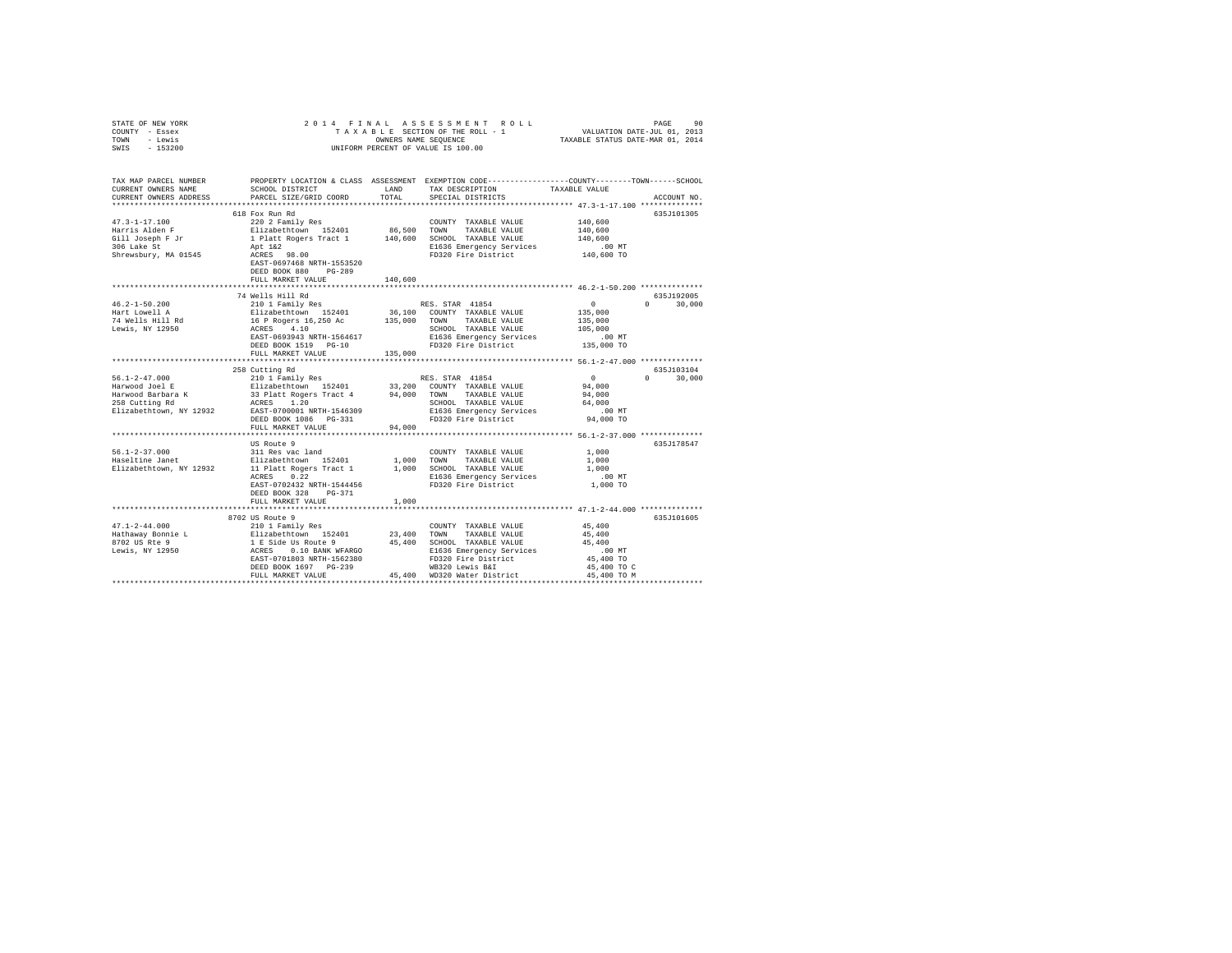| STATE OF NEW YORK<br>COUNTY - Essex<br>TOWN<br>- Lewis<br>SWIS - 153200 |                                                                           |        | 2014 FINAL ASSESSMENT ROLL<br>TAXABLE SECTION OF THE ROLL - 1<br>OWNERS NAME SEQUENCE<br>UNIFORM PERCENT OF VALUE IS 100.00 | VALUATION DATE-JUL 01, 2013<br>TAXABLE STATUS DATE-MAR 01, 2014 | 91<br>PAGE                                    |
|-------------------------------------------------------------------------|---------------------------------------------------------------------------|--------|-----------------------------------------------------------------------------------------------------------------------------|-----------------------------------------------------------------|-----------------------------------------------|
| TAX MAP PARCEL NUMBER<br>CURRENT OWNERS NAME                            | SCHOOL DISTRICT                                                           | LAND   | PROPERTY LOCATION & CLASS ASSESSMENT EXEMPTION CODE----------------COUNTY-------TOWN-----SCHOOL<br>TAX DESCRIPTION          | TAXABLE VALUE                                                   |                                               |
| CURRENT OWNERS ADDRESS                                                  | PARCEL SIZE/GRID COORD                                                    | TOTAL  | SPECIAL DISTRICTS                                                                                                           |                                                                 | ACCOUNT NO.                                   |
|                                                                         | 433 Stowersville Rd                                                       |        |                                                                                                                             |                                                                 | 635J102611                                    |
| $47.1 - 2 - 40.100$                                                     | 210 1 Family Res                                                          |        | RES. STAR 41854                                                                                                             | $\Omega$                                                        | 30,000<br>$\Omega$ and $\Omega$               |
| Hathaway Dorothy                                                        | Elizabethtown 152401                                                      |        | 32,800 COUNTY TAXABLE VALUE                                                                                                 | 61,100                                                          |                                               |
| Hathaway William                                                        |                                                                           |        | 61.100 TOWN TAXABLE VALUE                                                                                                   | 61,100                                                          |                                               |
|                                                                         |                                                                           |        | SCHOOL TAXABLE VALUE                                                                                                        | 31,100                                                          |                                               |
|                                                                         |                                                                           |        | E1636 Emergency Services                                                                                                    | $.00$ MT                                                        |                                               |
|                                                                         |                                                                           |        | FD320 Fire District                                                                                                         | 61,100 TO                                                       |                                               |
|                                                                         | FULL MARKET VALUE                                                         |        | 61.100 WB320 Lewis B&I                                                                                                      | 61,100 TO C                                                     |                                               |
|                                                                         |                                                                           |        | WD320 Water District                                                                                                        | 61,100 TO M                                                     |                                               |
|                                                                         |                                                                           |        |                                                                                                                             |                                                                 |                                               |
| $47.1 - 2 - 19.000$                                                     | 8612 US Route 9                                                           |        | RES. STAR 41854                                                                                                             | $\sim$ 0                                                        | 635J102612<br>$\Omega$ and $\Omega$<br>30,000 |
| Hathaway Gary A                                                         | 210 1 Family Res                                                          |        |                                                                                                                             | 89,000                                                          |                                               |
| US Rte 9                                                                | Elizabethtown 152401<br>2 Platt Rogers Tract 1                            |        | 35,300 COUNTY TAXABLE VALUE<br>89,000 TOWN TAXABLE VALUE                                                                    | 89,000                                                          |                                               |
| PO Box 99                                                               | Life Lease Lottie                                                         |        | SCHOOL TAXABLE VALUE                                                                                                        | 59,000                                                          |                                               |
| Lewis, NY 12950                                                         | Hathaway 1Ac                                                              |        | E1636 Emergency Services                                                                                                    | $.00$ MT                                                        |                                               |
|                                                                         | Hathaway 1Ac<br>ACRES 0.90                                                |        | FD320 Fire District                                                                                                         | 89,000 TO                                                       |                                               |
|                                                                         | EAST-0701775 NRTH-1560110                                                 |        | WB320 Lewis B&I                                                                                                             | 89,000 TO C                                                     |                                               |
|                                                                         | DEED BOOK 1017 PG-302                                                     |        | WD320 Water District                                                                                                        | 89,000 TO M                                                     |                                               |
|                                                                         | FULL MARKET VALUE                                                         | 89,000 |                                                                                                                             |                                                                 |                                               |
|                                                                         |                                                                           |        |                                                                                                                             |                                                                 |                                               |
|                                                                         | 31 Osawentha Dr                                                           |        |                                                                                                                             |                                                                 | 635J100911                                    |
| $47.13 - 1 - 4.000$                                                     | 270 Mfg housing                                                           |        | RES. STAR 41854                                                                                                             | $\sim$ 0                                                        | 30,000<br>$\Omega$ and $\Omega$               |
| Hathaway Ralph<br>Hathaway Lorraine                                     | Elizabethtown 152401<br>14 Platt Rogers Tract 4 37,000 TOWN TAXABLE VALUE |        | 31,000 COUNTY TAXABLE VALUE                                                                                                 | 37,000                                                          |                                               |
| 85 Hand Ave                                                             | 1204/68 Life Use To                                                       |        | SCHOOL TAXABLE VALUE                                                                                                        | 37,000<br>7.000                                                 |                                               |
| PO Box 183                                                              |                                                                           |        | E1636 Emergency Services                                                                                                    | $.00$ MT                                                        |                                               |
| Elizabethtown, NY 12932                                                 | Scott A Hathaway<br>ACRES 0.40                                            |        | FD320 Fire District                                                                                                         | 37,000 TO                                                       |                                               |
|                                                                         | EAST-0700815 NRTH-1560275                                                 |        | WB320 Lewis B&I                                                                                                             | 37,000 TO C                                                     |                                               |
|                                                                         | DEED BOOK 1258 PG-122                                                     |        | WD320 Water District                                                                                                        | 37,000 TO M                                                     |                                               |
|                                                                         | FULL MARKET VALUE                                                         | 37,000 |                                                                                                                             |                                                                 |                                               |
|                                                                         |                                                                           |        |                                                                                                                             |                                                                 |                                               |
|                                                                         | 431 Stowersville Rd                                                       |        |                                                                                                                             |                                                                 | 635J193007                                    |
| $47.1 - 2 - 40.200$                                                     | 210 1 Family Res                                                          |        | RES. STAR 41854                                                                                                             | $\sim$ 0                                                        | $0 \t 30,000$                                 |
| Hathaway Randy C                                                        | Elizabethtown 152401<br>1 Essex Tract                                     |        | 24,100 COUNTY TAXABLE VALUE                                                                                                 | 47,900                                                          |                                               |
| Hathaway Karen J                                                        |                                                                           |        | 47,900 TOWN TAXABLE VALUE                                                                                                   | 47,900                                                          |                                               |
|                                                                         |                                                                           |        | SCHOOL TAXABLE VALUE                                                                                                        | 17,900                                                          |                                               |
|                                                                         |                                                                           |        | E1636 Emergency Services<br>FD320 Fire District                                                                             | .00 MT                                                          |                                               |
|                                                                         |                                                                           |        | 47,900 WB320 Lewis B&I                                                                                                      | 47,900 TO<br>47,900 TO C                                        |                                               |
|                                                                         |                                                                           |        | WD320 Water District                                                                                                        | 47,900 TO M                                                     |                                               |
|                                                                         |                                                                           |        |                                                                                                                             |                                                                 |                                               |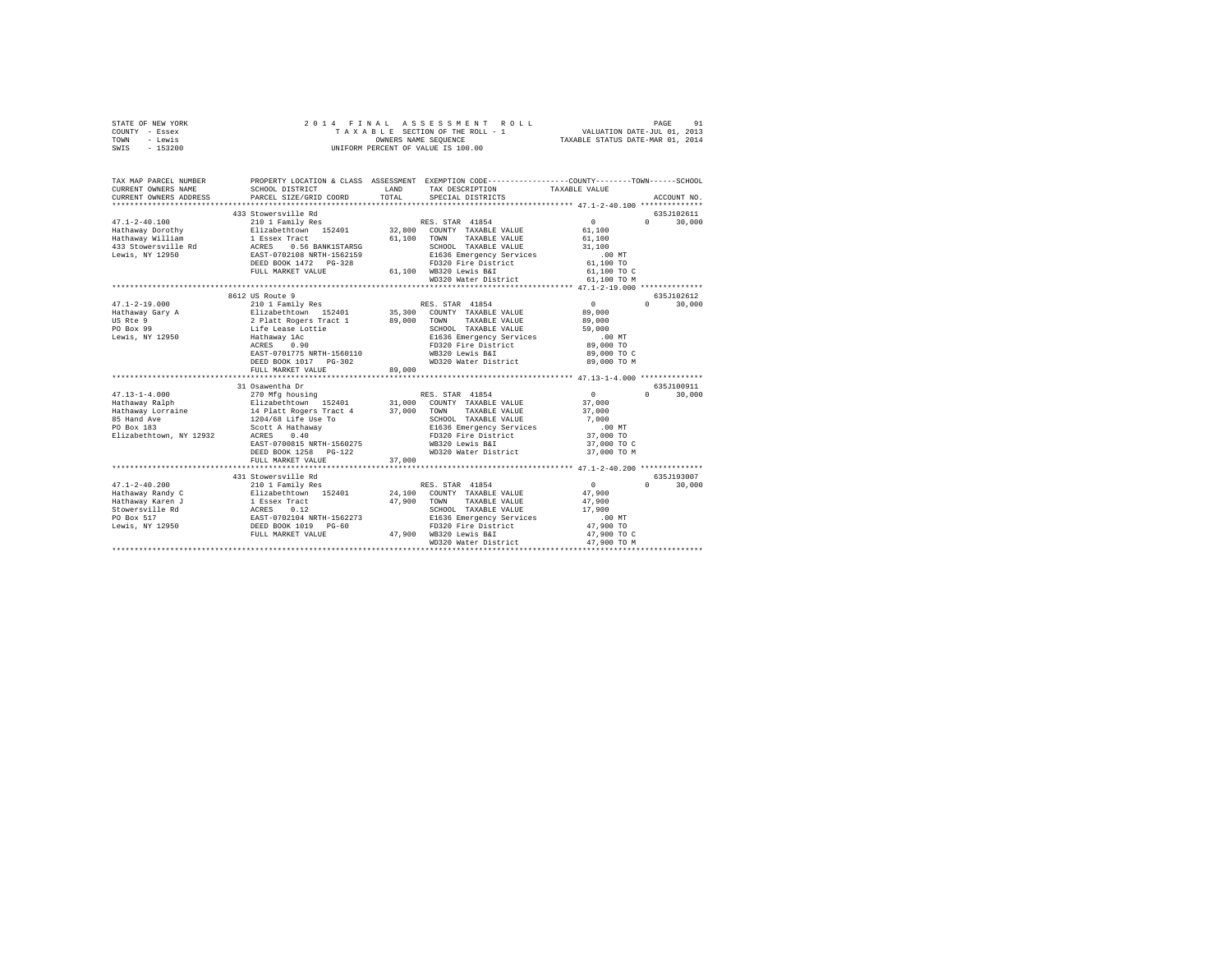| STATE OF NEW YORK<br>COUNTY - Essex<br>TOWN<br>- Lewis<br>SWIS - 153200                                                                                                           |                                                                                                                                                                                                        |                        | 2014 FINAL ASSESSMENT ROLL<br>T A X A B L E SECTION OF THE ROLL - 1<br>OWNERS NAME SEQUENCE<br>UNIFORM PERCENT OF VALUE IS 100.00                     | VALUATION DATE-JUL 01, 2013<br>TAXABLE STATUS DATE-MAR 01, 2014     | 92<br>PAGE                       |
|-----------------------------------------------------------------------------------------------------------------------------------------------------------------------------------|--------------------------------------------------------------------------------------------------------------------------------------------------------------------------------------------------------|------------------------|-------------------------------------------------------------------------------------------------------------------------------------------------------|---------------------------------------------------------------------|----------------------------------|
| TAX MAP PARCEL NUMBER<br>CURRENT OWNERS NAME<br>CURRENT OWNERS ADDRESS                                                                                                            | SCHOOL DISTRICT<br>PARCEL SIZE/GRID COORD                                                                                                                                                              | LAND<br>TOTAL          | PROPERTY LOCATION & CLASS ASSESSMENT EXEMPTION CODE----------------COUNTY-------TOWN-----SCHOOL<br>TAX DESCRIPTION TAXABLE VALUE<br>SPECIAL DISTRICTS |                                                                     | ACCOUNT NO.                      |
| $55.2 - 1 - 2.000$<br>Hathaway Roger<br>Hathaway Raymond A<br>c/o Roger Hathaway<br>47 Kent St<br>Keeseville, NY 12944                                                            | Old Military Ln<br>910 Priv forest<br>Elizabethtown 152401<br>29 Omt Twp 1<br>1584/139 Life Use R Hatha<br>ACRES 80.00<br>EAST-0684922 NRTH-1549594<br>DEED BOOK 1584 PG-139                           | 62,700 TOWN            | COUNTY TAXABLE VALUE<br>TAXABLE VALUE<br>62,700 SCHOOL TAXABLE VALUE<br>E1636 Emergency Services<br>FD320 Fire District                               | 62,700<br>62,700<br>62,700<br>$.00$ MT<br>62,700 TO                 | 635J102608                       |
| MAY BE SUBJECT TO PAYMENT<br>UNDER RPTL480A UNTIL 2018                                                                                                                            | FULL MARKET VALUE                                                                                                                                                                                      | 62,700                 |                                                                                                                                                       |                                                                     |                                  |
| $55.2 - 1 - 45.000$<br>Hathaway Roger<br>Hathaway Raymond A<br>c/o Roger Hathaway<br>47 Kent St<br>Keeseville, NY 12944<br>MAY BE SUBJECT TO PAYMENT<br>UNDER RPTL480A UNTIL 2018 | 203 Old Military Ln<br>260 Seasonal res<br>Elizabethtown 152401<br>28 Omt Twp 1<br>1584/139 Life Use R Hatha<br>ACRES 83.30<br>EAST-0684533 NRTH-1547881<br>DEED BOOK 1584 PG-139<br>FULL MARKET VALUE | 81,300 TOWN<br>113,600 | COUNTY TAXABLE VALUE<br>TAXABLE VALUE<br>113,600 SCHOOL TAXABLE VALUE<br>E1636 Emergency Services<br>FD320 Fire District                              | 113,600<br>113,600<br>113,600<br>.00MT<br>113,600 TO                | 635J102607                       |
| $55.2 - 1 - 44.000$<br>Hathaway Roger A<br>47 Kent St<br>Keeseville, NY 12944                                                                                                     | Old Military Ln<br>322 Rural vac>10<br>Elizabethtown 152401<br>28 Omt Twp 1<br>ACRES 63.00<br>EAST-0685830 NRTH-1547805<br>DEED BOOK 878<br>$PG-37$<br>FULL MARKET VALUE                               | 56,600 TOWN<br>56,600  | COUNTY TAXABLE VALUE<br>TAXABLE VALUE<br>56,600 SCHOOL TAXABLE VALUE<br>E1636 Emergency Services<br>FD320 Fire District                               | 56,600<br>56,600<br>56,600<br>$.00$ MT<br>56,600 TO                 | 635J105107                       |
| $46.4 - 1 - 6.140$<br>Hathaway Ryan O                                                                                                                                             | 555 Blood Hill Rd<br>240 Rural res<br>Elizabethtown 152401 42,500 COUNTY TAXABLE VALUE<br>DEED BOOK 1697 PG-297<br>FULL MARKET VALUE                                                                   | 154,800                | RES. STAR 41854<br>TAXABLE VALUE<br>SCHOOL TAXABLE VALUE<br>E1636 Emergency Services<br>FD320 Fire District                                           | $\sim$ 0<br>154,800<br>154,800<br>124,800<br>$.00$ MT<br>154,800 TO | 635J191012<br>$\Omega$<br>30,000 |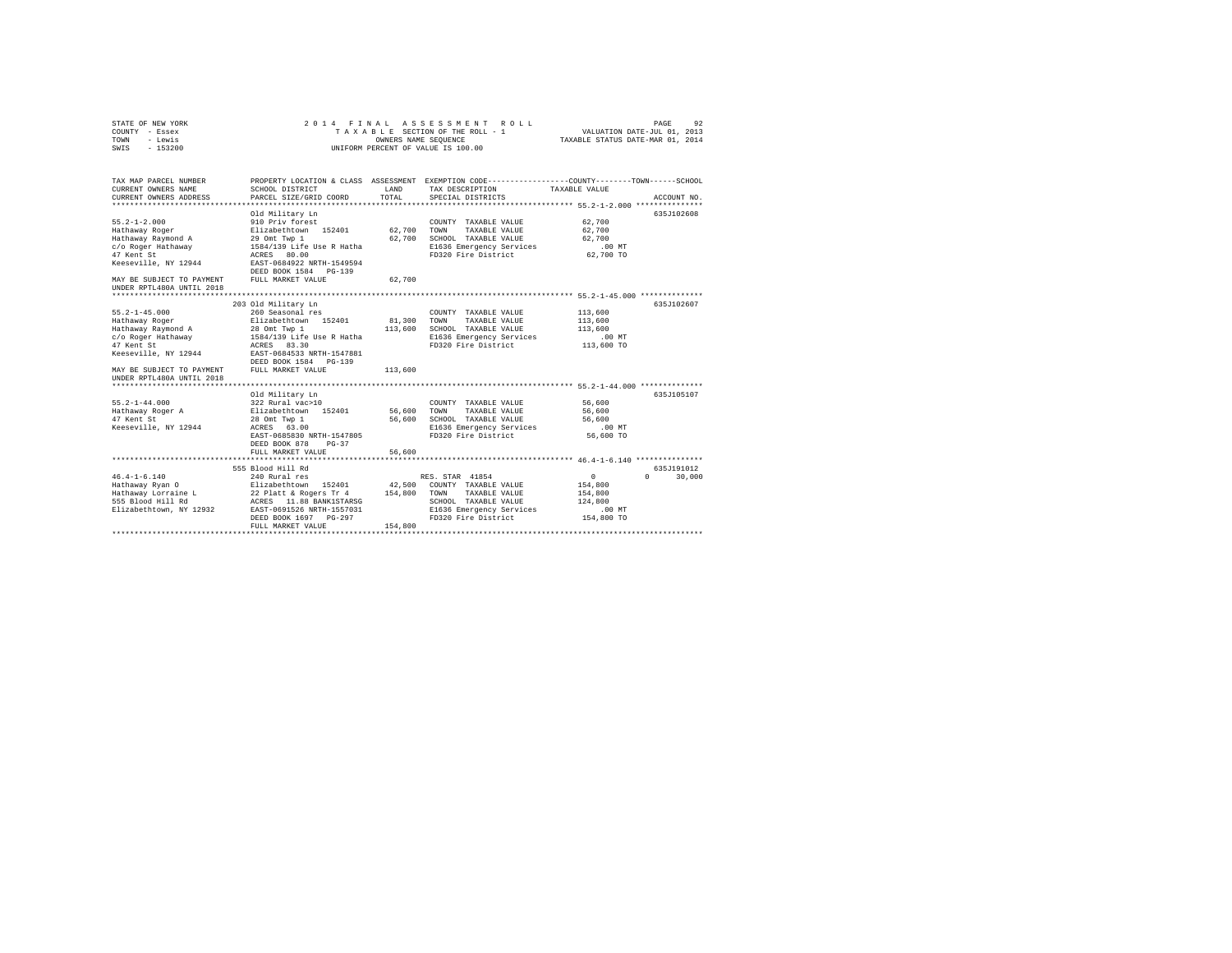| - Lewis<br>TOWN<br>$-153200$<br>SWIS                                                                                                                                                                                                                                                                                                                                                                                                                                                                                                                                                               |                                                                                                                                                                                               |                | OWNERS NAME SEQUENCE<br>UNIFORM PERCENT OF VALUE IS 100.00                                                                              | TAXABLE STATUS DATE-MAR 01, 2014                 |                             |
|----------------------------------------------------------------------------------------------------------------------------------------------------------------------------------------------------------------------------------------------------------------------------------------------------------------------------------------------------------------------------------------------------------------------------------------------------------------------------------------------------------------------------------------------------------------------------------------------------|-----------------------------------------------------------------------------------------------------------------------------------------------------------------------------------------------|----------------|-----------------------------------------------------------------------------------------------------------------------------------------|--------------------------------------------------|-----------------------------|
| TAX MAP PARCEL NUMBER<br>CURRENT OWNERS NAME<br>CURRENT OWNERS ADDRESS                                                                                                                                                                                                                                                                                                                                                                                                                                                                                                                             | PROPERTY LOCATION & CLASS ASSESSMENT EXEMPTION CODE---------------COUNTY-------TOWN------SCHOOL<br>SCHOOL DISTRICT<br>PARCEL SIZE/GRID COORD                                                  | TOTAL.         | LAND TAX DESCRIPTION<br>SPECIAL DISTRICTS                                                                                               | TAXABLE VALUE                                    | ACCOUNT NO.                 |
|                                                                                                                                                                                                                                                                                                                                                                                                                                                                                                                                                                                                    |                                                                                                                                                                                               |                |                                                                                                                                         |                                                  |                             |
| $47.3 - 1 - 22.000$<br>Hathaway Susan<br>Elizabethtown, NY 12932                                                                                                                                                                                                                                                                                                                                                                                                                                                                                                                                   | 728 Mitchell Hill Rd<br>ACRES 1.20<br>ACRES 1.20<br>EAST-0695221 NRTH-1555144<br>DEED BOOK 1200 PG-171<br>FULL MARKET VALUE                                                                   | 52,700         | TAXABLE VALUE<br>SCHOOL TAXABLE VALUE<br>E1636 Emergency Services<br>FD320 Fire District 52,700 TO                                      | $\sim$ 0<br>52,700<br>52,700<br>22,700<br>.00 MT | 635J187011<br>$0 \t 30.000$ |
|                                                                                                                                                                                                                                                                                                                                                                                                                                                                                                                                                                                                    |                                                                                                                                                                                               |                |                                                                                                                                         |                                                  |                             |
| $19.4 - 2 - 8.000$<br>Haupt Thomas<br>Haupt Theresa<br>- --1100 St<br>Lindenhurst, NY 11757                                                                                                                                                                                                                                                                                                                                                                                                                                                                                                        | US Route 9<br>314 Rural vac<10<br>Elizabethtown 152401 8,100<br>Maules Pat<br>ACRES 8.86<br>Maules Pat<br>ACRES 8.<br>EAST-0717208 NRTH-1601179<br>DEED BOOK 1708 PG-144<br>FULL MARKET VALUE | 8,100<br>8,100 | COUNTY TAXABLE VALUE<br>TOWN<br>TAXABLE VALUE 8,100<br>SCHOOL TAXABLE VALUE<br>E1636 Emergency Services<br>FD320 Fire District 8.100 TO | 8,100<br>8,100<br>.00 MT                         | 635J197008                  |
|                                                                                                                                                                                                                                                                                                                                                                                                                                                                                                                                                                                                    | US Route 9                                                                                                                                                                                    |                |                                                                                                                                         |                                                  | 635.T179037                 |
| $38.1 - 1 - 15.400$<br>$[{\rm Hayes\ Ruge and {\rm Imiges\ Ruge and {\rm Imiges\ Ruge and {\rm Imiges\ Ruge and {\rm Imiges\ Ruge and {\rm Imiges\ Ruge and {\rm Imiges\ Ruge and {\rm Imiges\ Ruge and {\rm Imiges\ Ruge and {\rm Imiges\ Ruge and {\rm Imiges\ Ruge and {\rm Imiges\ Ruge and {\rm Imiges\ Ruge and {\rm Imiges\ Ruge and {\rm Imiges\ Ruge and {\rm Imiges\ Ruge and {\rm Imiges\ Ruge and {\rm Imiges\ Ruge and {\rm Imiges\ Ruge and {\rm Imiges\ Ruge and {\rm Imiges\ Ruge.}}}}}}}} \cdot 165,700 \quad {\rm 700M} \quad {\rm 7$<br>Averill Park, NY 12018-9706 ACRES 19.60 | 322 Rural vac>10<br>EAST-0705923 NRTH-1582090<br>DEED BOOK 667 PG-101                                                                                                                         |                | COUNTY TAXABLE VALUE 35,700<br>E1636 Emergency Services<br>FD320 Fire District                                                          | 35,700<br>35,700<br>.00MT<br>00 MT.<br>35,700 TO |                             |
|                                                                                                                                                                                                                                                                                                                                                                                                                                                                                                                                                                                                    | FULL MARKET VALUE                                                                                                                                                                             | 35,700         |                                                                                                                                         |                                                  |                             |
| $38.2 - 1 - 10.120$                                                                                                                                                                                                                                                                                                                                                                                                                                                                                                                                                                                | 551 Deerhead Rd<br>$314$ Rural vac< $10$                                                                                                                                                      |                | COUNTY TAXABLE VALUE                                                                                                                    | 3,100                                            | 635J181001                  |
| Hazen Robert E<br>Ding Yuan<br>19 Young Ter<br>Millstone Township, NJ 08510 EAST-0717143 NRTH-1578010                                                                                                                                                                                                                                                                                                                                                                                                                                                                                              | Elizabethtown 152401 3,100<br>31 & 32 Peru Bay Tract<br>ACRES 3.00<br>DEED BOOK 1584 PG-207<br>FULL MARKET VALUE                                                                              | 3,100          | TAXABLE VALUE 3,100<br>TOWN<br>3,100 SCHOOL TAXABLE VALUE<br>E1636 Emergency Services<br>FD320 Fire District 3.100 TO                   | 3,100<br>.00 MT                                  |                             |
|                                                                                                                                                                                                                                                                                                                                                                                                                                                                                                                                                                                                    |                                                                                                                                                                                               |                |                                                                                                                                         |                                                  |                             |

312 Moss Rd 635J181011 47.2-1-64.000 210 1 Family Res RES. STAR 41854 0 0 30,000

EAST-0712086 NRTH-1567741 E1636 Emergency Services .00 MT DEED BOOK 1310 PG-16 FD320 Fire District 63,000 TO FULL MARKET VALUE 63,000 \*\*\*\*\*\*\*\*\*\*\*\*\*\*\*\*\*\*\*\*\*\*\*\*\*\*\*\*\*\*\*\*\*\*\*\*\*\*\*\*\*\*\*\*\*\*\*\*\*\*\*\*\*\*\*\*\*\*\*\*\*\*\*\*\*\*\*\*\*\*\*\*\*\*\*\*\*\*\*\*\*\*\*\*\*\*\*\*\*\*\*\*\*\*\*\*\*\*\*\*\*\*\*\*\*\*\*\*\*\*\*\*\*\*\*\*\*\*\*\*\*\*\*\*\*\*\*\*\*\*\*\*

Heald Brad Elizabethtown 152401 35,600 COUNTY TAXABLE VALUE 63,000 312 Moss Rd 2 Peru Bay Tract 63,000 TOWN TAXABLE VALUE 63,000 Lewis, NY 12950 ACRES 3.60 BANKTRANSAM SCHOOL TAXABLE VALUE 33,000

STATE OF NEW YORK 2 0 1 4 F I N A L A S S E S S M E N T R O L L PAGE 93 COUNTY - Essex T A X A B L E SECTION OF THE ROLL - 1 VALUATION DATE-JUL 01, 2013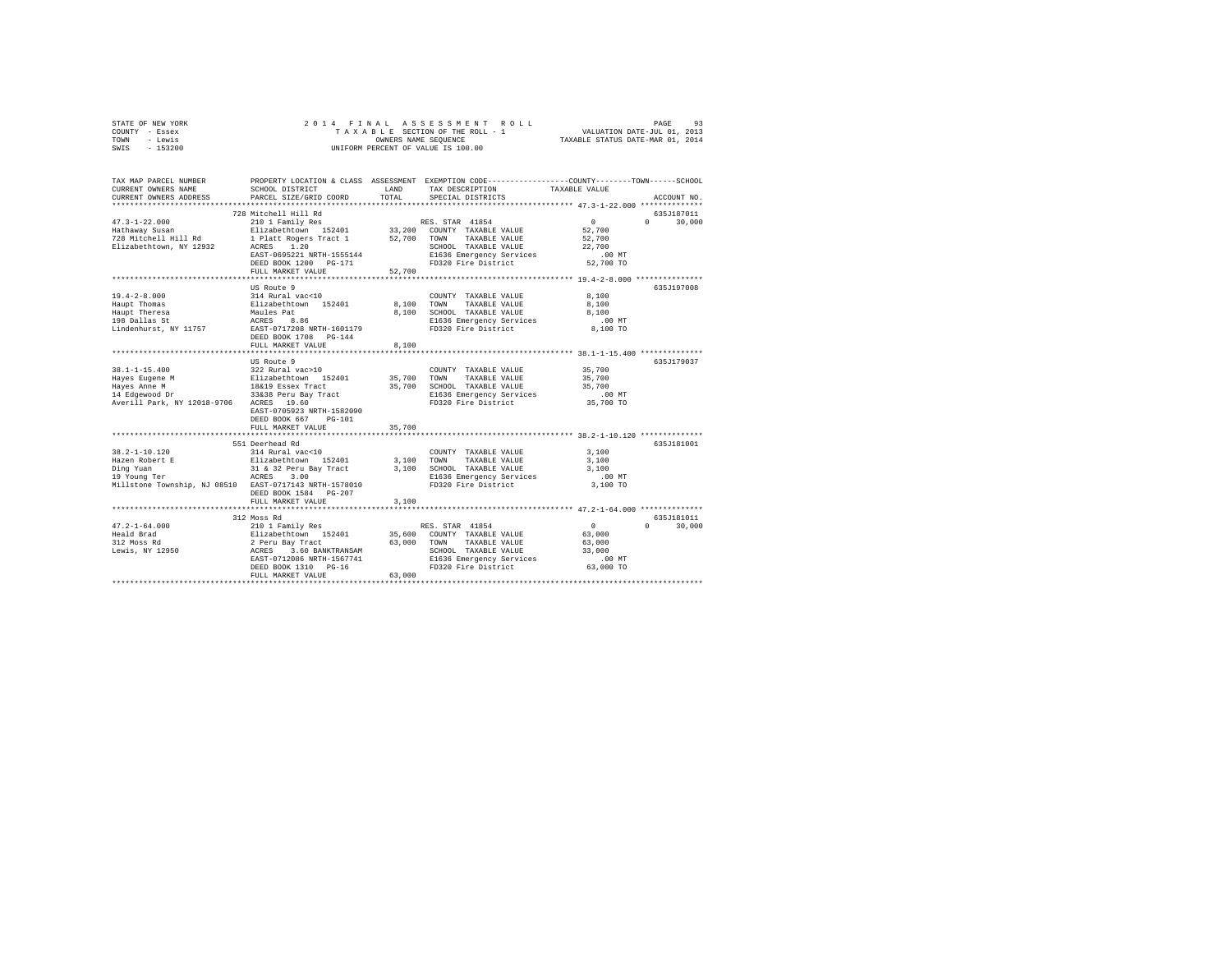| STATE OF NEW YORK<br>COUNTY - Essex<br>TOWN<br>- Lewis<br>SWIS - 153200 | 2014 FINAL<br>TAXABLE SECTION OF THE ROLL - 1<br>UNIFORM PERCENT OF VALUE IS 100.00                                                      | VALUATION DATE-JUL 01, 2013<br>TAXABLE STATUS DATE-MAR 01, 2014 | PAGE<br>94                                                  |                                                     |                                  |
|-------------------------------------------------------------------------|------------------------------------------------------------------------------------------------------------------------------------------|-----------------------------------------------------------------|-------------------------------------------------------------|-----------------------------------------------------|----------------------------------|
| TAX MAP PARCEL NUMBER<br>CURRENT OWNERS NAME                            | PROPERTY LOCATION & CLASS ASSESSMENT EXEMPTION CODE----------------COUNTY--------TOWN-----SCHOOL<br>SCHOOL DISTRICT                      | LAND                                                            | TAX DESCRIPTION                                             | TAXABLE VALUE                                       |                                  |
| CURRENT OWNERS ADDRESS                                                  | PARCEL SIZE/GRID COORD                                                                                                                   | TOTAL                                                           | SPECIAL DISTRICTS                                           |                                                     | ACCOUNT NO.                      |
|                                                                         | 697 Fox Run Rd                                                                                                                           |                                                                 |                                                             |                                                     | 635J184003                       |
| $47.3 - 1 - 20.120$                                                     | 210 1 Family Res                                                                                                                         |                                                                 | RES. STAR 41854                                             | $\sim$ 0                                            | $0 \qquad \qquad$<br>30,000      |
| Heald Peter<br>Peter Debra                                              | Elizabethtown 152401<br>1 Platt Roger Tract 1                                                                                            |                                                                 | 35,800 COUNTY TAXABLE VALUE<br>73,300 TOWN TAXABLE VALUE    | 73,300<br>73,300                                    |                                  |
| 697 Fox Run Rd                                                          | Db 911 Pg 217                                                                                                                            |                                                                 | SCHOOL TAXABLE VALUE                                        | 43,300                                              |                                  |
| Elizabethtown, NY 12932                                                 | ACRES 3.78                                                                                                                               |                                                                 | E1636 Emergency Services                                    | $.00$ MT                                            |                                  |
|                                                                         | EAST-0696640 NRTH-1555266                                                                                                                |                                                                 | FD320 Fire District                                         | 73,300 TO                                           |                                  |
|                                                                         | DEED BOOK 890<br>$PG-6$                                                                                                                  |                                                                 |                                                             |                                                     |                                  |
|                                                                         | FULL MARKET VALUE                                                                                                                        | 73,300                                                          |                                                             |                                                     |                                  |
|                                                                         | 742 Fox Run Rd                                                                                                                           |                                                                 |                                                             |                                                     | 635J101311                       |
| $47.3 - 1 - 4.000$                                                      | 620 Religious                                                                                                                            |                                                                 | COUNTY TAXABLE VALUE                                        | 105,700                                             |                                  |
| Heaven Hill Ministries                                                  | Elizabethtown 152401                                                                                                                     | 51,400                                                          | TOWN TAXABLE VALUE                                          | 105,700                                             |                                  |
| PO Box 113                                                              | 1 Platt Rogers Tract 1 105,700 SCHOOL TAXABLE VALUE                                                                                      |                                                                 |                                                             | 105,700                                             |                                  |
| Lewis, NY 12950                                                         | 1280/137                                                                                                                                 |                                                                 | E1636 Emergency Services                                    | .00 MT                                              |                                  |
|                                                                         | 25ac<br>ACRES 27.83<br>EAST-0698005 NRTH-1557036<br>DEED BOOK 1270 PG-21                                                                 |                                                                 | FD320 Fire District                                         | 105,700 TO                                          |                                  |
|                                                                         | FULL MARKET VALUE                                                                                                                        | 105,700                                                         |                                                             |                                                     |                                  |
|                                                                         | ***********************                                                                                                                  | *********                                                       |                                                             | ********************** 56.1-2-40.000 ************** |                                  |
| $56.1 - 2 - 40.000$                                                     | 7982 US Route 9<br>210 1 Family Res                                                                                                      |                                                                 | RES. STAR 41854                                             | $\mathbf{0}$                                        | 635J104104<br>$\Omega$<br>30,000 |
| Henrichs Loren W                                                        |                                                                                                                                          |                                                                 | 33,200 COUNTY TAXABLE VALUE                                 | 90,700                                              |                                  |
| Henrichs Cathy A                                                        |                                                                                                                                          |                                                                 | TAXABLE VALUE                                               | 90,700                                              |                                  |
| 7982 US Rte 9                                                           | 210 ramsly Res 2010 COUNTY<br>Elizabethtown 152401 33,200 COUNTY<br>33 Platt Rogers Tract 4 90,700 TOWN<br>ACRES 1.64 BANKM&TMTGC SCHOOL |                                                                 | SCHOOL TAXABLE VALUE                                        | 60,700                                              |                                  |
| Elizabethtown, NY 12932                                                 | EAST-0699877 NRTH-1545104                                                                                                                |                                                                 | E1636 Emergency Services                                    | $.00$ MT                                            |                                  |
|                                                                         | DEED BOOK 876 PG-292                                                                                                                     |                                                                 | FD320 Fire District                                         | 90,700 TO                                           |                                  |
|                                                                         | FULL MARKET VALUE                                                                                                                        | 90,700                                                          | ****************************** 55.2-1-21.000 ************** |                                                     |                                  |
|                                                                         | Fox Run Rd                                                                                                                               |                                                                 |                                                             |                                                     | 635J101410                       |
| $55.2 - 1 - 21.000$                                                     | 322 Rural vac>10                                                                                                                         |                                                                 | COUNTY TAXABLE VALUE                                        | 35,000                                              |                                  |
| Hens Geralyn M                                                          | Elizabethtown 152401                                                                                                                     | 35,000                                                          | TAXABLE VALUE<br>TOWN                                       | 35,000                                              |                                  |
| 5566 Irish Rd                                                           | 29 Platt Rogers Tr #4                                                                                                                    | 35,000                                                          | SCHOOL TAXABLE VALUE                                        | 35,000                                              |                                  |
| North Tonawanda, NY 14120                                               | 1476/114 Life Use To                                                                                                                     |                                                                 | E1636 Emergency Services                                    | $.00$ MT                                            |                                  |
|                                                                         | Geralyn Hens 17.2AC<br>ACRES 24.00                                                                                                       |                                                                 | FD320 Fire District                                         | 35,000 TO                                           |                                  |
|                                                                         | EAST-0694430 NRTH-1545025                                                                                                                |                                                                 |                                                             |                                                     |                                  |
|                                                                         | DEED BOOK 1476 PG-114                                                                                                                    |                                                                 |                                                             |                                                     |                                  |
|                                                                         | FULL MARKET VALUE                                                                                                                        | 35,000                                                          |                                                             |                                                     |                                  |
|                                                                         |                                                                                                                                          |                                                                 |                                                             |                                                     |                                  |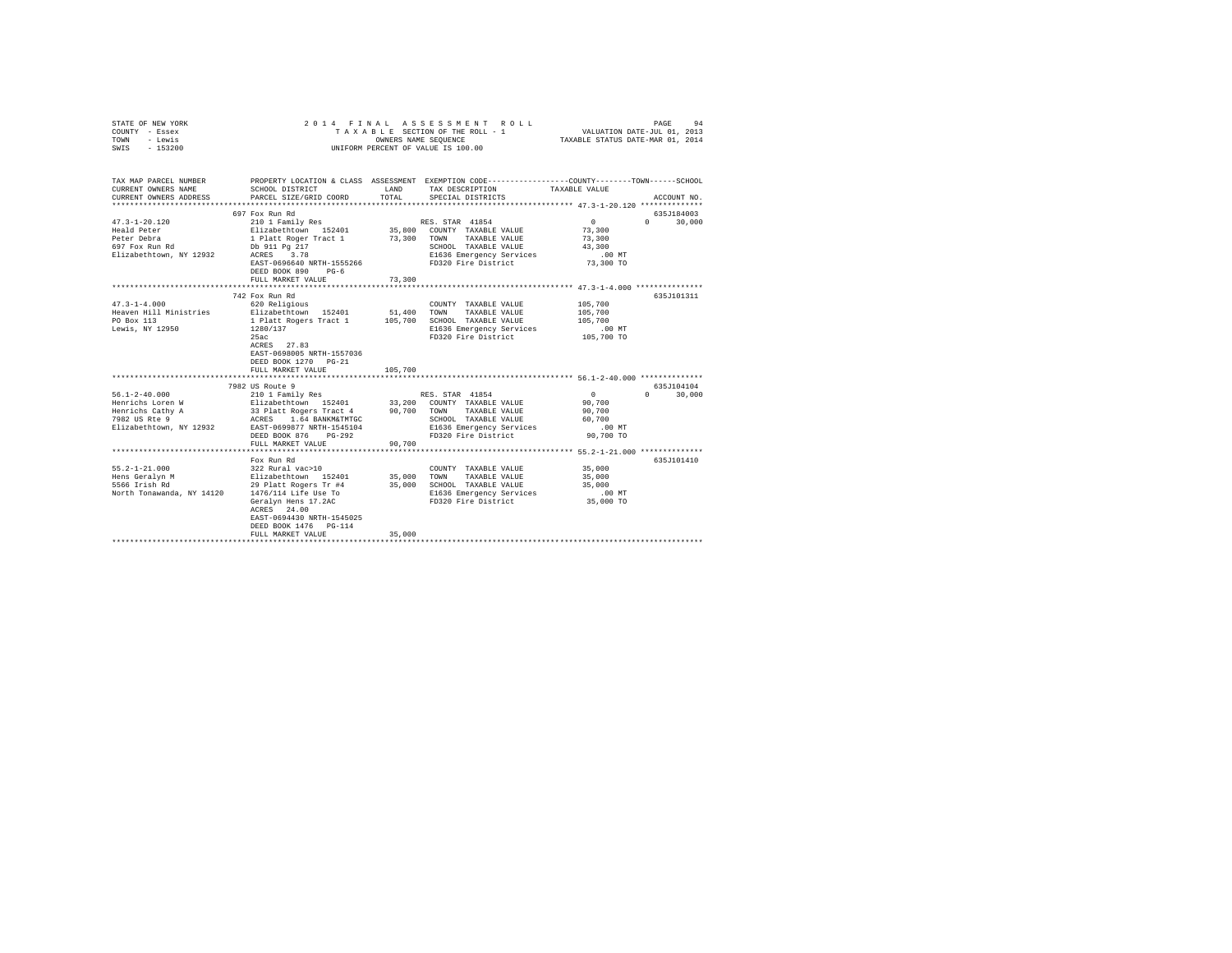| STATE OF NEW YORK<br>COUNTY - Essex<br>TOWN<br>- Lewis<br>SWIS<br>$-153200$                                     | 2014 FINAL<br>TAXABLE SECTION OF THE ROLL - 1<br>UNIFORM PERCENT OF VALUE IS 100.00                                                                                                                                                | PAGE<br>VALUATION DATE-JUL 01, 2013<br>TAXABLE STATUS DATE-MAR 01, 2014 | 95                                                                                                                                                                  |                                                                                                                                |  |
|-----------------------------------------------------------------------------------------------------------------|------------------------------------------------------------------------------------------------------------------------------------------------------------------------------------------------------------------------------------|-------------------------------------------------------------------------|---------------------------------------------------------------------------------------------------------------------------------------------------------------------|--------------------------------------------------------------------------------------------------------------------------------|--|
| TAX MAP PARCEL NUMBER<br>CURRENT OWNERS NAME<br>CURRENT OWNERS ADDRESS                                          | SCHOOL DISTRICT<br>PARCEL SIZE/GRID COORD                                                                                                                                                                                          | LAND<br>TOTAL                                                           | TAX DESCRIPTION<br>SPECIAL DISTRICTS                                                                                                                                | PROPERTY LOCATION & CLASS ASSESSMENT EXEMPTION CODE---------------COUNTY-------TOWN-----SCHOOL<br>TAXABLE VALUE<br>ACCOUNT NO. |  |
| $47.4 - 1 - 19.000$<br>Hernandez Mark<br>Hernandez Lauren<br>190 Garfield Pl Apt 1E<br>Brooklyn, NY 11215       | 100 Hurley Rd<br>210 1 Family Res<br>Westport 155001<br>46 Taylor & Kimball<br>10ac<br>ACRES<br>7.60 BANK1STARSG<br>EAST-0719875 NRTH-1553454<br>DEED BOOK 1627 PG-246<br>FULL MARKET VALUE                                        | 39,300<br>329,300<br>329,300                                            | COUNTY TAXABLE VALUE<br>TOWN<br>TAXABLE VALUE<br>SCHOOL TAXABLE VALUE<br>E1636 Emergency Services<br>FD320 Fire District                                            | 635J102707<br>329,300<br>329,300<br>329,300<br>$.00$ MT<br>329,300 TO                                                          |  |
|                                                                                                                 |                                                                                                                                                                                                                                    |                                                                         |                                                                                                                                                                     |                                                                                                                                |  |
| $47.4 - 1 - 20.000$<br>Hernandez Mark<br>Hernandez Lauren<br>Brooklyn, NY 11215                                 | Hurley Rd<br>311 Res vac land<br>Westport<br>155001<br>46 Taylor & Kimball<br>EAST-0720148 NRTH-1553146<br>DEED BOOK 1627 PG-246<br>FULL MARKET VALUE                                                                              | 3,800<br>3,800<br>3,800                                                 | COUNTY TAXABLE VALUE<br>TOWN<br>TAXABLE VALUE<br>SCHOOL TAXABLE VALUE<br>E1636 Emergency Services<br>FD320 Fire District                                            | 635J103808<br>3,800<br>3,800<br>3,800<br>.00 MT<br>3,800 TO                                                                    |  |
|                                                                                                                 | 191 Fox Run Rd                                                                                                                                                                                                                     |                                                                         |                                                                                                                                                                     | 635J102615                                                                                                                     |  |
| $55.2 - 1 - 29.110$<br>c/o William Bergin-Trustee 26 29 Platt Rogers Tr 4<br>915 Church St<br>Baldwin, NY 11510 | 281 Multiple res<br>Db 990 Pg 326 (Agreement)<br>ACRES 217.46<br>EAST-0693664 NRTH-1544056<br>DEED BOOK 1052 PG-56<br>FULL MARKET VALUE                                                                                            | 229,500<br>365,600<br>365,600                                           | COUNTY TAXABLE VALUE<br>TOWN<br>TAXABLE VALUE<br>SCHOOL TAXABLE VALUE<br>E1636 Emergency Services<br>FD320 Fire District                                            | 365,600<br>365,600<br>365,600<br>$.00$ MT<br>365,600 TO                                                                        |  |
|                                                                                                                 |                                                                                                                                                                                                                                    |                                                                         |                                                                                                                                                                     |                                                                                                                                |  |
| $47.1 - 1 - 20.100$<br>Hodgdon Marlena R<br>Pulsifer Michael R<br>493 Grubstake<br>Homer, AK 99603              | 8735 US Route 9<br>210 1 Family Res<br>Elizabethtown 152401<br>1 Essex Tract<br>Db 887 Pg 274<br>6.00 BANK1STARSG<br>ACRES<br>EAST-0701450 NRTH-1563100<br>DEED BOOK 1176 PG-44<br>FULL MARKET VALUE<br>************************** | 29,600<br>59,200<br>59,200                                              | COUNTY TAXABLE VALUE<br>TOWN<br>TAXABLE VALUE<br>SCHOOL TAXABLE VALUE<br>E1636 Emergency Services<br>FD320 Fire District<br>WB320 Lewis B&I<br>WD320 Water District | 635.T104206<br>59,200<br>59,200<br>59,200<br>$.00$ MT<br>59,200 TO<br>59,200 TO C<br>59.200 TO M                               |  |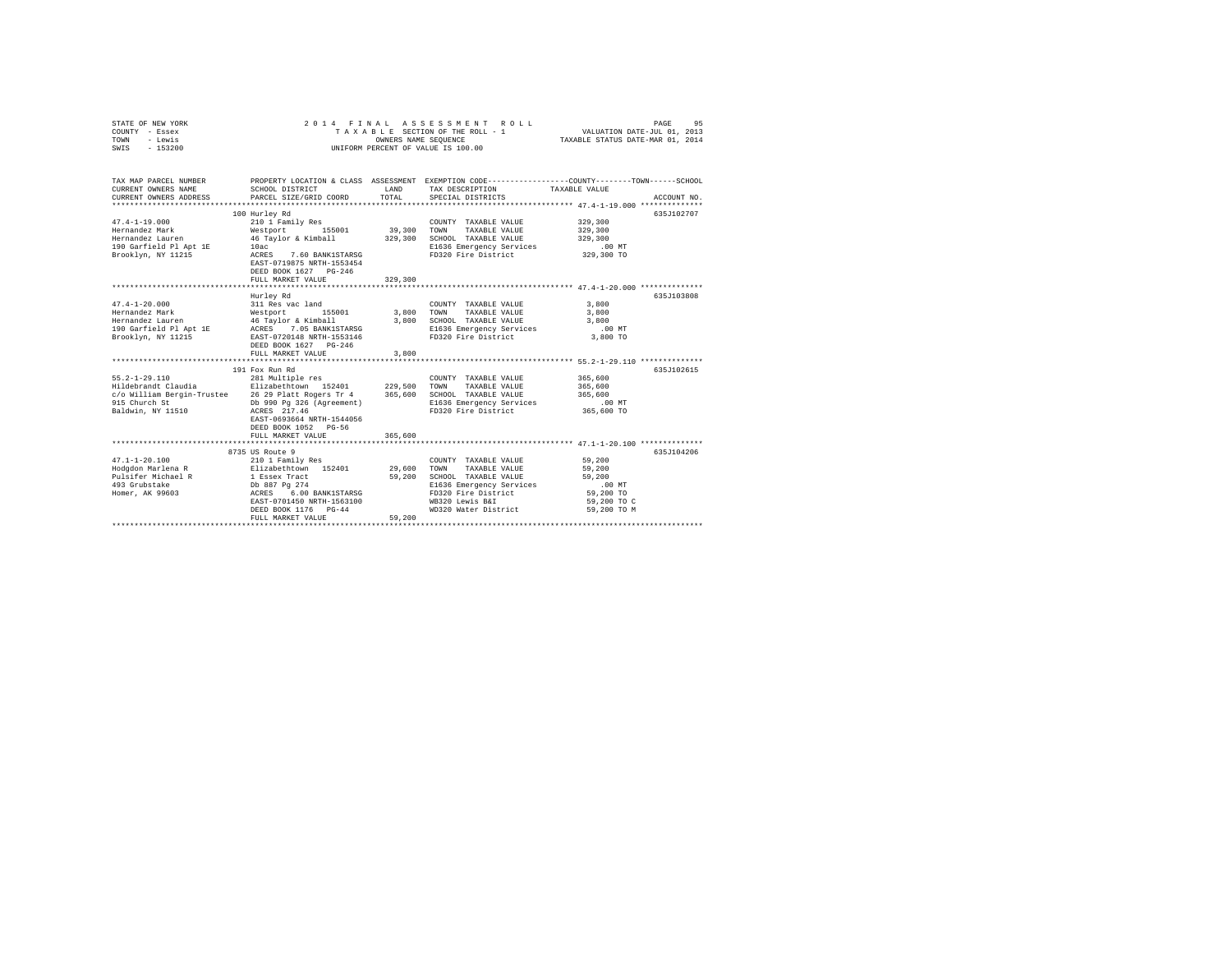|                | STATE OF NEW YORK |  |  | 2014 FINAL ASSESSMENT ROLL         |                                  | PAGE                        | 96 |
|----------------|-------------------|--|--|------------------------------------|----------------------------------|-----------------------------|----|
| COUNTY - Essex |                   |  |  | TAXABLE SECTION OF THE ROLL - 1    |                                  | VALUATION DATE-JUL 01, 2013 |    |
| TOWN           | - Lewis           |  |  | OWNERS NAME SEOUENCE               | TAXABLE STATUS DATE-MAR 01, 2014 |                             |    |
| SWIS           | $-153200$         |  |  | UNIFORM PERCENT OF VALUE IS 100.00 |                                  |                             |    |

| TAX MAP PARCEL NUMBER<br>CURRENT OWNERS NAME<br>CURRENT OWNERS ADDRESS | SCHOOL DISTRICT<br>PARCEL SIZE/GRID COORD | LAND<br>TOTAL | PROPERTY LOCATION & CLASS ASSESSMENT EXEMPTION CODE---------------COUNTY-------TOWN------SCHOOL<br>TAX DESCRIPTION<br>SPECIAL DISTRICTS | TAXABLE VALUE                                         | ACCOUNT NO.        |
|------------------------------------------------------------------------|-------------------------------------------|---------------|-----------------------------------------------------------------------------------------------------------------------------------------|-------------------------------------------------------|--------------------|
|                                                                        |                                           |               |                                                                                                                                         |                                                       |                    |
|                                                                        | US Route 9                                |               |                                                                                                                                         |                                                       | 635.1104205        |
| $47.1 - 1 - 20.200$                                                    | 311 Res vac land                          |               | COUNTY TAXABLE VALUE 31,600                                                                                                             |                                                       |                    |
|                                                                        |                                           |               |                                                                                                                                         | 31,600                                                |                    |
|                                                                        |                                           |               | 31,600 SCHOOL TAXABLE VALUE                                                                                                             | 31,600                                                |                    |
|                                                                        |                                           |               | E1636 Emergency Services                                                                                                                | $.00$ MT                                              |                    |
|                                                                        |                                           |               | FD320 Fire District 31,600 TO<br>MP320 Levis BST                                                                                        |                                                       |                    |
|                                                                        |                                           |               |                                                                                                                                         |                                                       |                    |
|                                                                        |                                           |               |                                                                                                                                         |                                                       |                    |
|                                                                        |                                           |               |                                                                                                                                         | ************************ 47.1-1-29.200 ************** |                    |
|                                                                        | 8669 US Route 9                           |               |                                                                                                                                         |                                                       | 635J190014         |
| $47.1 - 1 - 29.200$                                                    | 270 Mfg housing                           |               | COUNTY TAXABLE VALUE                                                                                                                    | 39.700                                                |                    |
|                                                                        |                                           |               |                                                                                                                                         | 39,700<br>39,700                                      |                    |
|                                                                        |                                           |               |                                                                                                                                         |                                                       |                    |
|                                                                        |                                           |               | E1636 Emergency Services .00 MT<br>FD320 Fire District 39,700 TO                                                                        |                                                       |                    |
|                                                                        |                                           |               |                                                                                                                                         |                                                       |                    |
|                                                                        | FULL MARKET VALUE                         |               | WB320 Lewis B&I<br>39,700 WD320 Water District 39,700 TO M                                                                              | 39,700 TO C                                           |                    |
|                                                                        |                                           |               |                                                                                                                                         |                                                       |                    |
|                                                                        | 28 Osawentha Dr                           |               |                                                                                                                                         |                                                       | 635J100903         |
| $47.13 - 4 - 9.100$                                                    | 210 1 Family Res RES. STAR 41854          |               |                                                                                                                                         |                                                       | $0 \t 30,000$      |
|                                                                        |                                           |               |                                                                                                                                         | 114,000                                               |                    |
|                                                                        |                                           |               |                                                                                                                                         | 114,000                                               |                    |
|                                                                        |                                           |               | SCHOOL TAXABLE VALUE                                                                                                                    | 84,000                                                |                    |
|                                                                        |                                           |               | E1636 Emergency Services                                                                                                                |                                                       |                    |
|                                                                        |                                           |               |                                                                                                                                         |                                                       |                    |
|                                                                        | FULL MARKET VALUE                         |               | FD320 Fire District<br>114,000 WB320 Lewis B&I                                                                                          | $114,000$ TO<br>$114,000$ TO<br>$114,000$ TO C        |                    |
|                                                                        |                                           |               | WD320 Water District                                                                                                                    | 114,000 TO M                                          |                    |
|                                                                        |                                           |               |                                                                                                                                         |                                                       |                    |
|                                                                        | 289 Hyde Rd                               |               |                                                                                                                                         |                                                       | 635J177008         |
|                                                                        |                                           |               |                                                                                                                                         | 15,000                                                | 15,000<br>$\Omega$ |
|                                                                        |                                           |               |                                                                                                                                         | $\mathbf{0}$                                          | 64,200<br>$\Omega$ |
|                                                                        |                                           |               |                                                                                                                                         | 178,800                                               |                    |
|                                                                        |                                           |               |                                                                                                                                         | 178,800                                               |                    |
|                                                                        |                                           |               | SCHOOL TAXABLE VALUE 129,600<br>E1636 Emergency Services .00 MT<br>FD320 Fire District 193,800 TO                                       |                                                       |                    |
|                                                                        |                                           |               | E1636 Emergency Services                                                                                                                |                                                       |                    |
|                                                                        | DEED BOOK 837 PG-4                        |               |                                                                                                                                         |                                                       |                    |
|                                                                        | FULL MARKET VALUE                         | 193,800       |                                                                                                                                         |                                                       |                    |
|                                                                        |                                           |               |                                                                                                                                         |                                                       | 635.7100401        |
|                                                                        | US Route 9                                |               |                                                                                                                                         | 200                                                   |                    |
|                                                                        |                                           |               |                                                                                                                                         | 200                                                   |                    |
|                                                                        |                                           |               |                                                                                                                                         |                                                       |                    |
|                                                                        |                                           |               | SCHOOL TAXABLE VALUE<br>E1636 Emergency Services (0.0 MT)<br>200 TO                                                                     |                                                       |                    |
|                                                                        |                                           |               |                                                                                                                                         | 200 TO                                                |                    |
|                                                                        |                                           |               |                                                                                                                                         | 200 TO C                                              |                    |
|                                                                        |                                           |               |                                                                                                                                         | 200 TO M                                              |                    |
|                                                                        |                                           |               |                                                                                                                                         |                                                       |                    |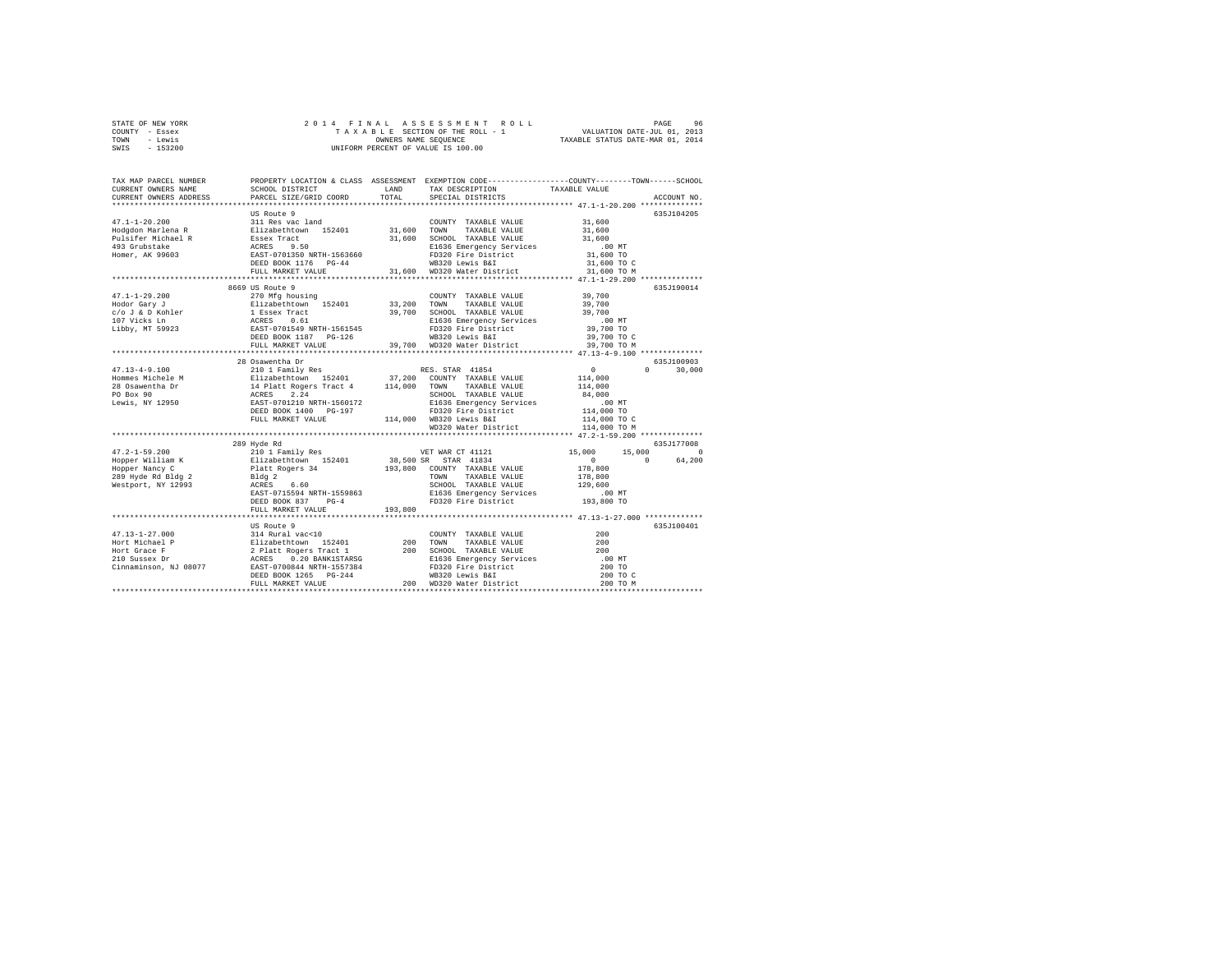| STATE OF NEW YORK                                                                                                                                                                                                                                                                                                    | 2014 FINAL                                                                                                                                                                                                                                                                                   |         |                                    |                                                                                                |  |  |
|----------------------------------------------------------------------------------------------------------------------------------------------------------------------------------------------------------------------------------------------------------------------------------------------------------------------|----------------------------------------------------------------------------------------------------------------------------------------------------------------------------------------------------------------------------------------------------------------------------------------------|---------|------------------------------------|------------------------------------------------------------------------------------------------|--|--|
| COUNTY - Essex                                                                                                                                                                                                                                                                                                       |                                                                                                                                                                                                                                                                                              |         |                                    |                                                                                                |  |  |
| TOWN - Lewis                                                                                                                                                                                                                                                                                                         | 4 FINAL ASSESSMENT ROLL PROFINE PROFINE PROFINE PROFINE SELENCE SECTION OF THE ROLL PROFINE PROFINE PROFINE PROFINE PROFINE PROFINE PROFINE PROFINE PROFINE PROFINE PROFINE PROFINE PROFINE PROFINE PROFINE PROFINE PROFINE PR<br>OWNERS NAME SEQUENCE<br>UNIFORM PERCENT OF VALUE IS 100.00 |         |                                    |                                                                                                |  |  |
| SWIS - 153200                                                                                                                                                                                                                                                                                                        |                                                                                                                                                                                                                                                                                              |         |                                    |                                                                                                |  |  |
|                                                                                                                                                                                                                                                                                                                      |                                                                                                                                                                                                                                                                                              |         |                                    |                                                                                                |  |  |
|                                                                                                                                                                                                                                                                                                                      |                                                                                                                                                                                                                                                                                              |         |                                    |                                                                                                |  |  |
| TAX MAP PARCEL NUMBER                                                                                                                                                                                                                                                                                                |                                                                                                                                                                                                                                                                                              |         |                                    |                                                                                                |  |  |
| CURRENT OWNERS NAME                                                                                                                                                                                                                                                                                                  | SCHOOL DISTRICT                                                                                                                                                                                                                                                                              |         | LAND TAX DESCRIPTION TAXABLE VALUE | PROPERTY LOCATION & CLASS ASSESSMENT EXEMPTION CODE---------------COUNTY-------TOWN-----SCHOOL |  |  |
| CURRENT OWNERS ADDRESS                                                                                                                                                                                                                                                                                               | PARCEL SIZE/GRID COORD                                                                                                                                                                                                                                                                       | TOTAL   | SPECIAL DISTRICTS                  | ACCOUNT NO.                                                                                    |  |  |
|                                                                                                                                                                                                                                                                                                                      |                                                                                                                                                                                                                                                                                              |         |                                    |                                                                                                |  |  |
|                                                                                                                                                                                                                                                                                                                      | 52 Rustic Way                                                                                                                                                                                                                                                                                |         |                                    | 635J105411                                                                                     |  |  |
| $47.13 - 1 - 29.111$                                                                                                                                                                                                                                                                                                 | 240 Rural res                                                                                                                                                                                                                                                                                |         | COUNTY TAXABLE VALUE               | 144,700                                                                                        |  |  |
|                                                                                                                                                                                                                                                                                                                      |                                                                                                                                                                                                                                                                                              |         |                                    | 144,700                                                                                        |  |  |
|                                                                                                                                                                                                                                                                                                                      |                                                                                                                                                                                                                                                                                              |         |                                    | 144,700                                                                                        |  |  |
|                                                                                                                                                                                                                                                                                                                      |                                                                                                                                                                                                                                                                                              |         |                                    | .00 MT                                                                                         |  |  |
|                                                                                                                                                                                                                                                                                                                      |                                                                                                                                                                                                                                                                                              |         |                                    | 144,700 TO                                                                                     |  |  |
|                                                                                                                                                                                                                                                                                                                      | DEED BOOK 1265 PG-229                                                                                                                                                                                                                                                                        |         |                                    |                                                                                                |  |  |
|                                                                                                                                                                                                                                                                                                                      | FULL MARKET VALUE                                                                                                                                                                                                                                                                            | 144,700 |                                    |                                                                                                |  |  |
|                                                                                                                                                                                                                                                                                                                      |                                                                                                                                                                                                                                                                                              |         |                                    |                                                                                                |  |  |
|                                                                                                                                                                                                                                                                                                                      | Hulbert Rd                                                                                                                                                                                                                                                                                   |         |                                    | 635J101706                                                                                     |  |  |
| $47.2 - 1 - 44.000$                                                                                                                                                                                                                                                                                                  | $322$ Rural vac > 10                                                                                                                                                                                                                                                                         |         | COUNTY TAXABLE VALUE               | 27,900                                                                                         |  |  |
|                                                                                                                                                                                                                                                                                                                      |                                                                                                                                                                                                                                                                                              |         |                                    | 27,900                                                                                         |  |  |
|                                                                                                                                                                                                                                                                                                                      |                                                                                                                                                                                                                                                                                              |         |                                    | 27,900                                                                                         |  |  |
|                                                                                                                                                                                                                                                                                                                      |                                                                                                                                                                                                                                                                                              |         |                                    | $.00$ MT                                                                                       |  |  |
| ${\tiny \begin{tabular}{l c c c c c c c} \hline $47.2-1$-40.000 & $522$ & $84$ & $17.2$ & $17.2$ & $17.2$ & $17.2$ & $17.2$ & $17.2$ & $17.2$ & $17.2$ & $17.2$ & $17.2$ & $17.2$ & $17.2$ & $17.2$ & $17.2$ & $17.2$ & $17.2$ & $17.2$ & $17.2$ & $17.2$ & $17.2$ & $17.2$ & $17.2$ & $17.2$ & $17.2$<br>PU BUA 302 |                                                                                                                                                                                                                                                                                              |         |                                    | 27,900 TO                                                                                      |  |  |
|                                                                                                                                                                                                                                                                                                                      | DEED BOOK 1370 PG-242                                                                                                                                                                                                                                                                        |         |                                    |                                                                                                |  |  |
|                                                                                                                                                                                                                                                                                                                      | FULL MARKET VALUE                                                                                                                                                                                                                                                                            | 27,900  |                                    |                                                                                                |  |  |
|                                                                                                                                                                                                                                                                                                                      |                                                                                                                                                                                                                                                                                              |         |                                    |                                                                                                |  |  |
|                                                                                                                                                                                                                                                                                                                      | 9089 US Route 9                                                                                                                                                                                                                                                                              |         |                                    | 635J193009                                                                                     |  |  |
|                                                                                                                                                                                                                                                                                                                      | 89 US Route 9<br>240 Rural res                                                                                                                                                                                                                                                               |         |                                    | $0 \t 30.000$                                                                                  |  |  |
|                                                                                                                                                                                                                                                                                                                      |                                                                                                                                                                                                                                                                                              |         |                                    |                                                                                                |  |  |
|                                                                                                                                                                                                                                                                                                                      |                                                                                                                                                                                                                                                                                              |         |                                    |                                                                                                |  |  |
|                                                                                                                                                                                                                                                                                                                      |                                                                                                                                                                                                                                                                                              |         |                                    |                                                                                                |  |  |
|                                                                                                                                                                                                                                                                                                                      |                                                                                                                                                                                                                                                                                              |         |                                    |                                                                                                |  |  |
|                                                                                                                                                                                                                                                                                                                      |                                                                                                                                                                                                                                                                                              |         |                                    |                                                                                                |  |  |
|                                                                                                                                                                                                                                                                                                                      |                                                                                                                                                                                                                                                                                              |         |                                    |                                                                                                |  |  |
|                                                                                                                                                                                                                                                                                                                      |                                                                                                                                                                                                                                                                                              |         |                                    |                                                                                                |  |  |
|                                                                                                                                                                                                                                                                                                                      | 9134 US Route 9                                                                                                                                                                                                                                                                              |         |                                    | 635J175003                                                                                     |  |  |
| $38.3 - 1 - 17.000$                                                                                                                                                                                                                                                                                                  | 210 1 Family Res                                                                                                                                                                                                                                                                             |         | COUNTY TAXABLE VALUE               | 104,000                                                                                        |  |  |
| Hughes Charles R<br>9134 US Rt 9                                                                                                                                                                                                                                                                                     | Elizabethtown 152401                                                                                                                                                                                                                                                                         |         | 33,100 TOWN TAXABLE VALUE          | 104,000                                                                                        |  |  |
|                                                                                                                                                                                                                                                                                                                      | 11 Essex Tract                                                                                                                                                                                                                                                                               |         | 104,000 SCHOOL TAXABLE VALUE       | 104,000                                                                                        |  |  |
| Lewis, NY 12950                                                                                                                                                                                                                                                                                                      | ACRES 1.07                                                                                                                                                                                                                                                                                   |         | E1636 Emergency Services           | .00MT                                                                                          |  |  |
|                                                                                                                                                                                                                                                                                                                      | EAST-0703554 NRTH-1572393                                                                                                                                                                                                                                                                    |         | FD320 Fire District                | 104,000 TO                                                                                     |  |  |
|                                                                                                                                                                                                                                                                                                                      | DEED BOOK 1284 PG-31                                                                                                                                                                                                                                                                         |         |                                    |                                                                                                |  |  |
|                                                                                                                                                                                                                                                                                                                      | FULL MARKET VALUE                                                                                                                                                                                                                                                                            | 104,000 |                                    |                                                                                                |  |  |
|                                                                                                                                                                                                                                                                                                                      |                                                                                                                                                                                                                                                                                              |         |                                    |                                                                                                |  |  |
|                                                                                                                                                                                                                                                                                                                      | 281 Roscoe Rd                                                                                                                                                                                                                                                                                |         |                                    | 635Z010001                                                                                     |  |  |
| $55.2 - 1 - 40.200$                                                                                                                                                                                                                                                                                                  | 240 Rural res                                                                                                                                                                                                                                                                                |         | COUNTY TAXABLE VALUE               | 187,000                                                                                        |  |  |
| Hulbert Lance W Elizabethtown 152401<br>281 Roscoe Rd 24 & 26 Omt Twp 1                                                                                                                                                                                                                                              |                                                                                                                                                                                                                                                                                              |         | 66,700 TOWN TAXABLE VALUE          | 187,000                                                                                        |  |  |
|                                                                                                                                                                                                                                                                                                                      |                                                                                                                                                                                                                                                                                              |         | 187,000 SCHOOL TAXABLE VALUE       | 187,000                                                                                        |  |  |
| Elizabethtown, NY 12932                                                                                                                                                                                                                                                                                              | ACRES 25.33                                                                                                                                                                                                                                                                                  |         | E1636 Emergency Services           | $.00$ MT                                                                                       |  |  |
|                                                                                                                                                                                                                                                                                                                      | EAST-0686923 NRTH-1543103                                                                                                                                                                                                                                                                    |         | FD320 Fire District                | 187,000 TO                                                                                     |  |  |
|                                                                                                                                                                                                                                                                                                                      | DEED BOOK 1627 PG-310                                                                                                                                                                                                                                                                        |         |                                    |                                                                                                |  |  |
|                                                                                                                                                                                                                                                                                                                      | FULL MARKET VALUE                                                                                                                                                                                                                                                                            | 187,000 |                                    |                                                                                                |  |  |
|                                                                                                                                                                                                                                                                                                                      |                                                                                                                                                                                                                                                                                              |         |                                    |                                                                                                |  |  |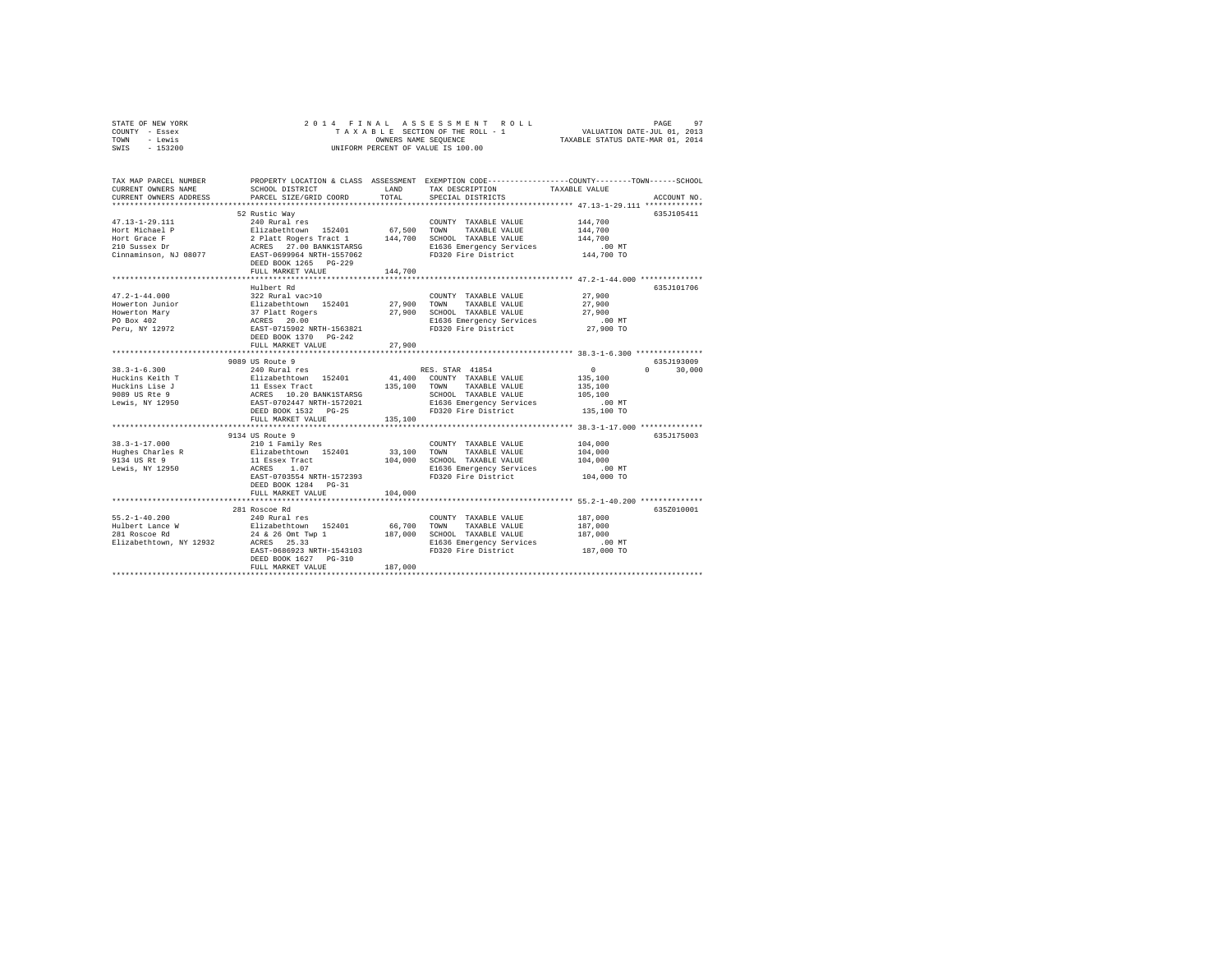| STATE OF NEW YORK                                                                                                                                                                                                                                                                                                                                                                                                 |                              |        |                                                                  |  |               |  |  |  |
|-------------------------------------------------------------------------------------------------------------------------------------------------------------------------------------------------------------------------------------------------------------------------------------------------------------------------------------------------------------------------------------------------------------------|------------------------------|--------|------------------------------------------------------------------|--|---------------|--|--|--|
| COUNTY - Essex<br>TOWN - Lewis                                                                                                                                                                                                                                                                                                                                                                                    |                              |        |                                                                  |  |               |  |  |  |
| SWIS - 153200                                                                                                                                                                                                                                                                                                                                                                                                     |                              |        |                                                                  |  |               |  |  |  |
|                                                                                                                                                                                                                                                                                                                                                                                                                   |                              |        |                                                                  |  |               |  |  |  |
|                                                                                                                                                                                                                                                                                                                                                                                                                   |                              |        |                                                                  |  |               |  |  |  |
| TAX MAP PARCEL NUMBER PROPERTY LOCATION & CLASS ASSESSMENT EXEMPTION CODE---------------COUNTY-------TOWN------SCHOOL                                                                                                                                                                                                                                                                                             |                              |        |                                                                  |  |               |  |  |  |
| CURRENT OWNERS NAME                                                                                                                                                                                                                                                                                                                                                                                               | SCHOOL DISTRICT LAND         |        | TAX DESCRIPTION TAXABLE VALUE<br>SPECIAL DISTRICTS TAXABLE VALUE |  |               |  |  |  |
| CURRENT OWNERS ADDRESS                                                                                                                                                                                                                                                                                                                                                                                            | PARCEL SIZE/GRID COORD TOTAL |        |                                                                  |  | ACCOUNT NO.   |  |  |  |
|                                                                                                                                                                                                                                                                                                                                                                                                                   |                              |        |                                                                  |  |               |  |  |  |
| $\begin{tabular}{lcccc} 55.2-1-40.100 & \rule{0pt}{2pt} \rule{0pt}{2pt} & \rule{0pt}{2pt} \rule{0pt}{2pt} \rule{0pt}{2pt} \rule{0pt}{2pt} \rule{0pt}{2pt} \rule{0pt}{2pt} \rule{0pt}{2pt} \rule{0pt}{2pt} \rule{0pt}{2pt} \rule{0pt}{2pt} \rule{0pt}{2pt} \rule{0pt}{2pt} \rule{0pt}{2pt} \rule{0pt}{2pt} \rule{0pt}{2pt} \rule{0pt}{2pt} \rule{0pt}{2pt} \rule{0pt}{2pt} \rule{0pt}{2pt} \rule{0pt}{$            | 291 Roscoe Rd                |        |                                                                  |  | 635J102708    |  |  |  |
|                                                                                                                                                                                                                                                                                                                                                                                                                   |                              |        |                                                                  |  | 0 64,200      |  |  |  |
|                                                                                                                                                                                                                                                                                                                                                                                                                   |                              |        |                                                                  |  |               |  |  |  |
|                                                                                                                                                                                                                                                                                                                                                                                                                   |                              |        |                                                                  |  |               |  |  |  |
|                                                                                                                                                                                                                                                                                                                                                                                                                   |                              |        |                                                                  |  |               |  |  |  |
|                                                                                                                                                                                                                                                                                                                                                                                                                   |                              |        |                                                                  |  |               |  |  |  |
|                                                                                                                                                                                                                                                                                                                                                                                                                   |                              |        |                                                                  |  |               |  |  |  |
|                                                                                                                                                                                                                                                                                                                                                                                                                   |                              |        |                                                                  |  |               |  |  |  |
|                                                                                                                                                                                                                                                                                                                                                                                                                   | 461 Roscoe Rd                |        |                                                                  |  | 635J102806    |  |  |  |
| $\begin{tabular}{l c c c c c c} \hline 55.2-1-32.000 & $\cdots$ & $200$ & Pauly Res & $C0\texttt{UVITY} $TAXABLE\ \texttt{VALUE} $ & $76,000$ \\ \hline \texttt{Hume Berci $D$} & $210$ & Paulxebt 55,000 $ & $55,000$ & $70\texttt{WW} $ & $76,000$ \\ \texttt{Hume Berci $D$} & $26$ & platt Rogers $Tact 4 & $76,000$ & $C\texttt{HOM} $ & $TABLE\ \texttt{VALUE} $ & $76,000$$                                |                              |        |                                                                  |  |               |  |  |  |
|                                                                                                                                                                                                                                                                                                                                                                                                                   |                              |        |                                                                  |  |               |  |  |  |
|                                                                                                                                                                                                                                                                                                                                                                                                                   |                              |        |                                                                  |  |               |  |  |  |
|                                                                                                                                                                                                                                                                                                                                                                                                                   |                              |        |                                                                  |  |               |  |  |  |
|                                                                                                                                                                                                                                                                                                                                                                                                                   |                              |        |                                                                  |  |               |  |  |  |
|                                                                                                                                                                                                                                                                                                                                                                                                                   |                              |        |                                                                  |  |               |  |  |  |
|                                                                                                                                                                                                                                                                                                                                                                                                                   | FULL MARKET VALUE            | 76,000 |                                                                  |  |               |  |  |  |
|                                                                                                                                                                                                                                                                                                                                                                                                                   |                              |        |                                                                  |  | 635J174008    |  |  |  |
|                                                                                                                                                                                                                                                                                                                                                                                                                   | 62 Osawentha Dr              |        |                                                                  |  | 0 64,200      |  |  |  |
|                                                                                                                                                                                                                                                                                                                                                                                                                   |                              |        |                                                                  |  |               |  |  |  |
|                                                                                                                                                                                                                                                                                                                                                                                                                   |                              |        |                                                                  |  |               |  |  |  |
|                                                                                                                                                                                                                                                                                                                                                                                                                   |                              |        |                                                                  |  |               |  |  |  |
|                                                                                                                                                                                                                                                                                                                                                                                                                   |                              |        |                                                                  |  |               |  |  |  |
|                                                                                                                                                                                                                                                                                                                                                                                                                   |                              |        |                                                                  |  |               |  |  |  |
|                                                                                                                                                                                                                                                                                                                                                                                                                   |                              |        |                                                                  |  |               |  |  |  |
| $\begin{tabular}{l c c c c c} \multicolumn{3}{c c c c} \multicolumn{3}{c c c} \multicolumn{3}{c c c} \multicolumn{3}{c c c} \multicolumn{3}{c c c} \multicolumn{3}{c c c} \multicolumn{3}{c c c} \multicolumn{3}{c c c} \multicolumn{3}{c c c} \multicolumn{3}{c c c} \multicolumn{3}{c c c} \multicolumn{3}{c c c} \multicolumn{3}{c c c} \multicolumn{3}{c c c} \multicolumn{3}{c c c} \multicolumn{$           |                              |        |                                                                  |  |               |  |  |  |
|                                                                                                                                                                                                                                                                                                                                                                                                                   |                              |        |                                                                  |  |               |  |  |  |
| $\begin{tabular}{lcccc} 47.13-4-18.000 & 0.03wenteln & 20.900 & 0.03wenteln & 20.900 & 0.03wenteln & 20.900 & 0.03wenteln & 20.900 & 0.03wenteln & 20.900 & 0.03wenteln & 20.900 & 0.03wenteln & 20.900 & 0.03wenteln & 20.900 & 0.03wenteln & 20.900 & 0.03wenteln & 20.900 & 0.03wenteln & 20.9$                                                                                                                | Osawentha Dr                 |        |                                                                  |  | 635J178534    |  |  |  |
|                                                                                                                                                                                                                                                                                                                                                                                                                   |                              |        |                                                                  |  |               |  |  |  |
|                                                                                                                                                                                                                                                                                                                                                                                                                   |                              |        |                                                                  |  |               |  |  |  |
|                                                                                                                                                                                                                                                                                                                                                                                                                   |                              |        |                                                                  |  |               |  |  |  |
|                                                                                                                                                                                                                                                                                                                                                                                                                   |                              |        |                                                                  |  |               |  |  |  |
|                                                                                                                                                                                                                                                                                                                                                                                                                   |                              |        |                                                                  |  |               |  |  |  |
|                                                                                                                                                                                                                                                                                                                                                                                                                   |                              |        |                                                                  |  |               |  |  |  |
|                                                                                                                                                                                                                                                                                                                                                                                                                   |                              |        |                                                                  |  |               |  |  |  |
|                                                                                                                                                                                                                                                                                                                                                                                                                   | 8615 US Route 9              |        |                                                                  |  | 635.T100813   |  |  |  |
|                                                                                                                                                                                                                                                                                                                                                                                                                   |                              |        |                                                                  |  | $0 \t 30,000$ |  |  |  |
|                                                                                                                                                                                                                                                                                                                                                                                                                   |                              |        |                                                                  |  |               |  |  |  |
|                                                                                                                                                                                                                                                                                                                                                                                                                   |                              |        |                                                                  |  |               |  |  |  |
|                                                                                                                                                                                                                                                                                                                                                                                                                   |                              |        |                                                                  |  |               |  |  |  |
|                                                                                                                                                                                                                                                                                                                                                                                                                   |                              |        |                                                                  |  |               |  |  |  |
|                                                                                                                                                                                                                                                                                                                                                                                                                   |                              |        |                                                                  |  |               |  |  |  |
| $\begin{tabular}{l c c c c} \multicolumn{3}{c}{\textbf{47.13--4-7.000}} & \multicolumn{3}{c}{\textbf{66.15}} & \multicolumn{3}{c}{\textbf{66.15}} & \multicolumn{3}{c}{\textbf{66.15}} & \multicolumn{3}{c}{\textbf{66.15}} & \multicolumn{3}{c}{\textbf{66.15}} & \multicolumn{3}{c}{\textbf{66.15}} & \multicolumn{3}{c}{\textbf{66.15}} & \multicolumn{3}{c}{\textbf{66.15}} & \multicolumn{3}{c}{\textbf{66.$ |                              |        |                                                                  |  |               |  |  |  |
|                                                                                                                                                                                                                                                                                                                                                                                                                   |                              |        |                                                                  |  |               |  |  |  |
|                                                                                                                                                                                                                                                                                                                                                                                                                   |                              |        |                                                                  |  |               |  |  |  |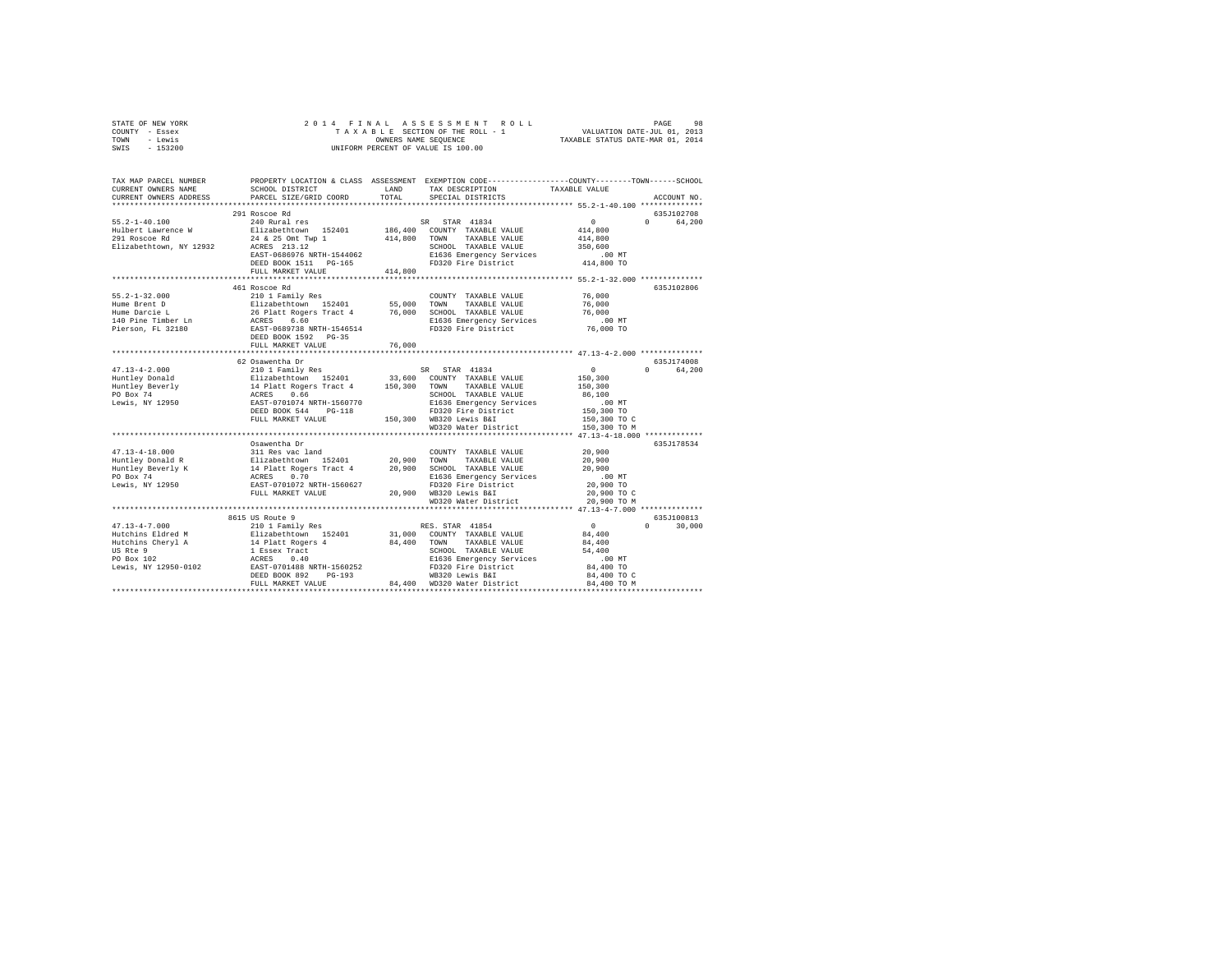| STATE OF NEW YORK | 2014 FINAL ASSESSMENT ROLL         | PAGE                             | 99 |
|-------------------|------------------------------------|----------------------------------|----|
| COUNTY - Essex    | TAXABLE SECTION OF THE ROLL - 1    | VALUATION DATE-JUL 01, 2013      |    |
| TOWN<br>- Lewis   | OWNERS NAME SEOUENCE               | TAXABLE STATUS DATE-MAR 01, 2014 |    |
| SWIS<br>- 153200  | UNIFORM PERCENT OF VALUE IS 100.00 |                                  |    |
|                   |                                    |                                  |    |

| TAX MAP PARCEL NUMBER                             |                                                                                                                                                                                                     |                           | PROPERTY LOCATION & CLASS ASSESSMENT EXEMPTION CODE---------------COUNTY-------TOWN-----SCHOOL |                                        |               |
|---------------------------------------------------|-----------------------------------------------------------------------------------------------------------------------------------------------------------------------------------------------------|---------------------------|------------------------------------------------------------------------------------------------|----------------------------------------|---------------|
| CURRENT OWNERS NAME                               | SCHOOL DISTRICT                                                                                                                                                                                     | LAND                      | TAX DESCRIPTION                                                                                | TAXABLE VALUE                          |               |
| CURRENT OWNERS ADDRESS PARCEL SIZE/GRID COORD     |                                                                                                                                                                                                     | TOTAL                     | SPECIAL DISTRICTS                                                                              |                                        | ACCOUNT NO.   |
|                                                   |                                                                                                                                                                                                     |                           |                                                                                                | **************** 47.1-1-35.110 ******* |               |
|                                                   | 55 Osawentha Dr                                                                                                                                                                                     |                           |                                                                                                |                                        | 635J175005    |
|                                                   |                                                                                                                                                                                                     |                           |                                                                                                | 0                                      | 0 64.200      |
|                                                   |                                                                                                                                                                                                     |                           |                                                                                                |                                        |               |
|                                                   |                                                                                                                                                                                                     |                           |                                                                                                | 148,500<br>148,500                     |               |
|                                                   |                                                                                                                                                                                                     |                           |                                                                                                | 84,300                                 |               |
|                                                   |                                                                                                                                                                                                     |                           |                                                                                                | .00 MT<br>148,500 TO<br>148,500 TO C   |               |
|                                                   |                                                                                                                                                                                                     |                           |                                                                                                |                                        |               |
|                                                   |                                                                                                                                                                                                     |                           |                                                                                                |                                        |               |
|                                                   | DEED BOOK 1543 PG-14                                                                                                                                                                                |                           | WD320 Water District                                                                           | 148,500 TO M                           |               |
|                                                   | FULL MARKET VALUE 148,500                                                                                                                                                                           |                           |                                                                                                |                                        |               |
|                                                   |                                                                                                                                                                                                     |                           |                                                                                                |                                        |               |
|                                                   | Fox Run Rd                                                                                                                                                                                          |                           |                                                                                                |                                        | 635Z000009    |
| $55.2 - 1 - 17.132$                               |                                                                                                                                                                                                     |                           | COUNTY TAXABLE VALUE                                                                           | 5,000                                  |               |
|                                                   |                                                                                                                                                                                                     |                           | TAXABLE VALUE                                                                                  | 5,000                                  |               |
| Hutchins Todd<br>Attri Cynthia J                  |                                                                                                                                                                                                     | 5,000 TOWN<br>5,000 SCHOO | 5,000 SCHOOL TAXABLE VALUE                                                                     | 5,000                                  |               |
| 344 Fox Run Rd                                    | 311 Res vac land<br>Elizabethtown 152401<br>30 platt Rogers Tr 4<br>ACRES 0.66                                                                                                                      |                           |                                                                                                |                                        |               |
| Elizabethtown, NY 12932 EAST-0694079 NRTH-1547776 |                                                                                                                                                                                                     |                           | E1636 Emergency Services .00 MT<br>FD320 Fire District 5,000 TO                                |                                        |               |
|                                                   | DEED BOOK 1227 PG-186                                                                                                                                                                               |                           |                                                                                                |                                        |               |
|                                                   | FULL MARKET VALUE                                                                                                                                                                                   | 5,000                     |                                                                                                |                                        |               |
|                                                   |                                                                                                                                                                                                     |                           |                                                                                                |                                        |               |
|                                                   | 6 French Way                                                                                                                                                                                        |                           |                                                                                                |                                        | 635J101903    |
| $46.2 - 1 - 12.100$                               | 210 1 Family Res                                                                                                                                                                                    |                           | RES. STAR 41854                                                                                | $\sim$ 0                               | $0 \t 30.000$ |
|                                                   |                                                                                                                                                                                                     |                           |                                                                                                | 53,800                                 |               |
|                                                   |                                                                                                                                                                                                     |                           |                                                                                                | 53,800                                 |               |
|                                                   |                                                                                                                                                                                                     |                           |                                                                                                |                                        |               |
| Elizabethtown, NY 12932 EAST-0690485 NRTH-1566493 |                                                                                                                                                                                                     |                           | SCHOOL TAXABLE VALUE 23,800<br>E1636 Emergency Services .00 MT                                 |                                        |               |
|                                                   | DEED BOOK 1512 PG-184                                                                                                                                                                               |                           | FD320 Fire District                                                                            | 53,800 TO                              |               |
|                                                   | FULL MARKET VALUE                                                                                                                                                                                   | 53,800                    |                                                                                                |                                        |               |
|                                                   |                                                                                                                                                                                                     |                           |                                                                                                |                                        |               |
|                                                   | Old Military Ln                                                                                                                                                                                     |                           |                                                                                                |                                        | 635J104204    |
| $55. -2 - 14.000$                                 |                                                                                                                                                                                                     |                           | COUNTY TAXABLE VALUE                                                                           | 13,700                                 |               |
|                                                   |                                                                                                                                                                                                     |                           | TAXABLE VALUE                                                                                  | 13,700                                 |               |
| Huttig George<br>Huttig Carl                      |                                                                                                                                                                                                     |                           | 13,700 SCHOOL TAXABLE VALUE                                                                    | 13,700                                 |               |
| US Rte 9                                          |                                                                                                                                                                                                     |                           |                                                                                                |                                        |               |
| PO Box 245                                        |                                                                                                                                                                                                     |                           | E1636 Emergency Services .00 MT<br>FD320 Fire District  13,700 TO                              |                                        |               |
|                                                   | 010 Military Lm<br>322 Rural vac>10<br>Elizabethcom 152401 13,700 TOWN<br>9 Ont Twp 1 13,700 SCHOC<br>9 Ont Twp 1 13,700 SCHOC<br>1381/281 Easement 1243129 FD320<br>EARES 17.90 NRTH-1543129 FD320 |                           |                                                                                                |                                        |               |
| Elizabethtown, NY 12932                           | $PG-253$                                                                                                                                                                                            |                           |                                                                                                |                                        |               |
|                                                   | DEED BOOK 691                                                                                                                                                                                       |                           |                                                                                                |                                        |               |
|                                                   | FULL MARKET VALUE<br>***********************                                                                                                                                                        | 13,700                    | ****************************** 19.4-2-4.120 **************                                     |                                        |               |
|                                                   |                                                                                                                                                                                                     |                           |                                                                                                |                                        |               |
|                                                   | 1023 Reber Rd                                                                                                                                                                                       |                           |                                                                                                |                                        | 635J180001    |
|                                                   |                                                                                                                                                                                                     |                           |                                                                                                |                                        | $0 \t 30,000$ |
|                                                   |                                                                                                                                                                                                     |                           |                                                                                                |                                        |               |
|                                                   |                                                                                                                                                                                                     |                           |                                                                                                |                                        |               |
|                                                   |                                                                                                                                                                                                     |                           |                                                                                                |                                        |               |
|                                                   |                                                                                                                                                                                                     |                           |                                                                                                |                                        |               |
|                                                   |                                                                                                                                                                                                     |                           |                                                                                                |                                        |               |
|                                                   | FULL MARKET VALUE                                                                                                                                                                                   | 52,800                    |                                                                                                |                                        |               |
|                                                   |                                                                                                                                                                                                     |                           |                                                                                                |                                        |               |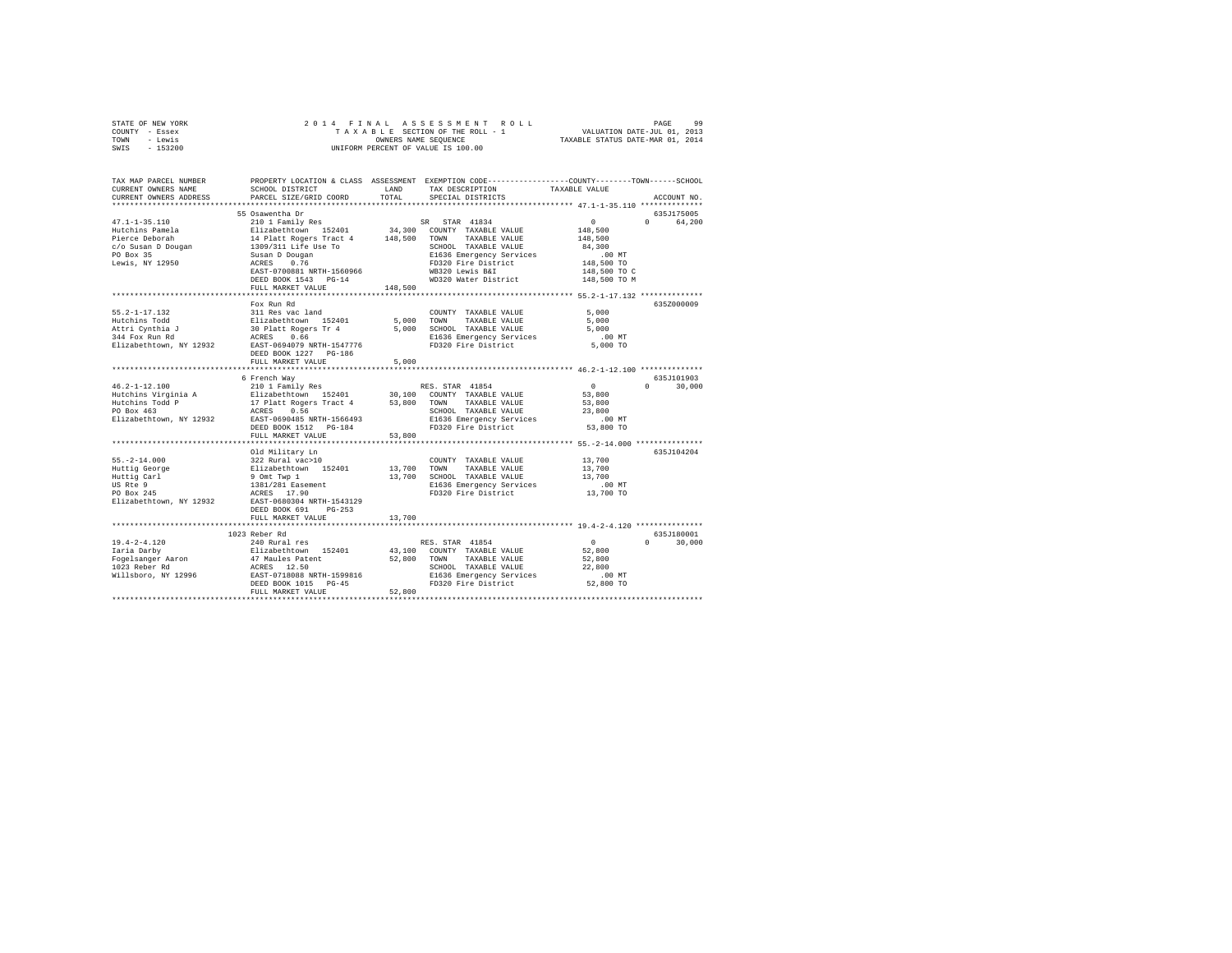| STATE OF NEW YORK | 2014 FINAL ASSESSMENT ROLL         | 100<br>PAGE                      |
|-------------------|------------------------------------|----------------------------------|
| COUNTY - Essex    | TAXABLE SECTION OF THE ROLL - 1    | VALUATION DATE-JUL 01, 2013      |
| TOWN<br>- Lewis   | OWNERS NAME SEOUENCE               | TAXABLE STATUS DATE-MAR 01, 2014 |
| $-153200$<br>SWIS | UNIFORM PERCENT OF VALUE IS 100.00 |                                  |

| TAX MAP PARCEL NUMBER<br>CURRENT OWNERS NAME                                                                                                                                                       | SCHOOL DISTRICT                                                                                                                                                | LAND    | PROPERTY LOCATION & CLASS ASSESSMENT EXEMPTION CODE----------------COUNTY-------TOWN------SCHOOL<br>TAX DESCRIPTION | TAXABLE VALUE                             |               |
|----------------------------------------------------------------------------------------------------------------------------------------------------------------------------------------------------|----------------------------------------------------------------------------------------------------------------------------------------------------------------|---------|---------------------------------------------------------------------------------------------------------------------|-------------------------------------------|---------------|
| CURRENT OWNERS ADDRESS                                                                                                                                                                             | PARCEL SIZE/GRID COORD                                                                                                                                         | TOTAL   | SPECIAL DISTRICTS                                                                                                   |                                           | ACCOUNT NO.   |
|                                                                                                                                                                                                    | 9298 US Route 9                                                                                                                                                |         |                                                                                                                     |                                           | 635J104902    |
|                                                                                                                                                                                                    |                                                                                                                                                                |         |                                                                                                                     | $\sim$ 0                                  | 0 66,050      |
|                                                                                                                                                                                                    |                                                                                                                                                                |         |                                                                                                                     |                                           |               |
|                                                                                                                                                                                                    |                                                                                                                                                                |         |                                                                                                                     |                                           |               |
|                                                                                                                                                                                                    |                                                                                                                                                                |         |                                                                                                                     |                                           |               |
|                                                                                                                                                                                                    |                                                                                                                                                                |         |                                                                                                                     |                                           |               |
|                                                                                                                                                                                                    |                                                                                                                                                                |         |                                                                                                                     |                                           |               |
|                                                                                                                                                                                                    | FULL MARKET VALUE                                                                                                                                              | 467,800 |                                                                                                                     |                                           |               |
|                                                                                                                                                                                                    |                                                                                                                                                                |         |                                                                                                                     |                                           |               |
|                                                                                                                                                                                                    | Stowersville Rd                                                                                                                                                |         |                                                                                                                     |                                           | 635J102801    |
|                                                                                                                                                                                                    |                                                                                                                                                                |         | COUNTY TAXABLE VALUE 3,100                                                                                          |                                           |               |
|                                                                                                                                                                                                    |                                                                                                                                                                |         | 3,100 TOWN TAXABLE VALUE                                                                                            | 3,100                                     |               |
|                                                                                                                                                                                                    |                                                                                                                                                                |         | 3,100 SCHOOL TAXABLE VALUE                                                                                          | 3,100                                     |               |
| 47.1-2-32.000<br>ItzKowitz Louis Blizabethcwn 152401<br>ItzKowitz Jessie V I Essex Tract<br>10.000 NW 47th Terr ACES 0.20<br>Miami, FL 33127 ACES 0.20<br>Mami, FL 33127 RAST-0702944 NRTH-1561886 |                                                                                                                                                                |         |                                                                                                                     | $.00$ MT                                  |               |
|                                                                                                                                                                                                    |                                                                                                                                                                |         | E1636 Emergency Services<br>FD320 Fire District                                                                     | 3,100 TO                                  |               |
|                                                                                                                                                                                                    | DEED BOOK 342<br>$PG-313$                                                                                                                                      |         |                                                                                                                     |                                           |               |
|                                                                                                                                                                                                    | FULL MARKET VALUE                                                                                                                                              | 3,100   |                                                                                                                     |                                           |               |
|                                                                                                                                                                                                    | *************************                                                                                                                                      |         |                                                                                                                     | ************ 47.3-2-12.000 ************** |               |
|                                                                                                                                                                                                    | 1271 County Route 10                                                                                                                                           |         |                                                                                                                     |                                           | 635J103903    |
|                                                                                                                                                                                                    |                                                                                                                                                                |         |                                                                                                                     |                                           |               |
|                                                                                                                                                                                                    |                                                                                                                                                                |         |                                                                                                                     |                                           |               |
|                                                                                                                                                                                                    |                                                                                                                                                                |         |                                                                                                                     |                                           |               |
|                                                                                                                                                                                                    |                                                                                                                                                                |         |                                                                                                                     | .00 MT                                    |               |
|                                                                                                                                                                                                    |                                                                                                                                                                |         | FD320 Fire District 79,200 TO                                                                                       |                                           |               |
|                                                                                                                                                                                                    | DEED BOOK 1614 PG-192                                                                                                                                          |         |                                                                                                                     |                                           |               |
|                                                                                                                                                                                                    | FULL MARKET VALUE                                                                                                                                              | 79,200  |                                                                                                                     |                                           |               |
|                                                                                                                                                                                                    |                                                                                                                                                                |         |                                                                                                                     |                                           |               |
|                                                                                                                                                                                                    |                                                                                                                                                                |         |                                                                                                                     |                                           | 635Z008007    |
| $47.1 - 3 - 3.000$                                                                                                                                                                                 | Wells Hill Rd                                                                                                                                                  |         |                                                                                                                     |                                           |               |
|                                                                                                                                                                                                    |                                                                                                                                                                |         |                                                                                                                     | 22,100                                    |               |
| Jackson Philip N<br>7400 US Rte 9                                                                                                                                                                  |                                                                                                                                                                |         |                                                                                                                     | 22,100                                    |               |
| 7400 US Rte 9                                                                                                                                                                                      | 311 Res vac land $22,100$ TOWNTY TAXABLE VALUE Elizabeth<br>town 152401 22,100 TOWN TAXABLE VALUE 14 Platt Rogers Tract 22,100 SCHOOL TAXABLE VALUE ACRES 1.63 |         |                                                                                                                     | 22,100<br>.00 MT                          |               |
| Elizabethtown, NY 12932                                                                                                                                                                            |                                                                                                                                                                |         |                                                                                                                     |                                           |               |
|                                                                                                                                                                                                    | EAST-0699370 NRTH-1562810                                                                                                                                      |         | FD320 Fire District                                                                                                 | 22,100 TO                                 |               |
|                                                                                                                                                                                                    | DEED BOOK 948 PG-305                                                                                                                                           |         |                                                                                                                     |                                           |               |
|                                                                                                                                                                                                    | FULL MARKET VALUE                                                                                                                                              | 22,100  |                                                                                                                     |                                           |               |
|                                                                                                                                                                                                    |                                                                                                                                                                |         |                                                                                                                     |                                           |               |
|                                                                                                                                                                                                    | 284 Wells Hill Rd                                                                                                                                              |         |                                                                                                                     |                                           | 635J196003    |
| $47.1 - 1 - 47.140$                                                                                                                                                                                | 210 1 Family Res                                                                                                                                               |         | RES. STAR 41854                                                                                                     | $\sim$ 0                                  | $0 \t 30.000$ |
|                                                                                                                                                                                                    |                                                                                                                                                                |         |                                                                                                                     | 183,600                                   |               |
|                                                                                                                                                                                                    |                                                                                                                                                                |         |                                                                                                                     | 183,600                                   |               |
|                                                                                                                                                                                                    |                                                                                                                                                                |         | SCHOOL TAXABLE VALUE 153,600                                                                                        |                                           |               |
|                                                                                                                                                                                                    |                                                                                                                                                                |         |                                                                                                                     |                                           |               |
|                                                                                                                                                                                                    |                                                                                                                                                                | 183,600 |                                                                                                                     |                                           |               |
|                                                                                                                                                                                                    | FULL MARKET VALUE                                                                                                                                              |         |                                                                                                                     |                                           |               |
|                                                                                                                                                                                                    |                                                                                                                                                                |         |                                                                                                                     |                                           |               |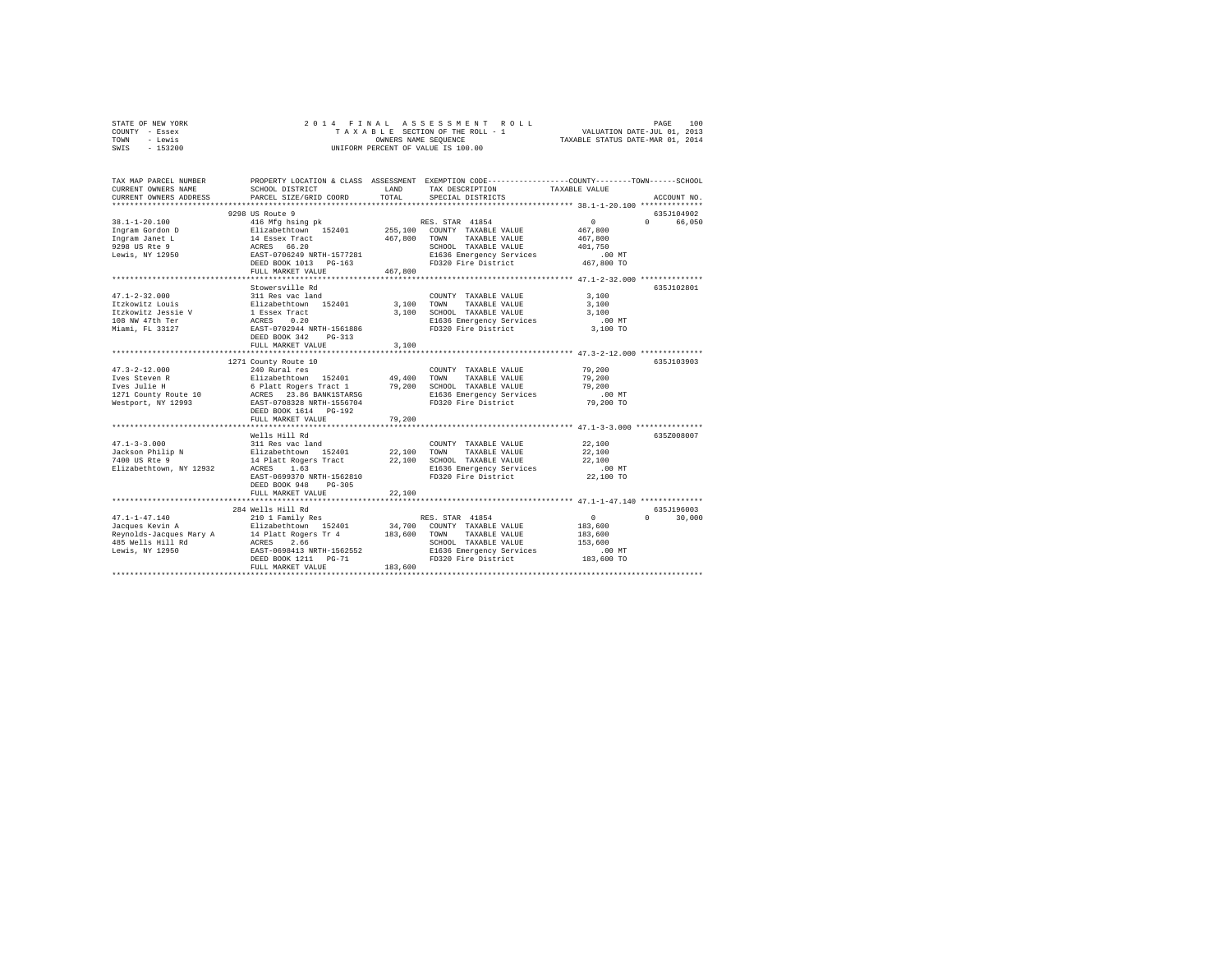| STATE OF NEW YORK | 2014 FINAL ASSESSMENT ROLL         | 101<br>PAGE                      |
|-------------------|------------------------------------|----------------------------------|
| COUNTY - Essex    | TAXABLE SECTION OF THE ROLL - 1    | VALUATION DATE-JUL 01, 2013      |
| TOWN<br>- Lewis   | OWNERS NAME SEOUENCE               | TAXABLE STATUS DATE-MAR 01, 2014 |
| $-153200$<br>SWIS | UNIFORM PERCENT OF VALUE IS 100.00 |                                  |

| TAX MAP PARCEL NUMBER<br>CURRENT OWNERS NAME<br>CURRENT OWNERS ADDRESS | SCHOOL DISTRICT<br>PARCEL SIZE/GRID COORD                        | LAND<br>TOTAL | PROPERTY LOCATION & CLASS ASSESSMENT EXEMPTION CODE----------------COUNTY-------TOWN------SCHOOL<br>TAX DESCRIPTION<br>SPECIAL DISTRICTS | TAXABLE VALUE                        | ACCOUNT NO.        |
|------------------------------------------------------------------------|------------------------------------------------------------------|---------------|------------------------------------------------------------------------------------------------------------------------------------------|--------------------------------------|--------------------|
|                                                                        | *************************<br>487 Moss Rd                         |               |                                                                                                                                          |                                      | 635J180025         |
| $38.4 - 1 - 24.120$<br>Java Joseph                                     | 260 Seasonal res<br>Elizabethtown 152401<br>18 Peru Bay Tract    | 33,200        | COUNTY TAXABLE VALUE<br>TOWN<br>TAXABLE VALUE                                                                                            | 50,100<br>50,100                     |                    |
| Java Nancy<br>3303 Fisher Hill Rd<br>Mineville, NY 12956               | ACRES 1.20<br>EAST-0712651 NRTH-1571202<br>DEED BOOK 1003 PG-246 | 50,100        | SCHOOL TAXABLE VALUE<br>E1636 Emergency Services<br>FD320 Fire District                                                                  | 50,100<br>.00 MT<br>50,100 TO        |                    |
|                                                                        | FULL MARKET VALUE                                                | 50,100        |                                                                                                                                          |                                      |                    |
|                                                                        | 38 Denton Rd                                                     |               |                                                                                                                                          |                                      | 635.T101906        |
| $55.2 - 1 - 12.000$                                                    | 240 Rural res                                                    |               | RES. STAR 41854                                                                                                                          | $\circ$                              | $\Omega$<br>30,000 |
| Jeffers Dale                                                           | Elizabethtown 152401 53,000 COUNTY TAXABLE VALUE                 |               |                                                                                                                                          | 140,000                              |                    |
| 47 Iroquois Trl                                                        | 30 Platt Rodgers Tract 4 140,000<br>ACRES 32.30                  |               | TAXABLE VALUE<br>TOWN                                                                                                                    | 140,000                              |                    |
| Slingerlands, NY 12159                                                 |                                                                  |               | SCHOOL TAXABLE VALUE                                                                                                                     | 110,000                              |                    |
|                                                                        | EAST-0694022 NRTH-1550077                                        |               | E1636 Emergency Services                                                                                                                 | .00 MT                               |                    |
|                                                                        |                                                                  |               | FD320 Fire District                                                                                                                      | 140,000 TO                           |                    |
|                                                                        |                                                                  | 140,000       |                                                                                                                                          |                                      |                    |
|                                                                        | Wells Hill Rd                                                    |               |                                                                                                                                          |                                      | 635Z007011         |
| $47.1 - 1 - 22.200$                                                    | 312 Vac w/imprv                                                  |               | COUNTY TAXABLE VALUE                                                                                                                     | 30,300                               |                    |
| Jennings Harold                                                        | Elizabethtown 152401                                             | 24,100 TOWN   | TAXABLE VALUE                                                                                                                            | 30,300                               |                    |
| Jennings Sheila W                                                      | 1 Essex Tract                                                    | 30,300        | SCHOOL TAXABLE VALUE                                                                                                                     | 30,300                               |                    |
| PO Box 608                                                             | ACRES 1.30                                                       |               | E1636 Emergency Services                                                                                                                 | .00 MT                               |                    |
| Elizabethtown, NY 12932                                                | EAST-0701204 NRTH-1562359                                        |               | FD320 Fire District                                                                                                                      | 30,300 TO                            |                    |
|                                                                        | DEED BOOK 1520 PG-147                                            |               | WB320 Lewis B&I                                                                                                                          | 30,300 TO C                          |                    |
|                                                                        | FULL MARKET VALUE                                                |               | 30,300 WD320 Water District                                                                                                              | 30,300 TO M                          |                    |
|                                                                        |                                                                  |               |                                                                                                                                          |                                      |                    |
|                                                                        | US Route 9                                                       |               |                                                                                                                                          |                                      | 635J102810         |
| $47.1 - 2 - 8.000$                                                     | 322 Rural vac>10                                                 |               | COUNTY TAXABLE VALUE                                                                                                                     | 42,500                               |                    |
| Johnson George B Elizabethtown 152401                                  |                                                                  | 42,500        | TOWN<br>TAXABLE VALUE                                                                                                                    | 42,500                               |                    |
| Johnson Patricia A                                                     | 2 Essex Tract                                                    | 42,500        | SCHOOL TAXABLE VALUE                                                                                                                     | 42,500                               |                    |
| 184 Beach 122nd St                                                     | ACRES 50.00                                                      |               | E1636 Emergency Services                                                                                                                 | $.00$ MT                             |                    |
| Rockaway Park, NY 11694                                                | EAST-0702195 NRTH-1564923                                        |               | FD320 Fire District                                                                                                                      | 42,500 TO                            |                    |
|                                                                        | DEED BOOK 1428 PG-69                                             |               |                                                                                                                                          |                                      |                    |
|                                                                        | FULL MARKET VALUE                                                | 42,500        |                                                                                                                                          |                                      |                    |
|                                                                        | *******************                                              |               |                                                                                                                                          | ********** 47.1-2-9.000 ************ |                    |
|                                                                        | US Route 9                                                       |               |                                                                                                                                          |                                      | 635J102812         |
| $47.1 - 2 - 9.000$                                                     | 322 Rural vac>10<br>Elizabethtown 152401                         |               | COUNTY TAXABLE VALUE                                                                                                                     | 18,100                               |                    |
| Johnson George B                                                       |                                                                  |               | 18,100 TOWN<br>TAXABLE VALUE                                                                                                             | 18,100                               |                    |
| Johnson Patricia A 7 Essex Tract                                       |                                                                  | 18,100        | SCHOOL TAXABLE VALUE                                                                                                                     | 18,100                               |                    |
| 184 Beach 122nd St                                                     | 30ac                                                             |               | E1636 Emergency Services                                                                                                                 | $.00$ MT                             |                    |
| Rockaway Park, NY 11694                                                | ACRES 26.10                                                      |               | FD320 Fire District                                                                                                                      | 18,100 TO                            |                    |
|                                                                        | EAST-0703131 NRTH-1564925                                        |               |                                                                                                                                          |                                      |                    |
|                                                                        | DEED BOOK 1428 PG-69                                             |               |                                                                                                                                          |                                      |                    |
|                                                                        | FULL MARKET VALUE                                                | 18,100        |                                                                                                                                          |                                      |                    |
|                                                                        |                                                                  |               |                                                                                                                                          |                                      |                    |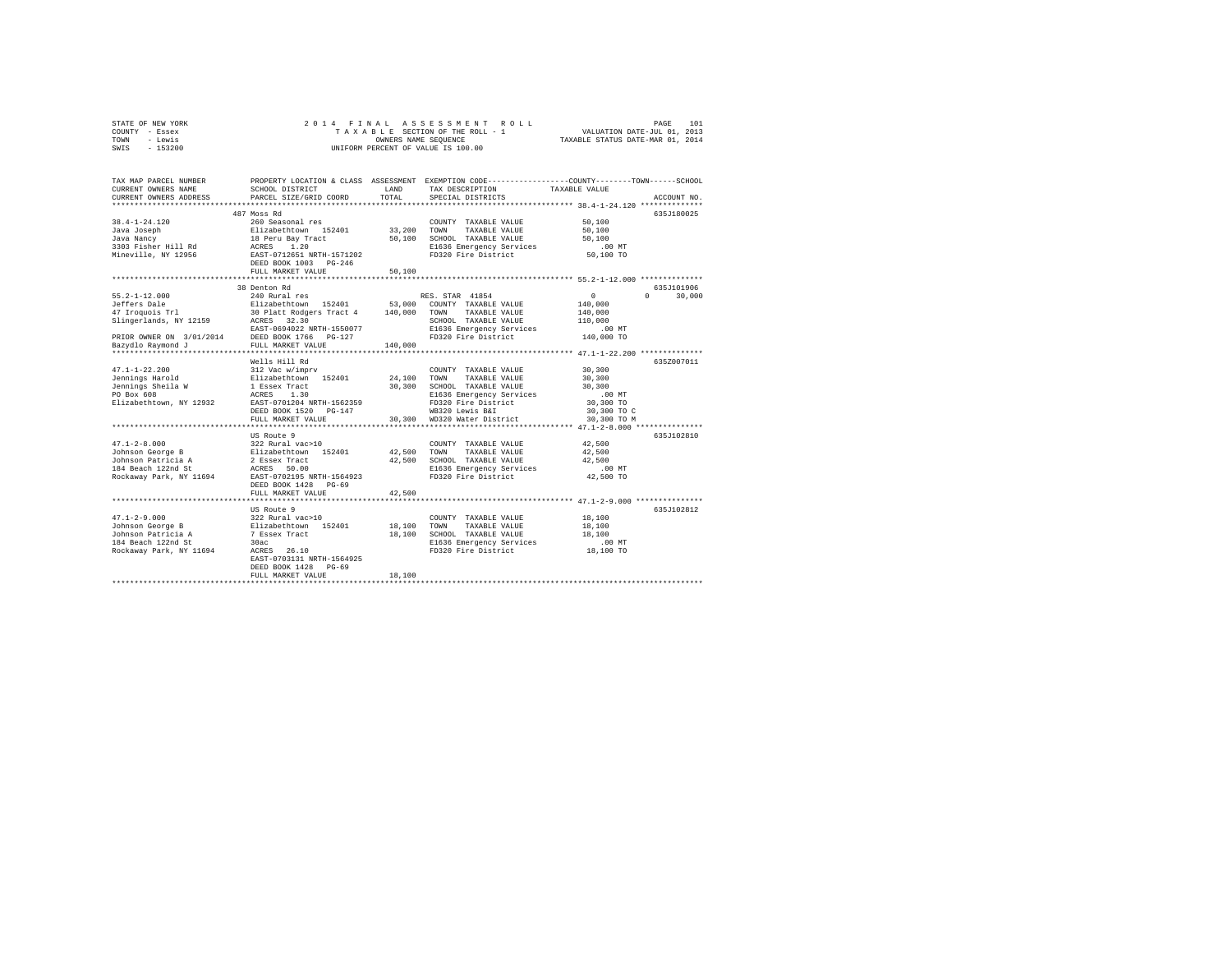|                | STATE OF NEW YORK |  |  | 2014 FINAL ASSESSMENT ROLL         | PAGE                             | 102 |
|----------------|-------------------|--|--|------------------------------------|----------------------------------|-----|
| COUNTY - Essex |                   |  |  | TAXABLE SECTION OF THE ROLL - 1    | VALUATION DATE-JUL 01, 2013      |     |
| TOWN           | - Lewis           |  |  | OWNERS NAME SEOUENCE               | TAXABLE STATUS DATE-MAR 01, 2014 |     |
| SWIS           | $-153200$         |  |  | UNIFORM PERCENT OF VALUE IS 100.00 |                                  |     |

| TAX MAP PARCEL NUMBER<br>CURRENT OWNERS NAME<br>CURRENT OWNERS ADDRESS                                                                                                                                                                           | SCHOOL DISTRICT<br>PARCEL SIZE/GRID COORD                                                                                                                                                                                                                                                                                                                                                                                                      | LAND<br>TOTAL | PROPERTY LOCATION & CLASS ASSESSMENT EXEMPTION CODE---------------COUNTY-------TOWN------SCHOOL<br>TAX DESCRIPTION<br>SPECIAL DISTRICTS                                                                                                          | TAXABLE VALUE                 | ACCOUNT NO. |
|--------------------------------------------------------------------------------------------------------------------------------------------------------------------------------------------------------------------------------------------------|------------------------------------------------------------------------------------------------------------------------------------------------------------------------------------------------------------------------------------------------------------------------------------------------------------------------------------------------------------------------------------------------------------------------------------------------|---------------|--------------------------------------------------------------------------------------------------------------------------------------------------------------------------------------------------------------------------------------------------|-------------------------------|-------------|
|                                                                                                                                                                                                                                                  |                                                                                                                                                                                                                                                                                                                                                                                                                                                |               |                                                                                                                                                                                                                                                  |                               |             |
|                                                                                                                                                                                                                                                  | 8770 US Route 9                                                                                                                                                                                                                                                                                                                                                                                                                                |               |                                                                                                                                                                                                                                                  |                               | 635J102811  |
| $47.1 - 2 - 30.001$                                                                                                                                                                                                                              |                                                                                                                                                                                                                                                                                                                                                                                                                                                |               | COUNTY TAXABLE VALUE                                                                                                                                                                                                                             | 45,500                        |             |
| Johnson George B                                                                                                                                                                                                                                 | 270 Mfg housing<br>Elizabethtown 152401                                                                                                                                                                                                                                                                                                                                                                                                        |               | COUNTY TAXABLE VALUE<br>37,700 TOWN TAXABLE VALUE                                                                                                                                                                                                | 45,500                        |             |
|                                                                                                                                                                                                                                                  |                                                                                                                                                                                                                                                                                                                                                                                                                                                |               |                                                                                                                                                                                                                                                  | 45,500                        |             |
| Johnson Patricia A<br>184 Beach 122nd St                                                                                                                                                                                                         | 2 Essex Tract<br>3.7ac                                                                                                                                                                                                                                                                                                                                                                                                                         |               | 45,500 SCHOOL TAXABLE VALUE                                                                                                                                                                                                                      | $.00$ MT                      |             |
|                                                                                                                                                                                                                                                  | $3.7ac$<br>ACRES $3.20$                                                                                                                                                                                                                                                                                                                                                                                                                        |               | E1636 Emergency Services<br>FD320 Fire District                                                                                                                                                                                                  | 45,500 TO                     |             |
| Rockaway Park, NY 11694                                                                                                                                                                                                                          | EAST-0701816 NRTH-1564135                                                                                                                                                                                                                                                                                                                                                                                                                      |               | WB320 Lewis B&I                                                                                                                                                                                                                                  |                               |             |
|                                                                                                                                                                                                                                                  | DEED BOOK 1428 PG-69                                                                                                                                                                                                                                                                                                                                                                                                                           |               | WD320 Water District                                                                                                                                                                                                                             | 45,500 TO C<br>45,500 TO M    |             |
|                                                                                                                                                                                                                                                  | FULL MARKET VALUE                                                                                                                                                                                                                                                                                                                                                                                                                              | 45,500        |                                                                                                                                                                                                                                                  |                               |             |
|                                                                                                                                                                                                                                                  | ************************                                                                                                                                                                                                                                                                                                                                                                                                                       |               | ***************************** 38.1-1-15.200 ***********                                                                                                                                                                                          |                               |             |
|                                                                                                                                                                                                                                                  | Hale Hill Ln                                                                                                                                                                                                                                                                                                                                                                                                                                   |               |                                                                                                                                                                                                                                                  |                               | 635J178502  |
| $38.1 - 1 - 15.200$                                                                                                                                                                                                                              | 314 Rural vac<10                                                                                                                                                                                                                                                                                                                                                                                                                               |               | COUNTY TAXABLE VALUE 27,400                                                                                                                                                                                                                      |                               |             |
| Jones Alan                                                                                                                                                                                                                                       |                                                                                                                                                                                                                                                                                                                                                                                                                                                |               |                                                                                                                                                                                                                                                  |                               |             |
| 9533 US Rte 9                                                                                                                                                                                                                                    |                                                                                                                                                                                                                                                                                                                                                                                                                                                |               | 27,400 TOWN TAXABLE VALUE                                                                                                                                                                                                                        | 27,400<br>27,400              |             |
|                                                                                                                                                                                                                                                  |                                                                                                                                                                                                                                                                                                                                                                                                                                                |               | 27,400 SCHOOL TAXABLE VALUE<br>E1636 Emergency Services                                                                                                                                                                                          |                               |             |
| Lewis, NY 12950                                                                                                                                                                                                                                  | Elizabethtown 152401<br>18 Essex Tract<br>33 Peru Bay Tract<br>ACRES 9.70 BANK CORE                                                                                                                                                                                                                                                                                                                                                            |               | E1636 Emergency Services .00 MT<br>FD320 Fire District 27,400 TO                                                                                                                                                                                 |                               |             |
|                                                                                                                                                                                                                                                  | 9.70 BANK CORE                                                                                                                                                                                                                                                                                                                                                                                                                                 |               |                                                                                                                                                                                                                                                  |                               |             |
|                                                                                                                                                                                                                                                  | EAST-0706162 NRTH-1580961                                                                                                                                                                                                                                                                                                                                                                                                                      |               |                                                                                                                                                                                                                                                  |                               |             |
|                                                                                                                                                                                                                                                  | DEED BOOK 1757 PG-203                                                                                                                                                                                                                                                                                                                                                                                                                          |               |                                                                                                                                                                                                                                                  |                               |             |
|                                                                                                                                                                                                                                                  | FULL MARKET VALUE                                                                                                                                                                                                                                                                                                                                                                                                                              | 27,400        |                                                                                                                                                                                                                                                  |                               |             |
|                                                                                                                                                                                                                                                  |                                                                                                                                                                                                                                                                                                                                                                                                                                                |               |                                                                                                                                                                                                                                                  |                               |             |
| 38.1-1-15.300<br>39.1-1-15.300<br>39.22 Rural vac>10<br>29,800 TOWN TAXABLE VALUE<br>29,800 SCHOOL TAXABLE VALUE<br>29,800 SCHOOL TAXABLE VALUE<br>29,800 SCHOOL TAXABLE VALUE<br>29,800 SCHOOL TAXABLE VALUE<br>29,800 SCHOOL TAXABLE VALUE<br> | Hale Hill Ln                                                                                                                                                                                                                                                                                                                                                                                                                                   |               |                                                                                                                                                                                                                                                  |                               | 635J176008  |
|                                                                                                                                                                                                                                                  |                                                                                                                                                                                                                                                                                                                                                                                                                                                |               |                                                                                                                                                                                                                                                  | 29,800                        |             |
|                                                                                                                                                                                                                                                  |                                                                                                                                                                                                                                                                                                                                                                                                                                                |               |                                                                                                                                                                                                                                                  | 29,800                        |             |
|                                                                                                                                                                                                                                                  |                                                                                                                                                                                                                                                                                                                                                                                                                                                |               |                                                                                                                                                                                                                                                  | 29,800                        |             |
|                                                                                                                                                                                                                                                  |                                                                                                                                                                                                                                                                                                                                                                                                                                                |               | E1636 Emergency Services<br>FD320 Fire District                                                                                                                                                                                                  |                               |             |
|                                                                                                                                                                                                                                                  | EAST-0705494 NRTH-1581093                                                                                                                                                                                                                                                                                                                                                                                                                      |               |                                                                                                                                                                                                                                                  | $29,800$ TO                   |             |
|                                                                                                                                                                                                                                                  | DEED BOOK 1757 PG-203                                                                                                                                                                                                                                                                                                                                                                                                                          |               |                                                                                                                                                                                                                                                  |                               |             |
|                                                                                                                                                                                                                                                  | FULL MARKET VALUE                                                                                                                                                                                                                                                                                                                                                                                                                              | 29,800        |                                                                                                                                                                                                                                                  |                               |             |
|                                                                                                                                                                                                                                                  |                                                                                                                                                                                                                                                                                                                                                                                                                                                |               |                                                                                                                                                                                                                                                  |                               |             |
|                                                                                                                                                                                                                                                  | 9533 US Route 9<br>9533 US Route > $10 \begin{array}{l} \texttt{RES} & \texttt{RES} & \texttt{STAR} & \texttt{41b} & \texttt{31b} \\ \texttt{210 1 Famil} & \texttt{Res} & \texttt{152401} & \texttt{40,300} & \texttt{COUNTY} & \texttt{TAXABLE VALUE} \\ \texttt{13 Esex} & \texttt{833-38 Pervu Bay} & \texttt{246,300} & \texttt{TONITY} & \texttt{TAXABLE VALUE} \\ \texttt{ACRES} & \texttt{8.90 BART} & \texttt{QRE} & \texttt{SCHOOL}$ |               |                                                                                                                                                                                                                                                  | $\mathbf{a}$                  | 635J179038  |
| $38.1 - 1 - 15.500$                                                                                                                                                                                                                              |                                                                                                                                                                                                                                                                                                                                                                                                                                                |               |                                                                                                                                                                                                                                                  | $\sim$ 0                      | 30,000      |
| Jones Alan                                                                                                                                                                                                                                       |                                                                                                                                                                                                                                                                                                                                                                                                                                                |               |                                                                                                                                                                                                                                                  | 246,300                       |             |
| 9533 US Rte 9                                                                                                                                                                                                                                    |                                                                                                                                                                                                                                                                                                                                                                                                                                                |               |                                                                                                                                                                                                                                                  | 246,300                       |             |
| Lewis, NY 12950                                                                                                                                                                                                                                  |                                                                                                                                                                                                                                                                                                                                                                                                                                                |               | SCHOOL TAXABLE VALUE                                                                                                                                                                                                                             | 216,300                       |             |
|                                                                                                                                                                                                                                                  |                                                                                                                                                                                                                                                                                                                                                                                                                                                |               | E1636 Emergency Services                                                                                                                                                                                                                         | .00 MT                        |             |
|                                                                                                                                                                                                                                                  | DEED BOOK 1757 PG-208                                                                                                                                                                                                                                                                                                                                                                                                                          |               | FD320 Fire District 246,300 TO                                                                                                                                                                                                                   |                               |             |
|                                                                                                                                                                                                                                                  | FULL MARKET VALUE                                                                                                                                                                                                                                                                                                                                                                                                                              | 246,300       |                                                                                                                                                                                                                                                  |                               |             |
|                                                                                                                                                                                                                                                  |                                                                                                                                                                                                                                                                                                                                                                                                                                                |               |                                                                                                                                                                                                                                                  |                               |             |
|                                                                                                                                                                                                                                                  |                                                                                                                                                                                                                                                                                                                                                                                                                                                |               |                                                                                                                                                                                                                                                  |                               | 635J186007  |
| $47.4 - 1 - 35.120$                                                                                                                                                                                                                              |                                                                                                                                                                                                                                                                                                                                                                                                                                                |               |                                                                                                                                                                                                                                                  | 25,500                        |             |
| Joseph Stephen E                                                                                                                                                                                                                                 |                                                                                                                                                                                                                                                                                                                                                                                                                                                |               |                                                                                                                                                                                                                                                  | 00 ط , ب.<br>25 , 500<br>25 – |             |
| Joseph Rosemary<br>Joseph Rosemary                                                                                                                                                                                                               |                                                                                                                                                                                                                                                                                                                                                                                                                                                |               | Nay Woods Rd<br>314 Rural vac<10<br>Elizabethtown 152401<br>25,500 TOWN TAXABLE VALUE<br>6 Platt Rogers Tract 1<br>25,500 SCHOOL TAXABLE VALUE<br>File 11496<br>REES 5.00 SCHOOL TAXABLE VALUE<br>25,500 E1636 Emergency Services<br>27,800 Fire |                               |             |
|                                                                                                                                                                                                                                                  |                                                                                                                                                                                                                                                                                                                                                                                                                                                |               |                                                                                                                                                                                                                                                  |                               |             |
| Florence, NJ 08518                                                                                                                                                                                                                               |                                                                                                                                                                                                                                                                                                                                                                                                                                                |               |                                                                                                                                                                                                                                                  |                               |             |
|                                                                                                                                                                                                                                                  | EAST-0707678 NRTH-1555769                                                                                                                                                                                                                                                                                                                                                                                                                      |               |                                                                                                                                                                                                                                                  |                               |             |
|                                                                                                                                                                                                                                                  | DEED BOOK 1522 PG-129                                                                                                                                                                                                                                                                                                                                                                                                                          |               |                                                                                                                                                                                                                                                  |                               |             |
|                                                                                                                                                                                                                                                  | FULL MARKET VALUE                                                                                                                                                                                                                                                                                                                                                                                                                              | 25,500        |                                                                                                                                                                                                                                                  |                               |             |
|                                                                                                                                                                                                                                                  |                                                                                                                                                                                                                                                                                                                                                                                                                                                |               |                                                                                                                                                                                                                                                  |                               |             |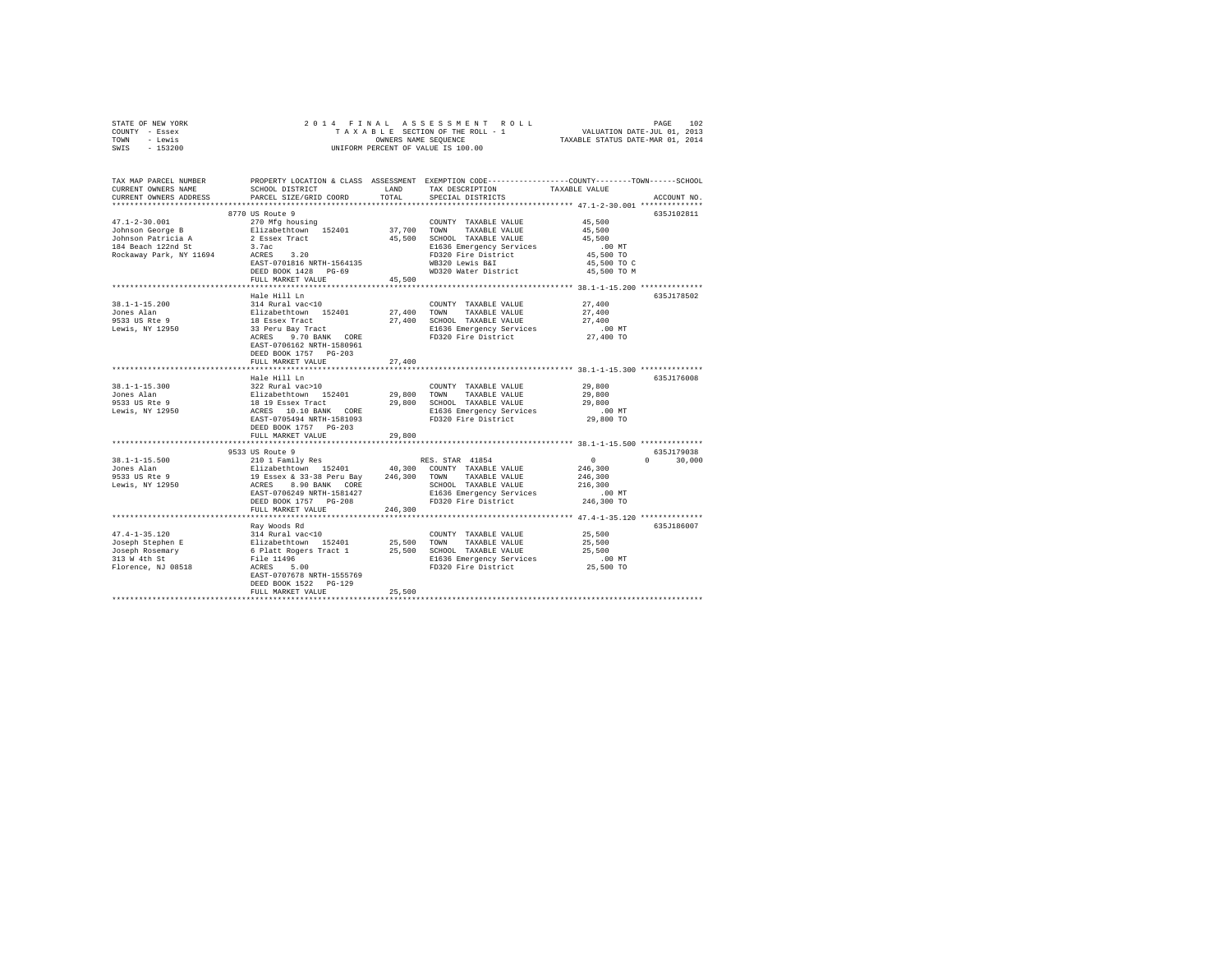| STATE OF NEW YORK | 2014 FINAL ASSESSMENT ROLL         | 103<br>PAGE                      |
|-------------------|------------------------------------|----------------------------------|
| COUNTY - Essex    | TAXABLE SECTION OF THE ROLL - 1    | VALUATION DATE-JUL 01, 2013      |
| TOWN<br>- Lewis   | OWNERS NAME SEOUENCE               | TAXABLE STATUS DATE-MAR 01, 2014 |
| $-153200$<br>SWIS | UNIFORM PERCENT OF VALUE IS 100.00 |                                  |

| TAX MAP PARCEL NUMBER<br>CURRENT OWNERS NAME<br>CURRENT OWNERS ADDRESS                        | SCHOOL DISTRICT<br>PARCEL SIZE/GRID COORD                                                                                                                                                                        | LAND<br>TOTAL                | PROPERTY LOCATION & CLASS ASSESSMENT EXEMPTION CODE----------------COUNTY-------TOWN------SCHOOL<br>TAX DESCRIPTION<br>SPECIAL DISTRICTS                            | TAXABLE VALUE                                                                            | ACCOUNT NO. |
|-----------------------------------------------------------------------------------------------|------------------------------------------------------------------------------------------------------------------------------------------------------------------------------------------------------------------|------------------------------|---------------------------------------------------------------------------------------------------------------------------------------------------------------------|------------------------------------------------------------------------------------------|-------------|
| $57.1 - 3 - 9.000$<br>Kamrowski Bruce<br>PO Box 221<br>Summit, NY 12175                       | Eggleston Ln<br>321 Abandoned ag<br>Westport 155001<br>33 & 34 Taylor & Kimball<br>ACRES 3.40<br>EAST-0724633 NRTH-1546958<br>DEED BOOK 1543 PG-305<br>FULL MARKET VALUE                                         | 6,600<br>6,600<br>6,600      | COUNTY TAXABLE VALUE<br>TOWN<br>TAXABLE VALUE<br>SCHOOL TAXABLE VALUE<br>E1636 Emergency Services<br>FD320 Fire District                                            | 6.600<br>6,600<br>6,600<br>$.00$ MT<br>6,600 TO                                          | 635J178552  |
| $56.2 - 3 - 13.000$<br>Karatas Terry<br>18 Yearslev Dr<br>Wilmington, DE 19808                | County Route 10<br>314 Rural vac<10<br>Elizabethtown 152401<br>39 Mc Cormicks Patent<br>1.50<br>ACRES<br>EAST-0715553 NRTH-1549731<br>DEED BOOK 674<br>$PG-133$<br>FULL MARKET VALUE                             | 7.700<br>7,700<br>7.700      | COUNTY TAXABLE VALUE<br>TOWN<br>TAXABLE VALUE<br>SCHOOL TAXABLE VALUE<br>E1636 Emergency Services<br>FD320 Fire District                                            | 7,700<br>7,700<br>7.700<br>$.00$ MT<br>7,700 TO                                          | 635.T178517 |
| $56.2 - 3 - 32.100$<br>Karatas Terry<br>18 Yearsley Dr<br>Wilmington, DE 19808                | 1686 County Route 10<br>240 Rural res<br>Elizabethtown 152401<br>36 & 39 Mccormick<br>ACRES 15.90<br>EAST-0714670 NRTH-1549141<br>DEED BOOK 674<br>$PG-133$<br>FULL MARKET VALUE<br>**************************** | 44,000<br>126,800<br>126,800 | COUNTY TAXABLE VALUE<br>TOWN<br>TAXABLE VALUE<br>SCHOOL TAXABLE VALUE<br>E1636 Emergency Services<br>FD320 Fire District                                            | 126,800<br>126,800<br>126,800<br>.00 MT<br>126,800 TO                                    | 635J105010  |
| $56.2 - 3 - 33.000$<br>Karatas Terry<br>18 Yearsley Dr<br>Wilmington, DE 19808                | County Route 10<br>314 Rural vac<10<br>Elizabethtown 152401<br>39 Mccormick<br>0.70<br>ACRES<br>EAST-0715253 NRTH-1549963<br>DEED BOOK 519<br>$PG-210$<br>FULL MARKET VALUE                                      | 3,100<br>3.100               | COUNTY TAXABLE VALUE<br>TOWN<br>TAXABLE VALUE<br>3,100 SCHOOL TAXABLE VALUE<br>E1636 Emergency Services<br>FD320 Fire District                                      | 3,100<br>3,100<br>3,100<br>$.00$ MT<br>3,100 TO<br>********* 47.1-2-50.130 ************* | 635J105009  |
| $47.1 - 2 - 50.130$<br>Keahon James<br>Keahon Barbara<br>4 Nicole Pl<br>Pearl River, NY 10965 | Jeffrey Way<br>311 Res vac land<br>Elizabethtown 152401<br>1 Essex Tract<br>5 Beaver Meadow Estates<br>ACRES<br>2.04<br>EAST-0702553 NRTH-1563072<br>DEED BOOK 941<br>$PG-62$<br>FULL MARKET VALUE               | 18,200<br>18,200<br>18,200   | COUNTY TAXABLE VALUE<br>TOWN<br>TAXABLE VALUE<br>SCHOOL TAXABLE VALUE<br>E1636 Emergency Services<br>FD320 Fire District<br>WB320 Lewis B&I<br>WD320 Water District | 18,200<br>18,200<br>18,200<br>.00MT<br>18,200 TO<br>18,200 TO C<br>18,200 TO M           | 635J190006  |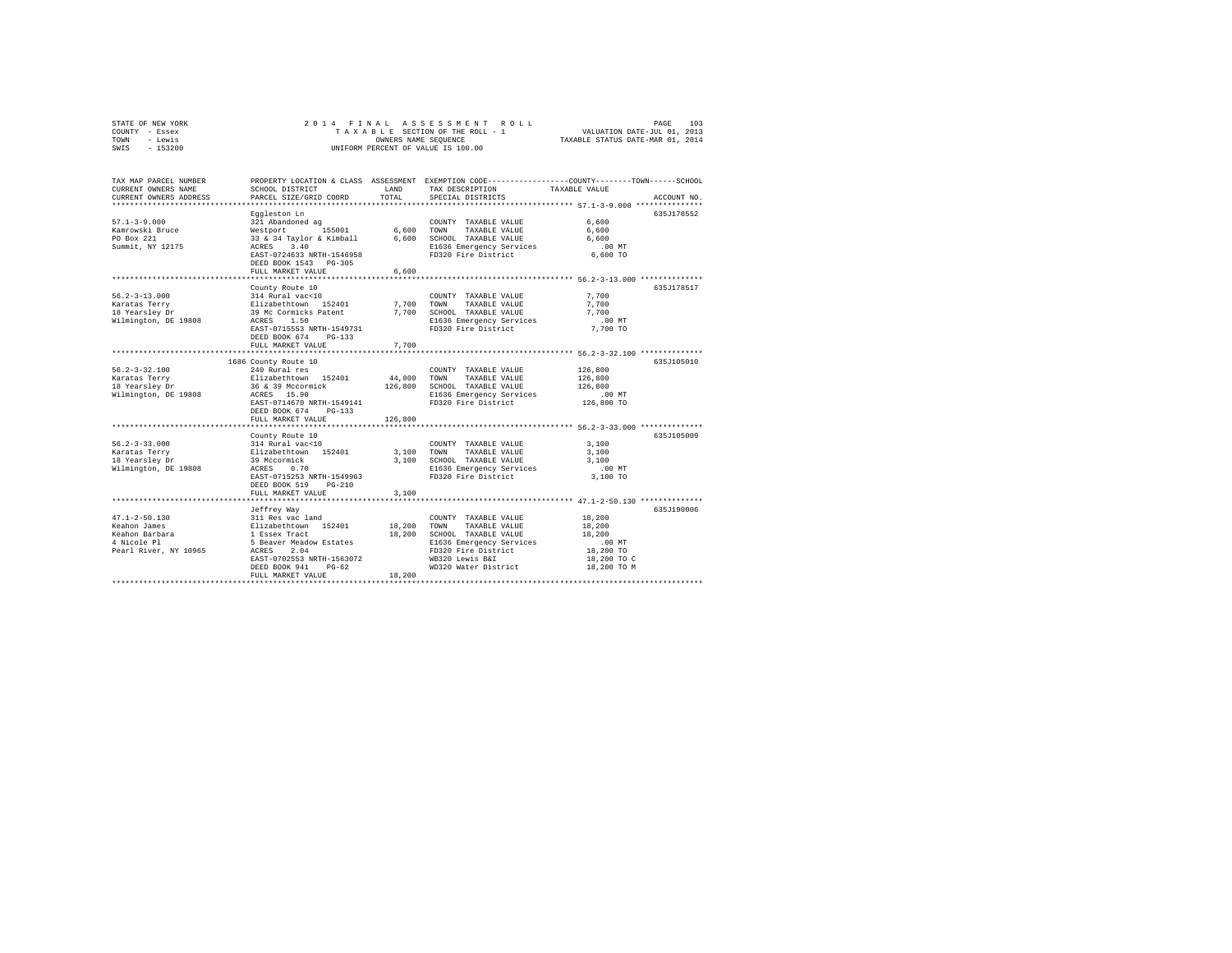| STATE OF NEW YORK<br>COUNTY - Essex<br>- Lewis<br>TOWN<br>$-153200$<br>SWIS | 2014 FINAL                                                                                     |               | ASSESSMENT<br>TAXABLE SECTION OF THE ROLL - 1<br>OWNERS NAME SEQUENCE<br>UNIFORM PERCENT OF VALUE IS 100.00                             | $\begin{tabular}{ccccc} R & O & L & L & \multicolumn{2}{c}{\small \texttt{PAGE}} & 104 \\ - & 1 & & \multicolumn{2}{c}{\small \texttt{VALUATION DATE-JUL 01, 2013}} \\ & \multicolumn{2}{c}{\small \texttt{TAXABLE STATUS DATE-MAR 01, 2014}} \end{tabular}$ |                    |
|-----------------------------------------------------------------------------|------------------------------------------------------------------------------------------------|---------------|-----------------------------------------------------------------------------------------------------------------------------------------|--------------------------------------------------------------------------------------------------------------------------------------------------------------------------------------------------------------------------------------------------------------|--------------------|
| TAX MAP PARCEL NUMBER<br>CURRENT OWNERS NAME<br>CURRENT OWNERS ADDRESS      | SCHOOL DISTRICT<br>PARCEL SIZE/GRID COORD                                                      | LAND<br>TOTAL | PROPERTY LOCATION & CLASS ASSESSMENT EXEMPTION CODE---------------COUNTY-------TOWN------SCHOOL<br>TAX DESCRIPTION<br>SPECIAL DISTRICTS | TAXABLE VALUE                                                                                                                                                                                                                                                | ACCOUNT NO.        |
| **************************                                                  |                                                                                                |               |                                                                                                                                         |                                                                                                                                                                                                                                                              |                    |
|                                                                             | 1112 County Route 10                                                                           |               |                                                                                                                                         |                                                                                                                                                                                                                                                              | 635J101702         |
| $47.3 - 2 - 6.000$                                                          | 240 Rural res                                                                                  |               | COUNTY TAXABLE VALUE                                                                                                                    | 84,500                                                                                                                                                                                                                                                       |                    |
| Kehn Virginia M                                                             | Elizabethtown 152401                                                                           | 38,200        | TOWN<br>TAXABLE VALUE                                                                                                                   | 84,500                                                                                                                                                                                                                                                       |                    |
| 9 Chelton Ave                                                               | 3 Platt Rogers Tract 1                                                                         | 84,500        | SCHOOL TAXABLE VALUE                                                                                                                    | 84,500                                                                                                                                                                                                                                                       |                    |
| Troy, NY 12180                                                              | 14ac<br>ACRES 11.40<br>EAST-0704313 NRTH-1556756<br>DEED BOOK 1672 PG-301<br>FULL MARKET VALUE | 84,500        | E1636 Emergency Services<br>FD320 Fire District                                                                                         | $.00$ MT<br>84,500 TO                                                                                                                                                                                                                                        |                    |
|                                                                             |                                                                                                |               |                                                                                                                                         |                                                                                                                                                                                                                                                              |                    |
|                                                                             | 1253 County Route 10                                                                           |               |                                                                                                                                         |                                                                                                                                                                                                                                                              | 635J105209         |
| $47.3 - 2 - 11.000$                                                         | 240 Rural res                                                                                  |               | RES. STAR 41854                                                                                                                         | $\sim$ 0                                                                                                                                                                                                                                                     | $0 \t 30,000$      |
| Kennedy Darby A                                                             |                                                                                                |               | COUNTY TAXABLE VALUE                                                                                                                    | 102,000                                                                                                                                                                                                                                                      |                    |
| PO Box 21                                                                   | Elizabethtown 152401 41,200<br>6 Platt Rogers Tract 1 102,000                                  |               | TAXABLE VALUE<br>TOWN                                                                                                                   | 102,000                                                                                                                                                                                                                                                      |                    |
| Lewis, NY 12950                                                             | ACRES 10.00                                                                                    |               | SCHOOL TAXABLE VALUE                                                                                                                    | 72,000                                                                                                                                                                                                                                                       |                    |
|                                                                             | EAST-0707792 NRTH-1556941                                                                      |               | E1636 Emergency Services<br>FD320 Fire District                                                                                         | .00 MT                                                                                                                                                                                                                                                       |                    |
|                                                                             | DEED BOOK 1127 PG-215                                                                          |               |                                                                                                                                         | 102,000 TO                                                                                                                                                                                                                                                   |                    |
|                                                                             | FULL MARKET VALUE                                                                              | 102,000       |                                                                                                                                         |                                                                                                                                                                                                                                                              |                    |
|                                                                             | 69 Twin Valley Ln                                                                              |               |                                                                                                                                         |                                                                                                                                                                                                                                                              | 635J102715         |
| $48.3 - 2 - 2.100$                                                          | 210 1 Family Res                                                                               |               | RES. STAR 41854                                                                                                                         | $\sim$ 0                                                                                                                                                                                                                                                     | $\Omega$<br>30,000 |
| Keren Jacqueline                                                            | Westport 155001                                                                                |               | 47,700 COUNTY TAXABLE VALUE                                                                                                             | 138,600                                                                                                                                                                                                                                                      |                    |
| 69 Twin Valley Ln                                                           | 38 & 39 Taylor & Kimball 138,600 TOWN                                                          |               | TAXABLE VALUE                                                                                                                           | 138,600                                                                                                                                                                                                                                                      |                    |
| Westport, NY 12993                                                          | ACRES 20.50 BANK1STARSG                                                                        |               | SCHOOL TAXABLE VALUE                                                                                                                    | 108,600                                                                                                                                                                                                                                                      |                    |
|                                                                             | EAST-0723953 NRTH-1552542                                                                      |               | E1636 Emergency Services                                                                                                                | $.00$ MT                                                                                                                                                                                                                                                     |                    |
|                                                                             | DEED BOOK 1674 PG-32                                                                           |               | FD320 Fire District                                                                                                                     | 138,600 TO                                                                                                                                                                                                                                                   |                    |
|                                                                             | FULL MARKET VALUE                                                                              | 138,600       | ************************************* 47.1-2-16.200 **************                                                                      |                                                                                                                                                                                                                                                              |                    |
|                                                                             | 539 Stowersville Rd                                                                            |               |                                                                                                                                         |                                                                                                                                                                                                                                                              | 635J189009         |
| $47.1 - 2 - 16.200$                                                         | 331 Com vac w/im                                                                               |               | COUNTY TAXABLE VALUE                                                                                                                    | 95,300                                                                                                                                                                                                                                                       |                    |
| Kerr Douglas                                                                | Elizabethtown 152401                                                                           | 31,500        | TOWN<br>TAXABLE VALUE                                                                                                                   | 95,300                                                                                                                                                                                                                                                       |                    |
| 555 Blood Hill Rd<br>PO Box 481                                             |                                                                                                | 95,300        | SCHOOL TAXABLE VALUE                                                                                                                    | 95,300                                                                                                                                                                                                                                                       |                    |
|                                                                             | 3 Platt Rogers Tr 1<br>ACRES 9.35                                                              |               | E1636 Emergency Services                                                                                                                | $.00$ MT                                                                                                                                                                                                                                                     |                    |
| Lewis, NY 12950                                                             | EAST-0704893 NRTH-1561887                                                                      |               | FD320 Fire District                                                                                                                     | 95,300 TO                                                                                                                                                                                                                                                    |                    |
|                                                                             | DEED BOOK 1682 PG-226                                                                          |               |                                                                                                                                         |                                                                                                                                                                                                                                                              |                    |
|                                                                             | FULL MARKET VALUE                                                                              | 95,300        |                                                                                                                                         | ***************** 37.-2-45.000 ***************                                                                                                                                                                                                               |                    |
|                                                                             | Seventy Ln                                                                                     |               |                                                                                                                                         |                                                                                                                                                                                                                                                              | 635.7102909        |
| $37. - 2 - 45.000$                                                          | 910 Priv forest                                                                                |               | COUNTY TAXABLE VALUE                                                                                                                    | 59,300                                                                                                                                                                                                                                                       |                    |
| Kingsley Mabon Family Trust                                                 | Elizabethtown 152401                                                                           | 59,300        | TOWN<br>TAXABLE VALUE                                                                                                                   | 59,300                                                                                                                                                                                                                                                       |                    |
| c/o William Kingsley                                                        | 4 South Tract Stowers Sur                                                                      | 59,300        | SCHOOL TAXABLE VALUE                                                                                                                    | 59,300                                                                                                                                                                                                                                                       |                    |
| 3511 King William Dr                                                        | Deming Survey Map 2770                                                                         |               | E1636 Emergency Services<br>FD320 Fire District                                                                                         | $.00$ MT                                                                                                                                                                                                                                                     |                    |
| Olney, MD 20832                                                             | ACRES 77.35                                                                                    |               |                                                                                                                                         | 59,300 TO                                                                                                                                                                                                                                                    |                    |
|                                                                             | EAST-0690592 NRTH-1569347                                                                      |               |                                                                                                                                         |                                                                                                                                                                                                                                                              |                    |
|                                                                             | DEED BOOK 1021 PG-317<br>FULL MARKET VALUE                                                     | 59,300        |                                                                                                                                         |                                                                                                                                                                                                                                                              |                    |
|                                                                             |                                                                                                |               |                                                                                                                                         |                                                                                                                                                                                                                                                              |                    |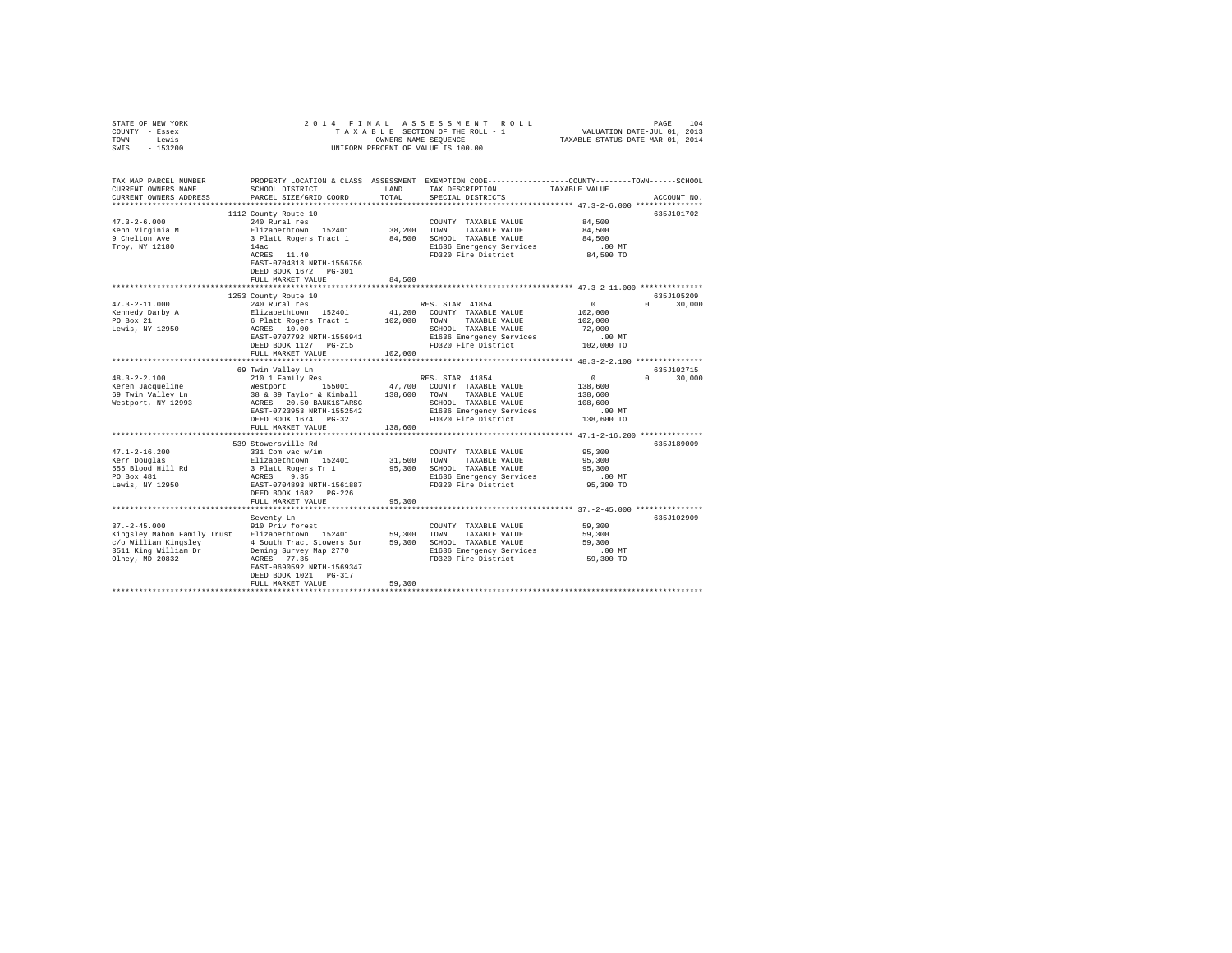| STATE OF NEW YORK | 2014 FINAL ASSESSMENT ROLL         | 105<br>PAGE                      |
|-------------------|------------------------------------|----------------------------------|
| COUNTY - Essex    | TAXABLE SECTION OF THE ROLL - 1    | VALUATION DATE-JUL 01, 2013      |
| TOWN<br>- Lewis   | OWNERS NAME SEOUENCE               | TAXABLE STATUS DATE-MAR 01, 2014 |
| $-153200$<br>SWIS | UNIFORM PERCENT OF VALUE IS 100.00 |                                  |

| TAX MAP PARCEL NUMBER<br>CURRENT OWNERS NAME<br>CURRENT OWNERS ADDRESS | SCHOOL DISTRICT<br>PARCEL SIZE/GRID COORD | T.AND<br>TOTAL | PROPERTY LOCATION & CLASS ASSESSMENT EXEMPTION CODE----------------COUNTY-------TOWN------SCHOOL<br>TAX DESCRIPTION<br>SPECIAL DISTRICTS | TAXABLE VALUE                               | ACCOUNT NO.        |
|------------------------------------------------------------------------|-------------------------------------------|----------------|------------------------------------------------------------------------------------------------------------------------------------------|---------------------------------------------|--------------------|
| **********************                                                 | **************************                |                |                                                                                                                                          |                                             |                    |
|                                                                        | Seventy Ln                                |                |                                                                                                                                          |                                             | 635J102907         |
| $46.2 - 1 - 20.100$                                                    | 322 Rural vac>10                          |                | COUNTY TAXABLE VALUE                                                                                                                     | 82,000                                      |                    |
| Kingsley Mabon Family Trust                                            | Elizabethtown 152401                      | 82,000         | TOWN<br>TAXABLE VALUE                                                                                                                    | 82,000                                      |                    |
| c/o William Kingslev                                                   | 17 Platt Rogers Tract 4                   |                | 82.000 SCHOOL TAXABLE VALUE                                                                                                              | 82,000                                      |                    |
| 3511 King William Dr                                                   | ACRES 113.60                              |                | E1636 Emergency Services                                                                                                                 | $.00$ MT                                    |                    |
| Olney, MD 20832                                                        | EAST-0691467 NRTH-1567060                 |                | FD320 Fire District                                                                                                                      | 82,000 TO                                   |                    |
|                                                                        | DEED BOOK 1021 PG-317                     |                |                                                                                                                                          |                                             |                    |
|                                                                        | FULL MARKET VALUE                         | 82,000         |                                                                                                                                          |                                             |                    |
|                                                                        |                                           |                |                                                                                                                                          |                                             |                    |
|                                                                        | 165 Cutting Rd                            |                |                                                                                                                                          |                                             | 635J175004         |
| $56.1 - 2 - 5.000$                                                     | 240 Rural res                             |                | COUNTY TAXABLE VALUE                                                                                                                     | 92,700                                      |                    |
| Kinnicutt Dennis                                                       | Elizabethtown 152401                      | 55,900         | TOWN<br>TAXABLE VALUE                                                                                                                    | 92,700                                      |                    |
| Kinnicutt Melissa                                                      | 33 Platt Rogers Tract 4                   | 92,700         | SCHOOL TAXABLE VALUE                                                                                                                     | 92,700                                      |                    |
| 2196 Rte 9                                                             | 40ac                                      |                | E1636 Emergency Services                                                                                                                 | .00 MT                                      |                    |
| Kinderhook, NY 12106                                                   | ACRES 48.00                               |                | FD320 Fire District                                                                                                                      | 92,700 TO                                   |                    |
|                                                                        | EAST-0698217 NRTH-1549017                 |                |                                                                                                                                          |                                             |                    |
|                                                                        | DEED BOOK 1540 PG-6                       |                |                                                                                                                                          |                                             |                    |
|                                                                        | FULL MARKET VALUE                         | 92,700         |                                                                                                                                          |                                             |                    |
|                                                                        |                                           |                |                                                                                                                                          | **************** 47.1-2-15.200 ************ |                    |
|                                                                        | Stowersville Rd                           |                |                                                                                                                                          |                                             | 635Z014014         |
| $47.1 - 2 - 15.200$                                                    | 311 Res vac land                          |                | COUNTY TAXABLE VALUE                                                                                                                     | 35,500                                      |                    |
| Kiryas Vayoel Moshe Inc                                                | Elizabethtown 152401                      | 35,500         | TOWN<br>TAXABLE VALUE                                                                                                                    | 35,500                                      |                    |
| 741 Stowersville Rd                                                    | 4 Platt Rogers Tract 1                    | 35,500         | SCHOOL TAXABLE VALUE                                                                                                                     | 35,500                                      |                    |
| Lewis, NY 12950                                                        |                                           |                |                                                                                                                                          | $.00$ MT                                    |                    |
|                                                                        | 50ac                                      |                | E1636 Emergency Services                                                                                                                 |                                             |                    |
|                                                                        | ACRES<br>3.50                             |                | FD320 Fire District                                                                                                                      | 35,500 TO                                   |                    |
|                                                                        | EAST-0707638 NRTH-1560979                 |                |                                                                                                                                          |                                             |                    |
|                                                                        | DEED BOOK 1755 PG-142                     |                |                                                                                                                                          |                                             |                    |
|                                                                        | FULL MARKET VALUE                         | 35,500         |                                                                                                                                          |                                             |                    |
|                                                                        |                                           |                |                                                                                                                                          |                                             |                    |
|                                                                        | Stowersville Rd                           |                |                                                                                                                                          |                                             | 635J104213         |
| $47.1 - 2 - 13.000$                                                    | 910 Priv forest                           |                | COUNTY TAXABLE VALUE                                                                                                                     | 100,400                                     |                    |
| Klippel-Teakle Jane                                                    | Elizabethtown 152401                      | 100,400        | TOWN<br>TAXABLE VALUE                                                                                                                    | 100,400                                     |                    |
| PO Box 14                                                              | 4 Platt Rogers Tract 1                    | 100,400        | SCHOOL TAXABLE VALUE                                                                                                                     | 100,400                                     |                    |
| North Creek, NY 12853-0014 Db 246 Pq 494                               |                                           |                | E1636 Emergency Services                                                                                                                 | .00 MT                                      |                    |
|                                                                        | ACRES 150.91                              |                | FD320 Fire District                                                                                                                      | 100,400 TO                                  |                    |
|                                                                        | EAST-0707128 NRTH-1562444                 |                |                                                                                                                                          |                                             |                    |
|                                                                        | DEED BOOK 246<br>$PG-494$                 |                |                                                                                                                                          |                                             |                    |
|                                                                        | FULL MARKET VALUE                         | 100,400        |                                                                                                                                          |                                             |                    |
|                                                                        | ***************************               |                | ************************************ 47.1-2-6.000 ***************                                                                        |                                             |                    |
|                                                                        | 8838 US Route 9                           |                |                                                                                                                                          |                                             | 635J100501         |
| $47.1 - 2 - 6.000$                                                     | 210 1 Family Res                          |                | RES. STAR 41854                                                                                                                          | $\circ$                                     | $\Omega$<br>19,500 |
| Koechel Daniel                                                         | Elizabethtown 152401                      |                | 15,000 COUNTY TAXABLE VALUE                                                                                                              | 19,500                                      |                    |
| Koechel David                                                          | 3 Essex Tract                             | 19,500 TOWN    | TAXABLE VALUE                                                                                                                            | 19,500                                      |                    |
| 8838 US Route 9                                                        | ACRES<br>0.07                             |                | SCHOOL TAXABLE VALUE                                                                                                                     | $\Omega$                                    |                    |
| Lewis, NY 12950                                                        | EAST-0701466 NRTH-1565748                 |                | E1636 Emergency Services                                                                                                                 | .00MT                                       |                    |
|                                                                        | DEED BOOK 1227 PG-179                     |                | FD320 Fire District                                                                                                                      | 19,500 TO                                   |                    |
|                                                                        | FULL MARKET VALUE                         | 19,500         |                                                                                                                                          |                                             |                    |
|                                                                        |                                           |                |                                                                                                                                          |                                             |                    |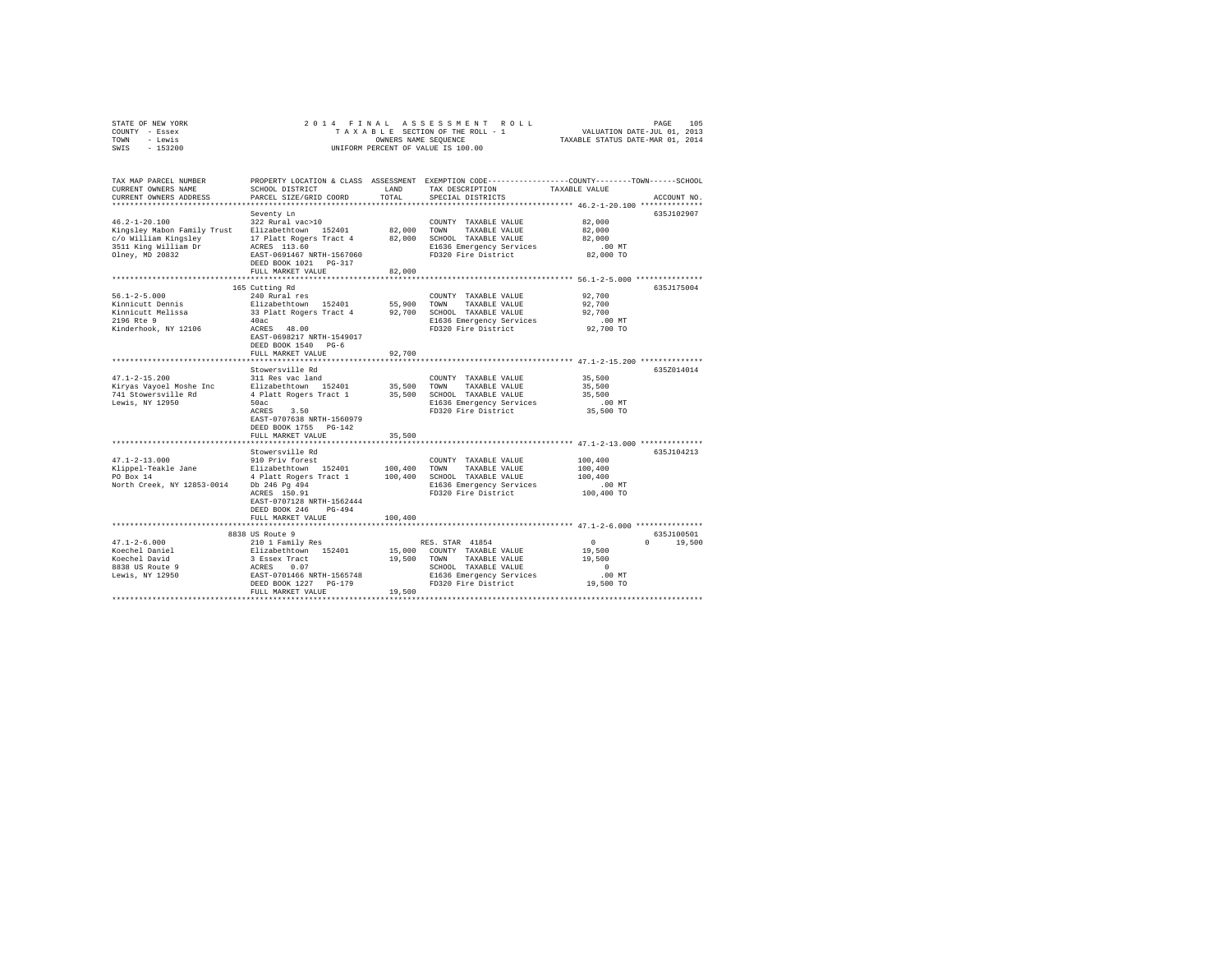| STATE OF NEW YORK<br>COUNTY - Essex<br>- Lewis<br>TOWN<br>SWIS<br>$-153200$                                              | 2014 FINAL                                                                                     | OWNERS NAME SEQUENCE | ASSESSMENT<br>ROLL<br>TAXABLE SECTION OF THE ROLL - 1<br>UNIFORM PERCENT OF VALUE IS 100.00                       | VALUATION DATE-JUL 01, 2013<br>TAXABLE STATUS DATE-MAR 01, 2014 | PAGE<br>106        |
|--------------------------------------------------------------------------------------------------------------------------|------------------------------------------------------------------------------------------------|----------------------|-------------------------------------------------------------------------------------------------------------------|-----------------------------------------------------------------|--------------------|
|                                                                                                                          |                                                                                                |                      |                                                                                                                   |                                                                 |                    |
| TAX MAP PARCEL NUMBER<br>CURRENT OWNERS NAME                                                                             | SCHOOL DISTRICT                                                                                | LAND                 | PROPERTY LOCATION & CLASS ASSESSMENT EXEMPTION CODE---------------COUNTY-------TOWN-----SCHOOL<br>TAX DESCRIPTION | TAXABLE VALUE                                                   |                    |
| CURRENT OWNERS ADDRESS                                                                                                   | PARCEL SIZE/GRID COORD                                                                         | TOTAL                | SPECIAL DISTRICTS                                                                                                 |                                                                 | ACCOUNT NO.        |
|                                                                                                                          |                                                                                                |                      |                                                                                                                   |                                                                 |                    |
|                                                                                                                          | US Route 9                                                                                     |                      |                                                                                                                   |                                                                 | 635J100614         |
| $47.1 - 2 - 7.000$                                                                                                       | 311 Res vac land                                                                               |                      | COUNTY TAXABLE VALUE                                                                                              | 100                                                             |                    |
| Koechel Daniel                                                                                                           | Elizabethtown 152401<br>3 Essex Tract                                                          | 100 TOWN             | TAXABLE VALUE                                                                                                     | 100                                                             |                    |
| 8838 US Route 9                                                                                                          |                                                                                                |                      | 100 SCHOOL TAXABLE VALUE                                                                                          | 100                                                             |                    |
| Lewis, NY 12950                                                                                                          | ACRES 0.10                                                                                     |                      | E1636 Emergency Services                                                                                          | $.00$ MT                                                        |                    |
|                                                                                                                          | EAST-0701475 NRTH-1565697<br>DEED BOOK 1308 PG-74                                              |                      | FD320 Fire District                                                                                               | 100 TO                                                          |                    |
|                                                                                                                          | FULL MARKET VALUE                                                                              | 100                  |                                                                                                                   |                                                                 |                    |
|                                                                                                                          |                                                                                                |                      |                                                                                                                   |                                                                 |                    |
|                                                                                                                          | 8549 US Route 9                                                                                |                      |                                                                                                                   |                                                                 | 635J101701         |
| $47.13 - 1 - 18.000$                                                                                                     | 482 Det row bldg                                                                               |                      | COUNTY TAXABLE VALUE                                                                                              | 147,000                                                         |                    |
|                                                                                                                          |                                                                                                | 10,500               | TOWN<br>TAXABLE VALUE                                                                                             | 147,000                                                         |                    |
| Example 152401<br>Koop-Angelicola Stephen<br>Elizabethtown 152401<br>Koop-Angelicola Rosemarie<br>2 Platt Rogers Tract 1 |                                                                                                |                      | 147,000 SCHOOL TAXABLE VALUE                                                                                      | 147,000                                                         |                    |
| RR1 Box 141                                                                                                              | Apt 1&2 Ste 1                                                                                  |                      | E1636 Emergency Services                                                                                          | $.00$ MT                                                        |                    |
| Elizabethtown, NY 12932                                                                                                  | ACRES 0.20                                                                                     |                      | FD320 Fire District                                                                                               | 147,000 TO                                                      |                    |
|                                                                                                                          | EAST-0700844 NRTH-1558732                                                                      |                      | WB320 Lewis B&I                                                                                                   | 147,000 TO C                                                    |                    |
|                                                                                                                          | DEED BOOK 1328 PG-42                                                                           |                      | WD320 Water District                                                                                              | 147,000 TO M                                                    |                    |
|                                                                                                                          | FULL MARKET VALUE                                                                              | 147,000              |                                                                                                                   |                                                                 |                    |
|                                                                                                                          |                                                                                                |                      |                                                                                                                   |                                                                 |                    |
|                                                                                                                          | 447 Hurley Rd                                                                                  |                      |                                                                                                                   |                                                                 | 635J103612         |
| $47.4 - 1 - 14.100$                                                                                                      | 210 1 Family Res                                                                               |                      | RES. STAR 41854                                                                                                   | $0 \qquad \qquad$                                               | 30,000<br>$\Omega$ |
| Kullman Sarah E                                                                                                          |                                                                                                |                      | 37,500 COUNTY TAXABLE VALUE                                                                                       | 113,300                                                         |                    |
| Kullman Sean K                                                                                                           | Elizabethtown 152401<br>34 Platt Rogers<br>ACRES 5.50 BANK1STARSG<br>EAST-0715758 NRTH-1558356 | 113,300 TOWN         | TAXABLE VALUE                                                                                                     | 113,300                                                         |                    |
| 447 Hurley Rd                                                                                                            |                                                                                                |                      | SCHOOL TAXABLE VALUE                                                                                              | 83,300                                                          |                    |
| Westport, NY 12993                                                                                                       |                                                                                                |                      | E1636 Emergency Services                                                                                          | $.00$ MT                                                        |                    |
|                                                                                                                          | DEED BOOK 1564 PG-49                                                                           |                      | FD320 Fire District                                                                                               | 113,300 TO                                                      |                    |
|                                                                                                                          | FULL MARKET VALUE                                                                              | 113,300              |                                                                                                                   |                                                                 |                    |
|                                                                                                                          |                                                                                                |                      |                                                                                                                   |                                                                 |                    |
|                                                                                                                          | Blood Hill Rd<br>322 Rural vac>10                                                              |                      |                                                                                                                   | 52,100                                                          | 635J103005         |
| $55.2 - 1 - 5.111$                                                                                                       | Elizabethtown 152401                                                                           |                      | COUNTY TAXABLE VALUE                                                                                              |                                                                 |                    |
| Kurtenbach Henry E<br>c/o Coleen Kurtenbach                                                                              |                                                                                                | 52,100               | TOWN<br>TAXABLE VALUE<br>52,100 SCHOOL TAXABLE VALUE                                                              | 52,100<br>52,100                                                |                    |
| 21 Keiths Ln                                                                                                             | 25 Platt Rogers Tract 4<br>ACRES 64.60                                                         |                      | E1636 Emergency Services                                                                                          | $.00$ MT                                                        |                    |
| Elliot, ME 03903                                                                                                         | EAST-0689341 NRTH-1549508                                                                      |                      | FD320 Fire District                                                                                               | 52,100 TO                                                       |                    |
|                                                                                                                          | DEED BOOK 682 PG-28                                                                            |                      |                                                                                                                   |                                                                 |                    |
|                                                                                                                          | FULL MARKET VALUE                                                                              | 52,100               |                                                                                                                   |                                                                 |                    |
|                                                                                                                          |                                                                                                |                      |                                                                                                                   |                                                                 |                    |
|                                                                                                                          | 119 Seventy Ln                                                                                 |                      |                                                                                                                   |                                                                 | 635J179006         |
| $46.2 - 1 - 9.200$                                                                                                       | 210 1 Family Res                                                                               |                      | AGED ALL 41800                                                                                                    | 30,400<br>30,400                                                | 30,400             |
| Lacey Edward                                                                                                             |                                                                                                |                      | 23,600 SR STAR 41834                                                                                              | $\sim$ 0                                                        | $\Omega$<br>30,400 |
| $\frac{\text{Lacc}_{\text{L}}}{\text{Lacey}}$ Charlotte                                                                  |                                                                                                |                      | 60,800 COUNTY TAXABLE VALUE                                                                                       | 30,400                                                          |                    |
| PO Box 111                                                                                                               |                                                                                                |                      | TOWN<br>TAXABLE VALUE                                                                                             | 30,400                                                          |                    |
| Lewis, NY 12950                                                                                                          | Elizabethtown 152401<br>Platt Rogers Tr 4 Lot 17<br>ACRES 0.77<br>EAST-0690080 NRTH-1566737    |                      | SCHOOL TAXABLE VALUE                                                                                              | $\circ$                                                         |                    |
|                                                                                                                          | PG-196<br>DEED BOOK 661                                                                        |                      | E1636 Emergency Services                                                                                          | $.00$ MT                                                        |                    |
|                                                                                                                          | FULL MARKET VALUE                                                                              |                      | 60.800 FD320 Fire District                                                                                        | 60,800 TO                                                       |                    |
|                                                                                                                          |                                                                                                |                      |                                                                                                                   |                                                                 |                    |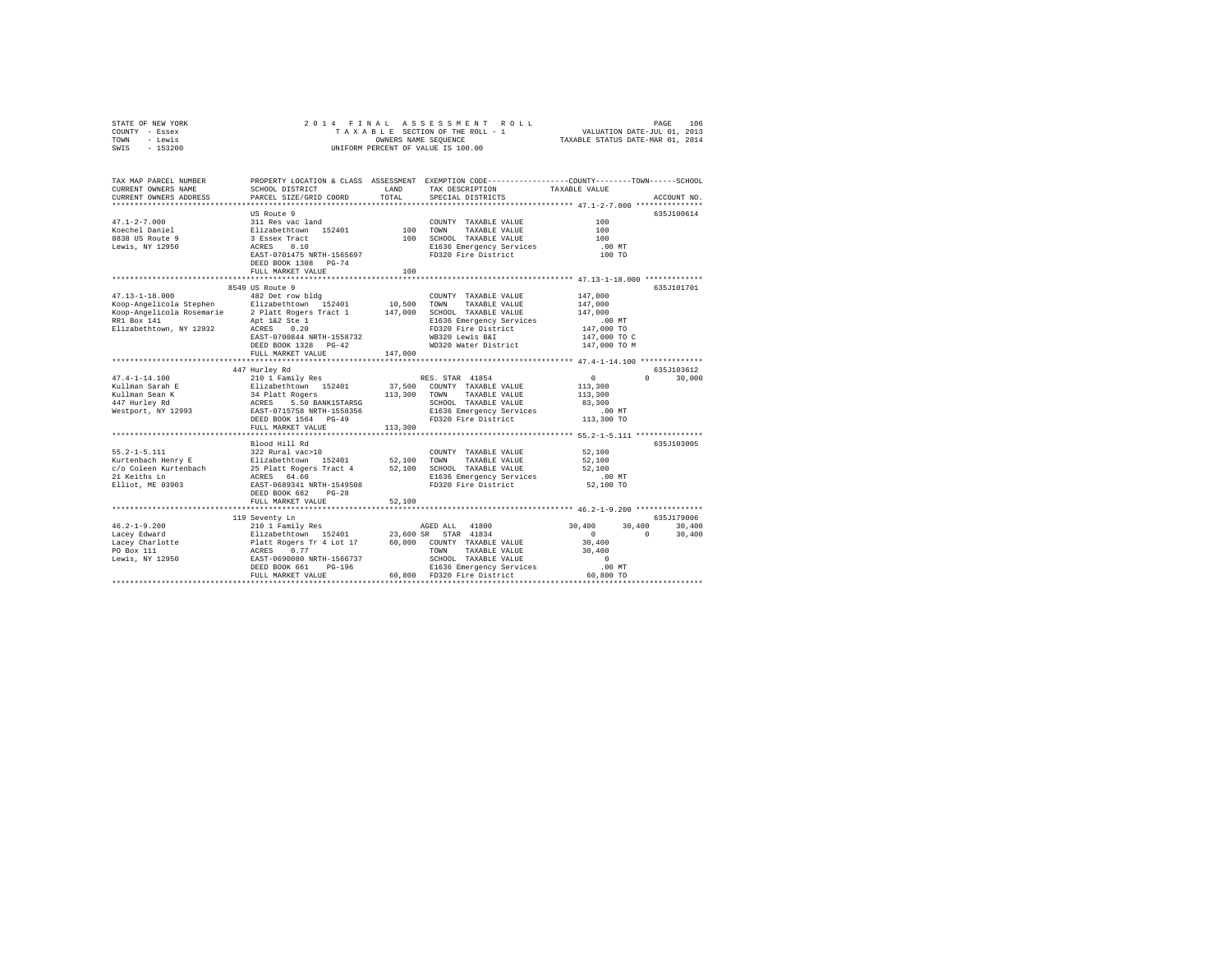| STATE OF NEW YORK             |                                                                                                                                                                                                                                                                                                                                                                                                                             |        |                                                                                                                                                                                                                                                                                                                                                                                                                                                    |                      |               |  |  |  |
|-------------------------------|-----------------------------------------------------------------------------------------------------------------------------------------------------------------------------------------------------------------------------------------------------------------------------------------------------------------------------------------------------------------------------------------------------------------------------|--------|----------------------------------------------------------------------------------------------------------------------------------------------------------------------------------------------------------------------------------------------------------------------------------------------------------------------------------------------------------------------------------------------------------------------------------------------------|----------------------|---------------|--|--|--|
| COUNTY - Essex                |                                                                                                                                                                                                                                                                                                                                                                                                                             |        |                                                                                                                                                                                                                                                                                                                                                                                                                                                    |                      |               |  |  |  |
| TOWN - Lewis                  |                                                                                                                                                                                                                                                                                                                                                                                                                             |        |                                                                                                                                                                                                                                                                                                                                                                                                                                                    |                      |               |  |  |  |
| SWIS - 153200                 |                                                                                                                                                                                                                                                                                                                                                                                                                             |        |                                                                                                                                                                                                                                                                                                                                                                                                                                                    |                      |               |  |  |  |
|                               |                                                                                                                                                                                                                                                                                                                                                                                                                             |        |                                                                                                                                                                                                                                                                                                                                                                                                                                                    |                      |               |  |  |  |
|                               |                                                                                                                                                                                                                                                                                                                                                                                                                             |        |                                                                                                                                                                                                                                                                                                                                                                                                                                                    |                      |               |  |  |  |
|                               | TAX MAP PARCEL NUMBER     PROPERTY LOCATION & CLASS ASSESSMENT EXEMPTION CODE--------------COUNTY-------TOWN------SCHOOL DISTRICT     LAND   TAX DESCRIPTION     TAXABLE VALUE                                                                                                                                                                                                                                              |        |                                                                                                                                                                                                                                                                                                                                                                                                                                                    |                      |               |  |  |  |
|                               |                                                                                                                                                                                                                                                                                                                                                                                                                             |        |                                                                                                                                                                                                                                                                                                                                                                                                                                                    |                      |               |  |  |  |
| CURRENT OWNERS ADDRESS        | PARCEL SIZE/GRID COORD                                                                                                                                                                                                                                                                                                                                                                                                      | TOTAL  | SPECIAL DISTRICTS                                                                                                                                                                                                                                                                                                                                                                                                                                  |                      | ACCOUNT NO.   |  |  |  |
|                               |                                                                                                                                                                                                                                                                                                                                                                                                                             |        |                                                                                                                                                                                                                                                                                                                                                                                                                                                    |                      |               |  |  |  |
|                               | 143 Fox Run Rd                                                                                                                                                                                                                                                                                                                                                                                                              |        |                                                                                                                                                                                                                                                                                                                                                                                                                                                    |                      | 635J185003    |  |  |  |
|                               |                                                                                                                                                                                                                                                                                                                                                                                                                             |        |                                                                                                                                                                                                                                                                                                                                                                                                                                                    |                      |               |  |  |  |
|                               |                                                                                                                                                                                                                                                                                                                                                                                                                             |        |                                                                                                                                                                                                                                                                                                                                                                                                                                                    |                      |               |  |  |  |
|                               |                                                                                                                                                                                                                                                                                                                                                                                                                             |        |                                                                                                                                                                                                                                                                                                                                                                                                                                                    |                      |               |  |  |  |
|                               |                                                                                                                                                                                                                                                                                                                                                                                                                             |        |                                                                                                                                                                                                                                                                                                                                                                                                                                                    |                      |               |  |  |  |
|                               | $\begin{tabular}{lcccc} 55.4-2-8.200 & 143\textrm{ ~0. 34, 100} & 34\textrm{ ~0. 34, 100} \\ Lameer Thomas & 281 \textrm{ Multiple res} & 44, 300\textrm{ SFR} & 41800 & 34, 100 & 34, 100 \\ Lameer Shree & 281\textrm{ at 34} & 281\textrm{ at 34} & 68, 200\textrm{ TMXABLE VALUE} & 0 & 0 & 34, 100 \\ Lameer Shire & 281\textrm{ RGE} & 14.300\textrm$                                                                 |        |                                                                                                                                                                                                                                                                                                                                                                                                                                                    |                      |               |  |  |  |
|                               |                                                                                                                                                                                                                                                                                                                                                                                                                             |        |                                                                                                                                                                                                                                                                                                                                                                                                                                                    |                      |               |  |  |  |
|                               |                                                                                                                                                                                                                                                                                                                                                                                                                             |        |                                                                                                                                                                                                                                                                                                                                                                                                                                                    |                      |               |  |  |  |
|                               | FULL MARKET VALUE                                                                                                                                                                                                                                                                                                                                                                                                           |        | 68,200                                                                                                                                                                                                                                                                                                                                                                                                                                             |                      |               |  |  |  |
|                               |                                                                                                                                                                                                                                                                                                                                                                                                                             |        |                                                                                                                                                                                                                                                                                                                                                                                                                                                    |                      |               |  |  |  |
|                               | 8598 US Route 9                                                                                                                                                                                                                                                                                                                                                                                                             |        |                                                                                                                                                                                                                                                                                                                                                                                                                                                    |                      | 635J103510    |  |  |  |
| $47.13 - 2 - 3.100$           |                                                                                                                                                                                                                                                                                                                                                                                                                             |        | RES. STAR 41854                                                                                                                                                                                                                                                                                                                                                                                                                                    | $\sim$ 0 $\sim$ 0    | $0 \t 30,000$ |  |  |  |
|                               |                                                                                                                                                                                                                                                                                                                                                                                                                             |        |                                                                                                                                                                                                                                                                                                                                                                                                                                                    |                      |               |  |  |  |
|                               |                                                                                                                                                                                                                                                                                                                                                                                                                             |        |                                                                                                                                                                                                                                                                                                                                                                                                                                                    |                      |               |  |  |  |
|                               |                                                                                                                                                                                                                                                                                                                                                                                                                             |        |                                                                                                                                                                                                                                                                                                                                                                                                                                                    |                      |               |  |  |  |
|                               | $\begin{tabular}{l c c c c c} \multicolumn{3}{c}{\textbf{47.13--2-3.100}} & \multicolumn{3}{c}{2101}~\text{Family Res} & \text{RES. STAR 41854} \\ \multicolumn{3}{c}{\textbf{Lamica Bennie E}} & \textbf{E11zabeChown} & \textbf{152401} & \textbf{32,100} & \textbf{70NN} & \textbf{TAXABLE VALUE} & \textbf{58,000} \\ \multicolumn{3}{c}{\textbf{Palica Bennie E}} & \textbf{2} & \textbf{21zabeChown} & \textbf{58,00$ |        |                                                                                                                                                                                                                                                                                                                                                                                                                                                    |                      |               |  |  |  |
|                               |                                                                                                                                                                                                                                                                                                                                                                                                                             |        |                                                                                                                                                                                                                                                                                                                                                                                                                                                    |                      |               |  |  |  |
|                               |                                                                                                                                                                                                                                                                                                                                                                                                                             |        |                                                                                                                                                                                                                                                                                                                                                                                                                                                    |                      |               |  |  |  |
|                               |                                                                                                                                                                                                                                                                                                                                                                                                                             |        |                                                                                                                                                                                                                                                                                                                                                                                                                                                    |                      |               |  |  |  |
|                               |                                                                                                                                                                                                                                                                                                                                                                                                                             |        |                                                                                                                                                                                                                                                                                                                                                                                                                                                    |                      |               |  |  |  |
|                               |                                                                                                                                                                                                                                                                                                                                                                                                                             |        |                                                                                                                                                                                                                                                                                                                                                                                                                                                    |                      |               |  |  |  |
|                               |                                                                                                                                                                                                                                                                                                                                                                                                                             |        |                                                                                                                                                                                                                                                                                                                                                                                                                                                    |                      | 635J180031    |  |  |  |
|                               |                                                                                                                                                                                                                                                                                                                                                                                                                             |        | $\begin{tabular}{lllllll} \multicolumn{2}{c}{\textbf{COUNTY}} & \textbf{TAXABLE} & \textbf{VALUE} & \textbf{300} \\ \multicolumn{2}{c}{\textbf{1.00}} & \multicolumn{2}{c}{\textbf{1.00}} & \multicolumn{2}{c}{\textbf{1.00}} & \multicolumn{2}{c}{\textbf{1.00}} & \multicolumn{2}{c}{\textbf{1.00}} \\ \multicolumn{2}{c}{\textbf{1.00}} & \multicolumn{2}{c}{\textbf{1.00}} & \multicolumn{2}{c}{\textbf{1.00}} & \multicolumn{2}{c}{\textbf{1$ |                      |               |  |  |  |
|                               |                                                                                                                                                                                                                                                                                                                                                                                                                             |        |                                                                                                                                                                                                                                                                                                                                                                                                                                                    | 300                  |               |  |  |  |
|                               |                                                                                                                                                                                                                                                                                                                                                                                                                             |        |                                                                                                                                                                                                                                                                                                                                                                                                                                                    | 300                  |               |  |  |  |
|                               |                                                                                                                                                                                                                                                                                                                                                                                                                             |        |                                                                                                                                                                                                                                                                                                                                                                                                                                                    | .00 MT<br>300 TO     |               |  |  |  |
|                               |                                                                                                                                                                                                                                                                                                                                                                                                                             |        |                                                                                                                                                                                                                                                                                                                                                                                                                                                    |                      |               |  |  |  |
|                               |                                                                                                                                                                                                                                                                                                                                                                                                                             |        |                                                                                                                                                                                                                                                                                                                                                                                                                                                    |                      |               |  |  |  |
|                               | EAST-0710120 NRTH-1568574                                                                                                                                                                                                                                                                                                                                                                                                   |        |                                                                                                                                                                                                                                                                                                                                                                                                                                                    |                      |               |  |  |  |
|                               | DEED BOOK 1349 PG-54                                                                                                                                                                                                                                                                                                                                                                                                        |        |                                                                                                                                                                                                                                                                                                                                                                                                                                                    |                      |               |  |  |  |
|                               | FULL MARKET VALUE                                                                                                                                                                                                                                                                                                                                                                                                           | 300    |                                                                                                                                                                                                                                                                                                                                                                                                                                                    |                      |               |  |  |  |
|                               |                                                                                                                                                                                                                                                                                                                                                                                                                             |        |                                                                                                                                                                                                                                                                                                                                                                                                                                                    |                      |               |  |  |  |
|                               | 211 Moss Rd                                                                                                                                                                                                                                                                                                                                                                                                                 |        |                                                                                                                                                                                                                                                                                                                                                                                                                                                    |                      | 635J180023    |  |  |  |
| $38.4 - 1 - 37.300$           | ALL THIS AND RES. STAR 41854<br>270 Mfg housing<br>Elizabethtown 152401 24,900 COUNTY TAXABLE VALUE<br>Mott Patent Call Mill Lot 36,200 TOWN TAXABLE VALUE<br>ACRES 1.20                                                                                                                                                                                                                                                    |        |                                                                                                                                                                                                                                                                                                                                                                                                                                                    | $0$<br>36,200        | $0 \t 30,000$ |  |  |  |
| Landon Donna J<br>211 Moss Rd |                                                                                                                                                                                                                                                                                                                                                                                                                             |        |                                                                                                                                                                                                                                                                                                                                                                                                                                                    |                      |               |  |  |  |
|                               |                                                                                                                                                                                                                                                                                                                                                                                                                             |        |                                                                                                                                                                                                                                                                                                                                                                                                                                                    | 36,200               |               |  |  |  |
| Lewis, NY 12950-9707          |                                                                                                                                                                                                                                                                                                                                                                                                                             |        |                                                                                                                                                                                                                                                                                                                                                                                                                                                    | 6,200                |               |  |  |  |
|                               | EAST-0710101 NRTH-1568439                                                                                                                                                                                                                                                                                                                                                                                                   |        |                                                                                                                                                                                                                                                                                                                                                                                                                                                    |                      |               |  |  |  |
|                               | DEED BOOK 881 PG-230                                                                                                                                                                                                                                                                                                                                                                                                        |        |                                                                                                                                                                                                                                                                                                                                                                                                                                                    | .00 MT.<br>36,200 TO |               |  |  |  |
|                               | FULL MARKET VALUE                                                                                                                                                                                                                                                                                                                                                                                                           | 36,200 |                                                                                                                                                                                                                                                                                                                                                                                                                                                    |                      |               |  |  |  |
|                               |                                                                                                                                                                                                                                                                                                                                                                                                                             |        |                                                                                                                                                                                                                                                                                                                                                                                                                                                    |                      |               |  |  |  |
|                               |                                                                                                                                                                                                                                                                                                                                                                                                                             |        |                                                                                                                                                                                                                                                                                                                                                                                                                                                    |                      |               |  |  |  |
|                               | 298 Wells Hill Rd                                                                                                                                                                                                                                                                                                                                                                                                           |        |                                                                                                                                                                                                                                                                                                                                                                                                                                                    |                      | 635J196009    |  |  |  |
|                               |                                                                                                                                                                                                                                                                                                                                                                                                                             |        |                                                                                                                                                                                                                                                                                                                                                                                                                                                    |                      |               |  |  |  |
|                               |                                                                                                                                                                                                                                                                                                                                                                                                                             |        |                                                                                                                                                                                                                                                                                                                                                                                                                                                    |                      |               |  |  |  |
|                               |                                                                                                                                                                                                                                                                                                                                                                                                                             |        |                                                                                                                                                                                                                                                                                                                                                                                                                                                    |                      |               |  |  |  |
|                               |                                                                                                                                                                                                                                                                                                                                                                                                                             |        |                                                                                                                                                                                                                                                                                                                                                                                                                                                    |                      |               |  |  |  |
|                               |                                                                                                                                                                                                                                                                                                                                                                                                                             |        |                                                                                                                                                                                                                                                                                                                                                                                                                                                    |                      |               |  |  |  |
|                               |                                                                                                                                                                                                                                                                                                                                                                                                                             |        |                                                                                                                                                                                                                                                                                                                                                                                                                                                    |                      |               |  |  |  |
|                               | FULL MARKET VALUE                                                                                                                                                                                                                                                                                                                                                                                                           | 40,300 |                                                                                                                                                                                                                                                                                                                                                                                                                                                    |                      |               |  |  |  |
|                               |                                                                                                                                                                                                                                                                                                                                                                                                                             |        |                                                                                                                                                                                                                                                                                                                                                                                                                                                    |                      |               |  |  |  |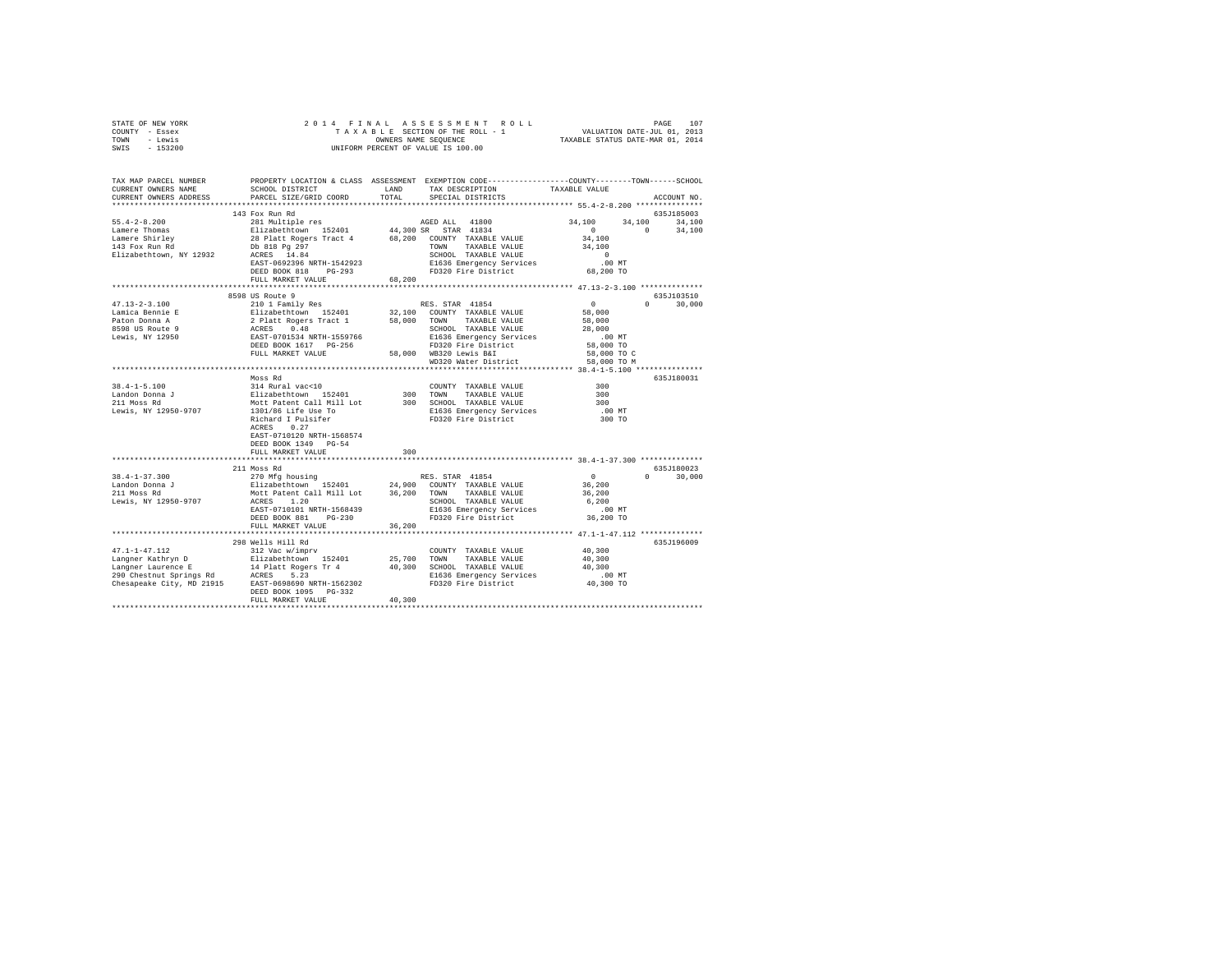| STATE OF NEW YORK | 2014 FINAL ASSESSMENT ROLL         | 108<br>PAGE                      |
|-------------------|------------------------------------|----------------------------------|
| COUNTY - Essex    | TAXABLE SECTION OF THE ROLL - 1    | VALUATION DATE-JUL 01, 2013      |
| TOWN<br>- Lewis   | OWNERS NAME SEOUENCE               | TAXABLE STATUS DATE-MAR 01, 2014 |
| $-153200$<br>SWIS | UNIFORM PERCENT OF VALUE IS 100.00 |                                  |

| TAX MAP PARCEL NUMBER<br>CURRENT OWNERS NAME<br>CURRENT OWNERS ADDRESS | SCHOOL DISTRICT<br>PARCEL SIZE/GRID COORD                                                                                                                                                          | LAND<br>TOTAL. | PROPERTY LOCATION & CLASS ASSESSMENT EXEMPTION CODE---------------COUNTY-------TOWN-----SCHOOL<br>TAX DESCRIPTION<br>SPECIAL DISTRICTS                                                                                                                         | TAXABLE VALUE                                               | ACCOUNT NO.  |  |  |  |  |
|------------------------------------------------------------------------|----------------------------------------------------------------------------------------------------------------------------------------------------------------------------------------------------|----------------|----------------------------------------------------------------------------------------------------------------------------------------------------------------------------------------------------------------------------------------------------------------|-------------------------------------------------------------|--------------|--|--|--|--|
|                                                                        |                                                                                                                                                                                                    |                |                                                                                                                                                                                                                                                                |                                                             |              |  |  |  |  |
|                                                                        | Hurley Rd                                                                                                                                                                                          |                |                                                                                                                                                                                                                                                                |                                                             | 635J104412   |  |  |  |  |
| $47.4 - 1 - 18.000$                                                    | 322 Rural vac>10                                                                                                                                                                                   |                | COUNTY TAXABLE VALUE                                                                                                                                                                                                                                           | 46,200                                                      |              |  |  |  |  |
| Larsen Richard                                                         |                                                                                                                                                                                                    |                |                                                                                                                                                                                                                                                                | 46,200                                                      |              |  |  |  |  |
| Larsen Karen                                                           |                                                                                                                                                                                                    |                |                                                                                                                                                                                                                                                                | 46,200                                                      |              |  |  |  |  |
| 2 Storms Rd                                                            |                                                                                                                                                                                                    |                | E1636 Emergency Services                                                                                                                                                                                                                                       | $.00$ MT                                                    |              |  |  |  |  |
| Goshen, NY 10924                                                       |                                                                                                                                                                                                    |                | Westport 155001 46,200 TOWN TAXABLE VALUE<br>46 & 49 Taylor & Kimball 46,200 SCHOOL TAXABLE VALUE<br>ACRES 40.30 SCHOOL TAXABLE VALUE<br>RAFE-0719111 NRTH-1554517 FD320 Fire District<br>RAFT-0719111 NRTH-1554517 FD320 Fire District<br>FD320 Fire District | 46,200 TO                                                   |              |  |  |  |  |
|                                                                        | DEED BOOK 1560 PG-319                                                                                                                                                                              |                |                                                                                                                                                                                                                                                                |                                                             |              |  |  |  |  |
|                                                                        | FULL MARKET VALUE                                                                                                                                                                                  | 46,200         |                                                                                                                                                                                                                                                                |                                                             |              |  |  |  |  |
|                                                                        |                                                                                                                                                                                                    |                |                                                                                                                                                                                                                                                                |                                                             |              |  |  |  |  |
|                                                                        | 18 Pine Wood Way                                                                                                                                                                                   |                |                                                                                                                                                                                                                                                                |                                                             | 635J174006   |  |  |  |  |
| $38.1 - 1 - 21.200$                                                    | 210 1 Family Res                                                                                                                                                                                   |                | AGED ALL 41800                                                                                                                                                                                                                                                 | 69,750<br>69,750                                            | 69,750       |  |  |  |  |
| Laughlin Daniel Scott                                                  | Elizabethtown 152401                                                                                                                                                                               |                | 35,700 SR STAR 41834                                                                                                                                                                                                                                           | $\circ$<br>$\Omega$                                         | 64,200       |  |  |  |  |
| NE Auto Dealer Sycs Inc                                                |                                                                                                                                                                                                    |                |                                                                                                                                                                                                                                                                | 69,750                                                      |              |  |  |  |  |
| c/o Carol L Laughlin                                                   |                                                                                                                                                                                                    |                |                                                                                                                                                                                                                                                                | 69,750                                                      |              |  |  |  |  |
| 18 Pine Wood Way                                                       | Essex Tract Lot 14 139,500 COUNTY TAXABLE VALUE B1dg 1 115/301 LU to Carol L La SCHOOL TAXABLE VALUE 1715/301 LU to Carol L La SCHOOL TAXABLE VALUE 1715/301 LU to Carol L La SCHOOL TAXABLE VALUE |                | SCHOOL TAXABLE VALUE                                                                                                                                                                                                                                           | 5,550                                                       |              |  |  |  |  |
| Lewis, NY 12950                                                        |                                                                                                                                                                                                    |                | E1636 Emergency Services                                                                                                                                                                                                                                       | $.00$ MT                                                    |              |  |  |  |  |
|                                                                        | EAST-0706266 NRTH-1578322                                                                                                                                                                          |                | FD320 Fire District                                                                                                                                                                                                                                            | 139,500 TO                                                  |              |  |  |  |  |
|                                                                        | DEED BOOK 1715 PG-301                                                                                                                                                                              |                |                                                                                                                                                                                                                                                                |                                                             |              |  |  |  |  |
|                                                                        | FULL MARKET VALUE<br>*****************************                                                                                                                                                 | 139,500        |                                                                                                                                                                                                                                                                | ****************************** 46.4-1-6.200 *************** |              |  |  |  |  |
|                                                                        | 581 Blood Hill Rd                                                                                                                                                                                  |                |                                                                                                                                                                                                                                                                |                                                             | 635.T190012  |  |  |  |  |
| $46.4 - 1 - 6.200$                                                     | 210 1 Family Res                                                                                                                                                                                   |                |                                                                                                                                                                                                                                                                | 0                                                           | $\mathbf{r}$ |  |  |  |  |
| Lee Thurland                                                           | Elizabethtown 152401                                                                                                                                                                               |                | RES. STAR 41854                                                                                                                                                                                                                                                | 156,400                                                     | 30,000       |  |  |  |  |
| Lee Susan                                                              | 22 Platt Rogers Tr 4                                                                                                                                                                               | 156,400 TOWN   | 34,800 COUNTY TAXABLE VALUE<br>TAXABLE VALUE                                                                                                                                                                                                                   | 156,400                                                     |              |  |  |  |  |
| 581 Blood Hill Rd                                                      | ACRES<br>2.76                                                                                                                                                                                      |                | SCHOOL TAXABLE VALUE                                                                                                                                                                                                                                           | 126,400                                                     |              |  |  |  |  |
|                                                                        | EAST-0692192 NRTH-1556355                                                                                                                                                                          |                |                                                                                                                                                                                                                                                                | $.00$ MT                                                    |              |  |  |  |  |
| Elizabethtown, NY 12932                                                | DEED BOOK 945<br>$PG-83$                                                                                                                                                                           |                | E1636 Emergency Services<br>FD320 Fire District                                                                                                                                                                                                                | 156,400 TO                                                  |              |  |  |  |  |
|                                                                        | FULL MARKET VALUE                                                                                                                                                                                  | 156,400        |                                                                                                                                                                                                                                                                |                                                             |              |  |  |  |  |
|                                                                        |                                                                                                                                                                                                    |                |                                                                                                                                                                                                                                                                |                                                             |              |  |  |  |  |
|                                                                        | 8638 US Route 9                                                                                                                                                                                    |                |                                                                                                                                                                                                                                                                |                                                             | 635J101709   |  |  |  |  |
| $47.1 - 2 - 24.000$                                                    | 210 1 Family Res                                                                                                                                                                                   |                | COUNTY TAXABLE VALUE                                                                                                                                                                                                                                           | 142,000                                                     |              |  |  |  |  |
| Lee Thurland J                                                         | Elizabethtown 152401                                                                                                                                                                               | 52.200 TOWN    | TAXABLE VALUE                                                                                                                                                                                                                                                  | 142,000                                                     |              |  |  |  |  |
| Lee Susan P                                                            | 1 Essex Tract                                                                                                                                                                                      |                | 142,000 SCHOOL TAXABLE VALUE                                                                                                                                                                                                                                   | 142,000                                                     |              |  |  |  |  |
| 581 Blood Hill Rd                                                      |                                                                                                                                                                                                    |                | E1636 Emergency Services                                                                                                                                                                                                                                       | $.00$ MT                                                    |              |  |  |  |  |
| Elizabethtown, NY 12932                                                | 1390/154 Easement<br>ACRES 1.90 BANK1STARSG                                                                                                                                                        |                | FD320 Fire District                                                                                                                                                                                                                                            | 142,000 TO                                                  |              |  |  |  |  |
|                                                                        | EAST-0701924 NRTH-1560767                                                                                                                                                                          |                | WB320 Lewis B&I                                                                                                                                                                                                                                                | 142,000 TO C                                                |              |  |  |  |  |
|                                                                        | DEED BOOK 1397 PG-7                                                                                                                                                                                |                | WD320 Water District                                                                                                                                                                                                                                           | 142,000 TO M                                                |              |  |  |  |  |
|                                                                        | FULL MARKET VALUE                                                                                                                                                                                  | 142,000        |                                                                                                                                                                                                                                                                |                                                             |              |  |  |  |  |
|                                                                        | ******************************                                                                                                                                                                     |                | ********************************** 29.-3-3.000 *********************************                                                                                                                                                                               |                                                             |              |  |  |  |  |
|                                                                        | Trout Pond Rd                                                                                                                                                                                      |                |                                                                                                                                                                                                                                                                |                                                             | 635J190001   |  |  |  |  |
| $29. - 3 - 3.000$                                                      | 314 Rural vac<10                                                                                                                                                                                   |                | COUNTY TAXABLE VALUE                                                                                                                                                                                                                                           | 22,300                                                      |              |  |  |  |  |
| LeFort Deborah J                                                       | Elizabethtown 152401                                                                                                                                                                               | 22,300 TOWN    | TAXABLE VALUE                                                                                                                                                                                                                                                  | 22,300                                                      |              |  |  |  |  |
| 2094 Trout Pond Rd                                                     | 22 Essex Tract Henrys Sur 22,300 SCHOOL TAXABLE VALUE                                                                                                                                              |                |                                                                                                                                                                                                                                                                | 22,300                                                      |              |  |  |  |  |
| Lewis, NY 12950                                                        | ACRES<br>3.60                                                                                                                                                                                      |                | E1636 Emergency Services                                                                                                                                                                                                                                       | $.00$ MT                                                    |              |  |  |  |  |
|                                                                        | EAST-0704901 NRTH-1589418                                                                                                                                                                          |                | FD320 Fire District                                                                                                                                                                                                                                            | 22,300 TO                                                   |              |  |  |  |  |
|                                                                        | DEED BOOK 1612 PG-29                                                                                                                                                                               |                |                                                                                                                                                                                                                                                                |                                                             |              |  |  |  |  |
|                                                                        | FULL MARKET VALUE                                                                                                                                                                                  | 22,300         |                                                                                                                                                                                                                                                                |                                                             |              |  |  |  |  |
|                                                                        |                                                                                                                                                                                                    |                |                                                                                                                                                                                                                                                                |                                                             |              |  |  |  |  |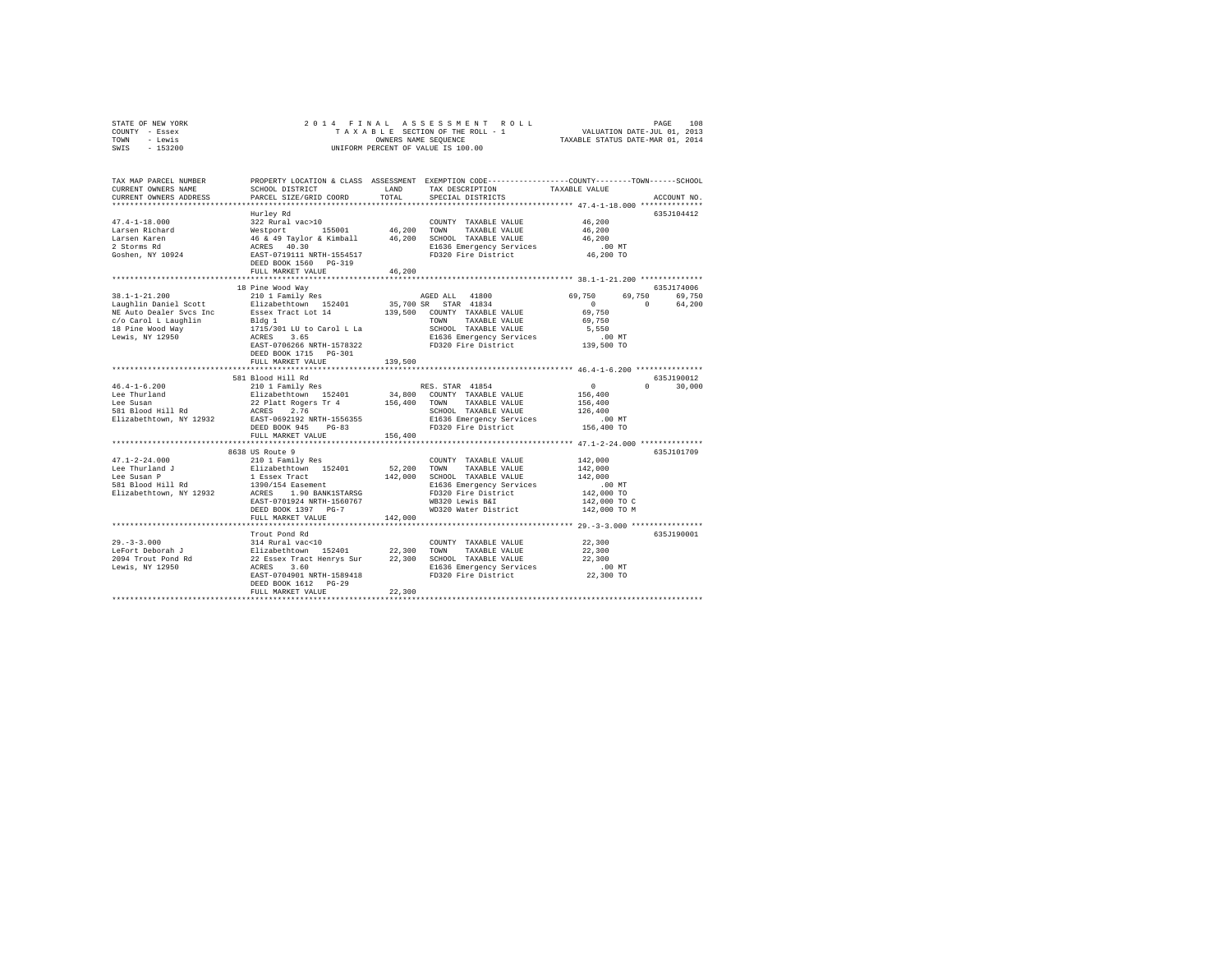| TOWN - Lewis<br>SWIS - 153200                                                                                        | OWNERS NAME SEQUENCE<br>UNIFORM PERCENT OF VALUE IS 100.00 |                                |                                                                                                          | TAXABLE STATUS DATE-MAR 01, 2014                                                                                                                         |            |             |
|----------------------------------------------------------------------------------------------------------------------|------------------------------------------------------------|--------------------------------|----------------------------------------------------------------------------------------------------------|----------------------------------------------------------------------------------------------------------------------------------------------------------|------------|-------------|
| TAX MAP PARCEL NUMBER PROPERTY LOCATION & CLASS ASSESSMENT EXEMPTION CODE--------------COUNTY-------TOWN------SCHOOL |                                                            |                                |                                                                                                          |                                                                                                                                                          |            |             |
| CURRENT OWNERS NAME                                                                                                  | SCHOOL DISTRICT TAND TAX DESCRIPTION                       |                                |                                                                                                          | TAXABLE VALUE                                                                                                                                            |            |             |
| CURRENT OWNERS ADDRESS                                                                                               | PARCEL SIZE/GRID COORD                                     | TOTAL                          | SPECIAL DISTRICTS                                                                                        |                                                                                                                                                          |            | ACCOUNT NO. |
|                                                                                                                      | 2094 Trout Pond Rd                                         |                                |                                                                                                          |                                                                                                                                                          |            | 635Z006005  |
| $29 - 3 - 4.000$                                                                                                     | 240 Rural res                                              |                                | AGED ALL 41800                                                                                           |                                                                                                                                                          |            |             |
| LeFort Deborah J                                                                                                     |                                                            |                                |                                                                                                          | $81,800$ $81,800$ $81,800$ $81,800$<br>0 0 64,200                                                                                                        |            |             |
| 2094 Trout Pond Rd                                                                                                   |                                                            |                                |                                                                                                          | $81,800$<br>$81,800$                                                                                                                                     |            |             |
| Lewis, NY 12950                                                                                                      |                                                            |                                |                                                                                                          |                                                                                                                                                          |            |             |
|                                                                                                                      |                                                            |                                |                                                                                                          |                                                                                                                                                          |            |             |
|                                                                                                                      | DEED BOOK 1548 PG-224                                      |                                |                                                                                                          |                                                                                                                                                          |            |             |
|                                                                                                                      |                                                            |                                |                                                                                                          |                                                                                                                                                          |            |             |
|                                                                                                                      | 1624 County Route 10                                       |                                |                                                                                                          |                                                                                                                                                          |            | 635.T103408 |
| $56.2 - 3 - 5.000$                                                                                                   |                                                            |                                | COUNTY TAXABLE VALUE 113,000                                                                             |                                                                                                                                                          |            |             |
|                                                                                                                      |                                                            |                                | 45,000 TOWN TAXABLE VALUE                                                                                | 113,000                                                                                                                                                  |            |             |
|                                                                                                                      |                                                            |                                | 113,000 SCHOOL TAXABLE VALUE<br>E1636 Emergency Services                                                 |                                                                                                                                                          |            |             |
|                                                                                                                      |                                                            |                                |                                                                                                          |                                                                                                                                                          |            |             |
|                                                                                                                      |                                                            |                                | 13,000 SCHOOL TAXABLE VALUE 113,000<br>E1636 Emergency Services .00 MT<br>FD320 Fire District 113,000 TO |                                                                                                                                                          |            |             |
|                                                                                                                      |                                                            |                                |                                                                                                          |                                                                                                                                                          |            |             |
|                                                                                                                      | FULL MARKET VALUE                                          | 113,000<br>******************* | ************************* 47.1-2-51.110 **************                                                   |                                                                                                                                                          |            |             |
|                                                                                                                      | US Route 9                                                 |                                |                                                                                                          |                                                                                                                                                          |            | 635J177001  |
|                                                                                                                      |                                                            |                                | COUNTY TAXABLE VALUE 24,500                                                                              |                                                                                                                                                          |            |             |
|                                                                                                                      |                                                            |                                |                                                                                                          | 24,500                                                                                                                                                   |            |             |
|                                                                                                                      |                                                            |                                |                                                                                                          | 24,500                                                                                                                                                   |            |             |
|                                                                                                                      |                                                            |                                |                                                                                                          | $.00$ MT                                                                                                                                                 |            |             |
|                                                                                                                      |                                                            |                                |                                                                                                          | $24,500$ TO                                                                                                                                              |            |             |
|                                                                                                                      |                                                            |                                | FULL MARKET VALUE 24.500 WD320 Water District 1.188 TO M                                                 | 1,188 TO C                                                                                                                                               |            |             |
|                                                                                                                      |                                                            |                                |                                                                                                          |                                                                                                                                                          |            |             |
|                                                                                                                      | 30 Jeffrey Way                                             |                                |                                                                                                          |                                                                                                                                                          | 635J181012 |             |
|                                                                                                                      |                                                            |                                |                                                                                                          |                                                                                                                                                          |            |             |
|                                                                                                                      |                                                            |                                |                                                                                                          |                                                                                                                                                          |            |             |
|                                                                                                                      |                                                            |                                |                                                                                                          | $\begin{array}{cccc} 15\,,000 & \quad & 15\,,000 & \quad & 0 \\ 40\,,280 & \quad & 40\,,280 & \quad & 0 \\ 0 & \quad & 0 & \quad & 64\,,200 \end{array}$ |            |             |
|                                                                                                                      |                                                            |                                |                                                                                                          |                                                                                                                                                          |            |             |
|                                                                                                                      |                                                            |                                |                                                                                                          |                                                                                                                                                          |            |             |
|                                                                                                                      |                                                            |                                |                                                                                                          |                                                                                                                                                          |            |             |
|                                                                                                                      |                                                            |                                |                                                                                                          |                                                                                                                                                          |            |             |
|                                                                                                                      |                                                            |                                |                                                                                                          | 2,679 TO C                                                                                                                                               |            |             |
|                                                                                                                      |                                                            |                                |                                                                                                          | 2,679 TO M                                                                                                                                               |            |             |
|                                                                                                                      |                                                            |                                |                                                                                                          |                                                                                                                                                          |            |             |
|                                                                                                                      |                                                            |                                |                                                                                                          |                                                                                                                                                          |            |             |
|                                                                                                                      |                                                            |                                |                                                                                                          |                                                                                                                                                          |            |             |
|                                                                                                                      |                                                            |                                |                                                                                                          |                                                                                                                                                          |            |             |
|                                                                                                                      |                                                            |                                |                                                                                                          |                                                                                                                                                          |            |             |
|                                                                                                                      |                                                            |                                |                                                                                                          |                                                                                                                                                          |            |             |
|                                                                                                                      |                                                            |                                |                                                                                                          |                                                                                                                                                          |            |             |
|                                                                                                                      |                                                            |                                |                                                                                                          |                                                                                                                                                          |            |             |
|                                                                                                                      |                                                            |                                |                                                                                                          |                                                                                                                                                          |            |             |

STATE OF NEW YORK 2 0 1 4 F I N A L A S S E S S M E N T R O L L PAGE 109 COUNTY - Essex T A X A B L E SECTION OF THE ROLL - 1 VALUATION DATE-JUL 01, 2013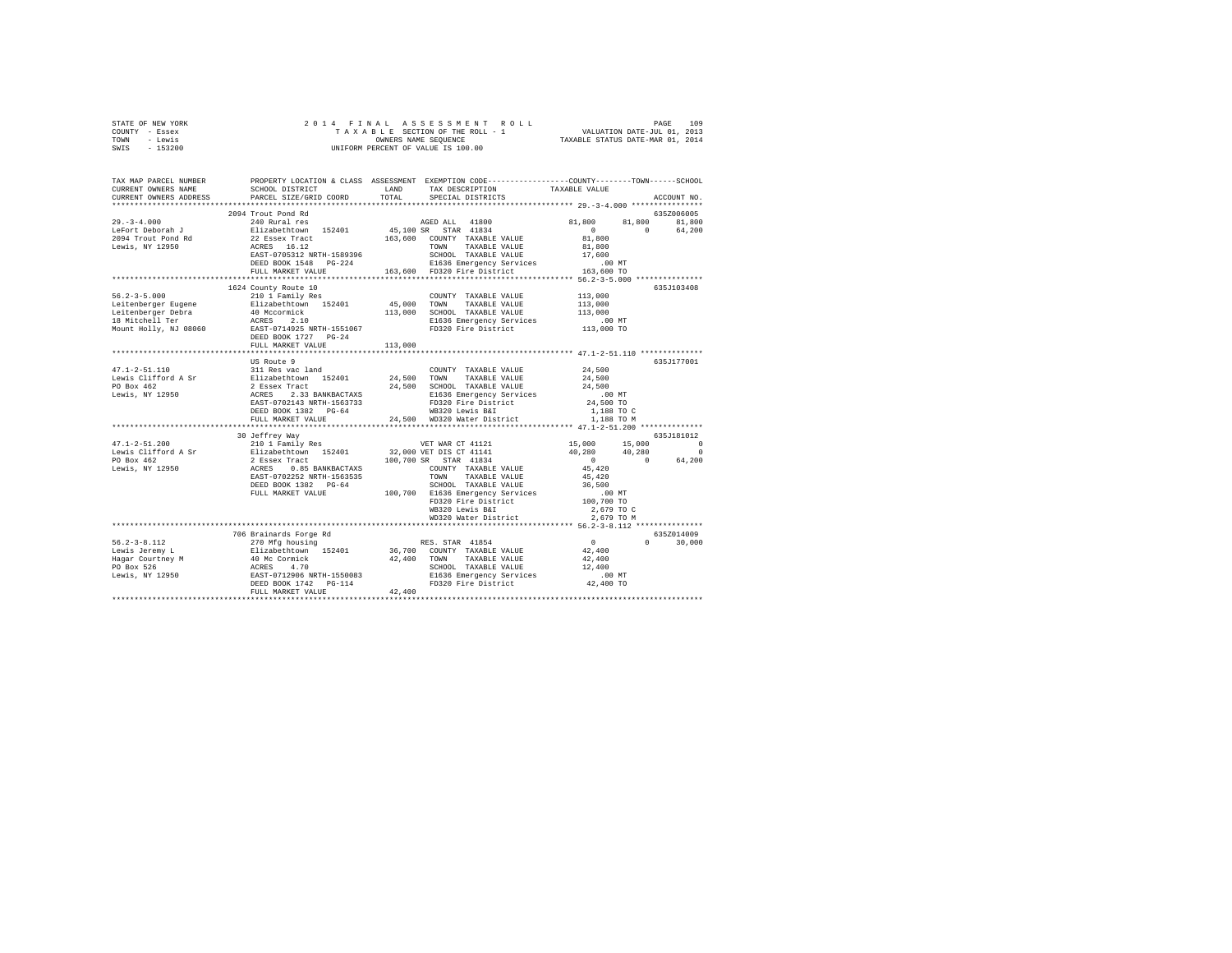| STATE OF NEW YORK<br>COUNTY - Essex<br>- Lewis<br>TOWN<br>SWIS - 153200                                                                                                                                                                                             | 2014 FINAL ASSESSMENT ROLL<br>TAXABLE SECTION OF THE ROLL - 1<br>OWNERS NAME SEQUENCE<br>UNIFORM PERCENT OF VALUE IS 100.00                                                                                                                                                                                                                                     |                       |                                                                                                                                                                                                                                                                                                                                         | PAGE<br>110<br>VALUATION DATE-JUL 01, 2013<br>TAXABLE STATUS DATE-MAR 01, 2014                                                                               |                                                     |  |
|---------------------------------------------------------------------------------------------------------------------------------------------------------------------------------------------------------------------------------------------------------------------|-----------------------------------------------------------------------------------------------------------------------------------------------------------------------------------------------------------------------------------------------------------------------------------------------------------------------------------------------------------------|-----------------------|-----------------------------------------------------------------------------------------------------------------------------------------------------------------------------------------------------------------------------------------------------------------------------------------------------------------------------------------|--------------------------------------------------------------------------------------------------------------------------------------------------------------|-----------------------------------------------------|--|
| TAX MAP PARCEL NUMBER<br>CURRENT OWNERS NAME<br>CURRENT OWNERS ADDRESS                                                                                                                                                                                              | SCHOOL DISTRICT<br>PARCEL SIZE/GRID COORD                                                                                                                                                                                                                                                                                                                       | LAND<br>TOTAL         | PROPERTY LOCATION & CLASS ASSESSMENT EXEMPTION CODE---------------COUNTY-------TOWN------SCHOOL<br>TAX DESCRIPTION<br>SPECIAL DISTRICTS                                                                                                                                                                                                 | TAXABLE VALUE                                                                                                                                                | ACCOUNT NO.                                         |  |
| $56.2 - 3 - 8.111$<br>Lewis Steven J<br>c/o Thaddeus Lewis<br>578 Steele Woods Rd<br>Westport, NY 12993                                                                                                                                                             | Brainards Forge Rd<br>ACRES 28.10<br>EAST-0713747 NRTH-1549712<br>DEED BOOK 1519 PG-330<br>FULL MARKET VALUE                                                                                                                                                                                                                                                    | 40,100                |                                                                                                                                                                                                                                                                                                                                         | 40,100<br>40,100<br>40,100<br>$.00$ MT<br>40,100 TO                                                                                                          | 635J103015                                          |  |
|                                                                                                                                                                                                                                                                     | *********************************                                                                                                                                                                                                                                                                                                                               |                       | ****************************** 56.2-3-8.120 ***************                                                                                                                                                                                                                                                                             |                                                                                                                                                              |                                                     |  |
|                                                                                                                                                                                                                                                                     | 578 Steele Woods Rd                                                                                                                                                                                                                                                                                                                                             |                       |                                                                                                                                                                                                                                                                                                                                         |                                                                                                                                                              | 635J198006                                          |  |
| $56.2 - 3 - 8.120$<br>Lewis Steven J<br>c/o Thaddeus Lewis<br>578 Steele Woods Rd<br>1519/330 Life Use to<br>Westport, NY 12993<br>Thaddeus & Patricia Lewis<br>$56.2 - 3 - 8.200$<br>Lewis Steven J<br>Lewis Charli B<br>572 Steele Woods Rd<br>Westport, NY 12993 | 210 1 Family Res<br>Elizabethtown 152401<br>39 & 40 Mccormick<br>ACRES 1.00<br>EAST-0714137 NRTH-1549838<br>DEED BOOK 1519    PG-330<br>FULL MARKET VALUE<br>572 Steele Woods Rd<br>/2 Steele Woods Rd<br>210 1 Family Res<br>Elizabethtown 152401<br>39 & 40 Mccormick<br>ACRES 2.00<br>EAST-0713777 NRTH-1550023<br>DEED BOOK 856 PG-323<br>FULL MARKET VALUE | 114,200<br>135,600    | SR STAR 41834<br>33,000 VET WAR CT 41121<br>114,200 COUNTY TAXABLE VALUE<br>TOWN<br>TAXABLE VALUE<br>SCHOOL TAXABLE VALUE<br>E1636 Emergency Services<br>FD320 Fire District<br>RES. STAR 41854<br>34.000 COUNTY TAXABLE VALUE<br>135,600 TOWN TAXABLE VALUE<br>SCHOOL TAXABLE VALUE<br>E1636 Emergency Services<br>FD320 Fire District | $\mathbf{0}$<br>15,000 15,000<br>99,200<br>99,200<br>50,000<br>$.00$ MT<br>114,200 TO<br>$\sim$ 0<br>135,600<br>135,600<br>105,600<br>$.00$ MT<br>135,600 TO | 0 64.200<br>$\sim$ 0<br>635J187007<br>$0 \t 30,000$ |  |
|                                                                                                                                                                                                                                                                     | 8700 US Route 9                                                                                                                                                                                                                                                                                                                                                 |                       |                                                                                                                                                                                                                                                                                                                                         |                                                                                                                                                              | 635J101809                                          |  |
| $47.1 - 2 - 43.000$<br>Lincoln Kathleen<br>c/o Helen Sullivan<br>8700 Rte 9<br>PO Box 518<br>Lewis, NY 12950                                                                                                                                                        | 210 1 Family Res<br>Elizabethtown 152401<br>1 Essex Tract<br>1134/323 (Will)<br>1734/23 L U to Helen Sull<br>1734/23 L U to Helen Sull<br>ACRES 0.90<br>EAST-0701944 NRTH-1562294<br>DEED BOOK 1734 PG-23<br>FULL MARKET VALUE                                                                                                                                  | 83,600 TOWN<br>83,600 | RES. STAR 41854<br>35,300 COUNTY TAXABLE VALUE<br>TAXABLE VALUE<br>SCHOOL TAXABLE VALUE<br>E1636 Emergency Services<br>FD320 Fire District<br>WB320 Lewis B&I<br>WD320 Water District                                                                                                                                                   | $\sim$ 0<br>83,600<br>83,600<br>53,600<br>$.00$ MT<br>83,600 TO<br>83,600 TO C<br>83,600 TO M                                                                | $\Omega$ and $\Omega$<br>30,000                     |  |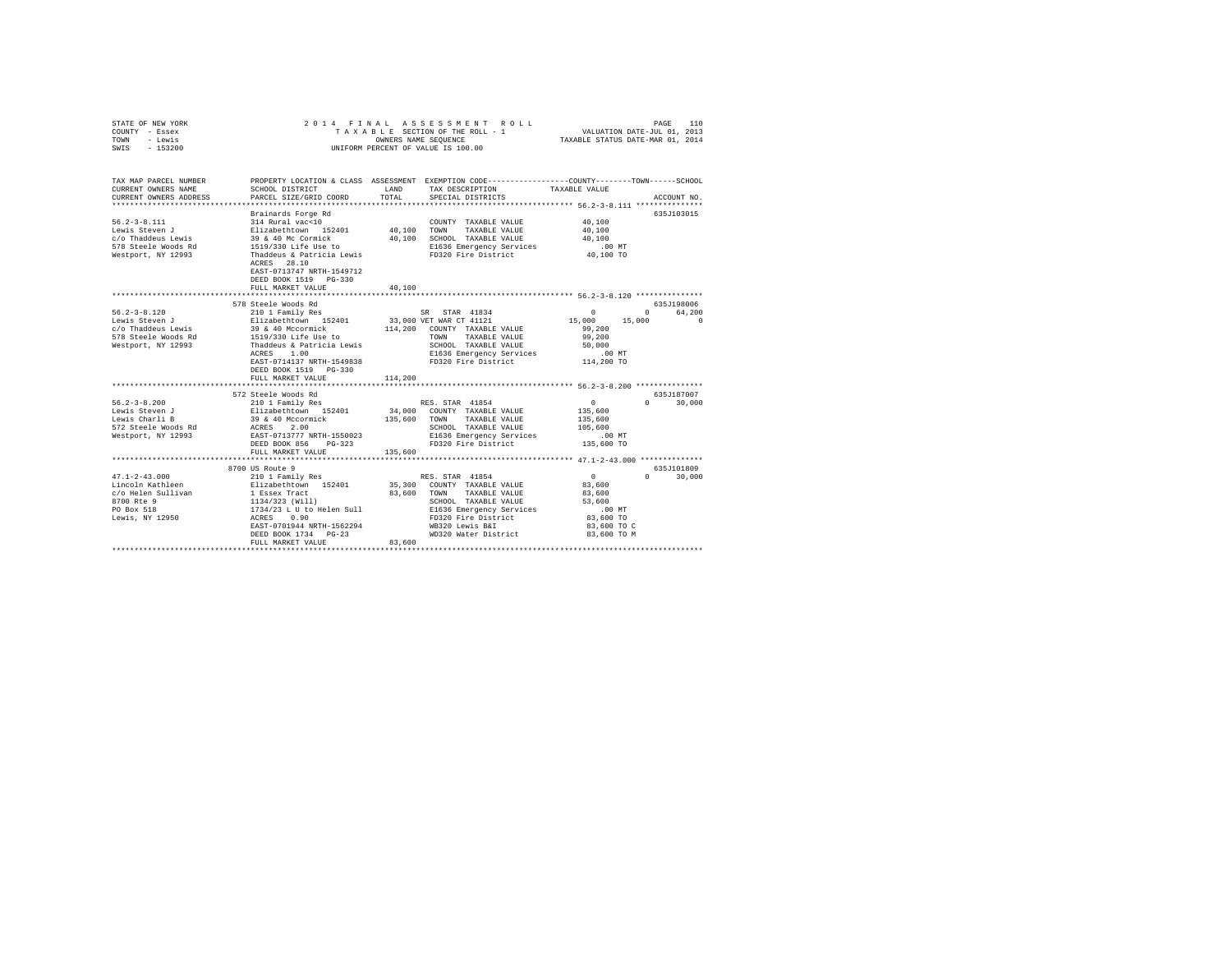| STATE OF NEW YORK                                        |                                                                                                                                                                                                                                                                                                                                                                                                                                                   |         |                                                                                                 |                                                           |               |
|----------------------------------------------------------|---------------------------------------------------------------------------------------------------------------------------------------------------------------------------------------------------------------------------------------------------------------------------------------------------------------------------------------------------------------------------------------------------------------------------------------------------|---------|-------------------------------------------------------------------------------------------------|-----------------------------------------------------------|---------------|
| COUNTY - Essex                                           |                                                                                                                                                                                                                                                                                                                                                                                                                                                   |         |                                                                                                 |                                                           |               |
| TOWN - Lewis                                             |                                                                                                                                                                                                                                                                                                                                                                                                                                                   |         |                                                                                                 |                                                           |               |
| SWIS - 153200                                            |                                                                                                                                                                                                                                                                                                                                                                                                                                                   |         |                                                                                                 |                                                           |               |
|                                                          |                                                                                                                                                                                                                                                                                                                                                                                                                                                   |         |                                                                                                 |                                                           |               |
| TAX MAP PARCEL NUMBER                                    |                                                                                                                                                                                                                                                                                                                                                                                                                                                   |         | PROPERTY LOCATION & CLASS ASSESSMENT EXEMPTION CODE---------------COUNTY-------TOWN------SCHOOL |                                                           |               |
|                                                          | SCHOOL DISTRICT                                                                                                                                                                                                                                                                                                                                                                                                                                   | LAND    |                                                                                                 | TAXABLE VALUE                                             |               |
| CURRENT OWNERS NAME                                      |                                                                                                                                                                                                                                                                                                                                                                                                                                                   |         | TAX DESCRIPTION                                                                                 |                                                           |               |
| CURRENT OWNERS ADDRESS                                   | PARCEL SIZE/GRID COORD                                                                                                                                                                                                                                                                                                                                                                                                                            | TOTAL   | SPECIAL DISTRICTS                                                                               |                                                           | ACCOUNT NO.   |
|                                                          |                                                                                                                                                                                                                                                                                                                                                                                                                                                   |         |                                                                                                 |                                                           |               |
| $48.1 - 2 - 1.100$                                       | Mason Rd                                                                                                                                                                                                                                                                                                                                                                                                                                          |         |                                                                                                 |                                                           | 635J100306    |
|                                                          |                                                                                                                                                                                                                                                                                                                                                                                                                                                   |         | COUNTY TAXABLE VALUE 44,600                                                                     |                                                           |               |
| Linder Daniel R                                          |                                                                                                                                                                                                                                                                                                                                                                                                                                                   |         |                                                                                                 | 44,600                                                    |               |
| Danielson Carol J<br>PO Box 279                          |                                                                                                                                                                                                                                                                                                                                                                                                                                                   |         |                                                                                                 | 44,600                                                    |               |
|                                                          |                                                                                                                                                                                                                                                                                                                                                                                                                                                   |         | E1636 Emergency Services<br>FD320 Fire District                                                 | .00 MT<br>44,600 TO                                       |               |
| Westport, NY 12993                                       |                                                                                                                                                                                                                                                                                                                                                                                                                                                   |         |                                                                                                 |                                                           |               |
|                                                          | EAST-0722188 NRTH-1567472                                                                                                                                                                                                                                                                                                                                                                                                                         |         |                                                                                                 |                                                           |               |
|                                                          | DEED BOOK 1732 PG-298                                                                                                                                                                                                                                                                                                                                                                                                                             |         |                                                                                                 |                                                           |               |
|                                                          | FULL MARKET VALUE                                                                                                                                                                                                                                                                                                                                                                                                                                 | 44,600  |                                                                                                 |                                                           |               |
|                                                          |                                                                                                                                                                                                                                                                                                                                                                                                                                                   |         |                                                                                                 |                                                           |               |
|                                                          | 3 Bronson Way                                                                                                                                                                                                                                                                                                                                                                                                                                     |         |                                                                                                 |                                                           | 635J197005    |
| $55.4 - 2 - 3.200$                                       | 240 Rural res                                                                                                                                                                                                                                                                                                                                                                                                                                     |         | SR STAR 41834                                                                                   | $\sim$ 0                                                  | 0 64,200      |
|                                                          |                                                                                                                                                                                                                                                                                                                                                                                                                                                   |         |                                                                                                 | 211,600                                                   |               |
|                                                          |                                                                                                                                                                                                                                                                                                                                                                                                                                                   |         |                                                                                                 | 211,600                                                   |               |
|                                                          |                                                                                                                                                                                                                                                                                                                                                                                                                                                   |         |                                                                                                 | 147,400                                                   |               |
|                                                          | $\begin{tabular}{l c c c c c c c} \hline $\mathbf{1}$ & $\mathbf{2}$ & $1$ & $\mathbf{3}$ & $\mathbf{4}$ & $1$ & $1001$ & $1000$ & $1000$ & $1000$\\ \hline $\mathbf{1}$ & $\mathbf{1}$ & $\mathbf{2}$ & $\mathbf{1}$ & $\mathbf{2}$ & $\mathbf{1}$ & $\mathbf{2}$ & $\mathbf{2}$ & $\mathbf{2}$ & $\mathbf{1}$ & $\mathbf{2}$ & $\mathbf{2}$ & $\mathbf{2}$ & $\mathbf{2}$ & $\mathbf{2}$ & $\mathbf{2}$ & $\mathbf{2}$ & $\mathbf{2}$ & $\math$ |         |                                                                                                 | .00 MT                                                    |               |
|                                                          |                                                                                                                                                                                                                                                                                                                                                                                                                                                   |         |                                                                                                 | 211,600 TO                                                |               |
|                                                          | FULL MARKET VALUE                                                                                                                                                                                                                                                                                                                                                                                                                                 |         |                                                                                                 |                                                           |               |
|                                                          | **************************                                                                                                                                                                                                                                                                                                                                                                                                                        | 211,600 |                                                                                                 | ******************* 47.1-2-52.000 **************          |               |
|                                                          |                                                                                                                                                                                                                                                                                                                                                                                                                                                   |         |                                                                                                 |                                                           | 635J104208    |
|                                                          | 8746 US Route 9                                                                                                                                                                                                                                                                                                                                                                                                                                   |         |                                                                                                 |                                                           |               |
| 47.1-2-52.000<br>Lindsay Paul E                          | 210 1 Family Res<br>$\begin{tabular}{l c c c c c c} \hline $47.1$--2$--20.000 & $1000$& $2100$& $1000$& $1000$& $1000$& $1000$& $1000$& $1000$& $1000$& $1000$& $1000$& $1000$& $1000$& $1000$& $1000$& $1000$& $1000$& $1000$& $1000$& $1000$& $1000$& $1000$& $1000$& $1000$& $1000$& $1000$                                                                                                                                                    |         | RES. STAR 41854                                                                                 | $\begin{smallmatrix}&&0\100,500\100,500\end{smallmatrix}$ | $0 \t 30,000$ |
|                                                          |                                                                                                                                                                                                                                                                                                                                                                                                                                                   |         |                                                                                                 |                                                           |               |
|                                                          |                                                                                                                                                                                                                                                                                                                                                                                                                                                   |         |                                                                                                 |                                                           |               |
|                                                          |                                                                                                                                                                                                                                                                                                                                                                                                                                                   |         |                                                                                                 | 70,500                                                    |               |
|                                                          |                                                                                                                                                                                                                                                                                                                                                                                                                                                   |         |                                                                                                 | $.00$ MT                                                  |               |
|                                                          |                                                                                                                                                                                                                                                                                                                                                                                                                                                   |         |                                                                                                 | 100,500 TO                                                |               |
|                                                          | FULL MARKET VALUE                                                                                                                                                                                                                                                                                                                                                                                                                                 |         | 100,500 WB320 Lewis B&I                                                                         | 100,500 TO C                                              |               |
|                                                          |                                                                                                                                                                                                                                                                                                                                                                                                                                                   |         | WD320 Water District                                                                            | 100,500 TO M                                              |               |
|                                                          |                                                                                                                                                                                                                                                                                                                                                                                                                                                   |         |                                                                                                 |                                                           |               |
|                                                          | 716 Mitchell Hill Rd                                                                                                                                                                                                                                                                                                                                                                                                                              |         |                                                                                                 |                                                           | 635J179012    |
| $46.4 - 1 - 13.300$                                      | 312 Vac w/imprv                                                                                                                                                                                                                                                                                                                                                                                                                                   |         | COUNTY TAXABLE VALUE                                                                            | 60,700                                                    |               |
| Link Robert A                                            | Elizabethtown 152401                                                                                                                                                                                                                                                                                                                                                                                                                              |         | 51,500 TOWN TAXABLE VALUE                                                                       | 60,700                                                    |               |
| Lihk Robert A<br>Lihk Patricia S<br>230-06 Kingsbury Ave |                                                                                                                                                                                                                                                                                                                                                                                                                                                   |         |                                                                                                 | 60,700                                                    |               |
|                                                          |                                                                                                                                                                                                                                                                                                                                                                                                                                                   |         |                                                                                                 | .00 MT                                                    |               |
|                                                          |                                                                                                                                                                                                                                                                                                                                                                                                                                                   |         |                                                                                                 | 60,700 TO                                                 |               |
| Flushing, NY 11364                                       |                                                                                                                                                                                                                                                                                                                                                                                                                                                   |         |                                                                                                 |                                                           |               |
|                                                          | EAST-0694532 NRTH-1554328                                                                                                                                                                                                                                                                                                                                                                                                                         |         |                                                                                                 |                                                           |               |
|                                                          | DEED BOOK 676 PG-150                                                                                                                                                                                                                                                                                                                                                                                                                              |         |                                                                                                 |                                                           |               |
|                                                          | FULL MARKET VALUE                                                                                                                                                                                                                                                                                                                                                                                                                                 | 60,700  |                                                                                                 |                                                           |               |
|                                                          |                                                                                                                                                                                                                                                                                                                                                                                                                                                   |         |                                                                                                 |                                                           |               |
|                                                          |                                                                                                                                                                                                                                                                                                                                                                                                                                                   |         |                                                                                                 |                                                           |               |
|                                                          | 107 Deerhead-Reber Rd                                                                                                                                                                                                                                                                                                                                                                                                                             |         |                                                                                                 |                                                           | 635J103106    |
| $38.2 - 1 - 20.000$                                      | 312 Vac w/imprv                                                                                                                                                                                                                                                                                                                                                                                                                                   |         | COUNTY TAXABLE VALUE                                                                            | 22,800                                                    |               |
|                                                          |                                                                                                                                                                                                                                                                                                                                                                                                                                                   |         |                                                                                                 | 22,800                                                    |               |
|                                                          |                                                                                                                                                                                                                                                                                                                                                                                                                                                   |         |                                                                                                 | 22,800                                                    |               |
|                                                          |                                                                                                                                                                                                                                                                                                                                                                                                                                                   |         |                                                                                                 | 00 MT.<br>22,800 TO                                       |               |
|                                                          |                                                                                                                                                                                                                                                                                                                                                                                                                                                   |         |                                                                                                 |                                                           |               |
|                                                          |                                                                                                                                                                                                                                                                                                                                                                                                                                                   |         |                                                                                                 |                                                           |               |
|                                                          | FULL MARKET VALUE                                                                                                                                                                                                                                                                                                                                                                                                                                 | 22,800  |                                                                                                 |                                                           |               |
|                                                          |                                                                                                                                                                                                                                                                                                                                                                                                                                                   |         |                                                                                                 |                                                           |               |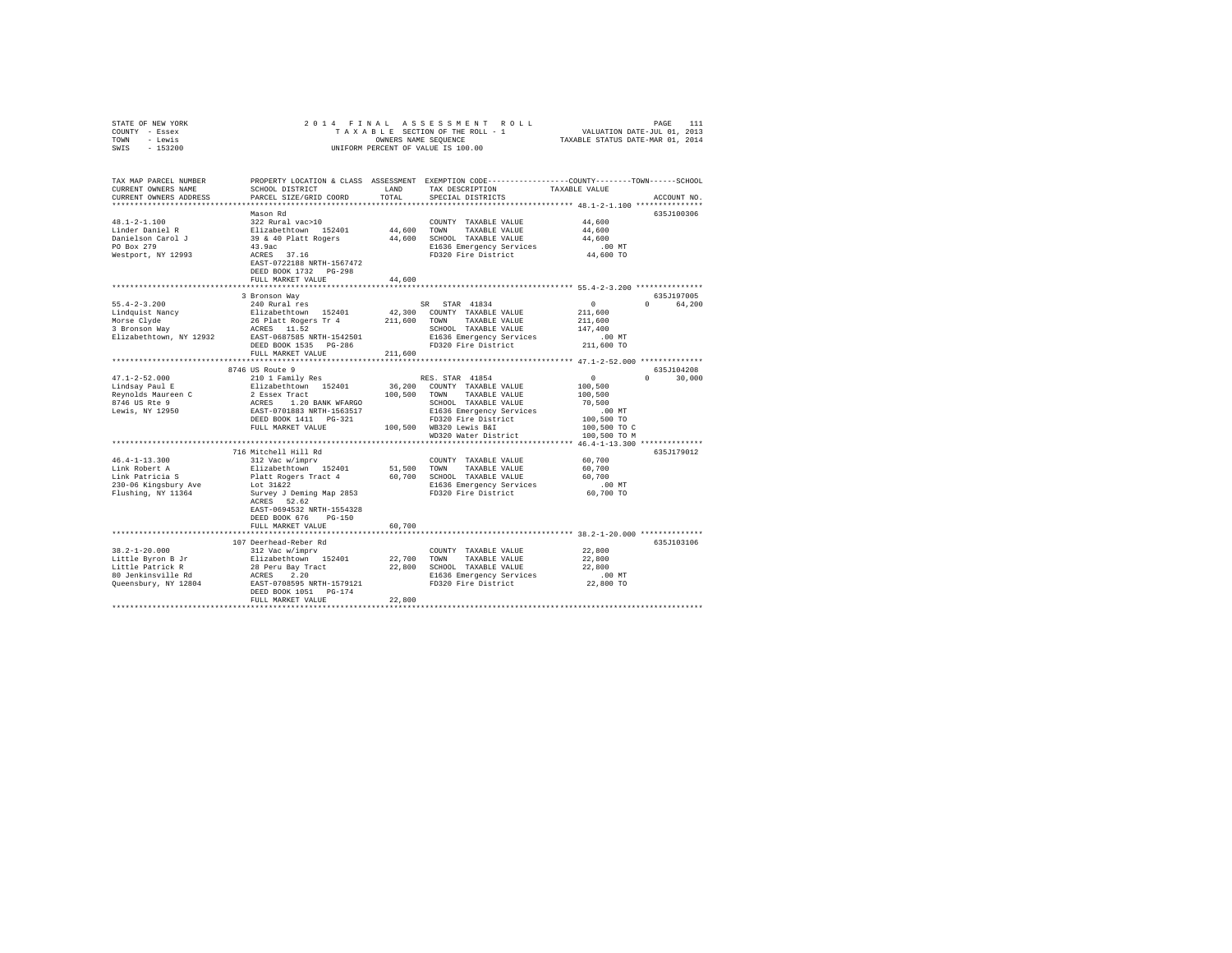| STATE OF NEW YORK                                                | 2014 FINAL                                                                    |                                         |                                                                                                 |               |                    |
|------------------------------------------------------------------|-------------------------------------------------------------------------------|-----------------------------------------|-------------------------------------------------------------------------------------------------|---------------|--------------------|
| COUNTY - Essex                                                   | TAXABLE SECTION OF THE ROLL - 1                                               | PAGE 112<br>VALUATION DATE-JUL 01, 2013 |                                                                                                 |               |                    |
| TOWN - Lewis                                                     | OWNERS NAME SEQUENCE                                                          | TAXABLE STATUS DATE-MAR 01, 2014        |                                                                                                 |               |                    |
| SWIS - 153200                                                    |                                                                               |                                         | UNIFORM PERCENT OF VALUE IS 100.00                                                              |               |                    |
|                                                                  |                                                                               |                                         |                                                                                                 |               |                    |
|                                                                  |                                                                               |                                         |                                                                                                 |               |                    |
|                                                                  |                                                                               |                                         |                                                                                                 |               |                    |
| TAX MAP PARCEL NUMBER                                            |                                                                               |                                         | PROPERTY LOCATION & CLASS ASSESSMENT EXEMPTION CODE---------------COUNTY-------TOWN------SCHOOL |               |                    |
|                                                                  |                                                                               |                                         |                                                                                                 |               |                    |
| CURRENT OWNERS NAME                                              | SCHOOL DISTRICT                                                               | LAND                                    | TAX DESCRIPTION                                                                                 | TAXABLE VALUE |                    |
| CURRENT OWNERS ADDRESS                                           | PARCEL SIZE/GRID COORD                                                        | TOTAL                                   | SPECIAL DISTRICTS                                                                               |               | ACCOUNT NO.        |
|                                                                  |                                                                               |                                         |                                                                                                 |               |                    |
|                                                                  | Deerhead-Reber Rd                                                             |                                         |                                                                                                 |               | 635J103105         |
| $38.2 - 1 - 21.000$                                              | 314 Rural vac<10                                                              |                                         | COUNTY TAXABLE VALUE                                                                            | 12,300        |                    |
| Little Byron B Jr                                                | Elizabethtown 152401                                                          | 12,300 TOWN                             | TAXABLE VALUE                                                                                   | 12,300        |                    |
| Little Patrick R                                                 | 28 Peru Bay Tract                                                             |                                         | 12,300 SCHOOL TAXABLE VALUE                                                                     | 12,300        |                    |
| 80 Jenkinsville Rd                                               | бас                                                                           |                                         | E1636 Emergency Services                                                                        | $.00$ MT      |                    |
|                                                                  | bac<br>ACRES 6.00                                                             |                                         |                                                                                                 |               |                    |
| Queensbury, NY 12804                                             |                                                                               |                                         | FD320 Fire District                                                                             | 12,300 TO     |                    |
|                                                                  | EAST-0708455 NRTH-1579401                                                     |                                         |                                                                                                 |               |                    |
|                                                                  | DEED BOOK 1051 PG-174                                                         |                                         |                                                                                                 |               |                    |
|                                                                  | FULL MARKET VALUE                                                             | 12,300                                  |                                                                                                 |               |                    |
|                                                                  |                                                                               |                                         |                                                                                                 |               |                    |
|                                                                  | 709 Brainards Forge Rd                                                        |                                         |                                                                                                 |               | 635J100502         |
| $56.2 - 3 - 24.000$                                              | 210 1 Family Res                                                              |                                         | RES. STAR 41854                                                                                 | $\sim$ 0      | $0 \t 30.000$      |
| Lonqware Alta J                                                  | Elizabethtown 152401                                                          |                                         | 39,000 COUNTY TAXABLE VALUE                                                                     | 318,900       |                    |
| Caldwell Bradlev L                                               |                                                                               | 318,900 TOWN                            | TAXABLE VALUE                                                                                   | 318,900       |                    |
|                                                                  | 39 & 40 Mccormick<br>ACRES 7.30                                               |                                         |                                                                                                 |               |                    |
| 709 Brainards Forge Rd                                           |                                                                               |                                         | SCHOOL TAXABLE VALUE                                                                            | 288,900       |                    |
| Westport, NY 12993                                               | EAST-0712592 NRTH-1549592                                                     |                                         | E1636 Emergency Services                                                                        | $.00$ MT      |                    |
|                                                                  | DEED BOOK 1292 PG-330                                                         |                                         | FD320 Fire District                                                                             | 318,900 TO    |                    |
|                                                                  | FULL MARKET VALUE                                                             | 318,900                                 |                                                                                                 |               |                    |
|                                                                  |                                                                               |                                         |                                                                                                 |               |                    |
|                                                                  | Steele Woods Rd                                                               |                                         |                                                                                                 |               | 635J105115         |
| $56.2 - 3 - 9.000$                                               | 311 Res vac land                                                              |                                         | COUNTY TAXABLE VALUE                                                                            | 9,900         |                    |
| Lopez Maribel Arce                                               | Elizabethtown 152401                                                          | 9,900                                   | TOWN<br>TAXABLE VALUE                                                                           | 9.900         |                    |
| 1001 Ave C Apt C                                                 |                                                                               | 9.900                                   | SCHOOL TAXABLE VALUE                                                                            | 9.900         |                    |
|                                                                  | 39 Mccormick<br>ACRES 0.50                                                    |                                         |                                                                                                 |               |                    |
| 1001 Ave $\sim$ Ap $\sim$ -<br>Dodge City, KS 67801              |                                                                               |                                         | E1636 Emergency Services                                                                        | $.00$ MT      |                    |
|                                                                  | EAST-0714588 NRTH-1550135                                                     |                                         | FD320 Fire District                                                                             | 9,900 TO      |                    |
| PRIOR OWNER ON $3/01/2014$ DEED BOOK 1636 PG-235                 |                                                                               |                                         |                                                                                                 |               |                    |
| Lopez Maribel Arce                                               | FULL MARKET VALUE                                                             | 9,900                                   |                                                                                                 |               |                    |
|                                                                  |                                                                               |                                         |                                                                                                 |               |                    |
|                                                                  | 69 Moss Rd                                                                    |                                         |                                                                                                 |               | 635J104910         |
| $47.2 - 1 - 3.111$                                               | 240 Rural res                                                                 |                                         | RES. STAR 41854                                                                                 | $\mathbf{0}$  | 30,000<br>$\Omega$ |
| Lydamore Terry S                                                 |                                                                               |                                         | 10,638 COUNTY TAXABLE VALUE                                                                     | 96,138        |                    |
|                                                                  |                                                                               |                                         | 96,138 TOWN TAXABLE VALUE                                                                       | 96.138        |                    |
| Lydamore Shawn H<br>69 Moss Rd<br>Lewis, NY 12950                | Elizabethtown 152401<br>36 Platt Rogers<br>1593/300 B Line Agr<br>ACRES 12.76 |                                         |                                                                                                 |               |                    |
|                                                                  |                                                                               |                                         | SCHOOL TAXABLE VALUE                                                                            | 66.138        |                    |
|                                                                  |                                                                               |                                         | E1636 Emergency Services<br>FD320 Fire District                                                 | $.00$ MT      |                    |
|                                                                  | EAST-0710129 NRTH-1564567                                                     |                                         |                                                                                                 | 96,138 TO     |                    |
|                                                                  | DEED BOOK 1016 PG-257                                                         |                                         |                                                                                                 |               |                    |
|                                                                  | CONSERVATION ESMT % 73.00                                                     |                                         |                                                                                                 |               |                    |
|                                                                  | FULL MARKET VALUE                                                             | 96.138                                  |                                                                                                 |               |                    |
|                                                                  |                                                                               |                                         |                                                                                                 |               |                    |
|                                                                  | Deerhead-Reber Rd                                                             |                                         |                                                                                                 |               | 635Z011001         |
| $38.2 - 1 - 19.200$                                              |                                                                               |                                         |                                                                                                 |               |                    |
|                                                                  | 910 Priv forest                                                               |                                         | COUNTY TAXABLE VALUE                                                                            | 8,700         |                    |
| Lyme Adirondack Forest Co LLC Elizabethtown 152401               |                                                                               | 8,700                                   | TOWN TAXABLE VALUE                                                                              | 8,700         |                    |
|                                                                  |                                                                               |                                         | 8,700 SCHOOL TAXABLE VALUE                                                                      | 8,700         |                    |
| 23 So Main St 28 Peru Bay Tract<br>Hanover, NH 03755 20 260 2560 |                                                                               |                                         | E1636 Emergency Services                                                                        | $.00$ MT      |                    |
|                                                                  | EAST-0709731 NRTH-1579656                                                     |                                         | FD320 Fire District                                                                             | 8,700 TO      |                    |
|                                                                  | DEED BOOK 1633 PG-122                                                         |                                         |                                                                                                 |               |                    |
|                                                                  | FULL MARKET VALUE                                                             | 8,700                                   |                                                                                                 |               |                    |
|                                                                  |                                                                               | *********                               |                                                                                                 |               |                    |
|                                                                  |                                                                               |                                         |                                                                                                 |               |                    |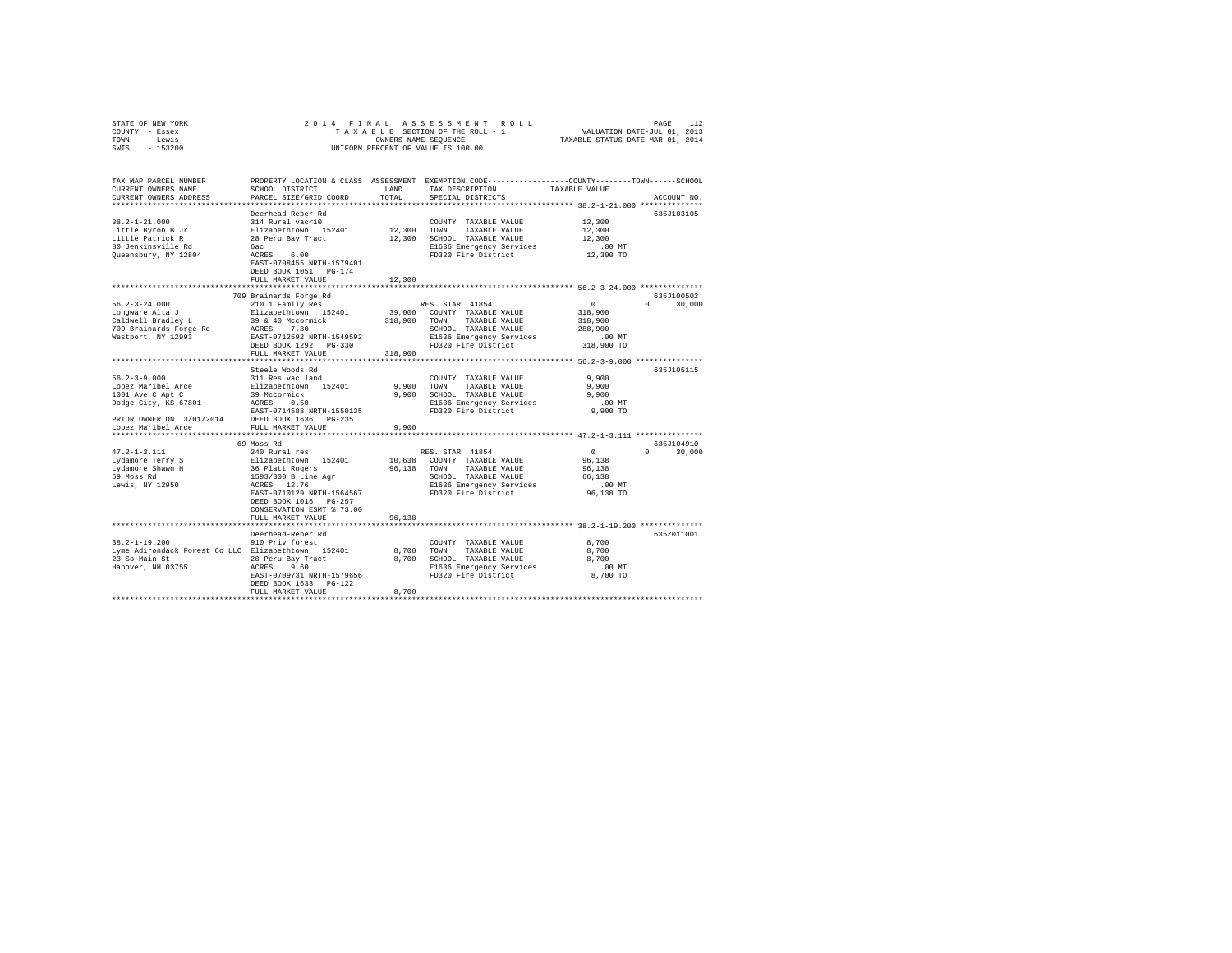| STATE OF NEW YORK | 2014 FINAL ASSESSMENT ROLL         | 113<br>PAGE                      |
|-------------------|------------------------------------|----------------------------------|
| COUNTY - Essex    | TAXABLE SECTION OF THE ROLL - 1    | VALUATION DATE-JUL 01, 2013      |
| TOWN<br>- Lewis   | OWNERS NAME SEOUENCE               | TAXABLE STATUS DATE-MAR 01, 2014 |
| $-153200$<br>SWIS | UNIFORM PERCENT OF VALUE IS 100.00 |                                  |

| TAX MAP PARCEL NUMBER<br>CURRENT OWNERS NAME<br>CURRENT OWNERS ADDRESS | SCHOOL DISTRICT<br>PARCEL SIZE/GRID COORD       | <b>T.AND</b><br>TOTAL | TAX DESCRIPTION<br>SPECIAL DISTRICTS            | PROPERTY LOCATION & CLASS ASSESSMENT EXEMPTION CODE---------------COUNTY-------TOWN-----SCHOOL<br>TAXABLE VALUE<br>ACCOUNT NO. |  |
|------------------------------------------------------------------------|-------------------------------------------------|-----------------------|-------------------------------------------------|--------------------------------------------------------------------------------------------------------------------------------|--|
| ***********************                                                | ****************************                    |                       |                                                 |                                                                                                                                |  |
|                                                                        | 52 Brookside Way                                |                       |                                                 | 635J105207                                                                                                                     |  |
| $46.2 - 1 - 8.000$                                                     | 314 Rural vac<10                                |                       | COUNTY TAXABLE VALUE                            | 22,600                                                                                                                         |  |
| Lyon Raymond D                                                         | Elizabethtown 152401                            | 22,600                | TOWN<br>TAXABLE VALUE                           | 22,600                                                                                                                         |  |
| Lvon Deborah A                                                         | 17 Platt Rogers Tract 4 22,600                  |                       | SCHOOL TAXABLE VALUE                            | 22,600                                                                                                                         |  |
| 814 Clintonville Rd                                                    | ACRES<br>2.10                                   |                       | E1636 Emergency Services                        | $.00$ MT                                                                                                                       |  |
| Peru, NY 12972                                                         | EAST-0689573 NRTH-1566655                       |                       | FD320 Fire District                             | 22,600 TO                                                                                                                      |  |
|                                                                        | DEED BOOK 1260 PG-9                             |                       |                                                 |                                                                                                                                |  |
|                                                                        | FULL MARKET VALUE                               | 22,600                |                                                 |                                                                                                                                |  |
|                                                                        |                                                 |                       |                                                 |                                                                                                                                |  |
|                                                                        | US Route 9                                      |                       |                                                 | 635J101107                                                                                                                     |  |
| $29.4 - 1 - 18.000$                                                    | 322 Rural vac>10                                |                       | COUNTY TAXABLE VALUE                            | 43,900                                                                                                                         |  |
| M Piette & Sons Inc                                                    | Elizabethtown 152401                            | 43,900                | TOWN<br>TAXABLE VALUE                           | 43,900                                                                                                                         |  |
| 6 Towne Hwy 26                                                         | 33 Essex Tract                                  | 43,900                | SCHOOL TAXABLE VALUE                            | 43,900                                                                                                                         |  |
| Irasburg, VT 05845                                                     | ACRES 80.00                                     |                       | E1636 Emergency Services                        | .00 MT                                                                                                                         |  |
|                                                                        | EAST-0708002 NRTH-1587085                       |                       | FD320 Fire District                             | 43,900 TO                                                                                                                      |  |
|                                                                        | DEED BOOK 1455 PG-25                            |                       |                                                 |                                                                                                                                |  |
|                                                                        | FULL MARKET VALUE                               | 43,900                |                                                 |                                                                                                                                |  |
|                                                                        | **********************                          | ********              |                                                 | ********************************** 38.2-1-10.112 **************                                                                |  |
|                                                                        | 487 Deerhead-Reber Rd                           |                       |                                                 | 635J187015                                                                                                                     |  |
| $38.2 - 1 - 10.112$                                                    | 210 1 Family Res                                |                       | RES. STAR 41854                                 | $\sim$ 0<br>$\Omega$<br>30,000                                                                                                 |  |
| MacDougal Dale B                                                       | Elizabethtown 152401                            | 34,000                | COUNTY TAXABLE VALUE                            | 51,200                                                                                                                         |  |
| MacDougal Sharon                                                       | 25 Peru Bay Tract                               | 51,200                | TOWN<br>TAXABLE VALUE<br>SCHOOL TAXABLE VALUE   | 51,200                                                                                                                         |  |
| 487 Deerhead Reber Rd                                                  | Db 936 Pg 195                                   |                       |                                                 | 21,200                                                                                                                         |  |
| Lewis, NY 12950                                                        | Land Contract<br>ACRES<br>2.00                  |                       | E1636 Emergency Services<br>FD320 Fire District | $.00$ MT<br>51,200 TO                                                                                                          |  |
|                                                                        | EAST-0716466 NRTH-1576152                       |                       |                                                 |                                                                                                                                |  |
|                                                                        | DEED BOOK 1121<br>PG-299                        |                       |                                                 |                                                                                                                                |  |
|                                                                        | FULL MARKET VALUE                               | 51,200                |                                                 |                                                                                                                                |  |
|                                                                        |                                                 |                       |                                                 |                                                                                                                                |  |
|                                                                        | 119 Johnson Ln                                  |                       |                                                 | 635J105105                                                                                                                     |  |
| $46.2 - 1 - 27.000$                                                    | 260 Seasonal res                                |                       | COUNTY TAXABLE VALUE                            | 41,900                                                                                                                         |  |
| MaGill Ray W                                                           |                                                 | 33,600                | TOWN<br>TAXABLE VALUE                           | 41,900                                                                                                                         |  |
| MaGill Susan L                                                         | Elizabethtown 152401<br>16 Platt Rogers Tract 4 |                       | 41,900 SCHOOL TAXABLE VALUE                     | 41,900                                                                                                                         |  |
| 90 S Water St                                                          | ACRES<br>1.56                                   |                       | E1636 Emergency Services                        | .00 MT                                                                                                                         |  |
| Vergennes, VT 05491                                                    | EAST-0693068 NRTH-1567541                       |                       | FD320 Fire District                             | 41,900 TO                                                                                                                      |  |
|                                                                        | DEED BOOK 1165 PG-27                            |                       |                                                 |                                                                                                                                |  |
|                                                                        | FULL MARKET VALUE                               | 41,900                |                                                 |                                                                                                                                |  |
|                                                                        |                                                 |                       |                                                 |                                                                                                                                |  |
|                                                                        | 787 Brainards Forge Rd                          |                       |                                                 | 635J178507                                                                                                                     |  |
| $47.4 - 1 - 27.220$                                                    | 240 Rural res                                   |                       | RES. STAR 41854                                 | $^{\circ}$<br>$\Omega$<br>30,000                                                                                               |  |
| Maher Donald R                                                         | Elizabethtown 152401                            | 50,300                | COUNTY TAXABLE VALUE                            | 123,200                                                                                                                        |  |
| Maher Anne                                                             | 44 Mccormicks Patent                            | 123,200               | TOWN<br>TAXABLE VALUE                           | 123,200                                                                                                                        |  |
| 787 Brainards Forge Rd                                                 | Db 799 Pg 134                                   |                       | SCHOOL TAXABLE VALUE                            | 93,200                                                                                                                         |  |
| Westport, NY 12993                                                     | ACRES 25.59                                     |                       | E1636 Emergency Services                        | $.00$ MT                                                                                                                       |  |
|                                                                        | EAST-0711658 NRTH-1551973                       |                       | FD320 Fire District                             | 123,200 TO                                                                                                                     |  |
|                                                                        | DEED BOOK 799<br>$PG-132$                       |                       |                                                 |                                                                                                                                |  |
|                                                                        | FULL MARKET VALUE                               | 123,200               |                                                 |                                                                                                                                |  |
|                                                                        |                                                 |                       |                                                 |                                                                                                                                |  |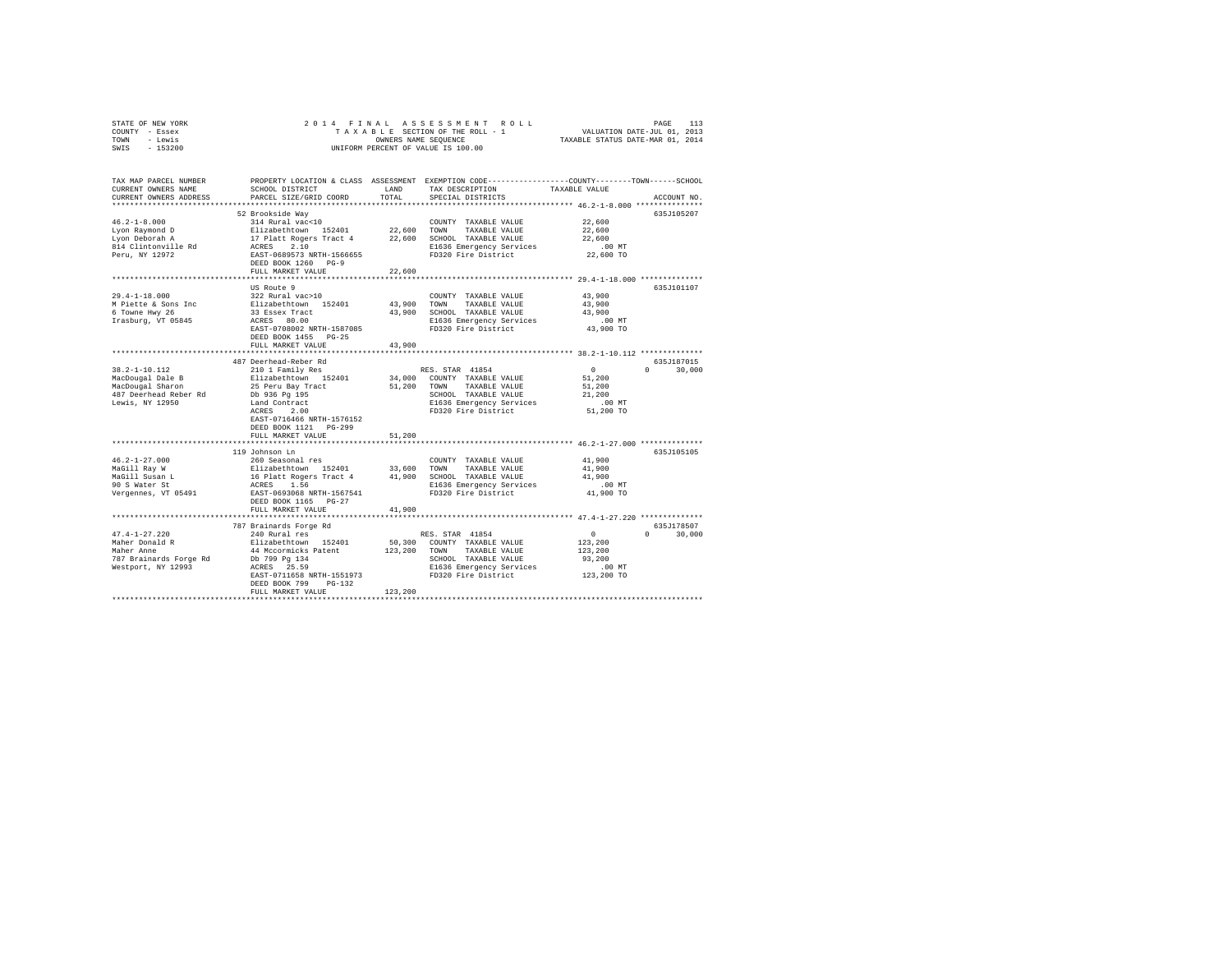| STATE OF NEW YORK                                                                                                                                                                                                                                                                                                                                                                                                                        |                                                                                 |         |                                                                                                                                                                                                                                                                                 |                                                      |               |
|------------------------------------------------------------------------------------------------------------------------------------------------------------------------------------------------------------------------------------------------------------------------------------------------------------------------------------------------------------------------------------------------------------------------------------------|---------------------------------------------------------------------------------|---------|---------------------------------------------------------------------------------------------------------------------------------------------------------------------------------------------------------------------------------------------------------------------------------|------------------------------------------------------|---------------|
| COUNTY - Essex                                                                                                                                                                                                                                                                                                                                                                                                                           |                                                                                 |         |                                                                                                                                                                                                                                                                                 |                                                      |               |
| TOWN - Lewis                                                                                                                                                                                                                                                                                                                                                                                                                             |                                                                                 |         | OWNERS NAME SEQUENCE<br>UNIFORM PERCENT OF VALUE IS 100.00                                                                                                                                                                                                                      |                                                      |               |
| SWIS - 153200                                                                                                                                                                                                                                                                                                                                                                                                                            |                                                                                 |         |                                                                                                                                                                                                                                                                                 |                                                      |               |
|                                                                                                                                                                                                                                                                                                                                                                                                                                          |                                                                                 |         |                                                                                                                                                                                                                                                                                 |                                                      |               |
|                                                                                                                                                                                                                                                                                                                                                                                                                                          |                                                                                 |         |                                                                                                                                                                                                                                                                                 |                                                      |               |
|                                                                                                                                                                                                                                                                                                                                                                                                                                          |                                                                                 |         |                                                                                                                                                                                                                                                                                 |                                                      |               |
| TAX MAP PARCEL NUMBER PROPERTY LOCATION & CLASS ASSESSMENT EXEMPTION CODE----------------COUNTY-------TOWN------SCHOOL<br>CURRENT OWNERS NAME                                                                                                                                                                                                                                                                                            | SCHOOL DISTRICT                                                                 | LAND    |                                                                                                                                                                                                                                                                                 | TAXABLE VALUE                                        |               |
|                                                                                                                                                                                                                                                                                                                                                                                                                                          |                                                                                 | TOTAL   | TAX DESCRIPTION                                                                                                                                                                                                                                                                 |                                                      |               |
| CURRENT OWNERS ADDRESS                                                                                                                                                                                                                                                                                                                                                                                                                   | PARCEL SIZE/GRID COORD                                                          |         | SPECIAL DISTRICTS                                                                                                                                                                                                                                                               |                                                      | ACCOUNT NO.   |
|                                                                                                                                                                                                                                                                                                                                                                                                                                          |                                                                                 |         |                                                                                                                                                                                                                                                                                 |                                                      |               |
|                                                                                                                                                                                                                                                                                                                                                                                                                                          | 396 Wells Hill Rd                                                               |         |                                                                                                                                                                                                                                                                                 |                                                      | 635J104613    |
| $47.1 - 1 - 26.002$                                                                                                                                                                                                                                                                                                                                                                                                                      | 210 1 Family Res                                                                |         | SR STAR 41834                                                                                                                                                                                                                                                                   | $\sim$ 0                                             | 0 64,200      |
|                                                                                                                                                                                                                                                                                                                                                                                                                                          |                                                                                 |         |                                                                                                                                                                                                                                                                                 |                                                      |               |
|                                                                                                                                                                                                                                                                                                                                                                                                                                          |                                                                                 |         |                                                                                                                                                                                                                                                                                 |                                                      |               |
| $\begin{tabular}{l c c c c c} \multicolumn{4}{c}{\textbf{135}}\begin{tabular}{l c c c} \multicolumn{4}{c}{\textbf{148}}\begin{tabular}{l c c} \multicolumn{4}{c}{\textbf{158}}\begin{tabular}{l c} \multicolumn{4}{c}{\textbf{158}}\begin{tabular}{l c} \multicolumn{4}{c}{\textbf{158}}\begin{tabular}{l c} \multicolumn{4}{c}{\textbf{158}}\begin{tabular}{l c} \multicolumn{4}{c}{\textbf{158}}\begin{tabular}{l c} \multicolumn{4}{$ |                                                                                 |         |                                                                                                                                                                                                                                                                                 |                                                      |               |
|                                                                                                                                                                                                                                                                                                                                                                                                                                          |                                                                                 |         |                                                                                                                                                                                                                                                                                 |                                                      |               |
|                                                                                                                                                                                                                                                                                                                                                                                                                                          |                                                                                 |         |                                                                                                                                                                                                                                                                                 |                                                      |               |
|                                                                                                                                                                                                                                                                                                                                                                                                                                          |                                                                                 |         |                                                                                                                                                                                                                                                                                 |                                                      |               |
|                                                                                                                                                                                                                                                                                                                                                                                                                                          |                                                                                 |         |                                                                                                                                                                                                                                                                                 |                                                      |               |
|                                                                                                                                                                                                                                                                                                                                                                                                                                          |                                                                                 |         |                                                                                                                                                                                                                                                                                 |                                                      |               |
|                                                                                                                                                                                                                                                                                                                                                                                                                                          | Moss Rd                                                                         |         |                                                                                                                                                                                                                                                                                 |                                                      | 635J178539    |
| $47.2 - 1 - 22.000$                                                                                                                                                                                                                                                                                                                                                                                                                      |                                                                                 |         | AVERT TRANSLE VALUE<br>26, 200 MWN TRANSLE VALUE<br>26, 200 MWN TRANSLE VALUE<br>26, 200 SCHOOL TRANSLE VALUE<br>26 Platt Rogers Patent<br>26, 300 SCHOOL TRANSLE VALUE<br>26 MH D 947 Pg 149<br>2556 EMERGE PRESS ACRES<br>26 MH D 947 Pg<br>26<br>COUNTY TAXABLE VALUE 26,300 |                                                      |               |
| Marple Annette L<br>Wilson Robert D<br>3105 Ady Rd                                                                                                                                                                                                                                                                                                                                                                                       |                                                                                 |         |                                                                                                                                                                                                                                                                                 | 26,300                                               |               |
|                                                                                                                                                                                                                                                                                                                                                                                                                                          |                                                                                 |         |                                                                                                                                                                                                                                                                                 | 26,300                                               |               |
|                                                                                                                                                                                                                                                                                                                                                                                                                                          |                                                                                 |         |                                                                                                                                                                                                                                                                                 | .00 MT                                               |               |
| Street, MD 21154-1624                                                                                                                                                                                                                                                                                                                                                                                                                    |                                                                                 |         |                                                                                                                                                                                                                                                                                 | 26,300 TO                                            |               |
|                                                                                                                                                                                                                                                                                                                                                                                                                                          | EAST-0712001 NRTH-1565481                                                       |         |                                                                                                                                                                                                                                                                                 |                                                      |               |
|                                                                                                                                                                                                                                                                                                                                                                                                                                          | DEED BOOK 1231    PG-271                                                        |         |                                                                                                                                                                                                                                                                                 |                                                      |               |
|                                                                                                                                                                                                                                                                                                                                                                                                                                          | FULL MARKET VALUE                                                               | 26,300  |                                                                                                                                                                                                                                                                                 |                                                      |               |
|                                                                                                                                                                                                                                                                                                                                                                                                                                          |                                                                                 |         |                                                                                                                                                                                                                                                                                 |                                                      |               |
|                                                                                                                                                                                                                                                                                                                                                                                                                                          | 94 Moss Rd                                                                      |         |                                                                                                                                                                                                                                                                                 |                                                      | 635J105405    |
| $47.2 - 1 - 24.000$                                                                                                                                                                                                                                                                                                                                                                                                                      | 240 Rural res                                                                   |         | COUNTY TAXABLE VALUE                                                                                                                                                                                                                                                            | 135,800                                              |               |
| Marple Annette L                                                                                                                                                                                                                                                                                                                                                                                                                         |                                                                                 |         | 83,700 TOWN TAXABLE VALUE                                                                                                                                                                                                                                                       | 135,800                                              |               |
|                                                                                                                                                                                                                                                                                                                                                                                                                                          |                                                                                 |         | 135,800 SCHOOL TAXABLE VALUE                                                                                                                                                                                                                                                    | 135,800                                              |               |
| Wilson Robert D<br>3105 Ady Rd                                                                                                                                                                                                                                                                                                                                                                                                           | Elizabethtown 152401<br>1&2 Peru Bay Tract<br>Will Db 947 Pg 149<br>ACRES 83.67 |         | E1636 Emergency Services                                                                                                                                                                                                                                                        | $.00$ MT                                             |               |
| Street, MD 21154-1624                                                                                                                                                                                                                                                                                                                                                                                                                    |                                                                                 |         | FD320 Fire District 135,800 TO                                                                                                                                                                                                                                                  |                                                      |               |
|                                                                                                                                                                                                                                                                                                                                                                                                                                          | EAST-0711868 NRTH-1566621                                                       |         |                                                                                                                                                                                                                                                                                 |                                                      |               |
|                                                                                                                                                                                                                                                                                                                                                                                                                                          | DEED BOOK 1231   PG-271                                                         |         |                                                                                                                                                                                                                                                                                 |                                                      |               |
|                                                                                                                                                                                                                                                                                                                                                                                                                                          | FULL MARKET VALUE                                                               | 135,800 |                                                                                                                                                                                                                                                                                 |                                                      |               |
|                                                                                                                                                                                                                                                                                                                                                                                                                                          |                                                                                 |         |                                                                                                                                                                                                                                                                                 |                                                      |               |
|                                                                                                                                                                                                                                                                                                                                                                                                                                          | 391 Hyde Rd                                                                     |         |                                                                                                                                                                                                                                                                                 |                                                      | 635J100606    |
| $47.2 - 1 - 34.000$                                                                                                                                                                                                                                                                                                                                                                                                                      | 270 Mfg housing                                                                 |         | RES. STAR 41854                                                                                                                                                                                                                                                                 | $\sim$ 0                                             | $0 \t 30,000$ |
| Marsha Christine A                                                                                                                                                                                                                                                                                                                                                                                                                       |                                                                                 |         |                                                                                                                                                                                                                                                                                 | 85,500                                               |               |
| 391 Hyde Rd                                                                                                                                                                                                                                                                                                                                                                                                                              |                                                                                 |         |                                                                                                                                                                                                                                                                                 | 85,500                                               |               |
| Westport, NY 12993                                                                                                                                                                                                                                                                                                                                                                                                                       |                                                                                 |         | XV Norgen 152401 47,300 COUNTY TAXABLE VALUE 38 Platt Rogers<br>38 Platt Rogers 19.8 PON TAXABLE VALUE RATE 1501 2012<br>ACRES 19.87 BANK CNBANK 95,500 TAXABLE VALUE RAST-0717211 NRTH-1561420<br>EL636 EMBOD 2021 121 PG-67 PD320                                             | 55,500                                               |               |
|                                                                                                                                                                                                                                                                                                                                                                                                                                          |                                                                                 |         |                                                                                                                                                                                                                                                                                 | $.00$ MT                                             |               |
|                                                                                                                                                                                                                                                                                                                                                                                                                                          |                                                                                 |         |                                                                                                                                                                                                                                                                                 | 85,500 TO                                            |               |
|                                                                                                                                                                                                                                                                                                                                                                                                                                          | FULL MARKET VALUE                                                               | 85,500  |                                                                                                                                                                                                                                                                                 |                                                      |               |
|                                                                                                                                                                                                                                                                                                                                                                                                                                          |                                                                                 |         |                                                                                                                                                                                                                                                                                 |                                                      |               |
|                                                                                                                                                                                                                                                                                                                                                                                                                                          |                                                                                 |         |                                                                                                                                                                                                                                                                                 |                                                      | 635J103904    |
| $47.3 - 2 - 7.000$                                                                                                                                                                                                                                                                                                                                                                                                                       | 1141 County Route 10<br>240 Rural res                                           |         | RES. STAR 41854                                                                                                                                                                                                                                                                 |                                                      | $0 \t 30,000$ |
|                                                                                                                                                                                                                                                                                                                                                                                                                                          |                                                                                 |         |                                                                                                                                                                                                                                                                                 | $\begin{smallmatrix}&&0\\&&151,800\end{smallmatrix}$ |               |
|                                                                                                                                                                                                                                                                                                                                                                                                                                          |                                                                                 |         |                                                                                                                                                                                                                                                                                 |                                                      |               |
|                                                                                                                                                                                                                                                                                                                                                                                                                                          |                                                                                 |         |                                                                                                                                                                                                                                                                                 | 151,800                                              |               |
|                                                                                                                                                                                                                                                                                                                                                                                                                                          |                                                                                 |         |                                                                                                                                                                                                                                                                                 | 121,800                                              |               |
|                                                                                                                                                                                                                                                                                                                                                                                                                                          |                                                                                 |         |                                                                                                                                                                                                                                                                                 | $.00$ MT                                             |               |
|                                                                                                                                                                                                                                                                                                                                                                                                                                          |                                                                                 |         |                                                                                                                                                                                                                                                                                 | 151,800 TO                                           |               |
|                                                                                                                                                                                                                                                                                                                                                                                                                                          |                                                                                 |         |                                                                                                                                                                                                                                                                                 |                                                      |               |
|                                                                                                                                                                                                                                                                                                                                                                                                                                          |                                                                                 |         |                                                                                                                                                                                                                                                                                 |                                                      |               |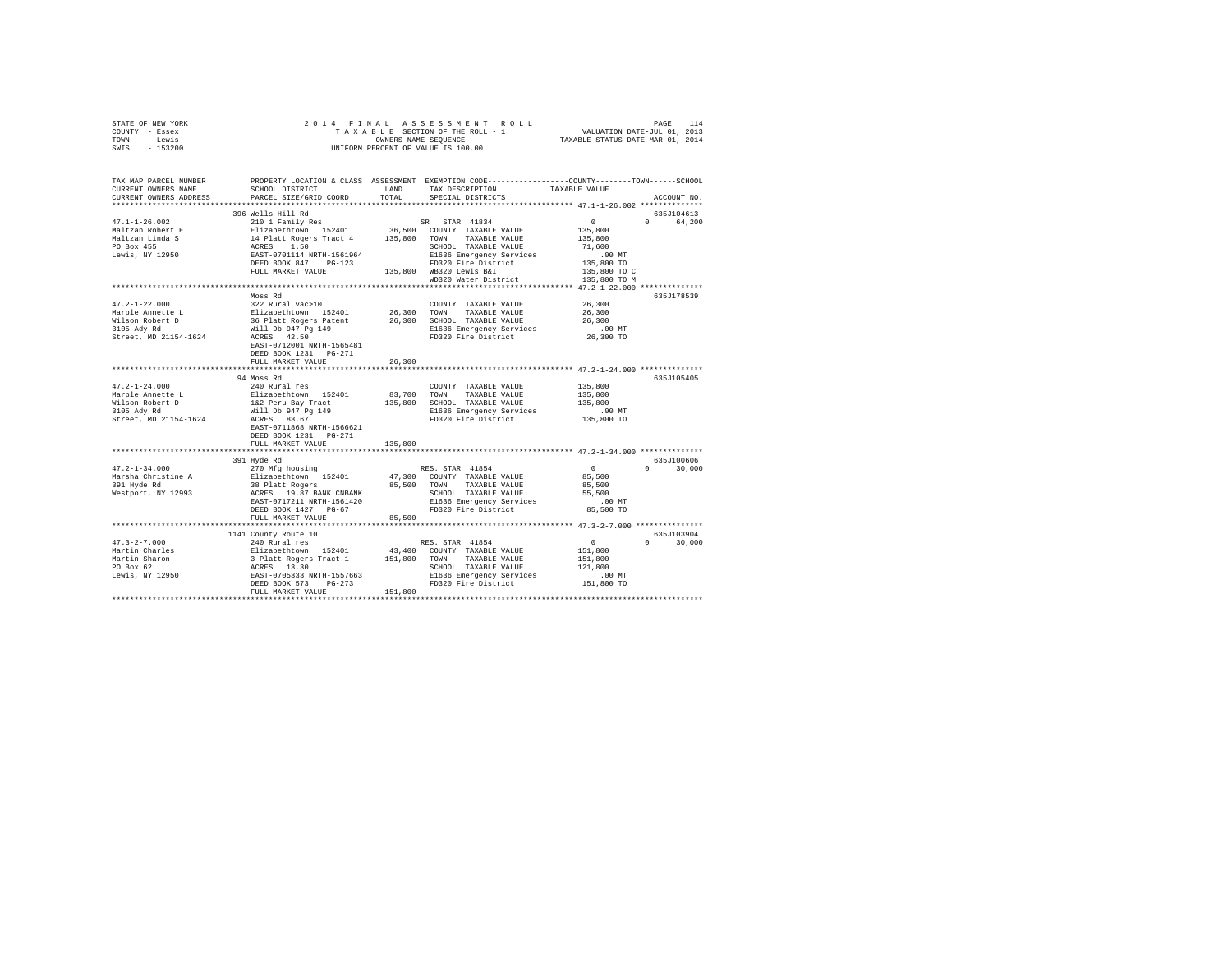| STATE OF NEW YORK                                                                                                     |                           |         |                                                                                                                                                                                                                                                  |                      |               |
|-----------------------------------------------------------------------------------------------------------------------|---------------------------|---------|--------------------------------------------------------------------------------------------------------------------------------------------------------------------------------------------------------------------------------------------------|----------------------|---------------|
| COUNTY - Essex                                                                                                        |                           |         |                                                                                                                                                                                                                                                  |                      |               |
| TOWN - Lewis                                                                                                          |                           |         |                                                                                                                                                                                                                                                  |                      |               |
| SWIS - 153200                                                                                                         |                           |         |                                                                                                                                                                                                                                                  |                      |               |
|                                                                                                                       |                           |         |                                                                                                                                                                                                                                                  |                      |               |
|                                                                                                                       |                           |         |                                                                                                                                                                                                                                                  |                      |               |
|                                                                                                                       |                           |         |                                                                                                                                                                                                                                                  |                      |               |
| TAX MAP PARCEL NUMBER PROPERTY LOCATION & CLASS ASSESSMENT EXEMPTION CODE----------------COUNTY-------TOWN-----SCHOOL |                           |         |                                                                                                                                                                                                                                                  |                      |               |
| CURRENT OWNERS NAME                                                                                                   | SCHOOL DISTRICT LAND      |         | TAX DESCRIPTION                                                                                                                                                                                                                                  | TAXABLE VALUE        |               |
| CURRENT OWNERS ADDRESS                                                                                                | PARCEL SIZE/GRID COORD    | TOTAL   | SPECIAL DISTRICTS                                                                                                                                                                                                                                |                      | ACCOUNT NO.   |
|                                                                                                                       |                           |         |                                                                                                                                                                                                                                                  |                      |               |
|                                                                                                                       | 15 Osawentha Dr           |         |                                                                                                                                                                                                                                                  |                      | 635J105306    |
|                                                                                                                       |                           |         |                                                                                                                                                                                                                                                  | $\sim$ 0 $\sim$      |               |
| $47.13 - 1 - 9.000$                                                                                                   |                           |         |                                                                                                                                                                                                                                                  |                      | $0 \t 30,000$ |
| Martin Grant J<br>PO Box 521<br>Lewis, NY 12950                                                                       |                           |         |                                                                                                                                                                                                                                                  | 97,700               |               |
|                                                                                                                       |                           |         |                                                                                                                                                                                                                                                  | 97,700               |               |
|                                                                                                                       |                           |         |                                                                                                                                                                                                                                                  | 67,700               |               |
|                                                                                                                       |                           |         |                                                                                                                                                                                                                                                  | $.00$ MT             |               |
|                                                                                                                       |                           |         |                                                                                                                                                                                                                                                  | 97,700 TO            |               |
|                                                                                                                       |                           |         |                                                                                                                                                                                                                                                  | 97,700 TO C          |               |
|                                                                                                                       |                           |         |                                                                                                                                                                                                                                                  | 97.700 TO M          |               |
|                                                                                                                       |                           |         |                                                                                                                                                                                                                                                  |                      |               |
|                                                                                                                       | US Route 9                |         |                                                                                                                                                                                                                                                  |                      | 6379906302    |
|                                                                                                                       |                           |         | $\begin{tabular}{lllllll} \textbf{COUNTY} & \textbf{TAXABLE} & \textbf{VALUE} & & \textbf{26,800} \end{tabular}$                                                                                                                                 |                      |               |
|                                                                                                                       |                           |         |                                                                                                                                                                                                                                                  | 26,800               |               |
|                                                                                                                       |                           |         |                                                                                                                                                                                                                                                  | 26,800               |               |
|                                                                                                                       |                           |         |                                                                                                                                                                                                                                                  |                      |               |
|                                                                                                                       |                           |         |                                                                                                                                                                                                                                                  | $.00$ MT             |               |
|                                                                                                                       |                           |         |                                                                                                                                                                                                                                                  | 26,800 TO            |               |
|                                                                                                                       |                           |         |                                                                                                                                                                                                                                                  |                      |               |
|                                                                                                                       | FULL MARKET VALUE         | 26,800  |                                                                                                                                                                                                                                                  |                      |               |
|                                                                                                                       |                           |         |                                                                                                                                                                                                                                                  |                      |               |
|                                                                                                                       | US Route 9                |         |                                                                                                                                                                                                                                                  |                      | 6379906405    |
| $29.4 - 1 - 14.000$                                                                                                   |                           |         |                                                                                                                                                                                                                                                  | 9,600                |               |
| Martin John J                                                                                                         |                           |         |                                                                                                                                                                                                                                                  | 9,600                |               |
| Martin Lucille M                                                                                                      |                           |         | 2021<br>22 Rural vac>10<br>23 Rural vac>10<br>23 Reru Bay Tract (2008)<br>23 Reru Bay Tract (2008)<br>24 Sextes 11.00<br>24 SAS Temperature (2008)<br>24 SAS EAST-0719524 NRTH-1589431<br>25320 Fire District (2018)<br>26 SAST-0719524 NRTH-158 | 9,600                |               |
| 1139 Middle Rd                                                                                                        |                           |         |                                                                                                                                                                                                                                                  | $.00$ MT             |               |
| PO Box 85                                                                                                             |                           |         | E1636 Emergency Services<br>FD320 Fire District                                                                                                                                                                                                  | $9,600$ TO           |               |
| Willsboro, NY 12996                                                                                                   | DEED BOOK 825 PG-303      |         |                                                                                                                                                                                                                                                  |                      |               |
|                                                                                                                       | FULL MARKET VALUE         | 9.600   |                                                                                                                                                                                                                                                  |                      |               |
|                                                                                                                       |                           |         |                                                                                                                                                                                                                                                  |                      |               |
|                                                                                                                       |                           |         |                                                                                                                                                                                                                                                  |                      |               |
|                                                                                                                       | 225 Redmond Rd            |         |                                                                                                                                                                                                                                                  |                      | 635J104112    |
| $47.1 - 2 - 15.100$                                                                                                   |                           |         | COUNTY TAXABLE VALUE 143,600                                                                                                                                                                                                                     |                      |               |
| Martin Malcolm E                                                                                                      |                           |         |                                                                                                                                                                                                                                                  | 143,600              |               |
| Martin Judyth B<br>PO Box 786                                                                                         |                           |         | 260 Seasonal res<br>Elizabethcovn 152401 70,500 TOWN TAXABLE VALUE<br>4 Platt Rogers Tract 1 143,600 SCHOOL TAXABLE VALUE<br>50ac 85.00 BL636 Bancy<br>2001 TAXABLE VALUE<br>2002 Fire District                                                  | 143,600              |               |
|                                                                                                                       |                           |         | E1636 Emergency Services<br>FD320 Fire District                                                                                                                                                                                                  | 00 MT.<br>143,600 TO |               |
| Elizabethtown, NY 12932                                                                                               |                           |         |                                                                                                                                                                                                                                                  |                      |               |
|                                                                                                                       | EAST-0707621 NRTH-1559987 |         |                                                                                                                                                                                                                                                  |                      |               |
|                                                                                                                       | DEED BOOK 1631 PG-20      |         |                                                                                                                                                                                                                                                  |                      |               |
|                                                                                                                       | FULL MARKET VALUE         | 143,600 |                                                                                                                                                                                                                                                  |                      |               |
|                                                                                                                       |                           |         |                                                                                                                                                                                                                                                  |                      |               |
|                                                                                                                       |                           |         |                                                                                                                                                                                                                                                  |                      | 635J104111    |
|                                                                                                                       |                           |         |                                                                                                                                                                                                                                                  | 61,700               |               |
|                                                                                                                       |                           |         |                                                                                                                                                                                                                                                  | 61,700               |               |
|                                                                                                                       |                           |         |                                                                                                                                                                                                                                                  | 61,700               |               |
|                                                                                                                       |                           |         |                                                                                                                                                                                                                                                  |                      |               |
|                                                                                                                       |                           |         |                                                                                                                                                                                                                                                  |                      |               |
|                                                                                                                       |                           |         |                                                                                                                                                                                                                                                  |                      |               |
|                                                                                                                       | EAST-0706250 NRTH-1558562 |         |                                                                                                                                                                                                                                                  |                      |               |
|                                                                                                                       | DEED BOOK 1631 PG-20      |         |                                                                                                                                                                                                                                                  |                      |               |
|                                                                                                                       | FULL MARKET VALUE         | 61,700  |                                                                                                                                                                                                                                                  |                      |               |
|                                                                                                                       |                           |         |                                                                                                                                                                                                                                                  |                      |               |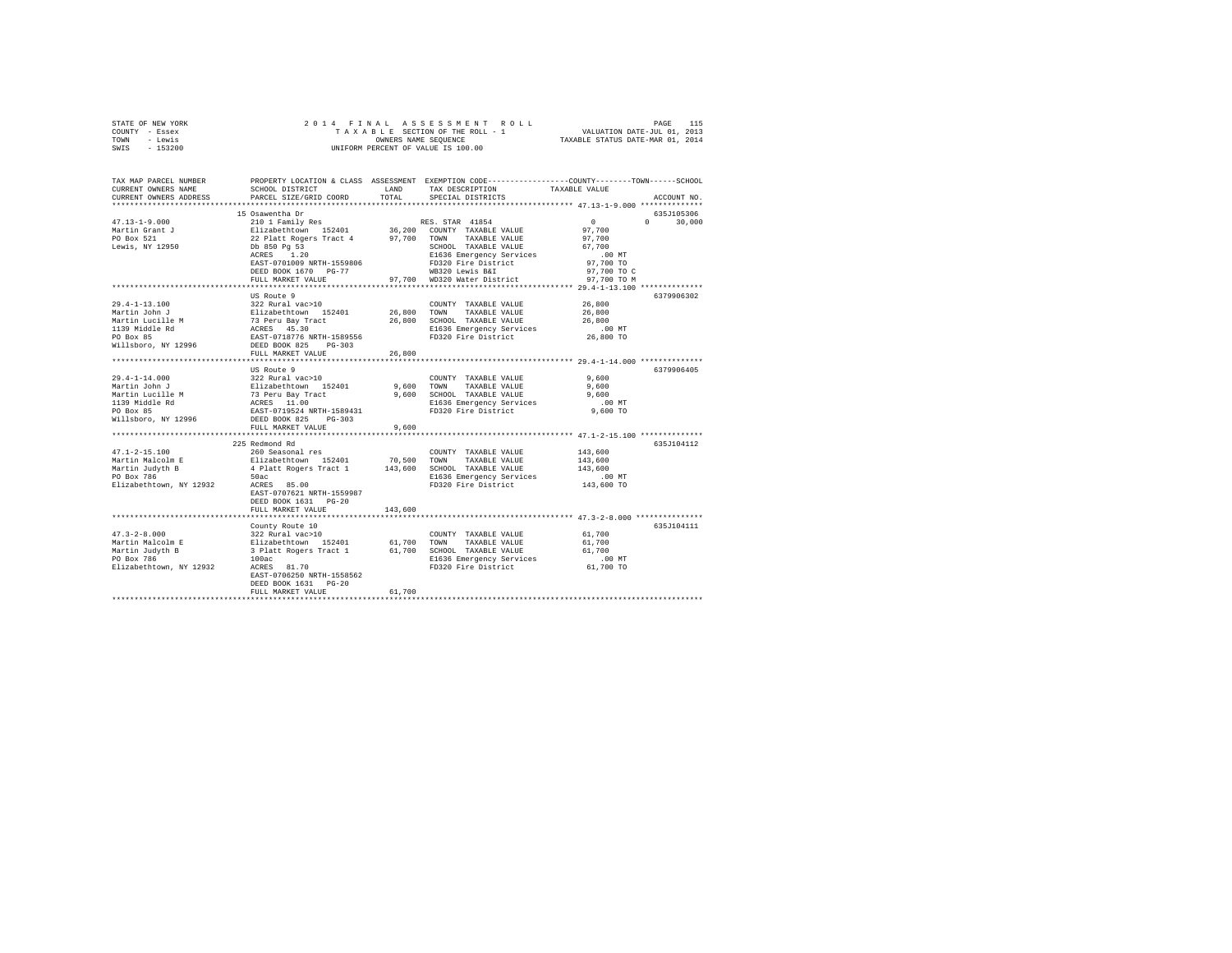| STATE OF NEW YORK<br>COUNTY - Essex<br>TOWN - Lewis<br>$-153200$<br>SWIS                                              | 2014 FINAL                                                                                                                                                 |         | OWNERS NAME SEQUENCE<br>UNIFORM PERCENT OF VALUE IS 100.00                                                                                                                                                                                   |                                                       |                                      |
|-----------------------------------------------------------------------------------------------------------------------|------------------------------------------------------------------------------------------------------------------------------------------------------------|---------|----------------------------------------------------------------------------------------------------------------------------------------------------------------------------------------------------------------------------------------------|-------------------------------------------------------|--------------------------------------|
| TAX MAP PARCEL NUMBER PROPERTY LOCATION & CLASS ASSESSMENT EXEMPTION CODE---------------COUNTY-------TOWN------SCHOOL |                                                                                                                                                            |         |                                                                                                                                                                                                                                              |                                                       |                                      |
| CURRENT OWNERS NAME<br>CURRENT OWNERS ADDRESS                                                                         | SCHOOL DISTRICT LAND<br>PARCEL SIZE/GRID COORD                                                                                                             | TOTAL   | TAX DESCRIPTION<br>SPECIAL DISTRICTS                                                                                                                                                                                                         | TAXABLE VALUE                                         | ACCOUNT NO.                          |
| **************************                                                                                            |                                                                                                                                                            |         |                                                                                                                                                                                                                                              |                                                       |                                      |
|                                                                                                                       | 776 Brainards Forge Rd                                                                                                                                     |         |                                                                                                                                                                                                                                              |                                                       | 635Z002007                           |
| $56.2 - 3 - 35.001$                                                                                                   |                                                                                                                                                            |         |                                                                                                                                                                                                                                              | $\sim$ 0                                              | $0 \qquad \qquad$<br>64,000          |
| Martin Richard                                                                                                        |                                                                                                                                                            |         |                                                                                                                                                                                                                                              | $64,000$<br>$64,000$                                  |                                      |
| PO Box 471                                                                                                            |                                                                                                                                                            |         |                                                                                                                                                                                                                                              |                                                       |                                      |
| Lewis, NY 12950                                                                                                       |                                                                                                                                                            |         | 270 Mfg housing<br>Elizabethcown 152401 38,800 COUNTY TAXABLE VALUE<br>140 Mccormicks Pat<br>140 Mccormicks Pat<br>164,000 TOWN TAXABLE VALUE<br>164,000 TOWN TAXABLE VALUE<br>164,000 TOWN TAXABLE VALUE<br>REST-0712809 NRTH-1550864 El636 | $\sim$ 0                                              |                                      |
|                                                                                                                       |                                                                                                                                                            |         |                                                                                                                                                                                                                                              | $.00$ MT<br>64,000 TO                                 |                                      |
|                                                                                                                       |                                                                                                                                                            |         |                                                                                                                                                                                                                                              |                                                       |                                      |
|                                                                                                                       |                                                                                                                                                            |         |                                                                                                                                                                                                                                              |                                                       |                                      |
|                                                                                                                       | 10200 US Route 9                                                                                                                                           |         |                                                                                                                                                                                                                                              |                                                       | 635J102711                           |
| $29.2 - 1 - 16.000$                                                                                                   | 240 Rural res                                                                                                                                              |         | COUNTY TAXABLE VALUE                                                                                                                                                                                                                         | 30,900                                                |                                      |
| Marty Michael J                                                                                                       | Elizabethtown 152401 19,000 TOWN TAXABLE VALUE                                                                                                             |         | 30,900 SCHOOL TAXABLE VALUE                                                                                                                                                                                                                  | 30,900                                                |                                      |
| Marty Barbara Z<br>PO Box 110910                                                                                      | 7 Maules<br>ACRES 12.60                                                                                                                                    |         | E1636 Emergency Services                                                                                                                                                                                                                     | 30,900                                                |                                      |
| Big Bear Lake, CA 92315                                                                                               | EAST-0712243 NRTH-1595661                                                                                                                                  |         | FD320 Fire District                                                                                                                                                                                                                          | 00 MT.<br>30,900 TO                                   |                                      |
|                                                                                                                       | DEED BOOK 1584 PG-12                                                                                                                                       |         |                                                                                                                                                                                                                                              |                                                       |                                      |
|                                                                                                                       | FULL MARKET VALUE                                                                                                                                          | 30,900  |                                                                                                                                                                                                                                              |                                                       |                                      |
|                                                                                                                       | ***********************                                                                                                                                    |         |                                                                                                                                                                                                                                              | *********************** 38.1-1-14.000 *************** |                                      |
| 38.1-1-14.000                                                                                                         | 9537 US Route 9<br>312 Vac w/imprv                                                                                                                         |         | COUNTY TAXABLE VALUE                                                                                                                                                                                                                         | 38,100                                                | 635J179023                           |
|                                                                                                                       |                                                                                                                                                            |         | 29,500 TOWN TAXABLE VALUE                                                                                                                                                                                                                    | 38,100                                                |                                      |
|                                                                                                                       |                                                                                                                                                            |         | 38,100 SCHOOL TAXABLE VALUE                                                                                                                                                                                                                  | 38,100                                                |                                      |
| Big Bear Lake, CA 92315-8930 19 Peru Bay Tract<br>ACRES 9.80                                                          |                                                                                                                                                            |         | E1636 Emergency Services                                                                                                                                                                                                                     | 00 MT.<br>38,100 TO                                   |                                      |
|                                                                                                                       | EAST-0706043 NRTH-1581724                                                                                                                                  |         | FD320 Fire District                                                                                                                                                                                                                          |                                                       |                                      |
|                                                                                                                       | DEED BOOK 1071    PG-111<br>FULL MARKET VALUE                                                                                                              | 38,100  |                                                                                                                                                                                                                                              |                                                       |                                      |
|                                                                                                                       |                                                                                                                                                            |         |                                                                                                                                                                                                                                              |                                                       |                                      |
|                                                                                                                       | 495 Roscoe Rd                                                                                                                                              |         |                                                                                                                                                                                                                                              |                                                       | 635.T189003                          |
| $55.2 - 1 - 34.200$                                                                                                   | 210 1 Family Res                                                                                                                                           |         | RES. STAR 41854                                                                                                                                                                                                                              | $\sim$ 0                                              | $\Omega$<br>30,000                   |
| Marvin Walter S III                                                                                                   |                                                                                                                                                            |         |                                                                                                                                                                                                                                              | 255,700                                               |                                      |
| 495 Roscoe Rd<br>Lewis, NY 12950                                                                                      | %10 1 Family Res RES. STAR 41854<br>Elizabethtwwn 152401 53,000 COUNTY TAXABLE VALUE<br>25 Platt Rogers Tr 4 255,700 TOWN TAXABLE VALUE<br>ACRES 4.50 1999 |         | 25 Platt Rogers Tr 4<br>ACRES 4.50 ACREPT 347200 E1636 Emergency Services<br>EAST-0690910 NRTH-1547200 E1636 Emergency Services<br>PD320 Fire District                                                                                       | 255,700<br>225,700                                    |                                      |
|                                                                                                                       |                                                                                                                                                            |         |                                                                                                                                                                                                                                              | .00MT                                                 |                                      |
|                                                                                                                       |                                                                                                                                                            |         |                                                                                                                                                                                                                                              | 255,700 TO                                            |                                      |
|                                                                                                                       | FULL MARKET VALUE                                                                                                                                          | 255,700 |                                                                                                                                                                                                                                              |                                                       |                                      |
|                                                                                                                       | **************************                                                                                                                                 |         |                                                                                                                                                                                                                                              |                                                       |                                      |
|                                                                                                                       | 9724 US Route 9                                                                                                                                            |         |                                                                                                                                                                                                                                              |                                                       | 635.7104713                          |
|                                                                                                                       |                                                                                                                                                            |         |                                                                                                                                                                                                                                              | 15,000                                                | 15,000 0<br>$\overline{\phantom{0}}$ |
|                                                                                                                       |                                                                                                                                                            |         |                                                                                                                                                                                                                                              | 11,150                                                | $11,150$<br>$0$<br>30,000            |
|                                                                                                                       |                                                                                                                                                            |         |                                                                                                                                                                                                                                              | 196,850                                               |                                      |
|                                                                                                                       |                                                                                                                                                            |         |                                                                                                                                                                                                                                              | 196,850                                               |                                      |
|                                                                                                                       |                                                                                                                                                            |         | SCHOOL TAXABLE VALUE                                                                                                                                                                                                                         | 193,000                                               |                                      |
|                                                                                                                       |                                                                                                                                                            |         | FD320 Fire District                                                                                                                                                                                                                          | .00 MT<br>223,000 TO                                  |                                      |
|                                                                                                                       |                                                                                                                                                            |         |                                                                                                                                                                                                                                              |                                                       |                                      |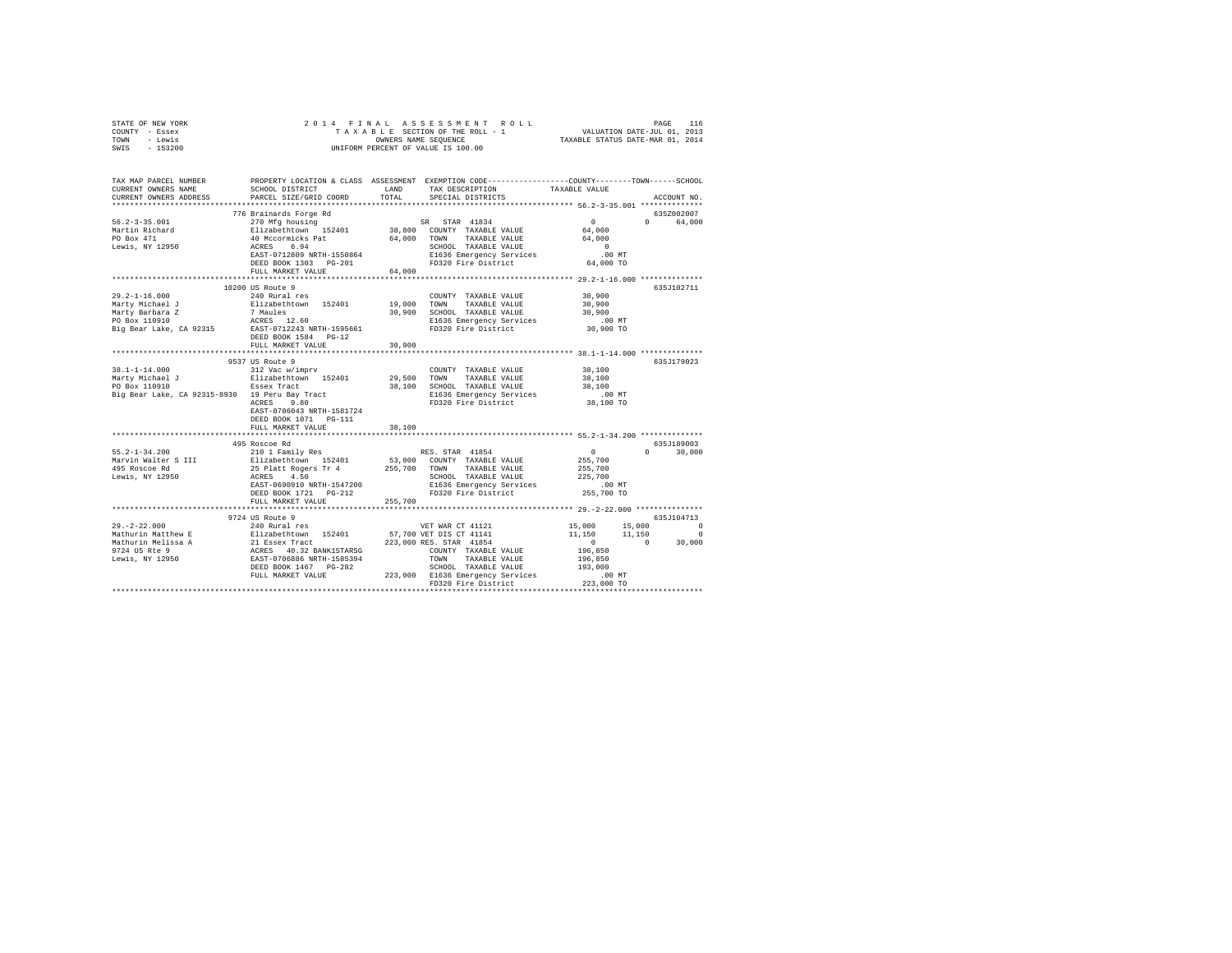| TOWN<br>- Lewis<br>$-153200$<br>SWIS                                                                                                                                                                                                             | OWNERS NAME SEQUENCE<br>UNIFORM PERCENT OF VALUE IS 100.00                              |         |                                | TAXABLE STATUS DATE-MAR 01, 2014                                                                                                                                            |                        |
|--------------------------------------------------------------------------------------------------------------------------------------------------------------------------------------------------------------------------------------------------|-----------------------------------------------------------------------------------------|---------|--------------------------------|-----------------------------------------------------------------------------------------------------------------------------------------------------------------------------|------------------------|
| TAX MAP PARCEL NUMBER PROPERTY LOCATION & CLASS ASSESSMENT EXEMPTION CODE--------------COUNTY-------TOWN------SCHOOL<br>CURRENT OWNERS NAME                                                                                                      | SCHOOL DISTRICT                                                                         | LAND    | TAX DESCRIPTION                | TAXABLE VALUE                                                                                                                                                               |                        |
| CURRENT OWNERS ADDRESS                                                                                                                                                                                                                           | PARCEL SIZE/GRID COORD                                                                  | TOTAL   | SPECIAL DISTRICTS              |                                                                                                                                                                             | ACCOUNT NO.            |
|                                                                                                                                                                                                                                                  |                                                                                         |         |                                |                                                                                                                                                                             |                        |
| $56.2 - 3 - 17.000$                                                                                                                                                                                                                              | 179 Wadhams Heights Ln                                                                  |         | SR STAR 41834                  | $\mathbf{0}$                                                                                                                                                                | 635J178548<br>0 64,200 |
|                                                                                                                                                                                                                                                  |                                                                                         |         | 51,000 COUNTY TAXABLE VALUE    | 165,800                                                                                                                                                                     |                        |
| Matteau Raymond<br>Matteau Nina                                                                                                                                                                                                                  |                                                                                         |         | TAXABLE VALUE                  | 165,800                                                                                                                                                                     |                        |
| 179 Wadhams Heights Ln                                                                                                                                                                                                                           |                                                                                         |         | SCHOOL TAXABLE VALUE           | 101,600                                                                                                                                                                     |                        |
| Westport, NY 12993                                                                                                                                                                                                                               | EAST-0718828 NRTH-1547162                                                               |         | E1636 Emergency Services       | $.00$ MT                                                                                                                                                                    |                        |
|                                                                                                                                                                                                                                                  | DEED BOOK 696 PG-179                                                                    |         | FD320 Fire District 165,800 TO |                                                                                                                                                                             |                        |
|                                                                                                                                                                                                                                                  | FULL MARKET VALUE                                                                       | 165,800 |                                |                                                                                                                                                                             |                        |
|                                                                                                                                                                                                                                                  | 181 Muzzy Rd                                                                            |         |                                |                                                                                                                                                                             | 635J103215             |
| $47.1 - 1 - 40.000$                                                                                                                                                                                                                              | 240 Rural res                                                                           |         | COUNTY TAXABLE VALUE 61,500    |                                                                                                                                                                             |                        |
| Matthews Harold G                                                                                                                                                                                                                                | Elizabethtown 152401                                                                    | 55,100  | TOWN TAXABLE VALUE             | 61,500                                                                                                                                                                      |                        |
| c/o Mary S Matthews                                                                                                                                                                                                                              | 14 Platt Rogers Tract 4 61,500<br>25ac                                                  |         | SCHOOL TAXABLE VALUE           | 61,500                                                                                                                                                                      |                        |
| Boquet Senior Housing                                                                                                                                                                                                                            |                                                                                         |         | E1636 Emergency Services       | 00 MT.<br>61,500 TO                                                                                                                                                         |                        |
| HCR1 Box 304A                                                                                                                                                                                                                                    | 25ac<br>ACRES 19.00                                                                     |         | FD320 Fire District            |                                                                                                                                                                             |                        |
| Elizabethtown, NY 12932 EAST-0697578 NRTH-1562259                                                                                                                                                                                                | DEED BOOK 520 PG-221                                                                    |         |                                |                                                                                                                                                                             |                        |
|                                                                                                                                                                                                                                                  | FULL MARKET VALUE                                                                       | 61,500  |                                |                                                                                                                                                                             |                        |
|                                                                                                                                                                                                                                                  |                                                                                         |         |                                |                                                                                                                                                                             | 635J103806             |
| $55.4 - 2 - 8.100$                                                                                                                                                                                                                               | 172 Fox Run Rd<br>240 Rural res                                                         |         | VET COM CT 41131               | 25,000                                                                                                                                                                      | 25,000 0               |
|                                                                                                                                                                                                                                                  |                                                                                         |         |                                |                                                                                                                                                                             | $0 \t 30,000$          |
|                                                                                                                                                                                                                                                  |                                                                                         |         |                                |                                                                                                                                                                             |                        |
|                                                                                                                                                                                                                                                  |                                                                                         |         |                                |                                                                                                                                                                             |                        |
|                                                                                                                                                                                                                                                  |                                                                                         |         |                                |                                                                                                                                                                             |                        |
|                                                                                                                                                                                                                                                  |                                                                                         |         |                                |                                                                                                                                                                             |                        |
| $\begin{tabular}{l c c c c c} \hline $56.4-26.100$ & $240$ & $40$ & $440$ & $440$ & $440$ \\ \hline \end{tabular} \hline $M$ at theMathetaws (simple) 2800190019100192011932194219531964197,800197019821992199219921992199219921992199219921992$ |                                                                                         |         |                                |                                                                                                                                                                             |                        |
|                                                                                                                                                                                                                                                  | 8193 US Route 9                                                                         |         |                                |                                                                                                                                                                             | 635J103301             |
| $56.1 - 2 - 18.000$                                                                                                                                                                                                                              | 210 1 Family Res<br>Elizabethtown 152401 31,000 AGED ALL 41800<br>21,000 AGED ALL 41800 |         |                                |                                                                                                                                                                             |                        |
|                                                                                                                                                                                                                                                  |                                                                                         |         |                                |                                                                                                                                                                             |                        |
| Mattox Ethel<br>8193 US Rte 9                                                                                                                                                                                                                    | 8 Platt Rogers Tract 1 51,800 SR STAR 41834                                             |         |                                | $\begin{array}{cccc} 12\, , 950 & \quad & 12\, , 950 & \quad & 0 \\ 19\, , 425 & \quad & 19\, , 425 & \quad & 25\, , 900 \\ 0 & \quad & 0 & \quad & 25\, , 900 \end{array}$ |                        |
| Elizabethtown, NY 12932 ACRES 0.70                                                                                                                                                                                                               |                                                                                         |         | COUNTY TAXABLE VALUE           | 19,425                                                                                                                                                                      |                        |
|                                                                                                                                                                                                                                                  | EAST-0700215 NRTH-1549990                                                               |         | TOWN TAXABLE VALUE             | 19,425                                                                                                                                                                      |                        |
|                                                                                                                                                                                                                                                  | DEED BOOK 502 PG-505                                                                    |         |                                |                                                                                                                                                                             |                        |
|                                                                                                                                                                                                                                                  | FULL MARKET VALUE                                                                       |         |                                |                                                                                                                                                                             |                        |
|                                                                                                                                                                                                                                                  |                                                                                         |         |                                |                                                                                                                                                                             |                        |
|                                                                                                                                                                                                                                                  | 215 Cutting Rd                                                                          |         |                                |                                                                                                                                                                             | 635J102905             |
|                                                                                                                                                                                                                                                  |                                                                                         |         |                                |                                                                                                                                                                             | $0 \t 30,000$          |
|                                                                                                                                                                                                                                                  |                                                                                         |         |                                | $\begin{array}{c}0\\130,900\end{array}$                                                                                                                                     |                        |
|                                                                                                                                                                                                                                                  |                                                                                         |         |                                | 130,900                                                                                                                                                                     |                        |
| Elizabethtown, NY 12932                                                                                                                                                                                                                          |                                                                                         |         |                                | 100,900                                                                                                                                                                     |                        |
|                                                                                                                                                                                                                                                  |                                                                                         |         |                                | .00 MT                                                                                                                                                                      |                        |
|                                                                                                                                                                                                                                                  | DEED BOOK 841 PG-6                                                                      |         |                                | 130,900 TO                                                                                                                                                                  |                        |
|                                                                                                                                                                                                                                                  | FULL MARKET VALUE                                                                       | 130,900 |                                |                                                                                                                                                                             |                        |
|                                                                                                                                                                                                                                                  |                                                                                         |         |                                |                                                                                                                                                                             |                        |

STATE OF NEW YORK 2 0 1 4 F I N A L A S S E S S M E N T R O L L PAGE 117 COUNTY - Essex T A X A B L E SECTION OF THE ROLL - 1 VALUATION DATE-JUL 01, 2013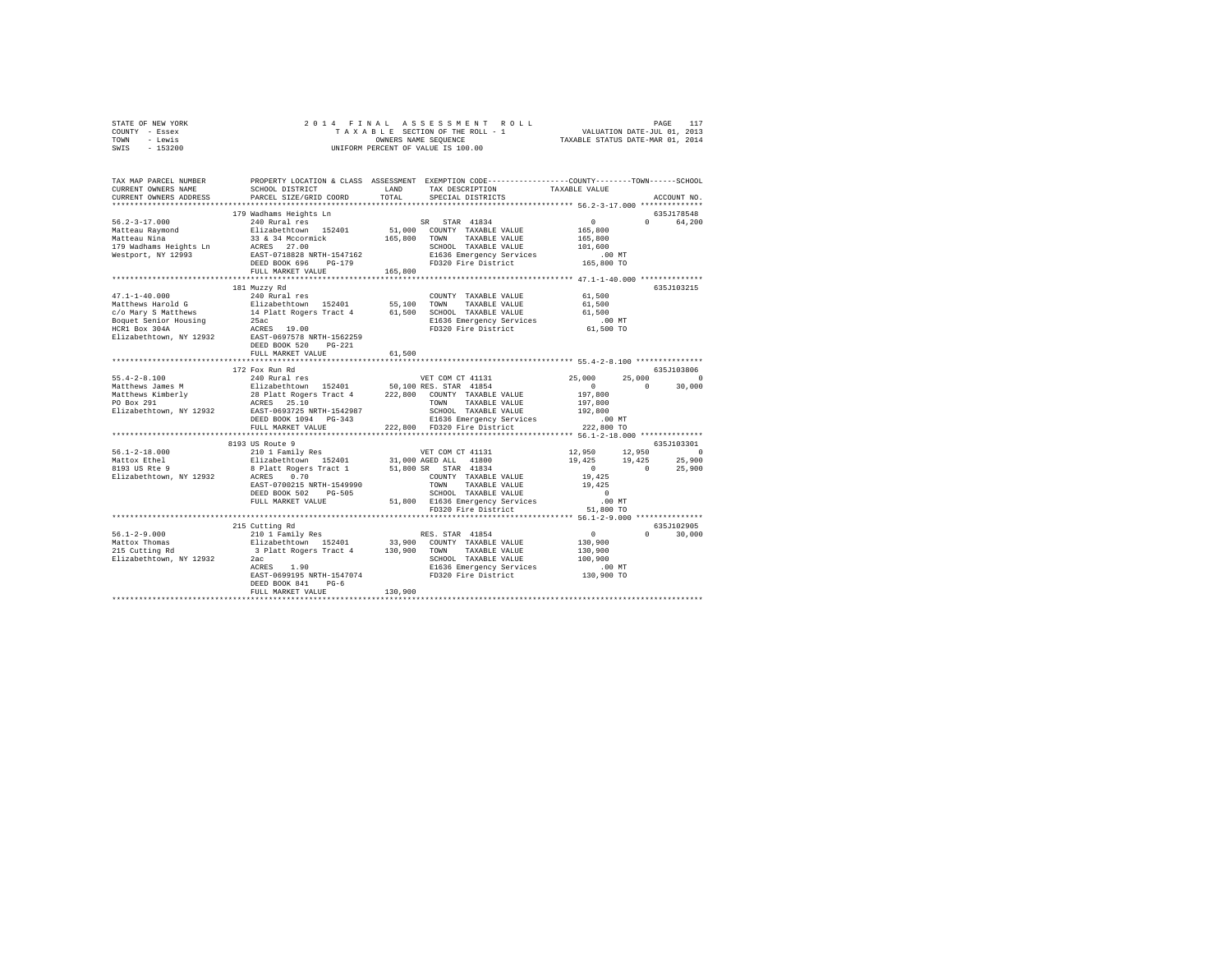| STATE OF NEW YORK | 2014 FINAL ASSESSMENT ROLL         | 118<br>PAGE                      |
|-------------------|------------------------------------|----------------------------------|
| COUNTY - Essex    | TAXABLE SECTION OF THE ROLL - 1    | VALUATION DATE-JUL 01, 2013      |
| TOWN<br>- Lewis   | OWNERS NAME SEOUENCE               | TAXABLE STATUS DATE-MAR 01, 2014 |
| $-153200$<br>SWIS | UNIFORM PERCENT OF VALUE IS 100.00 |                                  |

| TAX MAP PARCEL NUMBER<br>CURRENT OWNERS NAME<br>CURRENT OWNERS ADDRESS | SCHOOL DISTRICT<br>PARCEL SIZE/GRID COORD                                                                                                               | LAND<br>TOTAL | PROPERTY LOCATION & CLASS ASSESSMENT EXEMPTION CODE---------------COUNTY-------TOWN-----SCHOOL<br>TAX DESCRIPTION<br>SPECIAL DISTRICTS | TAXABLE VALUE      | ACCOUNT NO.        |
|------------------------------------------------------------------------|---------------------------------------------------------------------------------------------------------------------------------------------------------|---------------|----------------------------------------------------------------------------------------------------------------------------------------|--------------------|--------------------|
| *************************                                              |                                                                                                                                                         |               |                                                                                                                                        |                    |                    |
|                                                                        | 878 Fox Run Rd                                                                                                                                          |               |                                                                                                                                        |                    | 635J101313         |
| $47.13 - 1 - 34.000$                                                   | 312 Vac w/imprv                                                                                                                                         |               | COUNTY TAXABLE VALUE                                                                                                                   | 10,000             |                    |
| Maye Dennis W                                                          | Elizabethtown 152401                                                                                                                                    | 10,000 TOWN   | TAXABLE VALUE                                                                                                                          | 10,000             |                    |
| PO Box 118                                                             | 22 Platt Rogers Tract 4 10,000                                                                                                                          |               | SCHOOL TAXABLE VALUE                                                                                                                   | 10,000             |                    |
| Moriah Center, NY 12961                                                | ACRES 0.20                                                                                                                                              |               | E1636 Emergency Services                                                                                                               | $.00$ MT           |                    |
|                                                                        | EAST-0699017 NRTH-1558733                                                                                                                               |               | FD320 Fire District                                                                                                                    | 10,000 TO          |                    |
|                                                                        | DEED BOOK 1281 PG-94<br>FULL MARKET VALUE                                                                                                               | 10,000        |                                                                                                                                        |                    |                    |
|                                                                        |                                                                                                                                                         |               |                                                                                                                                        |                    |                    |
|                                                                        | Fox Run Rd                                                                                                                                              |               |                                                                                                                                        |                    | 635J199003         |
| $47.13 - 1 - 35.220$                                                   | 311 Res vac land                                                                                                                                        |               | COUNTY TAXABLE VALUE                                                                                                                   | 10,300             |                    |
| Maye Dennis W                                                          | Elizabethtown 152401                                                                                                                                    | 10,300 TOWN   | TAXABLE VALUE                                                                                                                          | 10,300             |                    |
| PO Box 118                                                             | 22 Platt Rogers Tr 4                                                                                                                                    | 10,300        | SCHOOL TAXABLE VALUE                                                                                                                   | 10,300             |                    |
| Moriah Center, NY 12961                                                | 0.80<br>ACRES                                                                                                                                           |               | E1636 Emergency Services<br>FD320 Fire District                                                                                        | .00 MT             |                    |
|                                                                        | EAST-0699029 NRTH-1558642                                                                                                                               |               |                                                                                                                                        | 10,300 TO          |                    |
|                                                                        | DEED BOOK 1281 PG-94                                                                                                                                    |               |                                                                                                                                        |                    |                    |
|                                                                        | FULL MARKET VALUE<br>***************************                                                                                                        | 10,300        |                                                                                                                                        |                    |                    |
|                                                                        | 505 Fox Run Rd                                                                                                                                          |               |                                                                                                                                        |                    | 635J197001         |
| $46.4 - 1 - 21.200$                                                    | 210 1 Family Res                                                                                                                                        |               | RES. STAR 41854                                                                                                                        | $\sim$ 0           | $\Omega$<br>30,000 |
| McAuliffe Mary A                                                       | Elizabethtown 152401                                                                                                                                    |               | 34,700 COUNTY TAXABLE VALUE                                                                                                            | 88,400             |                    |
| 505 Fox Run Rd                                                         | 31 Platt Rogers Tr 4                                                                                                                                    |               | 88,400 TOWN TAXABLE VALUE                                                                                                              | 88,400             |                    |
| Elizabethtown, NY 12932                                                | ACRES 2.66                                                                                                                                              |               | SCHOOL TAXABLE VALUE                                                                                                                   | 58,400             |                    |
|                                                                        | EAST-0694710 NRTH-1551216                                                                                                                               |               | E1636 Emergency Services                                                                                                               | $.00$ MT           |                    |
|                                                                        | DEED BOOK 1432   PG-118                                                                                                                                 |               | FD320 Fire District                                                                                                                    | 88,400 TO          |                    |
|                                                                        | FULL MARKET VALUE                                                                                                                                       | 88,400        |                                                                                                                                        |                    |                    |
|                                                                        |                                                                                                                                                         |               |                                                                                                                                        |                    |                    |
| $46.2 - 1 - 9.100$                                                     | 125 Seventy Ln<br>210 1 Family Res                                                                                                                      |               | COUNTY TAXABLE VALUE                                                                                                                   | 49,700             | 635J102706         |
| McClurg Kathryn I                                                      |                                                                                                                                                         | 22,900        | TOWN<br>TAXABLE VALUE                                                                                                                  | 49,700             |                    |
| PO Box 391                                                             | Elizabethtown 152401<br>17 Platt Rogers Tract 4                                                                                                         | 49,700        | SCHOOL TAXABLE VALUE                                                                                                                   | 49,700             |                    |
| Hillsdale, NY 12529                                                    | ACRES<br>0.62                                                                                                                                           |               | E1636 Emergency Services                                                                                                               | $.00$ MT           |                    |
|                                                                        | EAST-0689972 NRTH-1566863                                                                                                                               |               | FD320 Fire District                                                                                                                    | 49,700 TO          |                    |
|                                                                        | DEED BOOK 1432 PG-185                                                                                                                                   |               |                                                                                                                                        |                    |                    |
|                                                                        | FULL MARKET VALUE                                                                                                                                       | 49,700        |                                                                                                                                        |                    |                    |
|                                                                        |                                                                                                                                                         |               |                                                                                                                                        |                    |                    |
|                                                                        | 8001 US Route 9                                                                                                                                         |               |                                                                                                                                        |                    | 635J105002         |
| $56.1 - 2 - 46.100$                                                    | 240 Rural res                                                                                                                                           |               | SR STAR 41834                                                                                                                          | $\sim$ 0           | $\Omega$<br>64,200 |
| McCoy Sylvia                                                           |                                                                                                                                                         |               |                                                                                                                                        | 205,400            |                    |
| Pratt Cynthia L<br>c/o Robert Sweatt                                   | Elizabethrown 152401 103,700 COUNTY TAXABLE VALUE<br>33 Platt Rogers Tract 4 205,400 TOWN TAXABLE VALUE<br>Life Use RF & CG Sweatt 5CHOOL TAXABLE VALUE |               | SCHOOL TAXABLE VALUE                                                                                                                   | 205,400<br>141,200 |                    |
| 8001 US Rte 9                                                          | By 1480/148                                                                                                                                             |               | E1636 Emergency Services                                                                                                               | $.00$ MT           |                    |
| Lewis, NY 12950                                                        | ACRES 135.00                                                                                                                                            |               | FD320 Fire District                                                                                                                    | 205,400 TO         |                    |
|                                                                        | EAST-0698136 NRTH-1545884                                                                                                                               |               |                                                                                                                                        |                    |                    |
|                                                                        | DEED BOOK 1480 PG-148                                                                                                                                   |               |                                                                                                                                        |                    |                    |
|                                                                        | FULL MARKET VALUE                                                                                                                                       | 205,400       |                                                                                                                                        |                    |                    |
|                                                                        |                                                                                                                                                         |               |                                                                                                                                        |                    |                    |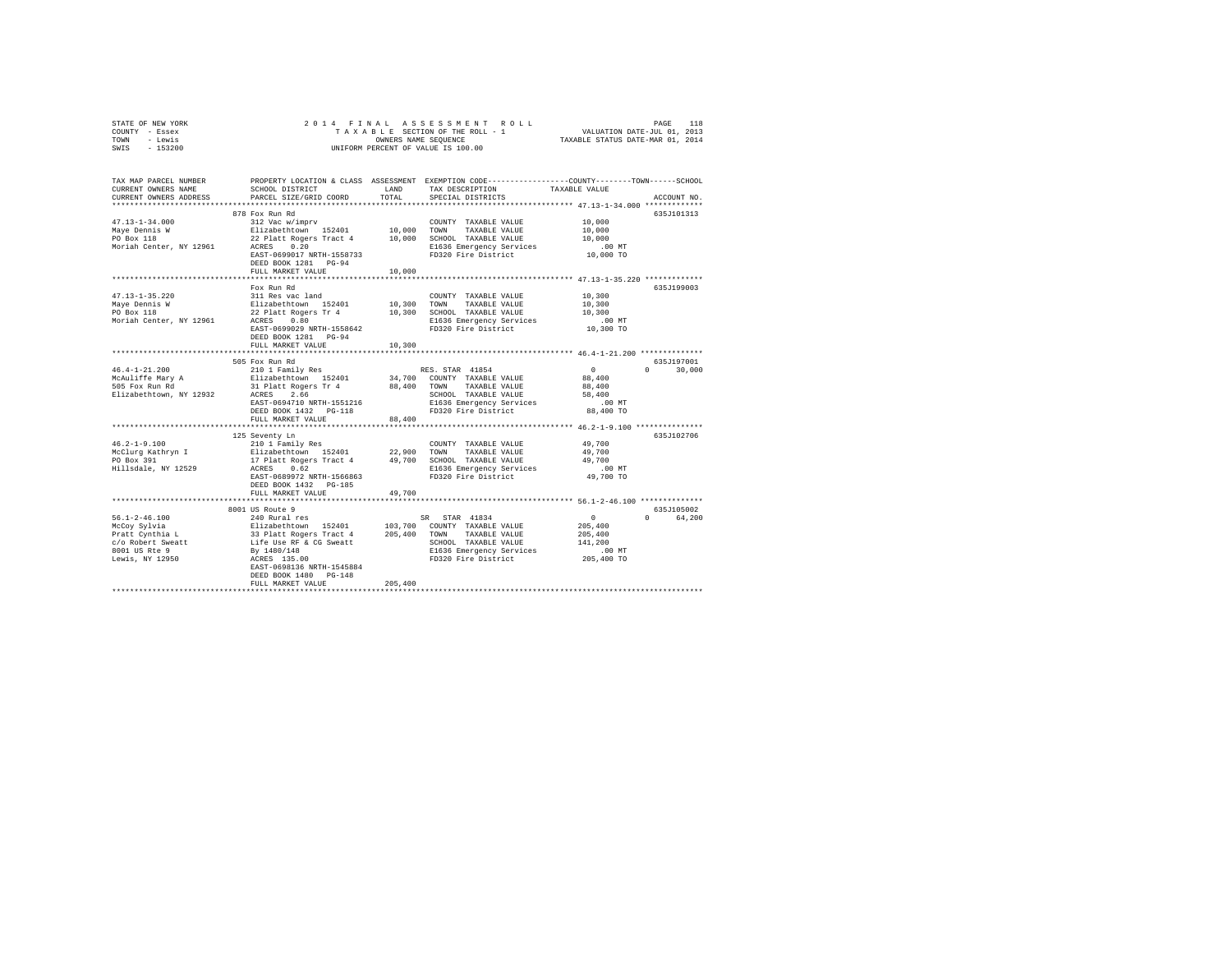|      | STATE OF NEW YORK |  |  |  | 2014 FINAL ASSESSMENT ROLL         |                                  | PAGE                        | 119 |  |
|------|-------------------|--|--|--|------------------------------------|----------------------------------|-----------------------------|-----|--|
|      | COUNTY - Essex    |  |  |  | TAXABLE SECTION OF THE ROLL - 1    |                                  | VALUATION DATE-JUL 01, 2013 |     |  |
| TOWN | - Lewis           |  |  |  | OWNERS NAME SEOUENCE               | TAXABLE STATUS DATE-MAR 01, 2014 |                             |     |  |
|      | SWIS - 153200     |  |  |  | UNIFORM PERCENT OF VALUE IS 100.00 |                                  |                             |     |  |

| TAX MAP PARCEL NUMBER<br>CURRENT OWNERS NAME<br>CURRENT OWNERS ADDRESS | SCHOOL DISTRICT<br>PARCEL SIZE/GRID COORD                                                | LAND<br>TOTAL | TAX DESCRIPTION<br>SPECIAL DISTRICTS                | PROPERTY LOCATION & CLASS ASSESSMENT EXEMPTION CODE-----------------COUNTY-------TOWN------SCHOOL<br>TAXABLE VALUE<br>ACCOUNT NO. |
|------------------------------------------------------------------------|------------------------------------------------------------------------------------------|---------------|-----------------------------------------------------|-----------------------------------------------------------------------------------------------------------------------------------|
|                                                                        |                                                                                          |               |                                                     |                                                                                                                                   |
|                                                                        | US Route 9                                                                               |               |                                                     | 6352006007                                                                                                                        |
| $56.1 - 2 - 46.300$                                                    | 322 Rural vac>10                                                                         |               | COUNTY TAXABLE VALUE                                | 26,400                                                                                                                            |
| McCoy Sylvia                                                           | Elizabethtown 152401                                                                     |               | 26,400 TOWN TAXABLE VALUE                           | 26,400                                                                                                                            |
| Pratt Cynthia L                                                        |                                                                                          |               |                                                     | 26,400                                                                                                                            |
| 237 Alden Rd                                                           | Platt Rogers Tract 4 26,400 SCHOOL TAXABLE VALUE<br>ACRES 25.00 E1636 Emergency Services |               | E1636 Emergency Services                            | .00 MT                                                                                                                            |
| Westport, NY 12993                                                     | EAST-0700748 NRTH-1544842                                                                |               | FD320 Fire District                                 | 26,400 TO                                                                                                                         |
|                                                                        | DEED BOOK 1480    PG-142                                                                 |               |                                                     |                                                                                                                                   |
|                                                                        | FULL MARKET VALUE                                                                        | 26,400        |                                                     |                                                                                                                                   |
|                                                                        |                                                                                          |               |                                                     |                                                                                                                                   |
|                                                                        | 715 Fox Run Rd                                                                           |               |                                                     | 635J102014                                                                                                                        |
| $47.3 - 1 - 6.000$                                                     | 210 1 Family Res                                                                         |               | COUNTY TAXABLE VALUE                                | 11,000                                                                                                                            |
| McCray Ann<br>1330 Rte 9N                                              | Elizabethtown 152401                                                                     | 10,700 TOWN   | TAXABLE VALUE                                       | 11,000                                                                                                                            |
|                                                                        | 1 Platt Rogers                                                                           | 11,000        | SCHOOL TAXABLE VALUE                                | 11,000                                                                                                                            |
| Clintonville, NY 12924                                                 | ACRES 0.10                                                                               |               | E1636 Emergency Services<br>FD320 Fire District     | $.00$ MT                                                                                                                          |
|                                                                        | EAST-0697152 NRTH-1555775<br>DEED BOOK 1022 PG-221                                       |               |                                                     | 11,000 TO                                                                                                                         |
|                                                                        | FULL MARKET VALUE                                                                        | 11,000        |                                                     |                                                                                                                                   |
|                                                                        | *********************                                                                    |               |                                                     | ************** 38.4-1-16.000 *************                                                                                        |
|                                                                        | Moss Rd                                                                                  |               |                                                     | 635J100613                                                                                                                        |
| $38.4 - 1 - 16.000$                                                    | 314 Rural vac<10                                                                         |               | COUNTY TAXABLE VALUE                                | 11,800                                                                                                                            |
| McCray Ellis                                                           |                                                                                          |               | 11,800 TOWN TAXABLE VALUE                           | 11,800                                                                                                                            |
| PO Box 312                                                             | Elizabethtown 152401<br>16 Peru Bay Tract                                                |               | 11,800 SCHOOL TAXABLE VALUE                         | 11,800                                                                                                                            |
| Willsboro, NY 12996-0312 Db 72/306 (Adverse Poss)                      |                                                                                          |               | E1636 Emergency Services                            | $.00$ MT                                                                                                                          |
|                                                                        | 2.00<br>ACRES                                                                            |               | FD320 Fire District                                 | 11,800 TO                                                                                                                         |
|                                                                        | EAST-0715838 NRTH-1573563                                                                |               |                                                     |                                                                                                                                   |
|                                                                        | DEED BOOK 700<br>$PG-118$                                                                |               |                                                     |                                                                                                                                   |
|                                                                        | FULL MARKET VALUE                                                                        | 11,800        |                                                     |                                                                                                                                   |
|                                                                        |                                                                                          |               |                                                     |                                                                                                                                   |
|                                                                        | Seventy Ln                                                                               |               |                                                     | 635J180021                                                                                                                        |
| $37. - 2 - 53.000$<br>McDonald Philip                                  |                                                                                          |               | COUNTY TAXABLE VALUE<br>9,800 TOWN<br>TAXABLE VALUE | 9,800<br>9,800                                                                                                                    |
| PO Box 46                                                              |                                                                                          |               | 9,800 SCHOOL TAXABLE VALUE                          | 9,800                                                                                                                             |
| Jay, NY 12941                                                          | 314 Rural vac<10<br>Elizabethtown 152401<br>106 Essex Tract<br>ACRES 0.50                |               |                                                     | .00 MT                                                                                                                            |
|                                                                        | EAST-0674511 NRTH-1581589                                                                |               | E1636 Emergency Services<br>FD320 Fire District     | 9,800 TO                                                                                                                          |
|                                                                        | DEED BOOK 447<br>$PG-67$                                                                 |               |                                                     |                                                                                                                                   |
|                                                                        | FULL MARKET VALUE                                                                        | 9,800         |                                                     |                                                                                                                                   |
|                                                                        | ***************************                                                              |               |                                                     | ******************** 47.13-2-31.038 *************                                                                                 |
|                                                                        | 997 County Route 10                                                                      |               |                                                     | 635J101707                                                                                                                        |
| $47.13 - 2 - 31.038$                                                   | 210 1 Family Res                                                                         |               | SR STAR 41834                                       | $\sim$ 0<br>$0 \qquad \qquad$<br>64,200                                                                                           |
| McGivney Carole                                                        |                                                                                          |               | 33,300 COUNTY TAXABLE VALUE                         | 77.600                                                                                                                            |
| PO Box 37                                                              | Elizabethtown 152401<br>2 Platt Rogers Tract 1<br>ACRES 0.63 BANK1STARSG                 |               | 77,600 TOWN<br>TAXABLE VALUE                        | 77,600                                                                                                                            |
| Lewis, NY 12950                                                        |                                                                                          |               | SCHOOL TAXABLE VALUE                                | 13,400                                                                                                                            |
|                                                                        | EAST-0701994 NRTH-1558452                                                                |               | E1636 Emergency Services                            | $.00$ MT                                                                                                                          |
|                                                                        | DEED BOOK 1275 PG-32                                                                     |               | FD320 Fire District                                 | 77,600 TO                                                                                                                         |
|                                                                        | FULL MARKET VALUE                                                                        |               | 77,600 WB320 Lewis B&I                              | 77,600 TO C                                                                                                                       |
|                                                                        | **********************************                                                       |               | WD320 Water District                                | 77.600 TO M                                                                                                                       |
|                                                                        |                                                                                          |               |                                                     |                                                                                                                                   |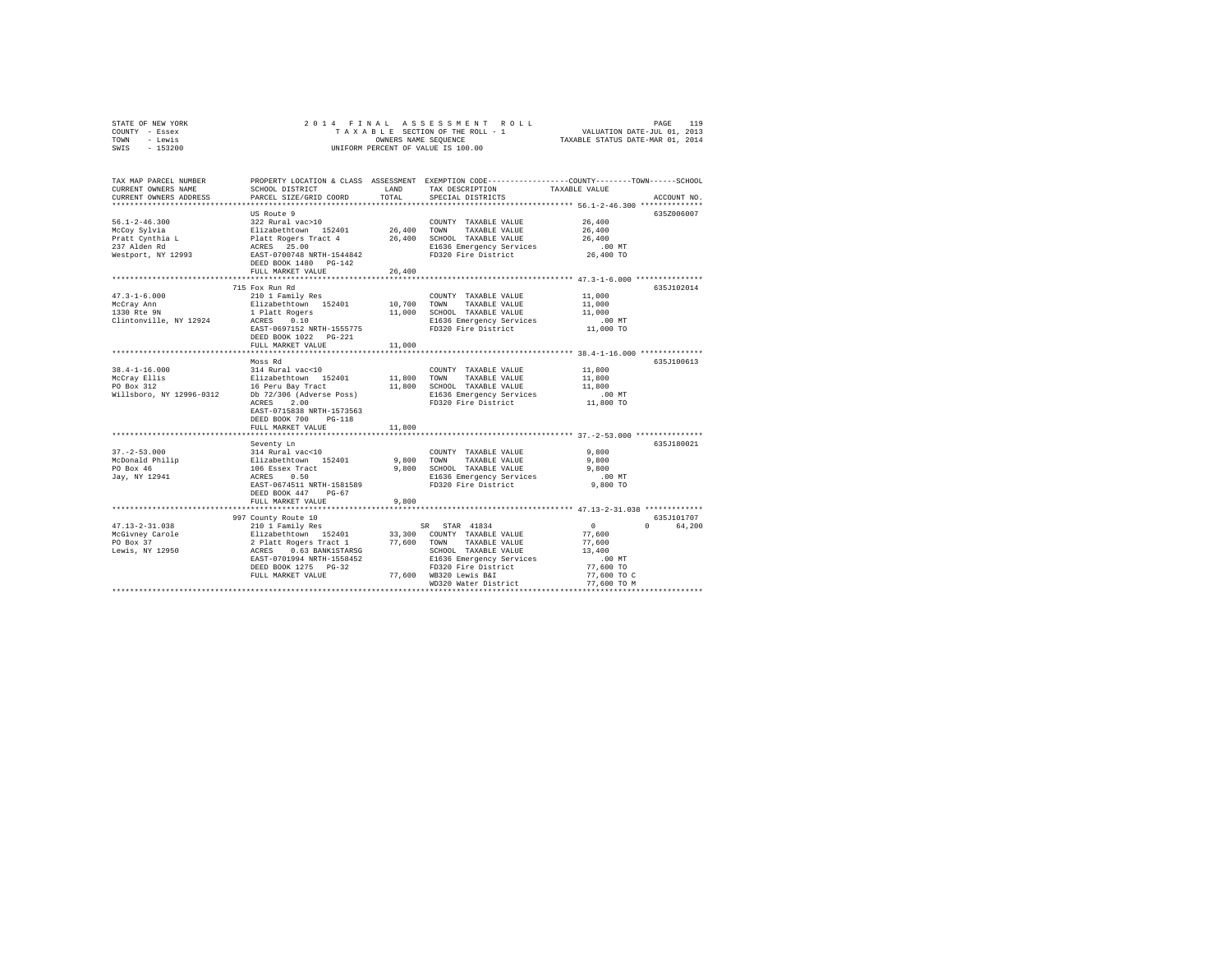|                                                                  |                                           |                                                           |                                                                                                                                                                           | PAGE<br>120                                                                                                                                                                                                                                                                                                                                                                                                                                                                                                                                                                                                                                                                                                                                                                                                                                                                                                                                                                                                                                                                                                                                                                                                                                                                                                                                                                                                                                                                                                                                                                                                                                                                                                                                                                                                                    |
|------------------------------------------------------------------|-------------------------------------------|-----------------------------------------------------------|---------------------------------------------------------------------------------------------------------------------------------------------------------------------------|--------------------------------------------------------------------------------------------------------------------------------------------------------------------------------------------------------------------------------------------------------------------------------------------------------------------------------------------------------------------------------------------------------------------------------------------------------------------------------------------------------------------------------------------------------------------------------------------------------------------------------------------------------------------------------------------------------------------------------------------------------------------------------------------------------------------------------------------------------------------------------------------------------------------------------------------------------------------------------------------------------------------------------------------------------------------------------------------------------------------------------------------------------------------------------------------------------------------------------------------------------------------------------------------------------------------------------------------------------------------------------------------------------------------------------------------------------------------------------------------------------------------------------------------------------------------------------------------------------------------------------------------------------------------------------------------------------------------------------------------------------------------------------------------------------------------------------|
|                                                                  |                                           | TAX DESCRIPTION                                           |                                                                                                                                                                           | ACCOUNT NO.                                                                                                                                                                                                                                                                                                                                                                                                                                                                                                                                                                                                                                                                                                                                                                                                                                                                                                                                                                                                                                                                                                                                                                                                                                                                                                                                                                                                                                                                                                                                                                                                                                                                                                                                                                                                                    |
|                                                                  |                                           |                                                           |                                                                                                                                                                           |                                                                                                                                                                                                                                                                                                                                                                                                                                                                                                                                                                                                                                                                                                                                                                                                                                                                                                                                                                                                                                                                                                                                                                                                                                                                                                                                                                                                                                                                                                                                                                                                                                                                                                                                                                                                                                |
| 8554 US Route 9                                                  |                                           |                                                           |                                                                                                                                                                           | 635J100505                                                                                                                                                                                                                                                                                                                                                                                                                                                                                                                                                                                                                                                                                                                                                                                                                                                                                                                                                                                                                                                                                                                                                                                                                                                                                                                                                                                                                                                                                                                                                                                                                                                                                                                                                                                                                     |
| FULL MARKET VALUE                                                |                                           |                                                           | $.00$ MT<br>85,700 TO<br>85,700 TO C                                                                                                                                      | $0 \t 30,000$                                                                                                                                                                                                                                                                                                                                                                                                                                                                                                                                                                                                                                                                                                                                                                                                                                                                                                                                                                                                                                                                                                                                                                                                                                                                                                                                                                                                                                                                                                                                                                                                                                                                                                                                                                                                                  |
|                                                                  |                                           |                                                           |                                                                                                                                                                           |                                                                                                                                                                                                                                                                                                                                                                                                                                                                                                                                                                                                                                                                                                                                                                                                                                                                                                                                                                                                                                                                                                                                                                                                                                                                                                                                                                                                                                                                                                                                                                                                                                                                                                                                                                                                                                |
| 244 Wadhams Heights Ln<br>FULL MARKET VALUE<br>410 Wells Hill Rd |                                           |                                                           | $\begin{array}{c}0\\152,600\end{array}$<br>152,600<br>122,600<br>$.00$ MT<br>152,600 TO<br>40,100<br>.00 MT<br>104,300 TO<br>104,300 TO C                                 | 635J184001<br>$0 \t 30.000$<br>635J103705<br>15,000 0<br>64,200                                                                                                                                                                                                                                                                                                                                                                                                                                                                                                                                                                                                                                                                                                                                                                                                                                                                                                                                                                                                                                                                                                                                                                                                                                                                                                                                                                                                                                                                                                                                                                                                                                                                                                                                                                |
|                                                                  |                                           | WD320 Water District                                      | 104,300 TO M                                                                                                                                                              |                                                                                                                                                                                                                                                                                                                                                                                                                                                                                                                                                                                                                                                                                                                                                                                                                                                                                                                                                                                                                                                                                                                                                                                                                                                                                                                                                                                                                                                                                                                                                                                                                                                                                                                                                                                                                                |
|                                                                  |                                           |                                                           |                                                                                                                                                                           | 635J100313                                                                                                                                                                                                                                                                                                                                                                                                                                                                                                                                                                                                                                                                                                                                                                                                                                                                                                                                                                                                                                                                                                                                                                                                                                                                                                                                                                                                                                                                                                                                                                                                                                                                                                                                                                                                                     |
| DEED BOOK 1213 PG-195<br>FULL MARKET VALUE                       | 70,600                                    | TAXABLE VALUE                                             | 70,600<br>70,600 TO<br>70,600 TO C<br>70,600 TO M                                                                                                                         |                                                                                                                                                                                                                                                                                                                                                                                                                                                                                                                                                                                                                                                                                                                                                                                                                                                                                                                                                                                                                                                                                                                                                                                                                                                                                                                                                                                                                                                                                                                                                                                                                                                                                                                                                                                                                                |
|                                                                  | CURRENT OWNERS ADDRESS<br>8607 US Route 9 | SCHOOL DISTRICT LAND<br>PARCEL SIZE/GRID COORD<br>152,600 | 2014 FINAL ASSESSMENT F<br>TAXABLE SECTION OF THE ROLL - 1<br>DWIERS NAME SEQUENCE<br>UNIFORM PERCENT OF VALUE IS 100.00<br>ASSESSMENT ROLL<br>TOTAL<br>SPECIAL DISTRICTS | TAXABLE SECTION OF THE ROLL - 1 VALUATION DATE-JUL 01, 2013<br>OWNERS NAME SEQUENCE TAXABLE STATUS DATE-MAR 01, 2014<br>TAX MAP PARCEL NUMBER PROPERTY LOCATION & CLASS ASSESSMENT EXEMPTION CODE--------------COUNTY-------TOWN-----SCHOOL<br>TAXABLE VALUE<br>$\begin{tabular}{l c c c c c} \multicolumn{3}{c c c} \multicolumn{3}{c c c} \multicolumn{3}{c c c} \multicolumn{3}{c c} \multicolumn{3}{c c} \multicolumn{3}{c c} \multicolumn{3}{c} \multicolumn{3}{c} \multicolumn{3}{c} \multicolumn{3}{c} \multicolumn{3}{c} \multicolumn{3}{c} \multicolumn{3}{c} \multicolumn{3}{c} \multicolumn{3}{c} \multicolumn{3}{c} \multicolumn{3}{c} \multicolumn{3}{c} \multicolumn{3}{c} \multicolumn{3}{c} \multicolumn$<br>G-259 FD320 Fire District<br>85,700 WB320 Lewis B&I<br>85,700 TO M<br>WD320 Water District<br>$\begin{tabular}{l c c c c c} \hline \multicolumn{3}{c}{\textbf{210 1 Faml1y Res}} & \multicolumn{3}{c}{\textbf{15,000}} & \multicolumn{3}{c}{\textbf{210 1 Faml1y Res}} & \multicolumn{3}{c}{\textbf{15,000}} & \multicolumn{3}{c}{\textbf{210 1 Faml1y Res}} & \multicolumn{3}{c}{\textbf{15,000}} & \multicolumn{3}{c}{\textbf{15,000}} & \multicolumn{3}{c}{\textbf{15,000}} & \multicolumn{3}{c}{\textbf{15,000$<br>$\sim$ 0<br>DEED BOOK 562 PG-64 PD320 Fire District<br>FULL MARKET VALUE 104,300 WB320 Lewis B&I<br>********************************** 47.13-4-8.000 **************<br>COUNTY TAXABLE VALUE 70,600<br>70,600 SCHOOL TAXABLE VALUE 70,600<br>E1636 Emergency Services .00 MT<br>6 Crescent Dr<br>Plattsburgh, NY 12901<br>Plattsburgh, NY 12901<br>Plattsburgh, NY 12901<br>Plattsburgh, NY 12901<br>Plattsburgh 2530 0.50<br>RAST-0701428 NRTH-1560134<br>RAST-0701428 NRTH-1560134<br>PLATT-1560134<br>PLATT-1560134<br>ND320 W<br>FD320 Fire District<br>WB320 Lewis B&I |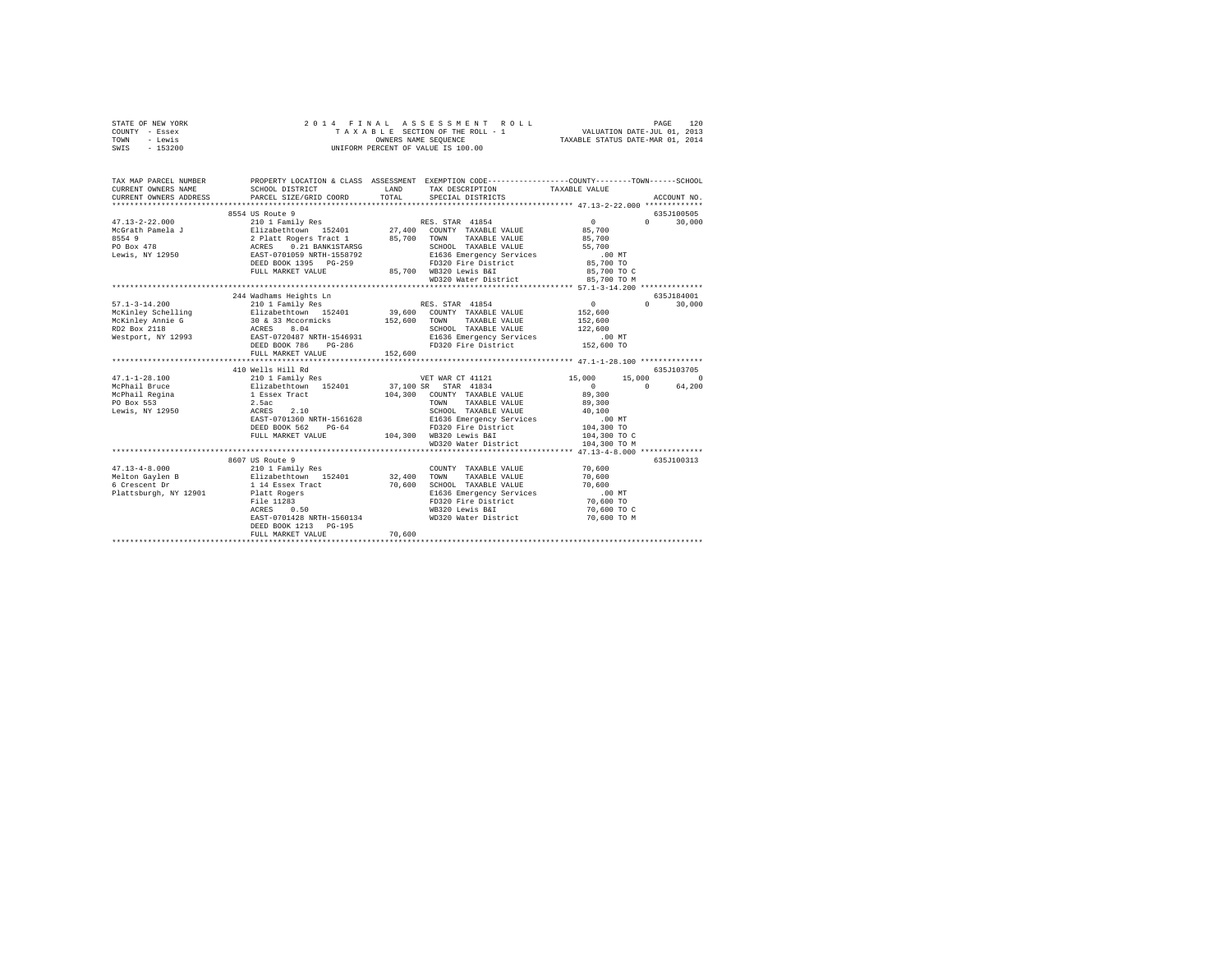| STATE OF NEW YORK<br>COUNTY - Essex               |                                                                                                                                                                                                                            |        |                                                                 |                                                      |               |
|---------------------------------------------------|----------------------------------------------------------------------------------------------------------------------------------------------------------------------------------------------------------------------------|--------|-----------------------------------------------------------------|------------------------------------------------------|---------------|
| TOWN - Lewis                                      |                                                                                                                                                                                                                            |        |                                                                 |                                                      |               |
| SWIS - 153200                                     |                                                                                                                                                                                                                            |        |                                                                 |                                                      |               |
|                                                   |                                                                                                                                                                                                                            |        |                                                                 |                                                      |               |
|                                                   |                                                                                                                                                                                                                            |        |                                                                 |                                                      |               |
| TAX MAP PARCEL NUMBER                             | PROPERTY LOCATION & CLASS ASSESSMENT EXEMPTION CODE----------------COUNTY--------TOWN-----SCHOOL                                                                                                                           |        |                                                                 |                                                      |               |
| CURRENT OWNERS NAME                               | SCHOOL DISTRICT<br>LAND TAX DESCRIPTION                                                                                                                                                                                    |        |                                                                 | TAXABLE VALUE                                        |               |
| CURRENT OWNERS ADDRESS                            | PARCEL SIZE/GRID COORD                                                                                                                                                                                                     | TOTAL  | SPECIAL DISTRICTS                                               |                                                      | ACCOUNT NO.   |
|                                                   | 1387 Stowersville Rd                                                                                                                                                                                                       |        |                                                                 |                                                      | 635J178504    |
|                                                   |                                                                                                                                                                                                                            |        |                                                                 | $\sim$ 0                                             | $0 \t 30,000$ |
|                                                   |                                                                                                                                                                                                                            |        |                                                                 | 190,800                                              |               |
|                                                   |                                                                                                                                                                                                                            |        |                                                                 | 190,800                                              |               |
|                                                   |                                                                                                                                                                                                                            |        |                                                                 | 160,800                                              |               |
|                                                   | 0 PEL BAY INNOVIDE SCHOOL TAXABLE VALUE<br>ACRES 3.00<br>EAST-0722076 NRTH-1570441 B1636 Emergency Services<br>PERS RONAL DG-324 PD320 Fire District                                                                       |        |                                                                 | .00MT                                                |               |
|                                                   |                                                                                                                                                                                                                            |        |                                                                 | 190,800 TO                                           |               |
|                                                   | FULL MARKET VALUE 190.800                                                                                                                                                                                                  |        |                                                                 |                                                      |               |
|                                                   |                                                                                                                                                                                                                            |        |                                                                 |                                                      |               |
|                                                   | Stowersville Rd                                                                                                                                                                                                            |        |                                                                 |                                                      | 635J194003    |
| $47.1 - 2 - 26.200$                               | 312 Vac w/imprv                                                                                                                                                                                                            |        | COUNTY TAXABLE VALUE                                            | 25,400<br>25,400                                     |               |
|                                                   |                                                                                                                                                                                                                            |        | 25,400 SCHOOL TAXABLE VALUE                                     | 25,400                                               |               |
|                                                   |                                                                                                                                                                                                                            |        |                                                                 | $.00$ MT                                             |               |
|                                                   |                                                                                                                                                                                                                            |        |                                                                 | 25,400 TO                                            |               |
|                                                   |                                                                                                                                                                                                                            |        |                                                                 | 25,400 TO C                                          |               |
|                                                   |                                                                                                                                                                                                                            |        |                                                                 | 25,400 TO M                                          |               |
|                                                   | DEED BOOK 1704 PG-280                                                                                                                                                                                                      |        |                                                                 |                                                      |               |
|                                                   | FULL MARKET VALUE                                                                                                                                                                                                          | 25,400 |                                                                 |                                                      |               |
|                                                   |                                                                                                                                                                                                                            |        | ********************************** 47.1-2-27.000 ************** |                                                      |               |
|                                                   | 444 Stowersville Rd                                                                                                                                                                                                        |        |                                                                 |                                                      | 635J103809    |
| $47.1 - 2 - 27.000$                               | 210 1 Family Res                                                                                                                                                                                                           |        | VET WAR CT 41121                                                | $9,615$ $9,615$ 0<br>0 0 30,000                      |               |
| Mero Laurie                                       |                                                                                                                                                                                                                            |        |                                                                 |                                                      |               |
| Mero Laurie<br>Pierce Joseph<br>c/o Atwood Pierce |                                                                                                                                                                                                                            |        |                                                                 | 54,485                                               |               |
|                                                   |                                                                                                                                                                                                                            |        |                                                                 | 54,485                                               |               |
| 444 Stowersville Rd<br>Lewis, NY 12950            |                                                                                                                                                                                                                            |        |                                                                 | 34,100                                               |               |
|                                                   |                                                                                                                                                                                                                            |        |                                                                 | $.00$ MT<br>64,100 TO                                |               |
|                                                   |                                                                                                                                                                                                                            |        |                                                                 | 64,100 TO C                                          |               |
|                                                   |                                                                                                                                                                                                                            |        |                                                                 | 64,100 TO M                                          |               |
|                                                   |                                                                                                                                                                                                                            |        |                                                                 |                                                      |               |
|                                                   | Carlott Rd                                                                                                                                                                                                                 |        |                                                                 |                                                      | 635J104714    |
|                                                   |                                                                                                                                                                                                                            |        | COUNTY TAXABLE VALUE 24,000                                     |                                                      |               |
|                                                   |                                                                                                                                                                                                                            |        |                                                                 | 24,000                                               |               |
|                                                   |                                                                                                                                                                                                                            |        |                                                                 | 24,000                                               |               |
|                                                   |                                                                                                                                                                                                                            |        |                                                                 | $.00$ MT                                             |               |
|                                                   | EAST-0691921 NRTH-1556988                                                                                                                                                                                                  |        | FD320 Fire District                                             | 24,000 TO                                            |               |
|                                                   | DEED BOOK 1055 PG-292                                                                                                                                                                                                      |        |                                                                 |                                                      |               |
|                                                   | FULL MARKET VALUE<br>**************************                                                                                                                                                                            | 24,000 |                                                                 |                                                      |               |
|                                                   | Carlott Rd                                                                                                                                                                                                                 |        |                                                                 | *********************** 46.4-1-6.130 *************** | 635J191011    |
| $46.4 - 1 - 6.130$                                | 311 Res vac land                                                                                                                                                                                                           |        | COUNTY TAXABLE VALUE                                            | 24,100                                               |               |
|                                                   |                                                                                                                                                                                                                            |        |                                                                 | 24,100                                               |               |
|                                                   |                                                                                                                                                                                                                            |        |                                                                 | 24,100                                               |               |
|                                                   | Merrihew Hedy Elizabethtown 152401 24,100 TOWN TAXABLE VALUE<br>51 Shostoc Rd 21 22 Platt Rogers Tr 4 24,100 SCHOOL TAXABLE VALUE<br>21 Shostock Rick 21,100 SCHOOL 2010 24,100 SCHOOL PLATE PLATE PLATE PLATE PLATE PLATE |        |                                                                 |                                                      |               |
|                                                   |                                                                                                                                                                                                                            |        |                                                                 |                                                      |               |
|                                                   | DEED BOOK 979 PG-196                                                                                                                                                                                                       |        |                                                                 |                                                      |               |
|                                                   | FULL MARKET VALUE                                                                                                                                                                                                          | 24,100 |                                                                 |                                                      |               |
|                                                   |                                                                                                                                                                                                                            |        |                                                                 |                                                      |               |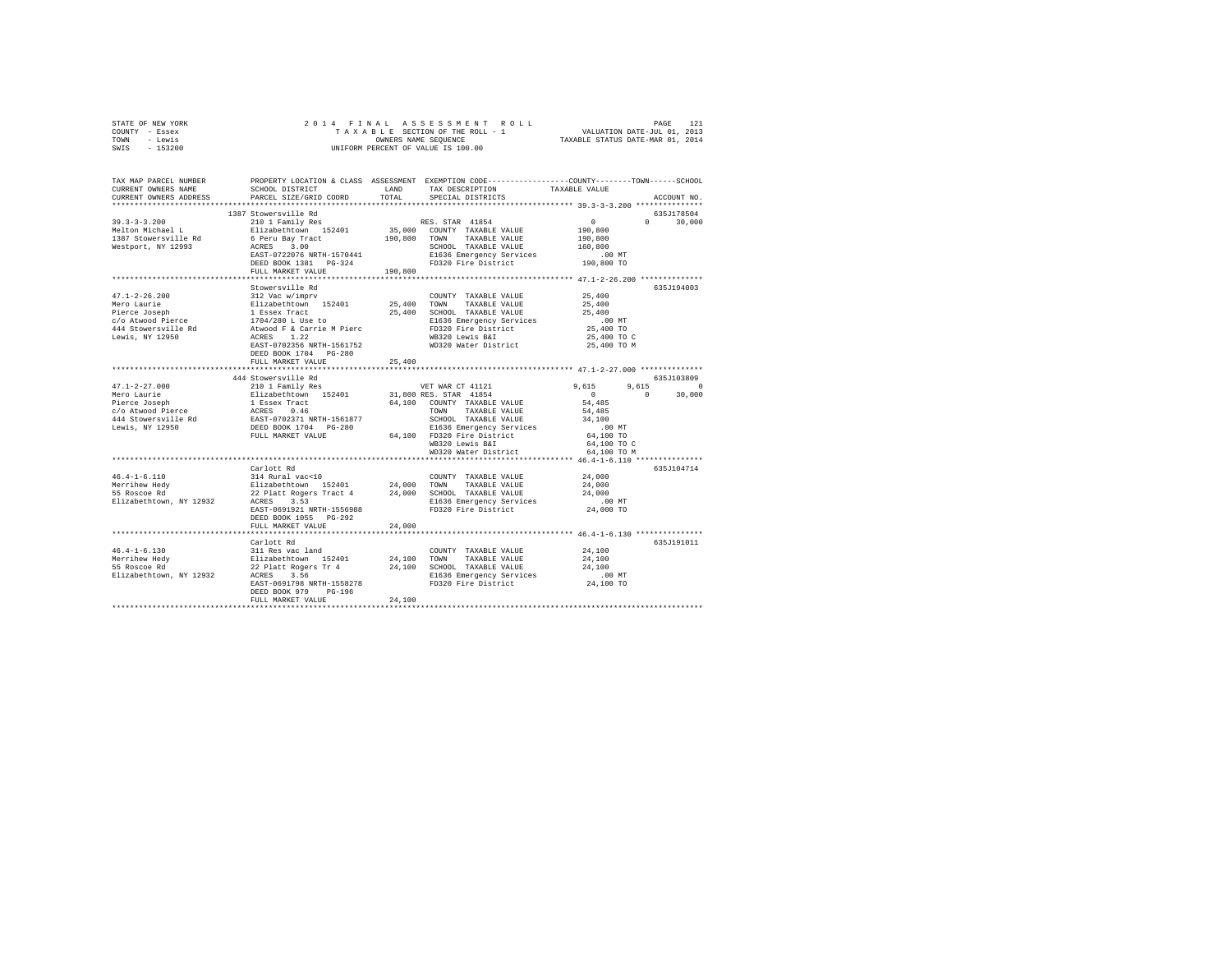| STATE OF NEW YORK | 2014 FINAL ASSESSMENT ROLL         | 122<br>PAGE                      |
|-------------------|------------------------------------|----------------------------------|
| COUNTY - Essex    | TAXABLE SECTION OF THE ROLL - 1    | VALUATION DATE-JUL 01, 2013      |
| TOWN<br>- Lewis   | OWNERS NAME SEOUENCE               | TAXABLE STATUS DATE-MAR 01, 2014 |
| $-153200$<br>SWIS | UNIFORM PERCENT OF VALUE IS 100.00 |                                  |

| TAX MAP PARCEL NUMBER<br>CURRENT OWNERS NAME<br>CURRENT OWNERS ADDRESS | SCHOOL DISTRICT<br>PARCEL SIZE/GRID COORD                                                                                                                                         | LAND<br>TOTAL | PROPERTY LOCATION & CLASS ASSESSMENT EXEMPTION CODE----------------COUNTY-------TOWN-----SCHOOL<br>TAX DESCRIPTION<br>SPECIAL DISTRICTS | TAXABLE VALUE | ACCOUNT NO.   |
|------------------------------------------------------------------------|-----------------------------------------------------------------------------------------------------------------------------------------------------------------------------------|---------------|-----------------------------------------------------------------------------------------------------------------------------------------|---------------|---------------|
|                                                                        |                                                                                                                                                                                   |               |                                                                                                                                         |               |               |
|                                                                        | Fox Run Rd                                                                                                                                                                        |               |                                                                                                                                         |               | 635J179001    |
| $47.13 - 1 - 1.000$                                                    |                                                                                                                                                                                   |               |                                                                                                                                         | 12,900        |               |
| Merrihew Hedy                                                          |                                                                                                                                                                                   |               |                                                                                                                                         | 12,900        |               |
| Merrihew Noel III<br>55 Roscoe Rd                                      |                                                                                                                                                                                   |               |                                                                                                                                         | 12,900        |               |
|                                                                        |                                                                                                                                                                                   |               | E1636 Emergency Services                                                                                                                | .00 MT        |               |
| Elizabethtown, NY 12932                                                | DEED BOOK 673<br>$PG-236$                                                                                                                                                         |               | FD320 Fire District                                                                                                                     | $12,900$ TO   |               |
|                                                                        | FULL MARKET VALUE                                                                                                                                                                 | 12,900        |                                                                                                                                         |               |               |
|                                                                        |                                                                                                                                                                                   |               |                                                                                                                                         |               |               |
|                                                                        | 114 Johnson Ln                                                                                                                                                                    |               |                                                                                                                                         |               | 635J103707    |
| $46.2 - 1 - 38.000$                                                    | 260 Seasonal res                                                                                                                                                                  |               | COUNTY TAXABLE VALUE                                                                                                                    | 46,700        |               |
| Merrihew Karen                                                         | zou seasonai res<br>Elizabethtown 152401 30,000 TOWN                                                                                                                              |               | TAXABLE VALUE                                                                                                                           | 46,700        |               |
|                                                                        |                                                                                                                                                                                   |               |                                                                                                                                         | 46,700        |               |
|                                                                        |                                                                                                                                                                                   |               |                                                                                                                                         | .00 MT        |               |
| Lake Placid, NY 12946                                                  | EAST-0693338 NRTH-1567625                                                                                                                                                         |               | FD320 Fire District                                                                                                                     | 46,700 TO     |               |
|                                                                        | DEED BOOK 763 PG-025                                                                                                                                                              |               |                                                                                                                                         |               |               |
|                                                                        | FULL MARKET VALUE                                                                                                                                                                 | 46,700        |                                                                                                                                         |               |               |
|                                                                        |                                                                                                                                                                                   |               |                                                                                                                                         |               |               |
|                                                                        | Johnson Ln                                                                                                                                                                        |               |                                                                                                                                         |               | 635J103708    |
| $46.2 - 1 - 39.000$                                                    | 321 Abandoned ag<br>Elizabethtown 152401                                                                                                                                          |               | COUNTY TAXABLE VALUE                                                                                                                    | 1,600         |               |
| Merrihew Karen                                                         |                                                                                                                                                                                   | 1,600 TOWN    | TAXABLE VALUE                                                                                                                           | 1,600         |               |
| c/o Karen Merrihew Knox                                                | 16 Platt Rogers Tract 4 1,600                                                                                                                                                     |               | SCHOOL TAXABLE VALUE                                                                                                                    | 1,600         |               |
| 54 Church St                                                           | ACRES 1.61                                                                                                                                                                        |               | E1636 Emergency Services<br>FD320 Fire District                                                                                         | $.00$ MT      |               |
| Lake Placid, NY 12946                                                  | EAST-0693041 NRTH-1567822                                                                                                                                                         |               |                                                                                                                                         | 1,600 TO      |               |
|                                                                        | DEED BOOK 763 PG-25                                                                                                                                                               |               |                                                                                                                                         |               |               |
|                                                                        | FULL MARKET VALUE                                                                                                                                                                 | 1,600         |                                                                                                                                         |               |               |
|                                                                        |                                                                                                                                                                                   |               |                                                                                                                                         |               |               |
|                                                                        | 527 Roscoe Rd                                                                                                                                                                     |               |                                                                                                                                         |               | 635J189018    |
| $55.2 - 2 - 8.000$                                                     | 210 1 Family Res                                                                                                                                                                  |               | RES. STAR 41854                                                                                                                         | $\sim$ 0      | $0 \t 30,000$ |
|                                                                        |                                                                                                                                                                                   |               |                                                                                                                                         | 190,100       |               |
|                                                                        |                                                                                                                                                                                   |               |                                                                                                                                         | 190,100       |               |
| Elizabethtown, NY 12932                                                | Db 961 Pg 308 (Corr Deed)                                                                                                                                                         |               | SCHOOL TAXABLE VALUE                                                                                                                    | 160,100       |               |
|                                                                        | ACRES 10.00<br>EAST-0691793 NRTH-1547359                                                                                                                                          |               | E1636 Emergency Services<br>FD320 Fire District                                                                                         | $.00$ MT      |               |
|                                                                        | DEED BOOK 931 PG-253                                                                                                                                                              |               |                                                                                                                                         | 190,100 TO    |               |
|                                                                        | FULL MARKET VALUE                                                                                                                                                                 | 190,100       |                                                                                                                                         |               |               |
|                                                                        |                                                                                                                                                                                   |               | ********************************* 46.2-1-48.120 *************                                                                           |               |               |
|                                                                        | Goff Rd                                                                                                                                                                           |               |                                                                                                                                         |               | 635Z000023    |
| $46.2 - 1 - 48.120$                                                    |                                                                                                                                                                                   |               | COUNTY TAXABLE VALUE                                                                                                                    | 31,500        |               |
| Messina Frank P                                                        |                                                                                                                                                                                   |               | TAXABLE VALUE                                                                                                                           | 31,500        |               |
| Messina Rose M                                                         |                                                                                                                                                                                   |               | 31,500 SCHOOL TAXABLE VALUE                                                                                                             | 31,500        |               |
| PO Box 626                                                             |                                                                                                                                                                                   |               | E1636 Emergency Services                                                                                                                | $.00$ MT      |               |
| Elizabethtown, NY 12932                                                | 1722 Rural vac>10<br>Elizabethcown 152401 15,500 TOWN<br>Elizabethcown 152401 31,500 SCHOC<br>21 Platt Rogers Tr 4 31,500 SCHOC<br>RARES 12.70<br>ERST-0692762 NRTH-1562513 FD320 |               | FD320 Fire District                                                                                                                     | 31,500 TO     |               |
|                                                                        | DEED BOOK 1293 PG-65                                                                                                                                                              |               |                                                                                                                                         |               |               |
|                                                                        | FULL MARKET VALUE                                                                                                                                                                 | 31,500        |                                                                                                                                         |               |               |
|                                                                        |                                                                                                                                                                                   |               |                                                                                                                                         |               |               |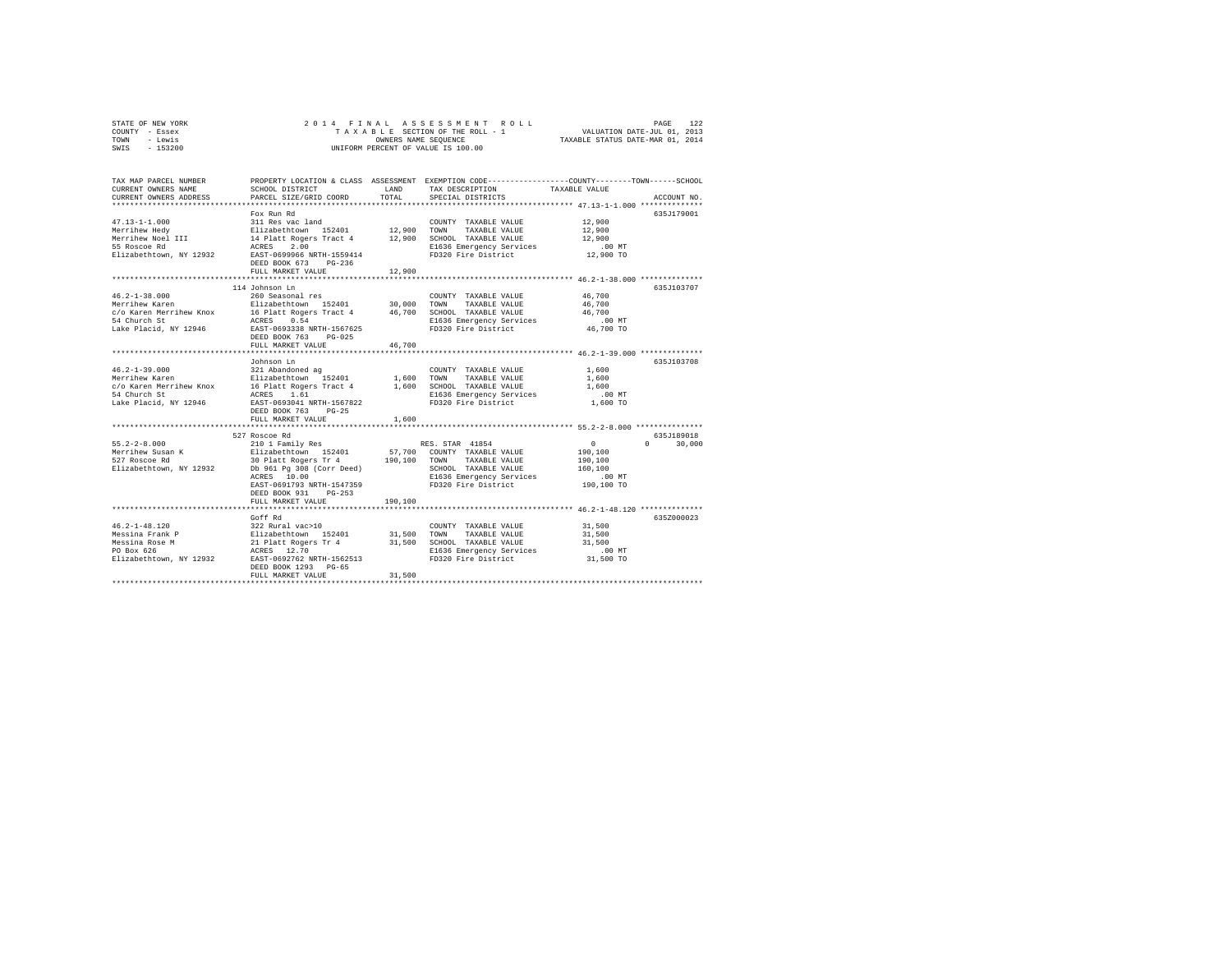| STATE OF NEW YORK                                         | 2014 FINAL                                         |               |                                                           |                                                                                                 |             |
|-----------------------------------------------------------|----------------------------------------------------|---------------|-----------------------------------------------------------|-------------------------------------------------------------------------------------------------|-------------|
| COUNTY - Essex                                            |                                                    |               |                                                           |                                                                                                 |             |
| TOWN - Lewis<br>$-153200$                                 |                                                    |               | OWNERS NAME SEQUENCE                                      |                                                                                                 |             |
| SWIS                                                      |                                                    |               | UNIFORM PERCENT OF VALUE IS 100.00                        |                                                                                                 |             |
|                                                           |                                                    |               |                                                           |                                                                                                 |             |
|                                                           |                                                    |               |                                                           |                                                                                                 |             |
| TAX MAP PARCEL NUMBER                                     |                                                    |               |                                                           | PROPERTY LOCATION & CLASS ASSESSMENT EXEMPTION CODE---------------COUNTY-------TOWN------SCHOOL |             |
| CURRENT OWNERS NAME                                       | SCHOOL DISTRICT                                    | LAND          | TAX DESCRIPTION                                           | TAXABLE VALUE                                                                                   |             |
| CURRENT OWNERS ADDRESS                                    | PARCEL SIZE/GRID COORD                             | TOTAL         | SPECIAL DISTRICTS                                         |                                                                                                 | ACCOUNT NO. |
|                                                           |                                                    |               |                                                           |                                                                                                 |             |
| $38.1 - 1 - 29.000$                                       | 87 Hale Hill Ln<br>312 Vac w/imprv                 |               |                                                           | 6379979040<br>155,300                                                                           |             |
| Michael Alexander                                         | Elizabethtown 152401                               |               | COUNTY TAXABLE VALUE<br>39,800 TOWN TAXABLE VALUE         | 155,300                                                                                         |             |
| 52 Victoria Ave                                           | 18 Essex Tract                                     |               | 155,300 SCHOOL TAXABLE VALUE                              | 155,300                                                                                         |             |
|                                                           |                                                    |               | E1636 Emergency Services                                  | $.00$ MT                                                                                        |             |
| Potts Pt Sydney, Australia Bldg 1&2<br>NSW2011 ACRES 8.30 |                                                    |               | FD320 Fire District                                       | 155,300 TO                                                                                      |             |
|                                                           | EAST-0703924 NRTH-1579616                          |               |                                                           |                                                                                                 |             |
|                                                           | DEED BOOK 1154 PG-125                              |               |                                                           |                                                                                                 |             |
|                                                           | FULL MARKET VALUE                                  | 155,300       |                                                           |                                                                                                 |             |
|                                                           |                                                    |               |                                                           |                                                                                                 |             |
|                                                           | 8149 US Route 9                                    |               |                                                           | 635J103509                                                                                      |             |
| $56.1 - 2 - 17.000$                                       | 240 Rural res                                      |               | COUNTY TAXABLE VALUE                                      | 110,000                                                                                         |             |
| Mickle David J<br>PO Box 87                               | Elizabethtown 152401<br>8 Platt Rogers Tract 1     |               | 48,500 TOWN TAXABLE VALUE<br>110,000 SCHOOL TAXABLE VALUE | 110,000<br>110,000                                                                              |             |
| Gloucester Point, VA 23062 20ac                           |                                                    |               | E1636 Emergency Services                                  | $.00$ MT                                                                                        |             |
|                                                           | ACRES 25.10                                        |               | FD320 Fire District                                       | 110,000 TO                                                                                      |             |
|                                                           | EAST-0699932 NRTH-1549060                          |               |                                                           |                                                                                                 |             |
|                                                           | DEED BOOK 1398 PG-327                              |               |                                                           |                                                                                                 |             |
|                                                           | FULL MARKET VALUE                                  | 110,000       |                                                           |                                                                                                 |             |
|                                                           |                                                    |               |                                                           |                                                                                                 |             |
|                                                           | County Route 10                                    |               |                                                           | 635J103406                                                                                      |             |
| $47.3 - 2 - 2.000$<br>Milholland John                     | 311 Res vac land                                   |               | COUNTY TAXABLE VALUE                                      | 21,500                                                                                          |             |
|                                                           | Elizabethtown 152401                               |               | 21,500 TOWN TAXABLE VALUE                                 | 21,500                                                                                          |             |
| 23 Scargo Heights Rd<br>Dennis, MA 02638                  | 2 Platt Rogers Tract 1<br>Will                     |               | 21,500 SCHOOL TAXABLE VALUE<br>E1636 Emergency Services   | 21,500<br>$.00$ MT                                                                              |             |
|                                                           | ACRES 1.00                                         |               | FD320 Fire District                                       | 21,500 TO                                                                                       |             |
|                                                           | EAST-0703348 NRTH-1557077                          |               |                                                           |                                                                                                 |             |
|                                                           | DEED BOOK 350 PG-484                               |               |                                                           |                                                                                                 |             |
|                                                           | FULL MARKET VALUE                                  | 21,500        |                                                           |                                                                                                 |             |
|                                                           |                                                    | ************* |                                                           | ******************************* 47.4-1-35.112 *************                                     |             |
|                                                           | Rav Woods Rd                                       |               |                                                           | 635Z004003                                                                                      |             |
| $47.4 - 1 - 35.112$                                       | 314 Rural vac<10                                   |               | COUNTY TAXABLE VALUE                                      | 25,500                                                                                          |             |
| Milholland John A                                         | Elizabethtown 152401<br>6 Platt Rogers Tract       | 25,500        | TOWN<br>TAXABLE VALUE                                     | 25,500                                                                                          |             |
| 23 Scargo Heights Rd                                      | ACRES 5.00                                         |               | 25,500 SCHOOL TAXABLE VALUE                               | 25,500                                                                                          |             |
| Dennis, MA 02638                                          | EAST-0707331 NRTH-1555556                          |               | E1636 Emergency Services<br>FD320 Fire District           | $.00$ MT<br>25,500 TO                                                                           |             |
|                                                           | DEED BOOK 1367 PG-203                              |               |                                                           |                                                                                                 |             |
|                                                           | FULL MARKET VALUE                                  | 25,500        |                                                           |                                                                                                 |             |
|                                                           |                                                    |               |                                                           |                                                                                                 |             |
|                                                           | Steele Woods Rd                                    |               |                                                           | 635Z004008                                                                                      |             |
| $56.1 - 2 - 34.120$                                       | 322 Rural vac>10                                   |               | COUNTY TAXABLE VALUE                                      | 37,500                                                                                          |             |
| Milholland John A                                         | Elizabethtown 152401                               |               | 37,500 TOWN TAXABLE VALUE                                 | 37,500                                                                                          |             |
| 23 Scargo Heights Rd<br>Dennis, MA 02638                  | 9 Platt Rogers Tract 1<br>ACRES 23.00              |               | 37,500 SCHOOL TAXABLE VALUE                               | 37,500                                                                                          |             |
|                                                           |                                                    |               | E1636 Emergency Services                                  | $.00$ MT                                                                                        |             |
|                                                           | EAST-0704755 NRTH-1547400<br>DEED BOOK 1384 PG-306 |               | FD320 Fire District                                       | 37,500 TO                                                                                       |             |
|                                                           | FULL MARKET VALUE                                  | 37,500        |                                                           |                                                                                                 |             |
|                                                           |                                                    |               |                                                           |                                                                                                 |             |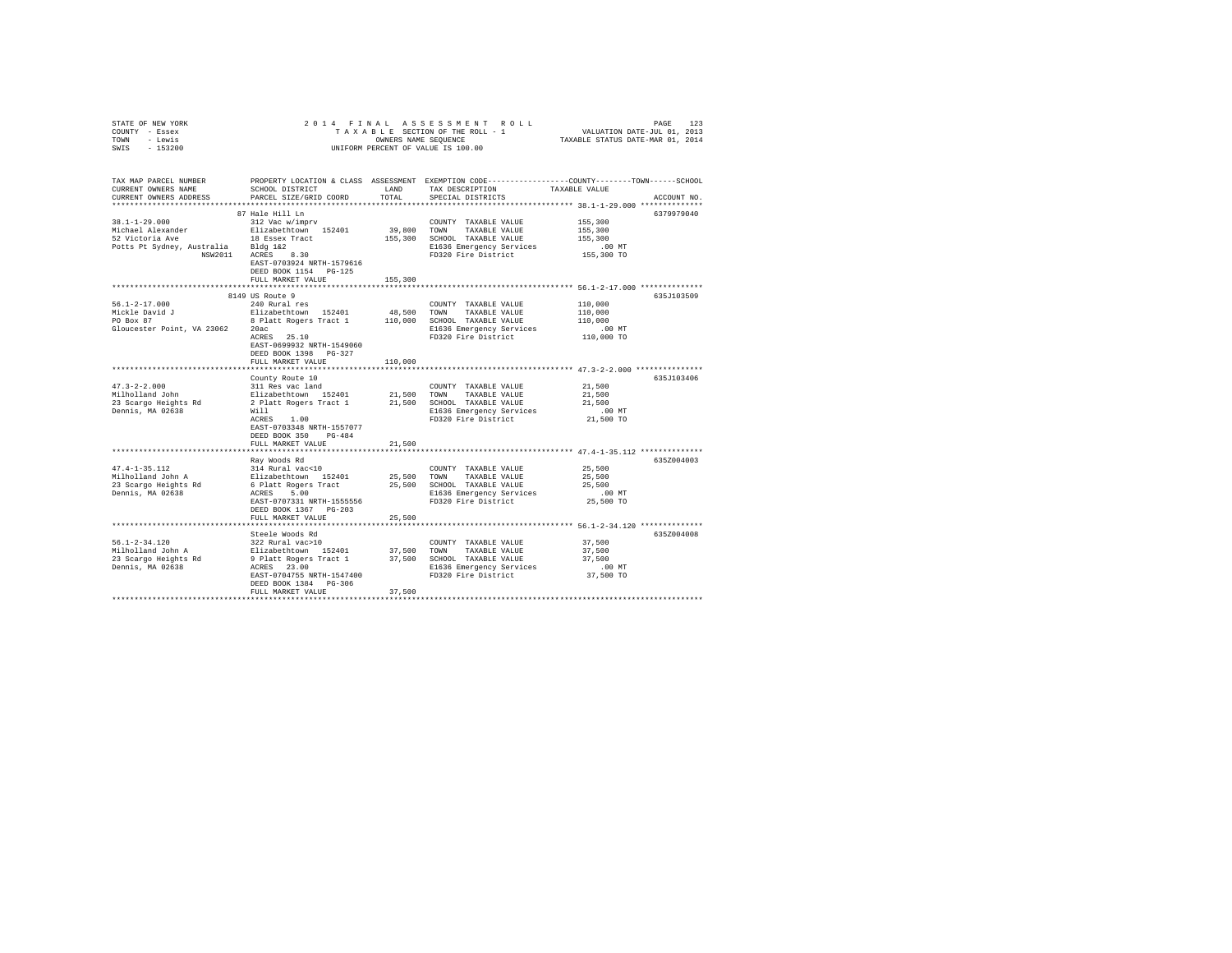|      | STATE OF NEW YORK |  |  | 2014 FINAL ASSESSMENT ROLL         | PAGE                             | 124 |
|------|-------------------|--|--|------------------------------------|----------------------------------|-----|
|      | COUNTY - Essex    |  |  | TAXABLE SECTION OF THE ROLL - 1    | VALUATION DATE-JUL 01, 2013      |     |
| TOWN | - Lewis           |  |  | OWNERS NAME SEOUENCE               | TAXABLE STATUS DATE-MAR 01, 2014 |     |
| SWIS | $-153200$         |  |  | UNIFORM PERCENT OF VALUE IS 100.00 |                                  |     |

| TAX MAP PARCEL NUMBER<br>CURRENT OWNERS NAME<br>CURRENT OWNERS ADDRESS                             | SCHOOL DISTRICT<br>PARCEL SIZE/GRID COORD                                                             | LAND<br>TOTAL | PROPERTY LOCATION & CLASS ASSESSMENT EXEMPTION CODE----------------COUNTY-------TOWN-----SCHOOL<br>TAX DESCRIPTION<br>SPECIAL DISTRICTS | TAXABLE VALUE          | ACCOUNT NO.        |
|----------------------------------------------------------------------------------------------------|-------------------------------------------------------------------------------------------------------|---------------|-----------------------------------------------------------------------------------------------------------------------------------------|------------------------|--------------------|
|                                                                                                    |                                                                                                       |               |                                                                                                                                         |                        |                    |
|                                                                                                    | 126 Redmond Rd                                                                                        |               |                                                                                                                                         |                        | 635Z008002         |
| $47.4 - 1 - 1.212$                                                                                 | 240 Rural res                                                                                         |               | COUNTY TAXABLE VALUE                                                                                                                    | 165,400                |                    |
|                                                                                                    |                                                                                                       | 41,500        | TOWN<br>TAXABLE VALUE                                                                                                                   | 165,400                |                    |
| Miller Audrey J                                                                                    | 5 Platt Rogers Tract 1                                                                                | 165,400       | SCHOOL TAXABLE VALUE                                                                                                                    | 165,400                |                    |
| 5301 S Yosemite St Apt 35-102 ACRES 10.39<br>Greenwood Village, CO 80111 EAST-0709215 NRTH-1558952 |                                                                                                       |               | E1636 Emergency Services<br>FD320 Fire District                                                                                         | $.00$ MT<br>165,400 TO |                    |
|                                                                                                    | DEED BOOK 1532 PG-143                                                                                 |               |                                                                                                                                         |                        |                    |
|                                                                                                    | FULL MARKET VALUE                                                                                     | 165,400       |                                                                                                                                         |                        |                    |
|                                                                                                    |                                                                                                       |               |                                                                                                                                         |                        |                    |
|                                                                                                    | 8091 US Route 9                                                                                       |               |                                                                                                                                         |                        | 635J102915         |
| $56.1 - 2 - 15.000$                                                                                | 210 1 Family Res                                                                                      |               | RES. STAR 41854                                                                                                                         | $\sim$ 0               | $\Omega$<br>30,000 |
| Miller Donald S                                                                                    |                                                                                                       |               |                                                                                                                                         | 104,000                |                    |
| Miller Nancy J                                                                                     |                                                                                                       |               |                                                                                                                                         | 104,000                |                    |
| Noble Ter                                                                                          |                                                                                                       |               |                                                                                                                                         | 74,000                 |                    |
| PO Box 483                                                                                         | ACRES<br>4.77                                                                                         |               | E1636 Emergency Services<br>FD320 Fire District                                                                                         | .00 MT                 |                    |
| Elizabethtown, NY 12932                                                                            | EAST-0700209 NRTH-1547796                                                                             |               |                                                                                                                                         | 104,000 TO             |                    |
|                                                                                                    | DEED BOOK 1291 PG-1                                                                                   |               |                                                                                                                                         |                        |                    |
|                                                                                                    | FULL MARKET VALUE                                                                                     | 104,000       |                                                                                                                                         |                        |                    |
|                                                                                                    | Hurley Rd                                                                                             |               |                                                                                                                                         |                        | 635J103709         |
| $48.3 - 2 - 5.000$                                                                                 | 322 Rural vac>10                                                                                      |               | COUNTY TAXABLE VALUE                                                                                                                    | 50,300                 |                    |
| Miller Norman L                                                                                    |                                                                                                       |               | TOWN<br>TAXABLE VALUE                                                                                                                   | 50,300                 |                    |
| Miller Marilyn A<br>200 Skyline Dr                                                                 | 912 Note 1001 155001 50,300<br>48 Taylor & Kimball 50,300<br>ACRES 48.60<br>EAST-0720764 NRTH-1556333 |               | SCHOOL TAXABLE VALUE                                                                                                                    | 50,300                 |                    |
|                                                                                                    |                                                                                                       |               | E1636 Emergency Services                                                                                                                | $.00$ MT               |                    |
| Schenectady, NY 12306                                                                              |                                                                                                       |               | FD320 Fire District                                                                                                                     | 50,300 TO              |                    |
|                                                                                                    | DEED BOOK 1682 PG-198                                                                                 |               |                                                                                                                                         |                        |                    |
|                                                                                                    | FULL MARKET VALUE                                                                                     | 50,300        |                                                                                                                                         |                        |                    |
|                                                                                                    |                                                                                                       |               |                                                                                                                                         |                        |                    |
|                                                                                                    | 5 Brookside Way                                                                                       |               |                                                                                                                                         |                        | 635J103306         |
| $46.2 - 1 - 14.000$                                                                                | 210 1 Family Res                                                                                      |               | SR STAR 41834                                                                                                                           | $\sim$ 0               | $\Omega$<br>64,200 |
| 46.4-1-1-1<br>Miller Robert<br>Channel 29                                                          |                                                                                                       |               | 28,500 COUNTY TAXABLE VALUE                                                                                                             | 102,300                |                    |
|                                                                                                    | Elizabethtown 152401 28,500 COUNT<br>17 Platt Rogers Tract 4 102,300 TOWN<br>ACRES 0.45 SCHOC         |               | TAXABLE VALUE                                                                                                                           | 102,300                |                    |
| Lewis, NY 12950                                                                                    | EAST-0690637 NRTH-1566370                                                                             |               | SCHOOL TAXABLE VALUE                                                                                                                    | 38,100<br>$.00$ MT     |                    |
|                                                                                                    | DEED BOOK 520<br>$PG-9$                                                                               |               | E1636 Emergency Services<br>FD320 Fire District                                                                                         | 102,300 TO             |                    |
|                                                                                                    | FULL MARKET VALUE                                                                                     | 102,300       |                                                                                                                                         |                        |                    |
|                                                                                                    |                                                                                                       |               |                                                                                                                                         |                        |                    |
|                                                                                                    | 20 Crossman Ln                                                                                        |               |                                                                                                                                         |                        | 635J105412         |
| $46.2 - 1 - 36.000$                                                                                | 260 Seasonal res                                                                                      |               | COUNTY TAXABLE VALUE                                                                                                                    | 60,400                 |                    |
| Mills Jay A                                                                                        |                                                                                                       | 33,700        | TOWN<br>TAXABLE VALUE                                                                                                                   | 60,400                 |                    |
| Cizmarova-Mills Lubica                                                                             |                                                                                                       |               | 60,400 SCHOOL TAXABLE VALUE                                                                                                             | 60,400                 |                    |
| 1434 Peaceable St                                                                                  |                                                                                                       |               | E1636 Emergency Services                                                                                                                | $.00$ MT               |                    |
| Ballston Spa, NY 12020                                                                             | Elizabethtown 152401<br>16 Platt Rogers Tract 4<br>ACRES 1.50<br>EAST-0693622 NRTH-1567540            |               | FD320 Fire District                                                                                                                     | 60,400 TO              |                    |
|                                                                                                    | DEED BOOK 1645 PG-99                                                                                  |               |                                                                                                                                         |                        |                    |
|                                                                                                    | FULL MARKET VALUE                                                                                     | 60,400        |                                                                                                                                         |                        |                    |
|                                                                                                    |                                                                                                       |               |                                                                                                                                         |                        |                    |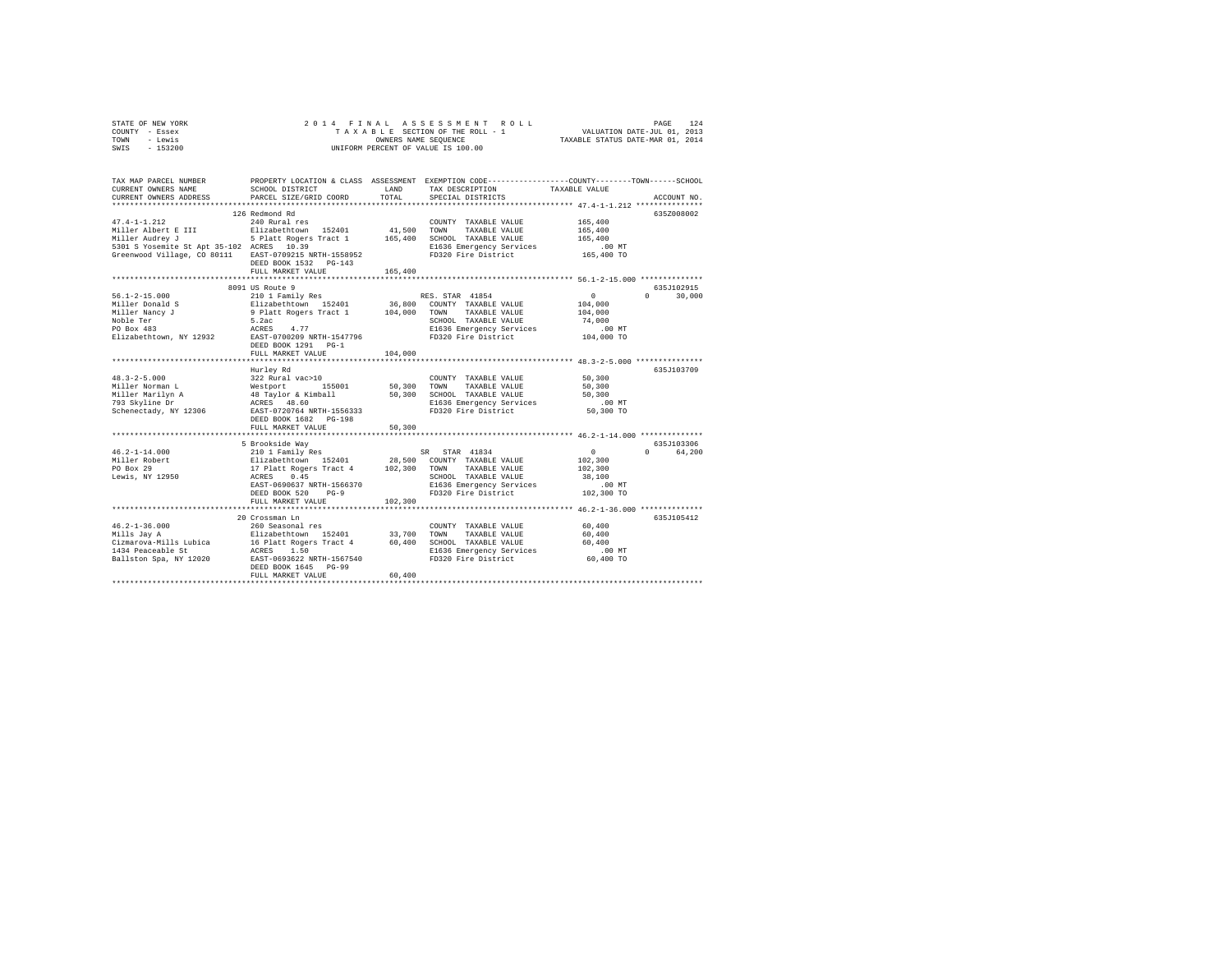|                | STATE OF NEW YORK | 2014 FINAL ASSESSMENT ROLL                                     | PAGE | 125 |
|----------------|-------------------|----------------------------------------------------------------|------|-----|
| COUNTY - Essex |                   | VALUATION DATE-JUL 01, 2013<br>TAXABLE SECTION OF THE ROLL - 1 |      |     |
| TOWN - Lewis   |                   | TAXABLE STATUS DATE-MAR 01, 2014<br>OWNERS NAME SEOUENCE       |      |     |
| SWIS           | - 153200          | UNIFORM PERCENT OF VALUE IS 100.00                             |      |     |
|                |                   |                                                                |      |     |
|                |                   |                                                                |      |     |

| TAX MAP PARCEL NUMBER<br>CURRENT OWNERS NAME<br>CURRENT OWNERS ADDRESS                                                                 | PARCEL SIZE/GRID COORD                                                                                 | TOTAL   | SCHOOL DISTRICT <b>EAND</b> TAX DESCRIPTION TAXABLE VALUE TRACKLER CONFIDENT TO THE THE TRACK OF THE TRACK THE TRACKLER TO THE TRACKLER TRACKLER TRACKLER TRACKLER TRACKLER TRACKLER TRACKLER TRACKLER TRACKLER TRACKLER TRACKLER<br>SPECIAL DISTRICTS | PROPERTY LOCATION & CLASS ASSESSMENT EXEMPTION CODE---------------COUNTY-------TOWN-----SCHOOL<br>ACCOUNT NO. |
|----------------------------------------------------------------------------------------------------------------------------------------|--------------------------------------------------------------------------------------------------------|---------|--------------------------------------------------------------------------------------------------------------------------------------------------------------------------------------------------------------------------------------------------------|---------------------------------------------------------------------------------------------------------------|
|                                                                                                                                        |                                                                                                        |         |                                                                                                                                                                                                                                                        |                                                                                                               |
|                                                                                                                                        | 481 Roscoe Rd                                                                                          |         |                                                                                                                                                                                                                                                        | 635J104108                                                                                                    |
|                                                                                                                                        |                                                                                                        |         |                                                                                                                                                                                                                                                        |                                                                                                               |
|                                                                                                                                        |                                                                                                        |         |                                                                                                                                                                                                                                                        |                                                                                                               |
|                                                                                                                                        |                                                                                                        |         |                                                                                                                                                                                                                                                        |                                                                                                               |
|                                                                                                                                        |                                                                                                        |         |                                                                                                                                                                                                                                                        |                                                                                                               |
|                                                                                                                                        |                                                                                                        |         |                                                                                                                                                                                                                                                        |                                                                                                               |
|                                                                                                                                        | DEED BOOK 1635 PG-229<br>FULL MARKET VALUE 115,200                                                     |         |                                                                                                                                                                                                                                                        |                                                                                                               |
|                                                                                                                                        |                                                                                                        |         |                                                                                                                                                                                                                                                        |                                                                                                               |
|                                                                                                                                        | 9371 US Route 9                                                                                        |         |                                                                                                                                                                                                                                                        | 635J181006                                                                                                    |
| $38.1 - 1 - 26.300$                                                                                                                    | 270 Mfg housing                                                                                        |         | RES. STAR 41854                                                                                                                                                                                                                                        | $0 \t 30.000$                                                                                                 |
| Mitchell Alan                                                                                                                          |                                                                                                        |         |                                                                                                                                                                                                                                                        | $\begin{array}{c}0\\61,300\end{array}$                                                                        |
| Mitchell Chery<br>PO Box 459<br>PO Box 459<br>Lewis, NY 12950<br>CHERES 4.00<br>EAST-0705533 NRTH-1577669<br>EAST-0705533 NRTH-1577669 |                                                                                                        |         | 61,300 TOWN TAXABLE VALUE                                                                                                                                                                                                                              | 61,300                                                                                                        |
|                                                                                                                                        |                                                                                                        |         | SCHOOL TAXABLE VALUE                                                                                                                                                                                                                                   | 31,300                                                                                                        |
|                                                                                                                                        |                                                                                                        |         |                                                                                                                                                                                                                                                        |                                                                                                               |
|                                                                                                                                        | DEED BOOK 738 PG-296                                                                                   |         | E1636 Emergency Services 61,300 MT<br>FD320 Fire District 61,300 TO                                                                                                                                                                                    |                                                                                                               |
|                                                                                                                                        | FULL MARKET VALUE                                                                                      | 61,300  |                                                                                                                                                                                                                                                        |                                                                                                               |
|                                                                                                                                        |                                                                                                        |         |                                                                                                                                                                                                                                                        |                                                                                                               |
|                                                                                                                                        | 9393 US Route 9                                                                                        |         |                                                                                                                                                                                                                                                        | 635J181005                                                                                                    |
|                                                                                                                                        |                                                                                                        |         |                                                                                                                                                                                                                                                        | $\sim$ 0<br>$0 \t 30,000$                                                                                     |
|                                                                                                                                        |                                                                                                        |         |                                                                                                                                                                                                                                                        | 101,200<br>101,200                                                                                            |
|                                                                                                                                        |                                                                                                        |         |                                                                                                                                                                                                                                                        | 71,200                                                                                                        |
|                                                                                                                                        |                                                                                                        |         |                                                                                                                                                                                                                                                        |                                                                                                               |
|                                                                                                                                        |                                                                                                        |         |                                                                                                                                                                                                                                                        | 00 MT.<br>101,200 TO                                                                                          |
|                                                                                                                                        | EAST-0705588 NRTH-1578211                                                                              |         |                                                                                                                                                                                                                                                        |                                                                                                               |
|                                                                                                                                        | DEED BOOK 1721 PG-209                                                                                  |         |                                                                                                                                                                                                                                                        |                                                                                                               |
|                                                                                                                                        | FULL MARKET VALUE                                                                                      | 101,200 |                                                                                                                                                                                                                                                        |                                                                                                               |
|                                                                                                                                        |                                                                                                        |         |                                                                                                                                                                                                                                                        |                                                                                                               |
|                                                                                                                                        | 648 Mitchell Hill Rd                                                                                   |         |                                                                                                                                                                                                                                                        | 635J103502                                                                                                    |
| $46.4 - 1 - 9.000$                                                                                                                     | 240 Rural res                                                                                          |         | RES. STAR 41854                                                                                                                                                                                                                                        | $\mathbf{0}$<br>$0 \t 30.000$                                                                                 |
| 46.4-1-9.000<br>Mitchell Daniel                                                                                                        |                                                                                                        |         |                                                                                                                                                                                                                                                        | 181,800                                                                                                       |
| c/o Margaret Trombly<br>PO Box 543                                                                                                     | Elizabethtown 152401 76,800 COUNTY TAXABLE VALUE<br>22&31 Platt Rogers Tr 4 181,800 TOWN TAXABLE VALUE |         |                                                                                                                                                                                                                                                        | 181,800                                                                                                       |
|                                                                                                                                        | ACRES 15.90                                                                                            |         | SCHOOL TAXABLE VALUE 151,800<br>E1636 Emergency Services .00 MT                                                                                                                                                                                        |                                                                                                               |
| Lewis, NY 12950                                                                                                                        | EAST-0693521 NRTH-1555127                                                                              |         | E1636 Emergency Services                                                                                                                                                                                                                               |                                                                                                               |
|                                                                                                                                        | DEED BOOK 945 PG-200<br>FULL MARKET VALUE                                                              |         | FD320 Fire District 181,800 TO                                                                                                                                                                                                                         |                                                                                                               |
|                                                                                                                                        |                                                                                                        | 181,800 |                                                                                                                                                                                                                                                        |                                                                                                               |
|                                                                                                                                        | 9325 US Route 9                                                                                        |         |                                                                                                                                                                                                                                                        | 635J103415                                                                                                    |
|                                                                                                                                        |                                                                                                        |         |                                                                                                                                                                                                                                                        |                                                                                                               |
|                                                                                                                                        |                                                                                                        |         |                                                                                                                                                                                                                                                        |                                                                                                               |
|                                                                                                                                        |                                                                                                        |         |                                                                                                                                                                                                                                                        |                                                                                                               |
|                                                                                                                                        |                                                                                                        |         |                                                                                                                                                                                                                                                        |                                                                                                               |
|                                                                                                                                        |                                                                                                        |         |                                                                                                                                                                                                                                                        |                                                                                                               |
| PRIOR OWNER ON 3/01/2014 ACRES 85.54                                                                                                   |                                                                                                        |         |                                                                                                                                                                                                                                                        |                                                                                                               |
| Mitchell Dennis H EAST-0704744 NRTH-1577127                                                                                            |                                                                                                        |         |                                                                                                                                                                                                                                                        |                                                                                                               |
|                                                                                                                                        | DEED BOOK 971 PG-112                                                                                   |         |                                                                                                                                                                                                                                                        |                                                                                                               |
|                                                                                                                                        | FULL MARKET VALUE                                                                                      | 120,600 |                                                                                                                                                                                                                                                        |                                                                                                               |
|                                                                                                                                        |                                                                                                        |         |                                                                                                                                                                                                                                                        |                                                                                                               |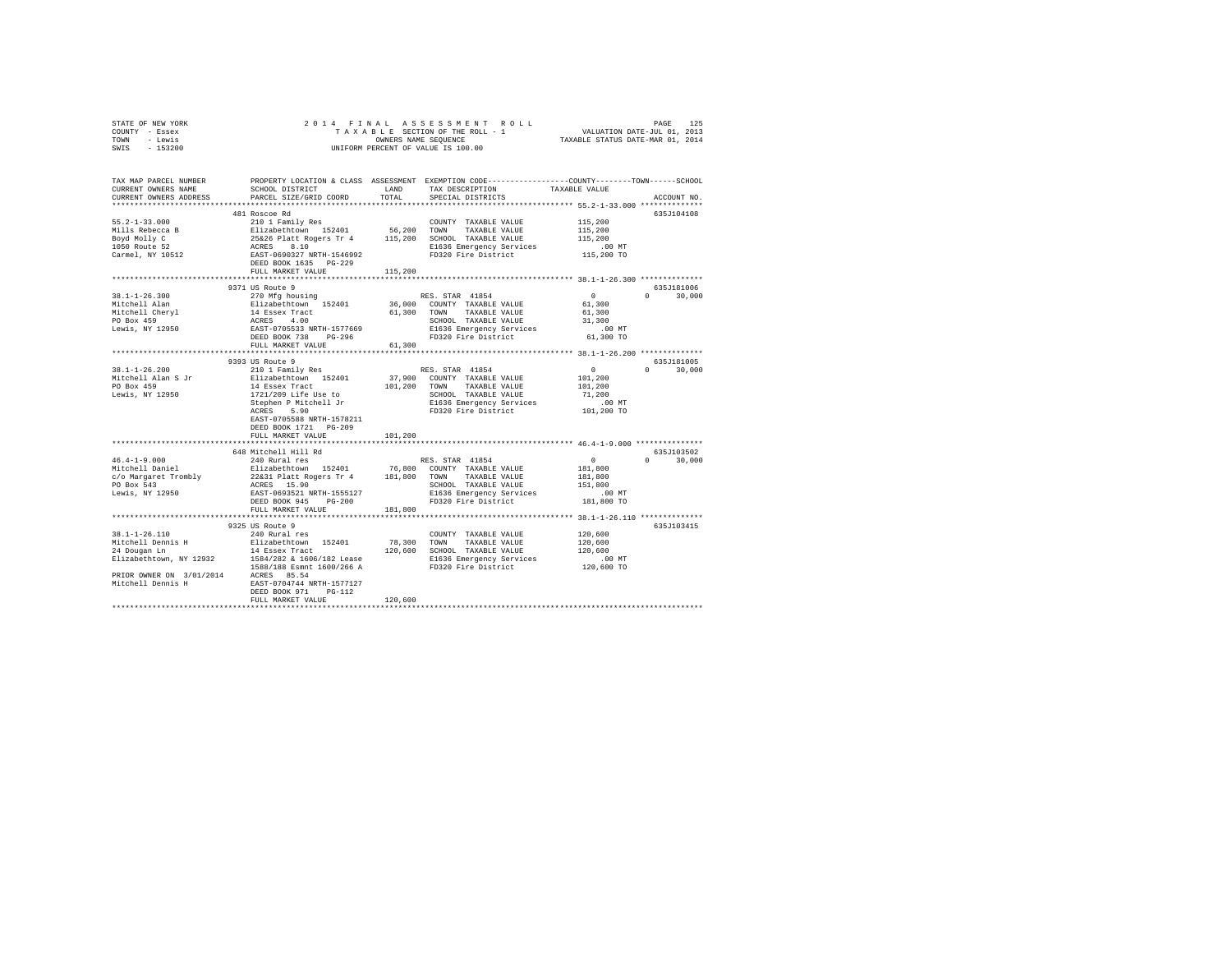| STATE OF NEW YORK | 2014 FINAL ASSESSMENT ROLL         | 126<br>PAGE                      |
|-------------------|------------------------------------|----------------------------------|
| COUNTY - Essex    | TAXABLE SECTION OF THE ROLL - 1    | VALUATION DATE-JUL 01, 2013      |
| TOWN<br>- Lewis   | OWNERS NAME SEOUENCE               | TAXABLE STATUS DATE-MAR 01, 2014 |
| $-153200$<br>SWIS | UNIFORM PERCENT OF VALUE IS 100.00 |                                  |

| TAX MAP PARCEL NUMBER<br>CURRENT OWNERS NAME<br>CURRENT OWNERS ADDRESS                                                                                                                                                                                 | SCHOOL DISTRICT<br><b>LAND</b><br>PARCEL SIZE/GRID COORD | TOTAL   | PROPERTY LOCATION & CLASS ASSESSMENT EXEMPTION CODE---------------COUNTY-------TOWN------SCHOOL<br>TAX DESCRIPTION<br>SPECIAL DISTRICTS | TAXABLE VALUE | ACCOUNT NO.                  |
|--------------------------------------------------------------------------------------------------------------------------------------------------------------------------------------------------------------------------------------------------------|----------------------------------------------------------|---------|-----------------------------------------------------------------------------------------------------------------------------------------|---------------|------------------------------|
|                                                                                                                                                                                                                                                        |                                                          |         |                                                                                                                                         |               |                              |
|                                                                                                                                                                                                                                                        | 269 Denton Rd                                            |         |                                                                                                                                         |               | 635.7199001<br>$0 \t 30,000$ |
| Elizabethtown, NY 12932 ACRES 26.00                                                                                                                                                                                                                    | EAST-0692299 NRTH-1554944<br>DEED BOOK 1178 PG-274       |         | SCHOOL TAXABLE VALUE 62,700<br>E1636 Emergency Services<br>FD320 Fire District 92,700 TO                                                | $.00$ MT      |                              |
|                                                                                                                                                                                                                                                        | FULL MARKET VALUE                                        | 92,700  |                                                                                                                                         |               |                              |
|                                                                                                                                                                                                                                                        |                                                          |         |                                                                                                                                         |               |                              |
|                                                                                                                                                                                                                                                        | Brainards Forge Rd                                       |         |                                                                                                                                         |               | 635J103701                   |
|                                                                                                                                                                                                                                                        |                                                          |         | COUNTY TAXABLE VALUE 73,500                                                                                                             |               |                              |
|                                                                                                                                                                                                                                                        |                                                          |         |                                                                                                                                         | 73,500        |                              |
|                                                                                                                                                                                                                                                        |                                                          |         | 73,500 SCHOOL TAXABLE VALUE                                                                                                             | 73,500        |                              |
|                                                                                                                                                                                                                                                        |                                                          |         |                                                                                                                                         |               |                              |
|                                                                                                                                                                                                                                                        | FULL MARKET VALUE                                        | 73,500  |                                                                                                                                         |               |                              |
|                                                                                                                                                                                                                                                        |                                                          |         |                                                                                                                                         |               |                              |
|                                                                                                                                                                                                                                                        | 622 Mitchell Hill Rd                                     |         |                                                                                                                                         |               | 635Z001004                   |
|                                                                                                                                                                                                                                                        |                                                          |         |                                                                                                                                         | $\sim$ 0      | 30,000<br>$\Omega$           |
|                                                                                                                                                                                                                                                        |                                                          |         |                                                                                                                                         | 113,300       |                              |
|                                                                                                                                                                                                                                                        |                                                          |         | TAXABLE VALUE 113,300                                                                                                                   |               |                              |
|                                                                                                                                                                                                                                                        |                                                          |         |                                                                                                                                         |               |                              |
|                                                                                                                                                                                                                                                        |                                                          |         |                                                                                                                                         |               |                              |
|                                                                                                                                                                                                                                                        | DEED BOOK 1301 PG-98                                     |         | SCHOOL TAXABLE VALUE 83,300<br>E1636 Emergency Services 1.00 MT<br>FD320 Fire District 113,300 TO                                       |               |                              |
|                                                                                                                                                                                                                                                        | FULL MARKET VALUE                                        | 113,300 |                                                                                                                                         |               |                              |
|                                                                                                                                                                                                                                                        |                                                          |         |                                                                                                                                         |               |                              |
| 19.1-1-26.120<br>19.1-1-26.120<br>2010 Family Res<br>2010 Family Res<br>2010 Falizabethrom 152401<br>2020 TOWN TAXABLE VALUE<br>2013 OS RES<br>2.00<br>2010 COUNTY TAXABLE VALUE<br>201,300<br>2010 COUNTY TAXABLE VALUE<br>201,300<br>2010 COUNTY TAX |                                                          |         |                                                                                                                                         |               | 635J181007                   |
|                                                                                                                                                                                                                                                        |                                                          |         |                                                                                                                                         |               | $0 \t 30.000$                |
|                                                                                                                                                                                                                                                        |                                                          |         |                                                                                                                                         |               |                              |
|                                                                                                                                                                                                                                                        |                                                          |         |                                                                                                                                         |               |                              |
|                                                                                                                                                                                                                                                        |                                                          |         |                                                                                                                                         |               |                              |
|                                                                                                                                                                                                                                                        |                                                          |         |                                                                                                                                         |               |                              |
|                                                                                                                                                                                                                                                        |                                                          |         |                                                                                                                                         |               |                              |
|                                                                                                                                                                                                                                                        | FULL MARKET VALUE                                        | 91,300  |                                                                                                                                         |               |                              |
|                                                                                                                                                                                                                                                        |                                                          |         |                                                                                                                                         |               |                              |
|                                                                                                                                                                                                                                                        | Hale Hill Ln                                             |         |                                                                                                                                         |               | 635J100111                   |
|                                                                                                                                                                                                                                                        |                                                          |         |                                                                                                                                         |               |                              |
|                                                                                                                                                                                                                                                        |                                                          |         |                                                                                                                                         |               |                              |
| 38.1-1-15.100 1202 1202 1202 1204 1204 1204 1304 1305 1306 1307 1308 1308 1308 147700 1308 1308 1308 1308 130<br>1953 US Route 9 18 11 18 19 Exerce 14.700 1204 14.700 1204 1204 1305 1308 1308 147700 1305 1308 14700 1308 13<br>19                   |                                                          |         |                                                                                                                                         |               |                              |
|                                                                                                                                                                                                                                                        |                                                          |         |                                                                                                                                         |               |                              |
|                                                                                                                                                                                                                                                        | DEED BOOK 1678 PG-46<br>FULL MARKET VALUE                | 44,700  |                                                                                                                                         |               |                              |
|                                                                                                                                                                                                                                                        |                                                          |         |                                                                                                                                         |               |                              |
|                                                                                                                                                                                                                                                        |                                                          |         |                                                                                                                                         |               |                              |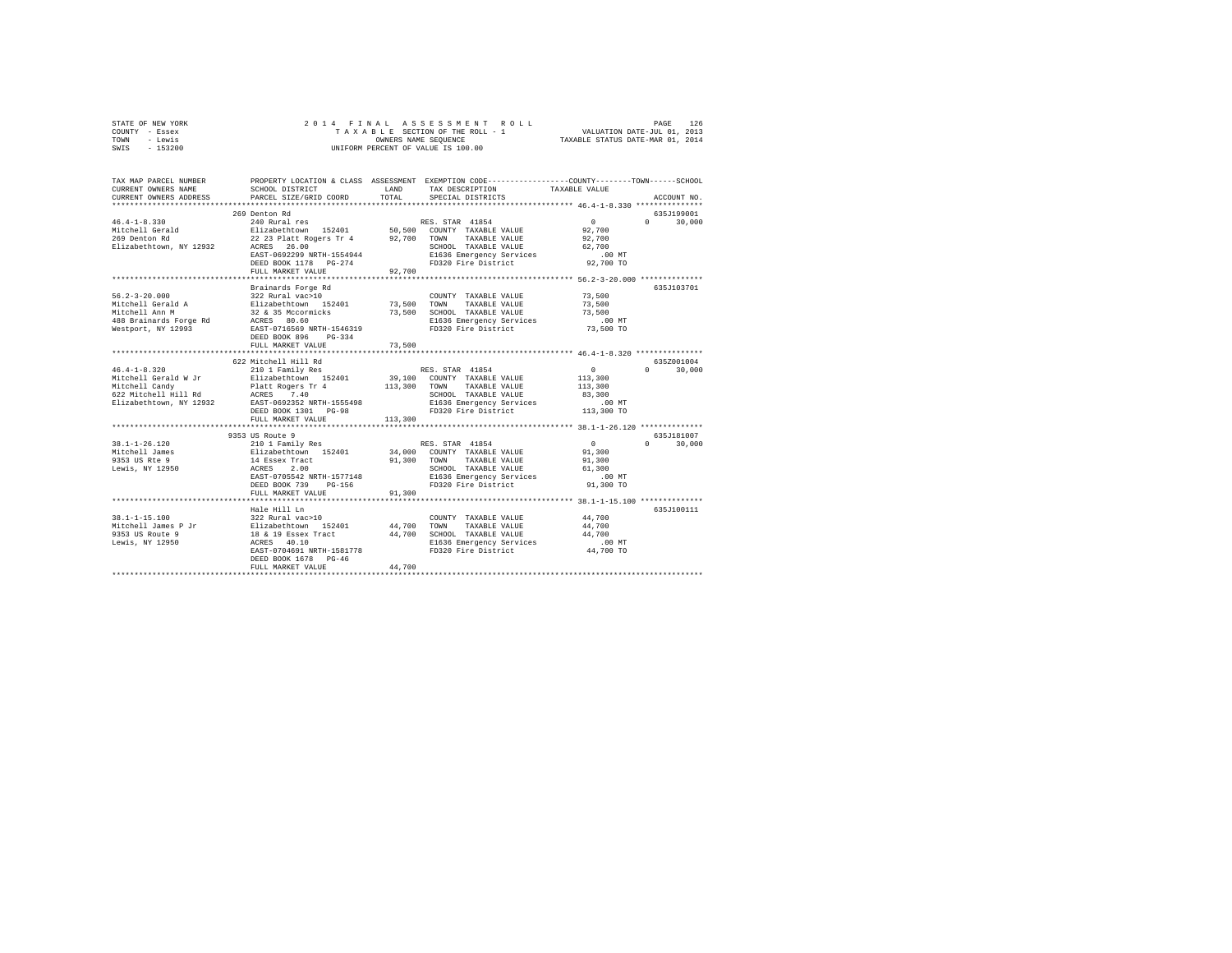| STATE OF NEW YORK | 2014 FINAL ASSESSMENT ROLL         | 127<br>PAGE                      |
|-------------------|------------------------------------|----------------------------------|
| COUNTY - Essex    | TAXABLE SECTION OF THE ROLL - 1    | VALUATION DATE-JUL 01, 2013      |
| TOWN<br>- Lewis   | OWNERS NAME SEOUENCE               | TAXABLE STATUS DATE-MAR 01, 2014 |
| $-153200$<br>SWIS | UNIFORM PERCENT OF VALUE IS 100.00 |                                  |

| TAX MAP PARCEL NUMBER<br>CURRENT OWNERS NAME<br>CURRENT OWNERS ADDRESS | SCHOOL DISTRICT<br>PARCEL SIZE/GRID COORD                                                             | LAND<br>TOTAL. | PROPERTY LOCATION & CLASS ASSESSMENT EXEMPTION CODE----------------COUNTY-------TOWN------SCHOOL<br>TAX DESCRIPTION<br>SPECIAL DISTRICTS | TAXABLE VALUE                      | ACCOUNT NO.                     |
|------------------------------------------------------------------------|-------------------------------------------------------------------------------------------------------|----------------|------------------------------------------------------------------------------------------------------------------------------------------|------------------------------------|---------------------------------|
|                                                                        |                                                                                                       |                |                                                                                                                                          |                                    |                                 |
|                                                                        | 612 Mitchell Hill Rd                                                                                  |                |                                                                                                                                          |                                    | 635Z001003                      |
| $46.4 - 1 - 8.310$                                                     | 210 1 Family Res                                                                                      |                | COUNTY TAXABLE VALUE                                                                                                                     | 111,000                            |                                 |
| Mitchell Jamie                                                         | Elizabethtown 152401                                                                                  | 38,900 TOWN    | TAXABLE VALUE                                                                                                                            | 111,000                            |                                 |
| 612 Mitchell Hill Rd                                                   | Platt Rogers Tr 4                                                                                     | 111,000        | SCHOOL TAXABLE VALUE                                                                                                                     | 111,000                            |                                 |
| Elizabethtown, NY 12932 ACRES 7.10                                     |                                                                                                       |                | E1636 Emergency Services                                                                                                                 | .00 MT                             |                                 |
|                                                                        | EAST-0692285 NRTH-1555925                                                                             |                | FD320 Fire District                                                                                                                      | 111,000 TO                         |                                 |
|                                                                        | DEED BOOK 1434 PG-1                                                                                   |                |                                                                                                                                          |                                    |                                 |
|                                                                        | FULL MARKET VALUE                                                                                     | 111,000        |                                                                                                                                          |                                    |                                 |
|                                                                        |                                                                                                       |                |                                                                                                                                          |                                    |                                 |
| $47.3 - 2 - 15.200$                                                    | 1214 County Route 10<br>240 Rural res                                                                 |                | VET WAR CT 41121                                                                                                                         | 15,000<br>15,000                   | 635.7186003<br>$\Omega$         |
|                                                                        |                                                                                                       |                |                                                                                                                                          | $\sim$                             | $\Omega$<br>64,200              |
|                                                                        |                                                                                                       |                |                                                                                                                                          | 142,100                            |                                 |
|                                                                        |                                                                                                       |                | TAXABLE VALUE<br>TOWN                                                                                                                    | 142,100                            |                                 |
| 1214 County Rte 10<br>PO Box 456<br>PO Box 456<br>PO Box 456           |                                                                                                       |                | SCHOOL TAXABLE VALUE                                                                                                                     | 92,900                             |                                 |
| Lewis, NY 12950                                                        | DEED BOOK 1001 PG-143                                                                                 |                |                                                                                                                                          | $.00$ MT                           |                                 |
|                                                                        | FULL MARKET VALUE                                                                                     |                | E1636 Emergency Services<br>FD320 Fire District<br>157.100 FD320 Fire District                                                           | 157,100 TO                         |                                 |
|                                                                        |                                                                                                       |                |                                                                                                                                          |                                    |                                 |
|                                                                        | Clark Ln                                                                                              |                |                                                                                                                                          |                                    | 635Z004001                      |
| $46.2 - 2 - 2.000$                                                     | 314 Rural vac<10                                                                                      |                | COUNTY TAXABLE VALUE                                                                                                                     | 29,000                             |                                 |
| Mitchell Robert E Jr                                                   | $314$ Rural vac<10 (COUNT<br>Elizabethtown 152401 29,000 TOWN                                         |                | TAXABLE VALUE                                                                                                                            | 29,000                             |                                 |
| 4 Old Barn Ln                                                          |                                                                                                       |                | 21 Platt Rogers Tract 4 29,000 SCHOOL TAXABLE VALUE                                                                                      |                                    |                                 |
| Clinton Corners, NY 12514 ACRES 9.14                                   |                                                                                                       |                | E1636 Emergency Services                                                                                                                 | 29,000<br>.00 MT                   |                                 |
|                                                                        | EAST-0695735 NRTH-1560094                                                                             |                | FD320 Fire District                                                                                                                      | 29,000 TO                          |                                 |
| PRIOR OWNER ON 3/01/2014 DEED BOOK 1357 PG-238                         |                                                                                                       |                |                                                                                                                                          |                                    |                                 |
| Mitchell Robert E Jr                                                   | FULL MARKET VALUE                                                                                     | 29,000         |                                                                                                                                          |                                    |                                 |
|                                                                        |                                                                                                       |                |                                                                                                                                          |                                    |                                 |
|                                                                        | Denton Rd                                                                                             |                |                                                                                                                                          |                                    | 635J103411                      |
| $46.4 - 1 - 8.100$                                                     | 322 Rural vac>10                                                                                      |                | COUNTY TAXABLE VALUE                                                                                                                     | 41,000                             |                                 |
| Mitchell Rolland E Jr Blizabethtown 152401 41,000                      |                                                                                                       |                | TOWN<br>TAXABLE VALUE                                                                                                                    | 41,000                             |                                 |
| 254 Mountainview Dr                                                    | 22 Platt Rogers Tract 4 41,000                                                                        |                | SCHOOL TAXABLE VALUE $41,000$<br>E1636 Emergency Services 00 MT                                                                          |                                    |                                 |
| Willsboro, NY 12996                                                    | ACRES 30.00                                                                                           |                |                                                                                                                                          |                                    |                                 |
|                                                                        | EAST-0693045 NRTH-1556188                                                                             |                | FD320 Fire District                                                                                                                      | 41,000 TO                          |                                 |
|                                                                        | DEED BOOK 1178 PG-279                                                                                 |                |                                                                                                                                          |                                    |                                 |
|                                                                        | FULL MARKET VALUE                                                                                     | 41,000         |                                                                                                                                          |                                    |                                 |
|                                                                        |                                                                                                       |                |                                                                                                                                          |                                    |                                 |
|                                                                        | 1325 County Route 10                                                                                  |                |                                                                                                                                          |                                    | 635J180017<br>$0 \qquad \qquad$ |
| $47.4 - 1 - 28.200$                                                    | 210 1 Family Res                                                                                      |                | RES. STAR 41854                                                                                                                          | $\circ$<br>126,900                 | 30,000                          |
| Monty James W                                                          | Elizabethtown 152401 27,300 COUNTY TAXABLE VALUE<br>5 Platt Rogers Tract 1 126,900 TOWN TAXABLE VALUE |                |                                                                                                                                          |                                    |                                 |
| Monty Cynthia J                                                        |                                                                                                       |                | SCHOOL TAXABLE VALUE                                                                                                                     | 126,900<br>96,900                  |                                 |
| 1325 County Rte 10<br>Westport, NY 12993<br>EAST-0709360 NRTH-1556120  |                                                                                                       |                | E1636 Emergency Services                                                                                                                 | .00 MT                             |                                 |
|                                                                        | $PG-105$<br>DEED BOOK 715                                                                             |                | FD320 Fire District 126,900 TO                                                                                                           |                                    |                                 |
|                                                                        | FULL MARKET VALUE                                                                                     | 126,900        |                                                                                                                                          |                                    |                                 |
|                                                                        |                                                                                                       |                |                                                                                                                                          | ********************************** |                                 |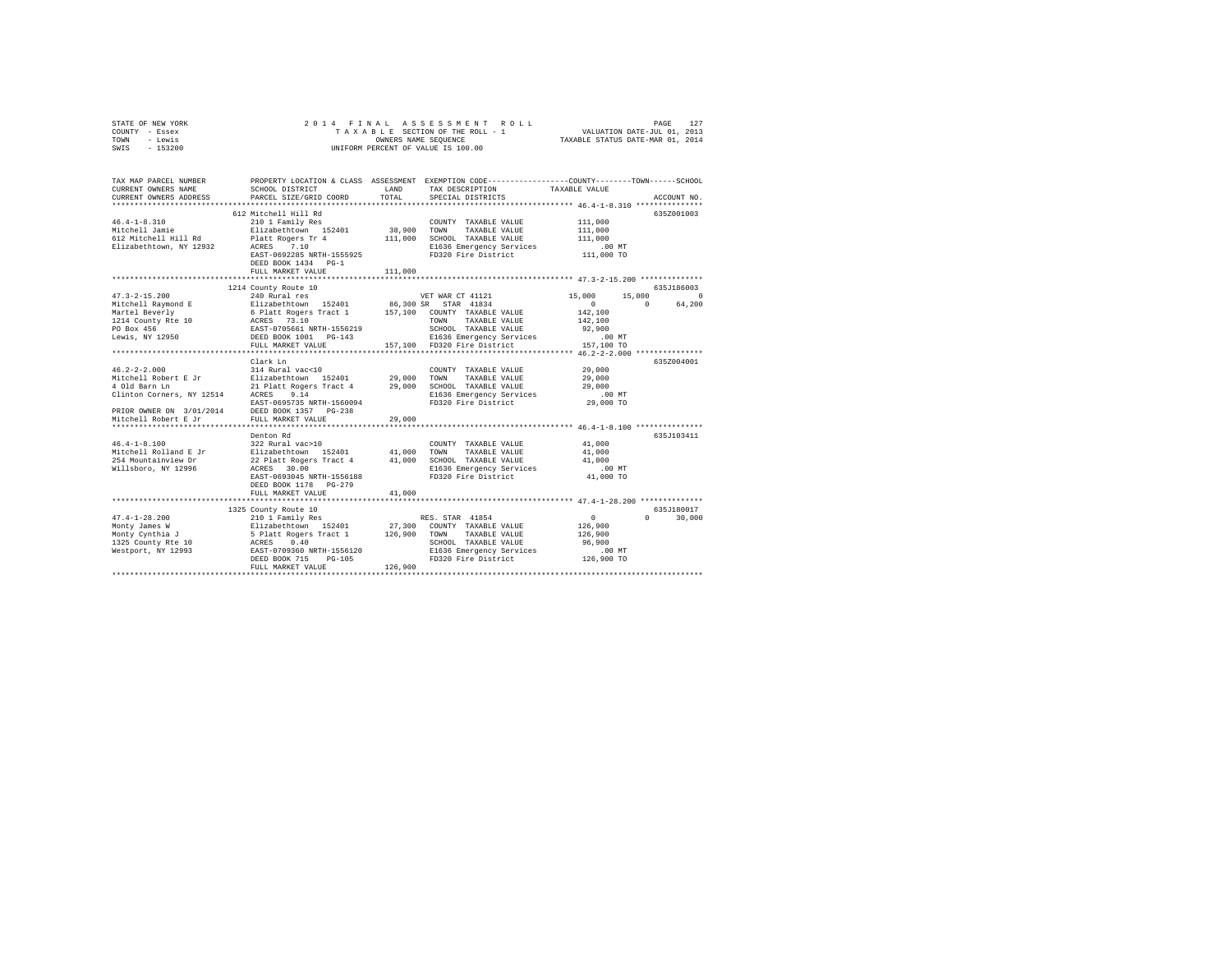| STATE OF NEW YORK<br>COUNTY<br>- Essex<br>- Lewis<br>TOWN<br>$-153200$<br>SWIS |                                                                        | OWNERS NAME SEOUENCE                | 2014 FINAL ASSESSMENT ROLL<br>TAXABLE SECTION OF THE ROLL - 1<br>UNIFORM PERCENT OF VALUE IS 100.00 | VALUATION DATE-JUL 01, 2013<br>TAXABLE STATUS DATE-MAR 01, 2014 | 128<br>PAGE |
|--------------------------------------------------------------------------------|------------------------------------------------------------------------|-------------------------------------|-----------------------------------------------------------------------------------------------------|-----------------------------------------------------------------|-------------|
| TAX MAP PARCEL NUMBER<br>CURRENT OWNERS NAME<br>CURRENT OWNERS ADDRESS         | PROPERTY LOCATION & CLASS<br>SCHOOL DISTRICT<br>PARCEL SIZE/GRID COORD | ASSESSMENT<br><b>T.AND</b><br>TOTAL | EXEMPTION CODE----------------COUNTY-------TOWN------SCHOOL<br>TAX DESCRIPTION<br>SPECIAL DISTRICTS | TAXARLE VALUE                                                   | ACCOUNT NO. |

|                                     | US Route 9                                                                                                                                                                                                                                     |             |                                                         |                  | 635J101914         |
|-------------------------------------|------------------------------------------------------------------------------------------------------------------------------------------------------------------------------------------------------------------------------------------------|-------------|---------------------------------------------------------|------------------|--------------------|
| $29.2 - 1 - 6.000$                  | 322 Rural vac>10                                                                                                                                                                                                                               |             | COUNTY TAXABLE VALUE                                    | 11,400           |                    |
| Moore Philip S                      | Elizabethtown 152401 11,400 TOWN                                                                                                                                                                                                               |             | TAXABLE VALUE                                           | 11,400           |                    |
| 208 Augur Lake Rd                   | 44 Maules                                                                                                                                                                                                                                      |             | 11,400 SCHOOL TAXABLE VALUE                             | 11,400           |                    |
| Keeseville, NY 12944                | ACRES 25.00                                                                                                                                                                                                                                    |             | E1636 Emergency Services<br>Thanh Fire District         | $.00$ MT         |                    |
|                                     | EAST-0711649 NRTH-1599003                                                                                                                                                                                                                      |             |                                                         | 11,400 TO        |                    |
|                                     | DEED BOOK 1721 PG-36                                                                                                                                                                                                                           |             |                                                         |                  |                    |
|                                     | FULL MARKET VALUE                                                                                                                                                                                                                              | 11,400      |                                                         |                  |                    |
|                                     | **************************                                                                                                                                                                                                                     |             |                                                         |                  |                    |
|                                     | US Route 9                                                                                                                                                                                                                                     |             |                                                         |                  | 635J101911         |
| $29.2 - 1 - 8.000$                  | 910 Priv forest                                                                                                                                                                                                                                |             | COUNTY TAXABLE VALUE                                    | 74,200           |                    |
| Moore Philip S                      |                                                                                                                                                                                                                                                |             | TAXABLE VALUE                                           | 74,200           |                    |
|                                     | Elizabethtown 152401 74,200 TOWN<br>7 Maules 74,200 SCHOC                                                                                                                                                                                      |             |                                                         |                  |                    |
| 208 Augur Lake Rd                   | <i>r</i> maules<br>ACRES 165.90                                                                                                                                                                                                                |             | 74,200 SCHOOL TAXABLE VALUE                             | 74,200           |                    |
| Keeseville, NY 12944                |                                                                                                                                                                                                                                                |             | E1636 Emergency Services .00 MT                         |                  |                    |
|                                     | EAST-0712623 NRTH-1596773                                                                                                                                                                                                                      |             | FD320 Fire District                                     | 74,200 TO        |                    |
|                                     | DEED BOOK 1721 PG-36                                                                                                                                                                                                                           |             |                                                         |                  |                    |
|                                     | FULL MARKET VALUE                                                                                                                                                                                                                              | 74,200      |                                                         |                  |                    |
|                                     |                                                                                                                                                                                                                                                |             |                                                         |                  |                    |
|                                     | 9063 US Route 9                                                                                                                                                                                                                                |             |                                                         |                  | 635J101309         |
| $38.3 - 1 - 7.000$                  | $\begin{tabular}{lcccc} 210 1 Family Res & & & SR & STR & 41834 \\ Elizabethdown & 152401 & & 35,500 & COUNTY & TAXABLE VALUE \\ 11 Ssexer Tract & & & 83,300 & TOMN & TAXABLE VALUE \\ ACRES & 3.50 & & 500 & TAXABLE VALUE \\ \end{tabular}$ |             |                                                         | $\sim$ 0         | 64,200<br>$\Omega$ |
| Moore Ralph F                       |                                                                                                                                                                                                                                                |             |                                                         | 83,300           |                    |
| Moore Ann B                         |                                                                                                                                                                                                                                                |             | TAXABLE VALUE                                           | 83,300           |                    |
| 9063 US Route 9                     |                                                                                                                                                                                                                                                |             |                                                         | 19,100           |                    |
| Lewis, NY 12950                     | EAST-0702200 NRTH-1571302                                                                                                                                                                                                                      |             |                                                         |                  |                    |
|                                     | DEED BOOK 949 PG-28                                                                                                                                                                                                                            |             | FD320 Fire District                                     | 83,300 TO        |                    |
|                                     | FULL MARKET VALUE                                                                                                                                                                                                                              | 83,300      |                                                         |                  |                    |
|                                     |                                                                                                                                                                                                                                                |             |                                                         |                  |                    |
|                                     | Deerhead-Reber Rd                                                                                                                                                                                                                              |             |                                                         |                  | 635J178521         |
| $38.2 - 1 - 7.000$                  | 910 Priv forest                                                                                                                                                                                                                                |             | COUNTY TAXABLE VALUE                                    | 90, 200          |                    |
| Moran Leamon                        | 155201                                                                                                                                                                                                                                         | 90,200 TOWN | TAXABLE VALUE                                           | 90,200           |                    |
|                                     | Willsboro 155201<br>37 Peru Bay Tract<br>ACRES 170.40                                                                                                                                                                                          |             |                                                         | 90.200           |                    |
| c/o Beverly Moran<br>200 Peher Rd   |                                                                                                                                                                                                                                                |             | 90,200 SCHOOL TAXABLE VALUE<br>E1636 Emergency Services |                  |                    |
|                                     |                                                                                                                                                                                                                                                |             |                                                         | $.00$ MT         |                    |
|                                     | Willsboro, NY 12996-3500 EAST-0718047 NRTH-1581779                                                                                                                                                                                             |             | FD320 Fire District                                     | 90,200 TO        |                    |
|                                     | DEED BOOK 787 PG-072                                                                                                                                                                                                                           |             |                                                         |                  |                    |
|                                     | FULL MARKET VALUE                                                                                                                                                                                                                              | 90,200      |                                                         |                  |                    |
|                                     |                                                                                                                                                                                                                                                |             |                                                         |                  |                    |
|                                     | Deerhead-Reber Rd                                                                                                                                                                                                                              |             |                                                         |                  | 635.T103506        |
| $38.2 - 1 - 8.000$                  | 105 Vac farmland                                                                                                                                                                                                                               |             | AG DIST C 41720                                         | 50.187 50.187    | 50,187             |
| Moran Leamon                        | Willsboro<br>155201                                                                                                                                                                                                                            |             | 90,200 COUNTY TAXABLE VALUE                             | 40.013           |                    |
| c/o Beverly Moran 64 Peru Bay Tract |                                                                                                                                                                                                                                                | 90,200 TOWN | TAXABLE VALUE                                           | 40,013           |                    |
| 399 Reber Rd                        | ACRES 88.77                                                                                                                                                                                                                                    |             | SCHOOL TAXABLE VALUE                                    |                  |                    |
|                                     | Willsboro, NY 12996-3500 EAST-0720109 NRTH-1582002                                                                                                                                                                                             |             |                                                         | 40,013<br>.00 MT |                    |
|                                     | DEED BOOK 498<br>$PG-340$                                                                                                                                                                                                                      |             |                                                         |                  |                    |
| MAY BE SUBJECT TO PAYMENT           | FULL MARKET VALUE                                                                                                                                                                                                                              | 90,200      |                                                         |                  |                    |
| UNDER AGDIST LAW TIL 2018           |                                                                                                                                                                                                                                                |             |                                                         |                  |                    |
|                                     |                                                                                                                                                                                                                                                |             |                                                         |                  |                    |
|                                     |                                                                                                                                                                                                                                                |             |                                                         |                  |                    |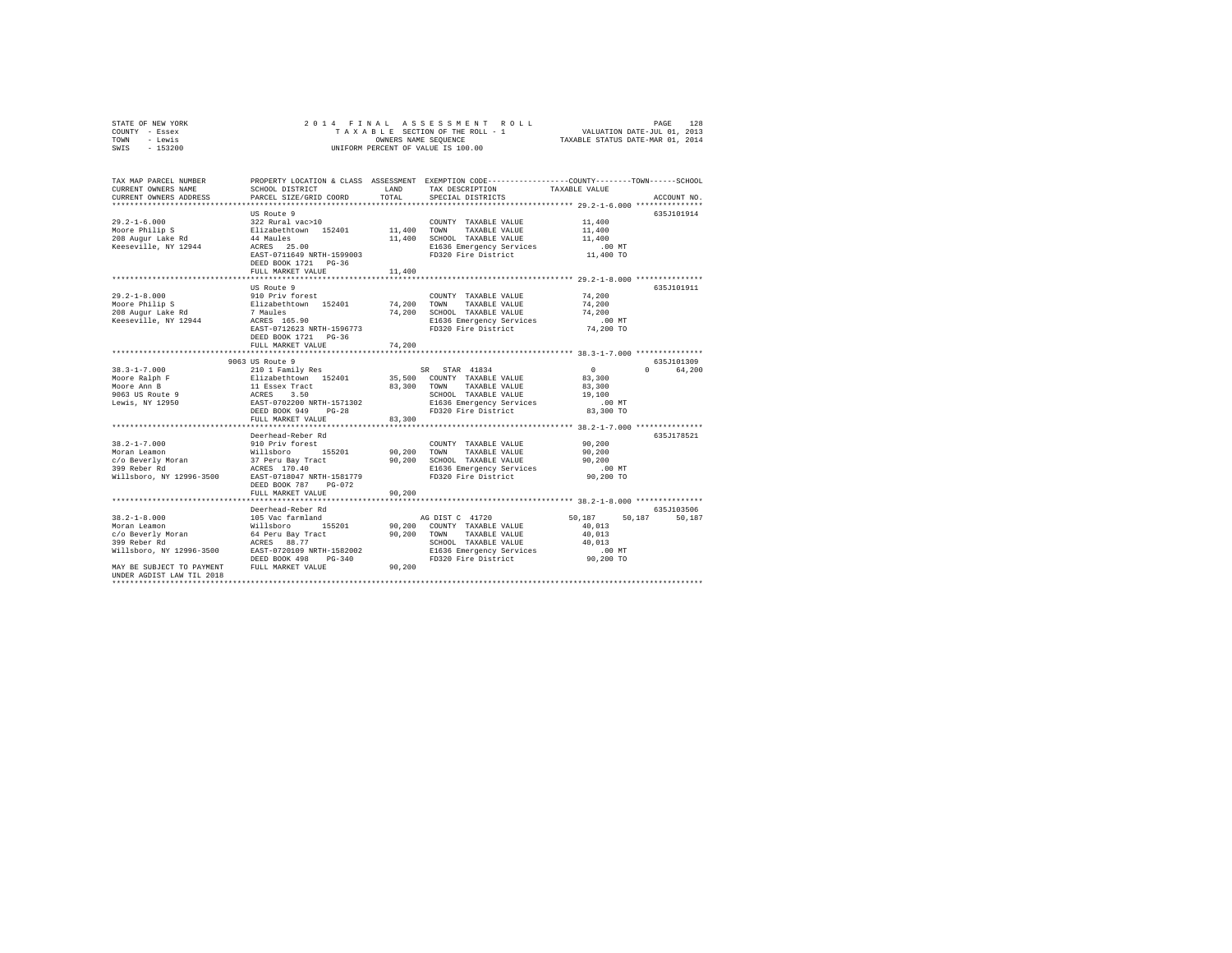| STATE OF NEW YORK<br>COUNTY - Essex<br>- Lewis<br>TOWN<br>SWIS<br>$-153200$                                                                    | 2014 FINAL<br>TAXABLE SECTION OF THE ROLL - 1<br>UNIFORM PERCENT OF VALUE IS 100.00 | 129<br>PAGE<br>VALUATION DATE-JUL 01, 2013<br>TAXABLE STATUS DATE-MAR 01, 2014 |                                                                                                                                        |               |                   |
|------------------------------------------------------------------------------------------------------------------------------------------------|-------------------------------------------------------------------------------------|--------------------------------------------------------------------------------|----------------------------------------------------------------------------------------------------------------------------------------|---------------|-------------------|
| TAX MAP PARCEL NUMBER<br>CURRENT OWNERS NAME<br>CURRENT OWNERS ADDRESS                                                                         | SCHOOL DISTRICT<br>PARCEL SIZE/GRID COORD                                           | LAND<br>TOTAL                                                                  | PROPERTY LOCATION & CLASS ASSESSMENT EXEMPTION CODE---------------COUNTY-------TOWN-----SCHOOL<br>TAX DESCRIPTION<br>SPECIAL DISTRICTS | TAXABLE VALUE | ACCOUNT NO.       |
|                                                                                                                                                | Deerhead-Reber Rd                                                                   |                                                                                |                                                                                                                                        |               | 635J103507        |
| $38.2 - 1 - 9.000$                                                                                                                             | 105 Vac farmland                                                                    |                                                                                | AG DIST C 41720                                                                                                                        | 26,876        | 26,876<br>26,876  |
| Moran Leamon                                                                                                                                   | Willsboro 155201                                                                    |                                                                                | 79,000 COUNTY TAXABLE VALUE                                                                                                            | 52.124        |                   |
| c/o Beverly Moran                                                                                                                              | 62 32 Peru Bay Tract<br>ACRES 117.00                                                | 79,000                                                                         | TOWN<br>TAXABLE VALUE                                                                                                                  | 52.124        |                   |
| 399 Reber Rd                                                                                                                                   | ACRES 117.00                                                                        |                                                                                | SCHOOL TAXABLE VALUE                                                                                                                   | 52,124        |                   |
| Willsboro, NY 12996-3500                                                                                                                       | EAST-0719022 NRTH-1579962                                                           |                                                                                | E1636 Emergency Services                                                                                                               | $.00$ MT      |                   |
|                                                                                                                                                | DEED BOOK 498 PG-340                                                                |                                                                                | FD320 Fire District                                                                                                                    | 79,000 TO     |                   |
| MAY BE SUBJECT TO PAYMENT<br>UNDER AGDIST LAW TIL 2018                                                                                         | FULL MARKET VALUE                                                                   | 79,000                                                                         |                                                                                                                                        |               |                   |
|                                                                                                                                                |                                                                                     |                                                                                |                                                                                                                                        |               |                   |
|                                                                                                                                                | 9051 US Route 9                                                                     |                                                                                |                                                                                                                                        |               | 635J104808        |
| $38.3 - 1 - 34.100$                                                                                                                            | 270 Mfg housing                                                                     |                                                                                | COUNTY TAXABLE VALUE                                                                                                                   | 51,200        |                   |
| Morgan James III                                                                                                                               | Elizabethtown 152401                                                                | 34,000                                                                         | TOWN<br>TAXABLE VALUE                                                                                                                  | 51,200        |                   |
| Reynolds Bobbie J                                                                                                                              | 4 ESSEX Tract<br>ACRES 2.10 BANK WFARGO<br>EAST-0701753 NRTH-1570825                | 51,200                                                                         | SCHOOL TAXABLE VALUE                                                                                                                   | 51,200        |                   |
| HC1 Box 393D                                                                                                                                   |                                                                                     |                                                                                | E1636 Emergency Services                                                                                                               | $.00$ MT      |                   |
| Lewis, NY 12950                                                                                                                                |                                                                                     |                                                                                | FD320 Fire District                                                                                                                    | 51,200 TO     |                   |
|                                                                                                                                                | DEED BOOK 1060 PG-324<br>FULL MARKET VALUE                                          | 51,200                                                                         |                                                                                                                                        |               |                   |
|                                                                                                                                                |                                                                                     |                                                                                |                                                                                                                                        |               |                   |
|                                                                                                                                                | US Route 9                                                                          |                                                                                |                                                                                                                                        |               | 635J100909        |
| $47.1 - 2 - 25.100$                                                                                                                            | 312 Vac w/imprv                                                                     |                                                                                | COUNTY TAXABLE VALUE                                                                                                                   | 46,200        |                   |
| Morris Mark H                                                                                                                                  | Elizabethtown 152401                                                                | 46,200                                                                         | TAXABLE VALUE<br>TOWN                                                                                                                  | 46,200        |                   |
|                                                                                                                                                |                                                                                     | 46,200                                                                         | SCHOOL TAXABLE VALUE                                                                                                                   | 46,200        |                   |
| Morris Barbara (1999)<br>26 Sydney Hill Rd (1998)<br>Saratoga Springs, NY 12866 (1987)<br>Saratoga Springs, NY 12866 EAST-0702790 NRTH-1561293 |                                                                                     |                                                                                | E1636 Emergency Services                                                                                                               | $.00$ MT      |                   |
|                                                                                                                                                |                                                                                     |                                                                                | FD320 Fire District                                                                                                                    | 46,200 TO     |                   |
|                                                                                                                                                | DEED BOOK 1640 PG-269                                                               |                                                                                | WB320 Lewis B&I                                                                                                                        | 46,200 TO C   |                   |
|                                                                                                                                                | FULL MARKET VALUE                                                                   |                                                                                | 46,200 WD320 Water District                                                                                                            | 46,200 TO M   |                   |
|                                                                                                                                                |                                                                                     |                                                                                |                                                                                                                                        |               |                   |
|                                                                                                                                                | 218 Blood Hill Rd                                                                   |                                                                                |                                                                                                                                        |               | 635J188004        |
| $55.2 - 1 - 5.121$                                                                                                                             | 240 Rural res                                                                       |                                                                                | RES. STAR 41854                                                                                                                        | 0             | $\circ$<br>30,000 |
| Morris Matthew                                                                                                                                 | Elizabethtown 152401                                                                |                                                                                | 67,400 COUNTY TAXABLE VALUE                                                                                                            | 196,500       |                   |
| Morris national<br>Morris Shari                                                                                                                | 24 Platt Rogers                                                                     | 196,500                                                                        | TOWN<br>TAXABLE VALUE                                                                                                                  | 196,500       |                   |
|                                                                                                                                                | ACRES 60.10                                                                         |                                                                                | SCHOOL TAXABLE VALUE                                                                                                                   | 166,500       |                   |
| Elizabethtown, NY 12932 EAST-0689946 NRTH-1551544                                                                                              |                                                                                     |                                                                                | E1636 Emergency Services                                                                                                               | $.00$ MT      |                   |
|                                                                                                                                                | DEED BOOK 1068 PG-38                                                                |                                                                                | FD320 Fire District                                                                                                                    | 196,500 TO    |                   |
|                                                                                                                                                | FULL MARKET VALUE                                                                   | 196,500                                                                        |                                                                                                                                        |               |                   |
|                                                                                                                                                |                                                                                     |                                                                                |                                                                                                                                        |               |                   |
| $55.2 - 1 - 5.112$                                                                                                                             | Blood Hill Rd                                                                       |                                                                                |                                                                                                                                        | 28,100        | 635J189019        |
|                                                                                                                                                | 322 Rural vac>10                                                                    | 28,100                                                                         | COUNTY TAXABLE VALUE<br>TOWN<br>TAXABLE VALUE                                                                                          | 28,100        |                   |
| Morris Matthew G<br>Morris Shari L                                                                                                             | 522 August 102-10<br>Elizabethtown 152401<br>25 Platt Rogers Tr 4<br>ACRES 8.05     | 28,100                                                                         | SCHOOL TAXABLE VALUE                                                                                                                   | 28,100        |                   |
| PO Box 574                                                                                                                                     |                                                                                     |                                                                                | E1636 Emergency Services                                                                                                               | $.00$ MT      |                   |
| Elizabethtown, NY 12932                                                                                                                        | EAST-0689433 NRTH-1548724                                                           |                                                                                | FD320 Fire District                                                                                                                    | 28,100 TO     |                   |
|                                                                                                                                                | DEED BOOK 1406 PG-278                                                               |                                                                                |                                                                                                                                        |               |                   |
|                                                                                                                                                | FULL MARKET VALUE                                                                   | 28,100                                                                         |                                                                                                                                        |               |                   |
|                                                                                                                                                |                                                                                     |                                                                                |                                                                                                                                        |               |                   |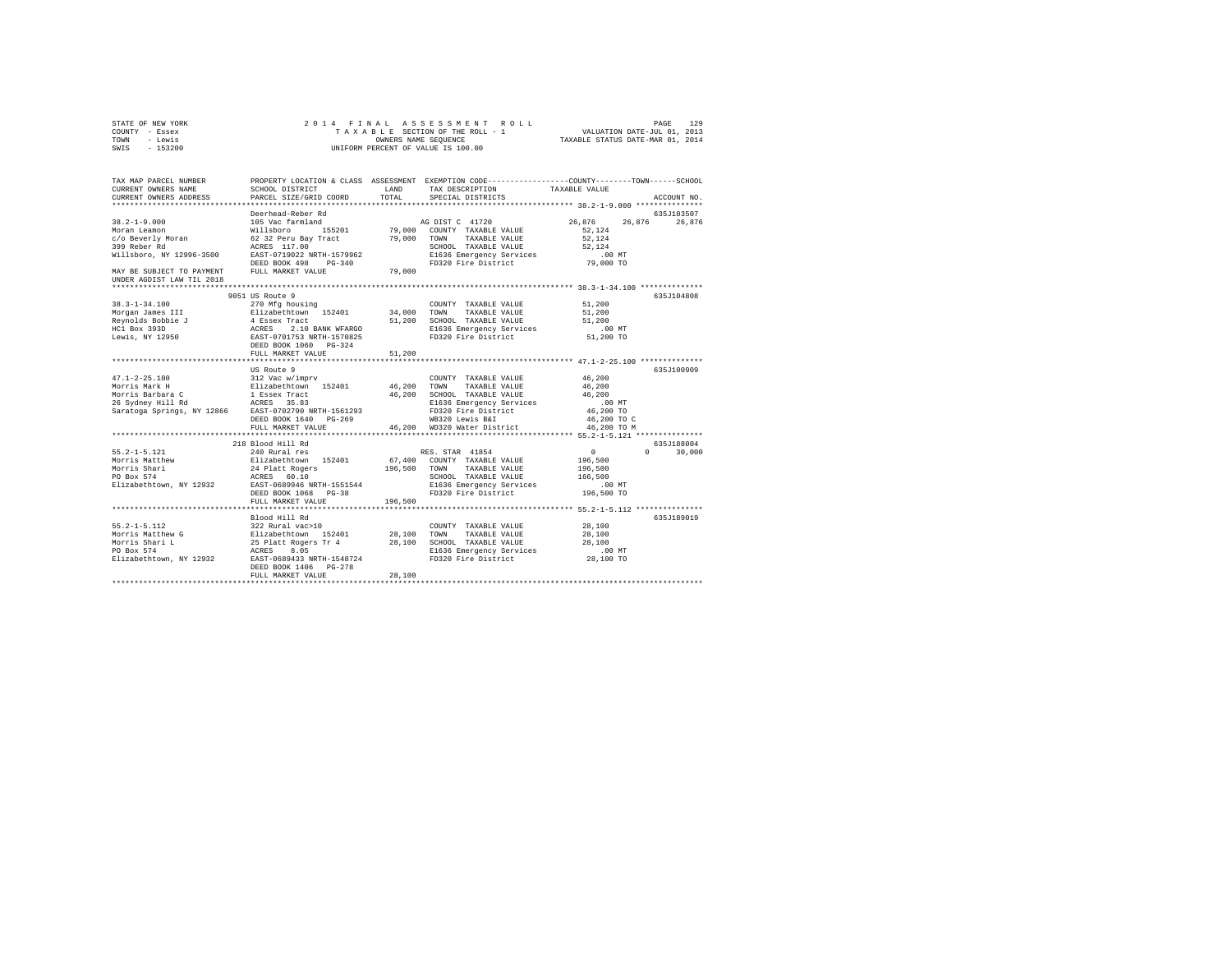|      | STATE OF NEW YORK |  | 2014 FINAL ASSESSMENT ROLL         | PAGE                             | 130 |
|------|-------------------|--|------------------------------------|----------------------------------|-----|
|      | COUNTY - Essex    |  | TAXABLE SECTION OF THE ROLL - 1    | VALUATION DATE-JUL 01, 2013      |     |
| TOWN | - Lewis           |  | OWNERS NAME SEOUENCE               | TAXABLE STATUS DATE-MAR 01, 2014 |     |
| SWIS | $-153200$         |  | UNIFORM PERCENT OF VALUE IS 100.00 |                                  |     |

| TAX MAP PARCEL NUMBER<br>CURRENT OWNERS NAME<br>CURRENT OWNERS ADDRESS | SCHOOL DISTRICT<br>PARCEL SIZE/GRID COORD | LAND<br>TOTAL | PROPERTY LOCATION & CLASS ASSESSMENT EXEMPTION CODE----------------COUNTY-------TOWN------SCHOOL<br>TAX DESCRIPTION<br>SPECIAL DISTRICTS | TAXABLE VALUE      | ACCOUNT NO.        |
|------------------------------------------------------------------------|-------------------------------------------|---------------|------------------------------------------------------------------------------------------------------------------------------------------|--------------------|--------------------|
| *************************                                              |                                           |               |                                                                                                                                          |                    |                    |
|                                                                        | 391 Roscoe Rd                             |               |                                                                                                                                          |                    | 635J175002         |
| $55.2 - 1 - 38.000$                                                    | 210 1 Family Res                          |               | RES. STAR 41854                                                                                                                          | 0                  | $\Omega$<br>30,000 |
| Morris Michael                                                         | Elizabethtown 152401                      |               | 52,600 COUNTY TAXABLE VALUE                                                                                                              | 197,600            |                    |
| Morris Carol                                                           | 26 Platt Rogers Tract 4 197,600 TOWN      |               | TAXABLE VALUE                                                                                                                            | 197,600            |                    |
| PO Box 126                                                             | ACRES 4.10                                |               | SCHOOL TAXABLE VALUE                                                                                                                     | 167,600            |                    |
| Elizabethtown, NY 12932                                                | EAST-0688558 NRTH-1546177                 |               | E1636 Emergency Services                                                                                                                 | .00 MT             |                    |
|                                                                        | DEED BOOK 574 PG-117                      |               | FD320 Fire District                                                                                                                      | 197,600 TO         |                    |
|                                                                        | FULL MARKET VALUE                         | 197,600       |                                                                                                                                          |                    |                    |
|                                                                        |                                           |               |                                                                                                                                          |                    |                    |
|                                                                        | 415 Moss Rd                               |               |                                                                                                                                          |                    | 635J103511         |
| $38.4 - 1 - 28.000$                                                    | 210 1 Family Res                          |               | COUNTY TAXABLE VALUE                                                                                                                     | 95,900             |                    |
| Morrison Jeanne                                                        | Elizabethtown 152401                      | 37,000 TOWN   | TAXABLE VALUE                                                                                                                            | 95,900             |                    |
| PO Box 925                                                             | 3 Peru Bay Tract                          |               | 95,900 SCHOOL TAXABLE VALUE                                                                                                              | 95,900             |                    |
| Elizabethtown, NY 12932                                                | Life Use Patricia Wm Jr &                 |               | E1636 Emergency Services                                                                                                                 | $.00$ MT           |                    |
|                                                                        | Mary E Morrison 1128/28                   |               | FD320 Fire District                                                                                                                      | 95,900 TO          |                    |
|                                                                        | ACRES<br>5.00                             |               |                                                                                                                                          |                    |                    |
|                                                                        | EAST-0712309 NRTH-1569763                 |               |                                                                                                                                          |                    |                    |
|                                                                        | DEED BOOK 1128 PG-28                      |               |                                                                                                                                          |                    |                    |
|                                                                        | FULL MARKET VALUE                         | 95,900        |                                                                                                                                          |                    |                    |
|                                                                        |                                           |               |                                                                                                                                          |                    |                    |
|                                                                        | 558 Fox Run Rd                            |               |                                                                                                                                          |                    | 635J102902         |
| $55.2 - 1 - 14.000$                                                    | 720 Mine/quarry                           |               | COUNTY TAXABLE VALUE                                                                                                                     | 185,000            |                    |
| Morse James R                                                          | Elizabethtown 152401                      | 43,900        | TOWN<br>TAXABLE VALUE                                                                                                                    | 185,000            |                    |
| Morse Marsha                                                           | 31 Platt Rogers Tract 4 185,000           |               | SCHOOL TAXABLE VALUE                                                                                                                     | 185,000            |                    |
| 558 Fox Run Rd                                                         | 12ac                                      |               | E1636 Emergency Services                                                                                                                 | $.00$ MT           |                    |
| Elizabethtown, NY 12932                                                | ACRES 14.21                               |               | FD320 Fire District                                                                                                                      | $185,000$ TO       |                    |
|                                                                        | EAST-0695482 NRTH-1551430                 |               |                                                                                                                                          |                    |                    |
|                                                                        | DEED BOOK 967 PG-284                      |               |                                                                                                                                          |                    |                    |
|                                                                        | FULL MARKET VALUE                         | 185,000       |                                                                                                                                          |                    |                    |
|                                                                        |                                           |               | ********************************* 47.3-1-20.112 **************                                                                           |                    |                    |
|                                                                        | 651 Fox Run Rd                            |               |                                                                                                                                          |                    | 635J186004         |
| $47.3 - 1 - 20.112$                                                    | 314 Rural vac<10                          |               | COUNTY TAXABLE VALUE                                                                                                                     | 28,600             |                    |
| Morse James R Jr<br>558 Fox Run Rd                                     | Elizabethtown 152401                      | 28,600 TOWN   | TAXABLE VALUE                                                                                                                            | 28,600             |                    |
|                                                                        | 1 Platt Rogers Tract 1<br>ACRES 6.00      | 28,600        | SCHOOL TAXABLE VALUE                                                                                                                     | 28,600<br>$.00$ MT |                    |
| Elizabethtown, NY 12932                                                | EAST-0696350 NRTH-1554248                 |               | E1636 Emergency Services<br>FD320 Fire District                                                                                          | 28,600 TO          |                    |
|                                                                        | DEED BOOK 1594 PG-103                     |               |                                                                                                                                          |                    |                    |
|                                                                        | FULL MARKET VALUE                         | 28,600        |                                                                                                                                          |                    |                    |
|                                                                        | *****************************             |               | ********************************** 56.1-2-2.000 ***************                                                                          |                    |                    |
|                                                                        | Fox Run Rd                                |               |                                                                                                                                          |                    | 635J103210         |
| $56.1 - 2 - 2.000$                                                     | 322 Rural vac>10                          |               | COUNTY TAXABLE VALUE                                                                                                                     | 55,000             |                    |
| Morse James R Jr                                                       | Elizabethtown 152401                      | 55,000        | TOWN<br>TAXABLE VALUE                                                                                                                    | 55,000             |                    |
| Morse Marsha A                                                         | 33 Platt Rogers Tract 4                   |               | 55,000 SCHOOL TAXABLE VALUE                                                                                                              | 55,000             |                    |
| 558 Fox Run Rd                                                         | ACRES 30.08                               |               | E1636 Emergency Services                                                                                                                 | $.00$ MT           |                    |
| Elizabethtown, NY 12932                                                | EAST-0696774 NRTH-1551283                 |               | FD320 Fire District                                                                                                                      | 55,000 TO          |                    |
|                                                                        | DEED BOOK 1017 PG-250                     |               |                                                                                                                                          |                    |                    |
|                                                                        | FULL MARKET VALUE                         | 55,000        |                                                                                                                                          |                    |                    |
|                                                                        |                                           |               |                                                                                                                                          |                    |                    |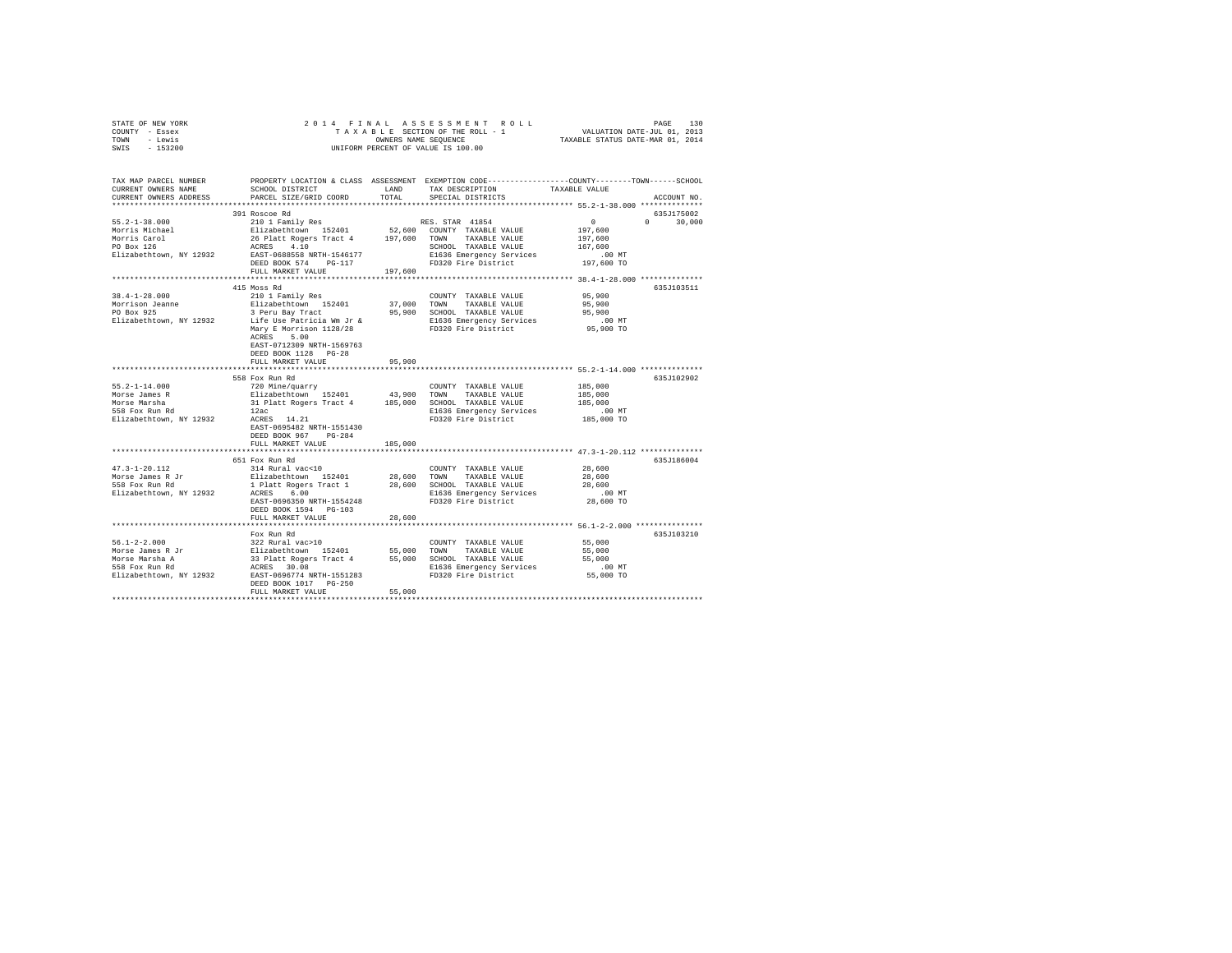| STATE OF NEW YORK | 2014 FINAL ASSESSMENT ROLL         | 131<br>PAGE                      |
|-------------------|------------------------------------|----------------------------------|
| COUNTY - Essex    | TAXABLE SECTION OF THE ROLL - 1    | VALUATION DATE-JUL 01, 2013      |
| TOWN<br>- Lewis   | OWNERS NAME SEOUENCE               | TAXABLE STATUS DATE-MAR 01, 2014 |
| $-153200$<br>SWIS | UNIFORM PERCENT OF VALUE IS 100.00 |                                  |

| TAX MAP PARCEL NUMBER<br>CURRENT OWNERS NAME<br>CURRENT OWNERS ADDRESS                            | PROPERTY LOCATION & CLASS ASSESSMENT<br>SCHOOL DISTRICT<br>PARCEL SIZE/GRID COORD                                                                                                                                                       | LAND<br>TOTAL                        | EXEMPTION CODE-----------------COUNTY-------TOWN------SCHOOL<br>TAX DESCRIPTION<br>SPECIAL DISTRICTS                                       | TAXABLE VALUE                                                                                                | ACCOUNT NO.      |
|---------------------------------------------------------------------------------------------------|-----------------------------------------------------------------------------------------------------------------------------------------------------------------------------------------------------------------------------------------|--------------------------------------|--------------------------------------------------------------------------------------------------------------------------------------------|--------------------------------------------------------------------------------------------------------------|------------------|
| $47.1 - 1 - 39.120$<br>Moson Ronald J<br>Moson Judy<br>21 Delloro St<br>West Haverstraw, NY 10993 | 52 Birch Trail Way<br>210 1 Family Res<br>Elizabethtown 152401 40,200 TOWN<br>21 Platt Rogers Tract 4 154,800<br>ACRES<br>8.70<br>EAST-0696745 NRTH-1561237<br>DEED BOOK 1350 PG-328<br>FULL MARKET VALUE<br>************************** | 154,800<br>************              | COUNTY TAXABLE VALUE<br>TAXABLE VALUE<br>SCHOOL TAXABLE VALUE<br>E1636 Emergency Services<br>FD320 Fire District                           | 154,800<br>154,800<br>154,800<br>$.00$ MT<br>154,800 TO<br>********************* 47.2-1-12.200 ************* | 635Z002002       |
| $47.2 - 1 - 12.200$<br>Moulton Bradley<br>Moulton Heather<br>185 Moss Rd<br>Lewis, NY 12950       | 185 Moss Rd<br>210 1 Family Res<br>Elizabethtown 152401<br>1 Peru Bay Tract<br>ACRES 1.77<br>EAST-0710025 NRTH-1567685<br>DEED BOOK 1612    PG-101<br>FULL MARKET VALUE                                                                 | 25,300 TOWN<br>93,700<br>93,700<br>. | COUNTY TAXABLE VALUE<br>TAXABLE VALUE<br>SCHOOL TAXABLE VALUE<br>E1636 Emergency Services<br>FD320 Fire District                           | 93,700<br>93,700<br>93,700<br>$.00$ MT<br>93,700 TO<br>************************ 56.1-2-13.000 ************** | 635J187002       |
|                                                                                                   | 8063 US Route 9                                                                                                                                                                                                                         |                                      |                                                                                                                                            |                                                                                                              | 635J104906       |
| $56.1 - 2 - 13.000$<br>Mousseau Nancy R<br>8063 US Rte 9<br>Lewis, NY 12950                       | 210 1 Family Res<br>Elizabethtown 152401 33,000 COUNT<br>33 Platt Rogers Tract 4 72,600 TOWN<br>ACRES 1.00<br>EAST-0700187 NRTH-1546941<br>DEED BOOK 1141 PG-32                                                                         |                                      | RES. STAR 41854<br>33,000 COUNTY TAXABLE VALUE<br>TAXABLE VALUE<br>SCHOOL TAXABLE VALUE<br>E1636 Emergency Services<br>FD320 Fire District | $\sim$ 0<br>72,600<br>72,600<br>42,600<br>$.00$ MT<br>72,600 TO                                              | $\cap$<br>30,000 |
|                                                                                                   | FULL MARKET VALUE                                                                                                                                                                                                                       | 72,600                               |                                                                                                                                            |                                                                                                              |                  |
| $47.1 - 2 - 34.000$<br>c/o David Blades<br>PO Box 5<br>Lewis, NY 12950                            | 509 Stowersville Rd<br>534 Social org.<br>Mt Fay Fish & Game Club Elizabethtown 152401<br>1 & 7 Essex Tract<br>ACRES 66.00<br>EAST-0703506 NRTH-1563457<br>DEED BOOK 421<br>PG-503                                                      | 88,100<br>100,800                    | COUNTY TAXABLE VALUE<br>TOWN<br>TAXABLE VALUE<br>SCHOOL TAXABLE VALUE<br>E1636 Emergency Services<br>FD320 Fire District                   | 100,800<br>100,800<br>100,800<br>$.00$ MT<br>100,800 TO                                                      | 6379903605       |
|                                                                                                   | FULL MARKET VALUE                                                                                                                                                                                                                       | 100,800                              |                                                                                                                                            |                                                                                                              |                  |
| $47.2 - 1 - 11.100$<br>Mud Pond Partners<br>15191 Bledsoe St<br>Sylmar, CA 91342                  | Moss Rd<br>311 Res vac land<br>Elizabethtown 152401<br>1 Peru Bay Tract<br>ACRES 1.30<br>EAST-0709415 NRTH-1566245<br>DEED BOOK 1654 PG-30<br>FULL MARKET VALUE                                                                         | 1,300<br>1,300<br>1,300              | COUNTY TAXABLE VALUE<br>TOWN<br>TAXABLE VALUE<br>SCHOOL TAXABLE VALUE<br>E1636 Emergency Services<br>FD320 Fire District                   | 1,300<br>1,300<br>1,300<br>$.00$ MT<br>1,300 TO                                                              | 635J100410       |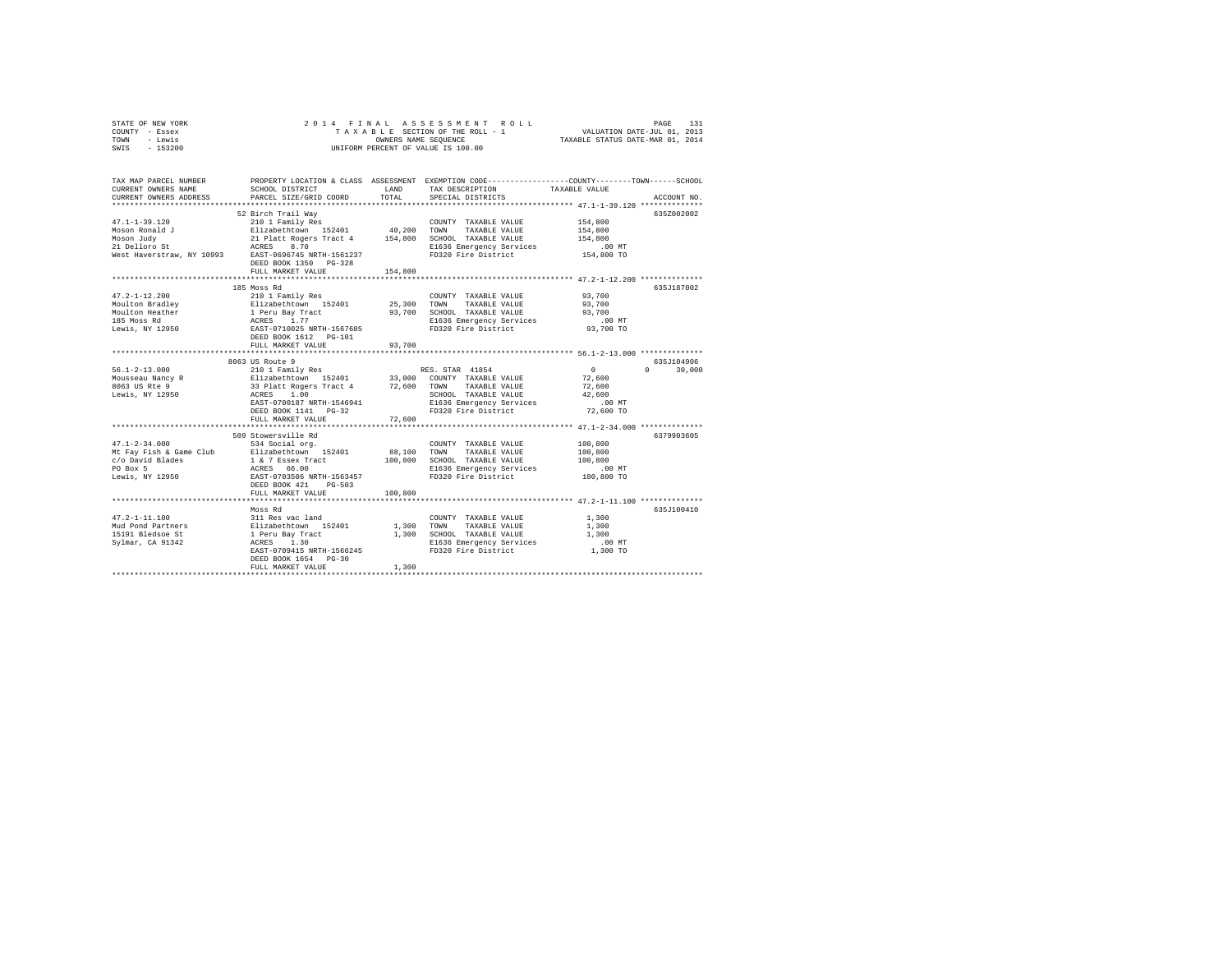| STATE OF NEW YORK<br>COUNTY - Essex<br>TOWN<br>- Lewis<br>SWIS - 153200 | 2014 FINAL                                      | OWNERS NAME SEOUENCE | ASSESSMENT<br>ROLL.<br>TAXABLE SECTION OF THE ROLL - 1<br>UNIFORM PERCENT OF VALUE IS 100.00                      | VALUATION DATE-JUL 01, 2013<br>TAXABLE STATUS DATE-MAR 01, 2014 | PAGE<br>132   |
|-------------------------------------------------------------------------|-------------------------------------------------|----------------------|-------------------------------------------------------------------------------------------------------------------|-----------------------------------------------------------------|---------------|
| TAX MAP PARCEL NUMBER<br>CURRENT OWNERS NAME                            | SCHOOL DISTRICT                                 | LAND                 | PROPERTY LOCATION & CLASS ASSESSMENT EXEMPTION CODE---------------COUNTY-------TOWN-----SCHOOL<br>TAX DESCRIPTION | TAXABLE VALUE                                                   |               |
| CURRENT OWNERS ADDRESS                                                  | PARCEL SIZE/GRID COORD                          | TOTAL                | SPECIAL DISTRICTS                                                                                                 |                                                                 | ACCOUNT NO.   |
|                                                                         | 8507 US Route 9                                 |                      |                                                                                                                   |                                                                 | 635J105008    |
| $47.13 - 1 - 26.000$                                                    | 210 1 Family Res                                |                      | COUNTY TAXABLE VALUE                                                                                              | 27,900                                                          |               |
| Muller Jean E                                                           | Elizabethtown 152401<br>2 Platt Rogers Tract 1  | 13,100 TOWN          | TAXABLE VALUE                                                                                                     | 27,900                                                          |               |
| Schaller Georgiana J                                                    |                                                 |                      | 27,900 SCHOOL TAXABLE VALUE                                                                                       | 27,900                                                          |               |
| 628 Bloomingrove Dr                                                     | Life Use George M Thomas<br>Db 970 Pg 111       |                      | E1636 Emergency Services                                                                                          | $.00$ MT                                                        |               |
| Rensselaer, NY 12144                                                    | ACRES 0.18                                      |                      | FD320 Fire District                                                                                               | 27,900 TO<br>27,900 TO C                                        |               |
|                                                                         | EAST-0700762 NRTH-1557634                       |                      | WB320 Lewis B&I<br>WD320 Water District                                                                           | 27,900 TO M                                                     |               |
|                                                                         | DEED BOOK 1340 PG-233                           |                      |                                                                                                                   |                                                                 |               |
|                                                                         | FULL MARKET VALUE                               | 27,900               |                                                                                                                   |                                                                 |               |
|                                                                         |                                                 |                      |                                                                                                                   |                                                                 |               |
|                                                                         | 836 Fox Run Rd                                  |                      |                                                                                                                   |                                                                 | 635J190018    |
| $47.13 - 1 - 35.100$                                                    | 240 Rural res                                   |                      | RES. STAR 41854                                                                                                   | $\mathbf{0}$                                                    | $0 \t 30,000$ |
| Murcray David Jr<br>PO Box 120                                          | Elizabethtown 152401<br>22 Platt Rogers Tract 4 |                      | 41,800 COUNTY TAXABLE VALUE                                                                                       | 59,200                                                          |               |
| Lewis, NY 12950                                                         | ACRES 10.80                                     |                      | 59,200 TOWN TAXABLE VALUE<br>SCHOOL TAXABLE VALUE                                                                 | 59,200<br>29,200                                                |               |
|                                                                         | EAST-0697995 NRTH-1558116                       |                      | E1636 Emergency Services                                                                                          | $.00$ MT                                                        |               |
|                                                                         | DEED BOOK 1727 PG-17                            |                      | FD320 Fire District                                                                                               | 59,200 TO                                                       |               |
|                                                                         | FULL MARKET VALUE                               | 59,200               |                                                                                                                   |                                                                 |               |
|                                                                         |                                                 |                      |                                                                                                                   |                                                                 |               |
|                                                                         | 579 Fox Run Rd                                  |                      |                                                                                                                   |                                                                 | 635J103914    |
| $46.4 - 1 - 15.000$                                                     | 210 1 Family Res                                |                      | COUNTY TAXABLE VALUE                                                                                              | 50,100                                                          |               |
| Murphy William C<br>4595 Lincoln Pond Rd                                | Elizabethtown 152401<br>33 Platt Rogers Tract 4 |                      | 36,600 TOWN TAXABLE VALUE<br>50,100 SCHOOL TAXABLE VALUE                                                          | 50,100<br>50,100                                                |               |
| Elizabethtown, NY 12932                                                 | 1308/196 Life Use                               |                      | E1636 Emergency Services                                                                                          | $.00$ MT                                                        |               |
|                                                                         | Sarine Pulsifer                                 |                      | FD320 Fire District                                                                                               | 50,100 TO                                                       |               |
|                                                                         | ACRES 4.60                                      |                      |                                                                                                                   |                                                                 |               |
|                                                                         | EAST-0695991 NRTH-1552593                       |                      |                                                                                                                   |                                                                 |               |
|                                                                         | DEED BOOK 1727 PG-196                           |                      |                                                                                                                   |                                                                 |               |
|                                                                         | FULL MARKET VALUE<br>*********************      | 50,100               |                                                                                                                   |                                                                 |               |
|                                                                         | 81 Johnson Ln                                   |                      |                                                                                                                   |                                                                 | 635J102203    |
| $46.2 - 1 - 29.000$                                                     | 210 1 Family Res                                |                      | VET WAR CT 41121                                                                                                  | 10,350 10,350 0                                                 |               |
| Nichols Benjamin W                                                      |                                                 |                      | 34,600 VET DIS CT 41141                                                                                           | $10,350$ $10,350$ 0                                             | $\sim$ 0      |
| 81 Johnson Ln                                                           | Elizabethtown 152401<br>16 Platt Rogers Tract 4 |                      | 69,000 RES. STAR 41854                                                                                            |                                                                 | 30,000        |
| Lewis, NY 12950                                                         | ACRES<br>2.59                                   |                      | COUNTY TAXABLE VALUE                                                                                              | 48,300                                                          |               |
|                                                                         | EAST-0693315 NRTH-1566740                       |                      | TOWN<br>TAXABLE VALUE                                                                                             | 48,300                                                          |               |
|                                                                         | DEED BOOK 1677 PG-185                           |                      | SCHOOL TAXABLE VALUE                                                                                              | 39,000<br>$.00$ MT                                              |               |
|                                                                         | FULL MARKET VALUE                               |                      | 69,000 E1636 Emergency Services<br>FD320 Fire District                                                            | 69,000 TO                                                       |               |
|                                                                         |                                                 |                      | *************************                                                                                         |                                                                 |               |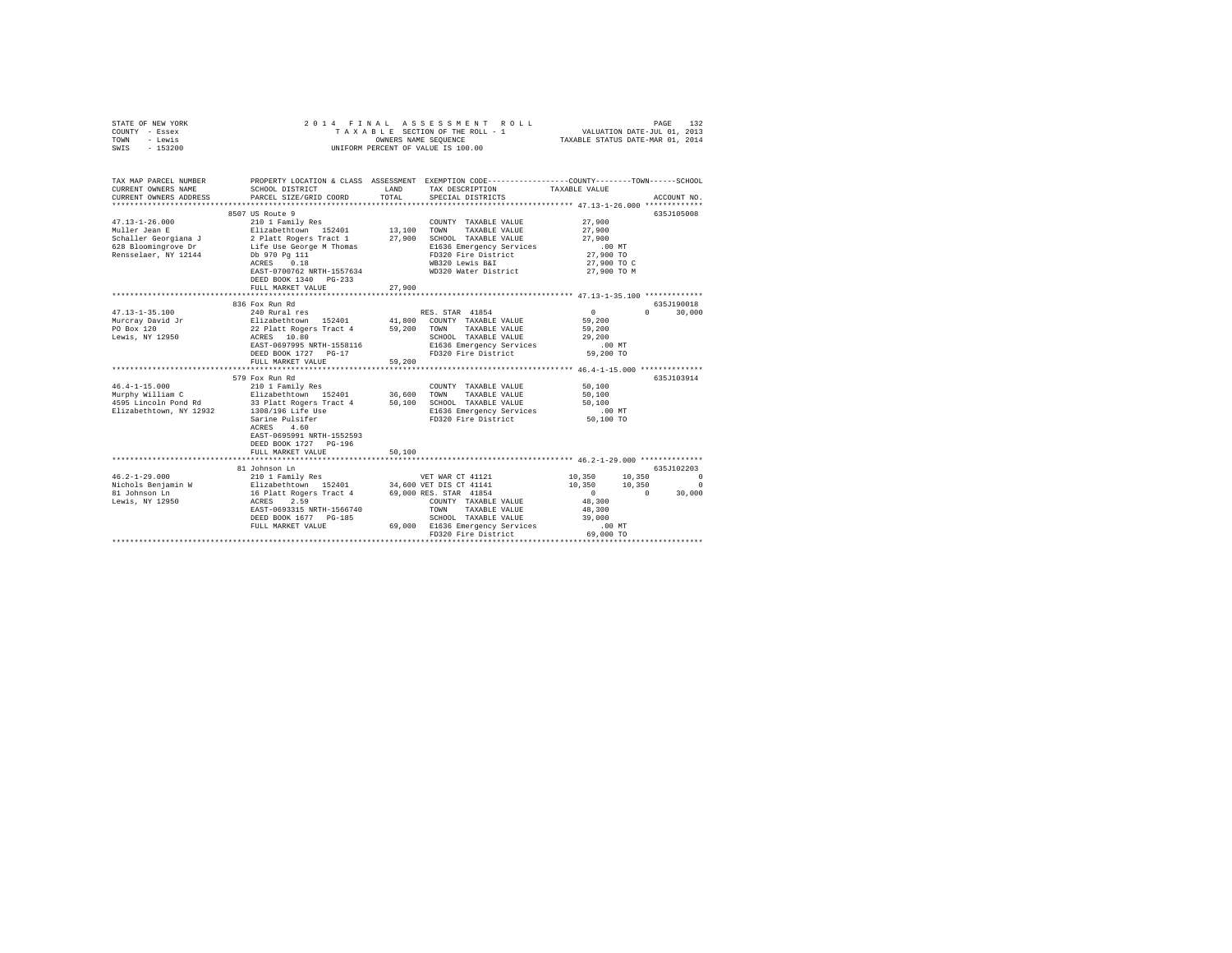| STATE OF NEW YORK | 2014 FINAL ASSESSMENT ROLL         | 133<br>PAGE                      |
|-------------------|------------------------------------|----------------------------------|
| COUNTY - Essex    | TAXABLE SECTION OF THE ROLL - 1    | VALUATION DATE-JUL 01, 2013      |
| TOWN<br>- Lewis   | OWNERS NAME SEOUENCE               | TAXABLE STATUS DATE-MAR 01, 2014 |
| $-153200$<br>SWIS | UNIFORM PERCENT OF VALUE IS 100.00 |                                  |

| TAX MAP PARCEL NUMBER<br>CURRENT OWNERS NAME<br>CURRENT OWNERS ADDRESS | SCHOOL DISTRICT<br>PARCEL SIZE/GRID COORD                                                                                                                                                                                                                                                                                                                                                        | LAND<br>TOTAL | PROPERTY LOCATION & CLASS ASSESSMENT EXEMPTION CODE----------------COUNTY-------TOWN-----SCHOOL<br>TAX DESCRIPTION<br>SPECIAL DISTRICTS                                    | TAXABLE VALUE                          | ACCOUNT NO.                                  |
|------------------------------------------------------------------------|--------------------------------------------------------------------------------------------------------------------------------------------------------------------------------------------------------------------------------------------------------------------------------------------------------------------------------------------------------------------------------------------------|---------------|----------------------------------------------------------------------------------------------------------------------------------------------------------------------------|----------------------------------------|----------------------------------------------|
| $55.2 - 1 - 25.000$                                                    | 293 Fox Run Rd<br>240 Rural res<br>-2-4-2-buver and the set with the state of the state of the state of the state of the state of the state of the state of the state of the state of the state of the state of the state of the state of the state of the state<br>FULL MARKET VALUE                                                                                                            | 164,600       | COUNTY TAXABLE VALUE<br>TAXABLE VALUE 164.600<br>SCHOOL TAXABLE VALUE $164,600$<br>E1636 Emergency Services 00 MT<br>FD320 Fire District 164,600 TO<br>FD320 Fire District | 164,600                                | 635.T177011                                  |
|                                                                        | EAST-0701047 NRTH-1558648<br>$PG-15$<br>DEED BOOK 723<br>FULL MARKET VALUE                                                                                                                                                                                                                                                                                                                       |               | COUNTY TAXABLE VALUE 82,200<br>E1636 Emergency Services 000 MT<br>FD320 Fire District 82,200 TO<br>WB320 Lewis B&I 82,200 TO C<br>82,200 WD320 Water District 82,200 TO M  | 82,200<br>82,200                       | 635J101803                                   |
|                                                                        | 128 Moss Rd                                                                                                                                                                                                                                                                                                                                                                                      |               |                                                                                                                                                                            |                                        | 635J181010                                   |
|                                                                        |                                                                                                                                                                                                                                                                                                                                                                                                  |               | SCHOOL TAXABLE VALUE 5,100<br>E1636 Emergency Services 00 MT<br>FD320 Fire District 35,100 TO                                                                              |                                        | $\Omega$<br>30,000                           |
|                                                                        | FULL MARKET VALUE                                                                                                                                                                                                                                                                                                                                                                                | 35,100        |                                                                                                                                                                            |                                        |                                              |
|                                                                        | Stowersville Rd<br>FULL MARKET VALUE                                                                                                                                                                                                                                                                                                                                                             | 10,100        |                                                                                                                                                                            |                                        | 635.7178542                                  |
|                                                                        |                                                                                                                                                                                                                                                                                                                                                                                                  |               |                                                                                                                                                                            |                                        | 635J177004                                   |
|                                                                        | $\begin{tabular}{l c c c c} \multicolumn{4}{c}{\text{\small 47.2--1-50.000}} & \multicolumn{4}{c}{\text{\small 53.62--1-50.000}} & \multicolumn{4}{c}{\text{\small 54.62--1-50.000}} & \multicolumn{4}{c}{\text{\small 55.62--1-50.000}} & \multicolumn{4}{c}{\text{\small 56.62--1-50.000}} & \multicolumn{4}{c}{\text{\small 57.62--1-50.000}} & \multicolumn{4}{c}{\text{\small 58.62--1-50.$ |               | VET COM CT 41131 25,000                                                                                                                                                    | $\sim$ 0<br>80.900<br>80,900<br>41,700 | 25,000<br>$\Omega$<br>$\mathbf{0}$<br>64,200 |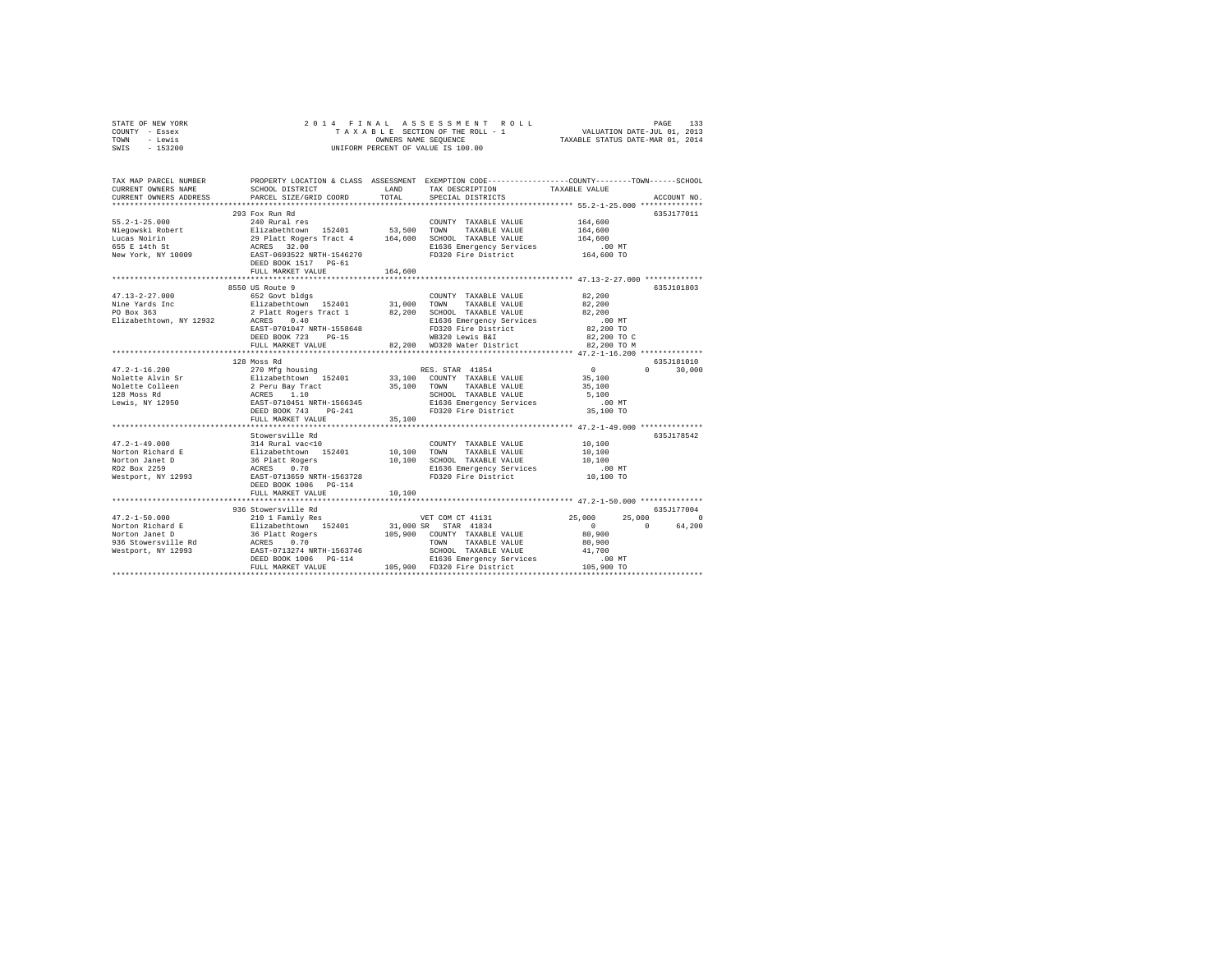| STATE OF NEW YORK<br>COUNTY - Essex<br>TOWN<br>- Lewis<br>SWIS - 153200                                                                                                                  |                                                                                                                                                                                                                                                                                                                                                                                                                       | OWNERS NAME SEOUENCE                                 | 2014 FINAL ASSESSMENT ROLL<br>TAXABLE SECTION OF THE ROLL - 1<br>UNIFORM PERCENT OF VALUE IS 100.00                                                                                                                                                  | VALUATION DATE-JUL 01, 2013<br>TAXABLE STATUS DATE-MAR 01, 2014                                                    | PAGE<br>134              |
|------------------------------------------------------------------------------------------------------------------------------------------------------------------------------------------|-----------------------------------------------------------------------------------------------------------------------------------------------------------------------------------------------------------------------------------------------------------------------------------------------------------------------------------------------------------------------------------------------------------------------|------------------------------------------------------|------------------------------------------------------------------------------------------------------------------------------------------------------------------------------------------------------------------------------------------------------|--------------------------------------------------------------------------------------------------------------------|--------------------------|
| TAX MAP PARCEL NUMBER<br>CURRENT OWNERS NAME<br>CURRENT OWNERS ADDRESS                                                                                                                   | SCHOOL DISTRICT<br>PARCEL SIZE/GRID COORD                                                                                                                                                                                                                                                                                                                                                                             | LAND<br>TOTAL                                        | PROPERTY LOCATION & CLASS ASSESSMENT EXEMPTION CODE----------------COUNTY-------TOWN------SCHOOL<br>TAX DESCRIPTION<br>SPECIAL DISTRICTS                                                                                                             | TAXABLE VALUE                                                                                                      | ACCOUNT NO.              |
| $39.3 - 3 - 3.120$<br>Nutini Joseph M<br>Nutini Joanne<br>318 Reber Rd<br>Willsboro, NY 12996                                                                                            | Stowersville Rd<br>322 Rural vac>10<br>Elizabethtown 152401<br>6 Peru Bay Tract<br>1405/53 Temporary Esmnt<br>88ac<br>ACRES 71.39<br>EAST-0720850 NRTH-1571403<br>DEED BOOK 1364 PG-25<br>FULL MARKET VALUE                                                                                                                                                                                                           | 60,400<br>60,400<br>60,400                           | COUNTY TAXABLE VALUE<br>TOWN<br>TAXABLE VALUE<br>SCHOOL TAXABLE VALUE<br>E1636 Emergency Services<br>FD320 Fire District                                                                                                                             | 60,400<br>60,400<br>60,400<br>.00MT<br>60,400 TO                                                                   | 635J189014               |
|                                                                                                                                                                                          |                                                                                                                                                                                                                                                                                                                                                                                                                       |                                                      | **************************** 37.-2-44.100 **************                                                                                                                                                                                             |                                                                                                                    |                          |
| $37. - 2 - 44.100$<br>NYCO Minerals Inc<br>920 Cassatt Rd Ste 205<br>Berwyn, PA 19312-1178<br>$37. - 2 - 44.200$<br>NYCO Minerals Inc<br>920 Cassatt Rd Ste 205<br>Berwyn, PA 19312-1178 | 189 Seventy Ln<br>720 Mine/quarry<br>Elizabethtown 152401<br>5 South Tract Stowers Sur<br>1595/141&255Lease200ac<br>2009 Judicial SettlementY<br>ACRES 207.40<br>EAST-0688249 NRTH-1569755<br>DEED BOOK 1274 PG-42<br>FULL MARKET VALUE<br>Seventy Ln<br>515 Media studio<br>Elizabethtown 152401<br>5 South Tr Stowers Survey<br>1274/28<br>1.08ac<br>ACRES 1.10<br>EAST-0689105 NRTH-1568667<br>DEED BOOK 1000 PG-6 | 1500,000<br>1500,000<br>1500,000<br>33,100<br>50,400 | COUNTY TAXABLE VALUE<br>TOWN<br>TAXABLE VALUE<br>SCHOOL TAXABLE VALUE<br>E1636 Emergency Services<br>FD320 Fire District<br>COUNTY TAXABLE VALUE<br>TAXABLE VALUE<br>TOWN<br>SCHOOL TAXABLE VALUE<br>E1636 Emergency Services<br>FD320 Fire District | 1500,000<br>1500,000<br>1500,000<br>$.00$ MT<br>1500,000 TO<br>50,400<br>50,400<br>50,400<br>$.00$ MT<br>50,400 TO | 635J100104<br>635J183003 |
|                                                                                                                                                                                          | FULL MARKET VALUE                                                                                                                                                                                                                                                                                                                                                                                                     | 50,400                                               |                                                                                                                                                                                                                                                      |                                                                                                                    |                          |
|                                                                                                                                                                                          | Seventy Ln                                                                                                                                                                                                                                                                                                                                                                                                            |                                                      |                                                                                                                                                                                                                                                      |                                                                                                                    | 635J104009               |
| $37. - 2 - 52.000$<br>NYCO Minerals Inc<br>920 Cassatt Rd Ste 205<br>Berwyn, PA 19312-1178                                                                                               | 910 Priv forest<br>Elizabethtown 152401<br>11 South Tr Stowers Sur<br>1274/28<br>69.45ac<br>ACRES 70.97<br>EAST-0696184 NRTH-1569688<br>DEED BOOK 1000 PG-6<br>FULL MARKET VALUE                                                                                                                                                                                                                                      | 61,500<br>61,500                                     | COUNTY TAXABLE VALUE<br>TOWN<br>TAXABLE VALUE<br>61,500 SCHOOL TAXABLE VALUE<br>E1636 Emergency Services<br>FD320 Fire District                                                                                                                      | 61,500<br>61,500<br>61,500<br>.00MT<br>61,500 TO                                                                   |                          |
|                                                                                                                                                                                          |                                                                                                                                                                                                                                                                                                                                                                                                                       |                                                      |                                                                                                                                                                                                                                                      |                                                                                                                    |                          |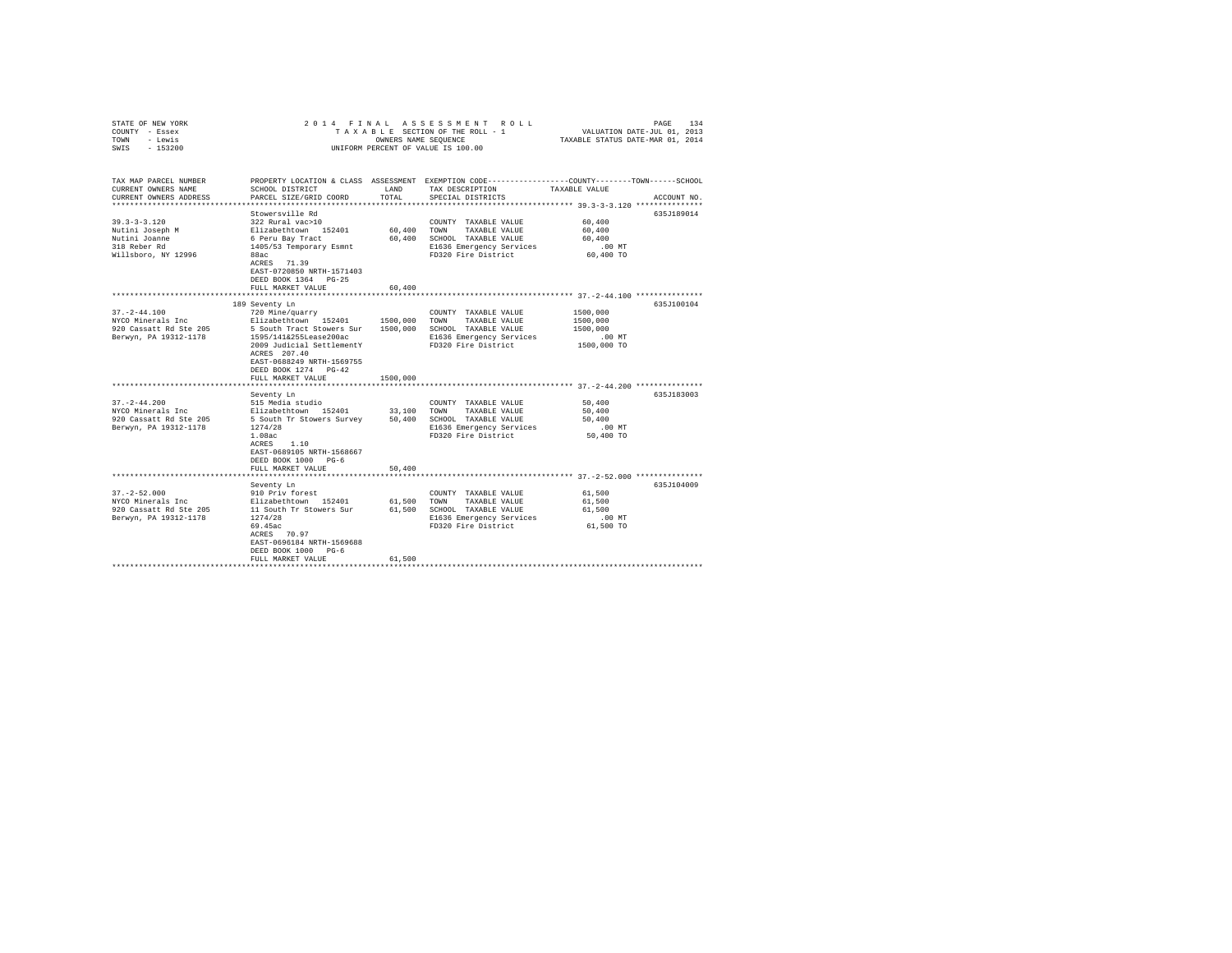| COUNTY - Essex<br>TOWN<br>- Lewis<br>SWIS<br>$-153200$                 |                                                                                                             | OWNERS NAME SEQUENCE | TAXABLE SECTION OF THE ROLL - 1<br>UNIFORM PERCENT OF VALUE IS 100.00 | VALUATION DATE-JUL 01, 2013<br>TAXABLE STATUS DATE-MAR 01, 2014                                                                |
|------------------------------------------------------------------------|-------------------------------------------------------------------------------------------------------------|----------------------|-----------------------------------------------------------------------|--------------------------------------------------------------------------------------------------------------------------------|
| TAX MAP PARCEL NUMBER<br>CURRENT OWNERS NAME<br>CURRENT OWNERS ADDRESS | SCHOOL DISTRICT<br>PARCEL SIZE/GRID COORD                                                                   | LAND<br>TOTAL        | TAX DESCRIPTION<br>SPECIAL DISTRICTS                                  | PROPERTY LOCATION & CLASS ASSESSMENT EXEMPTION CODE---------------COUNTY-------TOWN-----SCHOOL<br>TAXABLE VALUE<br>ACCOUNT NO. |
|                                                                        | 138 Pulsifer Ln                                                                                             |                      |                                                                       | 635J104012                                                                                                                     |
| $38.3 - 1 - 27.000$                                                    | 720 Mine/quarry                                                                                             |                      | COUNTY TAXABLE VALUE                                                  | 73,300                                                                                                                         |
| NYCO Minerals Inc                                                      | Elizabethtown 152401                                                                                        | 73,300               | TOWN<br>TAXABLE VALUE                                                 | 73,300                                                                                                                         |
| 920 Cassatt Rd Ste 205<br>Berwyn, PA 19312-1178                        | 12 South Tr Stowers Sur<br>1274/28                                                                          | 73,300               | SCHOOL TAXABLE VALUE<br>E1636 Emergency Services                      | 73,300<br>$.00$ MT                                                                                                             |
|                                                                        | ACRES 70.92<br>EAST-0698749 NRTH-1569999<br>DEED BOOK 1000 PG-6                                             |                      | FD320 Fire District                                                   | 73,300 TO                                                                                                                      |
|                                                                        | FULL MARKET VALUE<br>****************************                                                           | 73,300               |                                                                       |                                                                                                                                |
|                                                                        | US Route 9                                                                                                  |                      |                                                                       | 635J104007                                                                                                                     |
| $38.3 - 1 - 39.110$                                                    | 322 Rural vac>10                                                                                            |                      | COUNTY TAXABLE VALUE                                                  | 37,300                                                                                                                         |
| NYCO Minerals Inc                                                      | Elizabethtown 152401                                                                                        | 37,300               | TAXABLE VALUE<br>TOWN                                                 | 37,300                                                                                                                         |
| 920 Cassatt Rd Ste 205                                                 | 3 & 4 Essex Tract                                                                                           | 37,300               | SCHOOL TAXABLE VALUE                                                  | 37,300                                                                                                                         |
| Berwyn, PA 19312-1178                                                  | 1274/28                                                                                                     |                      | E1636 Emergency Services                                              | $.00$ MT                                                                                                                       |
|                                                                        | ACRES 22.65<br>EAST-0700726 NRTH-1568030<br>DEED BOOK 1000 PG-6<br>FULL MARKET VALUE                        | 37,300               | FD320 Fire District                                                   | 37,300 TO                                                                                                                      |
|                                                                        |                                                                                                             |                      |                                                                       | ************************ 38.3-1-39.120 **************                                                                          |
|                                                                        | 8925 US Route 9                                                                                             |                      |                                                                       | 635J189012                                                                                                                     |
| $38.3 - 1 - 39.120$                                                    | 322 Rural vac>10                                                                                            |                      | COUNTY TAXABLE VALUE                                                  | 44,500                                                                                                                         |
| NYCO Minerals Inc                                                      | Elizabethtown 152401                                                                                        | 44,500               | TOWN<br>TAXABLE VALUE                                                 | 44,500                                                                                                                         |
| 920 Cassatt Rd Ste 205                                                 | 3 4 Essex Tract                                                                                             | 44,500               | SCHOOL TAXABLE VALUE                                                  | 44,500                                                                                                                         |
| Berwyn, PA 19312-1178                                                  | 15 P Rogers Tract 4                                                                                         |                      | E1636 Emergency Services                                              | $.00$ MT                                                                                                                       |
|                                                                        | 1380/55 Declaration<br>ACRES 47.78<br>EAST-0700863 NRTH-1569122<br>DEED BOOK 1000 PG-6<br>FULL MARKET VALUE | 44,500               | FD320 Fire District                                                   | 44,500 TO                                                                                                                      |
|                                                                        | ****************************                                                                                |                      |                                                                       | ********************************** 46.2-1-4.000 ***************                                                                |
|                                                                        | Wells Hill Rd                                                                                               |                      |                                                                       | 635J100105                                                                                                                     |
| $46.2 - 1 - 4.000$                                                     | 910 Priv forest<br>Elizabethtown 152401                                                                     |                      | COUNTY TAXABLE VALUE                                                  | 57,300                                                                                                                         |
| NYCO Minerals Inc                                                      |                                                                                                             | 57,300               | TOWN<br>TAXABLE VALUE                                                 | 57,300                                                                                                                         |
| 920 Cassatt Rd Ste 205                                                 | 18 Platt Rogers Tract 4 57,300                                                                              |                      | SCHOOL TAXABLE VALUE                                                  | 57,300                                                                                                                         |
| Berwyn, PA 19312-1178                                                  | 1272/28                                                                                                     |                      | E1636 Emergency Services                                              | $.00$ MT                                                                                                                       |
|                                                                        | ACRES 62.60<br>EAST-0688482 NRTH-1567506<br>DEED BOOK 1000 PG-6                                             |                      | FD320 Fire District                                                   | 57,300 TO                                                                                                                      |
|                                                                        | FULL MARKET VALUE                                                                                           | 57,300               |                                                                       |                                                                                                                                |
|                                                                        |                                                                                                             |                      |                                                                       |                                                                                                                                |

STATE OF NEW YORK 2014 FINAL ASSESSMENT ROLL PAGE 135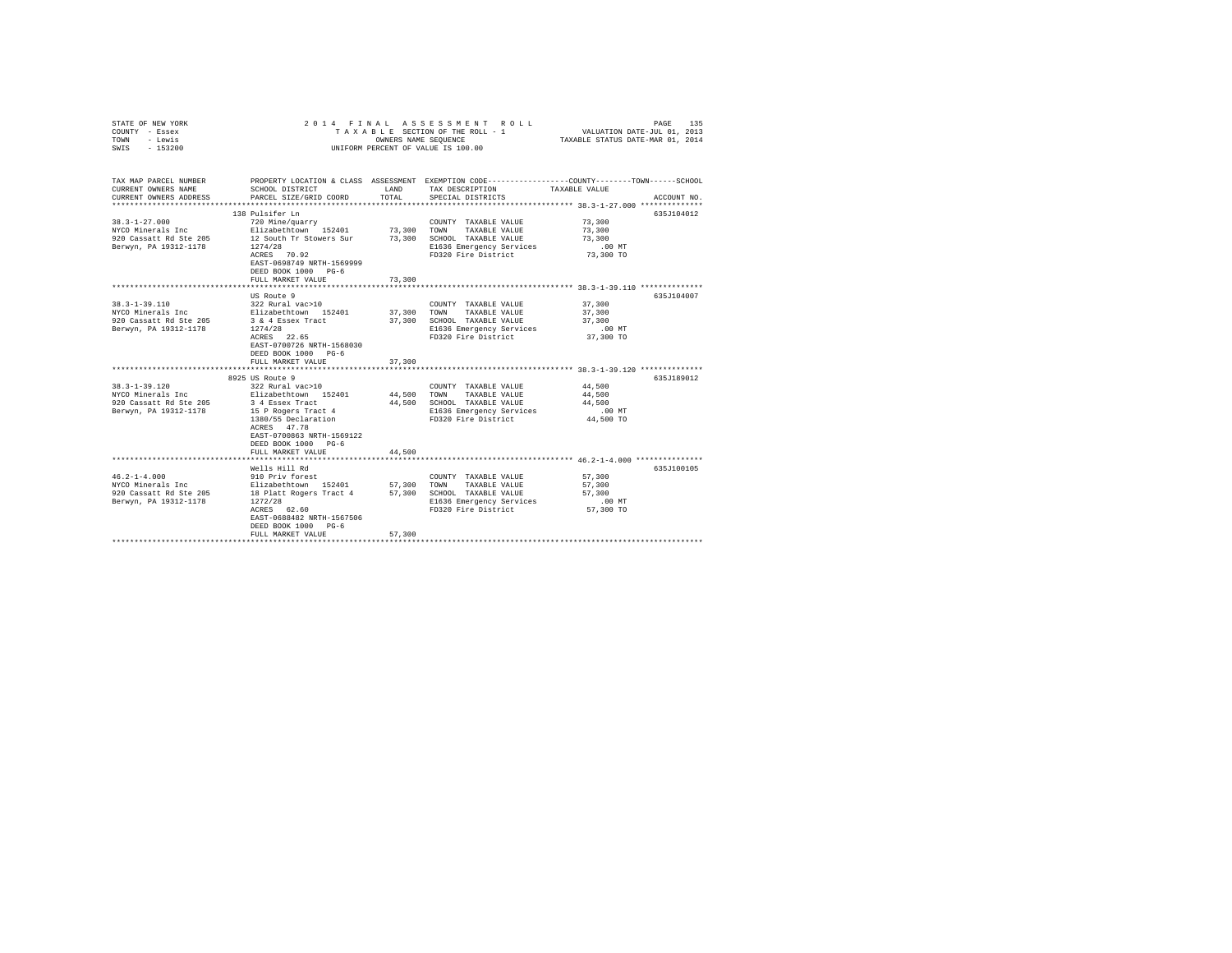| STATE OF NEW YORK<br>COUNTY - Essex<br>TOWN<br>- Lewis<br>SWIS - 153200                                                                  |                                                                                                                                                                                                                               |                                  | 2014 FINAL ASSESSMENT ROLL<br>UNIFORM PERCENT OF VALUE IS 100.00                                                                    | 136<br>PAGE                                                                                                                    |
|------------------------------------------------------------------------------------------------------------------------------------------|-------------------------------------------------------------------------------------------------------------------------------------------------------------------------------------------------------------------------------|----------------------------------|-------------------------------------------------------------------------------------------------------------------------------------|--------------------------------------------------------------------------------------------------------------------------------|
| TAX MAP PARCEL NUMBER<br>CURRENT OWNERS NAME<br>CURRENT OWNERS ADDRESS                                                                   | SCHOOL DISTRICT<br>PARCEL SIZE/GRID COORD                                                                                                                                                                                     | LAND<br>TOTAL                    | TAX DESCRIPTION<br>SPECIAL DISTRICTS                                                                                                | PROPERTY LOCATION & CLASS ASSESSMENT EXEMPTION CODE---------------COUNTY-------TOWN-----SCHOOL<br>TAXABLE VALUE<br>ACCOUNT NO. |
| $46.2 - 1 - 25.000$<br>NYCO Minerals Inc<br>920 Cassatt Rd Ste 205<br>Berwyn, PA 19312-1178                                              | 173 Seventy Ln<br>210 1 Family Res<br>Elizabethtown 152401 25.700 TOWN<br>17 Platt Rogers Tract 4 46,700 SCHOOL TAXABLE VALUE<br>2ac<br>ACRES 1.90<br>EAST-0689297 NRTH-1568079<br>DEED BOOK 1241 PG-189<br>FULL MARKET VALUE | 46,700                           | COUNTY TAXABLE VALUE<br>TAXABLE VALUE<br>E1636 Emergency Services<br>FD320 Fire District                                            | 635J102702<br>46,700<br>46,700<br>46,700<br>$.00$ MT<br>46,700 TO                                                              |
|                                                                                                                                          | Johnson Ln                                                                                                                                                                                                                    |                                  |                                                                                                                                     | 635J192006                                                                                                                     |
| $46.2 - 1 - 42.200$<br>NYCO Minerals Inc Blizabethtown 152401<br>920 Cassatt Rd Ste 205 16 Platt Rogers 4075 Ac<br>Berwyn, PA 19312-1178 | 720 Mine/quarry<br>2009 Judicial Settlement<br>Year <sub>2</sub><br>ACRES 80.00<br>EAST-0695777 NRTH-1568099<br>DEED BOOK 1006 PG-144<br>FULL MARKET VALUE                                                                    | 2000,000<br>2000.000<br>2000,000 | COUNTY TAXABLE VALUE<br>TOWN<br>TAXABLE VALUE<br>SCHOOL TAXABLE VALUE<br>E1636 Emergency Services<br>FD320 Fire District            | 2000.000<br>2000,000<br>2000,000<br>.00 MT<br>2000,000 TO                                                                      |
|                                                                                                                                          | Pulsifer Ln                                                                                                                                                                                                                   |                                  |                                                                                                                                     | 635J104008                                                                                                                     |
| $47.1 - 1 - 1.110$<br>NYCO Minerals Inc<br>920 Cassatt Rd Ste 205<br>Berwyn, PA 19312-1178                                               | 322 Rural vac>10<br>Elizabethtown 152401 15,300 TOWN TAXABLE VALUE<br>15 Platt Rogers Tract 4 15,300 SCHOOL TAXABLE VALUE<br>1274/28<br>$ACRES$ 20.50<br>EAST-0700138 NRTH-1568541<br>DEED BOOK 1000 PG-6                     |                                  | COUNTY TAXABLE VALUE<br>E1636 Emergency Services<br>FD320 Fire District                                                             | 15,300<br>15,300<br>15,300<br>$.00$ MT<br>15,300 TO                                                                            |
|                                                                                                                                          | FULL MARKET VALUE                                                                                                                                                                                                             | 15,300                           |                                                                                                                                     |                                                                                                                                |
| $47.1 - 1 - 1.140$<br>NYCO Minerals Inc Blizabethtown 152401<br>920 Cassatt Rd Ste 205 15 Platt Rogers Tr 4<br>Berwyn, PA 19312-1178     | Pulsifer Ln<br>910 Priv forest<br>1274/28<br>ACRES 144.52<br>EAST-0698238 NRTH-1568446<br>DEED BOOK 1000 PG-6<br>FULL MARKET VALUE                                                                                            | 98,300                           | COUNTY TAXABLE VALUE<br>98,300 TOWN TAXABLE VALUE<br>98,300 SCHOOL TAXABLE VALUE<br>E1636 Emergency Services<br>FD320 Fire District | 635J189011<br>98,300<br>98,300<br>98,300<br>$.00$ MT<br>98,300 TO                                                              |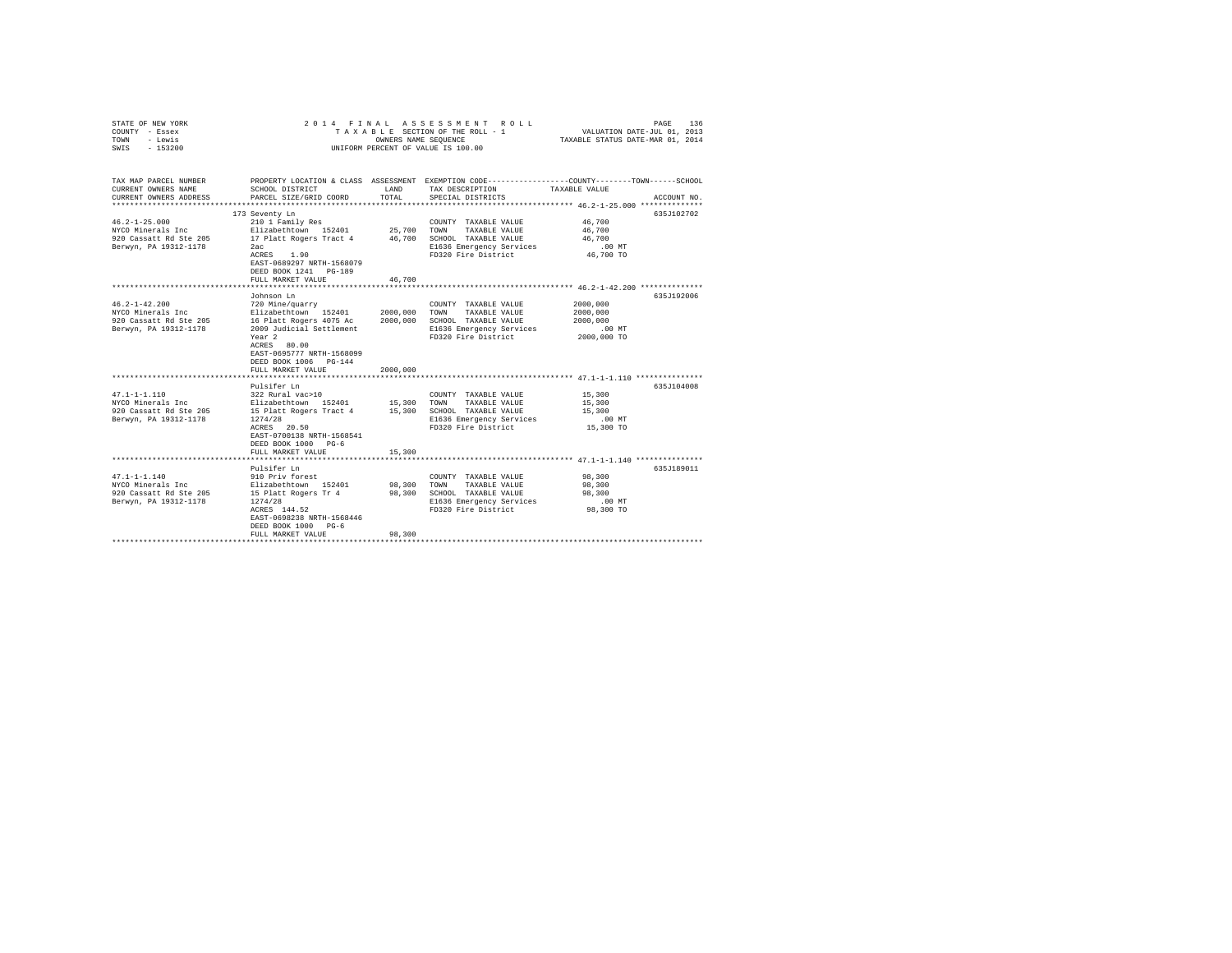| STATE OF NEW YORK<br>COUNTY - Essex<br>- Lewis<br>TOWN<br>SWIS<br>$-153200$ | 2014 FINAL                                                                                 | OWNERS NAME SEQUENCE | RAS SESSMENT ROLL PAGE 137<br>SECTION OF THE ROLL - 1 VALUATION DATE-JUL 01, 2013<br>S NAME SEQUENCE 1 TAXABLE STATUS DATE-MAR 01, 2014<br>TAXABLE SECTION OF THE ROLL - 1<br>UNIFORM PERCENT OF VALUE IS 100.00 |                                                      |                        |
|-----------------------------------------------------------------------------|--------------------------------------------------------------------------------------------|----------------------|------------------------------------------------------------------------------------------------------------------------------------------------------------------------------------------------------------------|------------------------------------------------------|------------------------|
| TAX MAP PARCEL NUMBER<br>CURRENT OWNERS NAME<br>CURRENT OWNERS ADDRESS      | SCHOOL DISTRICT<br>PARCEL SIZE/GRID COORD                                                  | LAND<br>TOTAL        | PROPERTY LOCATION & CLASS ASSESSMENT EXEMPTION CODE----------------COUNTY-------TOWN-----SCHOOL<br>TAX DESCRIPTION<br>SPECIAL DISTRICTS                                                                          | TAXABLE VALUE                                        | ACCOUNT NO.            |
|                                                                             | 49 Rustic Way                                                                              |                      |                                                                                                                                                                                                                  |                                                      | 635J193003             |
| 47.13-1-33.001                                                              | 240 Rural res                                                                              |                      | COUNTY TAXABLE VALUE                                                                                                                                                                                             | 262,100                                              |                        |
| ODonnell Deirdre C                                                          | Elizabethtown 152401                                                                       | 59,100 TOWN          | TAXABLE VALUE                                                                                                                                                                                                    | 262,100                                              |                        |
| 24 Morey House Dr                                                           | 2 Platt Rogers Tr 1<br>ACRES 12.00                                                         |                      | 262,100 SCHOOL TAXABLE VALUE                                                                                                                                                                                     | 262,100                                              |                        |
| Orford, NH 03777                                                            |                                                                                            |                      | E1636 Emergency Services                                                                                                                                                                                         | $.00$ MT                                             |                        |
|                                                                             | EAST-0699594 NRTH-1556380<br>DEED BOOK 1347 PG-329                                         |                      | FD320 Fire District                                                                                                                                                                                              | 262,100 TO                                           |                        |
|                                                                             | FULL MARKET VALUE                                                                          | 262,100              |                                                                                                                                                                                                                  |                                                      |                        |
|                                                                             | *******************                                                                        |                      |                                                                                                                                                                                                                  | *********************** 46.2-1-21.000 ************** |                        |
|                                                                             | Seventy Ln                                                                                 |                      |                                                                                                                                                                                                                  |                                                      | 635J103711             |
| $46.2 - 1 - 21.000$                                                         | 314 Rural vac<10                                                                           |                      | COUNTY TAXABLE VALUE                                                                                                                                                                                             | 6,400                                                |                        |
| OKusky Carl                                                                 |                                                                                            | 6.400 TOWN           | TAXABLE VALUE                                                                                                                                                                                                    | 6,400                                                |                        |
|                                                                             |                                                                                            |                      | 6,400 SCHOOL TAXABLE VALUE                                                                                                                                                                                       | 6,400                                                |                        |
| OKusky Emma J<br>HCR1 Box 401                                               |                                                                                            |                      | E1636 Emergency Services                                                                                                                                                                                         | $.00$ MT                                             |                        |
| Lewis, NY 12950                                                             | Elizabethtown 152401<br>17 Platt Rogers Tract 4<br>ACRES 0.38<br>EAST-0689843 NRTH-1566687 |                      | FD320 Fire District                                                                                                                                                                                              | 6,400 TO                                             |                        |
|                                                                             | DEED BOOK 1264 PG-280                                                                      |                      |                                                                                                                                                                                                                  |                                                      |                        |
|                                                                             | FULL MARKET VALUE                                                                          | 6.400                |                                                                                                                                                                                                                  |                                                      |                        |
|                                                                             |                                                                                            | ************         | *********************************** 38.3-1-6.120 ***************                                                                                                                                                 |                                                      |                        |
| $38.3 - 1 - 6.120$                                                          | US Route 9<br>311 Res vac land                                                             |                      | COUNTY TAXABLE VALUE                                                                                                                                                                                             | 21,700                                               | 635Z009001             |
|                                                                             |                                                                                            | 21,700               | TOWN<br>TAXABLE VALUE                                                                                                                                                                                            | 21,700                                               |                        |
| OKusky Carl J Jr<br>OKusky Emma J                                           |                                                                                            | 21,700               | SCHOOL TAXABLE VALUE                                                                                                                                                                                             | 21,700                                               |                        |
| 9121 US Rte 9                                                               |                                                                                            |                      | E1636 Emergency Services                                                                                                                                                                                         | $.00$ MT                                             |                        |
| Lewis, NY 12950                                                             | Elizabethown 152401<br>11 Essex Tract<br>ACRES 1.20<br>EAST-0703222 NRTH-1572852           |                      | FD320 Fire District                                                                                                                                                                                              | 21,700 TO                                            |                        |
|                                                                             | DEED BOOK 1568 PG-59                                                                       |                      |                                                                                                                                                                                                                  |                                                      |                        |
|                                                                             | FULL MARKET VALUE                                                                          | 21,700               |                                                                                                                                                                                                                  |                                                      |                        |
|                                                                             |                                                                                            | ********             |                                                                                                                                                                                                                  | ************* 38.3-1-8.000 ***************           |                        |
|                                                                             | 9123 US Route 9                                                                            |                      |                                                                                                                                                                                                                  |                                                      | 635J101214             |
| $38.3 - 1 - 8.000$                                                          | 210 1 Family Res                                                                           |                      | COUNTY TAXABLE VALUE                                                                                                                                                                                             | 77,000                                               |                        |
| OKusky Carl J Jr<br>OKusky Emma J                                           | Elizabethtown 152401                                                                       | 34,200<br>77,000     | TOWN<br>TAXABLE VALUE<br>SCHOOL TAXABLE VALUE                                                                                                                                                                    | 77,000<br>77,000                                     |                        |
| 9121 US Rte 9                                                               | 11 Essex Tract<br>Bldg 1&2                                                                 |                      | E1636 Emergency Services                                                                                                                                                                                         | $.00$ MT                                             |                        |
| Lewis, NY 12950                                                             | ACRES 2.20                                                                                 |                      | FD320 Fire District                                                                                                                                                                                              | 77,000 TO                                            |                        |
|                                                                             | EAST-0703422 NRTH-1572657                                                                  |                      |                                                                                                                                                                                                                  |                                                      |                        |
|                                                                             | DEED BOOK 1452 PG-236                                                                      |                      |                                                                                                                                                                                                                  |                                                      |                        |
|                                                                             | FULL MARKET VALUE                                                                          | 77,000               |                                                                                                                                                                                                                  |                                                      |                        |
|                                                                             |                                                                                            |                      |                                                                                                                                                                                                                  |                                                      |                        |
|                                                                             | 9121 US Route 9                                                                            |                      |                                                                                                                                                                                                                  |                                                      | 635J101215             |
| $38.3 - 1 - 9.000$                                                          | 210 1 Family Res                                                                           |                      | RES. STAR 41854                                                                                                                                                                                                  | 0                                                    | $\mathbf{0}$<br>30,000 |
| OKusky Carl J Jr                                                            | Elizabethtown 152401                                                                       | 34,000<br>128,900    | COUNTY TAXABLE VALUE<br>TOWN                                                                                                                                                                                     | 128,900                                              |                        |
| OKusky Emma J<br>9121 US Rte 9                                              |                                                                                            |                      | TAXABLE VALUE<br>SCHOOL TAXABLE VALUE                                                                                                                                                                            | 128,900<br>98,900                                    |                        |
| Lewis, NY 12950                                                             | 5 & 11 Essex Tract<br>ACRES 2.00 BANK1STARSG<br>EAST-0703227 NRTH-1572708                  |                      | E1636 Emergency Services                                                                                                                                                                                         | .00MT                                                |                        |
|                                                                             | DEED BOOK 1438    PG-288                                                                   |                      | FD320 Fire District                                                                                                                                                                                              | 128,900 TO                                           |                        |
|                                                                             | FULL MARKET VALUE                                                                          | 128,900              |                                                                                                                                                                                                                  |                                                      |                        |
|                                                                             |                                                                                            |                      |                                                                                                                                                                                                                  |                                                      |                        |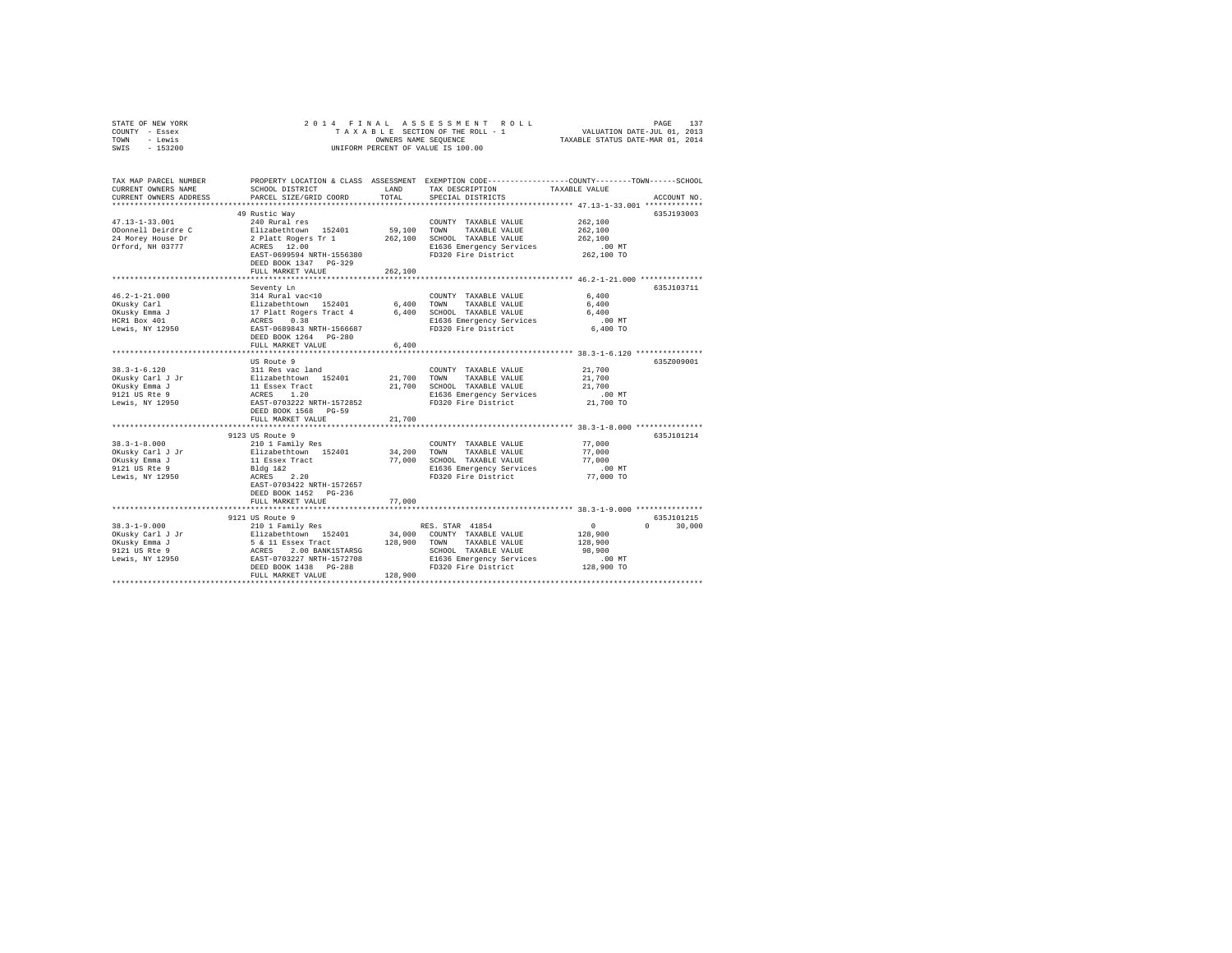| STATE OF NEW YORK |           |  |  | 2014 FINAL ASSESSMENT ROLL         |                                  | PAGE                        | 138 |
|-------------------|-----------|--|--|------------------------------------|----------------------------------|-----------------------------|-----|
| COUNTY - Essex    |           |  |  | TAXABLE SECTION OF THE ROLL - 1    |                                  | VALUATION DATE-JUL 01, 2013 |     |
| TOWN              | - Lewis   |  |  | OWNERS NAME SEOUENCE               | TAXABLE STATUS DATE-MAR 01, 2014 |                             |     |
| SWIS              | $-153200$ |  |  | UNIFORM PERCENT OF VALUE IS 100.00 |                                  |                             |     |

| TAX MAP PARCEL NUMBER<br>CURRENT OWNERS NAME<br>CURRENT OWNERS ADDRESS                                                                                                                                                                                                                                                                                                                                                                                        | SCHOOL DISTRICT<br>PARCEL SIZE/GRID COORD | LAND<br>TOTAL | PROPERTY LOCATION & CLASS ASSESSMENT EXEMPTION CODE---------------COUNTY-------TOWN-----SCHOOL<br>TAX DESCRIPTION<br>SPECIAL DISTRICTS | TAXABLE VALUE                              | ACCOUNT NO.                     |
|---------------------------------------------------------------------------------------------------------------------------------------------------------------------------------------------------------------------------------------------------------------------------------------------------------------------------------------------------------------------------------------------------------------------------------------------------------------|-------------------------------------------|---------------|----------------------------------------------------------------------------------------------------------------------------------------|--------------------------------------------|---------------------------------|
|                                                                                                                                                                                                                                                                                                                                                                                                                                                               |                                           |               |                                                                                                                                        |                                            |                                 |
|                                                                                                                                                                                                                                                                                                                                                                                                                                                               | 8885 US Route 9                           |               |                                                                                                                                        |                                            | 635J174002                      |
| $\begin{tabular}{l c c c c} \multicolumn{3}{c}{47.1-1-12.000} & \multicolumn{3}{c}{\multicolumn{3}{c}{\multicolumn{3}{c}{\multicolumn{3}{c}{\multicolumn{3}{c}{\multicolumn{3}{c}{\multicolumn{3}{c}{\multicolumn{3}{c}{\multicolumn{3}{c}{\multicolumn{3}{c}{\multicolumn{3}{c}{\multicolumn{3}{c}{\multicolumn{3}{c}{\multicolumn{3}{c}{\multicolumn{3}{c}{\multicolumn{3}{c}{\multicolumn{3}{c}{\multicolumn{3}{c}{\multicolumn{3}{c}{\multicolumn{3}{c}{$ |                                           |               |                                                                                                                                        | $\sim$ 0                                   | $\Omega$ and $\Omega$<br>30,000 |
|                                                                                                                                                                                                                                                                                                                                                                                                                                                               |                                           |               |                                                                                                                                        | 157,100<br>157,100                         |                                 |
|                                                                                                                                                                                                                                                                                                                                                                                                                                                               |                                           |               |                                                                                                                                        |                                            |                                 |
|                                                                                                                                                                                                                                                                                                                                                                                                                                                               |                                           |               |                                                                                                                                        | 127,100<br>.00 MT                          |                                 |
|                                                                                                                                                                                                                                                                                                                                                                                                                                                               |                                           |               |                                                                                                                                        |                                            |                                 |
|                                                                                                                                                                                                                                                                                                                                                                                                                                                               |                                           |               | FD320 Fire District 157,100 TO                                                                                                         |                                            |                                 |
|                                                                                                                                                                                                                                                                                                                                                                                                                                                               | FULL MARKET VALUE                         | 157,100       |                                                                                                                                        |                                            |                                 |
|                                                                                                                                                                                                                                                                                                                                                                                                                                                               |                                           |               |                                                                                                                                        |                                            |                                 |
| $56.1 - 2 - 19.000$                                                                                                                                                                                                                                                                                                                                                                                                                                           | 8201 US Route 9<br>425 Bar                |               | COUNTY TAXABLE VALUE                                                                                                                   | 108,200                                    | 635K104211                      |
|                                                                                                                                                                                                                                                                                                                                                                                                                                                               |                                           |               |                                                                                                                                        | 108,200                                    |                                 |
|                                                                                                                                                                                                                                                                                                                                                                                                                                                               |                                           |               |                                                                                                                                        |                                            |                                 |
|                                                                                                                                                                                                                                                                                                                                                                                                                                                               |                                           |               |                                                                                                                                        | 108,200<br>.00 MT                          |                                 |
|                                                                                                                                                                                                                                                                                                                                                                                                                                                               | ACRES 0.96<br>EAST-0700166 NRTH-1550196   |               | FD320 Fire District                                                                                                                    | 108,200 TO                                 |                                 |
|                                                                                                                                                                                                                                                                                                                                                                                                                                                               | DEED BOOK 1036 PG-240                     |               |                                                                                                                                        |                                            |                                 |
|                                                                                                                                                                                                                                                                                                                                                                                                                                                               | FULL MARKET VALUE                         | 108,200       |                                                                                                                                        |                                            |                                 |
|                                                                                                                                                                                                                                                                                                                                                                                                                                                               |                                           |               | ******************************* 56.1-2-20.000 ***************                                                                          |                                            |                                 |
|                                                                                                                                                                                                                                                                                                                                                                                                                                                               | US Route 9                                |               |                                                                                                                                        |                                            | 635K104210                      |
|                                                                                                                                                                                                                                                                                                                                                                                                                                                               |                                           |               | COUNTY TAXABLE VALUE                                                                                                                   | 17,100                                     |                                 |
|                                                                                                                                                                                                                                                                                                                                                                                                                                                               |                                           |               |                                                                                                                                        | 17,100                                     |                                 |
|                                                                                                                                                                                                                                                                                                                                                                                                                                                               |                                           |               |                                                                                                                                        | 17,100                                     |                                 |
|                                                                                                                                                                                                                                                                                                                                                                                                                                                               |                                           |               |                                                                                                                                        |                                            |                                 |
|                                                                                                                                                                                                                                                                                                                                                                                                                                                               |                                           |               |                                                                                                                                        |                                            |                                 |
|                                                                                                                                                                                                                                                                                                                                                                                                                                                               | DEED BOOK 1036 PG-240                     |               |                                                                                                                                        |                                            |                                 |
|                                                                                                                                                                                                                                                                                                                                                                                                                                                               | FULL MARKET VALUE                         | 17,100        |                                                                                                                                        |                                            |                                 |
|                                                                                                                                                                                                                                                                                                                                                                                                                                                               |                                           |               |                                                                                                                                        |                                            |                                 |
|                                                                                                                                                                                                                                                                                                                                                                                                                                                               | 8917 US Route 9                           |               |                                                                                                                                        |                                            | 635J180018                      |
| $38.3 - 1 - 39.200$                                                                                                                                                                                                                                                                                                                                                                                                                                           | 210 1 Family Res                          |               | RES. STAR 41854                                                                                                                        | $\sim$ 0                                   | $0 \qquad \qquad$<br>30,000     |
|                                                                                                                                                                                                                                                                                                                                                                                                                                                               |                                           |               |                                                                                                                                        | 118,000                                    |                                 |
| Palmer Tammy Mark 210 - Family Reserved and the season of the season of the season of the season of the season<br>B917 US Ree 9 3 Base Tract 118,000 COUNTY TAXABLE VALUE AND TAXABLE VALUE And the season of the season of the<br>L                                                                                                                                                                                                                          |                                           |               |                                                                                                                                        | 118,000                                    |                                 |
|                                                                                                                                                                                                                                                                                                                                                                                                                                                               |                                           |               | SCHOOL TAXABLE VALUE 88,000                                                                                                            |                                            |                                 |
|                                                                                                                                                                                                                                                                                                                                                                                                                                                               | EAST-0701323 NRTH-1567679                 |               | E1636 Emergency Services                                                                                                               |                                            |                                 |
|                                                                                                                                                                                                                                                                                                                                                                                                                                                               | DEED BOOK 1543    PG-126                  |               |                                                                                                                                        |                                            |                                 |
|                                                                                                                                                                                                                                                                                                                                                                                                                                                               | FULL MARKET VALUE                         | 118,000       |                                                                                                                                        | **************** 37.-2-46.300 ************ |                                 |
|                                                                                                                                                                                                                                                                                                                                                                                                                                                               |                                           |               |                                                                                                                                        |                                            | 635J180015                      |
|                                                                                                                                                                                                                                                                                                                                                                                                                                                               |                                           |               |                                                                                                                                        |                                            |                                 |
|                                                                                                                                                                                                                                                                                                                                                                                                                                                               |                                           |               |                                                                                                                                        |                                            |                                 |
|                                                                                                                                                                                                                                                                                                                                                                                                                                                               |                                           |               |                                                                                                                                        |                                            |                                 |
|                                                                                                                                                                                                                                                                                                                                                                                                                                                               |                                           |               |                                                                                                                                        |                                            |                                 |
|                                                                                                                                                                                                                                                                                                                                                                                                                                                               |                                           |               |                                                                                                                                        |                                            |                                 |
|                                                                                                                                                                                                                                                                                                                                                                                                                                                               | EAST-0689674 NRTH-1569206                 |               |                                                                                                                                        |                                            |                                 |
|                                                                                                                                                                                                                                                                                                                                                                                                                                                               | DEED BOOK 1420 PG-51                      |               |                                                                                                                                        |                                            |                                 |
|                                                                                                                                                                                                                                                                                                                                                                                                                                                               | FULL MARKET VALUE                         | 36,700        |                                                                                                                                        |                                            |                                 |
|                                                                                                                                                                                                                                                                                                                                                                                                                                                               |                                           |               |                                                                                                                                        |                                            |                                 |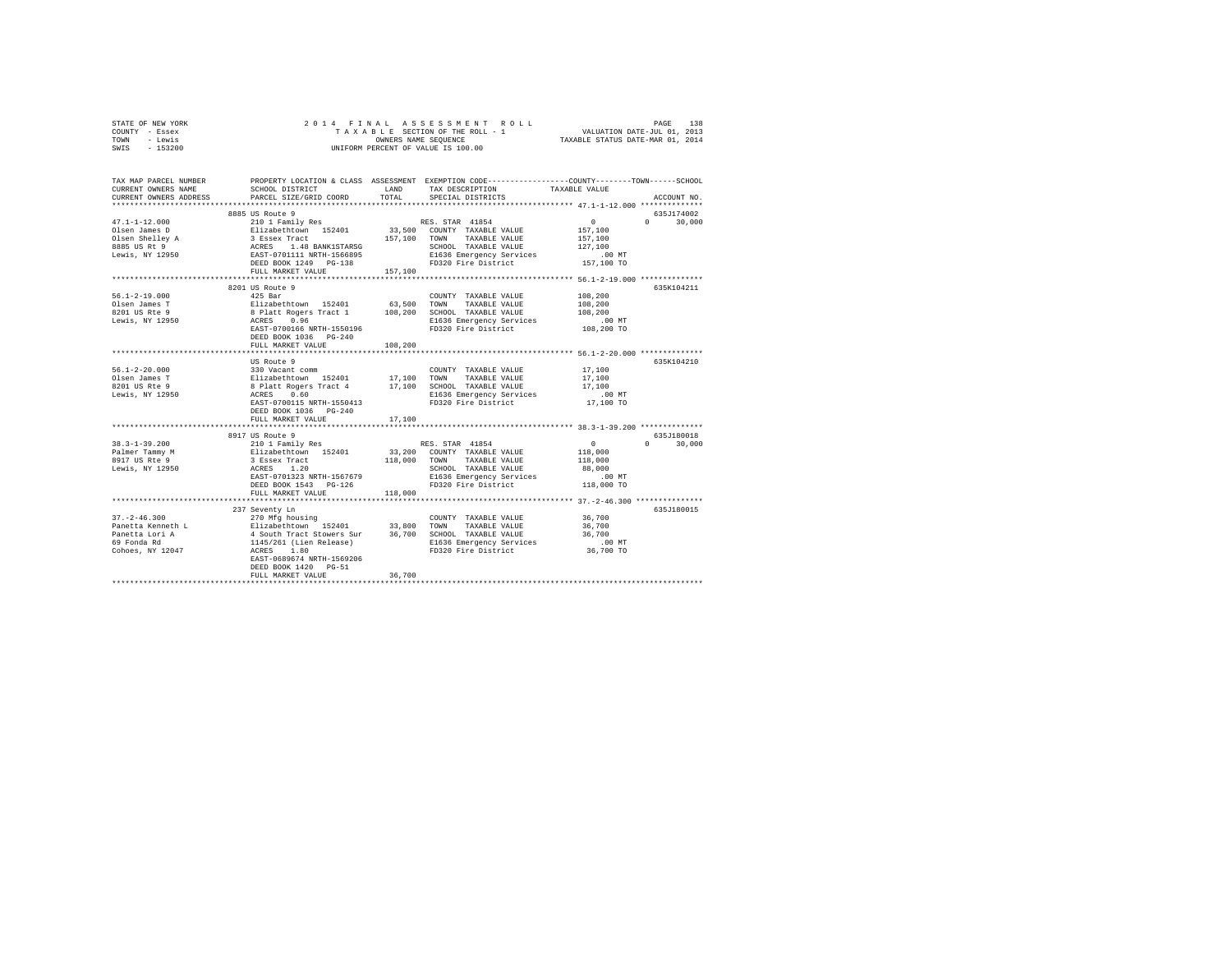| STATE OF NEW YORK<br>COUNTY - Essex<br>TOWN - Lewis<br>SWIS - 153200                                                                                                  | 2014 FINAL                                                                                                                                                                                                |                                  | UNIFORM PERCENT OF VALUE IS 100.00                                                                                                                    | PAGE 139 PAGE 139 PAGE 139 PAGE 139<br>TAXABLE SECTION OF THE ROLL - 1 VALUATION DATE-JUL 01, 2013<br>OWNERS NAME SEQUENCE TRXABLE STATUS DATE-MAR 01, 2014 |  |
|-----------------------------------------------------------------------------------------------------------------------------------------------------------------------|-----------------------------------------------------------------------------------------------------------------------------------------------------------------------------------------------------------|----------------------------------|-------------------------------------------------------------------------------------------------------------------------------------------------------|-------------------------------------------------------------------------------------------------------------------------------------------------------------|--|
| TAX MAP PARCEL NUMBER PROPERTY LOCATION & CLASS ASSESSMENT EXEMPTION CODE---------------COUNTY-------TOWN-----SCHOOL<br>CURRENT OWNERS NAME<br>CURRENT OWNERS ADDRESS | SCHOOL DISTRICT<br>PARCEL SIZE/GRID COORD                                                                                                                                                                 | LAND<br>TOTAL                    | TAX DESCRIPTION<br>SPECIAL DISTRICTS                                                                                                                  | TAXABLE VALUE<br>ACCOUNT NO.                                                                                                                                |  |
| $56.2 - 3 - 32.200$<br>Parisi Joseph A<br>Parisi Tonya L<br>c/o Donald Thomas<br>576 Steele Woods Rd<br>Westport, NY 12993                                            | 576 Steele Woods Rd<br>210 1 Family Res<br>Elizabethtown 152401<br>39 Mccormick<br>1629/288-Life Estate to<br>Donald & Maureen Thomas<br>ACRES 2.10<br>EAST-0714168 NRTH-1549214<br>DEED BOOK 1629 PG-288 |                                  | SR STAR 41834<br>34,100 COUNTY TAXABLE VALUE<br>112,100 TOWN TAXABLE VALUE<br>SCHOOL TAXABLE VALUE<br>E1636 Emergency Services<br>FD320 Fire District | 635J188008<br>$\sim$ 0<br>0 64,200<br>112,100<br>112,100<br>47,900<br>$.00$ MT<br>112,100 TO                                                                |  |
| $56.2 - 3 - 34.000$<br>Parisi Joseph A<br>Parisi Tonya L<br>1000 Rt 29<br>Middle Grove, NY 12850                                                                      | FULL MARKET VALUE<br>614 Steele Woods Rd<br>311 Res vac land<br>Elizabethtown 152401<br>39 Mccormick<br>1.5ac<br>ACRES 1.00<br>EAST-0715047 NRTH-1549906<br>DEED BOOK 1629 PG-284<br>FULL MARKET VALUE    | 112,100<br>21,500 TOWN<br>21,500 | COUNTY TAXABLE VALUE<br>TAXABLE VALUE<br>21,500 SCHOOL TAXABLE VALUE<br>E1636 Emergency Services<br>FD320 Fire District                               | 635J105007<br>21,500<br>21,500<br>21,500<br>$.00$ MT<br>21,500 TO                                                                                           |  |
| $57.1 - 3 - 14.110$<br>Pastore Deborah J<br>211 Indian Mtn Rd<br>Lakeville, CT 06039                                                                                  | Wadhams Heights Ln<br>322 Rural vac>10<br>Elizabethtown 152401<br>30 & 33 Mccormicks<br>ACRES 8.44<br>EAST-0720794 NRTH-1547338<br>DEED BOOK 1306 PG-244<br>FULL MARKET VALUE                             | 28,500                           | COUNTY TAXABLE VALUE<br>28,500 TOWN TAXABLE VALUE<br>28,500 SCHOOL TAXABLE VALUE<br>E1636 Emergency Services<br>FD320 Fire District                   | 635J104805<br>28,500<br>28,500<br>28,500<br>.00 MT<br>28,500 TO                                                                                             |  |
| $47.2 - 1 - 61.000$<br>Pastore Sarah<br>26 Steele Woods Rd<br>Elizabethtown, NY 12932                                                                                 | Hulbert Rd<br>322 Rural vac>10<br>Elizabethtown 152401<br>35 Platt Rogers<br>ACRES 50.00<br>EAST-0712522 NRTH-1561577<br>DEED BOOK 1751 PG-226<br>FULL MARKET VALUE                                       | 30,000<br>30,000                 | COUNTY TAXABLE VALUE<br>TOWN TAXABLE VALUE<br>30,000 SCHOOL TAXABLE VALUE<br>E1636 Emergency Services<br>FD320 Fire District                          | 635J101713<br>30,000<br>30,000<br>30,000<br>$.00$ MT<br>30,000 TO                                                                                           |  |
| 47.4-1-8.000<br>Pastore Sarah<br>26 Steele Woods Rd<br>Elizabethtown, NY 12932 ACRES 105.45                                                                           | 16 Duntley Ln<br>240 Rural res<br>Elizabethtown 152401<br>35 Platt Rogers<br>EAST-0713107 NRTH-1559778<br>DEED BOOK 1751 PG-123<br>FULL MARKET VALUE                                                      | 105,300                          | COUNTY TAXABLE VALUE<br>103,600 TOWN TAXABLE VALUE<br>105,300 SCHOOL TAXABLE VALUE<br>E1636 Emergency Services<br>FD320 Fire District                 | 635J101714<br>105,300<br>105,300<br>105,300<br>$.00$ MT<br>105,300 TO                                                                                       |  |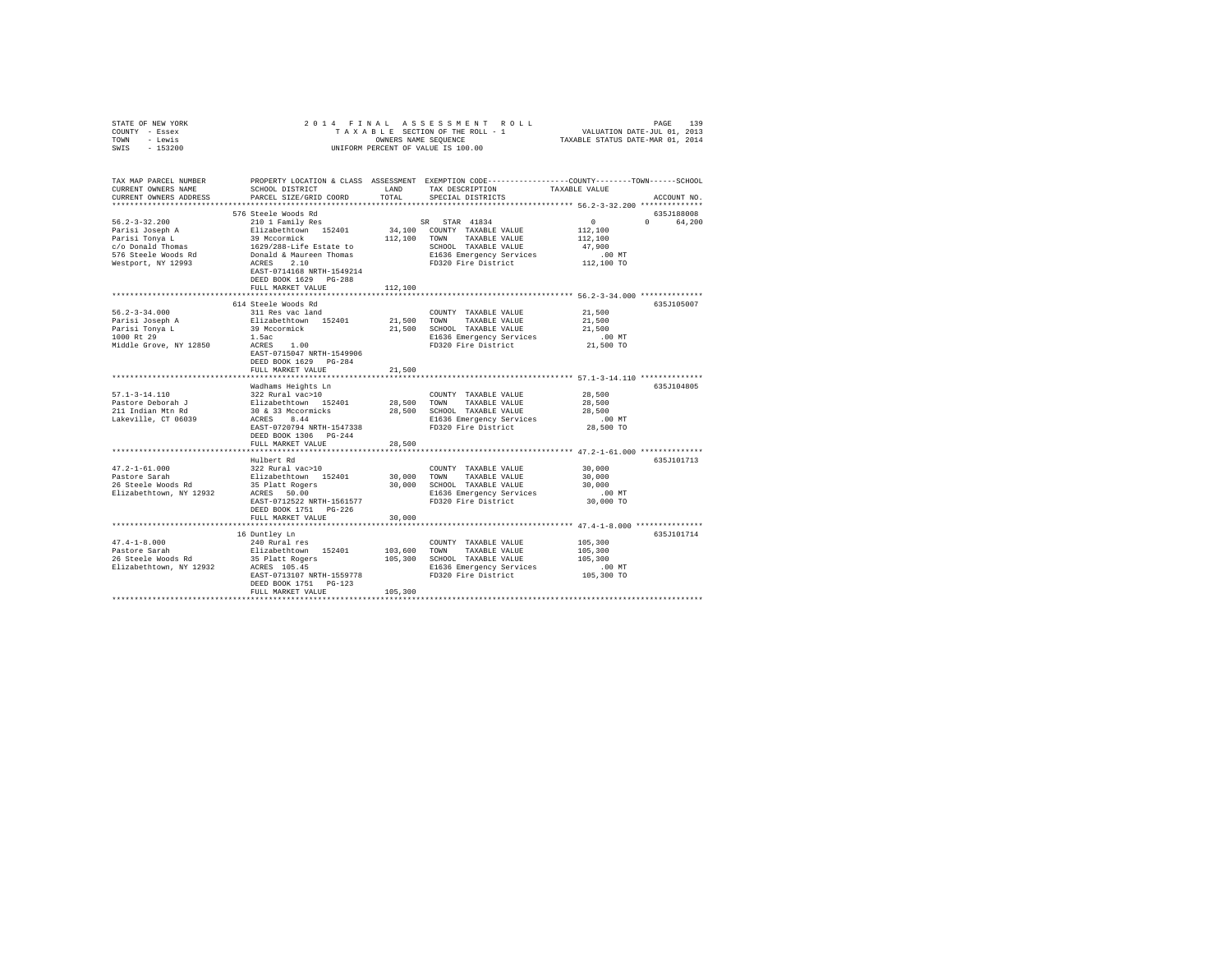| COUNTY - Essex<br>TOWN<br>- Lewis                                                                                                                                                                                                                                                                                                                                                                                                          |                                                                                                                                                                                                  |        |                                                                                                                                                            |          |                                                                                                |
|--------------------------------------------------------------------------------------------------------------------------------------------------------------------------------------------------------------------------------------------------------------------------------------------------------------------------------------------------------------------------------------------------------------------------------------------|--------------------------------------------------------------------------------------------------------------------------------------------------------------------------------------------------|--------|------------------------------------------------------------------------------------------------------------------------------------------------------------|----------|------------------------------------------------------------------------------------------------|
| $-153200$<br>SWTS                                                                                                                                                                                                                                                                                                                                                                                                                          |                                                                                                                                                                                                  |        | UNIFORM PERCENT OF VALUE IS 100.00                                                                                                                         |          |                                                                                                |
|                                                                                                                                                                                                                                                                                                                                                                                                                                            |                                                                                                                                                                                                  |        |                                                                                                                                                            |          |                                                                                                |
| TAX MAP PARCEL NUMBER<br>CURRENT OWNERS NAME                                                                                                                                                                                                                                                                                                                                                                                               | SCHOOL DISTRICT                                                                                                                                                                                  | LAND   | PROPERTY LOCATION & CLASS ASSESSMENT EXEMPTION CODE---------------COUNTY-------TOWN------SCHOOL<br>TAX DESCRIPTION TAXABLE VALUE                           |          |                                                                                                |
| CURRENT OWNERS ADDRESS                                                                                                                                                                                                                                                                                                                                                                                                                     | PARCEL SIZE/GRID COORD                                                                                                                                                                           | TOTAL  | SPECIAL DISTRICTS                                                                                                                                          |          | ACCOUNT NO.                                                                                    |
|                                                                                                                                                                                                                                                                                                                                                                                                                                            |                                                                                                                                                                                                  |        |                                                                                                                                                            |          |                                                                                                |
|                                                                                                                                                                                                                                                                                                                                                                                                                                            | Denton Rd                                                                                                                                                                                        |        |                                                                                                                                                            |          | 635J103803                                                                                     |
| $46.4 - 1 - 13.100$                                                                                                                                                                                                                                                                                                                                                                                                                        | 311 Res vac land                                                                                                                                                                                 |        | COUNTY TAXABLE VALUE 24,500                                                                                                                                |          |                                                                                                |
| Pavlick Frederick R                                                                                                                                                                                                                                                                                                                                                                                                                        |                                                                                                                                                                                                  |        |                                                                                                                                                            | 24,500   |                                                                                                |
| Pavlick Matthew                                                                                                                                                                                                                                                                                                                                                                                                                            |                                                                                                                                                                                                  |        |                                                                                                                                                            | 24,500   |                                                                                                |
| 8 Dawson Ln                                                                                                                                                                                                                                                                                                                                                                                                                                | 311 Res variants 152401 24,500 TOWN TAXABLE VALUE<br>31 Platt Rogers Tract 4 24,500 SCHOOL TAXABLE VALUE<br>Survey J Deminy Map 2853 21636 Emergency Services<br>2007 12 13636 EMERIC PRESS 2011 |        | E1636 Emergency Services .00 MT<br>FD320 Fire District 24,500 TO                                                                                           |          |                                                                                                |
| Clifton Park, NY 12065                                                                                                                                                                                                                                                                                                                                                                                                                     | ACRES 4.03                                                                                                                                                                                       |        |                                                                                                                                                            |          |                                                                                                |
|                                                                                                                                                                                                                                                                                                                                                                                                                                            | EAST-0693778 NRTH-1553709                                                                                                                                                                        |        |                                                                                                                                                            |          |                                                                                                |
|                                                                                                                                                                                                                                                                                                                                                                                                                                            | DEED BOOK 1568 PG-202                                                                                                                                                                            |        |                                                                                                                                                            |          |                                                                                                |
|                                                                                                                                                                                                                                                                                                                                                                                                                                            | FULL MARKET VALUE                                                                                                                                                                                | 24,500 |                                                                                                                                                            |          |                                                                                                |
|                                                                                                                                                                                                                                                                                                                                                                                                                                            | 162 Denton Rd                                                                                                                                                                                    |        |                                                                                                                                                            |          | 635J179013                                                                                     |
| $46.4 - 1 - 13.200$                                                                                                                                                                                                                                                                                                                                                                                                                        | 260 Seasonal res                                                                                                                                                                                 |        | COUNTY TAXABLE VALUE 70,500                                                                                                                                |          |                                                                                                |
|                                                                                                                                                                                                                                                                                                                                                                                                                                            |                                                                                                                                                                                                  |        | TAXABLE VALUE 70,500                                                                                                                                       |          |                                                                                                |
|                                                                                                                                                                                                                                                                                                                                                                                                                                            |                                                                                                                                                                                                  |        |                                                                                                                                                            | 70,500   |                                                                                                |
| Pavilck Frederick R – Dizabethtown 152401 – 53,300 TOWN TAXABLE VALUE<br>8 Dawson Ln – Platt Rogers Tr 4 Lot 31 – 70,500 SCHOOL TAXABLE VALUE<br>Clifton Park, NY 12065 – Survey J Deming Map 2853 – El636 Emergency Services                                                                                                                                                                                                              |                                                                                                                                                                                                  |        |                                                                                                                                                            |          |                                                                                                |
|                                                                                                                                                                                                                                                                                                                                                                                                                                            | ACRES 54.66                                                                                                                                                                                      |        |                                                                                                                                                            |          |                                                                                                |
|                                                                                                                                                                                                                                                                                                                                                                                                                                            | EAST-0694994 NRTH-1553443                                                                                                                                                                        |        |                                                                                                                                                            |          |                                                                                                |
|                                                                                                                                                                                                                                                                                                                                                                                                                                            | DEED BOOK 676 PG-90                                                                                                                                                                              |        |                                                                                                                                                            |          |                                                                                                |
|                                                                                                                                                                                                                                                                                                                                                                                                                                            | FULL MARKET VALUE                                                                                                                                                                                | 70,500 |                                                                                                                                                            |          |                                                                                                |
|                                                                                                                                                                                                                                                                                                                                                                                                                                            |                                                                                                                                                                                                  |        |                                                                                                                                                            |          |                                                                                                |
|                                                                                                                                                                                                                                                                                                                                                                                                                                            | 10 Johnson Ln                                                                                                                                                                                    |        |                                                                                                                                                            |          | 635J103209                                                                                     |
| $46.2 - 1 - 33.000$                                                                                                                                                                                                                                                                                                                                                                                                                        |                                                                                                                                                                                                  |        |                                                                                                                                                            |          | $\begin{array}{ccc} 25\,,000 && 25\,,000 && 0 \\ 54\,,200 && 54\,,200 && 66\,,700 \end{array}$ |
| Phelan William                                                                                                                                                                                                                                                                                                                                                                                                                             |                                                                                                                                                                                                  |        |                                                                                                                                                            |          |                                                                                                |
| Phelan Sheila<br>$PQ = 454$                                                                                                                                                                                                                                                                                                                                                                                                                |                                                                                                                                                                                                  |        |                                                                                                                                                            | $\sim$ 0 | 0 64,200                                                                                       |
|                                                                                                                                                                                                                                                                                                                                                                                                                                            |                                                                                                                                                                                                  |        | COUNTY TAXABLE VALUE                                                                                                                                       | 54,200   |                                                                                                |
| Lewis, NY 12950-0454 EAST-0694417 NRTH-1565381                                                                                                                                                                                                                                                                                                                                                                                             |                                                                                                                                                                                                  |        | TOWN TAXABLE VALUE                                                                                                                                         | 54,200   |                                                                                                |
|                                                                                                                                                                                                                                                                                                                                                                                                                                            |                                                                                                                                                                                                  |        |                                                                                                                                                            |          |                                                                                                |
|                                                                                                                                                                                                                                                                                                                                                                                                                                            |                                                                                                                                                                                                  |        | DEED BOOK 684 PG-241 SCHOOL TAXABLE VALUE 2,500<br>FULL MARKET VALUE 133,400 E1636 Emergency Services 10.0 MT<br>PD320 Fire District 133,400 TO 133,400 TO |          |                                                                                                |
|                                                                                                                                                                                                                                                                                                                                                                                                                                            |                                                                                                                                                                                                  |        | ********************************** 47.4-1-35.130 **************                                                                                            |          |                                                                                                |
|                                                                                                                                                                                                                                                                                                                                                                                                                                            | 1308 County Route 10                                                                                                                                                                             |        |                                                                                                                                                            |          | 635J186008                                                                                     |
|                                                                                                                                                                                                                                                                                                                                                                                                                                            |                                                                                                                                                                                                  |        |                                                                                                                                                            |          |                                                                                                |
| $\begin{array}{lcccc} \texttt{47.4-1-35.130} & \texttt{270 Mfg housing} & \texttt{COUNTY TAAABLE VALUE} & \texttt{41,700} \\ \texttt{Phinney Brian R} & \texttt{Eliabethttown} & \texttt{152401} & \texttt{37,000 TOMN} & \texttt{TAAABLE VALUE} & \texttt{41,700} \\ \texttt{PO Box 231} & \texttt{6 Platt Regers Tract 1} & \texttt{41,700} & \texttt{SCHOOL TAAABLE VALUE} & \texttt{41,700} \\ \texttt{Esex, NY 12936} & \texttt{6 Pl$ |                                                                                                                                                                                                  |        |                                                                                                                                                            |          |                                                                                                |
|                                                                                                                                                                                                                                                                                                                                                                                                                                            |                                                                                                                                                                                                  |        |                                                                                                                                                            |          |                                                                                                |
|                                                                                                                                                                                                                                                                                                                                                                                                                                            | ACRES 5.00<br>EAST-0708645 NRTH-1555849                                                                                                                                                          |        | E1636 Emergency Services .00 MT<br>FD320 Fire District 41,700 TO                                                                                           |          |                                                                                                |
|                                                                                                                                                                                                                                                                                                                                                                                                                                            |                                                                                                                                                                                                  |        |                                                                                                                                                            |          |                                                                                                |
|                                                                                                                                                                                                                                                                                                                                                                                                                                            | DEED BOOK 1243 PG-190                                                                                                                                                                            |        |                                                                                                                                                            |          |                                                                                                |
|                                                                                                                                                                                                                                                                                                                                                                                                                                            | FULL MARKET VALUE                                                                                                                                                                                | 41,700 |                                                                                                                                                            |          |                                                                                                |
|                                                                                                                                                                                                                                                                                                                                                                                                                                            |                                                                                                                                                                                                  |        |                                                                                                                                                            |          |                                                                                                |

STATE OF NEW YORK 2014 FINAL ASSESSMENT ROLL PAGE 140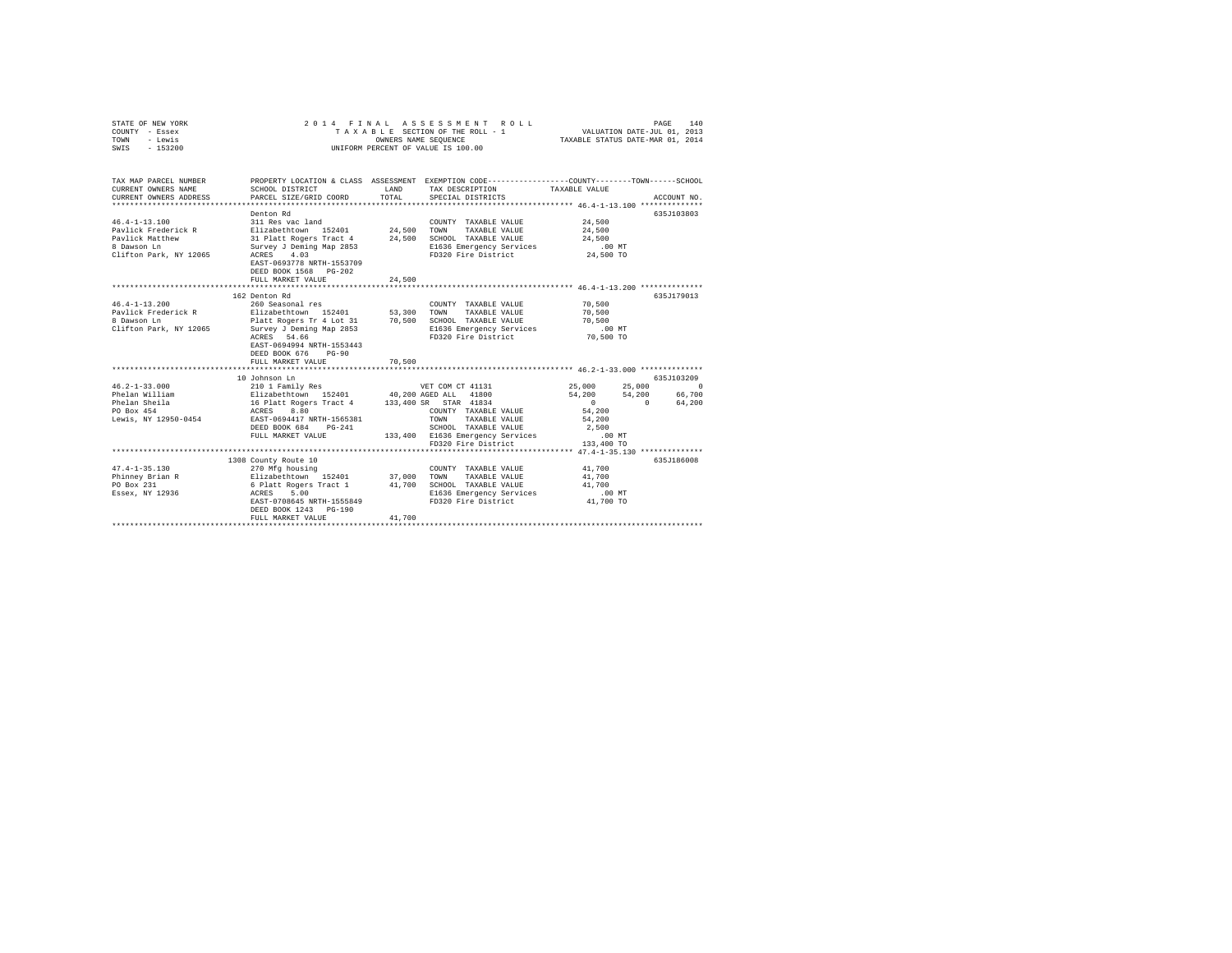| STATE OF NEW YORK | 2014 FINAL ASSESSMENT ROLL         | 141<br>PAGE                      |
|-------------------|------------------------------------|----------------------------------|
| COUNTY - Essex    | TAXABLE SECTION OF THE ROLL - 1    | VALUATION DATE-JUL 01, 2013      |
| TOWN<br>- Lewis   | OWNERS NAME SEOUENCE               | TAXABLE STATUS DATE-MAR 01, 2014 |
| $-153200$<br>SWIS | UNIFORM PERCENT OF VALUE IS 100.00 |                                  |

| TAX MAP PARCEL NUMBER                                                                                                                                                                                                                            |                                                                                                                                              |         | PROPERTY LOCATION & CLASS ASSESSMENT EXEMPTION CODE---------------COUNTY-------TOWN------SCHOOL |                            |                  |
|--------------------------------------------------------------------------------------------------------------------------------------------------------------------------------------------------------------------------------------------------|----------------------------------------------------------------------------------------------------------------------------------------------|---------|-------------------------------------------------------------------------------------------------|----------------------------|------------------|
| CURRENT OWNERS NAME                                                                                                                                                                                                                              | SCHOOL DISTRICT                                                                                                                              | LAND    | TAX DESCRIPTION                                                                                 | TAXABLE VALUE              |                  |
| CURRENT OWNERS ADDRESS                                                                                                                                                                                                                           | PARCEL SIZE/GRID COORD                                                                                                                       | TOTAL   | SPECIAL DISTRICTS                                                                               |                            | ACCOUNT NO.      |
|                                                                                                                                                                                                                                                  |                                                                                                                                              |         |                                                                                                 |                            |                  |
|                                                                                                                                                                                                                                                  | Osawentha Dr                                                                                                                                 |         |                                                                                                 |                            | 635J178536       |
| $47.1 - 1 - 31.000$                                                                                                                                                                                                                              | 311 Res vac land                                                                                                                             |         | COUNTY TAXABLE VALUE                                                                            | 900                        |                  |
|                                                                                                                                                                                                                                                  |                                                                                                                                              |         | 900 TOWN TAXABLE VALUE<br>900 SCHOOL TAXABLE VALUE                                              | 900                        |                  |
| Fierce Deborah and Elizabethtown 152401<br>61 Osawentha Dr 14 Platt Rogers Tract 4<br>Lewis, NY 12950 12858 0.90 BANKBACTAXS<br>EACRES 0.90 BANKBACTAXS                                                                                          |                                                                                                                                              |         |                                                                                                 | 900                        |                  |
|                                                                                                                                                                                                                                                  |                                                                                                                                              |         |                                                                                                 | .00MT                      |                  |
|                                                                                                                                                                                                                                                  |                                                                                                                                              |         | E1636 Emergency Services<br>FD320 Fire District<br>WB320 Lewis B&I<br>900 WD320 Water District  | 900 TO                     |                  |
|                                                                                                                                                                                                                                                  | DEED BOOK 1438 PG-77<br>FULL MARKET VALUE<br>FULL MARKET VALUE                                                                               |         |                                                                                                 | 900 TO C<br>900 TO M       |                  |
|                                                                                                                                                                                                                                                  |                                                                                                                                              |         |                                                                                                 |                            |                  |
|                                                                                                                                                                                                                                                  | 61 Osawentha Dr                                                                                                                              |         |                                                                                                 |                            | 635J101114       |
| $47.1 - 1 - 34.000$                                                                                                                                                                                                                              | 210 1 Family Res                                                                                                                             |         | RES. STAR 41854                                                                                 | $\sim$ 0                   | 30,000<br>$\cap$ |
| Pierce Deborah                                                                                                                                                                                                                                   |                                                                                                                                              |         | 32,400 COUNTY TAXABLE VALUE                                                                     | 179,700                    |                  |
| 61 Osawentha Dr                                                                                                                                                                                                                                  |                                                                                                                                              |         | 179,700 TOWN TAXABLE VALUE                                                                      | 179,700                    |                  |
| Lewis, NY 12950                                                                                                                                                                                                                                  |                                                                                                                                              |         | SCHOOL TAXABLE VALUE                                                                            | 149,700                    |                  |
|                                                                                                                                                                                                                                                  | Elizabethtown 152401<br>14 platt Rogers Tract 4<br>ACRES 0.50 BANKBACTRAS<br>EAST-0701034 NRTH-1560926<br>t Rogers India<br>0.50 BANKBACTAXS |         | E1636 Emergency Services                                                                        | $.00$ MT                   |                  |
|                                                                                                                                                                                                                                                  | DEED BOOK 1438 PG-77                                                                                                                         |         |                                                                                                 |                            |                  |
|                                                                                                                                                                                                                                                  | FULL MARKET VALUE                                                                                                                            |         | FD320 Fire District<br>179,700 WB320 Lewis B&I                                                  | 179,700 TO<br>179,700 TO C |                  |
|                                                                                                                                                                                                                                                  |                                                                                                                                              |         | WD320 Water District                                                                            | 179,700 TO M               |                  |
|                                                                                                                                                                                                                                                  |                                                                                                                                              |         | ************************************** 56.1-2-35.000 **************                             |                            |                  |
|                                                                                                                                                                                                                                                  | Steele Woods Rd                                                                                                                              |         |                                                                                                 |                            | 635.7178546      |
| $56.1 - 2 - 35.000$                                                                                                                                                                                                                              |                                                                                                                                              |         |                                                                                                 | 100                        |                  |
| Pierce Jeffrey L                                                                                                                                                                                                                                 |                                                                                                                                              |         | COUNTY TAXABLE VALUE<br>100 TOWN TAXABLE VALUE                                                  | 100                        |                  |
| Pierce Leta M                                                                                                                                                                                                                                    |                                                                                                                                              |         |                                                                                                 | 100                        |                  |
| PO Box 725                                                                                                                                                                                                                                       |                                                                                                                                              |         |                                                                                                 | $.00$ MT                   |                  |
| Elizabethtown, NY 12932 EAST-0700667 NRTH-1548439                                                                                                                                                                                                |                                                                                                                                              |         | FD320 Fire District                                                                             | 100 TO                     |                  |
|                                                                                                                                                                                                                                                  | DEED BOOK 1059 PG-140                                                                                                                        |         |                                                                                                 |                            |                  |
|                                                                                                                                                                                                                                                  | FULL MARKET VALUE                                                                                                                            | 100     |                                                                                                 |                            |                  |
|                                                                                                                                                                                                                                                  |                                                                                                                                              |         |                                                                                                 |                            |                  |
|                                                                                                                                                                                                                                                  | 10 Steele Woods Rd                                                                                                                           |         |                                                                                                 |                            | 635J194006       |
|                                                                                                                                                                                                                                                  |                                                                                                                                              |         |                                                                                                 | $\Omega$                   | 30,000           |
|                                                                                                                                                                                                                                                  |                                                                                                                                              |         |                                                                                                 | 129,200                    |                  |
|                                                                                                                                                                                                                                                  |                                                                                                                                              |         |                                                                                                 | 129,200                    |                  |
|                                                                                                                                                                                                                                                  |                                                                                                                                              |         |                                                                                                 | 99,200                     |                  |
| Elizabethtown, NY 12932 EAST-0700748 NRTH-1547690                                                                                                                                                                                                |                                                                                                                                              |         | E1636 Emergency Services                                                                        | 00 MT.<br>129,200 TO       |                  |
|                                                                                                                                                                                                                                                  | DEED BOOK 1059 PG-140                                                                                                                        |         | FD320 Fire District                                                                             |                            |                  |
|                                                                                                                                                                                                                                                  | FULL MARKET VALUE                                                                                                                            | 129,200 |                                                                                                 |                            |                  |
|                                                                                                                                                                                                                                                  |                                                                                                                                              |         |                                                                                                 |                            |                  |
|                                                                                                                                                                                                                                                  | 2147 County Route 10                                                                                                                         |         |                                                                                                 |                            | 635J103815       |
|                                                                                                                                                                                                                                                  |                                                                                                                                              |         | AG DIST C 41720                                                                                 | 39,619                     | 39,619<br>39,619 |
|                                                                                                                                                                                                                                                  |                                                                                                                                              |         | 104,000 RES. STAR 41854                                                                         | $\sim$ 0                   | $\sim$<br>30,000 |
| 57.1-3-5.100<br>Pierce John A and Mestport 155001<br>Pierce Melissa J 36 Taylor & Kimball<br>2147 County Rte 10<br>Mestport, NY 1293<br>1287 - 2228 NRTH-1549736<br>1288 NRTH-1549736<br>1288 NRTH-1549736<br>1288 NRTH-1549736<br>1288 NRTH-154 |                                                                                                                                              |         | 162,000 COUNTY TAXABLE VALUE                                                                    | 122,381                    |                  |
|                                                                                                                                                                                                                                                  |                                                                                                                                              |         | TOWN<br>TAXABLE VALUE                                                                           | 122,381                    |                  |
|                                                                                                                                                                                                                                                  |                                                                                                                                              |         | SCHOOL TAXABLE VALUE                                                                            | 92,381                     |                  |
| DEED BOOK 1428 PG-303 E1636 Emergency Services<br>MAY BE SUBJECT TO PAYMENT FULL MARKET VALUE 162,000 FD320 Fire District 162,000 TO                                                                                                             |                                                                                                                                              |         |                                                                                                 |                            |                  |
| UNDER AGDIST LAW TIL 2018                                                                                                                                                                                                                        |                                                                                                                                              |         |                                                                                                 |                            |                  |
|                                                                                                                                                                                                                                                  |                                                                                                                                              |         |                                                                                                 |                            |                  |
|                                                                                                                                                                                                                                                  |                                                                                                                                              |         |                                                                                                 |                            |                  |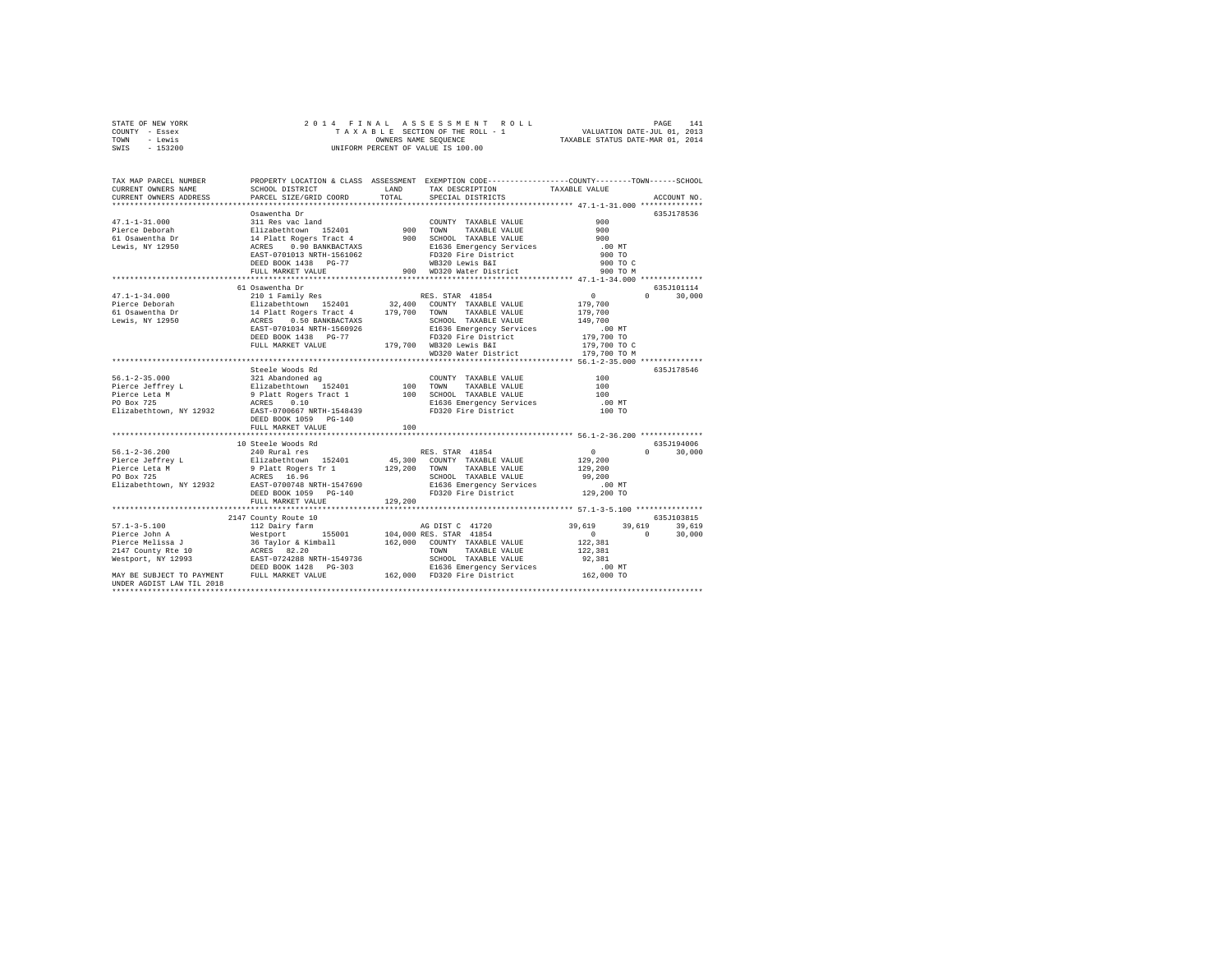| STATE OF NEW YORK            |                                                                                                                                                                                                                       |         | 2014 FINAL ASSESSMENT ROLL                                                                                                                        |                      |                                 |
|------------------------------|-----------------------------------------------------------------------------------------------------------------------------------------------------------------------------------------------------------------------|---------|---------------------------------------------------------------------------------------------------------------------------------------------------|----------------------|---------------------------------|
| COUNTY - Essex               |                                                                                                                                                                                                                       |         | PAGE 142 & SSESSMENT ROLL (PAGE 142 PAGE 142 PAGE 142 PAGE 142 PAGE 142 PAGE 142<br>TAXABLE SECTION OF THE ROLL - 1 (VALUATION DATE-VILL 01, 2013 |                      |                                 |
| TOWN - Lewis                 |                                                                                                                                                                                                                       |         |                                                                                                                                                   |                      |                                 |
| SWIS - 153200                |                                                                                                                                                                                                                       |         | UNIFORM PERCENT OF VALUE IS 100.00                                                                                                                |                      |                                 |
|                              |                                                                                                                                                                                                                       |         |                                                                                                                                                   |                      |                                 |
| TAX MAP PARCEL NUMBER        |                                                                                                                                                                                                                       |         | PROPERTY LOCATION & CLASS ASSESSMENT EXEMPTION CODE----------------COUNTY-------TOWN-----SCHOOL                                                   |                      |                                 |
| CURRENT OWNERS NAME          | SCHOOL DISTRICT                                                                                                                                                                                                       | LAND    | TAX DESCRIPTION TAXABLE VALUE                                                                                                                     |                      |                                 |
| CURRENT OWNERS ADDRESS       | PARCEL SIZE/GRID COORD TOTAL SPECIAL DISTRICTS                                                                                                                                                                        |         |                                                                                                                                                   |                      | ACCOUNT NO.                     |
|                              |                                                                                                                                                                                                                       |         |                                                                                                                                                   |                      |                                 |
|                              | Hulbert Rd                                                                                                                                                                                                            |         |                                                                                                                                                   |                      | 635J101814                      |
| $47.2 - 1 - 39.000$          | 322 Rural vac>10                                                                                                                                                                                                      |         | COUNTY TAXABLE VALUE 28,900                                                                                                                       |                      |                                 |
| Pierce Linda M<br>PO Box 158 |                                                                                                                                                                                                                       |         |                                                                                                                                                   |                      |                                 |
| PO Box 158                   | Elizabethtown 152401 28,900 TOWN TAXABLE VALUE 28,900<br>38 Platt Rogers 28,900 SCHOOL TAXABLE VALUE 28,900<br>ACRES 25.00 BL636 Emergency Services 28,900<br>EXST-0716649 NRTH-1562016 FD320 Fire District 28,900 TO |         |                                                                                                                                                   |                      |                                 |
| Westport, NY 12993           |                                                                                                                                                                                                                       |         |                                                                                                                                                   |                      |                                 |
|                              | DEED BOOK 1094 PG-68                                                                                                                                                                                                  |         |                                                                                                                                                   |                      |                                 |
|                              | FULL MARKET VALUE                                                                                                                                                                                                     | 28,900  |                                                                                                                                                   |                      |                                 |
|                              |                                                                                                                                                                                                                       |         |                                                                                                                                                   |                      |                                 |
|                              | 289 Hyde Rd                                                                                                                                                                                                           |         |                                                                                                                                                   |                      | 635.T101815                     |
| $47.2 - 1 - 59.111$          |                                                                                                                                                                                                                       |         |                                                                                                                                                   | $\sim$ 0             | $\Omega$ and $\Omega$<br>64,200 |
| Pierce Linda M<br>PO Box 158 |                                                                                                                                                                                                                       |         |                                                                                                                                                   | 213,300              |                                 |
|                              |                                                                                                                                                                                                                       |         |                                                                                                                                                   | 213,300              |                                 |
| Westport, NY 12993           | Bldg 1<br>ACRES 84.50                                                                                                                                                                                                 |         | SCHOOL TAXABLE VALUE                                                                                                                              | 149,100              |                                 |
|                              |                                                                                                                                                                                                                       |         |                                                                                                                                                   |                      |                                 |
|                              | DEED BOOK 1094 PG-68                                                                                                                                                                                                  |         |                                                                                                                                                   |                      |                                 |
|                              | FULL MARKET VALUE                                                                                                                                                                                                     | 213,300 |                                                                                                                                                   |                      |                                 |
|                              |                                                                                                                                                                                                                       |         |                                                                                                                                                   |                      |                                 |
|                              | County Route 10                                                                                                                                                                                                       |         |                                                                                                                                                   |                      | 635J103814                      |
| $56.2 - 3 - 14.100$          | 322 Rural vac>10                                                                                                                                                                                                      |         | COUNTY TAXABLE VALUE                                                                                                                              | $53,100$<br>$53,100$ |                                 |
| Pierce Michael               |                                                                                                                                                                                                                       |         | TAXABLE VALUE                                                                                                                                     |                      |                                 |
|                              |                                                                                                                                                                                                                       |         |                                                                                                                                                   |                      |                                 |
|                              |                                                                                                                                                                                                                       |         |                                                                                                                                                   |                      |                                 |
|                              | Castine, ME 04421 EAST-0716093 NRTH-1551703                                                                                                                                                                           |         |                                                                                                                                                   |                      |                                 |
|                              | DEED BOOK 706 PG-1                                                                                                                                                                                                    |         |                                                                                                                                                   |                      |                                 |
|                              | FULL MARKET VALUE                                                                                                                                                                                                     | 53,100  |                                                                                                                                                   |                      |                                 |
|                              |                                                                                                                                                                                                                       |         |                                                                                                                                                   |                      |                                 |
|                              | County Route 10                                                                                                                                                                                                       |         |                                                                                                                                                   |                      | 635J180005                      |
| $56.2 - 3 - 14.200$          | 322 Rural vac>10 COUNT<br>Westport 155001 16,200 TOWN                                                                                                                                                                 |         | COUNTY TAXABLE VALUE                                                                                                                              | $16\,,200$           |                                 |
| Pierce Michael               |                                                                                                                                                                                                                       |         | TAXABLE VALUE                                                                                                                                     | 16,200               |                                 |
|                              | Pierce Rosemary $37-38-41$ Mccormicks $16,200$<br>PO Box 622 $37-38-41$ Mccormicks $16,200$                                                                                                                           |         | SCHOOL TAXABLE VALUE                                                                                                                              | 16,200               |                                 |
|                              |                                                                                                                                                                                                                       |         |                                                                                                                                                   |                      |                                 |
|                              | DEED BOOK 706 PG-1                                                                                                                                                                                                    |         |                                                                                                                                                   |                      |                                 |
|                              | FULL MARKET VALUE                                                                                                                                                                                                     | 16,200  |                                                                                                                                                   |                      |                                 |

County Route 10 635J180006 56.2-3-14.300 314 Rural vac<10 COUNTY TAXABLE VALUE 1,300 Pierce Michael Westport 155001 1,300 TOWN TAXABLE VALUE 1,300 Pierce Rosemary 37-38 Mccormicks 1,300 SCHOOL TAXABLE VALUE 1,300 PO Box 622 ACRES 2.90 E1636 Emergency Services .00 MT Castine, ME 04421 EAST-0716153 NRTH-1549530 FD320 Fire District 1,300 TO DEED BOOK 706 PG-1 FULL MARKET VALUE 1,300 \*\*\*\*\*\*\*\*\*\*\*\*\*\*\*\*\*\*\*\*\*\*\*\*\*\*\*\*\*\*\*\*\*\*\*\*\*\*\*\*\*\*\*\*\*\*\*\*\*\*\*\*\*\*\*\*\*\*\*\*\*\*\*\*\*\*\*\*\*\*\*\*\*\*\*\*\*\*\*\*\*\*\*\*\*\*\*\*\*\*\*\*\*\*\*\*\*\*\*\*\*\*\*\*\*\*\*\*\*\*\*\*\*\*\*\*\*\*\*\*\*\*\*\*\*\*\*\*\*\*\*\*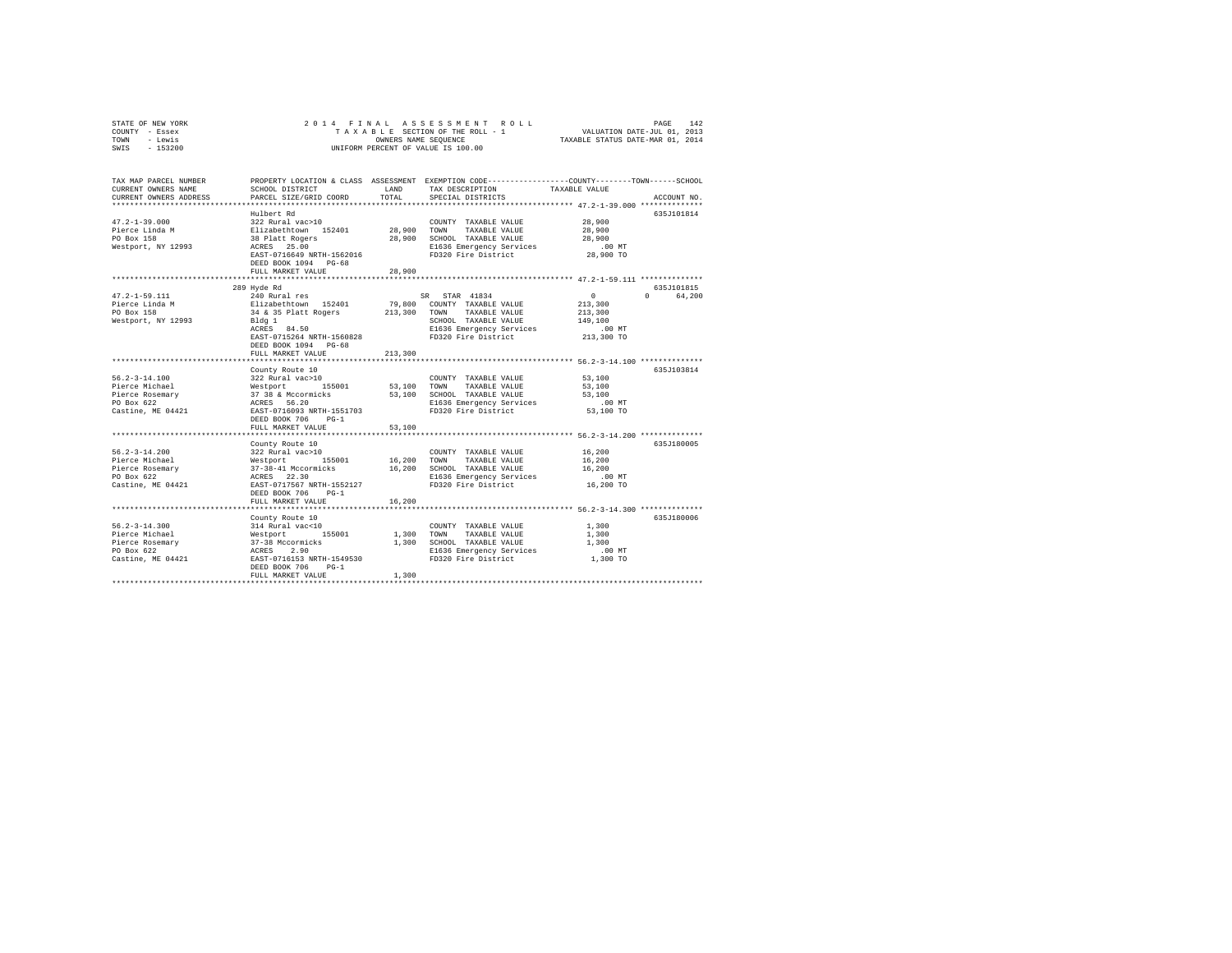| STATE OF NEW YORK | 2014 FINAL ASSESSMENT ROLL         | PAGE                             | 143 |
|-------------------|------------------------------------|----------------------------------|-----|
| COUNTY - Essex    | TAXABLE SECTION OF THE ROLL - 1    | VALUATION DATE-JUL 01, 2013      |     |
| TOWN<br>- Lewis   | OWNERS NAME SEOUENCE               | TAXABLE STATUS DATE-MAR 01, 2014 |     |
| - 153200<br>SWIS  | UNIFORM PERCENT OF VALUE IS 100.00 |                                  |     |
|                   |                                    |                                  |     |

| TAX MAP PARCEL NUMBER                                                                                                                                                                                                               |                           |         | PROPERTY LOCATION & CLASS ASSESSMENT EXEMPTION CODE----------------COUNTY-------TOWN-----SCHOOL                                      |                                                         |                           |
|-------------------------------------------------------------------------------------------------------------------------------------------------------------------------------------------------------------------------------------|---------------------------|---------|--------------------------------------------------------------------------------------------------------------------------------------|---------------------------------------------------------|---------------------------|
| CURRENT OWNERS NAME                                                                                                                                                                                                                 | SCHOOL DISTRICT           | LAND    | TAX DESCRIPTION                                                                                                                      | TAXABLE VALUE                                           |                           |
| CURRENT OWNERS ADDRESS PARCEL SIZE/GRID COORD TOTAL                                                                                                                                                                                 |                           |         | SPECIAL DISTRICTS                                                                                                                    |                                                         | ACCOUNT NO.               |
|                                                                                                                                                                                                                                     |                           |         |                                                                                                                                      |                                                         |                           |
|                                                                                                                                                                                                                                     | 102 Cutting Rd            |         |                                                                                                                                      |                                                         | 635J100106                |
|                                                                                                                                                                                                                                     |                           |         |                                                                                                                                      |                                                         | $\sim$ 0 $\sim$<br>30,000 |
|                                                                                                                                                                                                                                     |                           |         |                                                                                                                                      |                                                         | $\Omega$                  |
|                                                                                                                                                                                                                                     |                           |         |                                                                                                                                      |                                                         | $\sim$ 0                  |
|                                                                                                                                                                                                                                     |                           |         |                                                                                                                                      |                                                         |                           |
|                                                                                                                                                                                                                                     |                           |         |                                                                                                                                      |                                                         |                           |
|                                                                                                                                                                                                                                     | DEED BOOK 1536 PG-166     |         |                                                                                                                                      |                                                         |                           |
|                                                                                                                                                                                                                                     | FULL MARKET VALUE         |         |                                                                                                                                      |                                                         |                           |
|                                                                                                                                                                                                                                     |                           |         | CHOOL TAXABLE VALUE<br>183,900 ELG36 Emergency Services 153,900<br>200 FD320 Fire District 183,900 TO FD320 Fire District 183,900 TO |                                                         |                           |
|                                                                                                                                                                                                                                     |                           |         |                                                                                                                                      |                                                         |                           |
|                                                                                                                                                                                                                                     | Twin Valley Ln            |         |                                                                                                                                      |                                                         | 635J180028                |
| $48.3 - 2 - 2.210$                                                                                                                                                                                                                  |                           |         | 105 Vac farmland AG DIST C 41720                                                                                                     | 16,527 16,527 16,527                                    |                           |
|                                                                                                                                                                                                                                     |                           |         |                                                                                                                                      |                                                         |                           |
|                                                                                                                                                                                                                                     |                           |         |                                                                                                                                      |                                                         |                           |
|                                                                                                                                                                                                                                     |                           |         |                                                                                                                                      |                                                         |                           |
|                                                                                                                                                                                                                                     |                           |         |                                                                                                                                      |                                                         |                           |
|                                                                                                                                                                                                                                     |                           |         |                                                                                                                                      |                                                         |                           |
| 48.3-4-2.410 Variational Mestport 155001 28,100 COUNTY TAXABLE VALUE 16.323<br>Fig. 2338 Westport 155001 28,100 COUNTY TAXABLE VALUE 15.573<br>Re2 Box 2338 Ray Taylor & Kimball 28,100 TOWN TAXABLE VALUE 11,573<br>Resport, NY 12 |                           |         |                                                                                                                                      |                                                         |                           |
|                                                                                                                                                                                                                                     |                           |         |                                                                                                                                      |                                                         |                           |
|                                                                                                                                                                                                                                     | 707 Stowersville Rd       |         |                                                                                                                                      |                                                         | 635J181009                |
| 47.2-1-30.210 432 Gas station                                                                                                                                                                                                       |                           |         | COUNTY TAXABLE VALUE                                                                                                                 | 174,400                                                 |                           |
| Pierces Service Station Inc Elizabethtown 152401 65,800 TOWN TAXABLE VALUE 174,400                                                                                                                                                  |                           |         |                                                                                                                                      |                                                         |                           |
|                                                                                                                                                                                                                                     |                           |         |                                                                                                                                      | 174,400                                                 |                           |
|                                                                                                                                                                                                                                     |                           |         |                                                                                                                                      |                                                         |                           |
|                                                                                                                                                                                                                                     |                           |         |                                                                                                                                      |                                                         |                           |
|                                                                                                                                                                                                                                     | DEED BOOK 1396 PG-310     |         |                                                                                                                                      |                                                         |                           |
|                                                                                                                                                                                                                                     | FULL MARKET VALUE         | 174,400 |                                                                                                                                      |                                                         |                           |
|                                                                                                                                                                                                                                     |                           |         |                                                                                                                                      | *************************** 47.2-1-30.220 ************* |                           |
|                                                                                                                                                                                                                                     | Stowersville Rd           |         |                                                                                                                                      |                                                         | 635J191022                |
| $47.2 - 1 - 30.220$                                                                                                                                                                                                                 | 322 Rural vac>10          |         | COUNTY TAXABLE VALUE                                                                                                                 | 5,219                                                   |                           |
| Pierces Service Station Inc Elizabethtown 152401                                                                                                                                                                                    |                           |         | 5,219 TOWN TAXABLE VALUE                                                                                                             | 5,219                                                   |                           |
|                                                                                                                                                                                                                                     |                           |         |                                                                                                                                      |                                                         |                           |
| 707 Stowersville Rd                             4 Platt Rogers<br>Lewis, NY 12950                       ACRES       26.31                                                                                                           |                           |         |                                                                                                                                      |                                                         |                           |
|                                                                                                                                                                                                                                     | EAST-0708561 NRTH-1562474 |         |                                                                                                                                      |                                                         |                           |
|                                                                                                                                                                                                                                     | DEED BOOK 1396 PG-310     |         |                                                                                                                                      |                                                         |                           |
|                                                                                                                                                                                                                                     | CONSERVATION ESMT % 83.00 |         |                                                                                                                                      |                                                         |                           |
|                                                                                                                                                                                                                                     | FULL MARKET VALUE         | 5,219   |                                                                                                                                      |                                                         |                           |
|                                                                                                                                                                                                                                     |                           |         |                                                                                                                                      |                                                         |                           |
|                                                                                                                                                                                                                                     | 8862 US Route 9           |         |                                                                                                                                      |                                                         | 635J180013                |
| 47.1-2-1.200 210 1 Family Res                                                                                                                                                                                                       |                           |         | COUNTY TAXABLE VALUE                                                                                                                 | 140,000                                                 |                           |
| Pine Brothers Builders LLC Elizabethtown 152401 29,700 TOWN                                                                                                                                                                         |                           |         | TAXABLE VALUE 140.000                                                                                                                |                                                         |                           |
|                                                                                                                                                                                                                                     |                           |         |                                                                                                                                      |                                                         |                           |
|                                                                                                                                                                                                                                     |                           |         |                                                                                                                                      |                                                         |                           |
| 140,000 SCHOOL TAXABLE VALUE 140,000 SALEM 140,000 SCHOOL TAXABLE VALUE 140,000<br>121 Carroll Ave 1580 ACRES 0.500 140,000 E1636 Emergency Services 100 MT<br>200 EAST-0701413 NRTH-1566272 FD320 Fire District 140,000 TO         |                           |         |                                                                                                                                      |                                                         |                           |
|                                                                                                                                                                                                                                     | DEED BOOK 1554 PG-289     |         |                                                                                                                                      |                                                         |                           |
|                                                                                                                                                                                                                                     | FULL MARKET VALUE         | 140,000 |                                                                                                                                      |                                                         |                           |
|                                                                                                                                                                                                                                     |                           |         |                                                                                                                                      |                                                         |                           |
|                                                                                                                                                                                                                                     |                           |         |                                                                                                                                      |                                                         |                           |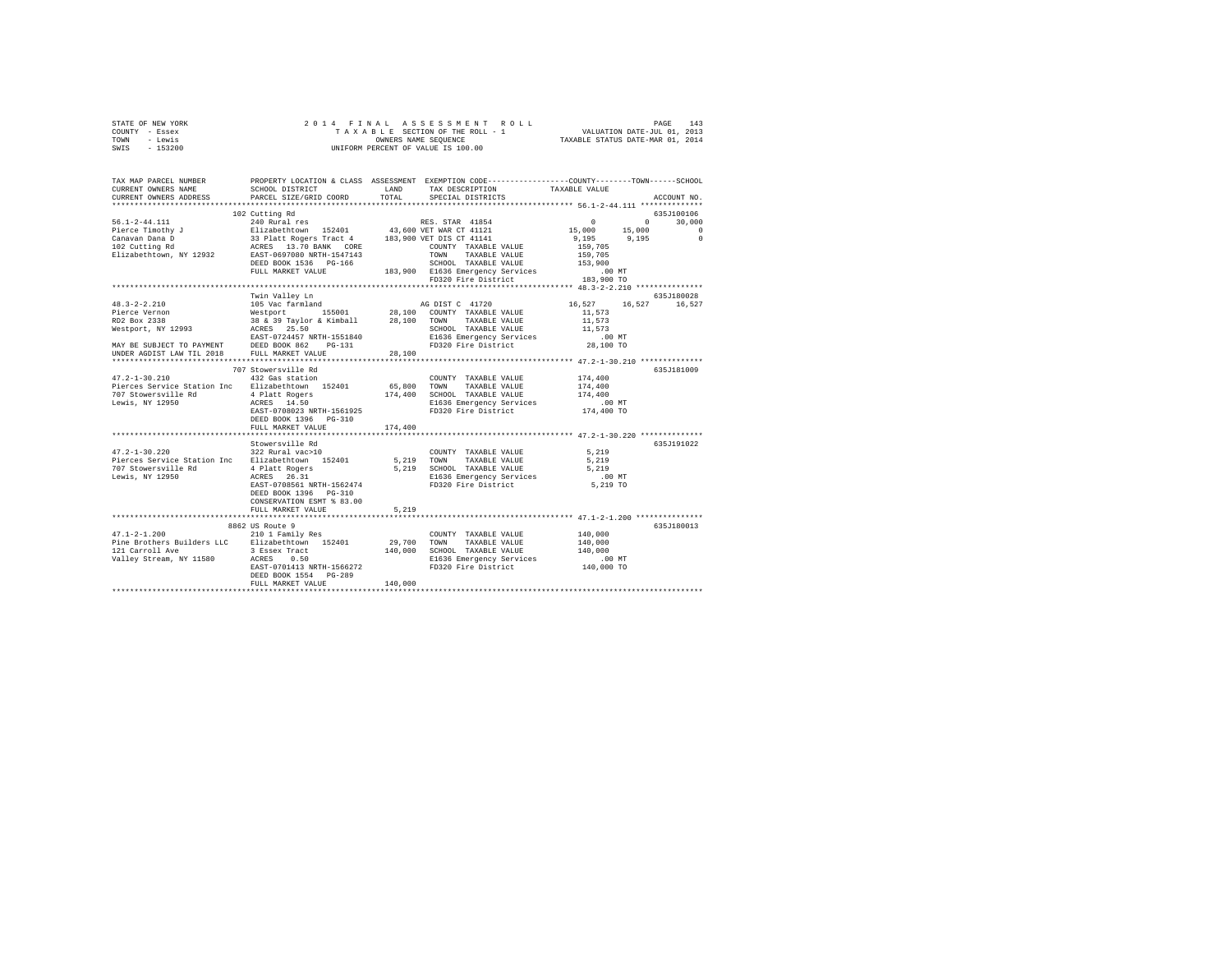|      | STATE OF NEW YORK |  |  |  | 2014 FINAL ASSESSMENT ROLL         |                                  | PAGE | 144 |
|------|-------------------|--|--|--|------------------------------------|----------------------------------|------|-----|
|      | COUNTY - Essex    |  |  |  | TAXABLE SECTION OF THE ROLL - 1    | VALUATION DATE-JUL 01, 2013      |      |     |
| TOWN | - Lewis           |  |  |  | OWNERS NAME SEOUENCE               | TAXABLE STATUS DATE-MAR 01, 2014 |      |     |
| SWIS | - 153200          |  |  |  | UNIFORM PERCENT OF VALUE IS 100.00 |                                  |      |     |

| TAX MAP PARCEL NUMBER<br>CURRENT OWNERS NAME<br>CURRENT OWNERS ADDRESS | SCHOOL DISTRICT<br>PARCEL SIZE/GRID COORD                                                                                                   | <b>LAND</b><br>TOTAL | PROPERTY LOCATION & CLASS ASSESSMENT EXEMPTION CODE---------------COUNTY-------TOWN-----SCHOOL<br>TAX DESCRIPTION<br>SPECIAL DISTRICTS                                                                                              | TAXABLE VALUE      | ACCOUNT NO.                               |
|------------------------------------------------------------------------|---------------------------------------------------------------------------------------------------------------------------------------------|----------------------|-------------------------------------------------------------------------------------------------------------------------------------------------------------------------------------------------------------------------------------|--------------------|-------------------------------------------|
|                                                                        |                                                                                                                                             |                      |                                                                                                                                                                                                                                     |                    |                                           |
|                                                                        |                                                                                                                                             |                      |                                                                                                                                                                                                                                     |                    | 635J105112<br>$0 \t 30,000$               |
|                                                                        |                                                                                                                                             | 215,500              | CHOOL TAXABLE VALUE 185,500<br>E1636 Emergency Services 00 MT<br>FD320 Fire District 215,500 TO                                                                                                                                     |                    |                                           |
|                                                                        | FULL MARKET VALUE                                                                                                                           |                      |                                                                                                                                                                                                                                     |                    |                                           |
| $47.13 - 1 - 31.001$                                                   | 26 Rustic Way<br>210 1 Family Res                                                                                                           |                      | RES. STAR 41854                                                                                                                                                                                                                     | $\sim$ 0           | 635J177002<br>$0 \qquad \qquad$<br>30,000 |
|                                                                        |                                                                                                                                             |                      |                                                                                                                                                                                                                                     |                    |                                           |
|                                                                        |                                                                                                                                             |                      |                                                                                                                                                                                                                                     |                    |                                           |
|                                                                        |                                                                                                                                             |                      |                                                                                                                                                                                                                                     |                    |                                           |
|                                                                        |                                                                                                                                             |                      |                                                                                                                                                                                                                                     |                    |                                           |
|                                                                        |                                                                                                                                             |                      |                                                                                                                                                                                                                                     |                    |                                           |
|                                                                        | FULL MARKET VALUE                                                                                                                           | 172,200              |                                                                                                                                                                                                                                     |                    |                                           |
|                                                                        |                                                                                                                                             |                      |                                                                                                                                                                                                                                     |                    |                                           |
|                                                                        | 63 Blood Hill Rd                                                                                                                            |                      |                                                                                                                                                                                                                                     |                    | 635Z014010                                |
|                                                                        |                                                                                                                                             |                      | COUNTY TAXABLE VALUE 141,400                                                                                                                                                                                                        |                    |                                           |
|                                                                        |                                                                                                                                             |                      |                                                                                                                                                                                                                                     | 141,400<br>141,400 |                                           |
|                                                                        |                                                                                                                                             |                      |                                                                                                                                                                                                                                     |                    |                                           |
|                                                                        |                                                                                                                                             |                      | E1636 Emergency Services .00 MT<br>FD320 Fire District  141,400 TO                                                                                                                                                                  |                    |                                           |
|                                                                        |                                                                                                                                             |                      |                                                                                                                                                                                                                                     |                    |                                           |
|                                                                        | FULL MARKET VALUE                                                                                                                           | 141,400              |                                                                                                                                                                                                                                     |                    |                                           |
|                                                                        |                                                                                                                                             |                      |                                                                                                                                                                                                                                     |                    |                                           |
|                                                                        | CONSIDERING THE STAR 41854 (2001)<br>2 Elizabethtown 152401 38,000 COUNTY TAXABLE VALUE (29,600 FOR 2 Essex Tract (29,600 FOR TAXABLE VALUE |                      |                                                                                                                                                                                                                                     |                    | 635J191005                                |
| $47.1 - 1 - 18.120$                                                    |                                                                                                                                             |                      |                                                                                                                                                                                                                                     |                    | $0 \t 30.000$                             |
| Podmore Kathy<br>7147 US Rte 9                                         |                                                                                                                                             |                      |                                                                                                                                                                                                                                     |                    |                                           |
| Elizabethtown, NY 12932                                                | ACRES 3.00                                                                                                                                  |                      | 89,600 TOWNA IMARBLE VALUE<br>89,600 TOWN TAXABLE VALUE                                                                                                                                                                             |                    |                                           |
|                                                                        |                                                                                                                                             |                      | TOWN TAXABLE VALUE<br>SCHOOL TAXABLE VALUE 59,600<br>10.00 Timergancy Services                                                                                                                                                      |                    |                                           |
|                                                                        |                                                                                                                                             |                      | EAST-0701264 NRTH-1564091 E1636 Emergency Services .00 MT<br>DEED BOOK 1108 PG-206 PD320 Fire District 89,600 TO C<br>PULL MARKET VALUE 89,600 MB320 Lewis Ball and 89,600 TO C<br>PULL MARKET VALUE 89,600 TO MD320 Water District |                    |                                           |
|                                                                        |                                                                                                                                             |                      |                                                                                                                                                                                                                                     |                    |                                           |
|                                                                        |                                                                                                                                             |                      |                                                                                                                                                                                                                                     |                    |                                           |
|                                                                        |                                                                                                                                             |                      |                                                                                                                                                                                                                                     |                    |                                           |
|                                                                        |                                                                                                                                             |                      |                                                                                                                                                                                                                                     |                    | 635J188006                                |
|                                                                        |                                                                                                                                             |                      |                                                                                                                                                                                                                                     |                    |                                           |
|                                                                        |                                                                                                                                             |                      |                                                                                                                                                                                                                                     |                    |                                           |
|                                                                        |                                                                                                                                             |                      |                                                                                                                                                                                                                                     |                    |                                           |
|                                                                        |                                                                                                                                             |                      |                                                                                                                                                                                                                                     |                    |                                           |
|                                                                        |                                                                                                                                             |                      |                                                                                                                                                                                                                                     |                    |                                           |
|                                                                        |                                                                                                                                             |                      |                                                                                                                                                                                                                                     |                    |                                           |
|                                                                        |                                                                                                                                             |                      |                                                                                                                                                                                                                                     |                    |                                           |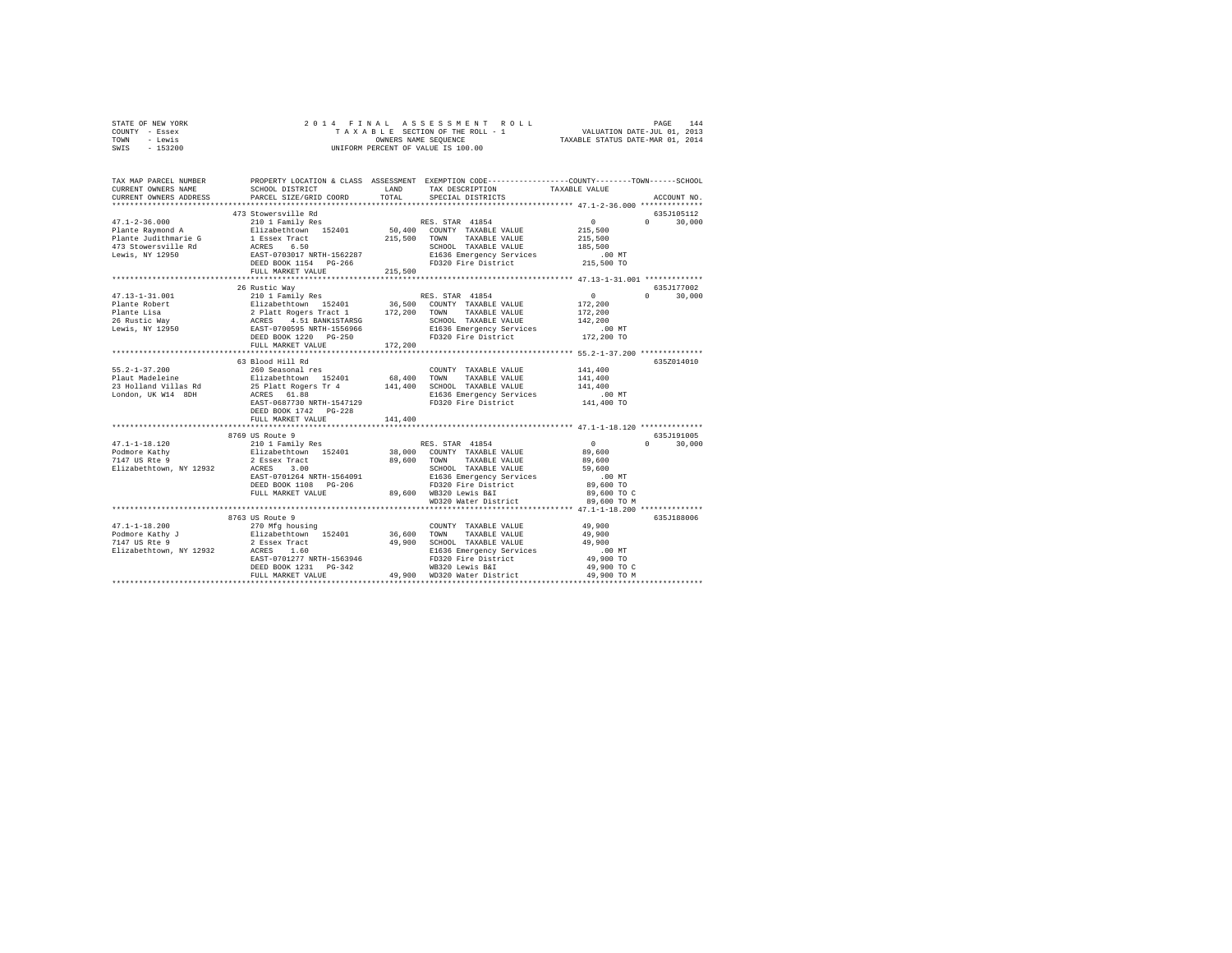|      | STATE OF NEW YORK |  |  | 2014 FINAL ASSESSMENT ROLL         |                                  | PAGE                        | 145 |
|------|-------------------|--|--|------------------------------------|----------------------------------|-----------------------------|-----|
|      | COUNTY - Essex    |  |  | TAXABLE SECTION OF THE ROLL - 1    |                                  | VALUATION DATE-JUL 01, 2013 |     |
| TOWN | - Lewis           |  |  | OWNERS NAME SEOUENCE               | TAXABLE STATUS DATE-MAR 01, 2014 |                             |     |
| SWIS | - 153200          |  |  | UNIFORM PERCENT OF VALUE IS 100.00 |                                  |                             |     |

| TAX MAP PARCEL NUMBER<br>CURRENT OWNERS NAME<br>CURRENT OWNERS ADDRESS | SCHOOL DISTRICT<br>PARCEL SIZE/GRID COORD                                 | LAND<br>TOTAL | PROPERTY LOCATION & CLASS ASSESSMENT EXEMPTION CODE----------------COUNTY-------TOWN------SCHOOL<br>TAX DESCRIPTION<br>SPECIAL DISTRICTS                  | TAXABLE VALUE | ACCOUNT NO. |
|------------------------------------------------------------------------|---------------------------------------------------------------------------|---------------|-----------------------------------------------------------------------------------------------------------------------------------------------------------|---------------|-------------|
| *************************                                              |                                                                           |               |                                                                                                                                                           |               |             |
|                                                                        | 129 Cutting Rd                                                            |               |                                                                                                                                                           |               | 635J103901  |
| $56.1 - 2 - 4.000$                                                     | 312 Vac w/imprv                                                           |               | COUNTY TAXABLE VALUE                                                                                                                                      | 64,000        |             |
| Podstupka Alfred                                                       | Elizabethtown 152401                                                      |               | 43.100 TOWN TAXABLE VALUE                                                                                                                                 | 64,000        |             |
| Podstupka Mary                                                         | 33 Platt Rogers Tract 4                                                   |               | 64,000 SCHOOL TAXABLE VALUE                                                                                                                               | 64,000        |             |
| 99 Randall Rd                                                          | ACRES 39.90                                                               |               | E1636 Emergency Services                                                                                                                                  | $.00$ MT      |             |
| Shoreham, NY 11786                                                     | EAST-0696948 NRTH-1548531                                                 |               | FD320 Fire District                                                                                                                                       | 64,000 TO     |             |
|                                                                        | DEED BOOK 503 PG-201                                                      |               |                                                                                                                                                           |               |             |
|                                                                        | FULL MARKET VALUE                                                         | 64,000        |                                                                                                                                                           |               |             |
|                                                                        |                                                                           |               |                                                                                                                                                           |               |             |
|                                                                        | 80 Johnson Ln                                                             |               |                                                                                                                                                           |               | 635J100802  |
| $46.2 - 1 - 41.000$                                                    | 210 1 Family Res                                                          |               | COUNTY TAXABLE VALUE                                                                                                                                      | 157,000       |             |
| Pokon Benjamin                                                         |                                                                           |               | Elizabethtown 152401 36,400 TOWN TAXABLE VALUE<br>16417 Platt Rogers Tr 4 157,000 SCHOOL TAXABLE VALUE<br>ACRES 5.00 BANK1STARSG E1636 Emergency Services | 157,000       |             |
| 80 Johnson Ln                                                          |                                                                           |               |                                                                                                                                                           | 157,000       |             |
| Lewis, NY 12950                                                        |                                                                           |               | E1636 Emergency Services                                                                                                                                  | $.00$ MT      |             |
|                                                                        | EAST-0693909 NRTH-1566859<br>DEED BOOK 1517 PG-35                         |               | FD320 Fire District                                                                                                                                       | 157,000 TO    |             |
|                                                                        | FULL MARKET VALUE                                                         |               |                                                                                                                                                           |               |             |
|                                                                        |                                                                           | 157,000       |                                                                                                                                                           |               |             |
|                                                                        | 7 Hemlock Ln                                                              |               |                                                                                                                                                           |               | 635Z009003  |
| $29. - 3 - 6.000$                                                      | 312 Vac w/imprv                                                           |               | COUNTY TAXABLE VALUE                                                                                                                                      | 36,900        |             |
| Poquette Charles L                                                     | Elizabethtown 152401                                                      | 29,200 TOWN   | TAXABLE VALUE                                                                                                                                             | 36,900        |             |
| 7 Hemlock Ln                                                           | 22 Essex Tract                                                            |               | 36,900 SCHOOL TAXABLE VALUE                                                                                                                               | 36,900        |             |
| Lewis, NY 12950                                                        | ACRES 9.35                                                                |               |                                                                                                                                                           | $.00$ MT      |             |
|                                                                        | EAST-0706281 NRTH-1587856                                                 |               | E1636 Emergency Services<br>FD320 Fire District                                                                                                           | 36,900 TO     |             |
|                                                                        | DEED BOOK 1596 PG-212                                                     |               |                                                                                                                                                           |               |             |
|                                                                        | FULL MARKET VALUE                                                         | 36,900        |                                                                                                                                                           |               |             |
|                                                                        |                                                                           |               |                                                                                                                                                           |               |             |
|                                                                        | Wells Hill Rd                                                             |               |                                                                                                                                                           |               | 635J100901  |
| $47.1 - 1 - 44.000$                                                    | 314 Rural vac<10                                                          |               | COUNTY TAXABLE VALUE                                                                                                                                      | 27,100        |             |
| Pordon Scott                                                           | Elizabethtown 152401 27,100 TOWN<br>21 Platt-Rogers-Tract-4 27,100 SCHOOI |               | TAXABLE VALUE                                                                                                                                             | 27,100        |             |
| 153 Brighten Rd                                                        | 21 Platt Rogers Tract 4                                                   |               | 27,100 SCHOOL TAXABLE VALUE                                                                                                                               | 27,100        |             |
| Worcester, NY 12187                                                    | 5ac                                                                       |               | E1636 Emergency Services                                                                                                                                  | .00 MT        |             |
|                                                                        | ACRES 7.32                                                                |               | FD320 Fire District                                                                                                                                       | 27,100 TO     |             |
|                                                                        | EAST-0696805 NRTH-1563879                                                 |               |                                                                                                                                                           |               |             |
|                                                                        | DEED BOOK 1631 PG-164                                                     |               |                                                                                                                                                           |               |             |
|                                                                        | FULL MARKET VALUE                                                         | 27,100        |                                                                                                                                                           |               |             |
|                                                                        |                                                                           |               | *********************************** 55.2-2-3.000 ****************                                                                                         |               |             |
|                                                                        | 3 Denton Rd                                                               |               |                                                                                                                                                           |               | 635J104201  |
| $55.2 - 2 - 3.000$                                                     | 210 1 Family Res                                                          |               | COUNTY TAXABLE VALUE                                                                                                                                      | 52,800        |             |
| Pratt Bradley M                                                        |                                                                           |               | TAXABLE VALUE                                                                                                                                             | 52,800        |             |
| Pratt Sabrina M                                                        |                                                                           |               | 52,800 SCHOOL TAXABLE VALUE                                                                                                                               | 52,800        |             |
| 3683 E 17th St                                                         |                                                                           |               | E1636 Emergency Services                                                                                                                                  | $.00$ MT      |             |
| Idaho Falls, ID 83406                                                  |                                                                           |               | FD320 Fire District                                                                                                                                       | 52,800 TO     |             |
|                                                                        | DEED BOOK 1531 PG-155                                                     |               |                                                                                                                                                           |               |             |
|                                                                        | FULL MARKET VALUE                                                         | 52,800        |                                                                                                                                                           |               |             |
|                                                                        |                                                                           |               |                                                                                                                                                           |               |             |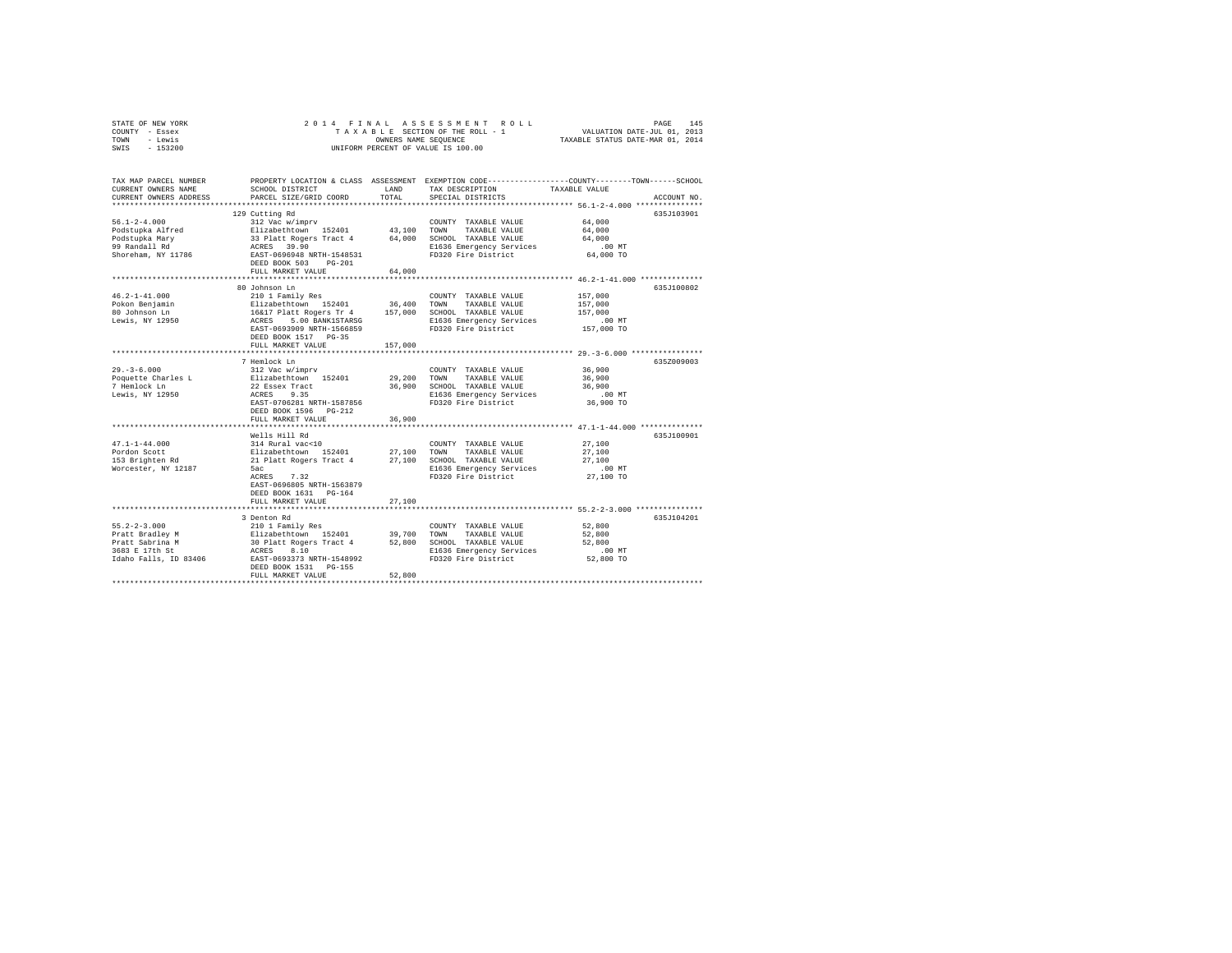| STATE OF NEW YORK<br>COUNTY - Essex<br>TOWN - Lewis<br>SWIS - 153200                                                                                                                                                                                                                                                                                                                                                                                 |                                                                                                                                                                                                                                                     |        | 2014 FINAL ASSESSMENT ROLL                                                                                |                            | PAGE<br>146   |
|------------------------------------------------------------------------------------------------------------------------------------------------------------------------------------------------------------------------------------------------------------------------------------------------------------------------------------------------------------------------------------------------------------------------------------------------------|-----------------------------------------------------------------------------------------------------------------------------------------------------------------------------------------------------------------------------------------------------|--------|-----------------------------------------------------------------------------------------------------------|----------------------------|---------------|
| TAX MAP PARCEL NUMBER     PROPERTY LOCATION & CLASS ASSESSMENT EXEMPTION CODE---------------COUNTY-------TOWN------SCHOOL<br>CURRENT OWNERS NAME     SCHOOL DISTRICT     LAND   TAX DESCRIPTION     TAXABLE VALUE<br>CURRENT OWNERS ADDRESS                                                                                                                                                                                                          | PARCEL SIZE/GRID COORD                                                                                                                                                                                                                              | TOTAL  | SCHOOL DISTRICT $\hfill\textsc{LAND}$ TAX DESCRIPTION $\hfill\textsc{TAXABLE}$ VALUE<br>SPECIAL DISTRICTS |                            | ACCOUNT NO.   |
|                                                                                                                                                                                                                                                                                                                                                                                                                                                      | Twin Valley Ln                                                                                                                                                                                                                                      |        |                                                                                                           |                            | 635Z000008    |
|                                                                                                                                                                                                                                                                                                                                                                                                                                                      |                                                                                                                                                                                                                                                     |        |                                                                                                           |                            |               |
|                                                                                                                                                                                                                                                                                                                                                                                                                                                      |                                                                                                                                                                                                                                                     |        |                                                                                                           | $700$<br>$700$             |               |
|                                                                                                                                                                                                                                                                                                                                                                                                                                                      |                                                                                                                                                                                                                                                     |        |                                                                                                           | 700                        |               |
|                                                                                                                                                                                                                                                                                                                                                                                                                                                      |                                                                                                                                                                                                                                                     |        |                                                                                                           | .00MT                      |               |
|                                                                                                                                                                                                                                                                                                                                                                                                                                                      |                                                                                                                                                                                                                                                     |        |                                                                                                           | 700 TO                     |               |
|                                                                                                                                                                                                                                                                                                                                                                                                                                                      | DEED BOOK 1523 PG-276                                                                                                                                                                                                                               |        |                                                                                                           |                            |               |
| MAY BE SUBJECT TO PAYMENT FULL MARKET VALUE<br>UNDER AGDIST LAW TIL 2016                                                                                                                                                                                                                                                                                                                                                                             |                                                                                                                                                                                                                                                     | 700    |                                                                                                           |                            |               |
|                                                                                                                                                                                                                                                                                                                                                                                                                                                      | US Route 9                                                                                                                                                                                                                                          |        |                                                                                                           |                            | 635.T103006   |
| 47.13-1-21.000                                                                                                                                                                                                                                                                                                                                                                                                                                       | US MOULE 9<br>2 Platt Rogers Trace 1<br>2 Platt Rogers Trace 1<br>2 Platt Rogers Trace 1<br>2 Platt Rogers Trace 1<br>2 Platt Rogers Trace 1<br>2 PLATT 1558371<br>2 PLED BOOK 989 PG-283<br>PEED POOT6 NRTH-1558371<br>PEED POOT6 NRTH-1558371<br> |        |                                                                                                           | 100                        |               |
|                                                                                                                                                                                                                                                                                                                                                                                                                                                      |                                                                                                                                                                                                                                                     |        |                                                                                                           | 100                        |               |
| Preston Cynthia<br>PO Box 542                                                                                                                                                                                                                                                                                                                                                                                                                        |                                                                                                                                                                                                                                                     |        |                                                                                                           | 100                        |               |
| Lewis, NY 12950                                                                                                                                                                                                                                                                                                                                                                                                                                      |                                                                                                                                                                                                                                                     |        |                                                                                                           | .00 MT                     |               |
|                                                                                                                                                                                                                                                                                                                                                                                                                                                      |                                                                                                                                                                                                                                                     |        |                                                                                                           | 100 TO                     |               |
|                                                                                                                                                                                                                                                                                                                                                                                                                                                      |                                                                                                                                                                                                                                                     |        |                                                                                                           | 100 TO C                   |               |
|                                                                                                                                                                                                                                                                                                                                                                                                                                                      |                                                                                                                                                                                                                                                     |        |                                                                                                           | 100 TO M                   |               |
|                                                                                                                                                                                                                                                                                                                                                                                                                                                      |                                                                                                                                                                                                                                                     |        |                                                                                                           |                            |               |
|                                                                                                                                                                                                                                                                                                                                                                                                                                                      |                                                                                                                                                                                                                                                     |        |                                                                                                           | $\overline{0}$             | 635J103007    |
|                                                                                                                                                                                                                                                                                                                                                                                                                                                      |                                                                                                                                                                                                                                                     |        |                                                                                                           |                            | $0 \t 30,000$ |
|                                                                                                                                                                                                                                                                                                                                                                                                                                                      |                                                                                                                                                                                                                                                     |        |                                                                                                           | 102,000<br>102,000         |               |
|                                                                                                                                                                                                                                                                                                                                                                                                                                                      |                                                                                                                                                                                                                                                     |        |                                                                                                           |                            |               |
|                                                                                                                                                                                                                                                                                                                                                                                                                                                      |                                                                                                                                                                                                                                                     |        |                                                                                                           | 72,000<br>.00 MT           |               |
|                                                                                                                                                                                                                                                                                                                                                                                                                                                      |                                                                                                                                                                                                                                                     |        |                                                                                                           |                            |               |
|                                                                                                                                                                                                                                                                                                                                                                                                                                                      |                                                                                                                                                                                                                                                     |        | 102,000 WB320 Lewis B&I                                                                                   | 102,000 TO<br>102,000 TO C |               |
|                                                                                                                                                                                                                                                                                                                                                                                                                                                      |                                                                                                                                                                                                                                                     |        | WD320 Water District                                                                                      | 102,000 TO M               |               |
|                                                                                                                                                                                                                                                                                                                                                                                                                                                      |                                                                                                                                                                                                                                                     |        |                                                                                                           |                            |               |
|                                                                                                                                                                                                                                                                                                                                                                                                                                                      | 137 Cutting Rd                                                                                                                                                                                                                                      |        |                                                                                                           |                            | 635J193010    |
| $56.1 - 2 - 48.200$                                                                                                                                                                                                                                                                                                                                                                                                                                  | 260 Seasonal res                                                                                                                                                                                                                                    |        | COUNTY TAXABLE VALUE                                                                                      | 50,100                     |               |
| $\begin{tabular}{l c c c c c} \hline \textbf{Preston James} & \textbf{Euler} & \textbf{S11} & \textbf{152} & \textbf{101} & \textbf{153} & \textbf{101} & \textbf{152} & \textbf{101} & \textbf{101} & \textbf{101} & \textbf{101} & \textbf{101} & \textbf{101} & \textbf{101} & \textbf{101} & \textbf{101} & \textbf{101} & \textbf{101} & \textbf{101} & \textbf{101} & \textbf{101} & \textbf$                                                  |                                                                                                                                                                                                                                                     |        |                                                                                                           | 50,100                     |               |
|                                                                                                                                                                                                                                                                                                                                                                                                                                                      |                                                                                                                                                                                                                                                     |        |                                                                                                           | 50,100                     |               |
|                                                                                                                                                                                                                                                                                                                                                                                                                                                      |                                                                                                                                                                                                                                                     |        | E1636 Emergency Services<br>FD320 Fire District                                                           | 00 MT.<br>50,100 TO        |               |
|                                                                                                                                                                                                                                                                                                                                                                                                                                                      |                                                                                                                                                                                                                                                     |        |                                                                                                           |                            |               |
|                                                                                                                                                                                                                                                                                                                                                                                                                                                      | DEED BOOK 1024 PG-328                                                                                                                                                                                                                               |        |                                                                                                           |                            |               |
|                                                                                                                                                                                                                                                                                                                                                                                                                                                      | FULL MARKET VALUE                                                                                                                                                                                                                                   | 50,100 |                                                                                                           |                            |               |
|                                                                                                                                                                                                                                                                                                                                                                                                                                                      |                                                                                                                                                                                                                                                     |        |                                                                                                           |                            |               |
| $\begin{tabular}{lllllllllllll} \texttt{19.4-2-4.112} & \texttt{0.0000000} & \texttt{COUNTY} & \texttt{TAXABLE VALUE} \\ \texttt{Price John F} & \texttt{Elizabethtown} & 152401 & 35,900 & \texttt{TOMN} & \texttt{TAXABLE VALUE} \\ \texttt{Price Giovanni} & 47 \texttt{Mules Pathent} & 35,900 & \texttt{SCRBID} & \texttt{SCRES} & \texttt{20.01} \\ \texttt{43 Bobckwoods} & \texttt{ACRES} & 20.00 & \texttt{SCIBO} & \texttt{SEIBO} & \text$ | Reber Rd                                                                                                                                                                                                                                            |        | COUNTY TAXABLE VALUE 35,900                                                                               |                            | 635J180004    |
|                                                                                                                                                                                                                                                                                                                                                                                                                                                      |                                                                                                                                                                                                                                                     |        |                                                                                                           | 35,900                     |               |
|                                                                                                                                                                                                                                                                                                                                                                                                                                                      |                                                                                                                                                                                                                                                     |        |                                                                                                           | 35,900                     |               |
|                                                                                                                                                                                                                                                                                                                                                                                                                                                      |                                                                                                                                                                                                                                                     |        |                                                                                                           |                            |               |
|                                                                                                                                                                                                                                                                                                                                                                                                                                                      |                                                                                                                                                                                                                                                     |        |                                                                                                           | 00 MT.<br>35,900 TO        |               |
|                                                                                                                                                                                                                                                                                                                                                                                                                                                      | DEED BOOK 1450 PG-229                                                                                                                                                                                                                               |        |                                                                                                           |                            |               |
|                                                                                                                                                                                                                                                                                                                                                                                                                                                      | FULL MARKET VALUE                                                                                                                                                                                                                                   | 35,900 |                                                                                                           |                            |               |
|                                                                                                                                                                                                                                                                                                                                                                                                                                                      |                                                                                                                                                                                                                                                     |        |                                                                                                           |                            |               |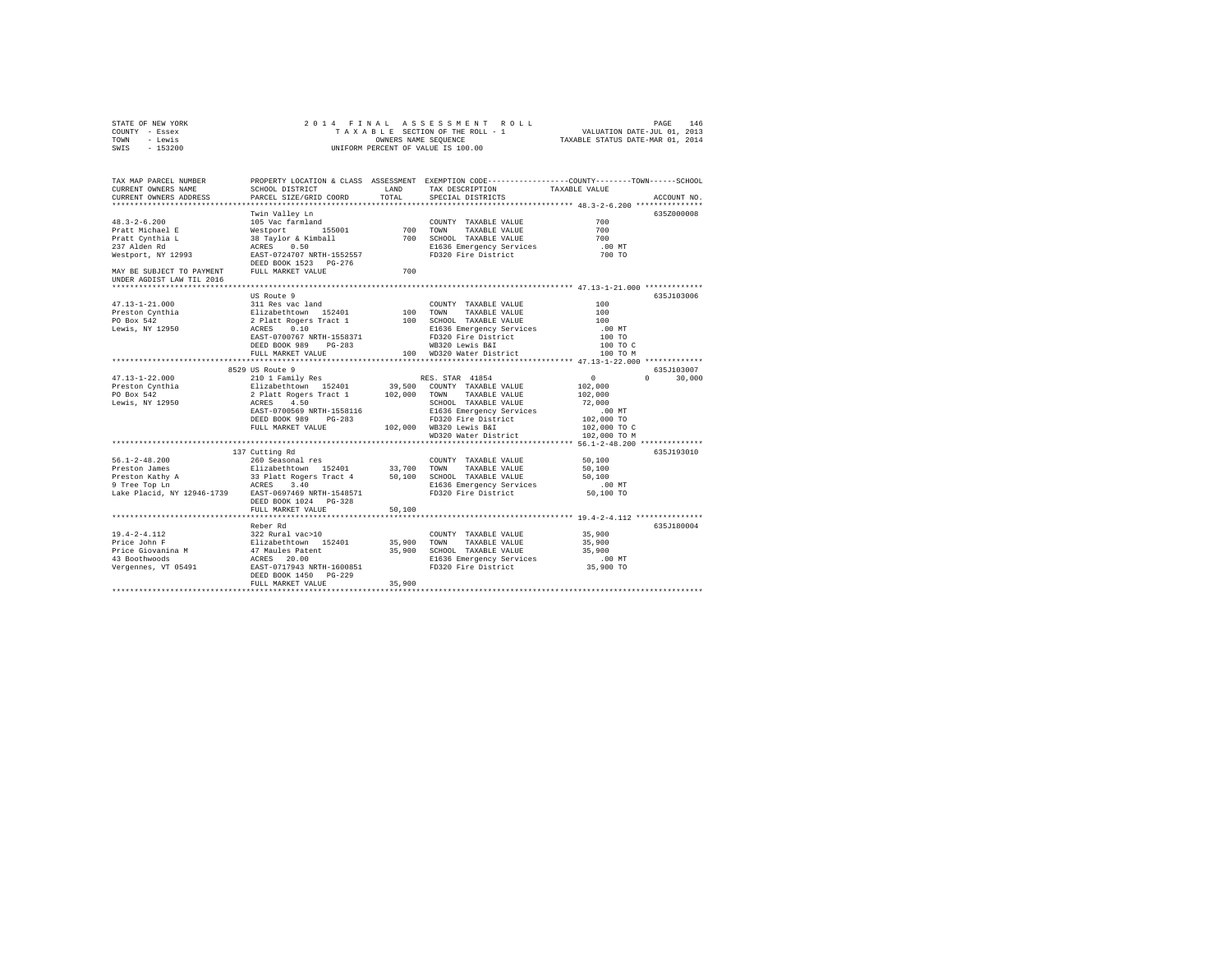| STATE OF NEW YORK<br>COUNTY - Essex<br>- Lewis<br>TOWN<br>SWIS<br>$-153200$ | 2014 FINAL                                                                                                                                  | OWNERS NAME SEQUENCE | ASSESSMENT<br>TAXABLE SECTION OF THE ROLL - 1<br>UNIFORM PERCENT OF VALUE IS 100.00 | $\begin{tabular}{ccccc} R & O & L & L \\ - & 1 & & \text{VALUATION DATE-JUL} & 01 \, , \ 2013 \\ - & & \text{TAXABLE STATUS DATE-MAR} & 01 \, , \ 2014 \\ \end{tabular}$ |                    |
|-----------------------------------------------------------------------------|---------------------------------------------------------------------------------------------------------------------------------------------|----------------------|-------------------------------------------------------------------------------------|--------------------------------------------------------------------------------------------------------------------------------------------------------------------------|--------------------|
| TAX MAP PARCEL NUMBER<br>CURRENT OWNERS NAME<br>CURRENT OWNERS ADDRESS      | PROPERTY LOCATION & CLASS ASSESSMENT EXEMPTION CODE---------------COUNTY-------TOWN-----SCHOOL<br>SCHOOL DISTRICT<br>PARCEL SIZE/GRID COORD | LAND<br>TOTAL        | TAX DESCRIPTION<br>SPECIAL DISTRICTS                                                | TAXABLE VALUE                                                                                                                                                            | ACCOUNT NO.        |
|                                                                             | 251 Seventy Ln                                                                                                                              |                      |                                                                                     |                                                                                                                                                                          | 635J180014         |
| $37. - 2 - 46.200$                                                          | 270 Mfg housing                                                                                                                             |                      | AGED ALL 41800                                                                      | 18,300                                                                                                                                                                   | 18,300<br>18,300   |
| Proctor Frederick                                                           | Elizabethtown 152401                                                                                                                        |                      | 34,100 SR STAR 41834                                                                | $\sim$ 0                                                                                                                                                                 | $\Omega$<br>18,300 |
| Proctor Loretta                                                             |                                                                                                                                             |                      | 36,600 COUNTY TAXABLE VALUE                                                         | 18,300                                                                                                                                                                   |                    |
| 255 Seventy Ln                                                              | 1 South Tract Stowers Sur<br>ACRES 2.10<br>EAST-0689548 NRTH-1569876                                                                        |                      | TOWN TAXABLE VALUE                                                                  | 18,300                                                                                                                                                                   |                    |
| Lewis, NY 12950                                                             |                                                                                                                                             |                      | SCHOOL TAXABLE VALUE                                                                | $\sim$ 0                                                                                                                                                                 |                    |
|                                                                             | DEED BOOK 709 PG-012                                                                                                                        |                      | E1636 Emergency Services                                                            | $.00$ MT                                                                                                                                                                 |                    |
|                                                                             | FULL MARKET VALUE<br>***********************                                                                                                |                      | 36,600 FD320 Fire District                                                          | 36,600 TO                                                                                                                                                                |                    |
|                                                                             | Seventy Ln                                                                                                                                  |                      |                                                                                     |                                                                                                                                                                          | 635J103807         |
| $37. - 2 - 46.100$                                                          | 314 Rural vac<10                                                                                                                            |                      | COUNTY TAXABLE VALUE                                                                | 22,500                                                                                                                                                                   |                    |
| Proctor George J Sr                                                         | Elizabethtown 152401                                                                                                                        | 22.500 TOWN          | TAXABLE VALUE                                                                       | 22,500                                                                                                                                                                   |                    |
| Proctor Harriet A                                                           | 4 South Tract Stowers Sur                                                                                                                   |                      | 22,500 SCHOOL TAXABLE VALUE                                                         | 22,500                                                                                                                                                                   |                    |
| 103 Dunsbach Rd                                                             | ACRES 2.00                                                                                                                                  |                      | E1636 Emergency Services                                                            | $.00$ MT                                                                                                                                                                 |                    |
| Clifton Park, NY 12065                                                      | EAST-0689674 NRTH-1570190                                                                                                                   |                      | FD320 Fire District                                                                 | 22,500 TO                                                                                                                                                                |                    |
|                                                                             | DEED BOOK 724<br>$PG-10$                                                                                                                    |                      |                                                                                     |                                                                                                                                                                          |                    |
|                                                                             | FULL MARKET VALUE                                                                                                                           | 22,500               |                                                                                     |                                                                                                                                                                          |                    |
|                                                                             | *****************************                                                                                                               | ***********          | ****************************** 47.1-3-1.000 ***************                         |                                                                                                                                                                          |                    |
|                                                                             | 329 Wells Hill Rd                                                                                                                           |                      |                                                                                     |                                                                                                                                                                          | 635J102804         |
| $47.1 - 3 - 1.000$                                                          | 312 Vac w/imprv                                                                                                                             |                      | COUNTY TAXABLE VALUE                                                                | 46,200                                                                                                                                                                   |                    |
| Puccia Anthony<br>PO Box 295                                                | Elizabethtown 152401<br>14 Platt Rogers Tract 4                                                                                             | 40,200<br>46,200     | TOWN<br>TAXABLE VALUE                                                               | 46,200<br>46,200                                                                                                                                                         |                    |
| Essex, NY 12936                                                             | Db 948 Pg 305                                                                                                                               |                      | SCHOOL TAXABLE VALUE<br>E1636 Emergency Services                                    | $.00$ MT                                                                                                                                                                 |                    |
|                                                                             | ACRES 8.71                                                                                                                                  |                      | FD320 Fire District                                                                 | 46,200 TO                                                                                                                                                                |                    |
|                                                                             | EAST-0699995 NRTH-1562886                                                                                                                   |                      |                                                                                     |                                                                                                                                                                          |                    |
|                                                                             | DEED BOOK 1689 PG-228                                                                                                                       |                      |                                                                                     |                                                                                                                                                                          |                    |
|                                                                             | FULL MARKET VALUE                                                                                                                           | 46.200               |                                                                                     |                                                                                                                                                                          |                    |
|                                                                             |                                                                                                                                             |                      |                                                                                     |                                                                                                                                                                          |                    |
|                                                                             | Wells Hill Rd                                                                                                                               |                      |                                                                                     |                                                                                                                                                                          | 635Z008008         |
| $47.1 - 3 - 4.000$                                                          | 314 Rural vac<10                                                                                                                            |                      | COUNTY TAXABLE VALUE                                                                | 12,400                                                                                                                                                                   |                    |
| Puccia Anthony                                                              | Elizabethtown 152401<br>14 Platt Rogers Tract                                                                                               | 12,400               | TOWN<br>TAXABLE VALUE                                                               | 12,400                                                                                                                                                                   |                    |
| PO Box 295                                                                  | ACRES 2.60                                                                                                                                  |                      | 12,400 SCHOOL TAXABLE VALUE                                                         | 12,400                                                                                                                                                                   |                    |
| Essex, NY 12936                                                             | EAST-0699144 NRTH-1563047                                                                                                                   |                      | E1636 Emergency Services<br>FD320 Fire District                                     | $.00$ MT<br>12,400 TO                                                                                                                                                    |                    |
|                                                                             | DEED BOOK 1699 PG-108                                                                                                                       |                      |                                                                                     |                                                                                                                                                                          |                    |
|                                                                             | FULL MARKET VALUE                                                                                                                           | 12,400               |                                                                                     |                                                                                                                                                                          |                    |
|                                                                             |                                                                                                                                             |                      |                                                                                     |                                                                                                                                                                          |                    |
|                                                                             | Wells Hill Rd                                                                                                                               |                      |                                                                                     |                                                                                                                                                                          | 635Z008009         |
| $47.1 - 3 - 5.000$                                                          | 314 Rural vac<10                                                                                                                            |                      | COUNTY TAXABLE VALUE                                                                | 11,600                                                                                                                                                                   |                    |
| Puccia Anthony                                                              | Elizabethtown 152401<br>14 Platt Rogers Tract<br>ACRES 1.86                                                                                 | 11,600               | TOWN<br>TAXABLE VALUE                                                               | 11,600                                                                                                                                                                   |                    |
| PO Box 295                                                                  |                                                                                                                                             |                      | 11,600 SCHOOL TAXABLE VALUE                                                         | 11,600                                                                                                                                                                   |                    |
| Essex, NY 12936                                                             |                                                                                                                                             |                      | E1636 Emergency Services                                                            | $.00$ MT                                                                                                                                                                 |                    |
|                                                                             | EAST-0699561 NRTH-1563092                                                                                                                   |                      | FD320 Fire District                                                                 | 11,600 TO                                                                                                                                                                |                    |
|                                                                             | DEED BOOK 1689 PG-228<br>FULL MARKET VALUE                                                                                                  | 11,600               |                                                                                     |                                                                                                                                                                          |                    |
|                                                                             |                                                                                                                                             |                      |                                                                                     |                                                                                                                                                                          |                    |
|                                                                             |                                                                                                                                             |                      |                                                                                     |                                                                                                                                                                          |                    |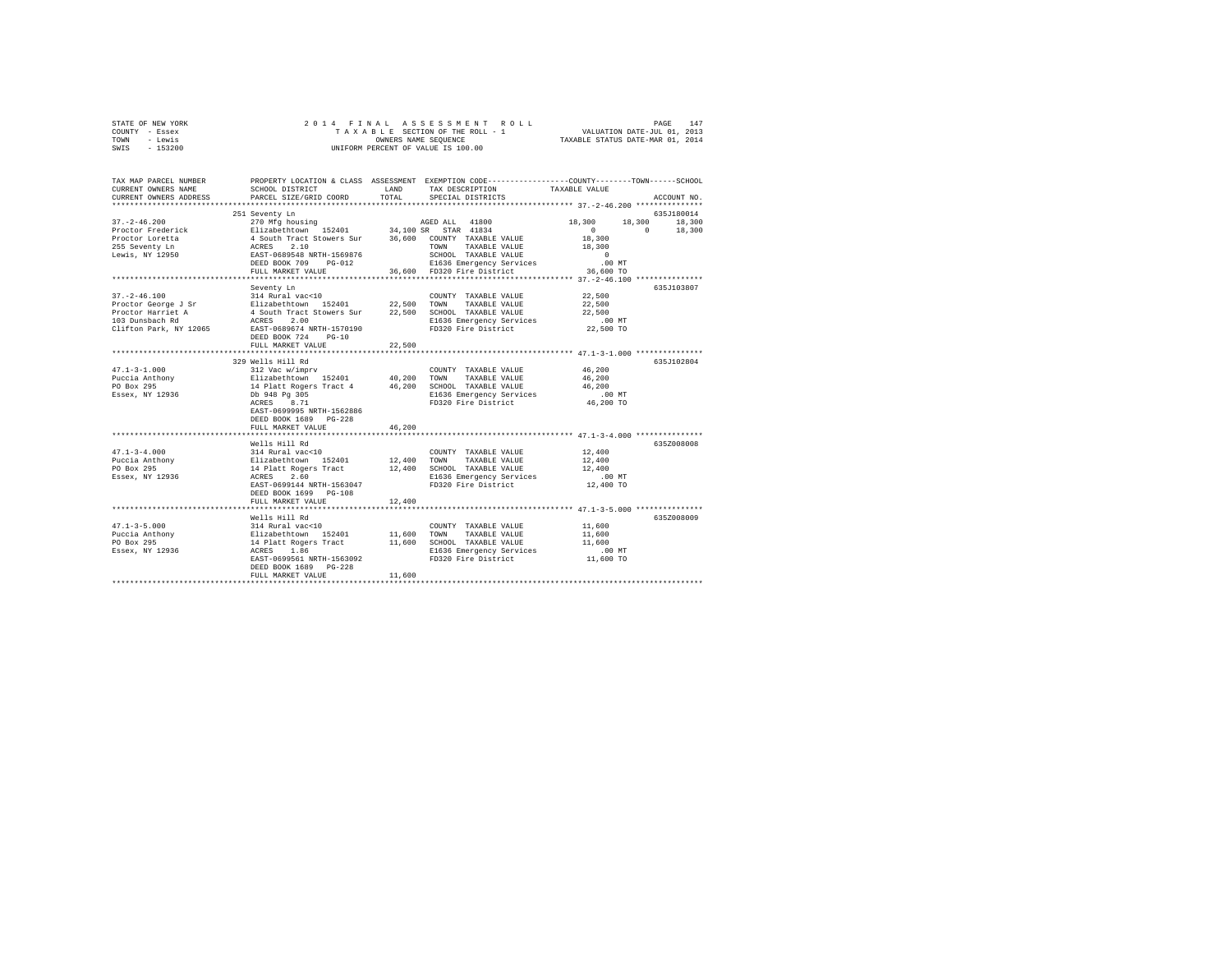| STATE OF NEW YORK                                                   | 2014 FINAL                                                                                                                                                                                                                                 |         | 4 FINAL ASSESSMENT ROLL INNERTHEIRE PAGE 148 1981<br>TAXABLE SECTION OF THE ROLL - 1 VALUATION DATE-JUL 01, 2013<br>OWNERS NAME SEQUENCE  TAXABLE STATUS DATE-MAR 01, 2014 |                           |                        |
|---------------------------------------------------------------------|--------------------------------------------------------------------------------------------------------------------------------------------------------------------------------------------------------------------------------------------|---------|----------------------------------------------------------------------------------------------------------------------------------------------------------------------------|---------------------------|------------------------|
| COUNTY - Essex                                                      |                                                                                                                                                                                                                                            |         |                                                                                                                                                                            |                           |                        |
| TOWN - Lewis                                                        |                                                                                                                                                                                                                                            |         |                                                                                                                                                                            |                           |                        |
| SWIS - 153200                                                       |                                                                                                                                                                                                                                            |         | UNIFORM PERCENT OF VALUE IS 100.00                                                                                                                                         |                           |                        |
|                                                                     |                                                                                                                                                                                                                                            |         |                                                                                                                                                                            |                           |                        |
|                                                                     |                                                                                                                                                                                                                                            |         |                                                                                                                                                                            |                           |                        |
| TAX MAP PARCEL NUMBER                                               | PROPERTY LOCATION & CLASS ASSESSMENT EXEMPTION CODE----------------COUNTY-------TOWN------SCHOOL                                                                                                                                           |         |                                                                                                                                                                            |                           |                        |
| CURRENT OWNERS NAME                                                 | SCHOOL DISTRICT LAND                                                                                                                                                                                                                       |         | TAX DESCRIPTION                                                                                                                                                            | TAXABLE VALUE             |                        |
| CURRENT OWNERS ADDRESS                                              | PARCEL SIZE/GRID COORD                                                                                                                                                                                                                     | TOTAL   | SPECIAL DISTRICTS                                                                                                                                                          |                           | ACCOUNT NO.            |
| ************************                                            |                                                                                                                                                                                                                                            |         |                                                                                                                                                                            |                           |                        |
|                                                                     | 8323 US Route 9                                                                                                                                                                                                                            |         |                                                                                                                                                                            |                           | 635J103906<br>$\sim$ 0 |
| $47.3 - 1 - 11.000$                                                 | 210 1 Family Res                                                                                                                                                                                                                           |         | VET COM CT 41131                                                                                                                                                           | 25,000                    | 25,000<br>$\sim$ 0     |
| Puleo John M<br>8323 US Route 9                                     |                                                                                                                                                                                                                                            |         |                                                                                                                                                                            | 50,000<br>$\sim$ 0 $\sim$ | 50,000<br>30,000       |
|                                                                     |                                                                                                                                                                                                                                            |         | COUNTY TAXABLE VALUE                                                                                                                                                       | 33,800                    | $\sim$ 0               |
| Lewis, NY 12950                                                     |                                                                                                                                                                                                                                            |         | TOWN TAXABLE VALUE                                                                                                                                                         | 33,800                    |                        |
|                                                                     |                                                                                                                                                                                                                                            |         | SCHOOL TAXABLE VALUE                                                                                                                                                       | 78,800                    |                        |
|                                                                     |                                                                                                                                                                                                                                            |         |                                                                                                                                                                            | $.00$ MT                  |                        |
|                                                                     |                                                                                                                                                                                                                                            |         | DEED BOOK 1481 PG-251 E1636 Emergency Services<br>FULL MARKET VALUE 108,800 FD320 Fire District                                                                            | 108,800 TO                |                        |
|                                                                     |                                                                                                                                                                                                                                            |         |                                                                                                                                                                            |                           |                        |
|                                                                     | US Route 9                                                                                                                                                                                                                                 |         |                                                                                                                                                                            |                           | 635J103907             |
| $47.3 - 1 - 12.000$                                                 | 312 Vac w/imprv                                                                                                                                                                                                                            |         |                                                                                                                                                                            | 40,500                    |                        |
|                                                                     |                                                                                                                                                                                                                                            |         |                                                                                                                                                                            | 40,500                    |                        |
|                                                                     |                                                                                                                                                                                                                                            |         |                                                                                                                                                                            | 40,500                    |                        |
|                                                                     |                                                                                                                                                                                                                                            |         | E1636 Emergency Services<br>FD320 Fire District                                                                                                                            | .00MT                     |                        |
|                                                                     |                                                                                                                                                                                                                                            |         |                                                                                                                                                                            | 40,500 TO                 |                        |
|                                                                     | DEED BOOK 453 PG-425                                                                                                                                                                                                                       |         |                                                                                                                                                                            |                           |                        |
|                                                                     | FULL MARKET VALUE                                                                                                                                                                                                                          | 40,500  |                                                                                                                                                                            |                           |                        |
|                                                                     |                                                                                                                                                                                                                                            |         |                                                                                                                                                                            |                           |                        |
|                                                                     | 9072 US Route 9                                                                                                                                                                                                                            |         |                                                                                                                                                                            |                           | 635J181008             |
| $38.3 - 1 - 13.200$                                                 | 210 1 Family Res                                                                                                                                                                                                                           |         | RES. STAR 41854                                                                                                                                                            | $\sim$ 0                  | $0 \t 30,000$          |
|                                                                     | Elizabethtown 152401                                                                                                                                                                                                                       |         | 27,300 COUNTY TAXABLE VALUE                                                                                                                                                | 97,600                    |                        |
|                                                                     |                                                                                                                                                                                                                                            |         | TAXABLE VALUE                                                                                                                                                              | 97,600                    |                        |
| Pulsifer George E<br>Pulsifer Laurie A<br>9072 US Rte 9             | 11 Essex Tract<br>11 Essex Tract<br>297,600 TOWN<br>ACRES 0.40 SCHOO<br>EAST-0702473 NRTH-1571274 E1636                                                                                                                                    |         | SCHOOL TAXABLE VALUE                                                                                                                                                       | 67,600                    |                        |
| Lewis, NY 12950                                                     |                                                                                                                                                                                                                                            |         | E1636 Emergency Services                                                                                                                                                   | $.00$ MT                  |                        |
|                                                                     |                                                                                                                                                                                                                                            |         | FD320 Fire District                                                                                                                                                        | 97.600 TO                 |                        |
|                                                                     | FULL MARKET VALUE                                                                                                                                                                                                                          | 97,600  |                                                                                                                                                                            |                           |                        |
|                                                                     | 150 Johnson Ln                                                                                                                                                                                                                             |         |                                                                                                                                                                            |                           | 635.T103207            |
| $46.2 - 1 - 24.000$                                                 | 210 1 Family Res                                                                                                                                                                                                                           |         | COUNTY TAXABLE VALUE                                                                                                                                                       | 94,500                    |                        |
| Pulsifer James                                                      |                                                                                                                                                                                                                                            |         |                                                                                                                                                                            | 94,500                    |                        |
|                                                                     |                                                                                                                                                                                                                                            |         |                                                                                                                                                                            | 94,500                    |                        |
| Pulsifer Deborah<br>Stowersville Rd<br>PO Box 27<br>Lewis, NY 12950 | ALV A FORMALLY NES COUNTY TAXABLE VALUE<br>Elizabethcoven 152401 36,600 TOWN TAXABLE VALUE<br>17 Platt Rogers Tract 4 94,500 SCHOOL TAXABLE VALUE<br>4ac<br>ACRES 4.60 ELE36 Emergency Services<br>ERST-0692703 NRTH-1568285<br>PD320 Fire |         | E1636 Emergency Services                                                                                                                                                   | $.00$ MT                  |                        |
|                                                                     |                                                                                                                                                                                                                                            |         | FD320 Fire District                                                                                                                                                        | 94,500 TO                 |                        |
|                                                                     |                                                                                                                                                                                                                                            |         |                                                                                                                                                                            |                           |                        |
|                                                                     | DEED BOOK 1230 PG-42                                                                                                                                                                                                                       |         |                                                                                                                                                                            |                           |                        |
|                                                                     | FULL MARKET VALUE                                                                                                                                                                                                                          | 94,500  |                                                                                                                                                                            |                           |                        |
|                                                                     |                                                                                                                                                                                                                                            |         |                                                                                                                                                                            |                           |                        |
|                                                                     | 528 Stowersville Rd                                                                                                                                                                                                                        |         |                                                                                                                                                                            |                           | 635J189015             |
| $47.1 - 2 - 16.300$                                                 | 240 Rural res                                                                                                                                                                                                                              |         | RES. STAR 41854                                                                                                                                                            | $\sim$ 0                  | $0 \t 30,000$          |
|                                                                     |                                                                                                                                                                                                                                            |         | 43,300 COUNTY TAXABLE VALUE                                                                                                                                                | 345,000                   |                        |
|                                                                     |                                                                                                                                                                                                                                            | 345,000 | TOWN TAXABLE VALUE                                                                                                                                                         | 345,000                   |                        |
|                                                                     |                                                                                                                                                                                                                                            |         | SCHOOL TAXABLE VALUE                                                                                                                                                       | 315,000                   |                        |
|                                                                     |                                                                                                                                                                                                                                            |         | E1636 Emergency Services                                                                                                                                                   | .00 MT                    |                        |
|                                                                     |                                                                                                                                                                                                                                            |         | FD320 Fire District                                                                                                                                                        | 345,000 TO                |                        |
|                                                                     |                                                                                                                                                                                                                                            | 345,000 |                                                                                                                                                                            |                           |                        |
|                                                                     |                                                                                                                                                                                                                                            |         |                                                                                                                                                                            |                           |                        |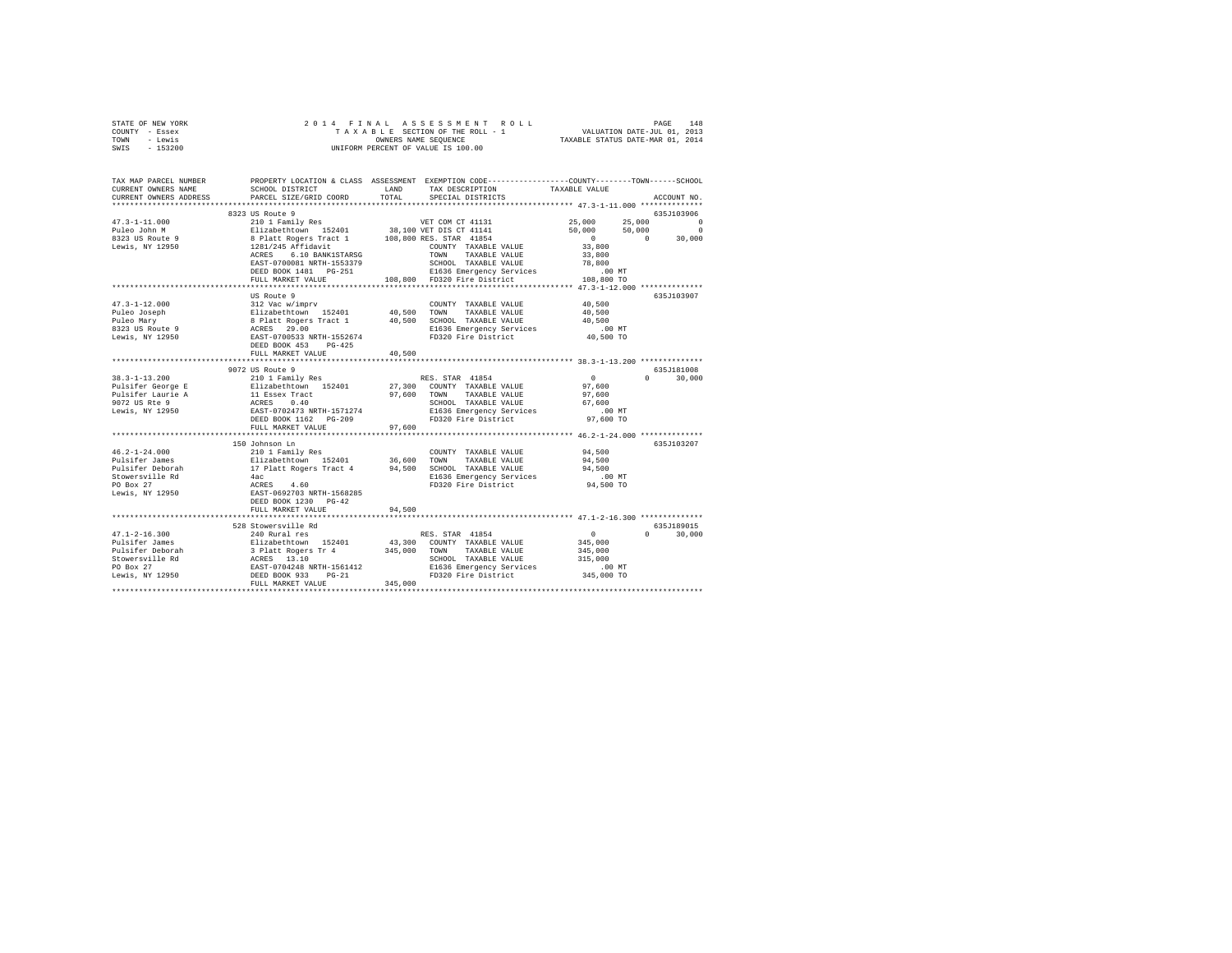| STATE OF NEW YORK |  |  |  | 2014 FINAL ASSESSMENT ROLL         |                                  | PAGE                        | 149 |
|-------------------|--|--|--|------------------------------------|----------------------------------|-----------------------------|-----|
| COUNTY - Essex    |  |  |  | TAXABLE SECTION OF THE ROLL - 1    |                                  | VALUATION DATE-JUL 01, 2013 |     |
| TOWN<br>- Lewis   |  |  |  | OWNERS NAME SEOUENCE               | TAXABLE STATUS DATE-MAR 01, 2014 |                             |     |
| - 153200<br>SWIS  |  |  |  | UNIFORM PERCENT OF VALUE IS 100.00 |                                  |                             |     |

| TAX MAP PARCEL NUMBER<br>CURRENT OWNERS NAME<br>CURRENT OWNERS ADDRESS                                                                                                                                                                                                                                            | SCHOOL DISTRICT<br>PARCEL SIZE/GRID COORD           | LAND<br>TOTAL | PROPERTY LOCATION & CLASS ASSESSMENT EXEMPTION CODE----------------COUNTY-------TOWN------SCHOOL<br>TAX DESCRIPTION<br>SPECIAL DISTRICTS                                                                                                           | TAXABLE VALUE                                                  | ACCOUNT NO.                                |
|-------------------------------------------------------------------------------------------------------------------------------------------------------------------------------------------------------------------------------------------------------------------------------------------------------------------|-----------------------------------------------------|---------------|----------------------------------------------------------------------------------------------------------------------------------------------------------------------------------------------------------------------------------------------------|----------------------------------------------------------------|--------------------------------------------|
|                                                                                                                                                                                                                                                                                                                   |                                                     |               |                                                                                                                                                                                                                                                    |                                                                |                                            |
|                                                                                                                                                                                                                                                                                                                   | 519 Fox Run Rd                                      |               |                                                                                                                                                                                                                                                    | 35,450<br>35,450<br>$\begin{array}{c} 0 \\ 35,450 \end{array}$ | 635J101403<br>35,450<br>$\sim$ 0<br>35,450 |
|                                                                                                                                                                                                                                                                                                                   |                                                     |               | 70,900 COUNTY TAXABLE VALUE<br>TOWN TAXABLE VALUE 35,450<br>551556 SCHOOL TAXABLE VALUE 20<br>-247 70,900 FD320 Fire Districts 70,900 TO<br>70,900 FD320 Fire District 70,900 TO                                                                   |                                                                |                                            |
|                                                                                                                                                                                                                                                                                                                   | DEED BOOK 676 PG-247<br>FULL MARKET VALUE           |               |                                                                                                                                                                                                                                                    |                                                                |                                            |
|                                                                                                                                                                                                                                                                                                                   |                                                     |               |                                                                                                                                                                                                                                                    |                                                                |                                            |
|                                                                                                                                                                                                                                                                                                                   | Seventy Ln                                          |               |                                                                                                                                                                                                                                                    |                                                                | 635J104001                                 |
|                                                                                                                                                                                                                                                                                                                   |                                                     |               |                                                                                                                                                                                                                                                    | 75,000                                                         |                                            |
|                                                                                                                                                                                                                                                                                                                   |                                                     |               | TAXABLE VALUE                                                                                                                                                                                                                                      | 75,000                                                         |                                            |
|                                                                                                                                                                                                                                                                                                                   |                                                     |               |                                                                                                                                                                                                                                                    | 75,000                                                         |                                            |
|                                                                                                                                                                                                                                                                                                                   |                                                     |               | E1636 Emergency Services .00 MT                                                                                                                                                                                                                    |                                                                |                                            |
|                                                                                                                                                                                                                                                                                                                   | EAST-0693531 NRTH-1570432                           |               | FD320 Fire District                                                                                                                                                                                                                                | 75,000 TO                                                      |                                            |
|                                                                                                                                                                                                                                                                                                                   | DEED BOOK 498<br>$PG-5$                             |               |                                                                                                                                                                                                                                                    |                                                                |                                            |
|                                                                                                                                                                                                                                                                                                                   | FULL MARKET VALUE                                   | 75,000        |                                                                                                                                                                                                                                                    |                                                                |                                            |
|                                                                                                                                                                                                                                                                                                                   | 195 Hale Hill Ln                                    |               |                                                                                                                                                                                                                                                    |                                                                | 635J104003                                 |
| $38.1 - 1 - 31.000$                                                                                                                                                                                                                                                                                               | 260 Seasonal res                                    |               | COUNTY TAXABLE VALUE                                                                                                                                                                                                                               |                                                                |                                            |
|                                                                                                                                                                                                                                                                                                                   |                                                     |               |                                                                                                                                                                                                                                                    | 118,800<br>118,800                                             |                                            |
| 18.1-1-11.0000<br>Pulsifer Philip and Elizabethtown 152401 98,800 TOWN TAXABLE VALUE<br>PO Box 97 48 Essex Tract 118,800 SCMN TAXABLE VALUE<br>PO Box 97 48 Elizabethtown 152401 98,800 TOWN TAXABLE VALUE<br>Lewis, NY 12950 Bldg 2<br>                                                                          |                                                     |               | 118,800 SCHOOL TAXABLE VALUE                                                                                                                                                                                                                       |                                                                |                                            |
|                                                                                                                                                                                                                                                                                                                   |                                                     |               | E1636 Emergency Services                                                                                                                                                                                                                           | 118,800                                                        |                                            |
|                                                                                                                                                                                                                                                                                                                   |                                                     |               | FD320 Fire District                                                                                                                                                                                                                                | 00 MT.<br>118,800 TO                                           |                                            |
|                                                                                                                                                                                                                                                                                                                   | EAST-0697995 NRTH-1577672                           |               |                                                                                                                                                                                                                                                    |                                                                |                                            |
|                                                                                                                                                                                                                                                                                                                   | DEED BOOK 338 PG-210                                |               |                                                                                                                                                                                                                                                    |                                                                |                                            |
|                                                                                                                                                                                                                                                                                                                   | FULL MARKET VALUE                                   | 118,800       |                                                                                                                                                                                                                                                    |                                                                |                                            |
|                                                                                                                                                                                                                                                                                                                   |                                                     |               |                                                                                                                                                                                                                                                    |                                                                |                                            |
|                                                                                                                                                                                                                                                                                                                   | US Route 9                                          |               |                                                                                                                                                                                                                                                    |                                                                | 635J101511                                 |
|                                                                                                                                                                                                                                                                                                                   |                                                     |               | COUNTY TAXABLE VALUE                                                                                                                                                                                                                               | 38,200                                                         |                                            |
|                                                                                                                                                                                                                                                                                                                   |                                                     |               | TAXABLE VALUE                                                                                                                                                                                                                                      | 38,200                                                         |                                            |
|                                                                                                                                                                                                                                                                                                                   |                                                     |               | 38,200 SCHOOL TAXABLE VALUE                                                                                                                                                                                                                        | 38,200                                                         |                                            |
| $\begin{tabular}{lllllllllllll} $47.3\text{--}2\text{--}1.000$ & 322 Rural vac>10$ & 100MT\\ \text{Pulisfer Philip} & 312 ableth Roger & 38,200 TOWN\\ \text{PO Box 97 & 2 Platt Roger & 38,200 SCHO\\ \text{Devis, NY 12950 & 2121 & 33.200 SCHO\\ \text{Levis, NY 12950 & 213.30 & 33.200 SCHO\\ \end{tabular}$ |                                                     |               | E1636 Emergency Services .00 MT<br>FD320 Fire District 38,200 TO                                                                                                                                                                                   |                                                                |                                            |
|                                                                                                                                                                                                                                                                                                                   | EAST-0701656 NRTH-1557857                           |               |                                                                                                                                                                                                                                                    |                                                                |                                            |
|                                                                                                                                                                                                                                                                                                                   | DEED BOOK 1281 PG-305                               |               | WB320 Lewis B&I<br>38,200 WD320 Water District                                                                                                                                                                                                     | 38,200 TO C                                                    |                                            |
|                                                                                                                                                                                                                                                                                                                   | FULL MARKET VALUE<br>****************************** |               |                                                                                                                                                                                                                                                    | 38,200 TO M                                                    |                                            |
|                                                                                                                                                                                                                                                                                                                   |                                                     |               |                                                                                                                                                                                                                                                    |                                                                | 635J104002                                 |
| $47.13 - 2 - 25.000$                                                                                                                                                                                                                                                                                              |                                                     |               |                                                                                                                                                                                                                                                    | $\overline{0}$                                                 | 0 64.200                                   |
| Pulsifer Philip                                                                                                                                                                                                                                                                                                   |                                                     |               |                                                                                                                                                                                                                                                    |                                                                |                                            |
| PO Box 97                                                                                                                                                                                                                                                                                                         |                                                     |               |                                                                                                                                                                                                                                                    |                                                                |                                            |
| Lewis, NY 12950                                                                                                                                                                                                                                                                                                   |                                                     |               | 980 County Route 10<br>210 1 Family Res<br>Elizabethtown 152401<br>2 Platt Rogers Tract 1<br>2 Platt Rogers Tract 1<br>2 Platt Rogers Tract 1<br>2 2,200 COUNTY TAXABLE VALUE<br>2 RACES<br>2 PLATE 1.92,200<br>2 PLATE 1.92,200<br>2 PLATE 1.92,2 |                                                                |                                            |
|                                                                                                                                                                                                                                                                                                                   | EAST-0701450 NRTH-1558413                           |               |                                                                                                                                                                                                                                                    | $.00$ MT                                                       |                                            |
|                                                                                                                                                                                                                                                                                                                   |                                                     |               |                                                                                                                                                                                                                                                    | 92,200 TO                                                      |                                            |
|                                                                                                                                                                                                                                                                                                                   |                                                     |               |                                                                                                                                                                                                                                                    | 92,200 TO C                                                    |                                            |
|                                                                                                                                                                                                                                                                                                                   |                                                     |               | EAST-0701450 NRTH-1558413 E1636 Emergency Services<br>DEED BOOK 338 PG-206 FDJ320 Fire District<br>FULL MARKET VALUE 92,200 MB320 Reater District<br>MD320 Water District                                                                          |                                                                |                                            |
|                                                                                                                                                                                                                                                                                                                   |                                                     |               |                                                                                                                                                                                                                                                    |                                                                |                                            |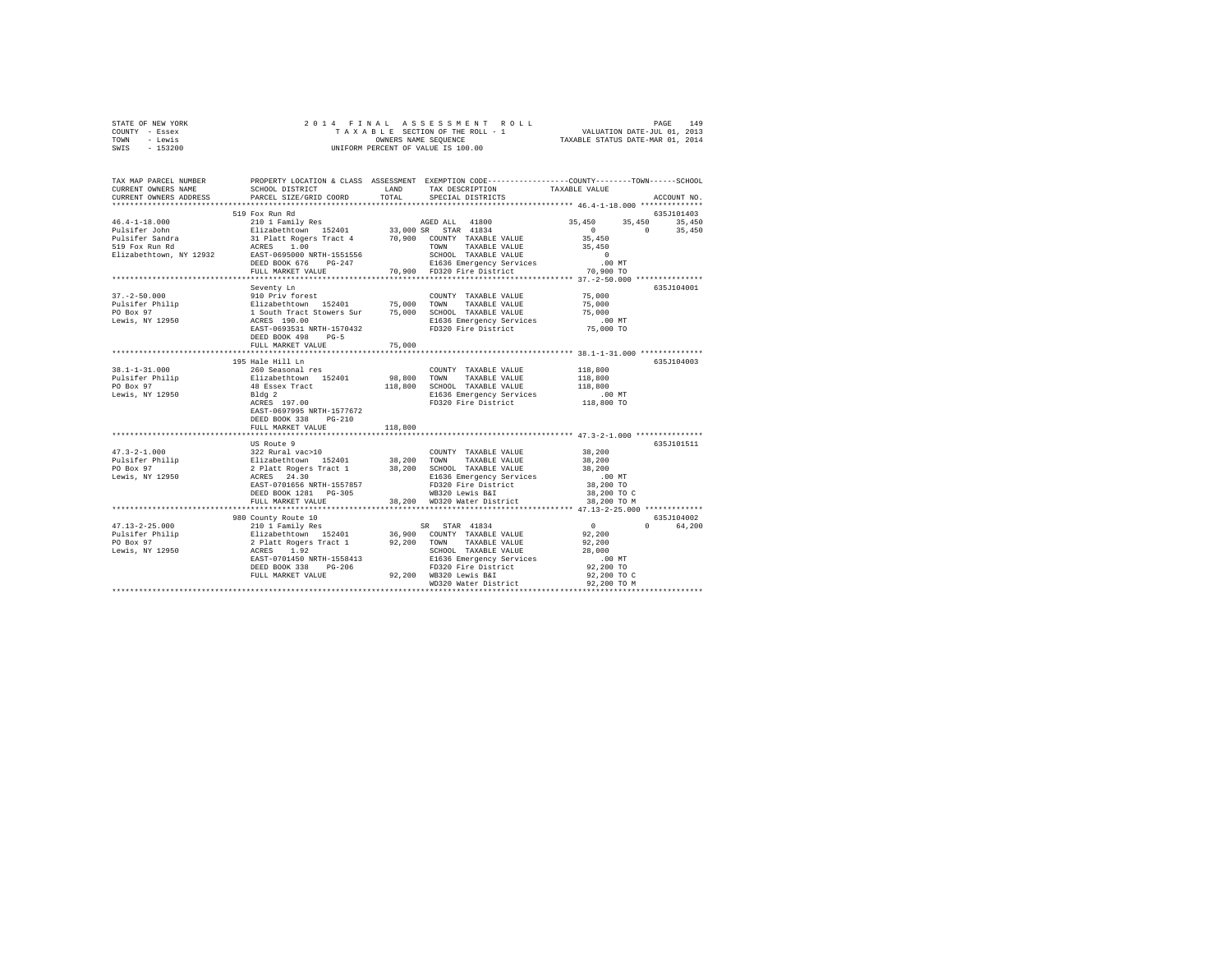| STATE OF NEW YORK | 2014 FINAL ASSESSMENT ROLL         | 150<br>PAGE                      |
|-------------------|------------------------------------|----------------------------------|
| COUNTY - Essex    | TAXABLE SECTION OF THE ROLL - 1    | VALUATION DATE-JUL 01, 2013      |
| TOWN<br>- Lewis   | OWNERS NAME SEOUENCE               | TAXABLE STATUS DATE-MAR 01, 2014 |
| $-153200$<br>SWIS | UNIFORM PERCENT OF VALUE IS 100.00 |                                  |

| TAX MAP PARCEL NUMBER<br>CURRENT OWNERS NAME<br>CURRENT OWNERS ADDRESS | SCHOOL DISTRICT<br>PARCEL SIZE/GRID COORD                                       | LAND<br>TOTAL | PROPERTY LOCATION & CLASS ASSESSMENT EXEMPTION CODE----------------COUNTY-------TOWN-----SCHOOL<br>TAX DESCRIPTION TAXABLE VALUE<br>SPECIAL DISTRICTS |                                                       | ACCOUNT NO.        |
|------------------------------------------------------------------------|---------------------------------------------------------------------------------|---------------|-------------------------------------------------------------------------------------------------------------------------------------------------------|-------------------------------------------------------|--------------------|
|                                                                        | County Route 10                                                                 |               |                                                                                                                                                       |                                                       | 635J190015         |
| $47.13 - 2 - 26.200$                                                   | 311 Res vac land                                                                |               | COUNTY TAXABLE VALUE                                                                                                                                  | 6,400                                                 |                    |
| Pulsifer Philip                                                        | Elizabethtown 152401 6,400 TOWN                                                 |               | TAXABLE VALUE                                                                                                                                         | 6,400                                                 |                    |
| PO Box 97                                                              | 2 Platt Roger Tract 1 6,400 SCHOOL TAXABLE VALUE                                |               |                                                                                                                                                       | 6.400                                                 |                    |
| Lewis, NY 12950                                                        | ACRES 1.50                                                                      |               |                                                                                                                                                       |                                                       |                    |
|                                                                        | EAST-0701225 NRTH-1558369                                                       |               | FD320 Fire District<br>WB320 Lewis B&I                                                                                                                |                                                       |                    |
|                                                                        | DEED BOOK 950 PG-167                                                            |               |                                                                                                                                                       | 6,400 TO C                                            |                    |
|                                                                        | FULL MARKET VALUE                                                               |               | 6.400 WD320 Water District 6.400 TO M                                                                                                                 |                                                       |                    |
|                                                                        |                                                                                 |               |                                                                                                                                                       | ************************** 47.13-2-24.000 *********** |                    |
|                                                                        | 986 County Route 10                                                             |               |                                                                                                                                                       |                                                       | 6379906211         |
| $47.13 - 2 - 24.000$                                                   | 312 Vac w/imprv                                                                 |               | COUNTY TAXABLE VALUE 26,600                                                                                                                           |                                                       |                    |
| Pulsifer Philip L and Elizabethtown 152401 19,000 TOWN TAXABLE VALUE   |                                                                                 |               |                                                                                                                                                       | 26,600                                                |                    |
|                                                                        |                                                                                 |               | SCHOOL TAXABLE VALUE                                                                                                                                  | 26,600                                                |                    |
|                                                                        |                                                                                 |               | E1636 Emergency Services .00 MT                                                                                                                       |                                                       |                    |
| Lewis, NY 12950 EAST-0701666 NRTH-1558404                              |                                                                                 |               | FD320 Fire District                                                                                                                                   | 26,600 TO                                             |                    |
|                                                                        | DEED BOOK 838 PG-226                                                            |               | WB320 Lewis B&I<br>26,600 WD320 Water District                                                                                                        | 26,600 TO C                                           |                    |
|                                                                        | FULL MARKET VALUE                                                               |               |                                                                                                                                                       | 26,600 TO M                                           |                    |
|                                                                        |                                                                                 |               |                                                                                                                                                       |                                                       |                    |
|                                                                        | Johnson Ln                                                                      |               |                                                                                                                                                       |                                                       | 635J104813         |
| $46.2 - 1 - 42.100$                                                    | 910 Priv forest                                                                 |               | COUNTY TAXABLE VALUE                                                                                                                                  | 65,400                                                |                    |
|                                                                        |                                                                                 |               |                                                                                                                                                       |                                                       |                    |
|                                                                        |                                                                                 |               |                                                                                                                                                       |                                                       |                    |
|                                                                        |                                                                                 |               |                                                                                                                                                       |                                                       |                    |
|                                                                        | ACRES 107.97                                                                    |               | FD320 Fire District 65,400 TO                                                                                                                         |                                                       |                    |
|                                                                        | EAST-0694400 NRTH-1567221                                                       |               |                                                                                                                                                       |                                                       |                    |
|                                                                        | DEED BOOK 498<br>$PG-5$                                                         |               |                                                                                                                                                       |                                                       |                    |
|                                                                        | FULL MARKET VALUE                                                               | 65,400        |                                                                                                                                                       |                                                       |                    |
|                                                                        | *****************************                                                   |               |                                                                                                                                                       |                                                       |                    |
|                                                                        | 9056 US Route 9                                                                 |               |                                                                                                                                                       |                                                       | 635J179005         |
| $38.3 - 1 - 11.000$                                                    | 210 1 Family Res                                                                |               | AGED ALL 41800                                                                                                                                        | 36,600 36,600                                         | 36,600             |
| Pulsifer Roger A Blizabethtown 152401 25,700 SR STAR 41834             |                                                                                 |               |                                                                                                                                                       | $\sim$ 0                                              | $\Omega$<br>36,600 |
| Pulsifer Joann W                                                       |                                                                                 |               |                                                                                                                                                       | 36,600                                                |                    |
| 9056 US Rte 9                                                          | Essex Tract Lot 11 73,200 COUNTY TAXABLE VALUE<br>ACRES 0.33 70WN TAXABLE VALUE |               |                                                                                                                                                       | 36,600                                                |                    |
| Lewis, NY 12950-9702 EAST-0702398 NRTH-1571017                         |                                                                                 |               | SCHOOL TAXABLE VALUE                                                                                                                                  | $\sim$ 0                                              |                    |
|                                                                        | DEED BOOK 674<br>$PG-65$                                                        |               | E1636 Emergency Services .00 MT                                                                                                                       |                                                       |                    |
|                                                                        | FULL MARKET VALUE                                                               |               | 73,200 FD320 Fire District                                                                                                                            | 73,200 TO                                             |                    |
|                                                                        |                                                                                 |               |                                                                                                                                                       |                                                       |                    |
|                                                                        |                                                                                 |               |                                                                                                                                                       |                                                       |                    |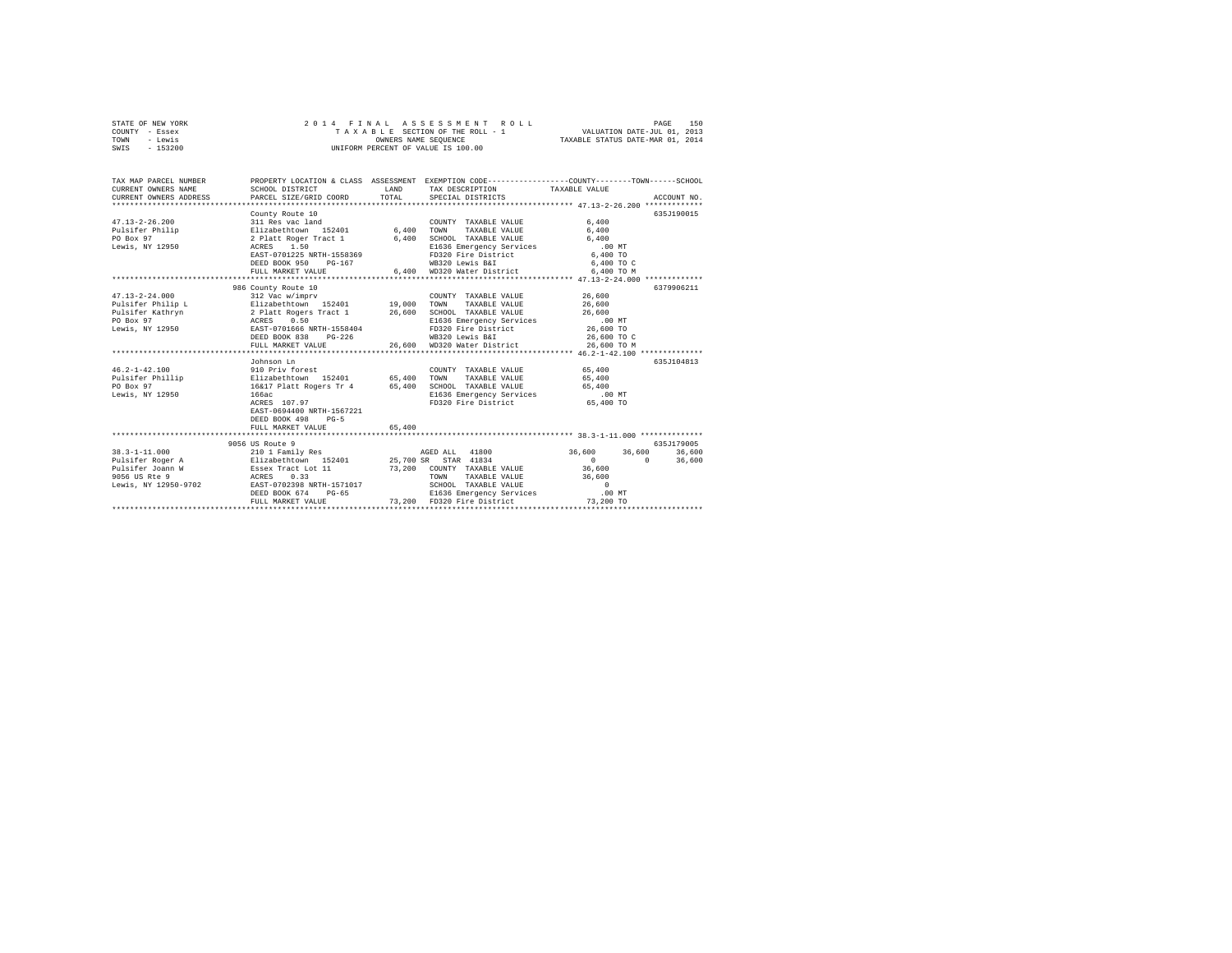| STATE OF NEW YORK | 2014 FINAL ASSESSMENT ROLL         | 151<br>PAGE                      |
|-------------------|------------------------------------|----------------------------------|
| COUNTY - Essex    | TAXABLE SECTION OF THE ROLL - 1    | VALUATION DATE-JUL 01, 2013      |
| TOWN<br>- Lewis   | OWNERS NAME SEOUENCE               | TAXABLE STATUS DATE-MAR 01, 2014 |
| $-153200$<br>SWIS | UNIFORM PERCENT OF VALUE IS 100.00 |                                  |

| TAX MAP PARCEL NUMBER         |                                                                        |                                                                                                                                                                                                                                        | PROPERTY LOCATION & CLASS ASSESSMENT EXEMPTION CODE----------------COUNTY-------TOWN-----SCHOOL |
|-------------------------------|------------------------------------------------------------------------|----------------------------------------------------------------------------------------------------------------------------------------------------------------------------------------------------------------------------------------|-------------------------------------------------------------------------------------------------|
| CURRENT OWNERS NAME           | SCHOOL DISTRICT<br>CURRENT OWNERS ADDRESS PARCEL SIZE/GRID COORD TOTAL | LAND TAX DESCRIPTION<br>SPECIAL DISTRICTS                                                                                                                                                                                              | TAXABLE VALUE<br>ACCOUNT NO.                                                                    |
|                               |                                                                        |                                                                                                                                                                                                                                        |                                                                                                 |
|                               | 8560 US Route 9                                                        |                                                                                                                                                                                                                                        | 635J103905                                                                                      |
| $47.13 - 2 - 20.000$          | 210 1 Family Res                                                       | AGED ALL 41800                                                                                                                                                                                                                         | 36,100 36,100 36,100                                                                            |
|                               |                                                                        |                                                                                                                                                                                                                                        | $0$ 0 36,100<br>36,100                                                                          |
|                               |                                                                        |                                                                                                                                                                                                                                        |                                                                                                 |
|                               |                                                                        | TOWN TAXABLE VALUE                                                                                                                                                                                                                     | 36,100                                                                                          |
|                               |                                                                        | 1558896 SCHOOL TAXABLE VALUE<br>G-297 E1636 Emergency Services<br>72,200 FD320 Fire District                                                                                                                                           | $\sim$ 0 $\,$                                                                                   |
|                               | DEED BOOK 702 PG-297                                                   |                                                                                                                                                                                                                                        | .00MT                                                                                           |
|                               | FULL MARKET VALUE                                                      |                                                                                                                                                                                                                                        | 72,200 TO                                                                                       |
|                               |                                                                        | WB320 Lewis B&I                                                                                                                                                                                                                        | 72,200 TO C                                                                                     |
|                               |                                                                        |                                                                                                                                                                                                                                        |                                                                                                 |
|                               | 230 Moss Rd                                                            |                                                                                                                                                                                                                                        | 635J174001                                                                                      |
| $38.4 - 1 - 36.000$           |                                                                        |                                                                                                                                                                                                                                        | $0 \t 30,000$                                                                                   |
| Pulsifer Scott A              |                                                                        |                                                                                                                                                                                                                                        | $\begin{array}{c} 0 \\ 86,500 \end{array}$                                                      |
| 230 Moss Rd                   |                                                                        | 86,500 TOWN TAXABLE VALUE 86,500                                                                                                                                                                                                       |                                                                                                 |
| Lewis, NY 12950 Called Mill L |                                                                        | SCHOOL TAXABLE VALUE 56,500                                                                                                                                                                                                            |                                                                                                 |
|                               | ACRES 2.60                                                             | Called Mill L<br>ACRES 2.60 SCHOOL TAXABLE VALUE<br>EAST-0710469 NRTH-1568445 FD320 Fire District                                                                                                                                      | .00MT                                                                                           |
|                               |                                                                        |                                                                                                                                                                                                                                        | 86,500 TO                                                                                       |
|                               | DEED BOOK 1665 PG-5                                                    |                                                                                                                                                                                                                                        |                                                                                                 |
|                               | FULL MARKET VALUE                                                      | 86,500                                                                                                                                                                                                                                 |                                                                                                 |
|                               |                                                                        |                                                                                                                                                                                                                                        |                                                                                                 |
|                               | 196 Moss Rd                                                            |                                                                                                                                                                                                                                        | 635.7180022                                                                                     |
|                               |                                                                        |                                                                                                                                                                                                                                        | $0 \t 30,000$                                                                                   |
|                               |                                                                        |                                                                                                                                                                                                                                        |                                                                                                 |
|                               |                                                                        |                                                                                                                                                                                                                                        |                                                                                                 |
|                               |                                                                        |                                                                                                                                                                                                                                        |                                                                                                 |
|                               |                                                                        |                                                                                                                                                                                                                                        |                                                                                                 |
|                               |                                                                        | 38.4-1-1.001 199 Moss Rd<br>Pulsifer Stacy 2010 I Family Res RES. STAR 41854 0<br>Pulsifer Stacy Pulsifer Dianobel Prince Barrier Stacy 29,700 COUNTY TAXABLE VALUE 95,600<br>Pulsifer Luann Peru Bay Tract 2<br>196 Moss Rd RCRES 0.5 |                                                                                                 |
|                               | FULL MARKET VALUE                                                      | 96.600                                                                                                                                                                                                                                 |                                                                                                 |
|                               |                                                                        |                                                                                                                                                                                                                                        |                                                                                                 |
|                               | 79 Pulsifer Ln                                                         |                                                                                                                                                                                                                                        | 635Z000002                                                                                      |
| $47.1 - 1 - 2.200$            |                                                                        |                                                                                                                                                                                                                                        | $\sim$ 0<br>30,000<br>$\Omega$ and $\Omega$                                                     |
| Pulsifer Terry L              | Elizabethtown 152401<br>15 Platt Rogers                                | 32,400 COUNTY TAXABLE VALUE                                                                                                                                                                                                            | 103,600                                                                                         |
| PO Box 493                    |                                                                        | 103,600 TOWN TAXABLE VALUE                                                                                                                                                                                                             | 103,600                                                                                         |
|                               | Lewis, NY 12950 1260/66 Easement                                       | SCHOOL TAXABLE VALUE 73,600                                                                                                                                                                                                            |                                                                                                 |
|                               | ACRES 0.91                                                             |                                                                                                                                                                                                                                        |                                                                                                 |
|                               | EAST-0699656 NRTH-1568065                                              |                                                                                                                                                                                                                                        |                                                                                                 |
|                               | DEED BOOK 1264 PG-35                                                   |                                                                                                                                                                                                                                        |                                                                                                 |
|                               | FULL MARKET VALUE                                                      | 103,600                                                                                                                                                                                                                                |                                                                                                 |
|                               |                                                                        |                                                                                                                                                                                                                                        |                                                                                                 |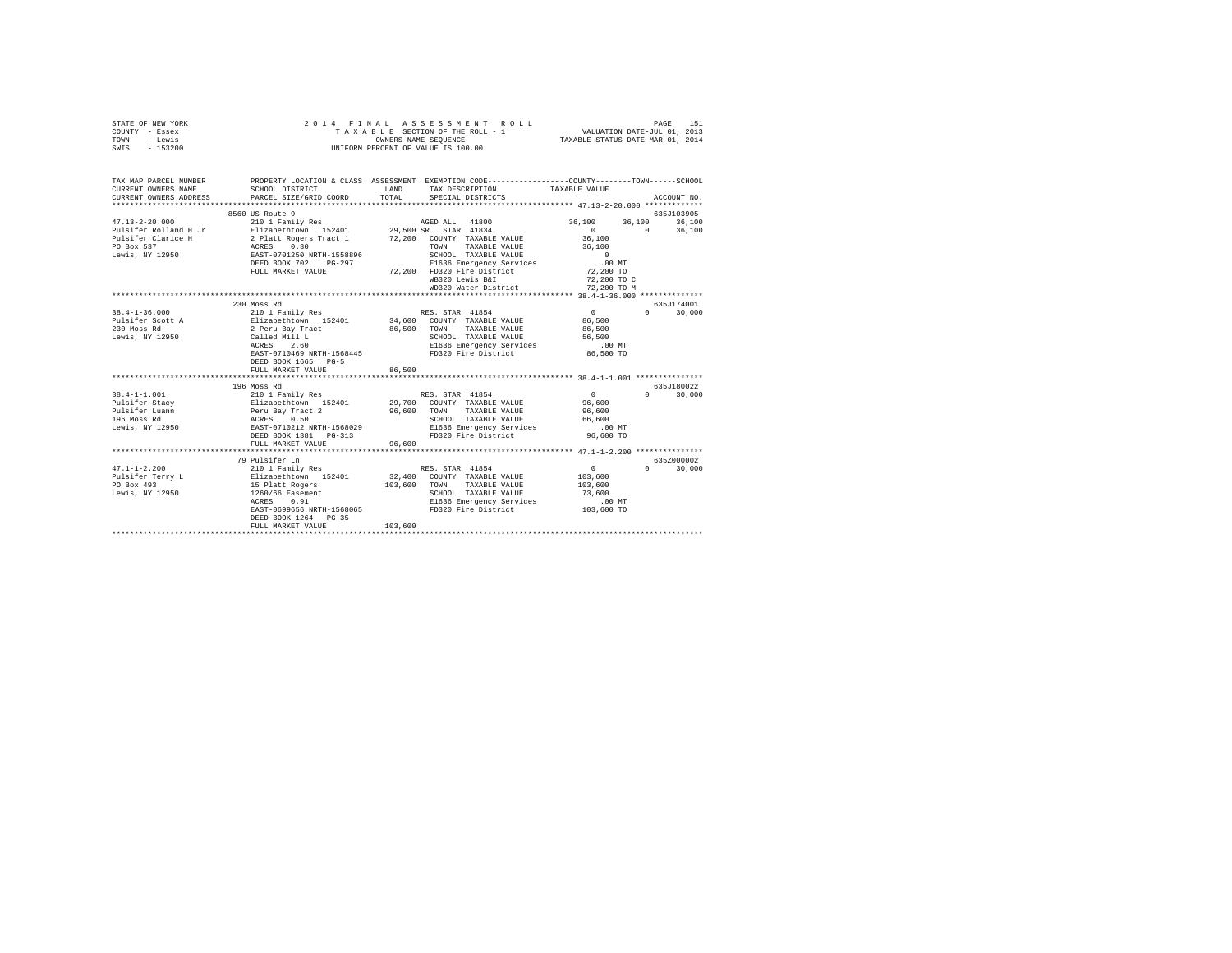| STATE OF NEW YORK<br>COUNTY - Essex      |                                                  | 2014 FINAL ASSESSMENT<br>ROLL<br>TAXABLE SECTION OF THE ROLL - 1 WALUATION DATE-JUL 01, 2013    | 152<br>PAGE               |
|------------------------------------------|--------------------------------------------------|-------------------------------------------------------------------------------------------------|---------------------------|
| - Lewis<br>TOWN<br>SWIS - 153200         |                                                  | OWNERS NAME SEQUENCE TAXABLE STATUS DATE-MAR 01, 2014<br>UNIFORM PERCENT OF VALUE IS 100.00     |                           |
|                                          |                                                  |                                                                                                 |                           |
| TAX MAP PARCEL NUMBER                    |                                                  | PROPERTY LOCATION & CLASS ASSESSMENT EXEMPTION CODE---------------COUNTY-------TOWN------SCHOOL |                           |
| CURRENT OWNERS NAME                      | SCHOOL DISTRICT                                  | T.AND<br>TAX DESCRIPTION<br>PARCEL SIZE/GRID COORD TOTAL SPECIAL DISTRICTS                      | TAXABLE VALUE             |
| CURRENT OWNERS ADDRESS                   |                                                  |                                                                                                 | ACCOUNT NO.               |
|                                          | 8 Birch Trail Wav                                |                                                                                                 | 635Z002004                |
| $47.1 - 1 - 39.140$                      |                                                  |                                                                                                 | $0 \t 30.000$<br>$\Omega$ |
|                                          |                                                  |                                                                                                 | 214,500                   |
| Pulsifer Terry L Jr<br>8 Birch Trail Way |                                                  | 21 Platt Rogers Tract 4 214,500 TOWN TAXABLE VALUE                                              | 214,500                   |
| Elizabethtown, NY 12932                  | ACRES 6.50                                       | SCHOOL TAXABLE VALUE                                                                            | 184,500                   |
|                                          | EAST-0697379 NRTH-1560754                        | E1636 Emergency Services                                                                        | .00MT                     |
|                                          | DEED BOOK 1357 PG-69                             | FD320 Fire District 214,500 TO                                                                  |                           |
|                                          | FULL MARKET VALUE                                | 214,500                                                                                         |                           |
|                                          |                                                  |                                                                                                 |                           |
|                                          | 533 Fox Run Rd                                   |                                                                                                 | 635J105401                |
| $46.4 - 1 - 17.000$                      |                                                  | 210 1 Family Res RES. STAR 41854                                                                | $\sim$ 0<br>$0 \t 30.000$ |
| Pulsifer Travis                          |                                                  | Elizabethtown 152401 33,400 COUNTY TAXABLE VALUE                                                | 55,600                    |
| 533 Fox Run Rd                           | 31 Platt Rogers Tract 4                          | 55,600 TOWN TAXABLE VALUE                                                                       | 55,600<br>25,600          |
| Elizabethtown, NY 12932                  | ACRES 1.40                                       | SCHOOL TAXABLE VALUE                                                                            |                           |
|                                          | EAST-0695090 NRTH-1551736<br>DEED BOOK 1177 PG-3 | E1636 Emergency Services                                                                        | .00MT                     |
|                                          | FULL MARKET VALUE                                | FD320 Fire District 55,600 TO<br>55,600                                                         |                           |
|                                          |                                                  |                                                                                                 |                           |
|                                          | 8981 US Route 9                                  |                                                                                                 | 635.7104014               |
|                                          | 38.3-1-37.000 210 1 Family Res                   | SR STAR 41834                                                                                   | 0 64.200<br>$\Omega$      |
| Pulsifer William                         | Elizabethtown 152401                             | 33,300 COUNTY TAXABLE VALUE                                                                     | 120,800                   |
| Pulsifer Nellie Bashaw                   | 4 Essex Tract                                    | 120,800 TOWN TAXABLE VALUE                                                                      | 120,800                   |
| 8981 US Rte 9                            | ACRES 1.30                                       | SCHOOL TAXABLE VALUE                                                                            | 56,600                    |
| Lewis. NY 12950                          | EAST-0702031 NRTH-1569228                        | E1636 Emergency Services                                                                        | .00MT                     |
|                                          | DEED BOOK 468 PG-118                             | FD320 Fire District 120,800 TO                                                                  |                           |
|                                          | FULL MARKET VALUE 120,800                        |                                                                                                 |                           |
|                                          |                                                  |                                                                                                 |                           |
|                                          | 129 Pulsifer Ln                                  |                                                                                                 | 635J101907                |
| $38.3 - 1 - 40.000$                      | 314 Rural vac<10                                 | COUNTY TAXABLE VALUE 10,500                                                                     |                           |
| Pulsifer William                         | Elizabethtown 152401 10,500                      | TOWN<br>TAXABLE VALUE                                                                           | 10,500                    |
| Pulsifer Nellie                          | 15 Platt Rogers Tract 4                          | 10,500<br>SCHOOL TAXABLE VALUE                                                                  | 10,500                    |

Lewis, NY 12950 EAST-0699621 NRTH-1569400 FD320 Fire District 10,500 TO DEED BOOK 1715 PG-130 FULL MARKET VALUE 10,500 \*\*\*\*\*\*\*\*\*\*\*\*\*\*\*\*\*\*\*\*\*\*\*\*\*\*\*\*\*\*\*\*\*\*\*\*\*\*\*\*\*\*\*\*\*\*\*\*\*\*\*\*\*\*\*\*\*\*\*\*\*\*\*\*\*\*\*\*\*\*\*\*\*\*\*\*\*\*\*\*\*\*\*\*\*\*\*\*\*\*\*\*\*\*\*\*\*\*\*\*\*\*\* 38.4-1-35.000 \*\*\*\*\*\*\*\*\*\*\*\*\*\* 204 Moss Rd<br>
204 Moss Rd<br>
202 2 Family Res<br>
Pulsifer William Blizabethtown 15,000 15,000 15,000 0<br>
202 2 Family Res<br>
202 Family Res<br>
2 Feru Bay Tract 1995,000 COUNTY TAXABLE VALUE 104,500 0 64,200<br>
Pulsifer Villem 2 Peru B 38.4-1-35.000 15,000 120027 20027 WET WAR CT 41121<br>Pulsifer William 202027 2012 2013,300 SR STAR 41834 15,000 15,000 0<br>Pulsifer June 2112 2 Peru Bay Tract 119,500 COUNTY TAXABLE VALUE 104,500<br>204 Moss Rd Called Mill L 119,

E1636 Emergency Sexion 1968121 NRTH-1568212<br>DEED BOOK 545 PG-287 POP PD320 Fire District<br>FD320 Fire District (119,500 TO 119,500 TO 119,500 TO 119,500 TO 110,500 TO 110,500 TO 110,500 TO 110,500 TO 1

e and the second term of the second term of the second term in the second term of the second of the second of terms of the second of the second of the second of the second of the second of the second of the second of the s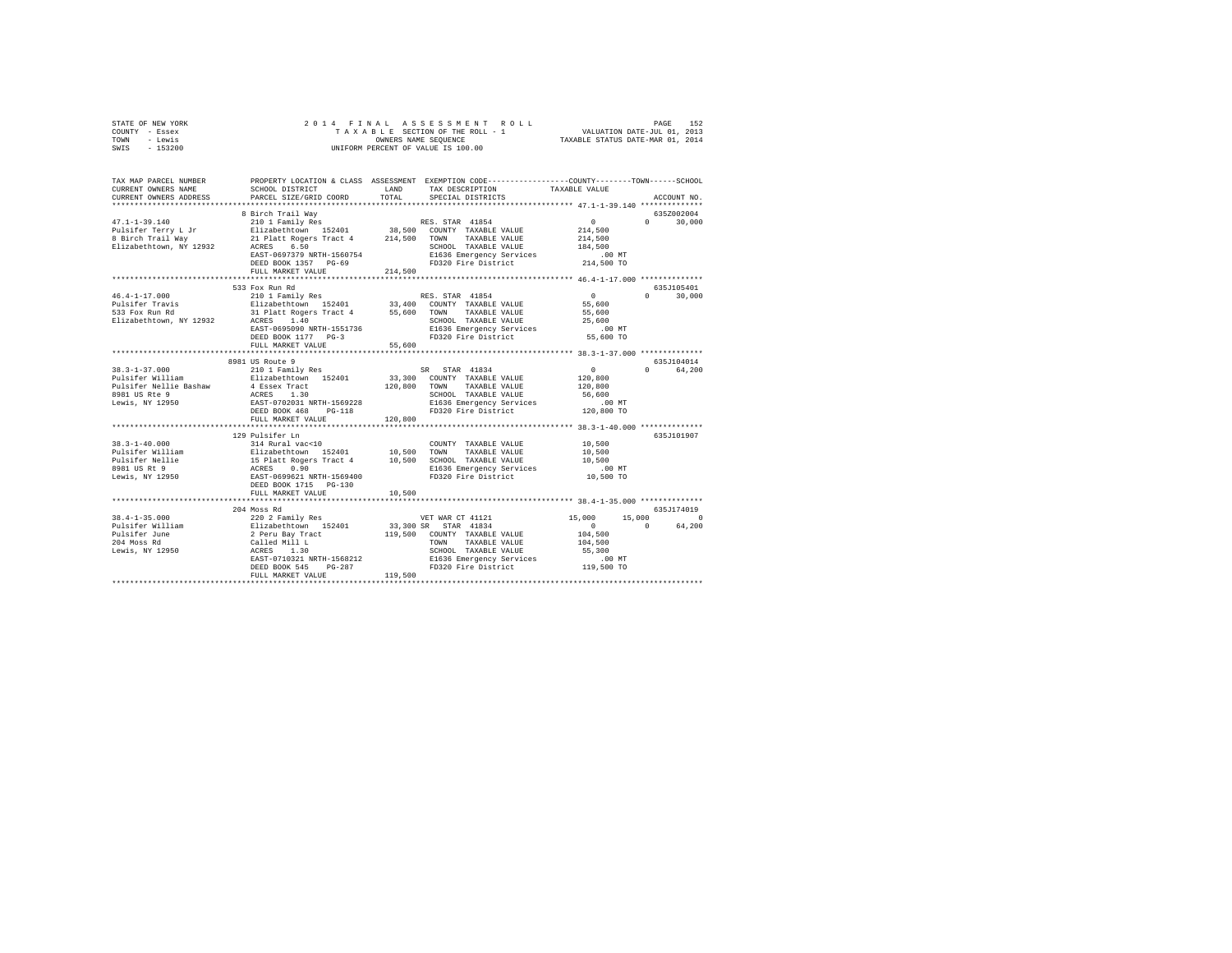| STATE OF NEW YORK                     |                                                                                                 |           |                                                                     |                                                         |               |
|---------------------------------------|-------------------------------------------------------------------------------------------------|-----------|---------------------------------------------------------------------|---------------------------------------------------------|---------------|
| COUNTY - Essex                        |                                                                                                 |           |                                                                     |                                                         |               |
| TOWN - Lewis                          |                                                                                                 |           |                                                                     |                                                         |               |
| SWIS - 153200                         |                                                                                                 |           |                                                                     |                                                         |               |
|                                       |                                                                                                 |           |                                                                     |                                                         |               |
| TAX MAP PARCEL NUMBER                 | PROPERTY LOCATION & CLASS ASSESSMENT EXEMPTION CODE---------------COUNTY-------TOWN------SCHOOL |           |                                                                     |                                                         |               |
| CURRENT OWNERS NAME                   | SCHOOL DISTRICT                                                                                 | LAND      | TAX DESCRIPTION                                                     | TAXABLE VALUE                                           |               |
| CURRENT OWNERS ADDRESS                | PARCEL SIZE/GRID COORD                                                                          | TOTAL     | SPECIAL DISTRICTS                                                   |                                                         | ACCOUNT NO.   |
|                                       |                                                                                                 |           |                                                                     |                                                         |               |
|                                       | 138 Pulsifer Ln                                                                                 |           |                                                                     |                                                         | 635J180010    |
| $38.3 - 1 - 1.200$                    | 312 Vac w/imprv                                                                                 |           | COUNTY TAXABLE VALUE                                                | 23,300                                                  |               |
|                                       | Elizabethtown 152401                                                                            |           | 18,300 TOWN TAXABLE VALUE                                           | 23,300                                                  |               |
| Pulsifer William A<br>Pulsifer Nellie |                                                                                                 |           | 23,300 SCHOOL TAXABLE VALUE                                         | 23,300                                                  |               |
|                                       |                                                                                                 |           | E1636 Emergency Services                                            | .00 MT                                                  |               |
| 8981 US Rte 9<br>Lewis, NY 12950      | Essex Tract<br>Nly Boundary Of Lot 49<br>ACRES 1.00                                             |           | FD320 Fire District                                                 | 23,300 TO                                               |               |
|                                       | EAST-0698353 NRTH-1576096                                                                       |           |                                                                     |                                                         |               |
|                                       | DEED BOOK 842 PG-28                                                                             |           |                                                                     |                                                         |               |
|                                       | FULL MARKET VALUE                                                                               | 23,300    |                                                                     |                                                         |               |
|                                       |                                                                                                 |           |                                                                     |                                                         |               |
|                                       | 8867 US Route 9                                                                                 |           |                                                                     |                                                         | 635J104105    |
| $47.1 - 1 - 14.000$                   | 270 Mfg housing                                                                                 |           | RES. STAR 41854                                                     | $\sim$ 0                                                | $0 \t 30.000$ |
| Quain Eric                            |                                                                                                 |           |                                                                     | 63,400                                                  |               |
| 8867 US Rte 9                         | Elizabethtown 152401<br>3 Essex Tract<br>ACRES 4.78<br>EAST-0700959 NRTH-1566516                |           | 36,800 COUNTY TAXABLE VALUE<br>63,400 TOWN TAXABLE VALUE            | 63,400                                                  |               |
| Lewis, NY 12950                       |                                                                                                 |           |                                                                     |                                                         |               |
|                                       |                                                                                                 |           | SCHOOL TAXABLE VALUE                                                | 33,400                                                  |               |
|                                       |                                                                                                 |           | E1636 Emergency Services                                            | $.00$ MT                                                |               |
|                                       | DEED BOOK 1086 PG-140                                                                           |           | FD320 Fire District                                                 | 63,400 TO                                               |               |
|                                       | FULL MARKET VALUE                                                                               | 63,400    |                                                                     |                                                         |               |
|                                       |                                                                                                 |           |                                                                     |                                                         |               |
|                                       | Moss Rd                                                                                         |           |                                                                     |                                                         | 635J178526    |
| $38.4 - 1 - 34.000$                   | 314 Rural vac<10                                                                                |           | COUNTY TAXABLE VALUE                                                | 23,300                                                  |               |
|                                       |                                                                                                 |           | 23,300 TOWN TAXABLE VALUE                                           | 23,300                                                  |               |
|                                       |                                                                                                 |           | 23,300 SCHOOL TAXABLE VALUE                                         | 23,300                                                  |               |
|                                       |                                                                                                 |           | E1636 Emergency Services 6.00 MT<br>FD320 Fire District 6.23,300 TO |                                                         |               |
|                                       |                                                                                                 |           |                                                                     |                                                         |               |
|                                       | EAST-0710595 NRTH-1568160                                                                       |           |                                                                     |                                                         |               |
|                                       | DEED BOOK 524 PG-137                                                                            |           |                                                                     |                                                         |               |
|                                       | FULL MARKET VALUE                                                                               | 23,300    |                                                                     |                                                         |               |
|                                       | ***********************                                                                         | ********* |                                                                     | ************************** 55.-2-8.000 **************** |               |
|                                       | Old Military Ln                                                                                 |           |                                                                     |                                                         | 635J103113    |
| $55. -2 - 8.000$                      | 910 Priv forest                                                                                 |           | COUNTY TAXABLE VALUE                                                | 85,000                                                  |               |
|                                       |                                                                                                 |           | 85,000 TOWN TAXABLE VALUE                                           | 85,000                                                  |               |
|                                       |                                                                                                 |           | 85,000 SCHOOL TAXABLE VALUE                                         | 85,000                                                  |               |
|                                       | Racquette Flow Corp Blizabethtown 152401<br>c/o Edenfield & Snow 27 Omt Twp 1<br>PO Box 1356    |           | E1636 Emergency Services                                            | 00 MT.<br>85,000 TO                                     |               |
| Saranac Lake, NY 12983                | EAST-0682682 NRTH-1546120                                                                       |           | FD320 Fire District                                                 |                                                         |               |
|                                       | DEED BOOK 803 PG-82                                                                             |           |                                                                     |                                                         |               |
|                                       | FULL MARKET VALUE                                                                               | 85,000    |                                                                     |                                                         |               |
|                                       |                                                                                                 |           |                                                                     |                                                         |               |
|                                       | 513 Fox Run Rd                                                                                  |           |                                                                     |                                                         | 635J102903    |
| $46.4 - 1 - 19.000$                   | 312 Vac w/imprv                                                                                 |           | COUNTY TAXABLE VALUE                                                | 34,400                                                  |               |
|                                       |                                                                                                 |           |                                                                     | 34,400                                                  |               |
|                                       |                                                                                                 |           |                                                                     | 34,400                                                  |               |
|                                       |                                                                                                 |           | E1636 Emergency Services 00 MT<br>FD320 Fire District 34,400 TO     |                                                         |               |
|                                       |                                                                                                 |           |                                                                     |                                                         |               |
|                                       | ACRES 1.00                                                                                      |           |                                                                     |                                                         |               |
|                                       | EAST-0694800 NRTH-1551460                                                                       |           |                                                                     |                                                         |               |
|                                       | DEED BOOK 1403    PG-281                                                                        |           |                                                                     |                                                         |               |
|                                       | FULL MARKET VALUE                                                                               | 34,400    |                                                                     |                                                         |               |
|                                       |                                                                                                 |           |                                                                     |                                                         |               |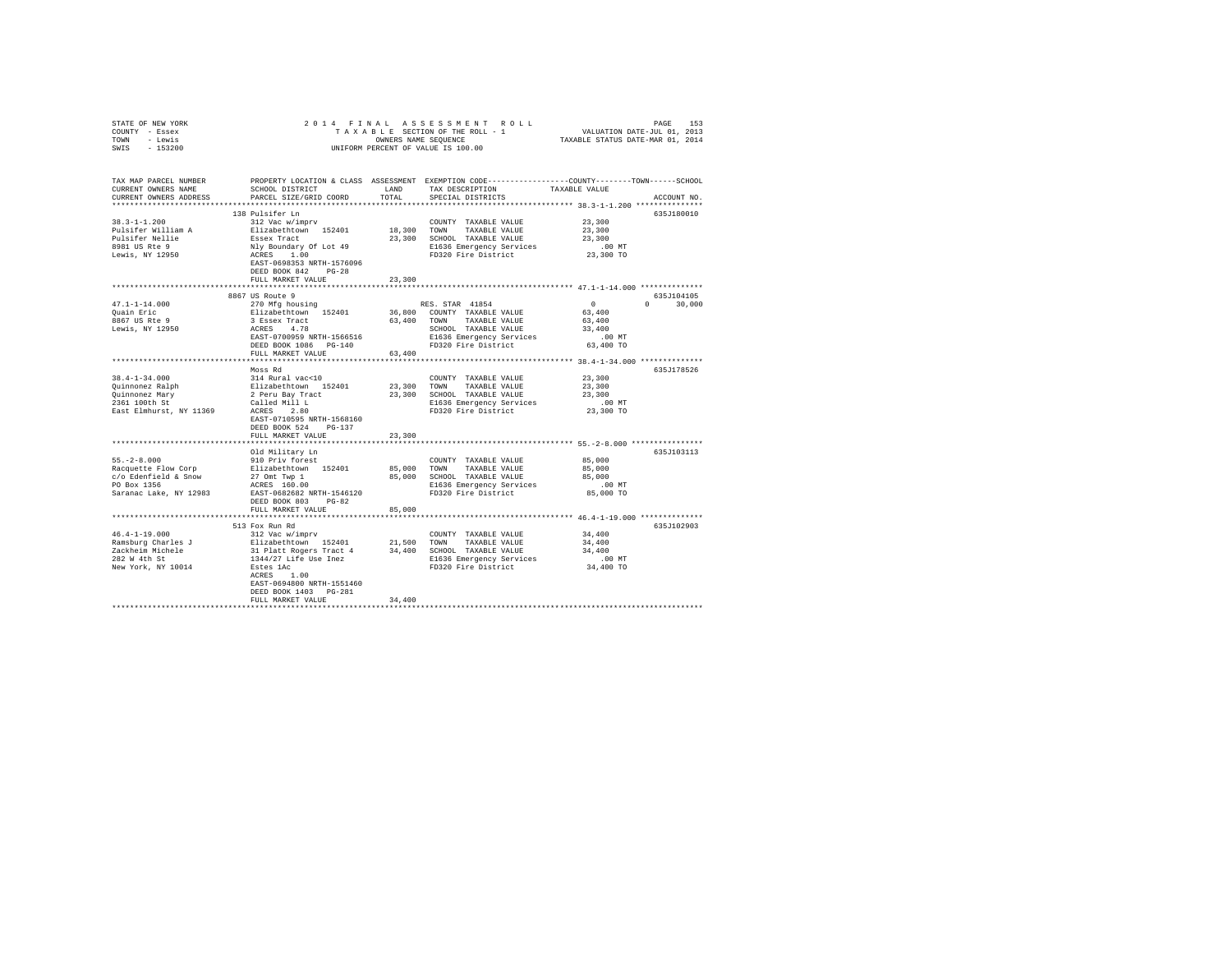| STATE OF NEW YORK<br>COUNTY - Essex<br>TOWN<br>- Lewis<br>SWIS - 153200                             | 2014 FINAL<br>TAXABLE SECTION OF THE ROLL - 1<br>UNIFORM PERCENT OF VALUE IS 100.00                                                                                                                                        | PAGE<br>154<br>VALUATION DATE-JUL 01, 2013<br>TAXABLE STATUS DATE-MAR 01, 2014 |                                                                                                                          |                                                                                                                                 |
|-----------------------------------------------------------------------------------------------------|----------------------------------------------------------------------------------------------------------------------------------------------------------------------------------------------------------------------------|--------------------------------------------------------------------------------|--------------------------------------------------------------------------------------------------------------------------|---------------------------------------------------------------------------------------------------------------------------------|
| TAX MAP PARCEL NUMBER<br>CURRENT OWNERS NAME<br>CURRENT OWNERS ADDRESS                              | SCHOOL DISTRICT<br>PARCEL SIZE/GRID COORD                                                                                                                                                                                  | LAND<br>TOTAL                                                                  | TAX DESCRIPTION<br>SPECIAL DISTRICTS                                                                                     | PROPERTY LOCATION & CLASS ASSESSMENT EXEMPTION CODE---------------COUNTY-------TOWN------SCHOOL<br>TAXABLE VALUE<br>ACCOUNT NO. |
| $46.4 - 1 - 20.000$<br>Ramsburg Charles J<br>Zackheim Michele<br>282 W 4th St<br>New York, NY 10014 | Fox Run Rd<br>312 Vac w/imprv<br>Elizabethtown 152401<br>31&33 Platt Rogers Tr 4 49,100<br>1344/27 Life Use Inez<br>Estes 38.8Ac<br>ACRES 38.02<br>EAST-0695337 NRTH-1552591<br>DEED BOOK 1403 PG-281<br>FULL MARKET VALUE | 36,800 TOWN<br>49,100                                                          | COUNTY TAXABLE VALUE<br>TAXABLE VALUE<br>SCHOOL TAXABLE VALUE<br>E1636 Emergency Services<br>FD320 Fire District         | 635J102901<br>49,100<br>49,100<br>49,100<br>$.00$ MT<br>49,100 TO                                                               |
|                                                                                                     |                                                                                                                                                                                                                            |                                                                                |                                                                                                                          |                                                                                                                                 |
| $46.4 - 1 - 21.100$<br>Ramsburg Charles J<br>Zackheim Michele<br>282 W 4th St<br>New York, NY 10014 | Denton Rd<br>322 Rural vac>10<br>Elizabethtown 152401<br>31 Platt Rogers Tract 4 49,300<br>1344/27 Life Use Inez<br>Estes<br>ACRES 46.68<br>EAST-0694163 NRTH-1551770<br>DEED BOOK 1403 PG-281<br>FULL MARKET VALUE        | 49,300<br>49,300                                                               | COUNTY TAXABLE VALUE<br>TOWN<br>TAXABLE VALUE<br>SCHOOL TAXABLE VALUE<br>E1636 Emergency Services<br>FD320 Fire District | 635J102815<br>49,300<br>49,300<br>49,300<br>$.00$ MT<br>49,300 TO                                                               |
|                                                                                                     |                                                                                                                                                                                                                            |                                                                                |                                                                                                                          |                                                                                                                                 |
| $57.1 - 3 - 3.000$<br>Rand Allison<br>Rand Harvey Jr<br>36 Curtis Ln<br>Mineville, NY 12956         | County Route 10<br>322 Rural vac>10<br>Westport 155001<br>39 & 40 Taylor & Kimball<br>ACRES 50.60<br>EAST-0722717 NRTH-1551461<br>DEED BOOK 1745 PG-246                                                                    | 51,300<br>51,300                                                               | COUNTY TAXABLE VALUE<br>TOWN TAXABLE VALUE<br>SCHOOL TAXABLE VALUE<br>E1636 Emergency Services<br>FD320 Fire District    | 635J177013<br>51,300<br>51,300<br>51,300<br>.00 MT<br>51,300 TO                                                                 |
|                                                                                                     | FULL MARKET VALUE                                                                                                                                                                                                          | 51,300                                                                         |                                                                                                                          |                                                                                                                                 |
| $57.1 - 3 - 4.100$<br>Rand Harvey A                                                                 | 2021 County Route 10<br>322 Rural vac>10                                                                                                                                                                                   | 37,100                                                                         | COUNTY TAXABLE VALUE<br>TOWN<br>TAXABLE VALUE                                                                            | 635J100210<br>43,100<br>43,100                                                                                                  |
| Rand Bertha E<br>89 Water St<br>Elizabethtown, NY 12932                                             | Westport 155001<br>39 & 40 Taylor & Kimball<br>ACRES 22.26<br>EAST-0723252 NRTH-1551047<br>DEED BOOK 1078 PG-75<br>FULL MARKET VALUE                                                                                       | 43,100<br>43,100                                                               | SCHOOL TAXABLE VALUE<br>E1636 Emergency Services<br>FD320 Fire District                                                  | 43,100<br>$.00$ MT<br>43,100 TO                                                                                                 |
|                                                                                                     |                                                                                                                                                                                                                            |                                                                                |                                                                                                                          |                                                                                                                                 |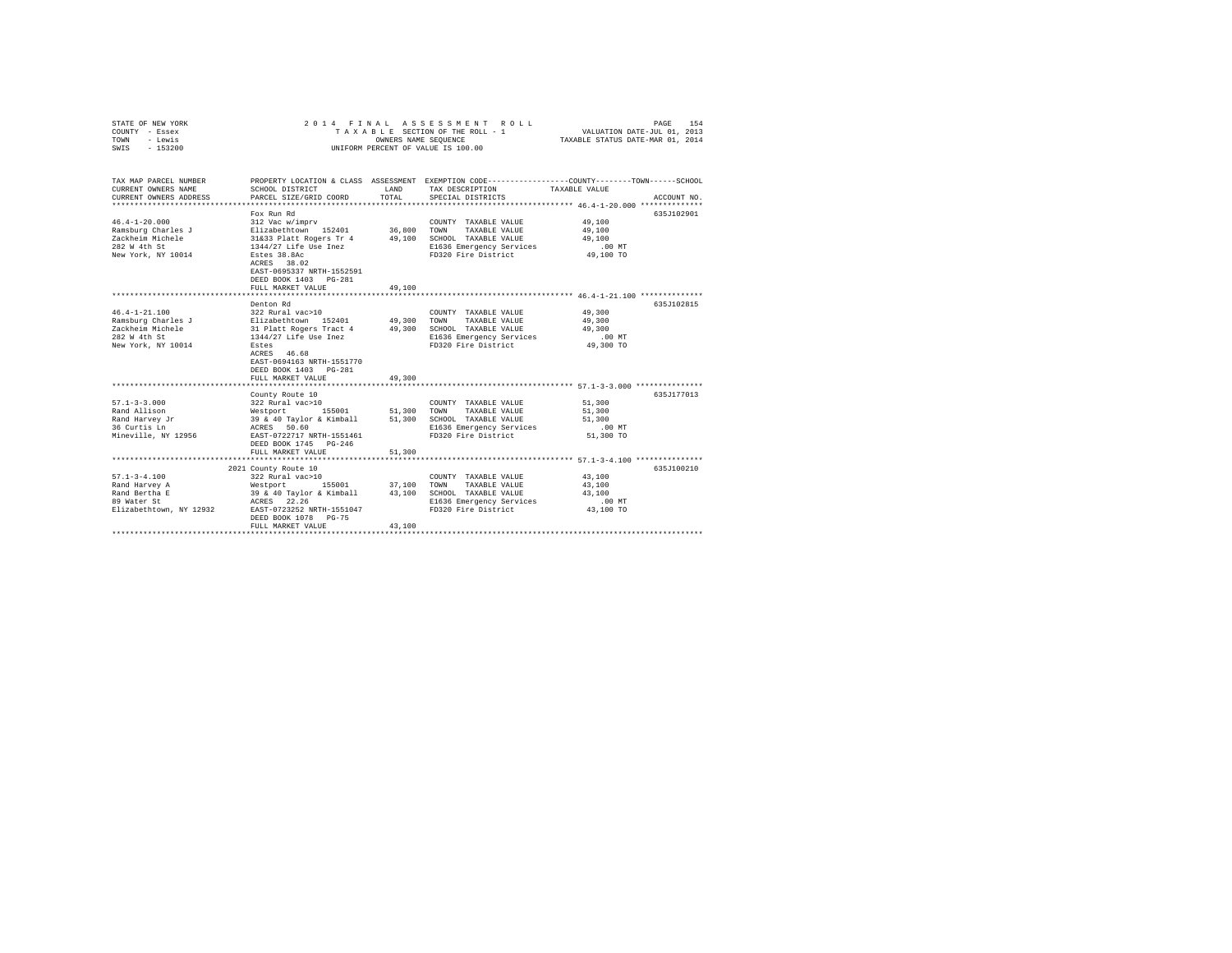| TOWN - Lewis<br>SWIS - 153200 | UNIFORM PERCENT OF VALUE IS 100.00         | TAXABLE STATUS DATE-MAR 01, 2014                                                                                                                                                                                                                                                                                                                                                                                                                                               |                                                                                                                       |
|-------------------------------|--------------------------------------------|--------------------------------------------------------------------------------------------------------------------------------------------------------------------------------------------------------------------------------------------------------------------------------------------------------------------------------------------------------------------------------------------------------------------------------------------------------------------------------|-----------------------------------------------------------------------------------------------------------------------|
|                               |                                            |                                                                                                                                                                                                                                                                                                                                                                                                                                                                                | TAX MAP PARCEL NUMBER PROPERTY LOCATION & CLASS ASSESSMENT EXEMPTION CODE---------------COUNTY-------TOWN------SCHOOL |
| CURRENT OWNERS NAME           |                                            | SCHOOL DISTRICT TAND TAX DESCRIPTION                                                                                                                                                                                                                                                                                                                                                                                                                                           | TAXABLE VALUE                                                                                                         |
| CURRENT OWNERS ADDRESS        | PARCEL SIZE/GRID COORD                     | TOTAL<br>SPECIAL DISTRICTS                                                                                                                                                                                                                                                                                                                                                                                                                                                     | ACCOUNT NO.                                                                                                           |
|                               |                                            |                                                                                                                                                                                                                                                                                                                                                                                                                                                                                |                                                                                                                       |
|                               | 8521 US Route 9                            |                                                                                                                                                                                                                                                                                                                                                                                                                                                                                | 635J105410                                                                                                            |
| $47.13 - 1 - 23.000$          |                                            |                                                                                                                                                                                                                                                                                                                                                                                                                                                                                | $0 \t 30,000$                                                                                                         |
| Rand Mark<br>8521 US Rte 9    |                                            |                                                                                                                                                                                                                                                                                                                                                                                                                                                                                |                                                                                                                       |
| Lewis, NY 12950               |                                            |                                                                                                                                                                                                                                                                                                                                                                                                                                                                                |                                                                                                                       |
|                               |                                            |                                                                                                                                                                                                                                                                                                                                                                                                                                                                                |                                                                                                                       |
|                               |                                            |                                                                                                                                                                                                                                                                                                                                                                                                                                                                                |                                                                                                                       |
|                               |                                            |                                                                                                                                                                                                                                                                                                                                                                                                                                                                                |                                                                                                                       |
|                               |                                            |                                                                                                                                                                                                                                                                                                                                                                                                                                                                                |                                                                                                                       |
|                               |                                            |                                                                                                                                                                                                                                                                                                                                                                                                                                                                                |                                                                                                                       |
|                               |                                            | 19 Brookside Way<br>19 Brookside Way<br>210 1 Pamily Res<br>21 Izabethtown 152401<br>21 Izabethtown 152401<br>29,800 TOWN TAXABLE VALUE 99,800<br>25 ADS BRANKATHTGE 2000 TOWN TAXABLE VALUE 99,800<br>25,600 EARES 9.25 BANKMATHTGE                                                                                                                                                                                                                                           | 635J101904                                                                                                            |
| $46.2 - 1 - 15.000$           |                                            |                                                                                                                                                                                                                                                                                                                                                                                                                                                                                | 0 64.200                                                                                                              |
|                               |                                            |                                                                                                                                                                                                                                                                                                                                                                                                                                                                                |                                                                                                                       |
|                               |                                            |                                                                                                                                                                                                                                                                                                                                                                                                                                                                                |                                                                                                                       |
|                               |                                            |                                                                                                                                                                                                                                                                                                                                                                                                                                                                                |                                                                                                                       |
|                               |                                            |                                                                                                                                                                                                                                                                                                                                                                                                                                                                                |                                                                                                                       |
|                               | FULL MARKET VALUE                          | 99.800                                                                                                                                                                                                                                                                                                                                                                                                                                                                         |                                                                                                                       |
|                               |                                            |                                                                                                                                                                                                                                                                                                                                                                                                                                                                                |                                                                                                                       |
|                               | Fox Run Rd                                 |                                                                                                                                                                                                                                                                                                                                                                                                                                                                                | 635J196006                                                                                                            |
|                               |                                            | $\begin{array}{lll} \texttt{COUNTY} & \texttt{TAXABLE} & \texttt{VALUE} & \texttt{36,100} \\ \texttt{max} & \texttt{maxair} & \texttt{varitIE} & \texttt{36,100} \\ \end{array}$                                                                                                                                                                                                                                                                                               |                                                                                                                       |
|                               |                                            |                                                                                                                                                                                                                                                                                                                                                                                                                                                                                |                                                                                                                       |
|                               |                                            |                                                                                                                                                                                                                                                                                                                                                                                                                                                                                | 36,100                                                                                                                |
|                               |                                            |                                                                                                                                                                                                                                                                                                                                                                                                                                                                                | .00 MT<br>00 MT.<br>36,100 TO                                                                                         |
|                               |                                            |                                                                                                                                                                                                                                                                                                                                                                                                                                                                                |                                                                                                                       |
|                               | DEED BOOK 1088 PG-194<br>FULL MARKET VALUE | 36,100                                                                                                                                                                                                                                                                                                                                                                                                                                                                         |                                                                                                                       |
|                               |                                            |                                                                                                                                                                                                                                                                                                                                                                                                                                                                                |                                                                                                                       |
|                               | Fox Run Rd                                 |                                                                                                                                                                                                                                                                                                                                                                                                                                                                                | 635J101411                                                                                                            |
| $55.2 - 1 - 15.110$           | 322 Rural vac>10                           |                                                                                                                                                                                                                                                                                                                                                                                                                                                                                |                                                                                                                       |
|                               |                                            | $\begin{array}{cccc}\n\text{COUNTY} & \text{TAXABLE VALUE} & & & \\ & - & \text{WATJIR} & & \\ & - & \text{WATJIR} & & \\ & & 27,800 & & \\ \end{array}$<br>2012–12:110 27,800 10000 10000 10000 10000 10000 10000 10000 10000 10000 10000 10000 10000 10000 10000 10000 1<br>188111ff Mary 30 10000 10000 10000 10000 100000 100000 10000 10000 10000 10000 10000 10000 10000 10000 1000 1<br>                                                                                |                                                                                                                       |
|                               |                                            |                                                                                                                                                                                                                                                                                                                                                                                                                                                                                |                                                                                                                       |
|                               |                                            |                                                                                                                                                                                                                                                                                                                                                                                                                                                                                | 27,800<br>.00 MT                                                                                                      |
| Elizabethtown, NY 12932       | EAST-0695513 NRTH-1549646                  | FD320 Fire District                                                                                                                                                                                                                                                                                                                                                                                                                                                            | 27,800 TO                                                                                                             |
|                               | DEED BOOK 678 PG-80                        |                                                                                                                                                                                                                                                                                                                                                                                                                                                                                |                                                                                                                       |
|                               | FULL MARKET VALUE                          | 27,800                                                                                                                                                                                                                                                                                                                                                                                                                                                                         |                                                                                                                       |
|                               | 483 Fox Run Rd                             |                                                                                                                                                                                                                                                                                                                                                                                                                                                                                | 635.7104110                                                                                                           |
|                               |                                            |                                                                                                                                                                                                                                                                                                                                                                                                                                                                                | 25,000 25,000 0                                                                                                       |
|                               |                                            |                                                                                                                                                                                                                                                                                                                                                                                                                                                                                |                                                                                                                       |
|                               |                                            |                                                                                                                                                                                                                                                                                                                                                                                                                                                                                | $\begin{bmatrix} 6 & 155 \\ 6 & 155 \\ 0 & 0 \\ 91 & 945 \\ 91 & 945 \end{bmatrix}$ 6,155 0<br>91,945                 |
|                               |                                            |                                                                                                                                                                                                                                                                                                                                                                                                                                                                                |                                                                                                                       |
|                               |                                            |                                                                                                                                                                                                                                                                                                                                                                                                                                                                                |                                                                                                                       |
|                               |                                            |                                                                                                                                                                                                                                                                                                                                                                                                                                                                                |                                                                                                                       |
|                               |                                            |                                                                                                                                                                                                                                                                                                                                                                                                                                                                                |                                                                                                                       |
|                               |                                            | ${\small \begin{tabular}{l c c c c c} \multicolumn{3}{c}{\textbf{AGRES}} & $\color{red}1$ & $\color{blue}2$ & $\color{blue}90$ & $\color{blue}70\text{$\sf NN$} & $\color{blue}71\text{$\sf XXABLE$} & $\color{blue}31$ & $\color{blue}21$ & $\color{blue}71$ & $\color{blue}71$ & $\color{blue}71$ & $\color{blue}71$ & $\color{blue}71$ & $\color{blue}71$ & $\color{blue}71$ & $\color{blue}71$ & $\color{blue}71$ & $\color{blue}71$ & $\color{blue}71$ & $\color{blue}71$ |                                                                                                                       |
|                               |                                            |                                                                                                                                                                                                                                                                                                                                                                                                                                                                                |                                                                                                                       |

STATE OF NEW YORK 2 0 1 4 F I N A L A S S E S S M E N T R O L L PAGE 155 COUNTY - Essex T A X A B L E SECTION OF THE ROLL - 1 VALUATION DATE-JUL 01, 2013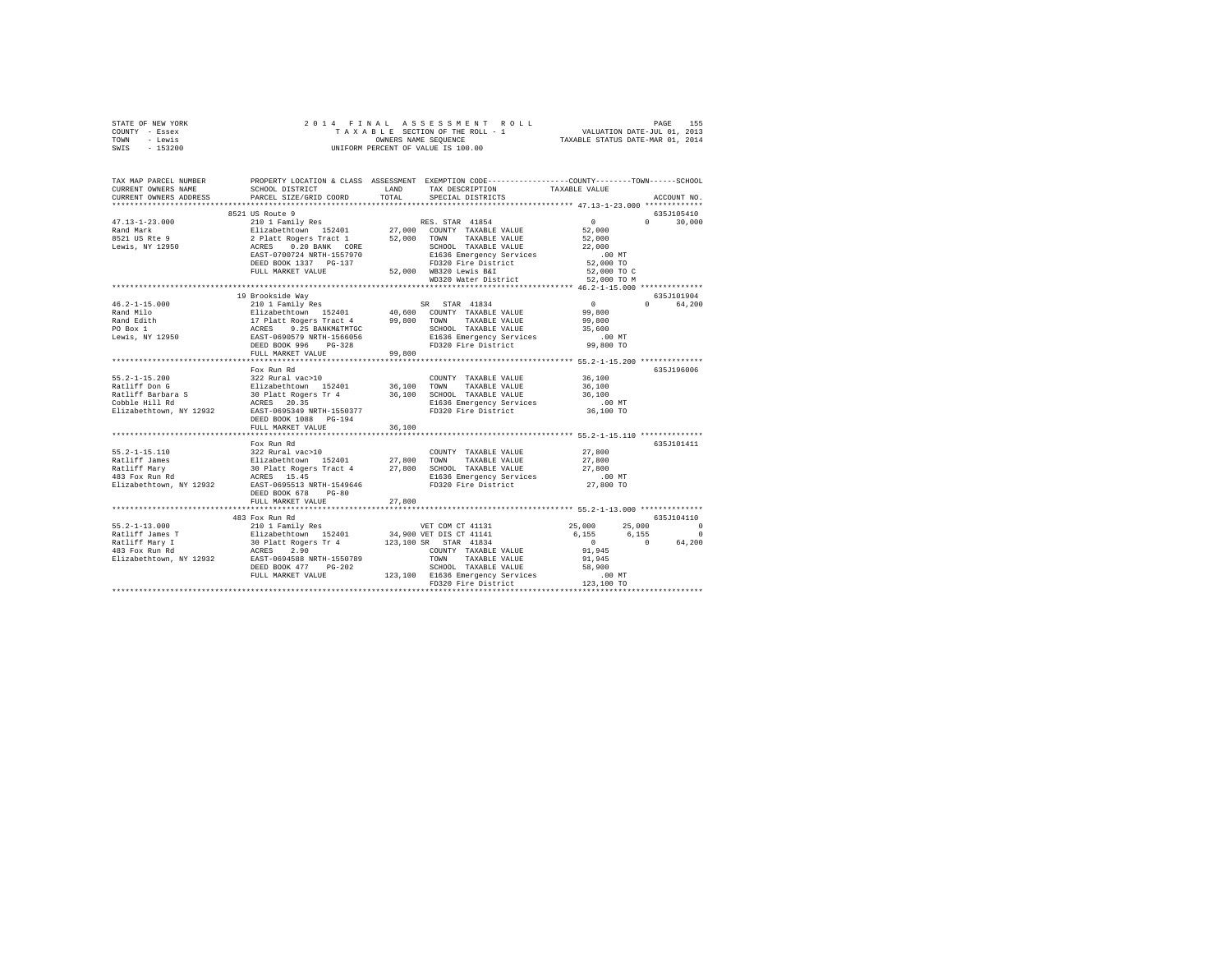| STATE OF NEW YORK | 2014 FINAL ASSESSMENT ROLL         | 156<br>PAGE                      |
|-------------------|------------------------------------|----------------------------------|
| COUNTY - Essex    | TAXABLE SECTION OF THE ROLL - 1    | VALUATION DATE-JUL 01, 2013      |
| TOWN<br>- Lewis   | OWNERS NAME SEOUENCE               | TAXABLE STATUS DATE-MAR 01, 2014 |
| $-153200$<br>SWIS | UNIFORM PERCENT OF VALUE IS 100.00 |                                  |

| TAX MAP PARCEL NUMBER<br>CURRENT OWNERS NAME<br>CURRENT OWNERS ADDRESS                                                                                                                                                                     | SCHOOL DISTRICT<br>PARCEL SIZE/GRID COORD | LAND<br>TOTAL       | PROPERTY LOCATION & CLASS ASSESSMENT EXEMPTION CODE----------------COUNTY-------TOWN------SCHOOL<br>TAX DESCRIPTION<br>SPECIAL DISTRICTS                                                                                                   | TAXABLE VALUE                                       | ACCOUNT NO.                 |
|--------------------------------------------------------------------------------------------------------------------------------------------------------------------------------------------------------------------------------------------|-------------------------------------------|---------------------|--------------------------------------------------------------------------------------------------------------------------------------------------------------------------------------------------------------------------------------------|-----------------------------------------------------|-----------------------------|
|                                                                                                                                                                                                                                            |                                           |                     |                                                                                                                                                                                                                                            |                                                     |                             |
|                                                                                                                                                                                                                                            | 502 Fox Run Rd                            |                     |                                                                                                                                                                                                                                            |                                                     | 635J196005                  |
| 55.2-1-15.300<br>RES. 57<br>Ratliff James T Jr = 240 Rural res<br>Ratliff Kari B = 30 Platt Rogers Tr 4 = 315,100 COUNT<br>502 Fox Run Rd = 30 Platt Rogers Tr 4 = 315,100 TOWN<br>Elizabethtown, NY 12932 = RAST-0655643 NRTH-1550789<br> |                                           |                     |                                                                                                                                                                                                                                            | $\sim$ 0                                            | $\Omega$<br>30,000          |
|                                                                                                                                                                                                                                            |                                           |                     | RES. STAR 41854<br>60,700 COUNTY TAXABLE VALUE                                                                                                                                                                                             | 315,100                                             |                             |
|                                                                                                                                                                                                                                            |                                           |                     | TAXABLE VALUE                                                                                                                                                                                                                              |                                                     |                             |
|                                                                                                                                                                                                                                            |                                           |                     | SCHOOL TAXABLE VALUE                                                                                                                                                                                                                       | 315,100<br>285,100                                  |                             |
|                                                                                                                                                                                                                                            |                                           |                     |                                                                                                                                                                                                                                            | $.00$ MT                                            |                             |
|                                                                                                                                                                                                                                            |                                           |                     | E1636 Emergency Services<br>FD320 Fire District                                                                                                                                                                                            | 315,100 TO                                          |                             |
|                                                                                                                                                                                                                                            | FULL MARKET VALUE                         | 315,100             |                                                                                                                                                                                                                                            |                                                     |                             |
|                                                                                                                                                                                                                                            | ************************                  |                     | ****************************** 55.2-1-15.120 **************                                                                                                                                                                                |                                                     |                             |
|                                                                                                                                                                                                                                            | Fox Run Rd                                |                     |                                                                                                                                                                                                                                            |                                                     | 635Z001011                  |
| $55.2 - 1 - 15.120$                                                                                                                                                                                                                        |                                           |                     |                                                                                                                                                                                                                                            | 26,200                                              |                             |
| Ratliff Jerri                                                                                                                                                                                                                              |                                           |                     |                                                                                                                                                                                                                                            | 26,200                                              |                             |
| 483 Fox Run Rd                                                                                                                                                                                                                             |                                           |                     |                                                                                                                                                                                                                                            | 26,200                                              |                             |
| Elizabethtown, NY 12932                                                                                                                                                                                                                    |                                           |                     |                                                                                                                                                                                                                                            | 00 MT.<br>26,200 TO                                 |                             |
|                                                                                                                                                                                                                                            |                                           |                     | FOX KULL AND COUNTY TAXABLE VALUE<br>314 Rural vac<10<br>Elizabethtown 152401 26,200 TOWN TAXABLE VALUE<br>30 Platt Rogers Tract 4 26,200 SCHOOL TAXABLE VALUE<br>ACRES 5.74<br>PRESS 5.74 E1636 Emergency Services<br>PRESS 5.74 E1636 Em |                                                     |                             |
|                                                                                                                                                                                                                                            | DEED BOOK 1282 PG-116                     |                     |                                                                                                                                                                                                                                            |                                                     |                             |
|                                                                                                                                                                                                                                            | FULL MARKET VALUE                         | 26,200              |                                                                                                                                                                                                                                            |                                                     |                             |
|                                                                                                                                                                                                                                            |                                           | ******************* |                                                                                                                                                                                                                                            | ********************** 47.13-2-4.000 ************** |                             |
|                                                                                                                                                                                                                                            | 8594 US Route 9                           |                     |                                                                                                                                                                                                                                            |                                                     | 635J105313                  |
|                                                                                                                                                                                                                                            |                                           |                     |                                                                                                                                                                                                                                            | $\sim$ 0                                            | $\mathbf{r}$<br>64,200      |
|                                                                                                                                                                                                                                            |                                           |                     |                                                                                                                                                                                                                                            | 91,900                                              |                             |
|                                                                                                                                                                                                                                            |                                           |                     |                                                                                                                                                                                                                                            | 91,900                                              |                             |
|                                                                                                                                                                                                                                            |                                           |                     | SCHOOL TAXABLE VALUE                                                                                                                                                                                                                       | 27,700                                              |                             |
|                                                                                                                                                                                                                                            |                                           |                     | E1636 Emergency Services<br>FD320 Fire District                                                                                                                                                                                            | .00 MT                                              |                             |
|                                                                                                                                                                                                                                            |                                           |                     |                                                                                                                                                                                                                                            | 91,900 TO<br>91,900 TO C                            |                             |
|                                                                                                                                                                                                                                            |                                           |                     |                                                                                                                                                                                                                                            |                                                     |                             |
|                                                                                                                                                                                                                                            |                                           |                     | WD320 Water District 91,900 TO M                                                                                                                                                                                                           |                                                     |                             |
|                                                                                                                                                                                                                                            | FULL MARKET VALUE                         | 91,900              |                                                                                                                                                                                                                                            |                                                     |                             |
|                                                                                                                                                                                                                                            |                                           |                     |                                                                                                                                                                                                                                            |                                                     |                             |
|                                                                                                                                                                                                                                            | 50 Moss Rd                                |                     |                                                                                                                                                                                                                                            | $\sim$ 0                                            | 635J103702<br>$0 \t 30.000$ |
|                                                                                                                                                                                                                                            |                                           |                     | RES. STAR 41854<br>34,100 COUNTY TAXABLE VALUE                                                                                                                                                                                             |                                                     |                             |
|                                                                                                                                                                                                                                            |                                           |                     |                                                                                                                                                                                                                                            | 79,200                                              |                             |
|                                                                                                                                                                                                                                            |                                           |                     | 79,200 TOWN TAXABLE VALUE                                                                                                                                                                                                                  | 79,200<br>49,200                                    |                             |
|                                                                                                                                                                                                                                            |                                           |                     |                                                                                                                                                                                                                                            | $.00$ MT                                            |                             |
|                                                                                                                                                                                                                                            |                                           |                     |                                                                                                                                                                                                                                            | 79,200 TO                                           |                             |
|                                                                                                                                                                                                                                            | FULL MARKET VALUE                         | 79,200              |                                                                                                                                                                                                                                            |                                                     |                             |
|                                                                                                                                                                                                                                            |                                           |                     |                                                                                                                                                                                                                                            |                                                     |                             |
|                                                                                                                                                                                                                                            |                                           |                     |                                                                                                                                                                                                                                            |                                                     | 635J190004                  |
|                                                                                                                                                                                                                                            |                                           |                     | COUNTY TAXABLE VALUE                                                                                                                                                                                                                       | 24,600                                              |                             |
|                                                                                                                                                                                                                                            |                                           |                     | 24,600 TOWN TAXABLE VALUE                                                                                                                                                                                                                  |                                                     |                             |
|                                                                                                                                                                                                                                            |                                           |                     | 24,600 SCHOOL TAXABLE VALUE                                                                                                                                                                                                                | 24,600<br>24,600                                    |                             |
|                                                                                                                                                                                                                                            |                                           |                     |                                                                                                                                                                                                                                            | $.00$ MT                                            |                             |
|                                                                                                                                                                                                                                            |                                           |                     | E1636 Emergency Services<br>FD320 Fire District                                                                                                                                                                                            | 00 MT.<br>24,600 TO                                 |                             |
|                                                                                                                                                                                                                                            | EAST-0702639 NRTH-1563660                 |                     | WB320 Lewis B&I                                                                                                                                                                                                                            | 24,600 TO C                                         |                             |
|                                                                                                                                                                                                                                            | DEED BOOK 1703 PG-45                      |                     | WD320 Water District 24,600 TO M                                                                                                                                                                                                           |                                                     |                             |
|                                                                                                                                                                                                                                            | FULL MARKET VALUE                         | 24,600              |                                                                                                                                                                                                                                            |                                                     |                             |
|                                                                                                                                                                                                                                            |                                           |                     |                                                                                                                                                                                                                                            |                                                     |                             |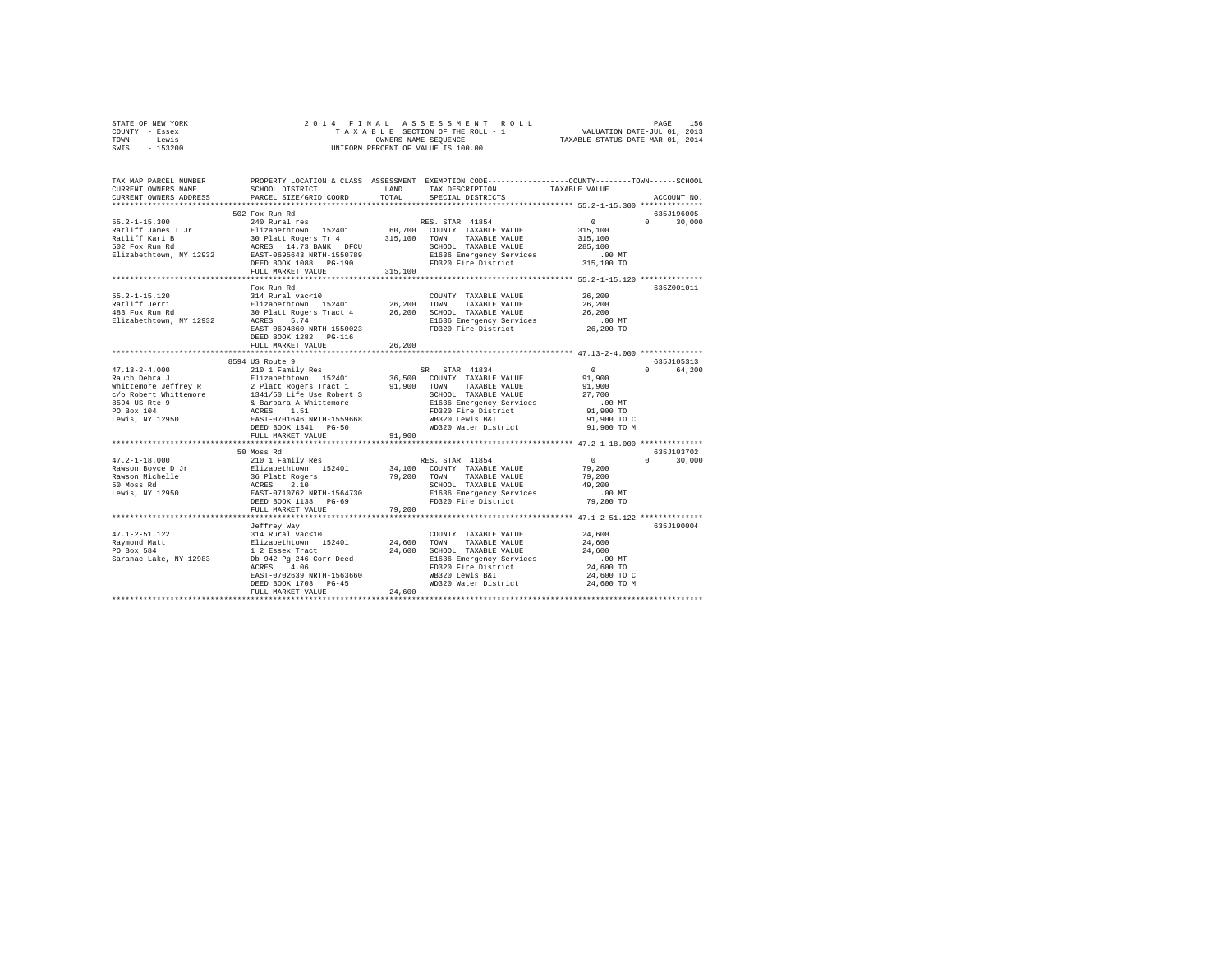| STATE OF NEW YORK | 2014 FINAL ASSESSMENT ROLL         | 157<br>PAGE                      |
|-------------------|------------------------------------|----------------------------------|
| COUNTY - Essex    | TAXABLE SECTION OF THE ROLL - 1    | VALUATION DATE-JUL 01, 2013      |
| TOWN<br>- Lewis   | OWNERS NAME SEOUENCE               | TAXABLE STATUS DATE-MAR 01, 2014 |
| $-153200$<br>SWIS | UNIFORM PERCENT OF VALUE IS 100.00 |                                  |

| TAX MAP PARCEL NUMBER                                                                                                                                                                                                                |                                                                                                                                                                                                  |         | PROPERTY LOCATION & CLASS ASSESSMENT EXEMPTION CODE----------------COUNTY-------TOWN------SCHOOL |                                                                             |                        |
|--------------------------------------------------------------------------------------------------------------------------------------------------------------------------------------------------------------------------------------|--------------------------------------------------------------------------------------------------------------------------------------------------------------------------------------------------|---------|--------------------------------------------------------------------------------------------------|-----------------------------------------------------------------------------|------------------------|
| CURRENT OWNERS NAME                                                                                                                                                                                                                  | SCHOOL DISTRICT                                                                                                                                                                                  | LAND    | TAX DESCRIPTION                                                                                  | TAXABLE VALUE                                                               |                        |
| CURRENT OWNERS ADDRESS                                                                                                                                                                                                               | PARCEL SIZE/GRID COORD                                                                                                                                                                           | TOTAL   | SPECIAL DISTRICTS                                                                                |                                                                             | ACCOUNT NO.            |
|                                                                                                                                                                                                                                      |                                                                                                                                                                                                  |         |                                                                                                  |                                                                             |                        |
|                                                                                                                                                                                                                                      | Cutting Rd                                                                                                                                                                                       |         |                                                                                                  |                                                                             | 635Z004007             |
| $55.2 - 1 - 19.212$                                                                                                                                                                                                                  | 314 Rural vac<10                                                                                                                                                                                 |         | COUNTY TAXABLE VALUE                                                                             | 23,400                                                                      |                        |
| Reeve Alan D                                                                                                                                                                                                                         |                                                                                                                                                                                                  |         |                                                                                                  | 23,400                                                                      |                        |
| Reeve Doris                                                                                                                                                                                                                          |                                                                                                                                                                                                  |         |                                                                                                  | 23,400                                                                      |                        |
| 4709 Little Creek Hwy                                                                                                                                                                                                                | Elizabethtown 152401 23,400 TOWN TAXABLE VALUE<br>30 Platt Rogers Tract 23,400 SCHOOL TAXABLE VALUE<br>ACRES 2.88 El36 Eli36 Emergency Services<br>EAST-0694851 NRTH-1547601 FD320 Fire District |         | E1636 Emergency Services<br>FD320 Fire District                                                  | $.00$ MT                                                                    |                        |
| Dublin, VA 24084                                                                                                                                                                                                                     |                                                                                                                                                                                                  |         |                                                                                                  | $23,400$ TO                                                                 |                        |
|                                                                                                                                                                                                                                      | DEED BOOK 1382 PG-88<br>FULL MARKET VALUE                                                                                                                                                        |         |                                                                                                  |                                                                             |                        |
|                                                                                                                                                                                                                                      |                                                                                                                                                                                                  | 23,400  |                                                                                                  |                                                                             |                        |
|                                                                                                                                                                                                                                      | 906 Fox Run Rd                                                                                                                                                                                   |         |                                                                                                  |                                                                             | 635J102207             |
| $47.13 - 1 - 32.000$                                                                                                                                                                                                                 | 210 1 Family Res                                                                                                                                                                                 |         | RES. STAR 41854                                                                                  | $\Omega$                                                                    | $\mathbf{r}$<br>30,000 |
|                                                                                                                                                                                                                                      |                                                                                                                                                                                                  |         |                                                                                                  | 50,100                                                                      |                        |
|                                                                                                                                                                                                                                      |                                                                                                                                                                                                  |         |                                                                                                  | 50,100                                                                      |                        |
|                                                                                                                                                                                                                                      |                                                                                                                                                                                                  |         | SCHOOL TAXABLE VALUE                                                                             | 20,100                                                                      |                        |
|                                                                                                                                                                                                                                      | EAST-0699680 NRTH-1558638                                                                                                                                                                        |         |                                                                                                  | $.00$ MT                                                                    |                        |
|                                                                                                                                                                                                                                      | DEED BOOK 1024 PG-30                                                                                                                                                                             |         | E1636 Emergency Services<br>FD320 Fire District                                                  | 50,100 TO                                                                   |                        |
|                                                                                                                                                                                                                                      | FULL MARKET VALUE                                                                                                                                                                                | 50,100  |                                                                                                  |                                                                             |                        |
|                                                                                                                                                                                                                                      |                                                                                                                                                                                                  |         |                                                                                                  |                                                                             |                        |
|                                                                                                                                                                                                                                      | 7950 US Route 9                                                                                                                                                                                  |         |                                                                                                  |                                                                             | 635J101415             |
| $56.1 - 2 - 43.000$                                                                                                                                                                                                                  | 240 Rural res                                                                                                                                                                                    |         | COUNTY TAXABLE VALUE                                                                             | 130,300                                                                     |                        |
| Renz Frederick                                                                                                                                                                                                                       |                                                                                                                                                                                                  |         |                                                                                                  | 130,300                                                                     |                        |
| 217 W 71st St                                                                                                                                                                                                                        | Elizabethtown 152401 45,400 TOWN TAXABLE-VALUE<br>32&33 Platt-Rogers Tr 4 130,300 SCHOOL TAXABLE-VALUE                                                                                           |         |                                                                                                  | 130,300                                                                     |                        |
| New York, NY 10023                                                                                                                                                                                                                   | ACRES 16.70                                                                                                                                                                                      |         | E1636 Emergency Services                                                                         | .00 MT                                                                      |                        |
|                                                                                                                                                                                                                                      | EAST-0699923 NRTH-1543920                                                                                                                                                                        |         | FD320 Fire District                                                                              | $\begin{array}{ccc} & \cdots & \cdots \\ 130,300 & \mathrm{TO} \end{array}$ |                        |
|                                                                                                                                                                                                                                      | DEED BOOK 828<br>$PG-81$                                                                                                                                                                         |         |                                                                                                  |                                                                             |                        |
|                                                                                                                                                                                                                                      | FULL MARKET VALUE                                                                                                                                                                                | 130,300 |                                                                                                  |                                                                             |                        |
|                                                                                                                                                                                                                                      |                                                                                                                                                                                                  |         |                                                                                                  |                                                                             |                        |
|                                                                                                                                                                                                                                      | Clark Ln                                                                                                                                                                                         |         |                                                                                                  |                                                                             | 635J100612             |
| $46.2 - 2 - 1.000$                                                                                                                                                                                                                   | 322 Rural vac>10                                                                                                                                                                                 |         | COUNTY TAXABLE VALUE                                                                             | 60,900                                                                      |                        |
| Reuter William C                                                                                                                                                                                                                     | COWL المرحم المستحدة المستحدة المستحدة<br>Elizabethtown 152401 60,900<br>21 Platt Rogers Tract 4 60,900 SCHOC                                                                                    |         | TAXABLE VALUE                                                                                    | 60,900                                                                      |                        |
| 6 Alex Way                                                                                                                                                                                                                           |                                                                                                                                                                                                  |         | 21 Platt Rogers Tract 4 60,900 SCHOOL TAXABLE VALUE                                              | 60,900                                                                      |                        |
| Poughkeepsie, NY 12603                                                                                                                                                                                                               | ACRES 69.87                                                                                                                                                                                      |         | E1636 Emergency Services                                                                         | .00 MT                                                                      |                        |
|                                                                                                                                                                                                                                      | EAST-0695709 NRTH-1559632                                                                                                                                                                        |         | FD320 Fire District                                                                              | 60,900 TO                                                                   |                        |
|                                                                                                                                                                                                                                      | DEED BOOK 1407 PG-31<br>FULL MARKET VALUE                                                                                                                                                        | 60,900  |                                                                                                  |                                                                             |                        |
|                                                                                                                                                                                                                                      |                                                                                                                                                                                                  |         |                                                                                                  |                                                                             |                        |
|                                                                                                                                                                                                                                      | 416 Wells Hill Rd                                                                                                                                                                                |         |                                                                                                  |                                                                             | 635J100913             |
| $47.1 - 1 - 23.000$                                                                                                                                                                                                                  | 210 1 Family Res                                                                                                                                                                                 |         | VET WAR CT 41121                                                                                 | 9.525<br>9.525                                                              | $\Omega$               |
| Reynolds Elton S                                                                                                                                                                                                                     | Elizabethtown 152401 34,600 RES. STAR 41854                                                                                                                                                      |         |                                                                                                  | $\sim$ 0                                                                    | $\Omega$<br>30,000     |
|                                                                                                                                                                                                                                      |                                                                                                                                                                                                  |         |                                                                                                  | 53,975                                                                      |                        |
|                                                                                                                                                                                                                                      |                                                                                                                                                                                                  |         |                                                                                                  | 53,975                                                                      |                        |
|                                                                                                                                                                                                                                      |                                                                                                                                                                                                  |         |                                                                                                  | 33,500                                                                      |                        |
| Neynolds Jennifer A 1 Essex Tract 1 1 1 2000 1000NTY TAXABLE VALUE<br>Reynolds Jennifer A 1 Essex Tract 1 63,500 COUNTY TAXABLE VALUE<br>146 Wells Hill Rd 1 ACRES 0.80 BANKBACTAXS 1000 1000NTY TAXABLE VALUE<br>Lewis, NY 12950 EA |                                                                                                                                                                                                  |         | SCHOOL TAXABLE VALUE<br>E1636 Emergency Services                                                 | $.00$ MT                                                                    |                        |
|                                                                                                                                                                                                                                      | FULL MARKET VALUE                                                                                                                                                                                |         | 63,500 FD320 Fire District                                                                       | 63,500 TO                                                                   |                        |
|                                                                                                                                                                                                                                      |                                                                                                                                                                                                  |         | WB320 Lewis B&I                                                                                  | 63,500 TO C                                                                 |                        |
|                                                                                                                                                                                                                                      |                                                                                                                                                                                                  |         | WD320 Water District                                                                             | 63,500 TO M                                                                 |                        |
|                                                                                                                                                                                                                                      |                                                                                                                                                                                                  |         |                                                                                                  |                                                                             |                        |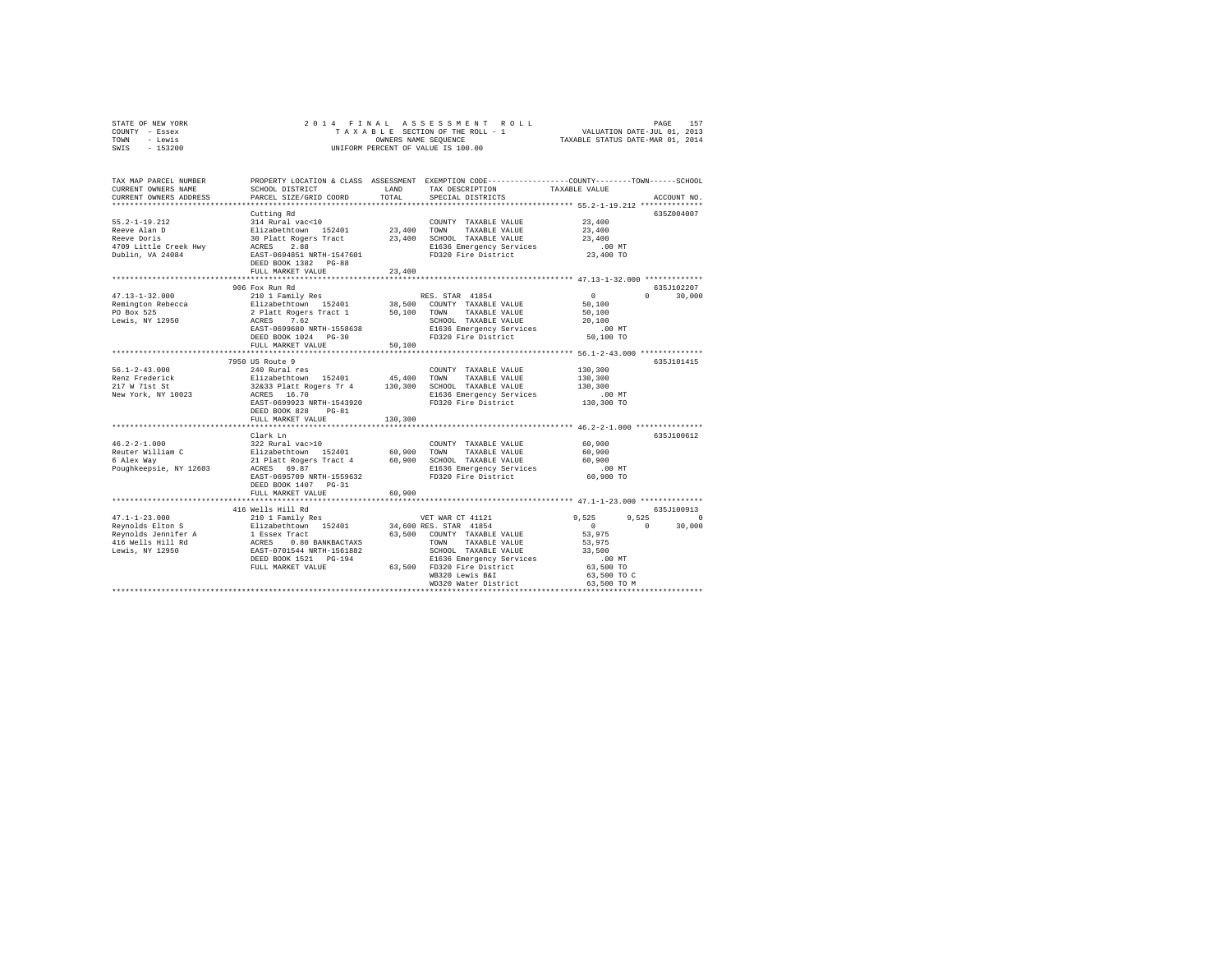| STATE OF NEW YORK                                                                                                                                                                                                   |                                                                                  |        |                               |                                                                                                                                                        |               |
|---------------------------------------------------------------------------------------------------------------------------------------------------------------------------------------------------------------------|----------------------------------------------------------------------------------|--------|-------------------------------|--------------------------------------------------------------------------------------------------------------------------------------------------------|---------------|
| COUNTY - Essex                                                                                                                                                                                                      |                                                                                  |        |                               |                                                                                                                                                        |               |
| TOWN - Lewis                                                                                                                                                                                                        |                                                                                  |        |                               |                                                                                                                                                        |               |
| SWIS - 153200                                                                                                                                                                                                       |                                                                                  |        |                               |                                                                                                                                                        |               |
|                                                                                                                                                                                                                     |                                                                                  |        |                               |                                                                                                                                                        |               |
|                                                                                                                                                                                                                     |                                                                                  |        |                               |                                                                                                                                                        |               |
|                                                                                                                                                                                                                     |                                                                                  |        |                               |                                                                                                                                                        |               |
|                                                                                                                                                                                                                     |                                                                                  |        |                               |                                                                                                                                                        |               |
| TAX MAP PARCEL NUMBER     PROPERTY LOCATION & CLASS ASSESSMENT EXEMPTION CODE---------------COUNTY-------TOWN------SCHOOL<br>CURRENT OWNERS NAME     SCHOOL DISTRICT     LAND   TAX DESCRIPTION     TAXABLE VALUE   |                                                                                  |        | TAX DESCRIPTION TAXABLE VALUE |                                                                                                                                                        |               |
| CURRENT OWNERS ADDRESS                                                                                                                                                                                              | PARCEL SIZE/GRID COORD                                                           | TOTAL  | SPECIAL DISTRICTS             |                                                                                                                                                        | ACCOUNT NO.   |
|                                                                                                                                                                                                                     |                                                                                  |        |                               |                                                                                                                                                        |               |
|                                                                                                                                                                                                                     |                                                                                  |        |                               |                                                                                                                                                        |               |
|                                                                                                                                                                                                                     |                                                                                  |        |                               |                                                                                                                                                        | 635J101108    |
|                                                                                                                                                                                                                     |                                                                                  |        |                               |                                                                                                                                                        | $0 \t 30,000$ |
|                                                                                                                                                                                                                     |                                                                                  |        |                               |                                                                                                                                                        |               |
|                                                                                                                                                                                                                     |                                                                                  |        |                               |                                                                                                                                                        |               |
|                                                                                                                                                                                                                     |                                                                                  |        |                               |                                                                                                                                                        |               |
|                                                                                                                                                                                                                     |                                                                                  |        |                               |                                                                                                                                                        |               |
|                                                                                                                                                                                                                     |                                                                                  |        |                               |                                                                                                                                                        |               |
|                                                                                                                                                                                                                     |                                                                                  |        |                               |                                                                                                                                                        |               |
|                                                                                                                                                                                                                     |                                                                                  |        |                               |                                                                                                                                                        |               |
|                                                                                                                                                                                                                     |                                                                                  |        |                               |                                                                                                                                                        |               |
|                                                                                                                                                                                                                     | 31 Moss Rd                                                                       |        |                               |                                                                                                                                                        | 635J178506    |
| 47.2-1-5.000<br>Rezucha Paul<br>610 Pacific Ave<br>Alameda, CA 94501                                                                                                                                                |                                                                                  |        |                               |                                                                                                                                                        |               |
|                                                                                                                                                                                                                     |                                                                                  |        |                               |                                                                                                                                                        |               |
|                                                                                                                                                                                                                     |                                                                                  |        |                               |                                                                                                                                                        |               |
|                                                                                                                                                                                                                     |                                                                                  |        |                               |                                                                                                                                                        |               |
|                                                                                                                                                                                                                     |                                                                                  |        |                               |                                                                                                                                                        |               |
|                                                                                                                                                                                                                     |                                                                                  |        |                               |                                                                                                                                                        |               |
|                                                                                                                                                                                                                     | DEED BOOK 1186 PG-245                                                            |        |                               |                                                                                                                                                        |               |
|                                                                                                                                                                                                                     | CONSERVATION ESMT % 35.00                                                        |        |                               |                                                                                                                                                        |               |
|                                                                                                                                                                                                                     |                                                                                  |        |                               |                                                                                                                                                        |               |
|                                                                                                                                                                                                                     |                                                                                  |        |                               |                                                                                                                                                        |               |
|                                                                                                                                                                                                                     | FULL MARKET VALUE                                                                | 16,050 |                               |                                                                                                                                                        |               |
|                                                                                                                                                                                                                     |                                                                                  |        |                               |                                                                                                                                                        |               |
|                                                                                                                                                                                                                     | 130 Cutting Rd                                                                   |        |                               |                                                                                                                                                        | 635J189005    |
| $56.1 - 2 - 49.000$                                                                                                                                                                                                 | 210 1 Family Res                                                                 |        | SR STAR 41834                 | $\sim$ 0                                                                                                                                               | 0 64.200      |
|                                                                                                                                                                                                                     |                                                                                  |        |                               |                                                                                                                                                        |               |
|                                                                                                                                                                                                                     |                                                                                  |        |                               |                                                                                                                                                        |               |
|                                                                                                                                                                                                                     |                                                                                  |        |                               |                                                                                                                                                        |               |
|                                                                                                                                                                                                                     |                                                                                  |        |                               |                                                                                                                                                        |               |
|                                                                                                                                                                                                                     |                                                                                  |        |                               |                                                                                                                                                        |               |
|                                                                                                                                                                                                                     | FULL MARKET VALUE                                                                |        |                               |                                                                                                                                                        |               |
|                                                                                                                                                                                                                     |                                                                                  | 66,800 |                               |                                                                                                                                                        |               |
|                                                                                                                                                                                                                     |                                                                                  |        |                               |                                                                                                                                                        |               |
|                                                                                                                                                                                                                     |                                                                                  |        |                               |                                                                                                                                                        | 635J195002    |
|                                                                                                                                                                                                                     |                                                                                  |        | COUNTY TAXABLE VALUE 17,400   |                                                                                                                                                        |               |
|                                                                                                                                                                                                                     |                                                                                  |        |                               | 17,400                                                                                                                                                 |               |
|                                                                                                                                                                                                                     |                                                                                  |        |                               | 17,400                                                                                                                                                 |               |
|                                                                                                                                                                                                                     |                                                                                  |        |                               | $.00$ MT                                                                                                                                               |               |
| 47.1-1-3.200<br>Rider Melissa J<br>201 Sill Res vac land<br>217.400 TOWNY TAXABLE VALUE TO FINALLY ENDINE TO ISLAME AND<br>USING THE STARBLE VALUE TO ISLAME TO ISLAME TO A CRESS 2.31 SEARCH AND TAXABLE VALUE<br> | EAST-0699754 NRTH-1567847                                                        |        | FD320 Fire District           | 17,400 TO                                                                                                                                              |               |
|                                                                                                                                                                                                                     | DEED BOOK 1298 PG-163                                                            |        |                               |                                                                                                                                                        |               |
|                                                                                                                                                                                                                     | FULL MARKET VALUE                                                                | 17,400 |                               |                                                                                                                                                        |               |
|                                                                                                                                                                                                                     |                                                                                  |        |                               |                                                                                                                                                        |               |
|                                                                                                                                                                                                                     | 71 Pulsifer Ln                                                                   |        |                               |                                                                                                                                                        | 635J101603    |
|                                                                                                                                                                                                                     |                                                                                  |        |                               |                                                                                                                                                        |               |
| $47.1 - 1 - 7.000$                                                                                                                                                                                                  |                                                                                  |        |                               |                                                                                                                                                        |               |
|                                                                                                                                                                                                                     |                                                                                  |        |                               |                                                                                                                                                        |               |
|                                                                                                                                                                                                                     |                                                                                  |        |                               | $\begin{array}{cccc} 6\,,360 & \quad & 6\,,360 & \quad & 0 \\ 14\,,840 & \quad & 14\,,840 & \quad & 0 \\ 0 & \quad & 0 & \quad & 30\,,000 \end{array}$ |               |
| riider Melissa<br>71 Pulsifer Ln<br>Lewis, NY 12950                                                                                                                                                                 |                                                                                  |        |                               | 21,200                                                                                                                                                 |               |
|                                                                                                                                                                                                                     |                                                                                  |        |                               |                                                                                                                                                        |               |
|                                                                                                                                                                                                                     |                                                                                  |        |                               |                                                                                                                                                        |               |
|                                                                                                                                                                                                                     |                                                                                  |        |                               |                                                                                                                                                        |               |
|                                                                                                                                                                                                                     | 00 MT EULL MARKET VALUE 42,400 E1636 Emergency Services (00 MT EULL MARKET VALUE |        |                               |                                                                                                                                                        |               |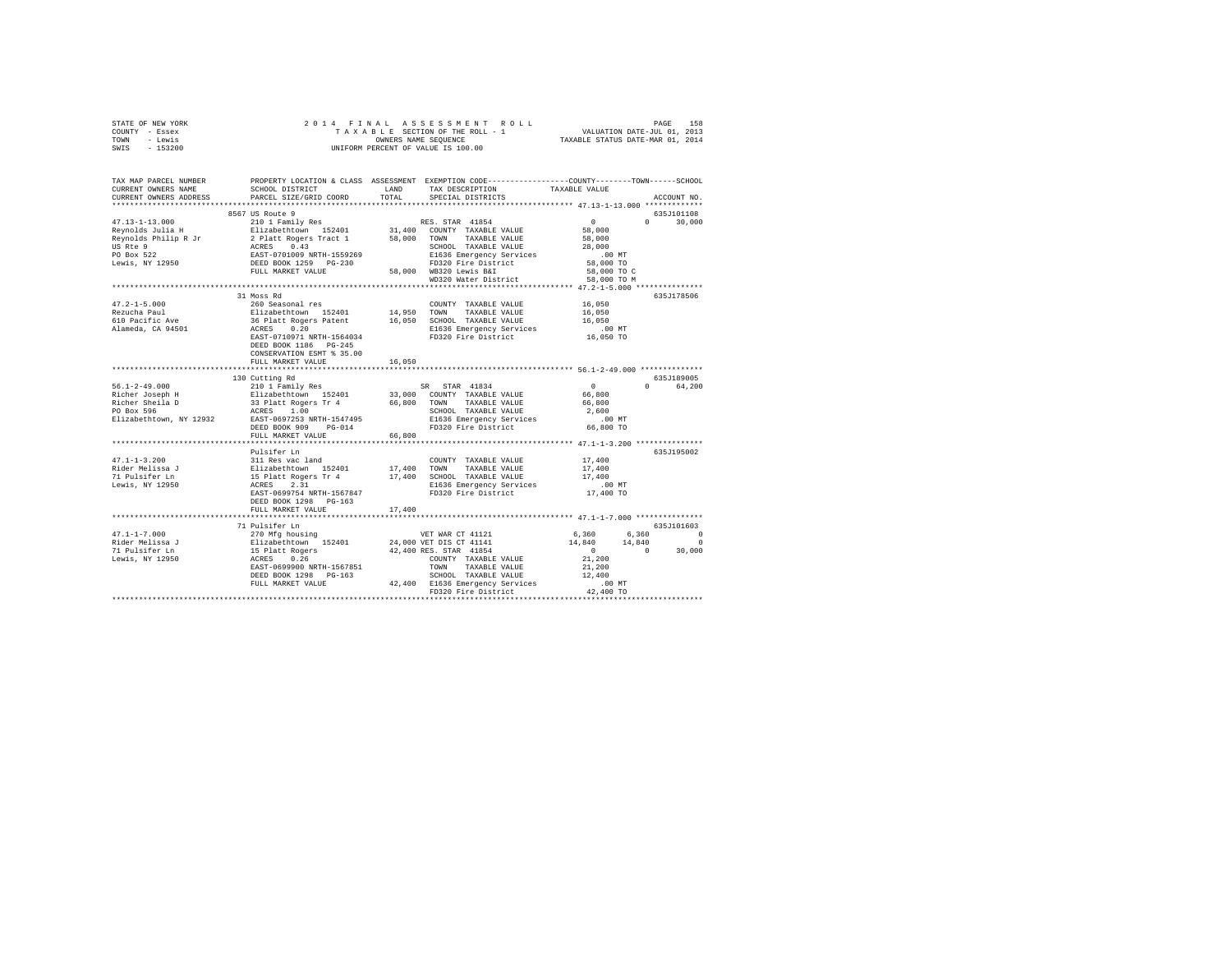| STATE OF NEW YORK<br>COUNTY - Essex<br>TOWN<br>- Lewis<br>$-153200$<br>SWIS | 2014 FINAL                         | OWNERS NAME SEQUENCE | ASSESSMENT ROLL<br>TAXABLE SECTION OF THE ROLL - 1<br>UNIFORM PERCENT OF VALUE IS 100.00         | VALUATION DATE-JUL 01, 2013<br>TAXABLE STATUS DATE-MAR 01, 2014 | 159<br>PAGE      |
|-----------------------------------------------------------------------------|------------------------------------|----------------------|--------------------------------------------------------------------------------------------------|-----------------------------------------------------------------|------------------|
|                                                                             |                                    |                      |                                                                                                  |                                                                 |                  |
| TAX MAP PARCEL NUMBER                                                       |                                    |                      | PROPERTY LOCATION & CLASS ASSESSMENT EXEMPTION CODE----------------COUNTY-------TOWN------SCHOOL |                                                                 |                  |
| CURRENT OWNERS NAME                                                         | SCHOOL DISTRICT                    | LAND                 | TAX DESCRIPTION                                                                                  | TAXABLE VALUE                                                   |                  |
| CURRENT OWNERS ADDRESS<br>*************************                         | PARCEL SIZE/GRID COORD             | TOTAL                | SPECIAL DISTRICTS                                                                                |                                                                 | ACCOUNT NO.      |
|                                                                             | 740 Mitchell Hill Rd               |                      |                                                                                                  |                                                                 | 635J196010       |
| $47.3 - 1 - 24.000$                                                         | 270 Mfg housing                    |                      | COUNTY TAXABLE VALUE                                                                             | 50,500                                                          |                  |
| Riley Luther L                                                              | Elizabethtown 152401               | 35,200               | TOWN<br>TAXABLE VALUE                                                                            | 50,500                                                          |                  |
| c/o Irene LaVigne                                                           | 1 Platt Rogers Tr 1                | 50,500               | SCHOOL TAXABLE VALUE                                                                             | 50,500                                                          |                  |
| 740 Mitchell Hill Rd                                                        | 1659/256-Life Use to               |                      | E1636 Emergency Services                                                                         | $.00$ MT                                                        |                  |
| Lewis, NY 12950                                                             | Irene LaVigne                      |                      | FD320 Fire District                                                                              | 50,500 TO                                                       |                  |
|                                                                             | ACRES 3.21                         |                      |                                                                                                  |                                                                 |                  |
|                                                                             | EAST-0695754 NRTH-1555155          |                      |                                                                                                  |                                                                 |                  |
|                                                                             | DEED BOOK 1266 PG-15               |                      |                                                                                                  |                                                                 |                  |
|                                                                             | FULL MARKET VALUE                  | 50,500               |                                                                                                  |                                                                 |                  |
|                                                                             | 553 Roscoe Rd                      |                      |                                                                                                  |                                                                 | 635J199004       |
| $55.2 - 2 - 7.000$                                                          | 210 1 Family Res                   |                      | RES. STAR 41854                                                                                  | $\circ$                                                         | $\cap$<br>30,000 |
| Riley Max R                                                                 | Elizabethtown 152401               | 52,600               | COUNTY TAXABLE VALUE                                                                             | 192,900                                                         |                  |
| Riley Mary S                                                                | 30 Platt Rogers Tr 4               | 192,900              | TAXABLE VALUE<br>TOWN                                                                            | 192,900                                                         |                  |
| 348 A Main St                                                               | ACRES 4.07                         |                      | SCHOOL TAXABLE VALUE                                                                             | 162,900                                                         |                  |
| East Setauket, NY 11733                                                     | EAST-0692261 NRTH-1547321          |                      | E1636 Emergency Services                                                                         | $.00$ MT                                                        |                  |
|                                                                             | DEED BOOK 1762 PG-89               |                      | FD320 Fire District                                                                              | 192,900 TO                                                      |                  |
| PRIOR OWNER ON 3/01/2014                                                    | FULL MARKET VALUE                  | 192,900              |                                                                                                  |                                                                 |                  |
| Piatt Steven M                                                              |                                    |                      |                                                                                                  |                                                                 |                  |
|                                                                             | 1164 County Route 10               |                      |                                                                                                  |                                                                 | 635J104114       |
| $47.3 - 2 - 14.000$                                                         | 312 Vac w/imprv                    |                      | COUNTY TAXABLE VALUE                                                                             | 36,000                                                          |                  |
| Rissacher Ida L                                                             | Elizabethtown 152401               | 35,000               | TAXABLE VALUE<br>TOWN                                                                            | 36,000                                                          |                  |
| 155 SW Kanner Hwy                                                           | 3&6 Platt Rogers Tract 1           | 36,000               | SCHOOL TAXABLE VALUE                                                                             | 36,000                                                          |                  |
| Stuart, FL 34997                                                            | 3.00<br>ACRES                      |                      | E1636 Emergency Services                                                                         | .00 MT                                                          |                  |
|                                                                             | EAST-0705401 NRTH-1556926          |                      | FD320 Fire District                                                                              | 36,000 TO                                                       |                  |
|                                                                             | DEED BOOK 1084 PG-225              |                      |                                                                                                  |                                                                 |                  |
|                                                                             | FULL MARKET VALUE                  | 36,000               |                                                                                                  |                                                                 |                  |
|                                                                             |                                    |                      |                                                                                                  |                                                                 |                  |
| $46.2 - 1 - 5.000$                                                          | 86 Wriggly Way<br>260 Seasonal res |                      | COUNTY TAXABLE VALUE                                                                             | 73,500                                                          | 635J100510       |
| Roberts Frank A                                                             | Elizabethtown 152401               | 64,900               | TOWN<br>TAXABLE VALUE                                                                            | 73,500                                                          |                  |
| 9 Haskins Rd                                                                | 18 Platt Rogers Tract 4            | 73,500               | SCHOOL TAXABLE VALUE                                                                             | 73,500                                                          |                  |
| Hanover, NH 03755                                                           | 50ac                               |                      | E1636 Emergency Services                                                                         | $.00$ MT                                                        |                  |
|                                                                             | ACRES 54.80                        |                      | FD320 Fire District                                                                              | 73,500 TO                                                       |                  |
|                                                                             | EAST-0688400 NRTH-1566072          |                      |                                                                                                  |                                                                 |                  |
|                                                                             | DEED BOOK 1679 PG-44               |                      |                                                                                                  |                                                                 |                  |
|                                                                             | FULL MARKET VALUE                  | 73,500               |                                                                                                  |                                                                 |                  |
|                                                                             | **********************             |                      |                                                                                                  |                                                                 |                  |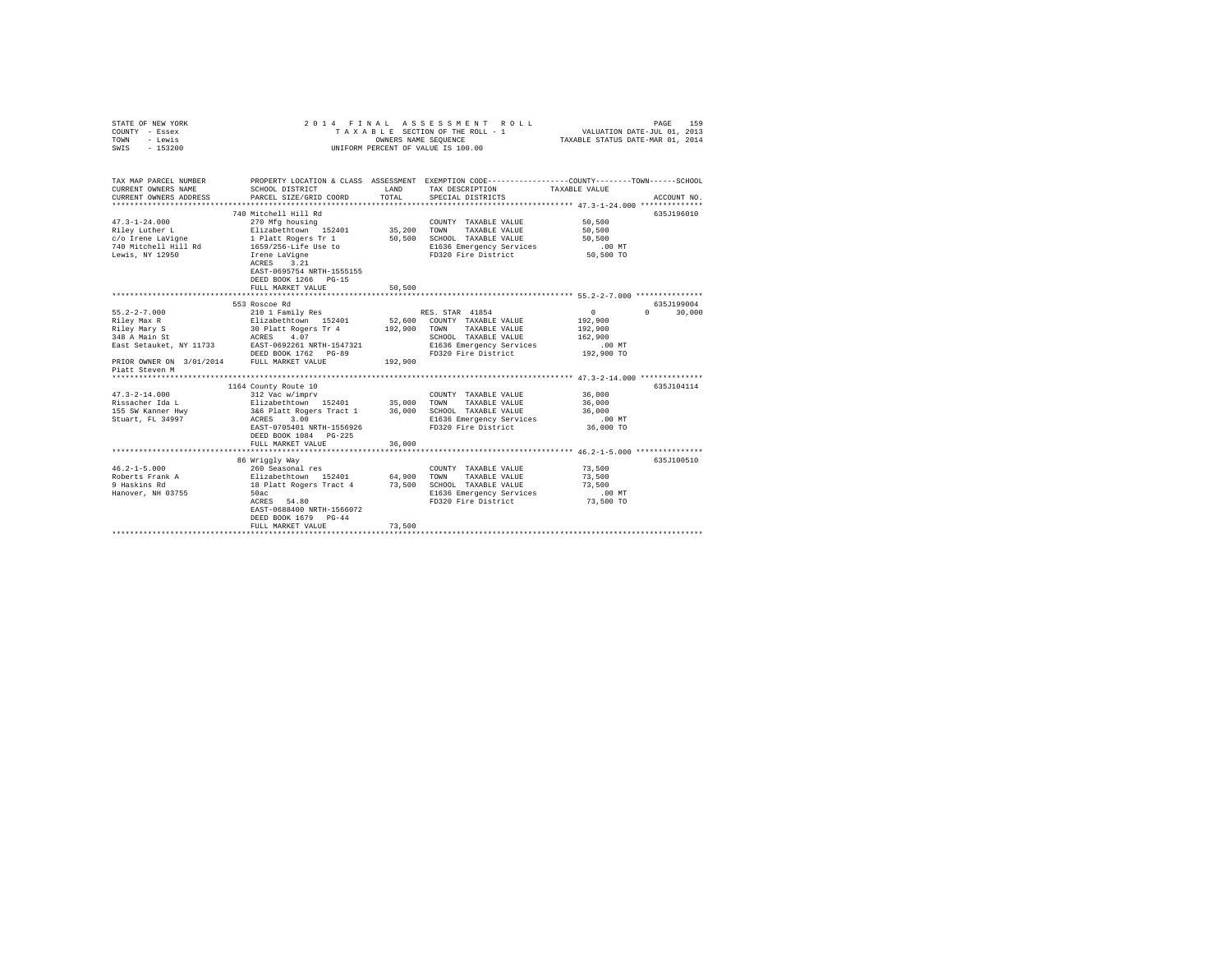| TAX MAP PARCEL NUMBER PROPERTY LOCATION & CLASS ASSESSMENT EXEMPTION CODE--------------COUNTY-------TOWN------SCHOOL<br>CURRENT OWNERS NAME<br>SCHOOL DISTRICT<br>LAND<br>TAX DESCRIPTION<br>TAXABLE VALUE<br>CURRENT OWNERS ADDRESS<br>PARCEL SIZE/GRID COORD<br>TOTAL<br>SPECIAL DISTRICTS<br>ACCOUNT NO. |
|-------------------------------------------------------------------------------------------------------------------------------------------------------------------------------------------------------------------------------------------------------------------------------------------------------------|
|                                                                                                                                                                                                                                                                                                             |
|                                                                                                                                                                                                                                                                                                             |
| 792 Mitchell Hill Rd<br>635J183002                                                                                                                                                                                                                                                                          |
| $47.3 - 1 - 20.200$<br>31,650<br>270 Mfg housing<br>AGED ALL 41800<br>31,650 31,650                                                                                                                                                                                                                         |
| $\sim$ 0<br>$\sim$ 0<br>31,650<br>Roberts Raymond R                                                                                                                                                                                                                                                         |
| Elizabethtown 152401 35,600 SR STAR 41834<br>1 Platt Rogers Tract 1 63,300 COUNTY TAXABLE VA<br>792 Mitchell Hill Rd<br>63,300 COUNTY TAXABLE VALUE<br>31,650                                                                                                                                               |
| Elizabethtown, NY 12932 ACRES 3.64<br>31,650<br>TOWN TAXABLE VALUE                                                                                                                                                                                                                                          |
| EAST-0696781 NRTH-1555496<br>SCHOOL TAXABLE VALUE<br>$\sim$ 0                                                                                                                                                                                                                                               |
| DEED BOOK 1239 PG-82<br>$.00$ MT<br>E1636 Emergency Services                                                                                                                                                                                                                                                |
| 63,300 FD320 Fire District<br>63,300 TO<br>FULL MARKET VALUE                                                                                                                                                                                                                                                |
|                                                                                                                                                                                                                                                                                                             |
| 9049 US Route 9<br>635J180019<br>19,800<br>270 Mfg housing<br>$38.3 - 1 - 34.200$<br>COUNTY TAXABLE VALUE                                                                                                                                                                                                   |
| 19,800                                                                                                                                                                                                                                                                                                      |
| 5515 Misty Valley Dr<br>19,800 SCHOOL TAXABLE VALUE<br>19,800<br>4 Essex Tract                                                                                                                                                                                                                              |
| Ooltewah, TN 37363-6814 1440/299 Purchase<br>E1636 Emergency Services                                                                                                                                                                                                                                       |
| 00 MT.<br>19,800 TO<br>FD320 Fire District<br>Agreement                                                                                                                                                                                                                                                     |
| ACRES 0.50<br>EAST-0701974 NRTH-1570857<br>DEED BOOK 1423 PG-219                                                                                                                                                                                                                                            |
| FULL MARKET VALUE<br>19,800                                                                                                                                                                                                                                                                                 |
|                                                                                                                                                                                                                                                                                                             |
| Osawentha Dr<br>635Z008012                                                                                                                                                                                                                                                                                  |
| 311 Res vac land<br>47.1-1-35.120<br>COUNTY TAXABLE VALUE<br>300                                                                                                                                                                                                                                            |
| Elizabethtown 152401<br>14 Platt Rogers Tract 4<br>300 TOWN TAXABLE VALUE<br>300 SCHOOL TAXABLE VALUE<br>300<br>Robertson Ivan<br>Robertson Kathleen C<br>300                                                                                                                                               |
| PO Box 532<br>$.00$ MT                                                                                                                                                                                                                                                                                      |
| 1309/311 Life Use To<br>E1636 Emergency Services<br>FD320 Fire District<br>Lewis, NY 12950<br>300 TO                                                                                                                                                                                                        |
| Susan D Dougan<br>ACRES 0.29<br>WB320 Lewis B&I<br>300 TO C                                                                                                                                                                                                                                                 |
| WD320 Water District<br>EAST-0700809 NRTH-1560922<br>300 TO M                                                                                                                                                                                                                                               |
| DEED BOOK 1597 PG-96                                                                                                                                                                                                                                                                                        |
| FULL MARKET VALUE<br>300                                                                                                                                                                                                                                                                                    |
|                                                                                                                                                                                                                                                                                                             |
| 53 Osawentha Dr<br>635Z001013                                                                                                                                                                                                                                                                               |
| 270 Mfg housing<br>RES. STAR 41854<br>$\sim$ 0<br>$0 \t 30.000$<br>$47.1 - 1 - 35.200$                                                                                                                                                                                                                      |
| 51,700                                                                                                                                                                                                                                                                                                      |
| 51,700                                                                                                                                                                                                                                                                                                      |
| 21,700                                                                                                                                                                                                                                                                                                      |
| E1636 Emergency Services<br>$.00$ MT                                                                                                                                                                                                                                                                        |
| DEED BOOK 1564 PG-45<br>FD320 Fire District<br>51,700 TO<br>FULL MARKET VALUE 51,700 WB320 Lewis B&I                                                                                                                                                                                                        |
| 51,700 TO C<br>WD320 Water District<br>51,700 TO M                                                                                                                                                                                                                                                          |
| ********************************                                                                                                                                                                                                                                                                            |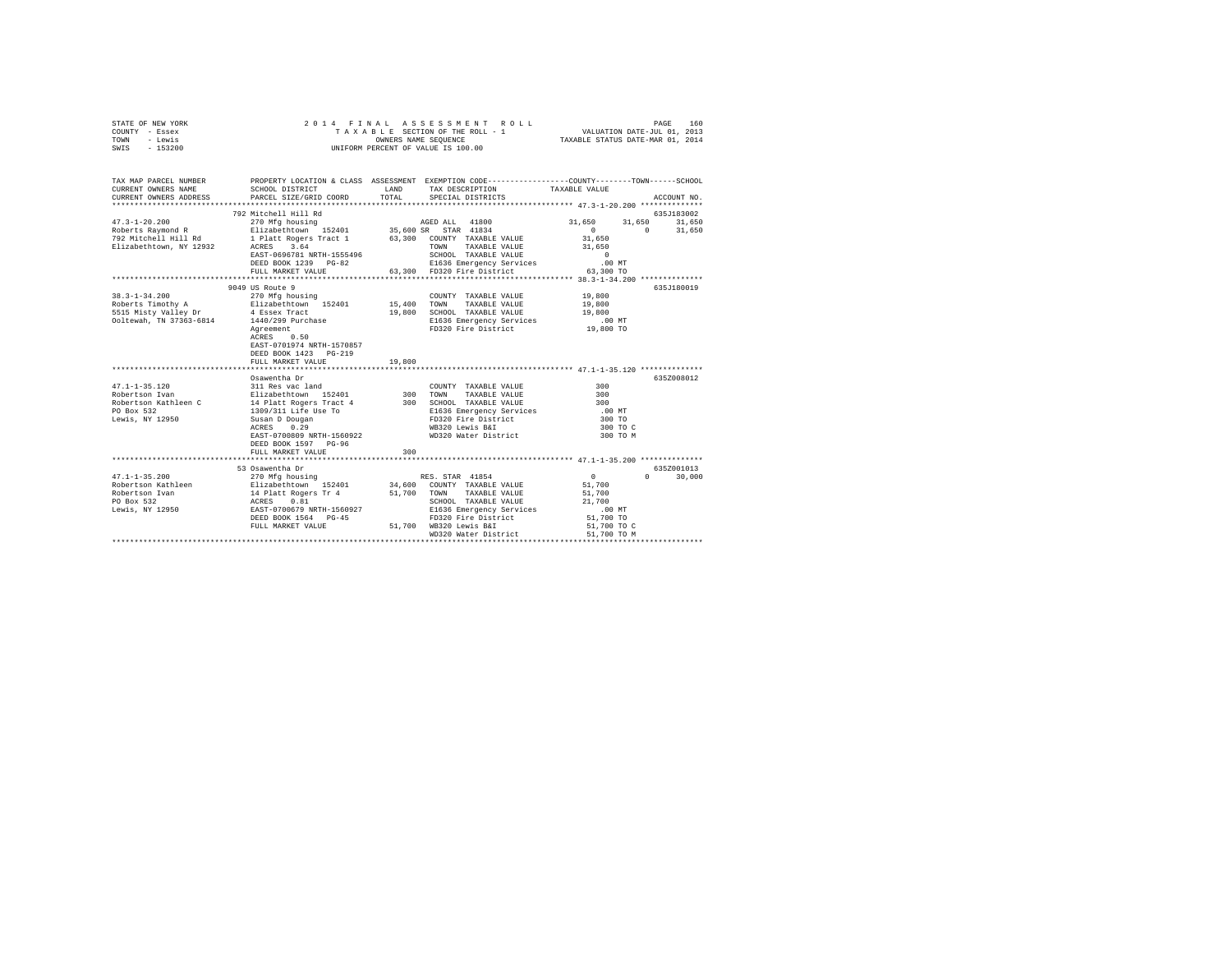| STATE OF NEW YORK |           |  |  | 2014 FINAL ASSESSMENT ROLL         |                                  | PAGE | 161 |
|-------------------|-----------|--|--|------------------------------------|----------------------------------|------|-----|
| COUNTY - Essex    |           |  |  | TAXABLE SECTION OF THE ROLL - 1    | VALUATION DATE-JUL 01, 2013      |      |     |
| TOWN<br>- Lewis   |           |  |  | OWNERS NAME SEOUENCE               | TAXABLE STATUS DATE-MAR 01, 2014 |      |     |
| SWIS              | $-153200$ |  |  | UNIFORM PERCENT OF VALUE IS 100.00 |                                  |      |     |

| TAX MAP PARCEL NUMBER<br>CURRENT OWNERS NAME | PROPERTY LOCATION & CLASS ASSESSMENT EXEMPTION CODE----------------COUNTY-------TOWN------SCHOOL<br>SCHOOL DISTRICT                                                                                                                        |         | LAND TAX DESCRIPTION TAXABLE VALUE<br>TOTAL SERCIAL DISTRICTS                                                                                                                                                                                                                                                                                                                    |                      |             |
|----------------------------------------------|--------------------------------------------------------------------------------------------------------------------------------------------------------------------------------------------------------------------------------------------|---------|----------------------------------------------------------------------------------------------------------------------------------------------------------------------------------------------------------------------------------------------------------------------------------------------------------------------------------------------------------------------------------|----------------------|-------------|
| CURRENT OWNERS ADDRESS                       | PARCEL SIZE/GRID COORD                                                                                                                                                                                                                     | TOTAL   | SPECIAL DISTRICTS                                                                                                                                                                                                                                                                                                                                                                |                      | ACCOUNT NO. |
|                                              |                                                                                                                                                                                                                                            |         |                                                                                                                                                                                                                                                                                                                                                                                  |                      |             |
|                                              | 552 Roscoe Rd                                                                                                                                                                                                                              |         |                                                                                                                                                                                                                                                                                                                                                                                  | 93,100               | 635J184005  |
| $55.2 - 1 - 27.200$                          | 240 Rural res                                                                                                                                                                                                                              |         | COUNTY TAXABLE VALUE                                                                                                                                                                                                                                                                                                                                                             |                      |             |
|                                              |                                                                                                                                                                                                                                            |         |                                                                                                                                                                                                                                                                                                                                                                                  | 93,100               |             |
|                                              |                                                                                                                                                                                                                                            |         |                                                                                                                                                                                                                                                                                                                                                                                  | 93,100               |             |
|                                              |                                                                                                                                                                                                                                            |         | E1636 Emergency Services<br>FD320 Fire District                                                                                                                                                                                                                                                                                                                                  | .00MT                |             |
|                                              | -b-1-2/1200<br>Robertson Richard C 240 kural res Tate 160,900 TOWN' TAXABLE VALUE<br>Riugman Kerri A 229 Platt Rogers Tract 4 93,100 SCWNY TAXABLE VALUE<br>34 Jeannette Ave 2012 RATE 15607<br>Belmont, MA 02478 ESST-0692203 RTH=1546077 |         |                                                                                                                                                                                                                                                                                                                                                                                  | 93,100 TO            |             |
|                                              |                                                                                                                                                                                                                                            |         |                                                                                                                                                                                                                                                                                                                                                                                  |                      |             |
|                                              | FULL MARKET VALUE                                                                                                                                                                                                                          | 93,100  |                                                                                                                                                                                                                                                                                                                                                                                  |                      |             |
|                                              |                                                                                                                                                                                                                                            |         |                                                                                                                                                                                                                                                                                                                                                                                  |                      |             |
|                                              | 948 Stowersville Rd                                                                                                                                                                                                                        |         |                                                                                                                                                                                                                                                                                                                                                                                  |                      | 635J104107  |
| $47.2 - 1 - 47.000$                          | 312 Vac w/imprv                                                                                                                                                                                                                            |         | COUNTY TAXABLE VALUE 33,400                                                                                                                                                                                                                                                                                                                                                      |                      |             |
|                                              |                                                                                                                                                                                                                                            |         |                                                                                                                                                                                                                                                                                                                                                                                  | 33,400               |             |
|                                              | Robetoy Lena J<br>Elizabethtown 152401 21,200 TOWN TAXABLE VALUE<br>Silvernail Robert F 35 & 36 Platt Rogers 33,400 SCHOOL TAXABLE VALUE<br>PO Box 547 ACRES 0.92 B1636 Emergency Services<br>Elizabethtown, NY 12932 EAST-0714043 NRT     |         |                                                                                                                                                                                                                                                                                                                                                                                  | 33,400               |             |
|                                              |                                                                                                                                                                                                                                            |         | E1636 Emergency Services .00 MT<br>FD320 Fire District 33,400 TO                                                                                                                                                                                                                                                                                                                 |                      |             |
|                                              |                                                                                                                                                                                                                                            |         |                                                                                                                                                                                                                                                                                                                                                                                  |                      |             |
|                                              | DEED BOOK 1097 PG-347                                                                                                                                                                                                                      |         |                                                                                                                                                                                                                                                                                                                                                                                  |                      |             |
|                                              | FULL MARKET VALUE                                                                                                                                                                                                                          | 33,400  |                                                                                                                                                                                                                                                                                                                                                                                  |                      |             |
|                                              |                                                                                                                                                                                                                                            |         |                                                                                                                                                                                                                                                                                                                                                                                  |                      |             |
|                                              | 8032 US Route 9                                                                                                                                                                                                                            |         |                                                                                                                                                                                                                                                                                                                                                                                  |                      | 635J104203  |
|                                              | 1999) 56.1-2-38.000 100 2101 Family Res 5R STAR 41834 1894<br>Rock Francis – Elizabethtown 152401 27,300 VET WAR CT 41121 15,000<br>Rock Janis – 33 Platt Rogers Tract 4 120,400 COUNTY TAXABLE VALUE 105,400<br>105,400 1000 1000 1000    |         |                                                                                                                                                                                                                                                                                                                                                                                  | $\mathbf{0}$         | 64,200      |
|                                              |                                                                                                                                                                                                                                            |         |                                                                                                                                                                                                                                                                                                                                                                                  | 15,000               | $\Omega$    |
|                                              |                                                                                                                                                                                                                                            |         |                                                                                                                                                                                                                                                                                                                                                                                  |                      |             |
|                                              |                                                                                                                                                                                                                                            |         |                                                                                                                                                                                                                                                                                                                                                                                  |                      |             |
|                                              | Elizabethtown, NY 12932 EAST-0700272 NRTH-1546063                                                                                                                                                                                          |         | SCHOOL TAXABLE VALUE                                                                                                                                                                                                                                                                                                                                                             | 56,200               |             |
|                                              | DEED BOOK 417 PG-76                                                                                                                                                                                                                        |         |                                                                                                                                                                                                                                                                                                                                                                                  |                      |             |
|                                              |                                                                                                                                                                                                                                            |         | DEED BOOK 417 PG-76 E1636 Emergency Services .00 MT<br>FULL MARKET VALUE 120,400 FD320 Fire District 120,400 TO                                                                                                                                                                                                                                                                  |                      |             |
|                                              |                                                                                                                                                                                                                                            |         |                                                                                                                                                                                                                                                                                                                                                                                  |                      |             |
|                                              | 567 Steele Woods Rd                                                                                                                                                                                                                        |         |                                                                                                                                                                                                                                                                                                                                                                                  |                      | 635J104904  |
|                                              | 1999)<br>RES. STAR 41854<br>ROCK Gregory H 2101 Family Res 112401 134,000 COUNTY TAXABLE VALUE<br>ROCK Catherine J 40 Mccormick 194,600 TOWN TAXABLE VALUE<br>S67 Steele Woods Rd ACRES 2.05<br>Mestport, NY 12993 BAST-0713946 NRTH-155   |         |                                                                                                                                                                                                                                                                                                                                                                                  | $\sim$ 0<br>$\cap$   | 30,000      |
|                                              |                                                                                                                                                                                                                                            |         |                                                                                                                                                                                                                                                                                                                                                                                  | 194,600              |             |
|                                              |                                                                                                                                                                                                                                            |         |                                                                                                                                                                                                                                                                                                                                                                                  | 194,600              |             |
|                                              |                                                                                                                                                                                                                                            |         | SCHOOL TAXABLE VALUE                                                                                                                                                                                                                                                                                                                                                             | 164,600              |             |
|                                              |                                                                                                                                                                                                                                            |         |                                                                                                                                                                                                                                                                                                                                                                                  |                      |             |
|                                              |                                                                                                                                                                                                                                            |         | E1636 Emergency Services<br>FD320 Fire District                                                                                                                                                                                                                                                                                                                                  | 00 MT.<br>194,600 TO |             |
|                                              | FULL MARKET VALUE                                                                                                                                                                                                                          | 194,600 |                                                                                                                                                                                                                                                                                                                                                                                  |                      |             |
|                                              |                                                                                                                                                                                                                                            |         |                                                                                                                                                                                                                                                                                                                                                                                  |                      |             |
|                                              | 8592 US Route 9                                                                                                                                                                                                                            |         |                                                                                                                                                                                                                                                                                                                                                                                  |                      | 6379906206  |
|                                              |                                                                                                                                                                                                                                            |         |                                                                                                                                                                                                                                                                                                                                                                                  |                      |             |
|                                              |                                                                                                                                                                                                                                            |         |                                                                                                                                                                                                                                                                                                                                                                                  | 72,500               |             |
|                                              |                                                                                                                                                                                                                                            |         |                                                                                                                                                                                                                                                                                                                                                                                  | 72,500               |             |
|                                              |                                                                                                                                                                                                                                            |         |                                                                                                                                                                                                                                                                                                                                                                                  | 72,500               |             |
|                                              | ACRES 0.48<br>EAST-0701511 NRTH-1559604                                                                                                                                                                                                    |         |                                                                                                                                                                                                                                                                                                                                                                                  |                      |             |
|                                              |                                                                                                                                                                                                                                            |         |                                                                                                                                                                                                                                                                                                                                                                                  |                      |             |
|                                              | DEED BOOK 1467 PG-239                                                                                                                                                                                                                      |         | $\begin{tabular}{lcccc} \hline & E1636 Emergency Services & .00 MT \\ \hline 59604 & F0320 Firewise Institute & 72,500 TO \\ 0320 & W8320 Leevis BEI & 72,500 TO C \\ 72,500 TO 320 Water District & 72,500 TO M & 72,500 TO M & 72,500 TO M & 72,500 TO M & 72,500 TO M & 72,500 TO M & 72,500 TO M & 72,500 TO M & 72,500 TO M & 72,500 TO M & 72,500 TO M & 72,500 TO M & 72$ |                      |             |
|                                              | FULL MARKET VALUE                                                                                                                                                                                                                          |         |                                                                                                                                                                                                                                                                                                                                                                                  |                      |             |
|                                              |                                                                                                                                                                                                                                            |         |                                                                                                                                                                                                                                                                                                                                                                                  |                      |             |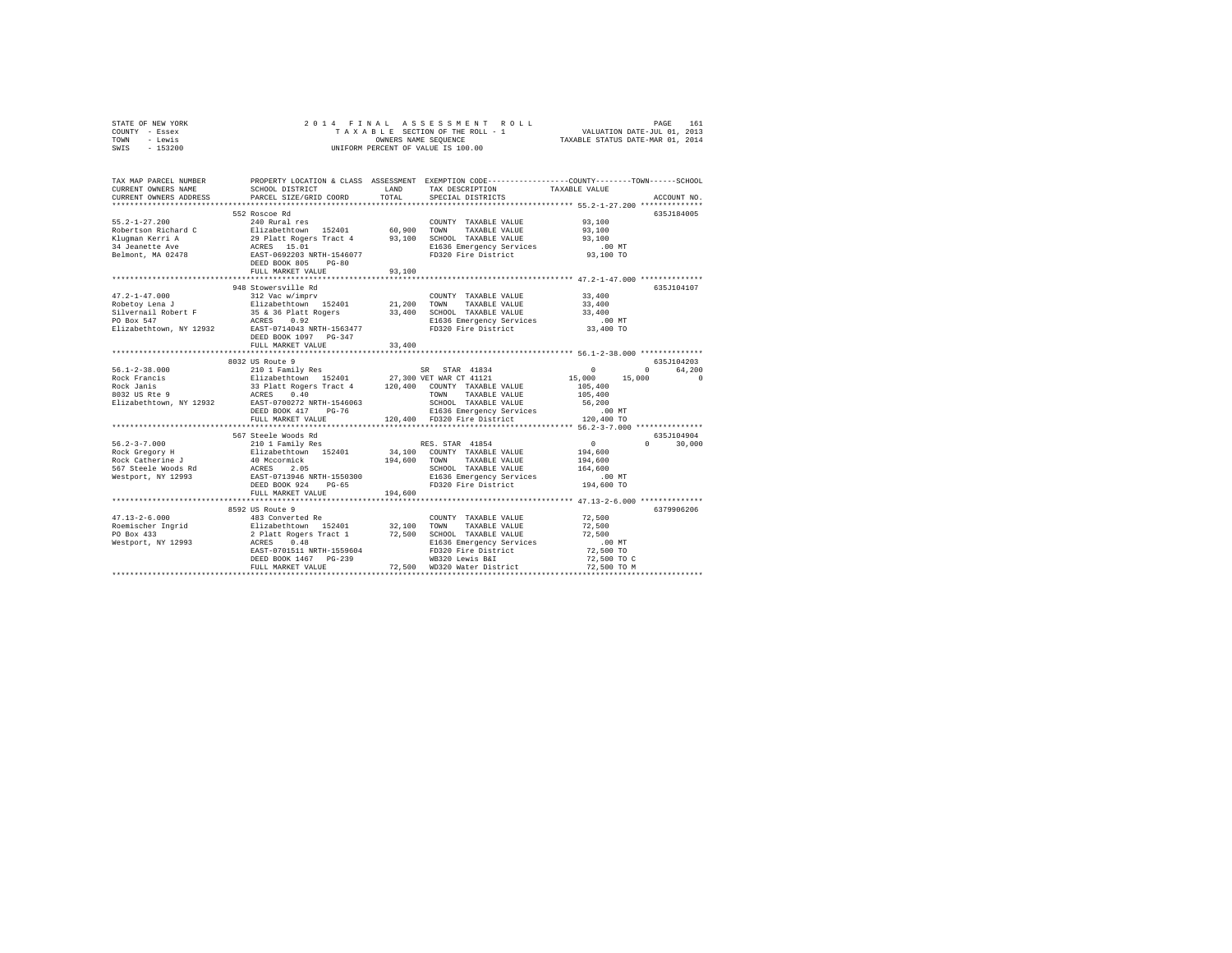|      | STATE OF NEW YORK |  |  | 2014 FINAL ASSESSMENT ROLL         | PAGE                             | 162 |
|------|-------------------|--|--|------------------------------------|----------------------------------|-----|
|      | COUNTY - Essex    |  |  | TAXABLE SECTION OF THE ROLL - 1    | VALUATION DATE-JUL 01, 2013      |     |
| TOWN | - Lewis           |  |  | OWNERS NAME SEOUENCE               | TAXABLE STATUS DATE-MAR 01, 2014 |     |
| SWIS | - 153200          |  |  | UNIFORM PERCENT OF VALUE IS 100.00 |                                  |     |

| TAX MAP PARCEL NUMBER<br>CURRENT OWNERS NAME<br>CURRENT OWNERS ADDRESS                                                                                                                                                                                                                                                                                                                                                          | SCHOOL DISTRICT<br>PARCEL SIZE/GRID COORD                                                                                                                                                                                           | LAND<br>TOTAL. | PROPERTY LOCATION & CLASS ASSESSMENT EXEMPTION CODE---------------COUNTY-------TOWN-----SCHOOL<br>TAX DESCRIPTION<br>SPECIAL DISTRICTS | TAXABLE VALUE                              | ACCOUNT NO.                     |
|---------------------------------------------------------------------------------------------------------------------------------------------------------------------------------------------------------------------------------------------------------------------------------------------------------------------------------------------------------------------------------------------------------------------------------|-------------------------------------------------------------------------------------------------------------------------------------------------------------------------------------------------------------------------------------|----------------|----------------------------------------------------------------------------------------------------------------------------------------|--------------------------------------------|---------------------------------|
|                                                                                                                                                                                                                                                                                                                                                                                                                                 |                                                                                                                                                                                                                                     |                |                                                                                                                                        |                                            |                                 |
|                                                                                                                                                                                                                                                                                                                                                                                                                                 | Fox Run Rd                                                                                                                                                                                                                          |                |                                                                                                                                        |                                            | 635J103805                      |
| $55.2 - 1 - 10.000$                                                                                                                                                                                                                                                                                                                                                                                                             | 314 Rural vac<10                                                                                                                                                                                                                    |                | COUNTY TAXABLE VALUE                                                                                                                   | 1,600                                      |                                 |
|                                                                                                                                                                                                                                                                                                                                                                                                                                 |                                                                                                                                                                                                                                     |                |                                                                                                                                        | 1,600                                      |                                 |
|                                                                                                                                                                                                                                                                                                                                                                                                                                 |                                                                                                                                                                                                                                     |                |                                                                                                                                        | 1,600                                      |                                 |
| Fairfax, CA 94930                                                                                                                                                                                                                                                                                                                                                                                                               | ACRES 0.40                                                                                                                                                                                                                          |                | E1636 Emergency Services<br>FD320 Fire District                                                                                        | $.00$ MT                                   |                                 |
|                                                                                                                                                                                                                                                                                                                                                                                                                                 | EAST-0694259 NRTH-1549331                                                                                                                                                                                                           |                |                                                                                                                                        | 1,600 TO                                   |                                 |
|                                                                                                                                                                                                                                                                                                                                                                                                                                 | DEED BOOK 1759 PG-176                                                                                                                                                                                                               |                |                                                                                                                                        |                                            |                                 |
|                                                                                                                                                                                                                                                                                                                                                                                                                                 | FULL MARKET VALUE                                                                                                                                                                                                                   | 1,600          |                                                                                                                                        |                                            |                                 |
|                                                                                                                                                                                                                                                                                                                                                                                                                                 |                                                                                                                                                                                                                                     |                |                                                                                                                                        |                                            |                                 |
|                                                                                                                                                                                                                                                                                                                                                                                                                                 | 434 Fox Run Rd                                                                                                                                                                                                                      |                |                                                                                                                                        |                                            | 635J103108                      |
| $55.2 - 1 - 11.000$                                                                                                                                                                                                                                                                                                                                                                                                             | 210 1 Family Res                                                                                                                                                                                                                    |                | COUNTY TAXABLE VALUE                                                                                                                   | 105,700                                    |                                 |
| Rudolph Michael                                                                                                                                                                                                                                                                                                                                                                                                                 |                                                                                                                                                                                                                                     |                |                                                                                                                                        | 105,700                                    |                                 |
| 13 Aureo Way<br>Fairfax, CA 94930                                                                                                                                                                                                                                                                                                                                                                                               | % = caully res = 0.00 = 0.000 = 0.000 = 0.000 = 0.000 = 0.000 = 0.000 = 0.000 = 0.000 = 0.000 = 0.000 = 0.000<br>30 Platt Rogers Tract 4 = 0.05,700 = 0.000 = TAXABLE VALUE<br>ACRES = 3.30 = 0.000 = 0.000 = 0.000 = 0.000 = 0.000 |                |                                                                                                                                        | 105,700<br>.00 MT                          |                                 |
|                                                                                                                                                                                                                                                                                                                                                                                                                                 |                                                                                                                                                                                                                                     |                |                                                                                                                                        |                                            |                                 |
|                                                                                                                                                                                                                                                                                                                                                                                                                                 | EAST-0694523 NRTH-1549349                                                                                                                                                                                                           |                | FD320 Fire District                                                                                                                    | 105,700 TO                                 |                                 |
|                                                                                                                                                                                                                                                                                                                                                                                                                                 | DEED BOOK 1759 PG-176                                                                                                                                                                                                               |                |                                                                                                                                        |                                            |                                 |
|                                                                                                                                                                                                                                                                                                                                                                                                                                 | FULL MARKET VALUE                                                                                                                                                                                                                   | 105,700        |                                                                                                                                        |                                            |                                 |
|                                                                                                                                                                                                                                                                                                                                                                                                                                 |                                                                                                                                                                                                                                     |                |                                                                                                                                        |                                            |                                 |
|                                                                                                                                                                                                                                                                                                                                                                                                                                 | 1276 County Route 10                                                                                                                                                                                                                |                |                                                                                                                                        |                                            | 635J186001                      |
|                                                                                                                                                                                                                                                                                                                                                                                                                                 |                                                                                                                                                                                                                                     |                |                                                                                                                                        | $\Omega$                                   | $\Omega$ and $\Omega$<br>64,200 |
|                                                                                                                                                                                                                                                                                                                                                                                                                                 |                                                                                                                                                                                                                                     |                |                                                                                                                                        | 89,700                                     |                                 |
| $\begin{tabular}{l c c c c c} \multicolumn{1}{c}{\textbf{47.4--1-35.200}} & $\hspace{0.1cm}$\multicolumn{1}{c}{\textbf{58.8.8}} & $\hspace{0.1cm}$ \multicolumn{1}{c}{\textbf{59.8}} & $\hspace{0.1cm}$ \multicolumn{1}{c}{\textbf{59.8}} & $\hspace{0.1cm}$ \multicolumn{1}{c}{\textbf{89.8}} & $\hspace{0.1cm}$ \multicolumn{1}{c}{\textbf{R} number} & $\hspace{0.1cm}$ \multicolumn{1}{c}{\textbf{R} number} & $\hspace{0.$ |                                                                                                                                                                                                                                     |                |                                                                                                                                        | 89,700                                     |                                 |
|                                                                                                                                                                                                                                                                                                                                                                                                                                 |                                                                                                                                                                                                                                     |                |                                                                                                                                        | 25,500                                     |                                 |
|                                                                                                                                                                                                                                                                                                                                                                                                                                 |                                                                                                                                                                                                                                     |                | E1636 Emergency Services<br>FD320 Fire District                                                                                        | $.00$ MT                                   |                                 |
|                                                                                                                                                                                                                                                                                                                                                                                                                                 | DEED BOOK 1298 PG-247                                                                                                                                                                                                               |                |                                                                                                                                        | 89,700 TO                                  |                                 |
|                                                                                                                                                                                                                                                                                                                                                                                                                                 | FULL MARKET VALUE                                                                                                                                                                                                                   | 89,700         |                                                                                                                                        |                                            |                                 |
|                                                                                                                                                                                                                                                                                                                                                                                                                                 |                                                                                                                                                                                                                                     |                |                                                                                                                                        |                                            |                                 |
|                                                                                                                                                                                                                                                                                                                                                                                                                                 | 121 Ray Woods Rd                                                                                                                                                                                                                    |                |                                                                                                                                        |                                            | 635J102601                      |
| $56.1 - 2 - 28.004$                                                                                                                                                                                                                                                                                                                                                                                                             | 240 Rural res                                                                                                                                                                                                                       |                | COUNTY TAXABLE VALUE                                                                                                                   | 256,200                                    |                                 |
|                                                                                                                                                                                                                                                                                                                                                                                                                                 |                                                                                                                                                                                                                                     |                |                                                                                                                                        | 256,200                                    |                                 |
|                                                                                                                                                                                                                                                                                                                                                                                                                                 |                                                                                                                                                                                                                                     |                |                                                                                                                                        | 256,200                                    |                                 |
| Nisso Richard J Jr (1992)<br>PO Box 538 Palazzo (1992) 768 Platt Rogers Tract 1 256,200 SCHOOL TAXABLE VALUE<br>Dewis, NY 12950 768 Platt Rogers Tract 1 256,200 SCHOOL TAXABLE VALUE                                                                                                                                                                                                                                           |                                                                                                                                                                                                                                     |                | E1636 Emergency Services                                                                                                               | 00 MT.<br>256,200 TO                       |                                 |
|                                                                                                                                                                                                                                                                                                                                                                                                                                 | EAST-0702021 NRTH-1551227                                                                                                                                                                                                           |                | FD320 Fire District                                                                                                                    |                                            |                                 |
|                                                                                                                                                                                                                                                                                                                                                                                                                                 | DEED BOOK 1182    PG-344                                                                                                                                                                                                            |                |                                                                                                                                        |                                            |                                 |
|                                                                                                                                                                                                                                                                                                                                                                                                                                 | FULL MARKET VALUE                                                                                                                                                                                                                   | 256,200        |                                                                                                                                        |                                            |                                 |
|                                                                                                                                                                                                                                                                                                                                                                                                                                 | ***********************                                                                                                                                                                                                             |                |                                                                                                                                        | ************ 38.3-1-24.000 *************** |                                 |
|                                                                                                                                                                                                                                                                                                                                                                                                                                 | 9250 US Route 9                                                                                                                                                                                                                     |                |                                                                                                                                        |                                            | 635J176003                      |
| $38.3 - 1 - 24.000$                                                                                                                                                                                                                                                                                                                                                                                                             |                                                                                                                                                                                                                                     |                | VET COM CT 41131                                                                                                                       | 25,000 25,000                              | $\Omega$                        |
| Ryan Nancy A                                                                                                                                                                                                                                                                                                                                                                                                                    |                                                                                                                                                                                                                                     |                | VET COM CL -<br>35,200 VET DIS CT 41141                                                                                                | 6,730 6,730                                | $\Omega$                        |
| Ryan Leslie P                                                                                                                                                                                                                                                                                                                                                                                                                   |                                                                                                                                                                                                                                     |                |                                                                                                                                        | $\sim$ 0                                   | $\sim$ 0<br>30,000              |
| 9250 US Rte 9                                                                                                                                                                                                                                                                                                                                                                                                                   |                                                                                                                                                                                                                                     |                | COUNTY TAXABLE VALUE                                                                                                                   | 102,870                                    |                                 |
| Lewis, NY 12950                                                                                                                                                                                                                                                                                                                                                                                                                 |                                                                                                                                                                                                                                     |                | TAXABLE VALUE                                                                                                                          | 102,870                                    |                                 |
|                                                                                                                                                                                                                                                                                                                                                                                                                                 | DEED BOOK 1466 PG-120                                                                                                                                                                                                               |                | SCHOOL TAXABLE VALUE                                                                                                                   | 104,600                                    |                                 |
|                                                                                                                                                                                                                                                                                                                                                                                                                                 | FULL MARKET VALUE                                                                                                                                                                                                                   |                | 134,600 E1636 Emergency Services                                                                                                       | .00MT                                      |                                 |
|                                                                                                                                                                                                                                                                                                                                                                                                                                 |                                                                                                                                                                                                                                     |                | FD320 Fire District                                                                                                                    | $134,600$ TO                               |                                 |
|                                                                                                                                                                                                                                                                                                                                                                                                                                 |                                                                                                                                                                                                                                     |                |                                                                                                                                        |                                            |                                 |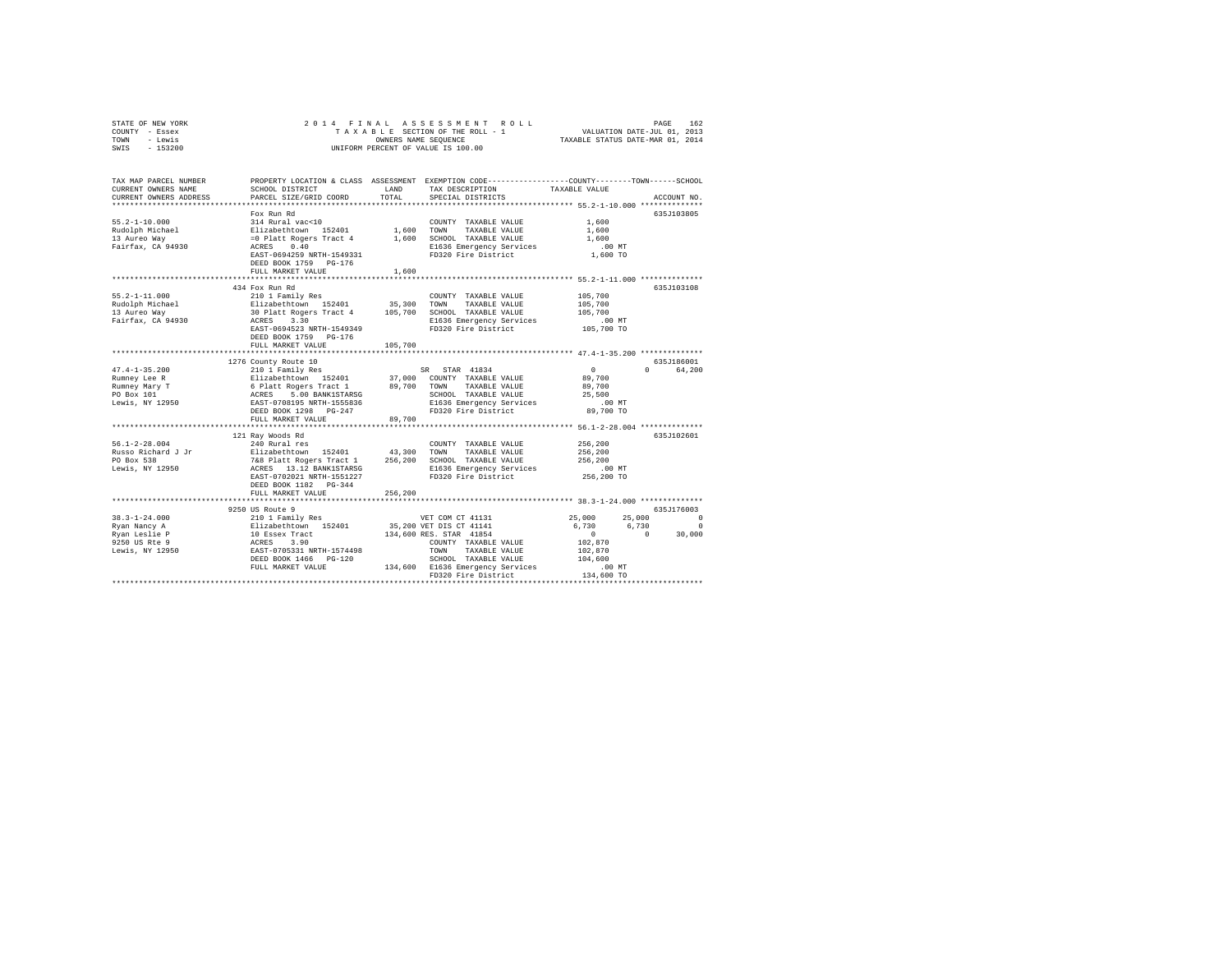| STATE OF NEW YORK<br>COUNTY - Essex<br>TOWN<br>- Lewis<br>$-153200$<br>SWIS | 2 0 1 4                                                                                                            |                   | FINAL ASSESSING THE ROLL - 1<br>TAXABLE SECTION OF THE ROLL - 1<br>UNIFORM PERCENT OF VALUE IS 100.00 | VALUATION DATE-JUL 01, 2013<br>TAXABLE STATUS DATE-MAR 01, 2014 | 163<br>PAGE          |
|-----------------------------------------------------------------------------|--------------------------------------------------------------------------------------------------------------------|-------------------|-------------------------------------------------------------------------------------------------------|-----------------------------------------------------------------|----------------------|
| TAX MAP PARCEL NUMBER<br>CURRENT OWNERS NAME                                | PROPERTY LOCATION & CLASS ASSESSMENT EXEMPTION CODE---------------COUNTY-------TOWN------SCHOOL<br>SCHOOL DISTRICT | LAND              | TAX DESCRIPTION                                                                                       | TAXABLE VALUE                                                   |                      |
| CURRENT OWNERS ADDRESS                                                      | PARCEL SIZE/GRID COORD                                                                                             | TOTAL             | SPECIAL DISTRICTS                                                                                     |                                                                 | ACCOUNT NO.          |
|                                                                             | 9291 US Route 9                                                                                                    |                   |                                                                                                       |                                                                 | 635J105201           |
| $38.3 - 1 - 22.100$                                                         | 210 1 Family Res                                                                                                   |                   | COUNTY TAXABLE VALUE                                                                                  | 117,500                                                         |                      |
| Salva Mary A                                                                | Elizabethtown 152401                                                                                               | 35,600            | TAXABLE VALUE<br>TOWN                                                                                 | 117,500                                                         |                      |
| 4520 Hidden Hollow Rd                                                       | 14 Essex Tract                                                                                                     | 117,500           | SCHOOL TAXABLE VALUE                                                                                  | 117,500                                                         |                      |
| Hamburg, NY 14075-1039                                                      | Life Use To Ila Wade                                                                                               |                   | E1636 Emergency Services                                                                              | $.00$ MT                                                        |                      |
|                                                                             | ACRES<br>3.60                                                                                                      |                   | FD320 Fire District                                                                                   | 117,500 TO                                                      |                      |
|                                                                             | EAST-0705026 NRTH-1575741<br>DEED BOOK 1042 PG-287                                                                 |                   |                                                                                                       |                                                                 |                      |
|                                                                             | FULL MARKET VALUE                                                                                                  | 117,500           |                                                                                                       |                                                                 |                      |
|                                                                             |                                                                                                                    |                   |                                                                                                       |                                                                 |                      |
|                                                                             | US Route 9                                                                                                         |                   |                                                                                                       |                                                                 | 635J194002           |
| $38.3 - 1 - 22.200$                                                         | 314 Rural vac<10                                                                                                   |                   | COUNTY TAXABLE VALUE                                                                                  | 21,800                                                          |                      |
| Salva Mary A                                                                | Elizabethtown 152401                                                                                               | 21,800            | TOWN<br>TAXABLE VALUE                                                                                 | 21,800                                                          |                      |
| 4520 Hidden Hollow Rd                                                       | 14 Essex Tract                                                                                                     | 21,800            | SCHOOL TAXABLE VALUE                                                                                  | 21,800                                                          |                      |
| Hamburg, NY 14075-1039                                                      | Life Use To Henry Wade<br>1.25<br>ACRES                                                                            |                   | E1636 Emergency Services<br>FD320 Fire District                                                       | $.00$ MT<br>21,800 TO                                           |                      |
|                                                                             | EAST-0705300 NRTH-1575719                                                                                          |                   |                                                                                                       |                                                                 |                      |
|                                                                             | DEED BOOK 1042 PG-284                                                                                              |                   |                                                                                                       |                                                                 |                      |
|                                                                             | FULL MARKET VALUE                                                                                                  | 21,800            |                                                                                                       |                                                                 |                      |
|                                                                             |                                                                                                                    |                   |                                                                                                       |                                                                 |                      |
|                                                                             | 455 Hurley Rd                                                                                                      |                   |                                                                                                       |                                                                 | 635J197007           |
| $47.4 - 1 - 14.200$                                                         | 240 Rural res                                                                                                      |                   | COUNTY TAXABLE VALUE                                                                                  | 142,900                                                         |                      |
| Sanchez Francisco<br>Sczesnak Nancy                                         | Elizabethtown 152401<br>34 Platt Rogers                                                                            | 41,600<br>142,900 | TOWN<br>TAXABLE VALUE<br>SCHOOL TAXABLE VALUE                                                         | 142,900<br>142,900                                              |                      |
| 236 Grand Ave                                                               |                                                                                                                    |                   | E1636 Emergency Services                                                                              | $.00$ MT                                                        |                      |
| West Hempstead, NY 11552                                                    | RCRES 10.50<br>RAST-0716252 NRTH-1558782<br>---- 1571 PG-77                                                        |                   | FD320 Fire District                                                                                   | 142,900 TO                                                      |                      |
|                                                                             |                                                                                                                    |                   |                                                                                                       |                                                                 |                      |
|                                                                             | FULL MARKET VALUE                                                                                                  | 142,900           |                                                                                                       |                                                                 |                      |
|                                                                             |                                                                                                                    |                   |                                                                                                       |                                                                 |                      |
|                                                                             | 226 Wadhams Heights Ln                                                                                             |                   |                                                                                                       | $\circ$                                                         | 635J187008<br>$\cap$ |
| $57.1 - 3 - 14.120$<br>Saulsgiver Mark                                      | 240 Rural res<br>Elizabethtown 152401                                                                              |                   | RES. STAR 41854<br>59,300 COUNTY TAXABLE VALUE                                                        | 175,000                                                         | 30,000               |
| Saulsgiver Mark<br>Saulsgiver Terry                                         | 30 & 33 Mccormicks                                                                                                 | 175,000           | TOWN<br>TAXABLE VALUE                                                                                 | 175,000                                                         |                      |
|                                                                             |                                                                                                                    |                   | SCHOOL TAXABLE VALUE                                                                                  | 145,000                                                         |                      |
| Westport, NY 12993                                                          | EAST-0720273 NRTH-1546574                                                                                          |                   | E1636 Emergency Services                                                                              | $.00$ MT                                                        |                      |
|                                                                             | DEED BOOK 858<br>$PG-34$                                                                                           |                   | FD320 Fire District                                                                                   | 175,000 TO                                                      |                      |
|                                                                             | FULL MARKET VALUE                                                                                                  | 175,000           |                                                                                                       |                                                                 |                      |
|                                                                             |                                                                                                                    |                   |                                                                                                       |                                                                 |                      |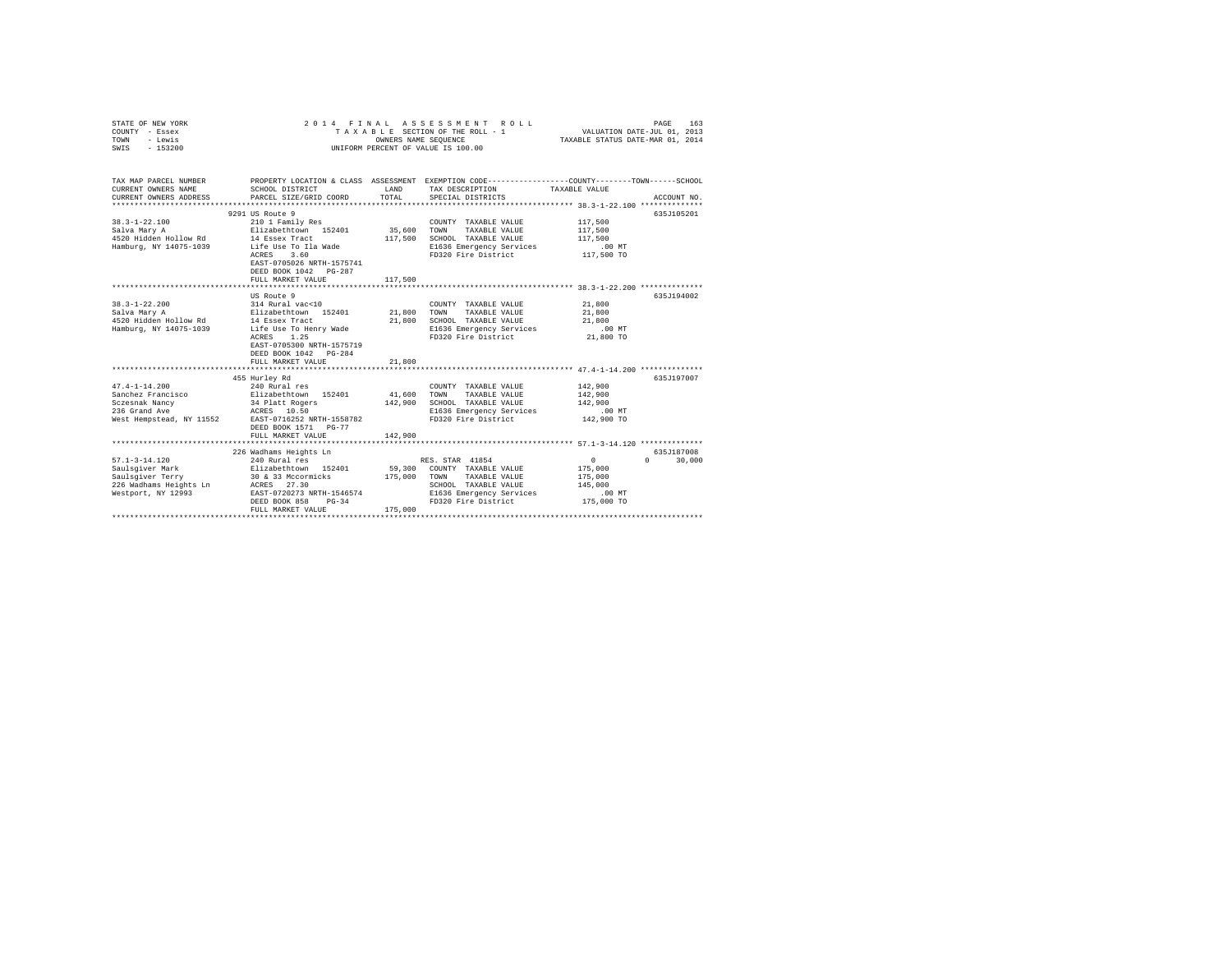| STATE OF NEW YORK<br>COUNTY - Essex<br>TOWN - Lewis<br>SWIS - 153200                                                                                                   | 2014 FINAL<br>OWNERS NAME SEQUENCE<br>UNIFORM PERCENT OF VALUE IS 100.00                                                                                                                                                                                          |             |                                                                                           |                                                                                              |                             |
|------------------------------------------------------------------------------------------------------------------------------------------------------------------------|-------------------------------------------------------------------------------------------------------------------------------------------------------------------------------------------------------------------------------------------------------------------|-------------|-------------------------------------------------------------------------------------------|----------------------------------------------------------------------------------------------|-----------------------------|
| TAX MAP PARCEL NUMBER PROPERTY LOCATION & CLASS ASSESSMENT EXEMPTION CODE---------------COUNTY-------TOWN------SCHOOL<br>CURRENT OWNERS NAME<br>CURRENT OWNERS ADDRESS | SCHOOL DISTRICT LAND<br>PARCEL SIZE/GRID COORD                                                                                                                                                                                                                    | TOTAL       | TAX DESCRIPTION<br>SPECIAL DISTRICTS                                                      | TAXABLE VALUE                                                                                | ACCOUNT NO.                 |
|                                                                                                                                                                        |                                                                                                                                                                                                                                                                   |             |                                                                                           |                                                                                              |                             |
| $47.13 - 4 - 13.100$<br>Savage Wendy<br>PO Box 69<br>Lewis, NY 12950                                                                                                   | 14 Osawentha Dr<br>FULL MARKET VALUE                                                                                                                                                                                                                              |             | 31,700 WB320 Lewis B&I<br>WD320 Water District                                            | $\sim$ 0<br>31,700<br>31,700<br>1,700<br>$.00$ MT<br>31,700 TO<br>31,700 TO C<br>31,700 TO M | 635J101202<br>$0 \t 30,000$ |
|                                                                                                                                                                        |                                                                                                                                                                                                                                                                   |             | ************************************* 47.3-1-21.100 **************                        |                                                                                              |                             |
| $47.3 - 1 - 21.100$<br>Scaglione David D<br>PO Box 613<br>Elizabethtown, NY 12932                                                                                      | Mitchell Hill Rd<br>322 Rural vac>10<br>Elizabethtown 152401 40,100 TOWN TAXABLE VALUE<br>1 Platt Rogers Tract 1 40,100 SCHOOL TAXABLE VALUE<br>Corr Deed Db 894 Pg 130<br>ACRES 28.19<br>EAST-0696198 NRTH-1555952<br>DEED BOOK 1233 PG-318<br>FULL MARKET VALUE | 40,100      | COUNTY TAXABLE VALUE<br>E1636 Emergency Services 6.00 MT<br>FD320 Fire District 40,100 TO | 40,100<br>40,100<br>40,100                                                                   | 635J103302                  |
|                                                                                                                                                                        |                                                                                                                                                                                                                                                                   | *********** | ******************************* 55.2-2-6.000 ***************                              |                                                                                              |                             |
| $55.2 - 2 - 6.000$<br>Schaefer Kimberly<br>571 Roscoe Rd<br>Elizabethtown, NY 12932                                                                                    | 571 Roscoe Rd<br>210 1 Family Res                                                                                                                                                                                                                                 |             | RES. STAR 41854                                                                           | $\overline{0}$<br>207,600<br>207,600<br>177,600<br>.00 MT<br>207,600 TO                      | 635Z004002<br>$0 \t 30,000$ |
|                                                                                                                                                                        | FULL MARKET VALUE                                                                                                                                                                                                                                                 | 207,600     |                                                                                           |                                                                                              |                             |
| Elizabethtown, NY 12932                                                                                                                                                | ACRES 5.68<br>EAST-0696625 NRTH-1559851<br>DEED BOOK 1726 PG-260<br>FULL MARKET VALUE                                                                                                                                                                             | 138,700     | SCHOOL TAXABLE VALUE<br>E1636 Emergency Services<br>FD320 Fire District                   | $\sim$ 0<br>138,700<br>138,700<br>108,700<br>.00 MT<br>138,700 TO                            | 635J195001<br>$0 \t 30,000$ |
|                                                                                                                                                                        |                                                                                                                                                                                                                                                                   |             |                                                                                           |                                                                                              |                             |
| 46.2-2-6.100<br>Schaefer Stephan<br>Schaefer Ellecia<br>26 Clark Ln                                                                                                    | Clark Ln<br>314 Rural vac<10<br>14 KW24 VALUE (1940)<br>25,400 TOWN TAXABLE VALUE (1941)<br>21 Platt Rogers Tract 4 25,400 SCHOOL TAXABLE VALUE<br>21636 Emergency Services<br>DEED BOOK 1749 PG-275<br>FULL MARKET VALUE                                         | 25,400      | COUNTY TAXABLE VALUE                                                                      | 25,400<br>25,400<br>25,400<br>$.00$ MT<br>25,400 TO                                          | 635Z004005                  |
|                                                                                                                                                                        |                                                                                                                                                                                                                                                                   |             |                                                                                           |                                                                                              |                             |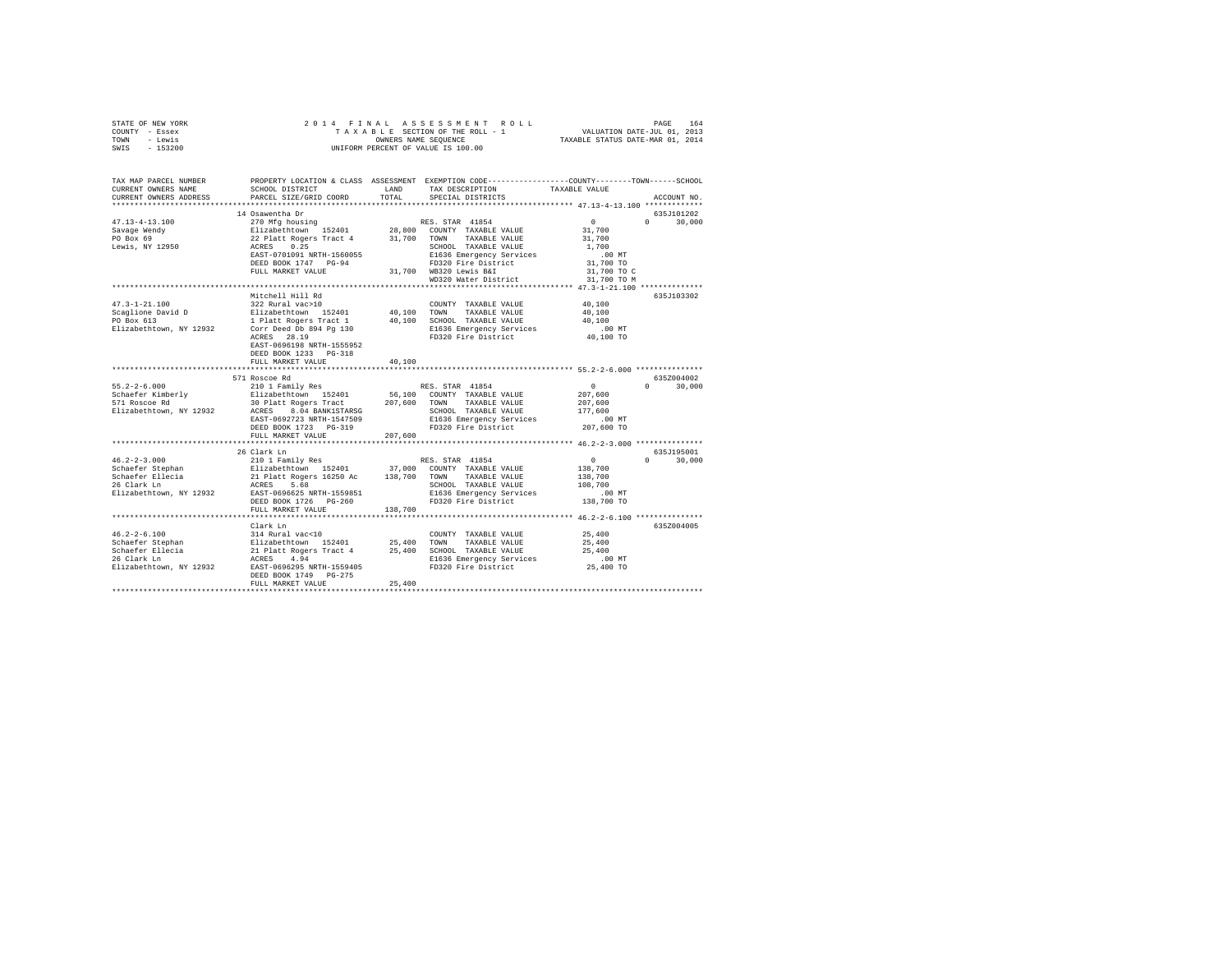| STATE OF NEW YORK<br>COUNTY - Essex                    | 2014 FINAL                                                             |         | ASSESSMENT ROLL<br>TAXABLE SECTION OF THE ROLL - 1                                             |               | PAGE<br>165<br>VALUATION DATE-JUL 01, 2013 |
|--------------------------------------------------------|------------------------------------------------------------------------|---------|------------------------------------------------------------------------------------------------|---------------|--------------------------------------------|
| - Lewis<br>TOWN                                        |                                                                        |         | TAXABLE STATUS DATE-MAR 01, 2014                                                               |               |                                            |
| SWIS<br>$-153200$                                      | UNIFORM PERCENT OF VALUE IS 100.00                                     |         |                                                                                                |               |                                            |
| TAX MAP PARCEL NUMBER                                  |                                                                        |         | PROPERTY LOCATION & CLASS ASSESSMENT EXEMPTION CODE---------------COUNTY-------TOWN-----SCHOOL |               |                                            |
| CURRENT OWNERS NAME                                    | SCHOOL DISTRICT                                                        | LAND    | TAX DESCRIPTION                                                                                | TAXABLE VALUE |                                            |
| CURRENT OWNERS ADDRESS                                 | PARCEL SIZE/GRID COORD                                                 | TOTAL   | SPECIAL DISTRICTS                                                                              |               | ACCOUNT NO.                                |
|                                                        |                                                                        |         |                                                                                                |               |                                            |
|                                                        | 1535 County Route 10                                                   |         |                                                                                                |               | 635Z003002                                 |
| $56.2 - 3 - 3.212$                                     | 312 Vac w/imprv                                                        |         | AG DIST C 41720                                                                                | 31,624        | 31.624<br>31,624                           |
| Schaefer Stephan                                       | Elizabethtown 152401                                                   |         | 53,600 COUNTY TAXABLE VALUE                                                                    | 33,676        |                                            |
| Schaefer Ellecia                                       |                                                                        | 65,300  | TOWN<br>TAXABLE VALUE                                                                          | 33,676        |                                            |
| 26 Clark Ln                                            | 42 & 43 Mccormick<br>ACRES 43.00                                       |         | SCHOOL TAXABLE VALUE                                                                           | 33,676        |                                            |
| Elizabethtown, NY 12932                                | EAST-0714016 NRTH-1552558                                              |         | E1636 Emergency Services                                                                       | $.00$ MT      |                                            |
|                                                        | DEED BOOK 1662 PG-52                                                   |         | FD320 Fire District                                                                            | 65,300 TO     |                                            |
| MAY BE SUBJECT TO PAYMENT<br>UNDER AGDIST LAW TIL 2018 | FULL MARKET VALUE                                                      | 65,300  |                                                                                                |               |                                            |
|                                                        |                                                                        |         |                                                                                                |               |                                            |
|                                                        | County Route 10                                                        |         |                                                                                                |               | 635J104301                                 |
| $56.2 - 3 - 16.000$                                    | 322 Rural vac>10                                                       |         | COUNTY TAXABLE VALUE                                                                           | 21,500        |                                            |
| Scharwath John T                                       | Elizabethtown 152401                                                   | 21,500  | TOWN<br>TAXABLE VALUE                                                                          | 21,500        |                                            |
| Dresser Pamela J                                       |                                                                        | 21,500  | SCHOOL TAXABLE VALUE                                                                           | 21,500        |                                            |
| 377 S Morris St                                        | 34 Mccormicks<br>ACRES 33.23<br>EAST-0716956 NRTH-1549072              |         | E1636 Emergency Services                                                                       | $.00$ MT      |                                            |
| Randolph, NJ 07869                                     |                                                                        |         | FD320 Fire District                                                                            | 21,500 TO     |                                            |
|                                                        | DEED BOOK 1706 PG-321<br>FULL MARKET VALUE                             |         |                                                                                                |               |                                            |
|                                                        |                                                                        | 21,500  |                                                                                                |               |                                            |
|                                                        | 1069 Stowersville Rd                                                   |         |                                                                                                |               | 635J104404                                 |
| $47.2 - 1 - 25.000$                                    | 240 Rural res                                                          |         | COUNTY TAXABLE VALUE                                                                           | 318,000       |                                            |
| Scheinberg Denise                                      | Elizabethtown 152401                                                   | 170,700 | TAXABLE VALUE<br>TOWN                                                                          | 318,000       |                                            |
| 1069 Stowersville Rd                                   | 37 Platt Rogers                                                        | 318,000 | SCHOOL TAXABLE VALUE                                                                           | 318,000       |                                            |
| PO Box 2266                                            | ACRES 153.35                                                           |         | E1636 Emergency Services                                                                       | $.00$ MT      |                                            |
| Westport, NY 12993                                     | EAST-0715465 NRTH-1566214                                              |         | FD320 Fire District                                                                            | 318,000 TO    |                                            |
|                                                        | DEED BOOK 728 PG-266                                                   |         |                                                                                                |               |                                            |
|                                                        | FULL MARKET VALUE                                                      | 318,000 |                                                                                                |               |                                            |
|                                                        |                                                                        |         |                                                                                                |               |                                            |
|                                                        | 42 Mason Rd                                                            |         |                                                                                                |               | 635J105407                                 |
| $47.2 - 1 - 32.000$                                    | 240 Rural res                                                          |         | COUNTY TAXABLE VALUE                                                                           | 210,500       |                                            |
| Scheinberg Denise                                      | Elizabethtown 152401                                                   | 43,600  | TOWN<br>TAXABLE VALUE                                                                          | 210,500       |                                            |
| 1069 Stowersville Rd                                   | 37 Platt Rogers                                                        | 210,500 | SCHOOL TAXABLE VALUE                                                                           | 210,500       |                                            |
| PO Box 2266                                            | ACRES 13.60                                                            |         | E1636 Emergency Services                                                                       | $.00$ MT      |                                            |
| Westport, NY 12993                                     | EAST-0717349 NRTH-1564886                                              |         | FD320 Fire District                                                                            | 210,500 TO    |                                            |
|                                                        | DEED BOOK 734 PG-101                                                   |         |                                                                                                |               |                                            |
|                                                        | FULL MARKET VALUE                                                      | 210,500 |                                                                                                |               |                                            |
|                                                        | 309 Mason Rd                                                           |         |                                                                                                |               | 635Z009002                                 |
| $48.1 - 2 - 1.200$                                     | 210 1 Family Res                                                       |         | RES. STAR 41854                                                                                | 0             | $\cap$<br>30,000                           |
| Schmitt Emily A                                        |                                                                        | 39,300  | COUNTY TAXABLE VALUE                                                                           | 178,000       |                                            |
|                                                        | Elizabethtown 152401<br>39 & 40 Platt Rogers<br>ACRES 7.62 BANK1STARSG | 178,000 | TOWN<br>TAXABLE VALUE                                                                          | 178,000       |                                            |
| Furman Douglas W<br>309 Mason Rd                       |                                                                        |         | SCHOOL TAXABLE VALUE                                                                           | 148,000       |                                            |
| Westport, NY 12993                                     | EAST-0722519 NRTH-1566934                                              |         | E1636 Emergency Services                                                                       | $.00$ MT      |                                            |
|                                                        | DEED BOOK 1590 PG-321                                                  |         | FD320 Fire District                                                                            | 178,000 TO    |                                            |
|                                                        | FULL MARKET VALUE                                                      | 178,000 |                                                                                                |               |                                            |
|                                                        |                                                                        |         |                                                                                                |               |                                            |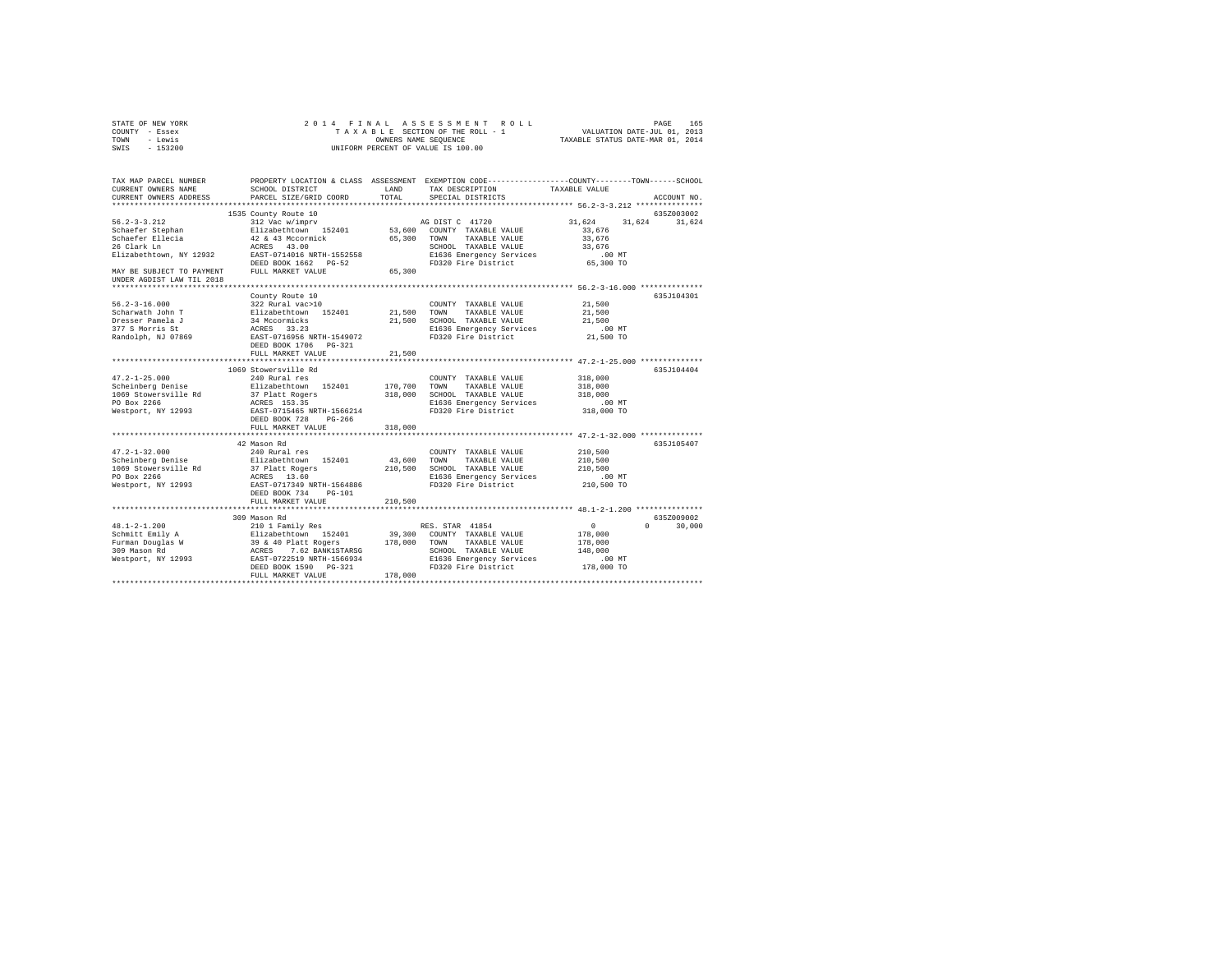| STATE OF NEW YORK<br>COUNTY - Essex<br>TOWN<br>- Lewis<br>$-153200$<br>SWIS | 2014 FINAL                                                        | OWNERS NAME SEQUENCE | ASSESSMENT ROLL<br>TAXABLE SECTION OF THE ROLL - 1<br>UNIFORM PERCENT OF VALUE IS 100.00                                                 | VALUATION DATE-JUL 01, 2013<br>TAXABLE STATUS DATE-MAR 01, 2014 | 166<br>PAGE |
|-----------------------------------------------------------------------------|-------------------------------------------------------------------|----------------------|------------------------------------------------------------------------------------------------------------------------------------------|-----------------------------------------------------------------|-------------|
| TAX MAP PARCEL NUMBER<br>CURRENT OWNERS NAME<br>CURRENT OWNERS ADDRESS      | SCHOOL DISTRICT<br>PARCEL SIZE/GRID COORD                         | LAND<br>TOTAL        | PROPERTY LOCATION & CLASS ASSESSMENT EXEMPTION CODE----------------COUNTY-------TOWN------SCHOOL<br>TAX DESCRIPTION<br>SPECIAL DISTRICTS | TAXABLE VALUE                                                   | ACCOUNT NO. |
| **************************                                                  |                                                                   |                      |                                                                                                                                          |                                                                 |             |
|                                                                             | Stowersville Rd                                                   |                      |                                                                                                                                          |                                                                 | 635J104405  |
| $39.3 - 3 - 5.000$                                                          | 322 Rural vac>10<br>Elizabethtown 152401                          |                      | COUNTY TAXABLE VALUE                                                                                                                     | 29,000                                                          |             |
| Schmitt Frank W<br>Pauly Holley S                                           | 40 Platt Rogers                                                   | 29,000<br>29,000     | TOWN<br>TAXABLE VALUE<br>SCHOOL TAXABLE VALUE                                                                                            | 29,000<br>29,000                                                |             |
| c/o Craig Schmitt                                                           | Brookfield Patent                                                 |                      | E1636 Emergency Services                                                                                                                 | $.00$ MT                                                        |             |
| 628 River Rd                                                                | 60ac                                                              |                      | FD320 Fire District                                                                                                                      | 29,000 TO                                                       |             |
| Peru, NY 12972                                                              | ACRES 47.90<br>EAST-0721843 NRTH-1569006<br>DEED BOOK 1452 PG-212 |                      |                                                                                                                                          |                                                                 |             |
|                                                                             | FULL MARKET VALUE                                                 | 29,000               |                                                                                                                                          |                                                                 |             |
|                                                                             |                                                                   | *************        |                                                                                                                                          |                                                                 |             |
|                                                                             | 75 Seventy Ln                                                     |                      |                                                                                                                                          |                                                                 | 635J103608  |
| $46.2 - 1 - 17.000$                                                         | 260 Seasonal res                                                  |                      | COUNTY TAXABLE VALUE                                                                                                                     | 44,400                                                          |             |
| Schoen-Rene Ernst                                                           | Elizabethtown 152401                                              | 25,100<br>44,400     | TOWN<br>TAXABLE VALUE<br>SCHOOL TAXABLE VALUE                                                                                            | 44,400<br>44,400                                                |             |
| Schoen-Rene Betty<br>100 Lounsbury Pl                                       | 17 Platt Rogers Tract 4<br>ACRES 1.40                             |                      | E1636 Emergency Services                                                                                                                 | $.00$ MT                                                        |             |
| Kingston, NY 12401                                                          | EAST-0690917 NRTH-1566151                                         |                      | FD320 Fire District                                                                                                                      | 44,400 TO                                                       |             |
|                                                                             | DEED BOOK 922 PG-349                                              |                      |                                                                                                                                          |                                                                 |             |
|                                                                             | FULL MARKET VALUE                                                 | 44,400               |                                                                                                                                          |                                                                 |             |
|                                                                             |                                                                   |                      |                                                                                                                                          |                                                                 |             |
|                                                                             | Muzzy Rd                                                          |                      |                                                                                                                                          |                                                                 | 635Z002005  |
| $47.1 - 1 - 39.150$                                                         | 311 Res vac land                                                  |                      | COUNTY TAXABLE VALUE                                                                                                                     | 28,300                                                          |             |
| Schultz David F                                                             | Elizabethtown 152401                                              | 28,300               | TOWN<br>TAXABLE VALUE                                                                                                                    | 28,300                                                          |             |
| 343 Echo Lake Rd                                                            | 21 Platt Rogers Tract 4                                           | 28,300               | SCHOOL TAXABLE VALUE                                                                                                                     | 28,300                                                          |             |
| New Hampton, NY 10958                                                       | 1339/161 Rd Maint Agrmnt                                          |                      | E1636 Emergency Services                                                                                                                 | .00 MT                                                          |             |
|                                                                             | 8.20<br>ACRES<br>EAST-0696833 NRTH-1560378                        |                      | FD320 Fire District                                                                                                                      | 28,300 TO                                                       |             |
|                                                                             | DEED BOOK 1339 PG-156                                             |                      |                                                                                                                                          |                                                                 |             |
|                                                                             | FULL MARKET VALUE                                                 | 28,300               |                                                                                                                                          |                                                                 |             |
|                                                                             | ******************************                                    |                      |                                                                                                                                          |                                                                 |             |
|                                                                             | 42 Birch Trail Wav                                                |                      |                                                                                                                                          |                                                                 | 635Z002003  |
| $47.1 - 1 - 39.130$                                                         | 281 Multiple res                                                  |                      | RES. STAR 41854                                                                                                                          | $\circ$<br>$\Omega$                                             | 30,000      |
| Schultz Robert                                                              | Elizabethtown 152401                                              | 39,900               | COUNTY TAXABLE VALUE                                                                                                                     | 209,100                                                         |             |
| Schultz Patricia J                                                          | 21 Platt Rogers Tract 4                                           | 209,100              | TAXABLE VALUE<br>TOWN                                                                                                                    | 209,100                                                         |             |
| PO Box 547                                                                  | 1303/68 Rd Maint                                                  |                      | SCHOOL TAXABLE VALUE                                                                                                                     | 179,100                                                         |             |
| Lewis, NY 12950                                                             | ACRES<br>8.10<br>EAST-0697175 NRTH-1561214                        |                      | E1636 Emergency Services<br>FD320 Fire District                                                                                          | .00MT<br>209,100 TO                                             |             |
|                                                                             | DEED BOOK 1313 PG-72                                              |                      |                                                                                                                                          |                                                                 |             |
|                                                                             | FULL MARKET VALUE                                                 | 209,100              |                                                                                                                                          |                                                                 |             |
|                                                                             |                                                                   |                      |                                                                                                                                          |                                                                 |             |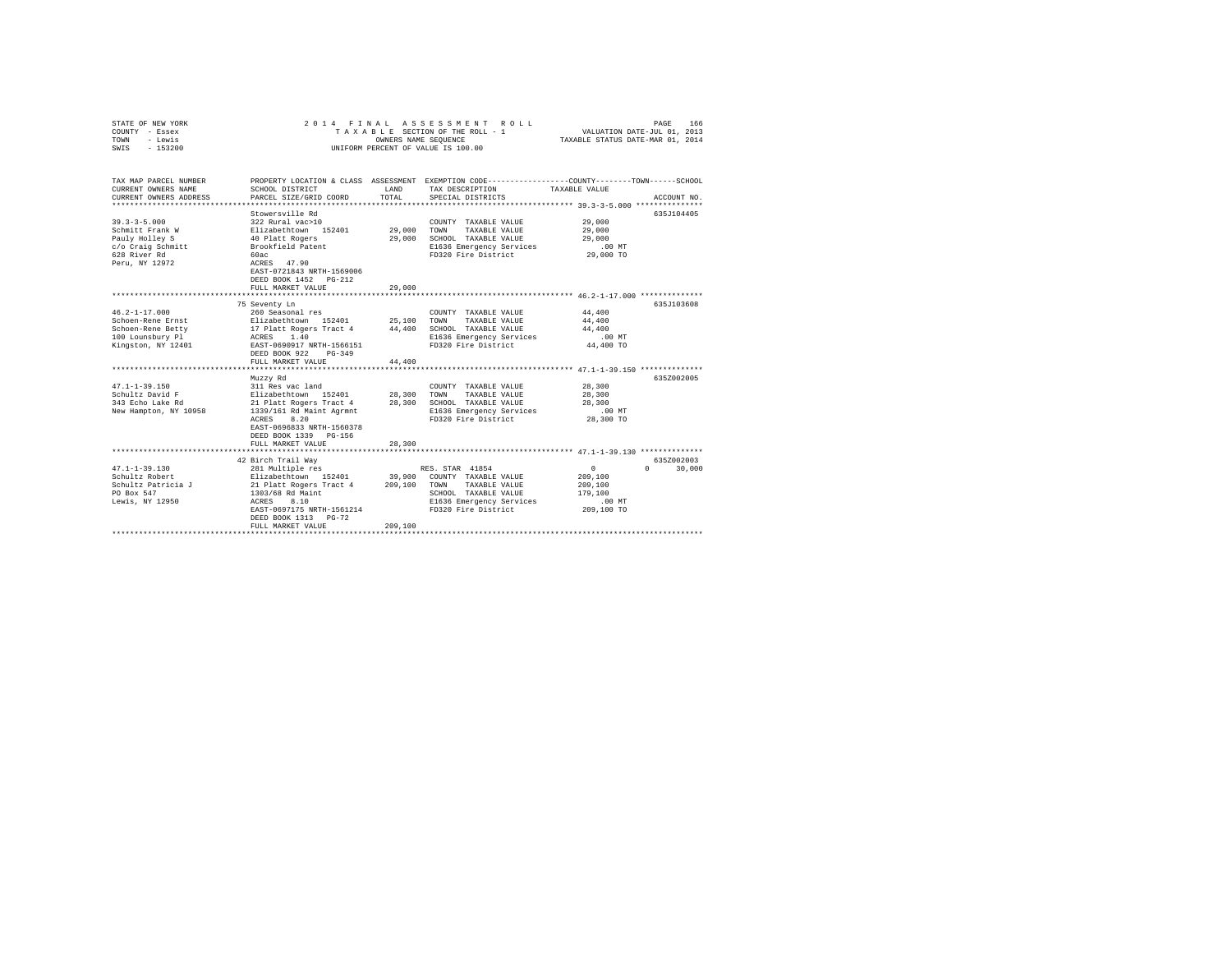| STATE OF NEW YORK                                                                                                                                                                                                                    |                           |         |                             |           |             |
|--------------------------------------------------------------------------------------------------------------------------------------------------------------------------------------------------------------------------------------|---------------------------|---------|-----------------------------|-----------|-------------|
| COUNTY - Essex                                                                                                                                                                                                                       |                           |         |                             |           |             |
| TOWN - Lewis                                                                                                                                                                                                                         |                           |         |                             |           |             |
| SWIS - 153200                                                                                                                                                                                                                        |                           |         |                             |           |             |
|                                                                                                                                                                                                                                      |                           |         |                             |           |             |
|                                                                                                                                                                                                                                      |                           |         |                             |           |             |
|                                                                                                                                                                                                                                      |                           |         |                             |           |             |
| TAX MAP PARCEL NUMBER     PROPERTY LOCATION & CLASS ASSESSMENT EXEMPTION CODE---------------COUNTY-------TOWN------SCHOOL DISTRICT     LAND   TAX DESCRIPTION     TAXABLE VALUE                                                      |                           |         |                             |           |             |
|                                                                                                                                                                                                                                      |                           |         |                             |           |             |
| CURRENT OWNERS ADDRESS PARCEL SIZE/GRID COORD TOTAL                                                                                                                                                                                  |                           |         | SPECIAL DISTRICTS           |           | ACCOUNT NO. |
|                                                                                                                                                                                                                                      |                           |         |                             |           |             |
|                                                                                                                                                                                                                                      | 434 Hyde Rd               |         |                             |           | 635J100915  |
|                                                                                                                                                                                                                                      |                           |         |                             |           |             |
|                                                                                                                                                                                                                                      |                           |         |                             |           |             |
|                                                                                                                                                                                                                                      |                           |         |                             |           |             |
|                                                                                                                                                                                                                                      |                           |         |                             |           |             |
|                                                                                                                                                                                                                                      |                           |         |                             |           |             |
|                                                                                                                                                                                                                                      |                           |         |                             |           |             |
|                                                                                                                                                                                                                                      |                           |         |                             |           |             |
|                                                                                                                                                                                                                                      | DEED BOOK 670 PG-27       |         |                             |           |             |
|                                                                                                                                                                                                                                      | FULL MARKET VALUE         | 145,500 |                             |           |             |
|                                                                                                                                                                                                                                      |                           |         |                             |           |             |
|                                                                                                                                                                                                                                      | 426 Hyde Rd               |         |                             |           | 635J100203  |
|                                                                                                                                                                                                                                      |                           |         | COUNTY TAXABLE VALUE 59,400 |           |             |
|                                                                                                                                                                                                                                      |                           |         |                             |           |             |
|                                                                                                                                                                                                                                      |                           |         |                             |           |             |
|                                                                                                                                                                                                                                      |                           |         |                             |           |             |
|                                                                                                                                                                                                                                      |                           |         |                             |           |             |
|                                                                                                                                                                                                                                      | EAST-0717523 NRTH-1560810 |         |                             |           |             |
|                                                                                                                                                                                                                                      | DEED BOOK 938 PG-299      |         |                             |           |             |
|                                                                                                                                                                                                                                      | FULL MARKET VALUE 59,400  |         |                             |           |             |
|                                                                                                                                                                                                                                      |                           |         |                             |           |             |
|                                                                                                                                                                                                                                      | 8728 US Route 9           |         |                             |           | 635J105307  |
|                                                                                                                                                                                                                                      |                           |         |                             |           | 0 64,200    |
|                                                                                                                                                                                                                                      |                           |         |                             |           |             |
|                                                                                                                                                                                                                                      |                           |         |                             |           |             |
|                                                                                                                                                                                                                                      |                           |         |                             |           |             |
|                                                                                                                                                                                                                                      |                           |         |                             |           |             |
|                                                                                                                                                                                                                                      |                           |         |                             |           |             |
|                                                                                                                                                                                                                                      |                           |         |                             |           |             |
|                                                                                                                                                                                                                                      |                           |         |                             |           |             |
|                                                                                                                                                                                                                                      |                           |         |                             |           |             |
|                                                                                                                                                                                                                                      |                           |         |                             |           |             |
|                                                                                                                                                                                                                                      |                           |         |                             |           | 635Z000019  |
| 38.4-1-22.200<br>38.4-1-22.200<br>39.47 Moss Rd Resears Dawn Bizabethtown 152401<br>24,500 TOWN TAXABLE VALUE 24,500<br>21 Peru Bay Tract 24,500 SCRIBE 24,500<br>21 Peru Bay Tract 24,500 SCRIBE 24,500 SCRIBE 24,500 SCRIBE 24,500 |                           |         |                             |           |             |
|                                                                                                                                                                                                                                      |                           |         |                             |           |             |
|                                                                                                                                                                                                                                      |                           |         |                             |           |             |
|                                                                                                                                                                                                                                      |                           |         |                             | .00MT     |             |
|                                                                                                                                                                                                                                      |                           |         |                             | 24,500 TO |             |
|                                                                                                                                                                                                                                      | EAST-0712685 NRTH-1572853 |         |                             |           |             |
|                                                                                                                                                                                                                                      | DEED BOOK 1307 PG-105     |         |                             |           |             |
|                                                                                                                                                                                                                                      | FULL MARKET VALUE         | 24,500  |                             |           |             |
|                                                                                                                                                                                                                                      |                           |         |                             |           |             |
|                                                                                                                                                                                                                                      | US Route 9                |         |                             |           | 635J102604  |
|                                                                                                                                                                                                                                      |                           |         |                             |           |             |
|                                                                                                                                                                                                                                      |                           |         |                             |           |             |
|                                                                                                                                                                                                                                      |                           |         |                             |           |             |
|                                                                                                                                                                                                                                      |                           |         |                             |           |             |
|                                                                                                                                                                                                                                      |                           |         |                             |           |             |
|                                                                                                                                                                                                                                      |                           |         |                             |           |             |
|                                                                                                                                                                                                                                      | EAST-0714958 NRTH-1592520 |         |                             |           |             |
|                                                                                                                                                                                                                                      | DEED BOOK 1288 PG-157     |         |                             |           |             |
|                                                                                                                                                                                                                                      | FULL MARKET VALUE         | 29,700  |                             |           |             |
|                                                                                                                                                                                                                                      |                           |         |                             |           |             |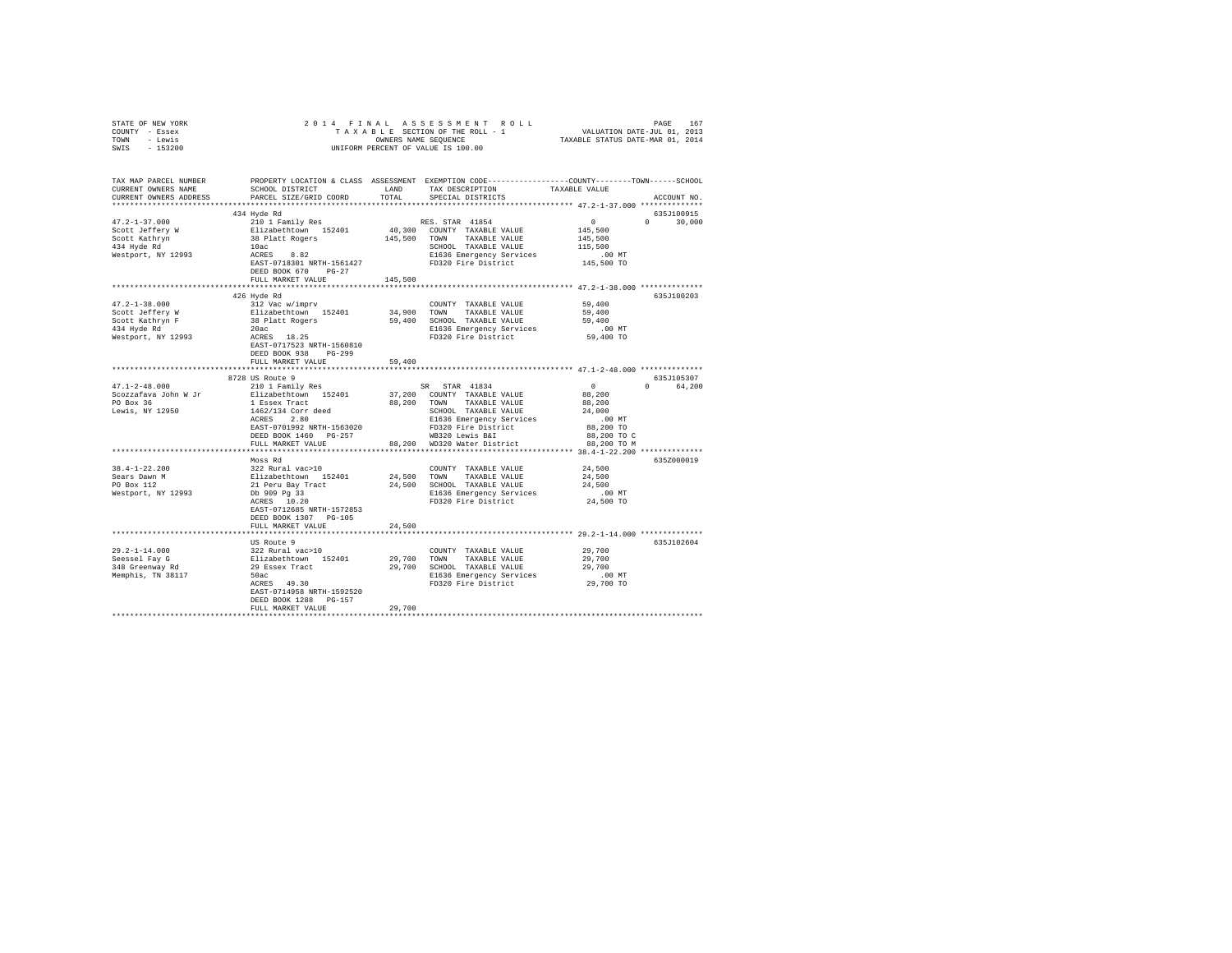| STATE OF NEW YORK<br>COUNTY - Essex<br>TOWN<br>- Lewis<br>$-153200$<br>SWIS                          | 2014 FINAL                                                                                                                                                                                                                                 | OWNERS NAME SEQUENCE                    | ASSESSMENT ROLL<br>TAXABLE SECTION OF THE ROLL - 1<br>UNIFORM PERCENT OF VALUE IS 100.00                                 | 168<br>PAGE<br>VALUATION DATE-JUL 01, 2013<br>TAXABLE STATUS DATE-MAR 01, 2014                                                   |
|------------------------------------------------------------------------------------------------------|--------------------------------------------------------------------------------------------------------------------------------------------------------------------------------------------------------------------------------------------|-----------------------------------------|--------------------------------------------------------------------------------------------------------------------------|----------------------------------------------------------------------------------------------------------------------------------|
| TAX MAP PARCEL NUMBER<br>CURRENT OWNERS NAME<br>CURRENT OWNERS ADDRESS<br>************************** | SCHOOL DISTRICT<br>PARCEL SIZE/GRID COORD                                                                                                                                                                                                  | LAND<br>TOTAL                           | TAX DESCRIPTION<br>SPECIAL DISTRICTS                                                                                     | PROPERTY LOCATION & CLASS ASSESSMENT EXEMPTION CODE----------------COUNTY-------TOWN------SCHOOL<br>TAXABLE VALUE<br>ACCOUNT NO. |
| $29.2 - 1 - 18.000$<br>Seessel Fay G<br>348 Greenway Rd<br>Memphis, TN 38117                         | US Route 9<br>910 Priv forest<br>Elizabethtown 152401<br>27 Essex Tract<br>120ac<br>ACRES 133.40<br>EAST-0712891 NRTH-1592931<br>DEED BOOK 1288 PG-160<br>FULL MARKET VALUE                                                                | 71,400<br>71,400<br>71,400              | COUNTY TAXABLE VALUE<br>TOWN<br>TAXABLE VALUE<br>SCHOOL TAXABLE VALUE<br>E1636 Emergency Services<br>FD320 Fire District | 635J102602<br>71,400<br>71,400<br>71,400<br>$.00$ MT<br>71,400 TO                                                                |
| $29.4 - 1 - 6.000$<br>Seessel Fay G<br>348 Greenway Rd<br>Memphis, TN 38117                          | US Route 9<br>910 Priv forest<br>Elizabethtown 152401<br>31 Essex Tract<br>ACRES 120.00<br>EAST-0713694 NRTH-1590504<br>DEED BOOK 1288 PG-160<br>FULL MARKET VALUE                                                                         | 65,000<br>65,000<br>65,000<br>********* | COUNTY TAXABLE VALUE<br>TOWN<br>TAXABLE VALUE<br>SCHOOL TAXABLE VALUE<br>E1636 Emergency Services<br>FD320 Fire District | 635J102603<br>65,000<br>65,000<br>65,000<br>.00MT<br>65,000 TO<br>********************* 29.4-1-11.000 **************             |
| $29.4 - 1 - 11.000$<br>Seessel Fay G<br>348 Greenway Rd<br>Memphis, TN 38117                         | US Route 9<br>910 Priv forest<br>Elizabethtown 152401<br>30 Essex Tract<br>50ac<br>ACRES 54.00<br>EAST-0715084 NRTH-1591135<br>DEED BOOK 1288 PG-157<br>FULL MARKET VALUE                                                                  | 32,000<br>32,000<br>32,000              | COUNTY TAXABLE VALUE<br>TOWN<br>TAXABLE VALUE<br>SCHOOL TAXABLE VALUE<br>E1636 Emergency Services<br>FD320 Fire District | 635J102605<br>32,000<br>32,000<br>32,000<br>$.00$ MT<br>32,000 TO                                                                |
| $55. -2 - 15.000$<br>Selig Stephen H<br>PO Box 333<br>Round Lake, NY 12151                           | Old Military Ln<br>910 Priv forest<br>Elizabethtown 152401<br>51 Omt Twp 1<br>1386/91 Easement<br>165ac<br>ACRES 178.90 BANK1STARSG<br>EAST-0680249 NRTH-1545604<br>DEED BOOK 1690 PG-224<br>FULL MARKET VALUE<br>************************ | 115,500<br>134,000<br>134,000           | COUNTY TAXABLE VALUE<br>TOWN<br>TAXABLE VALUE<br>SCHOOL TAXABLE VALUE<br>E1636 Emergency Services<br>FD320 Fire District | 635J102802<br>134,000<br>134,000<br>134,000<br>$.00$ MT<br>134,000 TO                                                            |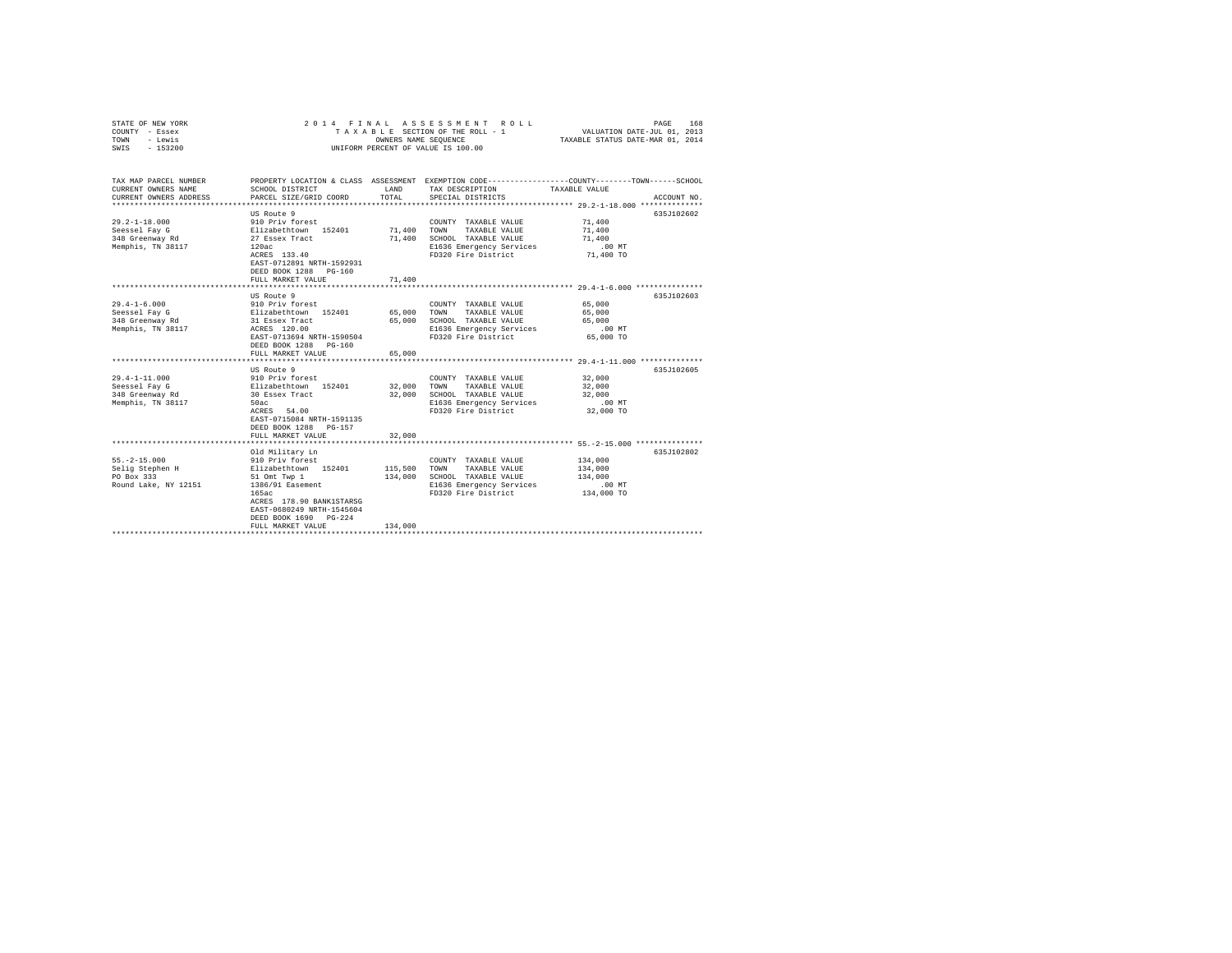| STATE OF NEW YORK | 2014 FINAL ASSESSMENT ROLL         | 169<br>PAGE                      |
|-------------------|------------------------------------|----------------------------------|
| COUNTY - Essex    | TAXABLE SECTION OF THE ROLL - 1    | VALUATION DATE-JUL 01, 2013      |
| TOWN<br>- Lewis   | OWNERS NAME SEOUENCE               | TAXABLE STATUS DATE-MAR 01, 2014 |
| $-153200$<br>SWIS | UNIFORM PERCENT OF VALUE IS 100.00 |                                  |

| TAX MAP PARCEL NUMBER<br>CURRENT OWNERS NAME                                                                                                                                                                                                                  | SCHOOL DISTRICT                                                                                                                                                                                | LAND<br>TOTAL         | PROPERTY LOCATION & CLASS ASSESSMENT EXEMPTION CODE----------------COUNTY-------TOWN-----SCHOOL<br>TAX DESCRIPTION                                     | TAXABLE VALUE                                                                                    |                                      |
|---------------------------------------------------------------------------------------------------------------------------------------------------------------------------------------------------------------------------------------------------------------|------------------------------------------------------------------------------------------------------------------------------------------------------------------------------------------------|-----------------------|--------------------------------------------------------------------------------------------------------------------------------------------------------|--------------------------------------------------------------------------------------------------|--------------------------------------|
| CURRENT OWNERS ADDRESS                                                                                                                                                                                                                                        | PARCEL SIZE/GRID COORD                                                                                                                                                                         |                       | SPECIAL DISTRICTS                                                                                                                                      |                                                                                                  | ACCOUNT NO.                          |
|                                                                                                                                                                                                                                                               | 621 Steele Woods Rd                                                                                                                                                                            |                       |                                                                                                                                                        |                                                                                                  | 635J104410                           |
| $56.2 - 3 - 11.000$<br>Shambo Roger E<br>Shambo Donna                                                                                                                                                                                                         | ta sa sala<br>240 Rural res<br>Elizabethtown 152401<br>39 Mc Cormick<br>DEED BOOK 436 PG-188<br>FULL MARKET VALUE                                                                              | 74,700 TOWN<br>74,700 | SR STAR 41834<br>44,800 COUNTY TAXABLE VALUE<br>TAXABLE VALUE<br>SCHOOL TAXABLE VALUE<br>E1636 Emergency Services<br>FD320 Fire District               | $\sim$ 0<br>74,700<br>74,700<br>10,500<br>$.00$ MT<br>74,700 TO                                  | $\Omega$<br>64,200                   |
|                                                                                                                                                                                                                                                               |                                                                                                                                                                                                |                       |                                                                                                                                                        |                                                                                                  |                                      |
| $39.3 - 3 - 3.300$<br>Shears Ricky A<br>Shears Jacqueline M<br>RD2 Box 2272<br>Westport, NY 12993                                                                                                                                                             | 1394 Stowersville Rd<br>210 1 Family Res<br>Elizabethtown 152401 33<br>6 Peru Bay Tract 84<br>ACRES 1.20 BANK GFNB&T<br>EAST-0722204 NRTH-1570174<br>DEED BOOK 1288 PG-82<br>FULL MARKET VALUE | 84,400                | RES. STAR 41854<br>33,200 COUNTY TAXABLE VALUE<br>84,400 TOWN TAXABLE VALUE<br>SCHOOL TAXABLE VALUE<br>E1636 Emergency Services<br>FD320 Fire District | $\circ$<br>84,400<br>84,400<br>54,400<br>.00 MT<br>84,400 TO                                     | 635J178505<br>$\mathsf{n}$<br>30,000 |
|                                                                                                                                                                                                                                                               |                                                                                                                                                                                                |                       |                                                                                                                                                        |                                                                                                  |                                      |
| $47.1 - 2 - 50.110$<br>Chenan Pinochy January 1924-1 - 1922<br>Sheehan Pinochy January 1924-1 - 14 2 Essex Track 123,800 TOWNT TAXABLE VALUE<br>Sheehan Becky Law January 2 3 Beaver Neadow Extates<br>27 Jeffrey Way 3 Beaver Neadow Extates<br>26 Depart 20 | 37 Jeffrey Way<br>210 1 Family Res<br>EAST-0702625 NRTH-1563452<br>DEED BOOK 1284 PG-326<br>FULL MARKET VALUE                                                                                  | 123,800               | RES. STAR 41854<br>WB320 Lewis B&I<br>WD320 Water District                                                                                             | $\sim$ 0<br>123,800<br>123,800<br>93,800<br>.00 MT<br>123,800 TO<br>123,800 TO C<br>123,800 TO M | 635J102904<br>$0 \t 30,000$          |
|                                                                                                                                                                                                                                                               |                                                                                                                                                                                                |                       |                                                                                                                                                        |                                                                                                  |                                      |
| $19.4 - 2 - 4.111$<br>Shepard Wayne<br>Shepard Judith<br>PO Box 166<br>Westport, NY 12993                                                                                                                                                                     | US Route 9<br>322 Rural vac>10<br>Elizabethtown 152401<br>47 Maules<br>ACRES 10.00<br>EAST-0717839 NRTH-1601839<br>DEED BOOK 1708 PG-148                                                       | 9,000<br>9.000        | COUNTY TAXABLE VALUE<br>TOWN<br>TAXABLE VALUE<br>SCHOOL TAXABLE VALUE<br>E1636 Emergency Services<br>FD320 Fire District                               | 9.000<br>9,000<br>9.000<br>.00 MT<br>$9,000$ TO                                                  | 635J104207                           |
|                                                                                                                                                                                                                                                               | FULL MARKET VALUE                                                                                                                                                                              | 9,000                 |                                                                                                                                                        |                                                                                                  |                                      |
| $19.4 - 2 - 4.200$<br>Shepard Wayne<br>Shepard Judith<br>PO Box 166<br>Westport, NY 12993                                                                                                                                                                     | US Route 9<br>222 Rural vac>10<br>Elizabethtown 152401<br>47 Maules<br>ACRES 13.90<br>EAST-0717749 NRTH-1602607<br>DEED BOOK 1708 PG-148                                                       | 10,400 TOWN<br>10,400 | COUNTY TAXABLE VALUE<br>TAXABLE VALUE<br>SCHOOL TAXABLE VALUE<br>E1636 Emergency Services<br>FD320 Fire District                                       | 10,400<br>10,400<br>10,400<br>$.00$ MT<br>10,400 TO                                              | 635J179042                           |
|                                                                                                                                                                                                                                                               | FULL MARKET VALUE                                                                                                                                                                              | 10,400                |                                                                                                                                                        |                                                                                                  |                                      |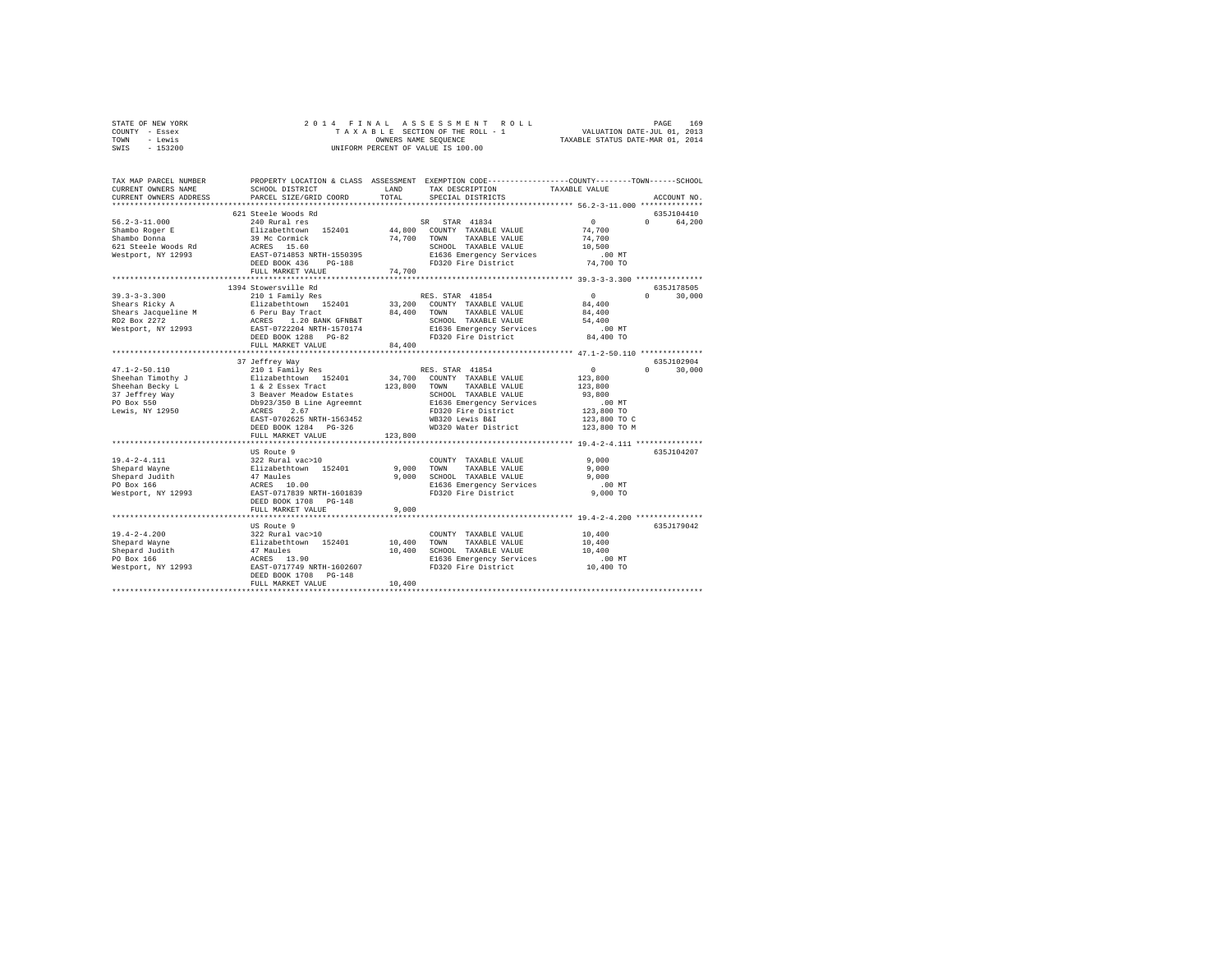| STATE OF NEW YORK                                                                                                                                                                                                                              |                                                                                                                                                                                                                                                    |         |                                                                                                 |                   |               |
|------------------------------------------------------------------------------------------------------------------------------------------------------------------------------------------------------------------------------------------------|----------------------------------------------------------------------------------------------------------------------------------------------------------------------------------------------------------------------------------------------------|---------|-------------------------------------------------------------------------------------------------|-------------------|---------------|
| COUNTY - Essex                                                                                                                                                                                                                                 |                                                                                                                                                                                                                                                    |         |                                                                                                 |                   |               |
| TOWN - Lewis                                                                                                                                                                                                                                   |                                                                                                                                                                                                                                                    |         |                                                                                                 |                   |               |
| SWIS - 153200                                                                                                                                                                                                                                  |                                                                                                                                                                                                                                                    |         | UNIFORM PERCENT OF VALUE IS 100.00                                                              |                   |               |
|                                                                                                                                                                                                                                                |                                                                                                                                                                                                                                                    |         |                                                                                                 |                   |               |
| TAX MAP PARCEL NUMBER                                                                                                                                                                                                                          |                                                                                                                                                                                                                                                    |         | PROPERTY LOCATION & CLASS ASSESSMENT EXEMPTION CODE---------------COUNTY-------TOWN------SCHOOL |                   |               |
| CURRENT OWNERS NAME                                                                                                                                                                                                                            | SCHOOL DISTRICT                                                                                                                                                                                                                                    | LAND    | TAX DESCRIPTION                                                                                 | TAXABLE VALUE     |               |
| CURRENT OWNERS ADDRESS                                                                                                                                                                                                                         | PARCEL SIZE/GRID COORD                                                                                                                                                                                                                             | TOTAL   | SPECIAL DISTRICTS                                                                               |                   | ACCOUNT NO.   |
|                                                                                                                                                                                                                                                |                                                                                                                                                                                                                                                    |         |                                                                                                 |                   |               |
|                                                                                                                                                                                                                                                | 28 Cutting Rd                                                                                                                                                                                                                                      |         |                                                                                                 |                   | 635J179020    |
| $55.2 - 1 - 16.100$                                                                                                                                                                                                                            |                                                                                                                                                                                                                                                    |         |                                                                                                 |                   |               |
|                                                                                                                                                                                                                                                |                                                                                                                                                                                                                                                    |         |                                                                                                 | 118,100           |               |
|                                                                                                                                                                                                                                                |                                                                                                                                                                                                                                                    |         |                                                                                                 | 118,100           |               |
|                                                                                                                                                                                                                                                |                                                                                                                                                                                                                                                    |         |                                                                                                 | 118,100           |               |
|                                                                                                                                                                                                                                                |                                                                                                                                                                                                                                                    |         | E1636 Emergency Services                                                                        | .00 MT            |               |
| Shepard Wayne<br>Shepard Craig<br>PO Box 166<br>Westport, NY 12993                                                                                                                                                                             | 271 Mfg housings<br>271 Mfg housings<br>271 Mfg housings<br>29 Platt Rogers Tract 4<br>29 Platt Rogers Tract 4<br>118,100 SCHOOL TAXABLE VALUE<br>1542/20 Life Use to<br>31636 Emergency Services<br>29 Platt Rogerd<br>320 Platt Rogers<br>20 Pla |         | FD320 Fire District                                                                             | 118,100 TO        |               |
|                                                                                                                                                                                                                                                | ACRES 10.70                                                                                                                                                                                                                                        |         |                                                                                                 |                   |               |
|                                                                                                                                                                                                                                                | EAST-0694970 NRTH-1546816                                                                                                                                                                                                                          |         |                                                                                                 |                   |               |
|                                                                                                                                                                                                                                                | DEED BOOK 1439 PG-66                                                                                                                                                                                                                               |         |                                                                                                 |                   |               |
|                                                                                                                                                                                                                                                | FULL MARKET VALUE                                                                                                                                                                                                                                  | 118,100 |                                                                                                 |                   |               |
|                                                                                                                                                                                                                                                |                                                                                                                                                                                                                                                    |         | *********************************** 55.2-1-22.000 **************                                |                   |               |
|                                                                                                                                                                                                                                                | 29 Shepards View Way                                                                                                                                                                                                                               |         |                                                                                                 |                   | 635J103206    |
| $55.2 - 1 - 22.000$                                                                                                                                                                                                                            | 240 Rural res                                                                                                                                                                                                                                      |         | SR STAR 41834                                                                                   | $0 \qquad \qquad$ | 0 64,200      |
|                                                                                                                                                                                                                                                |                                                                                                                                                                                                                                                    |         |                                                                                                 | 279,900           |               |
|                                                                                                                                                                                                                                                |                                                                                                                                                                                                                                                    |         |                                                                                                 | 279,900           |               |
| Shepard Wayne<br>Shepard Taylor 2014<br>Shepard Taylor 2014<br>21 29,900 TOUNTY TAXABLE VALUE Shepard Craig 29 Platt Rogers Tract 4<br>279,900 TOUNTY TAXABLE VALUE<br>FO Box 386<br>2016 The Shepard Taylor 2014<br>21540 Taylor 2014<br>2163 |                                                                                                                                                                                                                                                    |         |                                                                                                 | 215,700           |               |
|                                                                                                                                                                                                                                                |                                                                                                                                                                                                                                                    |         |                                                                                                 | .00 MT            |               |
|                                                                                                                                                                                                                                                |                                                                                                                                                                                                                                                    |         |                                                                                                 | 279,900 TO        |               |
|                                                                                                                                                                                                                                                | EAST-0694400 NRTH-1546358                                                                                                                                                                                                                          |         |                                                                                                 |                   |               |
|                                                                                                                                                                                                                                                |                                                                                                                                                                                                                                                    |         |                                                                                                 |                   |               |
|                                                                                                                                                                                                                                                | DEED BOOK 1542 PG-20                                                                                                                                                                                                                               |         |                                                                                                 |                   |               |
|                                                                                                                                                                                                                                                | FULL MARKET VALUE                                                                                                                                                                                                                                  | 279,900 |                                                                                                 |                   |               |
|                                                                                                                                                                                                                                                |                                                                                                                                                                                                                                                    |         |                                                                                                 |                   |               |
|                                                                                                                                                                                                                                                | 41 Shepards View Way                                                                                                                                                                                                                               |         |                                                                                                 |                   | 635J193013    |
| $55.2 - 1 - 16.200$                                                                                                                                                                                                                            | 240 Rural res                                                                                                                                                                                                                                      |         | RES. STAR 41854                                                                                 | $\sim$ 0 $\sim$   | $0 \t 30.000$ |
| Shepard Wayne M<br>Shepard Ursula L                                                                                                                                                                                                            | 240 Ausal 1es 152401 57,700 COUNTY TAXABLE VALUE 29 Platt Rogers Tract 4 212,300 TOWN TAXABLE VALUE 29 Platt Rogers Tract 4 212,300 TOWN TAXABLE VALUE RATE.<br>ACRES 10.00 COUNTY TAXABLE VALUE RATE-1545932 BIE56 RETH-1545932                   |         |                                                                                                 | 212,300           |               |
|                                                                                                                                                                                                                                                |                                                                                                                                                                                                                                                    |         |                                                                                                 | 212,300           |               |
| PO Box 166                                                                                                                                                                                                                                     |                                                                                                                                                                                                                                                    |         |                                                                                                 | 182,300           |               |
| Westport, NY 12993                                                                                                                                                                                                                             |                                                                                                                                                                                                                                                    |         |                                                                                                 | $.00$ MT          |               |
|                                                                                                                                                                                                                                                |                                                                                                                                                                                                                                                    |         |                                                                                                 | 212,300 TO        |               |
|                                                                                                                                                                                                                                                | FULL MARKET VALUE                                                                                                                                                                                                                                  | 212,300 |                                                                                                 |                   |               |
|                                                                                                                                                                                                                                                |                                                                                                                                                                                                                                                    |         | ********************************* 56.1-2-31.000 **************                                  |                   |               |
|                                                                                                                                                                                                                                                | 156 Ray Woods Rd                                                                                                                                                                                                                                   |         |                                                                                                 |                   | 635J104605    |
| $56.1 - 2 - 31.000$                                                                                                                                                                                                                            | 240 Rural res                                                                                                                                                                                                                                      |         | COUNTY TAXABLE VALUE                                                                            | 237,400           |               |
|                                                                                                                                                                                                                                                |                                                                                                                                                                                                                                                    |         |                                                                                                 | 237,400           |               |
|                                                                                                                                                                                                                                                |                                                                                                                                                                                                                                                    |         |                                                                                                 | 237,400           |               |
|                                                                                                                                                                                                                                                |                                                                                                                                                                                                                                                    |         | SCHOOL TAXABLE VALUE<br>E1636 Emergency Services<br>FD320 Fire District                         | $.00$ MT          |               |
|                                                                                                                                                                                                                                                |                                                                                                                                                                                                                                                    |         |                                                                                                 | 237,400 TO        |               |
|                                                                                                                                                                                                                                                |                                                                                                                                                                                                                                                    |         |                                                                                                 |                   |               |
|                                                                                                                                                                                                                                                | DEED BOOK 1183 PG-76                                                                                                                                                                                                                               |         |                                                                                                 |                   |               |
|                                                                                                                                                                                                                                                | FULL MARKET VALUE                                                                                                                                                                                                                                  | 237,400 |                                                                                                 |                   |               |
|                                                                                                                                                                                                                                                |                                                                                                                                                                                                                                                    |         |                                                                                                 |                   |               |
|                                                                                                                                                                                                                                                | 450 Fox Run Rd                                                                                                                                                                                                                                     |         |                                                                                                 |                   | 635Z001012    |
|                                                                                                                                                                                                                                                |                                                                                                                                                                                                                                                    |         |                                                                                                 | 264,400           |               |
|                                                                                                                                                                                                                                                |                                                                                                                                                                                                                                                    |         |                                                                                                 | 264,400           |               |
|                                                                                                                                                                                                                                                |                                                                                                                                                                                                                                                    |         |                                                                                                 | 264,400           |               |
|                                                                                                                                                                                                                                                |                                                                                                                                                                                                                                                    |         |                                                                                                 | .00 MT            |               |
|                                                                                                                                                                                                                                                |                                                                                                                                                                                                                                                    |         |                                                                                                 | 264,400 TO        |               |
|                                                                                                                                                                                                                                                | DEED BOOK 1282 PG-111                                                                                                                                                                                                                              |         |                                                                                                 |                   |               |
|                                                                                                                                                                                                                                                | FULL MARKET VALUE                                                                                                                                                                                                                                  | 264,400 |                                                                                                 |                   |               |
|                                                                                                                                                                                                                                                |                                                                                                                                                                                                                                                    |         |                                                                                                 |                   |               |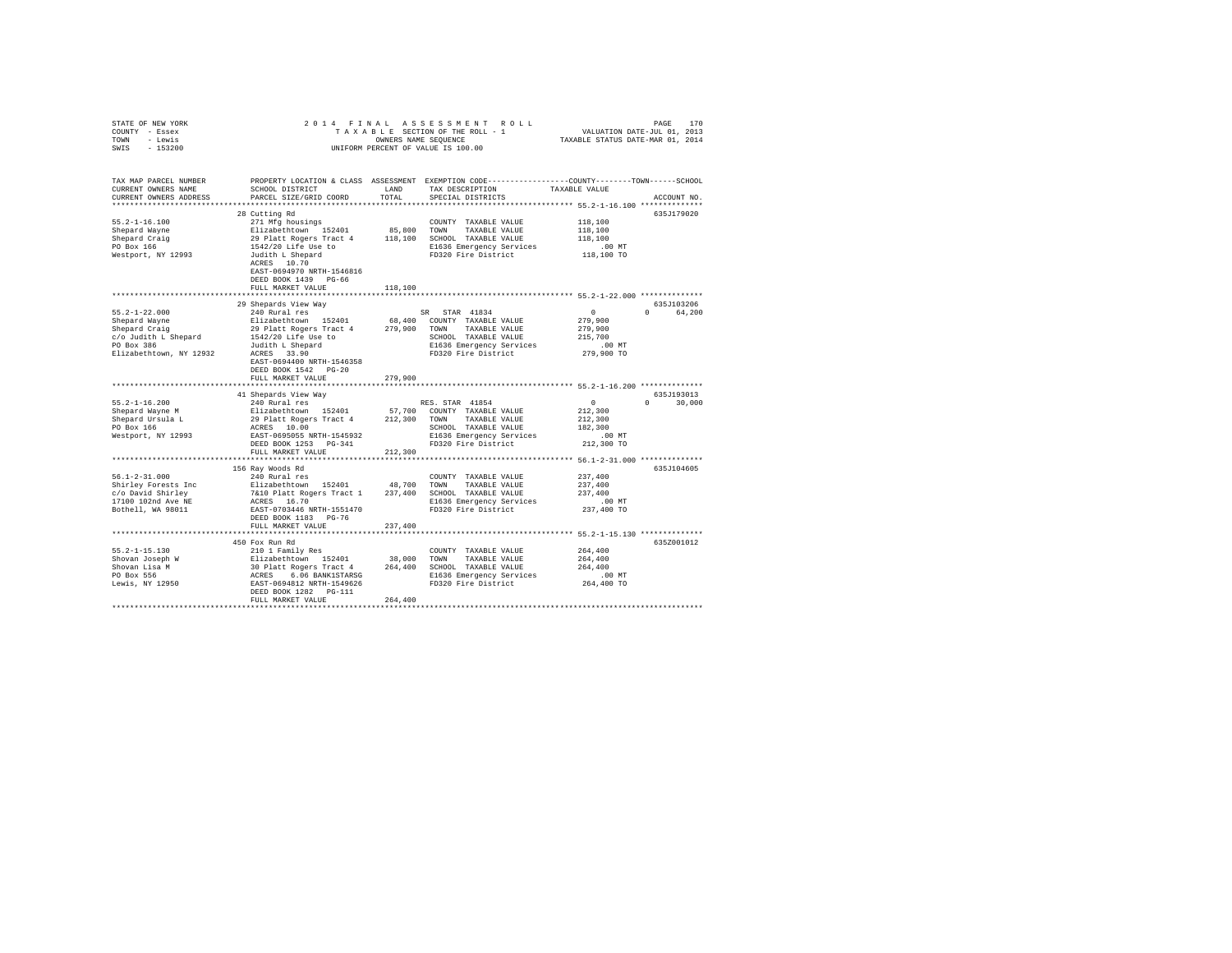| STATE OF NEW YORK                         | 2014 FINAL                                                                           |              |                                                                                                 |               |               |  |
|-------------------------------------------|--------------------------------------------------------------------------------------|--------------|-------------------------------------------------------------------------------------------------|---------------|---------------|--|
| COUNTY - Essex                            |                                                                                      |              |                                                                                                 |               |               |  |
| TOWN<br>- Lewis                           |                                                                                      |              |                                                                                                 |               |               |  |
| $-153200$<br>SWIS                         |                                                                                      |              | UNIFORM PERCENT OF VALUE IS 100.00                                                              |               |               |  |
|                                           |                                                                                      |              |                                                                                                 |               |               |  |
|                                           |                                                                                      |              |                                                                                                 |               |               |  |
|                                           |                                                                                      |              |                                                                                                 |               |               |  |
| TAX MAP PARCEL NUMBER                     |                                                                                      |              | PROPERTY LOCATION & CLASS ASSESSMENT EXEMPTION CODE---------------COUNTY-------TOWN------SCHOOL |               |               |  |
| CURRENT OWNERS NAME                       | SCHOOL DISTRICT                                                                      | LAND         | TAX DESCRIPTION                                                                                 | TAXABLE VALUE |               |  |
| CURRENT OWNERS ADDRESS                    | PARCEL SIZE/GRID COORD                                                               | TOTAL        | SPECIAL DISTRICTS                                                                               |               | ACCOUNT NO.   |  |
|                                           |                                                                                      |              |                                                                                                 |               |               |  |
|                                           | County Route 10                                                                      |              |                                                                                                 |               | 635J103307    |  |
| $47.3 - 2 - 13.000$                       | 322 Rural vac>10                                                                     |              | COUNTY TAXABLE VALUE                                                                            | 35,600        |               |  |
| Shriver Charles D                         | Elizabethtown 152401                                                                 | 35,600 TOWN  | TAXABLE VALUE                                                                                   | 35,600        |               |  |
| Shriver Jean A                            | 6 Platt Rogers Tract 1 35,600 SCHOOL TAXABLE VALUE                                   |              |                                                                                                 | 35,600        |               |  |
| 21 Pomegranate Rd                         | 10ac                                                                                 |              | E1636 Emergency Services                                                                        | $.00$ MT      |               |  |
| Rancho Palos Verdes, CA 90275 ACRES 19.50 |                                                                                      |              | FD320 Fire District                                                                             | 35,600 TO     |               |  |
|                                           | EAST-0707044 NRTH-1556354                                                            |              |                                                                                                 |               |               |  |
|                                           | DEED BOOK 1233 PG-227                                                                |              |                                                                                                 |               |               |  |
|                                           | FULL MARKET VALUE                                                                    | 35,600       |                                                                                                 |               |               |  |
|                                           |                                                                                      |              |                                                                                                 |               |               |  |
|                                           | 35 Rustic Way                                                                        |              |                                                                                                 |               | 635J186009    |  |
| $47.13 - 1 - 29.120$                      | 210 1 Family Res                                                                     |              | RES. STAR 41854                                                                                 | $\sim$ 0      | $0 \t 30.000$ |  |
| Siedlecki John                            |                                                                                      |              | 34,500 COUNTY TAXABLE VALUE                                                                     | 151,300       |               |  |
| 35 Rustic Wav                             |                                                                                      | 151,300 TOWN | TAXABLE VALUE                                                                                   | 151,300       |               |  |
| PO Box 463                                |                                                                                      |              | SCHOOL TAXABLE VALUE                                                                            | 121,300       |               |  |
| Lewis, NY 12950                           | Elizabethtown 152401<br>Platt Rogers Tract 1<br>Lot 2<br>Db 979 Pg 172<br>ACRES 2.50 |              | E1636 Emergency Services                                                                        | $.00$ MT      |               |  |
|                                           |                                                                                      |              | FD320 Fire District                                                                             | 151,300 TO    |               |  |
|                                           | EAST-0700377 NRTH-1556567                                                            |              |                                                                                                 |               |               |  |
|                                           | DEED BOOK 1665 PG-119                                                                |              |                                                                                                 |               |               |  |
|                                           | FULL MARKET VALUE                                                                    | 151,300      |                                                                                                 |               |               |  |
|                                           |                                                                                      |              |                                                                                                 |               |               |  |
|                                           | Stowersville Rd                                                                      |              |                                                                                                 |               | 635Z011004    |  |
| $47.2 - 3 - 5.000$                        | 322 Rural vac>10                                                                     |              |                                                                                                 |               |               |  |
|                                           |                                                                                      |              | COUNTY TAXABLE VALUE                                                                            | 30,500        |               |  |
| Silvernail Robert                         | Elizabethtown 152401<br>Platt Rogers<br>ACRES 11.00<br>EAST-0714188 NRTH-1563844     | 30,500 TOWN  | TAXABLE VALUE                                                                                   | 30,500        |               |  |
| Robetoy Lena                              |                                                                                      |              | 30,500 SCHOOL TAXABLE VALUE                                                                     | 30,500        |               |  |
| 75 Hand Ave                               |                                                                                      |              | E1636 Emergency Services                                                                        | .00MT         |               |  |
| PO Box 547                                |                                                                                      |              | FD320 Fire District                                                                             | 30,500 TO     |               |  |
| Elizabethtown, NY 12932                   | DEED BOOK 1641 PG-29                                                                 |              |                                                                                                 |               |               |  |
|                                           | FULL MARKET VALUE                                                                    | 30,500       |                                                                                                 |               |               |  |
|                                           |                                                                                      |              |                                                                                                 |               |               |  |
|                                           | 127 Moss Rd                                                                          |              |                                                                                                 |               | 635J189016    |  |
| $47.2 - 1 - 11.200$                       | 270 Mfg housing                                                                      |              | RES. STAR 41854                                                                                 | $\sim$ 0      | $0 \t 30.000$ |  |
| Simmons Mark<br>127 Moss Rd               |                                                                                      |              | 26,900 COUNTY TAXABLE VALUE                                                                     | 32,700        |               |  |
|                                           | Elizabethtown 152401<br>1 Peru Bay Tract<br>ACRES 3.10                               |              | 32,700 TOWN TAXABLE VALUE                                                                       | 32,700        |               |  |
| Lewis, NY 12950                           |                                                                                      |              | SCHOOL TAXABLE VALUE                                                                            | 2,700         |               |  |
|                                           | EAST-0710036 NRTH-1566335                                                            |              | E1636 Emergency Services                                                                        | $.00$ MT      |               |  |
|                                           | DEED BOOK 1725 PG-320                                                                |              | FD320 Fire District                                                                             | 32,700 TO     |               |  |
|                                           | FULL MARKET VALUE                                                                    | 32,700       |                                                                                                 |               |               |  |
|                                           |                                                                                      |              |                                                                                                 |               |               |  |
|                                           | Old Military Ln                                                                      |              |                                                                                                 |               | 635J103303    |  |
| $55. -2 - 12.000$                         | 322 Rural vac>10                                                                     |              | COUNTY TAXABLE VALUE                                                                            | 13,900        |               |  |
|                                           |                                                                                      | 13,900 TOWN  | TAXABLE VALUE                                                                                   | 13,900        |               |  |
| Siner Elinor M<br>6 Channing St           | Elizabethtown 152401<br>10 Omt Twp 1                                                 |              | 13,900 SCHOOL TAXABLE VALUE                                                                     | 13,900        |               |  |
| Cambridge, MA 02138                       | ACRES 18.10                                                                          |              | E1636 Emergency Services                                                                        | .00 MT        |               |  |
|                                           | EAST-0680616 NRTH-1541189                                                            |              | FD320 Fire District                                                                             | 13,900 TO     |               |  |
|                                           | DEED BOOK 1083 PG-192                                                                |              |                                                                                                 |               |               |  |
|                                           | FULL MARKET VALUE                                                                    | 13,900       |                                                                                                 |               |               |  |
|                                           |                                                                                      |              |                                                                                                 |               |               |  |
|                                           |                                                                                      |              |                                                                                                 |               |               |  |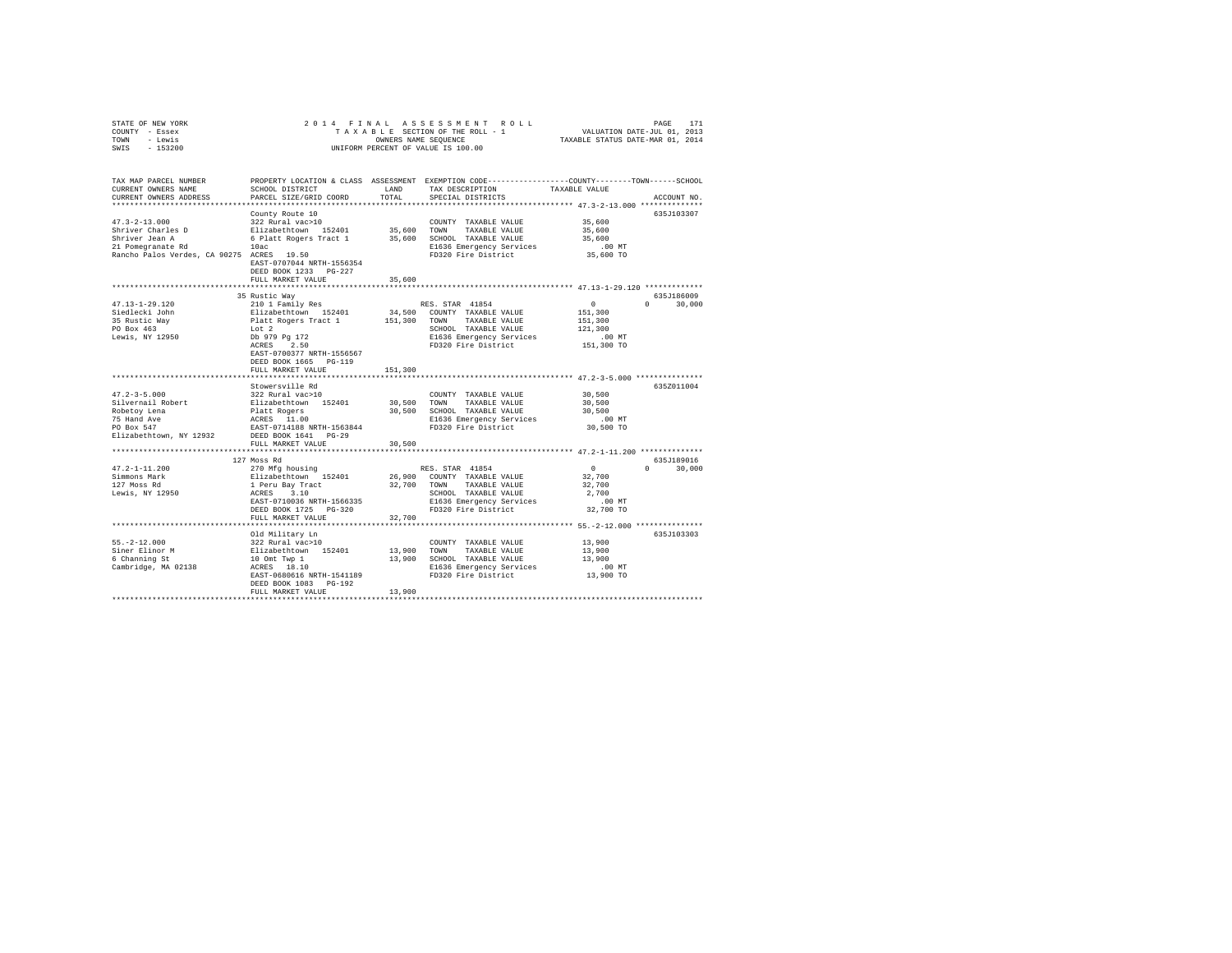| STATE OF NEW YORK<br>COUNTY - Essex<br>TOWN - Lewis<br>SWIS - 153200                                    | 2014 FINAL                                                                                                                                                                                              |                         | PAGE 172 PAGE 172<br>TAXABLE SECTION OF THE ROLL - 1<br>ONNERS NAME SEQUENCE 1 TAXABLE STATUS DATE-JUL 1, 2013<br>DAYABLE STATUS DATE-MAR 01, 2014<br>UNIFORM PERCENT OF VALUE IS 100.00 |                                                                     |                        |
|---------------------------------------------------------------------------------------------------------|---------------------------------------------------------------------------------------------------------------------------------------------------------------------------------------------------------|-------------------------|------------------------------------------------------------------------------------------------------------------------------------------------------------------------------------------|---------------------------------------------------------------------|------------------------|
| TAX MAP PARCEL NUMBER<br>CURRENT OWNERS NAME<br>CURRENT OWNERS ADDRESS<br>*************************     | SCHOOL DISTRICT<br>PARCEL SIZE/GRID COORD                                                                                                                                                               | LAND<br>TOTAL           | PROPERTY LOCATION & CLASS ASSESSMENT EXEMPTION CODE---------------COUNTY-------TOWN------SCHOOL<br>TAX DESCRIPTION<br>SPECIAL DISTRICTS                                                  | TAXABLE VALUE                                                       | ACCOUNT NO.            |
| $55. -2 - 13.000$<br>Siner Elinor M<br>6 Channing St<br>Cambridge, MA 02138                             | Old Military Ln<br>322 Rural vac>10<br>Elizabethtown 152401<br>9 Omt Twp 1<br>ACRES 37.70<br>EAST-0680403 NRTH-1542183<br>DEED BOOK 1083 PG-192<br>FULL MARKET VALUE                                    | 23,900<br>23,900        | COUNTY TAXABLE VALUE<br>TOWN<br>TAXABLE VALUE<br>23,900 SCHOOL TAXABLE VALUE<br>E1636 Emergency Services<br>FD320 Fire District                                                          | 23,900<br>23,900<br>23,900<br>$.00$ MT<br>23,900 TO                 | 635J103304             |
|                                                                                                         |                                                                                                                                                                                                         |                         |                                                                                                                                                                                          |                                                                     |                        |
| $46.2 - 1 - 49.000$                                                                                     | Wells Hill Rd<br>312 Vac w/imprv<br>DEED BOOK 1593 PG-36                                                                                                                                                |                         | COUNTY TAXABLE VALUE<br>FD320 Fire District                                                                                                                                              | 21,800<br>21,800<br>21,800<br>$.00$ MT<br>21,800 TO                 | 635J101510             |
|                                                                                                         | FULL MARKET VALUE                                                                                                                                                                                       | 21,800                  |                                                                                                                                                                                          |                                                                     |                        |
|                                                                                                         |                                                                                                                                                                                                         |                         |                                                                                                                                                                                          | ************************ 38.4-1-30.000 **************               |                        |
| $38.4 - 1 - 30.000$<br>Skoglund Rolf E<br>12 Buffington Pl<br>Bronxville, NY 10708                      | Moss Rd<br>910 Priv forest<br>Elizabethtown 152401<br>2 Peru Bay Tract<br>79.8ac<br>ACRES 91.20<br>EAST-0712001 NRTH-1568789<br>DEED BOOK 496 PG-237                                                    | 50,600 TOWN             | COUNTY TAXABLE VALUE<br>TAXABLE VALUE<br>50,600 SCHOOL TAXABLE VALUE<br>E1636 Emergency Services<br>FD320 Fire District                                                                  | 50,600<br>50,600<br>50,600<br>$.00$ MT<br>50,600 TO                 | 635J104609             |
|                                                                                                         | FULL MARKET VALUE                                                                                                                                                                                       | 50,600                  |                                                                                                                                                                                          |                                                                     |                        |
| $38.3 - 1 - 5.000$<br>Smith David J<br>Smith Jean M<br>9161 US Rte 9<br>Lewis, NY 12950                 | US Route 9<br>910 Priv forest<br>Elizabethtown 152401<br>12 Essex Tract<br>60ac<br>ACRES 53.00<br>EAST-0703048 NRTH-1573793<br>DEED BOOK 818 PG-252                                                     | 31,500 TOWN             | ***************************** 38.3-1-5.000 ***************<br>COUNTY TAXABLE VALUE<br>TAXABLE VALUE<br>31,500 SCHOOL TAXABLE VALUE<br>E1636 Emergency Services<br>FD320 Fire District    | 31,500<br>31,500<br>31,500<br>$.00$ MT<br>31,500 TO                 | 635J178522             |
|                                                                                                         | FULL MARKET VALUE                                                                                                                                                                                       | 31,500                  |                                                                                                                                                                                          |                                                                     |                        |
|                                                                                                         |                                                                                                                                                                                                         |                         |                                                                                                                                                                                          |                                                                     |                        |
| $38.3 - 1 - 6.110$<br>Smith David J<br>Smith Jean M<br>9161 US Rte 9<br>101 US RLE 9<br>Lewis, NY 12950 | 9161 US Route 9<br>240 Rural res<br>240 kura 1 = 10<br>Elizabeth town 152401 54,000<br>11 Essex Tract 219,000<br>ACRES 32.90<br>EAST-0702675 RRTH-1572995<br>The Theory 218 PG-252<br>FULL MARKET VALUE | 219,000 TOWN<br>219,000 | SR STAR 41834<br>54,000 COUNTY TAXABLE VALUE<br>TAXABLE VALUE<br>SCHOOL TAXABLE VALUE<br>E1636 Emergency Services<br>FD320 Fire District                                                 | $\sim$ 0<br>219,000<br>219,000<br>154,800<br>$.00$ MT<br>219,000 TO | 635J102106<br>0 64,200 |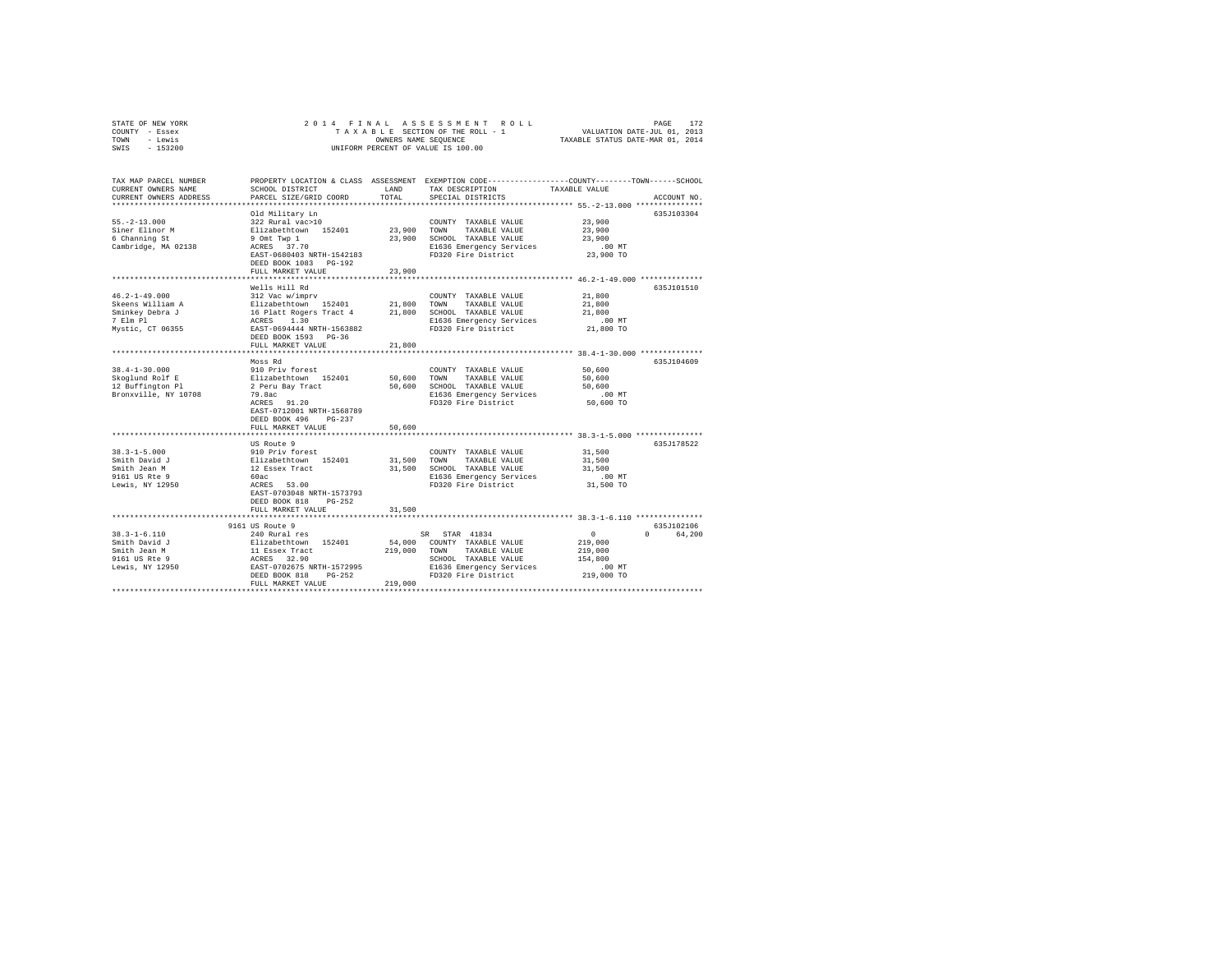| STATE OF NEW YORK                                                                                                                                                  | 2014 FINAL                                                                                                                                                                                                                     |              |                                                                                                  |               |               |
|--------------------------------------------------------------------------------------------------------------------------------------------------------------------|--------------------------------------------------------------------------------------------------------------------------------------------------------------------------------------------------------------------------------|--------------|--------------------------------------------------------------------------------------------------|---------------|---------------|
| COUNTY - Essex                                                                                                                                                     | PAGE 173 PAGE 173 PAGE 173 PAGE 173 PAGE 173 PAGE 173 PAGE 173 PAGE 173 PAGE 173 PAGE 173 PAGE 173 PAGE 173 PAGE 174 PAGE 174 PAGE 174 PAGE 174 PAGE 174 PAGE 174 PAGE 174 PAGE 174 PAGE 174 PAGE 174 PAGE 174 PAGE 174 PAGE 1 |              |                                                                                                  |               |               |
| TOWN - Lewis                                                                                                                                                       | OWNERS NAME SEQUENCE<br>UNIFORM PERCENT OF VALUE IS 100.00                                                                                                                                                                     |              |                                                                                                  |               |               |
| SWIS - 153200                                                                                                                                                      |                                                                                                                                                                                                                                |              |                                                                                                  |               |               |
|                                                                                                                                                                    |                                                                                                                                                                                                                                |              |                                                                                                  |               |               |
|                                                                                                                                                                    |                                                                                                                                                                                                                                |              |                                                                                                  |               |               |
|                                                                                                                                                                    |                                                                                                                                                                                                                                |              |                                                                                                  |               |               |
| TAX MAP PARCEL NUMBER                                                                                                                                              |                                                                                                                                                                                                                                |              | PROPERTY LOCATION & CLASS ASSESSMENT EXEMPTION CODE----------------COUNTY--------TOWN-----SCHOOL |               |               |
| CURRENT OWNERS NAME                                                                                                                                                | SCHOOL DISTRICT                                                                                                                                                                                                                | LAND         | TAX DESCRIPTION                                                                                  | TAXABLE VALUE |               |
| CURRENT OWNERS ADDRESS                                                                                                                                             | PARCEL SIZE/GRID COORD                                                                                                                                                                                                         | TOTAL        | SPECIAL DISTRICTS                                                                                |               | ACCOUNT NO.   |
|                                                                                                                                                                    |                                                                                                                                                                                                                                |              |                                                                                                  |               |               |
|                                                                                                                                                                    | 9277 US Route 9                                                                                                                                                                                                                |              |                                                                                                  |               | 635J174021    |
| $38.3 - 1 - 21.100$                                                                                                                                                | 210 1 Family Res                                                                                                                                                                                                               |              | COUNTY TAXABLE VALUE                                                                             | 81,400        |               |
| Smith Deborah L                                                                                                                                                    | Elizabethtown 152401                                                                                                                                                                                                           | 33,700 TOWN  | TAXABLE VALUE                                                                                    | 81,400        |               |
|                                                                                                                                                                    | Essex Tract 10                                                                                                                                                                                                                 |              | 81,400 SCHOOL TAXABLE VALUE                                                                      | 81,400        |               |
| McDougal Kalvin S<br>PO Box 458                                                                                                                                    |                                                                                                                                                                                                                                |              | E1636 Emergency Services                                                                         | $.00$ MT      |               |
| Elizabethtown, NY 12932                                                                                                                                            | Sub Division J Stetl<br>ACRES 1.67                                                                                                                                                                                             |              | FD320 Fire District                                                                              | 81,400 TO     |               |
|                                                                                                                                                                    | EAST-0705216 NRTH-1575359                                                                                                                                                                                                      |              |                                                                                                  |               |               |
|                                                                                                                                                                    | DEED BOOK 1731    PG-81                                                                                                                                                                                                        |              |                                                                                                  |               |               |
|                                                                                                                                                                    |                                                                                                                                                                                                                                |              |                                                                                                  |               |               |
|                                                                                                                                                                    | FULL MARKET VALUE                                                                                                                                                                                                              | 81,400       |                                                                                                  |               |               |
|                                                                                                                                                                    |                                                                                                                                                                                                                                |              |                                                                                                  |               |               |
|                                                                                                                                                                    | 23 Denton Rd                                                                                                                                                                                                                   |              |                                                                                                  |               | 635J187006    |
| $55.2 - 2 - 1.000$                                                                                                                                                 | 240 Rural res                                                                                                                                                                                                                  |              | RES. STAR 41854                                                                                  | $\mathbf{0}$  | $0 \t 30.000$ |
| Smith Gerald W                                                                                                                                                     | Elizabethtown 152401                                                                                                                                                                                                           |              | 58,500 COUNTY TAXABLE VALUE                                                                      | 130,500       |               |
| Smith Deborah L<br>PO Box 44                                                                                                                                       | 30 Platt Rogers Tract 4 130,500 TOWN                                                                                                                                                                                           |              | TAXABLE VALUE                                                                                    | 130,500       |               |
|                                                                                                                                                                    | ACRES 42.00<br>EAST-0692426 NRTH-1549490                                                                                                                                                                                       |              | SCHOOL TAXABLE VALUE                                                                             | 100,500       |               |
| Elizabethtown, NY 12932                                                                                                                                            |                                                                                                                                                                                                                                |              | E1636 Emergency Services                                                                         | $.00$ MT      |               |
|                                                                                                                                                                    | DEED BOOK 943 PG-291                                                                                                                                                                                                           |              | FD320 Fire District                                                                              | 130,500 TO    |               |
|                                                                                                                                                                    | FULL MARKET VALUE                                                                                                                                                                                                              | 130,500      |                                                                                                  |               |               |
|                                                                                                                                                                    |                                                                                                                                                                                                                                |              |                                                                                                  |               |               |
|                                                                                                                                                                    | Hulbert Rd                                                                                                                                                                                                                     |              |                                                                                                  |               | 635J197003    |
|                                                                                                                                                                    | 311 Res vac land                                                                                                                                                                                                               |              | COUNTY TAXABLE VALUE                                                                             | 25,900        |               |
|                                                                                                                                                                    |                                                                                                                                                                                                                                | 25,900       | TOWN TAXABLE VALUE                                                                               | 25,900        |               |
| 47.2-3-3.000<br>Smith Julie A<br>101 Hulburt Rd                                                                                                                    | Elizabethtown 152401<br>Blizabethtown 152401<br>35 Platt Rogers                                                                                                                                                                |              |                                                                                                  |               |               |
|                                                                                                                                                                    |                                                                                                                                                                                                                                | 25,900       | SCHOOL TAXABLE VALUE                                                                             | 25,900        |               |
| Westport, NY 12993                                                                                                                                                 | ACRES 5.40                                                                                                                                                                                                                     |              | E1636 Emergency Services                                                                         | $.00$ MT      |               |
|                                                                                                                                                                    | EAST-0714561 NRTH-1563191                                                                                                                                                                                                      |              | FD320 Fire District                                                                              | 25,900 TO     |               |
|                                                                                                                                                                    | DEED BOOK 1705 PG-265                                                                                                                                                                                                          |              |                                                                                                  |               |               |
|                                                                                                                                                                    | FULL MARKET VALUE                                                                                                                                                                                                              | 25,900       |                                                                                                  |               |               |
|                                                                                                                                                                    |                                                                                                                                                                                                                                |              |                                                                                                  |               |               |
|                                                                                                                                                                    | 101 Hulbert Rd                                                                                                                                                                                                                 |              |                                                                                                  |               | 635J100603    |
|                                                                                                                                                                    | 210 1 Family Res                                                                                                                                                                                                               |              | RES. STAR 41854                                                                                  | $\mathbf{0}$  | $0 \t 30,000$ |
|                                                                                                                                                                    | Elizabethtown 152401                                                                                                                                                                                                           |              | 34,000 COUNTY TAXABLE VALUE                                                                      | 125,000       |               |
| 47.2-3-4.000<br>Smith Julie A<br>101 Hulburt Rd                                                                                                                    | 35 & 36 Platt Rogers                                                                                                                                                                                                           | 125,000 TOWN | TAXABLE VALUE                                                                                    | 125,000       |               |
| Westport, NY 12993                                                                                                                                                 | ACRES 2.00                                                                                                                                                                                                                     |              | SCHOOL TAXABLE VALUE                                                                             | 95,000        |               |
|                                                                                                                                                                    | EAST-0714548 NRTH-1563771                                                                                                                                                                                                      |              | E1636 Emergency Services                                                                         | .00MT         |               |
|                                                                                                                                                                    | DEED BOOK 1705 PG-265                                                                                                                                                                                                          |              | FD320 Fire District                                                                              | 125,000 TO    |               |
|                                                                                                                                                                    | FULL MARKET VALUE                                                                                                                                                                                                              | 125,000      |                                                                                                  |               |               |
|                                                                                                                                                                    |                                                                                                                                                                                                                                |              |                                                                                                  |               |               |
|                                                                                                                                                                    |                                                                                                                                                                                                                                |              |                                                                                                  |               | 635J196004    |
|                                                                                                                                                                    | 80 Hyde Rd                                                                                                                                                                                                                     |              |                                                                                                  |               |               |
| $47.4 - 1 - 28.112$                                                                                                                                                | 270 Mfg housing                                                                                                                                                                                                                |              | RES. STAR 41854                                                                                  | $\sim$ 0      | $0 \t 30,000$ |
| Smith Kenneth                                                                                                                                                      | Elizabethrown 152401 35,500 COUNTY TAXABLE VALUE 5 Platt Rogers Tr 1 47,400 TOUNTY TAXABLE VALUE 6 ACCESS 3.50                                                                                                                 |              |                                                                                                  | 47,400        |               |
|                                                                                                                                                                    |                                                                                                                                                                                                                                |              |                                                                                                  | 47.400        |               |
|                                                                                                                                                                    |                                                                                                                                                                                                                                |              | SCHOOL TAXABLE VALUE                                                                             | 17,400        |               |
| Smith Mary 5 Platt Rogers Tr 1 47,490<br>80 Hyde Rd 200 ACRES 3.50<br>Nestport, NY 12993 EAST-0711053 NRTH-1556465<br>Nestport, NY 12993 EAST-0711053 NRTH-1556465 |                                                                                                                                                                                                                                |              | E1636 Emergency Services                                                                         | $.00$ MT      |               |
|                                                                                                                                                                    | DEED BOOK 1084 PG-80                                                                                                                                                                                                           |              | FD320 Fire District                                                                              | 47,400 TO     |               |
|                                                                                                                                                                    | FULL MARKET VALUE                                                                                                                                                                                                              | 47,400       |                                                                                                  |               |               |
|                                                                                                                                                                    |                                                                                                                                                                                                                                |              |                                                                                                  |               |               |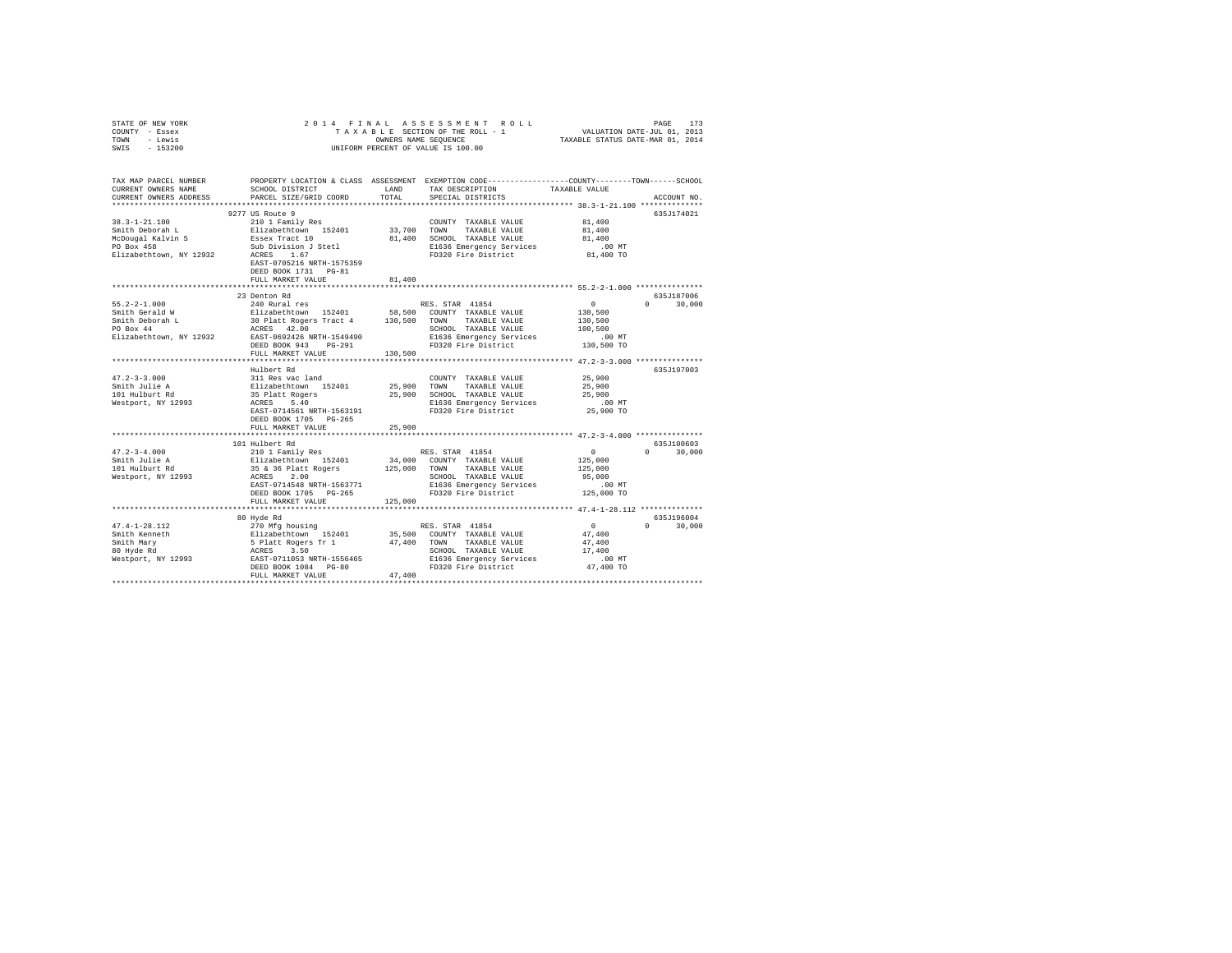| STATE OF NEW YORK | 2014 FINAL ASSESSMENT ROLL         | 174<br>PAGE                      |
|-------------------|------------------------------------|----------------------------------|
| COUNTY - Essex    | TAXABLE SECTION OF THE ROLL - 1    | VALUATION DATE-JUL 01, 2013      |
| TOWN<br>- Lewis   | OWNERS NAME SEOUENCE               | TAXABLE STATUS DATE-MAR 01, 2014 |
| $-153200$<br>SWIS | UNIFORM PERCENT OF VALUE IS 100.00 |                                  |

| TAX MAP PARCEL NUMBER<br>CURRENT OWNERS NAME<br>CURRENT OWNERS ADDRESS | SCHOOL DISTRICT<br>PARCEL SIZE/GRID COORD                                                                                                       | LAND<br>TOTAL. | PROPERTY LOCATION & CLASS ASSESSMENT EXEMPTION CODE----------------COUNTY-------TOWN-----SCHOOL<br>TAX DESCRIPTION<br>SPECIAL DISTRICTS | TAXABLE VALUE                             | ACCOUNT NO. |
|------------------------------------------------------------------------|-------------------------------------------------------------------------------------------------------------------------------------------------|----------------|-----------------------------------------------------------------------------------------------------------------------------------------|-------------------------------------------|-------------|
|                                                                        |                                                                                                                                                 |                |                                                                                                                                         |                                           |             |
| $47.1 - 1 - 46.000$<br>Smith Lanita                                    | 270 Wells Hill Rd<br>210 1 Family Res<br>Elizabethtown 152401 33,000 TOWN TAXABLE VALUE<br>14 Platt Rogers Tract 4 125,000 SCHOOL TAXABLE VALUE |                | COUNTY TAXABLE VALUE                                                                                                                    | 125,000<br>125,000                        | 635J101306  |
| PO Box 939<br>Elizabethtown, NY 12932 ACRES 1.00                       | EAST-0698200 NRTH-1562744<br>DEED BOOK 1157 PG-320                                                                                              |                | 125,000 SCHOOL TAXABLE VALUE<br>E1636 Emergency Services<br>FD320 Fire District                                                         | 125,000<br>.00 MT<br>00 MT.<br>125,000 TO |             |
|                                                                        | FULL MARKET VALUE                                                                                                                               | 125,000        |                                                                                                                                         |                                           |             |
|                                                                        | Brookside Wav                                                                                                                                   |                |                                                                                                                                         |                                           | 635J104705  |
| $46.2 - 1 - 11.000$                                                    |                                                                                                                                                 |                |                                                                                                                                         | 9.200                                     |             |
| Smith Paul                                                             |                                                                                                                                                 |                |                                                                                                                                         | 9,200                                     |             |
| Smith Meta                                                             |                                                                                                                                                 |                |                                                                                                                                         | 9.200                                     |             |
| 4711 Willow Springs Rd                                                 |                                                                                                                                                 |                |                                                                                                                                         | $.00$ MT                                  |             |
| Little Rock, AR 72206                                                  | EAST-0690173 NRTH-1566450<br>DEED BOOK 470<br>$PG-218$<br>FULL MARKET VALUE                                                                     | 9.200          | FD320 Fire District                                                                                                                     | 9,200 TO                                  |             |
|                                                                        |                                                                                                                                                 |                | ********************************* 46.2-1-12.200 ***************                                                                         |                                           |             |
|                                                                        | Brookside Way                                                                                                                                   |                |                                                                                                                                         |                                           | 635J179014  |
| $46.2 - 1 - 12.200$<br>Smith Paul                                      |                                                                                                                                                 | 8,600 TOWN     | COUNTY TAXABLE VALUE<br>TAXABLE VALUE                                                                                                   | 8,600<br>8,600                            |             |
| Smith Meta                                                             | 314 Rural vac<10<br>Elizabethtown 152401<br>Platt Rogers Tr 4 Lot 17<br>ACRES 0.26                                                              |                | 8,600 SCHOOL TAXABLE VALUE                                                                                                              | 8,600                                     |             |
| 4711 Willow Sp Rd                                                      |                                                                                                                                                 |                |                                                                                                                                         | .00MT                                     |             |
| Little Rock, AR 72206                                                  | EAST-0690301 NRTH-1566431<br>DEED BOOK 672 PG-179                                                                                               |                | E1636 Emergency Services<br>FD320 Fire District                                                                                         | 8,600 TO                                  |             |
|                                                                        | FULL MARKET VALUE                                                                                                                               | 8,600          |                                                                                                                                         |                                           |             |
|                                                                        |                                                                                                                                                 |                |                                                                                                                                         |                                           |             |
|                                                                        | US Route 9                                                                                                                                      |                |                                                                                                                                         |                                           | 635J101110  |
| $38.1 - 1 - 28.000$                                                    | 910 Priv forest<br>Elizabethtown 152401<br>13 Essex Tract                                                                                       |                | COUNTY TAXABLE VALUE                                                                                                                    | 72,300                                    |             |
| Smith Paul J                                                           |                                                                                                                                                 |                | 72,300 TOWN TAXABLE VALUE                                                                                                               | 72,300                                    |             |
| 75 Fairview Ave                                                        |                                                                                                                                                 |                | 72,300 SCHOOL TAXABLE VALUE                                                                                                             | 72,300                                    |             |
| Holtsville, NY 11742                                                   | ACRES 160.00                                                                                                                                    |                | E1636 Emergency Services                                                                                                                | $.00$ MT                                  |             |
|                                                                        | EAST-0702676 NRTH-1576589<br>DEED BOOK 1338 PG-293                                                                                              |                | FD320 Fire District                                                                                                                     | 72,300 TO                                 |             |
|                                                                        | FULL MARKET VALUE                                                                                                                               | 72,300         |                                                                                                                                         |                                           |             |
|                                                                        |                                                                                                                                                 |                |                                                                                                                                         | ************* 38.3-1-4.000 ************   |             |
|                                                                        | 9169 US Route 9                                                                                                                                 |                |                                                                                                                                         |                                           | 635J101007  |
| $38.3 - 1 - 4.000$                                                     | 260 Seasonal res<br>Elizabethtown 152401<br>12 Essex Tract                                                                                      |                | COUNTY TAXABLE VALUE                                                                                                                    | 59,300                                    |             |
| Smith Paul J                                                           |                                                                                                                                                 | 57,500 TOWN    | TAXABLE VALUE                                                                                                                           | 59,300                                    |             |
| 75 Fairview Ave                                                        |                                                                                                                                                 |                | 59,300 SCHOOL TAXABLE VALUE                                                                                                             | 59,300                                    |             |
| Holtsville, NY 11742                                                   | 60ac                                                                                                                                            |                | E1636 Emergency Services                                                                                                                | .00 MT                                    |             |
|                                                                        | ACRES 62.90<br>EAST-0702914 NRTH-1574784<br>DEED BOOK 1338 PG-293                                                                               |                | FD320 Fire District                                                                                                                     | 59,300 TO                                 |             |
|                                                                        | FULL MARKET VALUE                                                                                                                               | 59,300         |                                                                                                                                         |                                           |             |
|                                                                        |                                                                                                                                                 |                |                                                                                                                                         |                                           |             |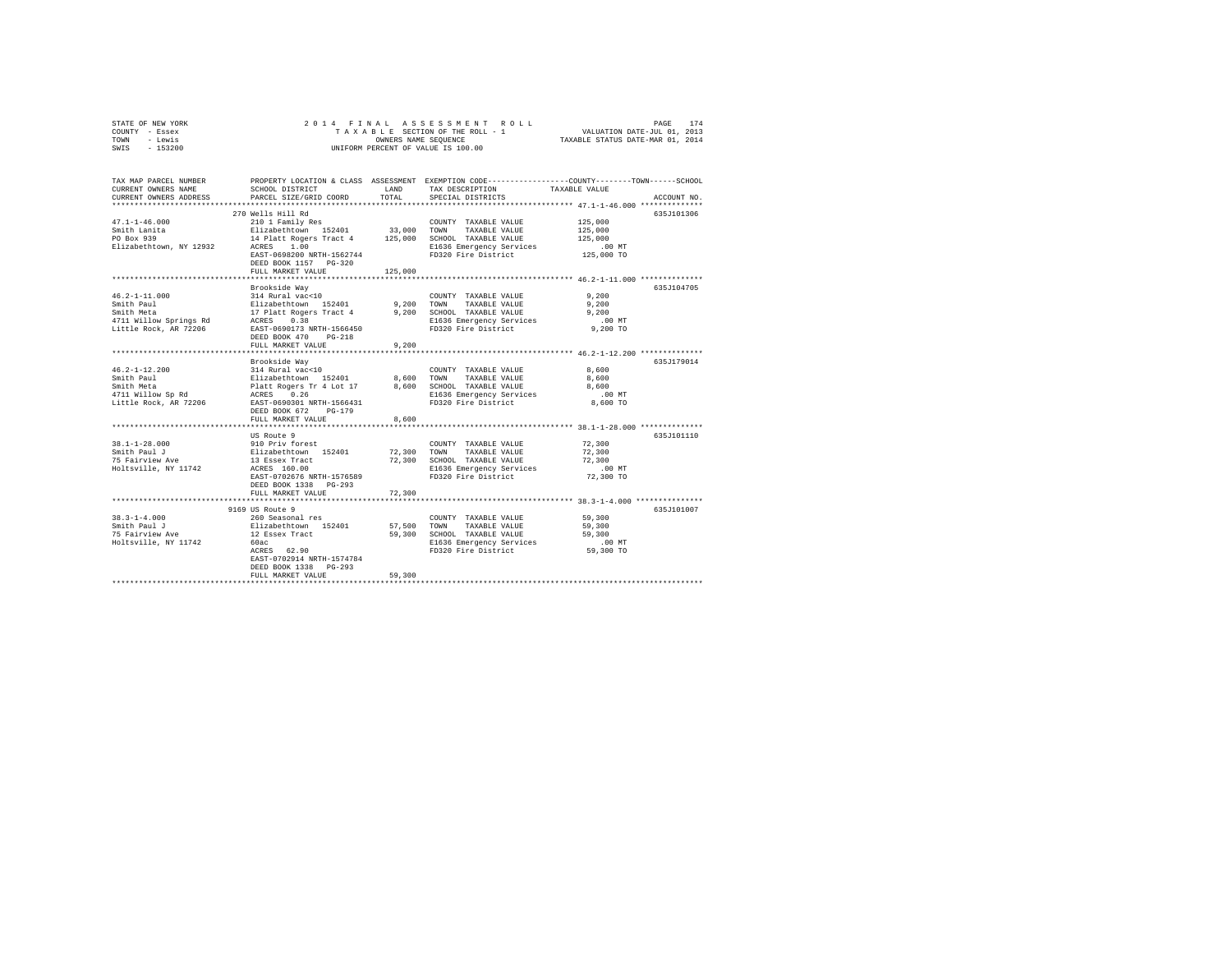| STATE OF NEW YORK<br>COUNTY - Essex<br>TOWN - Lewis<br>SWIS - 153200                                                                                                                                                                        |                                                                                    |         | OWNERS NAME SEQUENCE<br>UNIFORM PERCENT OF VALUE IS 100.00                                                                                                                                                                                                                                       |                      |               |
|---------------------------------------------------------------------------------------------------------------------------------------------------------------------------------------------------------------------------------------------|------------------------------------------------------------------------------------|---------|--------------------------------------------------------------------------------------------------------------------------------------------------------------------------------------------------------------------------------------------------------------------------------------------------|----------------------|---------------|
| TAX MAP PARCEL NUMBER                                                                                                                                                                                                                       |                                                                                    |         | PROPERTY LOCATION & CLASS ASSESSMENT EXEMPTION CODE---------------COUNTY-------TOWN-----SCHOOL                                                                                                                                                                                                   |                      |               |
| CURRENT OWNERS NAME                                                                                                                                                                                                                         | SCHOOL DISTRICT                                                                    | LAND    | TAX DESCRIPTION                                                                                                                                                                                                                                                                                  | TAXABLE VALUE        |               |
| CURRENT OWNERS ADDRESS                                                                                                                                                                                                                      | PARCEL SIZE/GRID COORD                                                             | TOTAL   | SPECIAL DISTRICTS                                                                                                                                                                                                                                                                                |                      | ACCOUNT NO.   |
|                                                                                                                                                                                                                                             | 825 Stowersville Rd                                                                |         |                                                                                                                                                                                                                                                                                                  |                      | 635J188003    |
| $47.2 - 1 - 67.000$                                                                                                                                                                                                                         | 210 1 Family Res                                                                   |         | RES. STAR 41854                                                                                                                                                                                                                                                                                  | $\mathbf{0}$         | $0 \t 30,000$ |
| Smith Roger W                                                                                                                                                                                                                               |                                                                                    |         | 7,540 COUNTY TAXABLE VALUE                                                                                                                                                                                                                                                                       | 94,840               |               |
|                                                                                                                                                                                                                                             |                                                                                    |         | 94,840 TOWN TAXABLE VALUE                                                                                                                                                                                                                                                                        | 94,840               |               |
| Smith Royer w<br>Smith Melissa L<br>825 Stowersville Rd                                                                                                                                                                                     |                                                                                    |         | SCHOOL TAXABLE VALUE                                                                                                                                                                                                                                                                             | 64,840               |               |
| Lewis, NY 12950                                                                                                                                                                                                                             | Elizabethtown 152401<br>36 Platt Rogers<br>ACRES 5.74<br>EAST-0710971 NRTH-1563671 |         | E1636 Emergency Services                                                                                                                                                                                                                                                                         | $.00$ MT             |               |
|                                                                                                                                                                                                                                             | DEED BOOK 1034 PG-148                                                              |         | FD320 Fire District                                                                                                                                                                                                                                                                              | 94,840 TO            |               |
|                                                                                                                                                                                                                                             | CONSERVATION ESMT % 80.00                                                          |         |                                                                                                                                                                                                                                                                                                  |                      |               |
|                                                                                                                                                                                                                                             | FULL MARKET VALUE                                                                  | 94.840  |                                                                                                                                                                                                                                                                                                  |                      |               |
|                                                                                                                                                                                                                                             | 145 Wells Hill Rd                                                                  |         |                                                                                                                                                                                                                                                                                                  |                      | 635J102609    |
| $46.2 - 1 - 43.000$                                                                                                                                                                                                                         | 145 Wells Hill KG<br>240 Rural res                                                 |         | COUNTY TAXABLE VALUE 244,100                                                                                                                                                                                                                                                                     |                      |               |
|                                                                                                                                                                                                                                             |                                                                                    |         |                                                                                                                                                                                                                                                                                                  | 244,100              |               |
|                                                                                                                                                                                                                                             |                                                                                    |         |                                                                                                                                                                                                                                                                                                  | 244,100              |               |
| Smith William E<br>Smith Catherine M<br>Smith Catherine M<br>16 Platt Rogers Tract 4<br>16 Platt Rogers Tract 4<br>244,100 SCHOOL TAXABLE VALUE<br>104 Moodside R1 10041<br>Read Prime Contract Contract Contract Catherine R1636 Emergency |                                                                                    |         | E1636 Emergency Services                                                                                                                                                                                                                                                                         | $.00$ MT             |               |
| Haverford, PA 19041                                                                                                                                                                                                                         | EAST-0695710 NRTH-1565315                                                          |         | FD320 Fire District                                                                                                                                                                                                                                                                              | 244,100 TO           |               |
|                                                                                                                                                                                                                                             | DEED BOOK 1520 PG-21                                                               |         |                                                                                                                                                                                                                                                                                                  |                      |               |
|                                                                                                                                                                                                                                             | FULL MARKET VALUE                                                                  | 244,100 |                                                                                                                                                                                                                                                                                                  |                      |               |
|                                                                                                                                                                                                                                             | Carlott Rd                                                                         |         |                                                                                                                                                                                                                                                                                                  |                      | 635J101811    |
| $46.2 - 1 - 56.000$                                                                                                                                                                                                                         | 314 Rural vac<10                                                                   |         | COUNTY TAXABLE VALUE                                                                                                                                                                                                                                                                             | 21,100               |               |
|                                                                                                                                                                                                                                             |                                                                                    |         |                                                                                                                                                                                                                                                                                                  | 21,100               |               |
| Somaini Anthony<br>Somaini Jon                                                                                                                                                                                                              |                                                                                    |         |                                                                                                                                                                                                                                                                                                  | 21,100               |               |
| 3 Edgewater Ter                                                                                                                                                                                                                             |                                                                                    |         | Elizabethtown 152401 21,100 TOWN TAXABLE VALUE<br>20 Platt Rogers Tract 4 21,100 SCHOOL TAXABLE VALUE<br>Survey B1636 Emergency Services<br>5969 E1636 Energency Services<br>E1636 Emergency Services<br>FD320 Fire District                                                                     | $.00$ MT             |               |
| Milton, VT 05468                                                                                                                                                                                                                            | 5969                                                                               |         |                                                                                                                                                                                                                                                                                                  | 21,100 TO            |               |
|                                                                                                                                                                                                                                             | ACRES 0.98<br>EAST-0689844 NRTH-1562613                                            |         |                                                                                                                                                                                                                                                                                                  |                      |               |
|                                                                                                                                                                                                                                             | DEED BOOK 1758 PG-265                                                              |         |                                                                                                                                                                                                                                                                                                  |                      |               |
|                                                                                                                                                                                                                                             | FULL MARKET VALUE                                                                  | 21,100  |                                                                                                                                                                                                                                                                                                  |                      |               |
|                                                                                                                                                                                                                                             |                                                                                    |         |                                                                                                                                                                                                                                                                                                  |                      |               |
|                                                                                                                                                                                                                                             | 61 Seventy Ln                                                                      |         |                                                                                                                                                                                                                                                                                                  |                      | 635J103607    |
| $46.2 - 1 - 19.000$                                                                                                                                                                                                                         | 210 1 Family Res                                                                   |         | COUNTY TAXABLE VALUE                                                                                                                                                                                                                                                                             | 39,200               |               |
| Soper Steven P<br>Labombard Tracy M<br>72 Alden Rd                                                                                                                                                                                          |                                                                                    |         |                                                                                                                                                                                                                                                                                                  | 39,200<br>39,200     |               |
|                                                                                                                                                                                                                                             |                                                                                    |         |                                                                                                                                                                                                                                                                                                  | .00MT                |               |
| Westport, NY 12993                                                                                                                                                                                                                          |                                                                                    |         | Elizabethtown 152401 25,000 TOWN TAXABLE VALUE<br>17 Platt Rogers Tract 4 39,200 SCHOOL TAXABLE VALUE<br>17 Platt Rogers Tract 4 39,200 SCHOOL TAXABLE VALUE<br>1636 Emergency Services<br>1635 Emergency Services<br>1658 Emergency Services<br>E1636 Emergency Services<br>FD320 Fire District | 39,200 TO            |               |
|                                                                                                                                                                                                                                             | DEED BOOK 1269 PG-114                                                              |         |                                                                                                                                                                                                                                                                                                  |                      |               |
|                                                                                                                                                                                                                                             | FULL MARKET VALUE                                                                  | 39,200  |                                                                                                                                                                                                                                                                                                  |                      |               |
|                                                                                                                                                                                                                                             |                                                                                    |         |                                                                                                                                                                                                                                                                                                  |                      |               |
|                                                                                                                                                                                                                                             | 107 Blood Hill Rd                                                                  |         |                                                                                                                                                                                                                                                                                                  |                      | 635J103611    |
| $55.2 - 1 - 3.100$                                                                                                                                                                                                                          | 240 Rural res                                                                      |         | COUNTY TAXABLE VALUE 334,000                                                                                                                                                                                                                                                                     |                      |               |
|                                                                                                                                                                                                                                             |                                                                                    |         |                                                                                                                                                                                                                                                                                                  | 334,000              |               |
|                                                                                                                                                                                                                                             |                                                                                    |         |                                                                                                                                                                                                                                                                                                  | 334,000              |               |
| 91.2-1-3.100<br>Sorey Robert L. 25 Platt Rogers Tract 4 334,000 SCHOOL TAXABLE VALUE<br>Sorey Robert L. 25 Platt Rogers Tract 4 334,000 SCHOOL TAXABLE VALUE<br>PD Box 825 PLATES 38.73 BAST-0687652 NRTH-1548079 B1363 Emergency Se        |                                                                                    |         |                                                                                                                                                                                                                                                                                                  | 00 MT.<br>334,000 TO |               |
|                                                                                                                                                                                                                                             | DEED BOOK 1142 PG-74                                                               |         |                                                                                                                                                                                                                                                                                                  |                      |               |
|                                                                                                                                                                                                                                             | FULL MARKET VALUE                                                                  | 334,000 |                                                                                                                                                                                                                                                                                                  |                      |               |
|                                                                                                                                                                                                                                             |                                                                                    |         |                                                                                                                                                                                                                                                                                                  |                      |               |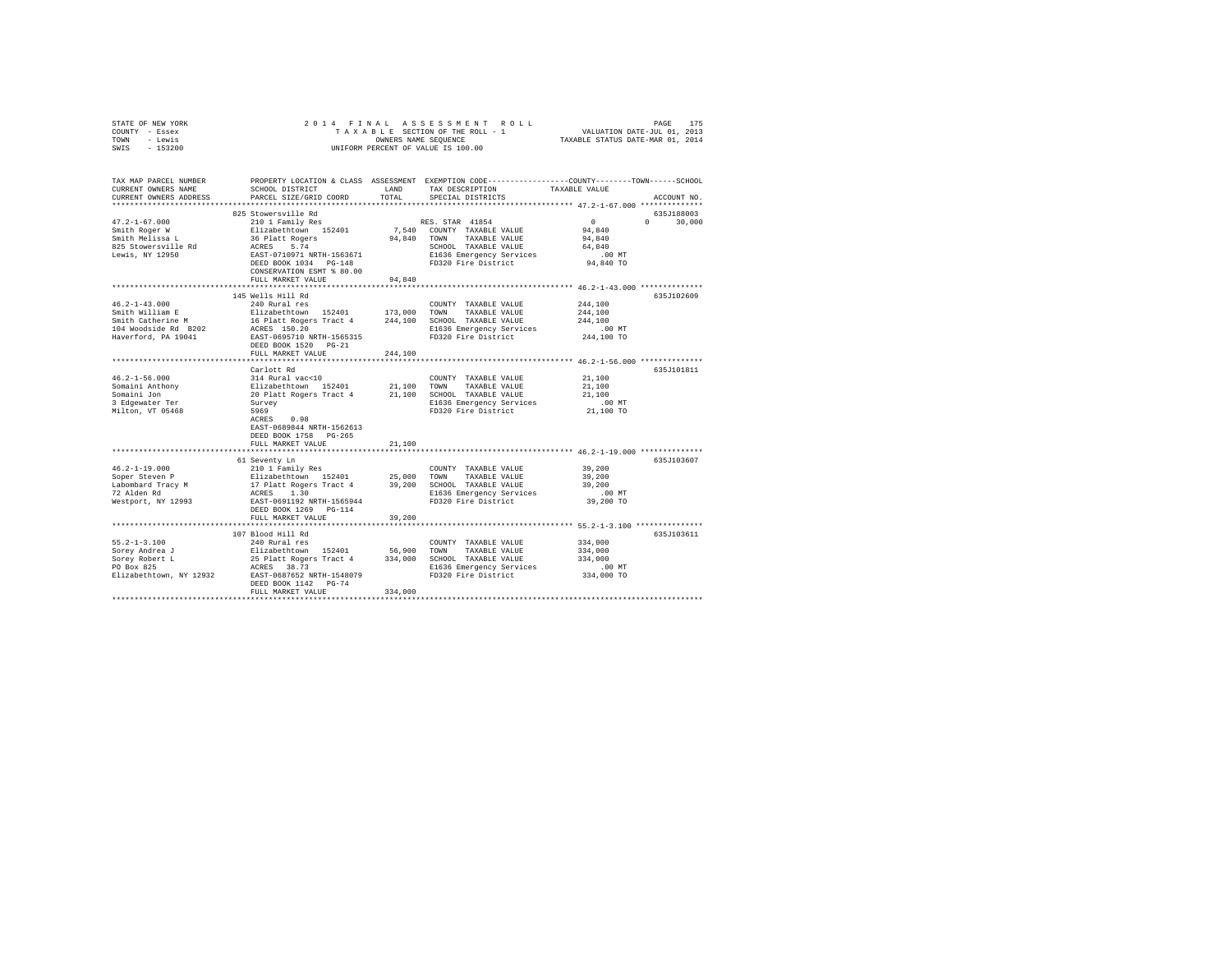| STATE OF NEW YORK | 2014 FINAL ASSESSMENT ROLL         | 176<br>PAGE                      |
|-------------------|------------------------------------|----------------------------------|
| COUNTY - Essex    | TAXABLE SECTION OF THE ROLL - 1    | VALUATION DATE-JUL 01, 2013      |
| TOWN<br>- Lewis   | OWNERS NAME SEOUENCE               | TAXABLE STATUS DATE-MAR 01, 2014 |
| $-153200$<br>SWIS | UNIFORM PERCENT OF VALUE IS 100.00 |                                  |

| TAX MAP PARCEL NUMBER<br>CURRENT OWNERS NAME<br>CURRENT OWNERS ADDRESS                                                                                                                                                                | SCHOOL DISTRICT<br>PARCEL SIZE/GRID COORD                                                                                                                                                                                                                                                                                                                                                                                                 | LAND<br>TOTAL                           | TAX DESCRIPTION<br>SPECIAL DISTRICTS                                                                                                                                                                                                                                                                                                                | PROPERTY LOCATION & CLASS ASSESSMENT EXEMPTION CODE---------------COUNTY-------TOWN-----SCHOOL<br>TAXABLE VALUE<br>ACCOUNT NO.                                                                                                                                                                                      |
|---------------------------------------------------------------------------------------------------------------------------------------------------------------------------------------------------------------------------------------|-------------------------------------------------------------------------------------------------------------------------------------------------------------------------------------------------------------------------------------------------------------------------------------------------------------------------------------------------------------------------------------------------------------------------------------------|-----------------------------------------|-----------------------------------------------------------------------------------------------------------------------------------------------------------------------------------------------------------------------------------------------------------------------------------------------------------------------------------------------------|---------------------------------------------------------------------------------------------------------------------------------------------------------------------------------------------------------------------------------------------------------------------------------------------------------------------|
| $46.2 - 1 - 50.100$<br>Sorey Robert<br>Kamholz Barbara A<br>PO Box 825<br>Elizabethtown, NY 12932                                                                                                                                     | Wells Hill Rd<br>322 Rural vac>10<br>Elizabethtown 152401<br>16 Platt Rogers Tract 4<br>ACRES 18.71<br>EAST-0693669 NRTH-1564086<br>DEED BOOK 1613 PG-87<br>FULL MARKET VALUE                                                                                                                                                                                                                                                             | 35,100<br>35,100<br>35,100              | COUNTY TAXABLE VALUE<br>TOWN<br>TAXABLE VALUE<br>SCHOOL TAXABLE VALUE<br>E1636 Emergency Services<br>FD320 Fire District                                                                                                                                                                                                                            | 635J102012<br>35,100<br>35,100<br>35,100<br>.00 MT<br>35,100 TO                                                                                                                                                                                                                                                     |
|                                                                                                                                                                                                                                       |                                                                                                                                                                                                                                                                                                                                                                                                                                           |                                         |                                                                                                                                                                                                                                                                                                                                                     |                                                                                                                                                                                                                                                                                                                     |
| $37. - 2 - 4.000$<br>Southmayd Maurice<br>Southmayd Roberta<br>PO Box 161<br>Jay, NY 12941-0161                                                                                                                                       | Seventy Ln<br>322 Rural vac>10<br>Elizabethtown 152401<br>107 Essex Tract<br>ACRES 60.24<br>EAST-0675879 NRTH-1582154<br>DEED BOOK 465<br>$PG-76$                                                                                                                                                                                                                                                                                         | 32,100<br>32,100                        | COUNTY TAXABLE VALUE<br>TOWN<br>TAXABLE VALUE<br>SCHOOL TAXABLE VALUE<br>E1636 Emergency Services<br>FD320 Fire District                                                                                                                                                                                                                            | 635J104809<br>32,100<br>32,100<br>32,100<br>.00 MT<br>32,100 TO                                                                                                                                                                                                                                                     |
|                                                                                                                                                                                                                                       | FULL MARKET VALUE                                                                                                                                                                                                                                                                                                                                                                                                                         | 32,100                                  |                                                                                                                                                                                                                                                                                                                                                     |                                                                                                                                                                                                                                                                                                                     |
|                                                                                                                                                                                                                                       | ****************************                                                                                                                                                                                                                                                                                                                                                                                                              | ***********                             |                                                                                                                                                                                                                                                                                                                                                     | ************************************ 47.1-1-30.000 ***************                                                                                                                                                                                                                                                  |
| $47.1 - 1 - 30.000$<br>Sowan Michael G<br>Sowan Nancy A<br>PO Box 515<br>Lewis, NY 12950<br>$57.1 - 3 - 1.000$<br>Spaulding Forrest R<br>RD2 Box 2211<br>Westport, NY 12993<br>MAY BE SUBJECT TO PAYMENT<br>UNDER AGDIST LAW TIL 2017 | 19 Ramblin Brook Way<br>281 Multiple res<br>Elizabethtown 152401<br>14 Platt Rogers Tract 4<br>ACRES 20.70<br>EAST-0700585 NRTH-1561480<br>DEED BOOK 1377 PG-1<br>FULL MARKET VALUE<br>*****************************<br>1933 County Route 10<br>240 Rural res<br>Westport<br>155001<br>43 Taylor & Kimball<br>Life Estate May Pulsifer<br>ACRES 129.60<br>EAST-0719893 NRTH-1551466<br>DEED BOOK 827<br>$PG-267$<br>FULL MARKET VALUE<br> | 74,000<br>176,900<br>238,200<br>238,200 | SR STAR 41834<br>COUNTY TAXABLE VALUE<br>TAXABLE VALUE<br>TOWN<br>SCHOOL TAXABLE VALUE<br>E1636 Emergency Services<br>FD320 Fire District<br>176,900 WB320 Lewis B&I<br>WD320 Water District<br>RES. STAR 41854<br>128,800 COUNTY TAXABLE VALUE<br>TOWN<br>TAXABLE VALUE<br>SCHOOL TAXABLE VALUE<br>E1636 Emergency Services<br>FD320 Fire District | 635J175008<br>$\circ$<br>64,200<br>$\Omega$<br>176,900<br>176,900<br>112,700<br>$.00$ MT<br>176,900 TO<br>176,900 TO C<br>176,900 TO M<br>********************************** 57.1-3-1.000 ***************<br>635J104811<br>$\circ$<br>$\Omega$<br>30,000<br>238,200<br>238,200<br>208,200<br>$.00$ MT<br>238,200 TO |
| $47.4 - 1 - 21.000$<br>Spaulding Norma<br>93 Hurley Rd<br>Westport, NY 12993                                                                                                                                                          | 93 Hurley Rd<br>240 Rural res<br>Westport<br>155001<br>46 Taylor & Kimball<br>Will Db 938 Pg 275<br>93.10<br>ACRES<br>EAST-0718577 NRTH-1552925<br>DEED BOOK 281<br>PG-580<br>FULL MARKET VALUE                                                                                                                                                                                                                                           | 84,100 SR<br>142,100<br>142,100         | AGED ALL 41800<br>STAR 41834<br>COUNTY TAXABLE VALUE<br>TAXABLE VALUE<br>TOWN<br>SCHOOL TAXABLE VALUE<br>E1636 Emergency Services<br>FD320 Fire District                                                                                                                                                                                            | 635J104810<br>71,050<br>71,050<br>71,050<br>64,200<br>$\circ$<br>$\Omega$<br>71,050<br>71,050<br>6,850<br>.00MT<br>142,100 TO                                                                                                                                                                                       |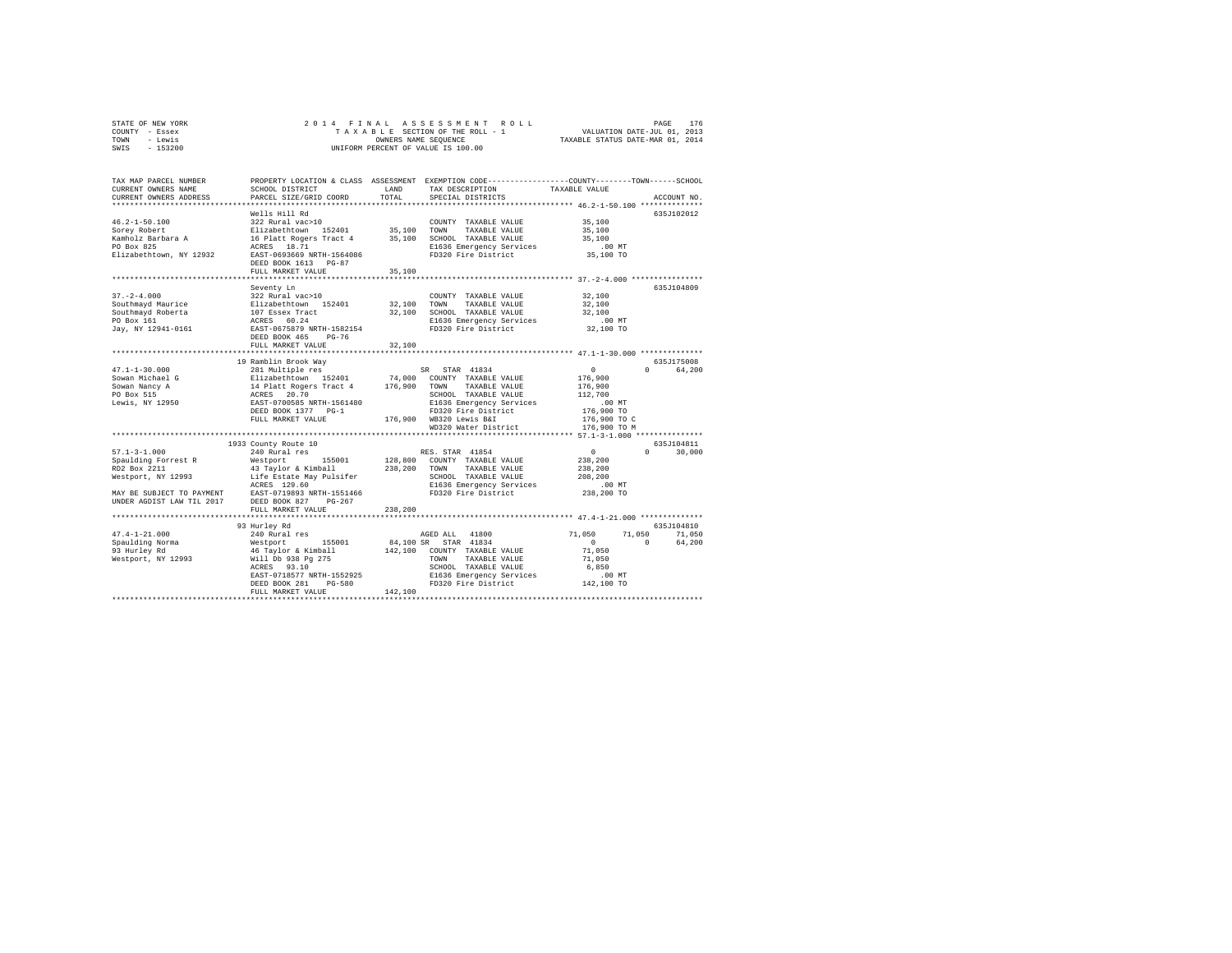| STATE OF NEW YORK<br>COUNTY - Essex<br>TOWN - Lewis<br>SWIS - 153200                                                                                                                                                                            | 2014 FINAL                                                                                                                                                                                  |        | PAGE 177 ROLL PAGE 177<br>TAXABLE SECTION OF THEROLL - 1 VALUATION DATE-JUL 01, 2013<br>OWNERS NAME SEQUENCE TRAXABLE STATUS DATE-MAR 01, 2014<br>OWNERS NAME SEQUENCE<br>UNIFORM PERCENT OF VALUE IS 100.00                                 |                     |                             |
|-------------------------------------------------------------------------------------------------------------------------------------------------------------------------------------------------------------------------------------------------|---------------------------------------------------------------------------------------------------------------------------------------------------------------------------------------------|--------|----------------------------------------------------------------------------------------------------------------------------------------------------------------------------------------------------------------------------------------------|---------------------|-----------------------------|
|                                                                                                                                                                                                                                                 |                                                                                                                                                                                             |        |                                                                                                                                                                                                                                              |                     |                             |
| TAX MAP PARCEL NUMBER PROPERTY LOCATION & CLASS ASSESSMENT EXEMPTION CODE---------------COUNTY-------TOWN------SCHOOL                                                                                                                           |                                                                                                                                                                                             |        |                                                                                                                                                                                                                                              |                     |                             |
| CURRENT OWNERS NAME                                                                                                                                                                                                                             | SCHOOL DISTRICT LAND                                                                                                                                                                        |        | TAX DESCRIPTION                                                                                                                                                                                                                              | TAXABLE VALUE       |                             |
| CURRENT OWNERS ADDRESS<br>**************************                                                                                                                                                                                            | PARCEL SIZE/GRID COORD                                                                                                                                                                      | TOTAL  | SPECIAL DISTRICTS                                                                                                                                                                                                                            |                     | ACCOUNT NO.                 |
|                                                                                                                                                                                                                                                 |                                                                                                                                                                                             |        |                                                                                                                                                                                                                                              |                     |                             |
| $47.2 - 1 - 7.000$                                                                                                                                                                                                                              | 89 Moss Rd                                                                                                                                                                                  |        |                                                                                                                                                                                                                                              | $\sim$ 0            | 635J104814<br>$0 \t 30,000$ |
| Spear William                                                                                                                                                                                                                                   |                                                                                                                                                                                             |        |                                                                                                                                                                                                                                              | 83,100              |                             |
| Spear Theresa                                                                                                                                                                                                                                   |                                                                                                                                                                                             |        |                                                                                                                                                                                                                                              | 83,100              |                             |
| 89 Moss Rd                                                                                                                                                                                                                                      |                                                                                                                                                                                             |        |                                                                                                                                                                                                                                              | 53,100              |                             |
| Lewis, NY 12950                                                                                                                                                                                                                                 |                                                                                                                                                                                             |        | % Absolute The RES. STAR 41854<br>Elizabeth<br>210 1 Family Res RES. STAR 41854<br>136 Peru Bay Tract 83,100 COWN TAXABLE VALUE<br>136 Peru Bay Tract 83,100 TOWN TAXABLE VALUE<br>Patt Rogers BLS6 Energency Services<br>RES. 52<br>RES. SC | $.00$ MT            |                             |
|                                                                                                                                                                                                                                                 |                                                                                                                                                                                             |        |                                                                                                                                                                                                                                              | 83,100 TO           |                             |
|                                                                                                                                                                                                                                                 | DEED BOOK 722 PG-28                                                                                                                                                                         |        |                                                                                                                                                                                                                                              |                     |                             |
|                                                                                                                                                                                                                                                 | FULL MARKET VALUE                                                                                                                                                                           | 83,100 |                                                                                                                                                                                                                                              |                     |                             |
|                                                                                                                                                                                                                                                 |                                                                                                                                                                                             |        |                                                                                                                                                                                                                                              |                     |                             |
|                                                                                                                                                                                                                                                 | Osawentha Dr                                                                                                                                                                                |        |                                                                                                                                                                                                                                              |                     | 635Z014011                  |
| $47.13 - 4 - 13.200$                                                                                                                                                                                                                            | 311 Res vac land                                                                                                                                                                            |        | COUNTY TAXABLE VALUE                                                                                                                                                                                                                         | 100                 |                             |
|                                                                                                                                                                                                                                                 |                                                                                                                                                                                             |        |                                                                                                                                                                                                                                              | 100                 |                             |
|                                                                                                                                                                                                                                                 |                                                                                                                                                                                             |        |                                                                                                                                                                                                                                              | 100                 |                             |
|                                                                                                                                                                                                                                                 |                                                                                                                                                                                             |        |                                                                                                                                                                                                                                              | $.00$ MT            |                             |
| 47.13-4-13.200<br>Speir Ann M<br>Speir Ann M<br>22 Platt Rogers Tract 4<br>22 Platt Rogers Tract 4<br>Lewis, NY 12950<br>22 Platt Rogers 71 1560054<br>22 Platt 100 SCROS 2016<br>ELG36 Emergency Services<br>ELG36 Emergency Services<br>ELG36 |                                                                                                                                                                                             |        |                                                                                                                                                                                                                                              | 100 TO              |                             |
|                                                                                                                                                                                                                                                 | DEED BOOK 1378 PG-283                                                                                                                                                                       |        |                                                                                                                                                                                                                                              |                     |                             |
|                                                                                                                                                                                                                                                 | FULL MARKET VALUE                                                                                                                                                                           | 100    |                                                                                                                                                                                                                                              |                     |                             |
|                                                                                                                                                                                                                                                 | Osawentha Dr                                                                                                                                                                                |        |                                                                                                                                                                                                                                              |                     | 635J101301                  |
| $47.13 - 4 - 14.100$                                                                                                                                                                                                                            | 311 Res vac land                                                                                                                                                                            |        | COUNTY TAXABLE VALUE                                                                                                                                                                                                                         | 1,600               |                             |
| Speir Ann M                                                                                                                                                                                                                                     |                                                                                                                                                                                             |        |                                                                                                                                                                                                                                              | 1,600               |                             |
| PO Box 494                                                                                                                                                                                                                                      |                                                                                                                                                                                             |        |                                                                                                                                                                                                                                              | 1,600               |                             |
| Lewis, NY 12950                                                                                                                                                                                                                                 |                                                                                                                                                                                             |        | 311 Res Vac 1 and 2010<br>Elizabethtown 152401 1,600 TOWN TAXABLE VALUE<br>22 Platt Rogers Tract 4 1,600 SCHODL TAXABLE VALUE<br>22 RCRES 0.25 25636 Emergency Services                                                                      | .00MT               |                             |
|                                                                                                                                                                                                                                                 | EAST-0701064 NRTH-1559953                                                                                                                                                                   |        | FD320 Fire District                                                                                                                                                                                                                          | 1,600 TO            |                             |
|                                                                                                                                                                                                                                                 | DEED BOOK 1378 PG-283                                                                                                                                                                       |        | WB320 Lewis B&I                                                                                                                                                                                                                              | 1,600 TO C          |                             |
|                                                                                                                                                                                                                                                 | FULL MARKET VALUE                                                                                                                                                                           |        | 1,600 WD320 Water District 1,600 TO M                                                                                                                                                                                                        |                     |                             |
|                                                                                                                                                                                                                                                 |                                                                                                                                                                                             |        |                                                                                                                                                                                                                                              |                     |                             |
|                                                                                                                                                                                                                                                 | 20 Osawentha Dr                                                                                                                                                                             |        |                                                                                                                                                                                                                                              |                     | 635J101201                  |
| $47.13 - 4 - 15.100$                                                                                                                                                                                                                            |                                                                                                                                                                                             |        |                                                                                                                                                                                                                                              | $\sim$ 0<br>91,600  | 64,200<br>$\Omega$          |
| Speir Ann M                                                                                                                                                                                                                                     |                                                                                                                                                                                             |        |                                                                                                                                                                                                                                              |                     |                             |
| PO Box 494<br>Lewis, NY 12950                                                                                                                                                                                                                   | Notional Marine Maria (1834 1934)<br>210 1 Family Res (18401 1980)<br>22 Platt Rogers Tract 4 191,600 TOWN TAXABLE VALUE<br>22 Platt Rogers Tract 4 191,600 TOWN TAXABLE VALUE<br>2018 2018 |        |                                                                                                                                                                                                                                              | 91,600<br>27,400    |                             |
|                                                                                                                                                                                                                                                 | EAST-0700985 NRTH-1560020                                                                                                                                                                   |        | SCHOOL TAXABLE VALUE<br>E1636 Emergency Services<br>FD320 Fire District<br>Annual Later                                                                                                                                                      | $.00$ MT            |                             |
|                                                                                                                                                                                                                                                 | DEED BOOK 1378 PG-283                                                                                                                                                                       |        |                                                                                                                                                                                                                                              | 91,600 TO           |                             |
|                                                                                                                                                                                                                                                 | FULL MARKET VALUE                                                                                                                                                                           |        | 91,600 WB320 Lewis B&I                                                                                                                                                                                                                       | 91,600 TO C         |                             |
|                                                                                                                                                                                                                                                 |                                                                                                                                                                                             |        | WD320 Water District                                                                                                                                                                                                                         | 91,600 TO M         |                             |
|                                                                                                                                                                                                                                                 |                                                                                                                                                                                             |        |                                                                                                                                                                                                                                              |                     |                             |
|                                                                                                                                                                                                                                                 | 747 Fox Run Rd                                                                                                                                                                              |        |                                                                                                                                                                                                                                              |                     | 635J101312                  |
| $47.3 - 1 - 5.000$                                                                                                                                                                                                                              | 281 Multiple res                                                                                                                                                                            |        |                                                                                                                                                                                                                                              | $\sim$ 0 $\sim$ 0   | $0 \t 30,000$               |
| Spooner Gerald                                                                                                                                                                                                                                  |                                                                                                                                                                                             |        |                                                                                                                                                                                                                                              | 78,000              |                             |
| PO Box 86                                                                                                                                                                                                                                       |                                                                                                                                                                                             |        |                                                                                                                                                                                                                                              | 78,000              |                             |
| Essex, NY 12936                                                                                                                                                                                                                                 |                                                                                                                                                                                             |        |                                                                                                                                                                                                                                              | 48,000              |                             |
|                                                                                                                                                                                                                                                 |                                                                                                                                                                                             |        |                                                                                                                                                                                                                                              | 00 MT.<br>78,000 TO |                             |
|                                                                                                                                                                                                                                                 |                                                                                                                                                                                             |        | 281 Multiple res = Example RES. STAK 4100<br>Elizabethrown 152401 = 48,200 COUNTY TAXABLE VALUE<br>1 Platt Rogers Tract 1 = 78,000 TOWN TAXABLE VALUE<br>RCRES 21.05<br>EXST-0697125 NRTH-1556704 = ED320 Fire District<br>PER ROR 1643      |                     |                             |
|                                                                                                                                                                                                                                                 | FULL MARKET VALUE                                                                                                                                                                           | 78,000 |                                                                                                                                                                                                                                              |                     |                             |
|                                                                                                                                                                                                                                                 |                                                                                                                                                                                             |        |                                                                                                                                                                                                                                              |                     |                             |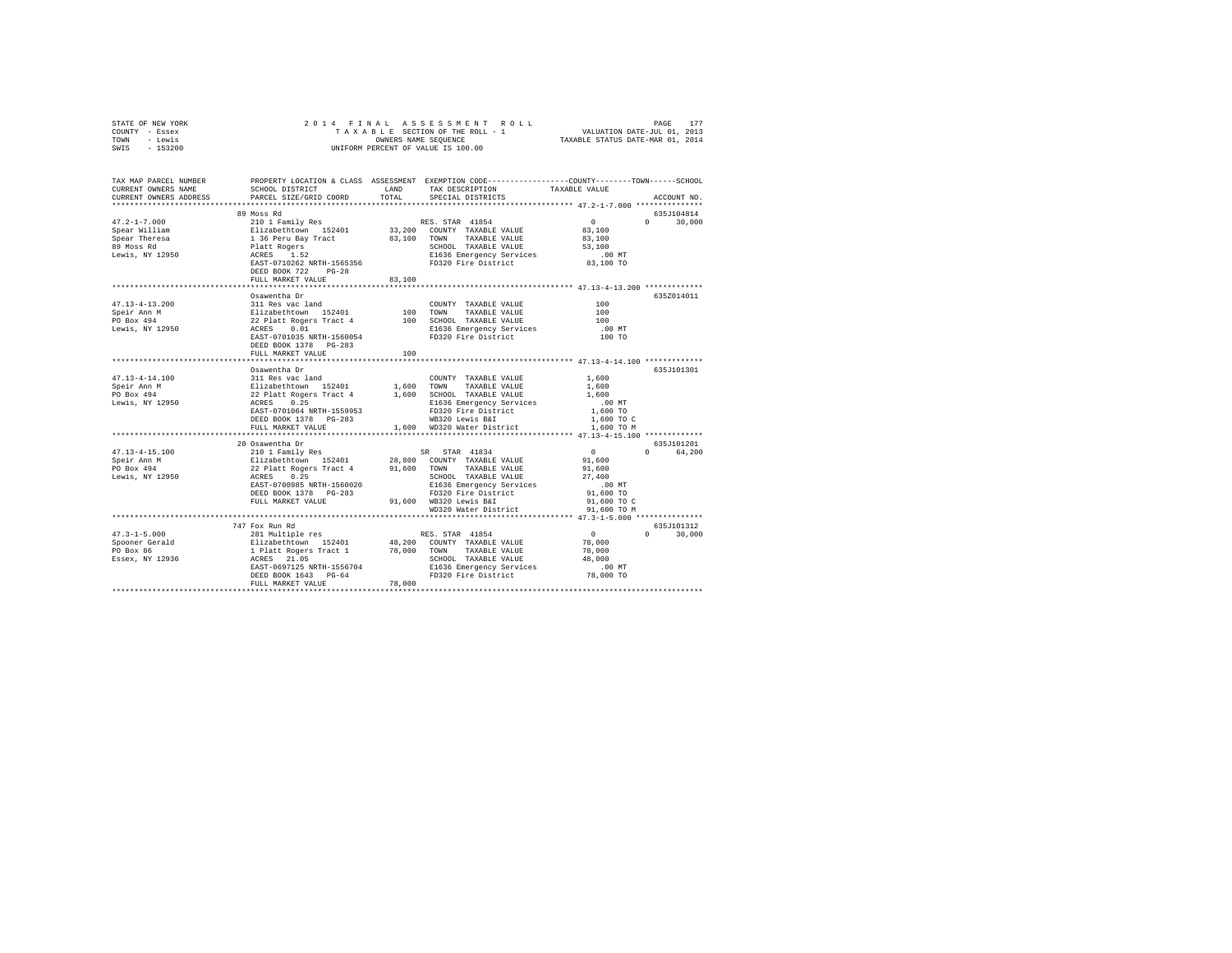| STATE OF NEW YORK<br>COUNTY - Essex<br>- Lewis<br>TOWN<br>SWIS<br>$-153200$                                                                                                                                                                                                                                                                                                                                               | 2014 FINAL                                                                                                                                                                                            |         | PAGE 178 A S S E S S M E N T R O L L P PAGE 178 PAGE 178 A B L E SECTION OF THE ROLL T A X A B L COLL T<br>T A X A B L E SECTION OF THE ROLL - 1 VALUATION DATE--VUL 01, 2014<br>OWNERS NAME SEQUENCE TAXABLE STATUS DATE--VAR 01, 2<br>OWNERS NAME SEQUENCE<br>UNIFORM PERCENT OF VALUE IS 100.00 |               |                    |
|---------------------------------------------------------------------------------------------------------------------------------------------------------------------------------------------------------------------------------------------------------------------------------------------------------------------------------------------------------------------------------------------------------------------------|-------------------------------------------------------------------------------------------------------------------------------------------------------------------------------------------------------|---------|----------------------------------------------------------------------------------------------------------------------------------------------------------------------------------------------------------------------------------------------------------------------------------------------------|---------------|--------------------|
|                                                                                                                                                                                                                                                                                                                                                                                                                           |                                                                                                                                                                                                       |         |                                                                                                                                                                                                                                                                                                    |               |                    |
| TAX MAP PARCEL NUMBER                                                                                                                                                                                                                                                                                                                                                                                                     |                                                                                                                                                                                                       |         | PROPERTY LOCATION & CLASS ASSESSMENT EXEMPTION CODE----------------COUNTY-------TOWN------SCHOOL                                                                                                                                                                                                   |               |                    |
| CURRENT OWNERS NAME                                                                                                                                                                                                                                                                                                                                                                                                       | SCHOOL DISTRICT                                                                                                                                                                                       | LAND    | TAX DESCRIPTION                                                                                                                                                                                                                                                                                    | TAXABLE VALUE |                    |
| CURRENT OWNERS ADDRESS                                                                                                                                                                                                                                                                                                                                                                                                    | PARCEL SIZE/GRID COORD                                                                                                                                                                                | TOTAL   | SPECIAL DISTRICTS                                                                                                                                                                                                                                                                                  |               | ACCOUNT NO.        |
|                                                                                                                                                                                                                                                                                                                                                                                                                           | 12 Fire House Ln                                                                                                                                                                                      |         |                                                                                                                                                                                                                                                                                                    |               | 635J101003         |
| $\begin{tabular}{l c c c c c} \multicolumn{3}{c}{\textbf{3D}}{\textbf{5D}}{\textbf{5D}}{\textbf{5D}}{\textbf{5D}}{\textbf{5D}}{\textbf{5D}}{\textbf{5D}}{\textbf{5D}}{\textbf{5D}}{\textbf{5D}}{\textbf{5D}}{\textbf{5D}}{\textbf{5D}}{\textbf{5D}}{\textbf{5D}}{\textbf{5D}}{\textbf{5D}}{\textbf{5D}}{\textbf{5D}}{\textbf{5D}}{\textbf{5D}}{\textbf{5D}}{\textbf{5D}}{\textbf{5D}}{\textbf{5D}}{\textbf{5D}}{\textbf{$ |                                                                                                                                                                                                       |         |                                                                                                                                                                                                                                                                                                    | $\sim$ 0      | $\Omega$<br>30,000 |
|                                                                                                                                                                                                                                                                                                                                                                                                                           |                                                                                                                                                                                                       |         |                                                                                                                                                                                                                                                                                                    | 54,800        |                    |
|                                                                                                                                                                                                                                                                                                                                                                                                                           |                                                                                                                                                                                                       |         |                                                                                                                                                                                                                                                                                                    | 54,800        |                    |
|                                                                                                                                                                                                                                                                                                                                                                                                                           |                                                                                                                                                                                                       |         | SCHOOL TAXABLE VALUE                                                                                                                                                                                                                                                                               | 24,800        |                    |
|                                                                                                                                                                                                                                                                                                                                                                                                                           |                                                                                                                                                                                                       |         | E1636 Emergency Services                                                                                                                                                                                                                                                                           | .00MT         |                    |
|                                                                                                                                                                                                                                                                                                                                                                                                                           |                                                                                                                                                                                                       |         | FD320 Fire District                                                                                                                                                                                                                                                                                | 54,800 TO     |                    |
|                                                                                                                                                                                                                                                                                                                                                                                                                           |                                                                                                                                                                                                       |         |                                                                                                                                                                                                                                                                                                    | 54,800 TO C   |                    |
|                                                                                                                                                                                                                                                                                                                                                                                                                           |                                                                                                                                                                                                       |         | WD320 Water District                                                                                                                                                                                                                                                                               | 54,800 TO M   |                    |
|                                                                                                                                                                                                                                                                                                                                                                                                                           |                                                                                                                                                                                                       |         |                                                                                                                                                                                                                                                                                                    |               |                    |
|                                                                                                                                                                                                                                                                                                                                                                                                                           | 4 Osawentha Dr                                                                                                                                                                                        |         |                                                                                                                                                                                                                                                                                                    |               | 635J101802         |
| 47.13-4-10.000                                                                                                                                                                                                                                                                                                                                                                                                            | 210 1 Family Res                                                                                                                                                                                      |         | COUNTY TAXABLE VALUE                                                                                                                                                                                                                                                                               | 120,600       |                    |
| St Dennis Mark                                                                                                                                                                                                                                                                                                                                                                                                            |                                                                                                                                                                                                       |         |                                                                                                                                                                                                                                                                                                    | 120,600       |                    |
| 5154 Wetlands Dr<br>Raleigh, NC 27610                                                                                                                                                                                                                                                                                                                                                                                     |                                                                                                                                                                                                       |         |                                                                                                                                                                                                                                                                                                    | 120,600       |                    |
|                                                                                                                                                                                                                                                                                                                                                                                                                           |                                                                                                                                                                                                       |         |                                                                                                                                                                                                                                                                                                    | .00MT         |                    |
|                                                                                                                                                                                                                                                                                                                                                                                                                           | EAST-0701311 NRTH-1559888                                                                                                                                                                             |         | FD320 Fire District                                                                                                                                                                                                                                                                                | 120,600 TO    |                    |
|                                                                                                                                                                                                                                                                                                                                                                                                                           |                                                                                                                                                                                                       |         | WB320 Lewis B&I                                                                                                                                                                                                                                                                                    | 120,600 TO C  |                    |
|                                                                                                                                                                                                                                                                                                                                                                                                                           | FULL MARKET VALUE                                                                                                                                                                                     |         | 120,600 WD320 Water District                                                                                                                                                                                                                                                                       | 120,600 TO M  |                    |
|                                                                                                                                                                                                                                                                                                                                                                                                                           | 604 Fox Run Rd                                                                                                                                                                                        |         |                                                                                                                                                                                                                                                                                                    |               | 635J104907         |
| $47.3 - 1 - 18.000$                                                                                                                                                                                                                                                                                                                                                                                                       | 314 Rural vac<10                                                                                                                                                                                      |         | COUNTY TAXABLE VALUE                                                                                                                                                                                                                                                                               | 23,000        |                    |
|                                                                                                                                                                                                                                                                                                                                                                                                                           |                                                                                                                                                                                                       |         |                                                                                                                                                                                                                                                                                                    | 23,000        |                    |
|                                                                                                                                                                                                                                                                                                                                                                                                                           | Elizabeth<br>town 152401 23,000 TOWN TAXABLE VALUE 33 Platt Rogers Tract 4 23,000 SCHOOL TAXABLE VALUE ACRES<br>ACRES 2.50 E1536 Remergency Services<br>EAST-0696399 NRTH-1552742 ED320 Fire District |         |                                                                                                                                                                                                                                                                                                    | 23,000        |                    |
|                                                                                                                                                                                                                                                                                                                                                                                                                           |                                                                                                                                                                                                       |         | E1636 Emergency Services                                                                                                                                                                                                                                                                           | $.00$ MT      |                    |
|                                                                                                                                                                                                                                                                                                                                                                                                                           |                                                                                                                                                                                                       |         | FD320 Fire District                                                                                                                                                                                                                                                                                | 23,000 TO     |                    |
|                                                                                                                                                                                                                                                                                                                                                                                                                           | DEED BOOK 1720 PG-176                                                                                                                                                                                 |         |                                                                                                                                                                                                                                                                                                    |               |                    |
|                                                                                                                                                                                                                                                                                                                                                                                                                           | FULL MARKET VALUE                                                                                                                                                                                     | 23,000  |                                                                                                                                                                                                                                                                                                    |               |                    |
|                                                                                                                                                                                                                                                                                                                                                                                                                           |                                                                                                                                                                                                       |         |                                                                                                                                                                                                                                                                                                    |               |                    |
|                                                                                                                                                                                                                                                                                                                                                                                                                           | 59 Old Military Ln                                                                                                                                                                                    |         |                                                                                                                                                                                                                                                                                                    |               | 635J104815         |
| $55.2 - 1 - 42.000$                                                                                                                                                                                                                                                                                                                                                                                                       | 240 Rural res                                                                                                                                                                                         |         | COUNTY TAXABLE VALUE                                                                                                                                                                                                                                                                               | 164,500       |                    |
|                                                                                                                                                                                                                                                                                                                                                                                                                           |                                                                                                                                                                                                       |         | 83,700 TOWN TAXABLE VALUE                                                                                                                                                                                                                                                                          | 164,500       |                    |
|                                                                                                                                                                                                                                                                                                                                                                                                                           |                                                                                                                                                                                                       |         | 164,500 SCHOOL TAXABLE VALUE                                                                                                                                                                                                                                                                       | 164,500       |                    |
|                                                                                                                                                                                                                                                                                                                                                                                                                           |                                                                                                                                                                                                       |         | E1636 Emergency Services<br>FD320 Fire District                                                                                                                                                                                                                                                    | $.00$ MT      |                    |
| Stearn Robert<br>2011 - Elizabethiown 152401<br>200 Tabernacle Rd Apt 16B<br>200 Tabernacle Rd Apt 16B<br>202 Black Mountain, NC 28711<br>2021 - 2021 EAST-0685080 NRTH-1544158                                                                                                                                                                                                                                           |                                                                                                                                                                                                       |         |                                                                                                                                                                                                                                                                                                    | 164,500 TO    |                    |
|                                                                                                                                                                                                                                                                                                                                                                                                                           | DEED BOOK 1662 PG-19                                                                                                                                                                                  |         |                                                                                                                                                                                                                                                                                                    |               |                    |
|                                                                                                                                                                                                                                                                                                                                                                                                                           | FULL MARKET VALUE                                                                                                                                                                                     | 164,500 |                                                                                                                                                                                                                                                                                                    |               |                    |
|                                                                                                                                                                                                                                                                                                                                                                                                                           | 217 Moss Rd                                                                                                                                                                                           |         |                                                                                                                                                                                                                                                                                                    |               | 635Z003008         |
| $38.4 - 1 - 5.200$                                                                                                                                                                                                                                                                                                                                                                                                        | 210 1 Family Res                                                                                                                                                                                      |         | RES. STAR 41854                                                                                                                                                                                                                                                                                    | $\sim$ 0      | $0 \t 30,000$      |
|                                                                                                                                                                                                                                                                                                                                                                                                                           |                                                                                                                                                                                                       |         |                                                                                                                                                                                                                                                                                                    | 86,600        |                    |
|                                                                                                                                                                                                                                                                                                                                                                                                                           |                                                                                                                                                                                                       |         |                                                                                                                                                                                                                                                                                                    | 86,600        |                    |
|                                                                                                                                                                                                                                                                                                                                                                                                                           |                                                                                                                                                                                                       |         |                                                                                                                                                                                                                                                                                                    | 56,600        |                    |
|                                                                                                                                                                                                                                                                                                                                                                                                                           |                                                                                                                                                                                                       |         |                                                                                                                                                                                                                                                                                                    | $.00$ MT      |                    |
|                                                                                                                                                                                                                                                                                                                                                                                                                           |                                                                                                                                                                                                       |         |                                                                                                                                                                                                                                                                                                    | 86,600 TO     |                    |
|                                                                                                                                                                                                                                                                                                                                                                                                                           | FULL MARKET VALUE                                                                                                                                                                                     | 86,600  |                                                                                                                                                                                                                                                                                                    |               |                    |
|                                                                                                                                                                                                                                                                                                                                                                                                                           |                                                                                                                                                                                                       |         |                                                                                                                                                                                                                                                                                                    |               |                    |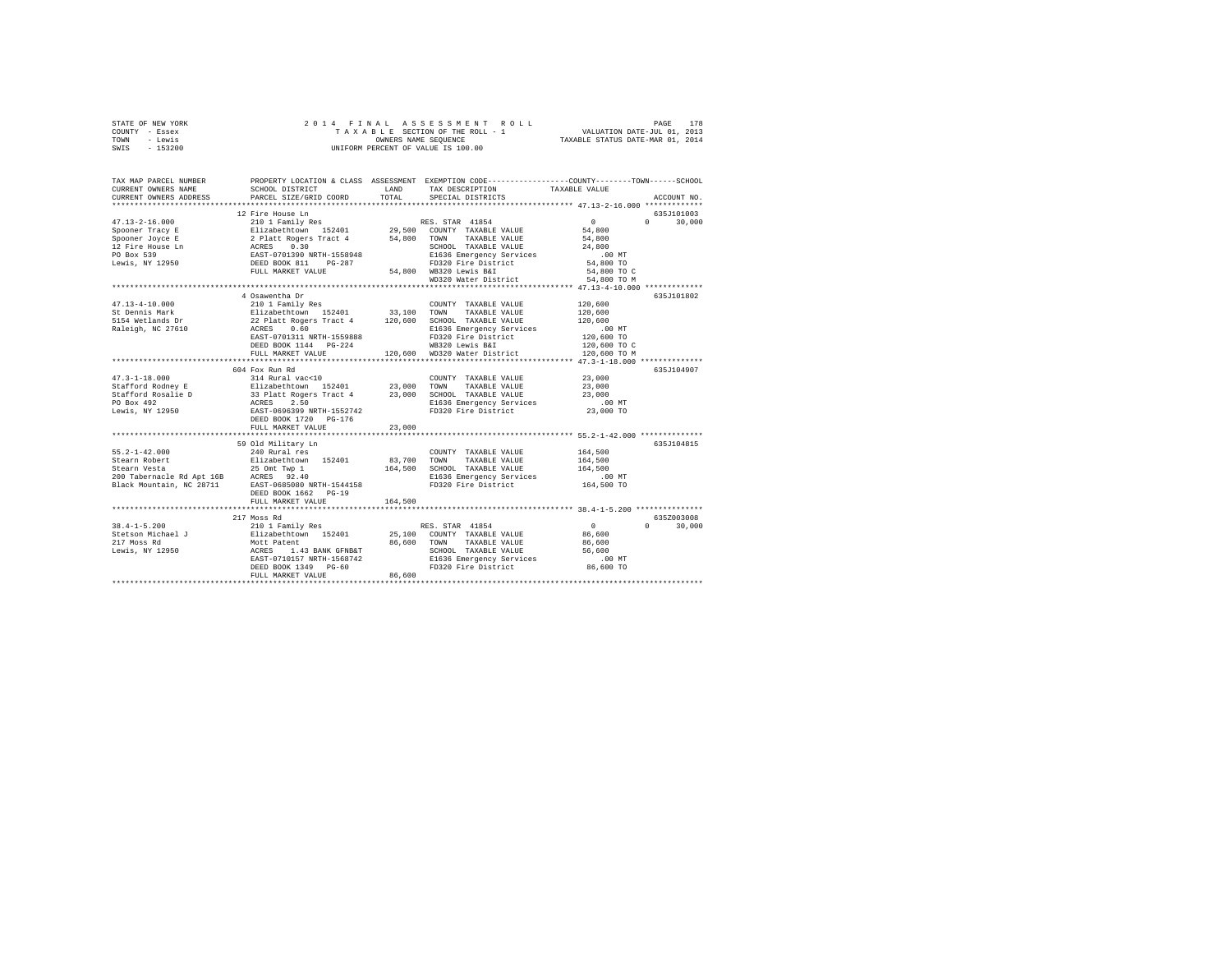| STATE OF NEW YORK<br>COUNTY - Essex<br>TOWN - Lewis<br>SWIS<br>$-153200$ | 2014 FINAL                                                                                     | OWNERS NAME SEOUENCE | PAGE 179 RAGE 179<br>SECTION OF THE ROLL - 1 VALUATION DATE-JUL 01, 2013<br>SI NAME SEQUENCE 1 TAXABLE STATUS DATE-MAR 01, 2014<br>TAXABLE SECTION OF THE ROLL - 1<br>UNIFORM PERCENT OF VALUE IS 100.00 |                    |                    |
|--------------------------------------------------------------------------|------------------------------------------------------------------------------------------------|----------------------|----------------------------------------------------------------------------------------------------------------------------------------------------------------------------------------------------------|--------------------|--------------------|
| TAX MAP PARCEL NUMBER<br>CURRENT OWNERS NAME<br>CURRENT OWNERS ADDRESS   | SCHOOL DISTRICT<br>PARCEL SIZE/GRID COORD                                                      | LAND<br>TOTAL        | PROPERTY LOCATION & CLASS ASSESSMENT EXEMPTION CODE---------------COUNTY-------TOWN-----SCHOOL<br>TAX DESCRIPTION<br>SPECIAL DISTRICTS                                                                   | TAXABLE VALUE      | ACCOUNT NO.        |
|                                                                          | 83 Pulsifer Ln                                                                                 |                      |                                                                                                                                                                                                          |                    | 635J184002         |
| $47.1 - 1 - 1.200$                                                       | 270 Mfg housing                                                                                |                      | RES. STAR 41854                                                                                                                                                                                          | $\sim$ 0           | $\Omega$<br>30,000 |
| Stevens Lori A                                                           | Elizabethtown 152401<br>15 Platt Rogers Tract 4<br>1260/66 Easement<br>ACRES 1.00<br>ARES 1.00 |                      | 33,000 COUNTY TAXABLE VALUE                                                                                                                                                                              | 35,400             |                    |
| PO Box 533                                                               |                                                                                                | 35,400 TOWN          | TAXABLE VALUE                                                                                                                                                                                            | 35,400             |                    |
| Lewis, NY 12950                                                          |                                                                                                |                      | SCHOOL TAXABLE VALUE                                                                                                                                                                                     | 5,400              |                    |
|                                                                          |                                                                                                |                      | E1636 Emergency Services                                                                                                                                                                                 | $.00$ MT           |                    |
|                                                                          | EAST-0699731 NRTH-1568210<br>DEED BOOK 1144 PG-8                                               |                      | FD320 Fire District                                                                                                                                                                                      | 35,400 TO          |                    |
|                                                                          | FULL MARKET VALUE<br>************************                                                  | 35,400               |                                                                                                                                                                                                          |                    |                    |
|                                                                          | 9007 US Route 9                                                                                |                      |                                                                                                                                                                                                          |                    | 635J103909         |
| $38.3 - 1 - 33.000$                                                      | 210 1 Family Res                                                                               |                      | COUNTY TAXABLE VALUE                                                                                                                                                                                     | 95,000             |                    |
| Stone Andrew W                                                           | Elizabethtown 152401                                                                           |                      | 39,600 TOWN TAXABLE VALUE                                                                                                                                                                                | 95,000             |                    |
| 29 E Cedar St                                                            | 4 Essex Tract                                                                                  | 95,000               | SCHOOL TAXABLE VALUE                                                                                                                                                                                     | 95,000             |                    |
| Metuchen, NJ 08840                                                       | ACRES 8.00                                                                                     |                      | E1636 Emergency Services                                                                                                                                                                                 | $.00$ MT           |                    |
|                                                                          | EAST-0701821 NRTH-1569820                                                                      |                      | FD320 Fire District                                                                                                                                                                                      | 95,000 TO          |                    |
|                                                                          | DEED BOOK 1216    PG-104                                                                       |                      |                                                                                                                                                                                                          |                    |                    |
|                                                                          | FULL MARKET VALUE                                                                              | 95,000               |                                                                                                                                                                                                          |                    |                    |
|                                                                          |                                                                                                |                      |                                                                                                                                                                                                          |                    |                    |
| $38.3 - 1 - 32.000$                                                      | US Route 9<br>314 Rural vac<10                                                                 |                      |                                                                                                                                                                                                          | 11,900             | 635J103910         |
| Stone William                                                            |                                                                                                |                      | COUNTY TAXABLE VALUE<br>11,900 TOWN TAXABLE VALUE                                                                                                                                                        | 11,900             |                    |
| 29 E Cedar St                                                            | Elizabethtown 152401<br>4 Essex Tract                                                          |                      | 11,900 SCHOOL TAXABLE VALUE                                                                                                                                                                              | 11.900             |                    |
| Metuchen, NJ 08840                                                       | ACRES 2.10                                                                                     |                      | E1636 Emergency Services                                                                                                                                                                                 | $.00$ MT           |                    |
|                                                                          | EAST-0702272 NRTH-1569093                                                                      |                      | FD320 Fire District                                                                                                                                                                                      | 11,900 TO          |                    |
|                                                                          | DEED BOOK 873 PG-296                                                                           |                      |                                                                                                                                                                                                          |                    |                    |
|                                                                          | FULL MARKET VALUE                                                                              | 11,900               |                                                                                                                                                                                                          |                    |                    |
|                                                                          |                                                                                                |                      |                                                                                                                                                                                                          |                    |                    |
|                                                                          | US Route 9                                                                                     |                      |                                                                                                                                                                                                          |                    | 635J103912         |
| $38.3 - 1 - 35.000$                                                      | 322 Rural vac>10                                                                               |                      | COUNTY TAXABLE VALUE                                                                                                                                                                                     | 34,300             |                    |
| Stone William                                                            | 322 Kurai Vac210<br>Elizabethtown 152401<br>4 Essex Tract                                      |                      | 34,300 TOWN TAXABLE VALUE                                                                                                                                                                                | 34,300<br>34,300   |                    |
| 29 E Cedar St<br>Metuchen, NJ 08840                                      | ACRES 38.60                                                                                    |                      | 34,300 SCHOOL TAXABLE VALUE<br>E1636 Emergency Services                                                                                                                                                  | $.00$ MT           |                    |
|                                                                          | EAST-0701221 NRTH-1569931                                                                      |                      | FD320 Fire District                                                                                                                                                                                      | 34,300 TO          |                    |
|                                                                          | DEED BOOK 873 PG-296                                                                           |                      |                                                                                                                                                                                                          |                    |                    |
|                                                                          | FULL MARKET VALUE                                                                              | 34,300               |                                                                                                                                                                                                          |                    |                    |
|                                                                          |                                                                                                |                      |                                                                                                                                                                                                          |                    |                    |
|                                                                          | 328 Blood Hill Rd                                                                              |                      |                                                                                                                                                                                                          |                    | 635J103610         |
| $46.4 - 1 - 24.000$                                                      | 281 Multiple res                                                                               |                      | RES. STAR 41854                                                                                                                                                                                          | $\sim$ 0           | $0 \t 30.000$      |
| stretch Hollis<br>Kerr Douglas<br>328 Blood Hill Rd                      | Elizabethtown 152401 93,100 COUNTY TAXABLE VALUE                                               |                      |                                                                                                                                                                                                          | 352,800            |                    |
|                                                                          | 24 Platt Rogers Tract 4                                                                        |                      | 352,800 TOWN TAXABLE VALUE<br>SCHOOL TAXABLE VALUE                                                                                                                                                       | 352,800<br>322,800 |                    |
|                                                                          |                                                                                                |                      | E1636 Emergency Services                                                                                                                                                                                 | $.00$ MT           |                    |
|                                                                          | DEED BOOK 1676 PG-73                                                                           |                      | FD320 Fire District                                                                                                                                                                                      | 352,800 TO         |                    |
|                                                                          | FULL MARKET VALUE                                                                              | 352,800              |                                                                                                                                                                                                          |                    |                    |
|                                                                          |                                                                                                |                      |                                                                                                                                                                                                          |                    |                    |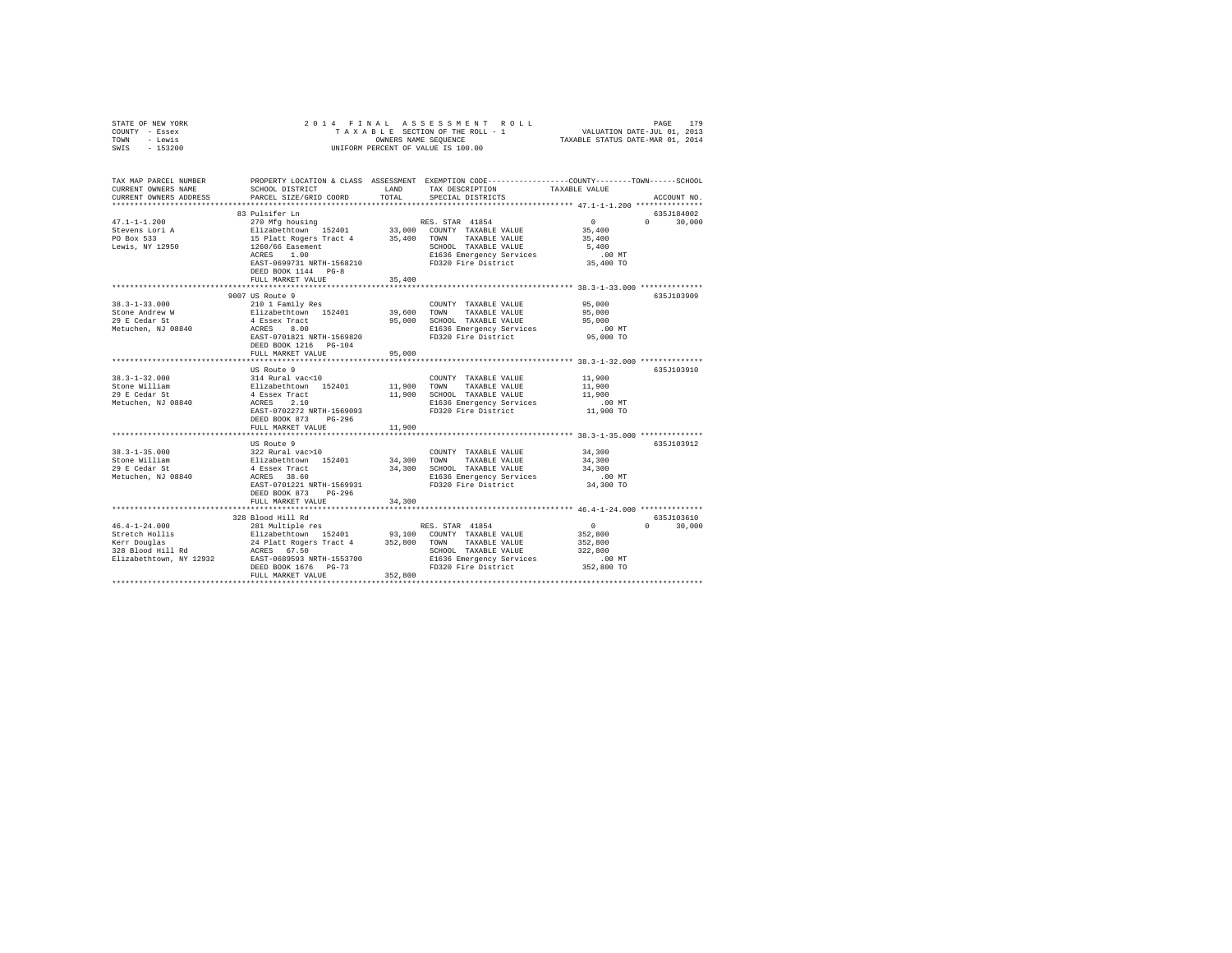| STATE OF NEW YORK                                                                                                                                                                                                                                                                                                                                                                                                                                                                  |                                                                                                                                                                                                                      |         |                                              |                                                   |               |
|------------------------------------------------------------------------------------------------------------------------------------------------------------------------------------------------------------------------------------------------------------------------------------------------------------------------------------------------------------------------------------------------------------------------------------------------------------------------------------|----------------------------------------------------------------------------------------------------------------------------------------------------------------------------------------------------------------------|---------|----------------------------------------------|---------------------------------------------------|---------------|
| COUNTY - Essex                                                                                                                                                                                                                                                                                                                                                                                                                                                                     |                                                                                                                                                                                                                      |         |                                              |                                                   |               |
| TOWN - Lewis                                                                                                                                                                                                                                                                                                                                                                                                                                                                       |                                                                                                                                                                                                                      |         |                                              |                                                   |               |
| SWIS - 153200                                                                                                                                                                                                                                                                                                                                                                                                                                                                      |                                                                                                                                                                                                                      |         |                                              |                                                   |               |
|                                                                                                                                                                                                                                                                                                                                                                                                                                                                                    |                                                                                                                                                                                                                      |         |                                              |                                                   |               |
|                                                                                                                                                                                                                                                                                                                                                                                                                                                                                    |                                                                                                                                                                                                                      |         |                                              |                                                   |               |
| TAX MAP PARCEL NUMBER PROPERTY LOCATION & CLASS ASSESSMENT EXEMPTION CODE---------------COUNTY-------TOWN------SCHOOL                                                                                                                                                                                                                                                                                                                                                              |                                                                                                                                                                                                                      |         |                                              |                                                   |               |
| CURRENT OWNERS NAME<br>CURRENT OWNERS ADDRESS                                                                                                                                                                                                                                                                                                                                                                                                                                      | SCHOOL DISTRICT                        LAND         TAX DESCRIPTION                   TAXABLE VALUE<br>PARCEL SIZE/GRID COORD TOTAL                                                                                  |         | SPECIAL DISTRICTS                            |                                                   | ACCOUNT NO.   |
|                                                                                                                                                                                                                                                                                                                                                                                                                                                                                    |                                                                                                                                                                                                                      |         |                                              |                                                   |               |
|                                                                                                                                                                                                                                                                                                                                                                                                                                                                                    | 457 Stowersville Rd                                                                                                                                                                                                  |         |                                              |                                                   | 635J102001    |
|                                                                                                                                                                                                                                                                                                                                                                                                                                                                                    |                                                                                                                                                                                                                      |         |                                              | 56,800                                            |               |
|                                                                                                                                                                                                                                                                                                                                                                                                                                                                                    |                                                                                                                                                                                                                      |         |                                              |                                                   |               |
|                                                                                                                                                                                                                                                                                                                                                                                                                                                                                    |                                                                                                                                                                                                                      |         | TAXABLE VALUE 56,800<br>TAXABLE VALUE 56,800 |                                                   |               |
| $\begin{tabular}{l c c c c} \multicolumn{3}{c}{\textbf{4:1-2-38.000}} & \multicolumn{3}{c}{\textbf{4:2-38.000}} & \multicolumn{3}{c}{\textbf{4:2-38.000}} & \multicolumn{3}{c}{\textbf{5:2-38.000}} & \multicolumn{3}{c}{\textbf{5:2-38.000}} & \multicolumn{3}{c}{\textbf{5:200}} & \multicolumn{3}{c}{\textbf{5:200}} & \multicolumn{3}{c}{\textbf{5:200}} & \multicolumn{3}{c}{\textbf{5:20$                                                                                    |                                                                                                                                                                                                                      |         |                                              | $.00$ MT                                          |               |
|                                                                                                                                                                                                                                                                                                                                                                                                                                                                                    |                                                                                                                                                                                                                      |         |                                              | 56,800 TO                                         |               |
|                                                                                                                                                                                                                                                                                                                                                                                                                                                                                    |                                                                                                                                                                                                                      |         |                                              | 56,800 TO C                                       |               |
|                                                                                                                                                                                                                                                                                                                                                                                                                                                                                    |                                                                                                                                                                                                                      |         |                                              | 56,800 TO M                                       |               |
|                                                                                                                                                                                                                                                                                                                                                                                                                                                                                    |                                                                                                                                                                                                                      |         |                                              |                                                   |               |
|                                                                                                                                                                                                                                                                                                                                                                                                                                                                                    | 226 Hulbert Rd                                                                                                                                                                                                       |         |                                              |                                                   | 635J192002    |
| $47.2 - 1 - 33.200$                                                                                                                                                                                                                                                                                                                                                                                                                                                                | 270 Mfg housing                                                                                                                                                                                                      |         | COUNTY TAXABLE VALUE 70,500                  |                                                   |               |
| Stringham Sherman W<br>4 Divine Acres<br>West Chazy, NY 12992                                                                                                                                                                                                                                                                                                                                                                                                                      | 210 May invising 152401 132,200 TOWN TAXABLE VALUE<br>38 Platt Rogers 70,500 SCHOOL TAXABLE VALUE<br>ACRES 13.45 70,500 SCHOOL TAXABLE VALUE<br>RATE-0717907 NETH-1562038 FD320 Fire District<br>FD320 Fire District |         |                                              | 70,500                                            |               |
|                                                                                                                                                                                                                                                                                                                                                                                                                                                                                    |                                                                                                                                                                                                                      |         |                                              | 70,500                                            |               |
|                                                                                                                                                                                                                                                                                                                                                                                                                                                                                    |                                                                                                                                                                                                                      |         |                                              | 00 MT.<br>70,500 TO                               |               |
|                                                                                                                                                                                                                                                                                                                                                                                                                                                                                    |                                                                                                                                                                                                                      |         |                                              |                                                   |               |
|                                                                                                                                                                                                                                                                                                                                                                                                                                                                                    | DEED BOOK 1056 PG-345                                                                                                                                                                                                |         |                                              |                                                   |               |
|                                                                                                                                                                                                                                                                                                                                                                                                                                                                                    | FULL MARKET VALUE                                                                                                                                                                                                    | 70,500  |                                              |                                                   |               |
|                                                                                                                                                                                                                                                                                                                                                                                                                                                                                    |                                                                                                                                                                                                                      |         |                                              |                                                   |               |
|                                                                                                                                                                                                                                                                                                                                                                                                                                                                                    | 8793 US Route 9                                                                                                                                                                                                      |         |                                              |                                                   | 635J103413    |
|                                                                                                                                                                                                                                                                                                                                                                                                                                                                                    |                                                                                                                                                                                                                      |         |                                              | $\begin{smallmatrix}&&0\142,600\end{smallmatrix}$ | $0 \t 30,000$ |
|                                                                                                                                                                                                                                                                                                                                                                                                                                                                                    |                                                                                                                                                                                                                      |         |                                              |                                                   |               |
|                                                                                                                                                                                                                                                                                                                                                                                                                                                                                    |                                                                                                                                                                                                                      |         |                                              |                                                   |               |
|                                                                                                                                                                                                                                                                                                                                                                                                                                                                                    |                                                                                                                                                                                                                      |         |                                              |                                                   |               |
|                                                                                                                                                                                                                                                                                                                                                                                                                                                                                    |                                                                                                                                                                                                                      |         |                                              |                                                   |               |
|                                                                                                                                                                                                                                                                                                                                                                                                                                                                                    |                                                                                                                                                                                                                      |         |                                              |                                                   |               |
|                                                                                                                                                                                                                                                                                                                                                                                                                                                                                    | EAST-0701123 NRTH-1564846<br>DEED BOOK 1153 PG-105                                                                                                                                                                   |         |                                              |                                                   |               |
|                                                                                                                                                                                                                                                                                                                                                                                                                                                                                    | FULL MARKET VALUE                                                                                                                                                                                                    | 142,600 |                                              |                                                   |               |
|                                                                                                                                                                                                                                                                                                                                                                                                                                                                                    |                                                                                                                                                                                                                      |         |                                              |                                                   |               |
|                                                                                                                                                                                                                                                                                                                                                                                                                                                                                    | 8848 US Route 9                                                                                                                                                                                                      |         |                                              |                                                   | 635J101508    |
|                                                                                                                                                                                                                                                                                                                                                                                                                                                                                    |                                                                                                                                                                                                                      |         |                                              |                                                   |               |
|                                                                                                                                                                                                                                                                                                                                                                                                                                                                                    |                                                                                                                                                                                                                      |         |                                              |                                                   |               |
|                                                                                                                                                                                                                                                                                                                                                                                                                                                                                    |                                                                                                                                                                                                                      |         |                                              |                                                   |               |
|                                                                                                                                                                                                                                                                                                                                                                                                                                                                                    |                                                                                                                                                                                                                      |         |                                              |                                                   |               |
|                                                                                                                                                                                                                                                                                                                                                                                                                                                                                    |                                                                                                                                                                                                                      |         |                                              |                                                   |               |
|                                                                                                                                                                                                                                                                                                                                                                                                                                                                                    |                                                                                                                                                                                                                      |         |                                              |                                                   |               |
| $\begin{tabular}{lcccc} 47.1-2-3.000 & \text{   } & \text{   } & \text{   } & \text{   } & \text{   } & \text{   } & \text{   } & \text{   } & \text{   } & \text{   } & \text{   } & \text{   } & \text{   } & \text{   } & \text{   } & \text{   } & \text{   } & \text{   } & \text{   } & \text{   } & \text{   } & \text{   } & \text{   } & \text{   } & \text{   } & \text{   } & \text{   } & \text{   } & \text{   } & \text{   } & \text{   } & \text{   } & \text{   }$ |                                                                                                                                                                                                                      |         |                                              |                                                   |               |
|                                                                                                                                                                                                                                                                                                                                                                                                                                                                                    |                                                                                                                                                                                                                      |         |                                              |                                                   |               |
|                                                                                                                                                                                                                                                                                                                                                                                                                                                                                    | 8844 US Route 9                                                                                                                                                                                                      |         |                                              |                                                   | 635J103503    |
|                                                                                                                                                                                                                                                                                                                                                                                                                                                                                    |                                                                                                                                                                                                                      |         |                                              |                                                   |               |
|                                                                                                                                                                                                                                                                                                                                                                                                                                                                                    |                                                                                                                                                                                                                      |         |                                              |                                                   |               |
|                                                                                                                                                                                                                                                                                                                                                                                                                                                                                    |                                                                                                                                                                                                                      |         |                                              |                                                   |               |
|                                                                                                                                                                                                                                                                                                                                                                                                                                                                                    |                                                                                                                                                                                                                      |         |                                              |                                                   |               |
|                                                                                                                                                                                                                                                                                                                                                                                                                                                                                    |                                                                                                                                                                                                                      |         |                                              |                                                   |               |
|                                                                                                                                                                                                                                                                                                                                                                                                                                                                                    |                                                                                                                                                                                                                      |         |                                              |                                                   |               |
|                                                                                                                                                                                                                                                                                                                                                                                                                                                                                    |                                                                                                                                                                                                                      |         |                                              |                                                   |               |
|                                                                                                                                                                                                                                                                                                                                                                                                                                                                                    |                                                                                                                                                                                                                      |         |                                              |                                                   |               |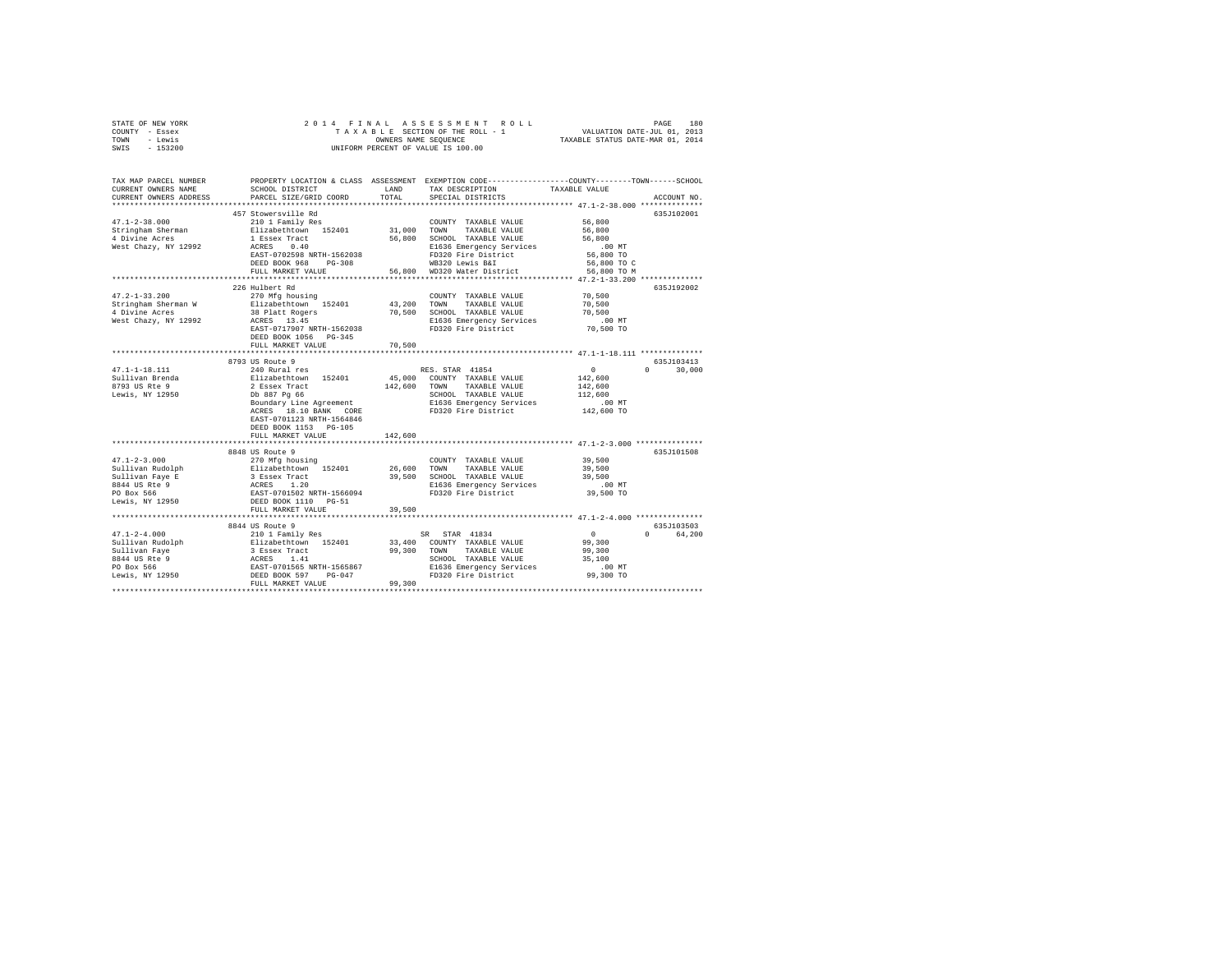| STATE OF NEW YORK      |                                                                          |         | 2014 FINAL ASSESSMENT ROLL                      | PAGE                                                                                            | 181         |
|------------------------|--------------------------------------------------------------------------|---------|-------------------------------------------------|-------------------------------------------------------------------------------------------------|-------------|
| COUNTY - Essex         |                                                                          |         |                                                 | TAXABLE SECTION OF THE ROLL - 1 VALUATION DATE-JUL 01, 2013                                     |             |
| TOWN<br>- Lewis        |                                                                          |         |                                                 | OWNERS NAME SEQUENCE TAXABLE STATUS DATE-MAR 01, 2014                                           |             |
| SWIS - 153200          |                                                                          |         | UNIFORM PERCENT OF VALUE IS 100.00              |                                                                                                 |             |
|                        |                                                                          |         |                                                 |                                                                                                 |             |
|                        |                                                                          |         |                                                 |                                                                                                 |             |
|                        |                                                                          |         |                                                 |                                                                                                 |             |
| TAX MAP PARCEL NUMBER  |                                                                          |         |                                                 | PROPERTY LOCATION & CLASS ASSESSMENT EXEMPTION CODE----------------COUNTY-------TOWN-----SCHOOL |             |
| CURRENT OWNERS NAME    | SCHOOL DISTRICT                                                          |         | LAND TAX DESCRIPTION TAXABLE VALUE              |                                                                                                 |             |
| CURRENT OWNERS ADDRESS | PARCEL SIZE/GRID COORD TOTAL SPECIAL DISTRICTS                           |         |                                                 |                                                                                                 | ACCOUNT NO. |
|                        |                                                                          |         |                                                 |                                                                                                 |             |
|                        | 9064 US Route 9                                                          |         |                                                 |                                                                                                 | 635J100307  |
| $38.3 - 1 - 12.000$    | 210 1 Family Res                                                         |         | COUNTY TAXABLE VALUE 87,900                     |                                                                                                 |             |
| Sullivan Rudy          | Elizabethtown 152401 26,600 TOWN                                         |         | TAXABLE VALUE 87,900                            |                                                                                                 |             |
| 9064 US Rte 9          | 11 Essex Tract                                                           |         | 87,900 SCHOOL TAXABLE VALUE                     | 87,900                                                                                          |             |
| PO Box 566             | ACRES 0.37                                                               |         |                                                 | .00 MT                                                                                          |             |
|                        | EAST-0702425 NRTH-1571103                                                |         | E1636 Emergency Services<br>FD320 Fire District | 87,900 TO                                                                                       |             |
| Lewis, NY 12950        |                                                                          |         |                                                 |                                                                                                 |             |
|                        | DEED BOOK 1216 PG-233                                                    |         |                                                 |                                                                                                 |             |
|                        | FULL MARKET VALUE                                                        | 87.900  |                                                 |                                                                                                 |             |
|                        |                                                                          |         |                                                 |                                                                                                 | 635.T101203 |
|                        | 303 Roscoe Rd                                                            |         |                                                 |                                                                                                 |             |
|                        | 55.2-1-41.000 210 1 Family Res                                           |         | COUNTY TAXABLE VALUE                            | 227,500                                                                                         |             |
|                        | Sullivan-Owomoyela Joan M Elizabethtown 152401 50,000 TOWN TAXABLE VALUE |         |                                                 | 227,500                                                                                         |             |
|                        |                                                                          |         |                                                 | 227,500                                                                                         |             |
|                        |                                                                          |         | E1636 Emergency Services<br>FD320 Fire District | $.00$ MT                                                                                        |             |
|                        | ACRES 1.50                                                               |         |                                                 | 227,500 TO                                                                                      |             |
|                        | EAST-0687278 NRTH-1544000                                                |         |                                                 |                                                                                                 |             |
|                        | DEED BOOK 1413 PG-115                                                    |         |                                                 |                                                                                                 |             |
|                        | FULL MARKET VALUE                                                        | 227,500 |                                                 |                                                                                                 |             |
|                        |                                                                          |         |                                                 |                                                                                                 |             |
|                        | Seventy Ln                                                               |         |                                                 |                                                                                                 | 635.T104914 |
| $46.2 - 1 - 16.000$    | 314 Rural vac<10                                                         |         | COUNTY TAXABLE VALUE                            | 21,900                                                                                          |             |
| Sulzer Simon           | Elizabethtown 152401 21,900 TOWN TAXABLE VALUE                           |         |                                                 | 21,900                                                                                          |             |
| PO Box 1               | 17 Platt Rogers Tract 4 21,900                                           |         | SCHOOL TAXABLE VALUE                            | 21,900                                                                                          |             |
| Hartford, NY 12838     | ACRES 1.40                                                               |         | E1636 Emergency Services .00 MT                 |                                                                                                 |             |
|                        | EAST-0690759 NRTH-1566280                                                |         | FD320 Fire District 21,900 TO                   |                                                                                                 |             |
|                        | DEED BOOK 464 PG-152                                                     |         |                                                 |                                                                                                 |             |
|                        | FULL MARKET VALUE                                                        | 21,900  |                                                 |                                                                                                 |             |
|                        |                                                                          |         |                                                 |                                                                                                 |             |
|                        | 148 Muzzy Rd                                                             |         |                                                 |                                                                                                 | 635J102613  |
|                        |                                                                          |         |                                                 |                                                                                                 |             |

47.1-1-47.111 210 1 Family Res RES. STAR 41854 0 0 30,000 Sumner Leonard A Elizabethtown 152401 38,500 COUNTY TAXABLE VALUE 102,500 Sumner April L 14 Platt Rogers Tract 4 102,500 TOWN TAXABLE VALUE 102,500

148 Muzzy Rd 1076/140 B Line Agrmnt SCHOOL TAXABLE VALUE 72,500 Elizabethtown, NY 12932 ACRES 6.67 E1636 Emergency Services .00 MT EAST-0698199 NRTH-1562012 FD320 Fire District 102,500 TO DEED BOOK 1108 PG-222 FULL MARKET VALUE 102,500 \*\*\*\*\*\*\*\*\*\*\*\*\*\*\*\*\*\*\*\*\*\*\*\*\*\*\*\*\*\*\*\*\*\*\*\*\*\*\*\*\*\*\*\*\*\*\*\*\*\*\*\*\*\*\*\*\*\*\*\*\*\*\*\*\*\*\*\*\*\*\*\*\*\*\*\*\*\*\*\*\*\*\*\*\*\*\*\*\*\*\*\*\*\*\*\*\*\*\*\*\*\*\* 38.4-1-29.000 \*\*\*\*\*\*\*\*\*\*\*\*\*\* 332 Moss Rd 635J104915

FULL MARKET VALUE 97,800 \*\*\*\*\*\*\*\*\*\*\*\*\*\*\*\*\*\*\*\*\*\*\*\*\*\*\*\*\*\*\*\*\*\*\*\*\*\*\*\*\*\*\*\*\*\*\*\*\*\*\*\*\*\*\*\*\*\*\*\*\*\*\*\*\*\*\*\*\*\*\*\*\*\*\*\*\*\*\*\*\*\*\*\*\*\*\*\*\*\*\*\*\*\*\*\*\*\*\*\*\*\*\*\*\*\*\*\*\*\*\*\*\*\*\*\*\*\*\*\*\*\*\*\*\*\*\*\*\*\*\*\*

38.4-1-29.000 210 1 Family Res COUNTY TAXABLE VALUE 97,800 Surkis Family Trust Elizabethtown 152401 36,300 TOWN TAXABLE VALUE 97,800 156 Archer Dr 2 Peru Bay Tract 97,800 SCHOOL TAXABLE VALUE 97,800 Santa Cruz, CA 95060 ACRES 4.30 E1636 Emergency Services .00 MT EAST-0713006 NRTH-1567613 FD320 Fire District 97,800 TO DEED BOOK 1222 PG-299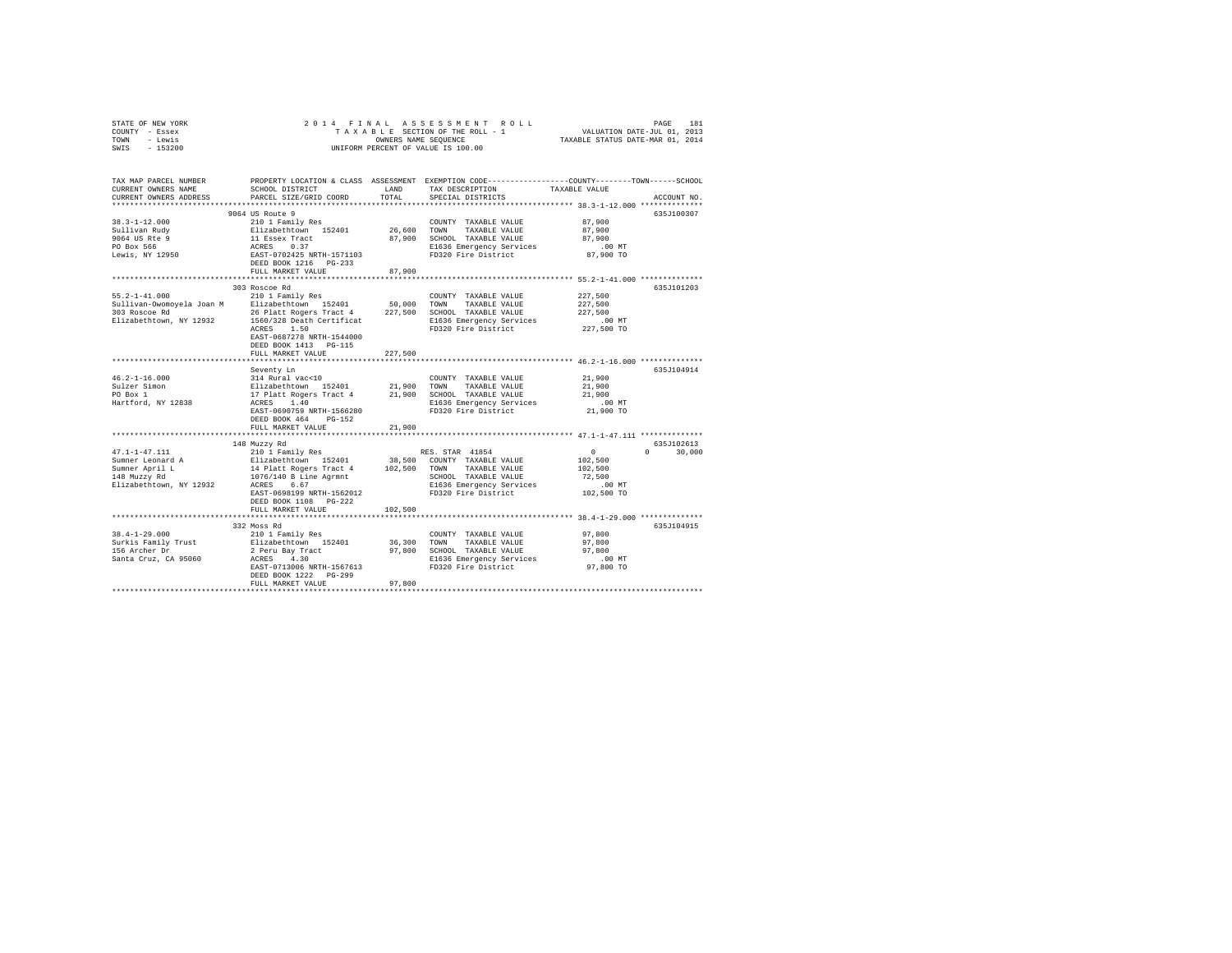| STATE OF NEW YORK<br>COUNTY - Essex<br>TOWN - Lewis<br>SWIS - 153200                                                                                                   | OWNERS NAME SEQUENCE<br>UNIFORM PERCENT OF VALUE IS 100.00                                                                                                                                                                                                                                                                                                                                                                                           |             |                                                                                                               |                                                                                      |                        |
|------------------------------------------------------------------------------------------------------------------------------------------------------------------------|------------------------------------------------------------------------------------------------------------------------------------------------------------------------------------------------------------------------------------------------------------------------------------------------------------------------------------------------------------------------------------------------------------------------------------------------------|-------------|---------------------------------------------------------------------------------------------------------------|--------------------------------------------------------------------------------------|------------------------|
| TAX MAP PARCEL NUMBER PROPERTY LOCATION & CLASS ASSESSMENT EXEMPTION CODE---------------COUNTY-------TOWN------SCHOOL<br>CURRENT OWNERS NAME<br>CURRENT OWNERS ADDRESS | SCHOOL DISTRICT LAND<br>PARCEL SIZE/GRID COORD                                                                                                                                                                                                                                                                                                                                                                                                       | TOTAL       | TAX DESCRIPTION<br>SPECIAL DISTRICTS                                                                          | TAXABLE VALUE                                                                        | ACCOUNT NO.            |
|                                                                                                                                                                        | 458 Deerhead-Reber Rd                                                                                                                                                                                                                                                                                                                                                                                                                                |             |                                                                                                               |                                                                                      | 635Z001007             |
| $38.4 - 1 - 12.400$<br>Sussey Robert J<br>PO Box 466<br>Lewis, NY 12950                                                                                                | 458 Decread-Reber KG RES. STAR 41854<br>Elizabethcoven 152401 85,300 COUNTY TAXABLE VALUE<br>24 & 25 Peru Bay Tract 90,200 COWNT TAXABLE VALUE<br>24 & 25 Peru Bay Tract 90,200 TOWN TAXABLE VALUE<br>RESE 3.28 BANKISTRASG SCHOOL TAX<br>FULL MARKET VALUE                                                                                                                                                                                          | 90,200      |                                                                                                               | $\sim$ 0<br>90, 200<br>90,200<br>60,200<br>$.00$ MT<br>90,200 TO                     | $0 \t 30,000$          |
|                                                                                                                                                                        |                                                                                                                                                                                                                                                                                                                                                                                                                                                      |             |                                                                                                               |                                                                                      |                        |
|                                                                                                                                                                        | 8150 US Route 9                                                                                                                                                                                                                                                                                                                                                                                                                                      |             |                                                                                                               |                                                                                      | 635J105001             |
| $56.1 - 2 - 26.000$<br>Sweatt Robert R<br>Sweatt Ellen M<br>PO Box 471<br>Elizabethtown, NY 12932                                                                      | 210 1 Family Res<br>Elizabethtown 152401 40,000 COUNTY TAXABLE VALUE<br>8 Platt Rogers Tract 1 99,900 TOWN TAXABLE VALUE<br>Bldg 1&2<br>6.7ac<br>ACRES 8.48<br>6.7ac<br>EAST-0700868 NRTH-1549364<br>DEED BOOK 1107 PG-236<br>FULL MARKET VALUE                                                                                                                                                                                                      | 99,900      | SR STAR 41834<br>SCHOOL TAXABLE VALUE<br>E1636 Emergency Services 6.00 MT<br>FD320 Fire District 6.099,900 TO | $\sim$ 0<br>99,900<br>99,900<br>35,700                                               | 0 64,200               |
|                                                                                                                                                                        | *****************************                                                                                                                                                                                                                                                                                                                                                                                                                        | *********** | ***************************** 56.1-2-46.210 *************                                                     |                                                                                      |                        |
| $56.1 - 2 - 46.210$<br>Sweatt Robert R<br>Sweatt Ellen M<br>PO Box 471<br>Elizabethtown, NY 12932 EAST-0698502 NRTH-1544058                                            | 7977 US Route 9<br>322 Rural vac>10<br>Elizabethtown 152401 56,000 TOWN TAXABLE-VALUE<br>Platt Rogers Tract 4 56,000 SCHOOL TAXABLE-VALUE<br>ACRES 60.00 SL636 Emergency Services<br>DEED BOOK 1480 PG-136                                                                                                                                                                                                                                           |             | COUNTY TAXABLE VALUE                                                                                          | 56,000<br>56,000<br>56,000                                                           | 635Z006006             |
|                                                                                                                                                                        | FULL MARKET VALUE                                                                                                                                                                                                                                                                                                                                                                                                                                    | 56,000      |                                                                                                               |                                                                                      |                        |
| $47.2 - 2 - 2.000$<br>Sweeney David A<br>10 Hulbert Rd<br>Westport, NY 12993                                                                                           | 10 Hulbert Rd<br>$\begin{tabular}{lllllllll} & & & & \text{SR} & \text{STAR} & 41834 \\ \text{Platt Rogers} & 152401 & 52,800 & \text{COMNT TXABLE VALUE} \\ \text{RRES} & 4,30 & 137,900 & \text{TOMNT TAXABLE VALUE} \\ \text{RRES} & 4,30 & \text{SCHOOL TAXABLE VALUE} \\ \text{LRES} & 912787 \text{ NRTH}-1562875 & \text{RISC} & \text{RISC} & \text{RACE VALUE} \\ \text{DEED BOKI 1496} & \text{D} & 147.74 & \text{R$<br>FULL MARKET VALUE | 137,900     | SCHOOL TAXABLE VALUE<br>E1636 Emergency Services<br>FD320 Fire District                                       | $\begin{array}{c}0\\137,900\end{array}$<br>137,900<br>73,700<br>.00 MT<br>137,900 TO | 635Z007003<br>0 64,200 |
|                                                                                                                                                                        |                                                                                                                                                                                                                                                                                                                                                                                                                                                      |             |                                                                                                               |                                                                                      |                        |
| $47.1 - 1 - 37.000$<br>Talesnik Kaethe<br>243 Summit Ave<br>Mt Vernon, NY 10552                                                                                        | 893 Fox Run Rd<br>240 Rural res<br>rive area and 152401 106,600 TOWN TAXABLE VALUE<br>14222 Platt Rogers Tr 4 129,100 SCHOOL TAXABLE VALUE<br>1422 Platt Rogers Tr 4 129,100 SCHOOL TAXABLE VALUE<br>ACRES 140.60<br>ACRES 140.60<br>EAST-0699390 NRTH-1560305<br>DEED BOOK 740 PG-115<br>FULL MARKET VALUE                                                                                                                                          | 129,100     | COUNTY TAXABLE VALUE<br>E1636 Emergency Services<br>FD320 Fire District                                       | 129,100<br>129,100<br>129,100<br>$.00$ MT<br>129,100 TO                              | 635J105309             |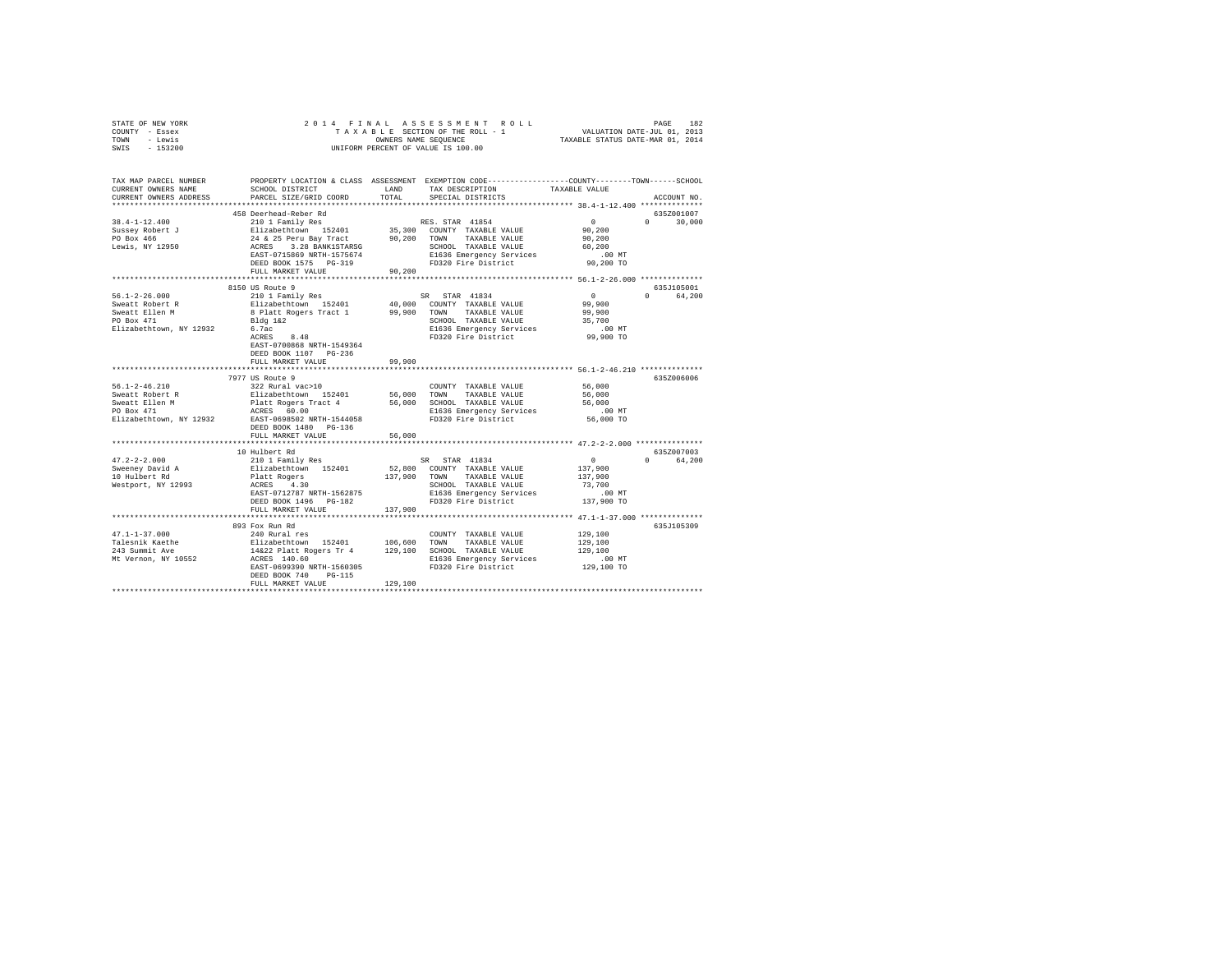| STATE OF NEW YORK |           |  |  |  | 2014 FINAL ASSESSMENT ROLL         | PAGE                             | 183 |
|-------------------|-----------|--|--|--|------------------------------------|----------------------------------|-----|
| COUNTY - Essex    |           |  |  |  | TAXABLE SECTION OF THE ROLL - 1    | VALUATION DATE-JUL 01, 2013      |     |
| TOWN              | - Lewis   |  |  |  | OWNERS NAME SEOUENCE               | TAXABLE STATUS DATE-MAR 01, 2014 |     |
| SWIS              | $-153200$ |  |  |  | UNIFORM PERCENT OF VALUE IS 100.00 |                                  |     |

| TAX MAP PARCEL NUMBER<br>CURRENT OWNERS NAME<br>CURRENT OWNERS ADDRESS | SCHOOL DISTRICT<br>PARCEL SIZE/GRID COORD       | LAND<br>TOTAL | TAX DESCRIPTION<br>SPECIAL DISTRICTS | PROPERTY LOCATION & CLASS ASSESSMENT EXEMPTION CODE----------------COUNTY-------TOWN------SCHOOL<br>TAXABLE VALUE<br>ACCOUNT NO |
|------------------------------------------------------------------------|-------------------------------------------------|---------------|--------------------------------------|---------------------------------------------------------------------------------------------------------------------------------|
| *********************                                                  | *********************                           |               |                                      |                                                                                                                                 |
|                                                                        | Jeffrey Way                                     |               |                                      | 635J190008                                                                                                                      |
| $47.1 - 2 - 50.150$                                                    | 311 Res vac land                                |               | COUNTY TAXABLE VALUE                 | 18,200                                                                                                                          |
| Tartaglia Nicholas                                                     | Elizabethtown 152401                            | 18,200        | TOWN<br>TAXABLE VALUE                | 18,200                                                                                                                          |
| c/o Joann M Weiss                                                      | 1 Essex Tract                                   | 18,200        | SCHOOL TAXABLE VALUE                 | 18,200                                                                                                                          |
| 5 Madison Dr                                                           | 7 Beaver Meadow Estates                         |               | E1636 Emergency Services             | .00MT                                                                                                                           |
| PO Box 34                                                              | 1.98<br>ACRES                                   |               | FD320 Fire District                  | 18,200 TO                                                                                                                       |
| Ogdensburg, NJ 07439                                                   | EAST-0702566 NRTH-1562664                       |               | WB320 Lewis B&I                      | 18,200 TO C                                                                                                                     |
|                                                                        | DEED BOOK 943<br>$PG-70$                        |               | WD320 Water District                 | 18,200 TO M                                                                                                                     |
|                                                                        | FULL MARKET VALUE                               | 18,200        |                                      |                                                                                                                                 |
|                                                                        | 59 Pulsifer Ln                                  |               |                                      | 635J101515                                                                                                                      |
| $47.1 - 1 - 3.100$                                                     | 210 1 Family Res                                |               | COUNTY TAXABLE VALUE                 | 67,300                                                                                                                          |
| Taylor Melville C                                                      | Elizabethtown 152401                            | 33,700        | TOWN<br>TAXABLE VALUE                | 67,300                                                                                                                          |
| Taylor Kathleen M                                                      | 15 Platt Rogers Tract 4                         | 67,300        | SCHOOL TAXABLE VALUE                 | 67,300                                                                                                                          |
| 245 Greenville Rd                                                      | 1.68<br>ACRES                                   |               | E1636 Emergency Services             | .00 MT                                                                                                                          |
| Harrington, DE 19952                                                   | EAST-0699888 NRTH-1567600                       |               | FD320 Fire District                  | 67.300 TO                                                                                                                       |
|                                                                        | DEED BOOK 1039 PG-187                           |               |                                      |                                                                                                                                 |
|                                                                        | FULL MARKET VALUE                               | 67,300        |                                      |                                                                                                                                 |
|                                                                        | **********************                          |               |                                      | ********** 47.1-4-2.000 **************                                                                                          |
|                                                                        | 55 Pulsifer Ln                                  |               |                                      | 635J101601                                                                                                                      |
| $47.1 - 4 - 2.000$                                                     | 270 Mfg housing                                 |               | COUNTY TAXABLE VALUE                 | 37,900                                                                                                                          |
| Taylor Melville C                                                      | Elizabethtown 152401                            | 30,300        | TOWN<br>TAXABLE VALUE                | 37,900                                                                                                                          |
| Taylor Kathleen M                                                      | 15 Platt Rogers                                 | 37,900        | SCHOOL TAXABLE VALUE                 | 37,900                                                                                                                          |
| 245 Greenville Rd                                                      | Db 563 Pg 131                                   |               | E1636 Emergency Services             | .00 MT                                                                                                                          |
| Harrington, DE 19952                                                   | 0.59<br>ACRES                                   |               | FD320 Fire District                  | 37,900 TO                                                                                                                       |
|                                                                        | EAST-0699998 NRTH-1567449                       |               |                                      |                                                                                                                                 |
|                                                                        | DEED BOOK 1424 PG-165                           |               |                                      |                                                                                                                                 |
|                                                                        | FULL MARKET VALUE<br>************************** | 37,900        |                                      |                                                                                                                                 |
|                                                                        | Eqqleston Ln                                    |               |                                      | 635J101804                                                                                                                      |
| $57.1 - 3 - 11.000$                                                    | 321 Abandoned ag                                |               | COUNTY TAXABLE VALUE                 | 26,300                                                                                                                          |
| Taylor Theodore                                                        | Westport<br>155001                              | 26,300        | TOWN<br>TAXABLE VALUE                | 26,300                                                                                                                          |
| 187 Eqqleston Ln                                                       | 34 Taylor & Kimball                             | 26,300        | SCHOOL TAXABLE VALUE                 | 26,300                                                                                                                          |
| Westport, NY 12993                                                     | ACRES<br>5.80                                   |               | E1636 Emergency Services             | $.00$ MT                                                                                                                        |
|                                                                        | EAST-0722937 NRTH-1546822                       |               | FD320 Fire District                  | 26,300 TO                                                                                                                       |
|                                                                        | DEED BOOK 1062 PG-95                            |               |                                      |                                                                                                                                 |
|                                                                        | FULL MARKET VALUE                               | 26,300        |                                      |                                                                                                                                 |
|                                                                        |                                                 |               |                                      |                                                                                                                                 |
|                                                                        | Hyde Rd                                         |               |                                      | 635J101502                                                                                                                      |
| $47.2 - 1 - 33.110$                                                    | 322 Rural vac>10                                |               | COUNTY TAXABLE VALUE                 | 45,600                                                                                                                          |
| Taylor Theodore W                                                      | Elizabethtown 152401                            | 45,600        | TOWN<br>TAXABLE VALUE                | 45,600                                                                                                                          |
| 187 Eqqleston Ln                                                       | 38 Platt Rogers                                 | 45,600        | SCHOOL TAXABLE VALUE                 | 45,600                                                                                                                          |
| Westport, NY 12993                                                     | ACRES 39.26                                     |               | E1636 Emergency Services             | $.00$ MT                                                                                                                        |
|                                                                        | EAST-0719339 NRTH-1562445                       |               | FD320 Fire District                  | 45,600 TO                                                                                                                       |
|                                                                        | DEED BOOK 1306 PG-291<br>FULL MARKET VALUE      | 45,600        |                                      |                                                                                                                                 |
|                                                                        |                                                 |               |                                      |                                                                                                                                 |
|                                                                        |                                                 |               |                                      |                                                                                                                                 |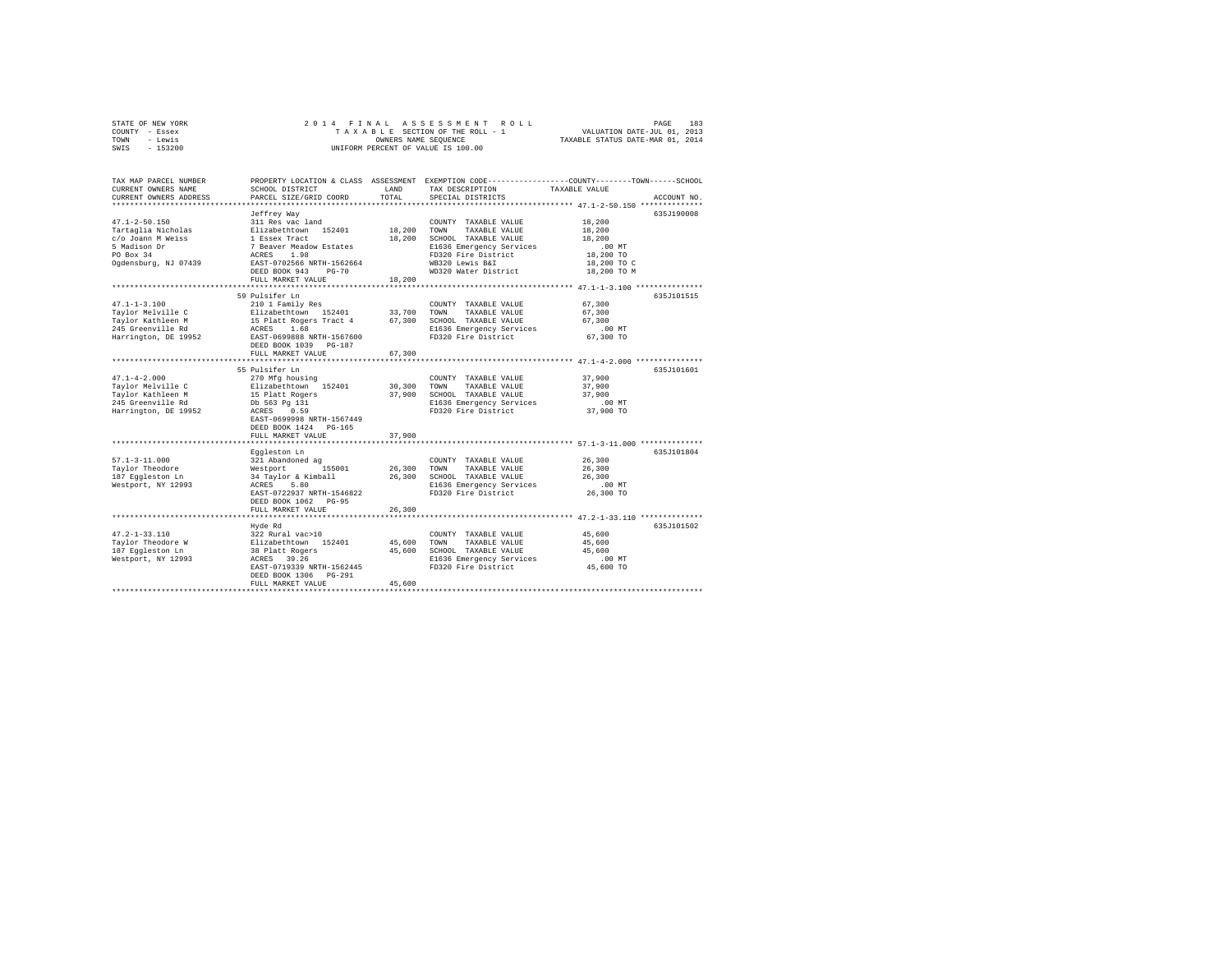| STATE OF NEW YORK                                                 |                                                                                                                                                                                 |        |                                                                                                |                     |             |
|-------------------------------------------------------------------|---------------------------------------------------------------------------------------------------------------------------------------------------------------------------------|--------|------------------------------------------------------------------------------------------------|---------------------|-------------|
| COUNTY - Essex                                                    |                                                                                                                                                                                 |        |                                                                                                |                     |             |
| TOWN - Lewis                                                      |                                                                                                                                                                                 |        |                                                                                                |                     |             |
| SWIS - 153200                                                     |                                                                                                                                                                                 |        | UNIFORM PERCENT OF VALUE IS 100.00                                                             |                     |             |
|                                                                   |                                                                                                                                                                                 |        |                                                                                                |                     |             |
| TAX MAP PARCEL NUMBER                                             |                                                                                                                                                                                 |        | PROPERTY LOCATION & CLASS ASSESSMENT EXEMPTION CODE---------------COUNTY-------TOWN-----SCHOOL |                     |             |
| CURRENT OWNERS NAME                                               | SCHOOL DISTRICT LAND                                                                                                                                                            |        | TAX DESCRIPTION                                                                                | TAXABLE VALUE       |             |
| CURRENT OWNERS ADDRESS                                            | PARCEL SIZE/GRID COORD                                                                                                                                                          | TOTAL  | SPECIAL DISTRICTS                                                                              |                     | ACCOUNT NO. |
|                                                                   |                                                                                                                                                                                 |        |                                                                                                |                     |             |
|                                                                   | Hyde Rd                                                                                                                                                                         |        |                                                                                                |                     | 635Z001010  |
| $47.2 - 1 - 35.200$                                               |                                                                                                                                                                                 |        |                                                                                                | 22,000              |             |
|                                                                   |                                                                                                                                                                                 |        |                                                                                                | 22,000              |             |
| Taylor Theodore W<br>187 Eggleston Ln                             |                                                                                                                                                                                 |        |                                                                                                | 22,000              |             |
| Westport, NY 12993                                                |                                                                                                                                                                                 |        |                                                                                                | .00MT               |             |
|                                                                   | ACRES 35.60                                                                                                                                                                     |        | FD320 Fire District                                                                            | 22,000 TO           |             |
|                                                                   | EAST-0719662 NRTH-1561573                                                                                                                                                       |        |                                                                                                |                     |             |
|                                                                   | DEED BOOK 1306 PG-291                                                                                                                                                           |        |                                                                                                |                     |             |
|                                                                   | FULL MARKET VALUE                                                                                                                                                               | 22,000 |                                                                                                |                     |             |
|                                                                   |                                                                                                                                                                                 |        |                                                                                                |                     |             |
|                                                                   | Stowersville Rd                                                                                                                                                                 |        |                                                                                                |                     | 635J100602  |
| $47.2 - 1 - 51.200$                                               | 311 Res vac land                                                                                                                                                                |        | COUNTY TAXABLE VALUE                                                                           | 200                 |             |
| Thew Jeff                                                         | Elizabethtown 152401<br>36 Platt Rogers<br>ACRES 0.18<br>EAST-0712737 NRTH-1563354                                                                                              |        | 200 TOWN TAXABLE VALUE                                                                         | 200                 |             |
| Thew Spencer<br>PO Box 459                                        |                                                                                                                                                                                 |        | 200 SCHOOL TAXABLE VALUE                                                                       | 200                 |             |
|                                                                   |                                                                                                                                                                                 |        | E1636 Emergency Services<br>FD320 Fire District                                                | $.00$ MT            |             |
| South Colton, NY 13687                                            |                                                                                                                                                                                 |        |                                                                                                | 200 TO              |             |
|                                                                   | DEED BOOK 1123 PG-17                                                                                                                                                            |        |                                                                                                |                     |             |
|                                                                   | FULL MARKET VALUE                                                                                                                                                               | 200    |                                                                                                |                     |             |
|                                                                   |                                                                                                                                                                                 |        |                                                                                                |                     | 635Z007006  |
| $47.2 - 1 - 63.130$                                               | 38 Christmas Tree Ln<br>210 1 Family Res                                                                                                                                        |        | VET WAR CT 41121                                                                               | 15,000 15,000 0     |             |
|                                                                   |                                                                                                                                                                                 |        |                                                                                                | $0 \t 0 \t 30,000$  |             |
|                                                                   |                                                                                                                                                                                 |        |                                                                                                | 206,200             |             |
|                                                                   |                                                                                                                                                                                 |        |                                                                                                | 206,200             |             |
| Thew Jeffrey J<br>Thew Maureen E<br>PO Box 115<br>Lewis, NY 12950 | 210 1 Family Res 4800 RES STAR 41124<br>Flizabethtown 152401 36,400 RES STAR 41854<br>Platt Rogers 221,200 COUNTY TAXABLE VALUE<br>REST-0711413 NRTH-1562879 TOWN TAXABLE VALUE |        | SCHOOL TAXABLE VALUE                                                                           | 191,200             |             |
|                                                                   | DEED BOOK 1496 PG-188                                                                                                                                                           |        | SCHOOL TAXABLE VALUE<br>E1636 Emergency Services                                               | .00 MT              |             |
|                                                                   | FULL MARKET VALUE                                                                                                                                                               |        | 221.200 FD320 Fire District                                                                    | 221,200 TO          |             |
|                                                                   |                                                                                                                                                                                 |        |                                                                                                |                     |             |
|                                                                   | 495 Moss Rd                                                                                                                                                                     |        |                                                                                                |                     | 635J105005  |
| $38.4 - 1 - 26.000$                                               | 270 Mfg housing                                                                                                                                                                 |        | COUNTY TAXABLE VALUE 44,000                                                                    |                     |             |
| Thiemann Peter E                                                  | Elizabethtown 152401                                                                                                                                                            |        | 35,800 TOWN TAXABLE VALUE                                                                      | 44,000              |             |
|                                                                   | 18 Peru Bay Tract                                                                                                                                                               |        | 44,000 SCHOOL TAXABLE VALUE                                                                    | 44,000              |             |
| Thiemann Thomas A<br>34 Averyville Ln                             | 1673/278-Life Use to                                                                                                                                                            |        | E1636 Emergency Services<br>FD320 Fire District                                                |                     |             |
| Lake Placid, NY 12946                                             | Heinz & Aloisia Thiemann                                                                                                                                                        |        | FD320 Fire District                                                                            | 00 MT.<br>44,000 TO |             |
|                                                                   | ACRES 3.80                                                                                                                                                                      |        |                                                                                                |                     |             |
|                                                                   | EAST-0712375 NRTH-1571606                                                                                                                                                       |        |                                                                                                |                     |             |
|                                                                   | DEED BOOK 1673 PG-278                                                                                                                                                           |        |                                                                                                |                     |             |
|                                                                   | FULL MARKET VALUE                                                                                                                                                               | 44,000 |                                                                                                |                     |             |
|                                                                   |                                                                                                                                                                                 |        |                                                                                                |                     |             |
|                                                                   | 370 Roscoe Rd                                                                                                                                                                   |        |                                                                                                |                     | 635Z006004  |
| $55.2 - 1 - 39.120$                                               | 312 Vac w/imprv                                                                                                                                                                 |        | COUNTY TAXABLE VALUE 54,600                                                                    |                     |             |
|                                                                   | Elizabethtown 152401 45,100 TOWN TAXABLE VALUE                                                                                                                                  |        |                                                                                                | 54,600              |             |
| Thomas Winifred K<br>115 Lincoln Ave                              |                                                                                                                                                                                 |        |                                                                                                | 54,600              |             |
| Florham Park, NJ 07932                                            | ook (26 Platt Rogers Tract 4 – 54,600 SCHOOL TAXABLE VALUE<br>26 Platt Rogers Tract 4 – 54,600 SCHOOL TAXABLE VALUE                                                             |        |                                                                                                | 00 MT.<br>54,600 TO |             |
|                                                                   |                                                                                                                                                                                 |        | ACRES 21.00 E1636 Emergency Services<br>EAST-0688413 NRTH-1545065 FD320 Fire District          |                     |             |
|                                                                   | DEED BOOK 1687 PG-246                                                                                                                                                           |        |                                                                                                |                     |             |
|                                                                   | FULL MARKET VALUE                                                                                                                                                               | 54,600 |                                                                                                |                     |             |
|                                                                   |                                                                                                                                                                                 |        |                                                                                                |                     |             |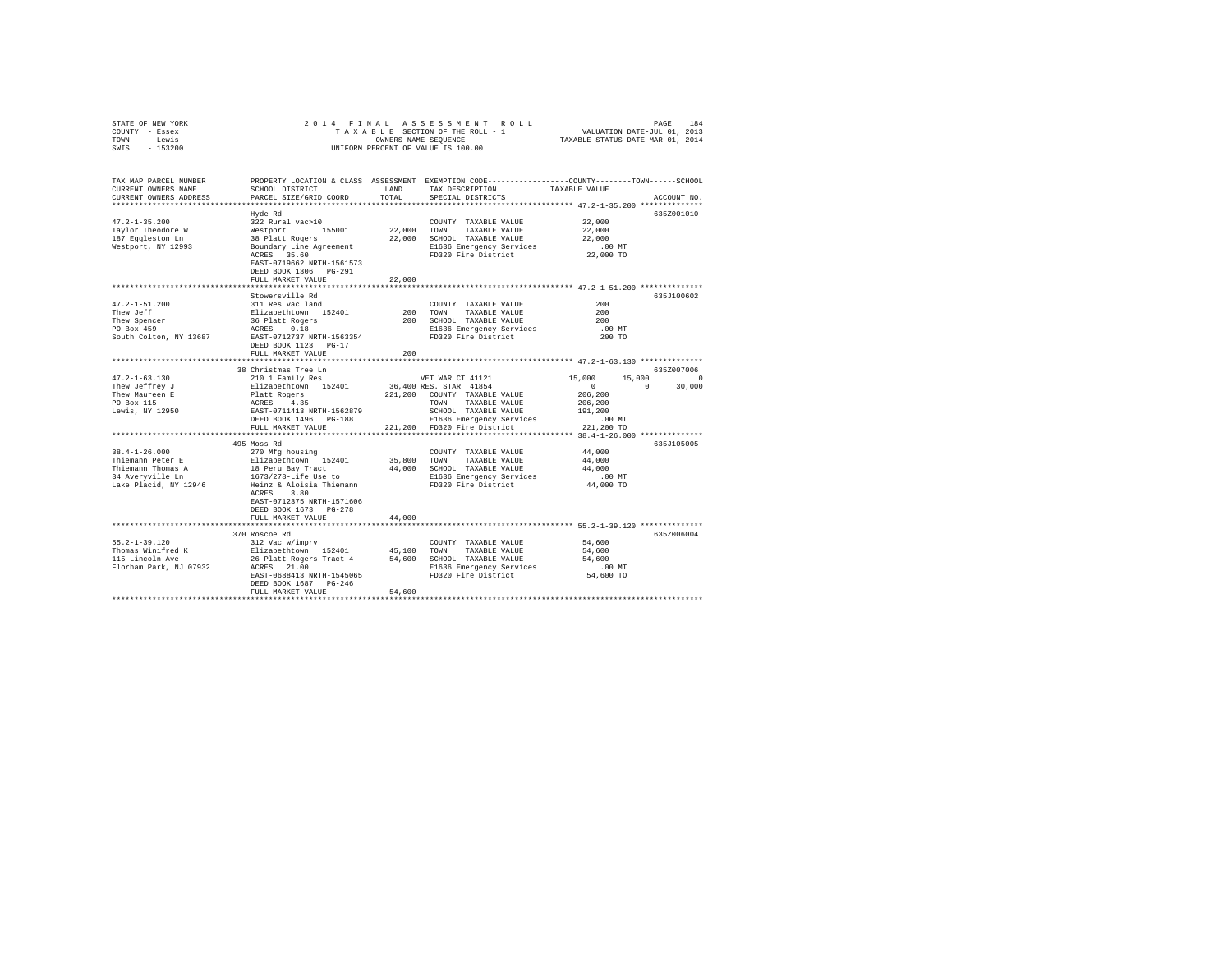| STATE OF NEW YORK | 2014 FINAL ASSESSMENT ROLL         | 185<br>PAGE                      |
|-------------------|------------------------------------|----------------------------------|
| COUNTY - Essex    | TAXABLE SECTION OF THE ROLL - 1    | VALUATION DATE-JUL 01, 2013      |
| TOWN<br>- Lewis   | OWNERS NAME SEOUENCE               | TAXABLE STATUS DATE-MAR 01, 2014 |
| $-153200$<br>SWIS | UNIFORM PERCENT OF VALUE IS 100.00 |                                  |

| TAX MAP PARCEL NUMBER<br>CURRENT OWNERS NAME<br>CURRENT OWNERS ADDRESS                                                                                                                                        | SCHOOL DISTRICT<br>PARCEL SIZE/GRID COORD                                                                                                                                                                                         | LAND<br>TOTAL.          | PROPERTY LOCATION & CLASS ASSESSMENT EXEMPTION CODE----------------COUNTY-------TOWN-----SCHOOL<br>TAX DESCRIPTION<br>SPECIAL DISTRICTS                                     | TAXABLE VALUE                                                                         | ACCOUNT NO.                               |
|---------------------------------------------------------------------------------------------------------------------------------------------------------------------------------------------------------------|-----------------------------------------------------------------------------------------------------------------------------------------------------------------------------------------------------------------------------------|-------------------------|-----------------------------------------------------------------------------------------------------------------------------------------------------------------------------|---------------------------------------------------------------------------------------|-------------------------------------------|
|                                                                                                                                                                                                               |                                                                                                                                                                                                                                   |                         |                                                                                                                                                                             |                                                                                       |                                           |
| $55.4 - 2 - 7.100$<br>Thompson Charles C III Blizabethtown 152401 87,900 COUNTY TAXABLE VALUE<br>Thompson Delia G 27 Platt Rogers Tract 4 277,400 TOWN TAXABLE VALUE<br>PO Box 333<br>Elizabethtown, NY 12932 | 221 Roscoe Rd<br>240 Rural res<br>27 Platt Rogers Tract 4<br>ACRES 72.00<br>EAST-0689473 NRTH-1542398<br>DEED BOOK 1236 PG-244<br>FULL MARKET VALUE                                                                               | 277,400                 | RES. STAR 41854<br>SCHOOL TAXABLE VALUE<br>E1636 Emergency Services<br>FD320 Fire District 277,400 TO                                                                       | $\sim$ 0<br>277,400<br>277,400<br>247.400<br>$2477 - 00 \text{ MT}$<br>00 MT          | 635J103615<br>30,000<br>$\Omega$          |
| $47.1 - 2 - 37.000$<br>Thompson David A<br>Thompson Marlene A<br>461 Stowersville Rd<br>PO Box 524<br>PO Box 524<br>Lewis, NY 12950                                                                           | 461 Stowersville Rd<br>210 1 Family Res<br>Elizabethtown 152401 31,000 TOWN<br>1 Essex Tract 117,600<br>ACRES 0.40<br>EAST-0702750 NRTH-1562040<br>DEED BOOK 1002 PG-346<br>FULL MARKET VALUE<br>*************************        |                         | COUNTY TAXABLE VALUE<br>TAXABLE VALUE<br>117,600 SCHOOL TAXABLE VALUE<br>E1636 Emergency Services<br>FD320 Fire District<br>WB320 Lewis B&I<br>117,600 WD320 Water District | 117,600<br>117,600<br>117,600<br>00 MT.<br>117,600 TO<br>117,600 TO C<br>117,600 TO M | 635J104905                                |
| $47.3 - 1 - 17.200$<br>Thompson Robert C<br>623 Fox Run Rd<br>623 Fox Run Rd<br>Elizabethtown, NY 12932                                                                                                       | 623 Fox Run Rd<br>210 1 Family Res<br>EAST-0696263 NRTH-1553718<br>DEED BOOK 1725 PG-286<br>FULL MARKET VALUE                                                                                                                     | 80,700                  | RES. STAR 41854<br>TAXABLE VALUE<br>SCHOOL TAXABLE VALUE<br>E1636 Emergency Services<br>FD320 Fire District                                                                 | $\sim$ 0<br>80,700<br>80,700<br>50,700<br>$.00$ MT<br>80,700 TO                       | 635J187013<br>$0 \qquad \qquad$<br>30,000 |
|                                                                                                                                                                                                               | 9077 US Route 9                                                                                                                                                                                                                   |                         |                                                                                                                                                                             |                                                                                       | 635J101209                                |
| $38.3 - 1 - 10.000$<br>Tompkins Richard E Sr Blizabethtown 152401 34,000 SR STAR 41834<br>Tompkins Lynne B<br>9077 US Rte 9<br>Lewis, NY 12950                                                                | 270 Mfg housing<br>5 & 11 Essex Tract<br>ACRES 2.40<br>EAST-0702259 NRTH-1571639<br>EAST-0702259 NRTH-1571639<br>DEED BOOK 1360 PG-244<br>FULL MARKET VALUE                                                                       |                         | VET WAR CT 41121<br>43,300 COUNTY TAXABLE VALUE<br>TAXABLE VALUE 36,805<br>TOWN<br>SCHOOL TAXABLE VALUE<br>E1636 Emergency Services<br>43,300 FD320 Fire District           | 6,495<br>$\sim$ 0<br>36,805<br>$\sim$ 0<br>.00 MT<br>43,300 TO                        | 6,495<br>$\Omega$<br>43,300<br>$\Omega$   |
|                                                                                                                                                                                                               |                                                                                                                                                                                                                                   |                         |                                                                                                                                                                             | *** 55. -2-10.000 ***************                                                     |                                           |
| $55. -2 - 10.000$<br>Town of Elizabethtown<br>PO Box 265<br>Elizabethtown, NY 12932                                                                                                                           | Old Military Ln<br>322 Rural vac>10<br>Elizabethtown 152401<br>23 Omt Twp 1<br>Db 937 Pg 74<br>$\mathcal{L}^{\text{max}}_{\text{max}}$<br>ACRES 337.95<br>EAST-0682642 NRTH-1542661<br>DEED BOOK 1100 PG-135<br>FULL MARKET VALUE | 195,000 TOWN<br>195,000 | TOWN OWN 0 13572<br>195,000 COUNTY TAXABLE VALUE<br>TAXABLE VALUE<br>SCHOOL TAXABLE VALUE<br>FD320 Fire District                                                            | 195,000<br>$\Omega$<br>195,000<br>195,000                                             | 635J102704<br>$\Omega$<br>$\Omega$        |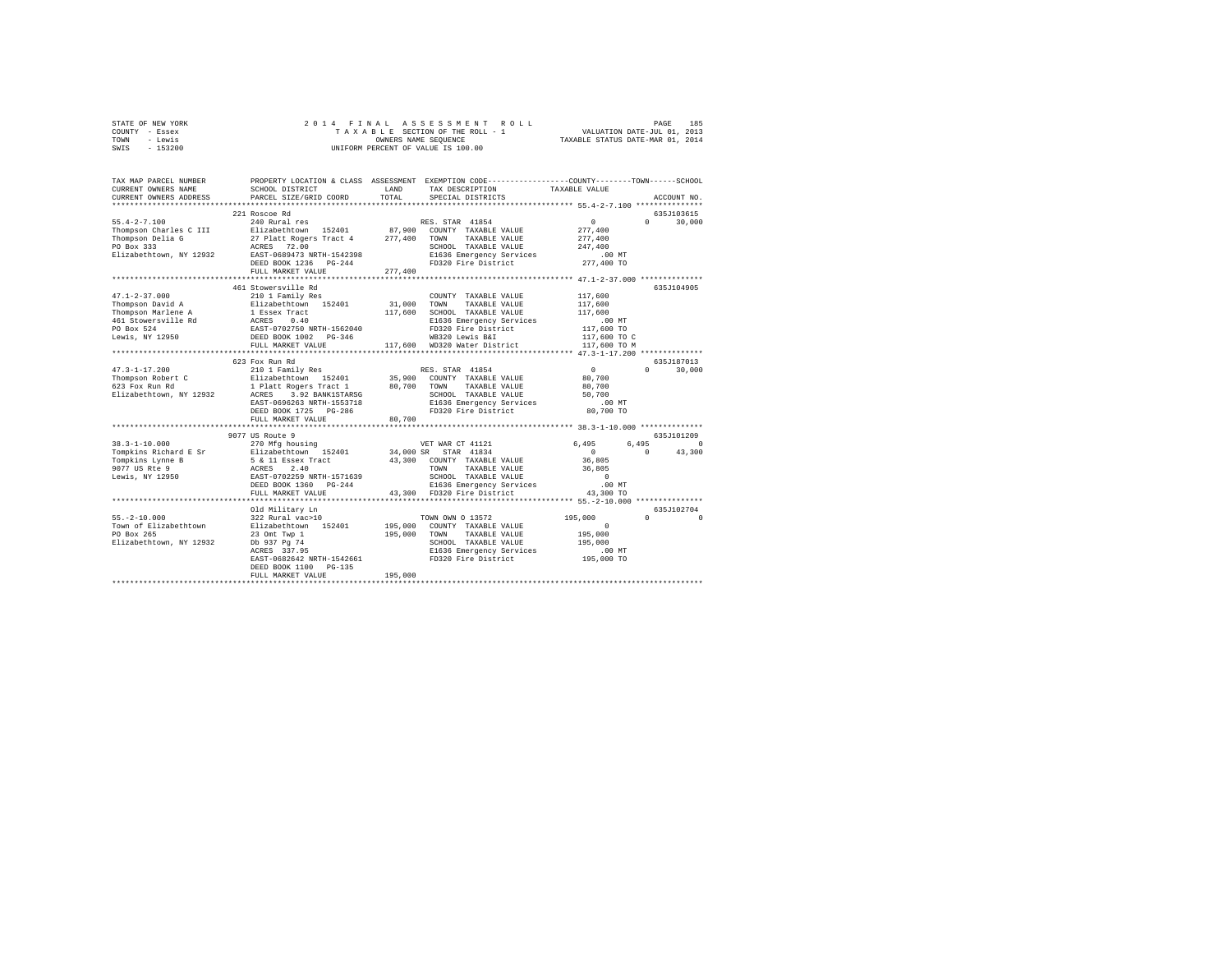| STATE OF NEW YORK<br>COUNTY - Essex<br>TOWN - Lewis<br>SWIS - 153200                                                                                                                                                                                                                                                                                                                                                                                        | $\begin{tabular}{ccccc} 2 & 0 & 1 & 4 & F & I & M & A & S & S & S & S & S & M & E & T & F \\ T & A & X & A & L & S & S & C & T & D & S & D & T & V & V & V & S & T & F & J & U & 0 & 1 & 0 & 1 & 0 & 1 & 0 & 1 & 0 & 1 & 0 & 1 & 0 & 1 & 0 & 1 & 0 & 1 & 0 & 1 & 0 & 1 & 0 & 1 & 0 & 1 & 0 & 1 & 0 & 1 & 0 & 1 & 0 & 1 & 0 & 1 & 0 & 1 & 0 & 1 & 0 & 1 & 0 & 1$<br>OWNERS NAME SEQUENCE<br>UNIFORM PERCENT OF VALUE IS 100.00 |               |                                                                                                                                                      |                                                                              |                                  |  |  |  |
|-------------------------------------------------------------------------------------------------------------------------------------------------------------------------------------------------------------------------------------------------------------------------------------------------------------------------------------------------------------------------------------------------------------------------------------------------------------|-------------------------------------------------------------------------------------------------------------------------------------------------------------------------------------------------------------------------------------------------------------------------------------------------------------------------------------------------------------------------------------------------------------------------------|---------------|------------------------------------------------------------------------------------------------------------------------------------------------------|------------------------------------------------------------------------------|----------------------------------|--|--|--|
| TAX MAP PARCEL NUMBER PROPERTY LOCATION & CLASS ASSESSMENT EXEMPTION CODE---------------COUNTY-------TOWN-----SCHOOL<br>CURRENT OWNERS NAME<br>CURRENT OWNERS ADDRESS                                                                                                                                                                                                                                                                                       | SCHOOL DISTRICT<br>PARCEL SIZE/GRID COORD                                                                                                                                                                                                                                                                                                                                                                                     | LAND<br>TOTAL | TAX DESCRIPTION<br>SPECIAL DISTRICTS                                                                                                                 | TAXABLE VALUE                                                                | ACCOUNT NO.                      |  |  |  |
| $55.2 - 1 - 3.200$                                                                                                                                                                                                                                                                                                                                                                                                                                          | 127 Blood Hill Rd<br>240 Rural res<br>DEED BOOK 981 PG-338<br>FULL MARKET VALUE                                                                                                                                                                                                                                                                                                                                               | 336,500       | COUNTY TAXABLE VALUE<br>FD320 Fire District                                                                                                          | 336,500<br>336,500<br>336,500<br>00 MT.<br>336,500 TO                        | 635J191007                       |  |  |  |
|                                                                                                                                                                                                                                                                                                                                                                                                                                                             |                                                                                                                                                                                                                                                                                                                                                                                                                               |               |                                                                                                                                                      |                                                                              |                                  |  |  |  |
| $47.1 - 1 - 32.002$<br>Tromblee Patrick E<br>Tromblee Julie N<br>Osawentha Dr<br>PO Box 476<br>Lewis, NY 12950                                                                                                                                                                                                                                                                                                                                              | 65 Osawentha Dr<br>% Osawentha Dr Namely Response to the Magnetheory 152401<br>210 1 Family Res 1.30 185,300 RES STAR 41854<br>14 Platt Rogers Tract 4 109,300 COUNTY TAXABLE VALUE<br>21 APLATT NO BANKISTRANSG 1000 TOWN TAXABLE VALUE<br>RAST-0701199                                                                                                                                                                      |               | SCHOOL TAXABLE VALUE<br>WD320 Water District 109,300 TO M                                                                                            | 15,000<br>94,300<br>94,300<br>79,300<br>,<br>109,300 TO<br>109,300 TO C      | 635J178537<br>15,000 0<br>30,000 |  |  |  |
|                                                                                                                                                                                                                                                                                                                                                                                                                                                             |                                                                                                                                                                                                                                                                                                                                                                                                                               |               |                                                                                                                                                      |                                                                              |                                  |  |  |  |
| $\begin{tabular}{l c c c c c} \multicolumn{3}{c}{47.13-4-16.000} & \multicolumn{3}{c}{\multicolumn{3}{c}{\multicolumn{3}{c}{\multicolumn{3}{c}{\multicolumn{3}{c}{\multicolumn{3}{c}{\multicolumn{3}{c}{\multicolumn{3}{c}{\multicolumn{3}{c}{\multicolumn{3}{c}{\multicolumn{3}{c}{\multicolumn{3}{c}{\multicolumn{3}{c}{\multicolumn{3}{c}{\multicolumn{3}{c}{\multicolumn{3}{c}{\multicolumn{3}{c}{\multicolumn{3}{c}{\multicolumn{3}{c}{\multicolumn{3$ | 34 Osawentha Dr                                                                                                                                                                                                                                                                                                                                                                                                               |               |                                                                                                                                                      | $\sim$ 0<br>96,200<br>96,200<br>66,200<br>.00 MT<br>96,200 TO<br>96,200 TO C | 635J104704<br>$0 \t 30.000$      |  |  |  |
|                                                                                                                                                                                                                                                                                                                                                                                                                                                             |                                                                                                                                                                                                                                                                                                                                                                                                                               |               | WD320 Water District                                                                                                                                 | 96,200 TO M                                                                  |                                  |  |  |  |
| $38.1 - 1 - 22.000$<br>Underhill Deborah<br>244 Newport Dr<br>Lancing, MI 48906                                                                                                                                                                                                                                                                                                                                                                             | US Route 9<br>322 Rural vac>10<br>Elizabethtown 152401<br>18 Essex Tract<br>ACRES 16.40<br>EAST-0705278 NRTH-1578695<br>DEED BOOK 1534 PG-216                                                                                                                                                                                                                                                                                 |               | COUNTY TAXABLE VALUE<br>33,300 TOWN TAXABLE VALUE<br>33,300 SCHOOL TAXABLE VALUE<br>E1636 Emergency Services .00 MT<br>FD320 Fire District 33,300 TO | 33,300<br>33,300<br>33,300                                                   | 635J103110                       |  |  |  |
|                                                                                                                                                                                                                                                                                                                                                                                                                                                             | FULL MARKET VALUE                                                                                                                                                                                                                                                                                                                                                                                                             | 33,300        |                                                                                                                                                      |                                                                              |                                  |  |  |  |
| 29.2-1-9.000<br>Utin Iboro<br>186-27 Brinkerhoff Ave 6 Maules<br>St. Albans, NY 11412 ACRES 75.40                                                                                                                                                                                                                                                                                                                                                           | US Route 9<br>322 Rural vac>10<br>Elizabethtown 152401                                                                                                                                                                                                                                                                                                                                                                        |               | COUNTY TAXABLE VALUE<br>63,700 TOWN TAXABLE VALUE<br>63,700 SCHOOL TAXABLE VALUE                                                                     | 63,700<br>63,700<br>63,700<br>00 MT.<br>63,700 TO                            | 635J101910                       |  |  |  |
|                                                                                                                                                                                                                                                                                                                                                                                                                                                             | DEED BOOK 1487 PG-8<br>FULL MARKET VALUE                                                                                                                                                                                                                                                                                                                                                                                      | 63,700        |                                                                                                                                                      |                                                                              |                                  |  |  |  |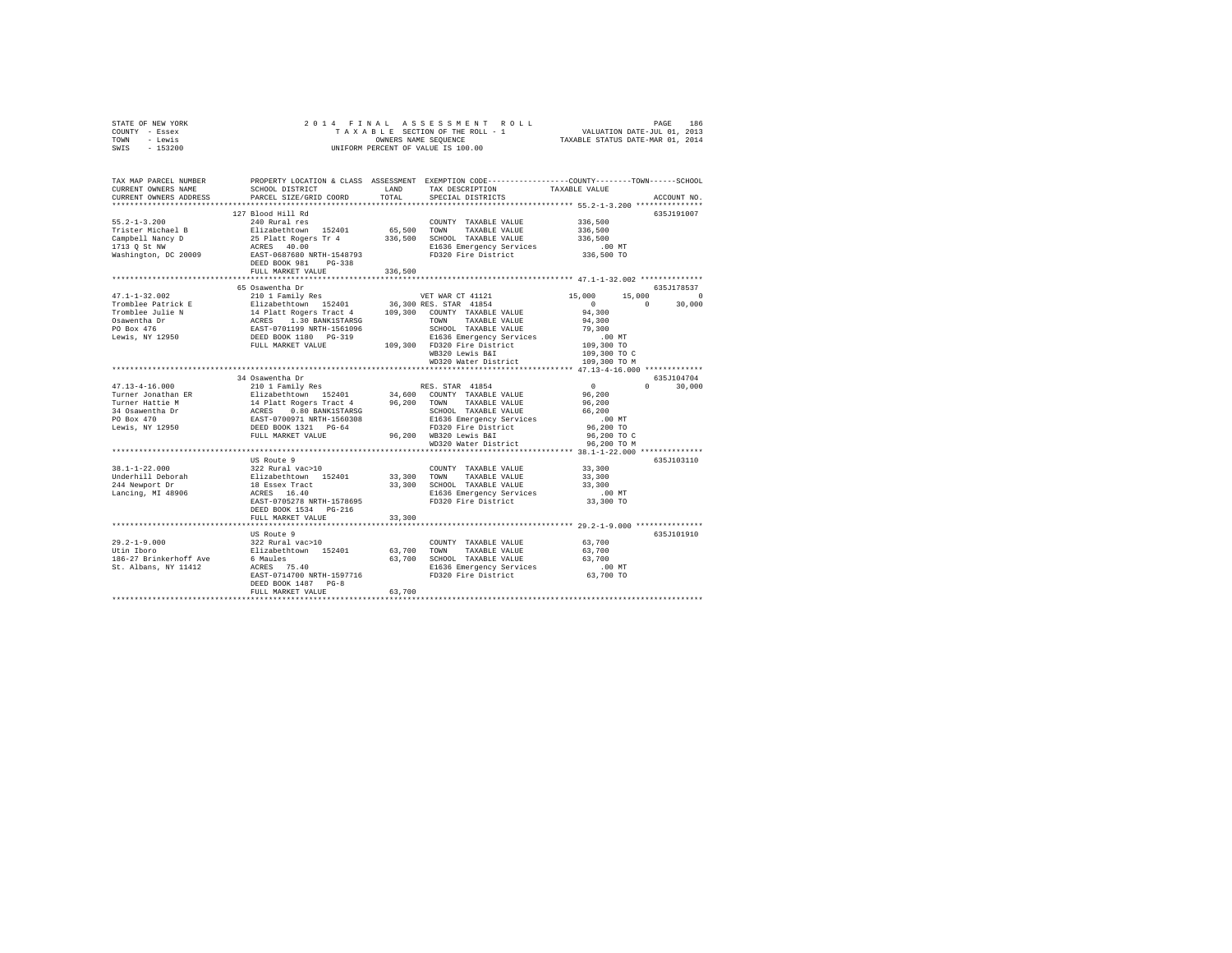| STATE OF NEW YORK<br>COUNTY - Essex | 2014 FINAL                                |                                  | ASSESSMENT ROLL<br>TAXABLE SECTION OF THE ROLL - 1                                              | VALUATION DATE-JUL 01, 2013                                 | PAGE<br>187 |
|-------------------------------------|-------------------------------------------|----------------------------------|-------------------------------------------------------------------------------------------------|-------------------------------------------------------------|-------------|
| TOWN<br>- Lewis                     |                                           | TAXABLE STATUS DATE-MAR 01, 2014 |                                                                                                 |                                                             |             |
| SWIS<br>$-153200$                   |                                           |                                  | OWNERS NAME SEQUENCE<br>UNIFORM PERCENT OF VALUE IS 100.00                                      |                                                             |             |
|                                     |                                           |                                  |                                                                                                 |                                                             |             |
| TAX MAP PARCEL NUMBER               |                                           |                                  | PROPERTY LOCATION & CLASS ASSESSMENT EXEMPTION CODE---------------COUNTY-------TOWN------SCHOOL |                                                             |             |
| CURRENT OWNERS NAME                 | SCHOOL DISTRICT                           | LAND                             | TAX DESCRIPTION                                                                                 | TAXABLE VALUE                                               |             |
| CURRENT OWNERS ADDRESS              | PARCEL SIZE/GRID COORD                    | TOTAL                            | SPECIAL DISTRICTS                                                                               |                                                             | ACCOUNT NO. |
|                                     |                                           |                                  |                                                                                                 |                                                             |             |
|                                     | US Route 9                                |                                  |                                                                                                 |                                                             | 635J100713  |
| $38.3 - 1 - 30.000$                 | 910 Priv forest                           |                                  | COUNTY TAXABLE VALUE                                                                            | 44.500                                                      |             |
| Vanderpool Leon L                   | Elizabethtown 152401                      | 44,500                           | TOWN<br>TAXABLE VALUE                                                                           | 44,500                                                      |             |
| Vanderpool Kristine A               | 8 & 9 Essex Tract                         | 44,500                           | SCHOOL TAXABLE VALUE                                                                            | 44,500                                                      |             |
| 2540 Lake Minsi Dr                  | ACRES 100.00                              |                                  | E1636 Emergency Services                                                                        | $.00$ MT                                                    |             |
| Bangor, PA 18013                    | EAST-0703724 NRTH-1568830                 |                                  | FD320 Fire District                                                                             | 44,500 TO                                                   |             |
|                                     | DEED BOOK 1713 PG-35                      |                                  |                                                                                                 |                                                             |             |
|                                     | FULL MARKET VALUE                         | 44,500                           |                                                                                                 |                                                             |             |
|                                     |                                           |                                  |                                                                                                 |                                                             |             |
|                                     | US Route 9                                |                                  |                                                                                                 |                                                             | 635J100715  |
| $38.3 - 1 - 38.000$                 | 322 Rural vac>10                          |                                  | COUNTY TAXABLE VALUE                                                                            | 37,400                                                      |             |
| Vanderpool Leon L                   | Elizabethtown 152401                      | 37,400                           | TOWN<br>TAXABLE VALUE                                                                           | 37,400                                                      |             |
| Vanderpool Kristine A               | 3 Essex Tract                             | 37,400                           | SCHOOL TAXABLE VALUE                                                                            | 37,400                                                      |             |
| 2540 Lake Minsi Dr                  | 30ac                                      |                                  | E1636 Emergency Services                                                                        | $.00$ MT                                                    |             |
| Bangor, PA 18013                    | ACRES 22.80                               |                                  | FD320 Fire District                                                                             | 37,400 TO                                                   |             |
|                                     | EAST-0702166 NRTH-1568266                 |                                  |                                                                                                 |                                                             |             |
|                                     | DEED BOOK 1713 PG-35                      |                                  |                                                                                                 |                                                             |             |
|                                     | FULL MARKET VALUE                         | 37,400                           |                                                                                                 |                                                             |             |
|                                     | US Route 9                                |                                  |                                                                                                 |                                                             | 635J100712  |
| $47.1 - 2 - 1.100$                  | 322 Rural vac>10                          |                                  | COUNTY TAXABLE VALUE                                                                            | 49,100                                                      |             |
| Vanderpool Leon L                   | Elizabethtown 152401                      | 49,100                           | TOWN<br>TAXABLE VALUE                                                                           | 49,100                                                      |             |
| Vanderpool Kristine A               | 3 Essex Tract                             | 49,100                           | SCHOOL TAXABLE VALUE                                                                            | 49,100                                                      |             |
| 2540 Lake Minsi Dr                  | ACRES 46.20                               |                                  | E1636 Emergency Services                                                                        | $.00$ MT                                                    |             |
| Bangor, PA 18013                    | EAST-0702000 NRTH-1566578                 |                                  | FD320 Fire District                                                                             | 49,100 TO                                                   |             |
|                                     | DEED BOOK 1713 PG-35                      |                                  |                                                                                                 |                                                             |             |
|                                     | FULL MARKET VALUE                         | 49,100                           |                                                                                                 |                                                             |             |
|                                     |                                           |                                  |                                                                                                 | **************************** 47.1-2-10.000 **************   |             |
|                                     | US Route 9                                |                                  |                                                                                                 |                                                             | 635.T100714 |
| $47.1 - 2 - 10.000$                 | 910 Priv forest                           |                                  | COUNTY TAXABLE VALUE                                                                            | 42,200                                                      |             |
|                                     |                                           |                                  |                                                                                                 |                                                             |             |
| Vanderpool Leon L                   | Elizabethtown 152401                      | 42,200                           | TOWN<br>TAXABLE VALUE                                                                           | 42.200                                                      |             |
| Vanderpool Kristine A               | 8 Essex Tract                             | 42,200                           | SCHOOL TAXABLE VALUE                                                                            | 42,200                                                      |             |
| 2540 Lake Minsi Dr                  | ACRES 108.00                              |                                  | E1636 Emergency Services                                                                        | $.00$ MT                                                    |             |
| Bangor, PA 18013                    | EAST-0703844 NRTH-1566901                 |                                  | FD320 Fire District                                                                             | 42,200 TO                                                   |             |
|                                     | DEED BOOK 1713 PG-35                      |                                  |                                                                                                 |                                                             |             |
|                                     | FULL MARKET VALUE                         | 42,200                           |                                                                                                 |                                                             |             |
|                                     | *************************                 |                                  |                                                                                                 | ****************************** 47.1-2-11.000 ************** |             |
|                                     | 56 Mud Pond Way                           |                                  |                                                                                                 |                                                             | 635.T101908 |
| $47.1 - 2 - 11.000$                 | 910 Priv forest                           |                                  | COUNTY TAXABLE VALUE                                                                            | 69,000                                                      |             |
| Vanderpool Leon L                   | Elizabethtown 152401                      | 69,000                           | TOWN<br>TAXABLE VALUE                                                                           | 69,000                                                      |             |
| Vanderpool Kristine A               | 1 & 7 Essex Tract                         | 69,000                           | SCHOOL TAXABLE VALUE                                                                            | 69,000                                                      |             |
| 2540 Lake Minsi Dr                  | 139ac                                     |                                  | E1636 Emergency Services                                                                        | .00MT                                                       |             |
| Bangor, PA 18013                    | ACRES 132.80                              |                                  | FD320 Fire District                                                                             | 69,000 TO                                                   |             |
|                                     | EAST-0704672 NRTH-1564335                 |                                  |                                                                                                 |                                                             |             |
|                                     | DEED BOOK 1713 PG-27<br>FULL MARKET VALUE | 69,000                           |                                                                                                 |                                                             |             |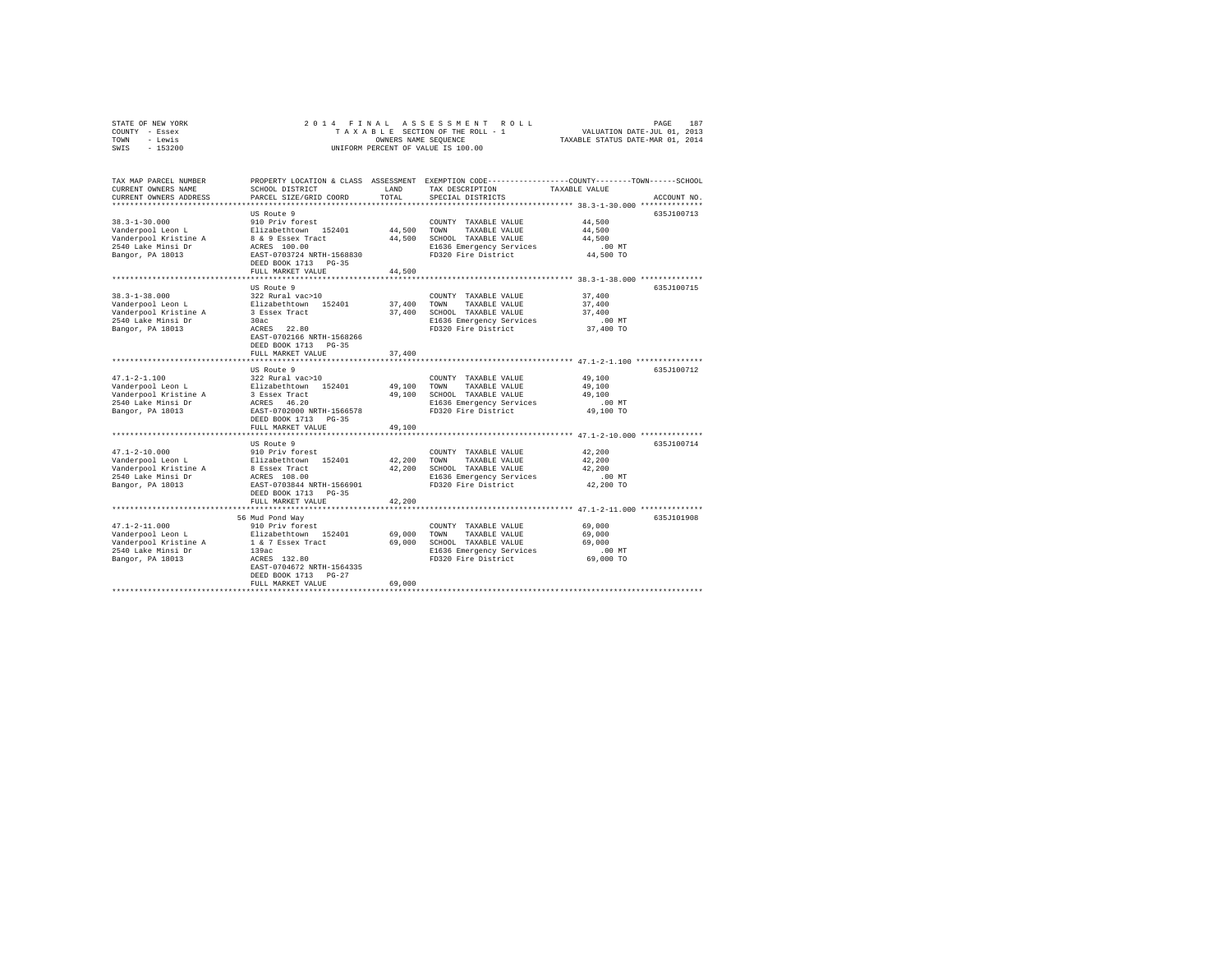| STATE OF NEW YORK                         | 2014 FINAL                                     |               |                                                                                                                                                                          |                                                         |             |
|-------------------------------------------|------------------------------------------------|---------------|--------------------------------------------------------------------------------------------------------------------------------------------------------------------------|---------------------------------------------------------|-------------|
| COUNTY - Essex                            |                                                |               | RAS SESSMENT ROLL PAGE 188<br>SECTION OF THE ROLL - 1 VALUATION DATE-JUL 01, 2013<br>S NAME SEQUENCE TRIABLE STATUS DATE-MAR 01, 2014<br>TAXABLE SECTION OF THE ROLL - 1 |                                                         |             |
| TOWN - Lewis                              |                                                |               | OWNERS NAME SEQUENCE                                                                                                                                                     |                                                         |             |
| $-153200$<br>SWIS                         |                                                |               | UNIFORM PERCENT OF VALUE IS 100.00                                                                                                                                       |                                                         |             |
|                                           |                                                |               |                                                                                                                                                                          |                                                         |             |
|                                           |                                                |               |                                                                                                                                                                          |                                                         |             |
| TAX MAP PARCEL NUMBER                     |                                                |               | PROPERTY LOCATION & CLASS ASSESSMENT EXEMPTION CODE---------------COUNTY-------TOWN------SCHOOL                                                                          |                                                         |             |
| CURRENT OWNERS NAME                       | SCHOOL DISTRICT                                | LAND          | TAX DESCRIPTION                                                                                                                                                          | TAXABLE VALUE                                           |             |
| CURRENT OWNERS ADDRESS                    | PARCEL SIZE/GRID COORD                         | TOTAL         | SPECIAL DISTRICTS                                                                                                                                                        |                                                         | ACCOUNT NO. |
|                                           |                                                |               |                                                                                                                                                                          |                                                         |             |
|                                           | Stowersville Rd                                |               |                                                                                                                                                                          |                                                         | 635J104909  |
| $47.1 - 2 - 12.000$                       | 910 Priv forest                                |               | COUNTY TAXABLE VALUE                                                                                                                                                     | 85,300                                                  |             |
| Vanderpool Leon L                         | Elizabethtown 152401                           |               | 85,300 TOWN TAXABLE VALUE                                                                                                                                                | 85,300                                                  |             |
| Vanderpool Kristine A                     | 248 Essex Tract                                |               | 85,300 SCHOOL TAXABLE VALUE                                                                                                                                              | 85,300                                                  |             |
| 2540 Lake Minsi Dr                        | 140ac                                          |               | E1636 Emergency Services                                                                                                                                                 | $.00$ MT                                                |             |
| Bangor, PA 18013                          | ACRES 167.40                                   |               | FD320 Fire District                                                                                                                                                      | 85,300 TO                                               |             |
|                                           | EAST-0706853 NRTH-1564950                      |               |                                                                                                                                                                          |                                                         |             |
|                                           | DEED BOOK 1713 PG-27                           |               |                                                                                                                                                                          |                                                         |             |
|                                           | FULL MARKET VALUE                              | 85,300        |                                                                                                                                                                          |                                                         |             |
|                                           | *************************                      | ************* | **************************** 47.1-2-31.001 *************                                                                                                                 |                                                         |             |
|                                           | Jeffrey Way                                    |               |                                                                                                                                                                          |                                                         | 635J193008  |
| $47.1 - 2 - 31.001$                       | 311 Res vac land                               |               | COUNTY TAXABLE VALUE                                                                                                                                                     | 16,800                                                  |             |
| Vanderpool Leon L                         | Elizabethtown 152401                           | 16,800        | TOWN<br>TAXABLE VALUE                                                                                                                                                    | 16,800                                                  |             |
| Vanderpool Kristine A                     | 1 Essex Tract<br>ACRES 1 70                    |               | 16,800 SCHOOL TAXABLE VALUE                                                                                                                                              | 16,800                                                  |             |
| 2540 Lake Minsi Dr                        | ACRES 1.70                                     |               | E1636 Emergency Services                                                                                                                                                 | $.00$ MT                                                |             |
| Bangor, PA 18013                          | EAST-0703109 NRTH-1563700                      |               | FD320 Fire District                                                                                                                                                      | 16,800 TO                                               |             |
|                                           | DEED BOOK 1713 PG-27                           |               |                                                                                                                                                                          |                                                         |             |
|                                           | FULL MARKET VALUE                              | 16,800        | .******************************** 47.2-1-3.112 ***************                                                                                                           |                                                         |             |
|                                           |                                                |               |                                                                                                                                                                          |                                                         |             |
|                                           | Stowersville Rd                                |               |                                                                                                                                                                          |                                                         | 635J180003  |
| $47.2 - 1 - 3.112$<br>Vanderpool Leon L   | 322 Rural vac>10                               |               | COUNTY TAXABLE VALUE                                                                                                                                                     | 8,900                                                   |             |
|                                           | Elizabethtown 152401                           |               | 8,900 TOWN TAXABLE VALUE                                                                                                                                                 | 8,900<br>8,900                                          |             |
| Vanderpool Kristine A                     | 36 Platt Rogers                                |               | 8,900 SCHOOL TAXABLE VALUE                                                                                                                                               |                                                         |             |
| 2540 Lake Minsi Dr<br>Bangor, PA 18013    | ACRES 25.60<br>EAST-0709097 NRTH-1564133       |               | E1636 Emergency Services<br>FD320 Fire District                                                                                                                          | $.00$ MT<br>8,900 TO                                    |             |
|                                           | DEED BOOK 1713 PG-27                           |               |                                                                                                                                                                          |                                                         |             |
|                                           |                                                |               |                                                                                                                                                                          |                                                         |             |
|                                           | CONSERVATION ESMT % 50.00<br>FULL MARKET VALUE | 8,900         |                                                                                                                                                                          |                                                         |             |
|                                           |                                                | *******       |                                                                                                                                                                          | ************************** 56.2-3-19.000 ************** |             |
|                                           | Wadhams Heights Ln                             |               |                                                                                                                                                                          |                                                         | 635J101808  |
| $56.2 - 3 - 19.000$                       | 322 Rural vac>10                               |               | COUNTY TAXABLE VALUE                                                                                                                                                     | 48,300                                                  |             |
| Vannort Steven                            | Elizabethtown 152401                           | 48,300        | TOWN<br>TAXABLE VALUE                                                                                                                                                    | 48,300                                                  |             |
| 85 Vanderlipe Dr                          |                                                |               | 48,300 SCHOOL TAXABLE VALUE                                                                                                                                              | 48,300                                                  |             |
| Rancho Palos Verdes, CA 90275 ACRES 24.83 | 33 & 34 Mccormicks                             |               | E1636 Emergency Services                                                                                                                                                 | $.00$ MT                                                |             |
|                                           | EAST-0718229 NRTH-1546480                      |               | FD320 Fire District                                                                                                                                                      | 48,300 TO                                               |             |
|                                           | DEED BOOK 1638 PG-19                           |               |                                                                                                                                                                          |                                                         |             |
|                                           | FULL MARKET VALUE                              | 48,300        |                                                                                                                                                                          |                                                         |             |
|                                           |                                                |               |                                                                                                                                                                          |                                                         |             |
|                                           | US Route 9                                     |               |                                                                                                                                                                          |                                                         | 635J104912  |
| 56.1-2-34.111                             | 322 Rural vac>10                               |               | COUNTY TAXABLE VALUE                                                                                                                                                     | 59,500                                                  |             |
| Vano Francis V Sr                         | Elizabethtown 152401                           | 59,500        | TOWN<br>TAXABLE VALUE                                                                                                                                                    | 59,500                                                  |             |
| 5 York Ct                                 | 33 Platt Rogers Tract 4                        |               | 59,500 SCHOOL TAXABLE VALUE                                                                                                                                              | 59,500                                                  |             |
| Northport, NY 11768                       | Successor                                      |               | E1636 Emergency Services                                                                                                                                                 | $.00$ MT                                                |             |
|                                           | Testamentary Trustee                           |               | FD320 Fire District                                                                                                                                                      | 59,500 TO                                               |             |
|                                           | ACRES 45.58                                    |               |                                                                                                                                                                          |                                                         |             |
|                                           | EAST-0701107 NRTH-1545536                      |               |                                                                                                                                                                          |                                                         |             |
|                                           | DEED BOOK 818 PG-14                            |               |                                                                                                                                                                          |                                                         |             |
|                                           | FULL MARKET VALUE                              | 59,500        |                                                                                                                                                                          |                                                         |             |
|                                           |                                                |               |                                                                                                                                                                          |                                                         |             |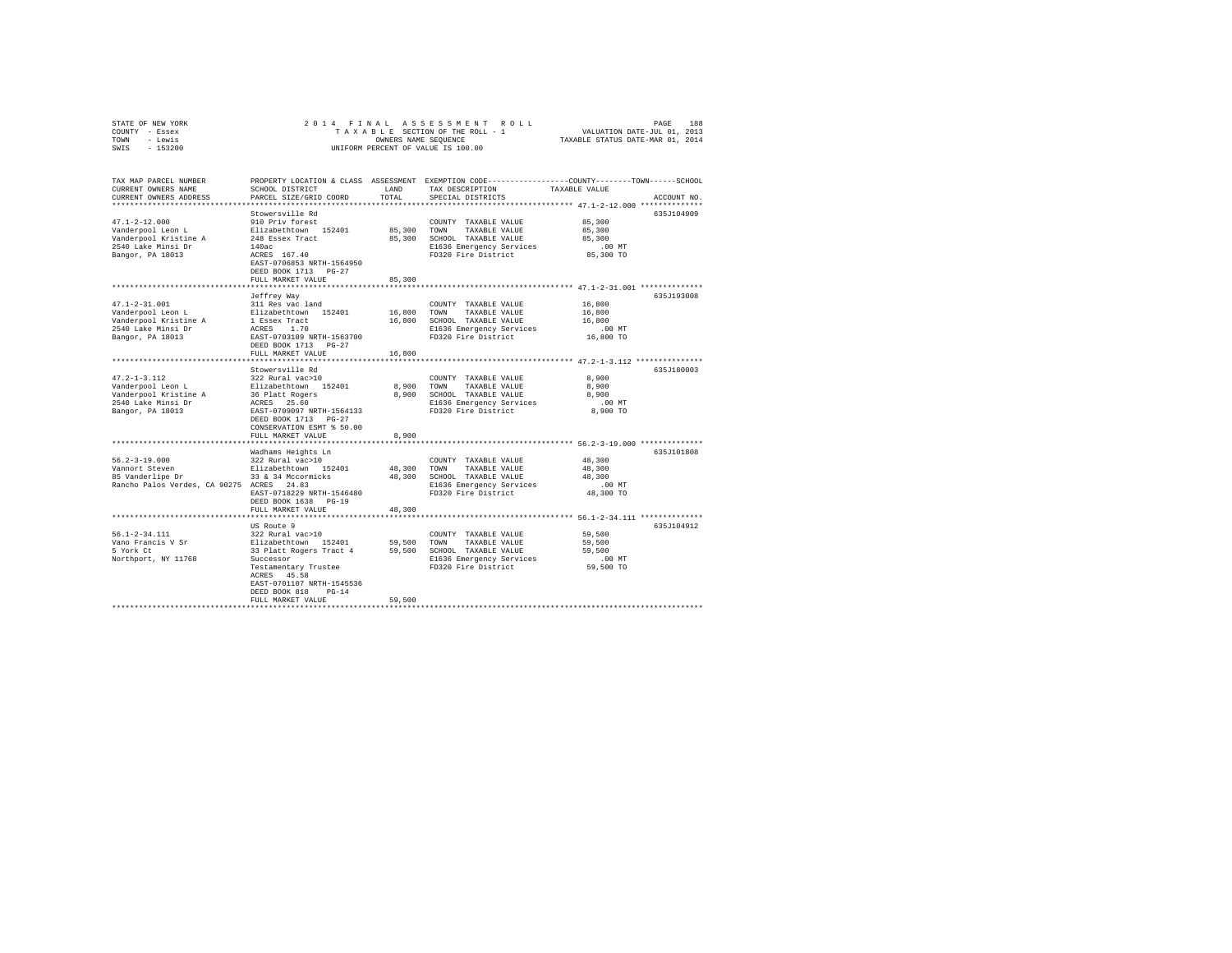| STATE OF NEW YORK       | 2014 FINAL                                       |                                                                 | ASSESSMENT<br>ROLL                                                                             | PAGE                                                | 189                |
|-------------------------|--------------------------------------------------|-----------------------------------------------------------------|------------------------------------------------------------------------------------------------|-----------------------------------------------------|--------------------|
| COUNTY - Essex          |                                                  |                                                                 | TAXABLE SECTION OF THE ROLL - 1                                                                |                                                     |                    |
| - Lewis<br>TOWN         |                                                  | VALUATION DATE-JUL 01, 2013<br>TAXABLE STATUS DATE-MAR 01, 2014 |                                                                                                |                                                     |                    |
| SWIS<br>$-153200$       |                                                  |                                                                 | UNIFORM PERCENT OF VALUE IS 100.00                                                             |                                                     |                    |
|                         |                                                  |                                                                 |                                                                                                |                                                     |                    |
| TAX MAP PARCEL NUMBER   |                                                  |                                                                 | PROPERTY LOCATION & CLASS ASSESSMENT EXEMPTION CODE---------------COUNTY-------TOWN-----SCHOOL |                                                     |                    |
| CURRENT OWNERS NAME     | SCHOOL DISTRICT                                  | LAND                                                            | TAX DESCRIPTION                                                                                | TAXABLE VALUE                                       |                    |
| CURRENT OWNERS ADDRESS  | PARCEL SIZE/GRID COORD                           | TOTAL                                                           | SPECIAL DISTRICTS                                                                              |                                                     | ACCOUNT NO.        |
|                         |                                                  |                                                                 |                                                                                                |                                                     |                    |
|                         | 8064 US Route 9                                  |                                                                 |                                                                                                |                                                     | 635Z004009         |
| $56.1 - 2 - 34.130$     | 210 1 Family Res                                 |                                                                 | COUNTY TAXABLE VALUE                                                                           | 75,100                                              |                    |
| Vano Francis V Sr       | Elizabethtown 152401                             | 38,000 TOWN                                                     | TAXABLE VALUE                                                                                  | 75,100                                              |                    |
| 5 York Ct               | 9 Platt Rogers Tract 1                           |                                                                 | 75,100 SCHOOL TAXABLE VALUE                                                                    | 75,100                                              |                    |
| Northport, NY 11768     | ACRES<br>6.06                                    |                                                                 | E1636 Emergency Services                                                                       | .00MT                                               |                    |
|                         | EAST-0700550 NRTH-1546670                        |                                                                 | FD320 Fire District                                                                            | 75,100 TO                                           |                    |
|                         | DEED BOOK 818 PG-14                              |                                                                 |                                                                                                |                                                     |                    |
|                         | FULL MARKET VALUE                                | 75,100                                                          |                                                                                                |                                                     |                    |
|                         | **************************                       | **********                                                      |                                                                                                | ********************** 56.1-2-42.000 ************** |                    |
|                         |                                                  |                                                                 |                                                                                                |                                                     |                    |
|                         | 7958 US Route 9                                  |                                                                 |                                                                                                |                                                     | 635J103004         |
| $56.1 - 2 - 42.000$     | 210 1 Family Res                                 |                                                                 | STAR 41834<br>SR                                                                               | $\circ$<br>$^{\circ}$                               | 64.200<br>$\Omega$ |
| VanValkenburgh Joseph N | Elizabethtown 152401                             |                                                                 | 33,800 VET WAR CT 41121                                                                        | 15,000<br>15,000                                    |                    |
| VanValkenburgh Lyda C   | 33 Platt Rogers Tract 4                          |                                                                 | 184,500 COUNTY TAXABLE VALUE                                                                   | 169,500                                             |                    |
| PO Box 296              | ACRES 1.80                                       |                                                                 | TOWN<br>TAXABLE VALUE                                                                          | 169,500                                             |                    |
| Elizabethtown, NY 12932 | EAST-0699839 NRTH-1544319                        |                                                                 | SCHOOL TAXABLE VALUE                                                                           | 120,300                                             |                    |
|                         | DEED BOOK 878 PG-272                             |                                                                 | E1636 Emergency Services                                                                       | .00MT                                               |                    |
|                         | FULL MARKET VALUE                                | 184,500                                                         | FD320 Fire District                                                                            | 184,500 TO                                          |                    |
|                         |                                                  |                                                                 |                                                                                                |                                                     |                    |
|                         | US Route 9                                       |                                                                 |                                                                                                |                                                     | 635J101509         |
| $29.4 - 1 - 23.100$     | 322 Rural vac>10                                 |                                                                 | COUNTY TAXABLE VALUE                                                                           | 15,000                                              |                    |
| Varney Nancy M          | Elizabethtown 152401                             | 15,000                                                          | TOWN<br>TAXABLE VALUE                                                                          | 15,000                                              |                    |
| 1556 Sunshine Tree Blvd | 39 Peru Bay Tract<br>ACRES 21.00                 |                                                                 | 15,000 SCHOOL TAXABLE VALUE                                                                    | 15,000                                              |                    |
| Longwood, FL 32779      |                                                  |                                                                 | E1636 Emergency Services                                                                       | $.00$ MT                                            |                    |
|                         | EAST-0709559 NRTH-1585199                        |                                                                 | FD320 Fire District                                                                            | 15,000 TO                                           |                    |
|                         | DEED BOOK 1334 PG-62                             |                                                                 |                                                                                                |                                                     |                    |
|                         | FULL MARKET VALUE                                | 15,000                                                          |                                                                                                |                                                     |                    |
|                         |                                                  |                                                                 |                                                                                                | *********** 46.2-1-18.000 *************             |                    |
|                         | 67 Seventy Ln                                    |                                                                 |                                                                                                |                                                     | 635J103606         |
| $46.2 - 1 - 18.000$     | 270 Mfg housing                                  |                                                                 | COUNTY TAXABLE VALUE                                                                           | 39,200                                              |                    |
| Vaughan John H Sr       |                                                  | 24,800                                                          | TOWN<br>TAXABLE VALUE                                                                          | 39,200                                              |                    |
| Vaughan Tracy           | Elizabethtown 152401<br>17 Platt Rogers Tract 4  |                                                                 | 39,200 SCHOOL TAXABLE VALUE                                                                    | 39,200                                              |                    |
| 113 Tarbell Hl          | ACRES 1.00                                       |                                                                 |                                                                                                | $.00$ MT                                            |                    |
| Moriah, NY 12960        | EAST-0691045 NRTH-1566047                        |                                                                 | E1636 Emergency Services<br>FD320 Fire District                                                | 39,200 TO                                           |                    |
|                         | DEED BOOK 1479    PG-232                         |                                                                 |                                                                                                |                                                     |                    |
|                         | FULL MARKET VALUE                                | 39,200                                                          |                                                                                                |                                                     |                    |
|                         |                                                  |                                                                 |                                                                                                |                                                     |                    |
|                         | 8762 US Route 9                                  |                                                                 |                                                                                                |                                                     | 635J100605         |
| $47.1 - 2 - 54.000$     | 411 Apartment                                    |                                                                 | COUNTY TAXABLE VALUE                                                                           | 228,700                                             |                    |
| Vaughan John Sr         | Elizabethtown 152401                             | 35,600                                                          | TOWN<br>TAXABLE VALUE                                                                          | 228,700                                             |                    |
| Vaughan Tracy L         | 2 Essex Tract                                    | 228,700                                                         | SCHOOL TAXABLE VALUE                                                                           | 228,700                                             |                    |
| US Rte 9                |                                                  |                                                                 | E1636 Emergency Services                                                                       | $.00$ MT                                            |                    |
| PO Box 531              | Apt 2<br>ACRES 0.30<br>EAST-0701806 NRTH-1563898 |                                                                 | FD320 Fire District                                                                            | 228,700 TO                                          |                    |
| Lewis, NY 12950         |                                                  |                                                                 | WB320 Lewis B&I                                                                                | 228,700 TO C                                        |                    |
|                         | DEED BOOK 1226    PG-112                         |                                                                 | WD320 Water District                                                                           | 228,700 TO M                                        |                    |
|                         | FULL MARKET VALUE                                | 228,700                                                         |                                                                                                |                                                     |                    |
|                         |                                                  |                                                                 |                                                                                                |                                                     |                    |
|                         |                                                  |                                                                 |                                                                                                |                                                     |                    |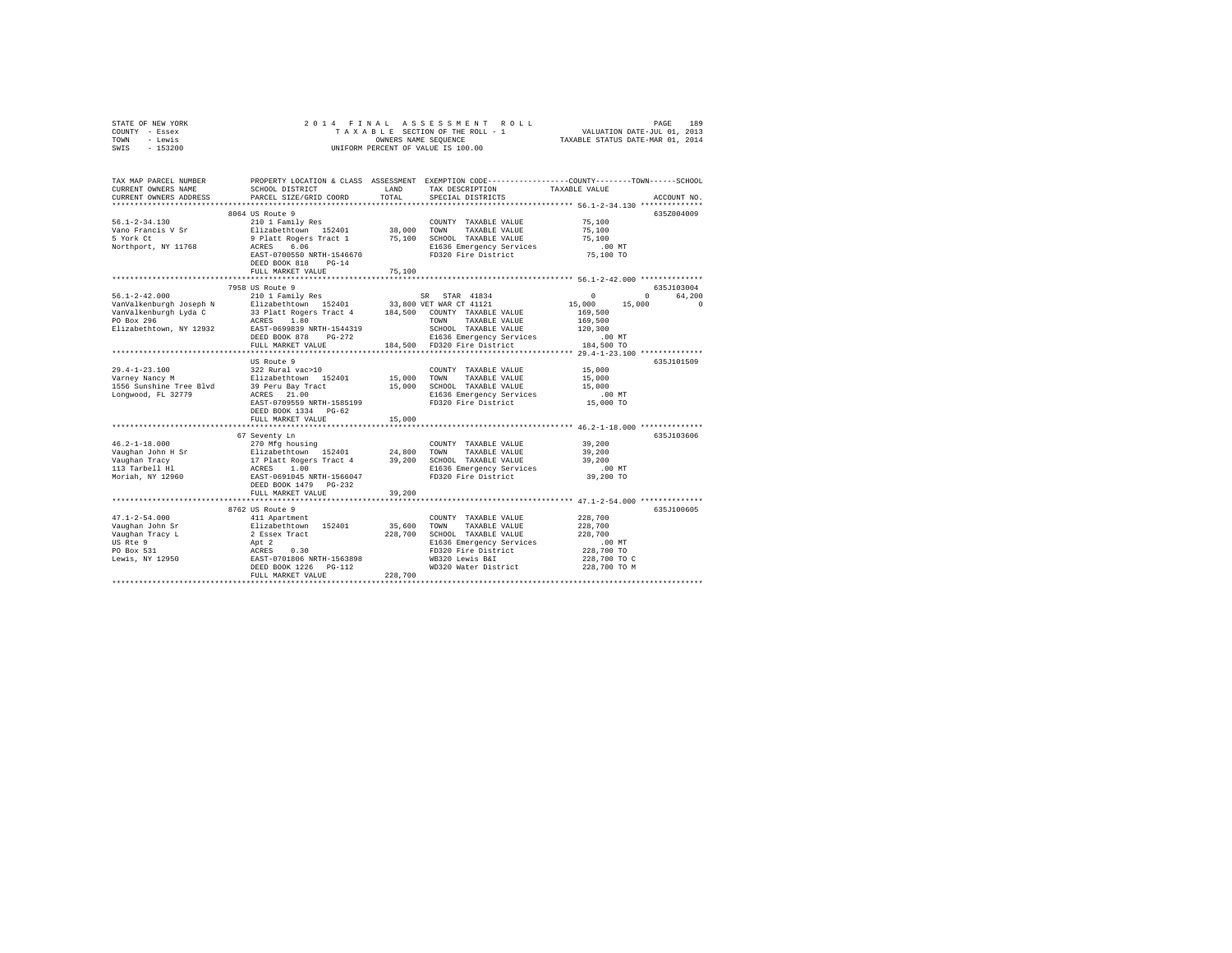| STATE OF NEW YORK                                 | 2014 FINAL                                                                                                  |         |                                                                                                |                                                      |             |  |  |
|---------------------------------------------------|-------------------------------------------------------------------------------------------------------------|---------|------------------------------------------------------------------------------------------------|------------------------------------------------------|-------------|--|--|
| COUNTY - Essex                                    |                                                                                                             |         |                                                                                                |                                                      |             |  |  |
| - Lewis<br>TOWN<br>$-153200$<br>SWIS              | UNIFORM PERCENT OF VALUE IS 100.00                                                                          |         |                                                                                                |                                                      |             |  |  |
|                                                   |                                                                                                             |         |                                                                                                |                                                      |             |  |  |
|                                                   |                                                                                                             |         |                                                                                                |                                                      |             |  |  |
| TAX MAP PARCEL NUMBER                             |                                                                                                             |         | PROPERTY LOCATION & CLASS ASSESSMENT EXEMPTION CODE---------------COUNTY-------TOWN-----SCHOOL |                                                      |             |  |  |
| CURRENT OWNERS NAME                               | SCHOOL DISTRICT                                                                                             | LAND    | TAX DESCRIPTION                                                                                | TAXABLE VALUE                                        |             |  |  |
| CURRENT OWNERS ADDRESS<br>*********************** | PARCEL SIZE/GRID COORD                                                                                      | TOTAL   | SPECIAL DISTRICTS                                                                              |                                                      | ACCOUNT NO. |  |  |
|                                                   |                                                                                                             |         |                                                                                                |                                                      | 635J100415  |  |  |
| $47.13 - 2 - 17.000$                              | 969 County Route 10<br>416 Mfg hsing pk                                                                     |         | COUNTY TAXABLE VALUE                                                                           | 167,400                                              |             |  |  |
|                                                   |                                                                                                             | 36,000  | TOWN<br>TAXABLE VALUE                                                                          | 167,400                                              |             |  |  |
| ------------ scott T<br>Vaughan John H<br>422 Ct  |                                                                                                             | 167,400 | SCHOOL TAXABLE VALUE                                                                           | 167,400                                              |             |  |  |
| 423 Stowersville Rd                               | Elizabethtown 152401<br>2 Platt Rogers Tract 1<br>1666/231-Easement                                         |         | E1636 Emergency Services                                                                       | .00 MT                                               |             |  |  |
| Lewis, NY 12950                                   | ACRES 1.01                                                                                                  |         | FD320 Fire District                                                                            | 167,400 TO                                           |             |  |  |
|                                                   | EAST-0701469 NRTH-1558824                                                                                   |         | WB320 Lewis B&I                                                                                | 167,400 TO C                                         |             |  |  |
|                                                   | DEED BOOK 1649 PG-41                                                                                        |         | WD320 Water District                                                                           | 167,400 TO M                                         |             |  |  |
|                                                   | FULL MARKET VALUE                                                                                           | 167,400 |                                                                                                |                                                      |             |  |  |
|                                                   | US Route 9                                                                                                  |         |                                                                                                |                                                      | 635Z014007  |  |  |
| $29. - 3 - 5.200$                                 | 314 Rural vac<10                                                                                            |         | COUNTY TAXABLE VALUE                                                                           | 26,000                                               |             |  |  |
|                                                   |                                                                                                             | 26,000  | TOWN<br>TAXABLE VALUE                                                                          | 26,000                                               |             |  |  |
| Wade Chris<br>Wade Mary<br>175 Mason Rd           |                                                                                                             | 26,000  | SCHOOL TAXABLE VALUE                                                                           | 26,000                                               |             |  |  |
|                                                   | Elizabethtown 152401<br>22 Essex Tract<br>ACRES 5.46                                                        |         | E1636 Emergency Services                                                                       | $.00$ MT                                             |             |  |  |
| Vestal, NY 13850                                  | EAST-0706164 NRTH-1589011                                                                                   |         | FD320 Fire District                                                                            | 26,000 TO                                            |             |  |  |
|                                                   | DEED BOOK 1738 PG-196                                                                                       |         |                                                                                                |                                                      |             |  |  |
|                                                   | FULL MARKET VALUE                                                                                           | 26,000  |                                                                                                |                                                      |             |  |  |
|                                                   | 220 Blood Hill Rd                                                                                           |         |                                                                                                |                                                      | 635J190002  |  |  |
| $55.2 - 1 - 5.122$                                | 240 Rural res                                                                                               |         | COUNTY TAXABLE VALUE                                                                           | 167,200                                              |             |  |  |
| Wainer Howard C                                   | Elizabethtown 152401                                                                                        | 42,300  | TOWN<br>TAXABLE VALUE                                                                          | 167,200                                              |             |  |  |
|                                                   |                                                                                                             |         | 167,200 SCHOOL TAXABLE VALUE                                                                   | 167,200                                              |             |  |  |
| Steinberg Linda S<br>18 Laning Ave                | 24 Platt Rogers<br>ACRES 11.50<br>EAST-0689042 NRTH-1551169                                                 |         | E1636 Emergency Services                                                                       | $.00$ MT                                             |             |  |  |
| Pennington, NJ 08534                              |                                                                                                             |         | FD320 Fire District                                                                            | 167,200 TO                                           |             |  |  |
|                                                   | DEED BOOK 1194 PG-16                                                                                        |         |                                                                                                |                                                      |             |  |  |
|                                                   | FULL MARKET VALUE                                                                                           | 167,200 |                                                                                                | *********************** 56.1-2-7.000 *************** |             |  |  |
|                                                   | 199 Cutting Rd                                                                                              |         |                                                                                                |                                                      | 635J102714  |  |  |
| $56.1 - 2 - 7.000$                                | 312 Vac w/imprv                                                                                             |         | COUNTY TAXABLE VALUE                                                                           | 32,200                                               |             |  |  |
| Warner Simeon                                     |                                                                                                             |         | TOWN<br>TAXABLE VALUE                                                                          | 32,200                                               |             |  |  |
| Ackerman Leslie                                   |                                                                                                             |         | SCHOOL TAXABLE VALUE                                                                           | 32,200                                               |             |  |  |
| 206 Cleveland Ave                                 | Elizabethtown 152401 22,500<br>33 Platt Rogers Tract 4 32,200<br>ACRES 2.00<br>ACRES 2.00<br>EAST-0698690 M |         | E1636 Emergency Services                                                                       | .00MT                                                |             |  |  |
| Ithaca, NY 14850                                  | EAST-0698690 NRTH-1547219                                                                                   |         | FD320 Fire District                                                                            | 32,200 TO                                            |             |  |  |
|                                                   | DEED BOOK 1532    PG-228                                                                                    |         |                                                                                                |                                                      |             |  |  |
|                                                   | FULL MARKET VALUE<br>**********************                                                                 | 32,200  |                                                                                                | ******************* 47.4-1-13.000 **************     |             |  |  |
|                                                   | 318 Hyde Rd                                                                                                 |         |                                                                                                |                                                      | 635J105208  |  |  |
| $47.4 - 1 - 13.000$                               | 240 Rural res                                                                                               |         | SR STAR 41834                                                                                  | $\sim$ 0                                             | 0 64.200    |  |  |
| Washburn Charles                                  |                                                                                                             | 41,400  | COUNTY TAXABLE VALUE                                                                           | 134,000                                              |             |  |  |
| 318 Hyde Rd                                       | Elizabethtown 152401<br>34 Platt Rogers                                                                     | 134,000 | TOWN TAXABLE VALUE                                                                             | 134,000                                              |             |  |  |
| Westport, NY 12993                                | Brookfield Tract                                                                                            |         | SCHOOL TAXABLE VALUE                                                                           | 69,800                                               |             |  |  |
|                                                   | ACRES 10.20                                                                                                 |         | E1636 Emergency Services                                                                       | .00 MT                                               |             |  |  |
|                                                   |                                                                                                             |         | EAST-0715921 NRTH-1559296 FD320 Fire District                                                  | 134,000 TO                                           |             |  |  |
|                                                   | DEED BOOK 446 PG-294<br>FULL MARKET VALUE                                                                   | 134,000 |                                                                                                |                                                      |             |  |  |
|                                                   |                                                                                                             |         |                                                                                                |                                                      |             |  |  |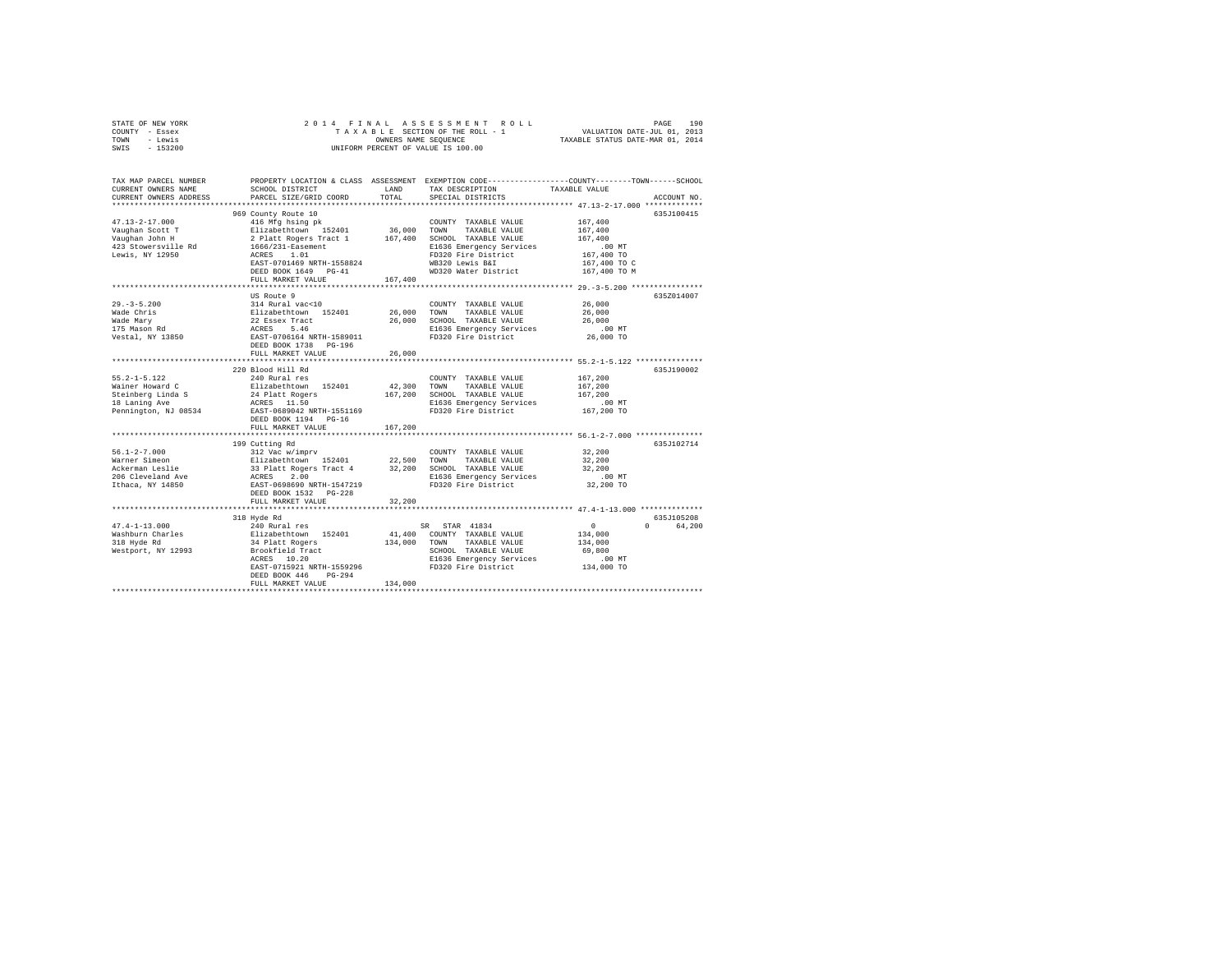| STATE OF NEW YORK                                          | 2014 FINAL                                                                                                                                                             |         |                                                 |                                                                                                |        |  |  |
|------------------------------------------------------------|------------------------------------------------------------------------------------------------------------------------------------------------------------------------|---------|-------------------------------------------------|------------------------------------------------------------------------------------------------|--------|--|--|
| COUNTY - Essex                                             | 4 FINAL ASSESSMENT ROLL INNERTHEIRE PAGE 1913<br>TAXABLE SECTION OF THE ROLL - 1 VALUATION DATE-JUL 01, 2013<br>OWNERS NAME SEQUENCE  TAXABLE STATUS DATE-MAR 01, 2014 |         |                                                 |                                                                                                |        |  |  |
| - Lewis<br>TOWN                                            |                                                                                                                                                                        |         |                                                 |                                                                                                |        |  |  |
| $-153200$<br>SWIS                                          | UNIFORM PERCENT OF VALUE IS 100.00                                                                                                                                     |         |                                                 |                                                                                                |        |  |  |
|                                                            |                                                                                                                                                                        |         |                                                 |                                                                                                |        |  |  |
| TAX MAP PARCEL NUMBER                                      |                                                                                                                                                                        |         |                                                 | PROPERTY LOCATION & CLASS ASSESSMENT EXEMPTION CODE---------------COUNTY-------TOWN-----SCHOOL |        |  |  |
| CURRENT OWNERS NAME                                        | SCHOOL DISTRICT                                                                                                                                                        | LAND    | TAX DESCRIPTION                                 | TAXABLE VALUE                                                                                  |        |  |  |
| CURRENT OWNERS ADDRESS                                     | PARCEL SIZE/GRID COORD                                                                                                                                                 | TOTAL   | SPECIAL DISTRICTS                               | ACCOUNT NO.                                                                                    |        |  |  |
|                                                            |                                                                                                                                                                        |         |                                                 |                                                                                                |        |  |  |
|                                                            | 459 Hyde Rd                                                                                                                                                            |         |                                                 | 635J198004                                                                                     |        |  |  |
| $47.2 - 1 - 33.120$                                        | 240 Rural res                                                                                                                                                          |         | COUNTY TAXABLE VALUE                            | 134,000                                                                                        |        |  |  |
| Washburn Phillis                                           |                                                                                                                                                                        | 64,100  | TOWN<br>TAXABLE VALUE                           | 134,000                                                                                        |        |  |  |
|                                                            |                                                                                                                                                                        |         | 134,000 SCHOOL TAXABLE VALUE                    | 134,000                                                                                        |        |  |  |
| 16 Rustic Bridge Rd                                        | Elizabethtown 152401<br>38 Platt Rogers<br>ACRES 53.20                                                                                                                 |         |                                                 |                                                                                                |        |  |  |
| Rexford, NY 12148                                          |                                                                                                                                                                        |         | E1636 Emergency Services<br>FD320 Fire District | $.00$ MT                                                                                       |        |  |  |
|                                                            | EAST-0718503 NRTH-1563070                                                                                                                                              |         |                                                 | 134,000 TO                                                                                     |        |  |  |
|                                                            | DEED BOOK 1394 PG-231                                                                                                                                                  |         |                                                 |                                                                                                |        |  |  |
|                                                            | FULL MARKET VALUE                                                                                                                                                      | 134,000 |                                                 |                                                                                                |        |  |  |
|                                                            |                                                                                                                                                                        |         |                                                 |                                                                                                |        |  |  |
|                                                            | 57 Blood Hill Rd                                                                                                                                                       |         |                                                 | 635J105213                                                                                     |        |  |  |
| $55.2 - 1 - 37.100$                                        | 281 Multiple res                                                                                                                                                       |         | COUNTY TAXABLE VALUE                            | 211,900                                                                                        |        |  |  |
| Watson Shirley E                                           | Elizabethtown 152401                                                                                                                                                   | 78,400  | TOWN<br>TAXABLE VALUE                           | 211,900                                                                                        |        |  |  |
| 24 Abbotsbury House<br>139 Abbotsbury Rd<br>London, W148EN | 25&26 Platt Rogers Tr 4 211,900<br>Db 937 Pg 108<br>ACRES 38.50                                                                                                        |         | SCHOOL TAXABLE VALUE                            | 211,900                                                                                        |        |  |  |
|                                                            |                                                                                                                                                                        |         | E1636 Emergency Services                        | $.00$ MT                                                                                       |        |  |  |
|                                                            |                                                                                                                                                                        |         | FD320 Fire District                             | 211,900 TO                                                                                     |        |  |  |
|                                                            | EAST-0688848 NRTH-1546852                                                                                                                                              |         |                                                 |                                                                                                |        |  |  |
|                                                            | DEED BOOK 490 PG-5                                                                                                                                                     |         |                                                 |                                                                                                |        |  |  |
|                                                            | FULL MARKET VALUE                                                                                                                                                      | 211,900 |                                                 |                                                                                                |        |  |  |
|                                                            |                                                                                                                                                                        |         |                                                 |                                                                                                |        |  |  |
|                                                            | 1437 County Route 10                                                                                                                                                   |         |                                                 | 635J100805                                                                                     |        |  |  |
| $47.4 - 1 - 28.111$                                        |                                                                                                                                                                        |         | AG DIST C 41720                                 | 36,740<br>36,740                                                                               | 36.740 |  |  |
| Weber Jeanette<br>Weber Greg                               |                                                                                                                                                                        |         | 129,700 COUNTY TAXABLE VALUE                    | 122,960                                                                                        |        |  |  |
|                                                            |                                                                                                                                                                        |         | TAXABLE VALUE                                   | 122,960                                                                                        |        |  |  |
| 1447 County Route 10                                       |                                                                                                                                                                        |         | SCHOOL TAXABLE VALUE                            | 122,960                                                                                        |        |  |  |
| Westport, NY 12993                                         |                                                                                                                                                                        |         | E1636 Emergency Services                        | $.00$ MT                                                                                       |        |  |  |
|                                                            | DEED BOOK 1668 PG-167                                                                                                                                                  |         | FD320 Fire District                             | 159,700 TO                                                                                     |        |  |  |
| MAY BE SUBJECT TO PAYMENT FULL MARKET VALUE                |                                                                                                                                                                        | 159,700 |                                                 |                                                                                                |        |  |  |
| UNDER AGDIST LAW TIL 2018                                  |                                                                                                                                                                        |         |                                                 |                                                                                                |        |  |  |
|                                                            |                                                                                                                                                                        |         |                                                 |                                                                                                |        |  |  |
|                                                            | 1447 County Route 10                                                                                                                                                   |         |                                                 | 635J100812                                                                                     |        |  |  |
| $47.4 - 1 - 30.000$                                        | 210 1 Family Res                                                                                                                                                       |         | RES. STAR 41854                                 | $\sim$ 0<br>$0 \t 30,000$                                                                      |        |  |  |
| Weber Jeanette                                             |                                                                                                                                                                        |         |                                                 | 75,500                                                                                         |        |  |  |
| Weber Greg                                                 |                                                                                                                                                                        |         |                                                 | 75,500                                                                                         |        |  |  |
| 1447 County Rte 10                                         | Elizabethtown 152401 33,600 COUNTY TAXABLE VALUE<br>13 Platt Rogers 75,500 TOWN TAXABLE VALUE<br>ACRES 1.60     75,500 SCHOOL TAXABLE VALUE                            |         | SCHOOL TAXABLE VALUE                            | 45,500                                                                                         |        |  |  |
| Westport, NY 12993                                         | EAST-0711341 NRTH-1553809                                                                                                                                              |         | E1636 Emergency Services                        | $.00$ MT                                                                                       |        |  |  |
|                                                            | DEED BOOK 1536 PG-268                                                                                                                                                  |         | FD320 Fire District                             | 75,500 TO                                                                                      |        |  |  |
|                                                            | FULL MARKET VALUE                                                                                                                                                      | 75,500  |                                                 |                                                                                                |        |  |  |
|                                                            |                                                                                                                                                                        |         |                                                 |                                                                                                |        |  |  |
|                                                            | County Route 10                                                                                                                                                        |         |                                                 | 635Z008004                                                                                     |        |  |  |
|                                                            |                                                                                                                                                                        |         | COUNTY TAXABLE VALUE                            | 2,000                                                                                          |        |  |  |
|                                                            |                                                                                                                                                                        |         | 2.000 TOWN<br>TAXABLE VALUE                     | 2,000                                                                                          |        |  |  |
|                                                            |                                                                                                                                                                        |         | 2,000 SCHOOL TAXABLE VALUE                      | 2,000                                                                                          |        |  |  |
|                                                            |                                                                                                                                                                        |         | E1636 Emergency Services                        | $.00$ MT                                                                                       |        |  |  |
|                                                            |                                                                                                                                                                        |         | FD320 Fire District                             | 2,000 TO                                                                                       |        |  |  |
|                                                            | DEED BOOK 1668 PG-167                                                                                                                                                  |         |                                                 |                                                                                                |        |  |  |
|                                                            | FULL MARKET VALUE                                                                                                                                                      | 2,000   |                                                 |                                                                                                |        |  |  |
|                                                            |                                                                                                                                                                        |         |                                                 |                                                                                                |        |  |  |
|                                                            |                                                                                                                                                                        |         |                                                 |                                                                                                |        |  |  |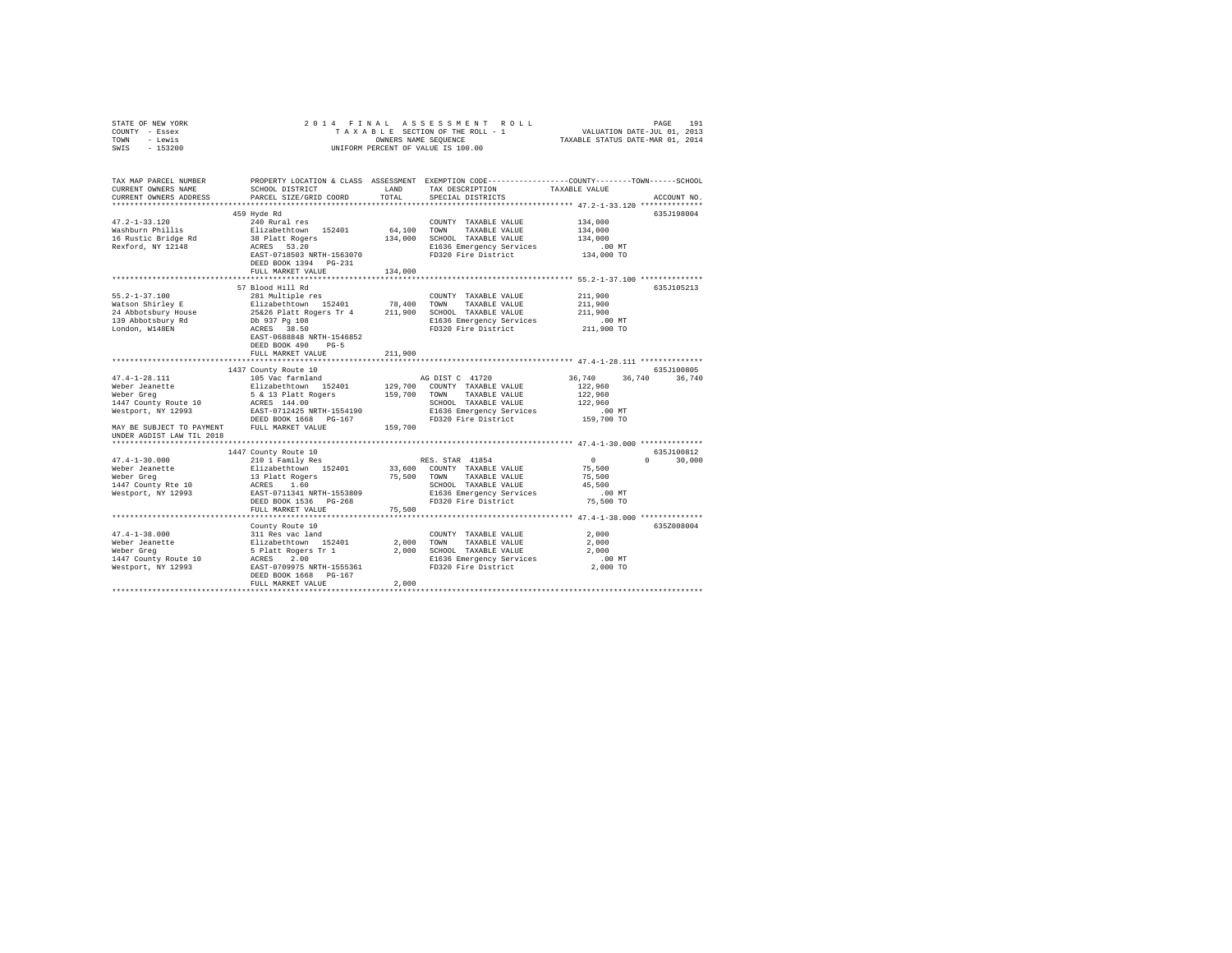| STATE OF NEW YORK | 2014 FINAL ASSESSMENT ROLL         | 192<br>PAGE                      |
|-------------------|------------------------------------|----------------------------------|
| COUNTY - Essex    | TAXABLE SECTION OF THE ROLL - 1    | VALUATION DATE-JUL 01, 2013      |
| TOWN<br>- Lewis   | OWNERS NAME SEOUENCE               | TAXABLE STATUS DATE-MAR 01, 2014 |
| $-153200$<br>SWIS | UNIFORM PERCENT OF VALUE IS 100.00 |                                  |

| TAX MAP PARCEL NUMBER<br>CURRENT OWNERS NAME<br>CURRENT OWNERS ADDRESS                                   | SCHOOL DISTRICT<br>PARCEL SIZE/GRID COORD                                                                                                                                                                 | LAND<br>TOTAL.             | PROPERTY LOCATION & CLASS ASSESSMENT EXEMPTION CODE----------------COUNTY-------TOWN------SCHOOL<br>TAX DESCRIPTION TAXABLE VALUE<br>SPECIAL DISTRICTS |                                                                                            | ACCOUNT NO.                          |
|----------------------------------------------------------------------------------------------------------|-----------------------------------------------------------------------------------------------------------------------------------------------------------------------------------------------------------|----------------------------|--------------------------------------------------------------------------------------------------------------------------------------------------------|--------------------------------------------------------------------------------------------|--------------------------------------|
| $47.4 - 1 - 39.000$<br>Weber Jeanette<br>Weber Greg<br>1447 County Route 10<br>Westport, NY 12993        | County Route 10<br>311 Res vac land<br>Elizabethtown 152401<br>13 Platt Rogers Tr 1<br>ACRES<br>2.00<br>EAST-0712830 NRTH-1554515<br>DEED BOOK 1668 PG-167<br>FULL MARKET VALUE                           | 2,000<br>2,000<br>2,000    | COUNTY TAXABLE VALUE<br>TOWN<br>TAXABLE VALUE<br>SCHOOL TAXABLE VALUE<br>E1636 Emergency Services<br>FD320 Fire District                               | 2,000<br>2,000<br>2,000<br>$.00$ MT<br>2,000 TO                                            | 635Z008005                           |
| $56.1 - 2 - 45.000$<br>Weber Sandra<br>7847 US Rt 9<br>Elizabethtown, NY 12932                           | US Route 9<br>322 Rural vac>10<br>Elizabethtown 152401<br>32&33 Platt Rogers Tr 4<br>ACRES 21.49<br>EAST-0698028 NRTH-1543600<br>DEED BOOK 1480 PG-295<br>FULL MARKET VALUE                               | 36,700<br>36,700<br>36,700 | COUNTY TAXABLE VALUE<br>TOWN<br>TAXABLE VALUE<br>SCHOOL TAXABLE VALUE<br>E1636 Emergency Services<br>FD320 Fire District                               | 36,700<br>36,700<br>36,700<br>$.00$ MT<br>36,700 TO<br>********* 38.4-1-27.002 *********** | 635.T103001                          |
| $38.4 - 1 - 27.002$<br>Webster Eugene E<br>42 Delmar Pl<br>Delmar, NY 12054-3208                         | 445 Moss Rd<br>210 1 Family Res<br>Elizabethtown 152401<br>18 Peru Bay Tract<br>ACRES 7.10<br>EAST-0712514 NRTH-1570727<br>DEED BOOK 1116 PG-7                                                            | 38,900<br>106,100          | COUNTY TAXABLE VALUE<br>TOWN<br>TAXABLE VALUE<br>SCHOOL TAXABLE VALUE<br>E1636 Emergency Services<br>FD320 Fire District                               | 106,100<br>106,100<br>106,100<br>$.00$ MT<br>106,100 TO                                    | 635J100403                           |
|                                                                                                          | FULL MARKET VALUE                                                                                                                                                                                         | 106,100                    |                                                                                                                                                        |                                                                                            |                                      |
| $47.3 - 1 - 20.131$<br>Welch Michael A<br>Boisseau Debbie L<br>675 Fox Run Rd<br>Elizabethtown, NY 12932 | 675 Fox Run Rd<br>270 Mfg housing<br>Elizabethtown 152401 34.900 COUNTY TAXABLE VALUE<br>1 Platt Roger Tract 1<br>ACRES<br>2.90<br>EAST-0696593 NRTH-1554827<br>DEED BOOK 1415 PG-23<br>FULL MARKET VALUE | 36,600 TOWN<br>36,600      | RES. STAR 41854<br>TAXABLE VALUE<br>SCHOOL TAXABLE VALUE<br>E1636 Emergency Services<br>FD320 Fire District                                            | $\Omega$<br>36,600<br>36,600<br>6,600<br>$.00$ MT<br>36,600 TO                             | 635J184004<br>$\Omega$<br>30,000     |
|                                                                                                          | ****************************                                                                                                                                                                              |                            |                                                                                                                                                        |                                                                                            |                                      |
| $47.3 - 1 - 20.132$<br>Welch Penny L<br>RR1 Box 111<br>Elizabethtown, NY 12932                           | 667 Fox Run Rd<br>270 Mfg housing<br>Elizabethtown 152401<br>1 Platt Rogers Tr 1<br>ACRES 3.00<br>ACRES 3.00<br>EAST-0696504 NRTH-1554619<br>DEED BOOK 1228 PG-179<br>FULL MARKET VALUE                   | 49,300 TOWN<br>49,300      | RES. STAR 41854<br>35,000 COUNTY TAXABLE VALUE<br>TAXABLE VALUE<br>SCHOOL TAXABLE VALUE<br>E1636 Emergency Services<br>FD320 Fire District             | $\Omega$<br>49,300<br>49,300<br>19,300<br>$.00$ MT<br>49,300 TO                            | 635Z000011<br>$\mathbf{a}$<br>30,000 |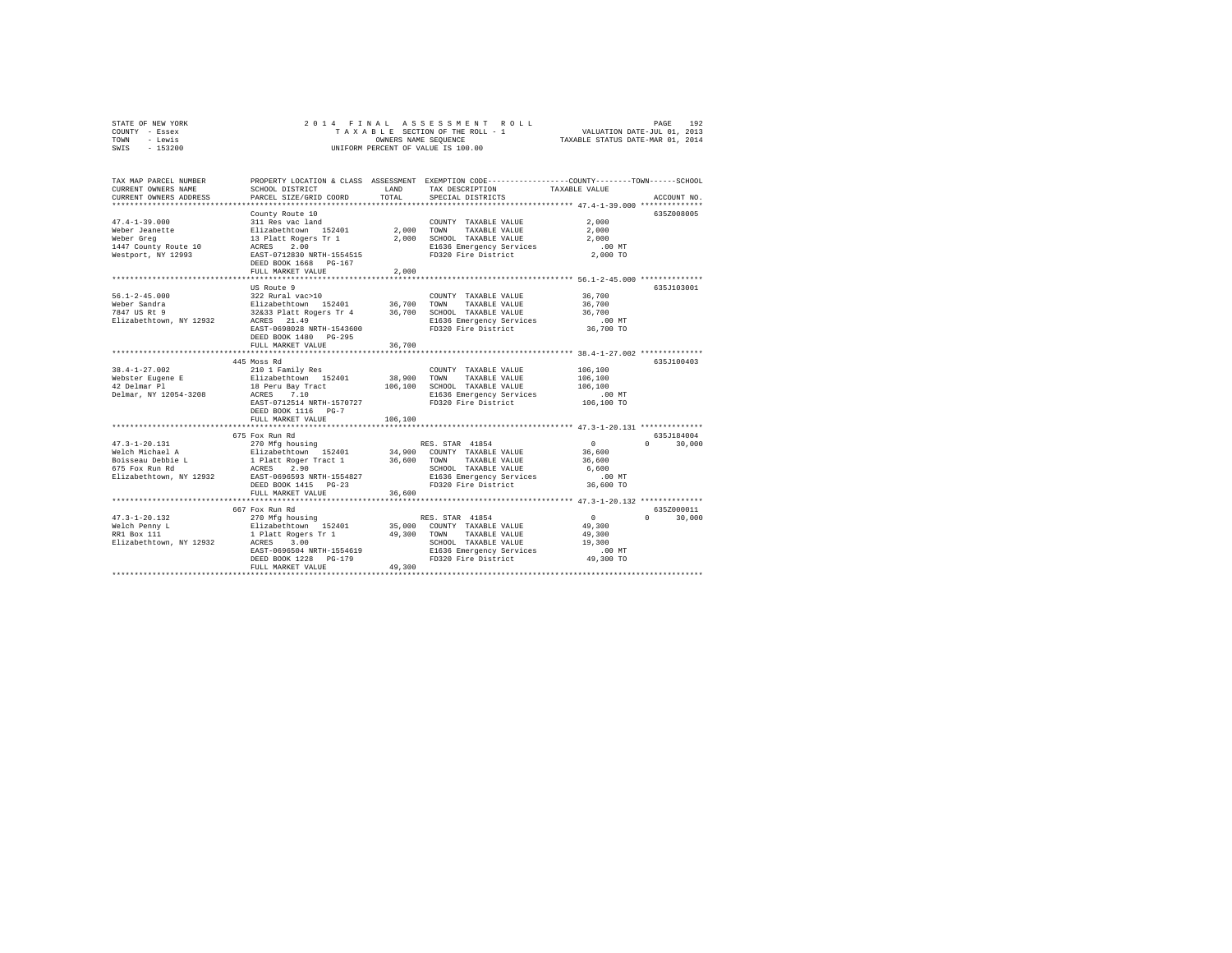| STATE OF NEW YORK | 2014 FINAL ASSESSMENT ROLL         | 193<br>PAGE                      |
|-------------------|------------------------------------|----------------------------------|
| COUNTY - Essex    | TAXABLE SECTION OF THE ROLL - 1    | VALUATION DATE-JUL 01, 2013      |
| TOWN<br>- Lewis   | OWNERS NAME SEOUENCE               | TAXABLE STATUS DATE-MAR 01, 2014 |
| $-153200$<br>SWIS | UNIFORM PERCENT OF VALUE IS 100.00 |                                  |

| TAX MAP PARCEL NUMBER<br>CURRENT OWNERS NAME<br>CURRENT OWNERS ADDRESS                              | PROPERTY LOCATION & CLASS ASSESSMENT EXEMPTION CODE----------------COUNTY-------TOWN-----SCHOOL<br>SCHOOL DISTRICT<br>PARCEL SIZE/GRID COORD                                                                                        | LAND<br>TOTAL.   | TAX DESCRIPTION<br>SPECIAL DISTRICTS                                                                                                | TAXABLE VALUE                                           | ACCOUNT NO. |
|-----------------------------------------------------------------------------------------------------|-------------------------------------------------------------------------------------------------------------------------------------------------------------------------------------------------------------------------------------|------------------|-------------------------------------------------------------------------------------------------------------------------------------|---------------------------------------------------------|-------------|
|                                                                                                     |                                                                                                                                                                                                                                     |                  |                                                                                                                                     |                                                         |             |
| $47.3 - 1 - 1.000$<br>Weld Charles C<br>Bradley Ruth AB<br>18 Park St<br>Moravia, NY 13118          | Fox Run Rd<br>322 Rural vac>10<br>Elizabethtown 152401<br>22 Platt Rogers Tract 4<br>ACRES 100.00<br>EAST-0696063 NRTH-1558062                                                                                                      |                  | COUNTY TAXABLE VALUE<br>55,000 TOWN TAXABLE VALUE<br>55,000 SCHOOL TAXABLE VALUE<br>E1636 Emergency Services<br>FD320 Fire District | 55,000<br>55,000<br>55,000<br>$.00$ MT<br>55,000 TO     | 635J105214  |
|                                                                                                     | DEED BOOK 1556 PG-197<br>FULL MARKET VALUE                                                                                                                                                                                          | 55,000           |                                                                                                                                     |                                                         |             |
|                                                                                                     |                                                                                                                                                                                                                                     |                  | ********************************* 38.4-1-13.000 ***************                                                                     |                                                         |             |
| $38.4 - 1 - 13.000$<br>West Curtis<br>West Alice<br>4029 Busthead Rd<br>The Plains, VA 20198        | Deerhead-Reber Rd<br>322 Rural vac>10<br>Elizabethtown 152401<br>25 Peru Bay Tract<br>ACRES 30.30<br>EAST-0716733 NRTH-1575567                                                                                                      | 38,800<br>38,800 | COUNTY TAXABLE VALUE<br>TOWN<br>TAXABLE VALUE<br>SCHOOL TAXABLE VALUE<br>E1636 Emergency Services<br>FD320 Fire District            | 38,800<br>38,800<br>38,800<br>.00 MT<br>38,800 TO       | 635J102910  |
|                                                                                                     | DEED BOOK 809<br>$PG-216$<br>FULL MARKET VALUE                                                                                                                                                                                      | 38,800           |                                                                                                                                     |                                                         |             |
|                                                                                                     |                                                                                                                                                                                                                                     |                  |                                                                                                                                     |                                                         |             |
| $47.4 - 1 - 3.000$<br>West Curtis G<br>West Alice G<br>4029 Bust Head Rd<br>The Plains, VA 20198    | 5 Hyde Rd<br>210 1 Family Res<br>Db 854 Pg 33<br>ACRES 2.00<br>EAST-0709097 NRTH-1556352<br>DEED BOOK 1134 PG-50<br>FULL MARKET VALUE                                                                                               | 125,200          | COUNTY TAXABLE VALUE<br>E1636 Emergency Services<br>FD320 Fire District                                                             | 125,200<br>125,200<br>125,200<br>.00 MT<br>125,200 TO   | 635J104803  |
|                                                                                                     | 266 Blood Hill Rd                                                                                                                                                                                                                   |                  |                                                                                                                                     |                                                         | 635J179022  |
| $55.2 - 1 - 5.200$<br>Wharmby Fred<br>Wharmby Karen<br>39 Hendrickson Pl<br>W Long Branch, NJ 07764 | 240 Rural res<br>Elizabethtown 152401<br>24 Platt Rogers Tract 4 101,600 SCHOOL TAXABLE VALUE<br>Db 1017 Pg 83 (Corr Deed) B1636 Emergency Services<br>ACRES 47.00<br>EAST-0689180 NRTH-1552361<br>DEED BOOK 1733 PG-25             | 60,200 TOWN      | COUNTY TAXABLE VALUE<br>TAXABLE VALUE<br>E1636 Emergency Services<br>FD320 Fire District                                            | 101,600<br>101,600<br>101,600<br>$.00$ MT<br>101,600 TO |             |
|                                                                                                     | FULL MARKET VALUE                                                                                                                                                                                                                   | 101,600          |                                                                                                                                     |                                                         |             |
|                                                                                                     |                                                                                                                                                                                                                                     |                  |                                                                                                                                     |                                                         |             |
| $47.1 - 1 - 25.120$<br>Whelden George P<br>238 Parker Rd<br>West Chazy, NY 12992                    | Wells Hill Rd<br>311 Res vac land<br>$\verb Elizabethtown  152401  24,500 TOWN $<br>14 Platt Rogers Tract 4 24,500 SCHOOL TAXABLE VALUE<br>3.98<br>ACRES<br>EAST-0700859 NRTH-1561928<br>DEED BOOK 1730 PG-202<br>FULL MARKET VALUE | 24,500           | COUNTY TAXABLE VALUE<br>TAXABLE VALUE<br>E1636 Emergency Services<br>FD320 Fire District                                            | 24,500<br>24,500<br>24,500<br>$.00$ MT<br>24,500 TO     | 635Z014002  |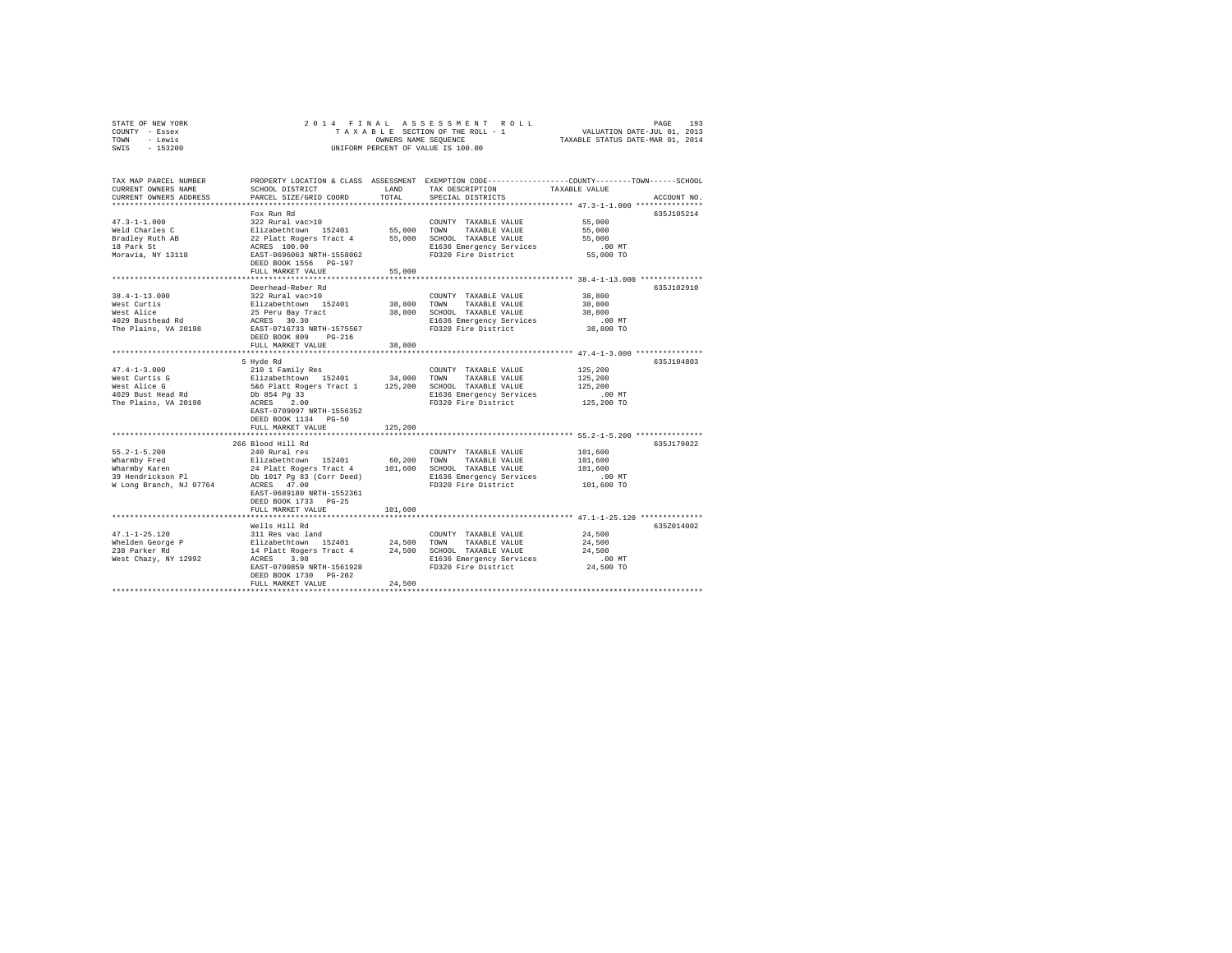| STATE OF NEW YORK | 2014 FINAL ASSESSMENT ROLL         | 194<br>PAGE                      |
|-------------------|------------------------------------|----------------------------------|
| COUNTY - Essex    | TAXABLE SECTION OF THE ROLL - 1    | VALUATION DATE-JUL 01, 2013      |
| TOWN<br>- Lewis   | OWNERS NAME SEOUENCE               | TAXABLE STATUS DATE-MAR 01, 2014 |
| $-153200$<br>SWIS | UNIFORM PERCENT OF VALUE IS 100.00 |                                  |

| TAX MAP PARCEL NUMBER<br>CURRENT OWNERS NAME<br>CURRENT OWNERS ADDRESS                               | SCHOOL DISTRICT<br>PARCEL SIZE/GRID COORD                                                                                                                                                                                                    | LAND<br>TOTAL               | PROPERTY LOCATION & CLASS ASSESSMENT EXEMPTION CODE---------------COUNTY-------TOWN-----SCHOOL<br>TAX DESCRIPTION<br>SPECIAL DISTRICTS | TAXABLE VALUE                                                                            | ACCOUNT NO. |
|------------------------------------------------------------------------------------------------------|----------------------------------------------------------------------------------------------------------------------------------------------------------------------------------------------------------------------------------------------|-----------------------------|----------------------------------------------------------------------------------------------------------------------------------------|------------------------------------------------------------------------------------------|-------------|
| $47.1 - 1 - 25.140$<br>Whelden George P<br>238 Parker Rd<br>West Chazy, NY 12992                     | Wells Hill Rd<br>330 Vacant comm<br>Elizabethtown 152401 13,200 TOWN<br>14 Platt Rogers Tract 4 13,200 SCHOOL TAXABLE VALUE<br>3.45<br>ACRES<br>EAST-0700298 NRTH-1562050<br>DEED BOOK 1730 PG-207<br>FULL MARKET VALUE                      | 13,200                      | COUNTY TAXABLE VALUE<br>TAXABLE VALUE<br>E1636 Emergency Services<br>FD320 Fire District 13,200 TO                                     | 13,200<br>13,200<br>13,200<br>$.00$ MT                                                   | 635Z014005  |
| $47.1 - 1 - 27.000$<br>West Chazy, NY 12992                                                          | Wells Hill Rd<br>311 Res vac land<br>Whelden George P Elizabethtown 152401<br>238 Parker Rd 14 Platt Roger Tract 4<br>ACRES<br>1.00<br>EAST-0701158 NRTH-1561630<br>DEED BOOK 1730 PG-202<br>FULL MARKET VALUE<br>.                          | 1,000                       | COUNTY TAXABLE VALUE<br>1,000 TOWN TAXABLE VALUE<br>1,000 SCHOOL TAXABLE VALUE<br>E1636 Emergency Services<br>FD320 Fire District      | 1,000<br>1,000<br>1,000<br>$.00$ MT<br>1,000 TO<br>************ 47.1-1-33.120 ********** | 635.7100910 |
| $47.1 - 1 - 33.120$<br>Whelden George P<br>238 Parker Rd<br>West Chazy, NY 12992                     | Wells Hill Rd<br>330 Vacant comm<br>Elizabethtown 152401<br>14 Platt Rogers Tract 4 600 SCHOOL TAXABLE VALUE<br>ACRES 0.02 B1636 Emergency Services<br>ACRES 0.02<br>EAST-0700647 NRTH-1562208<br>DEED BOOK 1730 PG-202<br>FULL MARKET VALUE | 600                         | COUNTY TAXABLE VALUE<br>600 TOWN<br>TAXABLE VALUE<br>E1636 Emergency Services<br>FD320 Fire District                                   | 600<br>600<br>600<br>$.00$ MT<br>600 TO                                                  | 635Z014003  |
|                                                                                                      | 354 Wells Hill Rd<br>EAST-0700193 NRTH-1562279<br>DEED BOOK 1730 PG-207<br>FULL MARKET VALUE                                                                                                                                                 | 251,200                     | FD320 Fire District                                                                                                                    | 251,200<br>251,200<br>251,200<br>.00 MT<br>251,200 TO                                    | 635Z014006  |
| $55.2 - 1 - 30.120$<br>White Eleanor T<br>White Willis A<br>530 Roscoe Rd<br>Elizabethtown, NY 12932 | 440 Roscoe Rd<br>314 Rural vac<10<br>Elizabethtown 152401<br>26 Platt Rogers Tract 4<br>ACRES 4.00<br>EAST-0691583 NRTH-1546141<br>DEED BOOK 1721 PG-259<br>FULL MARKET VALUE                                                                | $4,000$<br>$4.000$<br>4,000 | COUNTY TAXABLE VALUE<br>TOWN<br>TAXABLE VALUE<br>SCHOOL TAXABLE VALUE<br>E1636 Emergency Services<br>FD320 Fire District               | 4,000<br>4,000<br>4,000<br>.00 MT<br>4,000 TO                                            | 635Z013004  |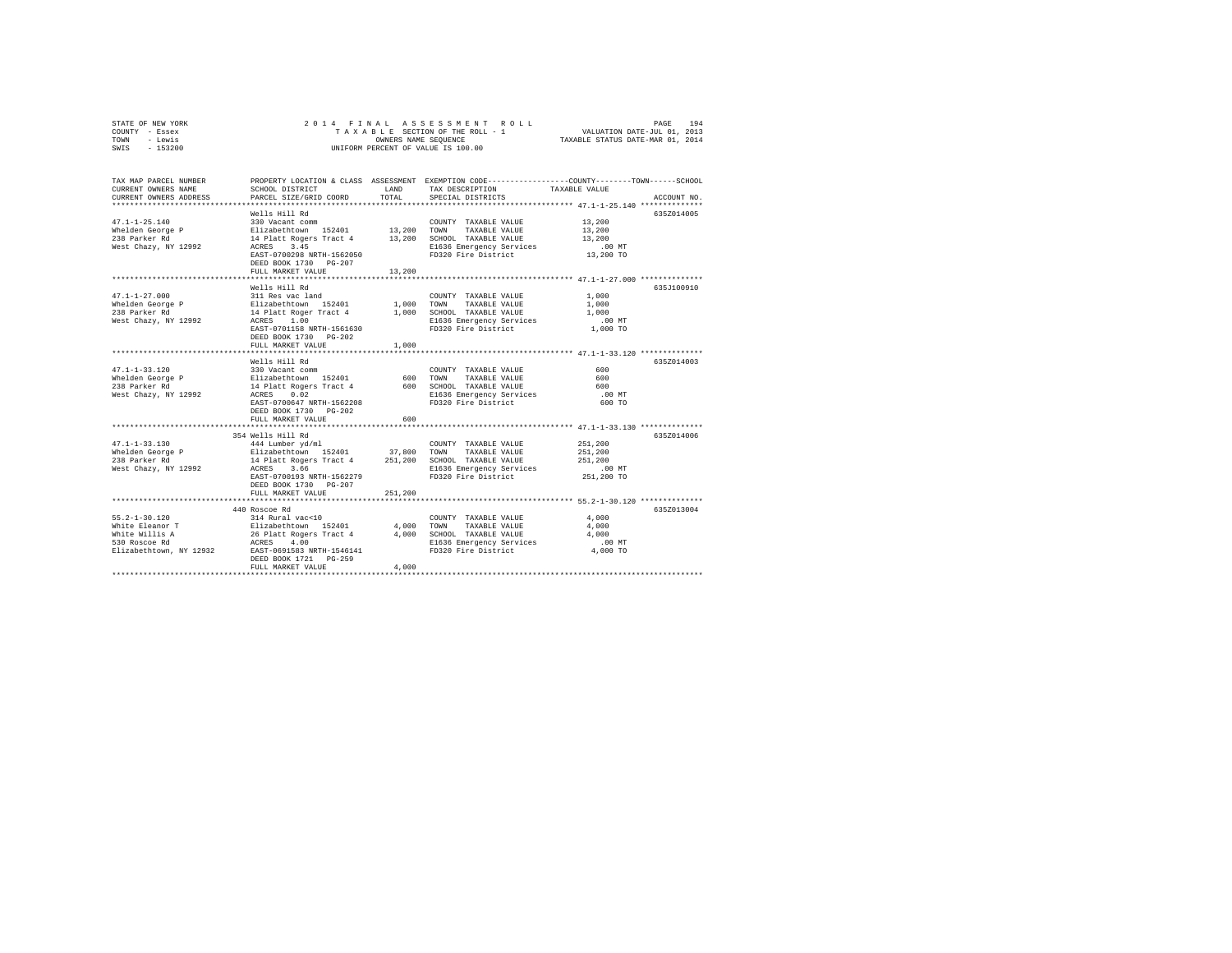| STATE OF NEW YORK | 2014 FINAL ASSESSMENT ROLL         | 195<br>PAGE                      |
|-------------------|------------------------------------|----------------------------------|
| COUNTY - Essex    | TAXABLE SECTION OF THE ROLL - 1    | VALUATION DATE-JUL 01, 2013      |
| TOWN<br>- Lewis   | OWNERS NAME SEOUENCE               | TAXABLE STATUS DATE-MAR 01, 2014 |
| $-153200$<br>SWIS | UNIFORM PERCENT OF VALUE IS 100.00 |                                  |

| TAX MAP PARCEL NUMBER<br>CURRENT OWNERS NAME                                                                                                                                                                                                                 | SCHOOL DISTRICT                                                                                                                                                                                                                                             | LAND                  | PROPERTY LOCATION & CLASS ASSESSMENT EXEMPTION CODE----------------COUNTY-------TOWN-----SCHOOL<br>TAX DESCRIPTION                                                                              | TAXABLE VALUE                                                                                   |                                               |
|--------------------------------------------------------------------------------------------------------------------------------------------------------------------------------------------------------------------------------------------------------------|-------------------------------------------------------------------------------------------------------------------------------------------------------------------------------------------------------------------------------------------------------------|-----------------------|-------------------------------------------------------------------------------------------------------------------------------------------------------------------------------------------------|-------------------------------------------------------------------------------------------------|-----------------------------------------------|
| CURRENT OWNERS ADDRESS                                                                                                                                                                                                                                       | PARCEL SIZE/GRID COORD                                                                                                                                                                                                                                      | TOTAL                 | SPECIAL DISTRICTS                                                                                                                                                                               |                                                                                                 | ACCOUNT NO.                                   |
|                                                                                                                                                                                                                                                              | 86 Cornwright Ln                                                                                                                                                                                                                                            |                       |                                                                                                                                                                                                 |                                                                                                 | 635J102813                                    |
| $56.2 - 3 - 22.000$<br>White Kathleen S<br>Silzabethtown 152401<br>St Dennis James L<br>36 Cornwright Ln<br>Nestport, NY 12993<br>Nestport, NY 12993<br>Nestport, NY 12993<br>PRAST-0716603 NRTH-1547777<br>Nestport, NY 12993<br>PRAST-0716603 NRTH-1547777 | 240 Rural res                                                                                                                                                                                                                                               |                       | RES. STAR 41854<br>47,700 COUNTY TAXABLE VALUE<br>94,600 TOWN TAXABLE VALUE<br>SCHOOL TAXABLE VALUE<br>SCHOOL TAXABLE VALUE<br>E1636 Emergency Services                                         | $\sim$ 0<br>94,600<br>94,600<br>64,600<br>$.00$ MT                                              | $\Omega$ and $\Omega$<br>30,000               |
|                                                                                                                                                                                                                                                              |                                                                                                                                                                                                                                                             | 94,600                | FD320 Fire District                                                                                                                                                                             | 94,600 TO                                                                                       |                                               |
|                                                                                                                                                                                                                                                              | FULL MARKET VALUE<br>****************************                                                                                                                                                                                                           |                       |                                                                                                                                                                                                 | ********************** 47.4-1-7.110 ***************                                             |                                               |
| $47.4 - 1 - 7.110$                                                                                                                                                                                                                                           | 150 Redmond Rd<br>281 Multiple res                                                                                                                                                                                                                          |                       | RES. STAR 41854<br>98,800 COUNTY TAXABLE VALUE                                                                                                                                                  | $\sim$ 0<br>164,400                                                                             | 635J104115<br>$\mathbf{0}$<br>30,000          |
|                                                                                                                                                                                                                                                              | EAST-0709977 NRTH-1559253<br>DEED BOOK 971<br>$PG-237$                                                                                                                                                                                                      |                       | 164,400 TOWN TAXABLE VALUE<br>SCHOOL TAXABLE VALUE<br>E1636 Emergency Services<br>FD320 Fire District                                                                                           | 164,400<br>134,400<br>.00 MT<br>164,400 TO                                                      |                                               |
|                                                                                                                                                                                                                                                              | FULL MARKET VALUE                                                                                                                                                                                                                                           | 164,400               |                                                                                                                                                                                                 |                                                                                                 |                                               |
| $55.2 - 1 - 27.100$<br>White Willis A Elizabethtown 152401 61,000 COUNTY TAXABLE VALUE<br>Nite Eleanor T 29 Platt Rogers Tract 4 225,500 TOWN TAXABLE VALUE<br>SIO Roscoe Rd 15.19 15.19 15.19 SCHOOL TAXABLE VALUE<br>Elizabethtown, NY 12932 EAST-0691844  | 530 Roscoe Rd<br>240 Rural res<br>DEED BOOK 922<br>PG-315<br>FULL MARKET VALUE                                                                                                                                                                              | 225,500               | RES. STAR 41854<br>SCHOOL TAXABLE VALUE<br>E1636 Emergency Services<br>FD320 Fire District                                                                                                      | $\sim$ 0<br>225,500<br>225,500<br>195,500<br>.00 MT<br>225,500 TO                               | 635J175012<br>$0 \t 30,000$                   |
|                                                                                                                                                                                                                                                              | County Route 10                                                                                                                                                                                                                                             |                       |                                                                                                                                                                                                 |                                                                                                 | 635J180007                                    |
| $56.2 - 3 - 14.400$<br>90.4-3-14.300<br>Whitmore Newman M<br>Whitmore Alice G<br>27-38 Mccormicks<br>27 Pin Pack Rd ARES 52.60<br>27 Pin Pack Rd BAST-0716537 NRTH-1550687<br>Ridgefield, CT 06877                                                           | 322 Rural vac>10<br>DEED BOOK 706<br>$PG-1$<br>FULL MARKET VALUE                                                                                                                                                                                            | 52,300 TOWN<br>52,300 | COUNTY TAXABLE VALUE<br>TAXABLE VALUE<br>52,300 SCHOOL TAXABLE VALUE<br>E1636 Emergency Services<br>FD320 Fire District                                                                         | 52,300<br>52,300<br>52,300<br>$.00$ MT<br>52,300 TO                                             |                                               |
|                                                                                                                                                                                                                                                              |                                                                                                                                                                                                                                                             |                       |                                                                                                                                                                                                 |                                                                                                 |                                               |
| $47.1 - 2 - 49.000$<br>Whittemore Gerald E<br>Whittemore Susanne<br>569 Blood Hill Rd<br>PO Box 96<br>ACRES<br>Lewis, NY 12950-9701                                                                                                                          | 8732 US Route 9<br>210 1 Family Res<br>210 1 Family Res<br>Elizabethown 152401<br>1 Essex Tract<br>1396/314 Life Estate To<br>Lee E Whittemore<br>2000<br>$\mathbf{e}$<br>0.18<br>EAST-0701960 NRTH-1563142<br>DEED BOOK 275<br>PG-453<br>FULL MARKET VALUE | 96,200                | SR STAR 41834<br>26,300 COUNTY TAXABLE VALUE<br>96.200 TOWN TAXABLE VALUE<br>SCHOOL TAXABLE VALUE<br>E1636 Emergency Services<br>FD320 Fire District<br>WB320 Lewis B&I<br>WD320 Water District | $\mathbf{0}$<br>96,200<br>96,200<br>32,000<br>.00 MT<br>96,200 TO<br>96,200 TO C<br>96,200 TO M | 635J105308<br>$\Omega$ and $\Omega$<br>64,200 |
|                                                                                                                                                                                                                                                              |                                                                                                                                                                                                                                                             |                       |                                                                                                                                                                                                 |                                                                                                 |                                               |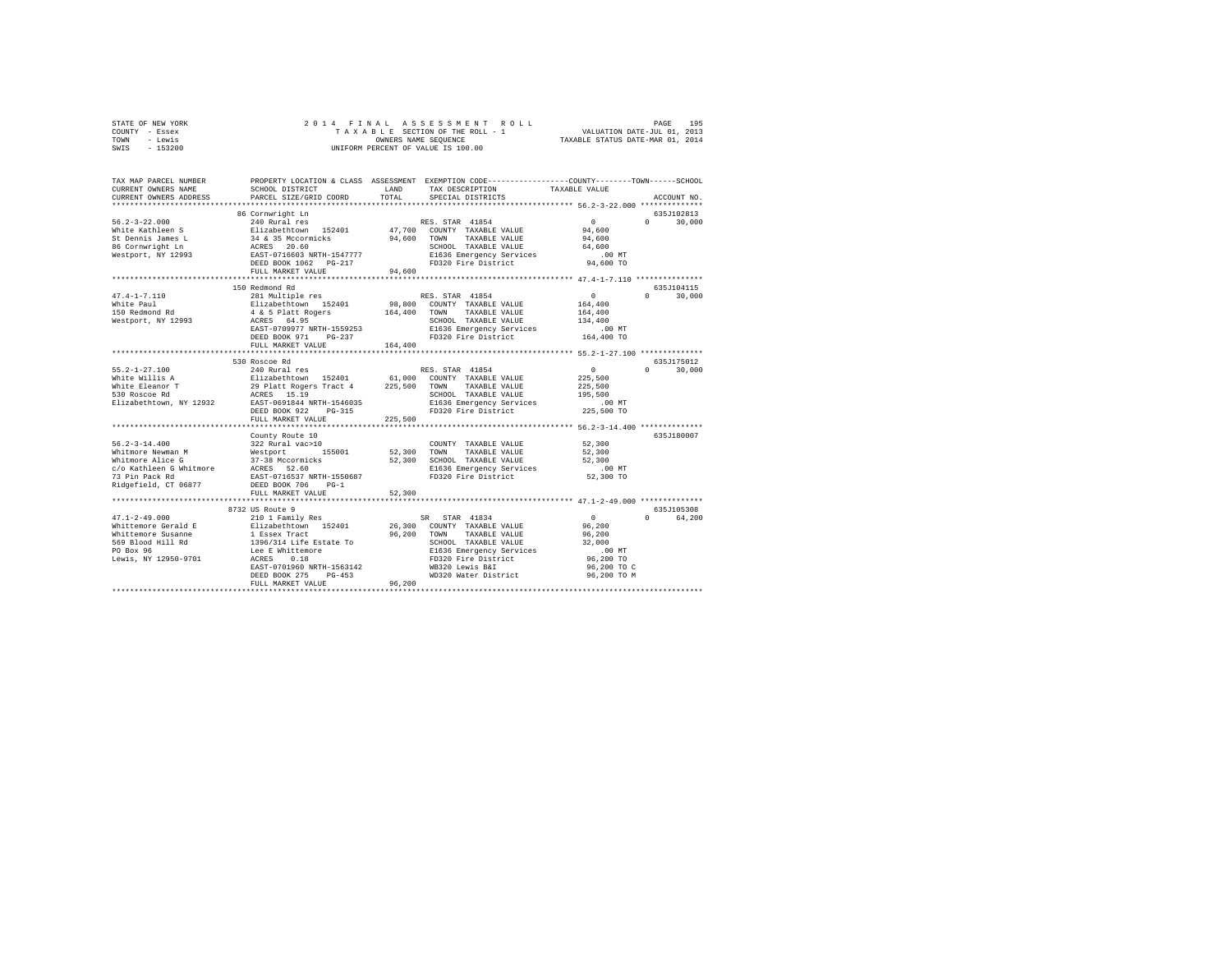| STATE OF NEW YORK<br>COUNTY - Essex<br>TOWN - Lewis<br>SWIS - 153200                                                                                                                                                                                                                                                                                                                                                       | 2014 FINAL                                     |         |                                                                                                                    |                      |                    |  |  |
|----------------------------------------------------------------------------------------------------------------------------------------------------------------------------------------------------------------------------------------------------------------------------------------------------------------------------------------------------------------------------------------------------------------------------|------------------------------------------------|---------|--------------------------------------------------------------------------------------------------------------------|----------------------|--------------------|--|--|
|                                                                                                                                                                                                                                                                                                                                                                                                                            |                                                |         |                                                                                                                    |                      |                    |  |  |
| TAX MAP PARCEL NUMBER<br>CURRENT OWNERS NAME                                                                                                                                                                                                                                                                                                                                                                               | SCHOOL DISTRICT LAND                           |         | PROPERTY LOCATION & CLASS ASSESSMENT EXEMPTION CODE----------------COUNTY-------TOWN-----SCHOOL<br>TAX DESCRIPTION |                      |                    |  |  |
| CURRENT OWNERS ADDRESS                                                                                                                                                                                                                                                                                                                                                                                                     | PARCEL SIZE/GRID COORD TOTAL                   |         |                                                                                                                    |                      | ACCOUNT NO.        |  |  |
|                                                                                                                                                                                                                                                                                                                                                                                                                            |                                                |         |                                                                                                                    |                      |                    |  |  |
|                                                                                                                                                                                                                                                                                                                                                                                                                            | 8625 US Route 9                                |         |                                                                                                                    |                      | 635J178530         |  |  |
| $\begin{tabular}{l c c c c} \multicolumn{3}{c}{\textbf{47.13--4--4.000}} & \multicolumn{3}{c}{\textbf{00.01}} & \multicolumn{3}{c}{\textbf{0.02}} & \multicolumn{3}{c}{\textbf{0.03}} & \multicolumn{3}{c}{\textbf{0.04}} & \multicolumn{3}{c}{\textbf{0.05}} & \multicolumn{3}{c}{\textbf{RES. STRA 41854}} & \multicolumn{3}{c}{\textbf{RES. STRA 41854}} & \multicolumn{3}{c}{\textbf{M}} & \multicolumn{3}{c}{\textbf$ |                                                |         |                                                                                                                    | $\sim$ 0<br>117,300  | $\Omega$<br>30,000 |  |  |
|                                                                                                                                                                                                                                                                                                                                                                                                                            |                                                |         |                                                                                                                    |                      |                    |  |  |
|                                                                                                                                                                                                                                                                                                                                                                                                                            |                                                |         |                                                                                                                    | 117,300              |                    |  |  |
|                                                                                                                                                                                                                                                                                                                                                                                                                            |                                                |         | SCHOOL TAXABLE VALUE                                                                                               | 87,300               |                    |  |  |
|                                                                                                                                                                                                                                                                                                                                                                                                                            |                                                |         | E1636 Emergency Services<br>FD320 Fire District<br>WB320 Lewis B&I                                                 | .00 MT<br>117,300 TO |                    |  |  |
|                                                                                                                                                                                                                                                                                                                                                                                                                            |                                                |         |                                                                                                                    | 117,300 TO C         |                    |  |  |
|                                                                                                                                                                                                                                                                                                                                                                                                                            | FULL MARKET VALUE 417,300 WD320 Water District |         |                                                                                                                    | 117,300 TO M         |                    |  |  |
|                                                                                                                                                                                                                                                                                                                                                                                                                            |                                                |         |                                                                                                                    |                      |                    |  |  |
|                                                                                                                                                                                                                                                                                                                                                                                                                            | 222 Carlott Rd                                 |         |                                                                                                                    |                      | 635J177003         |  |  |
|                                                                                                                                                                                                                                                                                                                                                                                                                            |                                                |         |                                                                                                                    | $\sim$ 0             | $0 \t 30.000$      |  |  |
|                                                                                                                                                                                                                                                                                                                                                                                                                            |                                                |         |                                                                                                                    | 108,900              |                    |  |  |
|                                                                                                                                                                                                                                                                                                                                                                                                                            |                                                |         |                                                                                                                    | 108,900              |                    |  |  |
|                                                                                                                                                                                                                                                                                                                                                                                                                            |                                                |         | SCHOOL TAXABLE VALUE                                                                                               | 78,900               |                    |  |  |
|                                                                                                                                                                                                                                                                                                                                                                                                                            |                                                |         | E1636 Emergency Services                                                                                           | $.00$ MT             |                    |  |  |
|                                                                                                                                                                                                                                                                                                                                                                                                                            |                                                |         | FD320 Fire District 108,900 TO                                                                                     |                      |                    |  |  |
|                                                                                                                                                                                                                                                                                                                                                                                                                            | FULL MARKET VALUE 108.900                      |         |                                                                                                                    |                      |                    |  |  |
|                                                                                                                                                                                                                                                                                                                                                                                                                            |                                                |         |                                                                                                                    |                      | 635J100801         |  |  |
|                                                                                                                                                                                                                                                                                                                                                                                                                            | 9661 US Route 9                                |         | COUNTY TAXABLE VALUE 126,400                                                                                       |                      |                    |  |  |
|                                                                                                                                                                                                                                                                                                                                                                                                                            |                                                |         |                                                                                                                    | 126,400              |                    |  |  |
|                                                                                                                                                                                                                                                                                                                                                                                                                            |                                                |         |                                                                                                                    | 126.400              |                    |  |  |
|                                                                                                                                                                                                                                                                                                                                                                                                                            |                                                |         | E1636 Emergency Services                                                                                           | .00 MT               |                    |  |  |
|                                                                                                                                                                                                                                                                                                                                                                                                                            |                                                |         | FD320 Fire District                                                                                                | 126,400 TO           |                    |  |  |
|                                                                                                                                                                                                                                                                                                                                                                                                                            |                                                |         |                                                                                                                    |                      |                    |  |  |
|                                                                                                                                                                                                                                                                                                                                                                                                                            | FULL MARKET VALUE                              | 126,400 |                                                                                                                    |                      |                    |  |  |
|                                                                                                                                                                                                                                                                                                                                                                                                                            |                                                |         |                                                                                                                    |                      |                    |  |  |
|                                                                                                                                                                                                                                                                                                                                                                                                                            | 2161 Trout Pond Rd                             |         |                                                                                                                    |                      | 635J103703         |  |  |
| 29.-2-12.000<br>Wilkins Terry                                                                                                                                                                                                                                                                                                                                                                                              |                                                |         |                                                                                                                    |                      | 15,000 0           |  |  |
|                                                                                                                                                                                                                                                                                                                                                                                                                            |                                                |         |                                                                                                                    | $\sim$ 0             | 30,000             |  |  |
| 2161 Trout Pond Rd<br>Lewis, NY 12950                                                                                                                                                                                                                                                                                                                                                                                      |                                                |         |                                                                                                                    |                      |                    |  |  |
|                                                                                                                                                                                                                                                                                                                                                                                                                            |                                                |         |                                                                                                                    |                      |                    |  |  |
|                                                                                                                                                                                                                                                                                                                                                                                                                            |                                                |         |                                                                                                                    |                      |                    |  |  |
|                                                                                                                                                                                                                                                                                                                                                                                                                            |                                                |         |                                                                                                                    |                      |                    |  |  |
|                                                                                                                                                                                                                                                                                                                                                                                                                            |                                                |         |                                                                                                                    |                      |                    |  |  |
|                                                                                                                                                                                                                                                                                                                                                                                                                            | 41 Hale Hill Ln                                |         |                                                                                                                    |                      | 635Z002001         |  |  |
| $38.1 - 1 - 23.200$                                                                                                                                                                                                                                                                                                                                                                                                        | 270 Mfa housina                                |         | COUNTY TAXABLE VALUE                                                                                               | 29,700               |                    |  |  |
|                                                                                                                                                                                                                                                                                                                                                                                                                            |                                                |         |                                                                                                                    |                      |                    |  |  |
|                                                                                                                                                                                                                                                                                                                                                                                                                            |                                                |         |                                                                                                                    |                      |                    |  |  |
|                                                                                                                                                                                                                                                                                                                                                                                                                            |                                                |         |                                                                                                                    |                      |                    |  |  |
|                                                                                                                                                                                                                                                                                                                                                                                                                            |                                                |         |                                                                                                                    |                      |                    |  |  |
|                                                                                                                                                                                                                                                                                                                                                                                                                            |                                                |         |                                                                                                                    |                      |                    |  |  |
|                                                                                                                                                                                                                                                                                                                                                                                                                            | FULL MARKET VALUE                              | 29,700  |                                                                                                                    |                      |                    |  |  |
|                                                                                                                                                                                                                                                                                                                                                                                                                            |                                                |         |                                                                                                                    |                      |                    |  |  |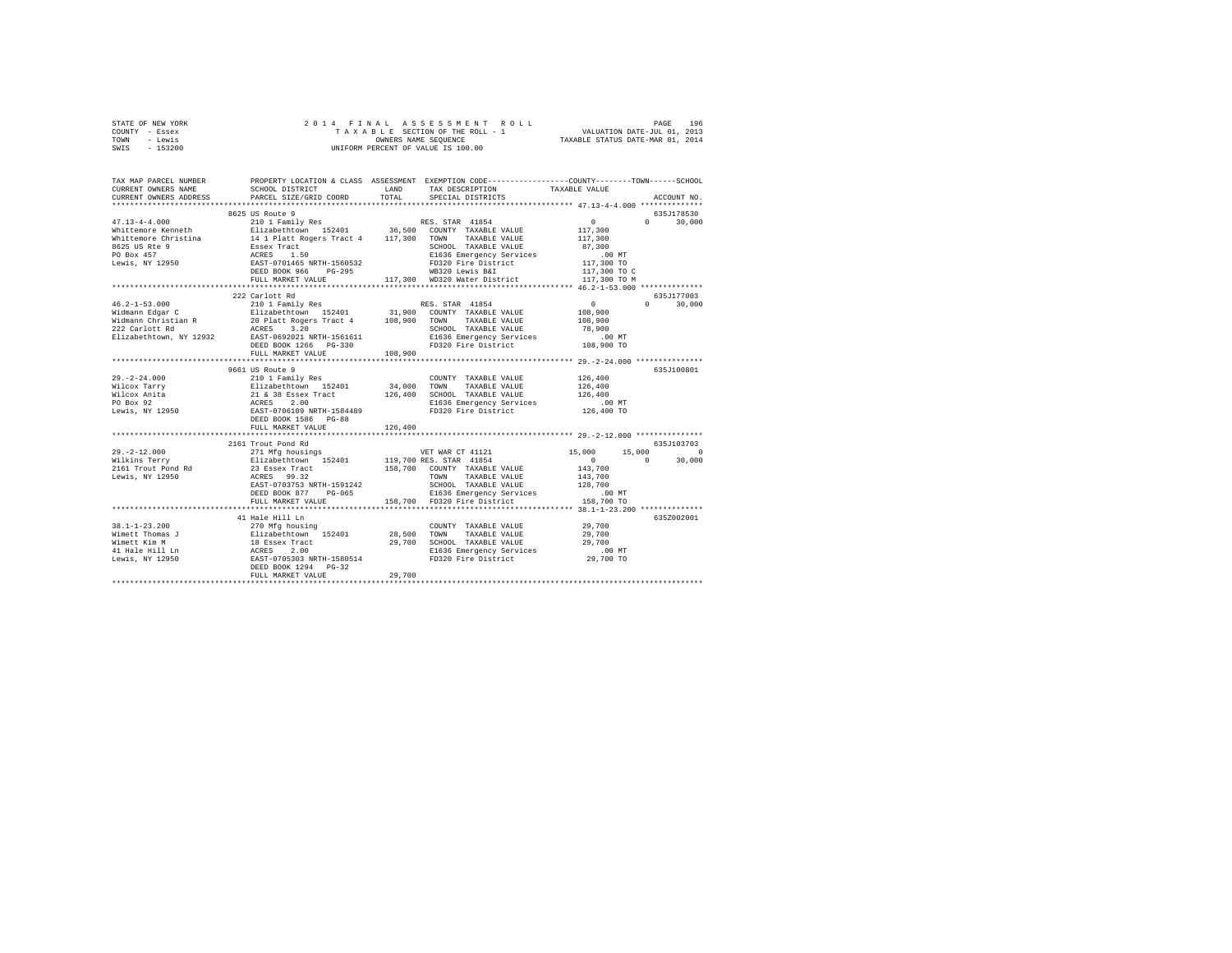|      | STATE OF NEW YORK |  |  | 2014 FINAL ASSESSMENT ROLL         |                                  | PAGE                        | 197 |
|------|-------------------|--|--|------------------------------------|----------------------------------|-----------------------------|-----|
|      | COUNTY - Essex    |  |  | TAXABLE SECTION OF THE ROLL - 1    |                                  | VALUATION DATE-JUL 01, 2013 |     |
| TOWN | - Lewis           |  |  | OWNERS NAME SEOUENCE               | TAXABLE STATUS DATE-MAR 01, 2014 |                             |     |
| SWIS | - 153200          |  |  | UNIFORM PERCENT OF VALUE IS 100.00 |                                  |                             |     |

| TAX MAP PARCEL NUMBER<br>CURRENT OWNERS NAME                                                                                                                                                                                                                                           | SCHOOL DISTRICT                                                                                                               | LAND        | PROPERTY LOCATION & CLASS ASSESSMENT EXEMPTION CODE----------------COUNTY-------TOWN------SCHOOL<br>TAX DESCRIPTION | TAXABLE VALUE        |                    |
|----------------------------------------------------------------------------------------------------------------------------------------------------------------------------------------------------------------------------------------------------------------------------------------|-------------------------------------------------------------------------------------------------------------------------------|-------------|---------------------------------------------------------------------------------------------------------------------|----------------------|--------------------|
| CURRENT OWNERS ADDRESS                                                                                                                                                                                                                                                                 | PARCEL SIZE/GRID COORD                                                                                                        | TOTAL.      | SPECIAL DISTRICTS                                                                                                   |                      | ACCOUNT NO.        |
|                                                                                                                                                                                                                                                                                        | 9481 US Route 9                                                                                                               |             |                                                                                                                     |                      | 635J103111         |
| 38.1-1-25.110                                                                                                                                                                                                                                                                          | 210 1 Family Res                                                                                                              |             | RES. STAR 41854                                                                                                     | $\sim$ 0             | $0 \t 30.000$      |
| Wimett Thomas J                                                                                                                                                                                                                                                                        |                                                                                                                               |             | 34,400 COUNTY TAXABLE VALUE                                                                                         | 68,500               |                    |
| 41 Hale Hill Ln                                                                                                                                                                                                                                                                        | Elizabethtown 152401<br>18 Essex Tract                                                                                        | 68,500 TOWN | TAXABLE VALUE                                                                                                       | 68,500               |                    |
| Lewis, NY 12950                                                                                                                                                                                                                                                                        | ACRES 2.43                                                                                                                    |             |                                                                                                                     | 38,500               |                    |
|                                                                                                                                                                                                                                                                                        | EAST-0706202 NRTH-1580342                                                                                                     |             | SCHOOL TAXABLE VALUE<br>E1636 Emergency Services                                                                    | $.00$ MT             |                    |
|                                                                                                                                                                                                                                                                                        | DEED BOOK 1605 PG-57                                                                                                          |             | FD320 Fire District                                                                                                 | 68,500 TO            |                    |
|                                                                                                                                                                                                                                                                                        | FULL MARKET VALUE                                                                                                             | 68,500      |                                                                                                                     |                      |                    |
|                                                                                                                                                                                                                                                                                        |                                                                                                                               |             |                                                                                                                     |                      |                    |
|                                                                                                                                                                                                                                                                                        | 9455 US Route 9                                                                                                               |             |                                                                                                                     |                      | 635J105408         |
| $38.1 - 1 - 23.100$                                                                                                                                                                                                                                                                    | 240 Rural res                                                                                                                 |             | VET WAR CT 41121                                                                                                    | 15,000<br>15,000     | $\sim$ 0           |
| Wimette John                                                                                                                                                                                                                                                                           |                                                                                                                               |             | 67,300 VET DIS CT 41141                                                                                             | 8,705<br>8,705       | $\sim$ 0           |
| 9455 US Rte 9                                                                                                                                                                                                                                                                          | Elizabethtown 152401<br>18 Essex Tract<br>ACRES 59.64                                                                         |             | 174,100 SR STAR 41834                                                                                               | $\sim$ 0             | $\sim$ 0<br>64,200 |
| Lewis, NY 12950                                                                                                                                                                                                                                                                        |                                                                                                                               |             | COUNTY TAXABLE VALUE                                                                                                | 150,395              |                    |
|                                                                                                                                                                                                                                                                                        | EAST-0705172 NRTH-1579829                                                                                                     |             | TOWN<br>TAXABLE VALUE                                                                                               | 150,395              |                    |
|                                                                                                                                                                                                                                                                                        | DEED BOOK 455<br>$PG-172$                                                                                                     |             | SCHOOL TAXABLE VALUE                                                                                                | 109,900              |                    |
|                                                                                                                                                                                                                                                                                        | FULL MARKET VALUE                                                                                                             |             | $174,100$ $E1636$ Emergency Services                                                                                | .00 MT               |                    |
|                                                                                                                                                                                                                                                                                        |                                                                                                                               |             | FD320 Fire District                                                                                                 | 174,100 TO           |                    |
|                                                                                                                                                                                                                                                                                        |                                                                                                                               |             |                                                                                                                     |                      |                    |
|                                                                                                                                                                                                                                                                                        | 674 Fox Run Rd                                                                                                                |             |                                                                                                                     |                      | 635.T179018        |
| $47.3 - 1 - 7.200$                                                                                                                                                                                                                                                                     |                                                                                                                               |             |                                                                                                                     | $\sim$ 0             | $\Omega$<br>30,000 |
|                                                                                                                                                                                                                                                                                        |                                                                                                                               |             | 36,000 COUNTY TAXABLE VALUE                                                                                         | 120,500              |                    |
|                                                                                                                                                                                                                                                                                        |                                                                                                                               |             | TAXABLE VALUE                                                                                                       | 120,500              |                    |
|                                                                                                                                                                                                                                                                                        |                                                                                                                               |             | SCHOOL TAXABLE VALUE                                                                                                | 90,500               |                    |
| While Walter William Munk Walter Windows 2019<br>20,500 TOWN Which Platt Roger Tract Lot 1 120,500 TOWN<br>20 Box 184 200 2000 2000 2000 2000 2000 2000 2010 2010 2010 2010 2010 2010 2010 2010 2010 2010 2010 2010 201<br>201636<br>Elizabethtown, NY 12932 EAST-0696893 NRTH-1554476 |                                                                                                                               |             | E1636 Emergency Services                                                                                            | $.00$ MT             |                    |
|                                                                                                                                                                                                                                                                                        | DEED BOOK 1392    PG-205                                                                                                      |             | FD320 Fire District                                                                                                 | 120,500 TO           |                    |
|                                                                                                                                                                                                                                                                                        | FULL MARKET VALUE                                                                                                             | 120,500     |                                                                                                                     |                      |                    |
|                                                                                                                                                                                                                                                                                        |                                                                                                                               |             |                                                                                                                     |                      |                    |
|                                                                                                                                                                                                                                                                                        | 129 Denton Rd                                                                                                                 |             |                                                                                                                     |                      | 635.T187003        |
|                                                                                                                                                                                                                                                                                        |                                                                                                                               |             | COUNTY TAXABLE VALUE                                                                                                | 57,500               |                    |
|                                                                                                                                                                                                                                                                                        |                                                                                                                               | 51,000      | TOWN<br>TAXABLE VALUE                                                                                               | 57,500               |                    |
|                                                                                                                                                                                                                                                                                        |                                                                                                                               | 57,500      | SCHOOL TAXABLE VALUE                                                                                                | 57,500               |                    |
| Elizabethtown, NY 12932                                                                                                                                                                                                                                                                | ACRES 50.00                                                                                                                   |             | E1636 Emergency Services                                                                                            | $.00$ MT             |                    |
|                                                                                                                                                                                                                                                                                        | EAST-0692184 NRTH-1552169                                                                                                     |             | FD320 Fire District                                                                                                 | 57,500 TO            |                    |
|                                                                                                                                                                                                                                                                                        | DEED BOOK 857<br>$PG-12$                                                                                                      |             |                                                                                                                     |                      |                    |
|                                                                                                                                                                                                                                                                                        | FULL MARKET VALUE                                                                                                             | 57,500      |                                                                                                                     |                      |                    |
|                                                                                                                                                                                                                                                                                        | *************************                                                                                                     |             |                                                                                                                     |                      |                    |
|                                                                                                                                                                                                                                                                                        | 8073 US Route 9                                                                                                               |             |                                                                                                                     |                      | 635J100205         |
| $56.1 - 2 - 14.000$                                                                                                                                                                                                                                                                    | 210 1 Family Res                                                                                                              |             | COUNTY TAXABLE VALUE                                                                                                | 120,500              |                    |
| Young Joshua M                                                                                                                                                                                                                                                                         |                                                                                                                               |             | TOWN<br>TAXABLE VALUE                                                                                               | 120,500              |                    |
| Young Mirinda R                                                                                                                                                                                                                                                                        |                                                                                                                               |             | SCHOOL TAXABLE VALUE                                                                                                | 120,500              |                    |
| 8073 US Route 9                                                                                                                                                                                                                                                                        |                                                                                                                               |             | E1636 Emergency Services                                                                                            | 00 MT.<br>120,500 TO |                    |
| Lewis, NY 12950                                                                                                                                                                                                                                                                        | 210 1 Fauluy Res<br>Elizabethtown 152401 33,400<br>33 Platt Rogers Tract 4 120,500<br>ACRES 1.40<br>EAST-0700226 NRTH-1547194 |             | FD320 Fire District                                                                                                 |                      |                    |
|                                                                                                                                                                                                                                                                                        |                                                                                                                               |             |                                                                                                                     |                      |                    |
| ${\tt DEED\ BOOK\ 1764}\qquad {\tt PG-290} \label{thm:DEED\ BOOK\ 1764}$ PRIOR OWNER ON $\ 3/01/2014\qquad \qquad {\tt FULL\ MARKET\ VALUE}$                                                                                                                                           |                                                                                                                               | 120,500     |                                                                                                                     |                      |                    |
| Keech Vicki L                                                                                                                                                                                                                                                                          |                                                                                                                               |             |                                                                                                                     |                      |                    |
|                                                                                                                                                                                                                                                                                        |                                                                                                                               |             |                                                                                                                     |                      |                    |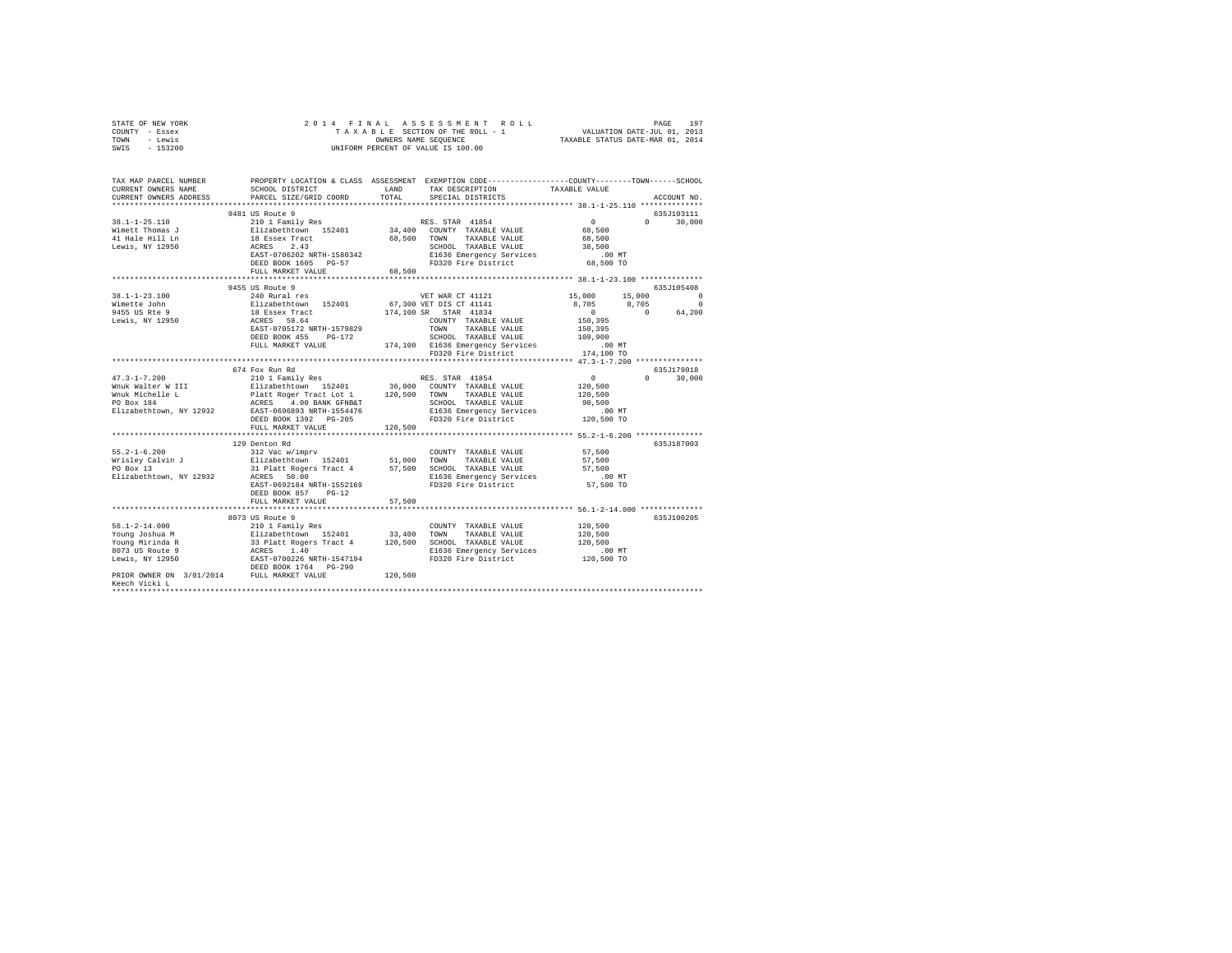| STATE OF NEW YORK<br>COUNTY - Essex<br>- Lewis<br>TOWN<br>SWIS - 153200                    |                                                                                                                                                                                                                                          | OWNERS NAME SEOUENCE | 2014 FINAL ASSESSMENT ROLL<br>TAXABLE SECTION OF THE ROLL - 1<br>UNIFORM PERCENT OF VALUE IS 100.00                             | PAGE<br>VALUATION DATE-JUL 01, 2013<br>TAXABLE STATUS DATE-MAR 01, 2014                                        | 198 |
|--------------------------------------------------------------------------------------------|------------------------------------------------------------------------------------------------------------------------------------------------------------------------------------------------------------------------------------------|----------------------|---------------------------------------------------------------------------------------------------------------------------------|----------------------------------------------------------------------------------------------------------------|-----|
| TAX MAP PARCEL NUMBER<br>CURRENT OWNERS NAME<br>CURRENT OWNERS ADDRESS                     | SCHOOL DISTRICT<br>PARCEL SIZE/GRID COORD                                                                                                                                                                                                | LAND<br>TOTAL        | TAX DESCRIPTION TAXABLE VALUE<br>SPECIAL DISTRICTS                                                                              | PROPERTY LOCATION & CLASS ASSESSMENT EXEMPTION CODE---------------COUNTY-------TOWN------SCHOOL<br>ACCOUNT NO. |     |
| $38.1 - 1 - 33.000$<br>Young Robert B<br>10B Kings Ct<br>Camillus, NY 13031 Peru Bay Tract | US Route 9<br>314 Rural vac<10<br>Elizabethtown 152401 700<br>19 38 Essex Tract<br>3.74<br>ACRES<br>EAST-0704411 NRTH-1583435<br>DEED BOOK 1317 PG-120<br>FULL MARKET VALUE                                                              | 700<br>700           | COUNTY TAXABLE VALUE<br>TOWN<br>TAXABLE VALUE<br>SCHOOL TAXABLE VALUE<br>E1636 Emergency Services .00 MT<br>FD320 Fire District | 635J189020<br>700<br>700<br>700<br>700 TO                                                                      |     |
| $47.3 - 2 - 9.200$<br>Zelinsky Paul A<br><b>ACRES</b><br>PO Box 544<br>Lewis, NY 12950     | 36 Discovery Way<br>210 1 Family Res<br>Elizabethtown 152401 36,000 COUNTY TAXABLE VALUE<br>Zelinsky Paula 6 Platt Rogers Tract 1 198,100<br>4.00 BANK WFARGO<br>EAST-0706798 NRTH-1557347<br>DEED BOOK 1495 PG-121<br>FULL MARKET VALUE | 198,100              | RES. STAR 41854<br>TAXABLE VALUE<br>TOWN<br>SCHOOL TAXABLE VALUE<br>E1636 Emergency Services<br>FD320 Fire District 198,100 TO  | 6357007002<br>$\Omega$<br>$\Omega$ and $\Omega$<br>30,000<br>198,100<br>198,100<br>168,100<br>$.00$ MT         |     |
| $47.1 - 2 - 51.121$<br>49 W 47th St<br>Bayonne, NJ 07002                                   | 23 Jeffrey Way<br>210 1 Family Res<br>Zielinska Grazyna (Elizabethtown 152401 (34,700)<br>2 7 Essex Tract<br>2.71<br>ACRES<br>EAST-0702854 NRTH-1563903<br>DEED BOOK 1639 PG-57<br>FULL MARKET VALUE                                     | 120,200<br>120,200   | COUNTY TAXABLE VALUE<br>TAXABLE VALUE<br>TOWN<br>SCHOOL TAXABLE VALUE<br>E1636 Emergency Services<br>FD320 Fire District        | 635.T189022<br>120,200<br>120,200<br>120,200<br>.00 MT<br>120,200 TO                                           |     |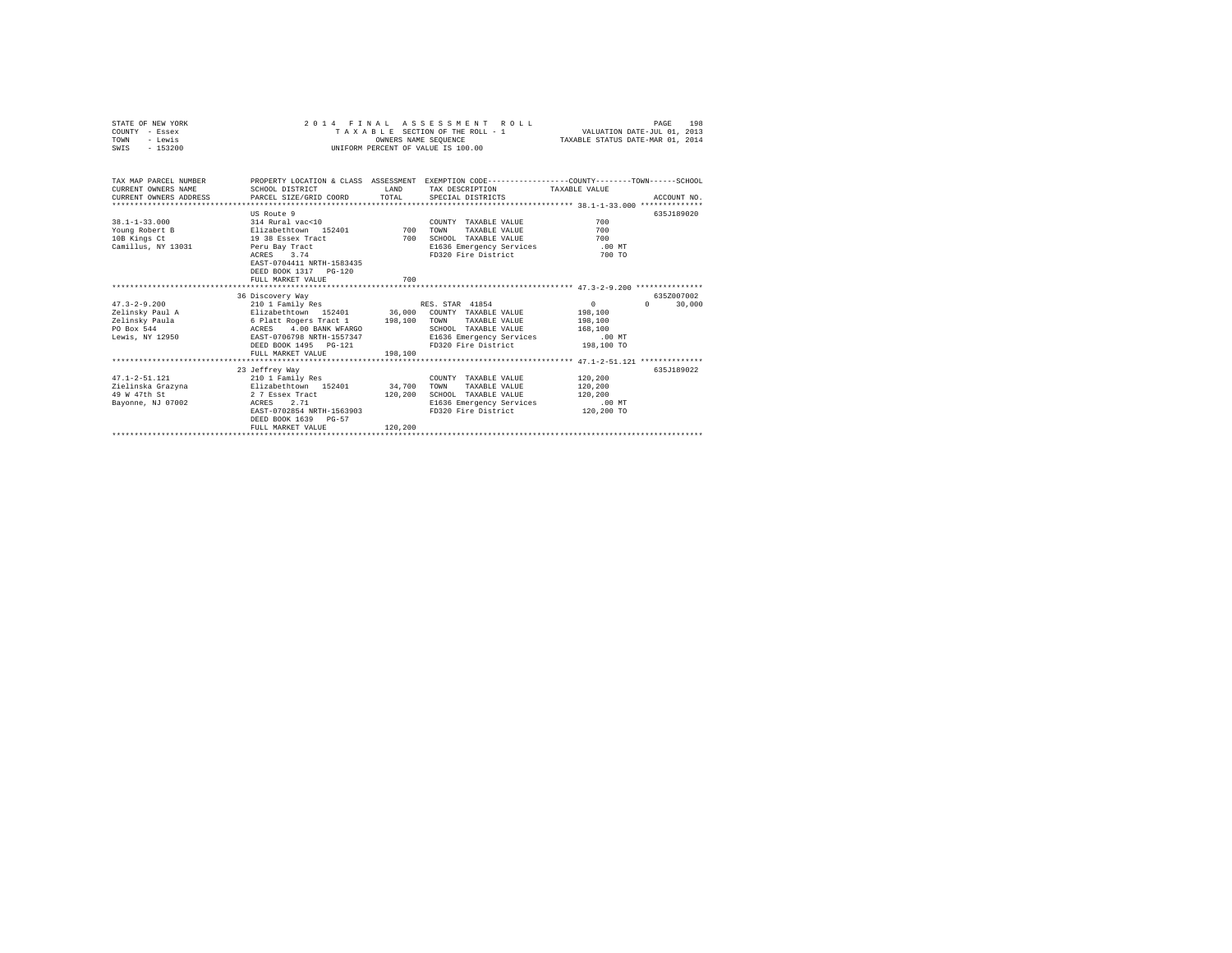| STATE OF NEW YORK | 2014 FINAL ASSESSMENT ROLL         | 199<br>PAGE                      |
|-------------------|------------------------------------|----------------------------------|
| COUNTY - Essex    | TAXABLE SECTION OF THE ROLL - 1    | VALUATION DATE-JUL 01, 2013      |
| TOWN<br>- Lewis   |                                    | TAXABLE STATUS DATE-MAR 01, 2014 |
| SWIS<br>- 153200  |                                    | RPS150/V04/L015                  |
|                   | UNIFORM PERCENT OF VALUE IS 100.00 | CURRENT DATE 6/23/2014           |
|                   |                                    |                                  |
|                   | ROLL SUB SECTION- - TOTALS         |                                  |

#### \*\*\* S P E C I A L D I S T R I C T S U M M A R Y \*\*\*

| DISTRICT NAME<br>CODE                                                                  | TOTAL<br>EXTENSION<br>PARCELS<br>TYPR                                | EXTENSION<br>VALUE | AD VALOREM<br>VALUE                 | EXEMPT<br>AMOUNT           | TAXABLE<br>VALUE                    |
|----------------------------------------------------------------------------------------|----------------------------------------------------------------------|--------------------|-------------------------------------|----------------------------|-------------------------------------|
| E1636 Emergency Serv<br>FD320 Fire District<br>WB320 Lewis B&I<br>WD320 Water District | 951 MOVTAX<br>951 TOTAL<br>143 TOTAL<br>$\epsilon$<br>143 TOTAL<br>M |                    | 87139,460<br>11149,867<br>11149,867 | 12,000<br>12,000<br>12,000 | 87127.460<br>11137.867<br>11137.867 |

#### \*\*\* S C H O O L D I S T R I C T S U M M A R Y \*\*\*

| CODE                       | DISTRICT NAME                          | TOTAL<br>PARCELS | ASSESSED<br>LAND                 | ASSESSED<br>TOTAL.               | EXEMPT<br>AMOUNT             | TOTAL<br>TAXABLE                 | STAR<br>AMOUNT       | STAR<br>TAXABLE                  |
|----------------------------|----------------------------------------|------------------|----------------------------------|----------------------------------|------------------------------|----------------------------------|----------------------|----------------------------------|
| 152401<br>155001<br>155201 | Elizabethtown<br>Westport<br>Willsboro | 914<br>30        | 40492.460<br>1428,800<br>424,900 | 84314,660<br>2399,900<br>424,900 | 778,379<br>127.196<br>77.063 | 83536.281<br>2272.704<br>347.837 | 13362,800<br>312,600 | 70173.481<br>1960,104<br>347.837 |
|                            | SUB-TOTAL                              | 951              | 42346.160                        | 87139,460                        | 982.638                      | 86156.822                        | 13675.400            | 72481.422                        |
|                            | TOTAL                                  | 951              | 42346.160                        | 87139,460                        | 982.638                      | 86156.822                        | 13675.400            | 72481.422                        |

#### \*\*\* S Y S T E M C O D E S S U M M A R Y \*\*\*

NO SYSTEM EXEMPTIONS AT THIS LEVEL

#### \*\*\* E X E M P T I O N S U M M A R Y \*\*\*

| CODE  | DESCRIPTION       | TOTAL<br>PARCELS | COUNTY  | TOWN    | SCHOOL   |
|-------|-------------------|------------------|---------|---------|----------|
| 13572 | TOWN OWN O        | $\overline{a}$   | 245,800 |         |          |
| 33201 | C TAX SALE        |                  | 12,000  | 12,000  |          |
| 33302 | CNTY REFOR        | 5                | 326,200 |         |          |
| 41121 | VET WAR CT        | 36               | 490,395 | 490.395 |          |
| 41131 | VET COM CT        | 24               | 542.025 | 542.025 |          |
| 41141 | VET DIS CT        | 16               | 399,120 | 399,120 |          |
| 41720 | AG DIST C         | $\sim$           | 209,838 | 209,838 | 209,838  |
| 41800 | AGED ALL          | 17               | 732.788 | 732.788 | 772,800  |
| 41834 | STAR<br><b>SR</b> | 105              |         |         | 6243.850 |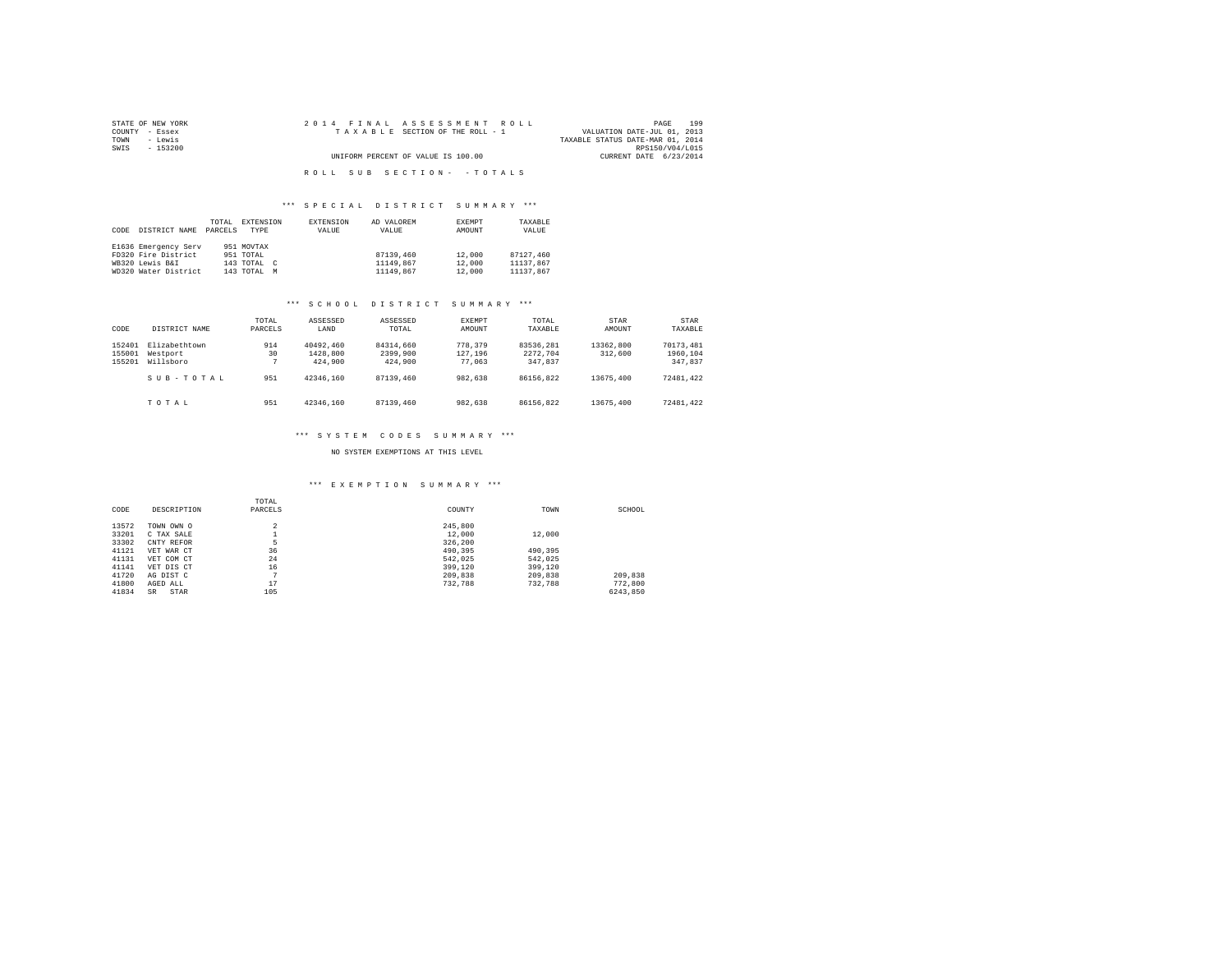| STATE OF NEW YORK | 2014 FINAL ASSESSMENT ROLL         | 200<br>PAGE                      |
|-------------------|------------------------------------|----------------------------------|
| COUNTY - Essex    | TAXABLE SECTION OF THE ROLL - 1    | VALUATION DATE-JUL 01, 2013      |
| TOWN<br>- Lewis   |                                    | TAXABLE STATUS DATE-MAR 01, 2014 |
| SWIS<br>- 153200  |                                    | RPS150/V04/L015                  |
|                   | UNIFORM PERCENT OF VALUE IS 100.00 | CURRENT DATE 6/23/2014           |
|                   |                                    |                                  |
|                   | ROLL SUB SECTION- - TOTALS         |                                  |

### \*\*\* E X E M P T I O N S U M M A R Y \*\*\*

| CODE  | DESCRIPTION        | TOTAL<br>PARCELS | COUNTY   | TOWN     | SCHOOL                |
|-------|--------------------|------------------|----------|----------|-----------------------|
| 41854 | RES. STAR<br>TOTAL | 247<br>460       | 2958.166 | 2386,166 | 7431.550<br>14658.038 |

#### \*\*\* G R A N D T O T A L S \*\*\*

| ROLL       | DESCRIPTION | TOTAL   | ASSESSED  | ASSESSED  | TAXABLE   | TAXABLE   | TAXABLE   | STAR      |
|------------|-------------|---------|-----------|-----------|-----------|-----------|-----------|-----------|
| <b>SEC</b> |             | PARCELS | LAND      | TOTAL     | COUNTY    | TOWN      | SCHOOL    | TAXABLE   |
|            | TAXABLE     | 951     | 42346.160 | 87139,460 | 84181.294 | 84753.294 | 86156.822 | 72481.422 |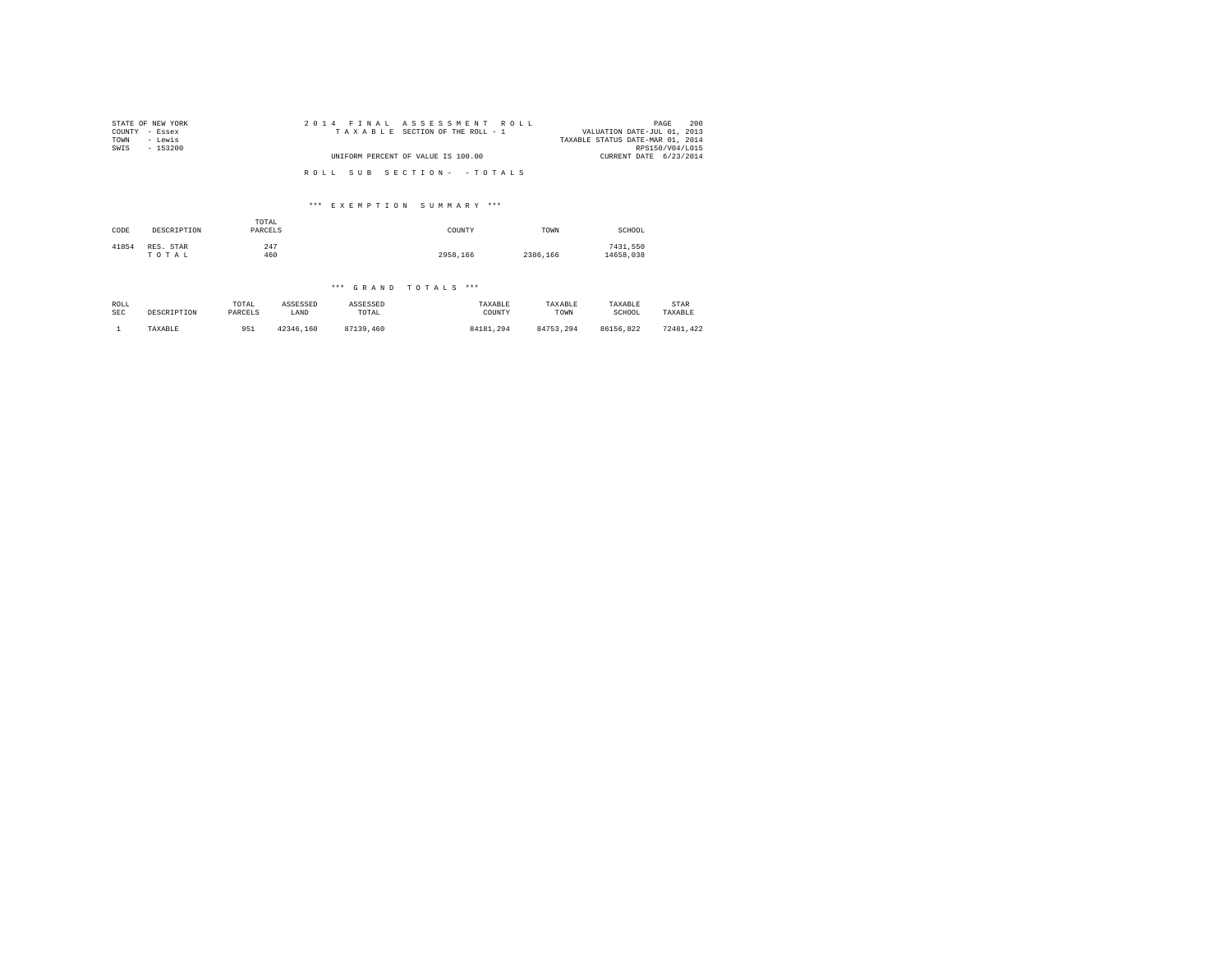| STATE OF NEW YORK | 2014 FINAL ASSESSMENT ROLL                                               | PAGE | 201 |
|-------------------|--------------------------------------------------------------------------|------|-----|
| COUNTY - Essex    | TAXABLE SECTION OF THE ROLL - 1 SUB-SECT - A VALUATION DATE-JUL 01, 2013 |      |     |
| TOWN<br>- Lewis   | TAXABLE STATUS DATE-MAR 01, 2014<br>OWNERS NAME SEOUENCE                 |      |     |
| - 153200<br>SWIS  | UNIFORM PERCENT OF VALUE IS 100.00                                       |      |     |

| TAX MAP PARCEL NUMBER<br>CURRENT OWNERS NAME<br>CURRENT OWNERS ADDRESS                                                                                                               | SCHOOL DISTRICT<br>PARCEL SIZE/GRID COORD                                                                                                                                                                                         | <b>T.AND</b><br>TOTAL.        | PROPERTY LOCATION & CLASS ASSESSMENT EXEMPTION CODE----------------COUNTY-------TOWN-----SCHOOL<br>TAX DESCRIPTION TAXABLE VALUE<br>SPECIAL DISTRICTS |                                                                      | ACCOUNT NO.           |
|--------------------------------------------------------------------------------------------------------------------------------------------------------------------------------------|-----------------------------------------------------------------------------------------------------------------------------------------------------------------------------------------------------------------------------------|-------------------------------|-------------------------------------------------------------------------------------------------------------------------------------------------------|----------------------------------------------------------------------|-----------------------|
| $38.4 - 1 - 14.000$<br>Shirley Forests Inc<br>c/o David Shirley<br>17100 102nd Ave NE<br>Bothell, WA 98011                                                                           | Deerhead-Reber Rd<br>911 Forest s480<br>Elizabethtown 152401 22,500 COUNTY TAXABLE VALUE<br>25 Peru Bay Tract<br>35AC Under 480 RPTL<br>ACRES 35.00<br>EAST-0716444 NRTH-1574703<br>DEED BOOK 662<br>$PG-51$<br>FULL MARKET VALUE | 22,500<br>22,500              | FISCHER 47450<br>TOWN<br>TAXABLE VALUE<br>SCHOOL TAXABLE VALUE<br>E1636 Emergency Services<br>FD320 Fire District 22,500 TO                           | 12,498<br>12,498<br>10,002<br>10,002<br>10,002<br>$100 \, \text{MT}$ | 635J104514<br>12,498  |
|                                                                                                                                                                                      |                                                                                                                                                                                                                                   |                               |                                                                                                                                                       |                                                                      |                       |
| $38.4 - 1 - 17.000$<br>Shirley Forests Inc Blizabethtown 152401<br>c/o David Shirley<br>16-24 & 25 Peru Bay Tract<br>17100 102nd Ave NE<br>190AC Under 480 RPTL<br>Bothell, WA 98011 | Moss Rd<br>911 Forest s480<br>ACRES 190.00<br>EAST-0716240 NRTH-1573044<br>DEED BOOK 662<br>$PG - 51$<br>FULL MARKET VALUE                                                                                                        | 100,000<br>100,000<br>100,000 | FISCHER 47450<br>COUNTY TAXABLE VALUE<br>TOWN<br>TAXABLE VALUE<br>SCHOOL TAXABLE VALUE<br>E1636 Emergency Services<br>FD320 Fire District 100,000 TO  | 39,266<br>39,266<br>60.734<br>60.734<br>60.734<br>$.00$ MT           | 635.7104602<br>39,266 |
| $39.3 - 3 - 1.000$<br>Shirley Forests Inc 51izabethtown 152401 102,300                                                                                                               | Deerhead-Reber Rd<br>911 Forest s480<br>EAST-0719518 NRTH-1575780<br>DEED BOOK 662 PG-51<br>FULL MARKET VALUE                                                                                                                     | 102,300 TOWN<br>102,300       | FISCHER 47450<br>COUNTY TAXABLE VALUE<br>TAXABLE VALUE<br>SCHOOL TAXABLE VALUE<br>E1636 Emergency Services<br>FD320 Fire District 102,300 TO          | 34,284<br>34,284<br>68,016<br>68,016<br>68,016<br>.00MT              | 635J104513<br>34.284  |
| $39.3 - 3 - 2.000$<br>Bothell, WA 98011                                                                                                                                              | Deerhead-Reber Rd<br>911 Forest s480<br>ACRES 24.10<br>EAST-0721458 NRTH-1575277<br>DEED BOOK 662<br>$PG-51$<br>FULL MARKET VALUE                                                                                                 | 17,100 TOWN<br>17,100         | FISCHER 47450<br>155201 17,100 COUNTY TAXABLE VALUE<br>TAXABLE VALUE<br>SCHOOL TAXABLE VALUE<br>E1636 Emergency Services<br>FD320 Fire District       | 10,458<br>10,458<br>6,642<br>6.642<br>6,642<br>$.00$ MT<br>17,100 TO | 635J104414<br>10,458  |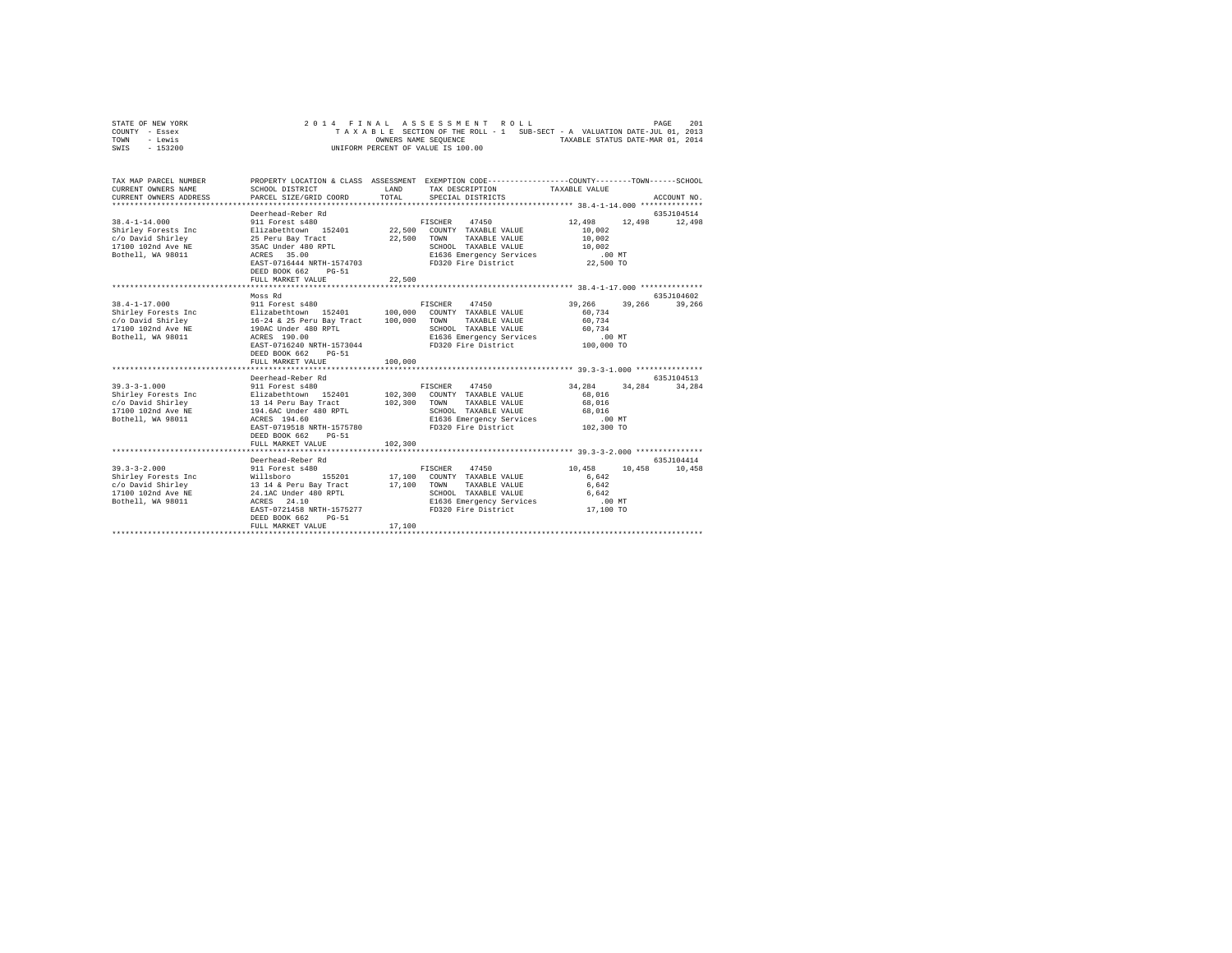| STATE OF NEW YORK<br>COUNTY<br>- Essex<br>- Lewis<br>TOWN<br>$-153200$<br>SWIS |                                                                              |                    | 2014 FINAL ASSESSMENT ROLL<br>TAXABLE SECTION OF THE ROLL - 1 SUB-SECT - A VALUATION DATE-JUL 01, 2013<br>OWNERS NAME SEOUENCE<br>UNIFORM PERCENT OF VALUE IS 100.00 | TAXABLE STATUS DATE-MAR 01, 2014 | PAGE       | 202         |
|--------------------------------------------------------------------------------|------------------------------------------------------------------------------|--------------------|----------------------------------------------------------------------------------------------------------------------------------------------------------------------|----------------------------------|------------|-------------|
| TAX MAP PARCEL NUMBER<br>CURRENT OWNERS NAME<br>CURRENT OWNERS ADDRESS         | PROPERTY LOCATION & CLASS<br>SCHOOL DISTRICT<br>PARCEL SIZE/GRID COORD TOTAL | ASSESSMENT<br>LAND | EXEMPTION CODE-----------------COUNTY-------TOWN------SCHOOL<br>TAX DESCRIPTION<br>SPECIAL DISTRICTS                                                                 | TAXABLE VALUE                    |            | ACCOUNT NO. |
|                                                                                |                                                                              |                    |                                                                                                                                                                      |                                  |            |             |
|                                                                                | Ray Woods Rd                                                                 |                    |                                                                                                                                                                      |                                  | 635J104606 |             |
| $47.3 - 2 - 19.000$                                                            | 911 Forest s480                                                              |                    | 47450<br>FISCHER                                                                                                                                                     | 4,998                            | 4,998      | 4,998       |
| Shirley Forests Inc                                                            | Elizabethtown 152401                                                         | 15,000             | COUNTY<br>TAXABLE VALUE                                                                                                                                              | 10,002                           |            |             |
| c/o David Shirley                                                              | 7 Platt Rogers Tract 1                                                       | 15,000             | TOWN<br>TAXABLE VALUE                                                                                                                                                | 10,002                           |            |             |
| 17100 102nd Ave NE                                                             | 20AC Under 480 RPTL                                                          |                    | SCHOOL<br>TAXABLE VALUE                                                                                                                                              | 10,002                           |            |             |
| Bothell, WA 98011                                                              | ACRES 20.00                                                                  |                    | E1636 Emergency Services                                                                                                                                             | .00MT                            |            |             |

|                     | EAST-0703870 NRTH-1552326<br>DEED BOOK 662<br>$PG-51$ |             | FD320 Fire District                                 | 15,000 TO             |        |             |
|---------------------|-------------------------------------------------------|-------------|-----------------------------------------------------|-----------------------|--------|-------------|
|                     | FULL MARKET VALUE                                     | 15,000      |                                                     |                       |        |             |
|                     |                                                       |             |                                                     |                       |        |             |
|                     | Hurley Rd                                             |             |                                                     |                       |        | 635.7104515 |
| $47.4 - 1 - 12.000$ | 911 Forest s480                                       |             | COUNTY TAXABLE VALUE                                | 39,900                |        |             |
| Shirley Forests Inc | Elizabethtown 152401                                  | 39,900 TOWN | TAXABLE VALUE                                       | 39,900                |        |             |
| c/o David Shirley   | 34 Platt Rogers                                       |             | 39,900 SCHOOL TAXABLE VALUE                         | 39,900                |        |             |
| 17100 102nd Ave NE  | Brookfield Tract                                      |             | E1636 Emergency Services                            | $.00$ MT              |        |             |
| Bothell, WA 98011   | 69.85AC Under 480 RPTL                                |             | FD320 Fire District                                 | 39,900 TO             |        |             |
|                     | ACRES 69.85                                           |             |                                                     |                       |        |             |
|                     | EAST-0715434 NRTH-1556937                             |             |                                                     |                       |        |             |
|                     | DEED BOOK 662<br>$PG-51$                              |             |                                                     |                       |        |             |
|                     | FULL MARKET VALUE                                     | 39,900      |                                                     |                       |        |             |
|                     |                                                       |             |                                                     |                       |        |             |
|                     | Hurley Rd                                             |             |                                                     |                       |        | 635.T104415 |
| $47.4 - 1 - 17.000$ | 911 Forest s480                                       |             | FISCHER<br>47450                                    | 35,297                | 35,297 | 35,297      |
| Shirley Forests Inc | Westport                                              | 47.700 TOWN | 155001 47.700 COUNTY TAXABLE VALUE<br>TAXABLE VALUE | 12,403                |        |             |
| c/o David Shirley   | 48 Taylor & Kimball                                   |             |                                                     | 12,403                |        |             |
| 17100 102nd Ave NE  | 85.4AC Under 480 RPTL                                 |             | SCHOOL TAXABLE VALUE                                | 12,403                |        |             |
| Bothell, WA 98011   | ACRES 85.40<br>EAST-0719258 NRTH-1556581              |             | E1636 Emergency Services<br>FD320 Fire District     | $.00$ MT<br>47,700 TO |        |             |
|                     | DEED BOOK 662                                         |             |                                                     |                       |        |             |
|                     | $PG-51$<br>FULL MARKET VALUE                          | 47.700      |                                                     |                       |        |             |
|                     |                                                       |             |                                                     |                       |        |             |
|                     | Hurley Rd                                             |             |                                                     |                       |        | 635J104506  |
| $47.4 - 1 - 22.000$ | 911 Forest s480                                       |             | FISCHER<br>47450                                    | 24,090                | 24,090 | 24,090      |
| Shirley Forests Inc | Elizabethtown 152401                                  |             | 66,100 COUNTY TAXABLE VALUE                         | 42.010                |        |             |
| c/o David Shirley   | 49 Taylor & Kimball                                   | 66,100 TOWN | TAXABLE VALUE                                       | 42,010                |        |             |
| 17100 102nd Ave NE  | 145.45AC Under 480 RPTL                               |             | SCHOOL TAXABLE VALUE                                | 42.010                |        |             |
| Bothell, WA 98011   | ACRES 145.45                                          |             | E1636 Emergency Services                            | $.00$ MT              |        |             |
|                     | EAST-0717436 NRTH-1554985                             |             | FD320 Fire District                                 | 66,100 TO             |        |             |
|                     | DEED BOOK 432<br>PG-565                               |             |                                                     |                       |        |             |
|                     |                                                       |             |                                                     |                       |        |             |
|                     | FULL MARKET VALUE                                     | 66,100      |                                                     |                       |        |             |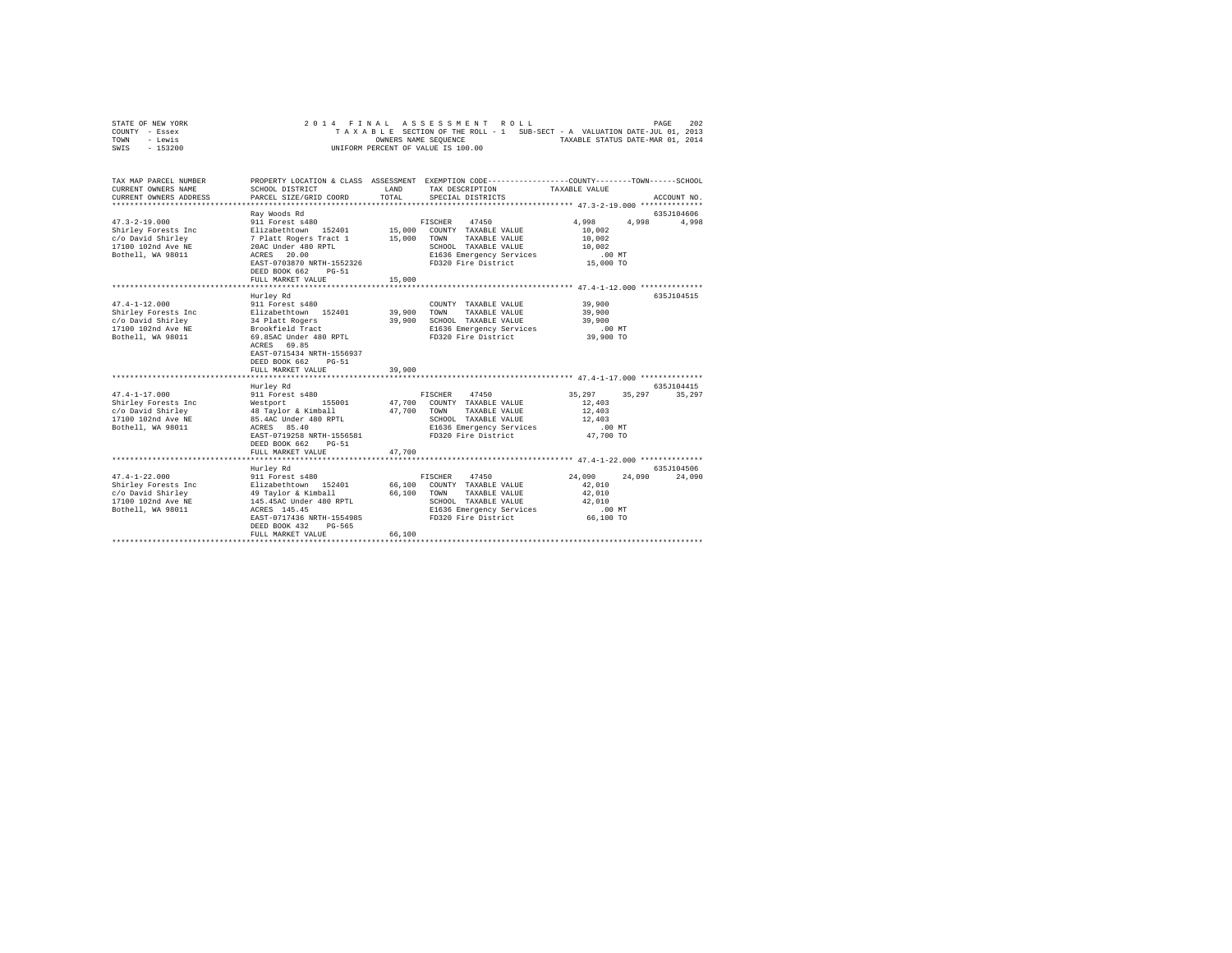| STATE OF NEW YORK |           |  |  |  | 2014 FINAL ASSESSMENT ROLL         |  |  |  |                                                                          | PAGE | 203 |
|-------------------|-----------|--|--|--|------------------------------------|--|--|--|--------------------------------------------------------------------------|------|-----|
| COUNTY - Essex    |           |  |  |  |                                    |  |  |  | TAXABLE SECTION OF THE ROLL - 1 SUB-SECT - A VALUATION DATE-JUL 01, 2013 |      |     |
| TOWN              | - Lewis   |  |  |  | OWNERS NAME SEOUENCE               |  |  |  | TAXABLE STATUS DATE-MAR 01, 2014                                         |      |     |
| SWIS              | $-153200$ |  |  |  | UNIFORM PERCENT OF VALUE IS 100.00 |  |  |  |                                                                          |      |     |

| TAX MAP PARCEL NUMBER<br>CURRENT OWNERS NAME                                                                                                                                                                                                                                                                                 | SCHOOL DISTRICT                                                                                         |                       | PROPERTY LOCATION & CLASS ASSESSMENT EXEMPTION CODE----------------COUNTY-------TOWN------SCHOOL<br>LAND TAX DESCRIPTION                                       | TAXABLE VALUE                                                             |                             |
|------------------------------------------------------------------------------------------------------------------------------------------------------------------------------------------------------------------------------------------------------------------------------------------------------------------------------|---------------------------------------------------------------------------------------------------------|-----------------------|----------------------------------------------------------------------------------------------------------------------------------------------------------------|---------------------------------------------------------------------------|-----------------------------|
| CURRENT OWNERS ADDRESS                                                                                                                                                                                                                                                                                                       | PARCEL SIZE/GRID COORD                                                                                  | TOTAL                 | SPECIAL DISTRICTS                                                                                                                                              |                                                                           | ACCOUNT NO.                 |
|                                                                                                                                                                                                                                                                                                                              |                                                                                                         |                       |                                                                                                                                                                |                                                                           |                             |
|                                                                                                                                                                                                                                                                                                                              | Hurley Rd<br>ACRES 101.70<br>EAST-0717245 NRTH-1557741<br>DEED BOOK 662 PG-51<br>FULL MARKET VALUE      | 55,900                | E1636 Emergency Services<br>FD320 Fire District                                                                                                                | 32,295 32,295 32,295<br>23,605<br>23,605<br>23,605<br>MT 00.<br>55,900 TO | 635J104508                  |
|                                                                                                                                                                                                                                                                                                                              |                                                                                                         |                       |                                                                                                                                                                |                                                                           |                             |
| $47.4 - 1 - 25.000$<br>%7.4-1-23.000<br>Shirley Forests Inc = Filizabethrown 152401<br>17100 102nd Ave NE = 45 Mccormicks Pat<br>17100 102nd Ave NE = 18.19<br>18.19AC 18.19<br>ACRES 18.19                                                                                                                                  | County Route 10<br>911 Forest s480<br>EAST-0715904 NRTH-1553924<br>DEED BOOK 662 PG-51                  |                       | FISCHER 47450<br>13,900 COUNTY TAXABLE VALUE<br>13,900 TOWN TAXABLE VALUE<br>SCHOOL TAXABLE VALUE<br>E1636 Emergency Services<br>FD320 Fire District 13.900 TO | 12,380 12,380<br>1,520<br>1,520<br>1,520<br>.00 MT                        | 635J104505<br>12,380        |
|                                                                                                                                                                                                                                                                                                                              | FULL MARKET VALUE                                                                                       | 13,900                |                                                                                                                                                                |                                                                           |                             |
|                                                                                                                                                                                                                                                                                                                              |                                                                                                         |                       |                                                                                                                                                                |                                                                           |                             |
| 47.4-1-26.000         911 Forest s480              FISCHER   47450<br>Shirley Forests Inc       Elizabethtown  152401      10,500  COUNTY TAXABLE VALUE<br>c/o David Shirley                          45 McCormicks Pat<br>17100 102nd Ave NE                      49 T&K Patent<br>Bothell, WA 98011 12.46AC Under 480 RPTL | County Route 10<br>ACRES 12.46<br>EAST-0716481 NRTH-1553326<br>DEED BOOK 662 PG-51<br>FULL MARKET VALUE | 10,500 TOWN<br>10,500 | TAXABLE VALUE<br>SCHOOL TAXABLE VALUE<br>E1636 Emergency Services<br>FD320 Fire District                                                                       | 10,020<br>480<br>480<br>480<br>$.00$ MT<br>10,500 TO                      | 635J104503<br>10.020 10.020 |
|                                                                                                                                                                                                                                                                                                                              | Mason Rd                                                                                                |                       |                                                                                                                                                                |                                                                           | 635J104504                  |
| 48.1-2-3.000 MB 911 Forest s480 FISCHER 47450<br>Shirley Forests Inc = Elizabethtown 152401 105,000 COUNTY TAXABLE VALUE<br>c/o David Shirley = 39 & 40 Platt Rogers = 105,000 TOWN TAXABLE VALUE                                                                                                                            | EAST-0721180 NRTH-1564564<br>DEED BOOK 662 PG-51<br>FULL MARKET VALUE                                   | 105,000               | SCHOOL TAXABLE VALUE 62,014<br>E1636 Emergency Services<br>FD320 Fire District 105,000 TO                                                                      | 42,986 42,986 42,986<br>62,014<br>62,014<br>$.00$ MT                      |                             |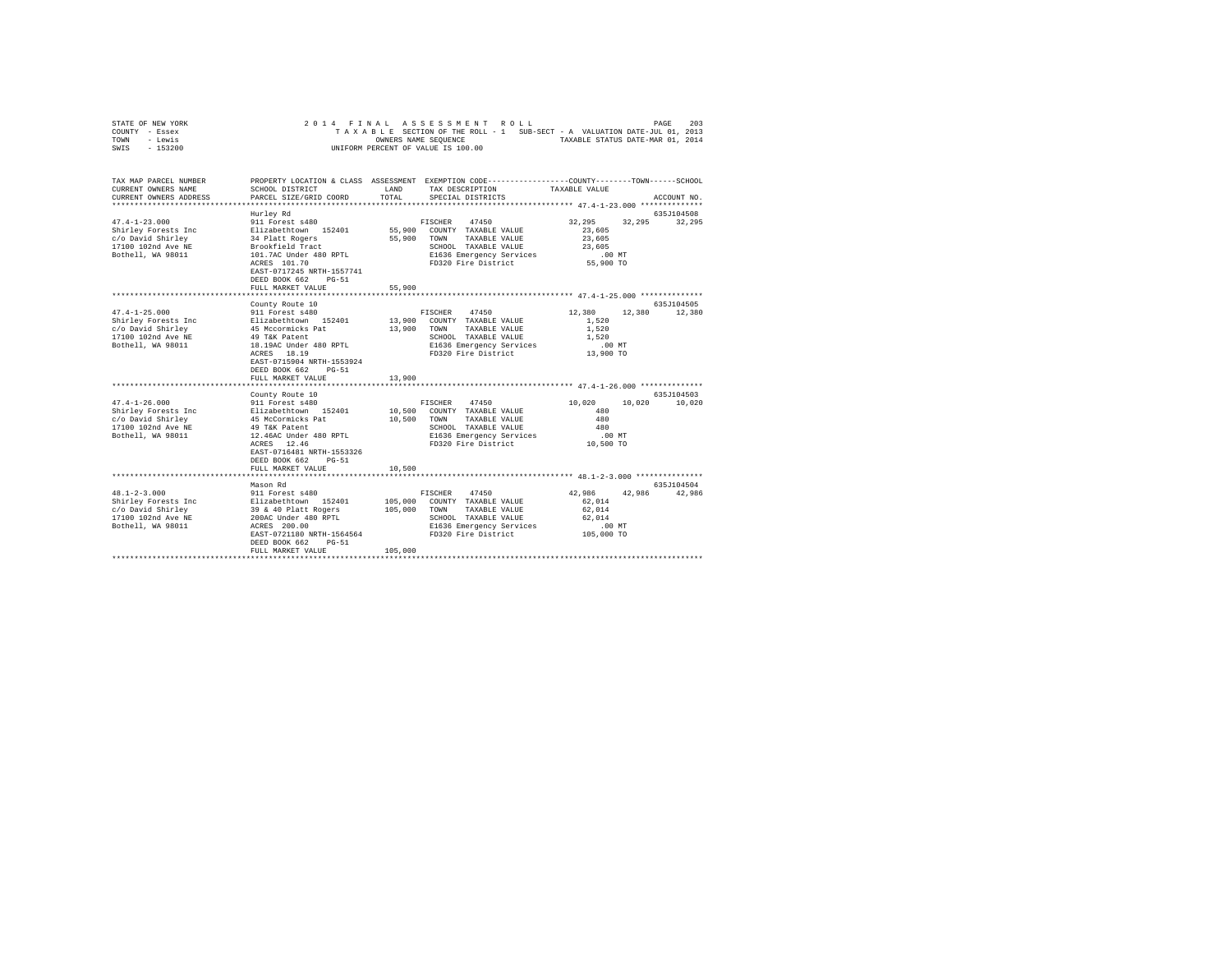| STATE OF NEW YORK | 2014 FINAL ASSESSMENT ROLL                                               | 204<br>PAGE                      |
|-------------------|--------------------------------------------------------------------------|----------------------------------|
| COUNTY - Essex    | TAXABLE SECTION OF THE ROLL - 1 SUB-SECT - A VALUATION DATE-JUL 01, 2013 |                                  |
| TOWN<br>- Lewis   | OWNERS NAME SEOUENCE                                                     | TAXABLE STATUS DATE-MAR 01, 2014 |
| - 153200<br>SWIS  | UNIFORM PERCENT OF VALUE IS 100.00                                       |                                  |

| TAX MAP PARCEL NUMBER<br>CURRENT OWNERS NAME<br>CURRENT OWNERS ADDRESS                                    | SCHOOL DISTRICT<br>PARCEL SIZE/GRID COORD                                                                                                                                                                                                           | LAND<br>TOTAL              | PROPERTY LOCATION & CLASS ASSESSMENT EXEMPTION CODE----------------COUNTY-------TOWN------SCHOOL<br>TAX DESCRIPTION TAXABLE VALUE<br>SPECIAL DISTRICTS |                                                                         | ACCOUNT NO.           |
|-----------------------------------------------------------------------------------------------------------|-----------------------------------------------------------------------------------------------------------------------------------------------------------------------------------------------------------------------------------------------------|----------------------------|--------------------------------------------------------------------------------------------------------------------------------------------------------|-------------------------------------------------------------------------|-----------------------|
| $48.1 - 2 - 4.000$<br>Shirley Forests Inc<br>c/o David Shirley<br>17100 102nd Ave NE<br>Bothell, WA 98011 | Hyde Rd<br>911 Forest s480<br>155001<br>Westport<br>39 Platt Rogers & Gore<br>8.7AC Under 480 RPTL<br>8.70<br>ACRES<br>EAST-0723365 NRTH-1561003<br>DEED BOOK 662<br>$PG-51$<br>FULL MARKET VALUE                                                   | 8,000<br>8,000<br>8,000    | 47450<br>FISCHER<br>COUNTY TAXABLE VALUE<br>TOWN<br>TAXABLE VALUE<br>SCHOOL TAXABLE VALUE<br>E1636 Emergency Services<br>FD320 Fire District           | 3,999<br>3,999<br>4,001<br>4,001<br>4,001<br>$.00$ MT<br>8,000 TO       | 635J178503<br>3,999   |
|                                                                                                           |                                                                                                                                                                                                                                                     |                            |                                                                                                                                                        |                                                                         |                       |
| $48.3 - 2 - 3.000$<br>Shirley Forests Inc<br>c/o David Shirley<br>17100 102nd Ave NE<br>Bothell, WA 98011 | Hurley Rd<br>911 Forest s480<br>155001<br>Westport<br>42 Tavlor & Kimball<br>143AC Under 480 RPTL<br>ACRES 143.00<br>EAST-0722521 NRTH-1553340<br>DEED BOOK 662<br>$PG-51$<br>FULL MARKET VALUE                                                     | 76,500<br>76,500<br>76,500 | FISCHER 47450<br>COUNTY TAXABLE VALUE<br>TOWN<br>TAXABLE VALUE<br>SCHOOL TAXABLE VALUE<br>E1636 Emergency Services<br>FD320 Fire District              | 28,489<br>28,489<br>48,011<br>48,011<br>48,011<br>$.00$ MT<br>76,500 TO | 635J104501<br>28,489  |
| $57.1 - 3 - 2.000$<br>Shirley Forests Inc<br>c/o David Shirley<br>17100 102nd Ave NE<br>Bothell, WA 98011 | County Route 10<br>911 Forest s480<br>155001 72,200<br>Westport<br>37&40 Taylor & Kimball<br>89.4AC Under 480 RPTL<br>ACRES 124.30<br>EAST-0721141 NRTH-1549626<br>DEED BOOK 662<br>$PG-51$<br>FULL MARKET VALUE<br>******************************* | 72,200<br>72.200           | 47450<br>FISCHER<br>COUNTY TAXABLE VALUE<br>TOWN<br>TAXABLE VALUE<br>SCHOOL TAXABLE VALUE<br>E1636 Emergency Services<br>FD320 Fire District           | 12,331<br>12,331<br>59,869<br>59,869<br>59,869<br>.00MT<br>72,200 TO    | 635J104502<br>12,331  |
| $57.1 - 3 - 7.000$<br>Shirley Forests Inc<br>c/o David Shirley<br>17100 102nd Ave NE<br>Bothell, WA 98011 | Wadhams Heights Ln<br>911 Forest s480<br>Elizabethtown 152401<br>33 & 34 Mc Cormick<br>41.4AC Under 480 RPTL<br>ACRES<br>41.40<br>EAST-0719815 NRTH-1547845<br>DEED BOOK 662<br>$PG-51$<br>FULL MARKET VALUE                                        | 25,700<br>25,700           | 47450<br>FISCHER<br>COUNTY TAXABLE VALUE<br>25,700 TOWN<br>TAXABLE VALUE<br>SCHOOL TAXABLE VALUE<br>E1636 Emergency Services<br>FD320 Fire District    | 17,938<br>17,938<br>7.762<br>7.762<br>7.762<br>.00 MT<br>25,700 TO      | 635.7104601<br>17,938 |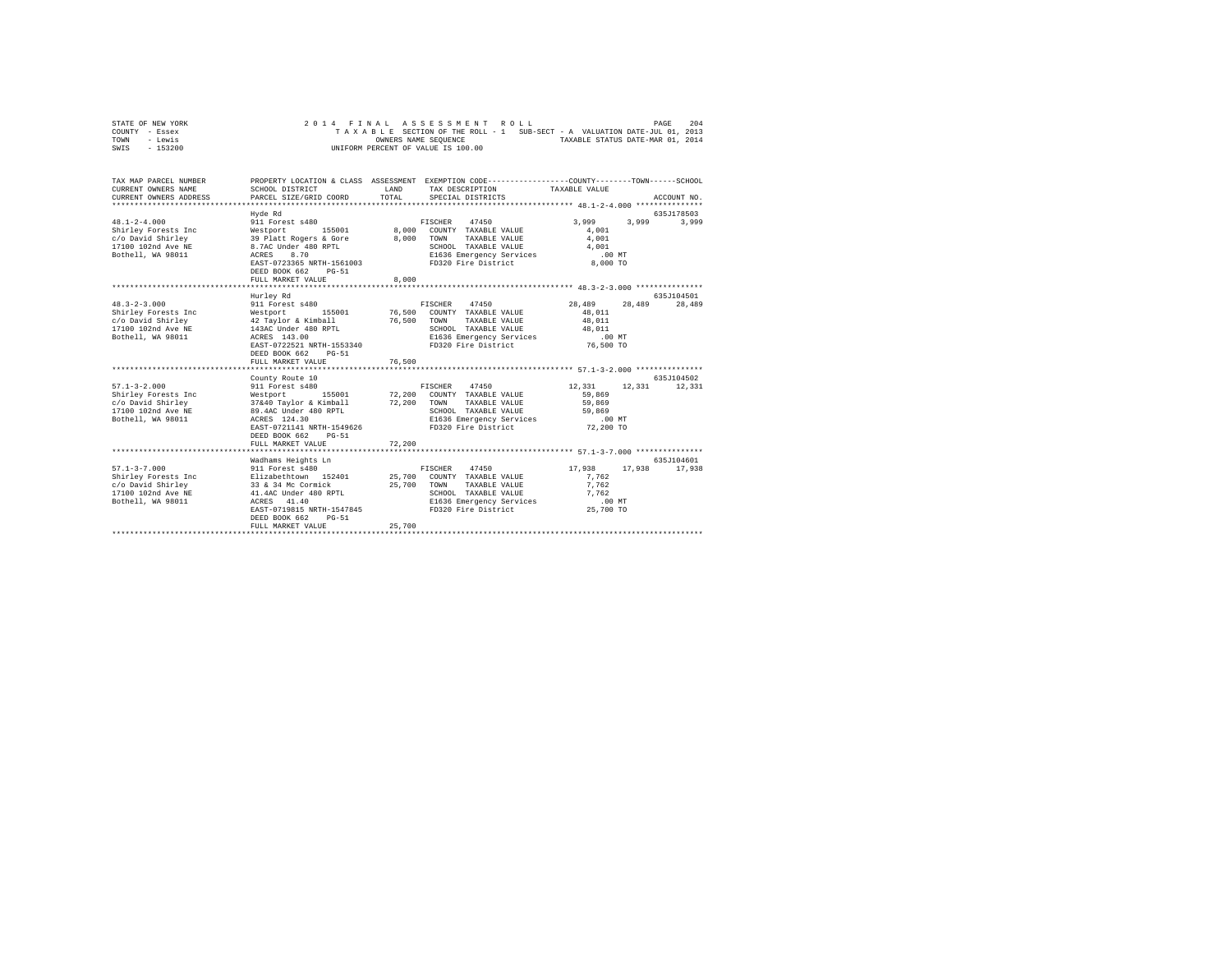| STATE OF NEW YORK | 2014 FINAL ASSESSMENT ROLL<br>PAGE                                       | 205             |
|-------------------|--------------------------------------------------------------------------|-----------------|
| COUNTY - Essex    | TAXABLE SECTION OF THE ROLL - 1 SUB-SECT - A VALUATION DATE-JUL 01, 2013 |                 |
| TOWN<br>siwe.T    | TAXABLE STATUS DATE-MAR 01, 2014                                         |                 |
| SWIS<br>$-153200$ |                                                                          | RPS150/V04/L015 |
|                   | UNIFORM PERCENT OF VALUE IS 100.00<br>CURRENT DATE 6/23/2014             |                 |
|                   |                                                                          |                 |
|                   | ROLL SUB SECTION-A-TOTALS                                                |                 |

#### \*\*\* S P E C I A L D I S T R I C T S U M M A R Y \*\*\*

|      |                      | TOTAL.  | EXTENSION   | <b>EXTENSION</b> | AD VALOREM | EXEMPT | TAXARLE |
|------|----------------------|---------|-------------|------------------|------------|--------|---------|
| CODE | DISTRICT NAME        | PARCELS | <b>TYPE</b> | <b>VALUE</b>     | VALUE.     | AMOUNT | VALUE.  |
|      |                      |         |             |                  |            |        |         |
|      | E1636 Emergency Serv |         | 16 MOVTAX   |                  |            |        |         |
|      | FD320 Fire District  |         | 16 TOTAL    |                  | 778,300    |        | 778,300 |

#### \*\*\* S C H O O L D I S T R I C T S U M M A R Y \*\*\*

| CODE                       | DISTRICT NAME                          | TOTAL<br>PARCELS | ASSESSED<br>LAND             | ASSESSED<br>TOTAL            | EXEMPT<br>AMOUNT            | TOTAL<br>TAXABLE            | STAR<br>AMOUNT | STAR<br>TAXABLE             |
|----------------------------|----------------------------------------|------------------|------------------------------|------------------------------|-----------------------------|-----------------------------|----------------|-----------------------------|
| 152401<br>155001<br>155201 | Elizabethtown<br>Westport<br>Willsboro | 11<br>4<br>ᆂ     | 556,800<br>204,400<br>17,100 | 556,800<br>204,400<br>17,100 | 230.755<br>80.116<br>10,458 | 326,045<br>124.284<br>6.642 |                | 326,045<br>124,284<br>6,642 |
|                            | SUB-TOTAL                              | 16               | 778,300                      | 778,300                      | 321.329                     | 456.971                     |                | 456.971                     |
|                            | TOTAL                                  | 16               | 778,300                      | 778,300                      | 321.329                     | 456.971                     |                | 456.971                     |

# \*\*\* S Y S T E M C O D E S S U M M A R Y \*\*\*

#### NO SYSTEM EXEMPTIONS AT THIS LEVEL

## \*\*\* E X E M P T I O N S U M M A R Y \*\*\*

| CODE  | DESCRIPTION      | TOTAL<br>PARCELS      | COUNTY             | TOWN               | SCHOOL             |
|-------|------------------|-----------------------|--------------------|--------------------|--------------------|
| 47450 | FISCHER<br>TOTAL | 1 E<br>--<br>15<br>-- | 321,329<br>321,329 | 321,329<br>321.329 | 321.329<br>321,329 |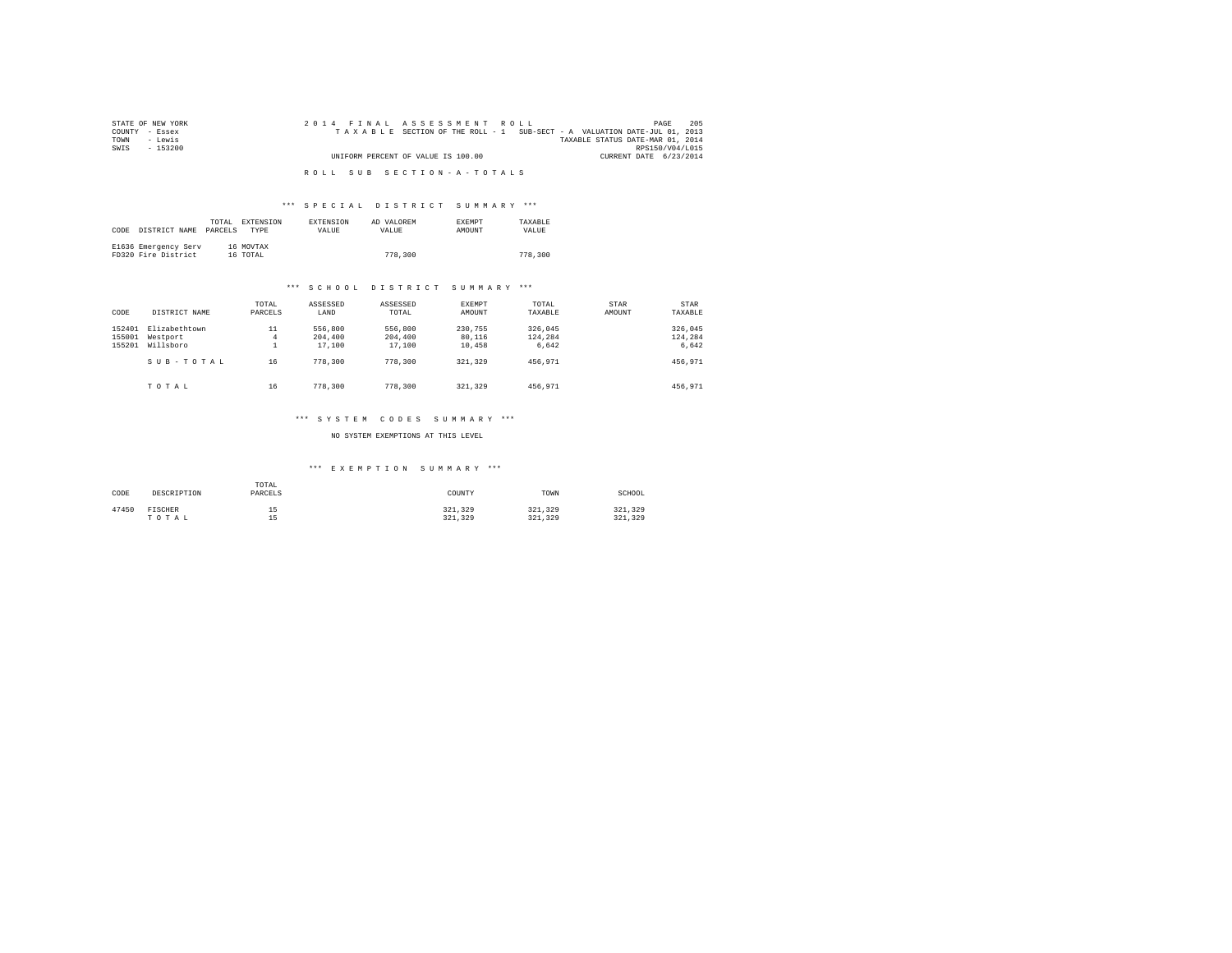| STATE OF NEW YORK | 2014 FINAL ASSESSMENT ROLL                                               | 206<br>PAGE                      |
|-------------------|--------------------------------------------------------------------------|----------------------------------|
| COUNTY - Essex    | TAXABLE SECTION OF THE ROLL - 1 SUB-SECT - A VALUATION DATE-JUL 01, 2013 |                                  |
| - Lewis<br>TOWN   |                                                                          | TAXABLE STATUS DATE-MAR 01, 2014 |
| SWIS<br>$-153200$ |                                                                          | RPS150/V04/L015                  |
|                   | UNIFORM PERCENT OF VALUE IS 100.00                                       | CURRENT DATE 6/23/2014           |
|                   | ROLL SUB SECTION-A-TOTALS                                                |                                  |

\*\*\* G R A N D T O T A L S \*\*\*

| ROLL       | DESCRIPTION | TOTAL   | ASSESSED | ASSESSED | TAXABLE | TAXABLE | TAXABLE | STAR    |
|------------|-------------|---------|----------|----------|---------|---------|---------|---------|
| <b>SEC</b> |             | PARCELS | LAND     | TOTAL    | COUNTY  | TOWN    | SCHOOL  | TAXABLE |
|            | TAXABLE     | 16.     | 778,300  | 778,300  | 456.971 | 456.971 | 456.971 | 456.971 |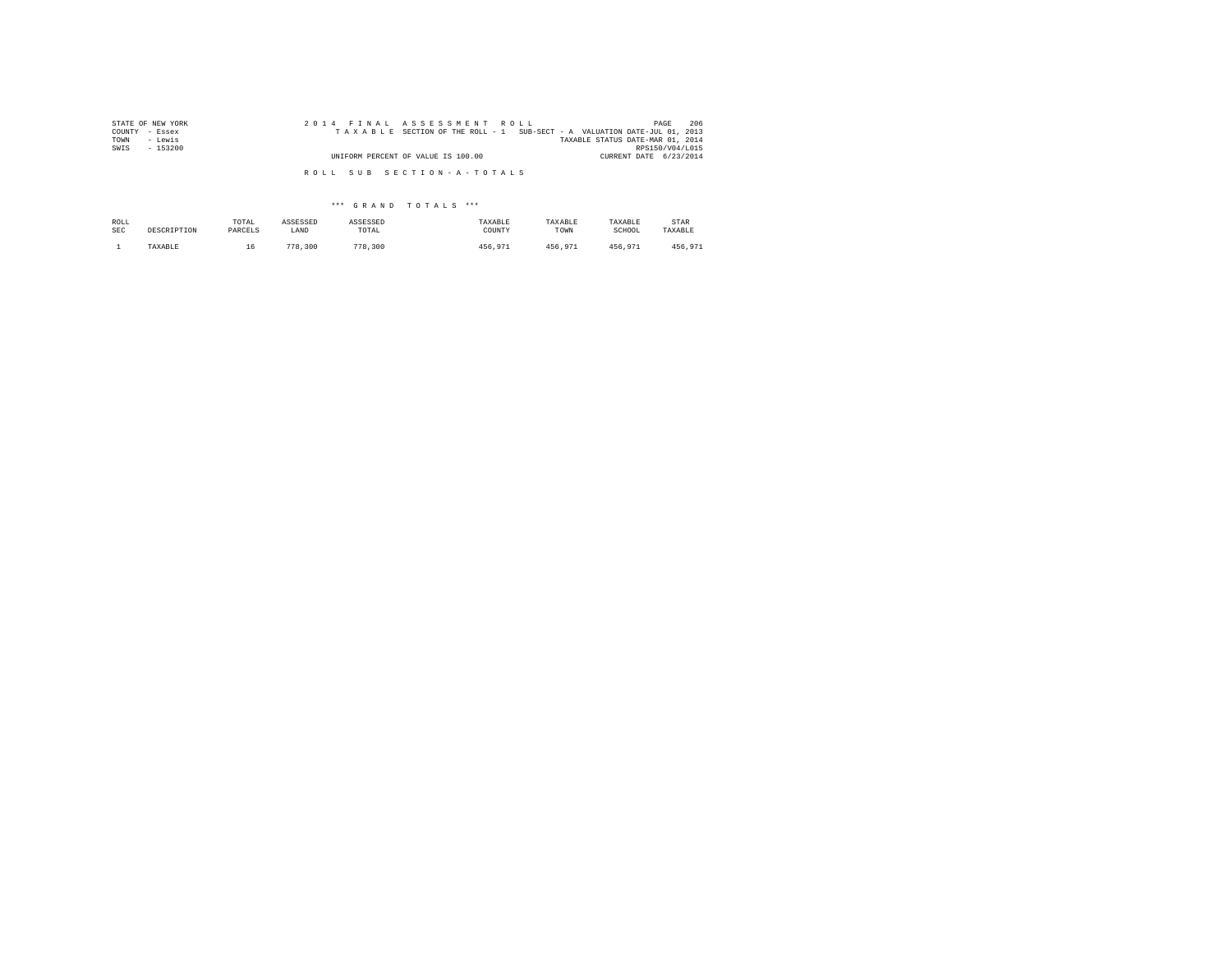| STATE OF NEW YORK |  |  |  | 2014 FINAL ASSESSMENT ROLL         |  |  |  |                                                                          | PAGE | 207 |
|-------------------|--|--|--|------------------------------------|--|--|--|--------------------------------------------------------------------------|------|-----|
| COUNTY - Essex    |  |  |  |                                    |  |  |  | TAXABLE SECTION OF THE ROLL - 1 SUB-SECT - B VALUATION DATE-JUL 01, 2013 |      |     |
| TOWN<br>- Lewis   |  |  |  | OWNERS NAME SEOUENCE               |  |  |  | TAXABLE STATUS DATE-MAR 01, 2014                                         |      |     |
| - 153200<br>SWIS  |  |  |  | UNIFORM PERCENT OF VALUE IS 100.00 |  |  |  |                                                                          |      |     |

| TAX MAP PARCEL NUMBER<br>CURRENT OWNERS NAME<br>CURRENT OWNERS ADDRESS PARCEL SIZE/GRID COORD                                                                                               | SCHOOL DISTRICT                                                                                                                                                                                                    | TOTAL   | PROPERTY LOCATION & CLASS ASSESSMENT EXEMPTION CODE---------------COUNTY-------TOWN-----SCHOOL<br>LAND TAX DESCRIPTION<br>SPECIAL DISTRICTS | TAXABLE VALUE                                                                          | ACCOUNT NO.          |
|---------------------------------------------------------------------------------------------------------------------------------------------------------------------------------------------|--------------------------------------------------------------------------------------------------------------------------------------------------------------------------------------------------------------------|---------|---------------------------------------------------------------------------------------------------------------------------------------------|----------------------------------------------------------------------------------------|----------------------|
| UNDER RPTL480A UNTIL 2023 EAST-0708128 NRTH-1597475                                                                                                                                         | US Route 9<br>DEED BOOK 1426 PG-144<br>FULL MARKET VALUE                                                                                                                                                           | 29,800  | 29,800 TOWN TAXABLE VALUE<br>SCHOOL TAAADLE vALULE<br>E1636 Emergency Services .00 MT<br>FD320 Fire District  29,800 TO                     | 23,840 23,840 23,840<br>5,960<br>5,960                                                 | 635J101207           |
|                                                                                                                                                                                             | US Route 9<br>DEED BOOK 1426 PG-144<br>FULL MARKET VALUE                                                                                                                                                           | 30,000  |                                                                                                                                             | 24,000                                                                                 | 635J101208<br>24,000 |
| $29.2 - 1 - 4.000$<br>Bernard Rene Inc<br>PO Box 40<br>Jackman, ME 04945<br>207.4AC Under 480A RPTL<br>207.4AC Under 480A RPTL<br>307.4AC Under 480A RPTL<br>3023 EAST-0710406 NRTH-1596143 | US Route 9<br>912 Forest s480a<br>Elizabethtown 152401 135,700 COUNTY TAXABLE VALUE 8<br>8 Maules 152401 141,700 TONN TAXABLE VALUE<br>1446/273 2CHOOL TAXABLE VALUE<br>DEED BOOK 1426 PG-144<br>FULL MARKET VALUE | 141,700 | 141,700 TOWN TAXABLE VALUE<br>E1636 Emergency Services<br>FD320 Fire District                                                               | 86,960 86,960 86,960<br>54,740<br>54,740<br>54,740<br>$.00$ MT<br>UU MT.<br>141,700 TO | 635J101206           |
| MAY BE SUBJECT TO PAYMENT FULL MARKET VALUE<br>IINDER RPTI480A IINTIL 2023                                                                                                                  | Rav Woods Rd                                                                                                                                                                                                       | 78,200  |                                                                                                                                             | 44,400 44,400 44,400<br>33,800<br>33,800<br>78,200 TO                                  | 635.T103404          |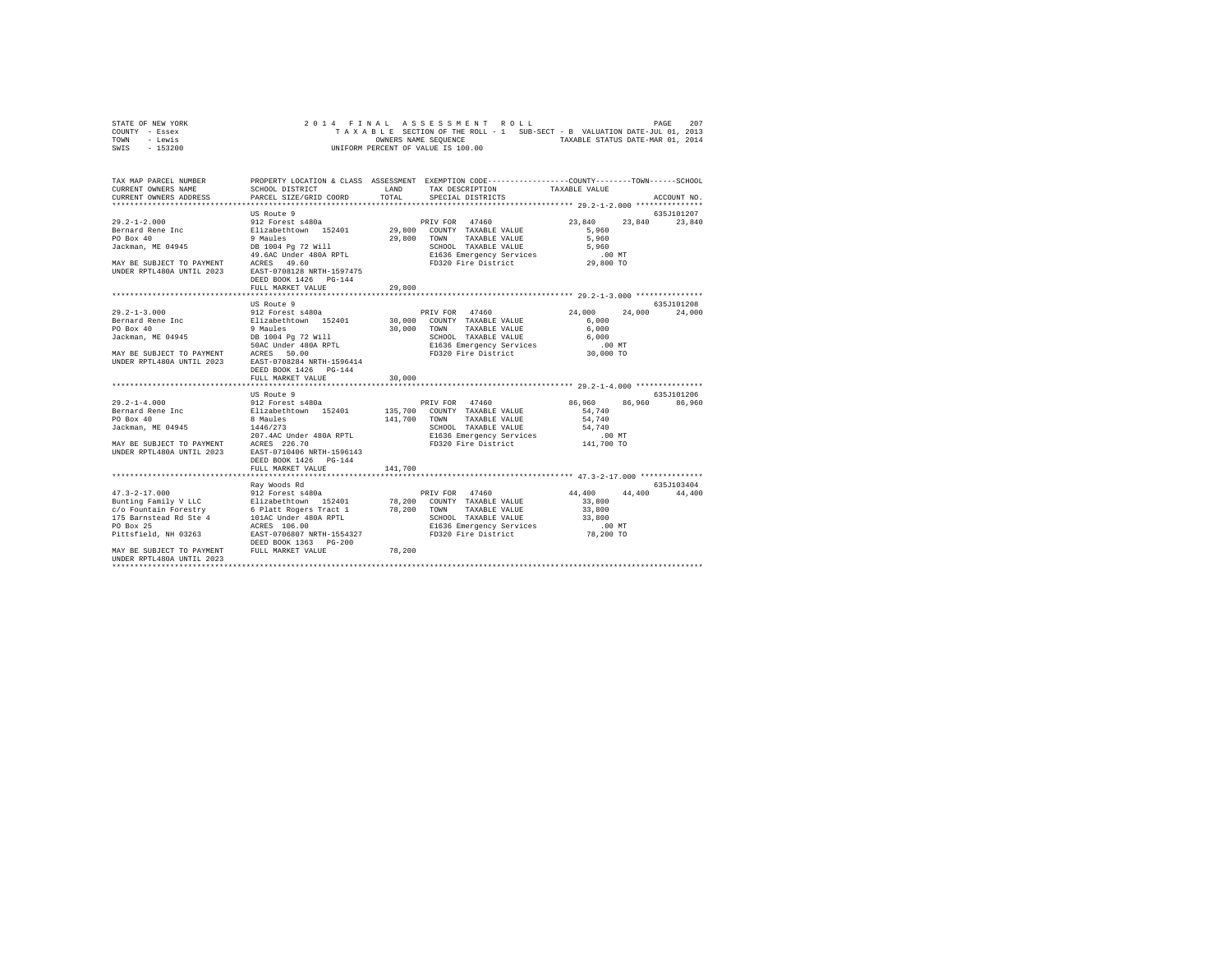| STATE OF NEW YORK | 2014 FINAL ASSESSMENT ROLL                                               | 208<br>PAGE                      |
|-------------------|--------------------------------------------------------------------------|----------------------------------|
| COUNTY - Essex    | TAXABLE SECTION OF THE ROLL - 1 SUB-SECT - B VALUATION DATE-JUL 01, 2013 |                                  |
| TOWN<br>- Lewis   | OWNERS NAME SEOUENCE                                                     | TAXABLE STATUS DATE-MAR 01, 2014 |
| - 153200<br>SWIS  | UNIFORM PERCENT OF VALUE IS 100.00                                       |                                  |

| TAX MAP PARCEL NUMBER<br>CURRENT OWNERS NAME<br>CURRENT OWNERS ADDRESS                                                                                                                          | SCHOOL DISTRICT<br>PARCEL SIZE/GRID COORD                                                                                                                                                                   | LAND<br>TOTAL              | PROPERTY LOCATION & CLASS ASSESSMENT EXEMPTION CODE---------------COUNTY-------TOWN------SCHOOL<br>TAX DESCRIPTION<br>SPECIAL DISTRICTS    | TAXABLE VALUE                                                           | ACCOUNT NO.           |
|-------------------------------------------------------------------------------------------------------------------------------------------------------------------------------------------------|-------------------------------------------------------------------------------------------------------------------------------------------------------------------------------------------------------------|----------------------------|--------------------------------------------------------------------------------------------------------------------------------------------|-------------------------------------------------------------------------|-----------------------|
| $47.3 - 2 - 18.000$<br>Bunting Family V LLC<br>c/o Fountain Forestry<br>175 Barnstead Rd Ste 4<br>PO Box 25<br>Pittsfield, NH 03263<br>MAY BE SUBJECT TO PAYMENT<br>UNDER RPTL480A UNTIL 2023   | Rav Woods Rd<br>912 Forest s480a<br>Elizabethtown 152401<br>7 Platt Rogers Tract 1<br>107.8AC Under 480A RPTL<br>ACRES 107.80<br>EAST-0705136 NRTH-1553051<br>DEED BOOK 1363 PG-200<br>FULL MARKET VALUE    | 58,900<br>58,900<br>58,900 | PRIV FOR 47460<br>COUNTY TAXABLE VALUE<br>TOWN<br>TAXABLE VALUE<br>SCHOOL TAXABLE VALUE<br>E1636 Emergency Services<br>FD320 Fire District | 47.120<br>47.120<br>11,780<br>11,780<br>11,780<br>$.00$ MT<br>58,900 TO | 635J103312<br>47,120  |
| $47.4 - 1 - 34.000$<br>Bunting Family V LLC<br>c/o Fountain Forestry<br>175 Barnstead Rd Ste 4<br>PO Box 25<br>Pittsfield, NH 03263<br>MAY BE SUBJECT TO PAYMENT<br>UNDER RPTL480A UNTIL 2023   | County Route 10<br>912 Forest s480a<br>Elizabethtown 152401<br>13 Platt Rogers Tract 1<br>38.9AC Under 480A RPTL<br>ACRES 103.90<br>EAST-0708321 NRTH-1552849<br>DEED BOOK 1363 PG-200<br>FULL MARKET VALUE | 62,000<br>62,000<br>62,000 | PRIV FOR 47460<br>COUNTY TAXABLE VALUE<br>TOWN<br>TAXABLE VALUE<br>SCHOOL TAXABLE VALUE<br>E1636 Emergency Services<br>FD320 Fire District | 19,600<br>19,600<br>42,400<br>42,400<br>42,400<br>.00MT<br>62,000 TO    | 635J103314<br>19,600  |
| $47.4 - 1 - 35.111$<br>Bunting Family V LLC<br>c/o Fountain Forestry<br>175 Barnstead Rd Ste 4<br>PO Box 25<br>Pittsfield, NH 03263<br>MAY BE SUBJECT TO PAYMENT<br>UNDER RPTL480A UNTIL 2023   | County Route 10<br>912 Forest s480a<br>Elizabethtown 152401<br>6 Platt Rogers Tract 1<br>58AC Under 480A RPTL<br>59.00<br>ACRES<br>EAST-0708470 NRTH-1555146<br>DEED BOOK 1363 PG-200<br>FULL MARKET VALUE  | 35,000<br>35,000<br>35,000 | PRIV FOR 47460<br>COUNTY TAXABLE VALUE<br>TAXABLE VALUE<br>TOWN<br>SCHOOL TAXABLE VALUE<br>E1636 Emergency Services<br>FD320 Fire District | 27,200<br>27,200<br>7,800<br>7,800<br>7,800<br>$.00$ MT<br>35,000 TO    | 635J103308<br>27,200  |
| $56.1 - 2 - 27.000$<br>Bunting Family V LLC<br>c/o Fountain Forestry<br>175 Barnstead Rd Ste 4<br>PO Box 25<br>Pittsfield, NH 03263<br>MAY BE SUBJECT TO PAYMENT<br>IINDER RPTL480A IINTIL 2023 | Rav Woods Rd<br>912 Forest s480a<br>Elizabethtown 152401<br>8 Platt Rogers Tract 1<br>35.4AC Under 480A RPTL<br>35.40<br>ACRES<br>EAST-0702246 NRTH-1550341<br>DEED BOOK 1363 PG-200<br>FULL MARKET VALUE   | 22,700<br>22,700<br>22,700 | PRIV FOR 47460<br>COUNTY TAXABLE VALUE<br>TAXABLE VALUE<br>TOWN<br>SCHOOL TAXABLE VALUE<br>E1636 Emergency Services<br>FD320 Fire District | 18,160<br>18,160<br>4.540<br>4.540<br>4.540<br>$.00$ MT<br>22,700 TO    | 635.7103310<br>18,160 |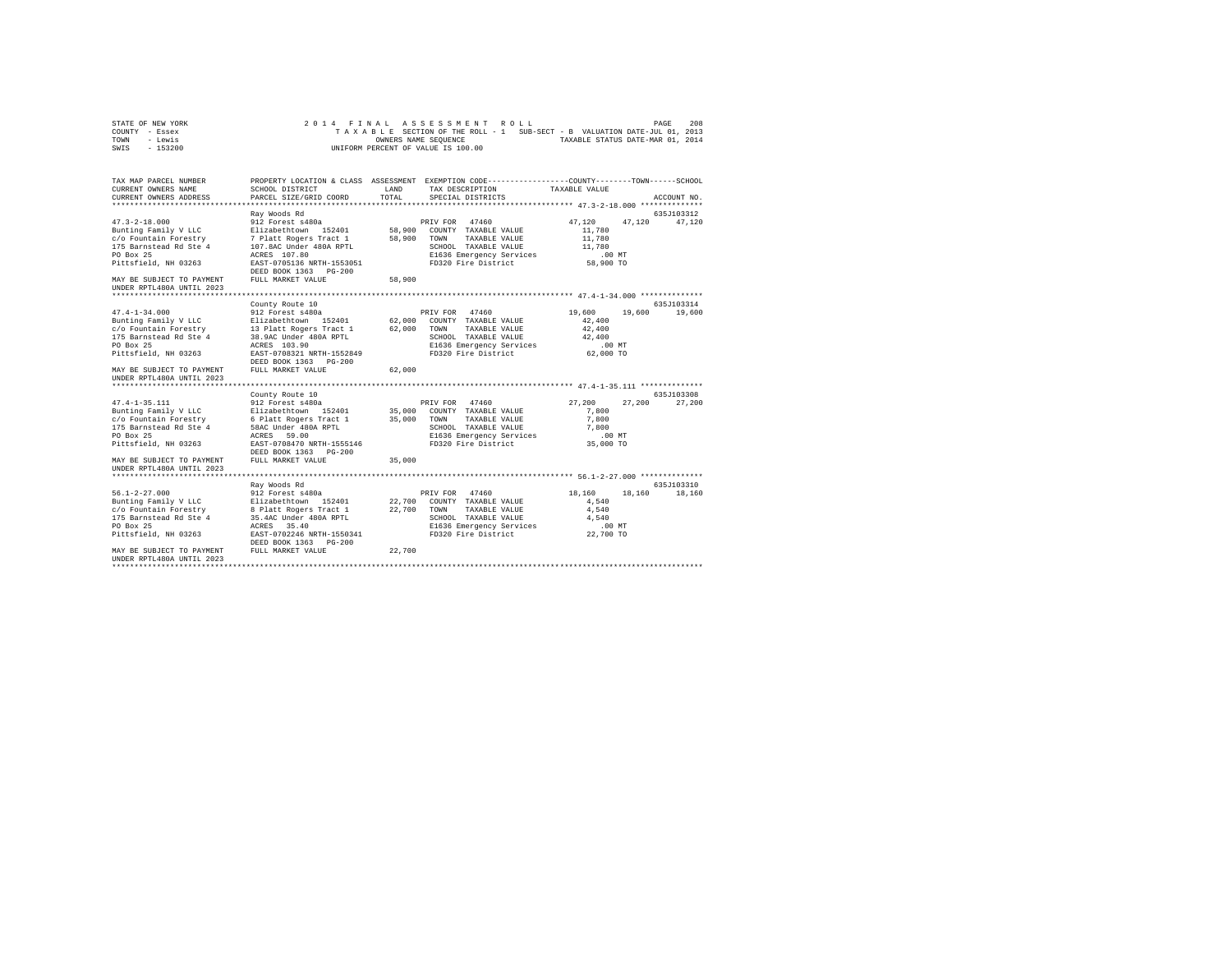| STATE OF NEW YORK | 2014 FINAL ASSESSMENT ROLL                                               | 209<br>PAGE                      |
|-------------------|--------------------------------------------------------------------------|----------------------------------|
| COUNTY - Essex    | TAXABLE SECTION OF THE ROLL - 1 SUB-SECT - B VALUATION DATE-JUL 01, 2013 |                                  |
| TOWN<br>- Lewis   | OWNERS NAME SEOUENCE                                                     | TAXABLE STATUS DATE-MAR 01, 2014 |
| - 153200<br>SWIS  | UNIFORM PERCENT OF VALUE IS 100.00                                       |                                  |

| TAX MAP PARCEL NUMBER<br>CURRENT OWNERS NAME                                                                                                                                                                                                                                                                                   | SCHOOL DISTRICT                                                                      | LAND    | PROPERTY LOCATION & CLASS ASSESSMENT EXEMPTION CODE---------------COUNTY-------TOWN-----SCHOOL<br>TAX DESCRIPTION TAXABLE VALUE            |                                                                           |                      |
|--------------------------------------------------------------------------------------------------------------------------------------------------------------------------------------------------------------------------------------------------------------------------------------------------------------------------------|--------------------------------------------------------------------------------------|---------|--------------------------------------------------------------------------------------------------------------------------------------------|---------------------------------------------------------------------------|----------------------|
| CURRENT OWNERS ADDRESS                                                                                                                                                                                                                                                                                                         | PARCEL SIZE/GRID COORD                                                               | TOTAL   | SPECIAL DISTRICTS                                                                                                                          |                                                                           | ACCOUNT NO.          |
|                                                                                                                                                                                                                                                                                                                                | Ray Woods Rd                                                                         |         |                                                                                                                                            |                                                                           | 635J103311           |
| Pittsfield, NH 03263                                                                                                                                                                                                                                                                                                           | EAST-0703165 NRTH-1550932                                                            |         | E1636 Emergency Services<br>FD320 Fire District                                                                                            | 9,600<br>2,400<br>2,400<br>2,400<br>$.00$ MT<br>00 MT.<br>12,000 TO       | 9,600<br>9,600       |
| MAY BE SUBJECT TO PAYMENT<br>UNDER RPTL480A UNTIL 2023                                                                                                                                                                                                                                                                         | DEED BOOK 202<br>$PG-162$<br>FULL MARKET VALUE                                       | 12,000  |                                                                                                                                            |                                                                           |                      |
|                                                                                                                                                                                                                                                                                                                                |                                                                                      |         |                                                                                                                                            |                                                                           |                      |
| 1991 12 Forest 480a<br>Bunting Family V LC (1992)<br>Eurahian Forestry 10 Platabethrom 152401 239,900 COMPT<br>17 Family V LC 10 Platt Rogers Tract 1 239,900 COMPT<br>17 Barnstead Rd Ste 4 222.7AC Under 480a RPTL<br>PD Box 25 22.7AC                                                                                       | Steele Woods Rd<br>DEED BOOK 1363 PG-200                                             |         | PRIV FOR 47460<br>239,900 COUNTY TAXABLE VALUE<br>TAXABLE VALUE<br>SCHOOL TAXABLE VALUE<br>E1636 Emergency Services<br>FD320 Fire District | 93,120<br>93.120<br>146,780<br>146,780<br>146,780<br>00 MT.<br>239,900 TO | 635J103403<br>93,120 |
| MAY BE SUBJECT TO PAYMENT<br>UNDER RPTL480A UNTIL 2023                                                                                                                                                                                                                                                                         | FULL MARKET VALUE                                                                    | 239,900 |                                                                                                                                            |                                                                           |                      |
|                                                                                                                                                                                                                                                                                                                                |                                                                                      |         |                                                                                                                                            |                                                                           |                      |
|                                                                                                                                                                                                                                                                                                                                |                                                                                      |         |                                                                                                                                            |                                                                           | 635J103407           |
| MAY BE SUBJECT TO PAYMENT<br>UNDER RPTL480A UNTIL 2023                                                                                                                                                                                                                                                                         | DEED BOOK 202 PG-162<br>FULL MARKET VALUE                                            | 91,800  | E1636 Emergency Services<br>FD320 Fire District                                                                                            | 43,840 43,840 43,840<br>47,960<br>47.960<br>47,960<br>.00MT<br>91,800 TO  |                      |
|                                                                                                                                                                                                                                                                                                                                |                                                                                      |         |                                                                                                                                            |                                                                           |                      |
| 56.2-3-1.000<br>Bunting Family V LLC = Filiabethcown 152401 = 158,400 COUNTY TAXABLE VALUE<br>C/O Fountain Forestry = 12&13 Platt Rogers Tr1&44 = 158,400 COWNT TAXABLE VALUE<br>175 Barnstead Rd Ste 4 = 236.1AC Under 480A RPTL<br>PO Bo<br>PO Box 25<br>Pittsfield, NH 03263<br>MAY BE SUBJECT TO PAYMENT FULL MARKET VALUE | Steele Woods Rd<br>ACRES 255.10<br>EAST-0709853 NRTH-1550981<br>DEED BOOK 202 PG-162 | 158,400 | SCHOOL TAXABLE VALUE<br>E1636 Emergency Services<br>FD320 Fire District                                                                    | 98,480 98,480<br>59,920<br>59,920<br>59,920<br>$.00$ MT<br>158,400 TO     | 635J103315<br>98,480 |
| INDER RPTL480A INTIL 2023                                                                                                                                                                                                                                                                                                      |                                                                                      |         |                                                                                                                                            |                                                                           |                      |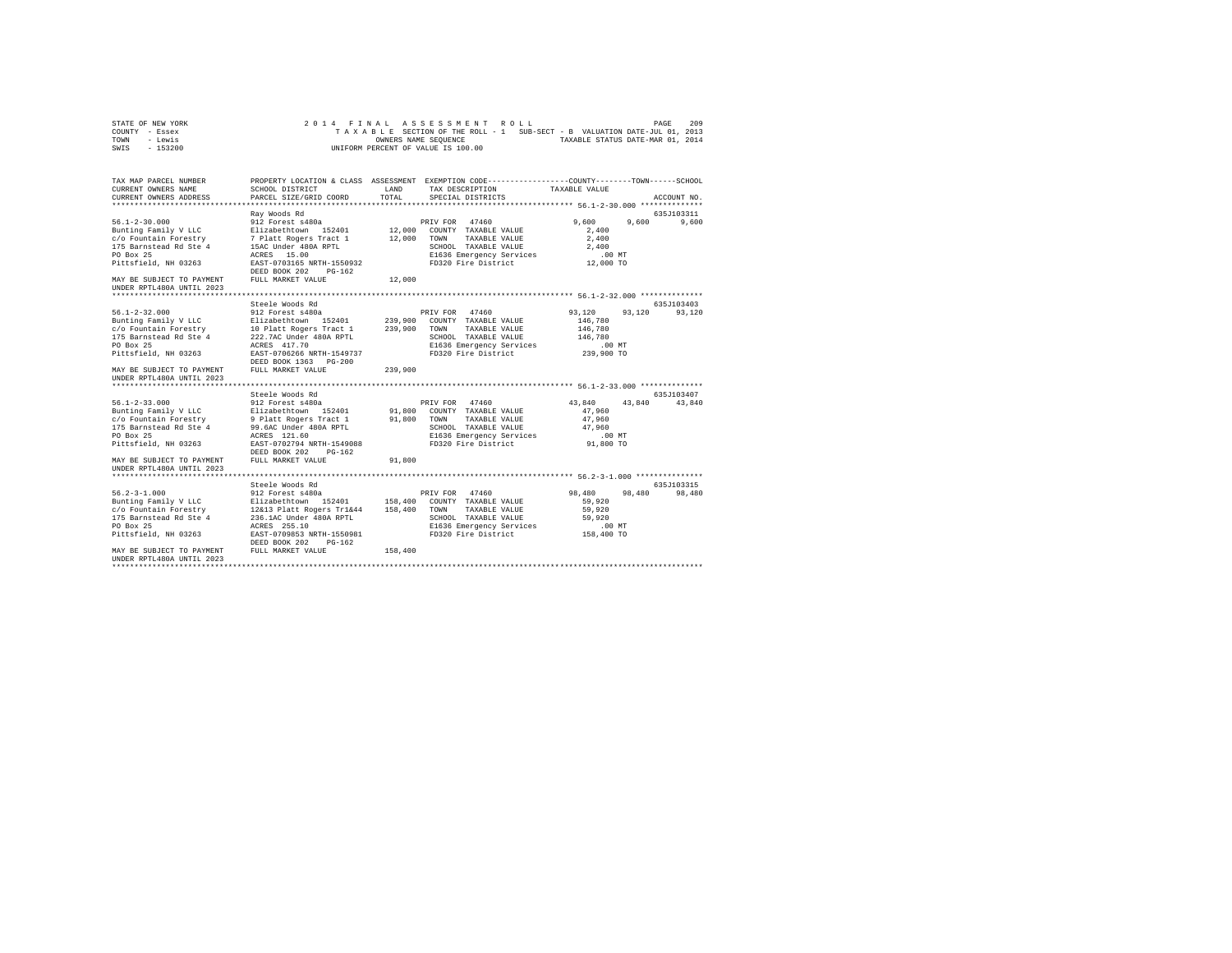| STATE OF NEW YORK | 2014 FINAL ASSESSMENT ROLL                                               | PAGE | 210 |
|-------------------|--------------------------------------------------------------------------|------|-----|
| COUNTY - Essex    | TAXABLE SECTION OF THE ROLL - 1 SUB-SECT - B VALUATION DATE-JUL 01, 2013 |      |     |
| TOWN<br>- Lewis   | TAXABLE STATUS DATE-MAR 01, 2014<br>OWNERS NAME SEOUENCE                 |      |     |
| $-153200$<br>SWIS | UNIFORM PERCENT OF VALUE IS 100.00                                       |      |     |

| TAX MAP PARCEL NUMBER                                                                                                                                                                                                                                                                        |               |        | PROPERTY LOCATION & CLASS ASSESSMENT EXEMPTION CODE----------------COUNTY-------TOWN------SCHOOL |            |
|----------------------------------------------------------------------------------------------------------------------------------------------------------------------------------------------------------------------------------------------------------------------------------------------|---------------|--------|--------------------------------------------------------------------------------------------------|------------|
|                                                                                                                                                                                                                                                                                              |               |        |                                                                                                  |            |
|                                                                                                                                                                                                                                                                                              |               |        |                                                                                                  |            |
|                                                                                                                                                                                                                                                                                              |               |        |                                                                                                  |            |
|                                                                                                                                                                                                                                                                                              |               |        |                                                                                                  |            |
|                                                                                                                                                                                                                                                                                              |               |        |                                                                                                  |            |
|                                                                                                                                                                                                                                                                                              |               |        |                                                                                                  |            |
|                                                                                                                                                                                                                                                                                              |               |        |                                                                                                  |            |
| 56.2-3-2.000<br>Steele Woods Rd – PRIV FOR 47460 – 912 Forest 480a – 912 Forest 480a – 912 Forest 480a – 912 Forest 490a – 912<br>Fountain Forestry – 40 & 43 McCormicks – 20,800 COUNTY TAXABLE VALUE – 4,160 – 16,640 – 16,640<br>                                                         |               |        |                                                                                                  |            |
| MAY BE SUBJECT TO PAYMENT FULL MARKET VALUE $20,800$<br>UNDER RPTL480A UNTIL 2023                                                                                                                                                                                                            |               |        |                                                                                                  |            |
|                                                                                                                                                                                                                                                                                              |               |        |                                                                                                  |            |
|                                                                                                                                                                                                                                                                                              | Trout Pond Rd |        |                                                                                                  | 635J102509 |
|                                                                                                                                                                                                                                                                                              |               |        |                                                                                                  |            |
|                                                                                                                                                                                                                                                                                              |               |        |                                                                                                  |            |
|                                                                                                                                                                                                                                                                                              |               |        |                                                                                                  |            |
|                                                                                                                                                                                                                                                                                              |               |        |                                                                                                  |            |
|                                                                                                                                                                                                                                                                                              |               |        |                                                                                                  |            |
|                                                                                                                                                                                                                                                                                              |               |        |                                                                                                  |            |
|                                                                                                                                                                                                                                                                                              |               |        |                                                                                                  |            |
|                                                                                                                                                                                                                                                                                              |               |        |                                                                                                  |            |
|                                                                                                                                                                                                                                                                                              | Hale Hill Ln  |        |                                                                                                  | 635J102313 |
| 38.1-1-1.000<br>38.1-1-1.000<br>912 Forest 8480a<br>PRIV FOR 47460 134,960 134,960 134,960 134,960 134,960 134,960 134,960 PD<br>PD Box 706 46 Essex Tract 194,200 TOWN TAXABLE VALUE 59,240<br>PD Box 706 46 Essex Tract 1994,200 TO                                                        |               |        |                                                                                                  |            |
|                                                                                                                                                                                                                                                                                              |               |        |                                                                                                  |            |
|                                                                                                                                                                                                                                                                                              |               |        |                                                                                                  |            |
|                                                                                                                                                                                                                                                                                              |               |        |                                                                                                  |            |
|                                                                                                                                                                                                                                                                                              |               |        |                                                                                                  |            |
|                                                                                                                                                                                                                                                                                              |               |        |                                                                                                  |            |
|                                                                                                                                                                                                                                                                                              |               |        |                                                                                                  |            |
|                                                                                                                                                                                                                                                                                              |               |        |                                                                                                  |            |
|                                                                                                                                                                                                                                                                                              |               |        |                                                                                                  |            |
|                                                                                                                                                                                                                                                                                              |               |        |                                                                                                  |            |
|                                                                                                                                                                                                                                                                                              |               |        |                                                                                                  |            |
|                                                                                                                                                                                                                                                                                              |               |        |                                                                                                  |            |
|                                                                                                                                                                                                                                                                                              |               |        |                                                                                                  |            |
|                                                                                                                                                                                                                                                                                              |               |        |                                                                                                  |            |
|                                                                                                                                                                                                                                                                                              |               |        |                                                                                                  |            |
|                                                                                                                                                                                                                                                                                              |               |        |                                                                                                  |            |
| 38.2-1-10.111<br><b>Example 2012 Forest association</b><br>Hazen Robert E<br>Filizabeth<br>Hazen Robert E<br>Pilizabeth<br>26.000 26,000 26,000 26,000 26,000 26,000 26,000 26,000 26,000 26,000 26,000 26,000 26,000 26,000 26,000 26,000 26<br>UNDER RPTL480A UNTIL 2023 FULL MARKET VALUE |               | 98,700 |                                                                                                  |            |
|                                                                                                                                                                                                                                                                                              |               |        |                                                                                                  |            |
|                                                                                                                                                                                                                                                                                              |               |        |                                                                                                  |            |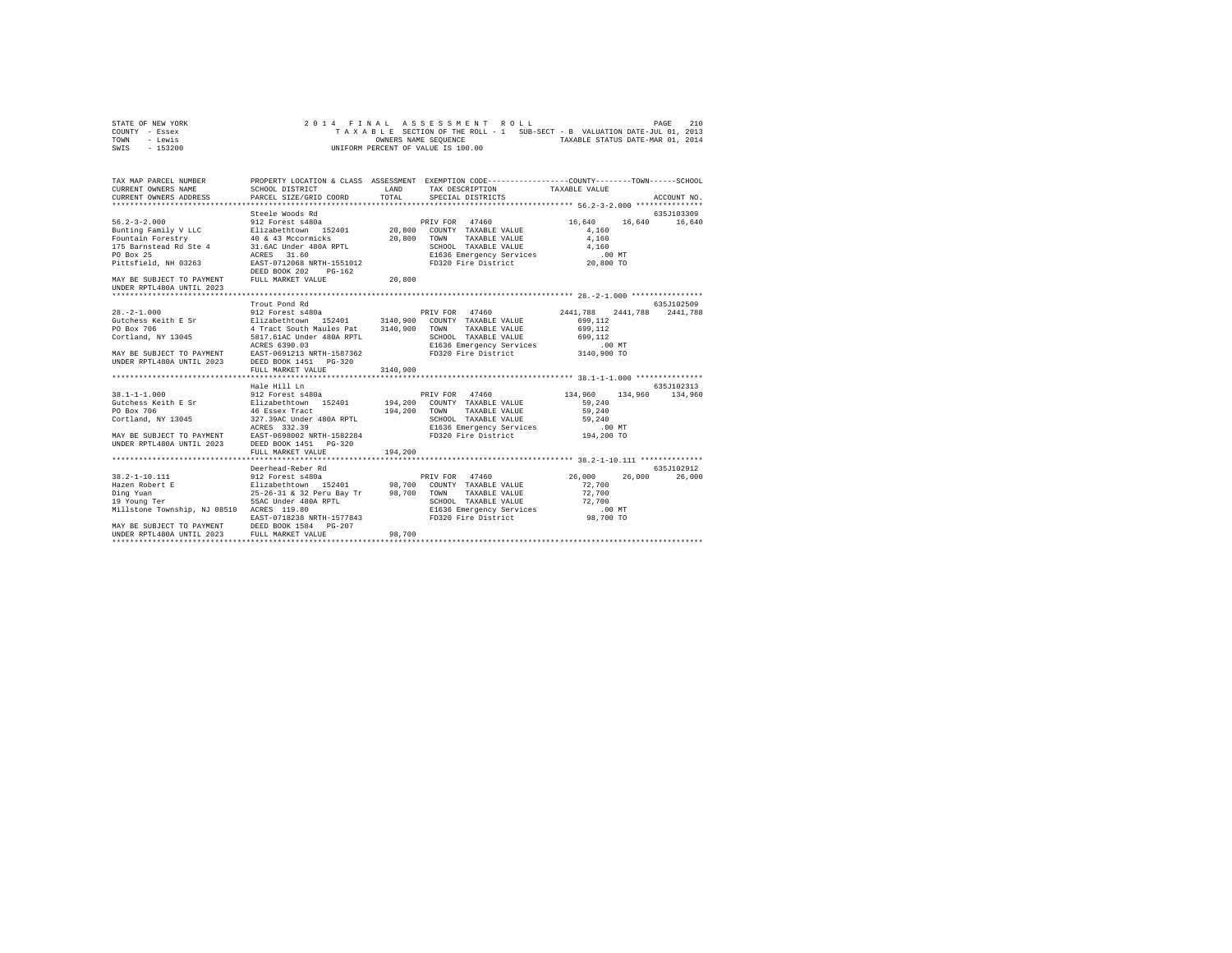| STATE OF NEW YORK | 2014 FINAL ASSESSMENT ROLL                                               | 211<br>PAGE                      |
|-------------------|--------------------------------------------------------------------------|----------------------------------|
| COUNTY - Essex    | TAXABLE SECTION OF THE ROLL - 1 SUB-SECT - B VALUATION DATE-JUL 01, 2013 |                                  |
| TOWN<br>- Lewis   | OWNERS NAME SEOUENCE                                                     | TAXABLE STATUS DATE-MAR 01, 2014 |
| - 153200<br>SWIS  | UNIFORM PERCENT OF VALUE IS 100.00                                       |                                  |

| TAX MAP PARCEL NUMBER<br>CURRENT OWNERS NAME<br>CURRENT OWNERS ADDRESS                               | SCHOOL DISTRICT<br>PARCEL SIZE/GRID COORD        | LAND<br>TOTAL | PROPERTY LOCATION & CLASS ASSESSMENT EXEMPTION CODE----------------COUNTY-------TOWN------SCHOOL<br>TAX DESCRIPTION TAXABLE VALUE<br>SPECIAL DISTRICTS |            | ACCOUNT NO.        |
|------------------------------------------------------------------------------------------------------|--------------------------------------------------|---------------|--------------------------------------------------------------------------------------------------------------------------------------------------------|------------|--------------------|
|                                                                                                      |                                                  |               |                                                                                                                                                        |            |                    |
|                                                                                                      | Deerhead-Reber Rd                                |               |                                                                                                                                                        |            | 635J179031         |
| $38.2 - 1 - 10.200$                                                                                  | 912 Forest s480a                                 |               | PRIV FOR 47460                                                                                                                                         | 28,400     | 28,400<br>28,400   |
| Hazen Robert E                                                                                       | Elizabethtown 152401 45.100 COUNTY TAXABLE VALUE |               |                                                                                                                                                        | 16,700     |                    |
| Ding Yuan                                                                                            | 25-31 & 32 Peru Bay Tract 45,100                 |               | TAXABLE VALUE<br>TOWN                                                                                                                                  | 16,700     |                    |
| 19 Young Ter                                                                                         | 61AC Under 480A RPTL                             |               | SCHOOL TAXABLE VALUE                                                                                                                                   | 16,700     |                    |
| Millstone Township, NJ 08510 ACRES 93.10                                                             |                                                  |               | E1636 Emergency Services .00 MT<br>FD320 Fire District  45,100 TO                                                                                      |            |                    |
|                                                                                                      | EAST-0716512 NRTH-1578476                        |               |                                                                                                                                                        |            |                    |
| MAY BE SUBJECT TO PAYMENT DEED BOOK 1584                                                             | PG-207                                           |               |                                                                                                                                                        |            |                    |
| UNDER RPTL480A UNTIL 2023                                                                            | FULL MARKET VALUE                                | 45,100        |                                                                                                                                                        |            |                    |
|                                                                                                      |                                                  |               |                                                                                                                                                        |            |                    |
|                                                                                                      | Deerhead-Reber Rd                                |               |                                                                                                                                                        |            | 635J105303         |
| $39.1 - 3 - 1.000$                                                                                   | 912 Forest s480a                                 |               | PRIV FOR 47460                                                                                                                                         | 32,000     | 32,000<br>32,000   |
| Hazen Robert E                                                                                       | Willsboro                                        |               | 155201 68,700 COUNTY TAXABLE VALUE                                                                                                                     | 36,700     |                    |
| Ding Yuan                                                                                            | 27 & 62 Peru Bay Tract 68,700                    |               | TOWN<br>TAXABLE VALUE                                                                                                                                  | 36,700     |                    |
| 19 Young Ter                                                                                         | 70AC Under 480A RPTL                             |               |                                                                                                                                                        | 36,700     |                    |
| Millstone Township, NJ 08510 ACRES 94.90                                                             |                                                  |               | SCHOOL TAXABLE VALUE 3<br>E1636 Emergency Services<br>FD320 Fire District                                                                              | $.00$ MT   |                    |
|                                                                                                      | EAST-0719855 NRTH-1578320                        |               |                                                                                                                                                        | 68,700 TO  |                    |
|                                                                                                      |                                                  |               |                                                                                                                                                        |            |                    |
|                                                                                                      |                                                  |               |                                                                                                                                                        |            |                    |
|                                                                                                      |                                                  |               |                                                                                                                                                        |            |                    |
|                                                                                                      | Deerhead-Reber Rd                                |               |                                                                                                                                                        |            | 635.7178527        |
| $39.1 - 3 - 2.000$                                                                                   | 912 Forest s480a                                 |               | PRIV FOR 47460                                                                                                                                         | 12,000     | 12,000<br>12,000   |
| Hazen Robert E Millsboro                                                                             |                                                  |               | 155201 18,900 COUNTY TAXABLE VALUE                                                                                                                     | 6,900      |                    |
| Ding Yuan                                                                                            | 13 Peru Bay Tract                                | 18,900        | TOWN<br>TAXABLE VALUE                                                                                                                                  | 6,900      |                    |
| 19 Young Ter                                                                                         | 20AC Under 480A RPTL                             |               | SCHOOL TAXABLE VALUE                                                                                                                                   | 6,900      |                    |
| Millstone Township, NJ 08510 ACRES                                                                   | 23.50                                            |               | E1636 Emergency Services                                                                                                                               | $.00$ MT   |                    |
|                                                                                                      | EAST-0721054 NRTH-1578027                        |               | FD320 Fire District                                                                                                                                    | 18,900 TO  |                    |
| MAY BE SUBJECT TO PAYMENT                                                                            | DEED BOOK 1584 PG-207                            |               |                                                                                                                                                        |            |                    |
| UNDER RPTL480A UNTIL 2023                                                                            | FULL MARKET VALUE                                | 18,900        |                                                                                                                                                        |            |                    |
|                                                                                                      | ************************                         |               |                                                                                                                                                        |            |                    |
|                                                                                                      | Hale Hill Ln                                     |               |                                                                                                                                                        |            | 635J102301         |
| $38.1 - 1 - 4.000$                                                                                   | 912 Forest s480a                                 |               | 47460<br>PRIV FOR                                                                                                                                      | 126,000    | 126,000<br>126,000 |
| Ken Col Properties LLC Blizabethtown 152401                                                          |                                                  | 200,500       | COUNTY TAXABLE VALUE                                                                                                                                   | 74,500     |                    |
| PO Box 27                                                                                            | 16 Essex Tract                                   | 200,500       | TOWN<br>TAXABLE VALUE                                                                                                                                  | 74.500     |                    |
| Lewis, NY 12950                                                                                      | 305AC under 480A                                 |               | SCHOOL TAXABLE VALUE                                                                                                                                   | 74.500     |                    |
|                                                                                                      | ACRES 377.57                                     |               | E1636 Emergency Services                                                                                                                               | $.00$ MT   |                    |
|                                                                                                      |                                                  |               | FD320 Fire District                                                                                                                                    | 200,500 TO |                    |
| MAY BE SUBJECT TO PAYMENT EAST-0702087 NRTH-1579544<br>UNDER RPTL480A UNTIL 2023 DEED BOOK 1520 PG-9 |                                                  |               |                                                                                                                                                        |            |                    |
|                                                                                                      | FULL MARKET VALUE                                | 200,500       |                                                                                                                                                        |            |                    |
|                                                                                                      |                                                  |               |                                                                                                                                                        |            |                    |
|                                                                                                      |                                                  |               |                                                                                                                                                        |            |                    |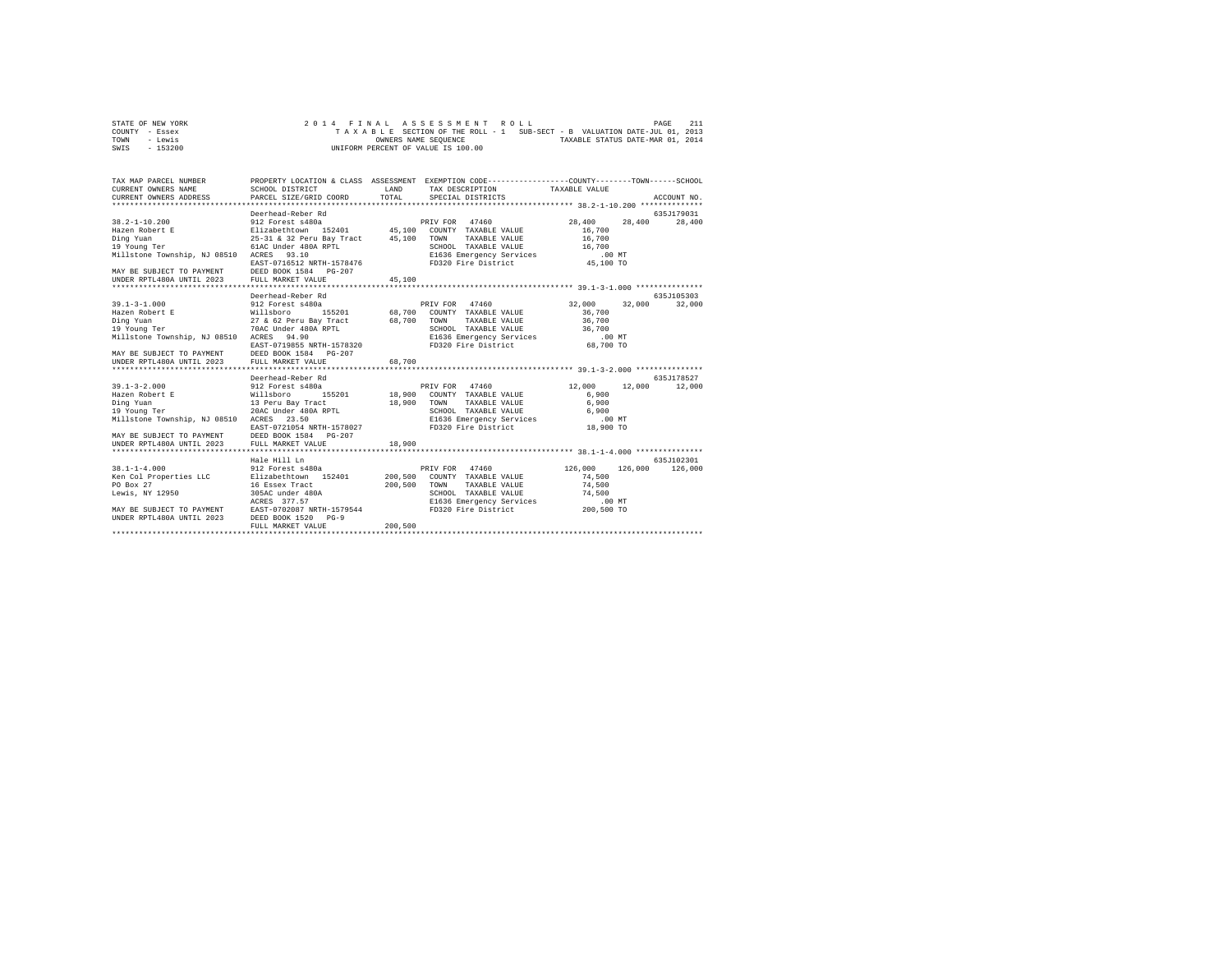|      | STATE OF NEW YORK |  |  |  | 2014 FINAL ASSESSMENT ROLL         |  |  |                                                                          |                                  | PAGE | 212 |
|------|-------------------|--|--|--|------------------------------------|--|--|--------------------------------------------------------------------------|----------------------------------|------|-----|
|      | COUNTY - Essex    |  |  |  |                                    |  |  | TAXABLE SECTION OF THE ROLL - 1 SUB-SECT - B VALUATION DATE-JUL 01, 2013 |                                  |      |     |
| TOWN | - Lewis           |  |  |  | OWNERS NAME SEOUENCE               |  |  |                                                                          | TAXABLE STATUS DATE-MAR 01, 2014 |      |     |
| SWIS | - 153200          |  |  |  | UNIFORM PERCENT OF VALUE IS 100.00 |  |  |                                                                          |                                  |      |     |

| TAX MAP PARCEL NUMBER                                                                                                                                                                                                                    | PROPERTY LOCATION & CLASS ASSESSMENT EXEMPTION CODE----------------COUNTY-------TOWN------SCHOOL |        | TAX DESCRIPTION TAXABLE VALUE                                     |           |               |
|------------------------------------------------------------------------------------------------------------------------------------------------------------------------------------------------------------------------------------------|--------------------------------------------------------------------------------------------------|--------|-------------------------------------------------------------------|-----------|---------------|
|                                                                                                                                                                                                                                          |                                                                                                  |        |                                                                   |           | ACCOUNT NO.   |
|                                                                                                                                                                                                                                          | 158 Hale Hill Ln                                                                                 |        |                                                                   |           | 635Z007009    |
|                                                                                                                                                                                                                                          |                                                                                                  |        |                                                                   | 65,200    | 65,200 65,200 |
|                                                                                                                                                                                                                                          |                                                                                                  |        |                                                                   | 300,800   |               |
| PO Box 27<br>Lewis, NY 12950                                                                                                                                                                                                             |                                                                                                  |        |                                                                   |           |               |
|                                                                                                                                                                                                                                          |                                                                                                  |        |                                                                   |           |               |
|                                                                                                                                                                                                                                          |                                                                                                  |        |                                                                   |           |               |
|                                                                                                                                                                                                                                          |                                                                                                  |        |                                                                   |           |               |
|                                                                                                                                                                                                                                          |                                                                                                  |        |                                                                   |           |               |
| NO 27 17 ESSEX TRACK 1999<br>PO BOX 27 17 ESSEX TRACK 1990A<br>LEWIS ACRES 152.05 200,000 TOWN TAXABLE VALUE 300,000<br>MAY BE SUBJECT TO PAYMENT EAST-0702343 NRTH-1582330<br>MAY BE SUBJECT TO PAYMENT EAST-0702343 NRTH-1582330<br>UN |                                                                                                  |        |                                                                   |           |               |
|                                                                                                                                                                                                                                          |                                                                                                  |        |                                                                   |           |               |
|                                                                                                                                                                                                                                          | 352 Moss Rd                                                                                      |        |                                                                   |           | 635J103002    |
| $38.4 - 1 - 20.000$                                                                                                                                                                                                                      | 912 Forest s480a <b>12,800</b> PRIV FOR 47460 12,800 72,800 12,800 72,800                        |        |                                                                   |           |               |
|                                                                                                                                                                                                                                          |                                                                                                  |        |                                                                   |           |               |
|                                                                                                                                                                                                                                          |                                                                                                  |        |                                                                   |           |               |
|                                                                                                                                                                                                                                          |                                                                                                  |        |                                                                   |           |               |
|                                                                                                                                                                                                                                          |                                                                                                  |        |                                                                   |           |               |
|                                                                                                                                                                                                                                          |                                                                                                  |        |                                                                   |           |               |
|                                                                                                                                                                                                                                          |                                                                                                  |        |                                                                   |           |               |
|                                                                                                                                                                                                                                          |                                                                                                  |        |                                                                   |           |               |
|                                                                                                                                                                                                                                          |                                                                                                  |        |                                                                   |           | 635J104608    |
| $29. - 2 - 5.000$                                                                                                                                                                                                                        | Trout Pond Rd<br>912 Forest s480a external property FOR 47460                                    |        |                                                                   | 56.260    | 56,260 56,260 |
|                                                                                                                                                                                                                                          |                                                                                                  |        |                                                                   |           |               |
|                                                                                                                                                                                                                                          |                                                                                                  |        |                                                                   |           |               |
| سماء Poster University Property of Changes (1994) 2,000 TOWN TAXABLE VALUE 15,740<br>141 Tremont St 11 (1995) 2016 180A RPTL 2000 TOWNBLE VALUE 15,740<br>1.00 MT ACRES 136.16 Exercises (1998) 2017                                     |                                                                                                  |        |                                                                   |           |               |
|                                                                                                                                                                                                                                          |                                                                                                  |        |                                                                   |           |               |
|                                                                                                                                                                                                                                          |                                                                                                  |        |                                                                   | 72,000 TO |               |
| MAY BE SUBJECT TO PAYMENT EAST-0704959 NRTH-1595069 FOR PD320 Fire District<br>UNDER RPTL480A UNTIL 2023 DEED BOOK 1403 PG-24                                                                                                            |                                                                                                  |        |                                                                   |           |               |
|                                                                                                                                                                                                                                          | FULL MARKET VALUE                                                                                | 72,000 |                                                                   |           |               |
|                                                                                                                                                                                                                                          |                                                                                                  |        |                                                                   |           |               |
|                                                                                                                                                                                                                                          | Trout Pond Rd                                                                                    |        |                                                                   |           | 635J104607    |
| $29. - 2 - 6.000$                                                                                                                                                                                                                        |                                                                                                  |        |                                                                   |           | 72,000 72,000 |
| LBA Forest Stwdshp Init LLC Blizabethtown 152401 90,000 COUNTY TAXABLE VALUE 18,000                                                                                                                                                      |                                                                                                  |        |                                                                   |           |               |
|                                                                                                                                                                                                                                          |                                                                                                  |        |                                                                   | 18,000    |               |
|                                                                                                                                                                                                                                          |                                                                                                  |        | SCHOOL TAXABLE VALUE 18,000                                       |           |               |
|                                                                                                                                                                                                                                          |                                                                                                  |        | E1636 Emergency Services 6.00 MT<br>FD320 Fire District 90,000 TO |           |               |
| ACRES 170.05<br>MAY BE SUBJECT TO PAYMENT BAST-0706563 NRTH-1595301<br>UNDER RPTL480A UNTIL 2023 DEED BOOK 1403 PG-24                                                                                                                    |                                                                                                  |        |                                                                   |           |               |
|                                                                                                                                                                                                                                          |                                                                                                  |        |                                                                   |           |               |
|                                                                                                                                                                                                                                          | FULL MARKET VALUE                                                                                | 90,000 |                                                                   |           |               |
|                                                                                                                                                                                                                                          |                                                                                                  |        |                                                                   |           |               |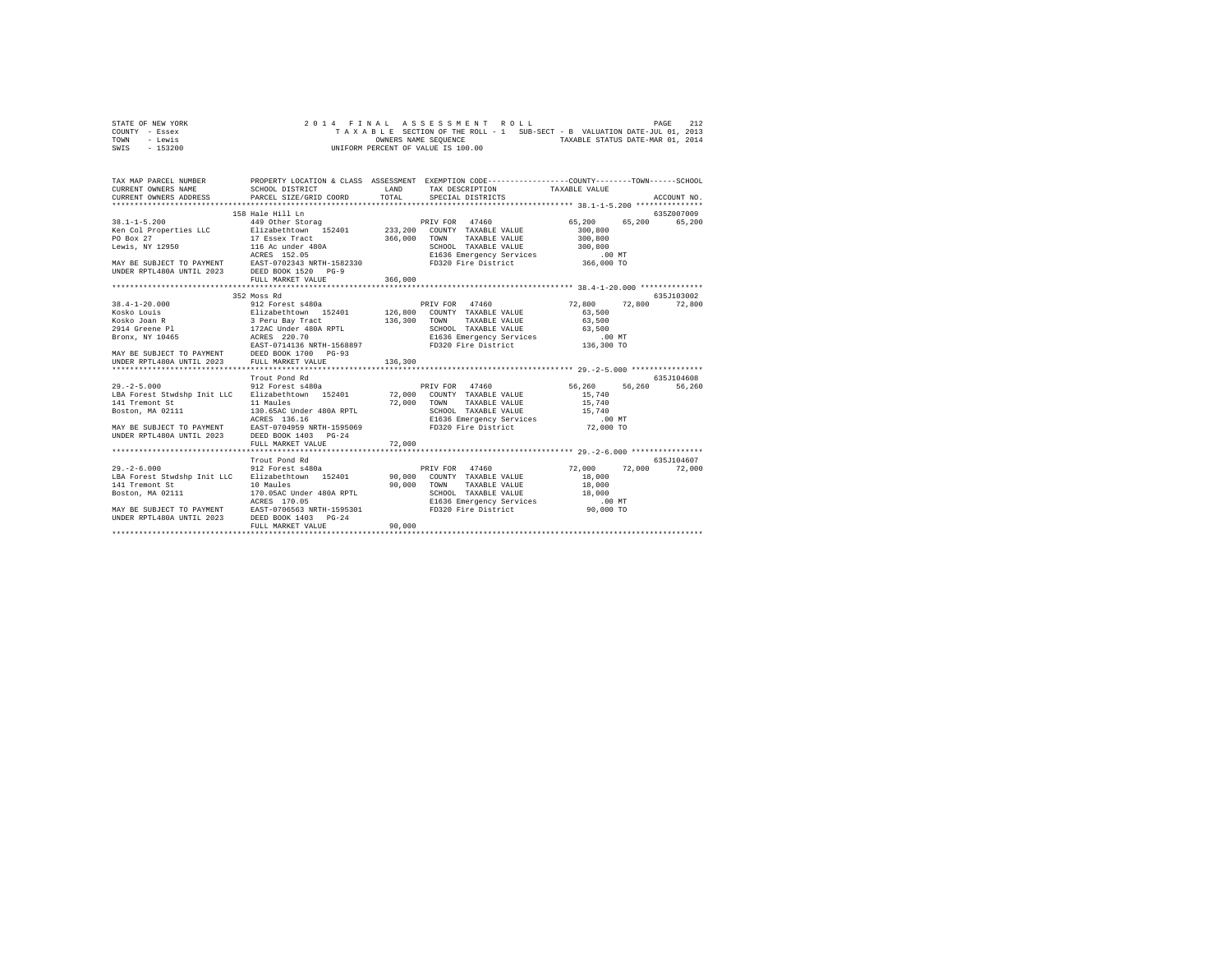| STATE OF NEW YORK | 2014 FINAL ASSESSMENT ROLL                                               | 213<br>PAGE                      |
|-------------------|--------------------------------------------------------------------------|----------------------------------|
| COUNTY - Essex    | TAXABLE SECTION OF THE ROLL - 1 SUB-SECT - B VALUATION DATE-JUL 01, 2013 |                                  |
| TOWN<br>- Lewis   | OWNERS NAME SEOUENCE                                                     | TAXABLE STATUS DATE-MAR 01, 2014 |
| - 153200<br>SWIS  | UNIFORM PERCENT OF VALUE IS 100.00                                       |                                  |

| TAX MAP PARCEL NUMBER<br>CURRENT OWNERS NAME<br>CURRENT OWNERS ADDRESS PARCEL SIZE/GRID COORD                                                                                                                                              |                                                                                                | LAND<br>TOTAL | PROPERTY LOCATION & CLASS ASSESSMENT EXEMPTION CODE-----------------COUNTY-------TOWN-----SCHOOL<br>TAX DESCRIPTION TAXABLE VALUE<br>SPECIAL DISTRICTS |                                                           | ACCOUNT NO.   |
|--------------------------------------------------------------------------------------------------------------------------------------------------------------------------------------------------------------------------------------------|------------------------------------------------------------------------------------------------|---------------|--------------------------------------------------------------------------------------------------------------------------------------------------------|-----------------------------------------------------------|---------------|
|                                                                                                                                                                                                                                            | US Route 9                                                                                     |               |                                                                                                                                                        |                                                           | 635.T101913   |
| $29.2 - 1 - 1.000$<br>141 Tremont St                                                                                                                                                                                                       | 912 Forest s480a<br>------------- 152401<br>42 Maules<br>19.2AC Under 480A RPTL<br>ACRES 19.20 | 14,500        | PRIV FOR 47460<br>TOWN<br>TAXABLE VALUE                                                                                                                | 11,600<br>2,900<br>2,900                                  | 11,600 11,600 |
|                                                                                                                                                                                                                                            | FULL MARKET VALUE                                                                              | 14,500        |                                                                                                                                                        |                                                           |               |
|                                                                                                                                                                                                                                            |                                                                                                |               |                                                                                                                                                        |                                                           |               |
|                                                                                                                                                                                                                                            | US Route 9                                                                                     |               |                                                                                                                                                        |                                                           | 635J101912    |
| $29.2 - 1 - 5.000$                                                                                                                                                                                                                         | 912 Forest s480a                                                                               |               | PRIV FOR 47460 19,840 19,840 19,840<br>SCHOOL TAXABLE VALUE 6,960<br>E1636 Emergency Services 6,960<br>FD320 Fire District 28,800 TO                   | 8,960<br>8,960                                            |               |
| ACRES 53.10<br>MAY BE SUBJECT TO PAYMENT EAST-0710106 NRTH-1598849<br>UNDER RPTL480A UNTIL 2023 DEED BOOK 1403 PG-24                                                                                                                       | FULL MARKET VALUE                                                                              | 28,800        |                                                                                                                                                        |                                                           |               |
|                                                                                                                                                                                                                                            |                                                                                                |               |                                                                                                                                                        |                                                           |               |
|                                                                                                                                                                                                                                            | 150 Fields Wav                                                                                 |               |                                                                                                                                                        |                                                           | 635.T100607   |
| $29. -2 - 27.100$                                                                                                                                                                                                                          | 912 Forest s480a                                                                               |               | PRIV FOR 47460                                                                                                                                         | 293,600 293,600                                           | 293,600       |
| 23.-242.1.000 Marshall Data States States (States Marty 1974)<br>Locurcio Grances (Sassex Tract 152401 Marshall Marshall Value<br>165 Beach 143rd States (Sassex Tract 1426/25 Life Estate to SCHOOL TAXABLE VALUE                         |                                                                                                |               |                                                                                                                                                        | 266,000                                                   |               |
|                                                                                                                                                                                                                                            |                                                                                                |               |                                                                                                                                                        | 266,000                                                   |               |
|                                                                                                                                                                                                                                            |                                                                                                |               | SCHOOL TAXABLE VALUE                                                                                                                                   | 266,000                                                   |               |
| Rockaway Park, NY 11694 1 1 Trene G Cross 724AC 480A 21636 Emergency Services .00 MT                                                                                                                                                       |                                                                                                |               |                                                                                                                                                        |                                                           |               |
| ACRES 770.00<br>MAY BE SUBJECT TO PAYMENT EAST-0702584 NRTH-1588544<br>UNDER RPTL480A UNTIL 2023 DEED BOOK 1430                                                                                                                            | $PG-2.2.2$                                                                                     |               | FD320 Fire District 559,600 TO                                                                                                                         |                                                           |               |
|                                                                                                                                                                                                                                            | FULL MARKET VALUE                                                                              | 559,600       |                                                                                                                                                        |                                                           |               |
|                                                                                                                                                                                                                                            |                                                                                                |               |                                                                                                                                                        |                                                           |               |
|                                                                                                                                                                                                                                            | US Route 9                                                                                     |               |                                                                                                                                                        |                                                           | 6357005005    |
| 19. 1-2.000<br>19. 1000 108 ROLE 912 Forest s480a<br>19. 1000 112 Forest s480a<br>16.400 COUNTY TAXABLE VALUE<br>165 Beach 143rd St 15AC Under 480A RPTL<br>165 Beach 143rd St 15AC Under 480A RPTL<br>166 Seach 143rd SCHOOL TAXABLE VALU |                                                                                                |               | TAXABLE VALUE<br>E1636 Emergency Services                                                                                                              | $9,600$ $9,600$<br>36,800<br>36,800<br>36,800<br>$.00$ MT | 9,600         |
|                                                                                                                                                                                                                                            |                                                                                                |               |                                                                                                                                                        |                                                           |               |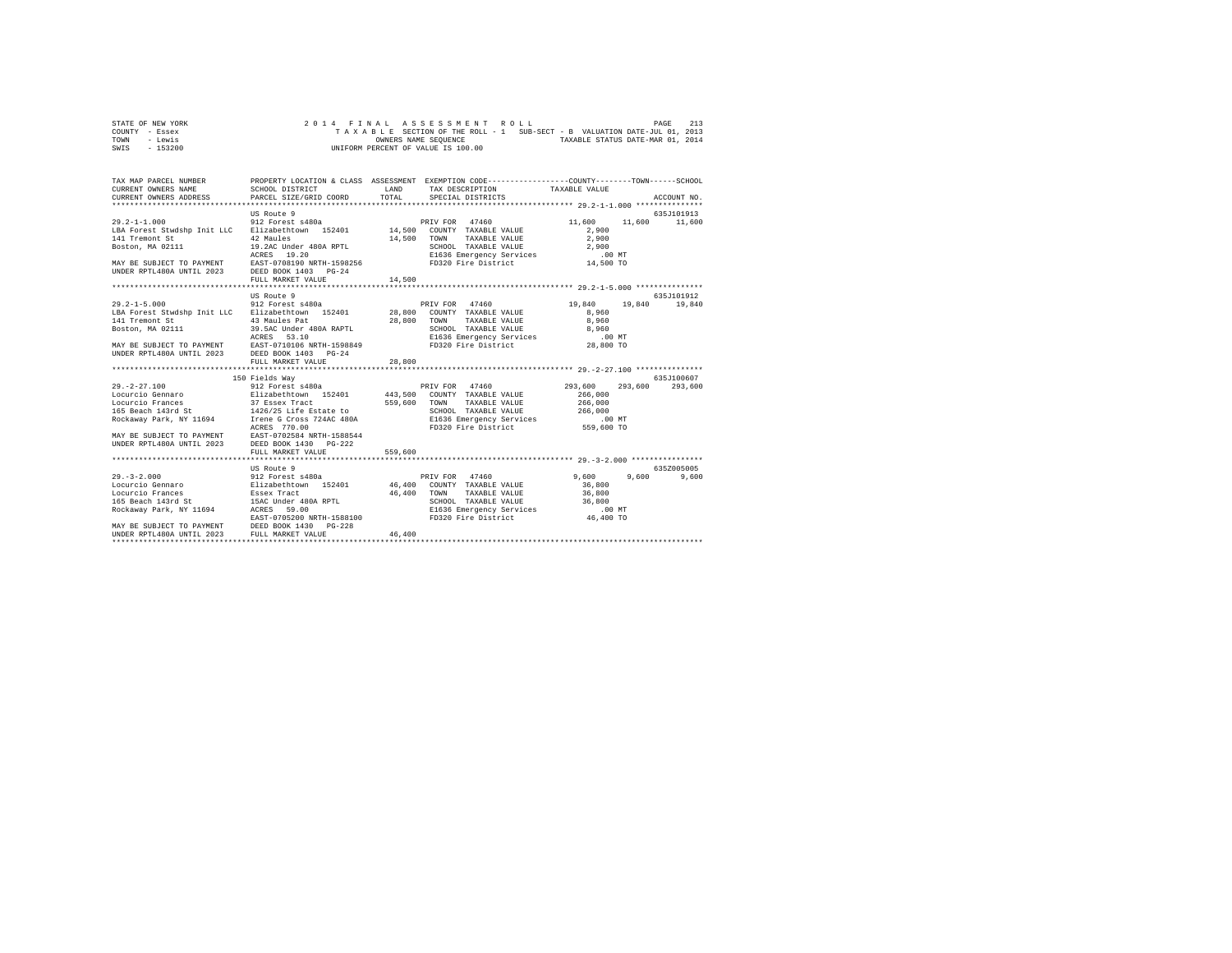| STATE OF NEW YORK | 2014 FINAL ASSESSMENT ROLL                                               | 214<br>PAGE                      |
|-------------------|--------------------------------------------------------------------------|----------------------------------|
| COUNTY - Essex    | TAXABLE SECTION OF THE ROLL - 1 SUB-SECT - B VALUATION DATE-JUL 01, 2013 |                                  |
| TOWN<br>- Lewis   | OWNERS NAME SEOUENCE                                                     | TAXABLE STATUS DATE-MAR 01, 2014 |
| - 153200<br>SWIS  | UNIFORM PERCENT OF VALUE IS 100.00                                       |                                  |

| TAX MAP PARCEL NUMBER<br>CURRENT OWNERS NAME<br>CURRENT OWNERS ADDRESS                                                                                                                  | PROPERTY LOCATION & CLASS ASSESSMENT EXEMPTION CODE----------------COUNTY-------TOWN------SCHOOL<br>SCHOOL DISTRICT<br>PARCEL SIZE/GRID COORD                                                                                       | LAND<br>TOTAL              | TAX DESCRIPTION<br>SPECIAL DISTRICTS                                                                                                          | TAXABLE VALUE                                                        | ACCOUNT NO.          |
|-----------------------------------------------------------------------------------------------------------------------------------------------------------------------------------------|-------------------------------------------------------------------------------------------------------------------------------------------------------------------------------------------------------------------------------------|----------------------------|-----------------------------------------------------------------------------------------------------------------------------------------------|----------------------------------------------------------------------|----------------------|
|                                                                                                                                                                                         |                                                                                                                                                                                                                                     |                            |                                                                                                                                               |                                                                      |                      |
|                                                                                                                                                                                         | US Route 9                                                                                                                                                                                                                          |                            |                                                                                                                                               |                                                                      | 635J104305           |
| $29.2 - 1 - 19.100$<br>Lyme Adk Timberlands I LLC<br>c/o Prentiss & Carlisle<br>123 Quaker Rd Ste 107<br>Queensbury, NY 12804<br>MAY BE SUBJECT TO PAYMENT<br>UNDER RPTL480A UNTIL 2023 | 912 Forest s480a<br>Elizabethtown 152401<br>26 Essex Tract<br>41.9AC Under 480A RPTL<br>ACRES<br>52.40<br>EAST-0709482 NRTH-1592773<br>DEED BOOK 1503 PG-1<br>FULL MARKET VALUE                                                     | 29,100<br>29,100<br>29,100 | 47460<br>PRIV FOR<br>COUNTY TAXABLE VALUE<br>TOWN<br>TAXABLE VALUE<br>SCHOOL TAXABLE VALUE<br>E1636 Emergency Services<br>FD320 Fire District | 20,800<br>20,800<br>8,300<br>8,300<br>8,300<br>$.00$ MT<br>29,100 TO | 20,800               |
|                                                                                                                                                                                         |                                                                                                                                                                                                                                     |                            |                                                                                                                                               |                                                                      |                      |
|                                                                                                                                                                                         | Interstate 87                                                                                                                                                                                                                       |                            |                                                                                                                                               |                                                                      | 635Z008019           |
| $29.2 - 1 - 19.200$<br>Lyme Adk Timberlands I LLC<br>c/o Prentiss & Carlisle<br>123 Ouaker Rd Ste 107<br>Queensbury, NY 12804<br>MAY BE SUBJECT TO PAYMENT<br>UNDER RPTL480A UNTIL 2023 | 912 Forest s480a<br>Elizabethtown 152401<br>26 Essex Tract<br>55.1AC Under 480A RPTL<br>ACRES<br>58.90<br>EAST-0711137 NRTH-1592844<br>DEED BOOK 1503<br>$PG-1$<br>CONSERVATION ESMT % 26.00<br>FULL MARKET VALUE<br><br>US Route 9 | 24,938<br>24,938<br>24,938 | PRIV FOR 47460<br>COUNTY TAXABLE VALUE<br>TOWN<br>TAXABLE VALUE<br>SCHOOL TAXABLE VALUE<br>E1636 Emergency Services<br>FD320 Fire District    | 19,299<br>19,299<br>5.639<br>5.639<br>5.639<br>.00MT<br>24,938 TO    | 19,299<br>635J104310 |
| $29.4 - 1 - 4.000$                                                                                                                                                                      | 912 Forest s480a                                                                                                                                                                                                                    |                            | PRIV FOR<br>47460                                                                                                                             | 69.797<br>69,797                                                     | 69,797               |
| Lyme Adk Timberlands I LLC<br>c/o Prentiss & Carlisle<br>123 Ouaker Rd Ste 107<br>Queensbury, NY 12804<br>MAY BE SUBJECT TO PAYMENT<br>UNDER RPTL480A UNTIL 2023                        | Elizabethtown 152401<br>43 Peru Bay Tract<br>225.8AC Under 480A RPTL<br>ACRES 237.00<br>EAST-0711350 NRTH-1586779<br>DEED BOOK 1503<br>$PG-1$<br>CONSERVATION ESMT % 26.00                                                          | 89,762<br>89,762           | COUNTY TAXABLE VALUE<br>TOWN<br>TAXABLE VALUE<br>SCHOOL TAXABLE VALUE<br>E1636 Emergency Services<br>FD320 Fire District                      | 19,965<br>19,965<br>19,965<br>.00 MT<br>89,762 TO                    |                      |
|                                                                                                                                                                                         | FULL MARKET VALUE                                                                                                                                                                                                                   | 89.762                     |                                                                                                                                               |                                                                      |                      |
|                                                                                                                                                                                         |                                                                                                                                                                                                                                     |                            |                                                                                                                                               |                                                                      |                      |
|                                                                                                                                                                                         | US Route 9                                                                                                                                                                                                                          |                            |                                                                                                                                               |                                                                      | 635J178512           |
| $29.4 - 1 - 5.100$<br>Lyme Adk Timberlands I LLC<br>c/o Prentiss & Carlisle<br>123 Quaker Rd Ste 107<br>Oueensbury, NY 12804<br>MAY BE SUBJECT TO PAYMENT<br>UNDER RPTL480A UNTIL 2023  | 912 Forest s480a<br>Elizabethtown 152401<br>32 Essex Tract<br>13.6AC Under 480A RPTL<br>16.30<br>ACRES<br>EAST-0709505 NRTH-1590966<br>DEED BOOK 1503<br>$PG-1$<br>FULL MARKET VALUE                                                | 12,000<br>12,000<br>12,000 | 47460<br>PRIV FOR<br>COUNTY TAXABLE VALUE<br>TOWN<br>TAXABLE VALUE<br>SCHOOL TAXABLE VALUE<br>E1636 Emergency Services<br>FD320 Fire District | 8,960<br>8,960<br>3,040<br>3,040<br>3,040<br>.00MT<br>12,000 TO      | 8,960                |
|                                                                                                                                                                                         |                                                                                                                                                                                                                                     |                            |                                                                                                                                               |                                                                      |                      |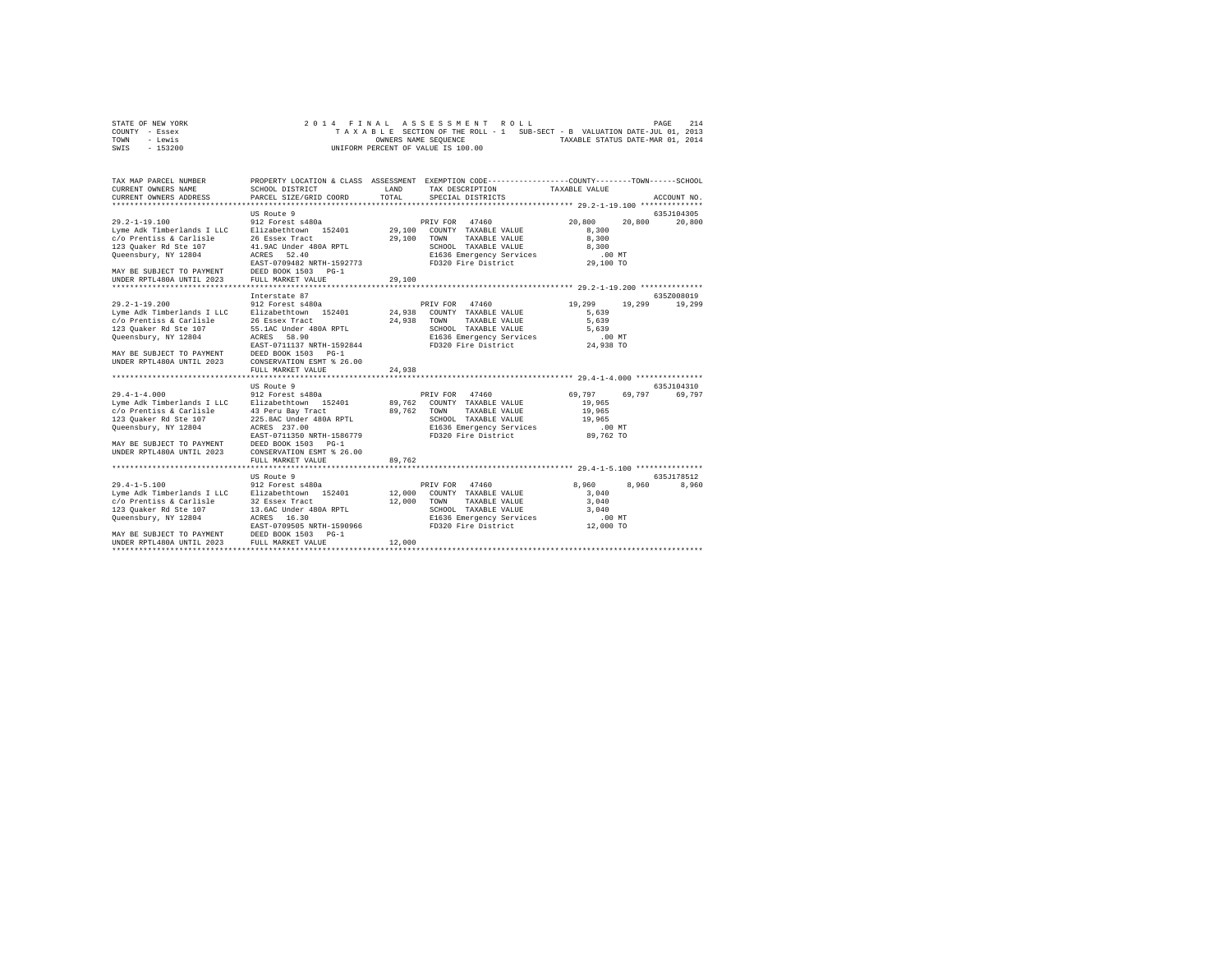| STATE OF NEW YORK | 2014 FINAL ASSESSMENT ROLL                                               | 215<br>PAGE                      |
|-------------------|--------------------------------------------------------------------------|----------------------------------|
| COUNTY - Essex    | TAXABLE SECTION OF THE ROLL - 1 SUB-SECT - B VALUATION DATE-JUL 01, 2013 |                                  |
| TOWN<br>- Lewis   | OWNERS NAME SEOUENCE                                                     | TAXABLE STATUS DATE-MAR 01, 2014 |
| $-153200$<br>SWIS | UNIFORM PERCENT OF VALUE IS 100.00                                       |                                  |

| TAX MAP PARCEL NUMBER<br>CURRENT OWNERS NAME<br>CURRENT OWNERS ADDRESS                                                                                                                                                                                                                  | SCHOOL DISTRICT<br>PARCEL SIZE/GRID COORD                                                                                                                                 | LAND<br>TOTAL | PROPERTY LOCATION & CLASS ASSESSMENT EXEMPTION CODE---------------COUNTY-------TOWN------SCHOOL<br>TAX DESCRIPTION<br>SPECIAL DISTRICTS                                | TAXABLE VALUE                                                        | ACCOUNT NO.                 |
|-----------------------------------------------------------------------------------------------------------------------------------------------------------------------------------------------------------------------------------------------------------------------------------------|---------------------------------------------------------------------------------------------------------------------------------------------------------------------------|---------------|------------------------------------------------------------------------------------------------------------------------------------------------------------------------|----------------------------------------------------------------------|-----------------------------|
| $29.4 - 1 - 5.200$<br>Lyme Adk Timberlands I LLC Elizabethtown 152401<br>c/o Prentiss & Carlisle<br>123 Ouaker Rd Ste 107<br>Queensbury, NY 12804<br>EAST-0710967 NRTH-1590284<br>MAY BE SUBJECT TO PAYMENT DEDED BOOK 1503 PG-1<br>UNDER RPTL480A UNTIL 2023 CONSERVATION ESMT % 26.00 | Interstate 87<br>912 Forest s480a<br>32 Essex Tract<br>171.2AC Under 480A RPTL<br>ACRES 171.20<br>FULL MARKET VALUE                                                       | 67.044        | PRIV FOR 47460<br>67.044 COUNTY TAXABLE VALUE<br>67,044 TOWN TAXABLE VALUE<br>SCHOOL TAXABLE VALUE<br>E1636 Emergency Services .00 MT<br>FD320 Fire District 67,044 TO | 53,635 53,635 53,635<br>13,409<br>13,409<br>13,409                   | 635Z008020                  |
| $29.4 - 1 - 7.000$<br>123 Ouaker Rd Ste 107<br>Queensbury, NY 12804<br>MAY BE SUBJECT TO PAYMENT DEED BOOK 1503 PG-1<br>UNDER RPTL480A UNTIL 2023                                                                                                                                       | US Route 9<br>912 Forest s480a<br>25AC Under 480A RPTL<br>ACRES 25.00<br>EAST-0712758 NRTH-1589398<br>CONSERVATION ESMT % 26.00<br>FULL MARKET VALUE                      | 12,950        | PRIV FOR 47460<br>12,950 COUNTY TAXABLE VALUE<br>12,950 TOWN TAXABLE VALUE<br>SCHOOL TAXABLE VALUE                                                                     | 10,360<br>2,590<br>2,590<br>2,590                                    | 635J104313<br>10,360 10,360 |
| 29.4-1-8.000 912 Forest s480a<br>Lyme Adk Timberlands I LLC Elizabethtown 152401<br>c/o Prentiss & Carlisle $44$ Peru Bay Tract 94,868 TOWN<br>123 Quaker Rd Ste 107<br>Queensbury, NY 12804<br>MAY BE SUBJECT TO PAYMENT EAST-0714382 NRTH-1587130<br>UNDER RPTL480A UNTIL 2023        | ************************<br>US Route 9<br>1 Ac Camp Lot<br>226AC Under 480A RPTL<br>ACRES 260.00<br>DEED BOOK 1503 PG-1<br>CONSERVATION ESMT % 26.00<br>FULL MARKET VALUE | 94,868        | PRIV FOR 47460<br>94,868 COUNTY TAXABLE VALUE<br>TAXABLE VALUE<br>SCHOOL TAXABLE VALUE<br>E1636 Emergency Services<br>FD320 Fire District                              | 69,856 69,856<br>25,012<br>25,012<br>25,012<br>$.00$ MT<br>94,868 TO | 635J104311<br>69,856        |
| $29.4 - 1 - 9.000$<br>Lyme Adk Timberlands I LLC Blizabethtown 152401<br>c/o Prentiss & Carlisle 45 Peru Bay Tract<br>123 Quaker Rd Ste 107<br>Queensbury, NY 12804<br>-<br>MAY BE SUBJECT TO PAYMENT DEED BOOK 1503 PG-1<br>UNDER RPTL480A UNTIL 2023 CONSERVATION ESMT % 26.00        | US Route 9<br>912 Forest s480a<br>218AC Under 480A RPTL<br>ACRES 218.00<br>FULL MARKET VALUE                                                                              | 84,360        | PRIV FOR 47460<br>84,360 COUNTY TAXABLE VALUE<br>84.360 TOWN TAXABLE VALUE<br>SCHOOL TAXABLE VALUE<br>E1636 Emergency Services<br>FD320 Fire District 84,360 TO        | 67.488 67.488<br>16,872<br>16,872<br>16,872<br>$.00$ MT              | 635J104312<br>67.488        |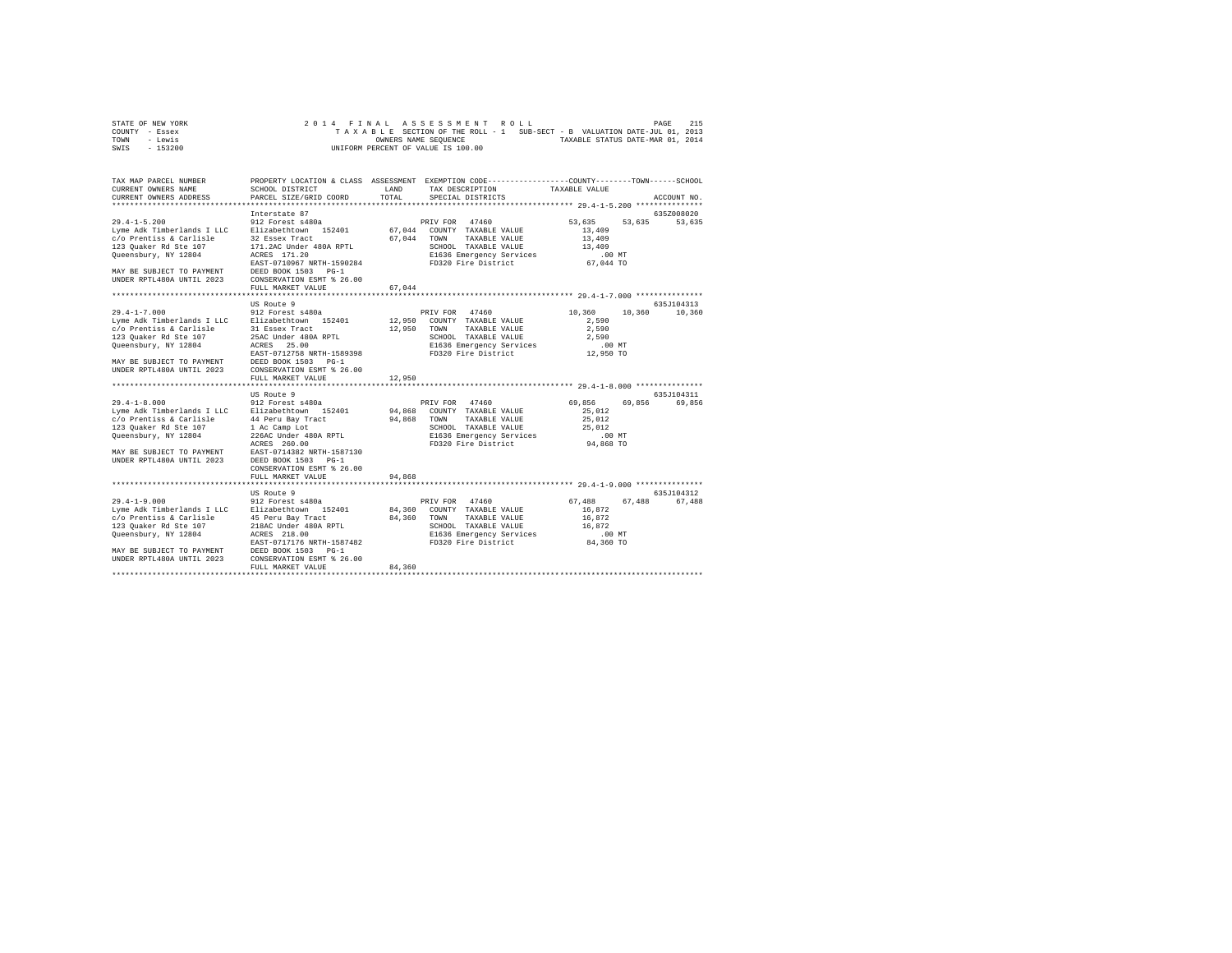| STATE OF NEW YORK | 2014 FINAL ASSESSMENT ROLL                                               | 216<br>PAGE                      |
|-------------------|--------------------------------------------------------------------------|----------------------------------|
| COUNTY - Essex    | TAXABLE SECTION OF THE ROLL - 1 SUB-SECT - B VALUATION DATE-JUL 01, 2013 |                                  |
| TOWN<br>- Lewis   | OWNERS NAME SEOUENCE                                                     | TAXABLE STATUS DATE-MAR 01, 2014 |
| $-153200$<br>SWIS | UNIFORM PERCENT OF VALUE IS 100.00                                       |                                  |

| TAX MAP PARCEL NUMBER<br>CURRENT OWNERS NAME                                                         | SCHOOL DISTRICT                       | LAND   | PROPERTY LOCATION & CLASS ASSESSMENT EXEMPTION CODE----------------COUNTY-------TOWN------SCHOOL<br>TAX DESCRIPTION TAXABLE VALUE |                  |             |
|------------------------------------------------------------------------------------------------------|---------------------------------------|--------|-----------------------------------------------------------------------------------------------------------------------------------|------------------|-------------|
| CURRENT OWNERS ADDRESS PARCEL SIZE/GRID COORD                                                        |                                       | TOTAL  | SPECIAL DISTRICTS                                                                                                                 |                  | ACCOUNT NO. |
|                                                                                                      |                                       |        |                                                                                                                                   |                  |             |
|                                                                                                      | US Route 9                            |        |                                                                                                                                   |                  | 635J104315  |
| $29.4 - 1 - 10.000$                                                                                  | 912 Forest s480a - WTRFNT             |        | 47460<br>PRIV FOR                                                                                                                 | 31,080<br>31,080 | 31,080      |
| Lyme Adk Timberlands I LLC                                                                           | Elizabethtown 152401                  |        | 39,960 COUNTY TAXABLE VALUE                                                                                                       | 8,880            |             |
| c/o Prentiss & Carlisle                                                                              | 30 Essex Tract                        | 39,960 | TAXABLE VALUE                                                                                                                     | 8,880            |             |
| 123 Ouaker Rd Ste 107                                                                                | 95AC Under 480A RPTL                  |        | TOWN                                                                                                                              | 8,880            |             |
|                                                                                                      |                                       |        | SCHOOL TAXABLE VALUE                                                                                                              |                  |             |
| Queensbury, NY 12804                                                                                 | ACRES 100.00                          |        | E1636 Emergency Services 6.00 MT<br>FD320 Fire District 39,960 TO                                                                 |                  |             |
|                                                                                                      | EAST-0715851 NRTH-1590059             |        |                                                                                                                                   |                  |             |
| MAY BE SUBJECT TO PAYMENT                                                                            | DEED BOOK 1503 PG-1                   |        |                                                                                                                                   |                  |             |
| UNDER RPTL480A UNTIL 2023                                                                            | CONSERVATION ESMT % 26.00             |        |                                                                                                                                   |                  |             |
|                                                                                                      | FULL MARKET VALUE                     | 39,960 |                                                                                                                                   |                  |             |
|                                                                                                      |                                       |        |                                                                                                                                   |                  |             |
|                                                                                                      | US Route 9                            |        |                                                                                                                                   |                  | 635J104302  |
| $29.4 - 1 - 20.000$                                                                                  | 912 Forest s480a                      |        | PRIV FOR 47460                                                                                                                    | 26,699<br>26,699 | 26,699      |
| Lyme Adk Timberlands I LLC Willsboro                                                                 | 155201                                |        | 33,522 COUNTY TAXABLE VALUE                                                                                                       | 6.823            |             |
| c/o Prentiss & Carlisle                                                                              | 42 Peru Bay Tract                     |        | 33,522 TOWN<br>TAXABLE VALUE                                                                                                      | 6,823            |             |
| 123 Quaker Rd Ste 107                                                                                | 80.1AC Under 480A RPTL                |        | SCHOOL TAXABLE VALUE                                                                                                              | 6,823            |             |
| Queensbury, NY 12804                                                                                 | ACRES 81.00                           |        | E1636 Emergency Services<br>FD320 Fire District                                                                                   | .00 MT           |             |
|                                                                                                      | EAST-0717020 NRTH-1584414             |        | FD320 Fire District                                                                                                               | 33,522 TO        |             |
| MAY BE SUBJECT TO PAYMENT DEED BOOK 1503 PG-1<br>UNDER RPTL480A UNTIL 2023 CONSERVATION ESMT % 26.00 |                                       |        |                                                                                                                                   |                  |             |
|                                                                                                      |                                       |        |                                                                                                                                   |                  |             |
|                                                                                                      | FULL MARKET VALUE                     | 33,522 |                                                                                                                                   |                  |             |
|                                                                                                      |                                       |        |                                                                                                                                   |                  |             |
|                                                                                                      | US Route 9                            |        |                                                                                                                                   |                  | 635J104309  |
| $29.4 - 1 - 21.000$                                                                                  | 912 Forest s480a                      |        | PRIV FOR 47460                                                                                                                    | 54,760<br>54,760 | 54,760      |
| Lyme Adk Timberlands I LLC Blizabethtown 152401                                                      |                                       |        | 68,450 COUNTY TAXABLE VALUE                                                                                                       | 13,690           |             |
| c/o Prentiss & Carlisle                                                                              | 41 Peru Bay Tract                     | 68,450 | TAXABLE VALUE<br>TOWN                                                                                                             | 13,690           |             |
| 123 Ouaker Rd Ste 107                                                                                | 175AC Under 480A RPTL<br>ACRES 175.00 |        | SCHOOL TAXABLE VALUE                                                                                                              | 13,690           |             |
| Queensbury, NY 12804                                                                                 | ACRES 175.00                          |        | E1636 Emergency Services                                                                                                          | .00 MT           |             |
|                                                                                                      | EAST-0714930 NRTH-1584107             |        | FD320 Fire District                                                                                                               | 68,450 TO        |             |
| MAY BE SUBJECT TO PAYMENT                                                                            | DEED BOOK 1503 PG-1                   |        |                                                                                                                                   |                  |             |
| UNDER RPTL480A UNTIL 2023                                                                            | CONSERVATION ESMT % 26.00             |        |                                                                                                                                   |                  |             |
|                                                                                                      | FULL MARKET VALUE                     | 68,450 |                                                                                                                                   |                  |             |
|                                                                                                      | ********************************      |        | ********************************** 38.2-1-3.100 ****************                                                                  |                  |             |
|                                                                                                      | Deerhead-Reber Rd                     |        |                                                                                                                                   |                  | 635.7104304 |
| $38.2 - 1 - 3.100$                                                                                   | 912 Forest s480a                      |        | 47460<br>PRIV FOR                                                                                                                 | 400<br>400       | 400         |
| Lyme Adk Timberlands I LLC Elizabethtown 152401                                                      |                                       |        | 500 COUNTY TAXABLE VALUE                                                                                                          | 100              |             |
| c/o Prentiss & Carlisle                                                                              | 34 Peru Bay Tract                     |        | 500 TOWN<br>TAXABLE VALUE                                                                                                         | 100              |             |
| 123 Ouaker Rd Ste 107                                                                                | .46AC Under 480A RPTL                 |        | SCHOOL TAXABLE VALUE                                                                                                              | 100              |             |
| Queensbury, NY 12804                                                                                 | ACRES<br>0.46                         |        |                                                                                                                                   | $.00$ MT         |             |
|                                                                                                      | EAST-0708991 NRTH-1581704             |        | E1636 Emergency Services<br>FD320 Fire District<br>FD320 Fire District                                                            | 500 TO           |             |
|                                                                                                      |                                       |        |                                                                                                                                   |                  |             |
| MAY BE SUBJECT TO PAYMENT DEED BOOK 1503 PG-1<br>UNDER RPTL480A UNTIL 2023 FULL MARKET VALUE         |                                       | 500    |                                                                                                                                   |                  |             |
|                                                                                                      |                                       |        |                                                                                                                                   |                  |             |
|                                                                                                      |                                       |        |                                                                                                                                   |                  |             |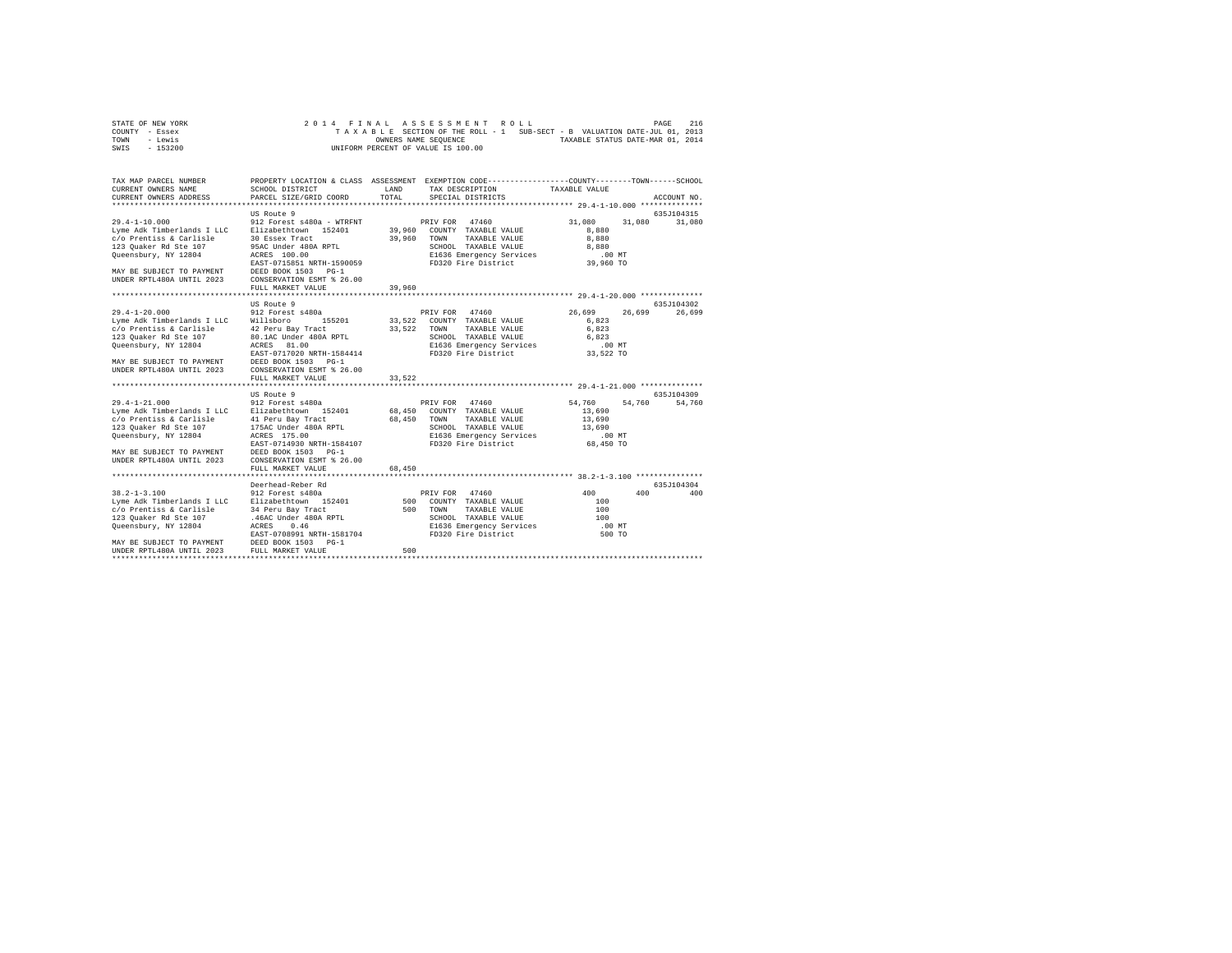| STATE OF NEW YORK | 2014 FINAL ASSESSMENT ROLL                                               | 217<br>PAGE |
|-------------------|--------------------------------------------------------------------------|-------------|
| COUNTY - Essex    | TAXABLE SECTION OF THE ROLL - 1 SUB-SECT - B VALUATION DATE-JUL 01, 2013 |             |
| TOWN<br>- Lewis   | TAXABLE STATUS DATE-MAR 01, 2014<br>OWNERS NAME SEOUENCE                 |             |
| $-153200$<br>SWIS | UNIFORM PERCENT OF VALUE IS 100.00                                       |             |

| TAX MAP PARCEL NUMBER<br>CURRENT OWNERS NAME                                                                                                                                                                                                                                                                                                       | SCHOOL DISTRICT                                                                                                                                              | LAND   | PROPERTY LOCATION & CLASS ASSESSMENT EXEMPTION CODE---------------COUNTY-------TOWN------SCHOOL<br>TAX DESCRIPTION TAXABLE VALUE                                            |                                                               |        |               |
|----------------------------------------------------------------------------------------------------------------------------------------------------------------------------------------------------------------------------------------------------------------------------------------------------------------------------------------------------|--------------------------------------------------------------------------------------------------------------------------------------------------------------|--------|-----------------------------------------------------------------------------------------------------------------------------------------------------------------------------|---------------------------------------------------------------|--------|---------------|
| CURRENT OWNERS ADDRESS                                                                                                                                                                                                                                                                                                                             | PARCEL SIZE/GRID COORD                                                                                                                                       | TOTAL  | SPECIAL DISTRICTS                                                                                                                                                           |                                                               |        | ACCOUNT NO.   |
|                                                                                                                                                                                                                                                                                                                                                    | Interstate 87                                                                                                                                                |        |                                                                                                                                                                             | 30,843 30,843 30,843                                          |        | 635Z008021    |
| Queensbury, NY 12804 ACRES 104.10                                                                                                                                                                                                                                                                                                                  | EAST-0710159 NRTH-1580842                                                                                                                                    |        | 40,774 TOWN TAXABLE VALUE<br>E1636 Emergency Services<br>FD320 Fire District                                                                                                | 9,931<br>9,931<br>9,931<br>$.00$ MT<br>40,774 TO              |        |               |
| MAY BE SUBJECT TO PAYMENT DEED BOOK 1503 PG-1<br>UNDER RPTL480A UNTIL 2023                                                                                                                                                                                                                                                                         | CONSERVATION ESMT % 26.00<br>FULL MARKET VALUE                                                                                                               | 40,774 |                                                                                                                                                                             |                                                               |        |               |
|                                                                                                                                                                                                                                                                                                                                                    | Deerhead-Reber Rd                                                                                                                                            |        |                                                                                                                                                                             |                                                               |        | 635J104307    |
| 38.2-1-4.100 912 Forest s480a<br>Lyme Adk Timberlands I LLC Elizabethtown 152401                                                                                                                                                                                                                                                                   | ACRES 13.10<br>EAST-0708946 NRTH-1582745                                                                                                                     | 10,900 | PRIV FOR 47460<br>$10,900$ COUNTY TAXABLE VALUE<br>TAXABLE VALUE<br>TOWN<br>SCHOOL TAXABLE VALUE<br>SCHOOL TAXABLE VALUE<br>E1636 Emergency Services<br>FD320 Fire District | 8,720 8,720<br>2,180<br>2,180<br>2,180<br>.00 MT<br>10,900 TO |        | 8,720         |
| MAY BE SUBJECT TO PAYMENT DEED BOOK 1503 PG-1<br>UNDER RPTL480A UNTIL 2023 FULL MARKET VALUE                                                                                                                                                                                                                                                       |                                                                                                                                                              | 10,900 |                                                                                                                                                                             |                                                               |        |               |
|                                                                                                                                                                                                                                                                                                                                                    | Interstate 87                                                                                                                                                |        |                                                                                                                                                                             |                                                               |        | 635Z008022    |
| $38.2 - 1 - 4.200$<br>Joine - I. De Line - International Communist School of The ARABLE VALUE<br>Lyme Adk Timberlands I LLC Blizabethtown 152401 - 37,518 TOWN TAXABLE VALUE<br>123 Quaker Rd Ste 107 91.3AC Under 480A RPTL<br>Queensbury, NY 12804<br>MAY BE SUBJECT TO PAYMENT<br>UNDER RPTL480A UNTIL 2023                                     | 912 Forest s480a<br>ACRES 91.30<br>DEED BOOK 1503 PG-1<br>CONSERVATION ESMT % 26.00                                                                          | 37,518 | PRIV FOR 47460                                                                                                                                                              | 30.014<br>7.504<br>7,504<br>7.504<br>$.00$ MT<br>37,518 TO    |        | 30,014 30,014 |
|                                                                                                                                                                                                                                                                                                                                                    | FULL MARKET VALUE                                                                                                                                            |        |                                                                                                                                                                             |                                                               |        |               |
|                                                                                                                                                                                                                                                                                                                                                    | Deerhead-Reber Rd                                                                                                                                            |        |                                                                                                                                                                             |                                                               |        | 635J104402    |
| $38.2 - 1 - 5.000$<br>Lyme Adk Timberlands I LLC      Elizabethtown    152401             62,752   COUNTY  TAXABLE VALUE<br>c/o Prentiss & Carlisle           35 Peru Bay Tract                        62,752    TOWN     TAXABLE VALUE<br>123 Quaker Rd Ste 107<br>Oueensbury, NY 12804<br>MAY BE SUBJECT TO PAYMENT<br>UNDER RPTL480A UNTIL 2023 | 1 Ac Camp Lot<br>159AC Under 480A RPTL<br>ACRES 160.00<br>EAST-0712540 NRTH-1581064<br>DEED BOOK 1503 PG-1<br>CONSERVATION ESMT % 26.00<br>FULL MARKET VALUE |        | SCHOOL TAXABLE VALUE<br>E1636 Emergency Services 62,752 TO<br>FD320 Fire District 62,752 TO                                                                                 | 50.024<br>12,728<br>12,728<br>12,728                          | 50,024 | 50,024        |
|                                                                                                                                                                                                                                                                                                                                                    |                                                                                                                                                              | 62,752 |                                                                                                                                                                             |                                                               |        |               |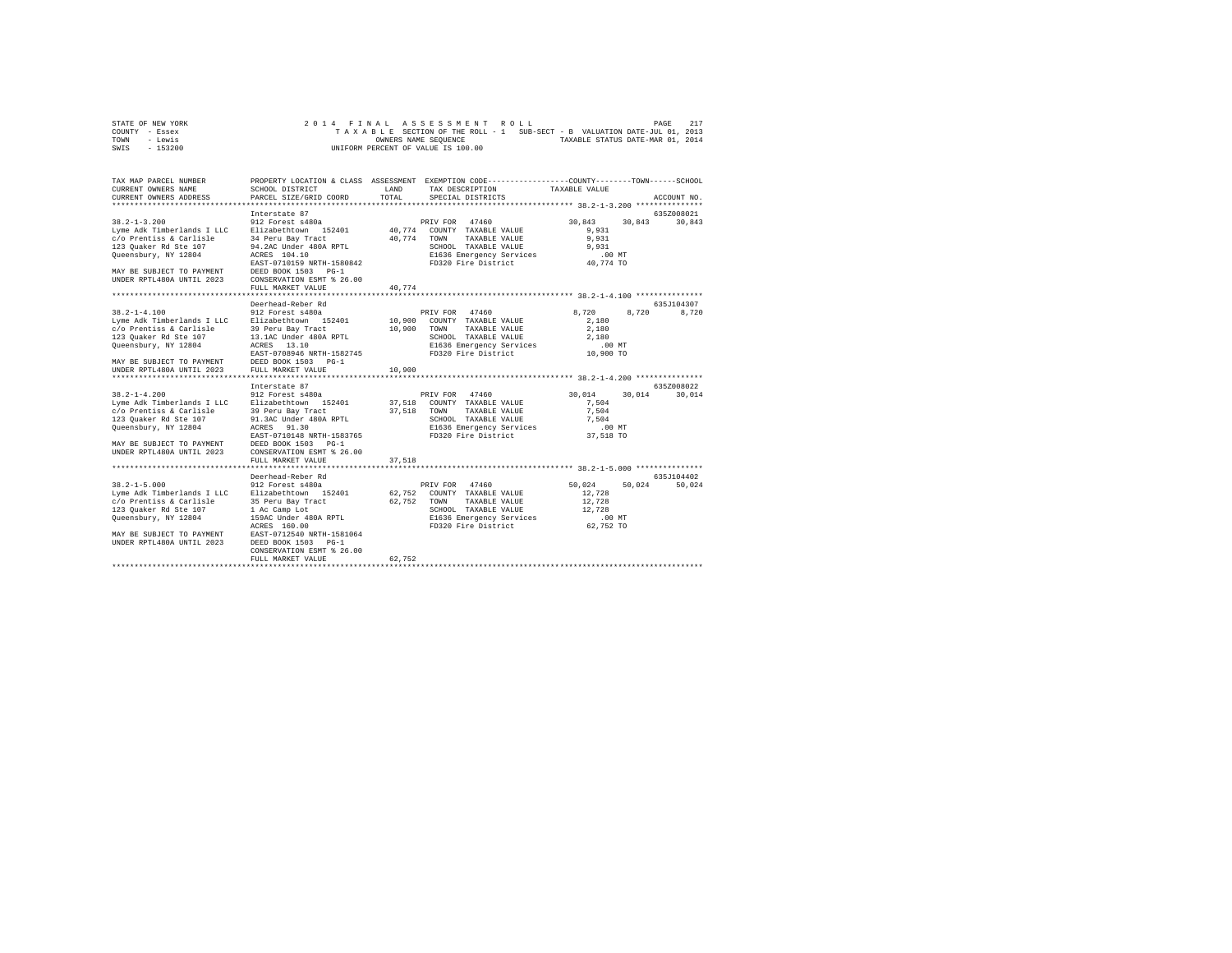| STATE OF NEW YORK | 2014 FINAL ASSESSMENT ROLL                                               | 218<br>PAGE                      |
|-------------------|--------------------------------------------------------------------------|----------------------------------|
| COUNTY - Essex    | TAXABLE SECTION OF THE ROLL - 1 SUB-SECT - B VALUATION DATE-JUL 01, 2013 |                                  |
| TOWN<br>- Lewis   | OWNERS NAME SEOUENCE                                                     | TAXABLE STATUS DATE-MAR 01, 2014 |
| $-153200$<br>SWIS | UNIFORM PERCENT OF VALUE IS 100.00                                       |                                  |

| TAX MAP PARCEL NUMBER<br>CURRENT OWNERS NAME<br>CURRENT OWNERS ADDRESS PARCEL SIZE/GRID COORD                                                                                                                                                                                     | SCHOOL DISTRICT                                                                                                                                   | TOTAL  | PROPERTY LOCATION & CLASS ASSESSMENT EXEMPTION CODE---------------COUNTY-------TOWN------SCHOOL<br>LAND TAX DESCRIPTION TAXABLE VALUE<br>SPECIAL DISTRICTS                                                                                                                              |                                                                             | ACCOUNT NO.                    |
|-----------------------------------------------------------------------------------------------------------------------------------------------------------------------------------------------------------------------------------------------------------------------------------|---------------------------------------------------------------------------------------------------------------------------------------------------|--------|-----------------------------------------------------------------------------------------------------------------------------------------------------------------------------------------------------------------------------------------------------------------------------------------|-----------------------------------------------------------------------------|--------------------------------|
| $123$ Quaker Rd Ste $107$ $183.1 \text{AC}$ Under $480 \text{A}$ RPTL<br>Queensbury, NY 12804 $\overline{AC}$ DREES $183.10$<br>$\overline{AC}$ Under $480 \text{A}$ RPTL<br>MAY BE SUBJECT TO PAYMENT DEED BOOK 1503 PG-1<br>UNDER RPTL480A UNTIL 2023 CONSERVATION ESMT % 26.00 | Deerhead-Reber Rd<br>EAST-0715298 NRTH-1581433<br>FULL MARKET VALUE                                                                               | 71,484 | SCHOOL TAXABLE VALUE<br>E1636 Emergency Services<br>FD320 Fire District                                                                                                                                                                                                                 | 57,187 57,187 57,187<br>14,297<br>14,297<br>14,297<br>.00 MT<br>71,484 TO   | 635J104314                     |
| 38.2-1-12.000 912 Forest s480a<br>Lyme Adk Timberlands I LLC Elizabethtown 152401<br>c/o Prentiss & Carlisle<br>123 Ouaker Rd Ste 107<br>Queensbury, NY 12804<br>MAY BE SUBJECT TO PAYMENT<br>UNDER RPTL480A UNTIL 2023                                                           | Deerhead-Reber Rd<br>EAST-0712936 NRTH-1578177<br>DEED BOOK 1503 PG-1<br>CONSERVATION ESMT % 26.00<br>FULL MARKET VALUE                           | 73,926 | PRIV FOR 47460<br>PRIV FOR 47460<br>73,926 COUNTY TAXABLE VALUE<br>30 Peru Bay Tract 73,926 TOWN TAXABLE VALUE 189 Tract 73,926 TOWN TAXABLE VALUE 189.8AC UNDEr 480A RPTL SCREED TO SCREED ACCESS<br>SCHOOL TAXABLE VALUE<br>E1636 Emergency Services<br>FD320 Fire District 73,926 TO | 59,141 59,141 59,141<br>14,785<br>14,785<br>14,785                          | 635J104401                     |
| c/o Prentiss & Carlisle 29 Peru Bay Tract 51,134 TOWN TAXABLE VALUE<br>123 Quaker Rd Ste 107<br>123 yuanei Ni Dice 107<br>Queensbury, NY 12804<br>EAST-0710929 NRTH-1578220<br>MAY BE SUBJECT TO PAYMENT DEED BOOK 1503 PG-1<br>UNDER RPTL480A UNTIL 2023                         | US Route 9<br>79.6AC Under 480A RPTL<br>ACRES 90.00<br>CONSERVATION ESMT % 26.00<br>FULL MARKET VALUE                                             | 51,134 | SCHOOL TAXABLE VALUE<br>E1636 Emergency Services<br>FD320 Fire District                                                                                                                                                                                                                 | 26,522 26,522 26,522<br>24,612<br>24,612<br>24,612<br>$.00$ MT<br>51,134 TO | 635J104303                     |
| c/o Prentiss & Carlisle<br>123 Quaker Rd Ste 107<br>Queensbury, NY 12804<br>MAY BE SUBJECT TO PAYMENT DEED BOOK 1503 PG-1<br>UNDER RPTL480A UNTIL 2023 CONSERVATION ESMT % 26.00                                                                                                  | Deerhead-Reber Rd<br>40 Peru Bay Tract<br>160AC Under 480A RPTL<br>ACRES 160.00<br>ACRES 160.00<br>EAST-0712191 NRTH-1583701<br>FULL MARKET VALUE | 62,900 | PRIV FOR 47460<br>62,900 COUNTY TAXABLE VALUE<br>62,900 TOWN TAXABLE VALUE<br>SCHOOL TAXABLE VALUE<br>E1636 Emergency Services<br>FD320 Fire District                                                                                                                                   | 50,320<br>12,580<br>12,580<br>12,580<br>$.00$ MT<br>62,900 TO               | 635J104308<br>50,320<br>50,320 |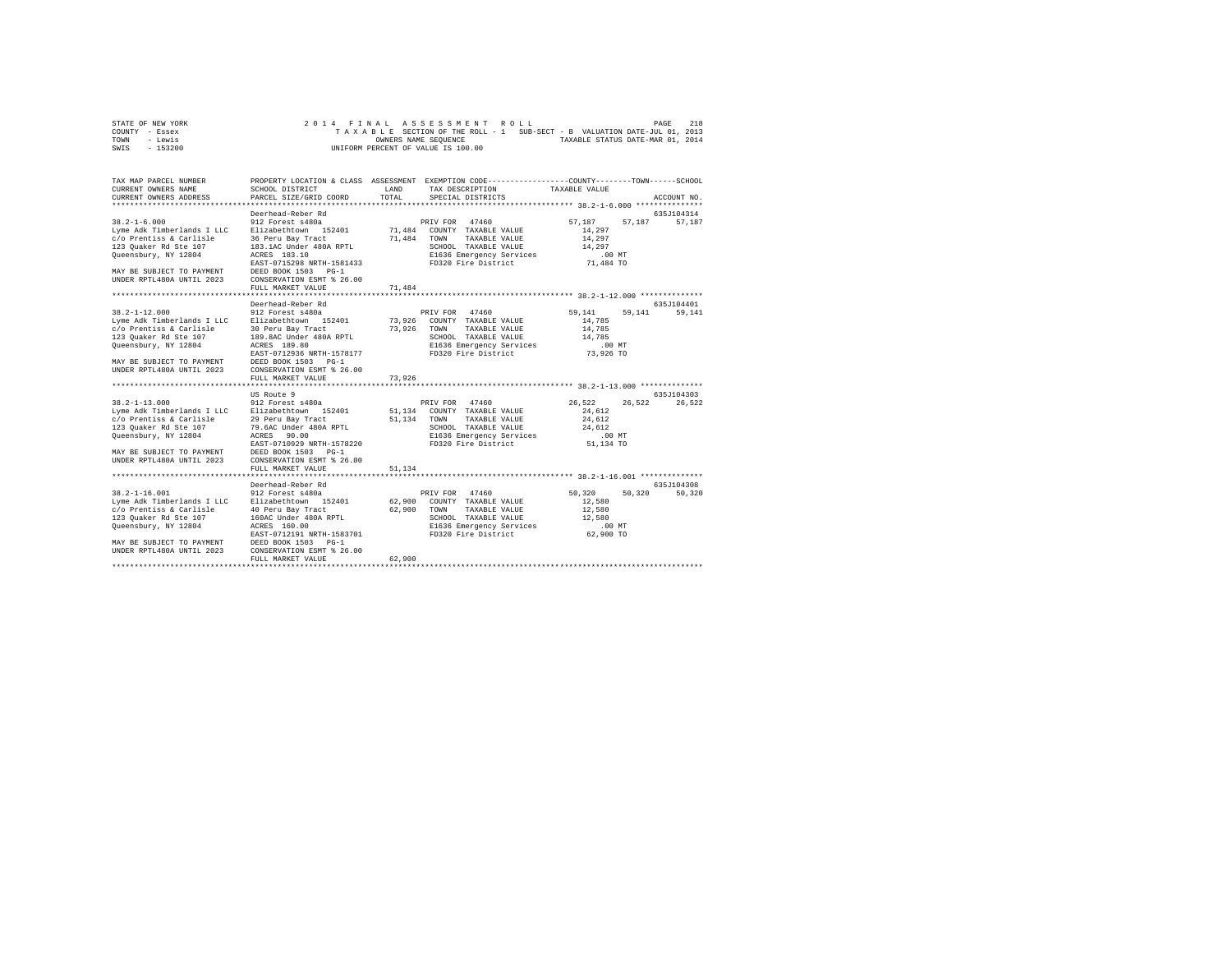| STATE OF NEW YORK | 2014 FINAL ASSESSMENT ROLL                                               | 219<br>PAGE                      |
|-------------------|--------------------------------------------------------------------------|----------------------------------|
| COUNTY - Essex    | TAXABLE SECTION OF THE ROLL - 1 SUB-SECT - B VALUATION DATE-JUL 01, 2013 |                                  |
| TOWN<br>- Lewis   | OWNERS NAME SEOUENCE                                                     | TAXABLE STATUS DATE-MAR 01, 2014 |
| $-153200$<br>SWIS | UNIFORM PERCENT OF VALUE IS 100.00                                       |                                  |

| TAX MAP PARCEL NUMBER | PROPERTY LOCATION & CLASS ASSESSMENT EXEMPTION CODE----------------COUNTY-------TOWN------SCHOOL                                                                                                                                                                    |         |  |             |
|-----------------------|---------------------------------------------------------------------------------------------------------------------------------------------------------------------------------------------------------------------------------------------------------------------|---------|--|-------------|
|                       |                                                                                                                                                                                                                                                                     |         |  |             |
|                       | Moss Rd                                                                                                                                                                                                                                                             |         |  | 635J104005  |
|                       |                                                                                                                                                                                                                                                                     |         |  |             |
|                       |                                                                                                                                                                                                                                                                     |         |  |             |
|                       | Moss Rd                                                                                                                                                                                                                                                             |         |  | 635J178553  |
|                       |                                                                                                                                                                                                                                                                     |         |  |             |
|                       |                                                                                                                                                                                                                                                                     |         |  |             |
|                       | Deerhead-Reber Rd                                                                                                                                                                                                                                                   |         |  | 635.7105015 |
|                       | 38.2-1-15.004<br>90,800<br>90,800<br>90,800<br>90,800<br>90,800<br>1912 Forest a480a<br>1912 Forest a480a<br>1912 Forest and 152401 150,300 CONNY TAXABLE VALUE 59,500<br>190,800<br>190,800<br>190,800<br>190,800<br>190,800<br>190,800<br>19<br>FULL MARKET VALUE | 150,300 |  |             |
|                       |                                                                                                                                                                                                                                                                     |         |  |             |
|                       | 13.3-1-26.000 US Route 9<br>38.3-1-26.000 US Route 9<br>39.3-1-26.000 COUNTH-1510105<br>24.000 24,000 24,000 24,000 24,000 24,000 24,000 24,000 24,000 24,000 24,000 24,000 24,000 24,000 24,000 24,000 24,000 24,000 24,000 24,000                                 |         |  |             |
|                       |                                                                                                                                                                                                                                                                     |         |  |             |
|                       |                                                                                                                                                                                                                                                                     |         |  |             |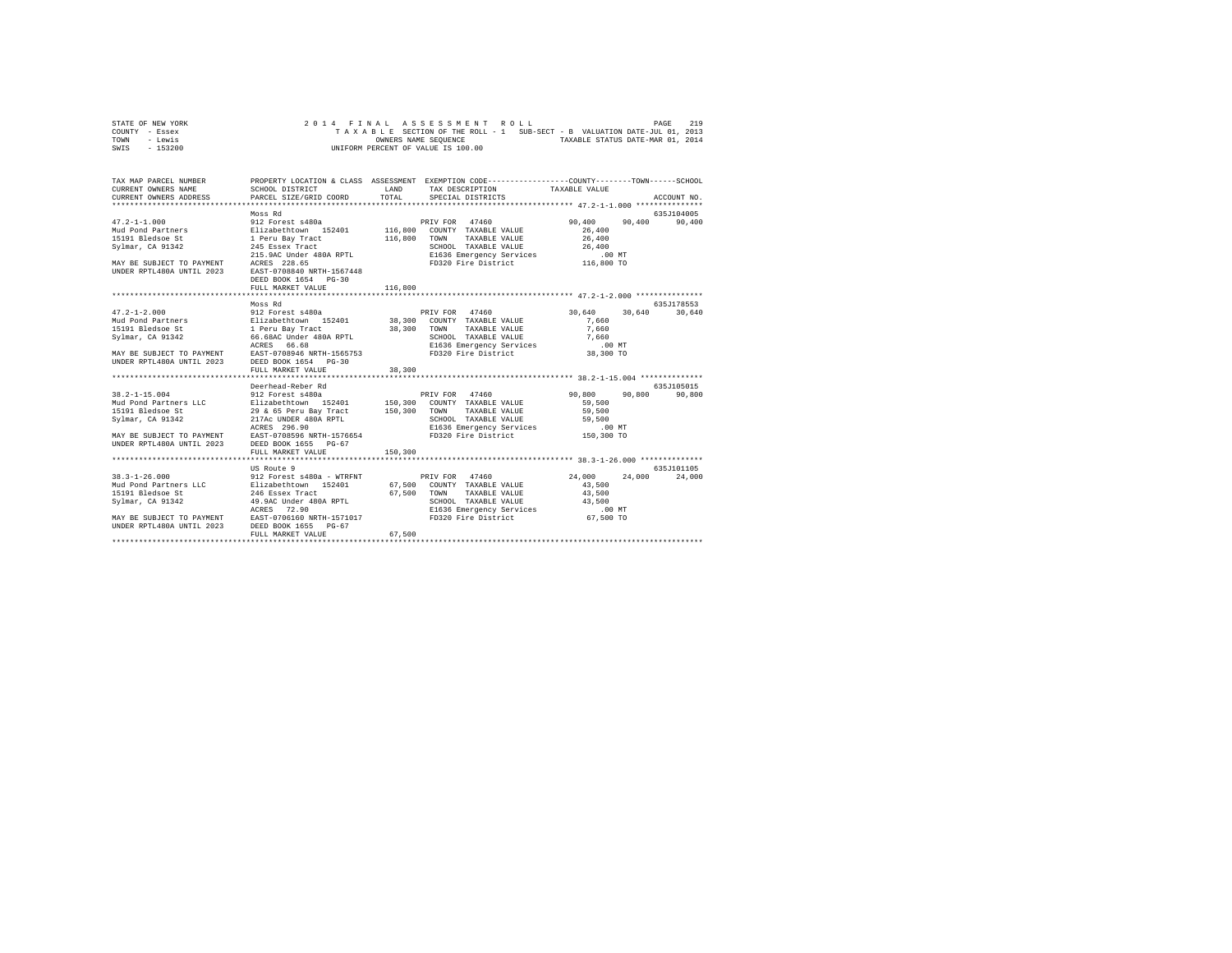| STATE OF NEW YORK |  |  |  | 2014 FINAL ASSESSMENT ROLL         |  |  |                                                                          |                                  | PAGE | 220 |
|-------------------|--|--|--|------------------------------------|--|--|--------------------------------------------------------------------------|----------------------------------|------|-----|
| COUNTY - Essex    |  |  |  |                                    |  |  | TAXABLE SECTION OF THE ROLL - 1 SUB-SECT - B VALUATION DATE-JUL 01, 2013 |                                  |      |     |
| TOWN<br>- Lewis   |  |  |  | OWNERS NAME SEOUENCE               |  |  |                                                                          | TAXABLE STATUS DATE-MAR 01, 2014 |      |     |
| - 153200<br>SWIS  |  |  |  | UNIFORM PERCENT OF VALUE IS 100.00 |  |  |                                                                          |                                  |      |     |

| TAX MAP PARCEL NUMBER<br>CURRENT OWNERS NAME<br>CURRENT OWNERS ADDRESS PARCEL SIZE/GRID COORD                                                                                                                                                                                                                     | SCHOOL DISTRICT                                                                                                                                                                                          | LAND<br>TOTAL    | PROPERTY LOCATION & CLASS ASSESSMENT EXEMPTION CODE----------------COUNTY-------TOWN------SCHOOL<br>TAX DESCRIPTION TAXABLE VALUE<br>SPECIAL DISTRICTS          |                                                                    | ACCOUNT NO.                           |
|-------------------------------------------------------------------------------------------------------------------------------------------------------------------------------------------------------------------------------------------------------------------------------------------------------------------|----------------------------------------------------------------------------------------------------------------------------------------------------------------------------------------------------------|------------------|-----------------------------------------------------------------------------------------------------------------------------------------------------------------|--------------------------------------------------------------------|---------------------------------------|
| $38.3 - 1 - 28.000$<br>Svlmar, CA 91342<br>MAY BE SUBJECT TO PAYMENT EAST-0706334 NRTH-1569964 FD320 Fire District<br>UNDER RPTL480A UNTIL 2023 DEED BOOK 1655 PG-67                                                                                                                                              | US Route 9<br>912 Forest s480a<br>49AC Under 480A RPTL<br>ACRES<br>50.00<br>FULL MARKET VALUE                                                                                                            | 30,000           | PRIV FOR 47460<br>TAXABLE VALUE 6,400<br>CHOOL TAXABLE VALUE<br>E1636 Emergency Services 6,400<br>FD320 Fire District 30,000 TO                                 | 23,600<br>6,400                                                    | 635J101014<br>23,600<br>23,600        |
|                                                                                                                                                                                                                                                                                                                   |                                                                                                                                                                                                          |                  |                                                                                                                                                                 |                                                                    |                                       |
|                                                                                                                                                                                                                                                                                                                   | US Route 9                                                                                                                                                                                               |                  |                                                                                                                                                                 |                                                                    | 635.7101102                           |
| $38.3 - 1 - 29.000$<br>Mud Pond Partners LLC and Elizabethtown 152401 55,000 COUNTY TAXABLE VALUE<br>15191 Bledsoe St<br>Svlmar, CA 91342<br>MAY BE SUBJECT TO PAYMENT<br>UNDER RPTL480A UNTIL 2023<br>$38.4 - 1 - 2.110$                                                                                         | 912 Forest s480a<br>245 Essex Tract<br>100AC Under 480A RPTL<br>ACRES 100.00<br>ACRES 100.00<br>EAST-0706565 NRTH-1568892<br>DEED BOOK 1655 PG-67<br>FULL MARKET VALUE<br>US Route 9<br>912 Forest s480a | 55,000<br>55,000 | PRIV FOR 47460<br>TOWN<br>TAXABLE VALUE<br>SCHOOL TAXABLE VALUE 11,000<br>E1636 Emergency Services 10,000 MT<br>FD320 Fire District 55,000 TO<br>PRIV FOR 47460 | 44,000 44,000<br>11,000<br>11,000<br>19,040<br>5,660               | 44,000<br>635J101012<br>19,040 19,040 |
| Not be a set to the set of the set of the set of the set of the set of the set of the set of the set of the set of the set of the set of the set of the set of the set of the set of the set of the set of the set of the set<br>MAY BE SUBJECT TO PAYMENT EAST-0708739 NRTH-1572013<br>UNDER RPTL480A UNTIL 2023 | DEED BOOK 1655 PG-67<br>FULL MARKET VALUE<br>***************************                                                                                                                                 | 24,700           | FD320 Fire District 24,700 TO                                                                                                                                   | 5,660<br>5,660                                                     |                                       |
| $38.4 - 1 - 3.000$<br>MAY BE SUBJECT TO PAYMENT EAST-0709395 NRTH-1573375<br>UNDER RPTL480A UNTIL 2023 DEED BOOK 1655 PG-67                                                                                                                                                                                       | US Route 9<br>912 Forest s480a<br>ACRES<br>43.30<br>FULL MARKET VALUE                                                                                                                                    | 26,300           | PRIV FOR 47460<br>SCHOOL TAXABLE VALUE<br>E1636 Emergency Services<br>FD320 Fire District                                                                       | 20,560<br>20.560<br>5,740<br>5,740<br>5,740<br>.00 MT<br>26,300 TO | 635.7101109<br>20,560                 |
|                                                                                                                                                                                                                                                                                                                   |                                                                                                                                                                                                          |                  |                                                                                                                                                                 |                                                                    |                                       |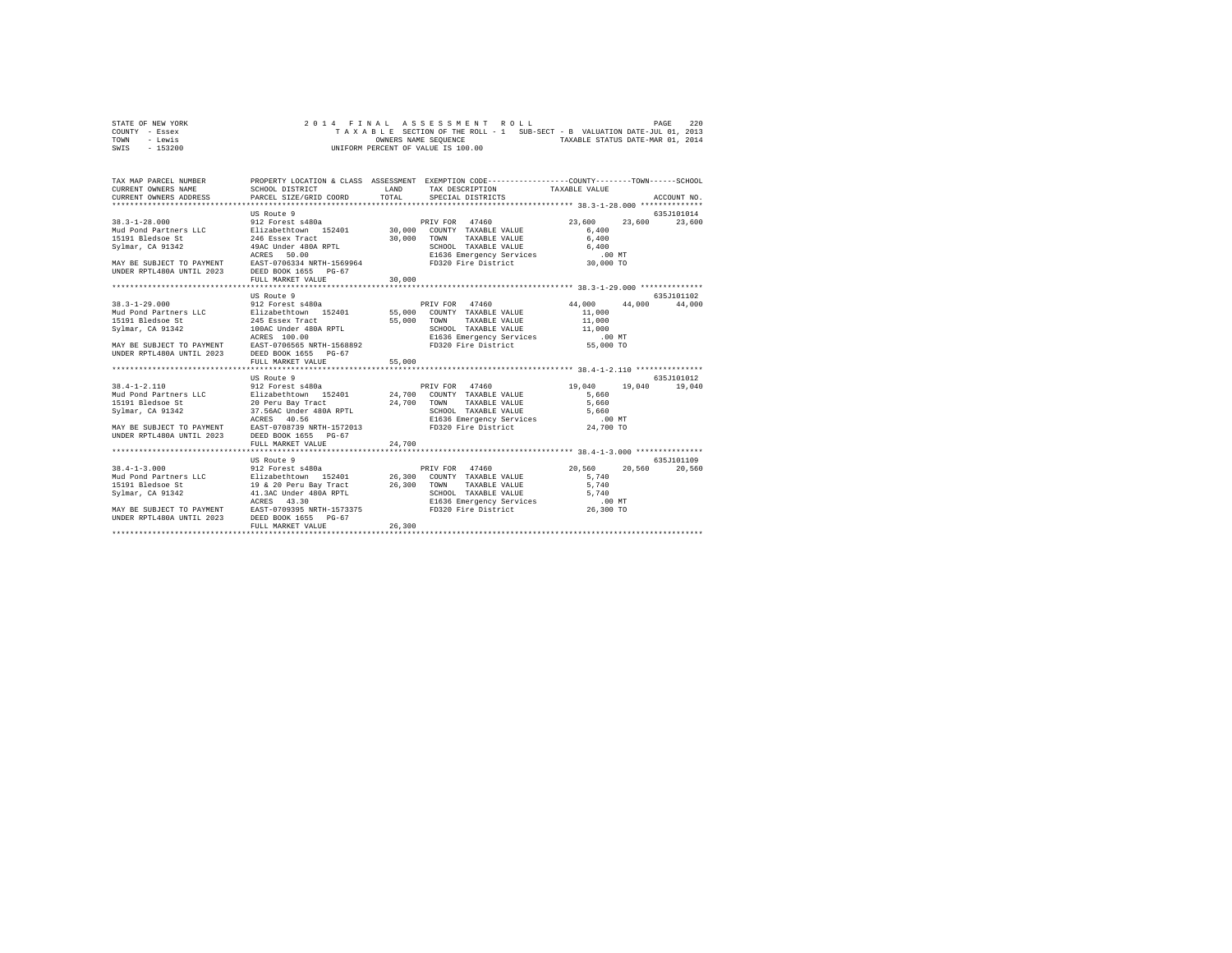| STATE OF NEW YORK |  |  | 2014 FINAL ASSESSMENT ROLL         |  |  |  |                                                                          | PAGE | 221 |
|-------------------|--|--|------------------------------------|--|--|--|--------------------------------------------------------------------------|------|-----|
| COUNTY - Essex    |  |  |                                    |  |  |  | TAXABLE SECTION OF THE ROLL - 1 SUB-SECT - B VALUATION DATE-JUL 01, 2013 |      |     |
| TOWN<br>- Lewis   |  |  | OWNERS NAME SEOUENCE               |  |  |  | TAXABLE STATUS DATE-MAR 01, 2014                                         |      |     |
| - 153200<br>SWIS  |  |  | UNIFORM PERCENT OF VALUE IS 100.00 |  |  |  |                                                                          |      |     |

| TAX MAP PARCEL NUMBER<br>CURRENT OWNERS NAME                                                                                                                                                                                                                                                                                                                                                                                                                | SCHOOL DISTRICT                                        | <b>T.AND</b> | PROPERTY LOCATION & CLASS ASSESSMENT EXEMPTION CODE---------------COUNTY-------TOWN------SCHOOL<br>TAX DESCRIPTION TAXABLE VALUE |                      |               |
|-------------------------------------------------------------------------------------------------------------------------------------------------------------------------------------------------------------------------------------------------------------------------------------------------------------------------------------------------------------------------------------------------------------------------------------------------------------|--------------------------------------------------------|--------------|----------------------------------------------------------------------------------------------------------------------------------|----------------------|---------------|
| CURRENT OWNERS ADDRESS                                                                                                                                                                                                                                                                                                                                                                                                                                      | PARCEL SIZE/GRID COORD                                 | TOTAL        | SPECIAL DISTRICTS                                                                                                                |                      | ACCOUNT NO.   |
|                                                                                                                                                                                                                                                                                                                                                                                                                                                             |                                                        |              |                                                                                                                                  |                      |               |
|                                                                                                                                                                                                                                                                                                                                                                                                                                                             | US Route 9                                             |              |                                                                                                                                  |                      | 635J101013    |
| $38.4 - 1 - 4.000$                                                                                                                                                                                                                                                                                                                                                                                                                                          | 912 Forest s480a                                       |              | PRIV FOR 47460                                                                                                                   | 14,240               | 14,240 14,240 |
| -so-under a state of the state of the state of the control of the state of the state of the state of the state of the state of the state of the state of the state of the state of the state of the state of the state of the                                                                                                                                                                                                                               |                                                        |              |                                                                                                                                  | 3,560                |               |
|                                                                                                                                                                                                                                                                                                                                                                                                                                                             |                                                        |              |                                                                                                                                  | 3,560                |               |
|                                                                                                                                                                                                                                                                                                                                                                                                                                                             |                                                        |              |                                                                                                                                  |                      |               |
|                                                                                                                                                                                                                                                                                                                                                                                                                                                             |                                                        |              |                                                                                                                                  |                      |               |
|                                                                                                                                                                                                                                                                                                                                                                                                                                                             |                                                        |              |                                                                                                                                  |                      |               |
| $\begin{tabular}{lllllllllllll} & $\,\,\cdots\,\, \cdots\,\, \cdots\,\, & $\,\,\,\cdots\,\, & $\,\,\,\cdots\,\, & $\,\,\,\cdots\,\, & $\,\,\,\cdots\,\, & $\,\,\,\cdots\,\, & $\,\,\,\cdots\,\, & $\,\,\,\cdots\,\, & $\,\,\,\cdots\,\, & $\,\,\,\cdots\,\, & $\,\,\,\cdots\,\, & $\,\,\,\cdots\,\, & $\,\,\,\cdots\,\, & $\,\,\,\cdots\,\, & $\,\,\,\cdots\,\, & $\,\,\,\cdots\,\, & $\,\,\,\cdots\,\, & $\,\,\,\cdots\,\, & $\,\,\,\cdots\,\, & $\,\,\,\$ |                                                        |              |                                                                                                                                  |                      |               |
|                                                                                                                                                                                                                                                                                                                                                                                                                                                             |                                                        |              |                                                                                                                                  |                      |               |
|                                                                                                                                                                                                                                                                                                                                                                                                                                                             | Moss Rd                                                |              |                                                                                                                                  |                      | 635J101006    |
| 38.4-1-33.000 MOS RIV FOR 47460 MOS RIV POR 47460 MAID PATH POR ATTURE IS A SAMPLE POR SALEM MAID PART OF THE SALEM STRUCK AND PART OF THE SALEM STRUCK OF THE SALEM STRUCK AND TRISPER SALEM STRUCK AND TRISPER SALEM STRUCK                                                                                                                                                                                                                               |                                                        |              |                                                                                                                                  | 43,200 43,200 43,200 |               |
|                                                                                                                                                                                                                                                                                                                                                                                                                                                             |                                                        |              |                                                                                                                                  |                      |               |
|                                                                                                                                                                                                                                                                                                                                                                                                                                                             |                                                        |              |                                                                                                                                  |                      |               |
|                                                                                                                                                                                                                                                                                                                                                                                                                                                             |                                                        |              |                                                                                                                                  |                      |               |
|                                                                                                                                                                                                                                                                                                                                                                                                                                                             |                                                        |              |                                                                                                                                  |                      |               |
| MAY BE SUBJECT TO PAYMENT ACRES 102.00<br>UNDER RPTL480A UNTIL 2023 EAST-0709022 NRTH-1570610                                                                                                                                                                                                                                                                                                                                                               |                                                        |              |                                                                                                                                  |                      |               |
|                                                                                                                                                                                                                                                                                                                                                                                                                                                             |                                                        |              |                                                                                                                                  |                      |               |
|                                                                                                                                                                                                                                                                                                                                                                                                                                                             | DEED BOOK 1655 PG-67<br>FULL MARKET VALUE              | 55,200       |                                                                                                                                  |                      |               |
|                                                                                                                                                                                                                                                                                                                                                                                                                                                             |                                                        |              |                                                                                                                                  |                      |               |
|                                                                                                                                                                                                                                                                                                                                                                                                                                                             | US Route 9                                             |              |                                                                                                                                  |                      | 635J100101    |
|                                                                                                                                                                                                                                                                                                                                                                                                                                                             |                                                        |              | PRIV FOR 47460 129,628 129,628                                                                                                   |                      | 129,628       |
|                                                                                                                                                                                                                                                                                                                                                                                                                                                             |                                                        |              |                                                                                                                                  |                      |               |
|                                                                                                                                                                                                                                                                                                                                                                                                                                                             |                                                        |              |                                                                                                                                  |                      |               |
|                                                                                                                                                                                                                                                                                                                                                                                                                                                             |                                                        |              | SCHOOL TAXABLE VALUE<br>E1636 Emergency Services 51,672<br>FD320 Fire District 181,300 TO                                        |                      |               |
|                                                                                                                                                                                                                                                                                                                                                                                                                                                             |                                                        |              |                                                                                                                                  |                      |               |
| MAY BE SUBJECT TO PAYMENT ACRES 357.70                                                                                                                                                                                                                                                                                                                                                                                                                      |                                                        |              |                                                                                                                                  |                      |               |
| UNDER RPTL480A UNTIL 2023 EAST-0705847 NRTH-1591183                                                                                                                                                                                                                                                                                                                                                                                                         |                                                        |              |                                                                                                                                  |                      |               |
|                                                                                                                                                                                                                                                                                                                                                                                                                                                             | DEED BOOK 1274 PG-42                                   |              |                                                                                                                                  |                      |               |
|                                                                                                                                                                                                                                                                                                                                                                                                                                                             | FULL MARKET VALUE                                      | 181,300      |                                                                                                                                  |                      |               |
|                                                                                                                                                                                                                                                                                                                                                                                                                                                             |                                                        |              |                                                                                                                                  |                      | 635.7103706   |
|                                                                                                                                                                                                                                                                                                                                                                                                                                                             | Seventy Ln                                             |              |                                                                                                                                  | 32,000               | 32,000 32,000 |
|                                                                                                                                                                                                                                                                                                                                                                                                                                                             |                                                        |              |                                                                                                                                  | 13,500               |               |
| 920 Cassatt Rd Ste 205                                                                                                                                                                                                                                                                                                                                                                                                                                      |                                                        |              | TAXABLE VALUE                                                                                                                    | 13,500               |               |
|                                                                                                                                                                                                                                                                                                                                                                                                                                                             | 4 South Tract Stowers Sur 45,500 TOWN<br>1274/28 SCHOO |              |                                                                                                                                  |                      |               |
| ------, (2014-11/0 1274/28 ----- 1.000 1274/28 ----- 1.000 13,500 13,500 1274/28 5CHOOL TAXABLE VALUE 15,500 1<br>200 1000 1000 1000 1000 1000 125 8080 1280 13,500 13,500 13,500 13,500 13,500 13,500 13,500 13,500 13,500 13,50                                                                                                                                                                                                                           |                                                        |              |                                                                                                                                  |                      |               |
|                                                                                                                                                                                                                                                                                                                                                                                                                                                             |                                                        |              |                                                                                                                                  |                      |               |
|                                                                                                                                                                                                                                                                                                                                                                                                                                                             |                                                        |              |                                                                                                                                  |                      |               |
|                                                                                                                                                                                                                                                                                                                                                                                                                                                             | DEED BOOK 1087 PG-315                                  |              |                                                                                                                                  |                      |               |
|                                                                                                                                                                                                                                                                                                                                                                                                                                                             | FULL MARKET VALUE                                      | 45,500       |                                                                                                                                  |                      |               |
|                                                                                                                                                                                                                                                                                                                                                                                                                                                             |                                                        |              |                                                                                                                                  |                      |               |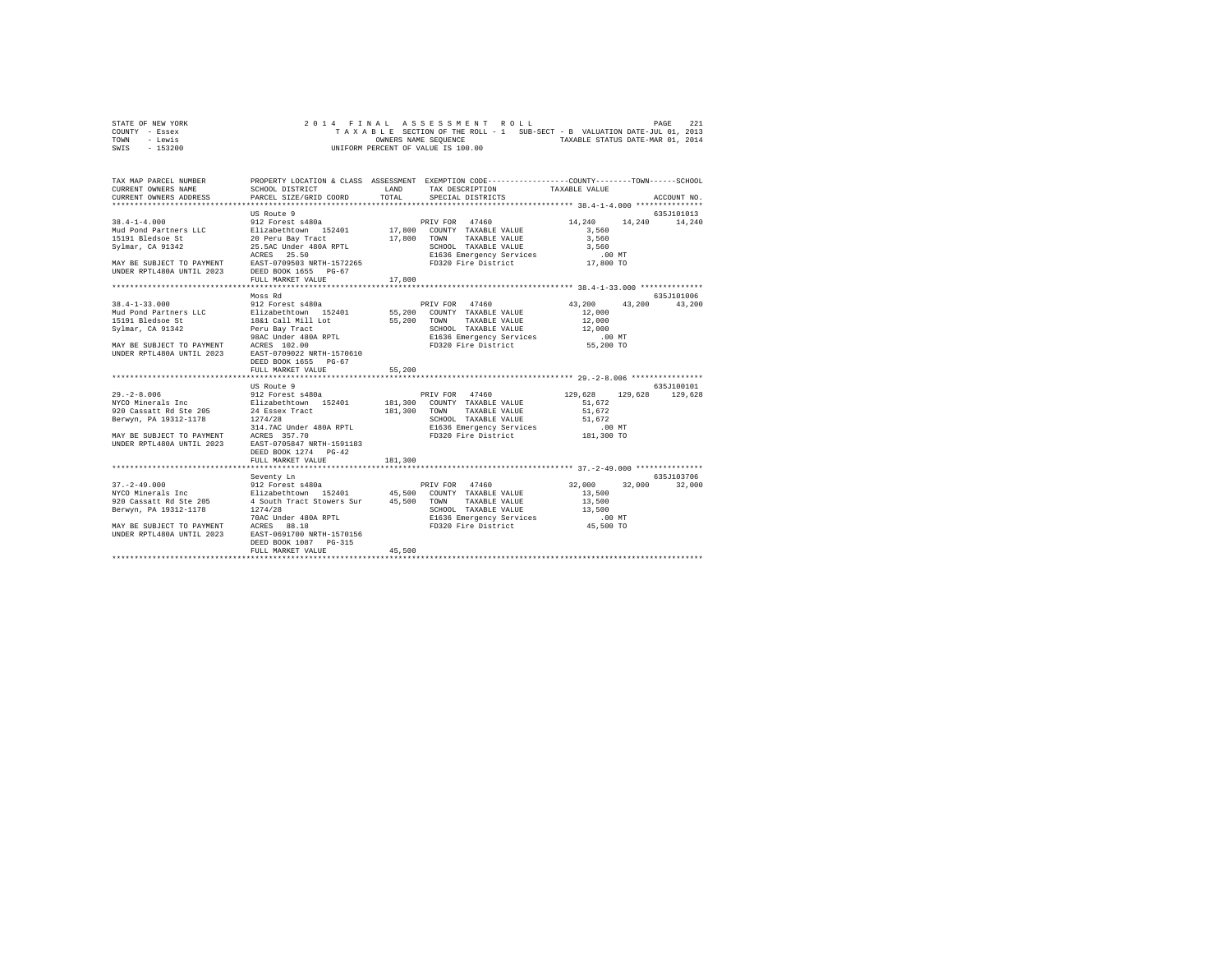| STATE OF NEW YORK | 2014 FINAL ASSESSMENT ROLL                                               | 222<br>PAGE                      |
|-------------------|--------------------------------------------------------------------------|----------------------------------|
| COUNTY - Essex    | TAXABLE SECTION OF THE ROLL - 1 SUB-SECT - B VALUATION DATE-JUL 01, 2013 |                                  |
| TOWN<br>- Lewis   | OWNERS NAME SEOUENCE                                                     | TAXABLE STATUS DATE-MAR 01, 2014 |
| - 153200<br>SWIS  | UNIFORM PERCENT OF VALUE IS 100.00                                       |                                  |

| TAX MAP PARCEL NUMBER<br>CURRENT OWNERS NAME<br>CURRENT OWNERS ADDRESS PARCEL SIZE/GRID COORD                                                                                                        | SCHOOL DISTRICT                                                                                                                                                                                         | LAND<br>TOTAL      | PROPERTY LOCATION & CLASS ASSESSMENT EXEMPTION CODE---------------COUNTY-------TOWN------SCHOOL<br>TAX DESCRIPTION TAXABLE VALUE<br>SPECIAL DISTRICTS                       |                                                | ACCOUNT NO.           |
|------------------------------------------------------------------------------------------------------------------------------------------------------------------------------------------------------|---------------------------------------------------------------------------------------------------------------------------------------------------------------------------------------------------------|--------------------|-----------------------------------------------------------------------------------------------------------------------------------------------------------------------------|------------------------------------------------|-----------------------|
| $38.3 - 1 - 3.000$<br>NYCO Minerals Inc<br>920 Cassatt Rd Ste 205<br>Berwyn, PA 19312-1178<br>MAY BE SUBJECT TO PAYMENT ACRES 149.10<br>UNDER RPTL480A UNTIL 2023 EAST-0700774 NRTH-1572229          | US Route 9<br>912 Forest s480a<br>Elizabethtown 152401 72,800<br>5 Essex Tract 72,800<br>1274/28<br>115.1AC Under 480A RPTL<br>DEED BOOK 1128 PG-16<br>FULL MARKET VALUE                                | 72,800             | PRIV FOR<br>47460<br>COUNTY TAXABLE VALUE<br>TOWN<br>TAXABLE VALUE<br>SCHOOL TAXABLE VALUE                                                                                  | 50,080<br>50,080<br>22,720<br>22,720<br>22,720 | 635.7101513<br>50,080 |
|                                                                                                                                                                                                      | US Route 9                                                                                                                                                                                              |                    |                                                                                                                                                                             |                                                | 635J101512            |
| $38.3 - 1 - 41.000$<br>NYCO Minerals Inc<br>920 Cassatt Rd Ste 205<br>Berwyn, PA 19312-1178<br>MAY BE SUBJECT TO PAYMENT EAST-0700178 NRTH-1575998<br>UNDER RPTL480A UNTIL 2023 DEED BOOK 1128 PG-16 | 912 Forest s480a<br>Elizabethtown 152401<br>20 Essex Tract<br>209.2AC Under 480A RPTL<br>ACRES 216.64<br>FULL MARKET VALUE                                                                              | 111,800<br>111,800 | PRIV FOR 47460<br>111,800 COUNTY TAXABLE VALUE<br>TOWN<br>TAXABLE VALUE<br>SCHOOL TAXABLE VALUE 24,120<br>E1636 Emergency Services .00 MT<br>FD320 Fire District 111,800 TO | 87,680<br>87.680<br>24,120<br>24,120           | 87,680                |
|                                                                                                                                                                                                      |                                                                                                                                                                                                         |                    |                                                                                                                                                                             |                                                |                       |
| $46.1 - 1 - 5.000$<br>NYCO Minerals Inc<br>920 Cassatt Rd Ste 205<br>Berwyn, PA 19312-1178<br>MAY BE SUBJECT TO PAYMENT EAST-0682114 NRTH-1561500 FD320 Fire District<br>UNDER RPTL480A UNTIL 2023   | Wells Hill Rd<br>36 Omt Twp 1<br>144.79AC Under 480A RPTL<br>ACRES 171.50<br>DEED BOOK 1274 PG-42                                                                                                       | 106,600            | TOWN<br>TAXABLE VALUE<br>SCHOOL TAXABLE VALUE 44,680<br>Sundom induced in the SI636 Emergency Services<br>E1636 Emergency Services 106,600 TO                               | 61,920<br>61,920<br>44,680<br>44,680           | 635J103201<br>61,920  |
|                                                                                                                                                                                                      | FULL MARKET VALUE                                                                                                                                                                                       | 106,600            |                                                                                                                                                                             |                                                |                       |
|                                                                                                                                                                                                      | Wells Hill Rd                                                                                                                                                                                           |                    |                                                                                                                                                                             |                                                | 635J100509            |
| $46.2 - 1 - 1.000$<br>NYCO Minerals Inc<br>920 Cassatt Rd Ste 205<br>Berwyn, PA 19312-1178<br>MAY BE SUBJECT TO PAYMENT ACRES 133.60<br>UNDER RPTL480A UNTIL 2023                                    | 912 Forest s480a<br>Elizabethtown 152401 70,700<br>9 South Tract Stowers Sur 70,700<br>1274/28<br>127.9AC Under 480A RPTL<br>EAST-0684392 NRTH-1566309<br>DEED BOOK 1000<br>$PG-6$<br>FULL MARKET VALUE | 70,700             | PRIV FOR<br>47460<br>COUNTY TAXABLE VALUE<br>TOWN<br>TAXABLE VALUE<br>SCHOOL TAXABLE VALUE 15,500<br>E1636 Emergency Services 100 MT<br>FD320 Fire District 70,700 TO       | 55,200<br>55,200<br>15,500<br>15,500           | 55,200                |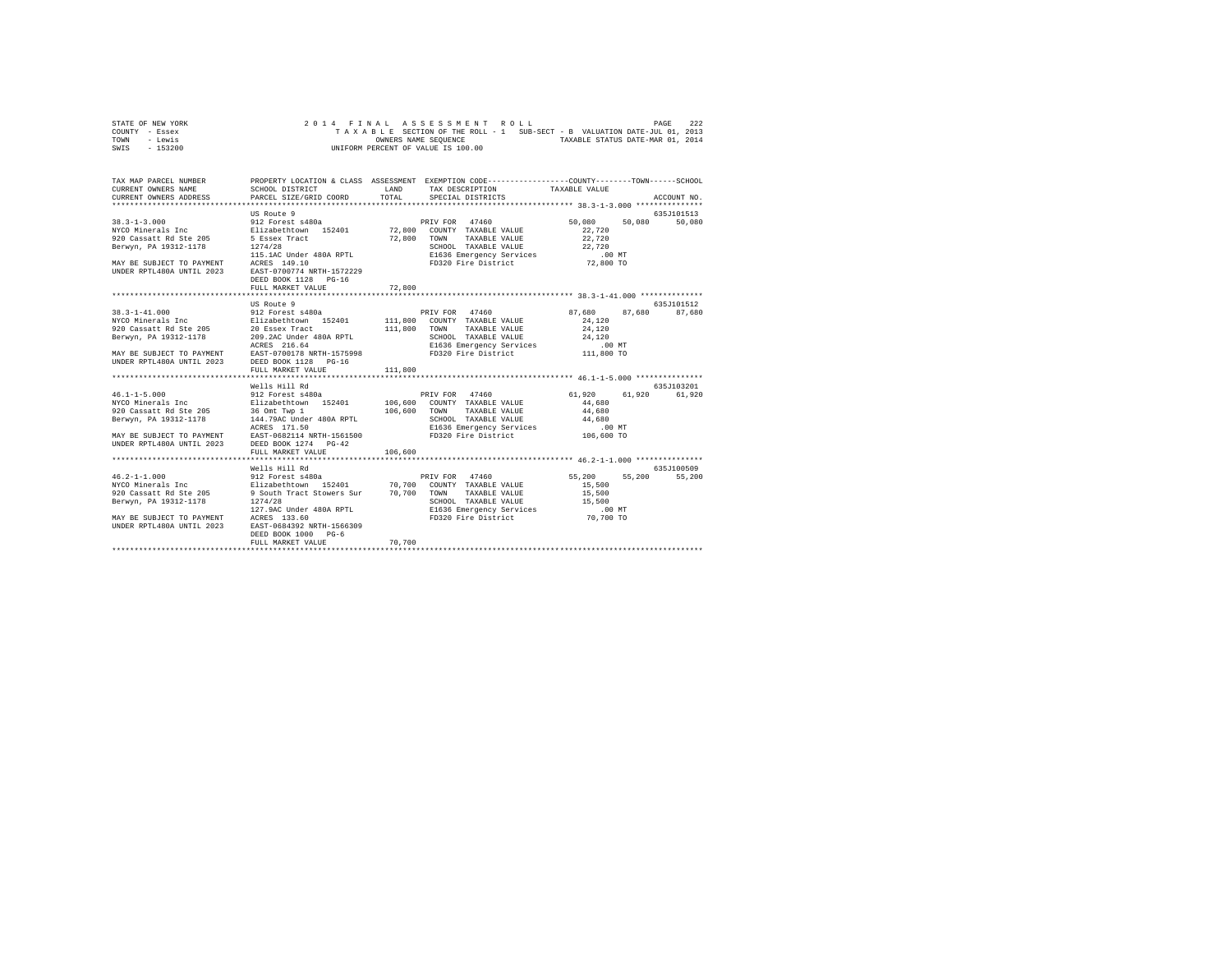| STATE OF NEW YORK |  |  |  | 2014 FINAL ASSESSMENT ROLL         |  |  |  |                                                                          | PAGE | 223 |
|-------------------|--|--|--|------------------------------------|--|--|--|--------------------------------------------------------------------------|------|-----|
| COUNTY - Essex    |  |  |  |                                    |  |  |  | TAXABLE SECTION OF THE ROLL - 1 SUB-SECT - B VALUATION DATE-JUL 01, 2013 |      |     |
| TOWN<br>- Lewis   |  |  |  | OWNERS NAME SEOUENCE               |  |  |  | TAXABLE STATUS DATE-MAR 01, 2014                                         |      |     |
| $-153200$<br>SWIS |  |  |  | UNIFORM PERCENT OF VALUE IS 100.00 |  |  |  |                                                                          |      |     |

| TAX MAP PARCEL NUMBER<br>CURRENT OWNERS NAME<br>CURRENT OWNERS ADDRESS | SCHOOL DISTRICT<br>PARCEL SIZE/GRID COORD                                                                                                                                                                                                                                                                                                                             | <b>T.AND</b><br>TOTAL | PROPERTY LOCATION & CLASS ASSESSMENT EXEMPTION CODE----------------COUNTY-------TOWN------SCHOOL<br>TAX DESCRIPTION<br>SPECIAL DISTRICTS | TAXABLE VALUE                                                                         | ACCOUNT NO.                 |
|------------------------------------------------------------------------|-----------------------------------------------------------------------------------------------------------------------------------------------------------------------------------------------------------------------------------------------------------------------------------------------------------------------------------------------------------------------|-----------------------|------------------------------------------------------------------------------------------------------------------------------------------|---------------------------------------------------------------------------------------|-----------------------------|
| UNDER RPTL480A UNTIL 2023 EAST-0687378 NRTH-1565322                    | 46.2-1-2.000<br>Wells Hill Rd<br>212 Porest s480a<br>22 Porest s480a<br>22 Porest s480a<br>220 Cassatt Rd Ste 205<br>220 Cassatt Rd Ste 205<br>22 Party Party Property Company TAXABLE VALUE<br>221 Cassatt Rd Ste 205<br>2214/28<br>2214/28<br>2214<br>121.5AC Under 480A RPTL<br>MAY BE SUBJECT TO PAYMENT ACRES 121.50<br>DEED BOOK 1000 PG-6<br>FULL MARKET VALUE | 65,800                | SCHOOL TAXABLE VALUE<br>E1636 Emergency Services<br>FD320 Fire District                                                                  | 52,640 52,640 52,640<br>13,160<br>13,160<br>13,160<br>$.00$ MT<br>⊥س ∪ں.<br>65,800 TO | 635J103115                  |
|                                                                        | Wells Hill Rd<br>DEED BOOK 1000 PG-1<br>FULL MARKET VALUE                                                                                                                                                                                                                                                                                                             | 36,500                | SCHOOL TAXABLE VALUE 7,300<br>E1636 Emergency Services 6.00 MT<br>FD320 Fire District 36,500 TO                                          | 29,200<br>7,300<br>7,300                                                              | 635J101009<br>29,200 29,200 |
|                                                                        | 153 Johnson Ln<br>ACCORDINATE AND THE SERVICE IN THE SERVICE OF THE SUITE OF THE SUITE SERVICE SERVICE SERVICE SERVICE SERVICE SERVICE SERVICE SERVICE SERVICE SERVICE SERVICE SERVICE SERVICE SERVICE SERVICE SERVICE SERVICE SERVICE SERVICE S<br>DEED BOOK 1134 PG-17<br>FULL MARKET VALUE                                                                         | 36,700                | E1636 Emergency Services<br>FD320 Fire District 36,700 TO                                                                                | 16,800 16,800 16,800<br>19,900<br>19,900<br>19,900                                    | 635J104615                  |
| 46.2-1-51.000<br>NYCO Minerals Inc                                     | Wells Hill Rd<br>ANO MINERAL AIR SERVICES AND A SUITABLE IN THE SERVICE SERVICE SERVICE SERVICE SERVICE SERVICE SERVICE SERVICE<br>BETWYN, PA 19312-1178 (1966) 200 DE SERVICE SERVICE SERVICE SERVICE SERVICE SERVICE SERVICE SERVICE SERVICES<br><br>DEED BOOK 1000 PG-6                                                                                            | 79,800                |                                                                                                                                          | 46,640 46,640 46,640<br>33,160<br>33,160<br>33,160<br>.00MT<br>79,800 TO              | 635J103114                  |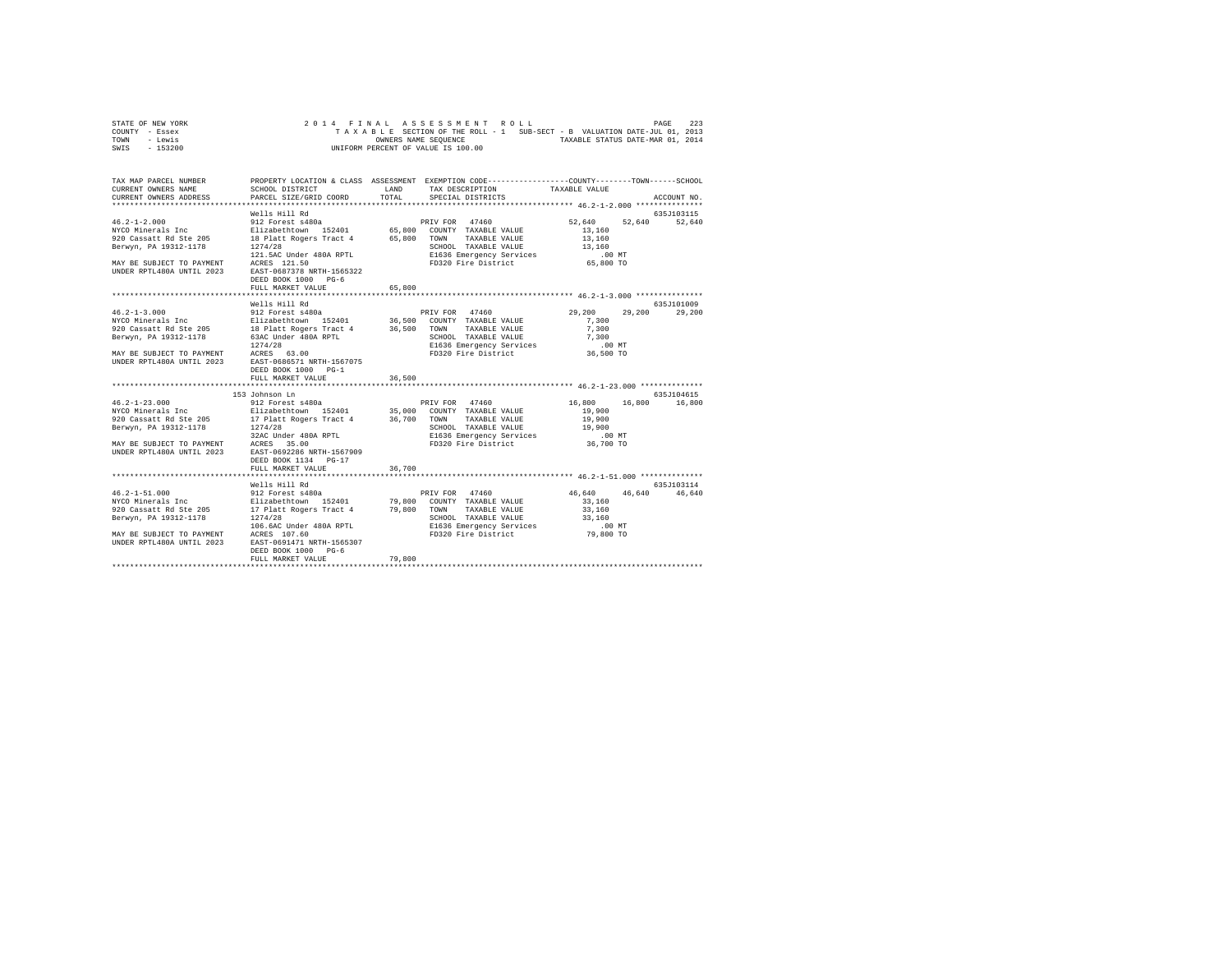| STATE OF NEW YORK |  |  |  |  | 2014 FINAL ASSESSMENT ROLL         |  |  |  |  |                                                                          | PAGE | 224 |
|-------------------|--|--|--|--|------------------------------------|--|--|--|--|--------------------------------------------------------------------------|------|-----|
| COUNTY - Essex    |  |  |  |  |                                    |  |  |  |  | TAXABLE SECTION OF THE ROLL - 1 SUB-SECT - B VALUATION DATE-JUL 01, 2013 |      |     |
| TOWN<br>- Lewis   |  |  |  |  | OWNERS NAME SEOUENCE               |  |  |  |  | TAXABLE STATUS DATE-MAR 01, 2014                                         |      |     |
| $-153200$<br>SWIS |  |  |  |  | UNIFORM PERCENT OF VALUE IS 100.00 |  |  |  |  |                                                                          |      |     |

| TAX MAP PARCEL NUMBER                                                                                                                                                                                                                                                                                                                                                                                                                                                                                                                                                                                                                                                                                     |                                         |              | PROPERTY LOCATION & CLASS ASSESSMENT EXEMPTION CODE---------------COUNTY-------TOWN------SCHOOL                                                                |                                                     |               |
|-----------------------------------------------------------------------------------------------------------------------------------------------------------------------------------------------------------------------------------------------------------------------------------------------------------------------------------------------------------------------------------------------------------------------------------------------------------------------------------------------------------------------------------------------------------------------------------------------------------------------------------------------------------------------------------------------------------|-----------------------------------------|--------------|----------------------------------------------------------------------------------------------------------------------------------------------------------------|-----------------------------------------------------|---------------|
|                                                                                                                                                                                                                                                                                                                                                                                                                                                                                                                                                                                                                                                                                                           |                                         |              |                                                                                                                                                                |                                                     |               |
|                                                                                                                                                                                                                                                                                                                                                                                                                                                                                                                                                                                                                                                                                                           | Wells Hill Rd                           |              |                                                                                                                                                                |                                                     | 635J103202    |
| $46.2 - 1 - 60.000$<br>NYCO Minerals Inc 511zabethtown 152401 101,200 COUNTY TAXABLE VALUE<br>920 Cassatt Rd Ste 205 35 Omt Twp 1<br>Berwyn, PA 19312-1178 154.21AC Under 480A RPTL                                                                                                                                                                                                                                                                                                                                                                                                                                                                                                                       | 912 Forest s480a<br>DEED BOOK 1000 PG-6 | 101,200 TOWN | PRIV FOR 47460<br>TAXABLE VALUE                                                                                                                                | 65,680<br>35,520<br>35,520                          | 65,680 65,680 |
|                                                                                                                                                                                                                                                                                                                                                                                                                                                                                                                                                                                                                                                                                                           | FULL MARKET VALUE                       | 101,200      |                                                                                                                                                                |                                                     |               |
|                                                                                                                                                                                                                                                                                                                                                                                                                                                                                                                                                                                                                                                                                                           |                                         |              |                                                                                                                                                                |                                                     |               |
|                                                                                                                                                                                                                                                                                                                                                                                                                                                                                                                                                                                                                                                                                                           |                                         |              |                                                                                                                                                                |                                                     | 635J180002    |
| $[201a, 12000] \begin{minipage}{0.5cm} \begin{minipage}{0.5cm} \begin{minipage}{0.5cm} \begin{minipage}{0.5cm} \begin{minipage}{0.5cm} \begin{minipage}{0.5cm} \begin{minipage}{0.5cm} \begin{minipage}{0.5cm} \begin{minipage}{0.5cm} \begin{minipage}{0.5cm} \begin{minipage}{0.5cm} \begin{minipage}{0.5cm} \begin{minipage}{0.5cm} \begin{minipage}{0.5cm} \begin{minipage}{0.5cm} \begin{minipage}{0.5cm} \begin{minipage}{0.5cm} \begin{$<br>Polak Anna 1994<br>Polak Anna 1994<br>1045 Reber Rd 1996<br>1994 Reber Rd 1996<br>1994 RGES 33.10<br>1045 Reber Rd 1996<br>1995 RGES 33.10<br>1996 RGES 33.10<br>1999 RGES 33.10<br>1999 RGES 33.10<br>2996 RGES 33.10<br>2996 RGES 33.10<br>2996 RGES |                                         |              | TAXABLE VALUE<br>SCHOOL TAXABLE VALUE 4,320<br>E1636 Emergency Services .00 MT<br>FD320 Fire District 21,600 TO                                                | 17,280<br>4.320<br>4,320                            | 17,280 17,280 |
| UNDER RPTL480A UNTIL 2023                                                                                                                                                                                                                                                                                                                                                                                                                                                                                                                                                                                                                                                                                 | FULL MARKET VALUE                       | 21,600       |                                                                                                                                                                |                                                     |               |
|                                                                                                                                                                                                                                                                                                                                                                                                                                                                                                                                                                                                                                                                                                           |                                         |              |                                                                                                                                                                |                                                     |               |
|                                                                                                                                                                                                                                                                                                                                                                                                                                                                                                                                                                                                                                                                                                           | Twin Valley Ln                          |              |                                                                                                                                                                |                                                     | 635J199008    |
| $48.3 - 2 - 6.100$<br>48.3-2-0.111<br>Pratt Michael E<br>Westport, NY 12993 5.1AC Under 480A RPTL<br>ACRES 5.77<br>MAY BE SUBJECT TO PAYMENT EAST-0724526 NRTH-1553083<br>UNDER RPTL480A UNTIL 2023 DEED BOOK 1207 PG-54                                                                                                                                                                                                                                                                                                                                                                                                                                                                                  | FULL MARKET VALUE                       | 5,600        | PRIV FOR 47460<br>TAXABLE VALUE<br>SCHOOL TAXABLE VALUE 1,120<br>E1636 Emergency Services<br>FD320 Fire District                                               | 4,480 4,480<br>1,120<br>1,120<br>.00 MT<br>5,600 TO | 4,480         |
|                                                                                                                                                                                                                                                                                                                                                                                                                                                                                                                                                                                                                                                                                                           |                                         |              |                                                                                                                                                                |                                                     |               |
| $57.1 - 3 - 8.000$<br>Pratt Stephen Mestport 155001 39,900<br>Pratt Claire 33 Taylor & Kimball 39,900<br>Sill Richland Dr 1 1.5 Ac UNDER 480A RPTL<br>Raleigh, NC 27612 ACRES 36.40<br>EAST-0724949 NRTH-1547833<br>MAY BE SUBJECT TO PAYMENT DEED BOOK 944 PG-64                                                                                                                                                                                                                                                                                                                                                                                                                                         | Eggleston Ln<br>912 Forest s480a        |              | COUNTY TAXABLE VALUE 39,900<br>TAXABLE VALUE 39,900<br>TOWN<br>SCHOOL TAXABLE VALUE 39,900<br>E1636 Emergency Services .00 MT<br>FD320 Fire District 39,900 TO |                                                     | 635J103014    |
| UNDER RPTL480A UNTIL 2023 FULL MARKET VALUE                                                                                                                                                                                                                                                                                                                                                                                                                                                                                                                                                                                                                                                               |                                         | 39,900       |                                                                                                                                                                |                                                     |               |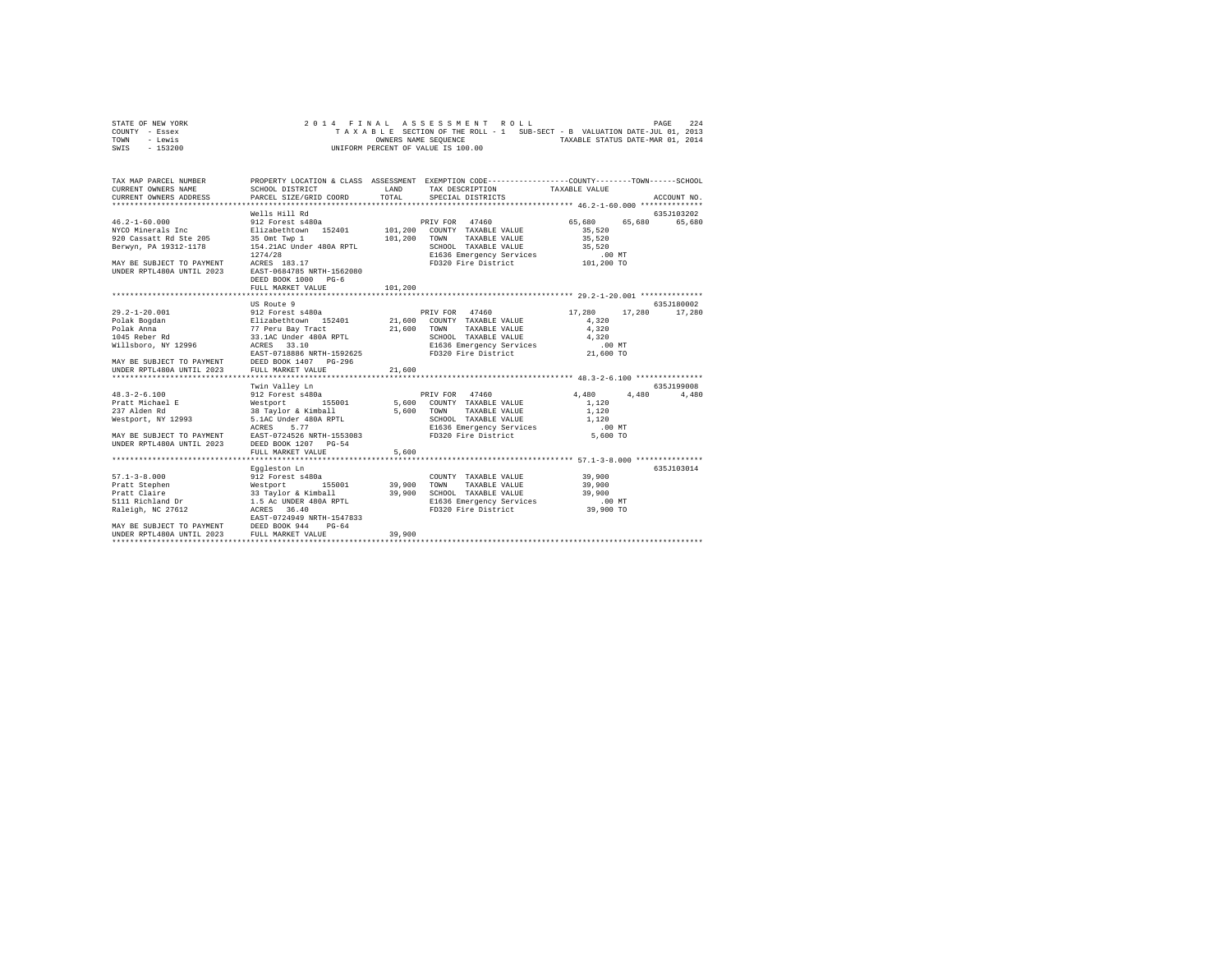| STATE OF NEW YORK |  |  |  | 2014 FINAL ASSESSMENT ROLL                                               |  |  |                                  | PAGE | 225 |
|-------------------|--|--|--|--------------------------------------------------------------------------|--|--|----------------------------------|------|-----|
| COUNTY - Essex    |  |  |  | TAXABLE SECTION OF THE ROLL - 1 SUB-SECT - B VALUATION DATE-JUL 01, 2013 |  |  |                                  |      |     |
| TOWN<br>- Lewis   |  |  |  | OWNERS NAME SEOUENCE                                                     |  |  | TAXABLE STATUS DATE-MAR 01, 2014 |      |     |
| - 153200<br>SWIS  |  |  |  | UNIFORM PERCENT OF VALUE IS 100.00                                       |  |  |                                  |      |     |

| TAX MAP PARCEL NUMBER<br>CURRENT OWNERS NAME                                                                     | SCHOOL DISTRICT                                                                                                                                                                                                                                                     | LAND                    | TAX DESCRIPTION TAXABLE VALUE                                                                                                                    | PROPERTY LOCATION & CLASS ASSESSMENT EXEMPTION CODE---------------COUNTY-------TOWN------SCHOOL |        |
|------------------------------------------------------------------------------------------------------------------|---------------------------------------------------------------------------------------------------------------------------------------------------------------------------------------------------------------------------------------------------------------------|-------------------------|--------------------------------------------------------------------------------------------------------------------------------------------------|-------------------------------------------------------------------------------------------------|--------|
| CURRENT OWNERS ADDRESS                                                                                           | PARCEL SIZE/GRID COORD                                                                                                                                                                                                                                              | TOTAL                   | SPECIAL DISTRICTS                                                                                                                                | ACCOUNT NO.                                                                                     |        |
| $57.1 - 3 - 10.110$<br>Pratt Stephen<br>Pratt Claire<br>5111 Richland Dr<br>Raleigh, NC 27612                    | Eggleston Ln<br>912 Forest s480a<br>155001 31,400<br>Westport<br>34 Taylor & Kimball 31,400<br>3AC Under 480A RPTL 3AC MCRS 28.85<br>EAST-0723962 NRTH-1547344                                                                                                      |                         | COUNTY TAXABLE VALUE<br>TAXABLE VALUE<br>TOWN<br>SCHOOL TAXABLE VALUE 31,400<br>E1636 Emergency Services<br>FD320 Fire District                  | 635J103013<br>31,400<br>31,400<br>.00 MT<br>31,400 TO                                           |        |
| MAY BE SUBJECT TO PAYMENT DEED BOOK 944 PG-64<br>UNDER RPTL480A UNTIL 2023 FULL MARKET VALUE                     |                                                                                                                                                                                                                                                                     | 31,400<br>************* |                                                                                                                                                  | ******************************** 57.1-3-10.120 ***************                                  |        |
| $57.1 - 3 - 10.120$<br>Pratt Stephen<br>Pratt Claire<br>5111 Richland Dr<br>Raleigh, NC 27612 ACRES              | Eggleston Ln<br>912 Forest s480a<br>Westport 155001 27,600<br>34 Taylor & Kimball 27,600<br>7.2AC Under 480A RPTL 27,600<br>ACRES 8.05<br>EAST-0722596 NRTH-1546891<br>MAY BE SUBJECT TO PAYMENT DEED BOOK 952 PG-18<br>UNDER RPTL480A UNTIL 2023 FULL MARKET VALUE | 27,600                  | COUNTY TAXABLE VALUE<br>TOWN<br>TAXABLE VALUE<br>SCHOOL TAXABLE VALUE<br>E1636 Emergency Services .00 MT<br>FD320 Fire District 27,600 TO        | 635J190003<br>27,600<br>27,600<br>27,600                                                        |        |
|                                                                                                                  |                                                                                                                                                                                                                                                                     |                         |                                                                                                                                                  |                                                                                                 |        |
| $57.1 - 3 - 12.000$<br>Raleigh, NC 27612 ACRES 127.10                                                            | 248 Eqqleston Ln<br>912 Forest s480a<br>EAST-0721877 NRTH-1547877<br>MAY BE SUBJECT TO PAYMENT DEED BOOK 827 PG-077                                                                                                                                                 |                         | COUNTY TAXABLE VALUE<br>TOWN<br>TAXABLE VALUE<br>SCHOOL TAXABLE VALUE<br>SCHOOL TAXABLE VALUE<br>E1636 Emergency Services<br>FD320 Fire District | 635J103811<br>352,600<br>352,600<br>352,600<br>$.00$ MT<br>352,600 TO                           |        |
| UNDER RPTL480A UNTIL 2023                                                                                        | FULL MARKET VALUE                                                                                                                                                                                                                                                   | 352,600                 |                                                                                                                                                  |                                                                                                 |        |
| $37. - 2 - 31.000$<br>Pulsifer Philip<br>PO Box 97<br>Lewis, NY 12950<br>UNDER RPTL480A UNTIL 2023 DEED BOOK 338 | Seventy Ln<br>912 Forest s480a<br>Elizabethtown 152401 87,200 COUNTY TAXABLE VALUE<br>51 Essex Tract<br>160AC under 480A RPTL<br>ACRES 168.00<br>MAY BE SUBJECT TO PAYMENT EAST-0695484 NRTH-1574389<br>$PG-210$                                                    | 87.200                  | PRIV FOR 47460<br>87,200 TOWN TAXABLE VALUE<br>SCHOOL TAXABLE VALUE<br>E1636 Emergency Services<br>FD320 Fire District                           | 635.7104004<br>68,000<br>68,000<br>19,200<br>19,200<br>19,200<br>.00 MT<br>87,200 TO            | 68,000 |
|                                                                                                                  | FULL MARKET VALUE                                                                                                                                                                                                                                                   |                         |                                                                                                                                                  |                                                                                                 |        |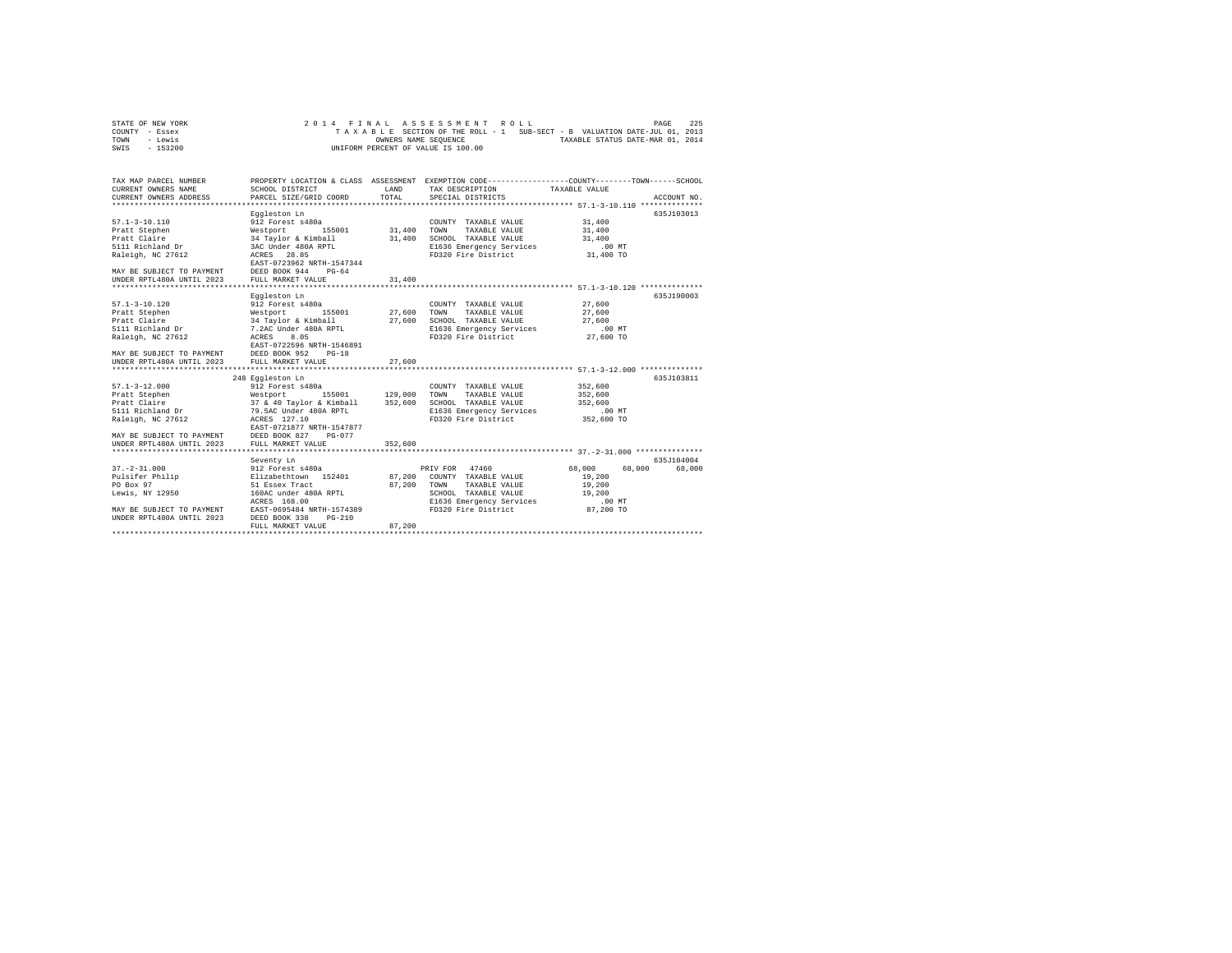| STATE OF NEW YORK |  |  |  |  | 2014 FINAL ASSESSMENT ROLL         |  |  |  |  |                                                                          | PAGE | 226 |
|-------------------|--|--|--|--|------------------------------------|--|--|--|--|--------------------------------------------------------------------------|------|-----|
| COUNTY - Essex    |  |  |  |  |                                    |  |  |  |  | TAXABLE SECTION OF THE ROLL - 1 SUB-SECT - B VALUATION DATE-JUL 01, 2013 |      |     |
| TOWN<br>- Lewis   |  |  |  |  | OWNERS NAME SEOUENCE               |  |  |  |  | TAXABLE STATUS DATE-MAR 01, 2014                                         |      |     |
| $-153200$<br>SWIS |  |  |  |  | UNIFORM PERCENT OF VALUE IS 100.00 |  |  |  |  |                                                                          |      |     |

| TAX MAP PARCEL NUMBER<br>CURRENT OWNERS NAME<br>CURRENT OWNERS ADDRESS                                                                                                                                               | SCHOOL DISTRICT<br>PARCEL SIZE/GRID COORD                                                                                                                                                       | LAND<br>TOTAL.   | PROPERTY LOCATION & CLASS ASSESSMENT EXEMPTION CODE---------------COUNTY-------TOWN-----SCHOOL<br>TAX DESCRIPTION TAXABLE VALUE<br>SPECIAL DISTRICTS                                                          |                                                                         | ACCOUNT NO.           |
|----------------------------------------------------------------------------------------------------------------------------------------------------------------------------------------------------------------------|-------------------------------------------------------------------------------------------------------------------------------------------------------------------------------------------------|------------------|---------------------------------------------------------------------------------------------------------------------------------------------------------------------------------------------------------------|-------------------------------------------------------------------------|-----------------------|
|                                                                                                                                                                                                                      | Seventy Ln                                                                                                                                                                                      |                  |                                                                                                                                                                                                               |                                                                         | 635J103915            |
| $37. - 2 - 51.000$<br>Pulsifer Philip <b>Elizabethtown</b> 152401 63,800<br>PO Box 97<br>Lewis, NY 12950                                                                                                             | 912 Forest s480a<br>50 Essex Tract<br>132AC Under 480A RPTL<br>ACRES 160.00                                                                                                                     | 63,800           | PRIV FOR 47460<br>COUNTY TAXABLE VALUE<br>TAXABLE VALUE<br>TOWN<br>SCHOOL TAXABLE VALUE<br>E1636 Emergency Services                                                                                           | 51,040<br>51,040<br>12,760<br>12,760<br>12,760<br>$.00$ MT              | 51,040                |
| MAY BE SUBJECT TO PAYMENT EAST-0695868 NRTH-1571584<br>UNDER RPTL480A UNTIL 2023 DEED BOOK 315 PG-184                                                                                                                | FULL MARKET VALUE                                                                                                                                                                               | 63,800           | FD320 Fire District                                                                                                                                                                                           | 63,800 TO                                                               |                       |
|                                                                                                                                                                                                                      |                                                                                                                                                                                                 |                  |                                                                                                                                                                                                               |                                                                         |                       |
| $38.3 - 1 - 1.100$<br>Pulsifer Philip<br>Pulsifer James<br>PO Box 97<br>Lewis, NY 12950                                                                                                                              | US Route 9<br>912 Forest s480a<br>Elizabethtown 152401<br>49 Essex Tract<br>160Ac under 480A RPTL<br>ACRES 160.00<br>EAST-0697936 NRTH-1574703<br>$PG-79$                                       | 85,000           | PRIV FOR 47460<br>85,000 COUNTY TAXABLE VALUE<br>TAXABLE VALUE<br>TOWN<br>SCHOOL TAXABLE VALUE<br>E1636 Emergency Services .00 MT<br>FD320 Fire District 85,000 TO<br>FD320 Fire District                     | 68,000<br>68,000<br>17,000<br>17,000<br>17,000                          | 635.T104011<br>68,000 |
| MAY BE SUBJECT TO PAYMENT DEED BOOK 908<br>UNDER RPTL480A UNTIL 2023 FULL MARKET VI                                                                                                                                  | FULL MARKET VALUE                                                                                                                                                                               | 85,000           |                                                                                                                                                                                                               |                                                                         |                       |
|                                                                                                                                                                                                                      |                                                                                                                                                                                                 |                  |                                                                                                                                                                                                               |                                                                         |                       |
|                                                                                                                                                                                                                      | Pulsifer Ln                                                                                                                                                                                     |                  |                                                                                                                                                                                                               |                                                                         | 635.T104010           |
| $38.3 - 1 - 2.000$<br>Pulsifer Philip <b>Elizabethtown</b> 152401 85,000<br>Pulsifer James<br>PO Box 97<br>Lewis, NY 12950<br>MAY BE SUBJECT TO PAYMENT DEED BOOK 908<br>UNDER RPTL480A UNTIL 2023 FULL MARKET VALUE | 912 Forest s480a<br>6 Essex Tract<br>160Ac Under 480A RPTL<br>ACRES 168.60<br>EAST-0698344 NRTH-1571938<br>$PG-79$                                                                              | 85,000<br>85,000 | PRIV FOR 47460<br>COUNTY TAXABLE VALUE<br>TOWN<br>TAXABLE VALUE<br>SCHOOL TAXABLE VALUE<br>E1636 Emergency Services<br>FD320 Fire District                                                                    | 68,000<br>68,000<br>17,000<br>17,000<br>17,000<br>$.00$ MT<br>85,000 TO | 68,000                |
|                                                                                                                                                                                                                      |                                                                                                                                                                                                 |                  |                                                                                                                                                                                                               |                                                                         |                       |
| $46.4 - 1 - 3.100$<br>Pulver Phyllis M<br>Everson Marilyn D<br>PO Box 197<br>Rexford, NY 12148<br>MAY BE SUBJECT TO PAYMENT<br>UNDER RPTL480A UNTIL 2023                                                             | Blood Hill Rd<br>2220 and 11 and 22<br>212 Forest s480a<br>22 Omt Twp 1<br>26 Located On Uncom<br>184.7AC Under 480A RPTL<br>ACRES 189.30<br>EAST-0685488 NRTH-1555547<br>DEED BOOK 1288 PG-199 | 143,900          | 47460<br>PRIV FOR<br>131,400 COUNTY TAXABLE VALUE<br><b>TOWN</b><br>TAXABLE VALUE<br>SCHOOL TAXABLE VALUE<br>SCHOOL TAXABLE VADOL<br>E1636 Emergency Services (1932) 70 PD<br>FD320 Fire District (143,900 TO | 77.920<br>77.920<br>65,980<br>65,980                                    | 635.7104102<br>77,920 |
|                                                                                                                                                                                                                      | FULL MARKET VALUE                                                                                                                                                                               | 143,900          |                                                                                                                                                                                                               |                                                                         |                       |
|                                                                                                                                                                                                                      |                                                                                                                                                                                                 |                  |                                                                                                                                                                                                               |                                                                         |                       |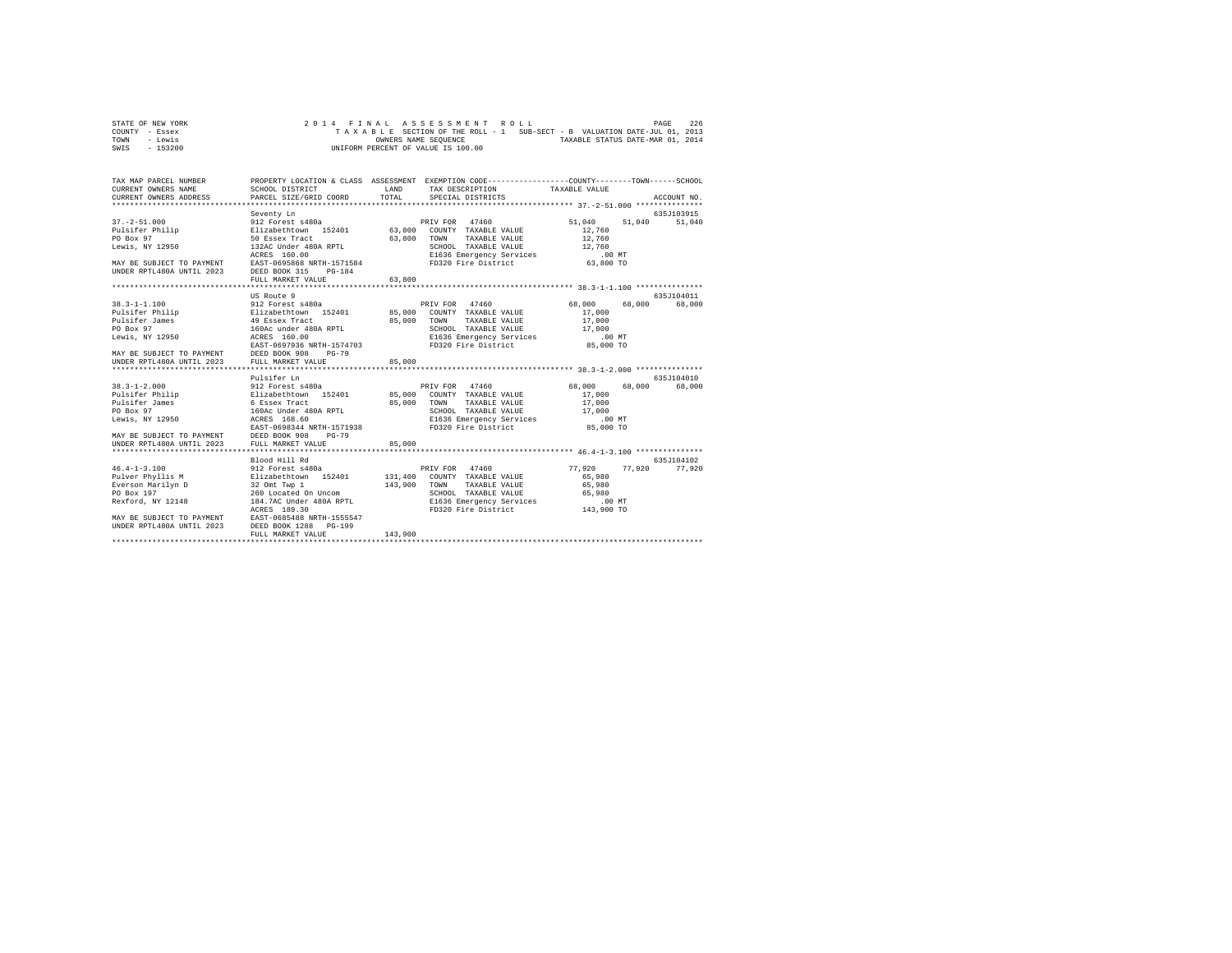| STATE OF NEW YORK | 2014 FINAL ASSESSMENT ROLL                                               | 227<br>PAGE                      |
|-------------------|--------------------------------------------------------------------------|----------------------------------|
| COUNTY - Essex    | TAXABLE SECTION OF THE ROLL - 1 SUB-SECT - B VALUATION DATE-JUL 01, 2013 |                                  |
| TOWN<br>- Lewis   | OWNERS NAME SEOUENCE                                                     | TAXABLE STATUS DATE-MAR 01, 2014 |
| - 153200<br>SWIS  | UNIFORM PERCENT OF VALUE IS 100.00                                       |                                  |

| TAX MAP PARCEL NUMBER<br>CURRENT OWNERS NAME<br>CURRENT OWNERS ADDRESS                                                                                                                                                                                                    | SCHOOL DISTRICT<br>PARCEL SIZE/GRID COORD                                                                                                                                                                                                                                                                                                        | LAND<br>TOTAL                                     | PROPERTY LOCATION & CLASS ASSESSMENT EXEMPTION CODE----------------COUNTY-------TOWN------SCHOOL<br>TAX DESCRIPTION<br>SPECIAL DISTRICTS                                                                                                                                                 | TAXABLE VALUE                                                                                                                                            | ACCOUNT NO.                    |
|---------------------------------------------------------------------------------------------------------------------------------------------------------------------------------------------------------------------------------------------------------------------------|--------------------------------------------------------------------------------------------------------------------------------------------------------------------------------------------------------------------------------------------------------------------------------------------------------------------------------------------------|---------------------------------------------------|------------------------------------------------------------------------------------------------------------------------------------------------------------------------------------------------------------------------------------------------------------------------------------------|----------------------------------------------------------------------------------------------------------------------------------------------------------|--------------------------------|
| $46.4 - 1 - 14.000$<br>Pulver Phyllis M<br>Everson Marilyn D<br>PO Box 197<br>Rexford, NY 12148                                                                                                                                                                           | Blood Hill Rd<br>912 Forest s480a<br>Elizabethtown 152401<br>31 Omt Twp 1<br>106.9AC Under 480A RPTL<br>ACRES 106.90<br>EAST-0684980 NRTH-1553278                                                                                                                                                                                                | 58,500<br>58,500                                  | PRIV FOR<br>47460<br>COUNTY TAXABLE VALUE<br>TOWN<br>TAXABLE VALUE<br>SCHOOL TAXABLE VALUE<br>E1636 Emergency Services<br>FD320 Fire District                                                                                                                                            | 46,800<br>46,800<br>11,700<br>11,700<br>11,700<br>$.00$ MT<br>58,500 TO                                                                                  | 635J104101<br>46,800           |
| MAY BE SUBJECT TO PAYMENT DEED BOOK 1288<br>UNDER RPTL480A UNTIL 2023                                                                                                                                                                                                     | $PG-199$<br>FULL MARKET VALUE                                                                                                                                                                                                                                                                                                                    | 58,500                                            |                                                                                                                                                                                                                                                                                          |                                                                                                                                                          |                                |
|                                                                                                                                                                                                                                                                           |                                                                                                                                                                                                                                                                                                                                                  |                                                   |                                                                                                                                                                                                                                                                                          |                                                                                                                                                          |                                |
|                                                                                                                                                                                                                                                                           | 335 Blood Hill Rd                                                                                                                                                                                                                                                                                                                                |                                                   |                                                                                                                                                                                                                                                                                          |                                                                                                                                                          | 635.T104015                    |
| $46.4 - 1 - 25.026$<br>Pulver Phyllis M<br>Everson Marilyn D<br>PO Box 197<br>Rexford, NY 12148<br>MAY BE SUBJECT TO PAYMENT<br>UNDER RPTL480A UNTIL 2023<br>$46. -1 - 6.000$<br>Smith Wilbur C III<br>Smith Marilyn Howard<br>2460 McGregor Blvd<br>Fort Myers, FL 33901 | 912 Forest s480a<br>Elizabethtown 152401<br>24 Platt Rogers Tract 4<br>149.4AC Under 480A RPTL<br>ACRES 155.15<br>EAST-0687340 NRTH-1552520<br>DEED BOOK 1288 PG-199<br>FULL MARKET VALUE<br>Old Military Ln<br>912 Forest s480a<br>Elizabethtown 152401<br>39 Omt Twp 1<br>129.4AC Under 480A RPTL<br>ACRES 142.40<br>EAST-0682434 NRTH-1559019 | 117,500<br>197,300<br>197,300<br>76,200<br>76.200 | PRIV FOR 47460<br>COUNTY TAXABLE VALUE<br>TOWN<br>TAXABLE VALUE<br>SCHOOL TAXABLE VALUE<br>E1636 Emergency Services<br>FD320 Fire District<br>PRIV FOR 47460<br>COUNTY TAXABLE VALUE<br>TAXABLE VALUE<br>TOWN<br>SCHOOL TAXABLE VALUE<br>E1636 Emergency Services<br>FD320 Fire District | 63,760<br>63,760<br>133,540<br>133,540<br>133,540<br>$.00$ MT<br>197,300 TO<br>55,760<br>55,760<br>20,440<br>20,440<br>20,440<br>$.00$ $MT$<br>76,200 TO | 63,760<br>635J104707<br>55,760 |
| MAY BE SUBJECT TO PAYMENT<br>UNDER RPTL480A UNTIL 2023                                                                                                                                                                                                                    | DEED BOOK 1740<br>$PG-107$<br>FULL MARKET VALUE                                                                                                                                                                                                                                                                                                  | 76.200                                            |                                                                                                                                                                                                                                                                                          |                                                                                                                                                          |                                |
| *************************                                                                                                                                                                                                                                                 | ***************************<br>Old Military Ln                                                                                                                                                                                                                                                                                                   |                                                   |                                                                                                                                                                                                                                                                                          |                                                                                                                                                          | 635.T104709                    |
| $46. -1 - 7.000$<br>Smith Wilbur C III<br>Smith Marilyn Howard<br>2460 McGregor Blvd<br>Fort Myers, FL 33901<br>MAY BE SUBJECT TO PAYMENT                                                                                                                                 | 912 Forest s480a<br>Elizabethtown 152401<br>40 Omt Twp 1<br>160AC Under 480A RPTL<br>ACRES 160.00<br>EAST-0680740 NRTH-1556831<br>DEED BOOK 1740 PG-107                                                                                                                                                                                          | 85,000<br>85,000                                  | 47460<br>PRIV FOR<br>COUNTY TAXABLE VALUE<br>TOWN<br>TAXABLE VALUE<br>SCHOOL TAXABLE VALUE<br>E1636 Emergency Services<br>FD320 Fire District                                                                                                                                            | 68,000<br>68,000<br>17,000<br>17,000<br>17,000<br>$.00$ MT<br>85,000 TO                                                                                  | 68,000                         |
| UNDER RPTL480A UNTIL 2023                                                                                                                                                                                                                                                 | FULL MARKET VALUE                                                                                                                                                                                                                                                                                                                                | 85,000                                            |                                                                                                                                                                                                                                                                                          |                                                                                                                                                          |                                |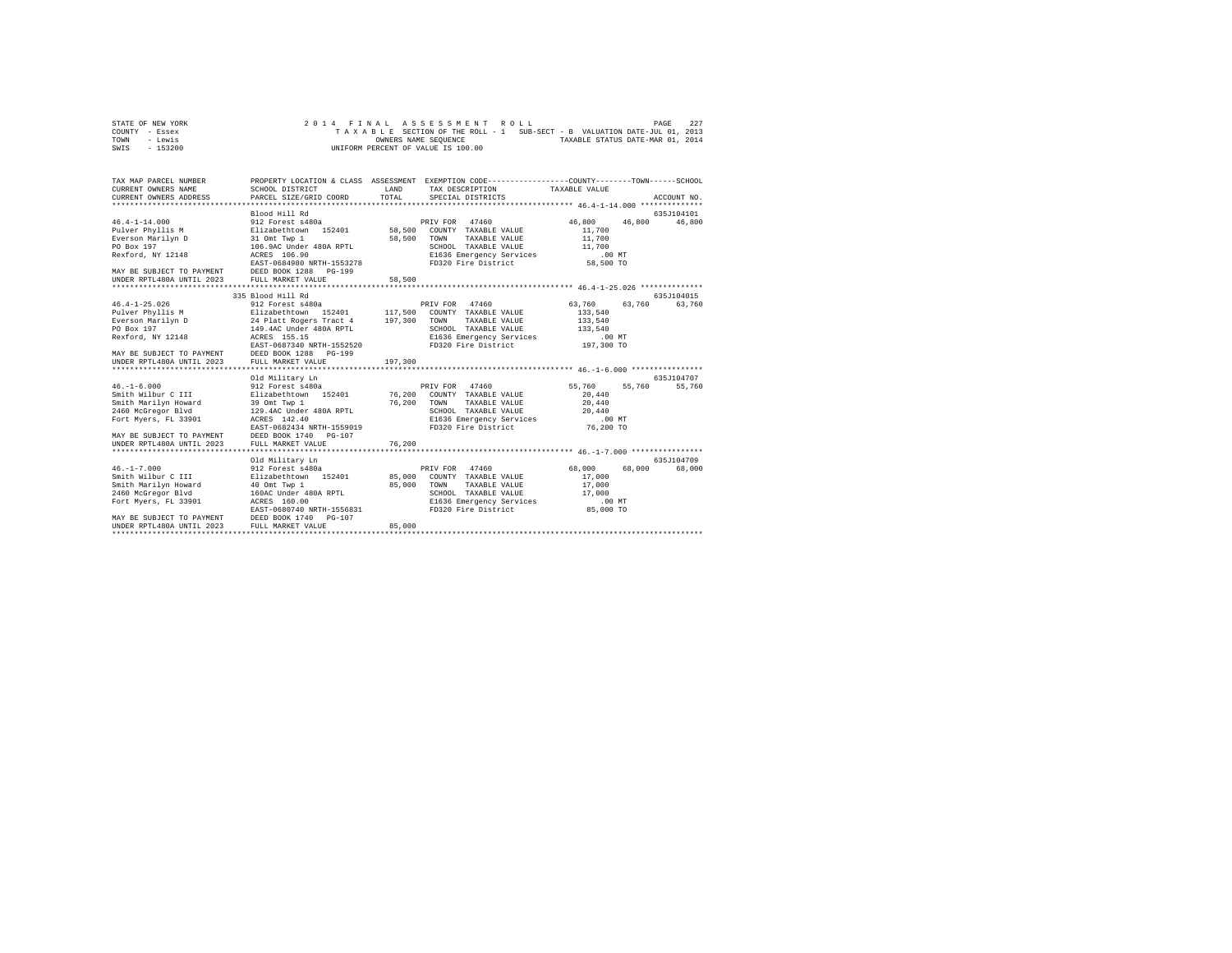| STATE OF NEW YORK |  |  |  | 2014 FINAL ASSESSMENT ROLL         |  |  |  |                                                                          | PAGE | 228 |
|-------------------|--|--|--|------------------------------------|--|--|--|--------------------------------------------------------------------------|------|-----|
| COUNTY - Essex    |  |  |  |                                    |  |  |  | TAXABLE SECTION OF THE ROLL - 1 SUB-SECT - B VALUATION DATE-JUL 01, 2013 |      |     |
| TOWN<br>- Lewis   |  |  |  | OWNERS NAME SEOUENCE               |  |  |  | TAXABLE STATUS DATE-MAR 01, 2014                                         |      |     |
| $-153200$<br>SWIS |  |  |  | UNIFORM PERCENT OF VALUE IS 100.00 |  |  |  |                                                                          |      |     |

| TAX MAP PARCEL NUMBER<br>CURRENT OWNERS NAME SCHOOL DISTRICT<br>CURRENT OWNERS ADDRESS PARCEL SIZE/GRID COORD                                                                                                                                                                                                                                                                                           | PROPERTY LOCATION & CLASS ASSESSMENT EXEMPTION CODE----------------COUNTY-------TOWN-----SCHOOL | <b>T.AND</b><br>TOTAL | TAX DESCRIPTION TAXABLE VALUE<br>SPECIAL DISTRICTS |                            | ACCOUNT NO.   |
|---------------------------------------------------------------------------------------------------------------------------------------------------------------------------------------------------------------------------------------------------------------------------------------------------------------------------------------------------------------------------------------------------------|-------------------------------------------------------------------------------------------------|-----------------------|----------------------------------------------------|----------------------------|---------------|
|                                                                                                                                                                                                                                                                                                                                                                                                         |                                                                                                 |                       |                                                    |                            |               |
|                                                                                                                                                                                                                                                                                                                                                                                                         |                                                                                                 |                       |                                                    |                            | 635J104710    |
| Smith Wilbur C 111 – 2014<br>Smith Marilyn Howard 24 Ont Twp 1 – 68,800 TOWN TAXABLE VALUE 13,760<br>2460 McGregor Blvd 160ac 160ac 160ac 160ac 174XBLE VALUE 13,760<br>Fort Myers, FL 33901 – 130.9AC Under 480A RPTL – E1536 Emergen<br>MAY BE SUBJECT TO PAYMENT EAST-0685061 NRTH-1559530<br>UNDER RPTL480A UNTIL 2023 DEED BOOK 1740 PG-107                                                        | FULL MARKET VALUE                                                                               | 68,800                |                                                    | 55,040<br>55,040<br>13,760 | 55,040        |
|                                                                                                                                                                                                                                                                                                                                                                                                         |                                                                                                 |                       |                                                    |                            |               |
|                                                                                                                                                                                                                                                                                                                                                                                                         | Blood Hill Rd                                                                                   |                       |                                                    |                            | 635J104712    |
| 46.4-1-2.000           912 Forest s480a             PRIV FOR  47460<br>Smith Wilbur C III       Elizabethtown  152401      79,400  COUNTY TAXABLE VALUE<br>Smith Narily Howard 30 Ont Twp 1<br>School (1994)<br>29 ONN TAXABLE VALUE 15,880<br>24 ONE TRANSPORT BOARD 1990 100 NM TAXABLE VALUE 15,880<br>26 ON TAXABLE VALUE 2003<br>26 ON TAXABLE VALUE 2003<br>26 ONE 2003<br>26 ONE REPORT OF PAYME |                                                                                                 |                       |                                                    | 63,520<br>15,880           | 63,520 63,520 |
|                                                                                                                                                                                                                                                                                                                                                                                                         |                                                                                                 |                       |                                                    |                            |               |
|                                                                                                                                                                                                                                                                                                                                                                                                         |                                                                                                 |                       |                                                    |                            |               |
|                                                                                                                                                                                                                                                                                                                                                                                                         | 385 Blood Hill Rd                                                                               |                       |                                                    |                            | 635J104711    |
| 46.4-1-4.000<br>Smith Wilbur C III 912 Forest a480a<br>Smith Wilbur C III 912 Forest a480a<br>2460 McChregor Blvd 23 Platt Rogers Tract 4 457,300 COUNTY TAXABLE VALUE 317,420<br>2460 McChregor Blvd 319,880 - 139,880 - 139,880 - 139,8                                                                                                                                                               |                                                                                                 |                       |                                                    |                            |               |
|                                                                                                                                                                                                                                                                                                                                                                                                         |                                                                                                 |                       |                                                    |                            |               |
| EAST-0688308 NRTH-1559598 FD320 Fire District 132,000 TO<br>MAY BE SUBJECT TO PAYMENT DEED BOOK 1740 PG-107                                                                                                                                                                                                                                                                                             |                                                                                                 |                       |                                                    |                            |               |
| UNDER RPTL480A UNTIL 2023 FULL MARKET VALUE                                                                                                                                                                                                                                                                                                                                                             |                                                                                                 | 132,000               |                                                    |                            |               |
|                                                                                                                                                                                                                                                                                                                                                                                                         |                                                                                                 |                       |                                                    |                            |               |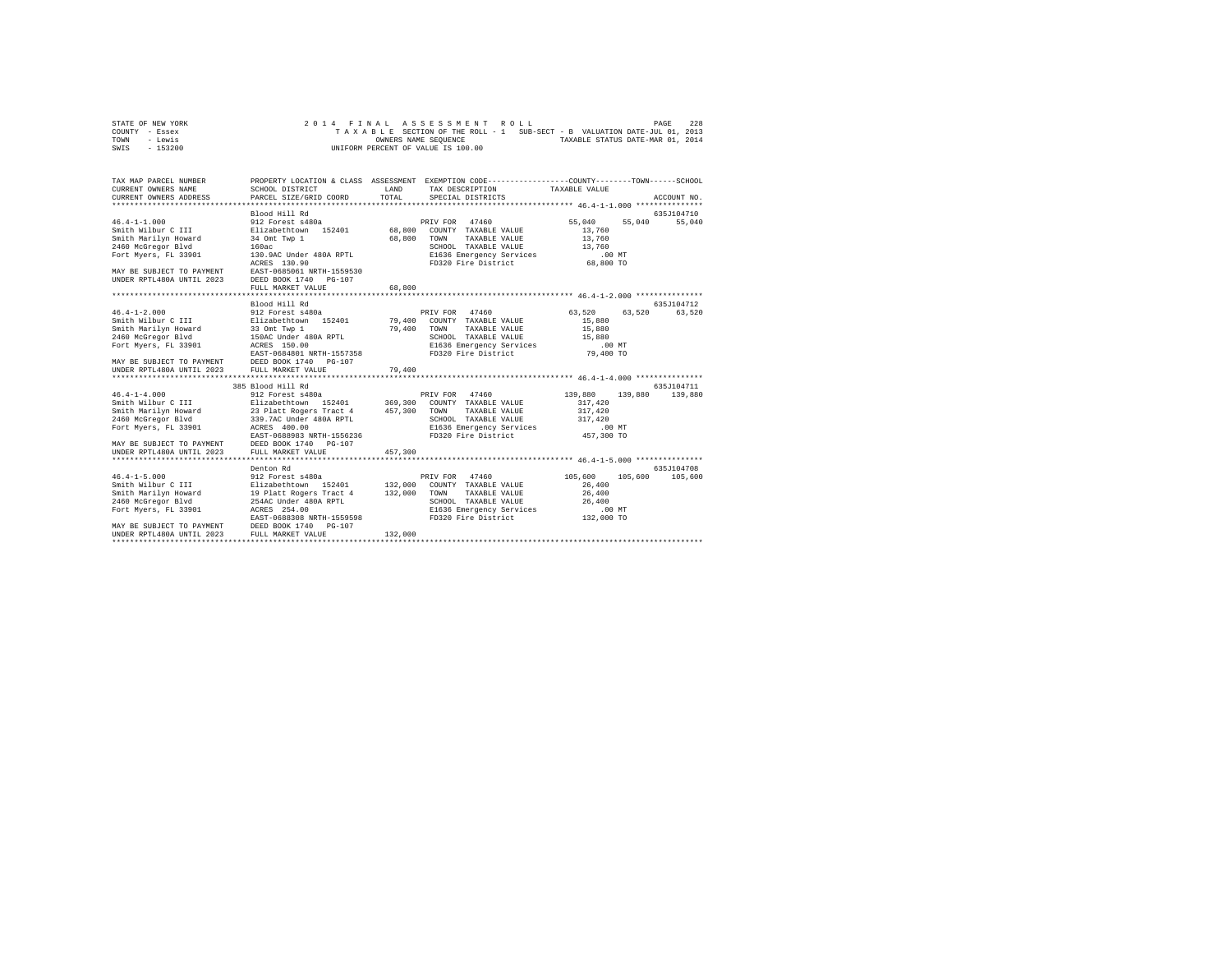| STATE OF NEW YORK | 2014 FINAL ASSESSMENT ROLL                                               | 229<br>PAGE                      |
|-------------------|--------------------------------------------------------------------------|----------------------------------|
| COUNTY - Essex    | TAXABLE SECTION OF THE ROLL - 1 SUB-SECT - B VALUATION DATE-JUL 01, 2013 |                                  |
| TOWN<br>- Lewis   | OWNERS NAME SEOUENCE                                                     | TAXABLE STATUS DATE-MAR 01, 2014 |
| - 153200<br>SWIS  | UNIFORM PERCENT OF VALUE IS 100.00                                       |                                  |

| TAX MAP PARCEL NUMBER                                                                                                                                                                                                                  | PROPERTY LOCATION & CLASS ASSESSMENT EXEMPTION CODE---------------COUNTY-------TOWN-----SCHOOL |        |                                                                                                                                                                                                                                                                                                                                                                                                             |                      |               |
|----------------------------------------------------------------------------------------------------------------------------------------------------------------------------------------------------------------------------------------|------------------------------------------------------------------------------------------------|--------|-------------------------------------------------------------------------------------------------------------------------------------------------------------------------------------------------------------------------------------------------------------------------------------------------------------------------------------------------------------------------------------------------------------|----------------------|---------------|
|                                                                                                                                                                                                                                        |                                                                                                |        |                                                                                                                                                                                                                                                                                                                                                                                                             |                      |               |
|                                                                                                                                                                                                                                        |                                                                                                |        |                                                                                                                                                                                                                                                                                                                                                                                                             |                      |               |
|                                                                                                                                                                                                                                        |                                                                                                |        |                                                                                                                                                                                                                                                                                                                                                                                                             |                      |               |
|                                                                                                                                                                                                                                        | US Route 9                                                                                     |        |                                                                                                                                                                                                                                                                                                                                                                                                             |                      | 635Z013002    |
| $29. -2 - 8.006/1$                                                                                                                                                                                                                     | 837 Cell Tower                                                                                 |        | COUNTY TAXABLE VALUE                                                                                                                                                                                                                                                                                                                                                                                        | 172,300              |               |
| Verizon Wireless Elizabethtown 152401 20,100 TOWN                                                                                                                                                                                      |                                                                                                |        | TAXABLE VALUE                                                                                                                                                                                                                                                                                                                                                                                               | 172,300              |               |
|                                                                                                                                                                                                                                        |                                                                                                |        |                                                                                                                                                                                                                                                                                                                                                                                                             |                      |               |
|                                                                                                                                                                                                                                        |                                                                                                |        |                                                                                                                                                                                                                                                                                                                                                                                                             |                      |               |
|                                                                                                                                                                                                                                        |                                                                                                |        | $172,300 \begin{array}{l} \texttt{SCHODL} \end{array} \begin{array}{l} \texttt{TXABLE VALUE} \\ \texttt{E1636} \\ \texttt{NE1636} \\ \texttt{F1936} \\ \texttt{F1936} \\ \texttt{F2300} \\ \texttt{F320} \\ \texttt{F172} \\ \texttt{F2300} \\ \texttt{TO320} \\ \texttt{TO320} \\ \texttt{F172} \\ \texttt{F2300} \\ \texttt{TO320} \\ \texttt{TO32} \\ \texttt{C130} \\ \texttt{C2300} \\ \texttt{TO320}$ |                      |               |
| Network Real Estate and 24 Essex Tract 177,300<br>180 Washington Valley Rd 171/149 Lease 1781<br>172,300 Manington Valley Rd 171/149 Lease 200K 1000 PG-6<br>MAY BE SUBJECT TO PAYMENT PEED BOOK 1000 PG-6<br>200K NAY BE SUBJECT TO P |                                                                                                |        |                                                                                                                                                                                                                                                                                                                                                                                                             |                      |               |
|                                                                                                                                                                                                                                        |                                                                                                |        |                                                                                                                                                                                                                                                                                                                                                                                                             |                      |               |
| UNDER RPTL480A UNTIL 2022                                                                                                                                                                                                              |                                                                                                |        |                                                                                                                                                                                                                                                                                                                                                                                                             |                      |               |
|                                                                                                                                                                                                                                        |                                                                                                |        |                                                                                                                                                                                                                                                                                                                                                                                                             |                      |               |
|                                                                                                                                                                                                                                        | Seventy Ln                                                                                     |        |                                                                                                                                                                                                                                                                                                                                                                                                             |                      | 635J105206    |
| $37. -2 - 1.000$                                                                                                                                                                                                                       | 912 Forest s480a extending provided by PRIV FOR 47460                                          |        |                                                                                                                                                                                                                                                                                                                                                                                                             | 38,160 38,160 38,160 |               |
| Ward Lumber Co Inc . Elizabethtown 152401 47,700 COUNTY TAXABLE VALUE                                                                                                                                                                  |                                                                                                |        |                                                                                                                                                                                                                                                                                                                                                                                                             | 9,540                |               |
|                                                                                                                                                                                                                                        |                                                                                                |        |                                                                                                                                                                                                                                                                                                                                                                                                             |                      |               |
|                                                                                                                                                                                                                                        |                                                                                                |        |                                                                                                                                                                                                                                                                                                                                                                                                             |                      |               |
| CONTROLLER CONTRACT DESCRIPTION AND DESCRIPTION AND DESCRIPTION OF TRANSLE VALUE OF A SAMELY AND SERVEL OF A SAMELY AND TOWN TRANSLE VALUE OF A SAMELY OF A SAMELY AND SAMELY AND SAMELY AND SAMELY AND SAMELY ACRES 102.31<br>M       |                                                                                                |        |                                                                                                                                                                                                                                                                                                                                                                                                             |                      |               |
|                                                                                                                                                                                                                                        |                                                                                                |        |                                                                                                                                                                                                                                                                                                                                                                                                             |                      |               |
|                                                                                                                                                                                                                                        |                                                                                                |        |                                                                                                                                                                                                                                                                                                                                                                                                             |                      |               |
|                                                                                                                                                                                                                                        | FULL MARKET VALUE                                                                              | 47,700 |                                                                                                                                                                                                                                                                                                                                                                                                             |                      |               |
|                                                                                                                                                                                                                                        |                                                                                                |        |                                                                                                                                                                                                                                                                                                                                                                                                             |                      |               |
|                                                                                                                                                                                                                                        | Seventy Ln                                                                                     |        |                                                                                                                                                                                                                                                                                                                                                                                                             |                      | 635J178516    |
| $37. - 2 - 54.000$                                                                                                                                                                                                                     | 912 Forest s480a                                                                               |        | PRIV FOR 47460                                                                                                                                                                                                                                                                                                                                                                                              | 9,440 9,440          | 9,440         |
|                                                                                                                                                                                                                                        |                                                                                                |        |                                                                                                                                                                                                                                                                                                                                                                                                             | 2.360                |               |
|                                                                                                                                                                                                                                        |                                                                                                |        |                                                                                                                                                                                                                                                                                                                                                                                                             | 2,360                |               |
|                                                                                                                                                                                                                                        |                                                                                                |        | SCHOOL TAXABLE VALUE<br>SCHOOL TAXABLE VALUE<br>E1636 Emergency Services 10 MT                                                                                                                                                                                                                                                                                                                              |                      |               |
|                                                                                                                                                                                                                                        |                                                                                                |        |                                                                                                                                                                                                                                                                                                                                                                                                             |                      |               |
|                                                                                                                                                                                                                                        |                                                                                                |        |                                                                                                                                                                                                                                                                                                                                                                                                             |                      |               |
|                                                                                                                                                                                                                                        |                                                                                                |        |                                                                                                                                                                                                                                                                                                                                                                                                             |                      |               |
|                                                                                                                                                                                                                                        | FULL MARKET VALUE                                                                              | 11,800 |                                                                                                                                                                                                                                                                                                                                                                                                             |                      |               |
|                                                                                                                                                                                                                                        |                                                                                                |        |                                                                                                                                                                                                                                                                                                                                                                                                             |                      |               |
|                                                                                                                                                                                                                                        | Seventy Ln                                                                                     |        |                                                                                                                                                                                                                                                                                                                                                                                                             |                      | 635.7179026   |
| $37. - 2 - 55.000$                                                                                                                                                                                                                     | 912 Forest s480a <b>black</b> PRIV FOR 47460 <b>11,200</b>                                     |        |                                                                                                                                                                                                                                                                                                                                                                                                             |                      | 11,200 11,200 |
| Ward Lumber Co Inc           Elizabethtown 152401     14,000 COUNTY TAXABLE VALUE                                                                                                                                                      |                                                                                                |        |                                                                                                                                                                                                                                                                                                                                                                                                             | 2,800                |               |
| 697 Glen Rd                                                                                                                                                                                                                            | Essex Tract Lot 84                                                                             |        |                                                                                                                                                                                                                                                                                                                                                                                                             | 2,800                |               |
| Jay, NY 12941                                                                                                                                                                                                                          | 18.4AC Under 480A RPTL                                                                         |        | 14,000 TOWN TAXABLE VALUE<br>SCHOOL TAXABLE VALUE<br>SCHOOL TAXABLE VALUE 2,800                                                                                                                                                                                                                                                                                                                             |                      |               |
|                                                                                                                                                                                                                                        | ACRES 18.40                                                                                    |        |                                                                                                                                                                                                                                                                                                                                                                                                             |                      |               |
| MAY BE SUBJECT TO PAYMENT EAST-0674337 NRTH-1580986<br>UNDER RPTL480A UNTIL 2023 DEED BOOK 398 PG-146                                                                                                                                  |                                                                                                |        | E1636 Emergency Services 00 MT<br>FD320 Fire District 14,000 TO                                                                                                                                                                                                                                                                                                                                             |                      |               |
|                                                                                                                                                                                                                                        |                                                                                                |        |                                                                                                                                                                                                                                                                                                                                                                                                             |                      |               |
|                                                                                                                                                                                                                                        | FULL MARKET VALUE                                                                              | 14,000 |                                                                                                                                                                                                                                                                                                                                                                                                             |                      |               |
|                                                                                                                                                                                                                                        |                                                                                                |        |                                                                                                                                                                                                                                                                                                                                                                                                             |                      |               |
|                                                                                                                                                                                                                                        |                                                                                                |        |                                                                                                                                                                                                                                                                                                                                                                                                             |                      |               |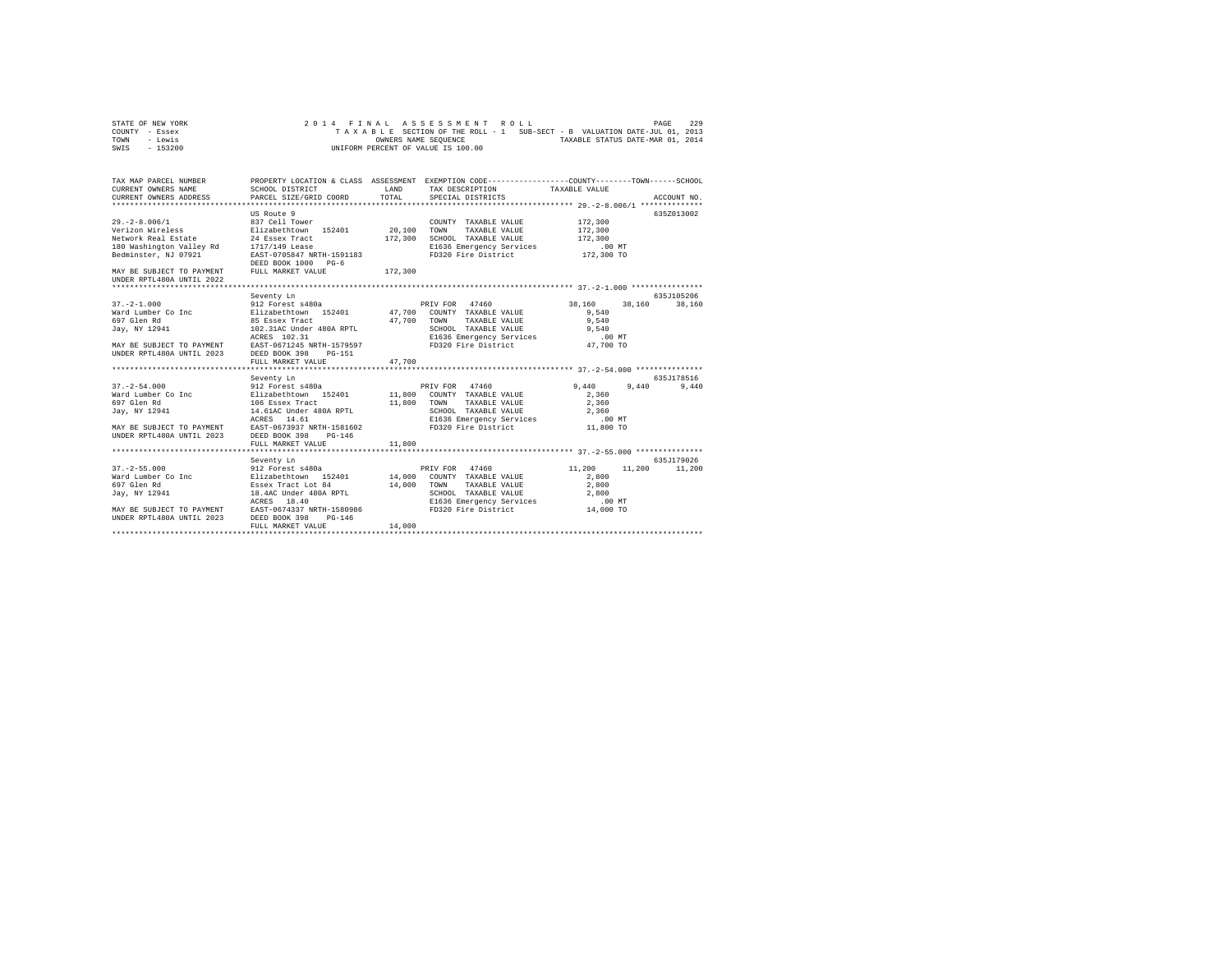| STATE OF NEW YORK |  |  |  |  | 2014 FINAL ASSESSMENT ROLL         |  |  |  |  |                                                                          | PAGE | 230 |
|-------------------|--|--|--|--|------------------------------------|--|--|--|--|--------------------------------------------------------------------------|------|-----|
| COUNTY - Essex    |  |  |  |  |                                    |  |  |  |  | TAXABLE SECTION OF THE ROLL - 1 SUB-SECT - B VALUATION DATE-JUL 01, 2013 |      |     |
| TOWN<br>- Lewis   |  |  |  |  | OWNERS NAME SEOUENCE               |  |  |  |  | TAXABLE STATUS DATE-MAR 01, 2014                                         |      |     |
| $-153200$<br>SWIS |  |  |  |  | UNIFORM PERCENT OF VALUE IS 100.00 |  |  |  |  |                                                                          |      |     |

| TAX MAP PARCEL NUMBER<br>CURRENT OWNERS NAME<br>CURRENT OWNERS ADDRESS PARCEL SIZE/GRID COORD          | SCHOOL DISTRICT                                   | LAND<br>TOTAL | PROPERTY LOCATION & CLASS ASSESSMENT EXEMPTION CODE----------------COUNTY-------TOWN-----SCHOOL<br>TAX DESCRIPTION TAXABLE VALUE<br>SPECIAL DISTRICTS |                  | ACCOUNT NO.      |
|--------------------------------------------------------------------------------------------------------|---------------------------------------------------|---------------|-------------------------------------------------------------------------------------------------------------------------------------------------------|------------------|------------------|
|                                                                                                        |                                                   |               |                                                                                                                                                       |                  |                  |
|                                                                                                        | US Route 9                                        |               |                                                                                                                                                       |                  | 635J102110       |
| $19.4 - 2 - 5.000$                                                                                     |                                                   |               |                                                                                                                                                       | 17,360           | 17,360 17,360    |
| WoodWise ForestLand LLC                                                                                |                                                   |               |                                                                                                                                                       | 4.340            |                  |
| PO Box 288                                                                                             | 46 Maules                                         | 21,700        | TOWN<br>TAXABLE VALUE                                                                                                                                 | 4,340            |                  |
|                                                                                                        |                                                   |               |                                                                                                                                                       |                  |                  |
|                                                                                                        |                                                   |               |                                                                                                                                                       |                  |                  |
|                                                                                                        |                                                   |               |                                                                                                                                                       |                  |                  |
| UNDER RPTL480A UNTIL 2023 DEED BOOK 1644 PG-202                                                        |                                                   |               |                                                                                                                                                       |                  |                  |
|                                                                                                        | FULL MARKET VALUE                                 | 21,700        |                                                                                                                                                       |                  |                  |
|                                                                                                        |                                                   |               |                                                                                                                                                       |                  |                  |
|                                                                                                        | US Route 9                                        |               |                                                                                                                                                       |                  | 635.7102111      |
| $29.2 - 1 - 10.000$                                                                                    | 912 Forest s480a                                  |               | PRIV FOR 47460                                                                                                                                        | 72.880 72.880    | 72,880           |
| WoodWise ForestLand LLC                                                                                | Elizabethtown 152401 107,000 COUNTY TAXABLE VALUE |               |                                                                                                                                                       | 34,120           |                  |
| PO Box 288                                                                                             | 5 Maules                                          | 107,000       | TOWN<br>TAXABLE VALUE                                                                                                                                 | 34,120           |                  |
| Scottsville, NY 14546                                                                                  | 172.10AC Under 480A RPTL                          |               |                                                                                                                                                       |                  |                  |
|                                                                                                        | ACRES 225.10                                      |               | SCHOOL TAXABLE VALUE 34,120<br>E1636 Emergency Services .00 MT<br>FD320 Fire District 107,000 TO                                                      |                  |                  |
| MAY BE SUBJECT TO PAYMENT                                                                              | EAST-0717050 NRTH-1597100                         |               |                                                                                                                                                       |                  |                  |
| UNDER RPTL480A UNTIL 2023                                                                              | DEED BOOK 1644 PG-202                             |               |                                                                                                                                                       |                  |                  |
|                                                                                                        | FULL MARKET VALUE                                 | 107,000       |                                                                                                                                                       |                  |                  |
|                                                                                                        |                                                   |               |                                                                                                                                                       |                  |                  |
|                                                                                                        | US Route 9                                        |               |                                                                                                                                                       |                  | 635J102113       |
| $29.2 - 1 - 11.000$                                                                                    | 912 Forest s480a                                  |               | PRIV FOR 47460                                                                                                                                        | 25,040           | 25,040<br>25,040 |
| WoodWise ForestLand LLC                                                                                | Elizabethtown 152401 37,100 COUNTY TAXABLE VALUE  |               |                                                                                                                                                       | 12,060           |                  |
| PO Box 288                                                                                             | 4 Maules                                          |               | TAXABLE VALUE<br>TOWN                                                                                                                                 | 12,060           |                  |
| Scottsville, NY 14546                                                                                  |                                                   | 37,100        | SCHOOL TAXABLE VALUE                                                                                                                                  | 12,060           |                  |
|                                                                                                        | 52.5AC Under 480A RPTL<br>ACRES 72.10             |               | E1636 Emergency Services .00 MT                                                                                                                       |                  |                  |
|                                                                                                        |                                                   |               | FD320 Fire District 37,100 TO                                                                                                                         |                  |                  |
| MAY BE SUBJECT TO PAYMENT EAST-0718450 NRTH-1597328<br>UNDER RPTL480A UNTIL 2023 DEED BOOK 1644 PG-202 |                                                   |               |                                                                                                                                                       |                  |                  |
|                                                                                                        |                                                   |               |                                                                                                                                                       |                  |                  |
|                                                                                                        | FULL MARKET VALUE                                 | 37,100        |                                                                                                                                                       |                  |                  |
|                                                                                                        |                                                   |               |                                                                                                                                                       |                  |                  |
|                                                                                                        | US Route 9<br>912 Forest s480a                    |               |                                                                                                                                                       |                  | 635.7102112      |
| $29.2 - 1 - 12.000$                                                                                    |                                                   |               | PRIV FOR 47460                                                                                                                                        | 41,280<br>41,280 | 41,280           |
| WoodWise ForestLand LLC Blizabethtown 152401 56,600 COUNTY TAXABLE VALUE                               |                                                   |               |                                                                                                                                                       | 15,320           |                  |
| PO Box 288                                                                                             | 77 Peru Bay Tract                                 | 56,600 TOWN   | TAXABLE VALUE                                                                                                                                         | 15,320           |                  |
| Scottsville, NY 14546                                                                                  | 93.2AC Under 480A RPTL                            |               | SCHOOL TAXABLE VALUE 15,320                                                                                                                           |                  |                  |
|                                                                                                        | ACRES 109.90                                      |               | E1636 Emergency Services<br>FD320 Fire District                                                                                                       | .00 MT           |                  |
| MAY BE SUBJECT TO PAYMENT EAST-0717867 NRTH-1593715<br>UNDER RPTL480A UNTIL 2023 DEED BOOK 1644 PG-202 |                                                   |               |                                                                                                                                                       | 56,600 TO        |                  |
|                                                                                                        |                                                   |               |                                                                                                                                                       |                  |                  |
|                                                                                                        | FULL MARKET VALUE                                 | 56,600        |                                                                                                                                                       |                  |                  |
|                                                                                                        |                                                   |               |                                                                                                                                                       |                  |                  |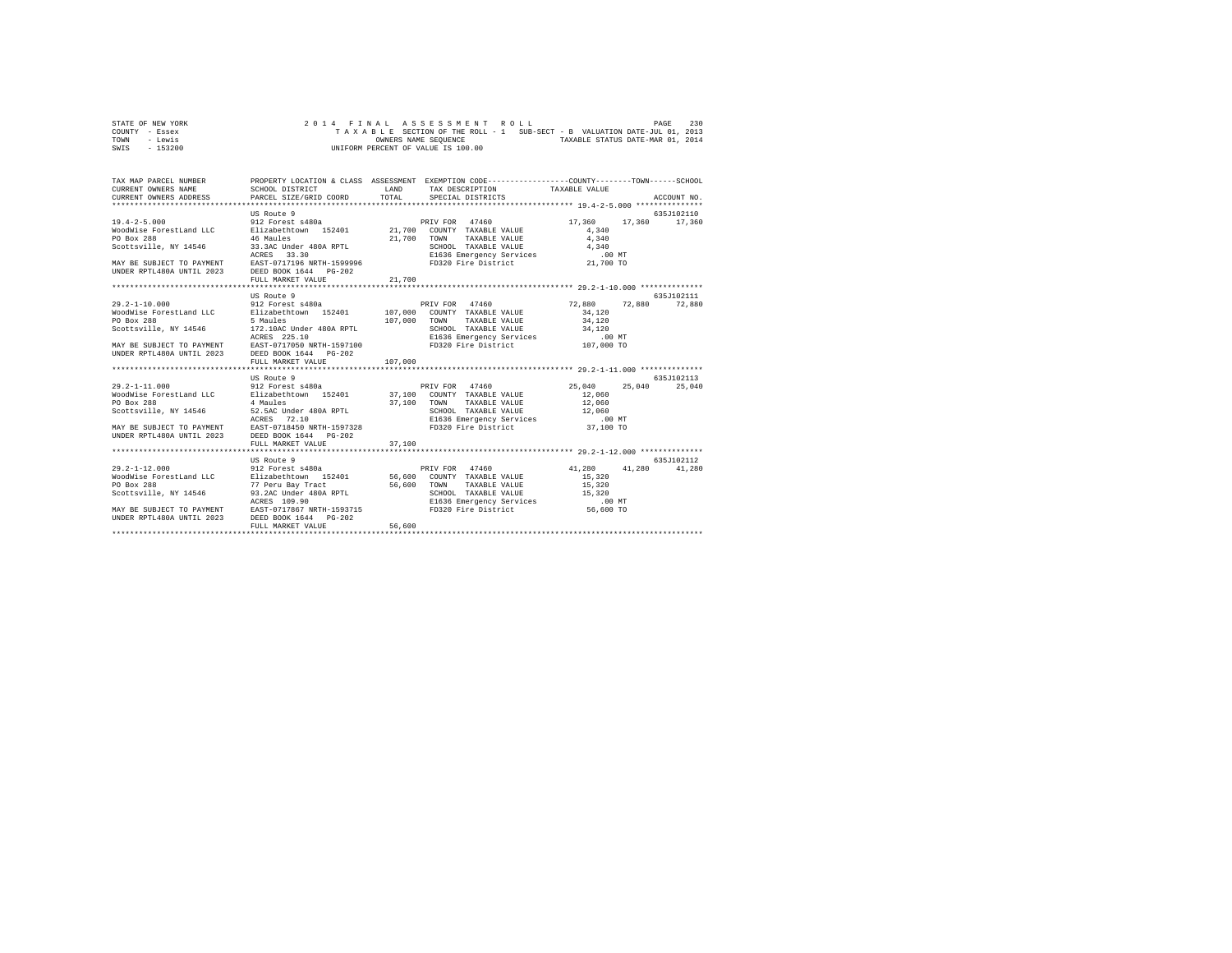| STATE OF NEW YORK |  |  |  |  | 2014 FINAL ASSESSMENT ROLL         |  |  |  |  |                                                                          | PAGE | 231 |
|-------------------|--|--|--|--|------------------------------------|--|--|--|--|--------------------------------------------------------------------------|------|-----|
| COUNTY - Essex    |  |  |  |  |                                    |  |  |  |  | TAXABLE SECTION OF THE ROLL - 1 SUB-SECT - B VALUATION DATE-JUL 01, 2013 |      |     |
| TOWN<br>- Lewis   |  |  |  |  | OWNERS NAME SEOUENCE               |  |  |  |  | TAXABLE STATUS DATE-MAR 01, 2014                                         |      |     |
| - 153200<br>SWIS  |  |  |  |  | UNIFORM PERCENT OF VALUE IS 100.00 |  |  |  |  |                                                                          |      |     |

| TAX MAP PARCEL NUMBER<br>CURRENT OWNERS NAME<br>CURRENT OWNERS ADDRESS PARCEL SIZE/GRID COORD                                                                                                                                                                                     | PROPERTY LOCATION & CLASS ASSESSMENT EXEMPTION CODE----------------COUNTY-------TOWN------SCHOOL<br>SCHOOL DISTRICT | LAND<br>TOTAL | TAX DESCRIPTION TAXABLE VALUE<br>SPECIAL DISTRICTS                                              |                                      | ACCOUNT NO. |
|-----------------------------------------------------------------------------------------------------------------------------------------------------------------------------------------------------------------------------------------------------------------------------------|---------------------------------------------------------------------------------------------------------------------|---------------|-------------------------------------------------------------------------------------------------|--------------------------------------|-------------|
|                                                                                                                                                                                                                                                                                   | US Route 9                                                                                                          |               |                                                                                                 |                                      | 635J102115  |
| $29.2 - 1 - 13.000$<br>WoodWise ForestLand LLC<br>PO Box 288<br>SCOLONIA (1973) 320 UNE 2008 2010 148.2AC Under 480A RPTL SCHOOL TAXABLE VALUE 16,320<br>2008 16,320 100 EXRES 150.00 16 2016 1636 E1536 Energency Services<br>2009 19,600 10 EXREM 16344 ARTH-1593851 16384 2017 | 912 Forest s480a<br>Elizabethtown 152401<br>29 Essex Tract                                                          | 79,600        | PRIV FOR 47460<br>79,600 COUNTY TAXABLE VALUE<br>TOWN<br>TAXABLE VALUE                          | 63,280<br>63,280<br>16.320<br>16,320 | 63,280      |
| UNDER RPTL480A UNTIL 2023 DEED BOOK 1644 PG-202                                                                                                                                                                                                                                   | FULL MARKET VALUE                                                                                                   | 79,600        |                                                                                                 |                                      |             |
|                                                                                                                                                                                                                                                                                   |                                                                                                                     |               |                                                                                                 |                                      |             |
|                                                                                                                                                                                                                                                                                   | US Route 9                                                                                                          |               |                                                                                                 |                                      | 635.7102202 |
| $29.2 - 1 - 15.000$                                                                                                                                                                                                                                                               | 912 Forest s480a                                                                                                    |               | PRIV FOR 47460                                                                                  | 48.240 48.240                        | 48,240      |
| WoodWise ForestLand LLC<br>PO Box 288                                                                                                                                                                                                                                             | Elizabethtown 152401 61,100 COUNTY TAXABLE VALUE<br>6 Maules                                                        | 61,100        | TOWN<br>TAXABLE VALUE                                                                           | 12,860<br>12,860                     |             |
| Scottsville, NY 14546                                                                                                                                                                                                                                                             | 110.5AC Under 480A RPTL                                                                                             |               |                                                                                                 |                                      |             |
|                                                                                                                                                                                                                                                                                   | ACRES 113.40                                                                                                        |               | SCHOOL TAXABLE VALUE 12,860<br>E1636 Emergency Services .00 MT<br>FD320 Fire District 61,100 TO |                                      |             |
| MAY BE SUBJECT TO PAYMENT<br>UNDER RPTL480A UNTIL 2023                                                                                                                                                                                                                            | EAST-0714826 NRTH-1595686<br>DEED BOOK 1644 PG-202<br>FULL MARKET VALUE                                             | 61,100        |                                                                                                 |                                      |             |
|                                                                                                                                                                                                                                                                                   |                                                                                                                     |               |                                                                                                 |                                      |             |
|                                                                                                                                                                                                                                                                                   | US Route 9                                                                                                          |               |                                                                                                 |                                      | 635J102201  |
| $29.2 - 1 - 17.000$                                                                                                                                                                                                                                                               | 912 Forest s480a                                                                                                    |               | PRIV FOR 47460                                                                                  | 3,920<br>3,920                       | 3,920       |
| WoodWise ForestLand LLC                                                                                                                                                                                                                                                           | Elizabethtown 152401 4,900 COUNTY TAXABLE VALUE                                                                     |               |                                                                                                 | 980                                  |             |
| PO Box 288                                                                                                                                                                                                                                                                        | 7 Maules                                                                                                            | 4,900         | TAXABLE VALUE<br>TOWN                                                                           | 980                                  |             |
| Scottsville, NY 14546                                                                                                                                                                                                                                                             | 4.9AC Under 480A RPTL<br>ACRES 4.90                                                                                 |               | SCHOOL TAXABLE VALUE                                                                            | 980                                  |             |
|                                                                                                                                                                                                                                                                                   | ACRES                                                                                                               |               | E1636 Emergency Services                                                                        | .00 MT                               |             |
| MAY BE SUBJECT TO PAYMENT EAST-0713460 NRTH-1594463<br>UNDER RPTL480A UNTIL 2023 DEED BOOK 1644 PG-202                                                                                                                                                                            |                                                                                                                     |               | FD320 Fire District                                                                             | 4,900 TO                             |             |
|                                                                                                                                                                                                                                                                                   | FULL MARKET VALUE<br>*************************                                                                      | 4,900         |                                                                                                 |                                      |             |
|                                                                                                                                                                                                                                                                                   | US Route 9                                                                                                          |               |                                                                                                 |                                      | 635.7102114 |
| $29.4 - 1 - 12.000$                                                                                                                                                                                                                                                               | 912 Forest s480a                                                                                                    |               | PRIV FOR 47460                                                                                  | 23,280<br>23,280                     | 23,280      |
| WoodWise ForestLand LLC Blizabethtown 152401 29,600 COUNTY TAXABLE VALUE                                                                                                                                                                                                          |                                                                                                                     |               |                                                                                                 | 6.320                                |             |
| PO Box 288<br>Scottsville, NY 14546 48.1AC Under 480A RPTL                                                                                                                                                                                                                        | 30 Essex Tract                                                                                                      |               | 29,600 TOWN<br>TAXABLE VALUE<br>SCHOOL TAXABLE VALUE                                            | 6,320<br>6.320                       |             |
|                                                                                                                                                                                                                                                                                   | ACRES<br>50.00                                                                                                      |               |                                                                                                 | .00 MT                               |             |
|                                                                                                                                                                                                                                                                                   |                                                                                                                     |               | E1636 Emergency Services<br>FD320 Fire District                                                 | 29,600 TO                            |             |
| MAY BE SUBJECT TO PAYMENT EAST-0716733 NRTH-1591364<br>UNDER RPTL480A UNTIL 2023 DEED BOOK 1644 PG-202                                                                                                                                                                            | FULL MARKET VALUE                                                                                                   | 29,600        |                                                                                                 |                                      |             |
|                                                                                                                                                                                                                                                                                   |                                                                                                                     |               |                                                                                                 |                                      |             |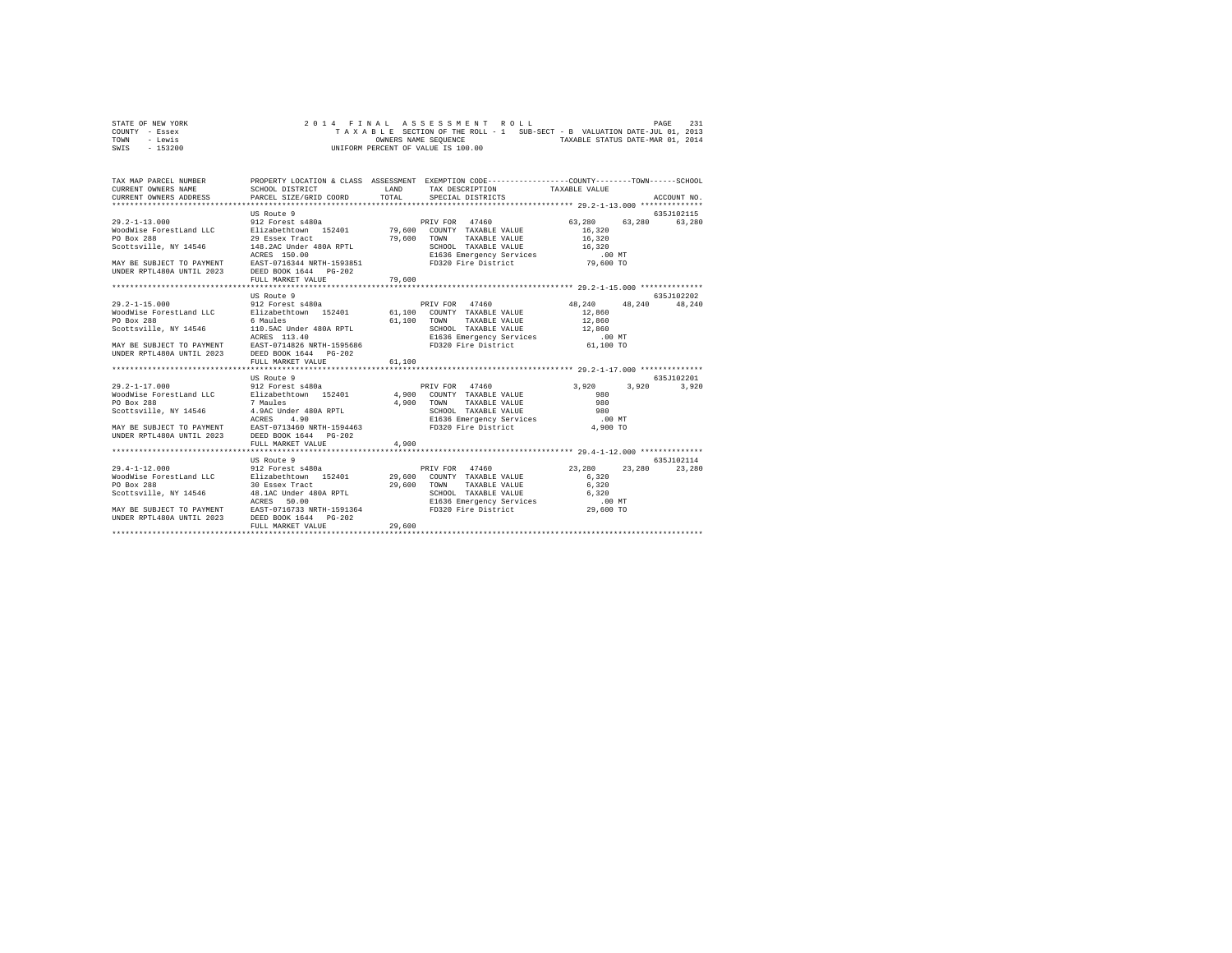| STATE OF NEW YORK | 2014 FINAL ASSESSMENT ROLL                                               | 232<br>PAGE     |
|-------------------|--------------------------------------------------------------------------|-----------------|
| COUNTY - Essex    | TAXABLE SECTION OF THE ROLL - 1 SUB-SECT - B VALUATION DATE-JUL 01, 2013 |                 |
| TOWN<br>siwe.T    | TAXABLE STATUS DATE-MAR 01, 2014                                         |                 |
| SWIS<br>$-153200$ |                                                                          | RPS150/V04/L015 |
|                   | UNIFORM PERCENT OF VALUE IS 100.00<br>CURRENT DATE 6/23/2014             |                 |
|                   |                                                                          |                 |
|                   | ROLL SUB SECTION-B-TOTALS                                                |                 |

# \*\*\* S P E C I A L D I S T R I C T S U M M A R Y \*\*\*

|      |                      | TOTAL   | <b>EXTENSION</b> | <b>EXTENSION</b> | AD VALOREM | <b>EXEMPT</b> | TAXARLE   |
|------|----------------------|---------|------------------|------------------|------------|---------------|-----------|
| CODE | DISTRICT NAME        | PARCELS | TYPE             | <b>VALUE</b>     | VALUE.     | AMOUNT        | VALUE     |
|      |                      |         |                  |                  |            |               |           |
|      | E1636 Emergency Serv |         | 100 MOVTAX       |                  |            |               |           |
|      | FD320 Fire District  |         | 100 TOTAL        |                  | 11262.742  |               | 11262.742 |

# \*\*\* S C H O O L D I S T R I C T S U M M A R Y \*\*\*

| CODE                       | DISTRICT NAME                          | TOTAL<br>PARCELS | ASSESSED<br>LAND                | ASSESSED<br>TOTAL               | <b>EXEMPT</b><br>AMOUNT     | TOTAL<br>TAXABLE              | STAR<br>AMOUNT | STAR<br>TAXABLE               |
|----------------------------|----------------------------------------|------------------|---------------------------------|---------------------------------|-----------------------------|-------------------------------|----------------|-------------------------------|
| 152401<br>155001<br>155201 | Elizabethtown<br>Westport<br>Willsboro | 92<br>5          | 10085.920<br>233,500<br>121,122 | 10684.520<br>457,100<br>121,122 | 6960.842<br>4,480<br>70.699 | 3723.678<br>452.620<br>50.423 |                | 3723,678<br>452.620<br>50,423 |
|                            | SUB-TOTAL                              | 100              | 10440.542                       | 11262.742                       | 7036.021                    | 4226.721                      |                | 4226.721                      |
|                            | TOTAL                                  | 100              | 10440.542                       | 11262.742                       | 7036.021                    | 4226.721                      |                | 4226.721                      |

# \*\*\* S Y S T E M C O D E S S U M M A R Y \*\*\*

# NO SYSTEM EXEMPTIONS AT THIS LEVEL

# \*\*\* E X E M P T I O N S U M M A R Y \*\*\*

| CODE<br>DESCRIPTION        | TOTAL<br>PARCELS | COUNTY               | TOWN                 | SCHOOL               |
|----------------------------|------------------|----------------------|----------------------|----------------------|
| 47460<br>PRIV FOR<br>TOTAL | 95<br>95         | 7036.021<br>7036.021 | 7036.021<br>7036.021 | 7036.021<br>7036.021 |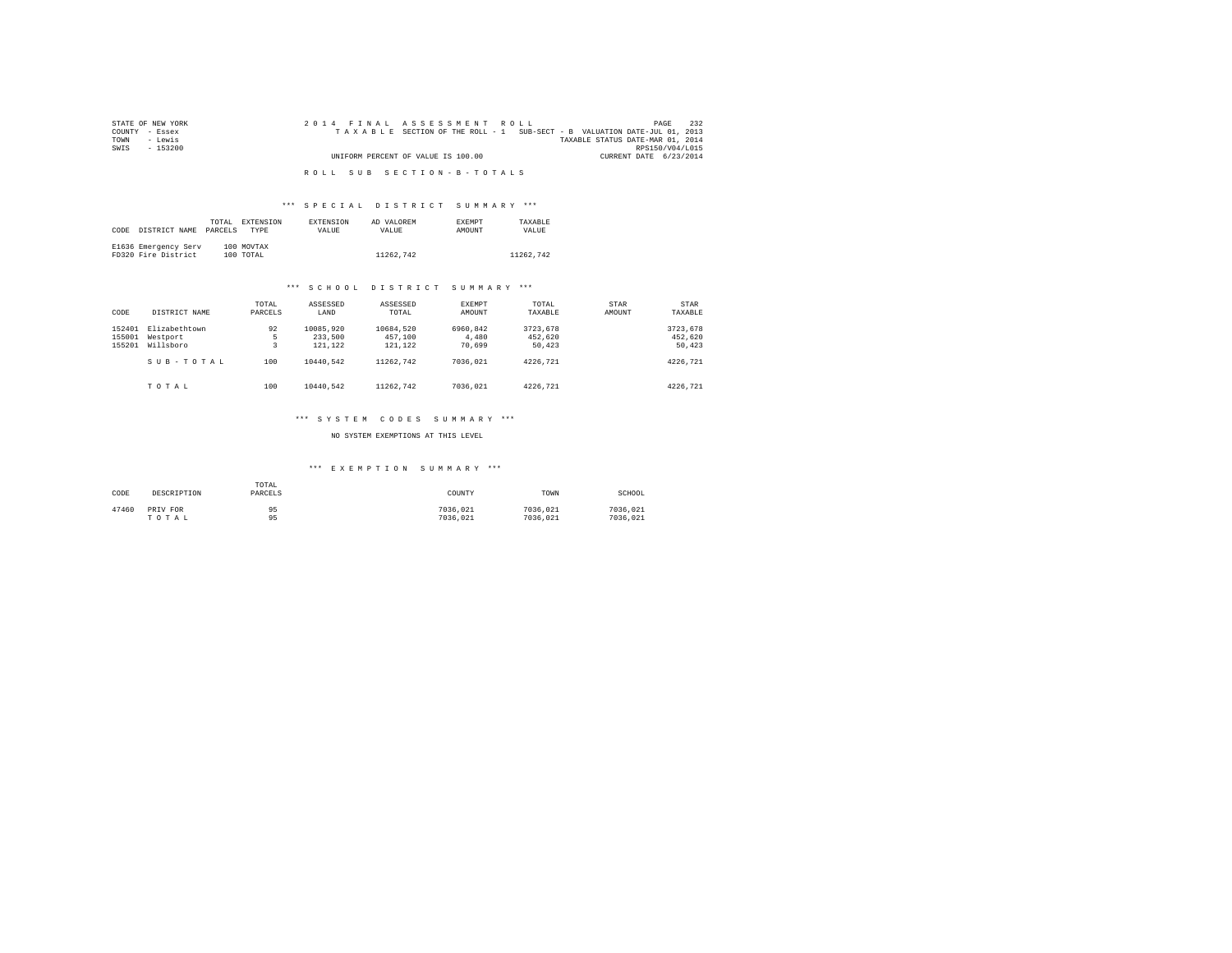| STATE OF NEW YORK | 2014 FINAL ASSESSMENT ROLL                                               | 233<br>PAGE                      |
|-------------------|--------------------------------------------------------------------------|----------------------------------|
| COUNTY - Essex    | TAXABLE SECTION OF THE ROLL - 1 SUB-SECT - B VALUATION DATE-JUL 01, 2013 |                                  |
| TOWN<br>- Lewis   |                                                                          | TAXABLE STATUS DATE-MAR 01, 2014 |
| SWIS<br>- 153200  |                                                                          | RPS150/V04/L015                  |
|                   | UNIFORM PERCENT OF VALUE IS 100.00                                       | CURRENT DATE 6/23/2014           |
|                   | ROLL SUB SECTION-B-TOTALS                                                |                                  |

| ROLL | DESCRIPTION | TOTAL   | ASSESSED  | ASSESSED  | TAXABLE     | TAXABLE      | TAXABLE  | STAR     |
|------|-------------|---------|-----------|-----------|-------------|--------------|----------|----------|
| SEC  |             | PARCELS | LAND      | TOTAL     | COUNTY      | TOWN         | SCHOOL   | TAXABLE  |
|      | TAXABLE     | 100     | 10440.542 | 11262.742 | 4226<br>721 | 4226<br>.721 | 4226.721 | 4226.721 |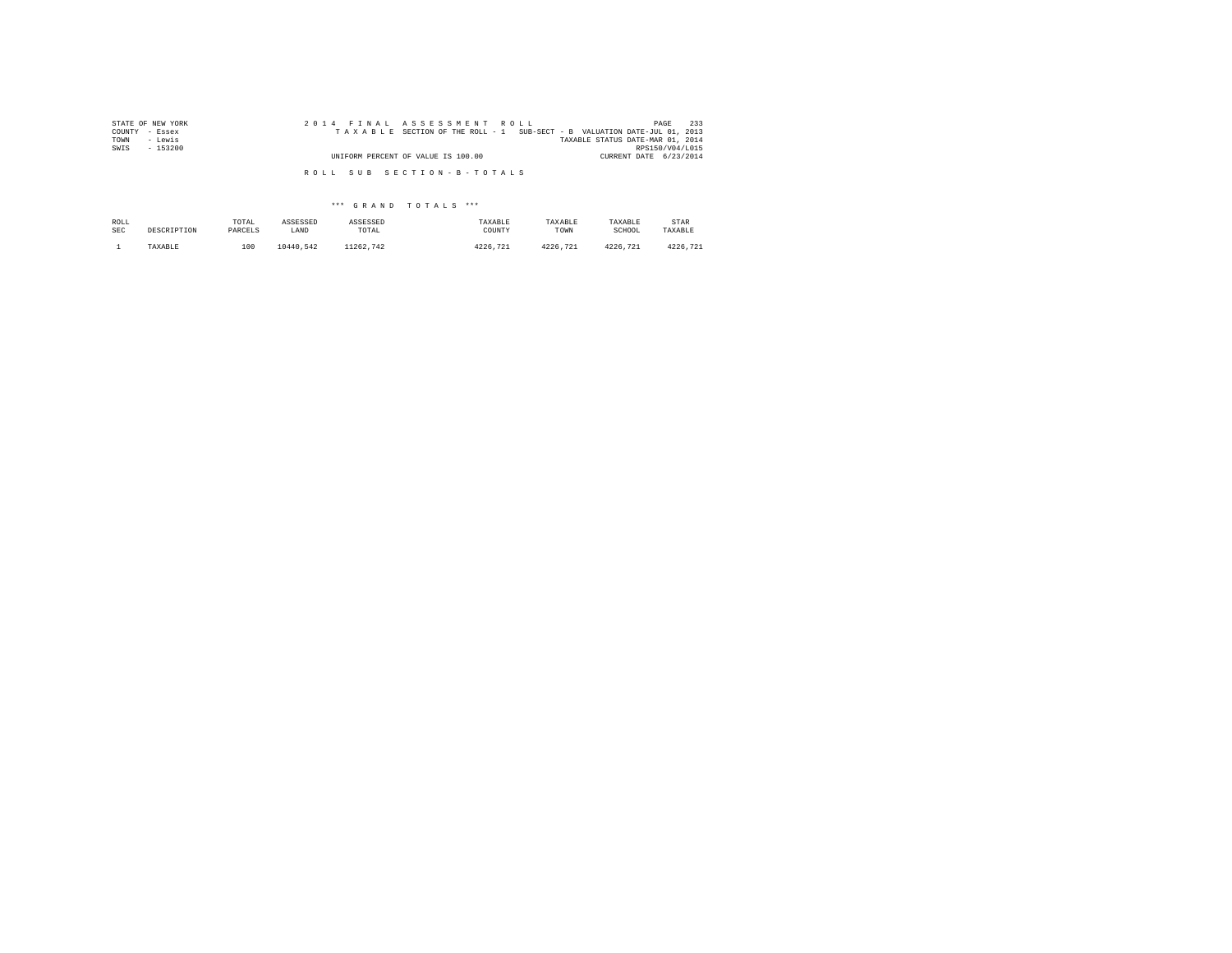|      | STATE OF NEW YORK |  |  |  | 2014 FINAL ASSESSMENT ROLL         |  |                                  |                 | PAGE | 234 |
|------|-------------------|--|--|--|------------------------------------|--|----------------------------------|-----------------|------|-----|
|      | COUNTY - Essex    |  |  |  | TAXABLE SECTION OF THE ROLL - 1    |  | VALUATION DATE-JUL 01, 2013      |                 |      |     |
| TOWN | - Lewis           |  |  |  |                                    |  | TAXABLE STATUS DATE-MAR 01, 2014 |                 |      |     |
| SWIS | $-153200$         |  |  |  | UNIFORM PERCENT OF VALUE IS 100.00 |  |                                  | RPS150/V04/L015 |      |     |
|      |                   |  |  |  |                                    |  | CURRENT DATE 6/23/2014           |                 |      |     |

# R O L L S E C T I O N T O T A L S

# \*\*\* S P E C I A L D I S T R I C T S U M M A R Y \*\*\*

| CODE | DISTRICT NAME        | TOTAL<br>PARCELS | <b>EXTENSION</b><br>TYPR | <b>EXTENSION</b><br>VALUE | AD VALOREM<br>VALUE | <b>EXEMPT</b><br>AMOUNT | TAXABLE<br>VALUE |
|------|----------------------|------------------|--------------------------|---------------------------|---------------------|-------------------------|------------------|
|      | E1636 Emergency Serv |                  | 1,067 MOVTAX             |                           |                     |                         |                  |
|      | FD320 Fire District  |                  | 1.067 TOTAL              |                           | 99180.502           | 12,000                  | 99168,502        |
|      | WR320 Lewis B&T      |                  | $143$ TOTAL $C$          |                           | 11149.867           | 12,000                  | 11137.867        |
|      | WD320 Water District |                  | 143 TOTAL M              |                           | 11149.867           | 12,000                  | 11137.867        |

# \*\*\* S C H O O L D I S T R I C T S U M M A R Y \*\*\*

| CODE                       | DISTRICT NAME                          | TOTAL<br>PARCELS  | ASSESSED<br>LAND                 | ASSESSED<br>TOTAL                | EXEMPT<br>AMOUNT               | TOTAL<br>TAXABLE                 | STAR<br>AMOUNT       | STAR<br>TAXABLE                  |
|----------------------------|----------------------------------------|-------------------|----------------------------------|----------------------------------|--------------------------------|----------------------------------|----------------------|----------------------------------|
| 152401<br>155001<br>155201 | Elizabethtown<br>Westport<br>Willsboro | 1,017<br>39<br>11 | 51135,180<br>1866,700<br>563.122 | 95555,980<br>3061,400<br>563,122 | 7969.976<br>211,792<br>158.220 | 87586.004<br>2849,608<br>404,902 | 13362,800<br>312,600 | 74223.204<br>2537,008<br>404,902 |
|                            | SUB-TOTAL                              | 1,067             | 53565.002                        | 99180.502                        | 8339,988                       | 90840.514                        | 13675,400            | 77165.114                        |
|                            | TOTAL                                  | 1.067             | 53565.002                        | 99180.502                        | 8339,988                       | 90840.514                        | 13675,400            | 77165.114                        |

### \*\*\* S Y S T E M C O D E S S U M M A R Y \*\*\*

NO SYSTEM EXEMPTIONS AT THIS LEVEL

# \*\*\* E X E M P T I O N S U M M A R Y \*\*\*

| CODE  | DESCRIPTION       | TOTAL<br>PARCELS | COUNTY  | TOWN    | SCHOOL   |
|-------|-------------------|------------------|---------|---------|----------|
| 13572 | TOWN OWN O        | $\overline{a}$   | 245,800 |         |          |
| 33201 | C TAX SALE        |                  | 12,000  | 12,000  |          |
| 33302 | CNTY REFOR        | 5                | 326,200 |         |          |
| 41121 | VET WAR CT        | 36               | 490.395 | 490.395 |          |
| 41131 | VET COM CT        | 24               | 542.025 | 542.025 |          |
| 41141 | VET DIS CT        | 16               | 399,120 | 399,120 |          |
| 41720 | AG DIST C         | $\overline{ }$   | 209,838 | 209,838 | 209,838  |
| 41800 | AGED ALL          | 17               | 732,788 | 732.788 | 772,800  |
| 41834 | STAR<br><b>SR</b> | 105              |         |         | 6243.850 |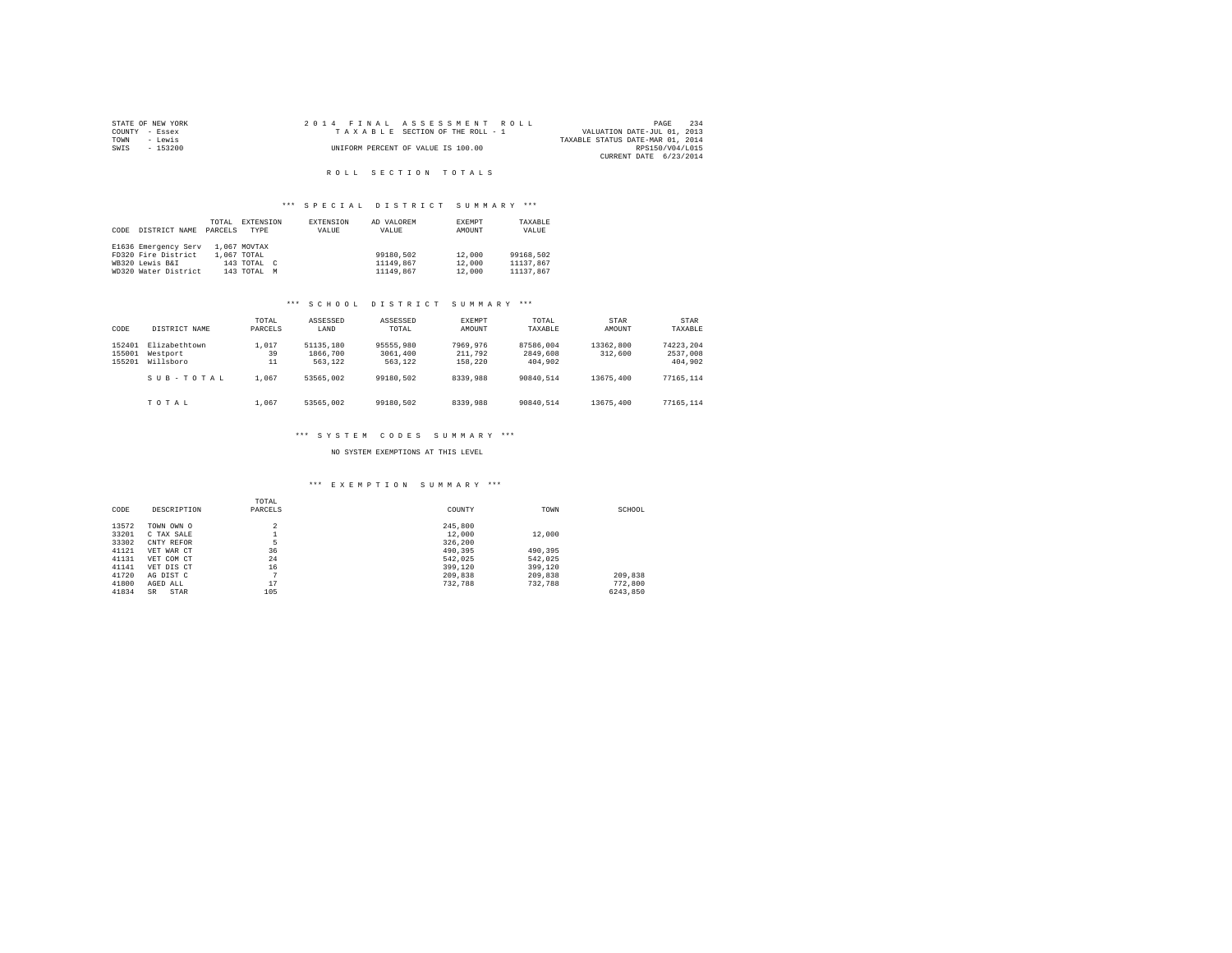| STATE OF NEW YORK | 2014 FINAL ASSESSMENT ROLL         | 235<br>PAGE                      |
|-------------------|------------------------------------|----------------------------------|
| COUNTY - Essex    | TAXABLE SECTION OF THE ROLL - 1    | VALUATION DATE-JUL 01, 2013      |
| TOWN<br>- Lewis   |                                    | TAXABLE STATUS DATE-MAR 01, 2014 |
| SWIS<br>$-153200$ | UNIFORM PERCENT OF VALUE IS 100.00 | RPS150/V04/L015                  |
|                   |                                    | CURRENT DATE 6/23/2014           |
|                   |                                    |                                  |
|                   | ROLL SECTION TOTALS                |                                  |

# \*\*\* E X E M P T I O N S U M M A R Y \*\*\*

| CODE  | DESCRIPTION | TOTAL<br>PARCELS | COUNTY    | TOWN     | SCHOOL    |
|-------|-------------|------------------|-----------|----------|-----------|
| 41854 | RES. STAR   | 247              |           |          | 7431.550  |
| 47450 | FISCHER     | 15               | 321.329   | 321,329  | 321,329   |
| 47460 | PRIV FOR    | 95               | 7036.021  | 7036.021 | 7036.021  |
|       | TOTAL       | 570              | 10315.516 | 9743.516 | 22015.388 |

| ROLL       | DESCRIPTION | TOTAL   | ASSESSED  | ASSESSED  | TAXABLE   | TAXABLE   | TAXABLE   | STAR      |
|------------|-------------|---------|-----------|-----------|-----------|-----------|-----------|-----------|
| <b>SEC</b> |             | PARCELS | LAND      | TOTAL     | COUNTY    | TOWN      | SCHOOL    | TAXABLE   |
|            | TAXABLE     | .067    | 53565.002 | 99180.502 | 88864,986 | 89436.986 | 90840.514 | 77165.114 |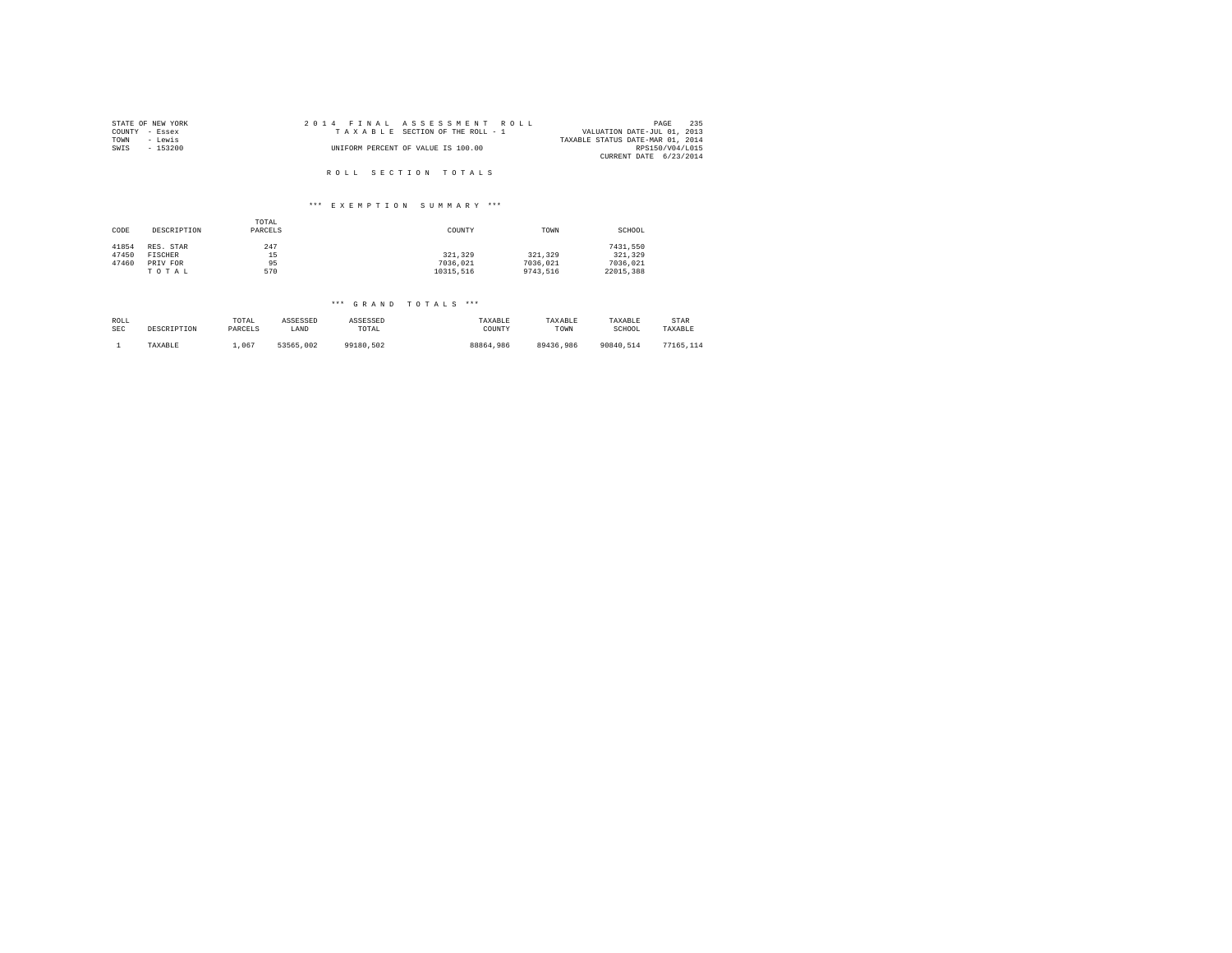| STATE OF NEW YORK |           |  |  |  | 2014 FINAL ASSESSMENT ROLL               |                                  | PAGE | 236 |
|-------------------|-----------|--|--|--|------------------------------------------|----------------------------------|------|-----|
| COUNTY - Essex    |           |  |  |  | STATE OWNED LAND SECTION OF THE ROLL - 3 | VALUATION DATE-JUL 01, 2013      |      |     |
| TOWN              | - Lewis   |  |  |  | OWNERS NAME SEOUENCE                     | TAXABLE STATUS DATE-MAR 01, 2014 |      |     |
| SWIS              | $-153200$ |  |  |  | UNIFORM PERCENT OF VALUE IS 100.00       |                                  |      |     |

| TAX MAP PARCEL NUMBER<br>CURRENT OWNERS NAME   | SCHOOL DISTRICT                                                                                                                                                                                                      | LAND        | PROPERTY LOCATION & CLASS ASSESSMENT EXEMPTION CODE----------------COUNTY-------TOWN------SCHOOL<br>TAX DESCRIPTION | TAXABLE VALUE |             |
|------------------------------------------------|----------------------------------------------------------------------------------------------------------------------------------------------------------------------------------------------------------------------|-------------|---------------------------------------------------------------------------------------------------------------------|---------------|-------------|
| CURRENT OWNERS ADDRESS                         | PARCEL SIZE/GRID COORD                                                                                                                                                                                               | TOTAL       | SPECIAL DISTRICTS                                                                                                   |               | ACCOUNT NO. |
|                                                | US Route 9                                                                                                                                                                                                           |             |                                                                                                                     |               | 635M405703  |
| $19.4 - 2 - 2.000$                             | 931 Forest s532a                                                                                                                                                                                                     |             | COUNTY TAXABLE VALUE                                                                                                | 10,800        |             |
| 0270501                                        | Elizabethtown 152401 10,800 TOWN                                                                                                                                                                                     |             | TAXABLE VALUE                                                                                                       | 10,800        |             |
| State Of New York                              | 46 Maules                                                                                                                                                                                                            |             | 10,800 SCHOOL TAXABLE VALUE                                                                                         | 10,800        |             |
|                                                |                                                                                                                                                                                                                      |             | E1636 Emergency Services                                                                                            | $.00$ MT      |             |
|                                                |                                                                                                                                                                                                                      |             | FD320 Fire District                                                                                                 | 10,800 TO     |             |
|                                                |                                                                                                                                                                                                                      |             |                                                                                                                     |               |             |
| Albany, NY 12236                               | FULL MARKET VALUE                                                                                                                                                                                                    | 10,800      |                                                                                                                     |               |             |
|                                                |                                                                                                                                                                                                                      |             |                                                                                                                     |               |             |
|                                                | Old Military Ln                                                                                                                                                                                                      |             |                                                                                                                     |               | 635M405706  |
| $46. - 1 - 8.000$                              | 931 Forest s532a                                                                                                                                                                                                     |             | COUNTY TAXABLE VALUE                                                                                                | 80,000        |             |
| 0310001                                        |                                                                                                                                                                                                                      |             | 80,000 TOWN TAXABLE VALUE                                                                                           | 80,000        |             |
| State Of New York                              | Elizabethtown 152401<br>41 Omt Twp 1                                                                                                                                                                                 | 80,000      | SCHOOL TAXABLE VALUE                                                                                                | 80,000        |             |
| State Comptroller                              |                                                                                                                                                                                                                      |             | E1636 Emergency Services                                                                                            | $.00$ MT      |             |
| Land Claims Unit                               | 150ac<br>ACRES 150.00                                                                                                                                                                                                |             | FD320 Fire District                                                                                                 | 80,000 TO     |             |
|                                                | 7th Fl Alfred E Smith Bld EAST-0681222 NRTH-1555160                                                                                                                                                                  |             |                                                                                                                     |               |             |
| Albany, NY 12236                               | DEED BOOK 409 PG-421                                                                                                                                                                                                 |             |                                                                                                                     |               |             |
|                                                | FULL MARKET VALUE                                                                                                                                                                                                    | 80,000      |                                                                                                                     |               |             |
|                                                |                                                                                                                                                                                                                      |             |                                                                                                                     |               |             |
|                                                | Old Military Ln                                                                                                                                                                                                      |             |                                                                                                                     |               | 635M405707  |
| $46. - 1 - 9.000$                              | 931 Forest s532a                                                                                                                                                                                                     |             | COUNTY TAXABLE VALUE                                                                                                | 80,000        |             |
| 0320001                                        | Elizabethtown 152401<br>42 Omt Twp 1                                                                                                                                                                                 | 80,000      | TAXABLE VALUE<br>TOWN                                                                                               | 80,000        |             |
| State Of New York                              |                                                                                                                                                                                                                      | 80,000      | SCHOOL TAXABLE VALUE                                                                                                | 80,000        |             |
| State Comptroller                              | ACRES 150.00<br>EAST-0681188 NRTH-1553388                                                                                                                                                                            |             | E1636 Emergency Services .00 MT                                                                                     |               |             |
| Land Claims Unit                               |                                                                                                                                                                                                                      |             | FD320 Fire District                                                                                                 | 80,000 TO     |             |
| 7th F1 Alfred E Smith Bld DEED BOOK 409 PG-421 |                                                                                                                                                                                                                      |             |                                                                                                                     |               |             |
| Albany, NY 12236                               | FULL MARKET VALUE                                                                                                                                                                                                    | 80,000      |                                                                                                                     |               |             |
|                                                | Seventy Ln                                                                                                                                                                                                           |             |                                                                                                                     |               | 635M405803  |
| $37. - 2 - 33.000$                             |                                                                                                                                                                                                                      |             | COUNTY TAXABLE VALUE                                                                                                | 98,000        |             |
| 0440001                                        | 931 Forest s532a<br>Elizabethtown 152401                                                                                                                                                                             | 98,000 TOWN | TAXABLE VALUE                                                                                                       | 98,000        |             |
| State Of New York                              | 3 South Tract Stowers Sur 98,000                                                                                                                                                                                     |             | SCHOOL TAXABLE VALUE                                                                                                | 98,000        |             |
|                                                |                                                                                                                                                                                                                      |             |                                                                                                                     | $.00$ MT      |             |
|                                                | State Comptroller<br>Land Claims Unit<br>Land Claims Unit<br>The Plaifred E Smith Bld<br>21 DEED BOK 397 PG-428<br>21 Denvis North Plain (19736 PDF)<br>21 Denvis North Plain (1974)<br>21 Denvis North Plain (1974) |             | E1636 Emergency Services<br>FD320 Fire District                                                                     | 98,000 TO     |             |
|                                                |                                                                                                                                                                                                                      |             |                                                                                                                     |               |             |
| Albany, NY 12236                               | FULL MARKET VALUE                                                                                                                                                                                                    | 98,000      |                                                                                                                     |               |             |
|                                                |                                                                                                                                                                                                                      |             |                                                                                                                     |               |             |
|                                                | Errata                                                                                                                                                                                                               |             |                                                                                                                     |               | 635Z013007  |
| 999.99-1-1.000                                 | 993 Transition t                                                                                                                                                                                                     |             | COUNTY TAXABLE VALUE                                                                                                | 48,460        |             |
| 7777777                                        | Elizabethtown 152401                                                                                                                                                                                                 | $0$ TOWN    | TAXABLE VALUE                                                                                                       | 48,460        |             |
| State Comptroller                              |                                                                                                                                                                                                                      | 48,460      | SCHOOL TAXABLE VALUE                                                                                                | 48,460        |             |
| Land Claims Unit                               | FULL MARKET VALUE                                                                                                                                                                                                    | 48,460      |                                                                                                                     |               |             |
| 7th Fl Alfred E Smith Bld                      |                                                                                                                                                                                                                      |             |                                                                                                                     |               |             |
| Albany, NY 12236                               |                                                                                                                                                                                                                      |             |                                                                                                                     |               |             |
|                                                |                                                                                                                                                                                                                      |             |                                                                                                                     |               |             |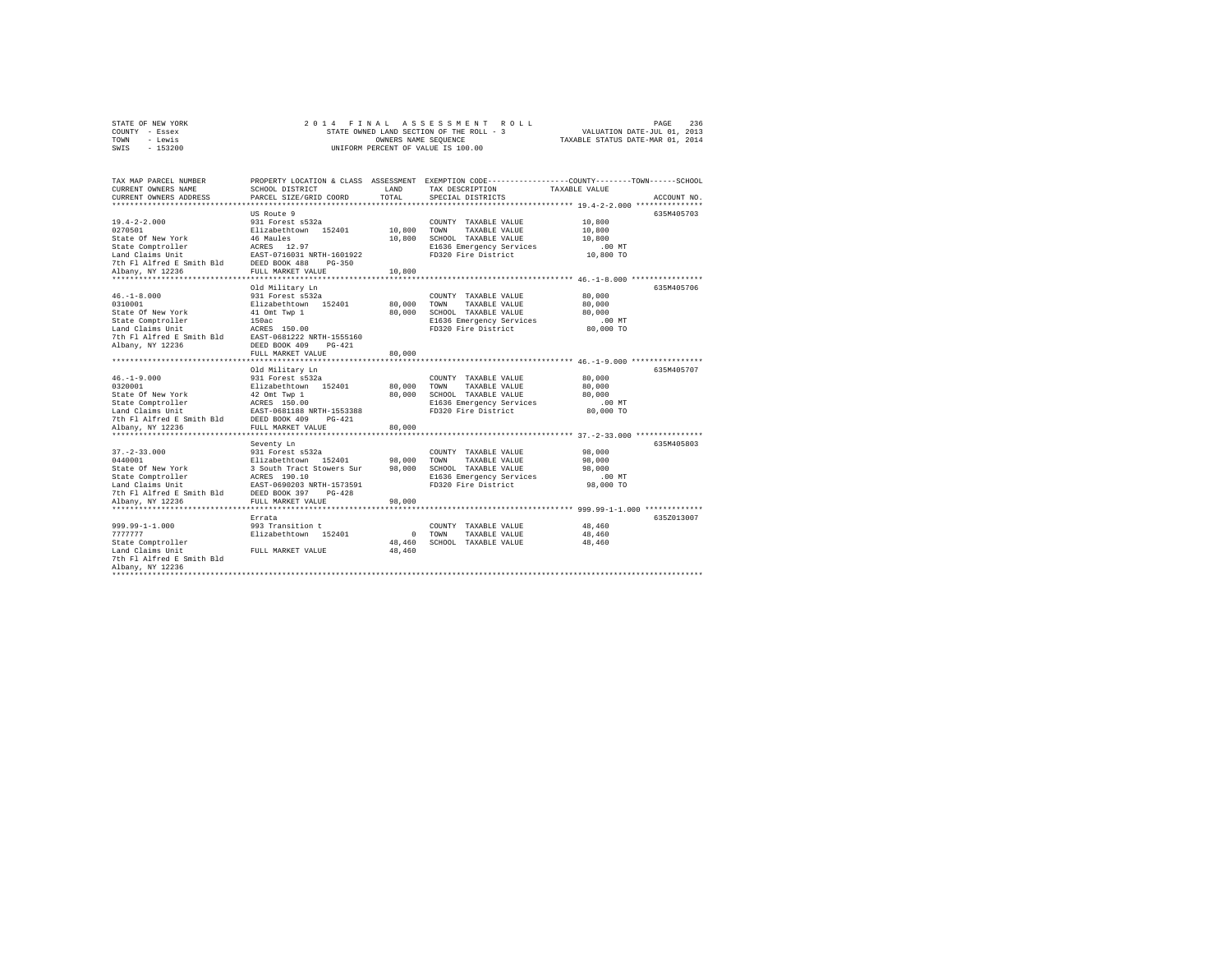| STATE OF NEW YORK | 2014 FINAL ASSESSMENT ROLL               | 237<br>PAGE                      |
|-------------------|------------------------------------------|----------------------------------|
| COUNTY - Essex    | STATE OWNED LAND SECTION OF THE ROLL - 3 | VALUATION DATE-JUL 01, 2013      |
| - Lewis<br>TOWN   |                                          | TAXABLE STATUS DATE-MAR 01, 2014 |
| SWIS<br>$-153200$ |                                          | RPS150/V04/L015                  |
|                   | UNIFORM PERCENT OF VALUE IS 100.00       | CURRENT DATE 6/23/2014           |
|                   |                                          |                                  |
|                   | ROLL SUB SECTION- - TOTALS               |                                  |

# \*\*\* S P E C I A L D I S T R I C T S U M M A R Y \*\*\*

| CODE | DISTRICT NAME                               | TOTAL.<br>PARCELS | EXTENSION<br><b>TYPE</b> | <b>EXTENSION</b><br>VALUE | AD VALOREM<br>VALUE | <b>EXEMPT</b><br>AMOUNT | TAXARLE<br>VALUE |
|------|---------------------------------------------|-------------------|--------------------------|---------------------------|---------------------|-------------------------|------------------|
|      | E1636 Emergency Serv<br>FD320 Fire District |                   | 4 MOVTAX<br>4 TOTAL      |                           | 268,800             |                         | 268,800          |

# \*\*\* S C H O O L D I S T R I C T S U M M A R Y \*\*\*

| CODE   | DISTRICT NAME | TOTAL<br>PARCELS | ASSESSED<br>LAND | ASSESSED<br>TOTAL | EXEMPT<br>AMOUNT | TOTAL<br>TAXABLE | STAR<br>AMOUNT | STAR<br>TAXABLE |
|--------|---------------|------------------|------------------|-------------------|------------------|------------------|----------------|-----------------|
| 152401 | Elizabethtown | ь                | 268,800          | 317,260           |                  | 317,260          |                | 317,260         |
|        | SUB-TOTAL     | 5                | 268,800          | 317,260           |                  | 317,260          |                | 317,260         |
|        | TOTAL         |                  | 268,800          | 317,260           |                  | 317,260          |                | 317,260         |

# \*\*\* S Y S T E M C O D E S S U M M A R Y \*\*\*

NO SYSTEM EXEMPTIONS AT THIS LEVEL

# \*\*\* E X E M P T I O N S U M M A R Y \*\*\*

NO EXEMPTIONS AT THIS LEVEL

| ROLL<br>SEC | DESCRIPTION      | TOTAL<br>PARCELS | ASSESSED<br>LAND | ASSESSED<br>TOTAL<br>the contract of the contract of the | TAXABLE<br>COUNTY | TAXABLE<br>TOWN | TAXABLE<br>SCHOOL | STAR<br>TAXABLE |
|-------------|------------------|------------------|------------------|----------------------------------------------------------|-------------------|-----------------|-------------------|-----------------|
|             | STATE OWNED LAND |                  | 268,800          | 317,260                                                  | .260              | 317<br>.260     | .260              | 217<br>.260     |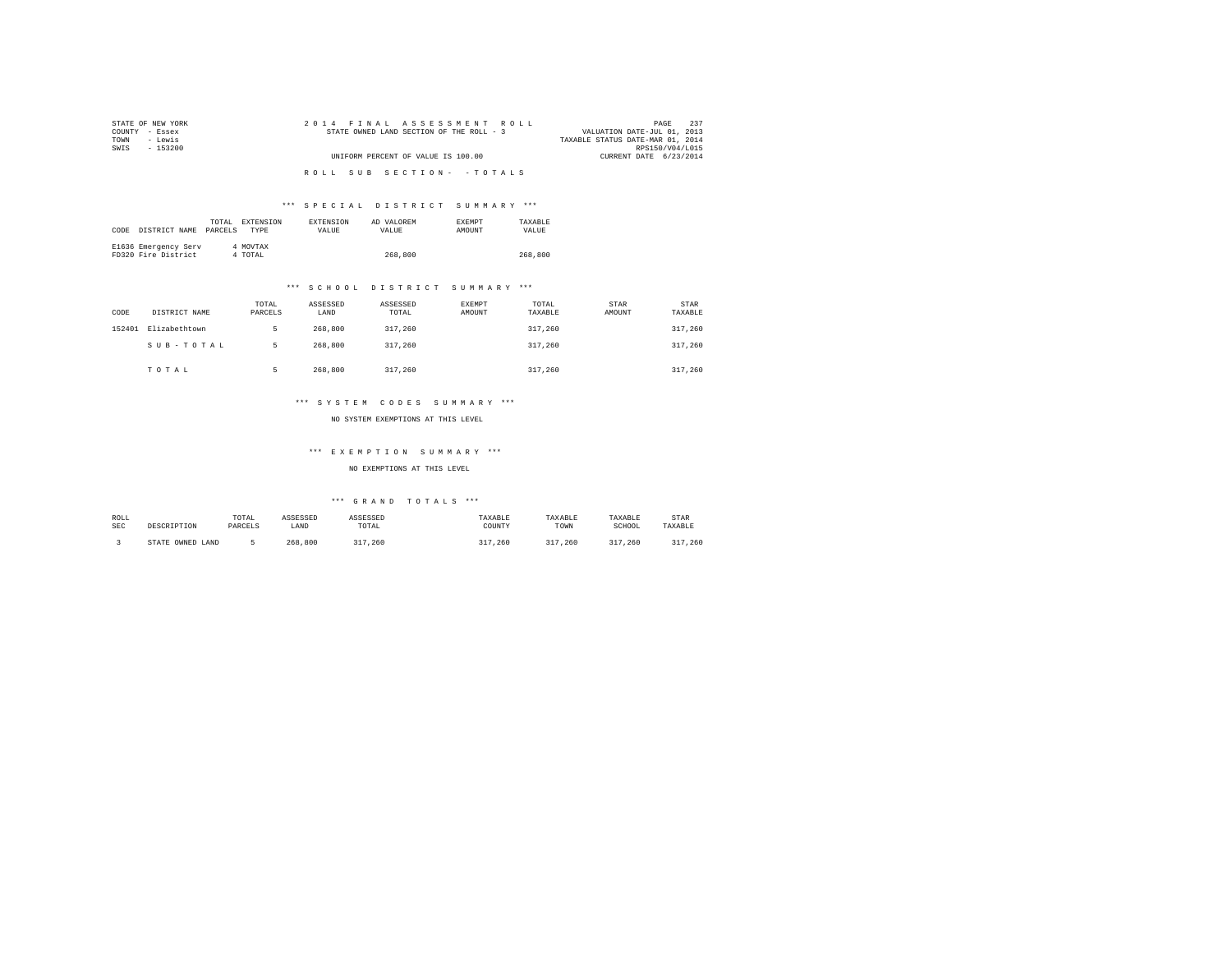| TOWN<br>- Lewis<br>SWIS<br>$-153200$                                                                                                                                        | ROLL SUB-SECT - A- SECTION 532-A RPTL WILD OR FOREST LANDS                                                                                                                                         | OWNERS NAME SEQUENCE                        | UNIFORM PERCENT OF VALUE IS 100.00                                                                                       | TAXABLE STATUS DATE-MAR 01, 2014                                                                                                                                   |  |
|-----------------------------------------------------------------------------------------------------------------------------------------------------------------------------|----------------------------------------------------------------------------------------------------------------------------------------------------------------------------------------------------|---------------------------------------------|--------------------------------------------------------------------------------------------------------------------------|--------------------------------------------------------------------------------------------------------------------------------------------------------------------|--|
| TAX MAP PARCEL NUMBER<br>CURRENT OWNERS NAME<br>CURRENT OWNERS ADDRESS                                                                                                      | SCHOOL DISTRICT<br>PARCEL SIZE/GRID COORD                                                                                                                                                          | LAND<br>TOTAL                               | TAX DESCRIPTION<br>SPECIAL DISTRICTS                                                                                     | PROPERTY LOCATION & CLASS ASSESSMENT EXEMPTION CODE---------------COUNTY-------TOWN-----SCHOOL<br>TAXABLE VALUE<br>ACCOUNT NO.                                     |  |
| $38.1 - 1 - 30.000$<br>0110001<br>State Of New York<br>State Comptroller<br>Land Claims Unit<br>7th Fl Alfred E Smith Bld<br>Albany, NY 12236                               | Hale Hill Ln<br>931 Forest s532a<br>Elizabethtown 152401<br>16 Essex Tract<br>Dec Map 1751<br>ACRES<br>4.00<br>EAST-0701787 NRTH-1578945<br>FULL MARKET VALUE                                      | 2,400<br>2,400<br>2,400                     | COUNTY TAXABLE VALUE<br>TOWN<br>TAXABLE VALUE<br>SCHOOL TAXABLE VALUE<br>E1636 Emergency Services<br>FD320 Fire District | 635M405601<br>2,400<br>2,400<br>2,400<br>.00 MT<br>2,400 TO                                                                                                        |  |
| $38.1 - 1 - 3.000$<br>0120001<br>State Of New York<br>State Comptroller<br>Land Claims Unit<br>7th Fl Alfred E Smith Bld<br>Albany, NY 12236<br>*************************** | Hale Hill Ln<br>931 Forest s532a<br>Elizabethtown 152401<br>47 Essex Tract<br>Survey Map 1751<br>ACRES 50.00<br>EAST-0698979 NRTH-1580329<br>FULL MARKET VALUE<br>************************         | 29,600<br>29,600<br>29,600<br>************* | COUNTY TAXABLE VALUE<br>TOWN<br>TAXABLE VALUE<br>SCHOOL TAXABLE VALUE<br>E1636 Emergency Services<br>FD320 Fire District | 635M405602<br>29,600<br>29,600<br>29,600<br>.00 MT<br>29,600 TO                                                                                                    |  |
| $37. - 2 - 29.000$<br>0130001<br>State Of New York<br>State Comptroller<br>Land Claims Unit<br>7th Fl Alfred E Smith Bld<br>Albany, NY 12236                                | Seventy Ln<br>931 Forest s532a<br>Elizabethtown 152401<br>58 Essex Tract<br>ACRES 160.00<br>EAST-0692401 NRTH-1576870<br>FULL MARKET VALUE                                                         | 83,200<br>83,200<br>83,200                  | COUNTY TAXABLE VALUE<br>TOWN<br>TAXABLE VALUE<br>SCHOOL TAXABLE VALUE<br>E1636 Emergency Services<br>FD320 Fire District | 635M405603<br>83,200<br>83,200<br>83,200<br>$.00$ MT<br>83,200 TO                                                                                                  |  |
| *****************<br>$37. - 2 - 3.000$<br>0140001<br>State Of New York<br>State Comptroller<br>Land Claims Unit<br>7th Fl Alfred E Smith Bld<br>Albany, NY 12236            | Seventy Ln<br>931 Forest s532a<br>Elizabethtown 152401<br>83 Essex Tract<br>ACRES 160.00<br>EAST-0676164 NRTH-1580299<br>DEED BOOK 196<br>$PG-380$<br>FULL MARKET VALUE<br>*********************** | 82,900<br>82,900<br>82,900                  | COUNTY TAXABLE VALUE<br>TOWN<br>TAXABLE VALUE<br>SCHOOL TAXABLE VALUE<br>E1636 Emergency Services<br>FD320 Fire District | ********* 37. -2-3.000 **************<br>635M405604<br>82,900<br>82,900<br>82,900<br>.00 MT<br>82,900 TO<br>************************ 37. -2-2.000 **************** |  |
| $37. - 2 - 2.000$<br>0150001<br>State Of New York<br>State Comptroller<br>Land Claims Unit<br>7th Fl Alfred E Smith Bld<br>Albany, NY 12236                                 | Seventy Ln<br>931 Forest s532a<br>Elizabethtown 152401<br>Essex Tract Lot 84<br>ACRES 105.76<br>EAST-0673658 NRTH-1579792<br>DEED BOOK 203<br>$PG-227$<br>FULL MARKET VALUE                        | 57,900<br>57,900<br>57,900                  | COUNTY TAXABLE VALUE<br>TOWN<br>TAXABLE VALUE<br>SCHOOL TAXABLE VALUE<br>E1636 Emergency Services<br>FD320 Fire District | 635M405605<br>57,900<br>57,900<br>57,900<br>.00MT<br>57,900 TO                                                                                                     |  |

STATE OF NEW YORK<br>COUNTY - Essex STATE ON A STATE OWNED LAND SECTION OF THE ROLL - 3 SUB-SECT - A VALUATION DATE-JUL 01, 2013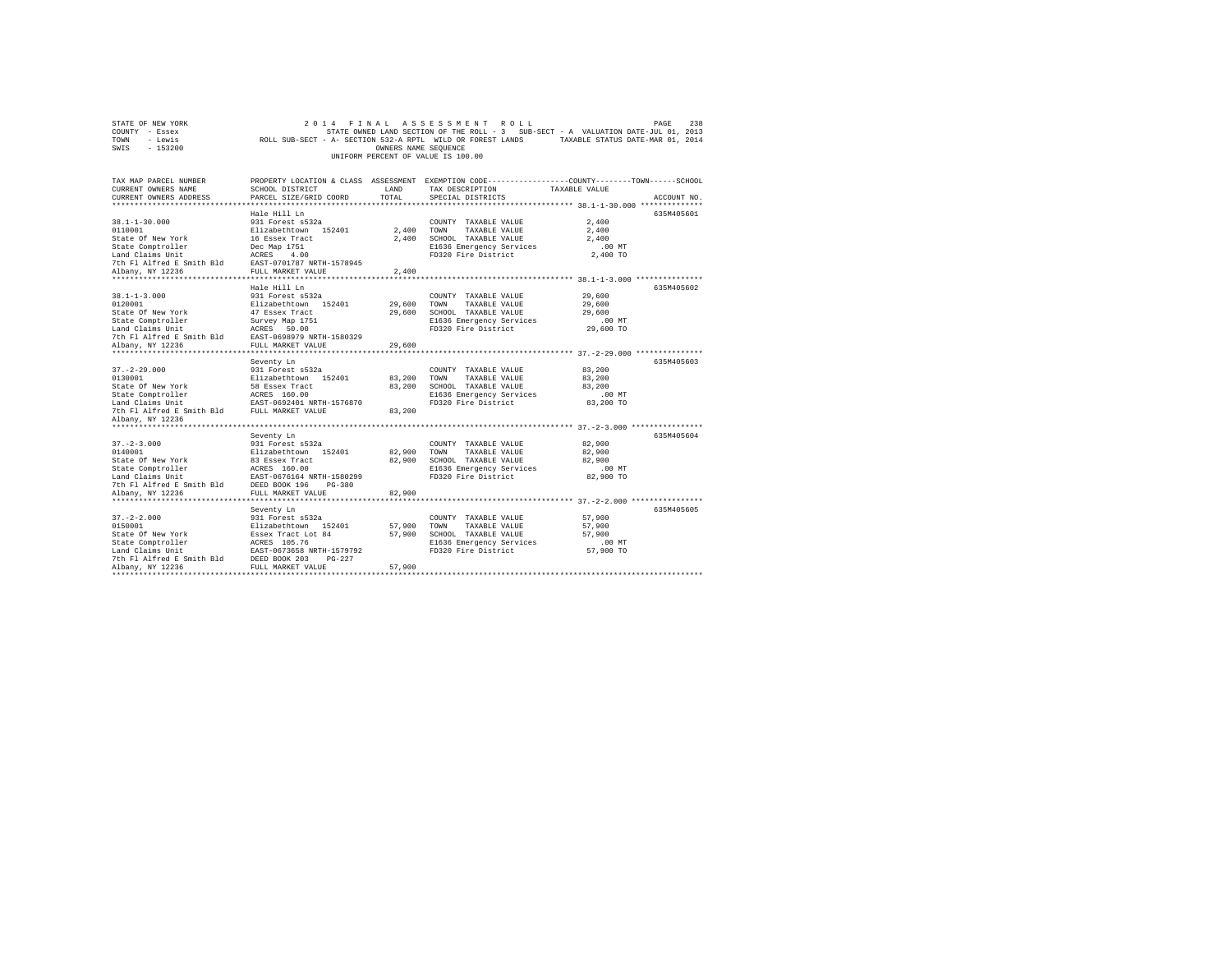| STATE OF NEW YORK |          |  |  |  |  |                                    |  | 2014 FINAL ASSESSMENT ROLL                                 |                                                                                   |  |                                  | PAGE | 239 |
|-------------------|----------|--|--|--|--|------------------------------------|--|------------------------------------------------------------|-----------------------------------------------------------------------------------|--|----------------------------------|------|-----|
| COUNTY - Essex    |          |  |  |  |  |                                    |  |                                                            | STATE OWNED LAND SECTION OF THE ROLL - 3 SUB-SECT - A VALUATION DATE-JUL 01, 2013 |  |                                  |      |     |
| TOWN              | - Lewis  |  |  |  |  |                                    |  | ROLL SUB-SECT - A- SECTION 532-A RPTL WILD OR FOREST LANDS |                                                                                   |  | TAXABLE STATUS DATE-MAR 01, 2014 |      |     |
| SWIS              | - 153200 |  |  |  |  | OWNERS NAME SEOUENCE               |  |                                                            |                                                                                   |  |                                  |      |     |
|                   |          |  |  |  |  | UNIFORM PERCENT OF VALUE IS 100.00 |  |                                                            |                                                                                   |  |                                  |      |     |

| TAX MAP PARCEL NUMBER<br>CURRENT OWNERS NAME<br>CURRENT OWNERS ADDRESS                                                                                                                                                                    | SCHOOL DISTRICT<br>PARCEL SIZE/GRID COORD | LAND<br>TOTAL | PROPERTY LOCATION & CLASS ASSESSMENT EXEMPTION CODE---------------COUNTY-------TOWN------SCHOOL<br>TAX DESCRIPTION<br>SPECIAL DISTRICTS | TAXABLE VALUE         | ACCOUNT NO. |
|-------------------------------------------------------------------------------------------------------------------------------------------------------------------------------------------------------------------------------------------|-------------------------------------------|---------------|-----------------------------------------------------------------------------------------------------------------------------------------|-----------------------|-------------|
|                                                                                                                                                                                                                                           | Wells Hill Rd                             |               |                                                                                                                                         |                       | 635M405606  |
| 46.1-1-9.000<br>931 Forest s532a<br>0155001<br>931 Forest s532a<br>Silzabethtown 152401 72,500 TOWN TAXABLE VALUE 72,500<br>State Of New York<br>State Comptroller ARSE 315.00<br>State Comptroller ARSE 315.00<br>27,500 ECHO1030 NRTH-1 |                                           |               |                                                                                                                                         |                       |             |
|                                                                                                                                                                                                                                           |                                           |               |                                                                                                                                         | $.00$ MT<br>72,500 TO |             |
|                                                                                                                                                                                                                                           |                                           |               |                                                                                                                                         |                       |             |
|                                                                                                                                                                                                                                           | Wells Hill Rd                             |               |                                                                                                                                         |                       | 635M405607  |
|                                                                                                                                                                                                                                           |                                           |               | COUNTY TAXABLE VALUE 95,000                                                                                                             |                       |             |
|                                                                                                                                                                                                                                           |                                           |               |                                                                                                                                         | 95,000                |             |
|                                                                                                                                                                                                                                           |                                           |               |                                                                                                                                         | 95,000                |             |
|                                                                                                                                                                                                                                           |                                           |               | E1636 Emergency Services<br>FD320 Fire District                                                                                         | .00 MT                |             |
| USALE USING THE RESULTS AND RESULTS AND RESULTS AND RESULTS AND RESULTS TO THE PLANE THAT THE PRESULTS OF THE RESULTS OF THE PLANE THAT THE PRESULTS OF THE PRESULTS OF THE PLANE THAT THE PRESULTS OF THE PLANE THAT THE PRES            |                                           |               |                                                                                                                                         | $95,000$ TO           |             |
|                                                                                                                                                                                                                                           |                                           | 95,000        |                                                                                                                                         |                       |             |
|                                                                                                                                                                                                                                           | Seventy Ln                                |               |                                                                                                                                         |                       | 635M405608  |
| $37. - 2 - 39.000$                                                                                                                                                                                                                        |                                           |               | COUNTY TAXABLE VALUE                                                                                                                    | 95,000                |             |
| 0170001                                                                                                                                                                                                                                   |                                           |               |                                                                                                                                         | 95,000                |             |
|                                                                                                                                                                                                                                           |                                           |               |                                                                                                                                         |                       |             |
|                                                                                                                                                                                                                                           |                                           |               |                                                                                                                                         |                       |             |
|                                                                                                                                                                                                                                           |                                           |               |                                                                                                                                         |                       |             |
|                                                                                                                                                                                                                                           |                                           |               |                                                                                                                                         |                       |             |
|                                                                                                                                                                                                                                           |                                           |               |                                                                                                                                         |                       |             |
|                                                                                                                                                                                                                                           |                                           |               |                                                                                                                                         |                       |             |
|                                                                                                                                                                                                                                           | Wells Hill Rd                             |               |                                                                                                                                         |                       | 635M405609  |
|                                                                                                                                                                                                                                           |                                           |               |                                                                                                                                         | 95,000                |             |
|                                                                                                                                                                                                                                           |                                           |               |                                                                                                                                         | 95,000                |             |
|                                                                                                                                                                                                                                           |                                           |               | 95,000 SCHOOL TAXABLE VALUE 95,000<br>E1636 Emergency Services .00 MT                                                                   |                       |             |
|                                                                                                                                                                                                                                           |                                           |               |                                                                                                                                         |                       |             |
|                                                                                                                                                                                                                                           |                                           |               |                                                                                                                                         | 95,000 TO             |             |
|                                                                                                                                                                                                                                           |                                           |               |                                                                                                                                         |                       |             |
|                                                                                                                                                                                                                                           |                                           |               |                                                                                                                                         |                       |             |
|                                                                                                                                                                                                                                           | Old Military Ln                           |               |                                                                                                                                         |                       | 635M405610  |
|                                                                                                                                                                                                                                           |                                           |               | COUNTY TAXABLE VALUE                                                                                                                    | 95,000                |             |
|                                                                                                                                                                                                                                           |                                           | 95,000 TOWN   | TAXABLE VALUE                                                                                                                           | 95,000                |             |
| 46. –1 –1. 000<br>931 Forest S32a<br>931 Forest S32a<br>95.000<br>State Of New York B11 and ISO Essex Tract 95,000<br>State Comptroller ACRES 180.00<br>EARST -0674585 NRTH-1558245<br>Acad Claims Unit EARST -0674585 NRTH-1558245       |                                           | 95,000        | SCHOOL TAXABLE VALUE                                                                                                                    | 95,000                |             |
|                                                                                                                                                                                                                                           |                                           |               |                                                                                                                                         |                       |             |
|                                                                                                                                                                                                                                           |                                           |               |                                                                                                                                         |                       |             |
| 7th F1 Alfred E Smith Bld DEED BOOK 201                                                                                                                                                                                                   | PG-492                                    |               |                                                                                                                                         |                       |             |
| Albany, NY 12236                                                                                                                                                                                                                          | FULL MARKET VALUE                         | 95,000        |                                                                                                                                         |                       |             |
|                                                                                                                                                                                                                                           |                                           |               |                                                                                                                                         |                       |             |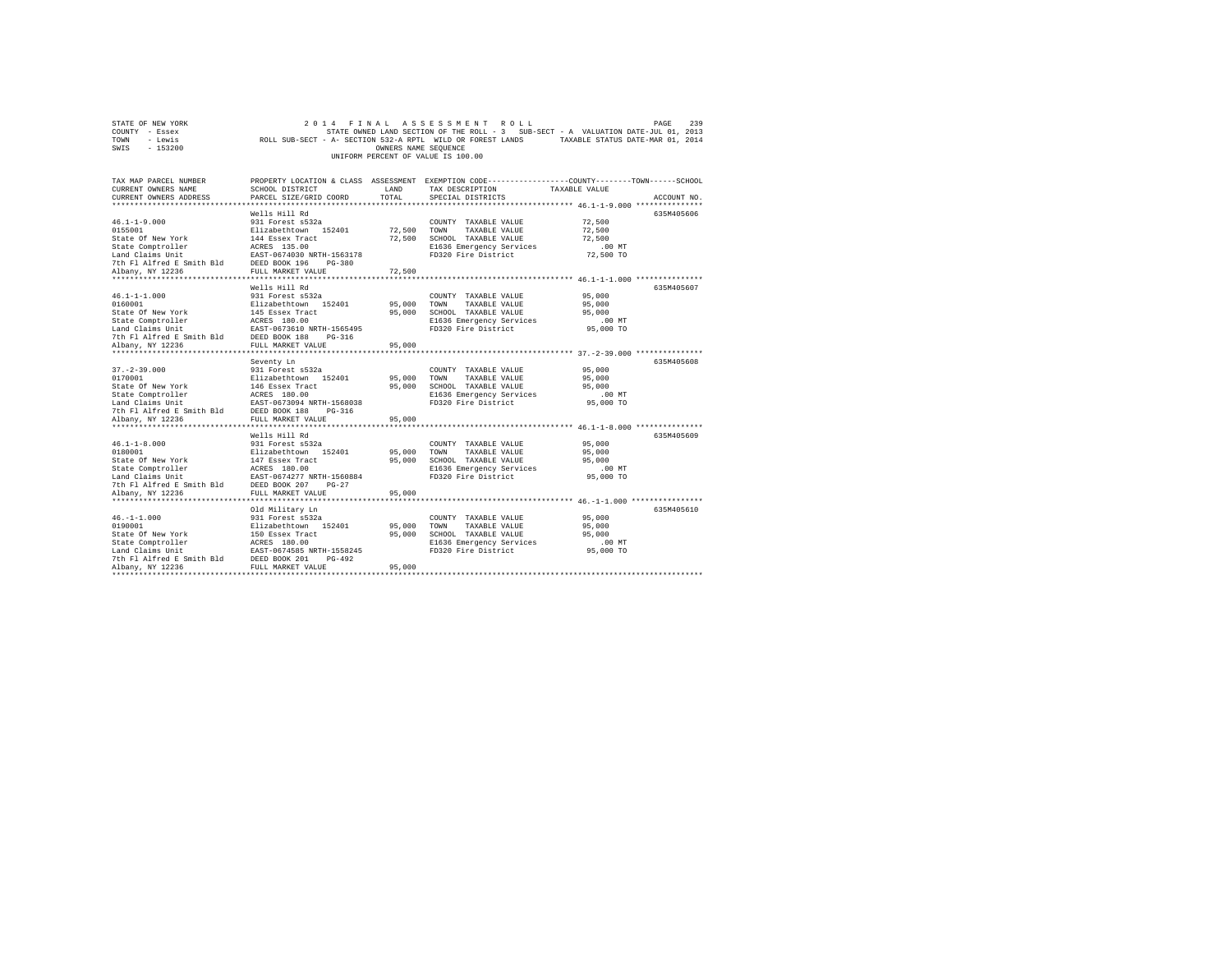| TOWN<br>- Lewis<br>SWIS<br>$-153200$                                                                                                                           | ROLL SUB-SECT - A- SECTION 532-A RPTL WILD OR FOREST LANDS                                                                                                                     | OWNERS NAME SEOUENCE       | UNIFORM PERCENT OF VALUE IS 100.00                                                                                       | TAXABLE STATUS DATE-MAR 01, 2014                                                                                                                                        |
|----------------------------------------------------------------------------------------------------------------------------------------------------------------|--------------------------------------------------------------------------------------------------------------------------------------------------------------------------------|----------------------------|--------------------------------------------------------------------------------------------------------------------------|-------------------------------------------------------------------------------------------------------------------------------------------------------------------------|
| TAX MAP PARCEL NUMBER<br>CURRENT OWNERS NAME<br>CURRENT OWNERS ADDRESS<br>************************                                                             | SCHOOL DISTRICT<br>PARCEL SIZE/GRID COORD                                                                                                                                      | LAND<br>TOTAL              | TAX DESCRIPTION<br>SPECIAL DISTRICTS                                                                                     | PROPERTY LOCATION & CLASS ASSESSMENT EXEMPTION CODE----------------COUNTY-------TOWN------SCHOOL<br>TAXABLE VALUE<br>ACCOUNT NO.                                        |
| $46. -1 - 2.000$<br>0200001<br>State Of New York<br>State Comptroller<br>Land Claims Unit<br>7th Fl Alfred E Smith Bld<br>Albany, NY 12236                     | Old Military Ln<br>931 Forest s532a<br>Elizabethtown 152401<br>151 Essex Tract<br>ACRES 180.00<br>EAST-0674920 NRTH-1555432<br>DEED BOOK 196<br>$PG-380$<br>FULL MARKET VALUE  | 95,000<br>95,000<br>95,000 | COUNTY TAXABLE VALUE<br>TOWN<br>TAXABLE VALUE<br>SCHOOL TAXABLE VALUE<br>E1636 Emergency Services<br>FD320 Fire District | 635M405611<br>95,000<br>95,000<br>95,000<br>.00 MT<br>95,000 TO                                                                                                         |
| $46. -1 - 11.000$<br>0210001<br>State Of New York<br>State Comptroller<br>Land Claims Unit<br>7th Fl Alfred E Smith Bld<br>Albany, NY 12236                    | **************************<br>Old Military Ln<br>931 Forest s532a<br>Elizabethtown 152401<br>152 Essex Tract<br>ACRES 180.00<br>EAST-0675189 NRTH-1552977<br>FULL MARKET VALUE | 95,000<br>95,000<br>95,000 | COUNTY TAXABLE VALUE<br>TOWN<br>TAXABLE VALUE<br>SCHOOL TAXABLE VALUE<br>E1636 Emergency Services<br>FD320 Fire District | *********************** 46. -1-11.000 ***************<br>635M405612<br>95,000<br>95,000<br>95,000<br>$.00$ MT<br>95,000 TO<br>*********** 55.-2-1.000 ***************** |
| $55. -2 - 1.000$<br>0220001<br>State Of New York<br>State Comptroller<br>Land Claims Unit<br>7th Fl Alfred E Smith Bld<br>Albany, NY 12236                     | Old Military Ln<br>931 Forest s532a<br>Elizabethtown 152401<br>153 Essex Tract<br>ACRES 180.00<br>EAST-0675321 NRTH-1550118<br>FULL MARKET VALUE                               | 94,100<br>94,100<br>94,100 | COUNTY TAXABLE VALUE<br>TOWN<br>TAXABLE VALUE<br>SCHOOL TAXABLE VALUE<br>E1636 Emergency Services<br>FD320 Fire District | 635M405613<br>94,100<br>94,100<br>94,100<br>$.00$ MT<br>94,100 TO                                                                                                       |
| ****************<br>$55. -2 - 2.000$<br>0230001<br>State Of New York<br>State Comptroller<br>Land Claims Unit<br>7th Fl Alfred E Smith Bld<br>Albany, NY 12236 | Old Military Ln<br>931 Forest s532a<br>Elizabethtown 152401<br>157 Essex Tract<br>90.5ac<br>ACRES 90.45<br>EAST-0675640 NRTH-1547925<br>FULL MARKET VALUE                      | 50,200<br>50,200<br>50,200 | COUNTY TAXABLE VALUE<br>TOWN<br>TAXABLE VALUE<br>SCHOOL TAXABLE VALUE<br>E1636 Emergency Services<br>FD320 Fire District | ********* 55.-2-2.000 *************<br>635M405614<br>50,200<br>50,200<br>50,200<br>$.00$ MT<br>50,200 TO<br>*************** 29.2-1-22.000 **************                |
| $29.2 - 1 - 22.000$<br>0250001<br>State Of New York<br>State Comptroller<br>Land Claims Unit<br>7th Fl Alfred E Smith Bld<br>Albany, NY 12236                  | US Route 9<br>931 Forest s532a<br>Elizabethtown 152401<br>9 Maules<br>ACRES 50.00<br>EAST-0708438 NRTH-1595359<br>FULL MARKET VALUE                                            | 30,000<br>30,000<br>30,000 | COUNTY TAXABLE VALUE<br>TOWN<br>TAXABLE VALUE<br>SCHOOL TAXABLE VALUE<br>E1636 Emergency Services<br>FD320 Fire District | 635M405615<br>30,000<br>30,000<br>30,000<br>.00MT<br>30,000 TO                                                                                                          |

STATE OF NEW YORK<br>COUNTY - Essex SAD STATE OWNED LAND SECTION OF THE ROLL - 3 SUB-SECT - A VALUATION DATE-JUL 01, 2013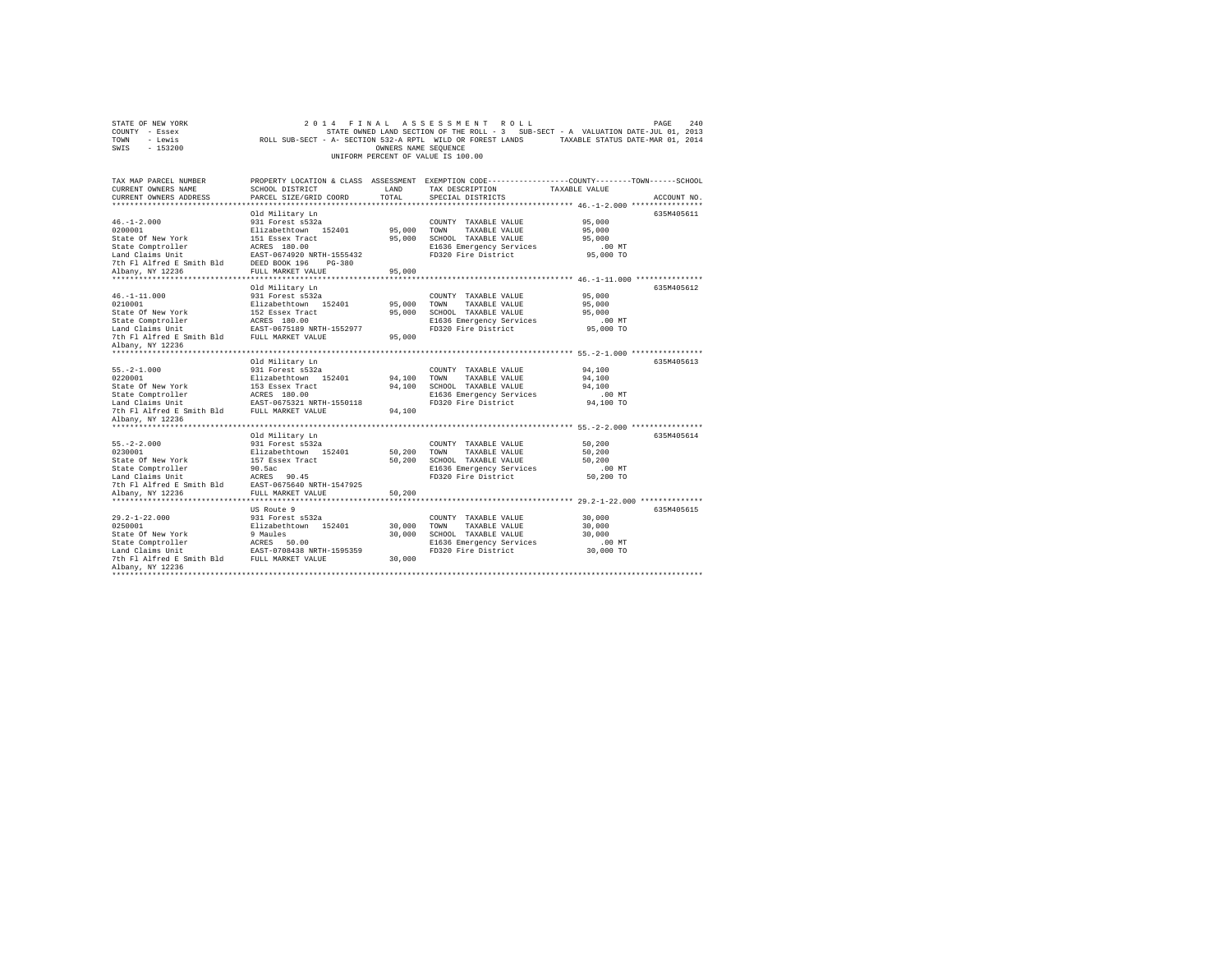|                | STATE OF NEW YORK                  |  |                                                            |  |  |  |  | 2014 FINAL ASSESSMENT ROLL |  |  |                                                                                   |  |                                  | PAGE | 2.41 |
|----------------|------------------------------------|--|------------------------------------------------------------|--|--|--|--|----------------------------|--|--|-----------------------------------------------------------------------------------|--|----------------------------------|------|------|
| COUNTY - Essex |                                    |  |                                                            |  |  |  |  |                            |  |  | STATE OWNED LAND SECTION OF THE ROLL - 3 SUB-SECT - A VALUATION DATE-JUL 01, 2013 |  |                                  |      |      |
| TOWN           | - Lewis                            |  | ROLL SUB-SECT - A- SECTION 532-A RPTL WILD OR FOREST LANDS |  |  |  |  |                            |  |  |                                                                                   |  | TAXABLE STATUS DATE-MAR 01, 2014 |      |      |
| SWIS           | - 153200                           |  |                                                            |  |  |  |  | OWNERS NAME SEOUENCE       |  |  |                                                                                   |  |                                  |      |      |
|                | UNIFORM PERCENT OF VALUE IS 100.00 |  |                                                            |  |  |  |  |                            |  |  |                                                                                   |  |                                  |      |      |

| TAX MAP PARCEL NUMBER<br>CURRENT OWNERS NAME                                                                                                                                                                                                       | SCHOOL DISTRICT                                                    | LAND         | TAX DESCRIPTION                                                  | PROPERTY LOCATION & CLASS ASSESSMENT EXEMPTION CODE----------------COUNTY-------TOWN-----SCHOOL<br>TAXABLE VALUE |             |
|----------------------------------------------------------------------------------------------------------------------------------------------------------------------------------------------------------------------------------------------------|--------------------------------------------------------------------|--------------|------------------------------------------------------------------|------------------------------------------------------------------------------------------------------------------|-------------|
| CURRENT OWNERS ADDRESS                                                                                                                                                                                                                             | PARCEL SIZE/GRID COORD                                             | TOTAL        | SPECIAL DISTRICTS                                                |                                                                                                                  | ACCOUNT NO. |
|                                                                                                                                                                                                                                                    |                                                                    |              |                                                                  |                                                                                                                  |             |
|                                                                                                                                                                                                                                                    | US Route 9                                                         |              |                                                                  |                                                                                                                  | 635J103208  |
|                                                                                                                                                                                                                                                    |                                                                    |              | COUNTY TAXABLE VALUE 39,000                                      |                                                                                                                  |             |
|                                                                                                                                                                                                                                                    |                                                                    |              |                                                                  | 39,000                                                                                                           |             |
|                                                                                                                                                                                                                                                    |                                                                    |              |                                                                  | 39,000                                                                                                           |             |
|                                                                                                                                                                                                                                                    |                                                                    |              | E1636 Emergency Services                                         | $.00$ MT                                                                                                         |             |
|                                                                                                                                                                                                                                                    |                                                                    |              | FD320 Fire District                                              | 39,000 TO                                                                                                        |             |
|                                                                                                                                                                                                                                                    |                                                                    |              |                                                                  |                                                                                                                  |             |
|                                                                                                                                                                                                                                                    |                                                                    |              |                                                                  |                                                                                                                  |             |
|                                                                                                                                                                                                                                                    | US Route 9                                                         |              |                                                                  |                                                                                                                  | 635M405701  |
|                                                                                                                                                                                                                                                    |                                                                    |              |                                                                  |                                                                                                                  |             |
| 19.4-2-1.000                                                                                                                                                                                                                                       | 931 Forest s532a<br>Elizabethtown 152401 38,100 TOWN TAXABLE VALUE |              | COUNTY TAXABLE VALUE                                             | 38,100                                                                                                           |             |
| 0260001                                                                                                                                                                                                                                            |                                                                    |              |                                                                  | 38,100                                                                                                           |             |
|                                                                                                                                                                                                                                                    |                                                                    |              |                                                                  |                                                                                                                  |             |
|                                                                                                                                                                                                                                                    |                                                                    |              |                                                                  |                                                                                                                  |             |
|                                                                                                                                                                                                                                                    |                                                                    |              |                                                                  |                                                                                                                  |             |
|                                                                                                                                                                                                                                                    |                                                                    |              |                                                                  |                                                                                                                  |             |
| 38,100<br>SCHOOL TAXABLE VALUE<br>STAR ON THE SACROST MANABLE VALUE<br>SCHOOL TAXABLE VALUE<br>28,100<br>200 FICS Emergency Services<br>28,100<br>200 FICS Emergency Services<br>28,100 FOR TAXABLE VALUE<br>28,100 FOR TAXABLE VALUE<br>28,100 FO |                                                                    |              |                                                                  |                                                                                                                  |             |
|                                                                                                                                                                                                                                                    | US Route 9                                                         |              |                                                                  |                                                                                                                  | 635M405702  |
|                                                                                                                                                                                                                                                    |                                                                    |              | COUNTY TAXABLE VALUE                                             | 44,400                                                                                                           |             |
|                                                                                                                                                                                                                                                    |                                                                    |              | TAXABLE VALUE                                                    | 44,400                                                                                                           |             |
|                                                                                                                                                                                                                                                    |                                                                    |              | 44,400 SCHOOL TAXABLE VALUE                                      | 44,400                                                                                                           |             |
|                                                                                                                                                                                                                                                    |                                                                    |              |                                                                  |                                                                                                                  |             |
|                                                                                                                                                                                                                                                    |                                                                    |              | E1636 Emergency Services .00 MT<br>FD320 Fire District 44,400 TO |                                                                                                                  |             |
|                                                                                                                                                                                                                                                    |                                                                    |              |                                                                  |                                                                                                                  |             |
| Albany, NY 12236                                                                                                                                                                                                                                   | FULL MARKET VALUE                                                  | 44,400       |                                                                  |                                                                                                                  |             |
|                                                                                                                                                                                                                                                    |                                                                    |              |                                                                  |                                                                                                                  |             |
|                                                                                                                                                                                                                                                    | Wells Hill Rd                                                      |              |                                                                  |                                                                                                                  | 635M405704  |
|                                                                                                                                                                                                                                                    |                                                                    |              |                                                                  | 85,000                                                                                                           |             |
|                                                                                                                                                                                                                                                    |                                                                    |              |                                                                  | 85,000                                                                                                           |             |
|                                                                                                                                                                                                                                                    |                                                                    |              |                                                                  | 85,000                                                                                                           |             |
|                                                                                                                                                                                                                                                    |                                                                    |              |                                                                  |                                                                                                                  |             |
|                                                                                                                                                                                                                                                    |                                                                    |              | E1636 Emergency Services .00 MT<br>FD320 Fire District 85,000 TO |                                                                                                                  |             |
|                                                                                                                                                                                                                                                    |                                                                    |              |                                                                  |                                                                                                                  |             |
| nand claims once<br>7th F1 Alfred E Smith Bld BEED BOOK 207 BG-27<br>*1banv NV 12236         FULL MARKET VALUE                                                                                                                                     |                                                                    | 85,000       |                                                                  |                                                                                                                  |             |
|                                                                                                                                                                                                                                                    | ***************************                                        | ************ |                                                                  |                                                                                                                  |             |
|                                                                                                                                                                                                                                                    | Old Military Ln                                                    |              |                                                                  |                                                                                                                  | 635M405705  |
| $46. - 1 - 5.000$                                                                                                                                                                                                                                  |                                                                    |              | COUNTY TAXABLE VALUE 85,000                                      |                                                                                                                  |             |
| 0300001                                                                                                                                                                                                                                            | 931 Forest s532a<br>Elizabethtown 152401                           |              | 85,000 TOWN TAXABLE VALUE                                        | 85,000                                                                                                           |             |
| State Of New York                                                                                                                                                                                                                                  | 38 Omt Twp 1                                                       |              | 85,000 SCHOOL TAXABLE VALUE 85,000                               |                                                                                                                  |             |
| State Comptroller                                                                                                                                                                                                                                  | 160ac                                                              |              | E1636 Emergency Services                                         | $.00$ MT                                                                                                         |             |
|                                                                                                                                                                                                                                                    |                                                                    |              | FD320 Fire District 85,000 TO                                    |                                                                                                                  |             |
|                                                                                                                                                                                                                                                    |                                                                    |              |                                                                  |                                                                                                                  |             |
| Scace Compecturer — 1992<br>Land Claims Unit — 1992 - 1993 RES 160.00<br>7th F1 Alfred E Smith Bld — EAST-0679783 RETH-1558690<br>Albany, NY 12236                                                                                                 |                                                                    |              |                                                                  |                                                                                                                  |             |
|                                                                                                                                                                                                                                                    | FULL MARKET VALUE                                                  | 85,000       |                                                                  |                                                                                                                  |             |
|                                                                                                                                                                                                                                                    |                                                                    |              |                                                                  |                                                                                                                  |             |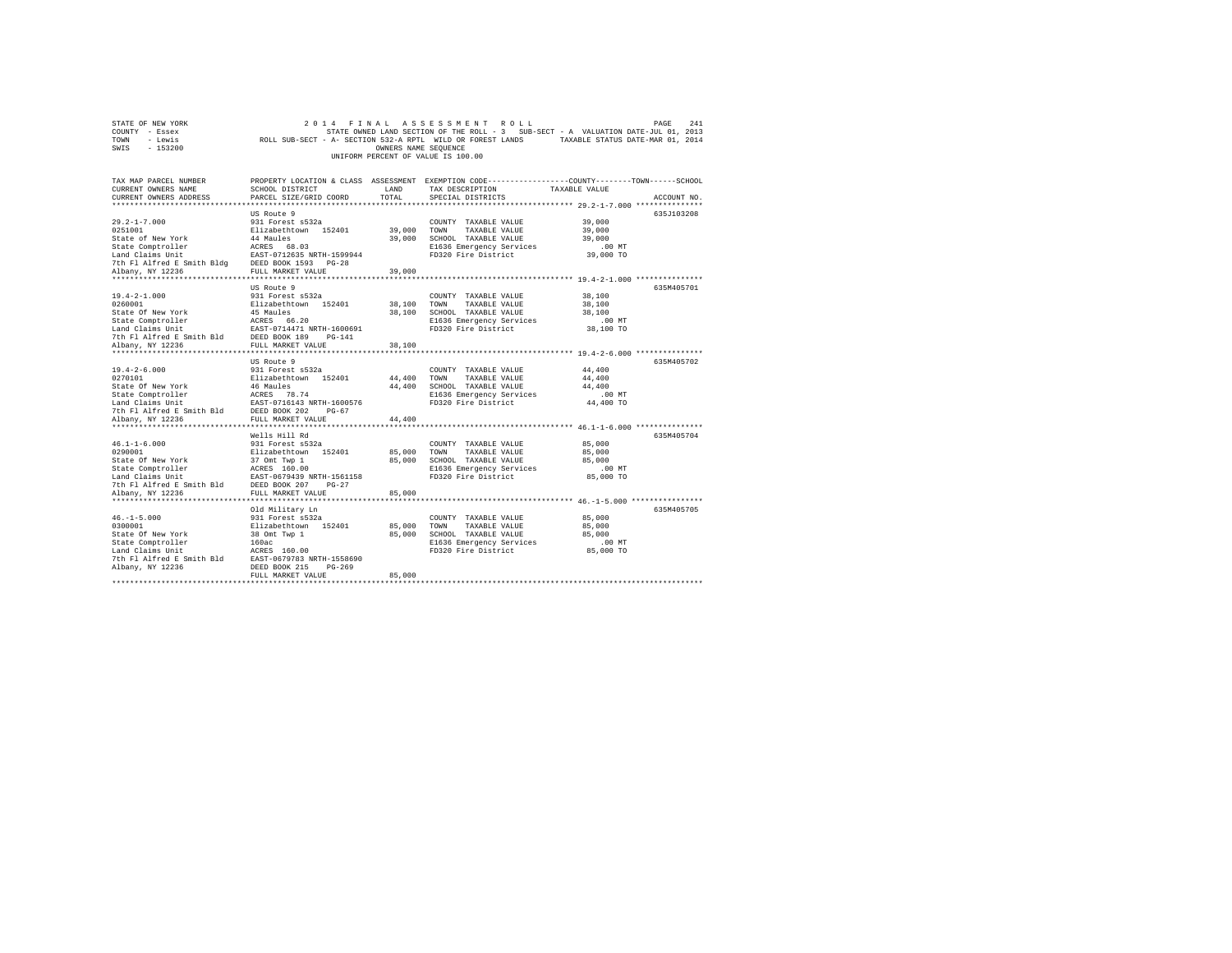|                                    | STATE OF NEW YORK |                                                            |  |  |  |                      |  |  | 2014 FINAL ASSESSMENT ROLL |                                                                                   | PAGE | 2.42 |
|------------------------------------|-------------------|------------------------------------------------------------|--|--|--|----------------------|--|--|----------------------------|-----------------------------------------------------------------------------------|------|------|
| COUNTY - Essex                     |                   |                                                            |  |  |  |                      |  |  |                            | STATE OWNED LAND SECTION OF THE ROLL - 3 SUB-SECT - A VALUATION DATE-JUL 01, 2013 |      |      |
| TOWN                               | - Lewis           | ROLL SUB-SECT - A- SECTION 532-A RPTL WILD OR FOREST LANDS |  |  |  |                      |  |  |                            | TAXABLE STATUS DATE-MAR 01, 2014                                                  |      |      |
| SWIS                               | $-153200$         |                                                            |  |  |  | OWNERS NAME SEOUENCE |  |  |                            |                                                                                   |      |      |
| UNIFORM PERCENT OF VALUE IS 100.00 |                   |                                                            |  |  |  |                      |  |  |                            |                                                                                   |      |      |

| TAX MAP PARCEL NUMBER<br>CURRENT OWNERS NAME                                                                                                      | SCHOOL DISTRICT                                | LAND                 | PROPERTY LOCATION & CLASS ASSESSMENT EXEMPTION CODE----------------COUNTY-------TOWN-----SCHOOL<br>TAX DESCRIPTION | TAXABLE VALUE                                         |             |
|---------------------------------------------------------------------------------------------------------------------------------------------------|------------------------------------------------|----------------------|--------------------------------------------------------------------------------------------------------------------|-------------------------------------------------------|-------------|
| CURRENT OWNERS ADDRESS                                                                                                                            | PARCEL SIZE/GRID COORD                         | TOTAL                | SPECIAL DISTRICTS                                                                                                  |                                                       | ACCOUNT NO. |
|                                                                                                                                                   |                                                |                      |                                                                                                                    |                                                       |             |
|                                                                                                                                                   | Wells Hill Rd                                  |                      |                                                                                                                    |                                                       | 635M405708  |
| $46.1 - 1 - 7.000$                                                                                                                                | 931 Forest s532a                               |                      | COUNTY TAXABLE VALUE                                                                                               | 85,000                                                |             |
| 0330001                                                                                                                                           | Elizabethtown 152401<br>43 Omt Twp 1           |                      | 85,000 TOWN TAXABLE VALUE                                                                                          | 85,000                                                |             |
| State Of New York                                                                                                                                 |                                                |                      | 85,000 SCHOOL TAXABLE VALUE                                                                                        | 85,000                                                |             |
|                                                                                                                                                   |                                                |                      | E1636 Emergency Services                                                                                           | .00 MT                                                |             |
| State Comptroller ACRES 160.00<br>Land Claims Unit EAST-0676952 NRTH-1560847<br>7th Fl Alfred E Smith Bld DEED BOOK 207 PG-27<br>Albany, NY 12236 |                                                |                      | FD320 Fire District                                                                                                | 85,000 TO                                             |             |
|                                                                                                                                                   |                                                |                      |                                                                                                                    |                                                       |             |
| Albany, NY 12236<br>***************                                                                                                               | FULL MARKET VALUE                              | 85,000               |                                                                                                                    |                                                       |             |
|                                                                                                                                                   |                                                |                      |                                                                                                                    |                                                       |             |
|                                                                                                                                                   | Old Military Ln                                |                      |                                                                                                                    |                                                       | 635M405709  |
| $46. - 1 - 4.000$                                                                                                                                 | 931 Forest s532a                               |                      | COUNTY TAXABLE VALUE                                                                                               | 85,000                                                |             |
| 0340001                                                                                                                                           | Elizabethtown 152401                           | 85,000               | TOWN<br>TAXABLE VALUE                                                                                              | 85,000                                                |             |
| State Of New York                                                                                                                                 | 44 Omt Twp 1<br>160ac                          | 85,000               | SCHOOL TAXABLE VALUE                                                                                               | 85,000                                                |             |
| State Comptroller                                                                                                                                 |                                                |                      | E1636 Emergency Services                                                                                           | $.00$ MT                                              |             |
| Land Claims Unit                                                                                                                                  | ACRES 160.00                                   |                      | FD320 Fire District                                                                                                | 85,000 TO                                             |             |
| The Fig. 11 Fig. 2010.00<br>The Fl Alfred E Smith Bld EAST-0677222 NRTH-1558365                                                                   |                                                |                      |                                                                                                                    |                                                       |             |
| Albany, NY 12236                                                                                                                                  | FULL MARKET VALUE                              | 85,000               |                                                                                                                    |                                                       |             |
|                                                                                                                                                   |                                                |                      |                                                                                                                    |                                                       |             |
|                                                                                                                                                   | Old Military Ln                                |                      |                                                                                                                    |                                                       | 635M405710  |
| $46. - 1 - 3.000$                                                                                                                                 | 931 Forest s532a<br>Elizabethtown 152401       |                      | COUNTY TAXABLE VALUE                                                                                               | 82,300                                                |             |
| 0350001                                                                                                                                           |                                                | 82,300 TOWN          | TAXABLE VALUE                                                                                                      | 82,300                                                |             |
| State Of New York                                                                                                                                 | 45 Omt Twp 1                                   | 82,300               | SCHOOL TAXABLE VALUE                                                                                               | 82,300                                                |             |
|                                                                                                                                                   |                                                |                      | E1636 Emergency Services                                                                                           | $.00$ MT                                              |             |
|                                                                                                                                                   |                                                |                      | FD320 Fire District                                                                                                | 82,300 TO                                             |             |
|                                                                                                                                                   |                                                |                      |                                                                                                                    |                                                       |             |
| Albany, NY 12236                                                                                                                                  | FULL MARKET VALUE                              | 82,300               |                                                                                                                    |                                                       |             |
|                                                                                                                                                   |                                                |                      |                                                                                                                    |                                                       |             |
|                                                                                                                                                   | Old Military Ln                                |                      |                                                                                                                    |                                                       | 635M405711  |
| $46. - 1 - 10.000$                                                                                                                                | 931 Forest s532a                               |                      | COUNTY TAXABLE VALUE                                                                                               | 75,000                                                |             |
| 0360001                                                                                                                                           | Elizabethtown 152401<br>46 Omt Twp 1           | 75,000 TOWN          | TAXABLE VALUE                                                                                                      | 75,000                                                |             |
| State Of New York                                                                                                                                 |                                                | 75,000               | SCHOOL TAXABLE VALUE                                                                                               | 75,000                                                |             |
|                                                                                                                                                   |                                                |                      | E1636 Emergency Services                                                                                           | $.00$ MT                                              |             |
|                                                                                                                                                   |                                                |                      | FD320 Fire District                                                                                                | 75,000 TO                                             |             |
| 7th Fl Alfred E Smith Bld DEED BOOK 188                                                                                                           | $PG-400$                                       |                      |                                                                                                                    |                                                       |             |
| Albany, NY 12236                                                                                                                                  | FULL MARKET VALUE<br>************************  | 75,000<br>********** |                                                                                                                    | *********************** 55.-2-4.000 ***************** |             |
|                                                                                                                                                   |                                                |                      |                                                                                                                    |                                                       |             |
|                                                                                                                                                   | Old Military Ln                                |                      |                                                                                                                    |                                                       | 635M405712  |
| $55. - 2 - 4.000$                                                                                                                                 | 931 Forest s532a                               |                      | COUNTY TAXABLE VALUE                                                                                               | 75,000                                                |             |
| 0370001                                                                                                                                           | Elizabethtown 152401                           |                      | 75,000 TOWN<br>TAXABLE VALUE                                                                                       | 75,000                                                |             |
| State Of New York                                                                                                                                 | 47 Omt Twp 1                                   | 75,000               | SCHOOL TAXABLE VALUE                                                                                               | 75,000                                                |             |
| State Comptroller                                                                                                                                 | 140ac                                          |                      | E1636 Emergency Services                                                                                           | $.00$ MT                                              |             |
| Land Claims Unit<br>The Flat and East 190.00<br>The Flatfred E Smith Bld EAST-0678154 NRTH-1550425                                                | ACRES 140.00                                   |                      | FD320 Fire District                                                                                                | 75,000 TO                                             |             |
|                                                                                                                                                   |                                                |                      |                                                                                                                    |                                                       |             |
| Albany, NY 12236                                                                                                                                  | DEED BOOK 189<br>$PG-247$<br>FULL MARKET VALUE | 75,000               |                                                                                                                    |                                                       |             |
|                                                                                                                                                   |                                                |                      |                                                                                                                    |                                                       |             |
|                                                                                                                                                   |                                                |                      |                                                                                                                    |                                                       |             |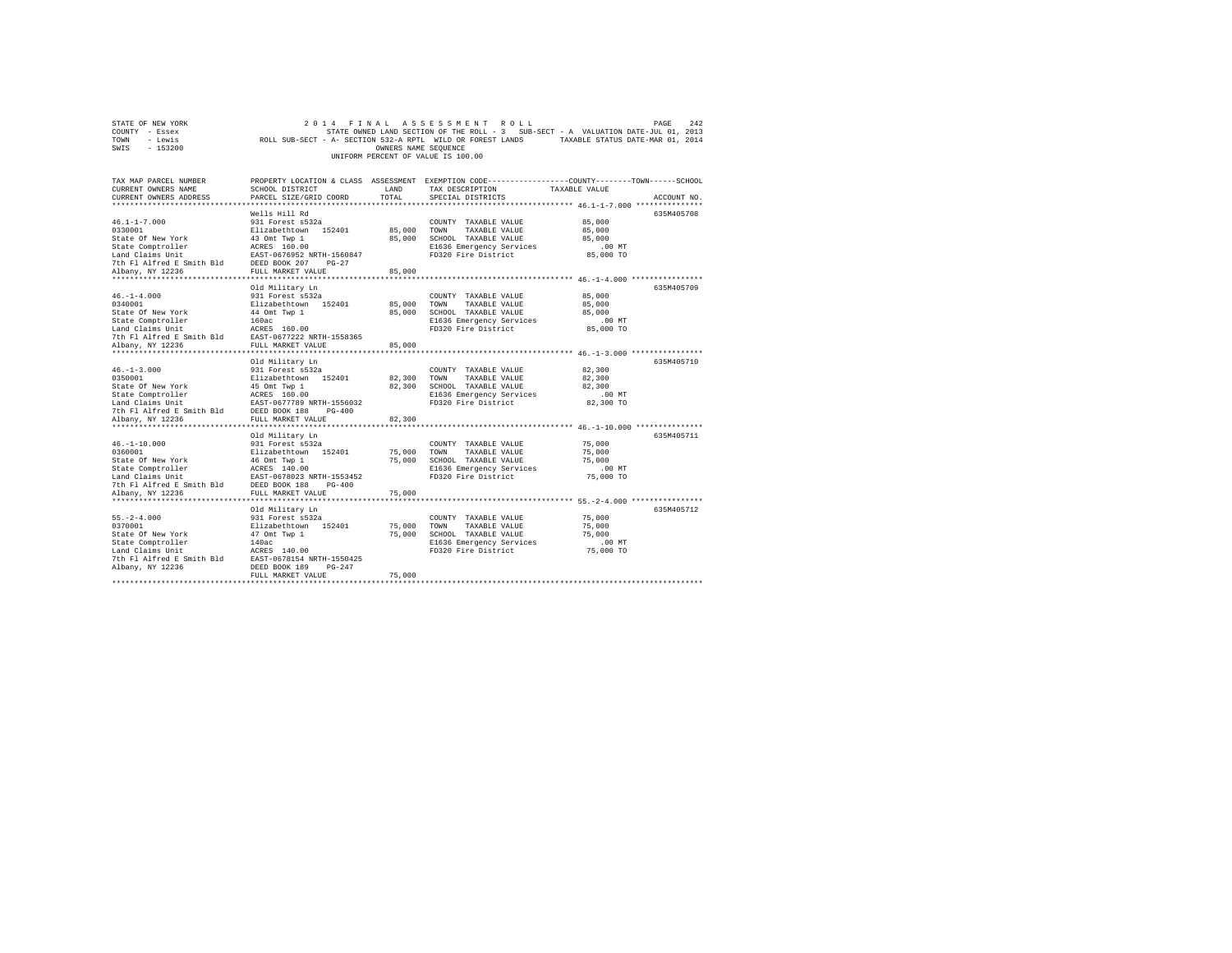| TOWN<br>- Lewis<br>SWIS<br>$-153200$                                                                                                                                                                                                                             | ROLL SUB-SECT - A- SECTION 532-A RPTL WILD OR FOREST LANDS                                                                                                 | OWNERS NAME SEQUENCE                 | UNIFORM PERCENT OF VALUE IS 100.00                                                                                       | TAXABLE STATUS DATE-MAR 01, 2014                                                                                                |
|------------------------------------------------------------------------------------------------------------------------------------------------------------------------------------------------------------------------------------------------------------------|------------------------------------------------------------------------------------------------------------------------------------------------------------|--------------------------------------|--------------------------------------------------------------------------------------------------------------------------|---------------------------------------------------------------------------------------------------------------------------------|
| TAX MAP PARCEL NUMBER<br>CURRENT OWNERS NAME<br>CURRENT OWNERS ADDRESS<br>*************************                                                                                                                                                              | SCHOOL DISTRICT<br>PARCEL SIZE/GRID COORD<br>*************************                                                                                     | LAND<br>TOTAL                        | TAX DESCRIPTION<br>SPECIAL DISTRICTS                                                                                     | PROPERTY LOCATION & CLASS ASSESSMENT EXEMPTION CODE---------------COUNTY-------TOWN------SCHOOL<br>TAXABLE VALUE<br>ACCOUNT NO. |
| $55. -2 - 5.000$<br>0380001<br>State Of New York<br>State Comptroller<br>Albany, NY 12236                                                                                                                                                                        | Old Military Ln<br>931 Forest s532a<br>Elizabethtown 152401<br>48 Omt Twp 1<br>126ac<br>126ac<br>ACRES 126.00<br>DEED BOOK 189 PG-247<br>FULL MARKET VALUE | 68,000<br>68,000<br>68,000           | COUNTY TAXABLE VALUE<br>TOWN<br>TAXABLE VALUE<br>SCHOOL TAXABLE VALUE<br>E1636 Emergency Services<br>FD320 Fire District | 635M405713<br>68,000<br>68,000<br>68,000<br>$.00$ MT<br>68,000 TO                                                               |
| $55. - 2 - 6.000$<br>9390001<br>20120011 Elizabethcown 152401<br>State Of New York 49 Ont Top 1<br>State Comptroller ACRES 156.00<br>Land Claims Unit<br>2013 EAST-0682092 NRTH-1551021<br>7th Fl Alfred E Smith Bld DEED BOOK 189<br>7th Fl Ariffed E Smith Bld | Old Military Ln<br>931 Forest s532a                                                                                                                        | 83,000<br>83,000                     | COUNTY TAXABLE VALUE<br>TOWN<br>TAXABLE VALUE<br>SCHOOL TAXABLE VALUE<br>E1636 Emergency Services<br>FD320 Fire District | 635M405714<br>83,000<br>83,000<br>83,000<br>$.00$ MT<br>83,000 TO                                                               |
| Albany, NY 12236<br>**********************<br>$55. - 2 - 7.000$<br>0400001<br>Albany, NY 12236                                                                                                                                                                   | FULL MARKET VALUE<br>******************************<br>Old Military Ln<br>931 Forest s532a<br>Elizabethtown 152401<br>FULL MARKET VALUE                    | 83,000<br>77,000<br>77.000<br>77,000 | COUNTY TAXABLE VALUE<br>TOWN<br>TAXABLE VALUE<br>SCHOOL TAXABLE VALUE<br>E1636 Emergency Services<br>FD320 Fire District | ************************* 55.-2-7.000 ****************<br>635M405715<br>77,000<br>77,000<br>77,000<br>$.00$ MT<br>77,000 TO     |
| $55. -2 - 3.000$<br>0410001<br>Albany, NY 12236<br>***********************                                                                                                                                                                                       | Old Military Ln<br>931 Forest s532a<br>Elizabethtown 152401<br>DEED BOOK 200 PG-256<br>FULL MARKET VALUE                                                   | 61,000<br>61,000<br>61,000           | COUNTY TAXABLE VALUE<br>TOWN<br>TAXABLE VALUE<br>SCHOOL TAXABLE VALUE<br>E1636 Emergency Services<br>FD320 Fire District | 635M405801<br>61,000<br>61,000<br>61,000<br>$.00$ MT<br>61,000 TO                                                               |
| $37. - 2 - 32.000$<br>0430001<br>State Of New York<br>State Comptroller <b>ACRES</b> 178.00<br>Land Claims Unit <b>EXEC</b> 178.00<br>The FI Alfred E Smith Bld FULL MARKET VALUE<br>Albany, NY 12236                                                            | ************************<br>Seventy Ln<br>931 Forest s532a<br>Elizabethtown 152401<br>2 South Tr Stowers Sur                                               | 94,000<br>94,000<br>94,000           | COUNTY TAXABLE VALUE<br>TOWN<br>TAXABLE VALUE<br>SCHOOL TAXABLE VALUE<br>E1636 Emergency Services<br>FD320 Fire District | ******************** 37.-2-32.000 ***************<br>635M405802<br>94,000<br>94,000<br>94,000<br>.00 MT<br>94,000 TO            |

STATE OF NEW YORK<br>COUNTY - Essex SAS STATE OWNED LAND SECTION OF THE ROLL - 3 SUB-SECT - A VALUATION DATE-JUL 01, 2013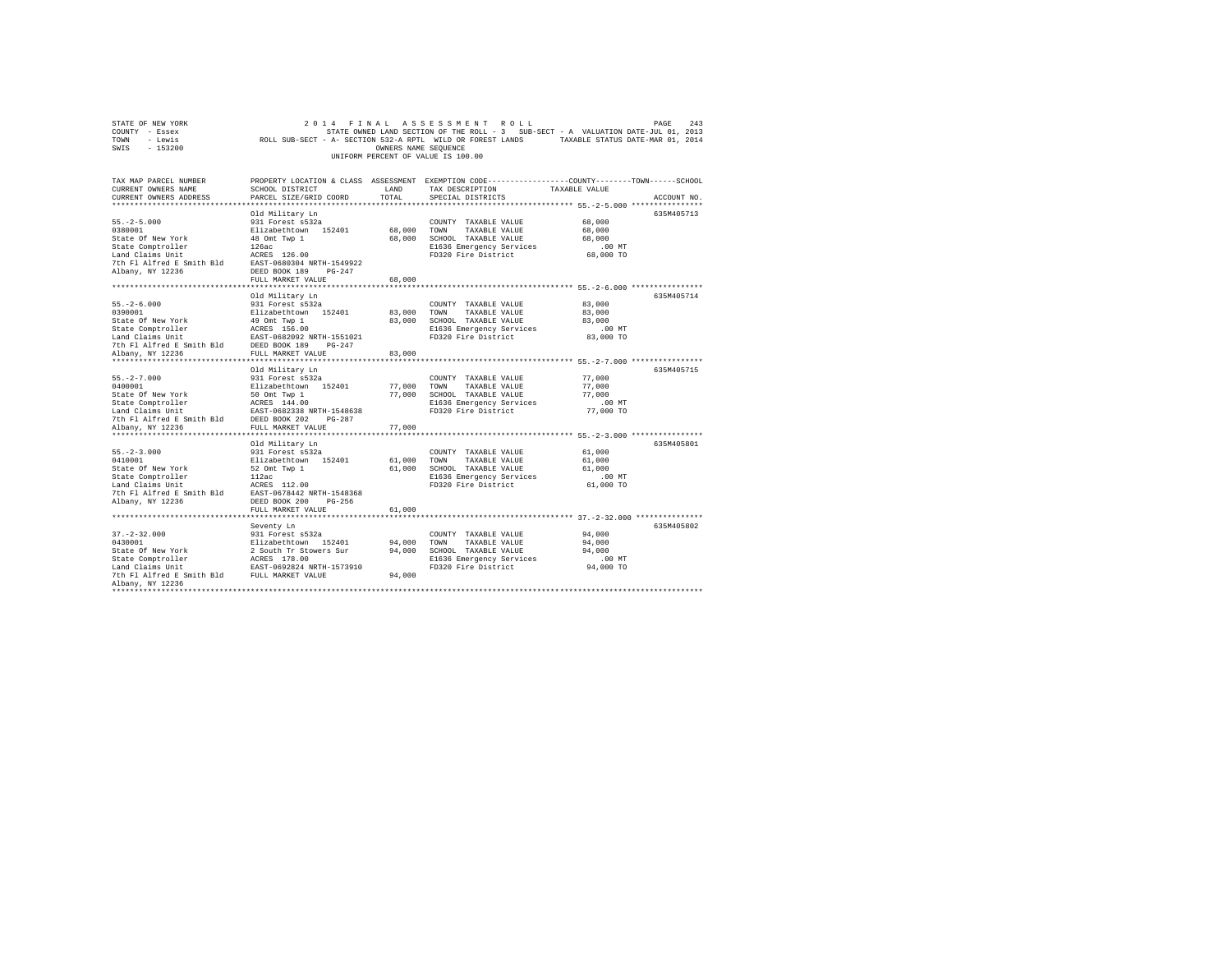| STATE OF NEW YORK<br>COUNTY - Essex<br>TOWN<br>- Lewis<br>SWIS - 153200                                                                                              |                                                                                                                                                                                        | OWNERS NAME SEQUENCE          | 2014 FINAL ASSESSMENT ROLL<br>UNIFORM PERCENT OF VALUE IS 100.00                                                                | PAGE<br>244<br>STATE OWNED LAND SECTION OF THE ROLL - 3 SUB-SECT - A VALUATION DATE-JUL 01, 2013<br>ROLL SUB-SECT - A- SECTION 532-A RPTL WILD OR FOREST LANDS TAXABLE STATUS DATE-MAR 01, 2014 |
|----------------------------------------------------------------------------------------------------------------------------------------------------------------------|----------------------------------------------------------------------------------------------------------------------------------------------------------------------------------------|-------------------------------|---------------------------------------------------------------------------------------------------------------------------------|-------------------------------------------------------------------------------------------------------------------------------------------------------------------------------------------------|
| TAX MAP PARCEL NUMBER<br>CURRENT OWNERS NAME<br>CURRENT OWNERS ADDRESS                                                                                               | SCHOOL DISTRICT<br>PARCEL SIZE/GRID COORD                                                                                                                                              | LAND<br>TOTAL                 | TAX DESCRIPTION<br>SPECIAL DISTRICTS                                                                                            | PROPERTY LOCATION & CLASS ASSESSMENT EXEMPTION CODE---------------COUNTY-------TOWN------SCHOOL<br>TAXABLE VALUE<br>ACCOUNT NO.                                                                 |
| $37. - 2 - 34.000$<br>0450001<br>State Of New York<br>State Comptroller<br>Land Claims Unit<br>The Fl Alfred E Smith Bld FULL MARKET VALUE<br>Albany, NY 12236       | Seventy Ln<br>931 Forest s532a<br>Elizabethtown 152401<br>6 South Tract Stowers Sur<br>ACRES 188.00<br>EAST-0688124 NRTH-1573321                                                       | 93,800<br>93,800<br>93,800    | COUNTY TAXABLE VALUE<br>TAXABLE VALUE<br>TOWN<br>SCHOOL TAXABLE VALUE<br>E1636 Emergency Services<br>FD320 Fire District        | 635M405804<br>93,800<br>93,800<br>93,800<br>.00 MT<br>93,800 TO                                                                                                                                 |
| $37. - 2 - 35.000$<br>0460001<br>State Of New York<br>State Comptroller<br>Land Claims Unit<br>7th Fl Alfred E Smith Bld FULL MARKET VALUE<br>Albany, NY 12236       | Seventy Ln<br>931 Forest s532a<br>Elizabethtown 152401<br>7 South Tract Stowers Sur<br>ACRES 188.00<br>EAST-0685101 NRTH-1572961                                                       | 97,900<br>97,900<br>97,900    | COUNTY TAXABLE VALUE<br>TOWN<br>TAXABLE VALUE<br>SCHOOL TAXABLE VALUE<br>E1636 Emergency Services<br>FD320 Fire District        | 635M405805<br>97,900<br>97,900<br>97,900<br>.00 MT<br>97,900 TO                                                                                                                                 |
| $37. - 2 - 43.000$<br>0470001<br>State Of New York<br>State On New<br>State Comptroller<br>Land Claims Unit<br>7th Fl Alfred E Smith Bld                             | Seventy Ln<br>931 Forest s532a<br>Elizabethtown 152401<br>8 South Tract Stowers Sur<br>ACRES 200.00<br>EAST-0685464 NRTH-1569617<br>FULL MARKET VALUE                                  | 105,000<br>105,000<br>105,000 | COUNTY TAXABLE VALUE<br>TOWN TAXABLE VALUE<br>SCHOOL TAXABLE VALUE<br>E1636 Emergency Services<br>FD320 Fire District           | 635M405806<br>105,000<br>105,000<br>105,000<br>.00MT<br>105,000 TO                                                                                                                              |
| Albany, NY 12236<br>$46.2 - 1 - 40.061$<br>0480001<br>State Of New York<br>State Comptroller<br>Land Claims Unit<br>7th Fl Alfred E Smith Bld<br>Albany, NY 12236    | Wells Hill Rd<br>931 Forest s532a<br>Elizabethtown 152401<br>10 South Tr Stowers Sur<br>ACRES 124.00<br>EAST-0684469 NRTH-1564247<br>FULL MARKET VALUE                                 | 67,000<br>67,000              | COUNTY TAXABLE VALUE<br>TOWN<br>TAXABLE VALUE<br>67,000 SCHOOL TAXABLE VALUE<br>E1636 Emergency Services<br>FD320 Fire District | 635M405807<br>67,000<br>67,000<br>67.000<br>$.00$ MT<br>67,000 TO                                                                                                                               |
| ********************<br>$46.1 - 1 - 4.000$<br>0490001<br>State Of New York<br>State Comptroller<br>Land Claims Unit<br>7th Fl Alfred E Smith Bld<br>Albany, NY 12236 | Wells Hill Rd<br>931 Forest s532a<br>Elizabethtown 152401<br>13 South Tr Stowers Sur<br>244ac<br>ACRES 244.00<br>EAST-0681654 NRTH-1564919<br>DEED BOOK 197 PG-51<br>FULL MARKET VALUE | 127,000<br>127,000<br>127,000 | COUNTY TAXABLE VALUE<br>TOWN<br>TAXABLE VALUE<br>SCHOOL TAXABLE VALUE<br>E1636 Emergency Services<br>FD320 Fire District        | 635M405808<br>127,000<br>127,000<br>127,000<br>.00MT<br>127,000 TO                                                                                                                              |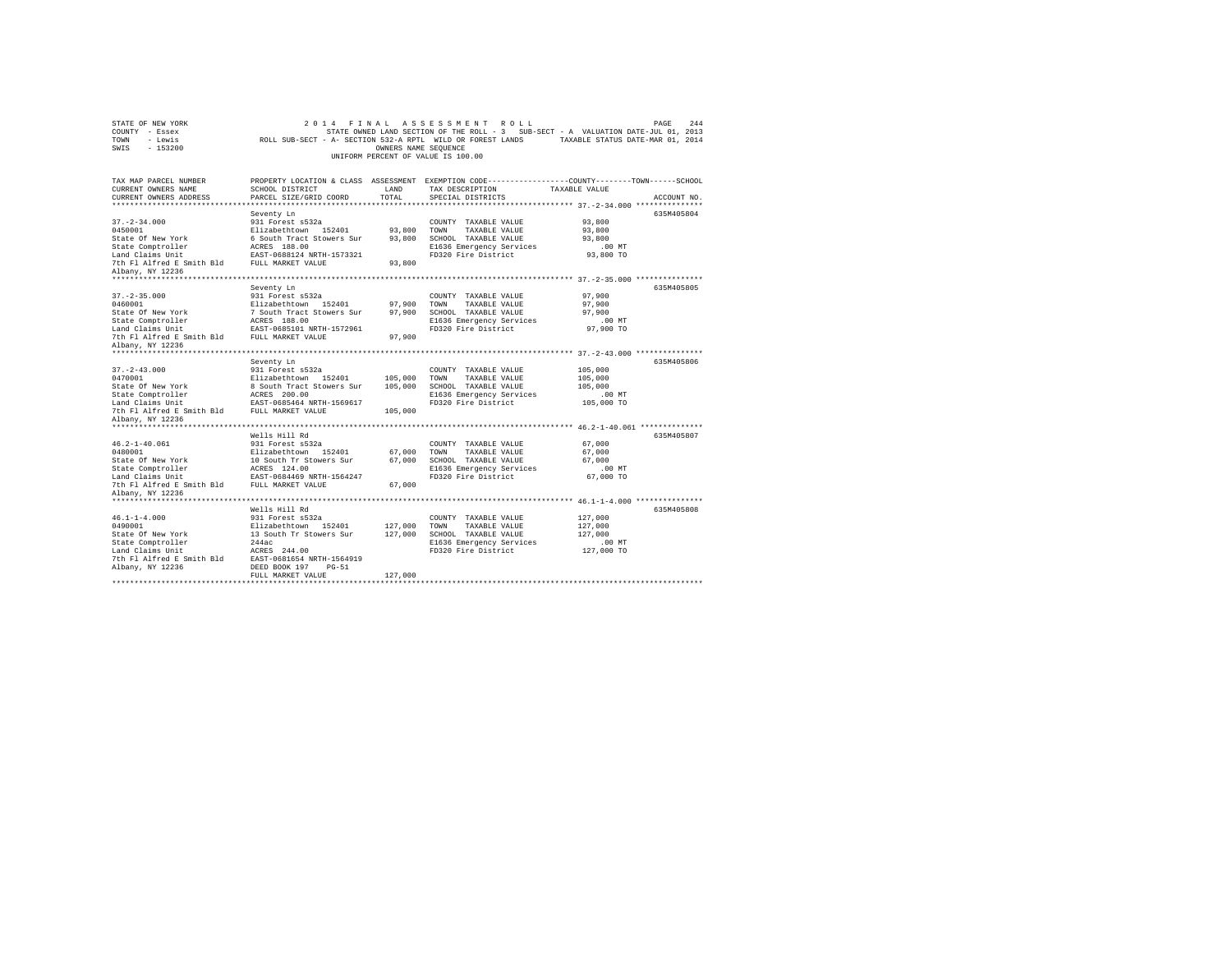| TOWN<br>- Lewis<br>SWIS<br>$-153200$                                                                                                                               | ROLL SUB-SECT - A- SECTION 532-A RPTL WILD OR FOREST LANDS                                                                                                                                                       | OWNERS NAME SEQUENCE          | UNIFORM PERCENT OF VALUE IS 100.00                                                                                       | TAXABLE STATUS DATE-MAR 01, 2014                                                                                                                                                    |  |
|--------------------------------------------------------------------------------------------------------------------------------------------------------------------|------------------------------------------------------------------------------------------------------------------------------------------------------------------------------------------------------------------|-------------------------------|--------------------------------------------------------------------------------------------------------------------------|-------------------------------------------------------------------------------------------------------------------------------------------------------------------------------------|--|
| TAX MAP PARCEL NUMBER<br>CURRENT OWNERS NAME<br>CURRENT OWNERS ADDRESS                                                                                             | SCHOOL DISTRICT<br>PARCEL SIZE/GRID COORD                                                                                                                                                                        | LAND<br>TOTAL                 | TAX DESCRIPTION<br>SPECIAL DISTRICTS                                                                                     | PROPERTY LOCATION & CLASS ASSESSMENT EXEMPTION CODE---------------COUNTY-------TOWN-----SCHOOL<br>TAXABLE VALUE<br>ACCOUNT NO.                                                      |  |
| $46.1 - 1 - 3.000$<br>0500001<br>State Of New York<br>State Comptroller<br>Land Claims Unit<br>7th Fl Alfred E Smith Bld<br>Albany, NY 12236                       | Wells Hill Rd<br>931 Forest s532a<br>Elizabethtown 152401<br>14 South Tr Stowers Sur<br>ACRES 244.00<br>EAST-0679003 NRTH-1564508<br>DEED BOOK 207<br>$PG-27$<br>FULL MARKET VALUE                               | 127,000<br>127,000<br>127,000 | COUNTY TAXABLE VALUE<br>TOWN<br>TAXABLE VALUE<br>SCHOOL TAXABLE VALUE<br>E1636 Emergency Services<br>FD320 Fire District | 635M405809<br>127,000<br>127,000<br>127,000<br>$.00$ MT<br>127,000 TO                                                                                                               |  |
| $46.1 - 1 - 2.000$<br>0510001<br>State Of New York<br>State Comptroller<br>Land Claims Unit<br>7th Fl Alfred E Smith Bld<br>Albany, NY 12236<br>****************** | Wells Hill Rd<br>931 Forest s532a<br>Elizabethtown 152401<br>15 South Tr Stowers Sur<br>ACRES 244.00<br>EAST-0676513 NRTH-1564186<br>FULL MARKET VALUE                                                           | 127,000<br>127,000<br>127,000 | COUNTY TAXABLE VALUE<br>TOWN<br>TAXABLE VALUE<br>SCHOOL TAXABLE VALUE<br>E1636 Emergency Services<br>FD320 Fire District | 635M405810<br>127,000<br>127,000<br>127,000<br>$.00$ MT<br>127,000 TO                                                                                                               |  |
| $37. - 2 - 42.200$<br>0520101<br>State Of New York<br>State Comptroller<br>Land Claims Unit<br>7th Fl Alfred E Smith Bld<br>Albany, NY 12236                       | Seventy Ln<br>931 Forest s532a<br>Elizabethtown 152401<br>16 South Tr Stowers Sur<br>ACRES 221.50<br>EAST-0682142 NRTH-1571987<br>DEED BOOK 342<br>$PG-499$<br>FULL MARKET VALUE                                 | 115,800<br>115,800<br>115,800 | COUNTY TAXABLE VALUE<br>TOWN<br>TAXABLE VALUE<br>SCHOOL TAXABLE VALUE<br>E1636 Emergency Services<br>FD320 Fire District | 635M478520<br>115,800<br>115,800<br>115,800<br>$.00$ MT<br>115,800 TO                                                                                                               |  |
| *****************<br>$37. - 2 - 42.100$<br>0520201<br>State Of New York<br>State Comptroller<br>Land Claims Unit<br>7th Fl Alfred E Smith Bld<br>Albany, NY 12236  | .<br>Seventy Ln<br>931 Forest s532a<br>Elizabethtown 152401<br>16 South Tr Stowers Sur<br>ACRES 290.38<br>EAST-0681846 NRTH-1568640<br>DEED BOOK 197<br>$PG-482$<br>FULL MARKET VALUE<br>*********************** | 150,200<br>150,200<br>150,200 | COUNTY TAXABLE VALUE<br>TOWN<br>TAXABLE VALUE<br>SCHOOL TAXABLE VALUE<br>E1636 Emergency Services<br>FD320 Fire District | ********** 37.-2-42.100 ***************<br>635M405811<br>150,200<br>150,200<br>150,200<br>$.00$ MT<br>150,200 TO<br>********************************* 37.-2-41.000 **************** |  |
| $37. - 2 - 41.000$<br>0530001<br>State Of New York<br>State Comptroller<br>Land Claims Unit<br>7th Fl Alfred E Smith Bld<br>Albany, NY 12236                       | Seventy Ln<br>931 Forest s532a<br>Elizabethtown 152401<br>17 South Tr Stowers Sur<br>ACRES 196.00<br>EAST-0678296 NRTH-1568151<br>DEED BOOK 197<br>$PG-456$<br>FULL MARKET VALUE                                 | 103,000<br>103,000<br>103,000 | COUNTY TAXABLE VALUE<br>TOWN<br>TAXABLE VALUE<br>SCHOOL TAXABLE VALUE<br>E1636 Emergency Services<br>FD320 Fire District | 635M405812<br>103,000<br>103,000<br>103,000<br>.00MT<br>103,000 TO                                                                                                                  |  |

STATE OF NEW YORK<br>COUNTY - Essex SAS STATE OWNED LAND SECTION OF THE ROLL - 3 SUB-SECT - A VALUATION DATE-JUL 01, 2013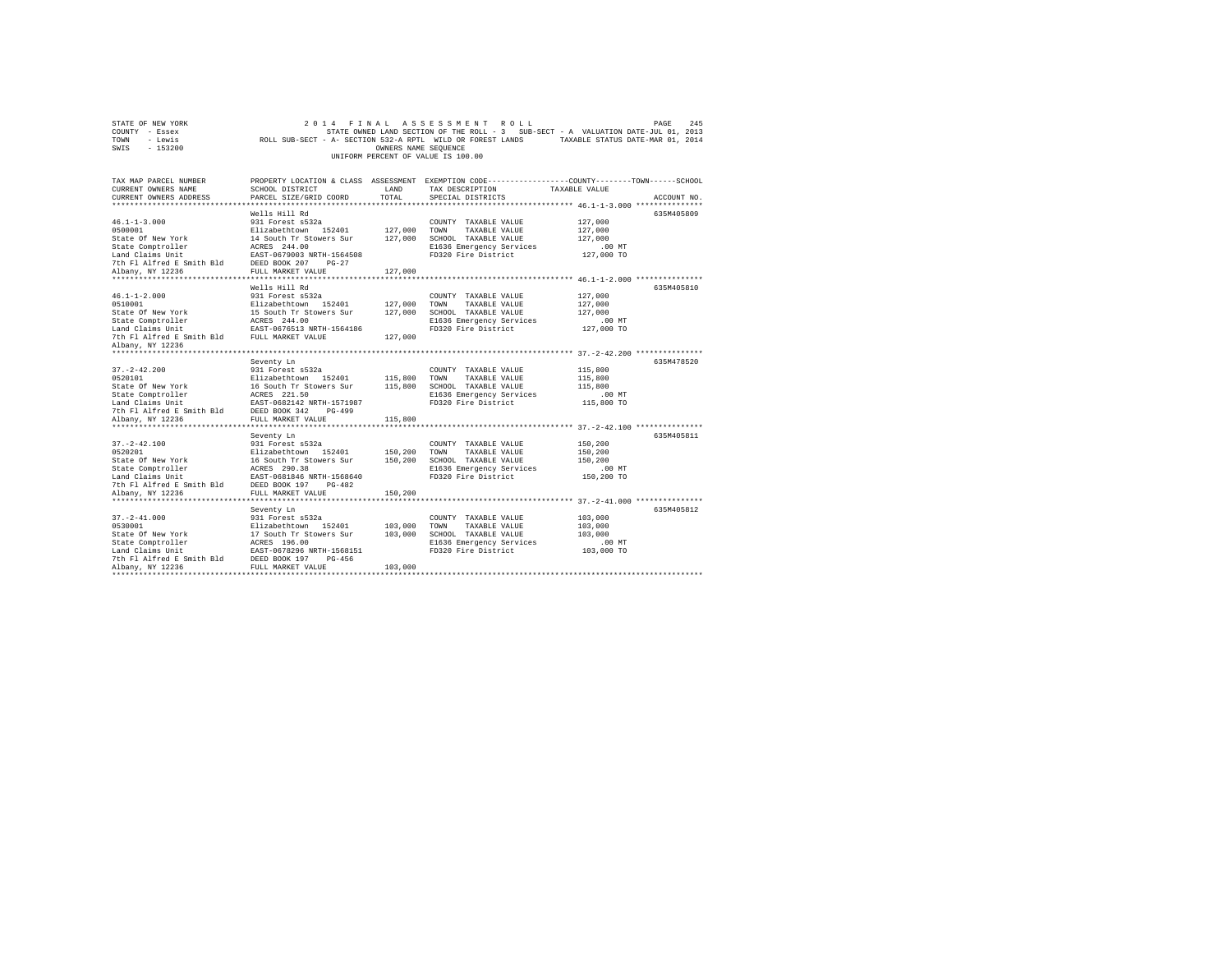|                                    | STATE OF NEW YORK |                                                            |  |  |  |                      |  | 2014 FINAL ASSESSMENT ROLL |                                                                                   | PAGE | 246 |
|------------------------------------|-------------------|------------------------------------------------------------|--|--|--|----------------------|--|----------------------------|-----------------------------------------------------------------------------------|------|-----|
| COUNTY - Essex                     |                   |                                                            |  |  |  |                      |  |                            | STATE OWNED LAND SECTION OF THE ROLL - 3 SUB-SECT - A VALUATION DATE-JUL 01, 2013 |      |     |
| TOWN                               | - Lewis           | ROLL SUB-SECT - A- SECTION 532-A RPTL WILD OR FOREST LANDS |  |  |  |                      |  |                            | TAXABLE STATUS DATE-MAR 01, 2014                                                  |      |     |
| SWIS                               | $-153200$         |                                                            |  |  |  | OWNERS NAME SEOUENCE |  |                            |                                                                                   |      |     |
| UNIFORM PERCENT OF VALUE IS 100.00 |                   |                                                            |  |  |  |                      |  |                            |                                                                                   |      |     |

| TAX MAP PARCEL NUMBER<br>CURRENT OWNERS NAME<br>CURRENT OWNERS ADDRESS                                                                              | SCHOOL DISTRICT<br>PARCEL SIZE/GRID COORD                                                    | LAND<br>TOTAL        | PROPERTY LOCATION & CLASS ASSESSMENT EXEMPTION CODE----------------COUNTY-------TOWN-----SCHOOL<br>TAX DESCRIPTION<br>SPECIAL DISTRICTS | TAXABLE VALUE                          | ACCOUNT NO |
|-----------------------------------------------------------------------------------------------------------------------------------------------------|----------------------------------------------------------------------------------------------|----------------------|-----------------------------------------------------------------------------------------------------------------------------------------|----------------------------------------|------------|
|                                                                                                                                                     |                                                                                              |                      |                                                                                                                                         |                                        |            |
|                                                                                                                                                     | Seventy Ln                                                                                   |                      |                                                                                                                                         |                                        | 635M405813 |
| $37. - 2 - 40.000$                                                                                                                                  | 931 Forest s532a                                                                             |                      | COUNTY TAXABLE VALUE                                                                                                                    | 103,000                                |            |
| 0540001                                                                                                                                             | Elizabethtown 152401 103,000<br>18 South Tr Stowers Sur 103,000                              |                      | TOWN TAXABLE VALUE                                                                                                                      | 103,000                                |            |
| State Of New York                                                                                                                                   |                                                                                              |                      | SCHOOL TAXABLE VALUE                                                                                                                    | 103,000                                |            |
| State Comptroller                                                                                                                                   | ACRES 196.00<br>EAST-0675775 NRTH-1567805                                                    |                      | E1636 Emergency Services                                                                                                                | .00MT<br>ىسى.<br>103,000 TO            |            |
| Land Claims Unit                                                                                                                                    |                                                                                              |                      | FD320 Fire District                                                                                                                     |                                        |            |
| 7th Fl Alfred E Smith Bld DEED BOOK 197                                                                                                             | PG-456                                                                                       |                      |                                                                                                                                         |                                        |            |
| Albany, NY 12236<br>*****************                                                                                                               | FULL MARKET VALUE<br>*********************                                                   | 103,000<br>********* |                                                                                                                                         |                                        |            |
|                                                                                                                                                     |                                                                                              |                      |                                                                                                                                         | ********** 37.-2-36.000 ************** | 635M405814 |
|                                                                                                                                                     | Seventy Ln                                                                                   |                      |                                                                                                                                         | 132,500                                |            |
|                                                                                                                                                     |                                                                                              |                      | COUNTY TAXABLE VALUE<br>132,500 TOWN<br>TAXABLE VALUE                                                                                   |                                        |            |
| 37.-2-36.000<br>0550001 931 Forest s532a<br>512abethtown 152401<br>212abethtown 19 South Tr Stowers Sur                                             |                                                                                              |                      | 132,500 SCHOOL TAXABLE VALUE                                                                                                            | 132,500<br>132,500                     |            |
|                                                                                                                                                     |                                                                                              |                      | E1636 Emergency Services                                                                                                                | $.00$ MT                               |            |
|                                                                                                                                                     |                                                                                              |                      | FD320 Fire District                                                                                                                     | 132,500 TO                             |            |
| State Comptroller<br>Land Claims Unit<br>The Flatfred E Smith Bld<br>The Flatfred E Smith Bld<br>DEED BOOK 342<br>PUTT MAPY TAILER<br>News WY 12236 |                                                                                              |                      |                                                                                                                                         |                                        |            |
| Albany, NY 12236                                                                                                                                    | FULL MARKET VALUE                                                                            | 132,500              |                                                                                                                                         |                                        |            |
|                                                                                                                                                     |                                                                                              |                      |                                                                                                                                         |                                        |            |
|                                                                                                                                                     | Seventy Ln                                                                                   |                      |                                                                                                                                         |                                        | 635M405815 |
| $37. - 2 - 37.000$                                                                                                                                  | 931 Forest s532a                                                                             |                      | COUNTY TAXABLE VALUE                                                                                                                    | 153,000                                |            |
| 0560001                                                                                                                                             | Elizabethtown 152401 153,000 TOWN                                                            |                      | TAXABLE VALUE                                                                                                                           | 153,000                                |            |
| State Of New York                                                                                                                                   |                                                                                              |                      | SCHOOL TAXABLE VALUE                                                                                                                    | 153,000                                |            |
| State Comptroller                                                                                                                                   | 20 South Tr Stowers Sur 153,000<br>ACRES 296.00                                              |                      | E1636 Emergency Services                                                                                                                | $.00$ MT                               |            |
|                                                                                                                                                     | EAST-0675804 NRTH-1571523                                                                    |                      | FD320 Fire District                                                                                                                     | 153,000 TO                             |            |
| Land Claims Unit FAST-0675804 NRTH-15715:<br>7th Fl Alfred E Smith Bld DEED BOOK 342 PG-499                                                         |                                                                                              |                      |                                                                                                                                         |                                        |            |
| Albany, NY 12236                                                                                                                                    | FULL MARKET VALUE                                                                            | 153,000              |                                                                                                                                         |                                        |            |
|                                                                                                                                                     |                                                                                              |                      |                                                                                                                                         |                                        |            |
|                                                                                                                                                     | Seventy Ln                                                                                   |                      |                                                                                                                                         |                                        | 635M405901 |
| $37. - 2 - 38.000$                                                                                                                                  | 931 Forest s532a                                                                             |                      | COUNTY TAXABLE VALUE                                                                                                                    | 146,000                                |            |
| 0570001                                                                                                                                             |                                                                                              | 146,000              | TOWN<br>TAXABLE VALUE                                                                                                                   | 146,000                                |            |
| State Of New York                                                                                                                                   |                                                                                              | 146,000              | SCHOOL TAXABLE VALUE                                                                                                                    | 146,000                                |            |
| State Comptroller                                                                                                                                   | Elizabethtown 152401<br>21 South Tr Stowers Sur<br>ACRES 285.60<br>EAST-0672225 NRTH-1571209 |                      | E1636 Emergency Services                                                                                                                | $.00$ MT                               |            |
| Land Claims Unit                                                                                                                                    |                                                                                              |                      | FD320 Fire District                                                                                                                     | 146,000 TO                             |            |
|                                                                                                                                                     |                                                                                              |                      |                                                                                                                                         |                                        |            |
|                                                                                                                                                     |                                                                                              | 146,000              |                                                                                                                                         |                                        |            |
|                                                                                                                                                     |                                                                                              |                      |                                                                                                                                         |                                        |            |
|                                                                                                                                                     | Seventy Ln                                                                                   |                      |                                                                                                                                         |                                        | 635M405902 |
| $37. - 2 - 22.000$                                                                                                                                  | 931 Forest s532a<br>Elizabethtown 152401                                                     |                      | COUNTY TAXABLE VALUE                                                                                                                    | 117,000                                |            |
| 0580001                                                                                                                                             |                                                                                              | 117,000              | TOWN<br>TAXABLE VALUE                                                                                                                   | 117,000                                |            |
| State Of New York                                                                                                                                   | 26 South Tr Stowers Sur                                                                      | 117,000              | SCHOOL TAXABLE VALUE                                                                                                                    | 117,000                                |            |
| State Comptroller                                                                                                                                   | ACRES 224.00                                                                                 |                      | E1636 Emergency Services                                                                                                                | $.00$ MT                               |            |
| Land Claims Unit                                                                                                                                    | EAST-0671826 NRTH-1574354                                                                    |                      | FD320 Fire District                                                                                                                     | 117,000 TO                             |            |
| 7th Fl Alfred E Smith Bld<br>Albany, NY 12236                                                                                                       | DEED BOOK 197<br>$PG-153$<br>FULL MARKET VALUE                                               | 117,000              |                                                                                                                                         |                                        |            |
|                                                                                                                                                     |                                                                                              |                      |                                                                                                                                         |                                        |            |
|                                                                                                                                                     |                                                                                              |                      |                                                                                                                                         |                                        |            |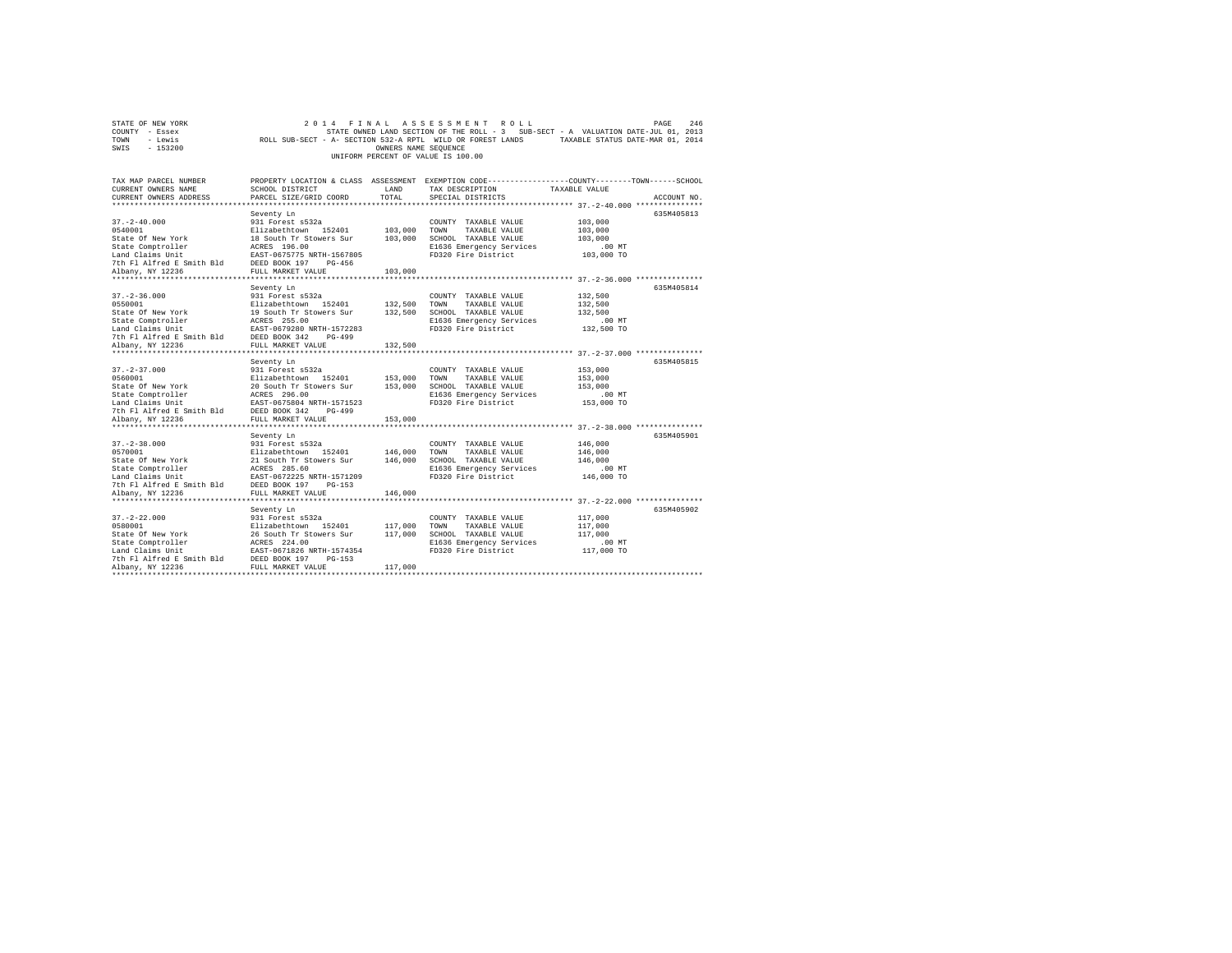|                | STATE OF NEW YORK |                                                            |  | 2014 FINAL ASSESSMENT ROLL         |  |                                                                                   | PAGE | 247 |
|----------------|-------------------|------------------------------------------------------------|--|------------------------------------|--|-----------------------------------------------------------------------------------|------|-----|
| COUNTY - Essex |                   |                                                            |  |                                    |  | STATE OWNED LAND SECTION OF THE ROLL - 3 SUB-SECT - A VALUATION DATE-JUL 01, 2013 |      |     |
| TOWN           | - Lewis           | ROLL SUB-SECT - A- SECTION 532-A RPTL WILD OR FOREST LANDS |  |                                    |  | TAXABLE STATUS DATE-MAR 01, 2014                                                  |      |     |
| SWIS           | - 153200          |                                                            |  | OWNERS NAME SEOUENCE               |  |                                                                                   |      |     |
|                |                   |                                                            |  | UNIFORM PERCENT OF VALUE IS 100.00 |  |                                                                                   |      |     |

| TAX MAP PARCEL NUMBER<br>CURRENT OWNERS NAME                                                                                                                                                                                                | SCHOOL DISTRICT                            | LAND         | PROPERTY LOCATION & CLASS ASSESSMENT EXEMPTION CODE---------------COUNTY-------TOWN------SCHOOL<br>TAX DESCRIPTION | TAXABLE VALUE |             |
|---------------------------------------------------------------------------------------------------------------------------------------------------------------------------------------------------------------------------------------------|--------------------------------------------|--------------|--------------------------------------------------------------------------------------------------------------------|---------------|-------------|
| CURRENT OWNERS ADDRESS                                                                                                                                                                                                                      | PARCEL SIZE/GRID COORD                     | TOTAL        | SPECIAL DISTRICTS                                                                                                  |               | ACCOUNT NO. |
|                                                                                                                                                                                                                                             |                                            |              |                                                                                                                    |               | 635M405903  |
| $37. - 2 - 23.000$                                                                                                                                                                                                                          | Seventy Ln<br>931 Forest s532a             |              | COUNTY TAXABLE VALUE                                                                                               | 121,000       |             |
|                                                                                                                                                                                                                                             |                                            |              | 121,000 TOWN TAXABLE VALUE                                                                                         | 121,000       |             |
|                                                                                                                                                                                                                                             |                                            |              | SCHOOL TAXABLE VALUE                                                                                               | 121,000       |             |
|                                                                                                                                                                                                                                             |                                            |              | E1636 Emergency Services                                                                                           | $.00$ MT      |             |
|                                                                                                                                                                                                                                             |                                            |              | FD320 Fire District                                                                                                | 121,000 TO    |             |
|                                                                                                                                                                                                                                             |                                            |              |                                                                                                                    |               |             |
|                                                                                                                                                                                                                                             |                                            |              |                                                                                                                    |               |             |
|                                                                                                                                                                                                                                             |                                            |              |                                                                                                                    |               |             |
|                                                                                                                                                                                                                                             | Seventy Ln                                 |              |                                                                                                                    |               | 635M405904  |
| $37. - 2 - 24.000$                                                                                                                                                                                                                          | 931 Forest s532a                           |              | COUNTY TAXABLE VALUE                                                                                               | 105,000       |             |
|                                                                                                                                                                                                                                             |                                            | 105,000      | TOWN<br>TAXABLE VALUE                                                                                              | 105,000       |             |
|                                                                                                                                                                                                                                             |                                            | 105,000      | SCHOOL TAXABLE VALUE                                                                                               | 105,000       |             |
| 911 Fuels and Elizabeth<br>Computer of New York 21 and 2010 112401<br>State Of New York 21 and 2010 112401<br>State Computeller 26 SCRS 200.00<br>Land Claims Unit<br>The Plaffed & Smith Bld 2025 200.00 1970 1970-153<br>Albany, NY 12236 |                                            |              | E1636 Emergency Services                                                                                           | .00MT         |             |
|                                                                                                                                                                                                                                             |                                            |              | FD320 Fire District                                                                                                | 105,000 TO    |             |
|                                                                                                                                                                                                                                             |                                            |              |                                                                                                                    |               |             |
|                                                                                                                                                                                                                                             |                                            | 105,000      |                                                                                                                    |               |             |
|                                                                                                                                                                                                                                             |                                            |              |                                                                                                                    |               |             |
|                                                                                                                                                                                                                                             | Seventy Ln                                 |              |                                                                                                                    |               | 635M405905  |
| $37. - 2 - 19.000$                                                                                                                                                                                                                          |                                            |              | COUNTY TAXABLE VALUE                                                                                               | 103,300       |             |
| 0610001                                                                                                                                                                                                                                     | 931 Forest s532a<br>Elizabethtown 152401   | 103,300 TOWN | TAXABLE VALUE                                                                                                      | 103,300       |             |
|                                                                                                                                                                                                                                             |                                            |              | SCHOOL TAXABLE VALUE                                                                                               | 103,300       |             |
|                                                                                                                                                                                                                                             |                                            |              | E1636 Emergency Services                                                                                           | $.00$ MT      |             |
|                                                                                                                                                                                                                                             |                                            |              | FD320 Fire District                                                                                                | 103,300 TO    |             |
|                                                                                                                                                                                                                                             |                                            |              |                                                                                                                    |               |             |
| Albany, NY 12236                                                                                                                                                                                                                            | FULL MARKET VALUE                          | 103,300      |                                                                                                                    |               |             |
| **********************                                                                                                                                                                                                                      | ****************************               |              |                                                                                                                    |               |             |
|                                                                                                                                                                                                                                             | Seventy Ln                                 |              |                                                                                                                    |               | 635M405906  |
| $37. - 2 - 20.000$                                                                                                                                                                                                                          |                                            |              | COUNTY TAXABLE VALUE                                                                                               | 121,000       |             |
| 0620001                                                                                                                                                                                                                                     |                                            |              |                                                                                                                    | 121,000       |             |
| State Of New York                                                                                                                                                                                                                           |                                            |              | SCHOOL TAXABLE VALUE                                                                                               | 121,000       |             |
| State Comptroller                                                                                                                                                                                                                           |                                            |              | E1636 Emergency Services                                                                                           | .00 MT        |             |
| Land Claims Unit                                                                                                                                                                                                                            |                                            |              | FD320 Fire District                                                                                                | 121,000 TO    |             |
| 7th Fl Alfred E Smith Bld DEED BOOK 197                                                                                                                                                                                                     | $PG-153$                                   |              |                                                                                                                    |               |             |
| Albany, NY 12236                                                                                                                                                                                                                            | FULL MARKET VALUE                          | 121,000      |                                                                                                                    |               |             |
| **********************                                                                                                                                                                                                                      | ***************************                |              |                                                                                                                    |               |             |
|                                                                                                                                                                                                                                             | Seventy Ln                                 |              |                                                                                                                    |               | 635M405907  |
| $37. - 2 - 21.000$                                                                                                                                                                                                                          | 931 Forest s532a                           |              | COUNTY TAXABLE VALUE                                                                                               | 117,000       |             |
| 0630001                                                                                                                                                                                                                                     | Elizabethtown 152401                       | 117,000 TOWN | TAXABLE VALUE                                                                                                      | 117,000       |             |
| State Of New York                                                                                                                                                                                                                           | 31 South Tr Stowers Sur $117,000$<br>224ac |              | SCHOOL TAXABLE VALUE                                                                                               | 117,000       |             |
| State Comptroller                                                                                                                                                                                                                           |                                            |              | E1636 Emergency Services                                                                                           | $.00$ MT      |             |
|                                                                                                                                                                                                                                             |                                            |              | FD320 Fire District                                                                                                | 117,000 TO    |             |
| State computering the research of the Land Claims Unit<br>Tand Claims Unit<br>The Flatfred E Smith Bld EAST-0671539 NRTH-1576991                                                                                                            |                                            |              |                                                                                                                    |               |             |
| Albany, NY 12236                                                                                                                                                                                                                            | DEED BOOK 197<br>$PG-152$                  |              |                                                                                                                    |               |             |
|                                                                                                                                                                                                                                             | FULL MARKET VALUE                          | 117,000      |                                                                                                                    |               |             |
|                                                                                                                                                                                                                                             |                                            |              |                                                                                                                    |               |             |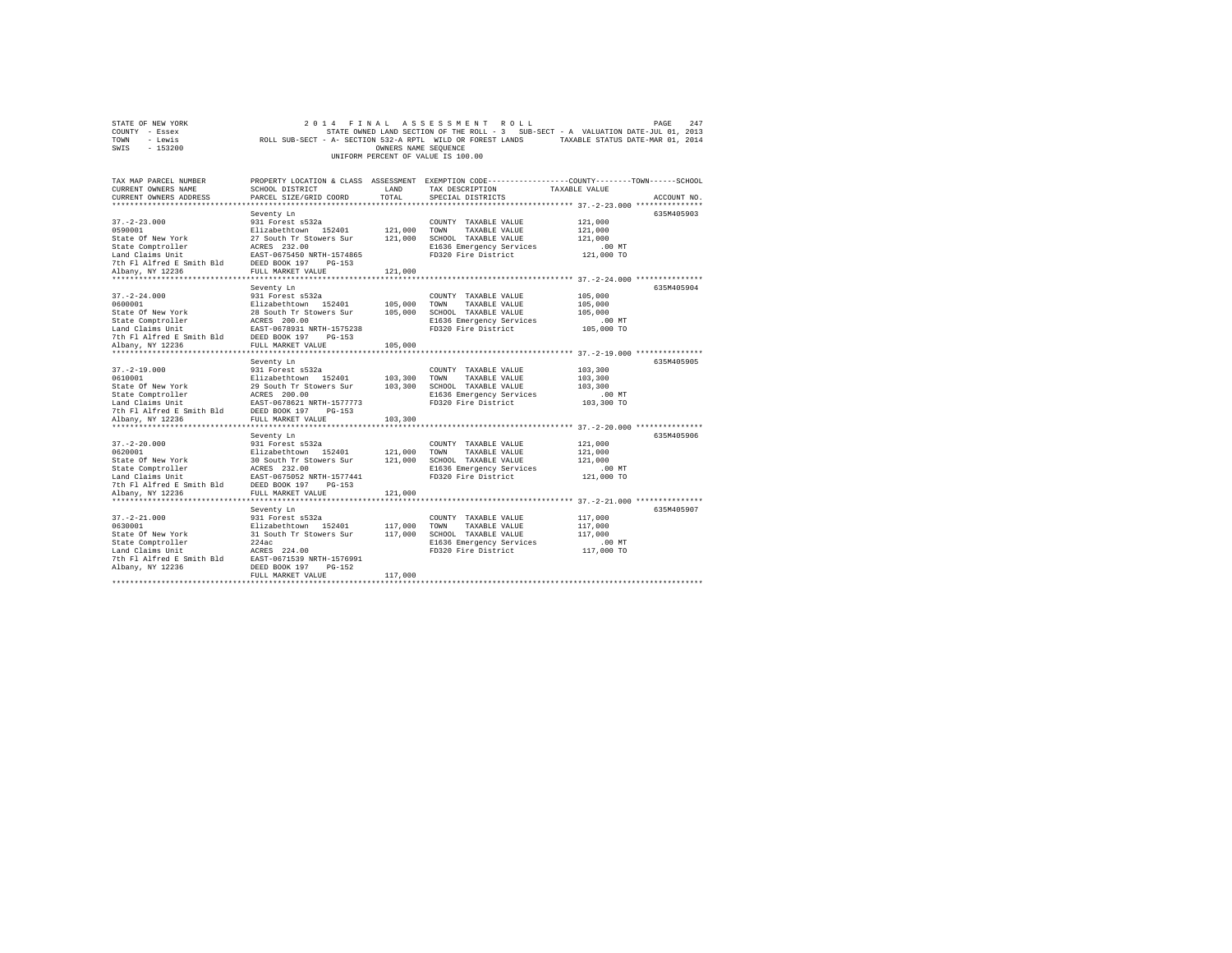| STATE OF NEW YORK                  | 2014 FINAL ASSESSMENT ROLL                                                                     | 248<br>PAGE            |  |  |  |
|------------------------------------|------------------------------------------------------------------------------------------------|------------------------|--|--|--|
| COUNTY<br>- Essex                  | STATE OWNED LAND SECTION OF THE ROLL - 3 SUB-SECT - A VALUATION DATE-JUL 01, 2013              |                        |  |  |  |
| - Lewis<br>TOWN                    | TAXABLE STATUS DATE-MAR 01, 2014<br>ROLL SUB-SECT - A- SECTION 532-A RPTL WILD OR FOREST LANDS |                        |  |  |  |
| $-153200$<br>SWIS                  |                                                                                                | RPS150/V04/L015        |  |  |  |
|                                    |                                                                                                | CURRENT DATE 6/23/2014 |  |  |  |
| UNIFORM PERCENT OF VALUE IS 100.00 |                                                                                                |                        |  |  |  |
|                                    | ROLL SUB SECTION-A-TOTALS                                                                      |                        |  |  |  |

# \*\*\* S P E C I A L D I S T R I C T S U M M A R Y \*\*\*

|      |                      | TOTAL   | EXTENSION   | <b>EXTENSION</b> | AD VALOREM | <b>EXEMPT</b> | TAXARLE  |
|------|----------------------|---------|-------------|------------------|------------|---------------|----------|
| CODE | DISTRICT NAME        | PARCELS | <b>TYPE</b> | <b>VALUE</b>     | VALUE.     | <b>AMOUNT</b> | VALUE    |
|      |                      |         |             |                  |            |               |          |
|      | E1636 Emergency Serv |         | 50 MOVTAX   |                  |            |               |          |
|      | FD320 Fire District  |         | 50 TOTAL    |                  | 4482,100   |               | 4482,100 |

# \*\*\* S C H O O L D I S T R I C T S U M M A R Y \*\*\*

| CODE   | DISTRICT NAME | TOTAL<br>PARCELS | ASSESSED<br>LAND | ASSESSED<br>TOTAL | EXEMPT<br>AMOUNT | TOTAL<br>TAXABLE | STAR<br>AMOUNT | STAR<br>TAXABLE |
|--------|---------------|------------------|------------------|-------------------|------------------|------------------|----------------|-----------------|
| 152401 | Elizabethtown | 50               | 4482.100         | 4482,100          |                  | 4482.100         |                | 4482,100        |
|        | SUB-TOTAL     | 50               | 4482.100         | 4482.100          |                  | 4482.100         |                | 4482,100        |
|        | TOTAL         | 50               | 4482.100         | 4482.100          |                  | 4482.100         |                | 4482,100        |

# \*\*\* S Y S T E M C O D E S S U M M A R Y \*\*\*

NO SYSTEM EXEMPTIONS AT THIS LEVEL

### \*\*\* E X E M P T I O N S U M M A R Y \*\*\*

NO EXEMPTIONS AT THIS LEVEL

| ROLL | DESCRIPTION         | TOTAL   | ASSESSED | ASSESSED | TAXABLE  | TAXABLE  | TAXABLE  | STAR     |
|------|---------------------|---------|----------|----------|----------|----------|----------|----------|
| SEC  |                     | PARCELS | LAND     | TOTAL    | COUNTY   | TOWN     | SCHOOL   | TAXABLE  |
|      | STATE OWNED<br>LAND | 50      | 4482.100 | 4482.100 | 4482,100 | 4482.100 | 4482.100 | 4482.100 |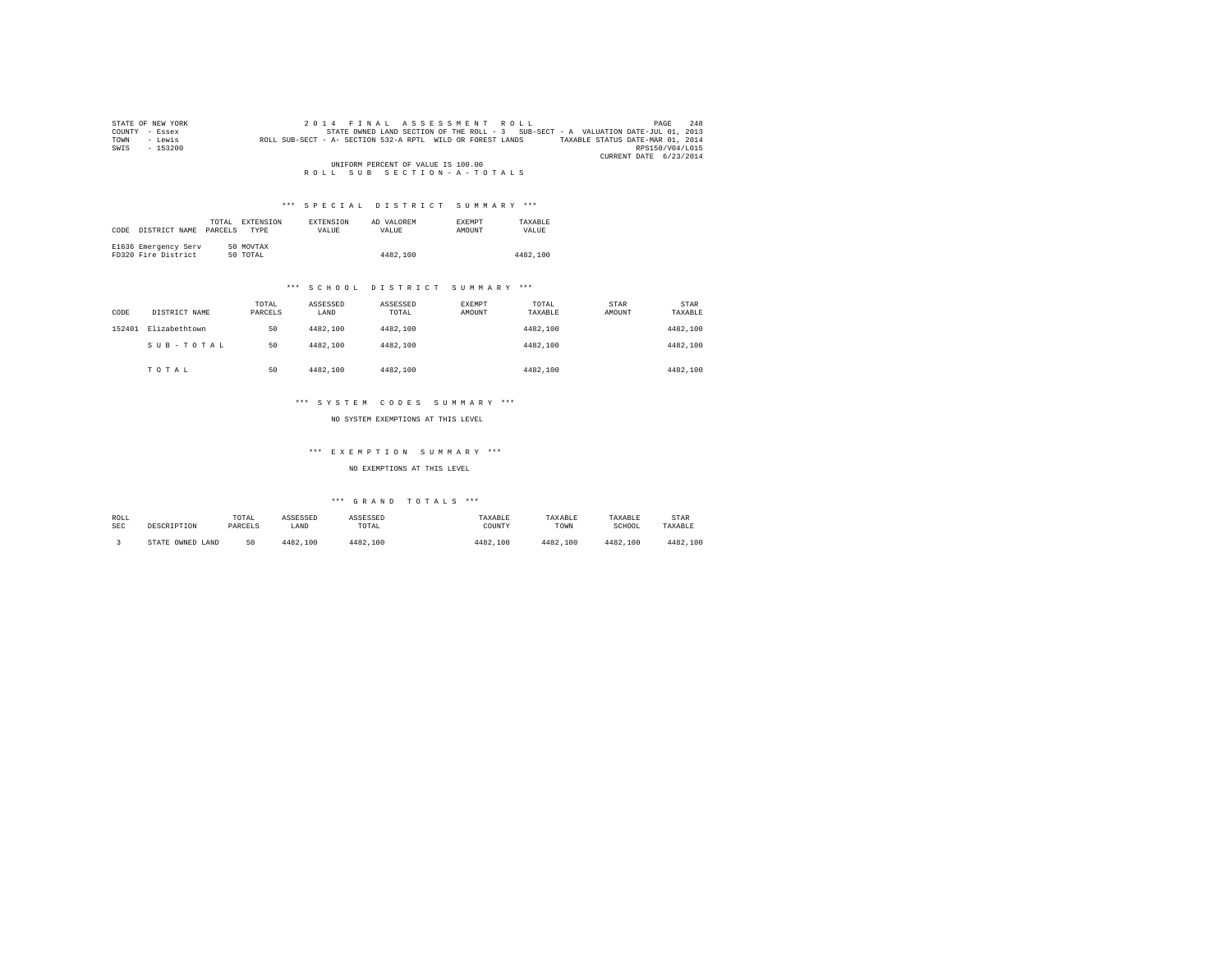| STATE OF NEW YORK<br>COUNTY - Essex<br>TOWN - Lewis<br>SWIS - 153200                                                                                                                  |                                                                                                                                                                                                                                      | OWNERS NAME SEQUENCE | 2014 FINAL ASSESSMENT ROLL<br>UNIFORM PERCENT OF VALUE IS 100.00<br>UNIFORM PERCENT OF VALUE IS 100.00  | 249<br>PAGE<br>STATE OWNED LAND SECTION OF THE ROLL - 3 SUB-SECT - P VALUATION DATE-JUL 01, 2013<br>ROLL SUB-SECT - P- ECL CONSERVATION AND COMMON LAW EASEMENTS TAXABLE STATUS DATE-MAR 01, 2014 |
|---------------------------------------------------------------------------------------------------------------------------------------------------------------------------------------|--------------------------------------------------------------------------------------------------------------------------------------------------------------------------------------------------------------------------------------|----------------------|---------------------------------------------------------------------------------------------------------|---------------------------------------------------------------------------------------------------------------------------------------------------------------------------------------------------|
| TAX MAP PARCEL NUMBER<br>CURRENT OWNERS NAME<br>CURRENT OWNERS ADDRESS                                                                                                                | SCHOOL DISTRICT<br>PARCEL SIZE/GRID COORD                                                                                                                                                                                            | LAND<br>TOTAL        | TAX DESCRIPTION<br>SPECIAL DISTRICTS                                                                    | PROPERTY LOCATION & CLASS ASSESSMENT EXEMPTION CODE----------------COUNTY-------TOWN------SCHOOL<br>TAXABLE VALUE<br>ACCOUNT NO.                                                                  |
| 47.2-1-13.000-ESMT<br>State Of New York<br>C/O County Treasurer<br>County<br>Essex                                                                                                    | 741 Stowersville Rd<br>980 Consvn easmt<br>Elizabethtown 152401<br>4 Platt Rogers Tract 1<br>ACRES 0.82<br>EAST-0709089 NRTH-1562429<br>DEED BOOK 1694 PG-235<br>CONSERVATION ESMT % 25.00<br>FULL MARKET VALUE                      | 7.925                | COUNTY TAXABLE VALUE<br>7,925 TOWN TAXABLE VALUE<br>7,925 SCHOOL TAXABLE VALUE<br>FD320 Fire District   | 635J104908<br>7.925<br>7.925<br>7.925<br>7,925 TO                                                                                                                                                 |
|                                                                                                                                                                                       |                                                                                                                                                                                                                                      |                      |                                                                                                         | ****************************** 47.2-1-63.200-ESMT *********                                                                                                                                       |
| 47.2-1-63.200-ESMT<br>State Of New York<br>State of new ional control and the control of the control of the control of the control of the control of the c<br>Essex County ACRES 3.42 | Stowersville Rd<br>980 Consvn easmt<br>Elizabethtown 152401<br>EAST-0711139 NRTH-1563208<br>DEED BOOK 739 PG-60<br>CONSERVATION ESMT % 22.00<br>FULL MARKET VALUE                                                                    | 220                  | COUNTY TAXABLE VALUE<br>220 TOWN TAXABLE VALUE<br>220 SCHOOL TAXABLE VALUE<br>FD320 Fire District       | 635J191023<br>220<br>220<br>220<br>220 TO                                                                                                                                                         |
|                                                                                                                                                                                       | *******************                                                                                                                                                                                                                  | ******************** |                                                                                                         | ******************************* 47.2-1-3.122-ESMT **********                                                                                                                                      |
|                                                                                                                                                                                       | Stowersville Rd                                                                                                                                                                                                                      |                      |                                                                                                         | 635J191024                                                                                                                                                                                        |
| 47.2-1-3.122-ESMT<br>State Of New York<br>C/O County Treasurer<br>Essex                                                                                                               | 980 Consvn easmt<br>Elizabethtown 152401<br>easurer 36 Platt Rogers<br>County ACRES 3.60<br>EAST-0710526 NRTH-1562987<br>DEED BOOK 696 PG-42<br>CONSERVATION ESMT % 22.00<br>FULL MARKET VALUE                                       | 792                  | COUNTY TAXABLE VALUE<br>792 TOWN TAXABLE VALUE<br>792 SCHOOL TAXABLE VALUE<br>FD320 Fire District       | 792<br>792<br>792<br>792 TO                                                                                                                                                                       |
|                                                                                                                                                                                       |                                                                                                                                                                                                                                      |                      |                                                                                                         | *************** 47.2-1-66.000-ESMT *********                                                                                                                                                      |
| 47.2-1-66.000-ESMT<br>State Of New York<br>C/O County Treasurer<br>County ACRES 8.88<br>Essex                                                                                         | 41 Moss Rd<br>980 Consvn easmt<br>Elizabethtown 152401<br>36 Platt Rogers<br>EAST-0710544 NRTH-1564097<br>DEED BOOK 882 PG-335<br>CONSERVATION ESMT % 75.00                                                                          |                      | COUNTY TAXABLE VALUE<br>27,825 TOWN TAXABLE VALUE<br>27,825 SCHOOL TAXABLE VALUE<br>FD320 Fire District | 635J188002<br>27.825<br>27,825<br>27,825<br>27,825 TO                                                                                                                                             |
|                                                                                                                                                                                       | FULL MARKET VALUE                                                                                                                                                                                                                    | 27.825               |                                                                                                         |                                                                                                                                                                                                   |
|                                                                                                                                                                                       |                                                                                                                                                                                                                                      |                      |                                                                                                         |                                                                                                                                                                                                   |
| 47.2-1-30.120-ESMT<br>State Of New York<br>C/O County Treasurer<br>Essex                                                                                                              | Stowersville Rd<br>980 Consvn easmt<br>Elizabethtown 152401<br>4 Platt Rogers<br>County 1415/95 Scenic Easement<br>1567/30 Lease<br>ACRES 17.32<br>EAST-0709136 NRTH-1561426<br>DEED BOOK 1446   PG-118<br>CONSERVATION ESMT % 74.00 |                      | COUNTY TAXABLE VALUE<br>25,382 TOWN TAXABLE VALUE<br>25,382 SCHOOL TAXABLE VALUE<br>FD320 Fire District | 635J191021<br>25,382<br>25.382<br>25,382<br>25,382 TO                                                                                                                                             |
|                                                                                                                                                                                       | FULL MARKET VALUE                                                                                                                                                                                                                    | 25,382               |                                                                                                         |                                                                                                                                                                                                   |
|                                                                                                                                                                                       |                                                                                                                                                                                                                                      |                      |                                                                                                         |                                                                                                                                                                                                   |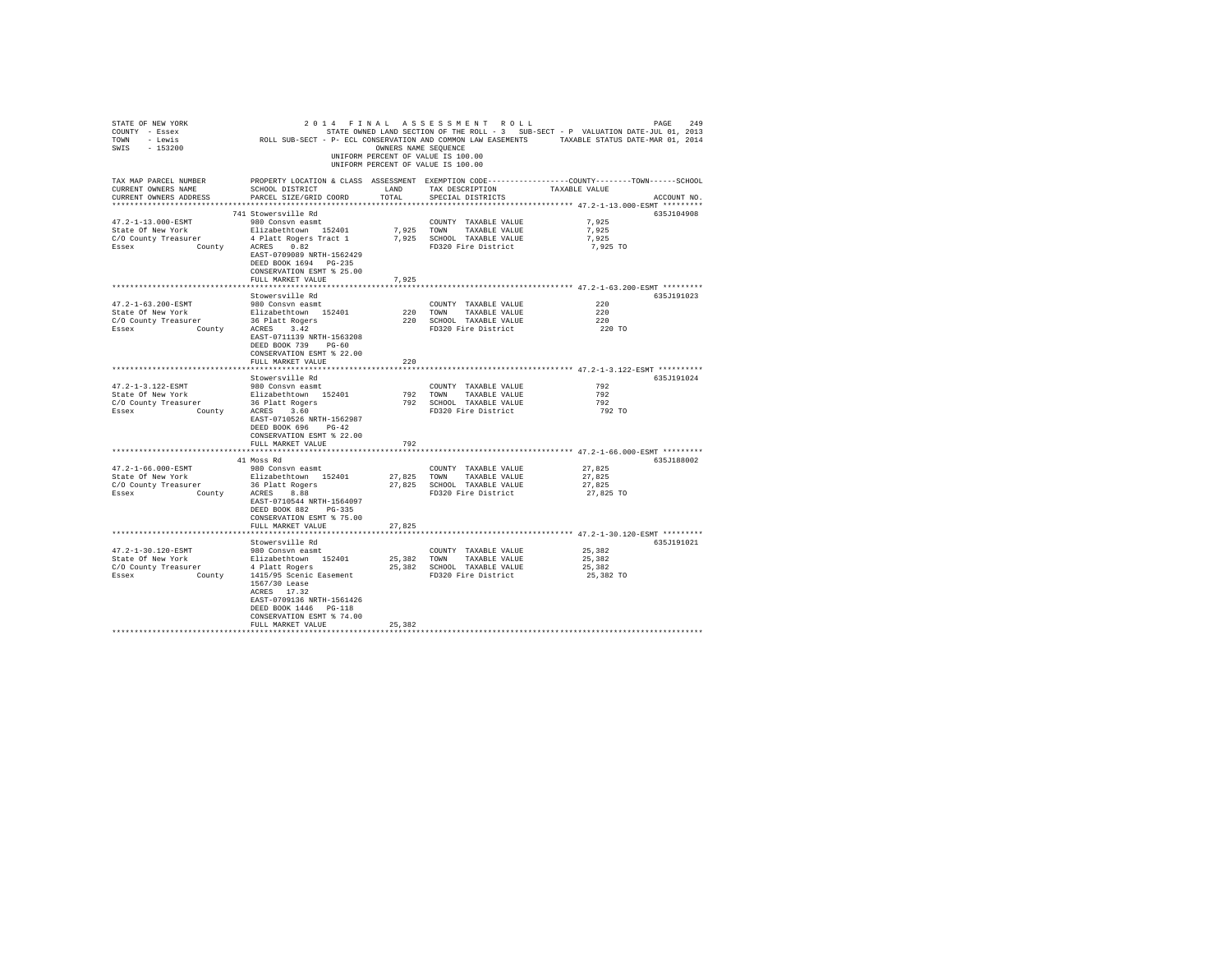| STATE OF NEW YORK<br>COUNTY - Essex<br>TOWN - Lewis<br>SWIS - 153200 |                                                                                                                               | OWNERS NAME SEQUENCE | 2014 FINAL ASSESSMENT ROLL<br>UNIFORM PERCENT OF VALUE IS 100.00<br>UNIFORM PERCENT OF VALUE IS 100.00 | PAGE<br>250<br>STATE OWNED LAND SECTION OF THE ROLL - 3 SUB-SECT - P VALUATION DATE-JUL 01, 2013<br>1013 / 1014 DEN DEN DE TRAND SELLION OF IRE ROLL " I SOB-SELL STATION DESCRIPTION OF THE STATUS DETERMINISTION AND COMMON LAW EASEMENTS TRANSLE STATUS DATE-MAR 01. 2014 |
|----------------------------------------------------------------------|-------------------------------------------------------------------------------------------------------------------------------|----------------------|--------------------------------------------------------------------------------------------------------|------------------------------------------------------------------------------------------------------------------------------------------------------------------------------------------------------------------------------------------------------------------------------|
|                                                                      |                                                                                                                               |                      |                                                                                                        | TAX MAP PARCEL NUMBER THE PROPERTY LOCATION & CLASS ASSESSMENT EXEMPTION CODE--------------COUNTY-------TOWN------SCHOOL                                                                                                                                                     |
| CURRENT OWNERS NAME<br>CURRENT OWNERS ADDRESS                        | SCHOOL DISTRICT<br>PARCEL SIZE/GRID COORD                                                                                     | LAND<br>TOTAL        | TAX DESCRIPTION<br>SPECIAL DISTRICTS                                                                   | TAXABLE VALUE<br>ACCOUNT NO.                                                                                                                                                                                                                                                 |
|                                                                      |                                                                                                                               |                      |                                                                                                        |                                                                                                                                                                                                                                                                              |
| 47.2-1-65.000-ESMT                                                   | 815 Stowersville Rd<br>980 Consyn easmt                                                                                       |                      |                                                                                                        | 635J188001<br>28,425                                                                                                                                                                                                                                                         |
| State Of New York                                                    | Elizabethtown 152401                                                                                                          | 28,425 TOWN          | COUNTY TAXABLE VALUE                                                                                   |                                                                                                                                                                                                                                                                              |
| C/O County Treasurer                                                 | 36 Platt Rogers                                                                                                               |                      | TAXABLE VALUE<br>28,425 SCHOOL TAXABLE VALUE                                                           | 28,425<br>28,425                                                                                                                                                                                                                                                             |
| <b>County</b><br>Essex                                               | ACRES 8.13                                                                                                                    |                      | FD320 Fire District                                                                                    | 28,425 TO                                                                                                                                                                                                                                                                    |
|                                                                      | EAST-0710330 NRTH-1563588<br>DEED BOOK 961 PG-285                                                                             |                      |                                                                                                        |                                                                                                                                                                                                                                                                              |
|                                                                      | CONSERVATION ESMT % 75.00                                                                                                     |                      |                                                                                                        |                                                                                                                                                                                                                                                                              |
|                                                                      | FULL MARKET VALUE                                                                                                             | 28,425               |                                                                                                        |                                                                                                                                                                                                                                                                              |
|                                                                      |                                                                                                                               |                      |                                                                                                        |                                                                                                                                                                                                                                                                              |
| $47.2 - 1 - 4.000 - ESMT$                                            | 27 Moss Rd<br>980 Consvn easmt                                                                                                |                      | COUNTY TAXABLE VALUE                                                                                   | 635J177005<br>27,200                                                                                                                                                                                                                                                         |
| State Of New York                                                    | Elizabethtown 152401                                                                                                          |                      | 27,200 TOWN TAXABLE VALUE                                                                              | 27,200                                                                                                                                                                                                                                                                       |
| C/O County Treasurer                                                 | 36 Platt Rogers                                                                                                               |                      | 27,200 SCHOOL TAXABLE VALUE                                                                            | 27,200                                                                                                                                                                                                                                                                       |
| Essex                                                                | County 1326/84 Life Use To                                                                                                    |                      | FD320 Fire District                                                                                    | 27,200 TO                                                                                                                                                                                                                                                                    |
|                                                                      | Alan C Floyd<br>ACRES 2.00<br>EAST-0710788 NRTH-1563897<br>DEED BOOK 1091 PG-273<br>CONSERVATION ESMT % 80.00                 |                      |                                                                                                        |                                                                                                                                                                                                                                                                              |
|                                                                      | FULL MARKET VALUE                                                                                                             | 27,200               |                                                                                                        |                                                                                                                                                                                                                                                                              |
|                                                                      |                                                                                                                               |                      |                                                                                                        | ******************************* 47.2-1-3.111-ESMT **********                                                                                                                                                                                                                 |
| 47.2-1-3.111-ESMT                                                    | 69 Moss Rd<br>980 Consvn easmt                                                                                                |                      | COUNTY TAXABLE VALUE                                                                                   | 635J104910<br>28,762                                                                                                                                                                                                                                                         |
| State Of New York                                                    | Elizabethtown 152401                                                                                                          |                      | 28,762 TOWN TAXABLE VALUE                                                                              | 28,762                                                                                                                                                                                                                                                                       |
| C/O County Treasurer                                                 | 36 Platt Rogers                                                                                                               |                      | 28.762 SCHOOL TAXABLE VALUE                                                                            | 28,762                                                                                                                                                                                                                                                                       |
| Essex County 1593/300 B Line Agr                                     |                                                                                                                               |                      | FD320 Fire District                                                                                    | 28,762 TO                                                                                                                                                                                                                                                                    |
|                                                                      | ACRES 12.76<br>EAST-0710129 NRTH-1564567<br>DEED BOOK 1016 PG-257<br>CONSERVATION ESMT % 73.00<br>FULL MARKET VALUE           | 28,762               |                                                                                                        |                                                                                                                                                                                                                                                                              |
|                                                                      |                                                                                                                               |                      |                                                                                                        | ************************* 29.2-1-19.200-ESMT *********                                                                                                                                                                                                                       |
|                                                                      | Interstate 87                                                                                                                 |                      |                                                                                                        | 635Z008019                                                                                                                                                                                                                                                                   |
| 29.2-1-19.200-ESMT                                                   | 980 Consvn easmt                                                                                                              |                      | COUNTY TAXABLE VALUE                                                                                   | 8,762                                                                                                                                                                                                                                                                        |
| State Of New York                                                    |                                                                                                                               |                      | 8.762 TOWN TAXABLE VALUE                                                                               | 8.762                                                                                                                                                                                                                                                                        |
| C/O County Treasurer                                                 | Elizabethtown 152401<br>26 Essex Tract                                                                                        |                      | 8.762 SCHOOL TAXABLE VALUE                                                                             | 8.762                                                                                                                                                                                                                                                                        |
| Essex                                                                | County 55.1AC Under 480A RPTL<br>ACRES 58.90<br>EAST-0711137 NRTH-1592844<br>DEED BOOK 1503 PG-1<br>CONSERVATION ESMT % 26.00 |                      | FD320 Fire District                                                                                    | 8,762 TO                                                                                                                                                                                                                                                                     |
|                                                                      | FULL MARKET VALUE                                                                                                             | 8.762                |                                                                                                        |                                                                                                                                                                                                                                                                              |
|                                                                      |                                                                                                                               |                      |                                                                                                        |                                                                                                                                                                                                                                                                              |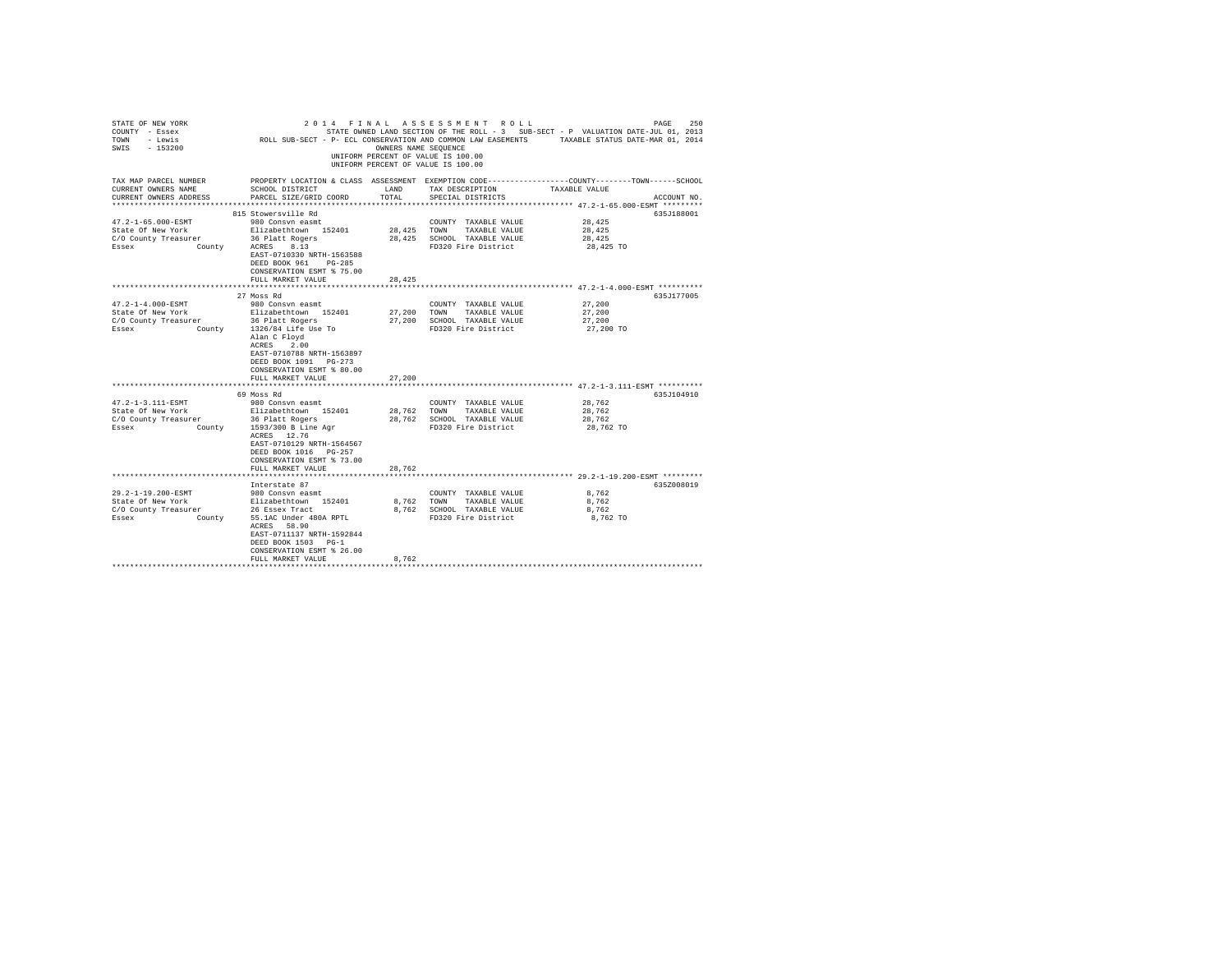| STATE OF NEW YORK<br>COUNTY - Essex<br>TOWN - Lewis<br>SWIS - 153200               | 2011 - 1982 - 1992 - 1992 - 1992 - 1992 - 1992 - 1992 - 1994 - 1994 - 1994 - 1994 - 1992 - 1992 - 1994 - 1994 - 1994 - 1994 - 1994 - 1994 - 1994 - 1994 - 1994 - 1994 - 1994 - 1994 - 1994 - 1994 - 1994 - 1994 - 1994 - 1994 | OWNERS NAME SEOUENCE | 2014 FINAL ASSESSMENT ROLL<br>UNIFORM PERCENT OF VALUE IS 100.00<br>UNIFORM PERCENT OF VALUE IS 100.00 |                                              | 251<br>PAGE |
|------------------------------------------------------------------------------------|-------------------------------------------------------------------------------------------------------------------------------------------------------------------------------------------------------------------------------|----------------------|--------------------------------------------------------------------------------------------------------|----------------------------------------------|-------------|
| TAX MAP PARCEL NUMBER<br>CURRENT OWNERS NAME<br>CURRENT OWNERS ADDRESS             | PROPERTY LOCATION & CLASS ASSESSMENT EXEMPTION CODE----------------COUNTY--------TOWN-----SCHOOL<br>SCHOOL DISTRICT<br>PARCEL SIZE/GRID COORD                                                                                 | LAND<br>TOTAL        | TAX DESCRIPTION<br>SPECIAL DISTRICTS                                                                   | TAXABLE VALUE                                | ACCOUNT NO. |
|                                                                                    |                                                                                                                                                                                                                               |                      |                                                                                                        |                                              |             |
| 29.4-1-4.000-ESMT                                                                  | US Route 9<br>980 Consvn easmt                                                                                                                                                                                                |                      | COUNTY TAXABLE VALUE                                                                                   | 31,538                                       | 635J104310  |
| State Of New York                                                                  |                                                                                                                                                                                                                               |                      | 31,538 TOWN TAXABLE VALUE                                                                              | 31,538                                       |             |
| C/O County Treasurer                                                               | Elizabethtown 152401<br>43 Peru Bay Tract                                                                                                                                                                                     |                      | 31,538 SCHOOL TAXABLE VALUE                                                                            | 31,538                                       |             |
| Essex County                                                                       | 225.8AC Under 480A RPTL<br>ACRES 237.00<br>EAST-0711350 NRTH-1586779<br>DEED BOOK 1503 PG-1<br>CONSERVATION ESMT % 26.00                                                                                                      |                      | FD320 Fire District                                                                                    | 31,538 TO                                    |             |
|                                                                                    | FULL MARKET VALUE                                                                                                                                                                                                             | 31,538               |                                                                                                        |                                              |             |
|                                                                                    |                                                                                                                                                                                                                               |                      |                                                                                                        |                                              |             |
|                                                                                    | Interstate 87                                                                                                                                                                                                                 |                      |                                                                                                        |                                              | 635Z008020  |
| 29.4-1-5.200-ESMT                                                                  | 980 Consvn easmt                                                                                                                                                                                                              |                      | COUNTY TAXABLE VALUE                                                                                   | 23,556                                       |             |
| State Of New York                                                                  | Elizabethtown 152401                                                                                                                                                                                                          |                      | 23,556 TOWN TAXABLE VALUE                                                                              | 23,556                                       |             |
| C/O County Treasurer 22 Essex Tract<br>Essex County County 171.2AC Under 480A RPTL |                                                                                                                                                                                                                               |                      | 23,556 SCHOOL TAXABLE VALUE                                                                            | 23,556<br>23,556 TO                          |             |
|                                                                                    | ACRES 171.20<br>EAST-0710967 NRTH-1590284<br>DEED BOOK 1503 PG-1<br>CONSERVATION ESMT % 26.00                                                                                                                                 |                      | FD320 Fire District                                                                                    |                                              |             |
|                                                                                    | FULL MARKET VALUE                                                                                                                                                                                                             | 23,556               |                                                                                                        |                                              |             |
|                                                                                    | US Route 9                                                                                                                                                                                                                    |                      |                                                                                                        |                                              | 635J104313  |
| 29.4-1-7.000-ESMT                                                                  |                                                                                                                                                                                                                               |                      | COUNTY TAXABLE VALUE                                                                                   | 4,550                                        |             |
| State Of New York                                                                  | 980 Consvn easmt<br>Elizabethtown 152401                                                                                                                                                                                      |                      | 4,550 TOWN TAXABLE VALUE                                                                               | 4.550                                        |             |
| C/O County Treasurer                                                               | 31 Essex Tract                                                                                                                                                                                                                |                      | 4,550 SCHOOL TAXABLE VALUE                                                                             | 4,550                                        |             |
| Essex                                                                              | County 25AC Under 480A RPTL<br>ACRES 25.00<br>EAST-0712758 NRTH-1589398<br>DEED BOOK 1503 PG-1<br>CONSERVATION ESMT % 26.00<br>FULL MARKET VALUE                                                                              | 4,550                | FD320 Fire District                                                                                    | 4,550 TO                                     |             |
|                                                                                    |                                                                                                                                                                                                                               |                      |                                                                                                        | *************** 29.4-1-8.000-ESMT ********** |             |
|                                                                                    | US Route 9                                                                                                                                                                                                                    |                      |                                                                                                        |                                              | 635J104311  |
| 29.4-1-8.000-ESMT                                                                  | 980 Consvn easmt                                                                                                                                                                                                              |                      | COUNTY TAXABLE VALUE                                                                                   | 33,332                                       |             |
| State Of New York<br>C/O County Treasurer                                          | Elizabethtown 152401<br>44 Peru Bay Tract                                                                                                                                                                                     |                      | 33,332 TOWN TAXABLE VALUE                                                                              | 33,332                                       |             |
|                                                                                    |                                                                                                                                                                                                                               |                      | 33,332 SCHOOL TAXABLE VALUE                                                                            | 33,332                                       |             |
| County<br>Essex                                                                    | 1 Ac Camp Lot<br>226AC Under 480A RPTL<br>ACRES 260.00<br>EAST-0714382 NRTH-1587130<br>DEED BOOK 1503 PG-1<br>CONSERVATION ESMT % 26.00<br>FULL MARKET VALUE                                                                  | 33,332               | FD320 Fire District                                                                                    | 33,332 TO                                    |             |
|                                                                                    |                                                                                                                                                                                                                               |                      |                                                                                                        |                                              |             |
|                                                                                    |                                                                                                                                                                                                                               |                      |                                                                                                        |                                              |             |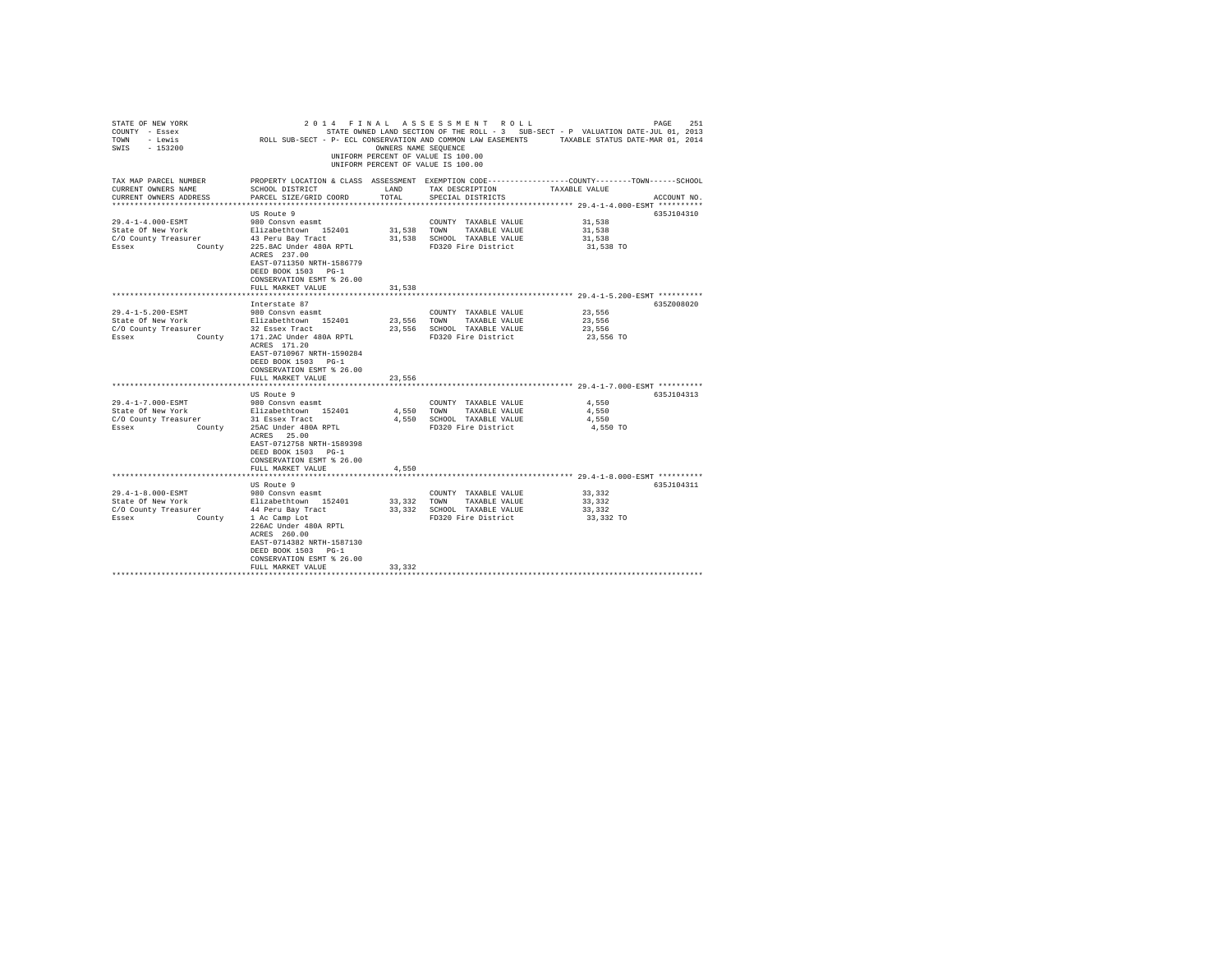| STATE OF NEW YORK<br>COUNTY - Essex<br>- Lewis<br>TOWN<br>SWIS<br>$-153200$ |                                                                                                                        | OWNERS NAME SEQUENCE | 2014 FINAL ASSESSMENT ROLL<br>UNIFORM PERCENT OF VALUE IS 100.00<br>UNIFORM PERCENT OF VALUE IS 100.00 | PAGE<br>252<br>STATE OWNED LAND SECTION OF THE ROLL - 3 SUB-SECT - P VALUATION DATE-JUL 01, 2013<br>ROLL SUB-SECT - P- ECL CONSERVATION AND COMMON LAW EASEMENTS TAXABLE STATUS DATE-MAR 01, 2014 |
|-----------------------------------------------------------------------------|------------------------------------------------------------------------------------------------------------------------|----------------------|--------------------------------------------------------------------------------------------------------|---------------------------------------------------------------------------------------------------------------------------------------------------------------------------------------------------|
| TAX MAP PARCEL NUMBER<br>CURRENT OWNERS NAME<br>CURRENT OWNERS ADDRESS      | SCHOOL DISTRICT<br>PARCEL SIZE/GRID COORD                                                                              | LAND<br>TOTAL        | TAX DESCRIPTION<br>SPECIAL DISTRICTS                                                                   | PROPERTY LOCATION & CLASS ASSESSMENT EXEMPTION CODE---------------COUNTY-------TOWN-----SCHOOL<br>TAXABLE VALUE<br>ACCOUNT NO.                                                                    |
|                                                                             |                                                                                                                        |                      |                                                                                                        | ****************************** 29.4-1-9.000-ESMT **********                                                                                                                                       |
|                                                                             | US Route 9                                                                                                             |                      |                                                                                                        | 635J104312                                                                                                                                                                                        |
| 29.4-1-9.000-ESMT                                                           | 980 Consyn easmt                                                                                                       |                      | COUNTY TAXABLE VALUE                                                                                   | 29,640                                                                                                                                                                                            |
| State Of New York                                                           | Elizabethtown 152401                                                                                                   | 29,640               | TAXABLE VALUE<br>TOWN                                                                                  | 29,640                                                                                                                                                                                            |
| C/O County Treasurer                                                        | 45 Peru Bay Tract                                                                                                      | 29,640               | SCHOOL TAXABLE VALUE                                                                                   | 29,640                                                                                                                                                                                            |
| Essex<br>County                                                             | 218AC Under 480A RPTL<br>ACRES 218.00<br>EAST-0717176 NRTH-1587482<br>DEED BOOK 1503 PG-1<br>CONSERVATION ESMT % 26.00 |                      | FD320 Fire District                                                                                    | 29,640 TO                                                                                                                                                                                         |
|                                                                             | FULL MARKET VALUE                                                                                                      | 29,640               |                                                                                                        |                                                                                                                                                                                                   |
|                                                                             | US Route 9                                                                                                             |                      |                                                                                                        | 635J104315                                                                                                                                                                                        |
| $29.4 - 1 - 10.000 -$ ESMT                                                  | 980 Consyn easmt - WTRFNT                                                                                              |                      | COUNTY TAXABLE VALUE                                                                                   | 14,040                                                                                                                                                                                            |
| State Of New York                                                           | Elizabethtown 152401                                                                                                   | 14,040               | TOWN<br>TAXABLE VALUE                                                                                  | 14,040                                                                                                                                                                                            |
| C/O County Treasurer                                                        | 30 Essex Tract                                                                                                         | 14,040               | SCHOOL TAXABLE VALUE                                                                                   | 14,040                                                                                                                                                                                            |
| Essex<br>County                                                             | 95AC Under 480A RPTL                                                                                                   |                      | FD320 Fire District                                                                                    | 14,040 TO                                                                                                                                                                                         |
|                                                                             | ACRES 100.00<br>EAST-0715851 NRTH-1590059<br>DEED BOOK 1503 PG-1<br>CONSERVATION ESMT % 26.00<br>FULL MARKET VALUE     | 14,040               |                                                                                                        |                                                                                                                                                                                                   |
|                                                                             |                                                                                                                        |                      |                                                                                                        | ********************************* 29.4-1-20.000-ESMT *********                                                                                                                                    |
|                                                                             | US Route 9                                                                                                             |                      |                                                                                                        | 635J104302                                                                                                                                                                                        |
| 29.4-1-20.000-ESMT                                                          | 980 Consyn easmt                                                                                                       |                      | COUNTY TAXABLE VALUE                                                                                   | 11,778                                                                                                                                                                                            |
| State Of New York                                                           | Willsboro<br>155201                                                                                                    | 11,778               | TOWN<br>TAXABLE VALUE                                                                                  | 11,778                                                                                                                                                                                            |
| C/O County Treasurer                                                        | 42 Peru Bay Tract                                                                                                      | 11,778               | SCHOOL TAXABLE VALUE                                                                                   | 11,778                                                                                                                                                                                            |
| Essex<br>County                                                             | 80.1AC Under 480A RPTL<br>ACRES 81.00<br>EAST-0717020 NRTH-1584414<br>DEED BOOK 1503 PG-1<br>CONSERVATION ESMT % 26.00 |                      | FD320 Fire District                                                                                    | 11,778 TO                                                                                                                                                                                         |
|                                                                             | FULL MARKET VALUE                                                                                                      | 11,778               |                                                                                                        |                                                                                                                                                                                                   |
|                                                                             |                                                                                                                        |                      |                                                                                                        | ********************** 29.4-1-21.000-ESMT *********                                                                                                                                               |
|                                                                             | US Route 9                                                                                                             |                      |                                                                                                        | 635J104309                                                                                                                                                                                        |
| 29.4-1-21.000-ESMT                                                          | 980 Consyn easmt                                                                                                       |                      | COUNTY TAXABLE VALUE                                                                                   | 24,050                                                                                                                                                                                            |
| State Of New York                                                           | Elizabethtown 152401                                                                                                   | 24,050               | TOWN<br>TAXABLE VALUE                                                                                  | 24,050                                                                                                                                                                                            |
| C/O County Treasurer                                                        | 41 Peru Bay Tract                                                                                                      | 24,050               | SCHOOL TAXABLE VALUE                                                                                   | 24,050                                                                                                                                                                                            |
| Essex<br>County                                                             | 175AC Under 480A RPTL<br>ACRES 175.00<br>EAST-0714930 NRTH-1584107<br>DEED BOOK 1503 PG-1<br>CONSERVATION ESMT % 26.00 |                      | FD320 Fire District                                                                                    | 24,050 TO                                                                                                                                                                                         |
|                                                                             | FULL MARKET VALUE                                                                                                      | 24,050               |                                                                                                        |                                                                                                                                                                                                   |
|                                                                             |                                                                                                                        |                      |                                                                                                        |                                                                                                                                                                                                   |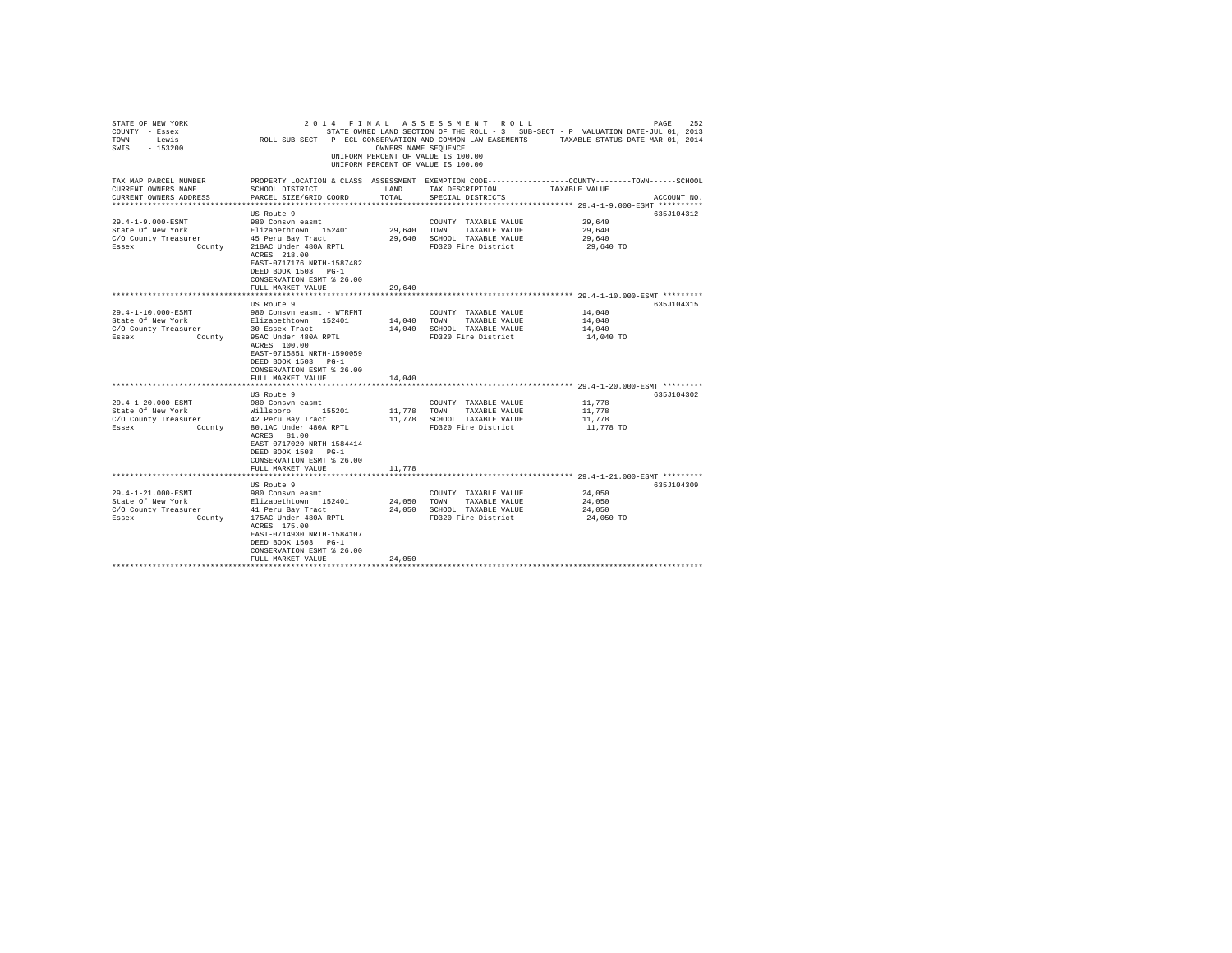| STATE OF NEW YORK<br>COUNTY - Essex<br>TOWN - Lewis<br>SWIS - 153200          |                                                                                                                                             |               | UNIFORM PERCENT OF VALUE IS 100.00<br>UNIFORM PERCENT OF VALUE IS 100.00 |                     |             |
|-------------------------------------------------------------------------------|---------------------------------------------------------------------------------------------------------------------------------------------|---------------|--------------------------------------------------------------------------|---------------------|-------------|
| TAX MAP PARCEL NUMBER<br>CURRENT OWNERS NAME<br>CURRENT OWNERS ADDRESS        | PROPERTY LOCATION & CLASS ASSESSMENT EXEMPTION CODE---------------COUNTY-------TOWN-----SCHOOL<br>SCHOOL DISTRICT<br>PARCEL SIZE/GRID COORD | LAND<br>TOTAL | TAX DESCRIPTION<br>SPECIAL DISTRICTS                                     | TAXABLE VALUE       | ACCOUNT NO. |
|                                                                               |                                                                                                                                             |               |                                                                          |                     |             |
|                                                                               | Interstate 87                                                                                                                               |               |                                                                          |                     | 635Z008021  |
| 38.2-1-3.200-ESMT<br>State Of New York                                        | 980 Consyn easmt                                                                                                                            |               | COUNTY TAXABLE VALUE                                                     | 14,326<br>14,326    |             |
| C/O County Treasurer                                                          | Elizabethtown 152401<br>34 Peru Bay Tract                                                                                                   | 14,326 TOWN   | TAXABLE VALUE<br>14,326 SCHOOL TAXABLE VALUE                             | 14,326              |             |
| Essex                                                                         | County 94.2AC Under 480A RPTL<br>ACRES 104.10<br>EAST-0710159 NRTH-1580842<br>DEED BOOK 1503 PG-1<br>CONSERVATION ESMT % 26.00              |               | FD320 Fire District                                                      | 14,326 TO           |             |
|                                                                               | FULL MARKET VALUE                                                                                                                           | 14,326        |                                                                          |                     |             |
|                                                                               |                                                                                                                                             |               |                                                                          |                     |             |
|                                                                               | Interstate 87                                                                                                                               |               |                                                                          |                     | 635Z008022  |
| 38.2-1-4.200-ESMT                                                             | 980 Consvn easmt                                                                                                                            |               | COUNTY TAXABLE VALUE                                                     | 13,182              |             |
| State Of New York                                                             | Elizabethtown 152401                                                                                                                        | 13,182 TOWN   | TAXABLE VALUE                                                            | 13,182              |             |
| C/O County Treasurer 29 Peru Bay Tract<br>Essex County 11.3AC Under 480A RPTL |                                                                                                                                             |               | 13,182 SCHOOL TAXABLE VALUE<br>FD320 Fire District                       | 13,182<br>13,182 TO |             |
|                                                                               | ACRES 91.30<br>EAST-0710148 NRTH-1583765<br>DEED BOOK 1503 PG-1<br>CONSERVATION ESMT % 26.00<br>FULL MARKET VALUE                           | 13,182        |                                                                          |                     |             |
|                                                                               |                                                                                                                                             |               |                                                                          |                     |             |
|                                                                               | Deerhead-Reber Rd                                                                                                                           |               |                                                                          |                     | 635J104402  |
| 38.2-1-5.000-ESMT                                                             | 980 Consvn easmt                                                                                                                            |               | COUNTY TAXABLE VALUE                                                     | 22,048              |             |
| State Of New York                                                             | Elizabethtown 152401                                                                                                                        |               | 22,048 TOWN TAXABLE VALUE                                                | 22,048              |             |
| C/O County Treasurer                                                          | 35 Peru Bay Tract<br>County 1 Ac Camp Lot                                                                                                   |               | 22,048 SCHOOL TAXABLE VALUE                                              | 22.048              |             |
| Essex                                                                         | 159AC Under 480A RPTL<br>ACRES 160.00<br>EAST-0712540 NRTH-1581064<br>DEED BOOK 1503 PG-1<br>CONSERVATION ESMT % 26.00                      |               | FD320 Fire District                                                      | 22,048 TO           |             |
|                                                                               | FULL MARKET VALUE                                                                                                                           | 22,048        |                                                                          |                     |             |
|                                                                               |                                                                                                                                             |               |                                                                          |                     |             |
| 38.2-1-6.000-ESMT                                                             | Deerhead-Reber Rd<br>980 Consvn easmt                                                                                                       |               | COUNTY TAXABLE VALUE                                                     | 25,116              | 635J104314  |
| State Of New York                                                             | Elizabethtown 152401                                                                                                                        | 25,116        | TOWN TAXABLE VALUE                                                       | 25,116              |             |
| C/O County Treasurer                                                          | 36 Peru Bay Tract                                                                                                                           |               | 25.116 SCHOOL TAXABLE VALUE                                              | 25,116              |             |
| County<br>Essex                                                               | 183.1AC Under 480A RPTL<br>ACRES 183.10<br>EAST-0715298 NRTH-1581433<br>DEED BOOK 1503 PG-1<br>CONSERVATION ESMT % 26.00                    |               | FD320 Fire District                                                      | 25,116 TO           |             |
|                                                                               | FULL MARKET VALUE                                                                                                                           | 25,116        |                                                                          |                     |             |
|                                                                               |                                                                                                                                             |               |                                                                          |                     |             |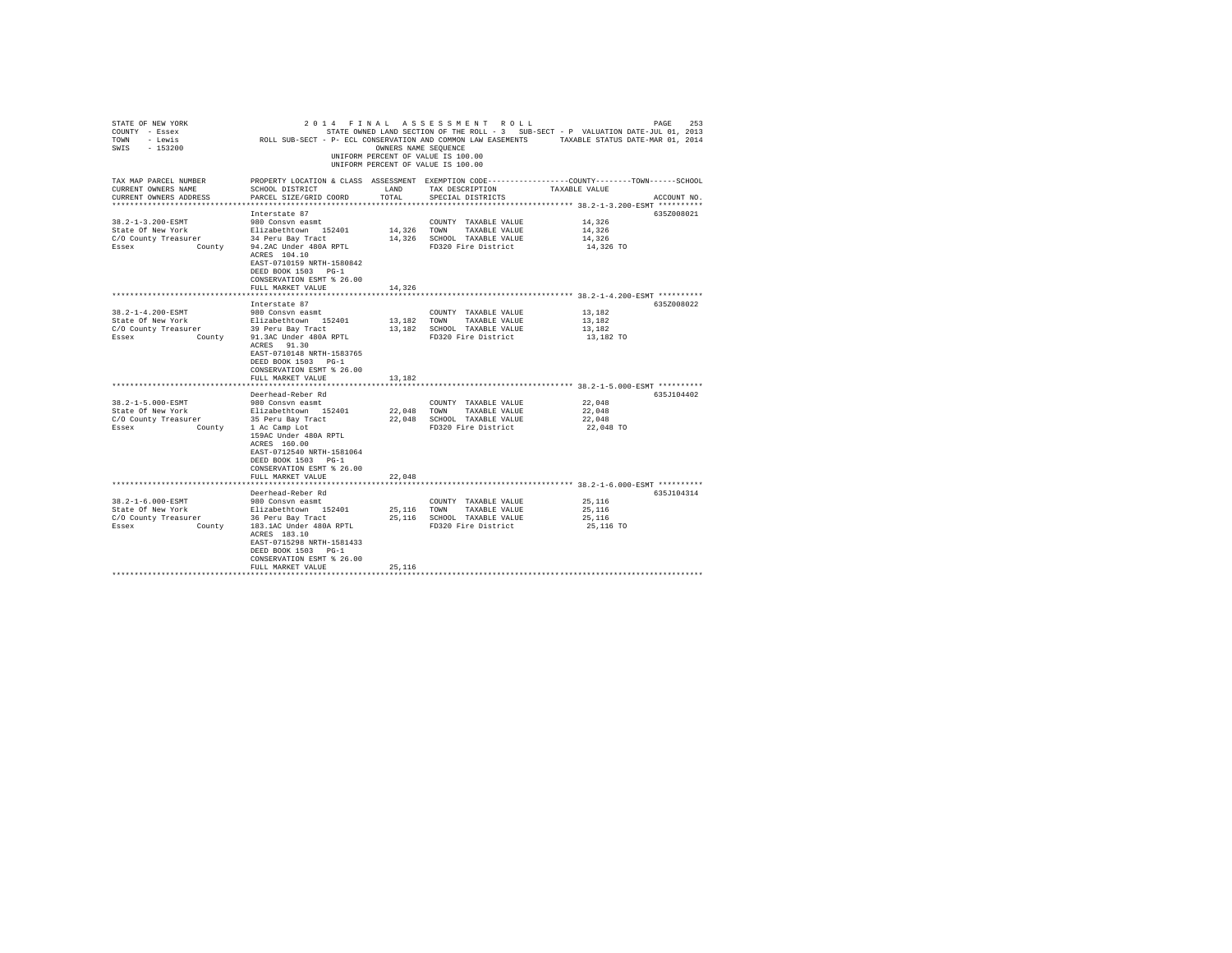| STATE OF NEW YORK<br>COUNTY - Essex<br>TOWN - Lewis<br>SWIS - 153200 |                                                                                                                        | OWNERS NAME SEQUENCE | 2014 FINAL ASSESSMENT ROLL<br>UNIFORM PERCENT OF VALUE IS 100.00<br>UNIFORM PERCENT OF VALUE IS 100.00 | PAGE<br>STATE OWNED LAND SECTION OF THE ROLL - 3 SUB-SECT - P VALUATION DATE-JUL 01, 2013<br>ROLL SUB-SECT - P- ECL CONSERVATION AND COMMON LAW EASEMENTS TAXABLE STATUS DATE-MAR 01, 2014 | 254 |
|----------------------------------------------------------------------|------------------------------------------------------------------------------------------------------------------------|----------------------|--------------------------------------------------------------------------------------------------------|--------------------------------------------------------------------------------------------------------------------------------------------------------------------------------------------|-----|
| TAX MAP PARCEL NUMBER<br>CURRENT OWNERS NAME                         | SCHOOL DISTRICT                                                                                                        | LAND                 | TAX DESCRIPTION                                                                                        | PROPERTY LOCATION & CLASS ASSESSMENT EXEMPTION CODE----------------COUNTY-------TOWN-----SCHOOL<br>TAXABLE VALUE                                                                           |     |
| CURRENT OWNERS ADDRESS                                               | PARCEL SIZE/GRID COORD                                                                                                 | TOTAL                | SPECIAL DISTRICTS                                                                                      | ACCOUNT NO.                                                                                                                                                                                |     |
|                                                                      | Deerhead-Reber Rd                                                                                                      |                      |                                                                                                        | 635J104401                                                                                                                                                                                 |     |
| 38.2-1-12.000-ESMT                                                   | 980 Consyn easmt                                                                                                       |                      | COUNTY TAXABLE VALUE                                                                                   | 25,974                                                                                                                                                                                     |     |
| State Of New York                                                    | Elizabethtown 152401                                                                                                   | 25,974 TOWN          | TAXABLE VALUE                                                                                          | 25.974                                                                                                                                                                                     |     |
| C/O County Treasurer                                                 | 30 Peru Bay Tract                                                                                                      |                      | 25,974 SCHOOL TAXABLE VALUE                                                                            | 25,974                                                                                                                                                                                     |     |
| Essex                                                                | County 189.8AC Under 480A RPTL<br>ACRES 189.80                                                                         |                      | FD320 Fire District                                                                                    | 25,974 TO                                                                                                                                                                                  |     |
|                                                                      | EAST-0712936 NRTH-1578177                                                                                              |                      |                                                                                                        |                                                                                                                                                                                            |     |
|                                                                      | DEED BOOK 1503 PG-1                                                                                                    |                      |                                                                                                        |                                                                                                                                                                                            |     |
|                                                                      | CONSERVATION ESMT % 26.00                                                                                              |                      |                                                                                                        |                                                                                                                                                                                            |     |
|                                                                      | FULL MARKET VALUE                                                                                                      | 25.974               |                                                                                                        |                                                                                                                                                                                            |     |
|                                                                      |                                                                                                                        |                      |                                                                                                        |                                                                                                                                                                                            |     |
|                                                                      | US Route 9                                                                                                             |                      |                                                                                                        | 635J104303                                                                                                                                                                                 |     |
| 38.2-1-13.000-ESMT                                                   | 980 Consvn easmt                                                                                                       |                      | COUNTY TAXABLE VALUE                                                                                   | 17,966                                                                                                                                                                                     |     |
| State Of New York                                                    | Elizabethtown 152401                                                                                                   | 17,966               | TOWN<br>TAXABLE VALUE                                                                                  | 17,966                                                                                                                                                                                     |     |
| C/O County Treasurer                                                 | 29 Peru Bay Tract                                                                                                      |                      | 17,966 SCHOOL TAXABLE VALUE                                                                            | 17,966                                                                                                                                                                                     |     |
| Essex<br>County                                                      | 79.6AC Under 480A RPTL<br>ACRES 90.00<br>EAST-0710929 NRTH-1578220<br>DEED BOOK 1503 PG-1<br>CONSERVATION ESMT % 26.00 |                      | FD320 Fire District                                                                                    | 17,966 TO                                                                                                                                                                                  |     |
|                                                                      | FULL MARKET VALUE                                                                                                      | 17,966               |                                                                                                        |                                                                                                                                                                                            |     |
|                                                                      |                                                                                                                        |                      |                                                                                                        |                                                                                                                                                                                            |     |
| 38.2-1-16.001-ESMT                                                   | Deerhead-Reber Rd                                                                                                      |                      |                                                                                                        | 635J104308<br>22,100                                                                                                                                                                       |     |
| State Of New York                                                    | 980 Consyn easmt<br>Elizabethtown 152401                                                                               | 22,100               | COUNTY TAXABLE VALUE<br>TOWN TAXABLE VALUE                                                             | 22,100                                                                                                                                                                                     |     |
| C/O County Treasurer                                                 | 40 Peru Bay Tract                                                                                                      | 22,100               | SCHOOL TAXABLE VALUE                                                                                   | 22,100                                                                                                                                                                                     |     |
| Essex<br>County                                                      | 160AC Under 480A RPTL                                                                                                  |                      | FD320 Fire District                                                                                    | 22,100 TO                                                                                                                                                                                  |     |
|                                                                      | ACRES 160.00<br>EAST-0712191 NRTH-1583701<br>DEED BOOK 1503 PG-1<br>CONSERVATION ESMT % 26.00                          |                      |                                                                                                        |                                                                                                                                                                                            |     |
|                                                                      | FULL MARKET VALUE                                                                                                      | 22,100               |                                                                                                        |                                                                                                                                                                                            |     |
|                                                                      |                                                                                                                        |                      |                                                                                                        |                                                                                                                                                                                            |     |
| 47.2-1-30.220-ESMT                                                   | Stowersville Rd                                                                                                        |                      |                                                                                                        | 635J191022                                                                                                                                                                                 |     |
| State Of New York                                                    | 980 Consyn easmt<br>Elizabethtown 152401                                                                               | 25,481               | COUNTY TAXABLE VALUE<br>TOWN TAXABLE VALUE                                                             | 25,481<br>25,481                                                                                                                                                                           |     |
| C/O County Treasurer                                                 | 4 Platt Rogers                                                                                                         | 25,481               | SCHOOL TAXABLE VALUE                                                                                   | 25,481                                                                                                                                                                                     |     |
| Essex<br>County                                                      | ACRES 26.31                                                                                                            |                      | FD320 Fire District                                                                                    | 25,481 TO                                                                                                                                                                                  |     |
|                                                                      | EAST-0708561 NRTH-1562474<br>DEED BOOK 1396 PG-310<br>CONSERVATION ESMT % 83.00                                        |                      |                                                                                                        |                                                                                                                                                                                            |     |
|                                                                      | FULL MARKET VALUE                                                                                                      | 25,481               |                                                                                                        |                                                                                                                                                                                            |     |
|                                                                      |                                                                                                                        |                      |                                                                                                        |                                                                                                                                                                                            |     |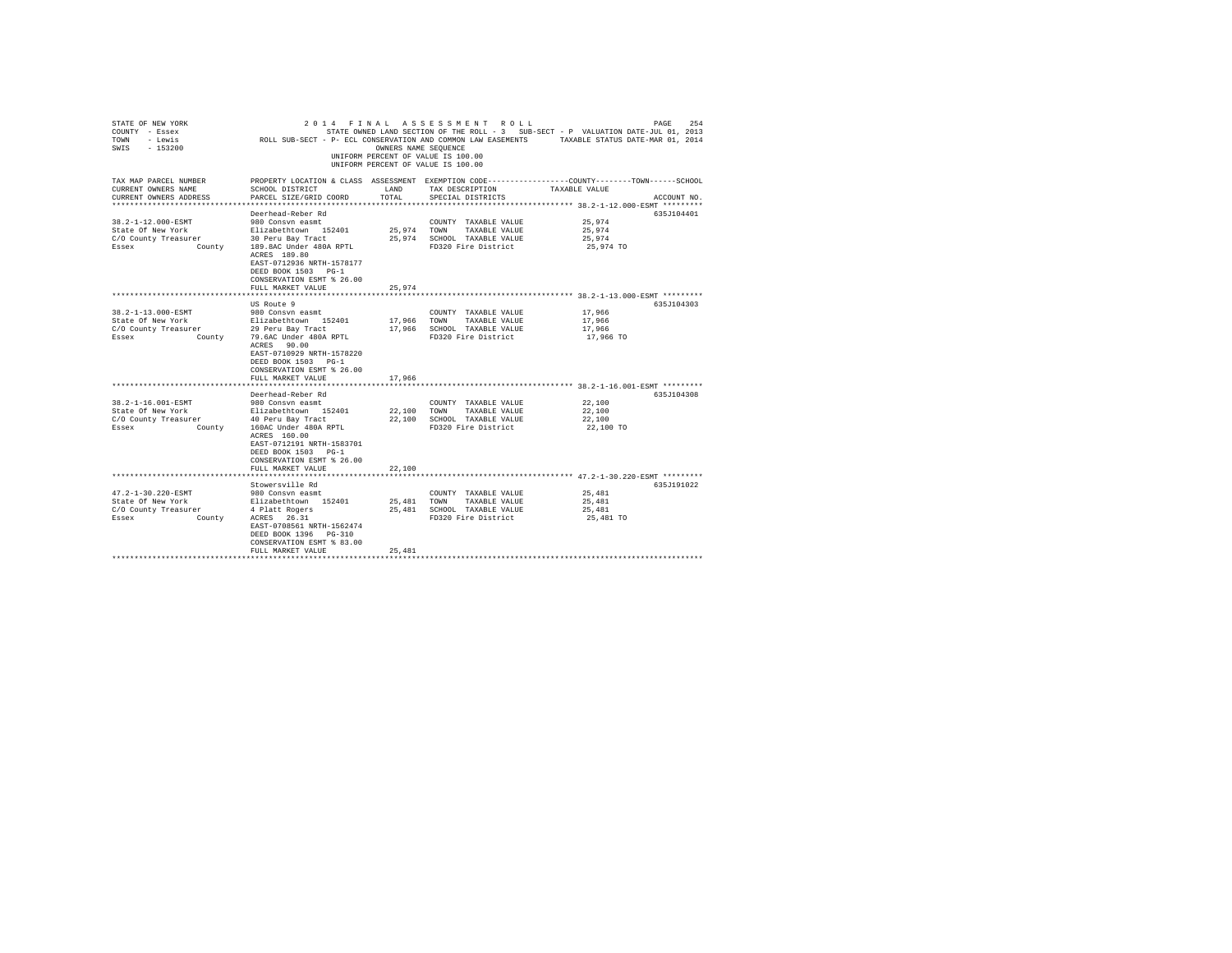| STATE OF NEW YORK<br>COUNTY - Essex<br>- Lewis<br>TOWN<br>SWIS<br>$-153200$                                                                   | ROLL SUB-SECT - P- ECL CONSERVATION AND COMMON LAW EASEMENTS TAXABLE STATUS DATE-MAR 01, 2014                                                                                         | OWNERS NAME SEOUENCE | 2014 FINAL ASSESSMENT ROLL<br>UNIFORM PERCENT OF VALUE IS 100.00<br>INIFORM PERCENT OF VALUE IS 100.00 | PAGE<br>STATE OWNED LAND SECTION OF THE ROLL - 3 SUB-SECT - P VALUATION DATE-JUL 01, 2013 | 255         |
|-----------------------------------------------------------------------------------------------------------------------------------------------|---------------------------------------------------------------------------------------------------------------------------------------------------------------------------------------|----------------------|--------------------------------------------------------------------------------------------------------|-------------------------------------------------------------------------------------------|-------------|
| TAX MAP PARCEL NUMBER<br>CURRENT OWNERS NAME<br>CURRENT OWNERS ADDRESS                                                                        | PROPERTY LOCATION & CLASS ASSESSMENT EXEMPTION CODE---------------COUNTY-------TOWN------SCHOOL<br>SCHOOL DISTRICT<br>PARCEL SIZE/GRID COORD                                          | LAND<br>TOTAL        | TAX DESCRIPTION<br>SPECIAL DISTRICTS                                                                   | TAXABLE VALUE                                                                             | ACCOUNT NO. |
| $47.2 - 1 - 5.000 - ESMT$<br>State Of New York Blizabethtown 152401 8,050<br>C/O County Treasurer<br>Essex                                    | 31 Moss Rd<br>980 Consyn easmt<br>36 Platt Rogers Patent<br>County ACRES 0.20<br>EAST-0710971 NRTH-1564034<br>DEED BOOK 1186 PG-245<br>CONSERVATION ESMT % 35.00<br>FULL MARKET VALUE | 8,050<br>8,050       | COUNTY TAXABLE VALUE 8,050<br>TOWN<br>TAXABLE VALUE<br>SCHOOL TAXABLE VALUE<br>FD320 Fire District     | 8,050<br>8,050<br>8,050 TO                                                                | 635J178506  |
|                                                                                                                                               |                                                                                                                                                                                       |                      |                                                                                                        |                                                                                           |             |
| $47.2 - 1 - 67.000 - \text{ESMT}$<br>State Of New York Blizabethtown 152401 30,160<br>C/O County Treasurer 36 Platt Rogers<br>Essex<br>County | 825 Stowersville Rd<br>980 Consyn easmt<br>ACRES 5.74<br>EAST-0710971 NRTH-1563671<br>DEED BOOK 1034 PG-148<br>CONSERVATION ESMT % 80.00                                              |                      | COUNTY TAXABLE VALUE<br>TAXABLE VALUE<br>TOWN<br>30,160 SCHOOL TAXABLE VALUE<br>FD320 Fire District    | 30,160<br>30,160<br>30,160<br>30,160 TO                                                   | 635J188003  |
|                                                                                                                                               | FULL MARKET VALUE                                                                                                                                                                     | 30,160               |                                                                                                        |                                                                                           |             |
| 47.2-1-3.112-ESMT 980 Consyn easmt<br>State Of New York<br>C/O County Treasurer 36 Platt Rogers<br>Essex<br>County                            | Stowersville Rd<br>Elizabethtown 152401 8,900<br>ACRES 25.60<br>EAST-0709097 NRTH-1564133<br>DEED BOOK 1713 PG-27<br>CONSERVATION ESMT % 50.00<br>FULL MARKET VALUE                   | 8,900<br>8,900       | COUNTY TAXABLE VALUE<br>TAXABLE VALUE<br>TOWN<br>SCHOOL TAXABLE VALUE<br>FD320 Fire District           | 8,900<br>8,900<br>8,900<br>8,900 TO                                                       | 635J180003  |
|                                                                                                                                               |                                                                                                                                                                                       |                      |                                                                                                        |                                                                                           |             |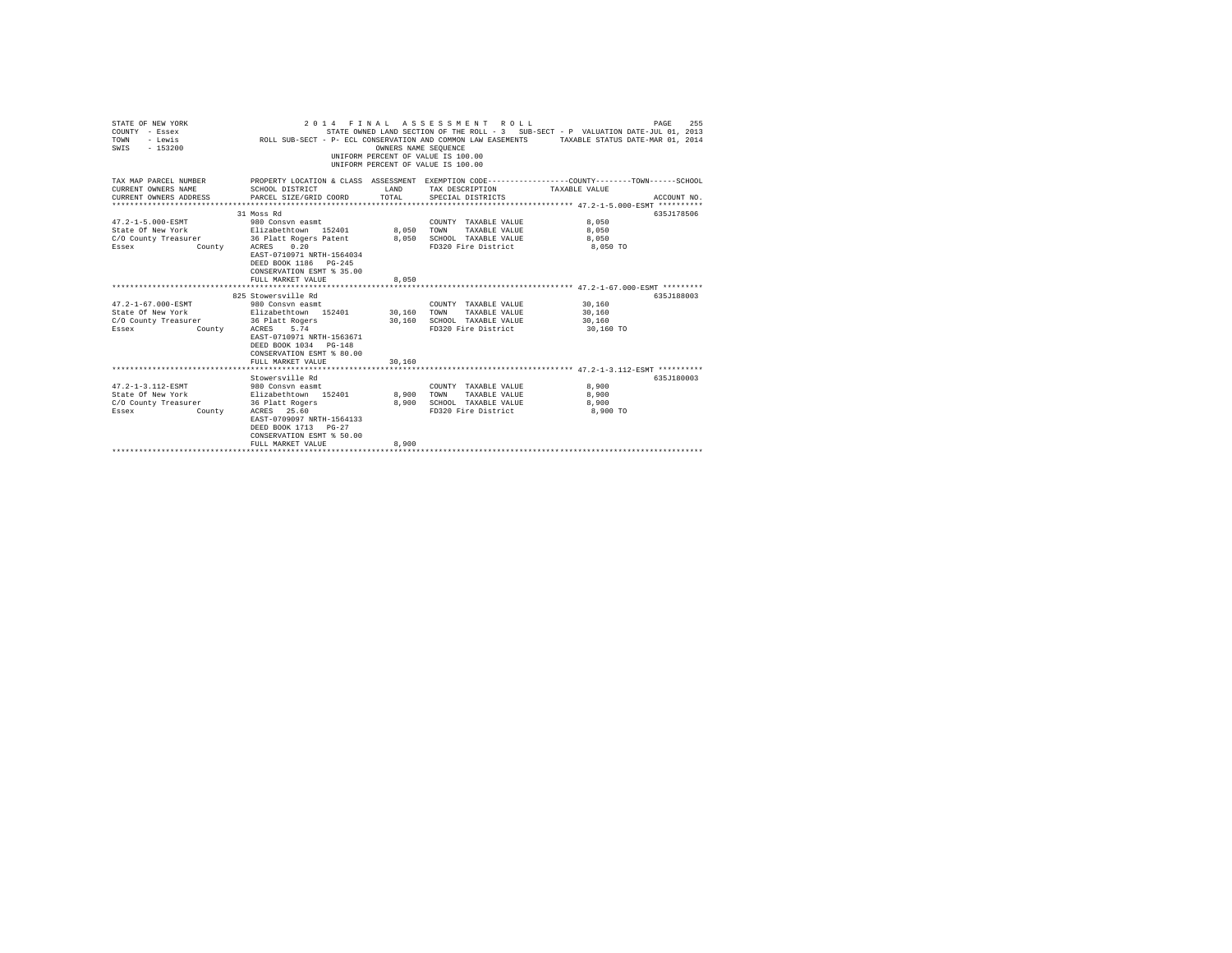| STATE OF NEW YORK | 256<br>2014 FINAL ASSESSMENT ROLL<br>PAGE                                                        |
|-------------------|--------------------------------------------------------------------------------------------------|
| COUNTY - Essex    | STATE OWNED LAND SECTION OF THE ROLL - 3 SUB-SECT - P VALUATION DATE-JUL 01, 2013                |
| - Lewis<br>TOWN   | TAXABLE STATUS DATE-MAR 01, 2014<br>ROLL SUB-SECT - P- ECL CONSERVATION AND COMMON LAW EASEMENTS |
| $-153200$<br>SWIS | RPS150/V04/L015                                                                                  |
|                   | CURRENT DATE 6/23/2014                                                                           |
|                   | UNIFORM PERCENT OF VALUE IS 100.00                                                               |
|                   | ROLL SUB SECTION-P-TOTALS                                                                        |

| CODE | DISTRICT NAME                               | TOTAL.<br>PARCELS | EXTENSION<br><b>TYPE</b> | <b>EXTENSION</b><br>VALUE | AD VALOREM<br>VALUE | <b>EXEMPT</b><br>AMOUNT | TAXARLE<br>VALUE |
|------|---------------------------------------------|-------------------|--------------------------|---------------------------|---------------------|-------------------------|------------------|
|      | E1636 Emergency Serv<br>FD320 Fire District |                   | 28 MOVTAX<br>28 TOTAL    |                           | 541,080             |                         | 541,080          |

# \*\*\* S C H O O L D I S T R I C T S U M M A R Y \*\*\*

| CODE             | DISTRICT NAME              | TOTAL<br>PARCELS | ASSESSED<br>LAND  | ASSESSED<br>TOTAL | EXEMPT<br>AMOUNT | TOTAL<br>TAXABLE  | STAR<br>AMOUNT | <b>STAR</b><br>TAXABLE |
|------------------|----------------------------|------------------|-------------------|-------------------|------------------|-------------------|----------------|------------------------|
| 152401<br>155201 | Elizabethtown<br>Willsboro | 27<br>∸          | 529,302<br>11,778 | 529,302<br>11,778 |                  | 529.302<br>11,778 |                | 529,302<br>11,778      |
|                  | SUB-TOTAL                  | 28               | 541,080           | 541,080           |                  | 541,080           |                | 541,080                |
|                  | TOTAL                      | 28               | 541,080           | 541,080           |                  | 541,080           |                | 541,080                |

#### \*\*\* S Y S T E M C O D E S S U M M A R Y \*\*\*

NO SYSTEM EXEMPTIONS AT THIS LEVEL

# \*\*\* E X E M P T I O N S U M M A R Y \*\*\*

#### NO EXEMPTIONS AT THIS LEVEL

| ROLL | DESCRIPTION            | TOTAL   | ASSESSED    | ASSESSED | TAXABLE    | TAXABLE | TAXABLE        | STAR        |
|------|------------------------|---------|-------------|----------|------------|---------|----------------|-------------|
| SEC  |                        | PARCELS | LAND        | TOTAL    | COUNTY     | TOWN    | SCHOOL         | TAXABLE     |
|      | OWNED<br>STATE<br>LAND | 28      | .080<br>541 | 541,080  | .080<br>54 | 541,080 | 541<br>. . 080 | ,080<br>541 |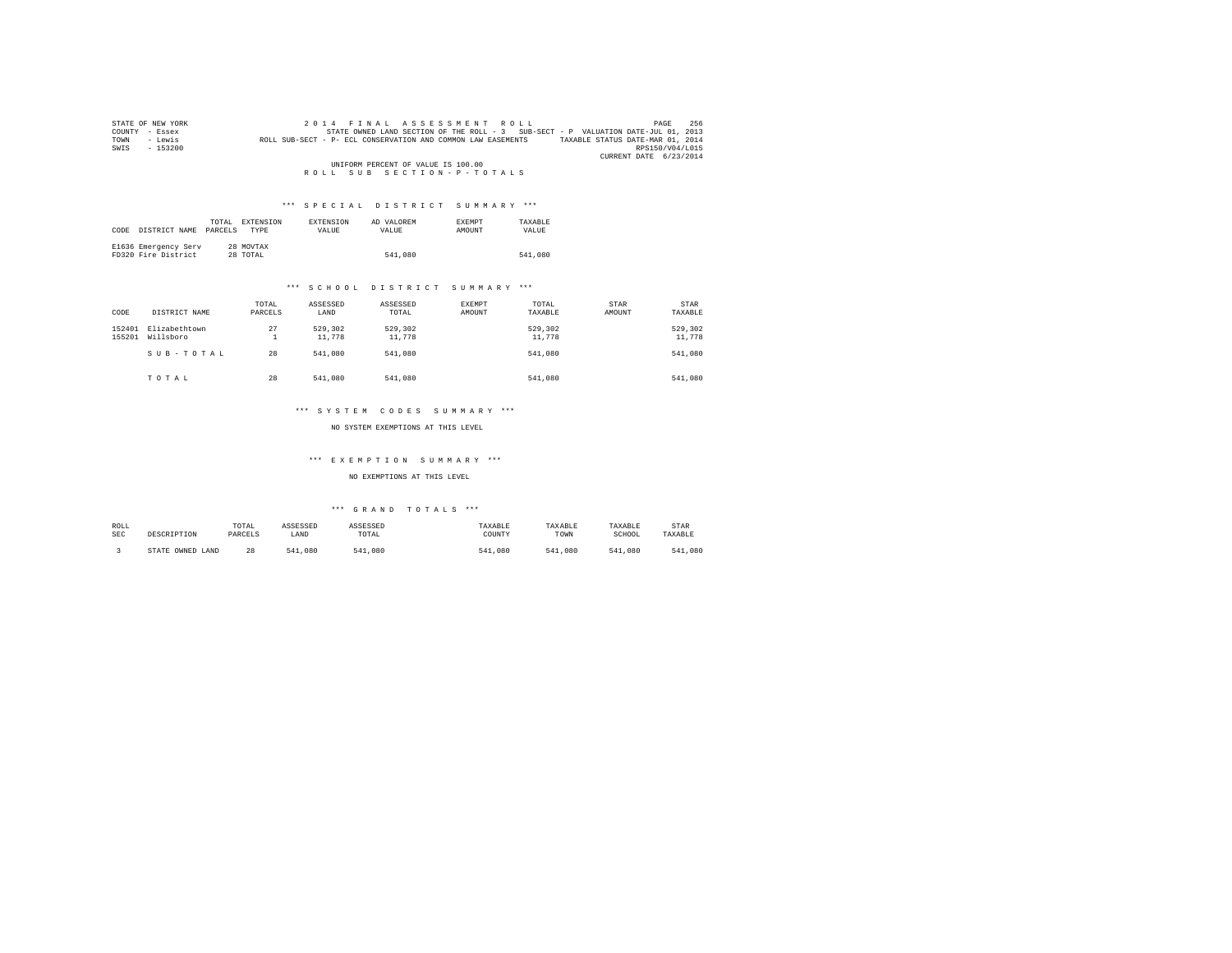| STATE OF NEW YORK | 2014 FINAL ASSESSMENT ROLL               | 257<br>PAGE                      |
|-------------------|------------------------------------------|----------------------------------|
| COUNTY - Essex    | STATE OWNED LAND SECTION OF THE ROLL - 3 | VALUATION DATE-JUL 01, 2013      |
| TOWN<br>- Lewis   |                                          | TAXABLE STATUS DATE-MAR 01, 2014 |
| SWIS<br>- 153200  |                                          | RPS150/V04/L015                  |
|                   | UNIFORM PERCENT OF VALUE IS 100.00       | CURRENT DATE 6/23/2014           |
|                   | ROLL SECTION TOTALS                      |                                  |

| CODE | DISTRICT NAME                               | TOTAL.<br>PARCELS | EXTENSION<br><b>TYPE</b> | <b>EXTENSION</b><br>VALUE | AD VALOREM<br>VALUE | <b>EXEMPT</b><br>AMOUNT | TAXABLE<br>VALUE |
|------|---------------------------------------------|-------------------|--------------------------|---------------------------|---------------------|-------------------------|------------------|
|      | E1636 Emergency Serv<br>FD320 Fire District |                   | 82 MOVTAX<br>82 TOTAL    |                           | 5291,980            |                         | 5291,980         |

# \*\*\* S C H O O L D I S T R I C T S U M M A R Y \*\*\*

| CODE             | DISTRICT NAME              | TOTAL<br>PARCELS | ASSESSED<br>LAND   | ASSESSED<br>TOTAL  | EXEMPT<br>AMOUNT | TOTAL<br>TAXABLE   | STAR<br>AMOUNT | STAR<br>TAXABLE    |
|------------------|----------------------------|------------------|--------------------|--------------------|------------------|--------------------|----------------|--------------------|
| 152401<br>155201 | Elizabethtown<br>Willsboro | 82<br>÷          | 5280.202<br>11,778 | 5328.662<br>11,778 |                  | 5328,662<br>11,778 |                | 5328.662<br>11,778 |
|                  | SUB-TOTAL                  | 83               | 5291.980           | 5340.440           |                  | 5340,440           |                | 5340.440           |
|                  | TOTAL                      | 83               | 5291.980           | 5340,440           |                  | 5340.440           |                | 5340.440           |

#### \*\*\* S Y S T E M C O D E S S U M M A R Y \*\*\*

NO SYSTEM EXEMPTIONS AT THIS LEVEL

# \*\*\* E X E M P T I O N S U M M A R Y \*\*\*

#### NO EXEMPTIONS AT THIS LEVEL

| ROLL       | DESCRIPTION      | TOTAL   | ASSESSED     | ASSESSED | TAXABLE  | TAXABLE  | TAXABLE  | <b>STAR</b> |
|------------|------------------|---------|--------------|----------|----------|----------|----------|-------------|
| <b>SEC</b> |                  | PARCELS | LAND         | TOTAL    | COUNTY   | TOWN     | SCHOOL   | TAXABLE     |
|            | STATE OWNED LAND |         | 5291<br>.980 | 5340.440 | 5340.440 | 5340.440 | 5340.440 | 5340.440    |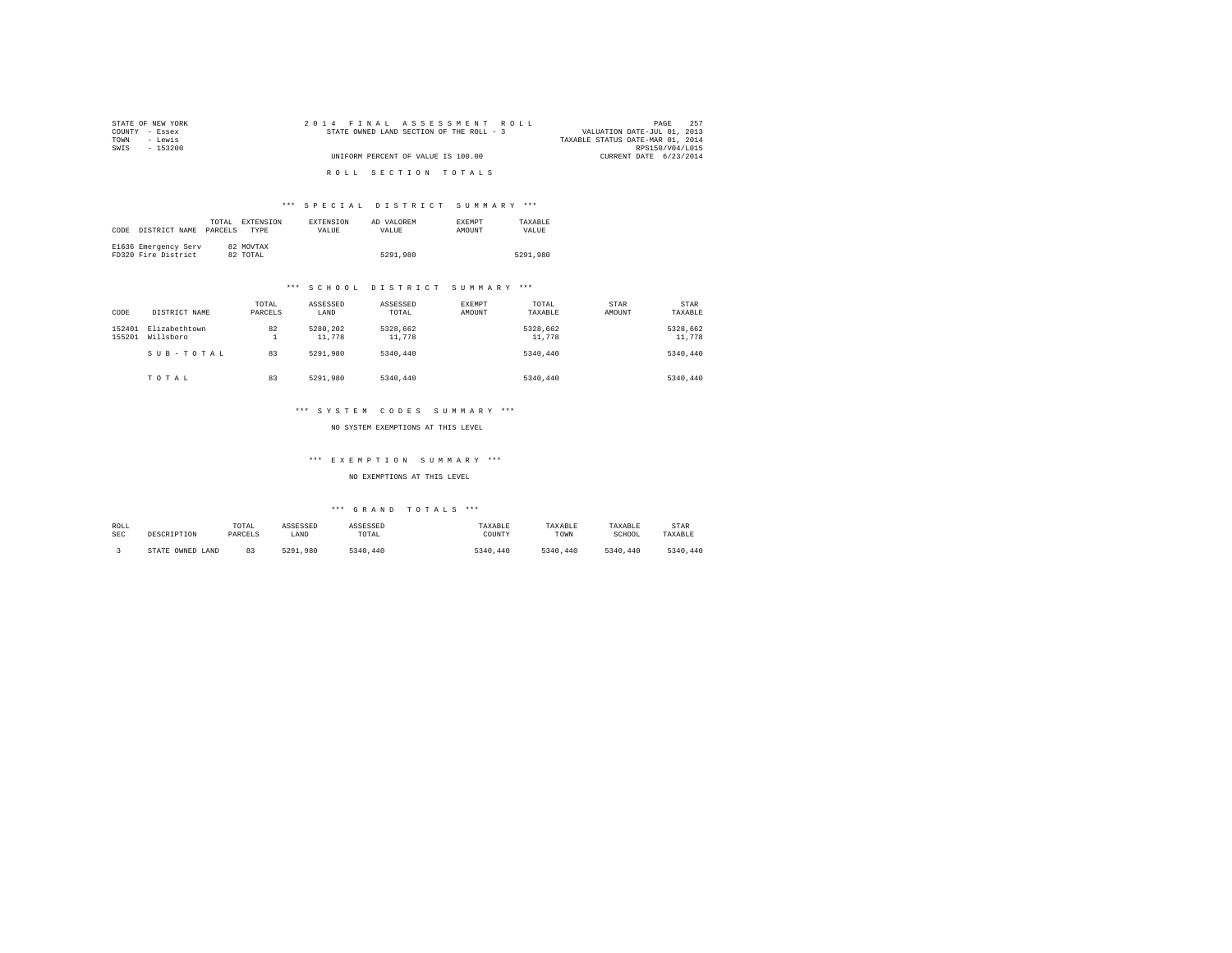| STATE OF NEW YORK<br>COUNTY - Essex<br>- Lewis<br>TOWN<br>SWIS<br>$-153200$                                                                                | 2 0 1 4<br>FINAL<br>SPECIAL FRANCHISE SECTION OF THE ROLL - 5<br>UNIFORM PERCENT OF VALUE IS 100.00                                                                                                                        | 258<br>PAGE<br>VALUATION DATE-JUL 01, 2013<br>TAXABLE STATUS DATE-MAR 01, 2014 |                                                                                              |                                                                                                                                 |
|------------------------------------------------------------------------------------------------------------------------------------------------------------|----------------------------------------------------------------------------------------------------------------------------------------------------------------------------------------------------------------------------|--------------------------------------------------------------------------------|----------------------------------------------------------------------------------------------|---------------------------------------------------------------------------------------------------------------------------------|
| TAX MAP PARCEL NUMBER<br>CURRENT OWNERS NAME<br>CURRENT OWNERS ADDRESS                                                                                     | SCHOOL DISTRICT<br>PARCEL SIZE/GRID COORD                                                                                                                                                                                  | LAND<br>TOTAL                                                                  | TAX DESCRIPTION<br>SPECIAL DISTRICTS                                                         | PROPERTY LOCATION & CLASS ASSESSMENT EXEMPTION CODE---------------COUNTY-------TOWN------SCHOOL<br>TAXABLE VALUE<br>ACCOUNT NO. |
| 532. - 9999-608.900/8601<br>Chazy & Westport Tel Corp<br>Westport, NY 12993                                                                                | Town Outside Vlq<br>866 Telephone<br>Elizabethtown 152401<br>Special Franchise Town<br>No Land Improvements Only<br>608900-153200-860<br>EAST-0691471 NRTH-1565307<br>FULL MARKET VALUE                                    | $\mathbf{r}$<br>20,104<br>20,104                                               | COUNTY TAXABLE VALUE<br>TOWN<br>TAXABLE VALUE<br>SCHOOL TAXABLE VALUE<br>FD320 Fire District | 6350306103<br>20,104<br>20,104<br>20,104<br>20,104 TO                                                                           |
| 532. - 9999 - 744.830/1881<br>Elantic Telecom Inc<br>PO Box 54288<br>Lexington, KY 40555                                                                   | ****************<br>Outside Plant<br>866 Telephone<br>Elizabethtown<br>152401<br>888888<br>152401 94%/744860-1532<br>Telecommunication<br>EAST-0691471 NRTH-1565307<br>FULL MARKET VALUE<br>*******************            | $\mathbf{r}$<br>536,048<br>536,048                                             | COUNTY TAXABLE VALUE<br>TOWN<br>TAXABLE VALUE<br>SCHOOL TAXABLE VALUE<br>FD320 Fire District | *************** 532.-9999-744.830/1881 *****<br>635Z001014<br>536,048<br>536,048<br>536,048<br>536,048 TO                       |
| 532. - 9999 - 744.830/1882<br>Elantic Telecom Inc<br>2134 W Laburnum<br>Richmond, VA 23227                                                                 | Outside Plant<br>866 Telephone<br>155001<br>Westport<br>888888<br>155001 6%/744860-1532<br>Telecommunication<br>EAST-0691471 NRTH-1565307<br>FULL MARKET VALUE                                                             | $\Omega$<br>34,216<br>34,216                                                   | COUNTY TAXABLE VALUE<br>TAXABLE VALUE<br>TOWN<br>SCHOOL TAXABLE VALUE<br>FD320 Fire District | ********************* 532.-9999-744.830/1882 *****<br>635Z001015<br>34,216<br>34,216<br>34,216<br>34,216 TO                     |
| 532. - 9999 - 932. 620/8601<br>Falcon Cable TV<br>Charter Communication<br>Attn: Property Tax Dept<br>12405 Powerscourt Dr Fl 3<br>St Louis, MO 63131-3674 | Town Outside Vlg<br>869 Television<br>Elizabethtown 152401<br>Special Franchise Town<br>No Land Improvements Only<br>932620-153200-860<br>EAST-0691471 NRTH-1565307<br>FULL MARKET VALUE                                   | $\mathbf{r}$<br>117,645<br>117,645                                             | COUNTY TAXABLE VALUE<br>TOWN<br>TAXABLE VALUE<br>SCHOOL TAXABLE VALUE<br>FD320 Fire District | ******* 532.-9999-932.620/8601 *****<br>6350186002<br>117,645<br>117,645<br>117,645<br>117,645 TO                               |
| 532. - 9999-131.600/8601<br>NYSEG Corp<br>Utility Shared Svcs<br>Freeport Bldg<br>70 Farm View Dr<br>New Gloucester, ME 04260                              | Town Outside Vlg<br>861 Elec & gas<br>Elizabethtown 152401<br>Special Franchise Town<br>No Land Improvements Only<br>131600-152600-860 96.57%<br>EAST-0691471 NRTH-1565307<br>DEED BOOK 96<br>$PG-57$<br>FULL MARKET VALUE | $^{\circ}$<br>418,437<br>418, 437                                              | COUNTY TAXABLE VALUE<br>TOWN<br>TAXABLE VALUE<br>SCHOOL TAXABLE VALUE<br>FD320 Fire District | 6350306102<br>418,437<br>418,437<br>418,437<br>418,437 TO                                                                       |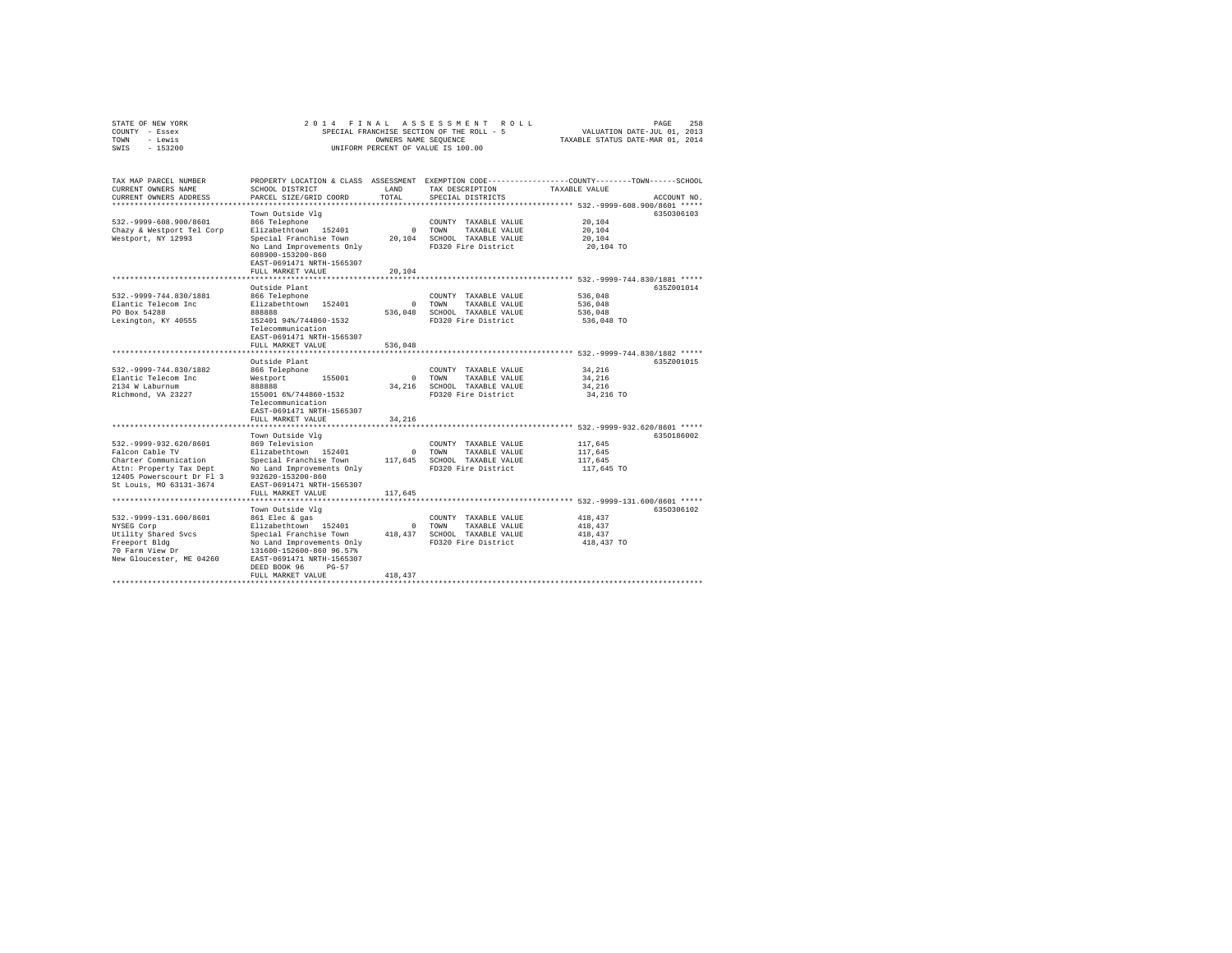| STATE OF NEW YORK<br>COUNTY - Essex<br>- Lewis<br>TOWN<br>$-153200$<br>SWTS                                                   | 2014 FINAL ASSESSMENT                                                                                                                                                                                                  | OWNERS NAME SEOUENCE           | ROLL.<br>SPECIAL FRANCHISE SECTION OF THE ROLL - 5<br>INIFORM PERCENT OF VALUE IS 100.00                                                | VALUATION DATE-JUL 01, 2013<br>TAXABLE STATUS DATE-MAR 01, 2014 | 259<br>PAGE |
|-------------------------------------------------------------------------------------------------------------------------------|------------------------------------------------------------------------------------------------------------------------------------------------------------------------------------------------------------------------|--------------------------------|-----------------------------------------------------------------------------------------------------------------------------------------|-----------------------------------------------------------------|-------------|
| TAX MAP PARCEL NUMBER<br>CURRENT OWNERS NAME<br>CURRENT OWNERS ADDRESS<br>*************************                           | SCHOOL DISTRICT<br>PARCEL SIZE/GRID COORD                                                                                                                                                                              | <b>T.AND</b><br>TOTAL.         | PROPERTY LOCATION & CLASS ASSESSMENT EXEMPTION CODE---------------COUNTY-------TOWN------SCHOOL<br>TAX DESCRIPTION<br>SPECIAL DISTRICTS | TAXABLE VALUE                                                   | ACCOUNT NO. |
| 532. - 9999-131.600/8602<br>NYSEG Corp<br>Utility Shared Svcs<br>Freeport Bldg<br>70 Farm View Dr<br>New Gloucester, ME 04260 | Town Outside Vlg<br>861 Elec & gas<br>Westport<br>155001<br>Special Franchise Town<br>No Land Improvements Only<br>131600-152600-860 2.85%<br>EAST-0691471 NRTH-1565307<br>DEED BOOK 2<br>$PG-85$<br>FULL MARKET VALUE | $\Omega$<br>12,349<br>12,349   | COUNTY TAXABLE VALUE<br><b>TOWN</b><br>TAXABLE VALUE<br>SCHOOL TAXABLE VALUE<br>FD320 Fire District                                     | 12,349<br>12,349<br>12,349<br>12,349 TO                         | 635J190022  |
| 532. - 9999-131.600/8603<br>NYSEG Corp<br>Utility Shared Svcs<br>Freeport Bldg<br>70 Farm View Dr<br>New Gloucester, ME 04260 | Town Outside Vlg<br>861 Elec & gas<br>Willsboro<br>155201<br>Special Franchise Town<br>No Land Improvements Only<br>131600-152600-860 .58%<br>EAST-0691471 NRTH-1565307<br>FULL MARKET VALUE                           | $\Omega$<br>2,513<br>2.513     | COUNTY TAXABLE VALUE<br>TOWN<br>TAXABLE VALUE<br>SCHOOL TAXABLE VALUE<br>FD320 Fire District                                            | 2.513<br>2.513<br>2.513<br>2,513 TO                             | 635.T190021 |
| 532. - 9999-631.900/8601<br>Verizon New York Inc<br>c/o Duff & Phelps<br>PO Box 2749<br>Addison, TX 75001                     | Town Outside Vlg<br>866 Telephone<br>Elizabethtown 152401<br>Special Franchise Town<br>No Land Improvements Only<br>631900-153200-860<br>EAST-0691471 NRTH-1565307<br>FULL MARKET VALUE                                | $\Omega$<br>238,658<br>238,658 | COUNTY TAXABLE VALUE<br><b>TOWN</b><br>TAXABLE VALUE<br>SCHOOL TAXABLE VALUE<br>FD320 Fire District                                     | 238,658<br>238,658<br>238,658<br>238,658 TO                     | 6350306101  |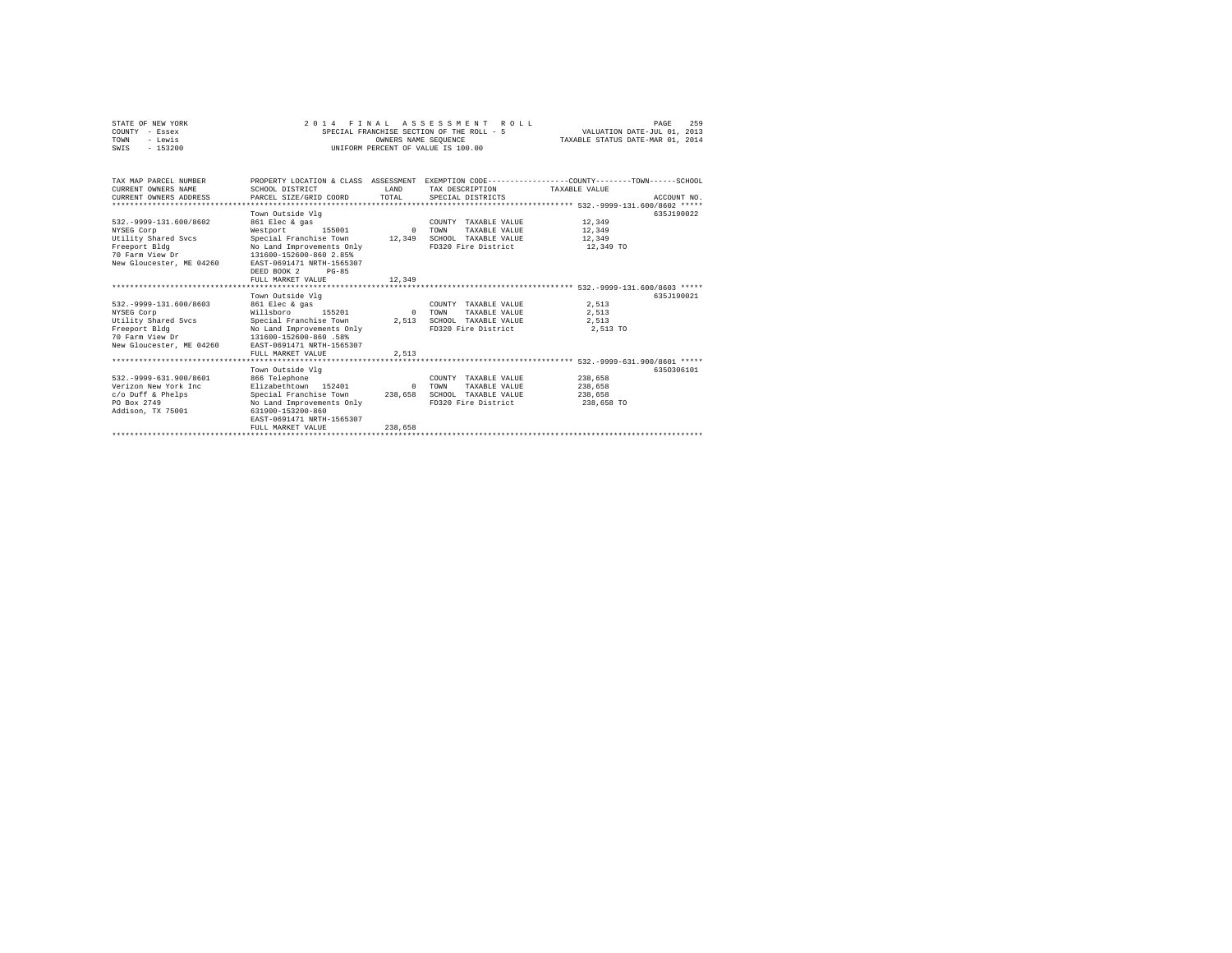| STATE OF NEW YORK | 2014 FINAL ASSESSMENT ROLL                | 260<br>PAGE                      |
|-------------------|-------------------------------------------|----------------------------------|
| COUNTY - Essex    | SPECIAL FRANCHISE SECTION OF THE ROLL - 5 | VALUATION DATE-JUL 01, 2013      |
| - Lewis<br>TOWN   |                                           | TAXABLE STATUS DATE-MAR 01, 2014 |
| SWIS<br>$-153200$ |                                           | RPS150/V04/L015                  |
|                   | UNIFORM PERCENT OF VALUE IS 100.00        | CURRENT DATE 6/23/2014           |
|                   |                                           |                                  |
|                   | ROLL SUB SECTION- - TOTALS                |                                  |

|      |                     | TOTAL<br>EXTENSION | <b>EXTENSION</b> | AD VALOREM | <b>EXEMPT</b> | TAXARLE  |
|------|---------------------|--------------------|------------------|------------|---------------|----------|
| CODE | DISTRICT NAME       | PARCELS<br>TYPE    | VALUE            | VALUE.     | AMOUNT        | VALUE.   |
|      |                     |                    |                  |            |               |          |
|      | FD320 Fire District | 8 TOTAL            |                  | 1379.970   |               | 1379.970 |

# \*\*\* S C H O O L D I S T R I C T S U M M A R Y \*\*\*

| CODE             | DISTRICT NAME             | TOTAL<br>PARCELS | ASSESSED<br>LAND | ASSESSED<br>TOTAL  | EXEMPT<br>AMOUNT | TOTAL<br>TAXABLE   | STAR<br>AMOUNT | STAR<br>TAXABLE    |
|------------------|---------------------------|------------------|------------------|--------------------|------------------|--------------------|----------------|--------------------|
| 152401<br>155001 | Elizabethtown<br>Westport | 5<br>$\sim$<br>4 |                  | 1330,892<br>46.565 |                  | 1330.892<br>46.565 |                | 1330,892<br>46.565 |
| 155201           | Willsboro<br>SUB-TOTAL    | <b>.</b><br>8    |                  | 2.513<br>1379,970  |                  | 2.513<br>1379,970  |                | 2.513<br>1379,970  |
|                  | TOTAL                     | 8                |                  | 1379,970           |                  | 1379,970           |                | 1379,970           |

#### \*\*\* S Y S T E M C O D E S S U M M A R Y \*\*\*

#### NO SYSTEM EXEMPTIONS AT THIS LEVEL

# \*\*\* E X E M P T I O N S U M M A R Y \*\*\*

#### NO EXEMPTIONS AT THIS LEVEL

| ROLL | DESCRIPTION       | TOTAL   | ASSESSED | ASSESSED | TAXABLE  | TAXABLE  | TAXABLE  | <b>STAR</b> |
|------|-------------------|---------|----------|----------|----------|----------|----------|-------------|
| SEC  |                   | PARCELS | LAND     | TOTAL    | COUNTY   | TOWN     | SCHOOL   | TAXABLE     |
|      | SPECIAL FRANCHISE |         |          | 379,970  | 1379,970 | 1379.970 | 1379.970 | 1379,970    |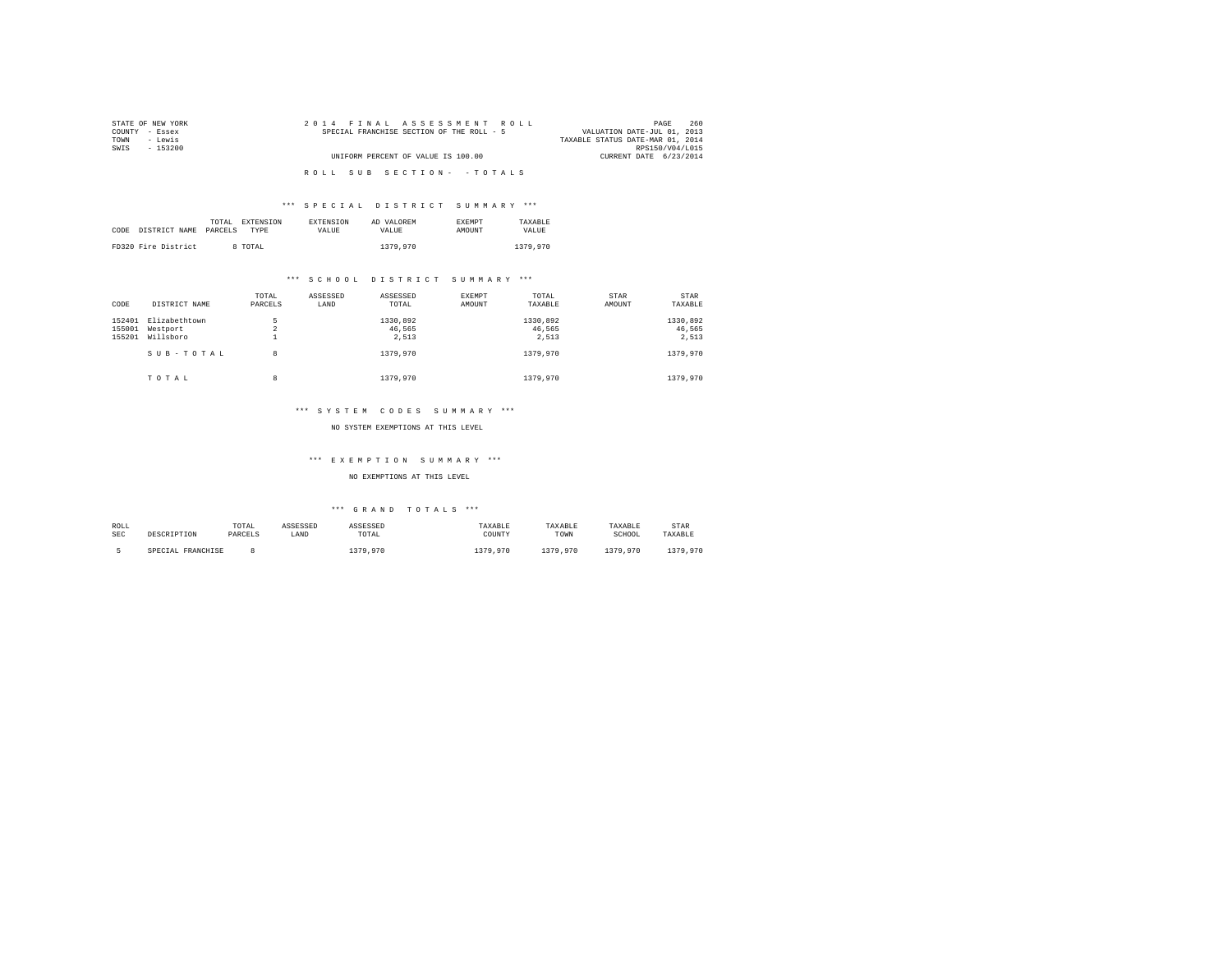|                | STATE OF NEW YORK |  |  | 2014 FINAL ASSESSMENT ROLL                |  |                                  | PAGE            | 261 |
|----------------|-------------------|--|--|-------------------------------------------|--|----------------------------------|-----------------|-----|
| COUNTY - Essex |                   |  |  | SPECIAL FRANCHISE SECTION OF THE ROLL - 5 |  | VALUATION DATE-JUL 01, 2013      |                 |     |
| TOWN           | - Lewis           |  |  |                                           |  | TAXABLE STATUS DATE-MAR 01, 2014 |                 |     |
| SWTS           | - 153200          |  |  | UNIFORM PERCENT OF VALUE IS 100.00        |  |                                  | RPS150/V04/L015 |     |
|                |                   |  |  |                                           |  | CURRENT DATE 6/23/2014           |                 |     |

# \*\*\* S P E C I A L D I S T R I C T S U M M A R Y \*\*\*

|      |                     | TOTAL EXTENSION | <b>EXTENSION</b> | AD VALOREM | <b>EXEMPT</b> | TAXARLE  |
|------|---------------------|-----------------|------------------|------------|---------------|----------|
| CODE | DISTRICT NAME       | PARCELS<br>TYPE | VALUE.           | VALUE.     | <b>AMOUNT</b> | VALUE    |
|      |                     |                 |                  |            |               |          |
|      | FD320 Fire District | 8 TOTAL         |                  | 1379,970   |               | 1379,970 |

# \*\*\* S C H O O L D I S T R I C T S U M M A R Y \*\*\*

| CODE             | DISTRICT NAME             | TOTAL<br>PARCELS | ASSESSED<br>LAND | ASSESSED<br>TOTAL  | EXEMPT<br>AMOUNT | TOTAL<br>TAXABLE   | STAR<br>AMOUNT | STAR<br>TAXABLE    |
|------------------|---------------------------|------------------|------------------|--------------------|------------------|--------------------|----------------|--------------------|
| 152401<br>155001 | Elizabethtown<br>Westport | 5<br>$\sim$<br>4 |                  | 1330,892<br>46.565 |                  | 1330.892<br>46.565 |                | 1330,892<br>46.565 |
| 155201           | Willsboro<br>SUB-TOTAL    | <b>.</b><br>8    |                  | 2.513<br>1379,970  |                  | 2.513<br>1379,970  |                | 2.513<br>1379,970  |
|                  | TOTAL                     | 8                |                  | 1379,970           |                  | 1379,970           |                | 1379,970           |

#### \*\*\* S Y S T E M C O D E S S U M M A R Y \*\*\*

#### NO SYSTEM EXEMPTIONS AT THIS LEVEL

# \*\*\* E X E M P T I O N S U M M A R Y \*\*\*

#### NO EXEMPTIONS AT THIS LEVEL

| ROLL | DESCRIPTION       | TOTAL   | ASSESSED | ASSESSED | TAXABLE  | TAXABLE  | TAXABLE  | <b>STAR</b> |
|------|-------------------|---------|----------|----------|----------|----------|----------|-------------|
| SEC  |                   | PARCELS | LAND     | TOTAL    | COUNTY   | TOWN     | SCHOOL   | TAXABLE     |
|      | SPECIAL FRANCHISE |         |          | 379,970  | 1379,970 | 1379.970 | 1379.970 | 1379,970    |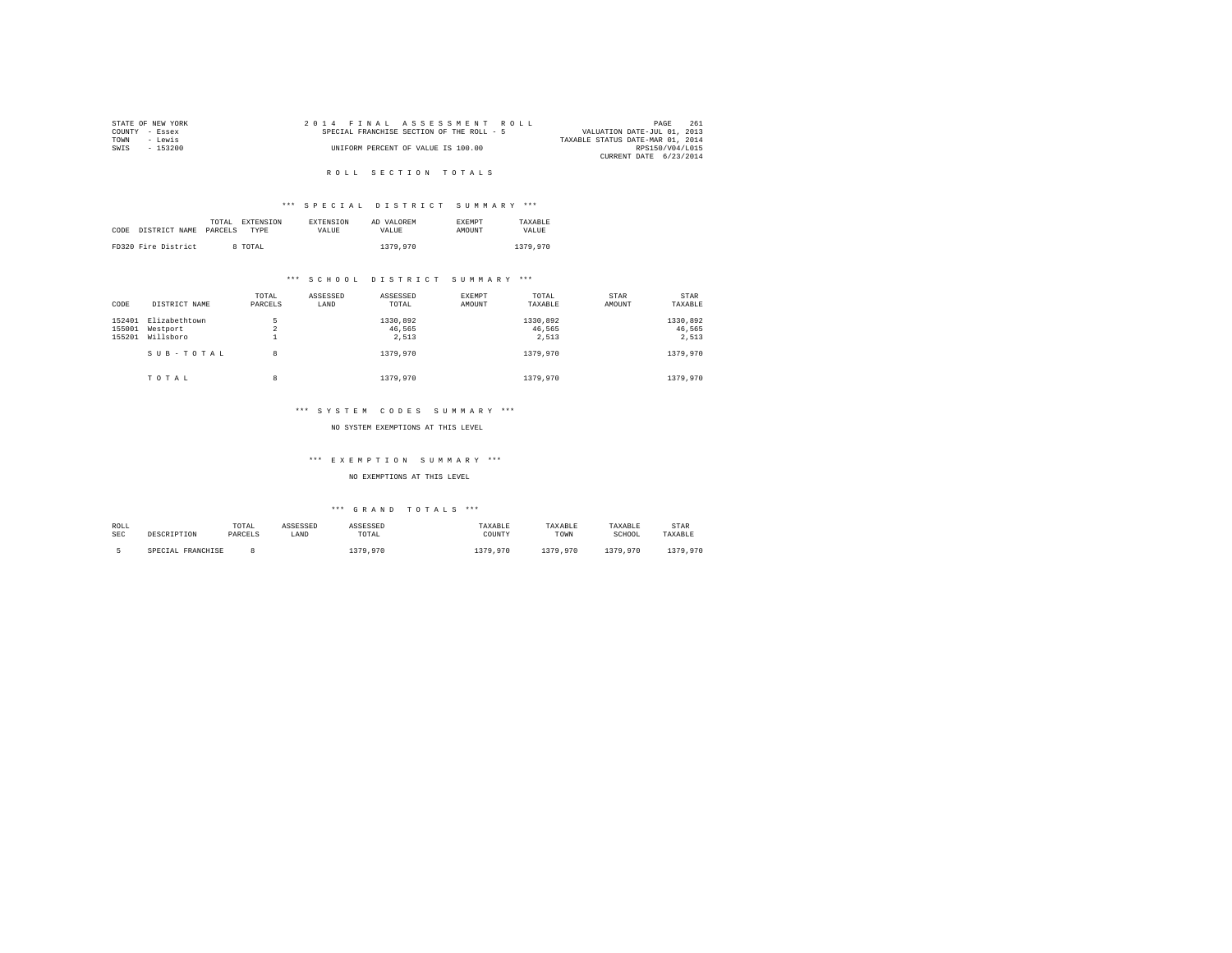| STATE OF NEW YORK<br>COUNTY - Essex<br>TOWN<br>- Lewis<br>SWIS<br>$-153200$                                                   | 2014 FINAL                                                                                                                                                                                                                        | OWNERS NAME SEQUENCE            | ASSESSMENT ROLL<br>UTILITY & R.R. SECTION OF THE ROLL - 6<br>UNIFORM PERCENT OF VALUE IS 100.00                                                                     | VALUATION DATE-JUL 01, 2013<br>TAXABLE STATUS DATE-MAR 01, 2014                                                                         | PAGE<br>262 |
|-------------------------------------------------------------------------------------------------------------------------------|-----------------------------------------------------------------------------------------------------------------------------------------------------------------------------------------------------------------------------------|---------------------------------|---------------------------------------------------------------------------------------------------------------------------------------------------------------------|-----------------------------------------------------------------------------------------------------------------------------------------|-------------|
| TAX MAP PARCEL NUMBER<br>CURRENT OWNERS NAME<br>CURRENT OWNERS ADDRESS                                                        | SCHOOL DISTRICT<br>PARCEL SIZE/GRID COORD                                                                                                                                                                                         | LAND<br>TOTAL                   | PROPERTY LOCATION & CLASS ASSESSMENT EXEMPTION CODE---------------COUNTY-------TOWN------SCHOOL<br>TAX DESCRIPTION<br>SPECIAL DISTRICTS                             | TAXABLE VALUE                                                                                                                           | ACCOUNT NO. |
| 632. - 9999-608.900/1881<br>Chazy & Westport Tel Corp<br>Westport, NY 12993                                                   | Outside Plant<br>836 Telecom. eq.<br>Elizabethtown 152401<br><b>BRASS</b><br>152401.10000<br>EAST-0691471 NRTH-1565307<br>FULL MARKET VALUE                                                                                       | $\sim$<br>16,901<br>16,901      | COUNTY TAXABLE VALUE<br>TOWN<br>TAXABLE VALUE<br>SCHOOL TAXABLE VALUE<br>FD320 Fire District                                                                        | 16,901<br>16,901<br>16,901<br>16,901 TO                                                                                                 | 635N206003  |
|                                                                                                                               |                                                                                                                                                                                                                                   |                                 |                                                                                                                                                                     |                                                                                                                                         |             |
| 38.1-1-26.110/1<br>Global Tower Partners<br>750 Park of Commercial BlvdSte 14 Essex Tract<br>Boca Raton, FL 33487-3612        | 9319 US Route 9<br>837 Cell Tower<br>Elizabethtown 152401<br>1584/282 & 1606/182 Lease<br>1600/266 Amnd Lease<br>EAST-0704744 NRTH-1577127<br>DEED BOOK 971 PG-112<br>FULL MARKET VALUE                                           | 6,000<br>69,000<br>69,000       | COUNTY TAXABLE VALUE<br>TOWN<br>TAXABLE VALUE<br>SCHOOL TAXABLE VALUE<br>E1636 Emergency Services<br>FD320 Fire District                                            | 69,000<br>69,000<br>69,000<br>$.00$ MT<br>69,000 TO                                                                                     | 635Z010002  |
|                                                                                                                               |                                                                                                                                                                                                                                   | **********                      |                                                                                                                                                                     | ********************************** 47.1-1-17.000 **************                                                                         |             |
| $47.1 - 1 - 17.000$<br>NYSEG Corp<br>Utility Shared Svcs<br>Freeport Bldg<br>70 Farm View Dr<br>New Gloucester, ME 04260      | US Route 9<br>330 Vacant comm<br>Elizabethtown 152401<br>2 Essex Tract<br>Lewis Subsite 19<br>ACRES 1.00<br>EAST-0701339 NRTH-1565128                                                                                             | 15,800<br>15,800                | COUNTY TAXABLE VALUE<br>TOWN<br>TAXABLE VALUE<br>SCHOOL TAXABLE VALUE<br>E1636 Emergency Services<br>FD320 Fire District                                            | 15,800<br>15,800<br>15,800<br>$.00$ MT<br>15,800 TO                                                                                     | 635N206005  |
|                                                                                                                               | FULL MARKET VALUE                                                                                                                                                                                                                 | 15,800                          |                                                                                                                                                                     |                                                                                                                                         |             |
| $47.2 - 1 - 28.001$<br>NYSEG Corp<br>Utility Shared Svcs<br>Freeport Bldg<br>70 Farm View Dr<br>New Gloucester, ME 04260      | 730 Stowersville Rd<br>871 Elec-Gas Facil<br>Elizabethtown 152401<br>4 Platt Rogers Tr 1<br>Location 111111<br>Lewis Operating System<br>5.66<br>ACRES<br>EAST-0709017 NRTH-1561909<br>DEED BOOK 1093 PG-187<br>FULL MARKET VALUE | 100,000<br>1141,673<br>1141,673 | COUNTY TAXABLE VALUE<br>TOWN<br>TAXABLE VALUE<br>SCHOOL TAXABLE VALUE<br>E1636 Emergency Services<br>FD320 Fire District<br>WB320 Lewis B&I<br>WD320 Water District | ********* 47.2-1-28.001 **************<br>1141,673<br>1141,673<br>1141,673<br>$.00$ MT<br>1141,673 TO<br>1141,673 TO C<br>1141,673 TO M | 635J196008  |
|                                                                                                                               |                                                                                                                                                                                                                                   |                                 |                                                                                                                                                                     | ************** 632.-9999-131.600/1001 *****                                                                                             |             |
| 632. - 9999-131.600/1001<br>NYSEG Corp<br>Utility Shared Svcs<br>Freeport Bldg<br>70 Farm View Dr<br>New Gloucester, ME 04260 | Northeast Grouped Trans<br>882 Elec Trans Imp<br>Elizabethtown 152401<br>000016<br>152401.1000<br>EAST-0691471 NRTH-1565307<br>FULL MARKET VALUE                                                                                  | $\sim$ 0<br>259,858<br>259,858  | COUNTY TAXABLE VALUE<br>TOWN<br>TAXABLE VALUE<br>SCHOOL TAXABLE VALUE<br>FD320 Fire District                                                                        | 259,858<br>259,858<br>259,858<br>259,858 TO                                                                                             | 635Z006008  |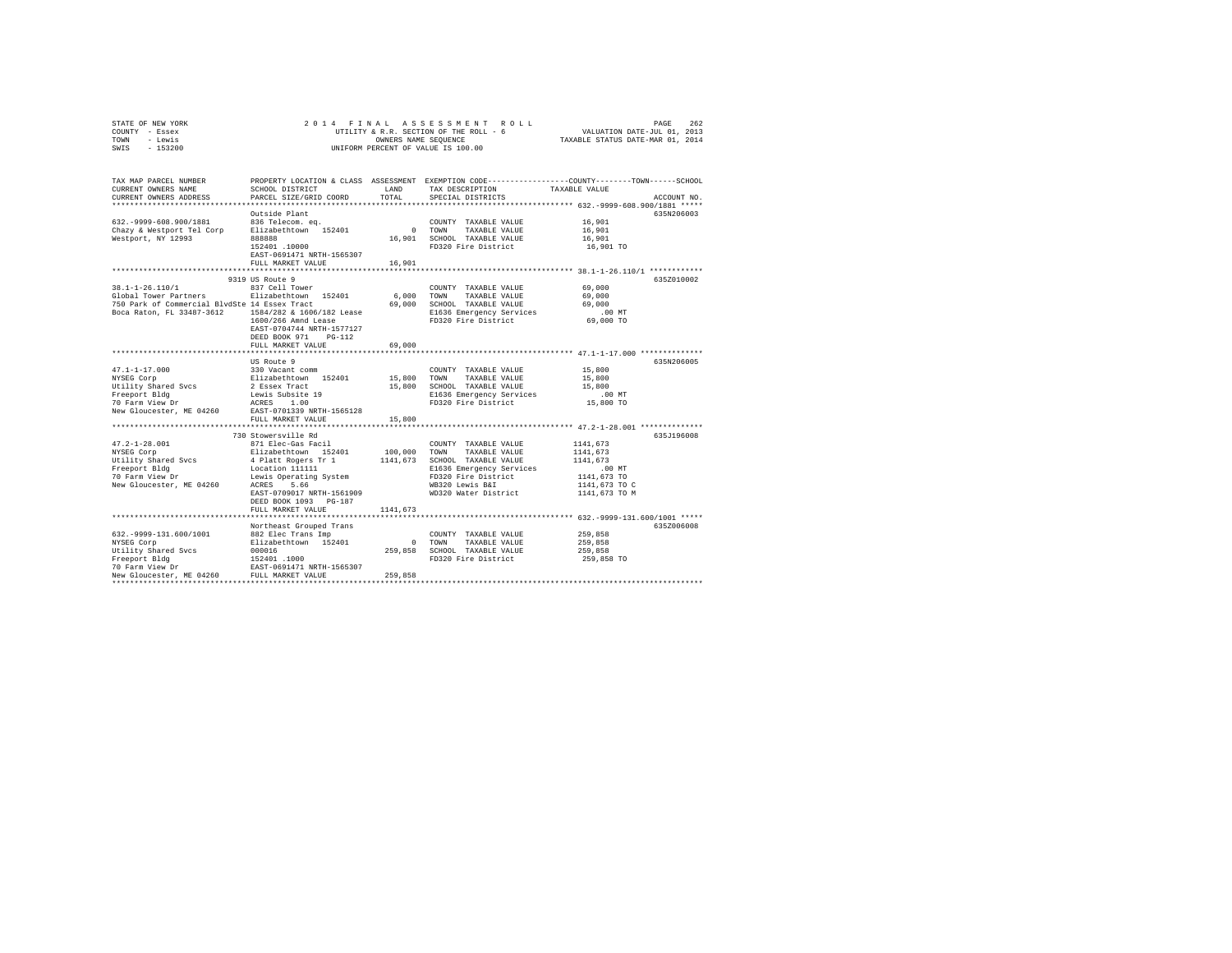| COUNTY - Essex<br>- Lewis<br>TOWN<br>$-153200$<br>SWIS                                                                                                  |                                                                                                                                                                                 | OWNERS NAME SEOUENCE             | UTILITY & R.R. SECTION OF THE ROLL - 6<br>UNIFORM PERCENT OF VALUE IS 100.00                                             | VALUATION DATE-JUL 01, 2013<br>TAXABLE STATUS DATE-MAR 01, 2014 |             |
|---------------------------------------------------------------------------------------------------------------------------------------------------------|---------------------------------------------------------------------------------------------------------------------------------------------------------------------------------|----------------------------------|--------------------------------------------------------------------------------------------------------------------------|-----------------------------------------------------------------|-------------|
| TAX MAP PARCEL NUMBER<br>CURRENT OWNERS NAME<br>CURRENT OWNERS ADDRESS                                                                                  | PROPERTY LOCATION & CLASS ASSESSMENT EXEMPTION CODE---------------COUNTY-------TOWN------SCHOOL<br>SCHOOL DISTRICT<br>PARCEL SIZE/GRID COORD                                    | LAND<br>TOTAL                    | TAX DESCRIPTION<br>SPECIAL DISTRICTS                                                                                     | TAXABLE VALUE                                                   | ACCOUNT NO. |
| 632. - 9999-131.600/1881<br>NYSEG Corp<br>Utility Shared Svcs<br>Freeport Bldg<br>70 Farm View Dr EAST-0691471 NRTH-1565307<br>New Gloucester, ME 04260 | Total Electric Dist<br>884 Elec Dist Out<br>Elizabethtown 152401<br>888888<br>152401.10000<br>FULL MARKET VALUE                                                                 | $\sim$ 0<br>1479.477<br>1479.477 | COUNTY TAXABLE VALUE<br>TAXABLE VALUE<br>TOWN<br>SCHOOL TAXABLE VALUE<br>FD320 Fire District                             | 1479.477<br>1479.477<br>1479,477<br>1479,477 TO                 | 635N206006  |
| $47.4 - 1 - 32.000/2$<br>T-Mobile<br>Attn: Property Tax Dept 44 Mccormick<br>12920 SE 38th St EAST-0710835 NRTH-1553089<br>Bellevue, WA 98006           | County Route 10<br>837 Cell Tower<br>Elizabethtown 152401<br>DEED BOOK 305 PG-518<br>FULL MARKET VALUE                                                                          | 5,000<br>111,900<br>111,900      | COUNTY TAXABLE VALUE<br>TOWN<br>TAXABLE VALUE<br>SCHOOL TAXABLE VALUE<br>E1636 Emergency Services<br>FD320 Fire District | 111,900<br>111,900<br>111,900<br>$.00$ MT<br>111,900 TO         | 635Z011005  |
| 632. - 9999-631.900/1881<br>Verizon New York Inc<br>c/o Duff & Phelps<br>PO Box 2749<br>Addison, TX 75001                                               | Public Service Town<br>836 Telecom, ea.<br>Elizabethtown 152401<br>888888<br>152401.10000<br>Outside Plant<br>EAST-0691471 NRTH-1565307<br>FULL MARKET VALUE                    | $\sim$ 0<br>74.573<br>74.573     | COUNTY TAXABLE VALUE<br>TOWN<br>TAXABLE VALUE<br>SCHOOL TAXABLE VALUE<br>FD320 Fire District                             | 74.573<br>74.573<br>74.573<br>74,573 TO                         | 635N206008  |
| $47.4 - 1 - 32.000 / 1$<br>Verizon Wireless<br>c/o Duff & Phelps<br>PO Box 2549<br>Addison, TX 75001                                                    | 1414 County Route 10<br>837 Cell Tower<br>Elizabethtown 152401<br>44 Mccormick<br>1728/303 Lease<br>EAST-0710835 NRTH-1553089<br>DEED BOOK 305<br>$PG-518$<br>FULL MARKET VALUE | 18,000<br>131,000<br>131,000     | COUNTY TAXABLE VALUE<br>TOWN<br>TAXABLE VALUE<br>SCHOOL TAXABLE VALUE<br>E1636 Emergency Services<br>FD320 Fire District | 131,000<br>131,000<br>131,000<br>$.00$ MT<br>131,000 TO         | 635Z010003  |

STATE OF NEW YORK 263 2001 4 FINAL ASSESSMENT ROLL 2001 263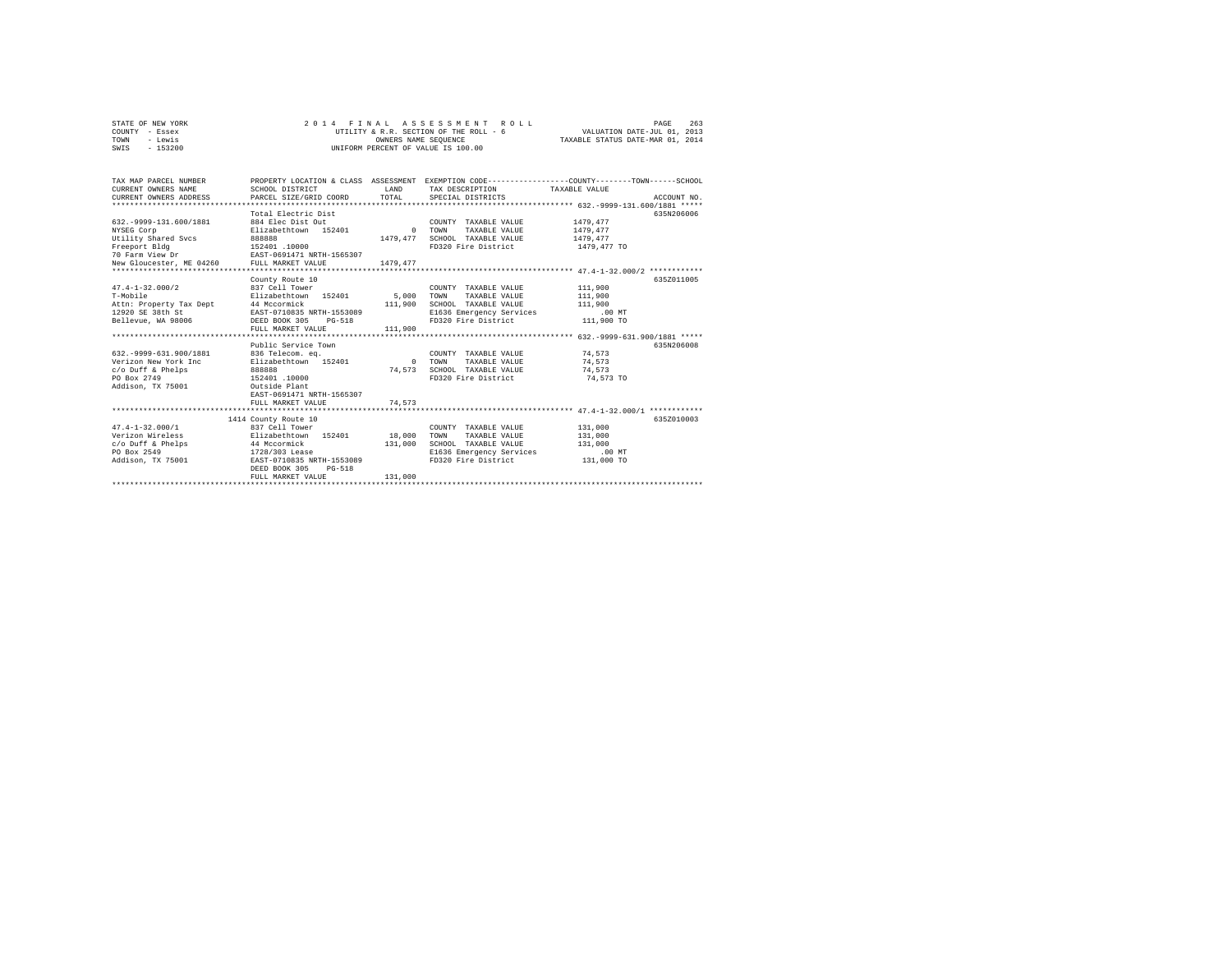| STATE OF NEW YORK | 2014 FINAL ASSESSMENT ROLL             | 264<br>PAGE                      |
|-------------------|----------------------------------------|----------------------------------|
| COUNTY - Essex    | UTILITY & R.R. SECTION OF THE ROLL - 6 | VALUATION DATE-JUL 01, 2013      |
| TOWN<br>- Lewis   |                                        | TAXABLE STATUS DATE-MAR 01, 2014 |
| SWIS<br>- 153200  |                                        | RPS150/V04/L015                  |
|                   | UNIFORM PERCENT OF VALUE IS 100.00     | CURRENT DATE 6/23/2014           |
|                   |                                        |                                  |
|                   | ROLL SUB SECTION- - TOTALS             |                                  |

|      |                      | TOTAL   | EXTENSION | EXTENSION | AD VALOREM | EXEMPT | TAXABLE  |
|------|----------------------|---------|-----------|-----------|------------|--------|----------|
| CODE | DISTRICT NAME        | PARCELS | TYPE      | VALUE     | VALUE      | AMOUNT | VALUE    |
|      |                      |         |           |           |            |        |          |
|      | E1636 Emergency Serv |         | 5 MOVTAX  |           |            |        |          |
|      | FD320 Fire District  |         | 9 TOTAL   |           | 3300.182   |        | 3300.182 |
|      | WB320 Lewis B&I      |         | 1 TOTAL C |           | 1141,673   |        | 1141.673 |
|      | WD320 Water District |         | 1 TOTAL   | M         | 1141,673   |        | 1141.673 |

# \*\*\* S C H O O L D I S T R I C T S U M M A R Y \*\*\*

| CODE   | DISTRICT NAME | TOTAL<br>PARCELS | ASSESSED<br>LAND | ASSESSED<br>TOTAL | <b>EXEMPT</b><br>AMOUNT | TOTAL<br>TAXABLE | STAR<br>AMOUNT | STAR<br>TAXABLE |
|--------|---------------|------------------|------------------|-------------------|-------------------------|------------------|----------------|-----------------|
| 152401 | Elizabethtown | 9                | 144,800          | 3300.182          |                         | 3300.182         |                | 3300,182        |
|        | SUB-TOTAL     | 9                | 144,800          | 3300.182          |                         | 3300.182         |                | 3300,182        |
|        | TOTAL         | 9                | 144,800          | 3300.182          |                         | 3300,182         |                | 3300,182        |

# \*\*\* S Y S T E M C O D E S S U M M A R Y \*\*\*

# NO SYSTEM EXEMPTIONS AT THIS LEVEL

# \*\*\* E X E M P T I O N S U M M A R Y \*\*\*

NO EXEMPTIONS AT THIS LEVEL

| ROLL       | DESCRIPTION      | TOTAL   | ASSESSED | ASSESSED | TAXABLE  | TAXABLE  | TAXABLE  | <b>STAR</b> |
|------------|------------------|---------|----------|----------|----------|----------|----------|-------------|
| <b>SEC</b> |                  | PARCELS | LAND     | TOTAL    | COUNTY   | TOWN     | SCHOOL   | TAXABLE     |
|            | UTILITIES & N.C. |         | 144,800  | 3300.182 | 3300.182 | 3300.182 | 3300.182 | 3300.182    |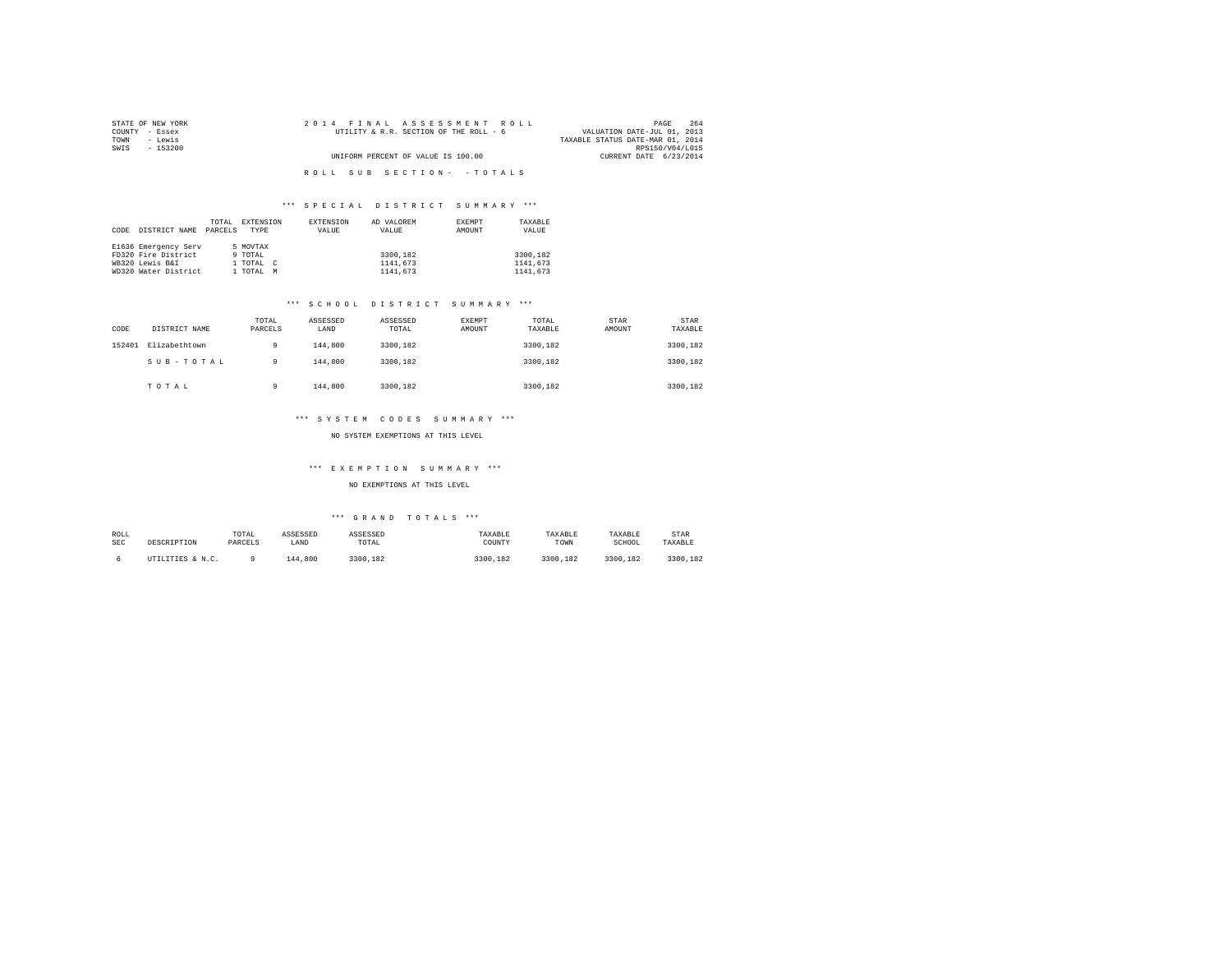| STATE OF NEW YORK |          |  | 2014 FINAL ASSESSMENT ROLL             |                                  | PAGE            | 265 |
|-------------------|----------|--|----------------------------------------|----------------------------------|-----------------|-----|
| COUNTY - Essex    |          |  | UTILITY & R.R. SECTION OF THE ROLL - 6 | VALUATION DATE-JUL 01, 2013      |                 |     |
| TOWN<br>- Lewis   |          |  |                                        | TAXABLE STATUS DATE-MAR 01, 2014 |                 |     |
| SWIS              | - 153200 |  | UNIFORM PERCENT OF VALUE IS 100.00     |                                  | RPS150/V04/L015 |     |
|                   |          |  |                                        | CURRENT DATE 6/23/2014           |                 |     |

# \*\*\* S P E C I A L D I S T R I C T S U M M A R Y \*\*\*

|      |                      | TOTAL   | EXTENSION                |   | <b>EXTENSION</b> | AD VALOREM | <b>EXEMPT</b> | TAXABLE  |
|------|----------------------|---------|--------------------------|---|------------------|------------|---------------|----------|
| CODE | DISTRICT NAME        | PARCELS | <b>TYPE</b>              |   | VALUE            | VALUE      | AMOUNT        | VALUE    |
|      |                      |         |                          |   |                  |            |               |          |
|      | E1636 Emergency Serv |         | 5 MOVTAX                 |   |                  |            |               |          |
|      | FD320 Fire District  |         | 9 TOTAL                  |   |                  | 3300.182   |               | 3300.182 |
|      | WB320 Lewis B&I      |         | 1 TOTAL<br>$\mathcal{C}$ |   |                  | 1141,673   |               | 1141.673 |
|      | WD320 Water District |         | l TOTAL                  | M |                  | 1141,673   |               | 1141.673 |

# \*\*\* S C H O O L D I S T R I C T S U M M A R Y \*\*\*

| CODE   | DISTRICT NAME | TOTAL<br>PARCELS | ASSESSED<br>LAND | ASSESSED<br>TOTAL | <b>EXEMPT</b><br>AMOUNT | TOTAL<br>TAXABLE | STAR<br>AMOUNT | STAR<br>TAXABLE |
|--------|---------------|------------------|------------------|-------------------|-------------------------|------------------|----------------|-----------------|
| 152401 | Elizabethtown | 9                | 144,800          | 3300.182          |                         | 3300.182         |                | 3300,182        |
|        | SUB-TOTAL     | 9                | 144,800          | 3300.182          |                         | 3300.182         |                | 3300,182        |
|        | TOTAL         | 9                | 144,800          | 3300.182          |                         | 3300,182         |                | 3300,182        |

# \*\*\* S Y S T E M C O D E S S U M M A R Y \*\*\*

# NO SYSTEM EXEMPTIONS AT THIS LEVEL

# \*\*\* E X E M P T I O N S U M M A R Y \*\*\*

NO EXEMPTIONS AT THIS LEVEL

| ROLL       | DESCRIPTION      | TOTAL   | ASSESSED | ASSESSED | TAXABLE  | TAXABLE       | TAXABLE  | STAR     |
|------------|------------------|---------|----------|----------|----------|---------------|----------|----------|
| <b>SEC</b> |                  | PARCELS | LAND     | TOTAL    | COUNTY   | TOWN          | SCHOOL   | TAXABLE  |
|            | UTILITIES & N.C. |         | 144,800  | 3300.182 | 3300.182 | 3300.<br>.182 | 3300.182 | 3300.182 |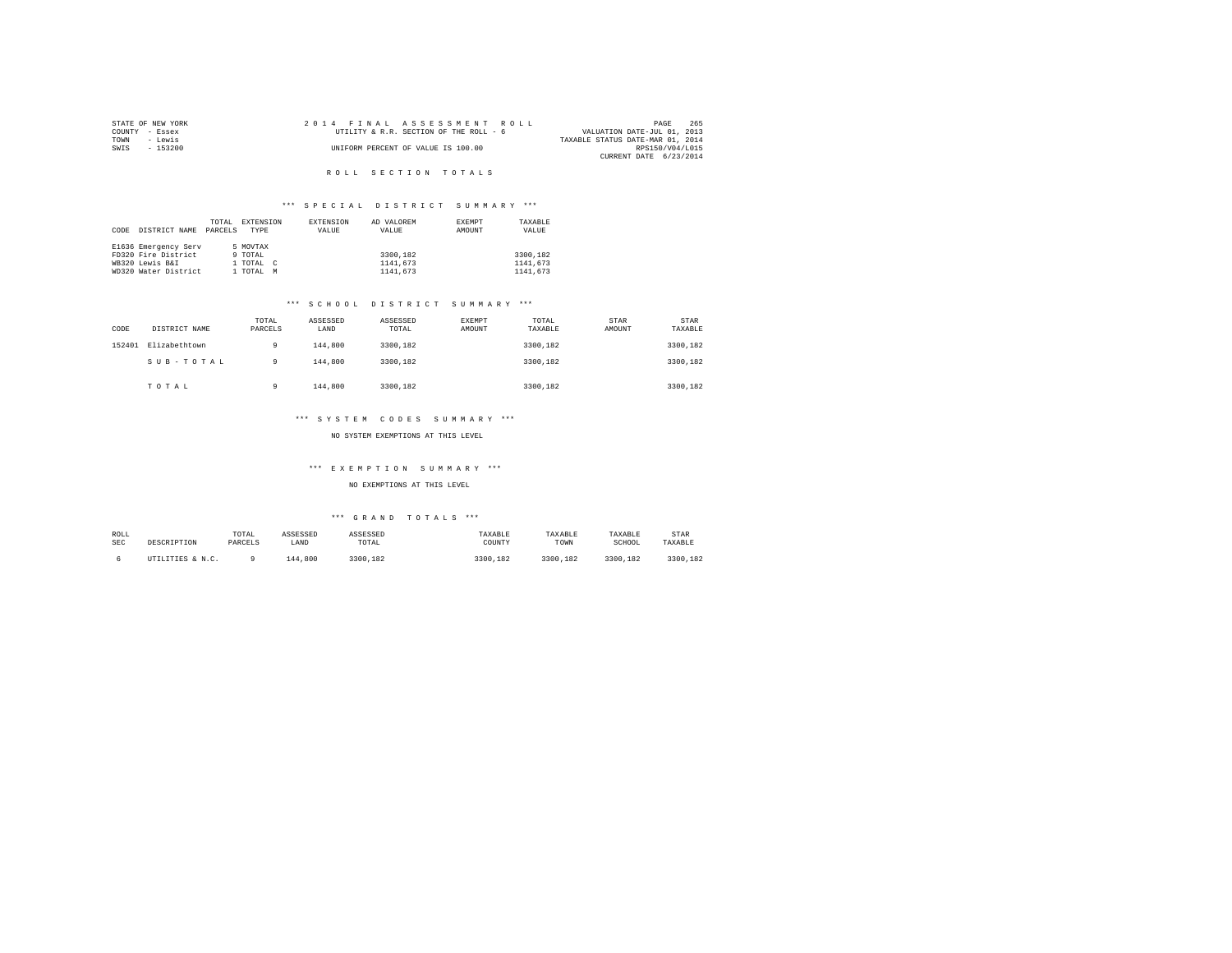| STATE OF NEW YORK | 2014 FINAL ASSESSMENT ROLL            | 266<br>PAGE                      |
|-------------------|---------------------------------------|----------------------------------|
| COUNTY - Essex    | WHOLLY EXEMPT SECTION OF THE ROLL - 8 | VALUATION DATE-JUL 01, 2013      |
| TOWN<br>- Lewis   | OWNERS NAME SEOUENCE                  | TAXABLE STATUS DATE-MAR 01, 2014 |
| $-153200$<br>SWIS | UNIFORM PERCENT OF VALUE IS 100.00    |                                  |

| TAX MAP PARCEL NUMBER<br>CURRENT OWNERS NAME<br>CURRENT OWNERS ADDRESS                                                                                                                                                                                                 | SCHOOL DISTRICT<br>PARCEL SIZE/GRID COORD                                                                                | LAND<br>TOTAL | PROPERTY LOCATION & CLASS ASSESSMENT EXEMPTION CODE----------------COUNTY-------TOWN-----SCHOOL<br>TAX DESCRIPTION TAXABLE VALUE<br>SPECIAL DISTRICTS |                                                                                                      | ACCOUNT NO.          |
|------------------------------------------------------------------------------------------------------------------------------------------------------------------------------------------------------------------------------------------------------------------------|--------------------------------------------------------------------------------------------------------------------------|---------------|-------------------------------------------------------------------------------------------------------------------------------------------------------|------------------------------------------------------------------------------------------------------|----------------------|
| $38.1 - 1 - 6.000$<br>Church<br>COLORED TRANSPORTED TO THE CONTRACT CONTRACT CONTRACT CONTRACT TRANSPORTED TRANSPORTED TRANSPORTED TRANSPORTED<br>PO Box 532<br>REVIS TO BOX 2013 CONTRESS 0.93<br>Lewis, NY 12950 BOX 169 PG-98 PD320 Fire District<br>DEED BOX 169 P | 149 Hale Hill Ln<br>FULL MARKET VALUE                                                                                    | 5,700         | TAXABLE VALUE<br>5.700 EX                                                                                                                             | 5,700<br>5,700<br>$\mathbf{r}$<br>$\Omega$<br>$\Omega$<br>.00MT<br>0.70                              | 6379906208<br>5,700  |
|                                                                                                                                                                                                                                                                        |                                                                                                                          |               |                                                                                                                                                       |                                                                                                      |                      |
| $47.13 - 1 - 16.000$                                                                                                                                                                                                                                                   | 8557 US Route 9<br>620 Religious<br>ACRES 0.90<br>EAST-0700917 NRTH-1559031<br>DEED BOOK 662 PG-192<br>FULL MARKET VALUE | 83,300        | CONST REL 25110<br>E1636 Emergency Services<br>ED330 Fire District<br>FD320 Fire District<br>83,300 EX<br>WB320 Lewis B&I<br>WD320 Water District     | 83,300<br>83,300<br>$\mathbf{r}$<br>$\Omega$<br>$\Omega$<br>.00MT<br>$0$ TO<br>83,300 TO C<br>0 TO M | 6379906205<br>83,300 |
|                                                                                                                                                                                                                                                                        |                                                                                                                          |               |                                                                                                                                                       |                                                                                                      |                      |
|                                                                                                                                                                                                                                                                        | 8143 US Route 9                                                                                                          |               |                                                                                                                                                       |                                                                                                      | 635.7103614          |
| $56.1 - 2 - 16.000$<br>Elizabethtown-Lewis<br>Emergency Squad<br>PO Box 443<br>Elizabethtown, NY 12932 EAST-0700493 NRTH-1548780                                                                                                                                       | 662 Police/fire NP ORGANIZ 25300<br>DEED BOOK 1493    PG-120<br>FULL MARKET VALUE                                        | 238,600       | SCHOOL TAXABLE VALUE<br>E1636 Emergency Services .00 MT<br>FD320 Fire District<br>238,600 EX                                                          | 238,600<br>238,600<br>$\Omega$<br>$\Omega$<br>$\Omega$<br>$0$ TO                                     | 238,600              |
|                                                                                                                                                                                                                                                                        | 2132 Trout Pond Rd                                                                                                       |               |                                                                                                                                                       |                                                                                                      | 635.7105304          |
| $29. - 2 - 9.000$<br>Essex Co ARC Facilities Inc = Elizabethtown 152401 = 34,900 COUNTY TAXABLE VALUE<br>10 St Patricks P1 = 23 24 Essex Tract = 226,100 TOWN TAXABLE VALUE<br>Port Henry, NY 12974 = 1628/216-Boundary Line Ag = SCHOOL TAXABLE VALUE                 | 2.90<br>ACRES<br>EAST-0705002 NRTH-1590118 FD320 Fire District<br>DEED BOOK 1545 PG-174<br>FULL MARKET VALUE             | 226,100       | 210 1 Family Res 6 NP ORGANIZ 25300 226,100<br>E1636 Emergency Services .00 MT<br>226,100 EX                                                          | 226,100<br>$^{\circ}$<br>$\Omega$<br>$\sim$<br>$0$ TO                                                | 226,100              |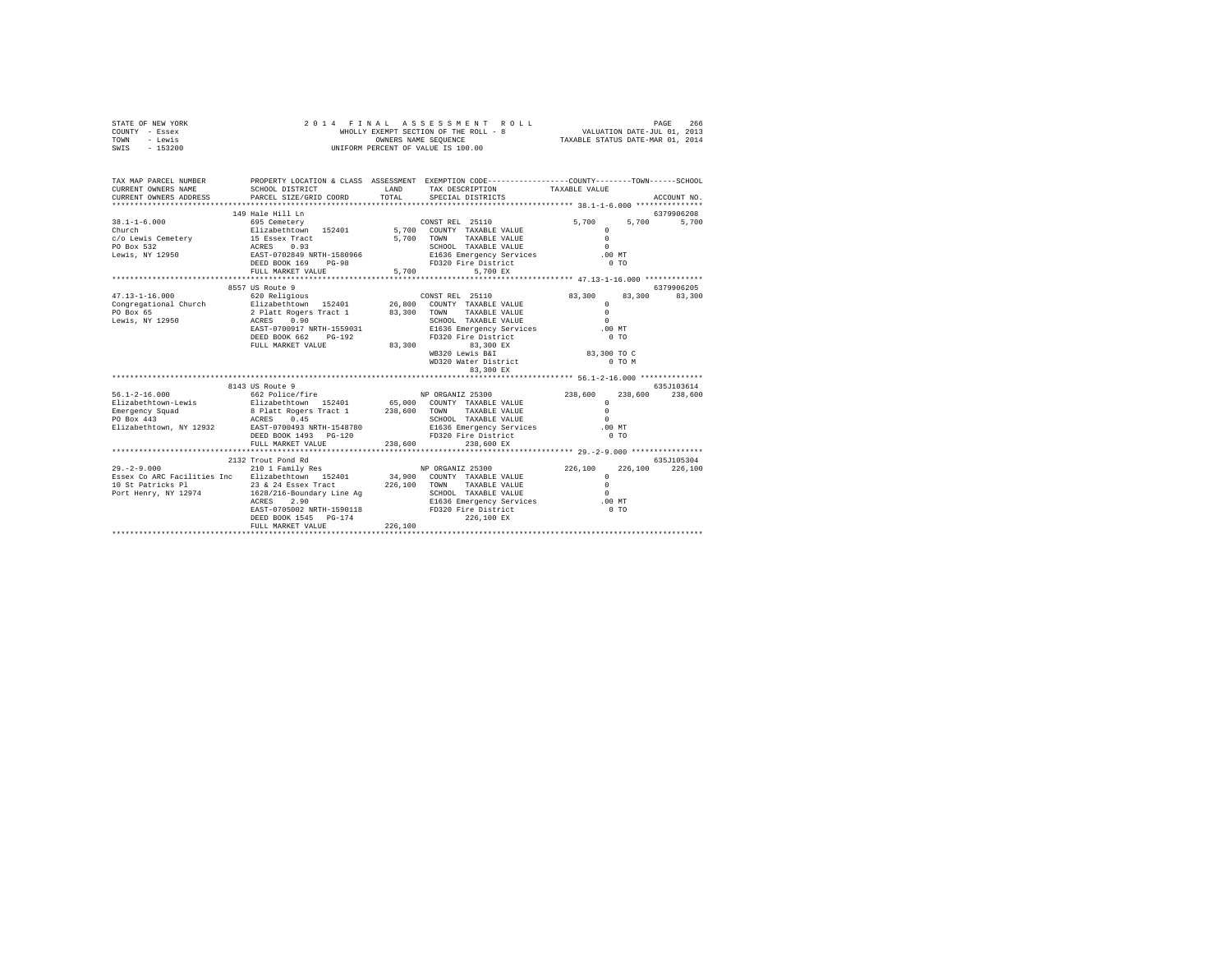| OWNERS NAME SEQUENCE<br>UNIFORM PERCENT OF VALUE IS 100.00<br>TOWN<br>- Lewis<br>SWIS<br>$-153200$                                                                    |                                                                                                          |           |                                                                                                                     | OWNERS NAME SEQUENCE TAXABLE STATUS DATE-MAR 01, 2014 |  |               |
|-----------------------------------------------------------------------------------------------------------------------------------------------------------------------|----------------------------------------------------------------------------------------------------------|-----------|---------------------------------------------------------------------------------------------------------------------|-------------------------------------------------------|--|---------------|
| TAX MAP PARCEL NUMBER PROPERTY LOCATION & CLASS ASSESSMENT EXEMPTION CODE--------------COUNTY-------TOWN------SCHOOL<br>CURRENT OWNERS NAME<br>CURRENT OWNERS ADDRESS | SCHOOL DISTRICT<br>PARCEL SIZE/GRID COORD                                                                | TOTAL     | LAND TAX DESCRIPTION<br>SPECIAL DISTRICTS                                                                           | TAXABLE VALUE                                         |  | ACCOUNT NO.   |
|                                                                                                                                                                       | 8518 US Route 9                                                                                          |           |                                                                                                                     |                                                       |  | 635J101112    |
| $47.13 - 2 - 33.000$                                                                                                                                                  | 484 1 use sm bld                                                                                         |           | NP ORGANIZ 25300                                                                                                    | 73,300                                                |  | 73,300 73,300 |
|                                                                                                                                                                       |                                                                                                          |           |                                                                                                                     | $\Omega$                                              |  |               |
| Essex Co Facilities Inc blizabethtown 152401<br>10 St Patricks Pl 2 Platt Rogers Tract 1                                                                              |                                                                                                          |           | 27,000 COUNTY TAXABLE VALUE<br>73,300 TOWN TAXABLE VALUE                                                            | $\Omega$                                              |  |               |
| Port Henry, NY 12974                                                                                                                                                  | ACRES 0.20                                                                                               |           | SCHOOL TAXABLE VALUE                                                                                                | $\sim$                                                |  |               |
|                                                                                                                                                                       | EAST-0700873 NRTH-1557923                                                                                |           | E1636 Emergency Services                                                                                            | .00 MT                                                |  |               |
|                                                                                                                                                                       | DEED BOOK 1301 PG-19                                                                                     |           | FD320 Fire District                                                                                                 | $0$ TO                                                |  |               |
|                                                                                                                                                                       | FULL MARKET VALUE                                                                                        |           | 73,300 73,300 EX<br>WB320 Lewis B&I<br>WD320 Water District                                                         |                                                       |  |               |
|                                                                                                                                                                       |                                                                                                          |           |                                                                                                                     | 73,300 TO C<br>0 TO M                                 |  |               |
|                                                                                                                                                                       |                                                                                                          |           | 73,300 EX                                                                                                           |                                                       |  |               |
|                                                                                                                                                                       |                                                                                                          |           | ********************************** 47.13-2-34.000 *************                                                     |                                                       |  |               |
|                                                                                                                                                                       | 8516 US Route 9                                                                                          |           |                                                                                                                     |                                                       |  | 635J101901    |
| $47.13 - 2 - 34.000$                                                                                                                                                  | 210 1 Family Res                                                                                         |           | NP ORGANIZ 25300                                                                                                    | 86,000                                                |  | 86,000 86,000 |
| Essex Co Facilities Inc                                                                                                                                               | Elizabethtown 152401                                                                                     |           | 29,500 COUNTY TAXABLE VALUE                                                                                         | $\Omega$                                              |  |               |
| 10 St Patricks Pl                                                                                                                                                     | 2 Platt Rogers Tract 1<br>ACRES 0.30<br>EAST-0700913 NRTH-1557832                                        |           | 86,000 TOWN TAXABLE VALUE                                                                                           | $\sim$ 0                                              |  |               |
| Port Henry, NY 12974                                                                                                                                                  |                                                                                                          |           | SCHOOL TAXABLE VALUE                                                                                                | $\sim$ 0                                              |  |               |
|                                                                                                                                                                       | DEED BOOK 1301 PG-19                                                                                     |           | E1636 Emergency Services<br>FD320 Fire District                                                                     | .00 MT<br>$0$ TO                                      |  |               |
|                                                                                                                                                                       | FULL MARKET VALUE                                                                                        |           |                                                                                                                     |                                                       |  |               |
|                                                                                                                                                                       |                                                                                                          |           | 86,000 86,000 EX<br>WB320 Lewis B&I                                                                                 | 86,000 TO C                                           |  |               |
|                                                                                                                                                                       |                                                                                                          |           |                                                                                                                     | 0 TO M                                                |  |               |
|                                                                                                                                                                       |                                                                                                          |           | WD320 Water District<br>86,000 EX                                                                                   |                                                       |  |               |
|                                                                                                                                                                       |                                                                                                          |           |                                                                                                                     |                                                       |  |               |
|                                                                                                                                                                       | 702 Stowersville Rd                                                                                      |           |                                                                                                                     |                                                       |  | 635J103810    |
| $47.2 - 1 - 30.110$                                                                                                                                                   | 670 Correctional<br>Elizabethtown 152401 427,500 COUNTY TAXABLE VALUE                                    |           | CNTY OWN I 13100                                                                                                    | 31146,100 31146,100 31146,100<br>$\Omega$             |  |               |
| Essex County<br>7551 Court St                                                                                                                                         | 4 Platt Rogers                                                                                           |           | 31146,100 TOWN TAXABLE VALUE                                                                                        | $\Omega$                                              |  |               |
| Elizabethtown, NY 12932                                                                                                                                               |                                                                                                          |           | SCHOOL TAXABLE VALUE                                                                                                | $\Omega$                                              |  |               |
|                                                                                                                                                                       |                                                                                                          |           | E1636 Emergency Services                                                                                            | .00MT                                                 |  |               |
|                                                                                                                                                                       |                                                                                                          |           | FD320 Fire District                                                                                                 | 0 <sub>T</sub>                                        |  |               |
|                                                                                                                                                                       |                                                                                                          |           |                                                                                                                     |                                                       |  |               |
|                                                                                                                                                                       |                                                                                                          |           |                                                                                                                     | 31146,100 TO C                                        |  |               |
|                                                                                                                                                                       | FULL MARKET VALUE                                                                                        | 31146,100 |                                                                                                                     |                                                       |  |               |
|                                                                                                                                                                       |                                                                                                          |           |                                                                                                                     |                                                       |  | 635J191021    |
| 47.2-1-30.120                                                                                                                                                         | Stowersville Rd<br>322 Rural vac>10<br>Elizabethtown 152401<br>4 Platt Rogers<br>1415/95 Scenic Easement |           | CNTY OWN I 13100                                                                                                    | 8,918                                                 |  | 8,918 8,918   |
| Essex County                                                                                                                                                          |                                                                                                          |           | 8,918 COUNTY TAXABLE VALUE                                                                                          | $\sim$ 0                                              |  |               |
| Essex County<br>7551 Court St                                                                                                                                         |                                                                                                          |           | 8,918 TOWN TAXABLE VALUE                                                                                            | $\sim$ 0                                              |  |               |
| Elizabethtown, NY 12932                                                                                                                                               |                                                                                                          |           | SCHOOL TAXABLE VALUE                                                                                                | $\sim$                                                |  |               |
|                                                                                                                                                                       |                                                                                                          |           |                                                                                                                     |                                                       |  |               |
|                                                                                                                                                                       | 1567/30 Lease<br>ACRES 17.32<br>EAST-0709136 NRTH-1561426                                                |           | SCHOOL TAXABLE VALUE<br>E1636 Emergency Services 6.00 MT<br>FD320 Fire District<br>5.000 TO 1000 TO 1000 TO 1000 TO |                                                       |  |               |
|                                                                                                                                                                       |                                                                                                          |           | 8,918 EX                                                                                                            |                                                       |  |               |
|                                                                                                                                                                       | DEED BOOK 1446 PG-118                                                                                    |           |                                                                                                                     |                                                       |  |               |
|                                                                                                                                                                       | CONSERVATION ESMT % 74.00<br>FULL MARKET VALUE                                                           | 8,918     |                                                                                                                     |                                                       |  |               |
|                                                                                                                                                                       |                                                                                                          |           |                                                                                                                     |                                                       |  |               |

STATE OF NEW YORK 2 0 1 4 F I N A L A S S E S S M E N T R O L L PAGE 267 COUNTY - Essex WHOLLY EXEMPT SECTION OF THE ROLL - 8 VALUATION DATE-JUL 01, 2013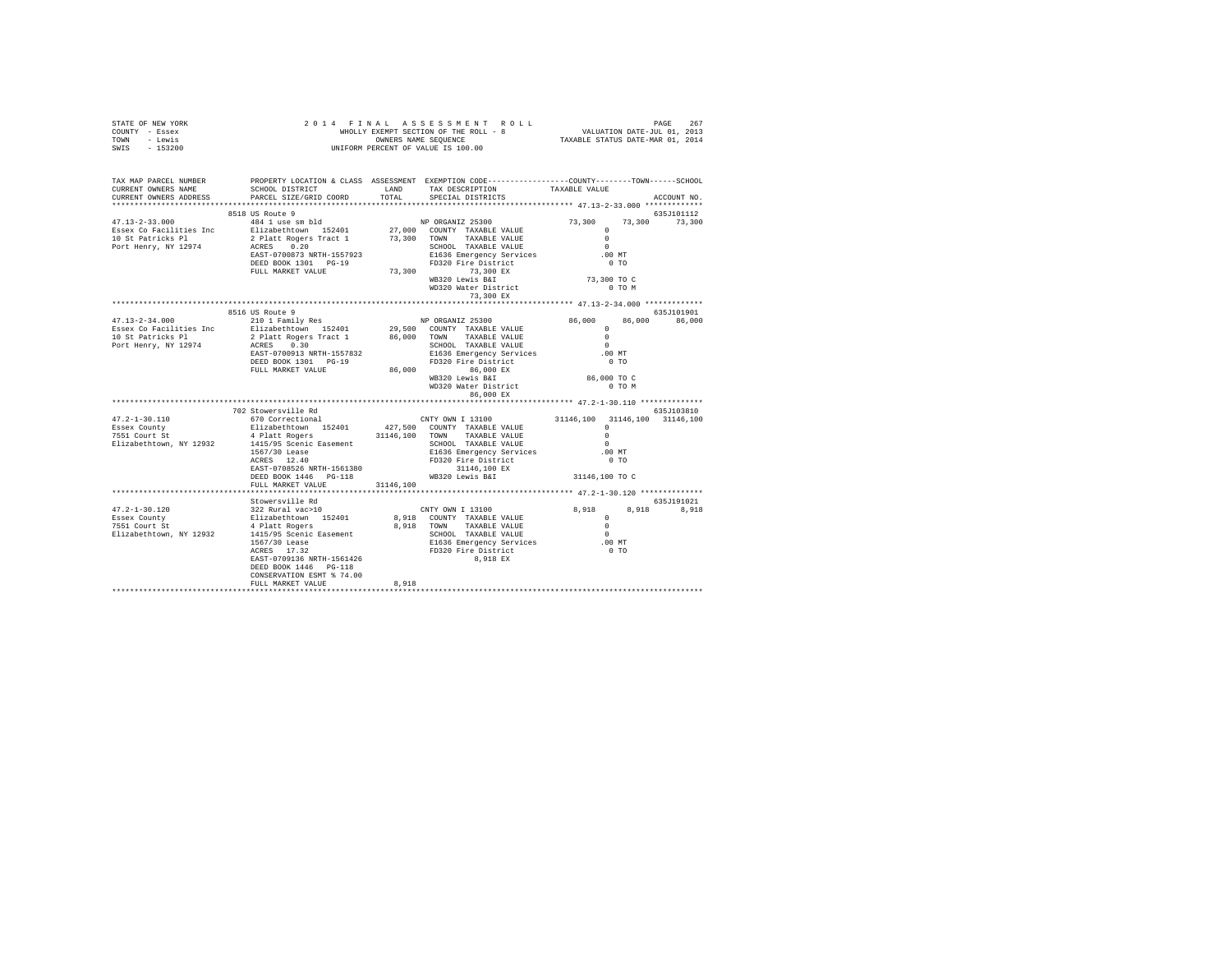| STATE OF NEW YORK<br>COUNTY - Essex<br>TOWN - Lewis<br>SWIS - 153200                                                                                                                                                                                                                                                                                                                                    |                   |                                                    |                        |             |
|---------------------------------------------------------------------------------------------------------------------------------------------------------------------------------------------------------------------------------------------------------------------------------------------------------------------------------------------------------------------------------------------------------|-------------------|----------------------------------------------------|------------------------|-------------|
| TAX MAP PARCEL NUMBER PROPERTY LOCATION & CLASS ASSESSMENT EXEMPTION CODE--------------COUNTY-------TOWN------SCHOOL<br>CURRENT OWNERS NAME<br>CURRENT OWNERS ADDRESS PARCEL SIZE/GRID COORD TOTAL SPECIAL DISTRICTS                                                                                                                                                                                    |                   | SCHOOL DISTRICT TAND TAX DESCRIPTION TAXABLE VALUE |                        | ACCOUNT NO. |
|                                                                                                                                                                                                                                                                                                                                                                                                         |                   |                                                    |                        |             |
|                                                                                                                                                                                                                                                                                                                                                                                                         | 8053 US Route 9   |                                                    |                        | 6379906408  |
| $\begin{tabular}{lllllllllllll} \textbf{56.1-2-11.000} & \textbf{8053 US Note 9} & \textbf{651} & \textbf{154510W20408} & \textbf{155.1-2-11.000} & \textbf{851 US AW1081008} & \textbf{156.000} & \textbf{1226.200} & \textbf{1226.200} & \textbf{1226.200} & \textbf{1226.200} & \textbf{1226.200} & \textbf{1226.200} & \textbf{1226.2$                                                              |                   |                                                    |                        |             |
|                                                                                                                                                                                                                                                                                                                                                                                                         |                   |                                                    |                        |             |
|                                                                                                                                                                                                                                                                                                                                                                                                         |                   |                                                    |                        |             |
|                                                                                                                                                                                                                                                                                                                                                                                                         |                   |                                                    |                        |             |
|                                                                                                                                                                                                                                                                                                                                                                                                         |                   |                                                    |                        |             |
|                                                                                                                                                                                                                                                                                                                                                                                                         |                   |                                                    |                        |             |
|                                                                                                                                                                                                                                                                                                                                                                                                         | 8181 US Route 9   |                                                    |                        | 635J105302  |
|                                                                                                                                                                                                                                                                                                                                                                                                         |                   |                                                    |                        |             |
|                                                                                                                                                                                                                                                                                                                                                                                                         |                   |                                                    |                        |             |
|                                                                                                                                                                                                                                                                                                                                                                                                         |                   |                                                    |                        |             |
|                                                                                                                                                                                                                                                                                                                                                                                                         |                   |                                                    |                        |             |
|                                                                                                                                                                                                                                                                                                                                                                                                         |                   |                                                    |                        |             |
|                                                                                                                                                                                                                                                                                                                                                                                                         |                   |                                                    |                        |             |
| $\begin{tabular}{l c c c c c} \multicolumn{4}{c c c c} \multicolumn{4}{c c c} \multicolumn{4}{c c c} \multicolumn{4}{c c c} \multicolumn{4}{c c c} \multicolumn{4}{c c c} \multicolumn{4}{c c c} \multicolumn{4}{c c c} \multicolumn{4}{c c c} \multicolumn{4}{c c c} \multicolumn{4}{c c c} \multicolumn{4}{c c c} \multicolumn{4}{c c c} \multicolumn{4}{c c c} \multicolumn{4}{c c c} \multicolumn{$ |                   |                                                    |                        |             |
|                                                                                                                                                                                                                                                                                                                                                                                                         |                   |                                                    |                        |             |
|                                                                                                                                                                                                                                                                                                                                                                                                         |                   |                                                    |                        |             |
|                                                                                                                                                                                                                                                                                                                                                                                                         |                   |                                                    |                        |             |
|                                                                                                                                                                                                                                                                                                                                                                                                         |                   |                                                    |                        |             |
|                                                                                                                                                                                                                                                                                                                                                                                                         |                   |                                                    |                        |             |
|                                                                                                                                                                                                                                                                                                                                                                                                         |                   |                                                    |                        |             |
|                                                                                                                                                                                                                                                                                                                                                                                                         |                   |                                                    |                        |             |
|                                                                                                                                                                                                                                                                                                                                                                                                         |                   |                                                    |                        |             |
|                                                                                                                                                                                                                                                                                                                                                                                                         |                   | 184,700 EX                                         |                        |             |
|                                                                                                                                                                                                                                                                                                                                                                                                         | 408 Wells Hill Rd |                                                    |                        | 635J175007  |
|                                                                                                                                                                                                                                                                                                                                                                                                         |                   |                                                    |                        |             |
|                                                                                                                                                                                                                                                                                                                                                                                                         |                   |                                                    |                        |             |
|                                                                                                                                                                                                                                                                                                                                                                                                         |                   |                                                    |                        |             |
|                                                                                                                                                                                                                                                                                                                                                                                                         |                   |                                                    |                        |             |
|                                                                                                                                                                                                                                                                                                                                                                                                         |                   |                                                    |                        |             |
|                                                                                                                                                                                                                                                                                                                                                                                                         |                   |                                                    |                        |             |
|                                                                                                                                                                                                                                                                                                                                                                                                         |                   | WB320 Lewis B&I<br>WD320 Water District            | 216,300 TO C<br>0 TO M |             |
|                                                                                                                                                                                                                                                                                                                                                                                                         |                   | 216,300 EX                                         |                        |             |
|                                                                                                                                                                                                                                                                                                                                                                                                         |                   |                                                    |                        |             |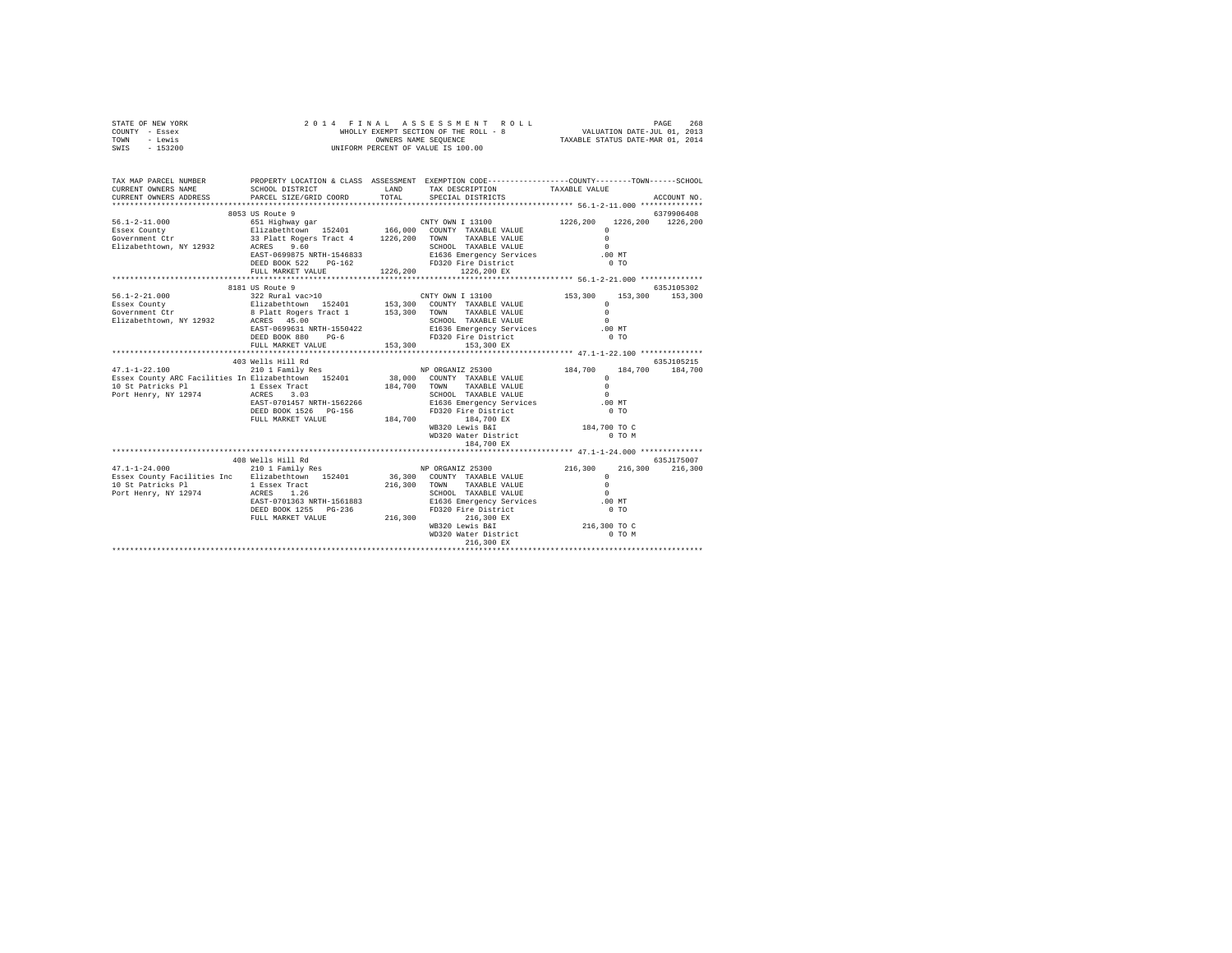| STATE OF NEW YORK<br>COUNTY - Essex<br>TOWN - Lewis<br>SWIS - 153200                                                                                                                                                                                                                                                                                                                                                                                                 | 2014 FINAL<br>WHOLLY EAEWEL SECTION OF THE SECTION OF OWNERS NAME SEQUENCE<br>UNIFORM PERCENT OF VALUE IS 100.00 |         | FINAL ASSESSMENT ROLL PAGE 269<br>WHOLLY EXEMPT SECTION OF THE ROLL - 8<br>TAXABLE STATUS DATE-MAR 01, 2013<br>TAXABLE STATUS DATE-MAR 01, 2014                                                                       |                                                                                 |                                    |
|----------------------------------------------------------------------------------------------------------------------------------------------------------------------------------------------------------------------------------------------------------------------------------------------------------------------------------------------------------------------------------------------------------------------------------------------------------------------|------------------------------------------------------------------------------------------------------------------|---------|-----------------------------------------------------------------------------------------------------------------------------------------------------------------------------------------------------------------------|---------------------------------------------------------------------------------|------------------------------------|
| TAX MAP PARCEL NUMBER<br>CURRENT OWNERS NAME<br>CURRENT OWNERS ADDRESS                                                                                                                                                                                                                                                                                                                                                                                               | PARCEL SIZE/GRID COORD                                                                                           | TOTAL   | PROPERTY LOCATION & CLASS ASSESSMENT EXEMPTION CODE---------------COUNTY-------TOWN------SCHOOL<br>SCHOOL DISTRICT                     LAND        TAX DESCRIPTION                 TAXABLE VALUE<br>SPECIAL DISTRICTS |                                                                                 | ACCOUNT NO.                        |
| 56.1-2-10.000<br>SSER COUNTY ON THE SERVICE SERVICE SERVICE SERVICE SERVICE SERVICE SERVICE SERVICE SERVICE SERVICE SERVICE S<br>THE STRING SERVICE STRING SERVICE S SERVICE S SERVICE S SERVICE S SERVICE S SERVICE S SERVICE S S<br>$\begin{array}{lllll} \text{PSD} & \text{S3} & \text{PIatt R9gers tract 4} \\ \text{PO Box 217} & \text{ACRES} & \text{ACEES} & \text{49.42} \\ \text{Elixabethtown, NY 12932} & \text{RAST-0699271 NRTH-1547852} \end{array}$ | US Route 9<br>DEED BOOK 950 PG-238<br>FULL MARKET VALUE                                                          | 168,400 | SCHOOL TAXABLE VALUE 0<br>E1636 Emergency Services 0.00 MT<br>FD320 Fire District<br>168,400 EX                                                                                                                       | $0$ TO                                                                          | 635J104913                         |
|                                                                                                                                                                                                                                                                                                                                                                                                                                                                      |                                                                                                                  |         |                                                                                                                                                                                                                       |                                                                                 |                                    |
| $\texttt{56.1-2-3.000}\quad \begin{array}{l} \texttt{852 Landfill} \quad \texttt{8532 Landfill} \quad \texttt{85401} \quad \texttt{8080,400}\quad \texttt{CONTY ONN I 13100} \quad \texttt{85402} \quad \texttt{85403} \quad \texttt{854040} \quad \texttt{35401} \quad \texttt{854040} \quad \texttt{35401} \quad \texttt{854040} \quad \texttt{35401} \quad \texttt{854040} \quad \texttt{35404} \quad \text$                                                      | US Route 9                                                                                                       |         | FULL MARKET VALUE 9072,100 9072,100 EX                                                                                                                                                                                | 9072,100 9072,100 9072,100<br>$\Omega$<br>$\Omega$<br>$\sim$<br>.00MT<br>$0$ TO | 635J101704                         |
|                                                                                                                                                                                                                                                                                                                                                                                                                                                                      | 8487 US Route 9                                                                                                  |         |                                                                                                                                                                                                                       |                                                                                 | 6379975100                         |
| $\begin{tabular}{lcccc} 47.13--1-28.100 & & 640.101 & & 640.11 & & 640.11 & & 640.11 & & 640.11 & & 640.11 & & 640.11 & & 640.11 & & 640.11 & & 640.11 & & 640.11 & & 640.11 & & 640.11 & & 640.11 & & 640.11 & & 640.11 & & 640.11 & & 640.11 & & 640.11 & & 640.11 & & 640.11 & & 640$<br>Elizabethtown, NY 12932 DEED BOOK 600 PG-285                                                                                                                             | DEED BOOK 600 PG-285<br>FULL MARKET VALUE 230,100 WB320 Lewis B&I<br>WB320 Water District WD320 Water District   |         | FD320 Fire District<br>230,100 EX                                                                                                                                                                                     | $\Omega$<br>$\Omega$<br>$\sim$<br>.00MT<br>$0$ TO<br>230,100 TO C<br>0 TO M     | 230,100 230,100 230,100            |
|                                                                                                                                                                                                                                                                                                                                                                                                                                                                      |                                                                                                                  |         |                                                                                                                                                                                                                       |                                                                                 |                                    |
|                                                                                                                                                                                                                                                                                                                                                                                                                                                                      | US Route 9                                                                                                       |         | $14,200$ $14,200$ EX                                                                                                                                                                                                  | $\begin{array}{c} 0 \\ 0 \end{array}$<br>$\sim$<br>.00MT<br>0 <sub>T</sub>      | 635J100902<br>14,200 14,200 14,200 |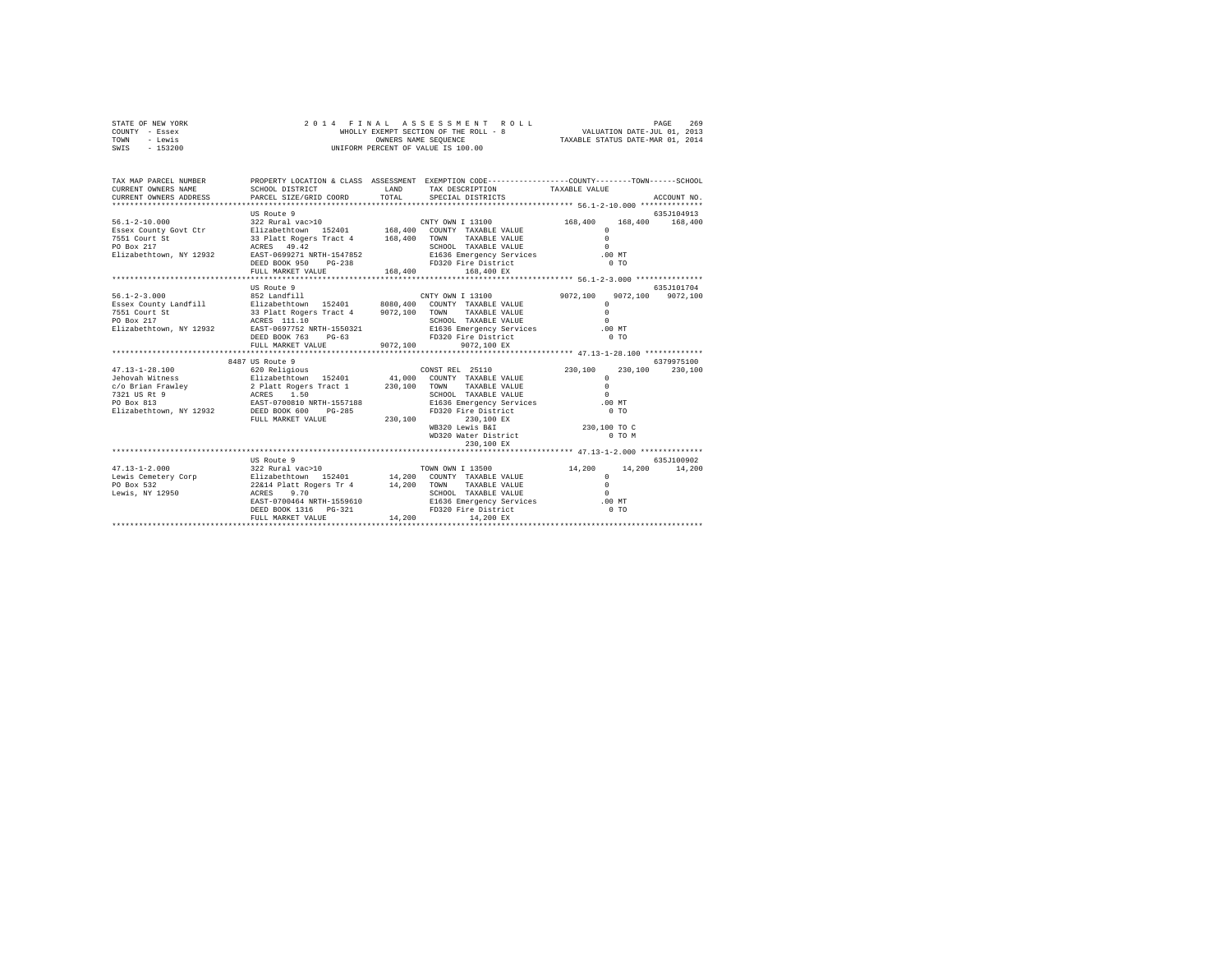| STATE OF NEW YORK<br>COUNTY - Essex<br>TOWN - Lewis<br>SWIS - 153200                                                                                                                                                                                                                                                                                                                            | 2014 FINAL ASSESSNENT ET ALST AUGUST ET A DIE SOLL - 8<br>WHOLLY EXEMPT SECTION OF THE ROLL - 8<br>OWNERS RAME DER VALUE IS 100.00 | FINAL ASSESSMENT ROLL PAGE 270<br>WHOLLY EXEMPT SECTION OF THE ROLL - 8<br>TAXABLE STATUS DATE-MAR 01, 2014<br>TAXABLE STATUS DATE-MAR 01, 2014 |                                            |               |
|-------------------------------------------------------------------------------------------------------------------------------------------------------------------------------------------------------------------------------------------------------------------------------------------------------------------------------------------------------------------------------------------------|------------------------------------------------------------------------------------------------------------------------------------|-------------------------------------------------------------------------------------------------------------------------------------------------|--------------------------------------------|---------------|
| TAX MAP PARCEL NUMBER PROPERTY LOCATION & CLASS ASSESSMENT EXEMPTION CODE---------------COUNTY-------TOWN------SCHOOL<br>CURRENT OWNERS NAME<br>CURRENT OWNERS ADDRESS                                                                                                                                                                                                                          | SCHOOL DISTRICT LAND<br>PARCEL SIZE/GRID COORD TOTAL                                                                               | TAX DESCRIPTION TAXABLE VALUE SPECIAL DISTRICTS                                                                                                 |                                            | ACCOUNT NO.   |
|                                                                                                                                                                                                                                                                                                                                                                                                 | 14 Fire House Ln                                                                                                                   |                                                                                                                                                 |                                            | 6379906407    |
|                                                                                                                                                                                                                                                                                                                                                                                                 |                                                                                                                                    |                                                                                                                                                 |                                            |               |
|                                                                                                                                                                                                                                                                                                                                                                                                 |                                                                                                                                    |                                                                                                                                                 |                                            |               |
| $\begin{tabular}{l c c c c c} \multicolumn{1}{c}{\textbf{47.13--2--12.374}} & \multicolumn{1}{c}{\textbf{48.100}} & \multicolumn{1}{c}{\textbf{56.21} & \textbf{148.100}} & \multicolumn{1}{c}{\textbf{57.13--2--12.374}} & \multicolumn{1}{c}{\textbf{58.21} & \textbf{148.100}} & \multicolumn{1}{c}{\textbf{59.21} & \textbf{148.100}} & \multicolumn{1}{c}{\textbf{59.21} & \textbf{$       |                                                                                                                                    | WD320 Water District<br>148,100 EX                                                                                                              | 0 TO M                                     |               |
|                                                                                                                                                                                                                                                                                                                                                                                                 |                                                                                                                                    |                                                                                                                                                 |                                            |               |
|                                                                                                                                                                                                                                                                                                                                                                                                 | Wells Hill Rd                                                                                                                      |                                                                                                                                                 |                                            | 6379906403    |
| $\begin{tabular}{l c c c c c} \multicolumn{3}{c}{\textbf{47.1-1-19.001}} & \multicolumn{3}{c}{\textbf{52.900}} & \multicolumn{3}{c}{\textbf{53.9006403}} & \multicolumn{3}{c}{\textbf{54.900}} & \multicolumn{3}{c}{\textbf{55.900}} & \multicolumn{3}{c}{\textbf{56.9906403}} & \multicolumn{3}{c}{\textbf{57.900}} & \multicolumn{3}{c}{\textbf{58.900}} & \multicolumn{3}{c}{\textbf{59.900$ |                                                                                                                                    |                                                                                                                                                 |                                            |               |
|                                                                                                                                                                                                                                                                                                                                                                                                 |                                                                                                                                    |                                                                                                                                                 |                                            |               |
|                                                                                                                                                                                                                                                                                                                                                                                                 |                                                                                                                                    |                                                                                                                                                 |                                            |               |
|                                                                                                                                                                                                                                                                                                                                                                                                 | Osawentha Dr                                                                                                                       |                                                                                                                                                 |                                            | 6379906404    |
|                                                                                                                                                                                                                                                                                                                                                                                                 |                                                                                                                                    |                                                                                                                                                 | $16,800$ $16,800$ $16,800$                 |               |
|                                                                                                                                                                                                                                                                                                                                                                                                 |                                                                                                                                    |                                                                                                                                                 | $\begin{array}{c} 0 \\ 0 \\ 0 \end{array}$ |               |
|                                                                                                                                                                                                                                                                                                                                                                                                 |                                                                                                                                    |                                                                                                                                                 | $\sim$ 0                                   |               |
|                                                                                                                                                                                                                                                                                                                                                                                                 |                                                                                                                                    |                                                                                                                                                 | .00 MT                                     |               |
| 47.13-4-1.100 9322 Water supply<br>$\begin{array}{r} \texttt{20.4} & \texttt{30.4} \\ \texttt{10.4} & \texttt{10.4} \\ \texttt{10.4} & \texttt{10.4} \\ \texttt{10.4} & \texttt{10.4} \\ \texttt{10.4} & \texttt{11.4} \\ \texttt{11.4} & \texttt{12.4} \\ \texttt{12.4} & \texttt{13.4} \\ \texttt{14.4} & \texttt{15.4} \\ \texttt{15.4} & \texttt{16.4} \\$                                  | FULL MARKET VALUE                                                                                                                  |                                                                                                                                                 | $0$ TO                                     |               |
|                                                                                                                                                                                                                                                                                                                                                                                                 |                                                                                                                                    | 16,800<br>WB320 Lewis B&I<br>WB320 Lewis B&I<br>WD320 Water District<br>16,800 EX                                                               | 16,800 TO C<br>$0$ TO $M$                  |               |
|                                                                                                                                                                                                                                                                                                                                                                                                 |                                                                                                                                    |                                                                                                                                                 |                                            |               |
|                                                                                                                                                                                                                                                                                                                                                                                                 | 933 Fox Run Rd                                                                                                                     |                                                                                                                                                 |                                            | 6379906207    |
|                                                                                                                                                                                                                                                                                                                                                                                                 |                                                                                                                                    |                                                                                                                                                 |                                            | 12,000 12,000 |
|                                                                                                                                                                                                                                                                                                                                                                                                 |                                                                                                                                    |                                                                                                                                                 |                                            |               |
|                                                                                                                                                                                                                                                                                                                                                                                                 |                                                                                                                                    |                                                                                                                                                 |                                            |               |
|                                                                                                                                                                                                                                                                                                                                                                                                 |                                                                                                                                    |                                                                                                                                                 |                                            |               |
|                                                                                                                                                                                                                                                                                                                                                                                                 |                                                                                                                                    |                                                                                                                                                 |                                            |               |
|                                                                                                                                                                                                                                                                                                                                                                                                 |                                                                                                                                    |                                                                                                                                                 |                                            |               |
|                                                                                                                                                                                                                                                                                                                                                                                                 |                                                                                                                                    |                                                                                                                                                 |                                            |               |
|                                                                                                                                                                                                                                                                                                                                                                                                 |                                                                                                                                    |                                                                                                                                                 |                                            |               |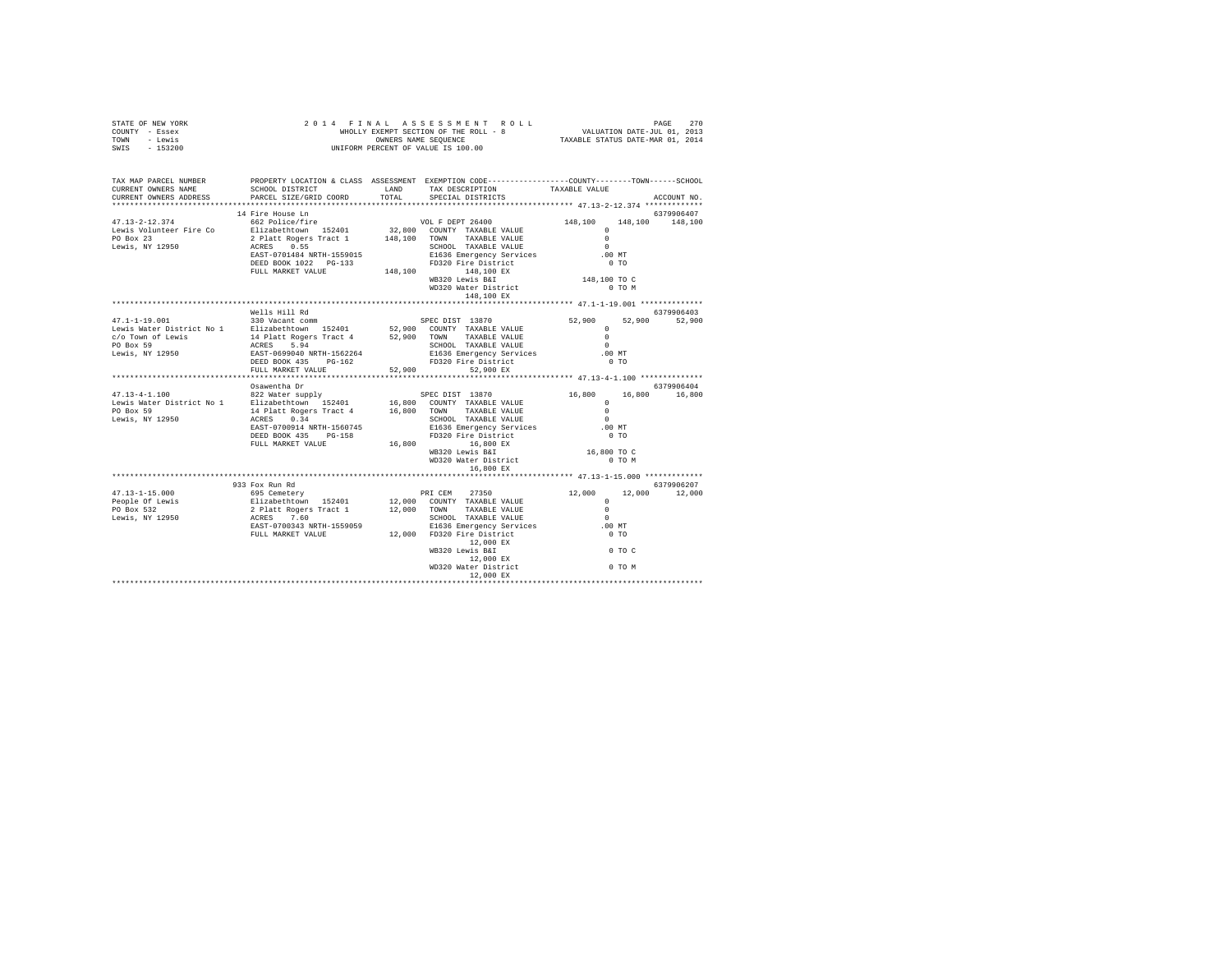| STATE OF NEW YORK | 2014 FINAL ASSESSMENT ROLL            | 271<br>PAGE                      |
|-------------------|---------------------------------------|----------------------------------|
| COUNTY - Essex    | WHOLLY EXEMPT SECTION OF THE ROLL - 8 | VALUATION DATE-JUL 01, 2013      |
| TOWN<br>- Lewis   | OWNERS NAME SEOUENCE                  | TAXABLE STATUS DATE-MAR 01, 2014 |
| $-153200$<br>SWIS | UNIFORM PERCENT OF VALUE IS 100.00    |                                  |

| TAX MAP PARCEL NUMBER<br>CURRENT OWNERS NAME<br>CURRENT OWNERS ADDRESS                                                                                                                                            | SCHOOL DISTRICT<br>PARCEL SIZE/GRID COORD                                                                                                                                                                                                                                                                                                                | LAND<br>TOTAL | PROPERTY LOCATION & CLASS ASSESSMENT EXEMPTION CODE----------------COUNTY-------TOWN------SCHOOL<br>TAX DESCRIPTION<br>SPECIAL DISTRICTS                                                                                                                                                                                                                                                                | TAXABLE VALUE                                                                                                                                  | ACCOUNT NO.                                                    |
|-------------------------------------------------------------------------------------------------------------------------------------------------------------------------------------------------------------------|----------------------------------------------------------------------------------------------------------------------------------------------------------------------------------------------------------------------------------------------------------------------------------------------------------------------------------------------------------|---------------|---------------------------------------------------------------------------------------------------------------------------------------------------------------------------------------------------------------------------------------------------------------------------------------------------------------------------------------------------------------------------------------------------------|------------------------------------------------------------------------------------------------------------------------------------------------|----------------------------------------------------------------|
|                                                                                                                                                                                                                   | **************************                                                                                                                                                                                                                                                                                                                               |               |                                                                                                                                                                                                                                                                                                                                                                                                         |                                                                                                                                                |                                                                |
| $48.3 - 2 - 1.000$<br>Plattsburgh State Teachers Col Westport 155001<br>Benevolent Edctn Assn 39 Platt Rogers<br>Plattsburgh, NY 12901 ACRES 375.70                                                               | 95 Twin Valley Ln<br>613 College/univ<br>EAST-0723118 NRTH-1557056<br>DEED BOOK 295 PG-456 FD320 Fire District<br>FULL MARKET VALUE                                                                                                                                                                                                                      |               | SCHOOL IMANDED<br>E1636 Emergency Services<br>777,900 777,900 EX                                                                                                                                                                                                                                                                                                                                        | $\Omega$<br>$\Omega$<br>$\sim$<br>$.00$ MT<br>0 <sub>T</sub>                                                                                   | 6379906312<br>777,900 777,900                                  |
|                                                                                                                                                                                                                   |                                                                                                                                                                                                                                                                                                                                                          |               |                                                                                                                                                                                                                                                                                                                                                                                                         | ****************** 47.4-1-27.211 **************                                                                                                |                                                                |
| $47.4 - 1 - 27.211$<br>Society For Strings Inc<br>1424 County Rte 10<br>Westport, NY 12993                                                                                                                        | County Route 10<br>42   43 McCormicks Pat   619,900 TOWN TAXABLE VALUE<br>ACRES   59.10   SCHOOL TAXABLE VALUE<br>EAST-0713508 NRTH-1553293<br>DEED BOOK 636<br>$PG-76$<br>FULL MARKET VALUE                                                                                                                                                             | 619,900       | SCHOOL TAXABLE VALUE<br>E1636 Emergency Services<br>FD320 Fire District<br>FD320 Fire District<br>619,900 EX                                                                                                                                                                                                                                                                                            | 619,900<br>$\Omega$<br>$\Omega$<br>$\Omega$<br>$.00$ MT<br>0 <sub>T</sub>                                                                      | 635J106406<br>619,900 619,900                                  |
|                                                                                                                                                                                                                   |                                                                                                                                                                                                                                                                                                                                                          |               |                                                                                                                                                                                                                                                                                                                                                                                                         |                                                                                                                                                |                                                                |
| $47.4 - 1 - 31.000$<br>Society For Strings Inc<br>1424 County Route 10<br>Westport, NY 12993<br>$47.4 - 1 - 32.000$<br>Society For Strings Inc Blizabethtown 152401<br>1424 County Route 10<br>Westport, NY 12993 | County Route 10<br>615 Educatn fac<br>Elizabethtown 152401<br>44 Mccormick<br>ACRES 10.00<br>EAST-0711608 NRTH-1553096<br>$PG-227$<br>DEED BOOK 306<br>FULL MARKET VALUE<br>1424 County Route 10<br>4 County Route 10<br>615 Educatn fac<br>44 Mccormick<br>1728/303 Lease<br>51.4ac<br>ACRES 50.50<br>EAST-0710835 NRTH-1553089<br>DEED BOOK 305 PG-518 |               | NP ORGANIZ 25300<br>143,000 COUNTY TAXABLE VALUE<br>685,500 TOWN TAXABLE VALUE<br>SCHOOL TAXABLE VALUE<br>E1636 Emergency Services<br>FD320 Fire District<br>FD320 Fire District<br>FD320 Fire District<br>685,500 EX<br>NP ORGANIZ 25300<br>185.100 COUNTY TAXABLE VALUE<br>876.100 TOWN TAXABLE VALUE<br>SCHOOL TAXABLE VALUE<br>E1636 Emergency Services .00 MT<br>FD320 Fire District<br>876,100 EX | 685,500<br>$\Omega$<br>$\Omega$<br>$\Omega$<br>.00 MT<br>0 <sub>T</sub><br>$876,100$ $\begin{array}{c} 0 \\ 0 \end{array}$<br>$\sim$<br>$0$ TO | 6379906315<br>685,500 685,500<br>6379906314<br>876,100 876,100 |
|                                                                                                                                                                                                                   | FULL MARKET VALUE                                                                                                                                                                                                                                                                                                                                        | 876,100       |                                                                                                                                                                                                                                                                                                                                                                                                         |                                                                                                                                                |                                                                |
|                                                                                                                                                                                                                   | County Route 10<br>615 Educatn fac<br>ACRES 50.20<br>EAST-0709807 NRTH-1554231<br>DEED BOOK 315<br>$PG-264$<br>FULL MARKET VALUE                                                                                                                                                                                                                         | 520,500       | CHOOL TAXABLE VALUE<br>E1636 Emergency Services 0<br>FD320 Fire District 0 0 mm<br>520,500 EX                                                                                                                                                                                                                                                                                                           |                                                                                                                                                | 635J104806<br>520,500 520,500                                  |
|                                                                                                                                                                                                                   |                                                                                                                                                                                                                                                                                                                                                          |               |                                                                                                                                                                                                                                                                                                                                                                                                         |                                                                                                                                                |                                                                |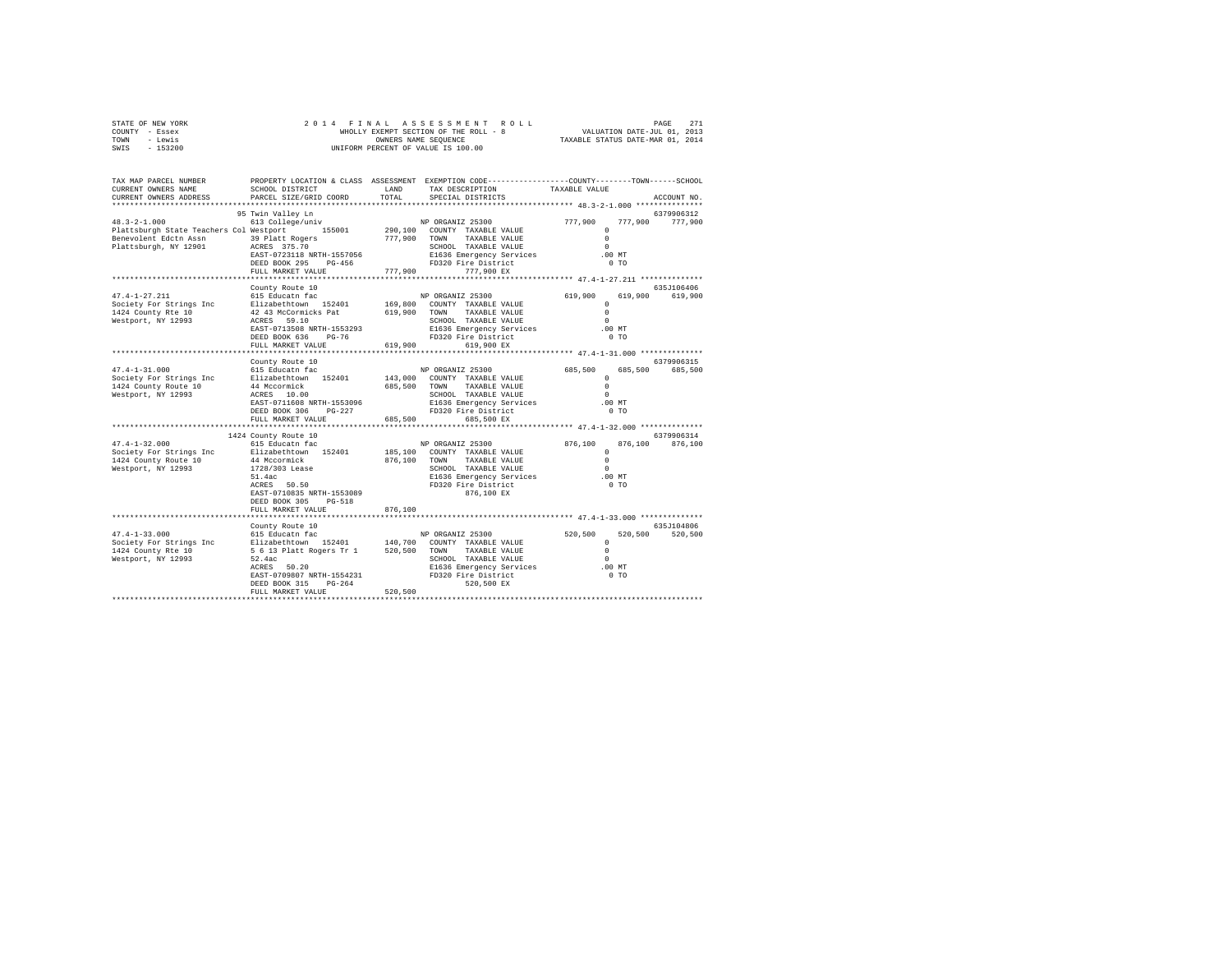|      | STATE OF NEW YORK |  | 2014 FINAL ASSESSMENT ROLL            |                                  | PAGE                        | 272 |
|------|-------------------|--|---------------------------------------|----------------------------------|-----------------------------|-----|
|      | COUNTY - Essex    |  | WHOLLY EXEMPT SECTION OF THE ROLL - 8 |                                  | VALUATION DATE-JUL 01, 2013 |     |
| TOWN | - Lewis           |  | OWNERS NAME SEOUENCE                  | TAXABLE STATUS DATE-MAR 01, 2014 |                             |     |
| SWIS | $-153200$         |  | UNIFORM PERCENT OF VALUE IS 100.00    |                                  |                             |     |

| TAX MAP PARCEL NUMBER<br>CURRENT OWNERS NAME<br>CURRENT OWNERS ADDRESS       | SCHOOL DISTRICT<br>PARCEL SIZE/GRID COORD                                                                               | LAND<br>TOTAL | PROPERTY LOCATION & CLASS ASSESSMENT EXEMPTION CODE---------------COUNTY-------TOWN-----SCHOOL<br>TAX DESCRIPTION<br>SPECIAL DISTRICTS | TAXABLE VALUE                                                | ACCOUNT NO.                   |
|------------------------------------------------------------------------------|-------------------------------------------------------------------------------------------------------------------------|---------------|----------------------------------------------------------------------------------------------------------------------------------------|--------------------------------------------------------------|-------------------------------|
| ************************                                                     |                                                                                                                         |               |                                                                                                                                        |                                                              |                               |
| $47.4 - 1 - 36.000$<br>Society For Strings Inc                               | County Route 10<br>615 Educatn fac<br>Elizabethtown 152401 120,300 COUNTY TAXABLE VALUE                                 |               | NP ORGANIZ 25300 179,200                                                                                                               | $\Omega$                                                     | 6379906313<br>179,200 179,200 |
| 1424 County Route 10<br>Westport, NY 12993                                   | 5&6 Platt Rogers Tract 1 179,200 TOWN TAXABLE VALUE<br>ACRES 17.30<br>EAST-0709297 NRTH-1555515<br>DEED BOOK 329 PG-360 |               | SCHOOL TAXABLE VALUE<br>E1636 Emergency Services<br>FD320 Fire District                                                                | $\Omega$<br>$\Omega$<br>.00MT<br>0 <sub>T</sub>              |                               |
|                                                                              | FULL MARKET VALUE                                                                                                       | 179,200       | 179,200 EX                                                                                                                             |                                                              |                               |
|                                                                              |                                                                                                                         |               |                                                                                                                                        | ****************** 56.2-3-26.000 **************              | 6379906307                    |
| $56.2 - 3 - 26.000$                                                          | County Route 10<br>932 Forest s532b                                                                                     |               | N.Y. STATE 12100                                                                                                                       | 2,200                                                        | 2.200<br>2,200                |
| State Of New York                                                            | Elizabethtown 152401                                                                                                    |               | 2,200 COUNTY TAXABLE VALUE                                                                                                             | $\Omega$                                                     |                               |
| State Comptroller                                                            | 39 Mccormick<br>ACRES 1.00                                                                                              |               | 2.200 TOWN TAXABLE VALUE                                                                                                               | $\circ$                                                      |                               |
| Land Claims Unit                                                             |                                                                                                                         |               | SCHOOL TAXABLE VALUE                                                                                                                   | $\Omega$                                                     |                               |
| Alfred E Smith Bld Fl 7 EAST-0715337 NRTH-1549296                            |                                                                                                                         |               | E1636 Emergency Services 6.00 MT<br>FD320 Fire District 6.00 TO                                                                        |                                                              |                               |
| Albany, NY 12205                                                             | DEED BOOK 211<br>PG-171                                                                                                 |               |                                                                                                                                        |                                                              |                               |
|                                                                              | FULL MARKET VALUE                                                                                                       | 2.200         | 2.200 EX                                                                                                                               |                                                              |                               |
|                                                                              | *******************************                                                                                         |               |                                                                                                                                        |                                                              |                               |
|                                                                              | Brainards Forge Rd                                                                                                      |               |                                                                                                                                        |                                                              | 6379906305                    |
| $56.2 - 3 - 27.000$                                                          | 932 Forest s532b<br>Elizabethtown 152401                                                                                |               | N.Y. STATE 12100                                                                                                                       | 8,100<br>8,100                                               | 8.100                         |
| State Of New York                                                            |                                                                                                                         |               | 8,100 COUNTY TAXABLE VALUE                                                                                                             | $\Omega$                                                     |                               |
| Lewis, NY 12950                                                              | 36 & 39 Mccormicks                                                                                                      | 8,100 TOWN    | TAXABLE VALUE                                                                                                                          | $\Omega$                                                     |                               |
|                                                                              | 3.4ac<br>ACRES 3.90                                                                                                     |               | SCHOOL TAXABLE VALUE                                                                                                                   | $\Omega$                                                     |                               |
|                                                                              |                                                                                                                         |               | E1636 Emergency Services                                                                                                               | $.00$ MT                                                     |                               |
|                                                                              | EAST-0715253 NRTH-1548457                                                                                               |               | FD320 Fire District                                                                                                                    | $0$ TO                                                       |                               |
|                                                                              | DEED BOOK 211 PG-171                                                                                                    |               | 8,100 EX                                                                                                                               |                                                              |                               |
|                                                                              | FULL MARKET VALUE                                                                                                       | 8,100         |                                                                                                                                        |                                                              |                               |
|                                                                              |                                                                                                                         |               |                                                                                                                                        |                                                              | 6379906303                    |
| $56.2 - 3 - 28.000$                                                          | Brainards Forge Rd<br>932 Forest s532b                                                                                  |               | N.Y. STATE 12100                                                                                                                       | 10,000                                                       | 10,000 10,000                 |
|                                                                              |                                                                                                                         |               | 10,000 COUNTY TAXABLE VALUE                                                                                                            | $^{\circ}$                                                   |                               |
| State Of New York Blizabethtown 152401<br>Lewis, NY 12950 36 & 39 Mccormicks |                                                                                                                         |               | 10,000 TOWN TAXABLE VALUE                                                                                                              | $\Omega$                                                     |                               |
|                                                                              | 5.1ac                                                                                                                   |               | SCHOOL TAXABLE VALUE                                                                                                                   | $\Omega$                                                     |                               |
|                                                                              | ACRES 5.60                                                                                                              |               | SCHOOL TAXABLE VALUE<br>E1636 Emergency Services .00 MT                                                                                |                                                              |                               |
|                                                                              | EAST-0714212 NRTH-1548756                                                                                               |               | FD320 Fire District                                                                                                                    | 0 <sub>T</sub>                                               |                               |
|                                                                              | DEED BOOK 211<br>PG-171                                                                                                 |               | 10,000 EX                                                                                                                              |                                                              |                               |
|                                                                              | FULL MARKET VALUE                                                                                                       | 10,000        |                                                                                                                                        |                                                              |                               |
|                                                                              |                                                                                                                         |               |                                                                                                                                        | ******************************* 56.2-3-29.000 ************** |                               |
|                                                                              | County Route 10                                                                                                         |               |                                                                                                                                        |                                                              | 6379906306                    |
| $56.2 - 3 - 29.000$                                                          |                                                                                                                         |               |                                                                                                                                        | 22,300                                                       | 22,300 22,300                 |
| State Of New York                                                            |                                                                                                                         |               |                                                                                                                                        | $\circ$                                                      |                               |
| State Comptroller                                                            |                                                                                                                         |               |                                                                                                                                        | $\Omega$                                                     |                               |
| Land Claims Unit                                                             | 9.2ac                                                                                                                   |               | SCHOOL TAXABLE VALUE                                                                                                                   | $\Omega$                                                     |                               |
| Alfred E Smith Bld Fl 7                                                      | ACRES 11.70                                                                                                             |               | E1636 Emergency Services                                                                                                               | .00 MT                                                       |                               |
| Albany, NY 12205                                                             | EAST-0715040 NRTH-1549037 FD320 Fire District                                                                           |               |                                                                                                                                        | $0$ TO                                                       |                               |
|                                                                              | DEED BOOK 211<br>$PG - 170$                                                                                             |               | 22,300 EX                                                                                                                              |                                                              |                               |
|                                                                              | FULL MARKET VALUE                                                                                                       | 22,300        |                                                                                                                                        |                                                              |                               |
|                                                                              |                                                                                                                         |               |                                                                                                                                        |                                                              |                               |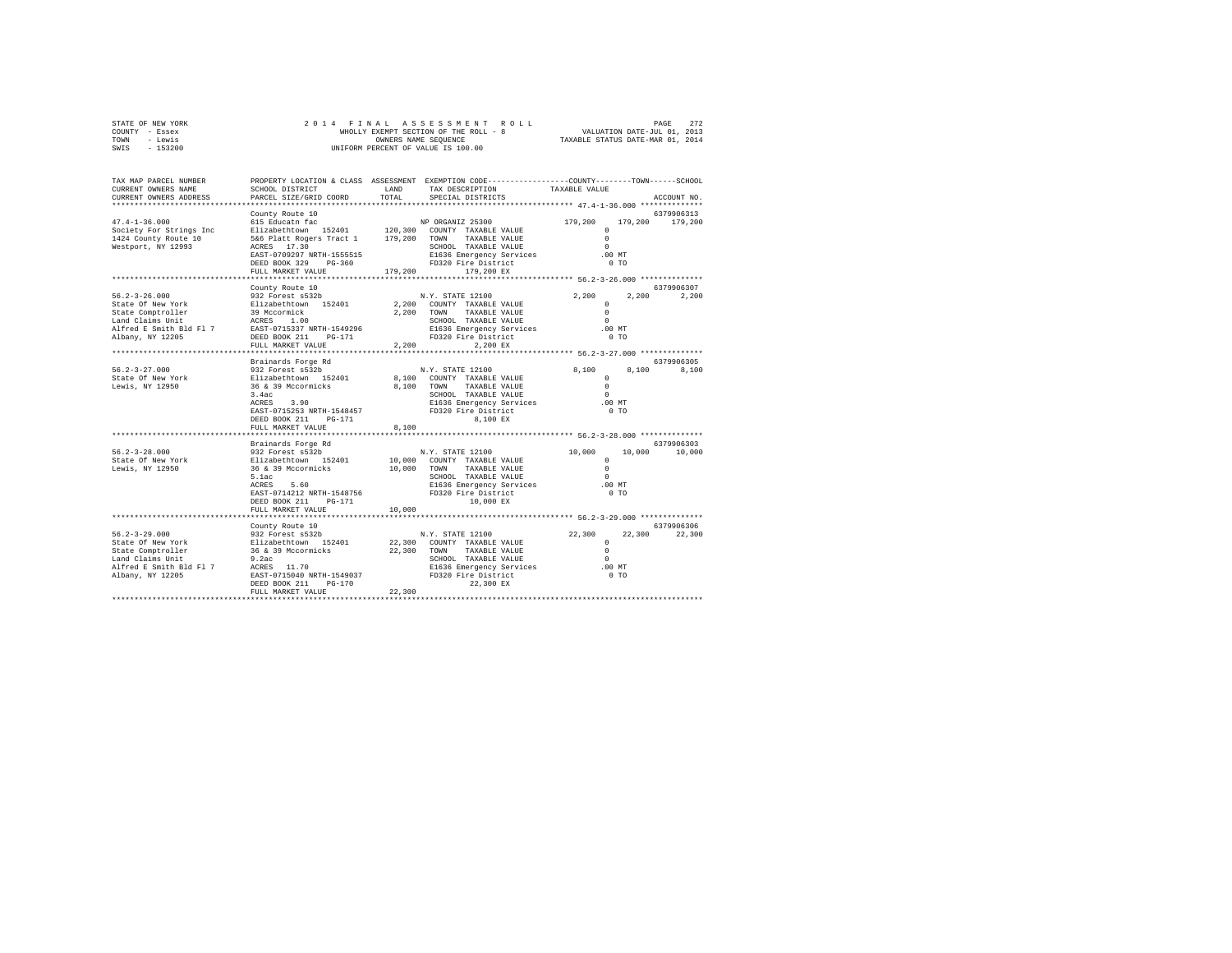|      | STATE OF NEW YORK | 2014 FINAL ASSESSMENT ROLL            |  | PAGE                             | 273 |
|------|-------------------|---------------------------------------|--|----------------------------------|-----|
|      | COUNTY - Essex    | WHOLLY EXEMPT SECTION OF THE ROLL - 8 |  | VALUATION DATE-JUL 01, 2013      |     |
| TOWN | - Lewis           | OWNERS NAME SEOUENCE                  |  | TAXABLE STATUS DATE-MAR 01, 2014 |     |
| SWIS | $-153200$         | UNIFORM PERCENT OF VALUE IS 100.00    |  |                                  |     |

| TAX MAP PARCEL NUMBER<br>CURRENT OWNERS NAME                                                                                                                                                                                                                                                                                                                                          |                                                               |        | PROPERTY LOCATION & CLASS ASSESSMENT EXEMPTION CODE----------------COUNTY-------TOWN------SCHOOL                                                                                                                          |               |
|---------------------------------------------------------------------------------------------------------------------------------------------------------------------------------------------------------------------------------------------------------------------------------------------------------------------------------------------------------------------------------------|---------------------------------------------------------------|--------|---------------------------------------------------------------------------------------------------------------------------------------------------------------------------------------------------------------------------|---------------|
| CURRENT OWNERS ADDRESS                                                                                                                                                                                                                                                                                                                                                                |                                                               |        | ${\tt SCHOOL\ DISTRICT}\qquad\qquad {\tt LAND}\qquad\qquad {\tt TAX\ DESCRIPTION}\qquad\qquad {\tt TAXABLE\ VALUE}\label{thm:opt}$ PARCEL SIZE/GRID COORD $\qquad\qquad {\tt TOTAL}\qquad\qquad {\tt SPECTAL\ DISTRICTS}$ | ACCOUNT NO.   |
|                                                                                                                                                                                                                                                                                                                                                                                       |                                                               |        |                                                                                                                                                                                                                           |               |
|                                                                                                                                                                                                                                                                                                                                                                                       |                                                               |        |                                                                                                                                                                                                                           |               |
|                                                                                                                                                                                                                                                                                                                                                                                       |                                                               |        |                                                                                                                                                                                                                           |               |
|                                                                                                                                                                                                                                                                                                                                                                                       |                                                               |        |                                                                                                                                                                                                                           |               |
|                                                                                                                                                                                                                                                                                                                                                                                       |                                                               |        |                                                                                                                                                                                                                           |               |
|                                                                                                                                                                                                                                                                                                                                                                                       |                                                               |        |                                                                                                                                                                                                                           |               |
|                                                                                                                                                                                                                                                                                                                                                                                       |                                                               |        |                                                                                                                                                                                                                           |               |
|                                                                                                                                                                                                                                                                                                                                                                                       |                                                               |        |                                                                                                                                                                                                                           |               |
|                                                                                                                                                                                                                                                                                                                                                                                       |                                                               |        |                                                                                                                                                                                                                           |               |
|                                                                                                                                                                                                                                                                                                                                                                                       | Brainards Forge Rd                                            |        |                                                                                                                                                                                                                           | 6379980011    |
|                                                                                                                                                                                                                                                                                                                                                                                       |                                                               |        |                                                                                                                                                                                                                           | 10,600 10,600 |
|                                                                                                                                                                                                                                                                                                                                                                                       |                                                               |        |                                                                                                                                                                                                                           |               |
|                                                                                                                                                                                                                                                                                                                                                                                       |                                                               |        |                                                                                                                                                                                                                           |               |
|                                                                                                                                                                                                                                                                                                                                                                                       |                                                               |        |                                                                                                                                                                                                                           |               |
|                                                                                                                                                                                                                                                                                                                                                                                       |                                                               |        |                                                                                                                                                                                                                           |               |
|                                                                                                                                                                                                                                                                                                                                                                                       |                                                               |        |                                                                                                                                                                                                                           |               |
|                                                                                                                                                                                                                                                                                                                                                                                       |                                                               |        |                                                                                                                                                                                                                           |               |
|                                                                                                                                                                                                                                                                                                                                                                                       |                                                               |        | ******************************** 29.-2-11.200 **************                                                                                                                                                              |               |
|                                                                                                                                                                                                                                                                                                                                                                                       | Trout Pond Rd                                                 |        |                                                                                                                                                                                                                           | 6379980030    |
|                                                                                                                                                                                                                                                                                                                                                                                       |                                                               |        |                                                                                                                                                                                                                           |               |
|                                                                                                                                                                                                                                                                                                                                                                                       |                                                               |        |                                                                                                                                                                                                                           |               |
|                                                                                                                                                                                                                                                                                                                                                                                       |                                                               |        |                                                                                                                                                                                                                           |               |
|                                                                                                                                                                                                                                                                                                                                                                                       |                                                               |        |                                                                                                                                                                                                                           |               |
|                                                                                                                                                                                                                                                                                                                                                                                       |                                                               |        |                                                                                                                                                                                                                           |               |
|                                                                                                                                                                                                                                                                                                                                                                                       |                                                               |        |                                                                                                                                                                                                                           |               |
|                                                                                                                                                                                                                                                                                                                                                                                       | FULL MARKET VALUE $1,800 \qquad \qquad 1,800 \quad \text{EX}$ |        |                                                                                                                                                                                                                           |               |
|                                                                                                                                                                                                                                                                                                                                                                                       |                                                               |        |                                                                                                                                                                                                                           |               |
|                                                                                                                                                                                                                                                                                                                                                                                       | 8849 US Route 9                                               |        |                                                                                                                                                                                                                           | 635J100411    |
|                                                                                                                                                                                                                                                                                                                                                                                       |                                                               |        |                                                                                                                                                                                                                           | 58,400        |
|                                                                                                                                                                                                                                                                                                                                                                                       |                                                               |        |                                                                                                                                                                                                                           |               |
|                                                                                                                                                                                                                                                                                                                                                                                       |                                                               |        |                                                                                                                                                                                                                           |               |
|                                                                                                                                                                                                                                                                                                                                                                                       |                                                               |        |                                                                                                                                                                                                                           |               |
|                                                                                                                                                                                                                                                                                                                                                                                       |                                                               |        |                                                                                                                                                                                                                           |               |
| $\begin{tabular}{l c c c c c} \multicolumn{3}{c}{\textbf{47.1--1-15.000}} & $\textbf{6849} \text{ S5,400} & $\textbf{58.400}$ & $\textbf{58.400}$ & $\textbf{58.400}$ & $\textbf{58.400}$ & $\textbf{58.400}$ \\ \multicolumn{3}{c}{\textbf{To New} 1520} & $\textbf{51.420} \textbf{R} & $\textbf{51.400}$ & $\textbf{51.400}$ & $\textbf{51.400}$ & $\textbf{58.400}$ & $\textbf{5$ |                                                               |        |                                                                                                                                                                                                                           |               |
|                                                                                                                                                                                                                                                                                                                                                                                       | DEED BOOK 1308 PG-88                                          |        | 58,400 EX                                                                                                                                                                                                                 |               |
|                                                                                                                                                                                                                                                                                                                                                                                       | FULL MARKET VALUE                                             | 58,400 |                                                                                                                                                                                                                           |               |
|                                                                                                                                                                                                                                                                                                                                                                                       |                                                               |        |                                                                                                                                                                                                                           |               |
|                                                                                                                                                                                                                                                                                                                                                                                       |                                                               |        |                                                                                                                                                                                                                           |               |
|                                                                                                                                                                                                                                                                                                                                                                                       |                                                               |        |                                                                                                                                                                                                                           |               |
|                                                                                                                                                                                                                                                                                                                                                                                       |                                                               |        |                                                                                                                                                                                                                           |               |
|                                                                                                                                                                                                                                                                                                                                                                                       |                                                               |        |                                                                                                                                                                                                                           |               |
|                                                                                                                                                                                                                                                                                                                                                                                       |                                                               |        |                                                                                                                                                                                                                           |               |
|                                                                                                                                                                                                                                                                                                                                                                                       |                                                               |        |                                                                                                                                                                                                                           |               |
|                                                                                                                                                                                                                                                                                                                                                                                       | DEED BOOK 1308 PG-88                                          |        |                                                                                                                                                                                                                           |               |
|                                                                                                                                                                                                                                                                                                                                                                                       | FULL MARKET VALUE                                             | 23,000 |                                                                                                                                                                                                                           |               |
|                                                                                                                                                                                                                                                                                                                                                                                       |                                                               |        |                                                                                                                                                                                                                           |               |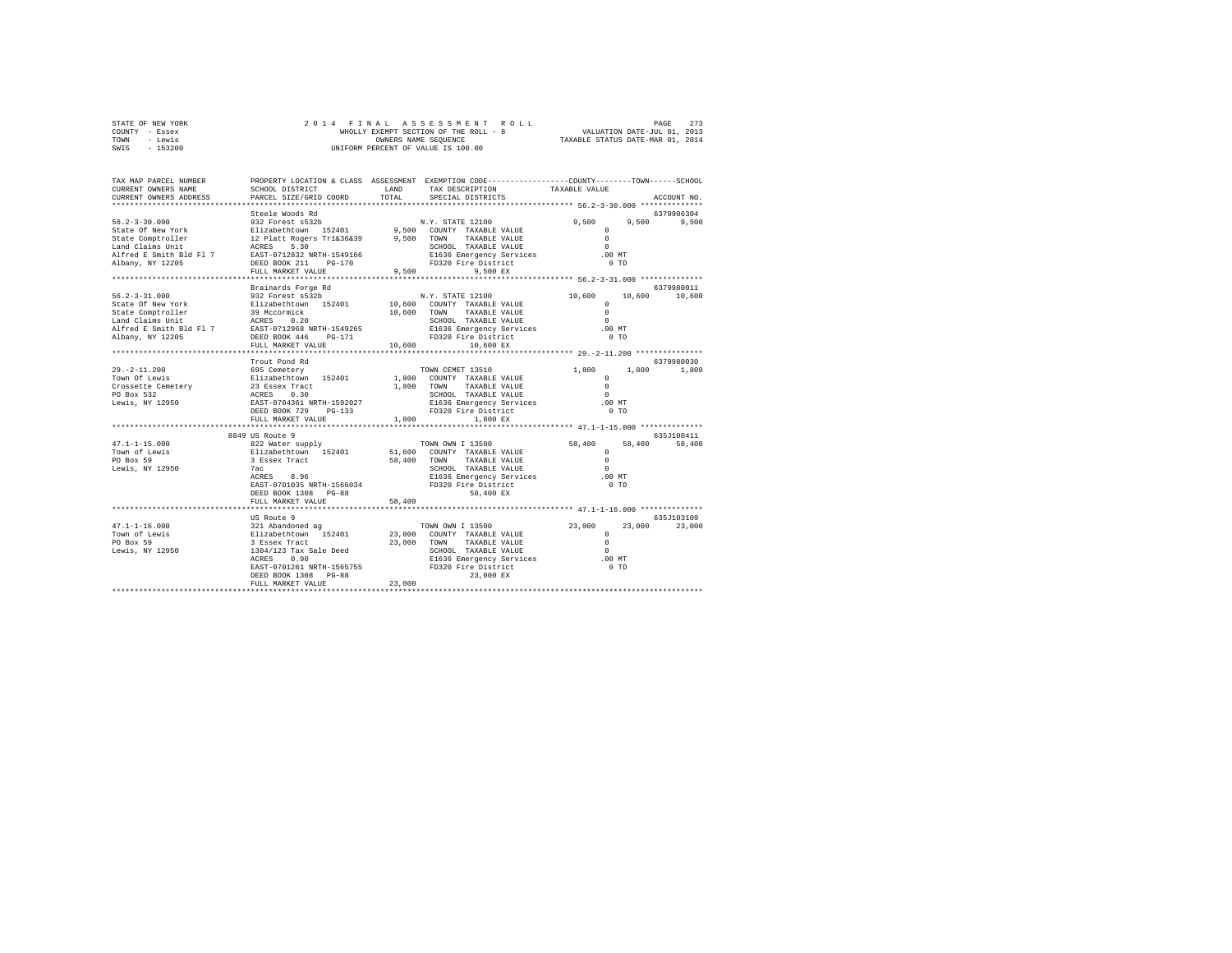| STATE OF NEW YORK | 2014 FINAL ASSESSMENT ROLL            | 274<br>PAGE                      |
|-------------------|---------------------------------------|----------------------------------|
| COUNTY - Essex    | WHOLLY EXEMPT SECTION OF THE ROLL - 8 | VALUATION DATE-JUL 01, 2013      |
| TOWN<br>- Lewis   | OWNERS NAME SEOUENCE                  | TAXABLE STATUS DATE-MAR 01, 2014 |
| $-153200$<br>SWIS | UNIFORM PERCENT OF VALUE IS 100.00    |                                  |

| TAX MAP PARCEL NUMBER<br>CURRENT OWNERS NAME<br>CURRENT OWNERS ADDRESS                                                                                                                                                                                                                                                                                                                                                     | SCHOOL DISTRICT<br>PARCEL SIZE/GRID COORD                                            |        | PROPERTY LOCATION & CLASS ASSESSMENT EXEMPTION CODE---------------COUNTY-------TOWN-----SCHOOL<br>LAND TAX DESCRIPTION<br>TOTAL SPECIAL DISTRICTS | TAXABLE VALUE                                      | ACCOUNT NO.                 |
|----------------------------------------------------------------------------------------------------------------------------------------------------------------------------------------------------------------------------------------------------------------------------------------------------------------------------------------------------------------------------------------------------------------------------|--------------------------------------------------------------------------------------|--------|---------------------------------------------------------------------------------------------------------------------------------------------------|----------------------------------------------------|-----------------------------|
|                                                                                                                                                                                                                                                                                                                                                                                                                            |                                                                                      |        |                                                                                                                                                   |                                                    |                             |
|                                                                                                                                                                                                                                                                                                                                                                                                                            | 230 Goff Rd                                                                          |        |                                                                                                                                                   |                                                    | 6379992007                  |
|                                                                                                                                                                                                                                                                                                                                                                                                                            |                                                                                      |        |                                                                                                                                                   |                                                    |                             |
|                                                                                                                                                                                                                                                                                                                                                                                                                            | FULL MARKET VALUE                                                                    |        | 329,800 329,800 EX                                                                                                                                |                                                    |                             |
|                                                                                                                                                                                                                                                                                                                                                                                                                            | Wells Hill Rd                                                                        |        |                                                                                                                                                   |                                                    | 6379993002                  |
| $\begin{tabular}{lllllllllllllllllll} \multicolumn{3}{c}{\textbf{47.1--1-45.200}} & \multicolumn{3}{c}{\textbf{5.600}} & \multicolumn{3}{c}{\textbf{5.600}} & \multicolumn{3}{c}{\textbf{7.600}} & \multicolumn{3}{c}{\textbf{7.600}} & \multicolumn{3}{c}{\textbf{7.600}} & \multicolumn{3}{c}{\textbf{7.600}} & \multicolumn{3}{c}{\textbf{7.600}} & \multicolumn{3}{c}{\textbf{7.600}} & \multicolumn{3}{c}{\textbf{7.$ |                                                                                      |        |                                                                                                                                                   | $36,600$ $36,600$ $36,600$                         |                             |
|                                                                                                                                                                                                                                                                                                                                                                                                                            | FULL MARKET VALUE 36,600                                                             |        | 36,600 EX                                                                                                                                         |                                                    |                             |
|                                                                                                                                                                                                                                                                                                                                                                                                                            | 849 Fox Run Rd                                                                       |        |                                                                                                                                                   |                                                    | 6379906215                  |
|                                                                                                                                                                                                                                                                                                                                                                                                                            | ACRES 22.30<br>EAST-0698002 NRTH-1559642 FD320 Fire District<br>DEED BOOK 312 PG-241 |        | TOWN OWN I 13500 16,200<br>E1636 Emergency Services .00 MT<br>16,200 EX                                                                           | $^{\circ}$<br>$\Omega$<br>$\sim$<br>0 <sub>T</sub> | 16,200 16,200               |
|                                                                                                                                                                                                                                                                                                                                                                                                                            | FULL MARKET VALUE<br>**************************                                      | 16,200 |                                                                                                                                                   |                                                    |                             |
|                                                                                                                                                                                                                                                                                                                                                                                                                            | Fox Run Rd                                                                           |        |                                                                                                                                                   |                                                    | 6379906212<br>17,600        |
|                                                                                                                                                                                                                                                                                                                                                                                                                            |                                                                                      |        | 17,600 EX                                                                                                                                         |                                                    |                             |
|                                                                                                                                                                                                                                                                                                                                                                                                                            |                                                                                      |        |                                                                                                                                                   |                                                    |                             |
| $\begin{tabular}{l c c c c c} \multicolumn{3}{c}{\textbf{47.3--2-4.000}} & \multicolumn{3}{c}{1037} & \multicolumn{3}{c}{533} & \multicolumn{3}{c}{1038} & \multicolumn{3}{c}{1039} & \multicolumn{3}{c}{1039} & \multicolumn{3}{c}{1039} & \multicolumn{3}{c}{1039} & \multicolumn{3}{c}{1030} & \multicolumn{3}{c}{29.100} & \multicolumn{3}{c}{700N0} & \multicolumn{3}{c}{113500} & \multicolumn{3$                    | 1037 County Route 10                                                                 |        |                                                                                                                                                   |                                                    | 6379906213<br>29,100 29,100 |
|                                                                                                                                                                                                                                                                                                                                                                                                                            |                                                                                      |        |                                                                                                                                                   |                                                    |                             |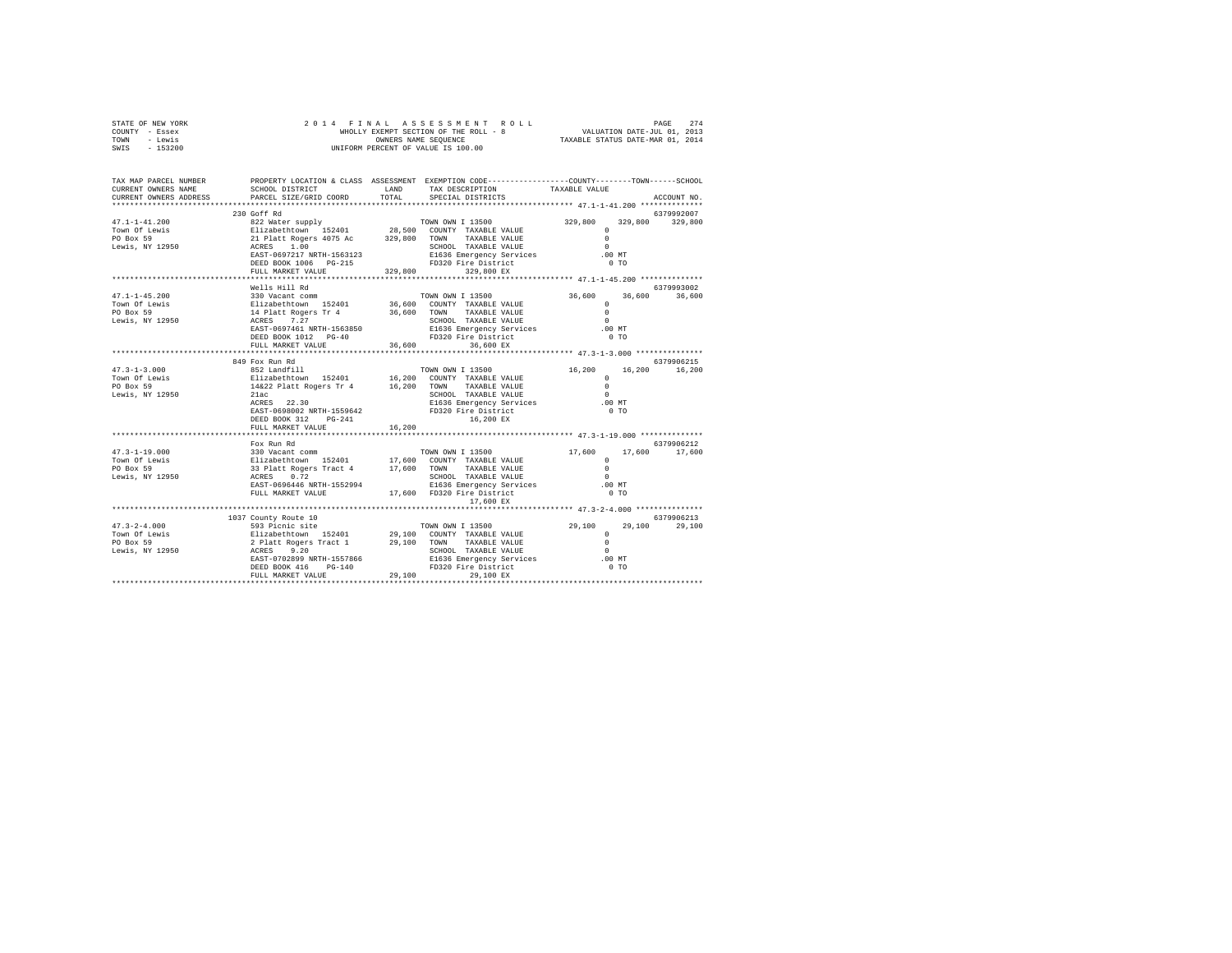| STATE OF NEW YORK<br>COUNTY - Essex<br>TOWN - Lewis<br>SWIS - 153200                                                                                                                                                                                                                                                                                                            |           |                                                                                                                                                                                                                                                                                                                                                    |             |
|---------------------------------------------------------------------------------------------------------------------------------------------------------------------------------------------------------------------------------------------------------------------------------------------------------------------------------------------------------------------------------|-----------|----------------------------------------------------------------------------------------------------------------------------------------------------------------------------------------------------------------------------------------------------------------------------------------------------------------------------------------------------|-------------|
| TAX MAP PARCEL NUMBER PROPERTY LOCATION & CLASS ASSESSMENT EXEMPTION CODE---------------COUNTY-------TOWN-----SCHOOL                                                                                                                                                                                                                                                            |           |                                                                                                                                                                                                                                                                                                                                                    | ACCOUNT NO. |
| 17,600 17,600 17,600 17,600 17,600 17,600 17,600 17,600 17,600 17,600 17,600 17,600 17,600 17,600 17,600 17,600 17,600 17,600 17,600 17,600 17,600 17,600 17,600 17,600 17,600 17,600 17,600 17,600 17,600 17,600 17,600 17,60                                                                                                                                                  |           |                                                                                                                                                                                                                                                                                                                                                    |             |
|                                                                                                                                                                                                                                                                                                                                                                                 |           |                                                                                                                                                                                                                                                                                                                                                    |             |
|                                                                                                                                                                                                                                                                                                                                                                                 |           |                                                                                                                                                                                                                                                                                                                                                    |             |
|                                                                                                                                                                                                                                                                                                                                                                                 |           |                                                                                                                                                                                                                                                                                                                                                    |             |
|                                                                                                                                                                                                                                                                                                                                                                                 |           |                                                                                                                                                                                                                                                                                                                                                    |             |
|                                                                                                                                                                                                                                                                                                                                                                                 |           |                                                                                                                                                                                                                                                                                                                                                    |             |
|                                                                                                                                                                                                                                                                                                                                                                                 |           |                                                                                                                                                                                                                                                                                                                                                    |             |
|                                                                                                                                                                                                                                                                                                                                                                                 |           |                                                                                                                                                                                                                                                                                                                                                    |             |
|                                                                                                                                                                                                                                                                                                                                                                                 |           |                                                                                                                                                                                                                                                                                                                                                    |             |
|                                                                                                                                                                                                                                                                                                                                                                                 |           |                                                                                                                                                                                                                                                                                                                                                    |             |
|                                                                                                                                                                                                                                                                                                                                                                                 |           |                                                                                                                                                                                                                                                                                                                                                    |             |
|                                                                                                                                                                                                                                                                                                                                                                                 | PO Box 59 |                                                                                                                                                                                                                                                                                                                                                    |             |
| $47.13 - 1 - 36.000$                                                                                                                                                                                                                                                                                                                                                            |           |                                                                                                                                                                                                                                                                                                                                                    |             |
| Town of Lewis                                                                                                                                                                                                                                                                                                                                                                   |           |                                                                                                                                                                                                                                                                                                                                                    |             |
| PO Box 59                                                                                                                                                                                                                                                                                                                                                                       |           |                                                                                                                                                                                                                                                                                                                                                    |             |
| Lewis, NY                                                                                                                                                                                                                                                                                                                                                                       |           |                                                                                                                                                                                                                                                                                                                                                    |             |
|                                                                                                                                                                                                                                                                                                                                                                                 |           |                                                                                                                                                                                                                                                                                                                                                    |             |
|                                                                                                                                                                                                                                                                                                                                                                                 |           |                                                                                                                                                                                                                                                                                                                                                    |             |
|                                                                                                                                                                                                                                                                                                                                                                                 |           | $\begin{tabular}{l c c c c c} \hline \texttt{PO Box 59} & \texttt{0-0.52015} & \texttt{0-0.52015} & \texttt{0-0.52015} & \texttt{0-0.52015} \\ \hline 311~\texttt{kase}~\texttt{vac}~1~\texttt{and} & \texttt{NHOLLY EX} & 50000 & 300 & 300 & 300 \\ \hline \texttt{RRES} & 0.30 & 300 & 300 & 300 & 300 \\ \texttt{RRES} & 0.30 & 300 & 300 & 3$ |             |
|                                                                                                                                                                                                                                                                                                                                                                                 |           |                                                                                                                                                                                                                                                                                                                                                    |             |
|                                                                                                                                                                                                                                                                                                                                                                                 |           |                                                                                                                                                                                                                                                                                                                                                    |             |
|                                                                                                                                                                                                                                                                                                                                                                                 |           |                                                                                                                                                                                                                                                                                                                                                    |             |
|                                                                                                                                                                                                                                                                                                                                                                                 |           |                                                                                                                                                                                                                                                                                                                                                    |             |
|                                                                                                                                                                                                                                                                                                                                                                                 |           |                                                                                                                                                                                                                                                                                                                                                    |             |
|                                                                                                                                                                                                                                                                                                                                                                                 |           |                                                                                                                                                                                                                                                                                                                                                    |             |
|                                                                                                                                                                                                                                                                                                                                                                                 |           |                                                                                                                                                                                                                                                                                                                                                    |             |
|                                                                                                                                                                                                                                                                                                                                                                                 |           |                                                                                                                                                                                                                                                                                                                                                    |             |
| $\begin{tabular}{l c c c c c} \multicolumn{4}{c}{\textbf{47.13--2-9.000}} & \multicolumn{4}{c}{8570\text{ N} & \multicolumn{4}{c}{\textbf{58.1018-101}} & \multicolumn{4}{c}{\textbf{58.1018-101}} & \multicolumn{4}{c}{\textbf{58.1018-101}} & \multicolumn{4}{c}{\textbf{58.1018-101}} & \multicolumn{4}{c}{\textbf{58.1018-101}} & \multicolumn{4}{c}{\textbf{58.1018-101}}$ |           |                                                                                                                                                                                                                                                                                                                                                    |             |
|                                                                                                                                                                                                                                                                                                                                                                                 |           |                                                                                                                                                                                                                                                                                                                                                    |             |
|                                                                                                                                                                                                                                                                                                                                                                                 |           |                                                                                                                                                                                                                                                                                                                                                    |             |
|                                                                                                                                                                                                                                                                                                                                                                                 |           |                                                                                                                                                                                                                                                                                                                                                    |             |
|                                                                                                                                                                                                                                                                                                                                                                                 |           |                                                                                                                                                                                                                                                                                                                                                    |             |
|                                                                                                                                                                                                                                                                                                                                                                                 |           |                                                                                                                                                                                                                                                                                                                                                    |             |
|                                                                                                                                                                                                                                                                                                                                                                                 |           |                                                                                                                                                                                                                                                                                                                                                    |             |
|                                                                                                                                                                                                                                                                                                                                                                                 |           |                                                                                                                                                                                                                                                                                                                                                    |             |
|                                                                                                                                                                                                                                                                                                                                                                                 |           |                                                                                                                                                                                                                                                                                                                                                    |             |
|                                                                                                                                                                                                                                                                                                                                                                                 |           |                                                                                                                                                                                                                                                                                                                                                    |             |
|                                                                                                                                                                                                                                                                                                                                                                                 |           |                                                                                                                                                                                                                                                                                                                                                    |             |
|                                                                                                                                                                                                                                                                                                                                                                                 |           |                                                                                                                                                                                                                                                                                                                                                    |             |
|                                                                                                                                                                                                                                                                                                                                                                                 |           |                                                                                                                                                                                                                                                                                                                                                    |             |
|                                                                                                                                                                                                                                                                                                                                                                                 |           |                                                                                                                                                                                                                                                                                                                                                    |             |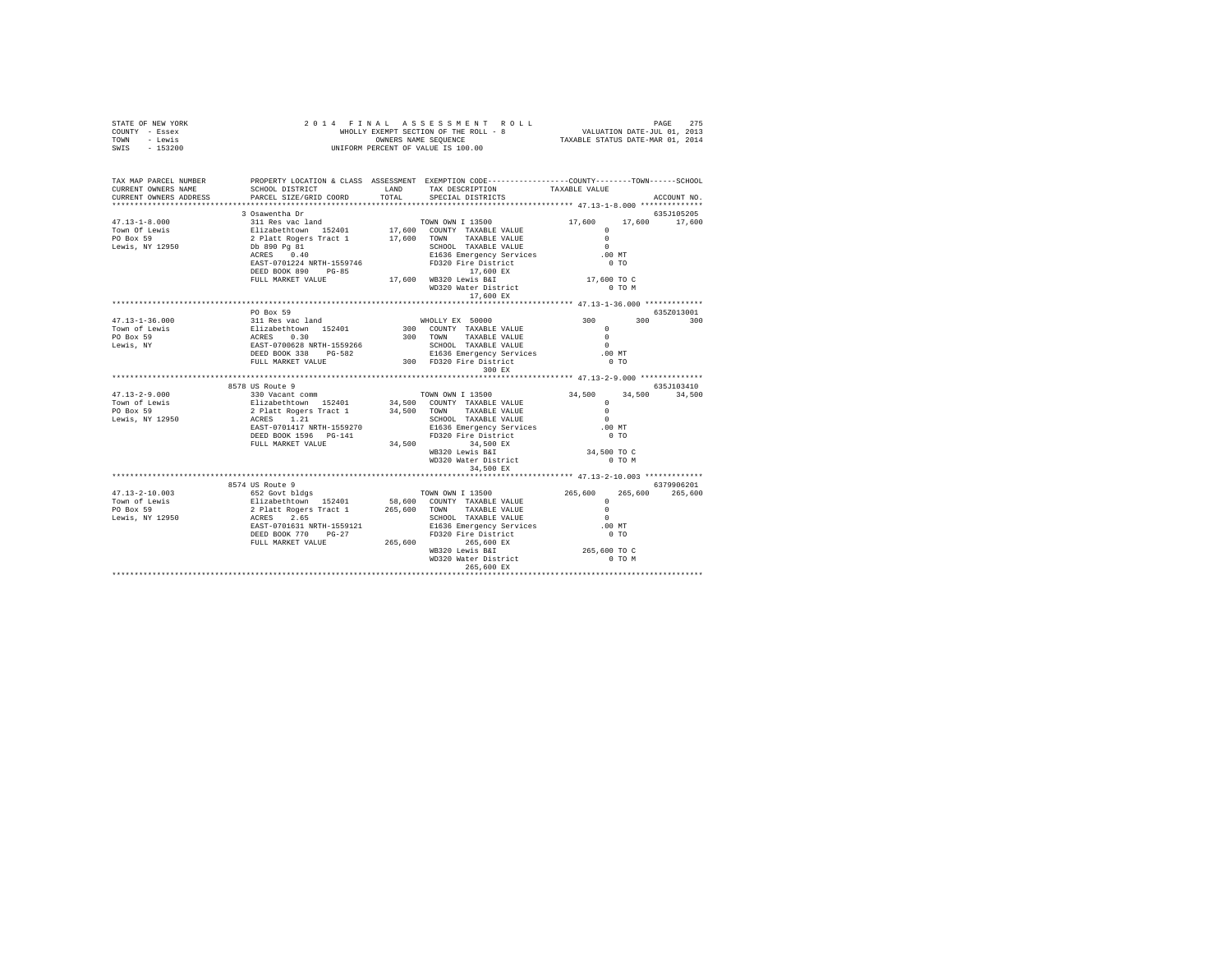| STATE OF NEW YORK<br>COUNTY - Essex<br>TOWN - Lewis<br>SWIS - 153200                                                                                                                                                                                                                                                                                                                                             |                                      | FINAL ASSES MENT ROLL<br>WHOLLY EXEMPT SECTION OF THE ROLL - 8<br>TRANS CROWNERS NAME SEQUENCE AT A TRANSLE STATUS DATE-JUL 01, 2013<br>TRANSLE STATUS DATE-MAR 01, 2014<br>2014 FINAL ASSESSMENT ROLL<br>UNIFORM PERCENT OF VALUE IS 100.00 |                        |            |                 |
|------------------------------------------------------------------------------------------------------------------------------------------------------------------------------------------------------------------------------------------------------------------------------------------------------------------------------------------------------------------------------------------------------------------|--------------------------------------|----------------------------------------------------------------------------------------------------------------------------------------------------------------------------------------------------------------------------------------------|------------------------|------------|-----------------|
| TAX MAP PARCEL NUMBER PROPERTY LOCATION & CLASS ASSESSMENT EXEMPTION CODE--------------COUNTY-------TOWN-----SCHOOL                                                                                                                                                                                                                                                                                              |                                      |                                                                                                                                                                                                                                              |                        |            |                 |
| CURRENT OWNERS NAME                                                                                                                                                                                                                                                                                                                                                                                              | SCHOOL DISTRICT TAND TAX DESCRIPTION |                                                                                                                                                                                                                                              | TAXABLE VALUE          |            |                 |
| CURRENT OWNERS ADDRESS PARCEL SIZE/GRID COORD TOTAL                                                                                                                                                                                                                                                                                                                                                              |                                      | SPECIAL DISTRICTS                                                                                                                                                                                                                            |                        |            | ACCOUNT NO.     |
| $\begin{tabular}{lllllllllllll} 47.13-2-15.000 & \text{6500 to } \text{Koute 9} & \text{TOWN OWN 1 13500} \\ \text{Town of Lewis} & 652~\text{Govt bildgs} & \text{TOWN OWN 1 13500} \\ \text{TSwe 9} & 2 \text{ Platt Regers Tract 1} & 131,100 & \text{COMN T 1XABLE VALUE} \\ \text{PO Box S} & 2 \text{ Platt Regers Tract 1} & 131,100 & \text{TOWN  TAXABLE VALUE} \\ \text{PO Box S} & 2 \text{ NCE S} &$ |                                      |                                                                                                                                                                                                                                              |                        |            | 6379906210      |
|                                                                                                                                                                                                                                                                                                                                                                                                                  |                                      | TOWN OWN I 13500 131,100                                                                                                                                                                                                                     |                        |            | 131,100 131,100 |
|                                                                                                                                                                                                                                                                                                                                                                                                                  |                                      |                                                                                                                                                                                                                                              | $\Omega$               |            |                 |
|                                                                                                                                                                                                                                                                                                                                                                                                                  |                                      |                                                                                                                                                                                                                                              | $\Omega$               |            |                 |
|                                                                                                                                                                                                                                                                                                                                                                                                                  |                                      |                                                                                                                                                                                                                                              | $\sim$                 |            |                 |
|                                                                                                                                                                                                                                                                                                                                                                                                                  |                                      | E1636 Emergency Services                                                                                                                                                                                                                     | .00 MT                 |            |                 |
|                                                                                                                                                                                                                                                                                                                                                                                                                  |                                      | FD320 Fire District                                                                                                                                                                                                                          | 0T0                    |            |                 |
|                                                                                                                                                                                                                                                                                                                                                                                                                  |                                      | DEED BOOK 1318 PG-22 131,100 NB320 Lewis B&I<br>FULL MARKET VALUE 131,100 WB320 Lewis B&I                                                                                                                                                    |                        |            |                 |
|                                                                                                                                                                                                                                                                                                                                                                                                                  |                                      | WD320 Water District<br>131,100 EX                                                                                                                                                                                                           | 131,100 TO C<br>0 TO M |            |                 |
|                                                                                                                                                                                                                                                                                                                                                                                                                  |                                      |                                                                                                                                                                                                                                              |                        |            |                 |
|                                                                                                                                                                                                                                                                                                                                                                                                                  | Osawentha Dr                         |                                                                                                                                                                                                                                              |                        |            | 6379906202      |
|                                                                                                                                                                                                                                                                                                                                                                                                                  |                                      |                                                                                                                                                                                                                                              |                        |            |                 |
|                                                                                                                                                                                                                                                                                                                                                                                                                  |                                      |                                                                                                                                                                                                                                              |                        |            |                 |
|                                                                                                                                                                                                                                                                                                                                                                                                                  |                                      |                                                                                                                                                                                                                                              |                        |            |                 |
| $\begin{tabular}{lcccc} $47.13-4-11.000$ & 311 Res we then & 5000\\ 231 Res we I and & 1,000 & 1,000 & 1,000\\ 311 Res we I and & 1,000 & 1,000 & 1,000\\ 1,000 & 211 Rehchermon & 152401 & 1,000 & 0000717 & TAXABLE VALUE & 0\\ 1,000 EWS & 0 & 22 \text{  12} & 1,001 & 000 & 000717 & TAXABLE VALUE & 0\\ 1,000 EWS & 0.20 & 0.2$                                                                            |                                      |                                                                                                                                                                                                                                              |                        |            |                 |
|                                                                                                                                                                                                                                                                                                                                                                                                                  |                                      | E1636 Emergency Services<br>FD320 Fire District                                                                                                                                                                                              | .00 MT                 |            |                 |
|                                                                                                                                                                                                                                                                                                                                                                                                                  | DEED BOOK 207 PG-129                 |                                                                                                                                                                                                                                              | $0$ TO                 |            |                 |
|                                                                                                                                                                                                                                                                                                                                                                                                                  | FULL MARKET VALUE                    | 1,000 1,000 EX<br>WB320 Lewis B&I                                                                                                                                                                                                            | 1,000 TO C             |            |                 |
|                                                                                                                                                                                                                                                                                                                                                                                                                  |                                      | WD320 Water District                                                                                                                                                                                                                         |                        | $0$ TO $M$ |                 |
|                                                                                                                                                                                                                                                                                                                                                                                                                  |                                      | 1,000 EX                                                                                                                                                                                                                                     |                        |            |                 |
|                                                                                                                                                                                                                                                                                                                                                                                                                  |                                      |                                                                                                                                                                                                                                              |                        |            |                 |
|                                                                                                                                                                                                                                                                                                                                                                                                                  | 256 Roscoe Rd                        |                                                                                                                                                                                                                                              |                        |            | 6379906209      |
|                                                                                                                                                                                                                                                                                                                                                                                                                  |                                      |                                                                                                                                                                                                                                              | 19,100                 |            | 19,100 19,100   |
|                                                                                                                                                                                                                                                                                                                                                                                                                  |                                      |                                                                                                                                                                                                                                              | $\Omega$               |            |                 |
|                                                                                                                                                                                                                                                                                                                                                                                                                  |                                      |                                                                                                                                                                                                                                              | $\Omega$               |            |                 |
|                                                                                                                                                                                                                                                                                                                                                                                                                  |                                      |                                                                                                                                                                                                                                              | $\sim$ 0               |            |                 |
|                                                                                                                                                                                                                                                                                                                                                                                                                  |                                      |                                                                                                                                                                                                                                              | .00 MT                 |            |                 |
|                                                                                                                                                                                                                                                                                                                                                                                                                  |                                      | 19,100 EX                                                                                                                                                                                                                                    | 0.70                   |            |                 |
|                                                                                                                                                                                                                                                                                                                                                                                                                  |                                      |                                                                                                                                                                                                                                              |                        |            |                 |
|                                                                                                                                                                                                                                                                                                                                                                                                                  | Cutting Rd                           |                                                                                                                                                                                                                                              |                        |            | 6379906402      |
|                                                                                                                                                                                                                                                                                                                                                                                                                  |                                      |                                                                                                                                                                                                                                              |                        |            | 33,100          |
|                                                                                                                                                                                                                                                                                                                                                                                                                  |                                      |                                                                                                                                                                                                                                              |                        |            |                 |
|                                                                                                                                                                                                                                                                                                                                                                                                                  |                                      |                                                                                                                                                                                                                                              |                        |            |                 |
|                                                                                                                                                                                                                                                                                                                                                                                                                  |                                      |                                                                                                                                                                                                                                              | $\sim$ 0               |            |                 |
|                                                                                                                                                                                                                                                                                                                                                                                                                  |                                      | E1636 Emergency Services<br>FD320 Fire District                                                                                                                                                                                              | $.00$ MT               |            |                 |
|                                                                                                                                                                                                                                                                                                                                                                                                                  | DEED BOOK 391 PG-263                 |                                                                                                                                                                                                                                              | 0.70                   |            |                 |
|                                                                                                                                                                                                                                                                                                                                                                                                                  | FULL MARKET VALUE                    | 33,100 33,100 EX                                                                                                                                                                                                                             |                        |            |                 |
|                                                                                                                                                                                                                                                                                                                                                                                                                  |                                      |                                                                                                                                                                                                                                              |                        |            |                 |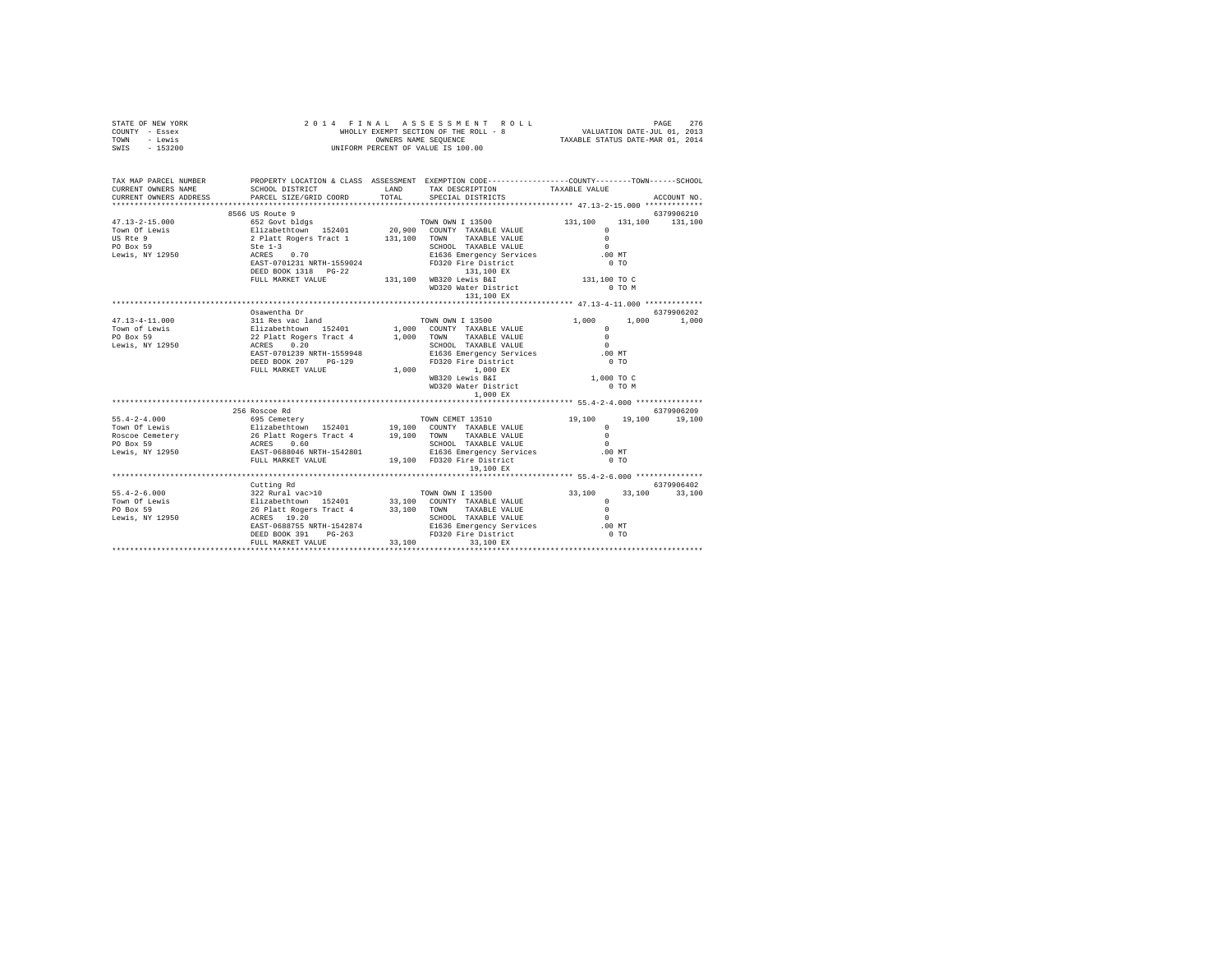| STATE OF NEW YORK | 2014 FINAL ASSESSMENT ROLL            | 2.77<br>PAGE                     |
|-------------------|---------------------------------------|----------------------------------|
| COUNTY - Essex    | WHOLLY EXEMPT SECTION OF THE ROLL - 8 | VALUATION DATE-JUL 01, 2013      |
| TOWN<br>- Lewis   |                                       | TAXABLE STATUS DATE-MAR 01, 2014 |
| SWIS<br>- 153200  |                                       | RPS150/V04/L015                  |
|                   | UNIFORM PERCENT OF VALUE IS 100.00    | CURRENT DATE 6/23/2014           |
|                   |                                       |                                  |
|                   | ROLL SUB SECTION- - TOTALS            |                                  |

|      |                      | TOTAL   | EXTENSION                 | EXTENSION | AD VALOREM | EXEMPT    | TAXABLE   |
|------|----------------------|---------|---------------------------|-----------|------------|-----------|-----------|
| CODE | DISTRICT NAME        | PARCELS | TYPE                      | VALUE     | VALUE      | AMOUNT    | VALUE     |
|      |                      |         |                           |           |            |           |           |
|      | E1636 Emergency Serv |         | 48 MOVTAX                 |           |            |           |           |
|      | FD320 Fire District  |         | 48 TOTAL                  |           | 48099,718  | 48099,718 |           |
|      | WB320 Lewis B&I      |         | 15 TOTAL<br>$\mathcal{C}$ |           | 32646.500  | 12,000    | 32634,500 |
|      | WD320 Water District |         | 14 TOTAL<br>M             |           | 1500,400   | 1500,400  |           |

# \*\*\* S C H O O L D I S T R I C T S U M M A R Y \*\*\*

| CODE             | DISTRICT NAME             | TOTAL<br>PARCELS   | ASSESSED<br>LAND     | ASSESSED<br>TOTAL    | <b>EXEMPT</b><br>AMOUNT | TOTAL<br>TAXABLE | STAR<br>AMOUNT | STAR<br>TAXABLE |
|------------------|---------------------------|--------------------|----------------------|----------------------|-------------------------|------------------|----------------|-----------------|
| 152401<br>155001 | Elizabethtown<br>Westport | 47<br>$\mathbf{1}$ | 10648.518<br>290,100 | 47321.818<br>777,900 | 47321,818<br>777.900    |                  |                |                 |
|                  | SUB-TOTAL                 | 48                 | 10938.618            | 48099,718            | 48099.718               |                  |                |                 |
|                  | TOTAL                     | 48                 | 10938.618            | 48099,718            | 48099.718               |                  |                |                 |
|                  |                           |                    | *** SYSTEM CODES     |                      | SUMMARY ***             |                  |                |                 |
|                  |                           | TOTAL              |                      |                      |                         |                  |                |                 |

| CODE  | DESCRIPTION        | PARCELS  | COUNTY     | TOWN       | SCHOOL     |
|-------|--------------------|----------|------------|------------|------------|
| 50000 | WHOLLY EX<br>TOTAL | <b>.</b> | 300<br>300 | 300<br>300 | 300<br>300 |

| CODE  | DESCRIPTION | TOTAL<br>PARCELS | COUNTY    | TOWN      | SCHOOL    |
|-------|-------------|------------------|-----------|-----------|-----------|
| 12100 | N.Y. STATE  |                  | 62,700    | 62,700    | 62,700    |
| 13100 | CNTY OWN I  | 6                | 41775.018 | 41775.018 | 41775.018 |
| 13500 | TOWN OWN I  | 14               | 1007.800  | 1007,800  | 1007.800  |
| 13510 | TOWN CEMET  |                  | 20,900    | 20,900    | 20,900    |
| 13870 | SPEC DIST   |                  | 69,700    | 69,700    | 69,700    |
| 25110 | CONST REL   |                  | 319,100   | 319,100   | 319,100   |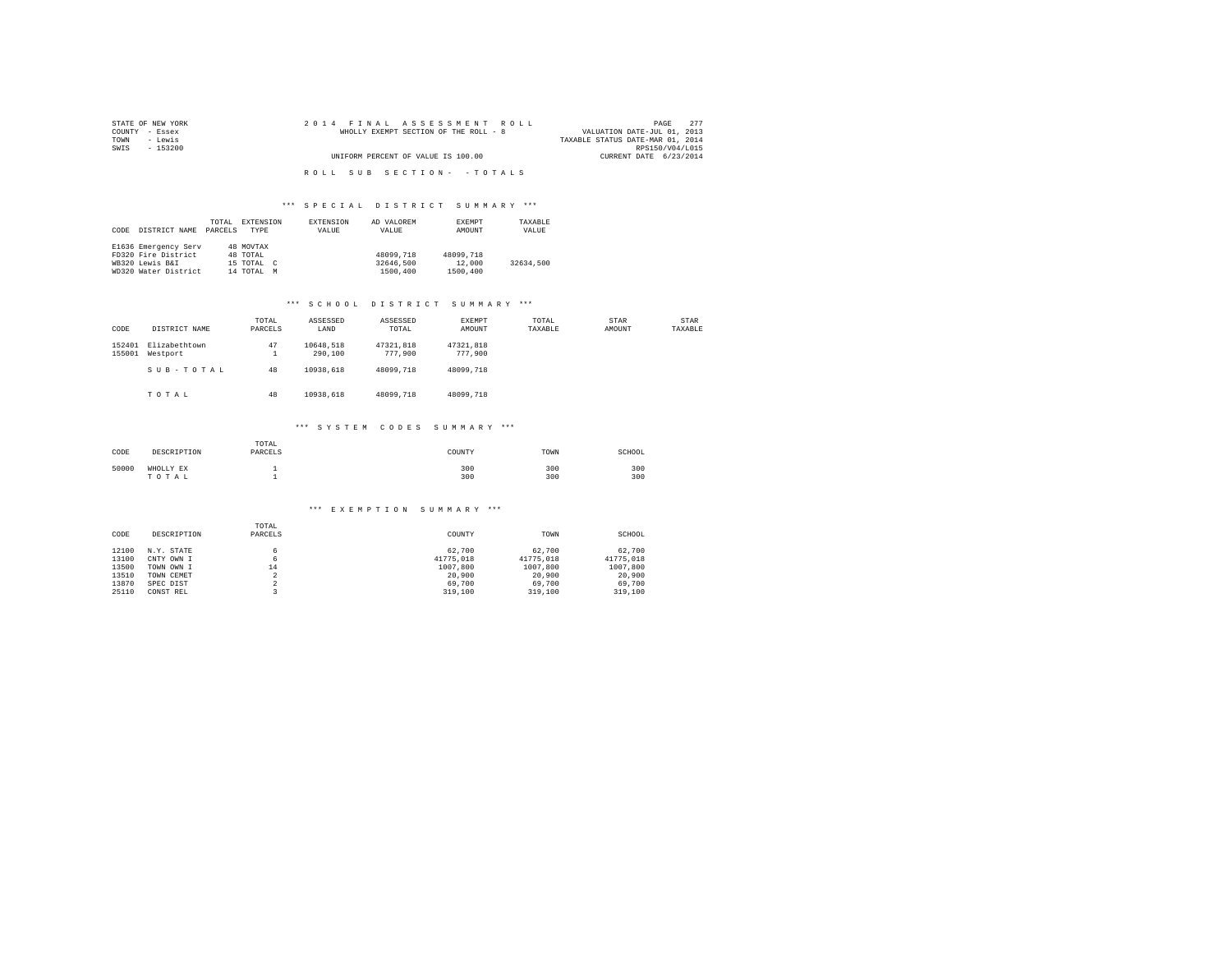| STATE OF NEW YORK | 2014 FINAL ASSESSMENT ROLL            | 2.78<br>PAGE                     |
|-------------------|---------------------------------------|----------------------------------|
| COUNTY - Essex    | WHOLLY EXEMPT SECTION OF THE ROLL - 8 | VALUATION DATE-JUL 01, 2013      |
| - Lewis<br>TOWN   |                                       | TAXABLE STATUS DATE-MAR 01, 2014 |
| SWIS<br>- 153200  |                                       | RPS150/V04/L015                  |
|                   | UNIFORM PERCENT OF VALUE IS 100.00    | CURRENT DATE 6/23/2014           |
|                   |                                       |                                  |
|                   | ROLL SUB SECTION- - TOTALS            |                                  |

| CODE  | DESCRIPTION | TOTAL<br>PARCELS | COUNTY    | TOWN      | SCHOOL    |
|-------|-------------|------------------|-----------|-----------|-----------|
| 25300 | NP ORGANIZ  | 12               | 4684,100  | 4684,100  | 4684,100  |
| 26400 | VOL F DEPT  |                  | 148,100   | 148,100   | 148,100   |
| 27350 | PRI CEM     | <b>.</b>         | 12,000    | 12,000    | 12,000    |
|       | TOTAL       | 47               | 48099,418 | 48099,418 | 48099,418 |

| ROLL       | DESCRIPTION   | TOTAL   | ASSESSED  | ASSESSED  | TAXABLE | TAXABLE | TAXABLE | STAR    |
|------------|---------------|---------|-----------|-----------|---------|---------|---------|---------|
| <b>SEC</b> |               | PARCELS | LAND      | TOTAL     | COUNTY  | TOWN    | SCHOOL  | TAXABLE |
|            | WHOLLY EXEMPT |         | 10938,618 | 48099.718 |         |         |         |         |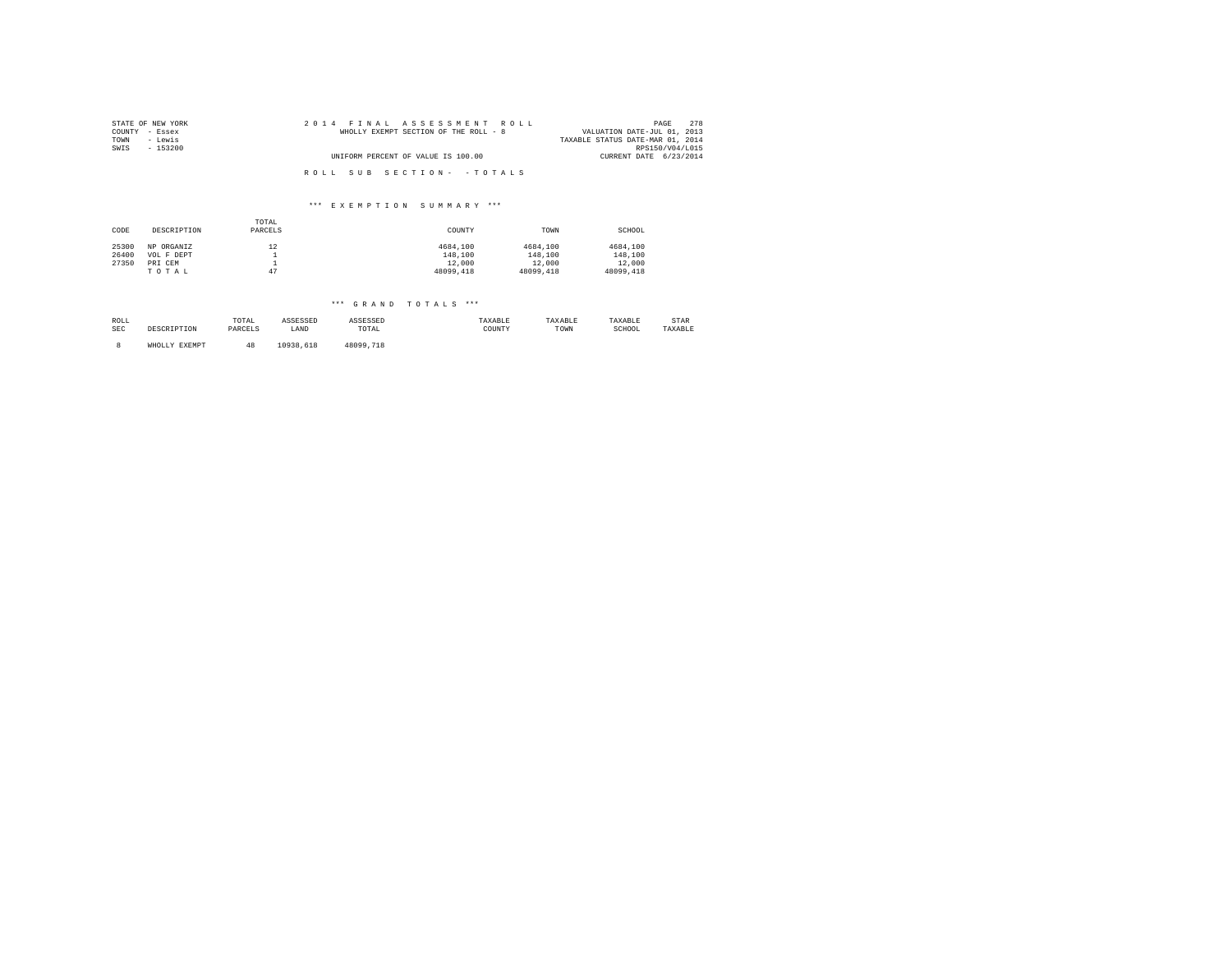|                | STATE OF NEW YORK |  |  | 2014 FINAL ASSESSMENT ROLL            |  |  |  |  |                                  | PAGE            | 2.79 |  |
|----------------|-------------------|--|--|---------------------------------------|--|--|--|--|----------------------------------|-----------------|------|--|
| COUNTY - Essex |                   |  |  | WHOLLY EXEMPT SECTION OF THE ROLL - 8 |  |  |  |  | VALUATION DATE-JUL 01, 2013      |                 |      |  |
| TOWN           | - Lewis           |  |  |                                       |  |  |  |  | TAXABLE STATUS DATE-MAR 01, 2014 |                 |      |  |
| SWIS           | - 153200          |  |  | UNIFORM PERCENT OF VALUE IS 100.00    |  |  |  |  |                                  | RPS150/V04/L015 |      |  |
|                |                   |  |  |                                       |  |  |  |  | CURRENT DATE 6/23/2014           |                 |      |  |

#### \*\*\* SPECIAL DISTRICT SUMMARY \*\*\*

|      |                      | TOTAL   | EXTENSION     | <b>EXTENSION</b> | AD VALOREM | EXEMPT    | TAXABLE   |
|------|----------------------|---------|---------------|------------------|------------|-----------|-----------|
| CODE | DISTRICT NAME        | PARCELS | TYPE          | VALUE            | VALUE      | AMOUNT    | VALUE     |
|      |                      |         |               |                  |            |           |           |
|      | E1636 Emergency Serv |         | 48 MOVTAX     |                  |            |           |           |
|      | FD320 Fire District  |         | 48 TOTAL      |                  | 48099,718  | 48099,718 |           |
|      | WB320 Lewis B&I      |         | 15 TOTAL C    |                  | 32646,500  | 12,000    | 32634.500 |
|      | WD320 Water District |         | 14 TOTAL<br>M |                  | 1500,400   | 1500,400  |           |

# \*\*\* S C H O O L D I S T R I C T S U M M A R Y \*\*\*

| CODE             | DISTRICT NAME             | TOTAL<br>PARCELS | ASSESSED<br>LAND     | ASSESSED<br>TOTAL    | <b>EXEMPT</b><br>AMOUNT | TOTAL<br>TAXABLE | STAR<br>AMOUNT | STAR<br>TAXABLE |
|------------------|---------------------------|------------------|----------------------|----------------------|-------------------------|------------------|----------------|-----------------|
| 152401<br>155001 | Elizabethtown<br>Westport | 47<br>1          | 10648.518<br>290,100 | 47321.818<br>777,900 | 47321.818<br>777.900    |                  |                |                 |
|                  | SUB-TOTAL                 | 48               | 10938.618            | 48099,718            | 48099.718               |                  |                |                 |
|                  | TOTAL                     | 48               | 10938.618            | 48099,718            | 48099.718               |                  |                |                 |
|                  |                           |                  | *** SYSTEM CODES     |                      | SUMMARY ***             |                  |                |                 |
|                  |                           | TOTAL            |                      |                      |                         |                  |                |                 |

| CODE  | DESCRIPTION        | TOTAL<br>PARCELS | COUNTY     | TOWN       | SCHOOL     |
|-------|--------------------|------------------|------------|------------|------------|
| 50000 | WHOLLY EX<br>TOTAL |                  | 300<br>300 | 300<br>300 | 300<br>300 |

| CODE  | DESCRIPTION | TOTAL<br>PARCELS | COUNTY    | TOWN      | SCHOOL    |
|-------|-------------|------------------|-----------|-----------|-----------|
| 12100 | N.Y. STATE  |                  | 62,700    | 62,700    | 62,700    |
| 13100 | CNTY OWN I  | 6                | 41775.018 | 41775.018 | 41775.018 |
| 13500 | TOWN OWN I  | 14               | 1007.800  | 1007,800  | 1007.800  |
| 13510 | TOWN CEMET  |                  | 20,900    | 20,900    | 20,900    |
| 13870 | SPEC DIST   |                  | 69,700    | 69,700    | 69,700    |
| 25110 | CONST REL   |                  | 319,100   | 319,100   | 319,100   |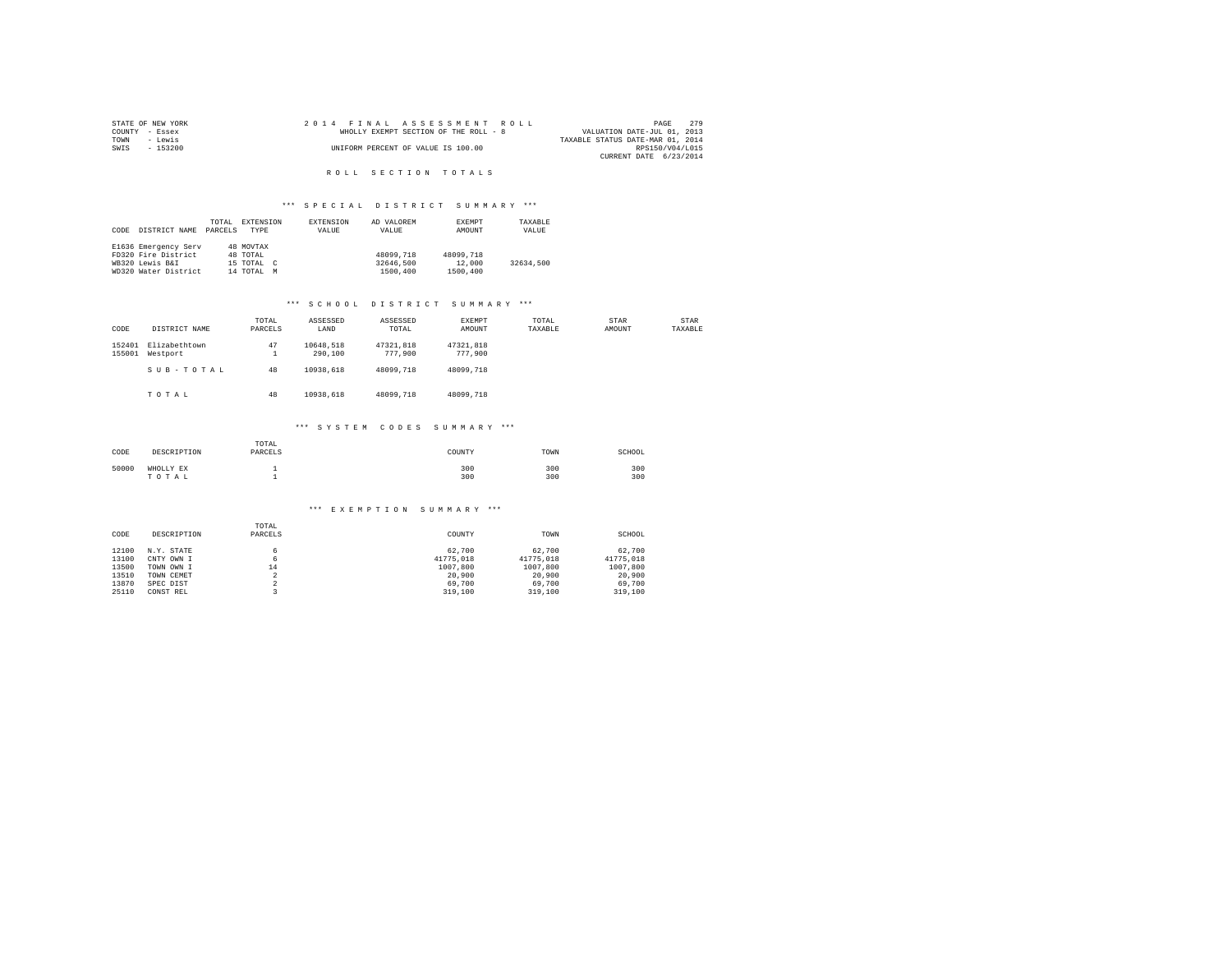| STATE OF NEW YORK | 2014 FINAL ASSESSMENT ROLL            | 280<br>PAGE                      |
|-------------------|---------------------------------------|----------------------------------|
| COUNTY - Essex    | WHOLLY EXEMPT SECTION OF THE ROLL - 8 | VALUATION DATE-JUL 01, 2013      |
| TOWN<br>- Lewis   |                                       | TAXABLE STATUS DATE-MAR 01, 2014 |
| SWIS<br>- 153200  | UNIFORM PERCENT OF VALUE IS 100.00    | RPS150/V04/L015                  |
|                   |                                       | CURRENT DATE 6/23/2014           |
|                   |                                       |                                  |
|                   | ROLL SECTION TOTALS                   |                                  |

| CODE  | DESCRIPTION | TOTAL<br>PARCELS | COUNTY    | TOWN      | SCHOOL    |
|-------|-------------|------------------|-----------|-----------|-----------|
| 25300 | NP ORGANIZ  | 12               | 4684,100  | 4684,100  | 4684,100  |
| 26400 | VOL F DEPT  |                  | 148,100   | 148,100   | 148,100   |
| 27350 | PRI CEM     |                  | 12,000    | 12,000    | 12,000    |
|       | TOTAL       |                  | 48099,418 | 48099,418 | 48099,418 |

| ROLL       | DESCRIPTION   | TOTAL   | ASSESSED  | ASSESSED  | TAXABLE | TAXABLE | TAXABLE | STAR    |
|------------|---------------|---------|-----------|-----------|---------|---------|---------|---------|
| <b>SEC</b> |               | PARCELS | LAND      | TOTAL     | COUNTY  | TOWN    | SCHOOL  | TAXABLE |
|            | WHOLLY EXEMPT |         | 10938,618 | 48099.718 |         |         |         |         |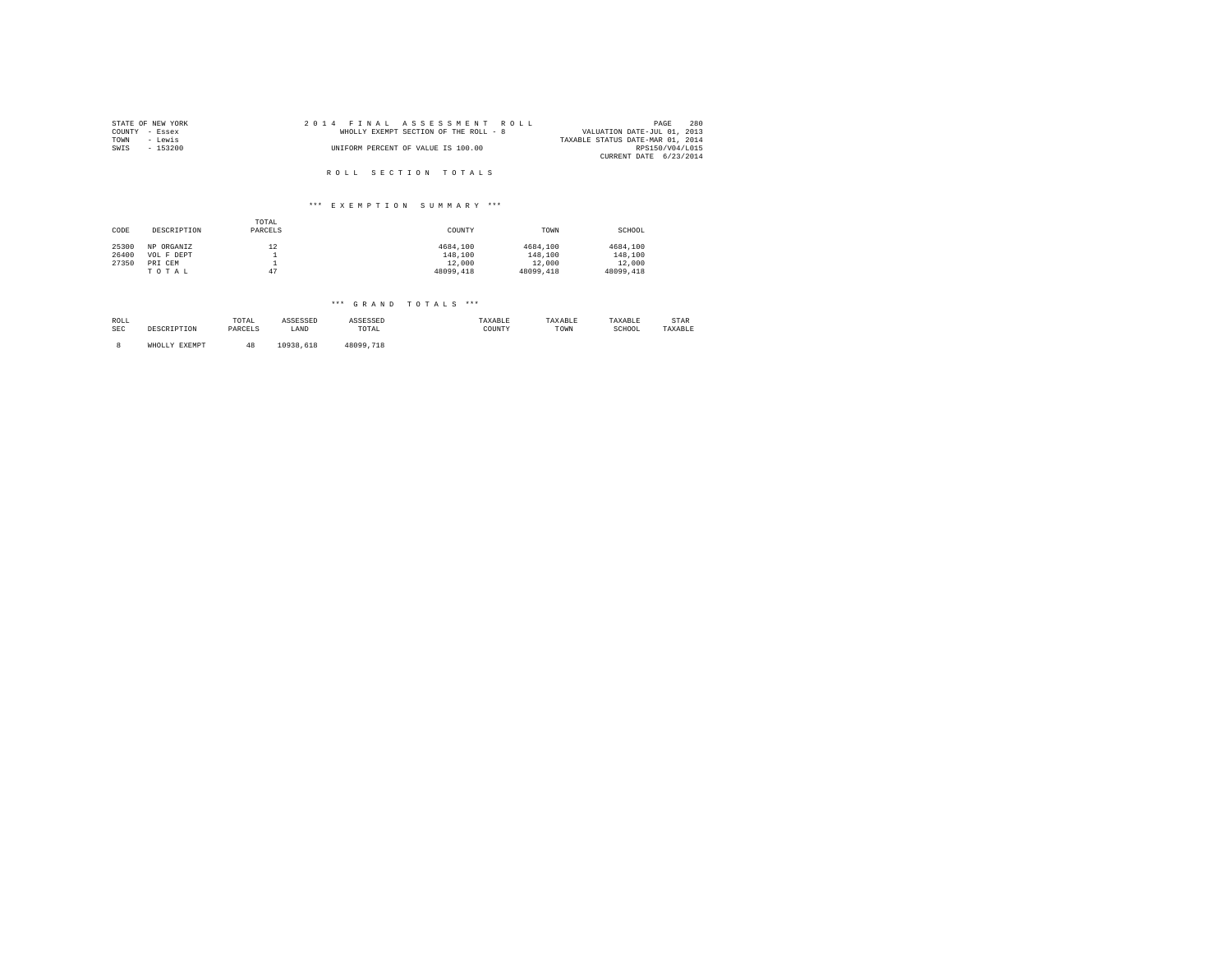|                | STATE OF NEW YORK |  | 2014 FINAL ASSESSMENT ROLL         |                                  | PAGE            | 281 |
|----------------|-------------------|--|------------------------------------|----------------------------------|-----------------|-----|
| COUNTY - Essex |                   |  |                                    | VALUATION DATE-JUL 01, 2013      |                 |     |
| TOWN           | - Lewis           |  | SWIS TOTALS                        | TAXABLE STATUS DATE-MAR 01, 2014 |                 |     |
| SWIS           | $-153200$         |  | UNIFORM PERCENT OF VALUE IS 100.00 |                                  | RPS150/V04/L015 |     |
|                |                   |  |                                    | CURRENT DATE 6/23/2014           |                 |     |

| CODE | DISTRICT NAME        | TOTAL<br>PARCELS | EXTENSION<br><b>TYPE</b> | EXTENSION<br>VALUE | AD VALOREM<br>VALUE | EXEMPT<br>AMOUNT | TAXABLE<br>VALUE |
|------|----------------------|------------------|--------------------------|--------------------|---------------------|------------------|------------------|
|      | E1636 Emergency Serv |                  | 1,202 MOVTAX             |                    |                     |                  |                  |
|      | FD320 Fire District  |                  | 1,214 TOTAL              |                    | 157252.352          | 48111.718        | 109140.634       |
|      | WB320 Lewis B&I      |                  | 159 TOTAL C              |                    | 44938,040           | 24,000           | 44914,040        |
|      | WD320 Water District |                  | 158 TOTAL                | M                  | 13791.940           | 1512,400         | 12279.540        |

#### \*\*\* S C H O O L D I S T R I C T S U M M A R Y \*\*\*

| CODE                       | DISTRICT NAME                          | TOTAL<br>PARCELS  | ASSESSED<br>LAND                 | ASSESSED<br>TOTAL.                | EXEMPT<br>AMOUNT                | TOTAL<br>TAXARLE                 | STAR<br>AMOUNT       | STAR<br>TAXARLE                  |
|----------------------------|----------------------------------------|-------------------|----------------------------------|-----------------------------------|---------------------------------|----------------------------------|----------------------|----------------------------------|
| 152401<br>155001<br>155201 | Elizabethtown<br>Westport<br>Willsboro | 1,160<br>42<br>13 | 67208.700<br>2156,800<br>574,900 | 152837.534<br>3885,865<br>577.413 | 55291.794<br>989,692<br>158,220 | 97545.740<br>2896,173<br>419,193 | 13362,800<br>312,600 | 84182.940<br>2583.573<br>419,193 |
|                            | $S$ II $B - T$ $O$ $T$ $A$ $I$ .       | 1.215             | 69940,400                        | 157300.812                        | 56439,706                       | 100861,106                       | 13675,400            | 87185,706                        |
|                            | TOTAL                                  | 1.215             | 69940,400                        | 157300.812                        | 56439,706                       | 100861,106                       | 13675,400            | 87185,706                        |

### \*\*\* S Y S T E M C O D E S S U M M A R Y \*\*\*

| CODE  | DESCRIPTION        | TOTAL<br>PARCELS | COUNTY     | TOWN       | SCHOOL     |
|-------|--------------------|------------------|------------|------------|------------|
| 50000 | WHOLLY EX<br>TOTAL |                  | 300<br>300 | 300<br>300 | 300<br>300 |

| CODE  | DESCRIPTION | TOTAL<br>PARCELS | COUNTY    | TOWN      | SCHOOL    |
|-------|-------------|------------------|-----------|-----------|-----------|
| 12100 | N.Y. STATE  |                  | 62,700    | 62,700    | 62,700    |
| 13100 | CNTY OWN I  | 6                | 41775.018 | 41775.018 | 41775.018 |
| 13500 | TOWN OWN I  | 14               | 1007.800  | 1007.800  | 1007,800  |
| 13510 | TOWN CEMET  | ∡                | 20,900    | 20,900    | 20,900    |
| 13572 | TOWN OWN O  |                  | 245,800   |           |           |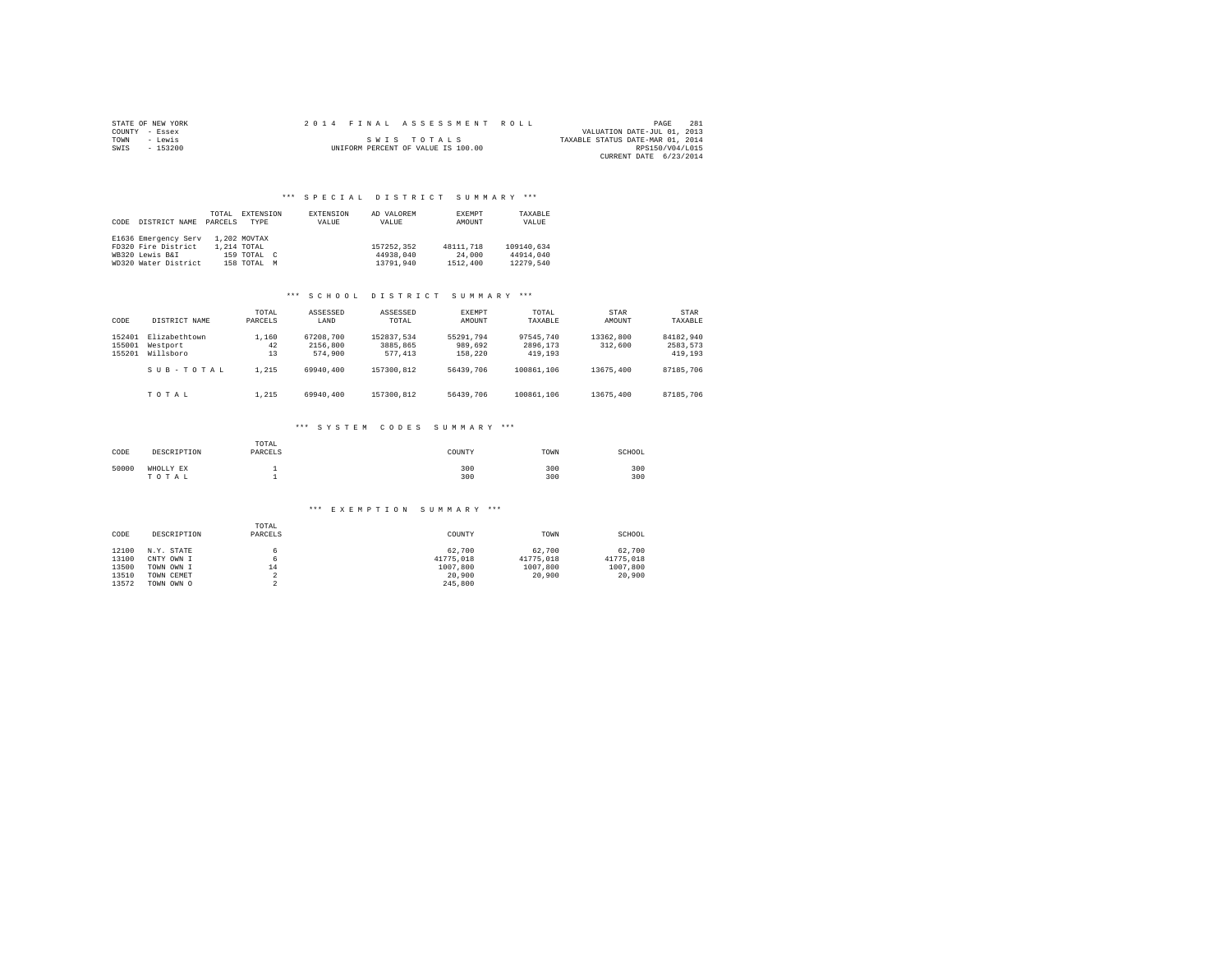|      | STATE OF NEW YORK |  | 2014 FINAL ASSESSMENT ROLL         |                                  | PAGE            | 282 |
|------|-------------------|--|------------------------------------|----------------------------------|-----------------|-----|
|      | COUNTY - Essex    |  |                                    | VALUATION DATE-JUL 01, 2013      |                 |     |
| TOWN | - Lewis           |  | SWIS TOTALS                        | TAXABLE STATUS DATE-MAR 01, 2014 |                 |     |
| SWIS | $-153200$         |  | UNIFORM PERCENT OF VALUE IS 100.00 |                                  | RPS150/V04/L015 |     |
|      |                   |  |                                    | CURRENT DATE 6/23/2014           |                 |     |

|       |                | TOTAL          |           |           |           |
|-------|----------------|----------------|-----------|-----------|-----------|
| CODE  | DESCRIPTION    | PARCELS        | COUNTY    | TOWN      | SCHOOL    |
| 13870 | SPEC DIST      | $\overline{2}$ | 69,700    | 69,700    | 69,700    |
| 25110 | CONST REL      | 3              | 319,100   | 319,100   | 319,100   |
| 25300 | NP ORGANIZ     | 12             | 4684,100  | 4684,100  | 4684,100  |
| 26400 | VOL F DEPT     |                | 148,100   | 148,100   | 148,100   |
| 27350 | PRI CEM        |                | 12,000    | 12,000    | 12,000    |
| 33201 | C TAX SALE     |                | 12,000    | 12,000    |           |
| 33302 | CNTY REFOR     | 5              | 326,200   |           |           |
| 41121 | VET WAR CT     | 36             | 490.395   | 490,395   |           |
| 41131 | VET COM CT     | 24             | 542,025   | 542,025   |           |
| 41141 | VET DIS CT     | 16             | 399,120   | 399,120   |           |
| 41720 | AG DIST C      | 7              | 209,838   | 209,838   | 209,838   |
| 41800 | AGED ALL       | 17             | 732.788   | 732,788   | 772,800   |
| 41834 | STAR<br>SR     | 105            |           |           | 6243.850  |
| 41854 | RES. STAR      | 247            |           |           | 7431,550  |
| 47450 | <b>FISCHER</b> | 15             | 321.329   | 321,329   | 321,329   |
| 47460 | PRIV FOR       | 95             | 7036.021  | 7036.021  | 7036.021  |
|       | TOTAL          | 617            | 58414.934 | 57842.934 | 70114,806 |

| ROLL<br>SEC  | DESCRIPTION       | TOTAL<br>PARCELS | ASSESSED<br>LAND | ASSESSED<br>TOTAL | TAXABLE<br>COUNTY | TAXABLE<br>TOWN | TAXABLE<br>SCHOOL | STAR<br>TAXABLE |  |
|--------------|-------------------|------------------|------------------|-------------------|-------------------|-----------------|-------------------|-----------------|--|
| $\mathbf{1}$ | TAXABLE           | 1,067            | 53565,002        | 99180.502         | 88864.986         | 89436.986       | 90840.514         | 77165.114       |  |
| 3            | STATE OWNED LAND  | 83               | 5291,980         | 5340.440          | 5340.440          | 5340.440        | 5340.440          | 5340.440        |  |
| 5            | SPECIAL FRANCHISE | 8                |                  | 1379,970          | 1379,970          | 1379.970        | 1379,970          | 1379,970        |  |
| 6            | UTILITIES & N.C.  | 9                | 144,800          | 3300.182          | 3300.182          | 3300.182        | 3300.182          | 3300.182        |  |
| 8            | WHOLLY EXEMPT     | 48               | 10938.618        | 48099.718         |                   |                 |                   |                 |  |
| $\star$      | SUB<br>TOTAL      | 1.215            | 69940.400        | 157300.812        | 98885,578         | 99457.578       | 100861,106        | 87185,706       |  |
| $\star\star$ | GRAND TOTAL       | 1.215            | 69940,400        | 157300.812        | 98885,578         | 99457.578       | 100861,106        | 87185,706       |  |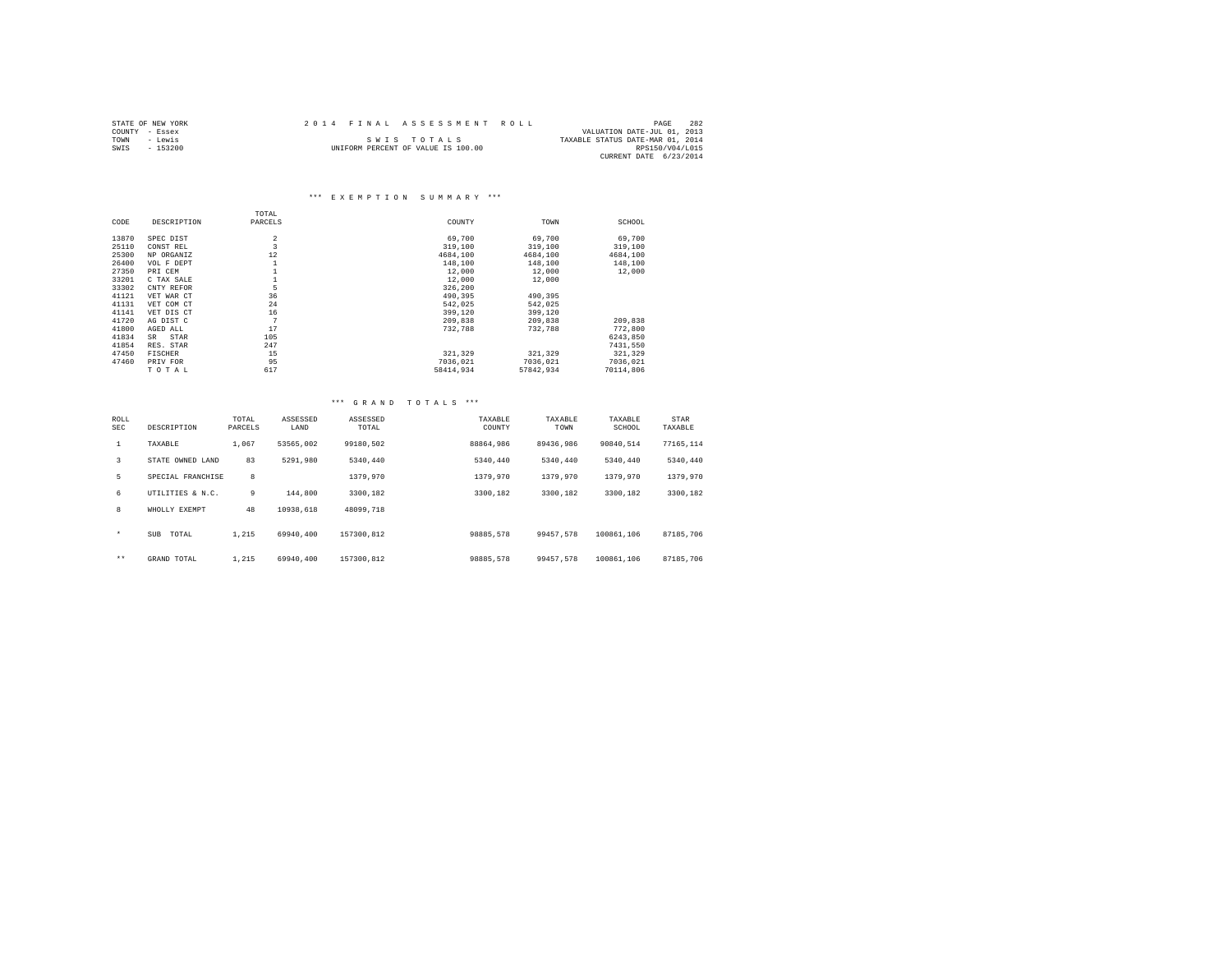| STATE OF NEW YORK | 2014 FINAL ASSESSMENT ROLL         | 283<br>PAGE                      |
|-------------------|------------------------------------|----------------------------------|
| COUNTY - Essex    | TOWN TOTALS                        | VALUATION DATE-JUL 01, 2013      |
| TOWN<br>- Lewis   |                                    | TAXABLE STATUS DATE-MAR 01, 2014 |
| SWIS<br>$-1532$   | UNIFORM PERCENT OF VALUE IS 100.00 | RPS150/V04/L015                  |
|                   |                                    | CURRENT DATE 6/23/2014           |

| CODE | DISTRICT NAME        | TOTAL<br>PARCELS | EXTENSION<br><b>TYPE</b> | EXTENSION<br>VALUE | AD VALOREM<br>VALUE | <b>EXEMPT</b><br>AMOUNT | TAXABLE<br>VALUE |
|------|----------------------|------------------|--------------------------|--------------------|---------------------|-------------------------|------------------|
|      | E1636 Emergency Serv |                  | 1,202 MOVTAX             |                    |                     |                         |                  |
|      | FD320 Fire District  |                  | 1,214 TOTAL              |                    | 157252.352          | 48111.718               | 109140.634       |
|      | WB320 Lewis B&I      |                  | 159 TOTAL C              |                    | 44938,040           | 24,000                  | 44914,040        |
|      | WD320 Water District |                  | 158 TOTAL M              |                    | 13791.940           | 1512,400                | 12279.540        |

#### \*\*\* S C H O O L D I S T R I C T S U M M A R Y \*\*\*

| CODE                       | DISTRICT NAME                          | TOTAL<br>PARCELS  | ASSESSED<br>LAND                 | ASSESSED<br>TOTAL                 | EXEMPT<br>AMOUNT                | TOTAL<br>TAXABLE                 | STAR<br>AMOUNT       | STAR<br>TAXABLE                  |
|----------------------------|----------------------------------------|-------------------|----------------------------------|-----------------------------------|---------------------------------|----------------------------------|----------------------|----------------------------------|
| 152401<br>155001<br>155201 | Elizabethtown<br>Westport<br>Willsboro | 1,160<br>42<br>13 | 67208.700<br>2156,800<br>574,900 | 152837.534<br>3885,865<br>577.413 | 55291.794<br>989,692<br>158,220 | 97545.740<br>2896,173<br>419,193 | 13362,800<br>312,600 | 84182.940<br>2583.573<br>419,193 |
|                            | $S$ II $B - T$ $O$ $T$ $A$ $I$ .       | 1.215             | 69940,400                        | 157300.812                        | 56439.706                       | 100861,106                       | 13675,400            | 87185,706                        |
|                            | TOTAL                                  | 1.215             | 69940,400                        | 157300.812                        | 56439,706                       | 100861,106                       | 13675,400            | 87185,706                        |

### \*\*\* S Y S T E M C O D E S S U M M A R Y \*\*\*

| CODE  | DESCRIPTION        | TOTAL<br>PARCELS | COUNTY     | TOWN       | SCHOOL     |
|-------|--------------------|------------------|------------|------------|------------|
| 50000 | WHOLLY EX<br>TOTAL |                  | 300<br>300 | 300<br>300 | 300<br>300 |

| CODE  | DESCRIPTION | TOTAL<br>PARCELS | COUNTY    | TOWN      | SCHOOL    |
|-------|-------------|------------------|-----------|-----------|-----------|
| 12100 | N.Y. STATE  |                  | 62.700    | 62,700    | 62,700    |
| 13100 | CNTY OWN I  | 6                | 41775.018 | 41775.018 | 41775.018 |
| 13500 | TOWN OWN I  | 14               | 1007.800  | 1007.800  | 1007,800  |
| 13510 | TOWN CEMET  |                  | 20,900    | 20,900    | 20,900    |
| 13572 | TOWN OWN O  |                  | 245,800   |           |           |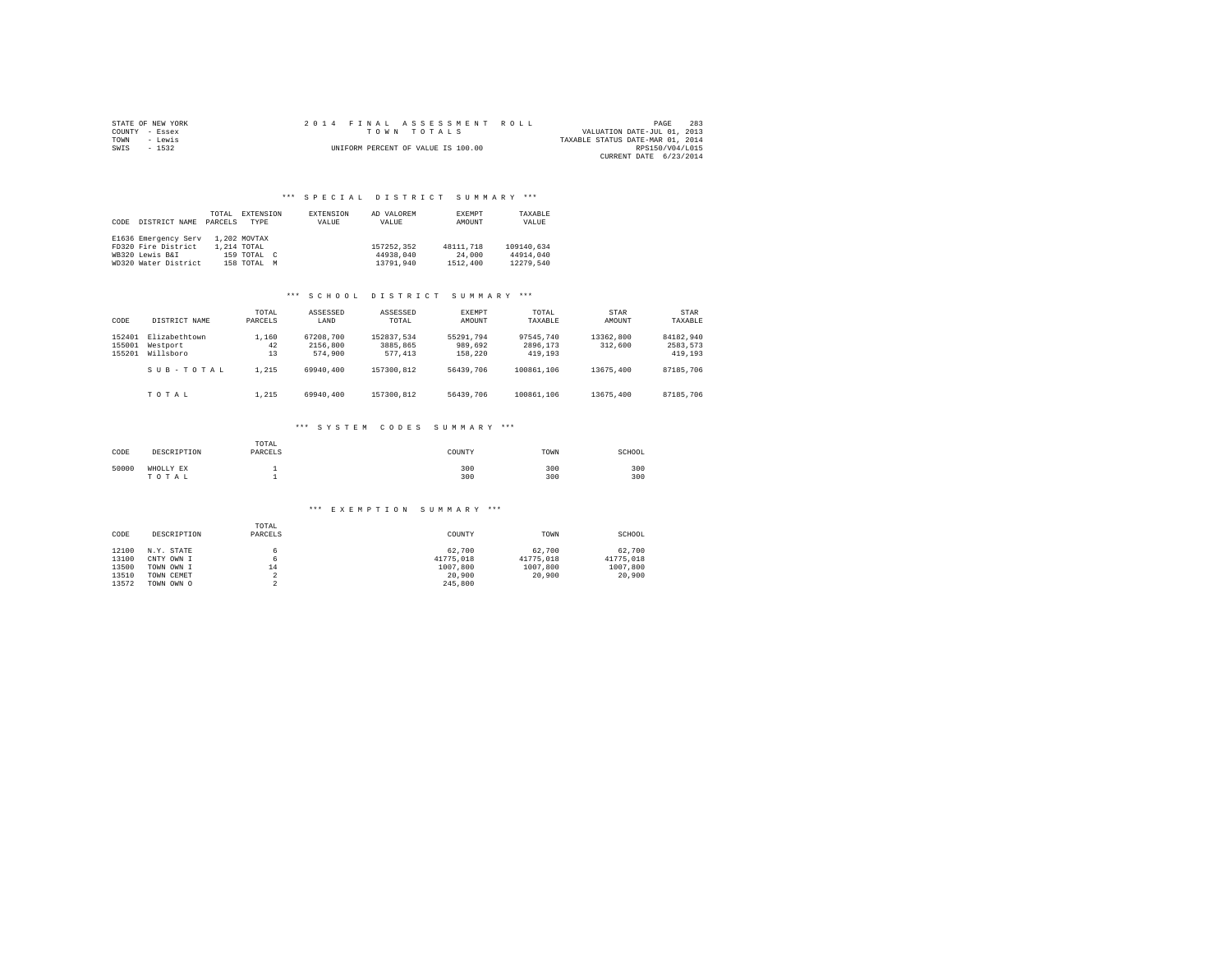|                | STATE OF NEW YORK | 2014 FINAL ASSESSMENT ROLL         |                                  | PAGE            | 284 |
|----------------|-------------------|------------------------------------|----------------------------------|-----------------|-----|
| COUNTY - Essex |                   | TOWN TOTALS                        | VALUATION DATE-JUL 01, 2013      |                 |     |
| TOWN           | - Lewis           |                                    | TAXABLE STATUS DATE-MAR 01, 2014 |                 |     |
| SWIS           | $-1532$           | UNIFORM PERCENT OF VALUE IS 100.00 |                                  | RPS150/V04/L015 |     |
|                |                   |                                    | CURRENT DATE 6/23/2014           |                 |     |

|       |                | TOTAL          |           |           |           |
|-------|----------------|----------------|-----------|-----------|-----------|
| CODE  | DESCRIPTION    | PARCELS        | COUNTY    | TOWN      | SCHOOL    |
| 13870 | SPEC DIST      | $\overline{2}$ | 69,700    | 69,700    | 69,700    |
| 25110 | CONST REL      | 3              | 319,100   | 319,100   | 319,100   |
| 25300 | NP ORGANIZ     | 12             | 4684,100  | 4684.100  | 4684,100  |
| 26400 | VOL F DEPT     | 1              | 148,100   | 148,100   | 148,100   |
| 27350 | PRI CEM        |                | 12,000    | 12,000    | 12,000    |
| 33201 | C TAX SALE     |                | 12,000    | 12,000    |           |
| 33302 | CNTY REFOR     | 5              | 326,200   |           |           |
| 41121 | VET WAR CT     | 36             | 490,395   | 490,395   |           |
| 41131 | VET COM CT     | 24             | 542.025   | 542.025   |           |
| 41141 | VET DIS CT     | 16             | 399,120   | 399,120   |           |
| 41720 | AG DIST C      | 7              | 209,838   | 209,838   | 209,838   |
| 41800 | AGED ALL       | 17             | 732,788   | 732,788   | 772,800   |
| 41834 | STAR<br>SR.    | 105            |           |           | 6243.850  |
| 41854 | RES. STAR      | 247            |           |           | 7431.550  |
| 47450 | <b>FISCHER</b> | 15             | 321,329   | 321,329   | 321,329   |
| 47460 | PRIV FOR       | 95             | 7036.021  | 7036.021  | 7036.021  |
|       | TOTAL          | 617            | 58414,934 | 57842.934 | 70114,806 |

| ROLL<br>SEC  | DESCRIPTION       | TOTAL<br>PARCELS | ASSESSED<br>LAND | ASSESSED<br>TOTAL | TAXABLE<br>COUNTY | TAXABLE<br>TOWN | TAXABLE<br>SCHOOL | STAR<br>TAXABLE |  |
|--------------|-------------------|------------------|------------------|-------------------|-------------------|-----------------|-------------------|-----------------|--|
| $\mathbf{1}$ | TAXABLE           | 1,067            | 53565.002        | 99180.502         | 88864,986         | 89436.986       | 90840.514         | 77165.114       |  |
| 3            | STATE OWNED LAND  | 83               | 5291,980         | 5340.440          | 5340.440          | 5340.440        | 5340.440          | 5340,440        |  |
| 5            | SPECIAL FRANCHISE | 8                |                  | 1379,970          | 1379,970          | 1379.970        | 1379,970          | 1379,970        |  |
| 6            | UTILITIES & N.C.  | 9                | 144,800          | 3300.182          | 3300.182          | 3300.182        | 3300.182          | 3300.182        |  |
| 8            | WHOLLY EXEMPT     | 48               | 10938.618        | 48099,718         |                   |                 |                   |                 |  |
| $\star$      | SUB<br>TOTAL      | 1.215            | 69940.400        | 157300.812        | 98885,578         | 99457.578       | 100861,106        | 87185.706       |  |
| $\star\star$ | GRAND TOTAL       | 1.215            | 69940.400        | 157300.812        | 98885,578         | 99457.578       | 100861,106        | 87185,706       |  |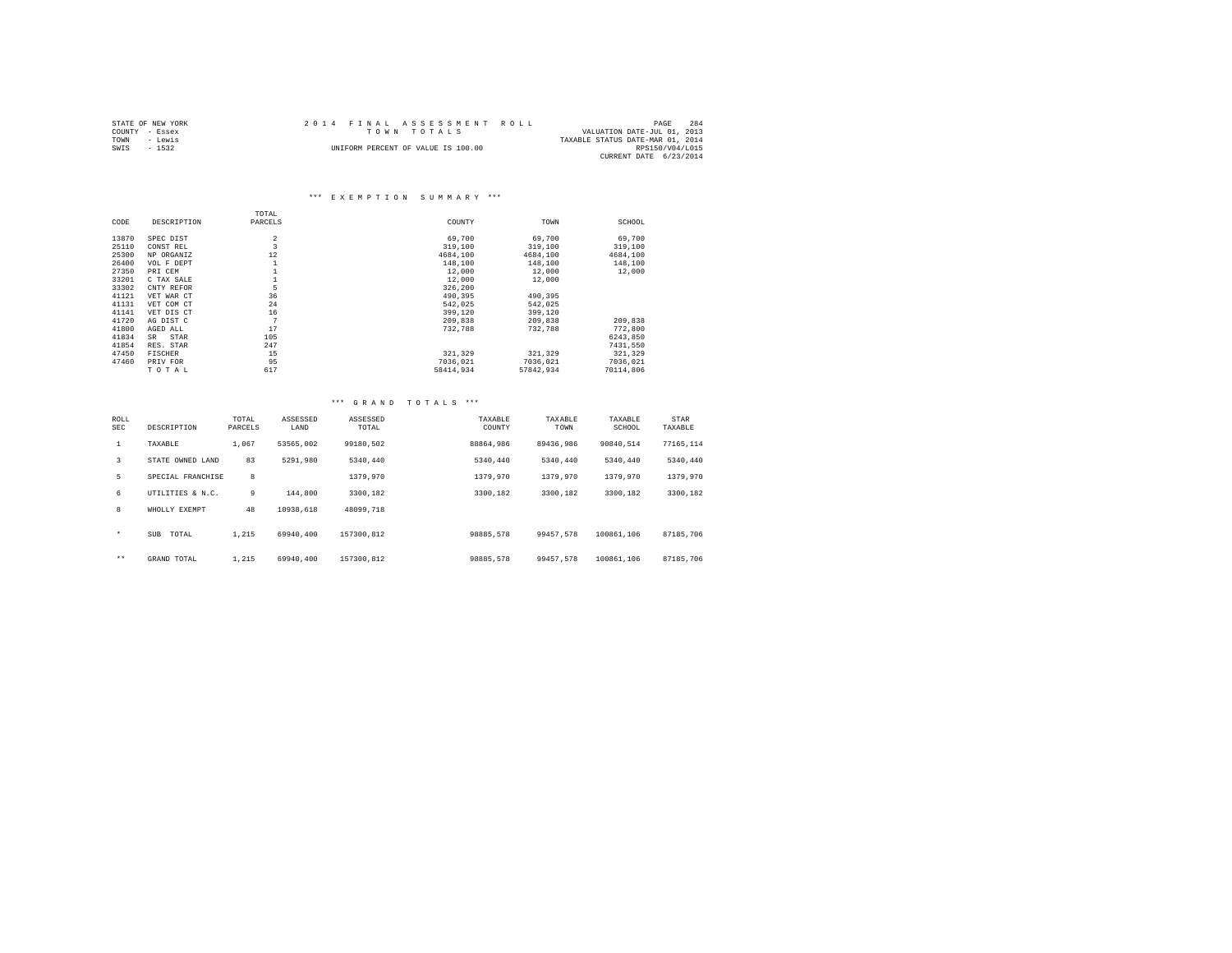| STATE OF NEW YORK<br>- Essex<br>COUNTY<br>- Lewis<br>TOWN<br>$-153200$<br>SWIS |                                                                                         | OWNERS NAME SEQUENCE | 2014 FINAL ASSESSMENT ROLL<br>OMITTED & PRO-RATED TAX SECTION OF THE ROLL - 9<br>INIFORM PERCENT OF VALUE IS 100.00 | PAGE<br>VALUATION DATE-JUL 01, 2013<br>TAXABLE STATUS DATE-MAR 01, 2014                      |
|--------------------------------------------------------------------------------|-----------------------------------------------------------------------------------------|----------------------|---------------------------------------------------------------------------------------------------------------------|----------------------------------------------------------------------------------------------|
| TAX MAP PARCEL NUMBER<br>CURRENT OWNERS NAME<br>CURRENT OWNERS ADDRESS         | PROPERTY LOCATION & CLASS ASSESSMENT<br>SCHOOL DISTRICT<br>PARCEL SIZE/GRID COORD TOTAL | LAND                 | TAX DESCRIPTION<br>SPECIAL DISTRICTS                                                                                | EXEMPTION CODE-----------------COUNTY-------TOWN------SCHOOL<br>TAXABLE VALUE<br>ACCOUNT NO. |
|                                                                                | 9277 US Route 9                                                                         |                      |                                                                                                                     | 635J174021                                                                                   |
| 38.3-1-21.100/2014                                                             | 210 1 Family Res                                                                        |                      | COUNTY<br>TAXABLE VALUE                                                                                             | 81,400                                                                                       |
| Smith Deborah L                                                                | Elizabethtown 152401                                                                    | 33,700               | TOWN<br>TAXABLE VALUE                                                                                               | 81,400                                                                                       |
| McDougal Kalvin S                                                              | Essex Tract 10                                                                          | 81,400               | SCHOOL<br>TAXABLE VALUE                                                                                             | 81,400                                                                                       |
| PO Box 458                                                                     | SECT 520RPTL OMITTED TAX                                                                |                      | OT902 Omitted tax C                                                                                                 | 34.49 MT                                                                                     |
| Elizabethtown, NY 12932                                                        | FROM THE 2014 TAX ROLL                                                                  |                      | OT903 Omitted tax T                                                                                                 | 41.73 MT                                                                                     |
|                                                                                | EAST-0705216 NRTH-1575359                                                               |                      | OT904 Omitted tax S                                                                                                 | 776.00 MT                                                                                    |
|                                                                                | DEED BOOK 1731 PG-81<br>FULL MARKET VALUE                                               | 81,400               |                                                                                                                     |                                                                                              |
|                                                                                |                                                                                         |                      |                                                                                                                     |                                                                                              |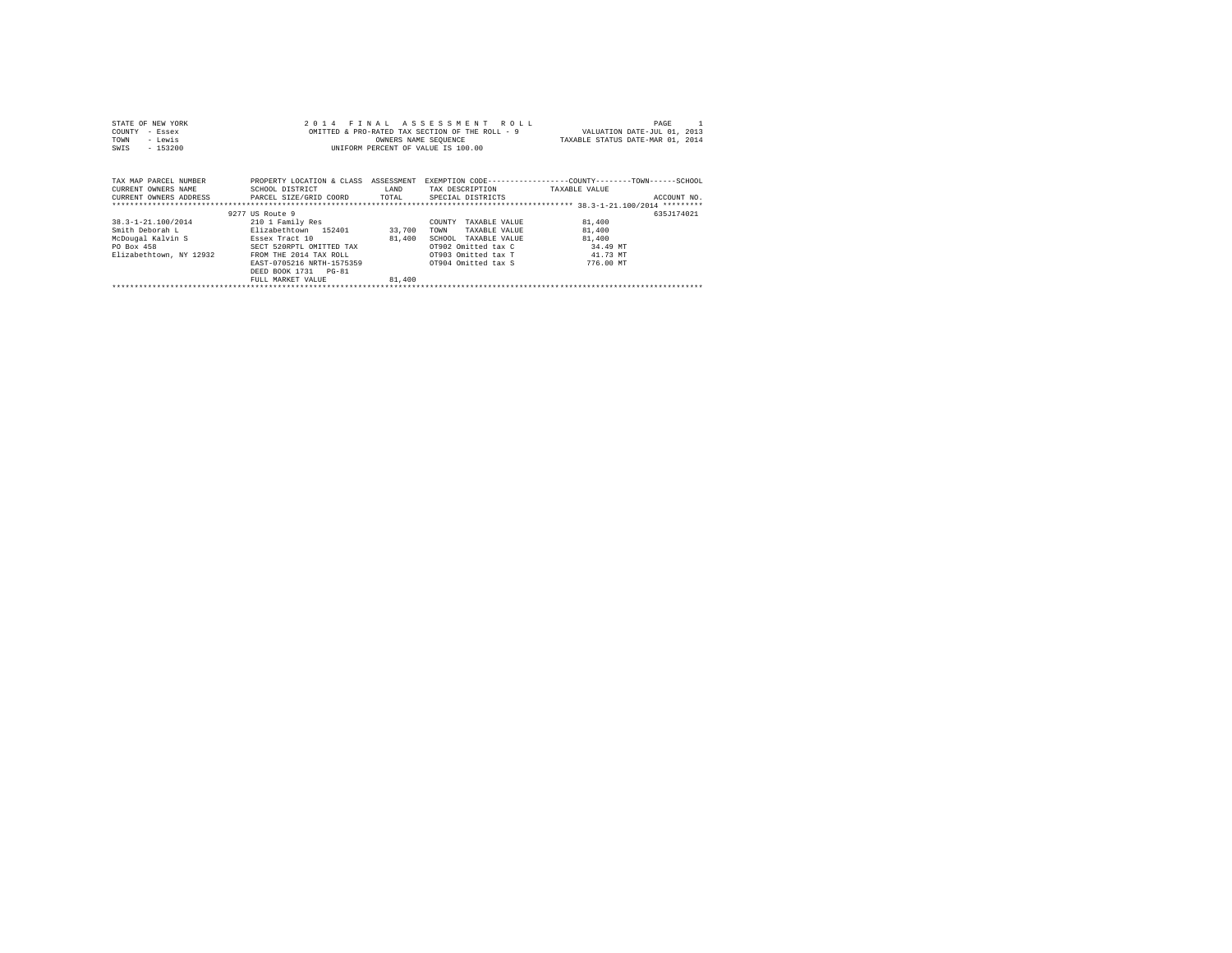| STATE OF NEW YORK | 2014 FINAL ASSESSMENT ROLL                      | PAGE                             |
|-------------------|-------------------------------------------------|----------------------------------|
| COUNTY - Essex    | OMITTED & PRO-RATED TAX SECTION OF THE ROLL - 9 | VALUATION DATE-JUL 01, 2013      |
| - Lewis<br>TOWN   |                                                 | TAXABLE STATUS DATE-MAR 01, 2014 |
| SWIS<br>$-153200$ |                                                 | RPS150/V04/L015                  |
|                   | UNIFORM PERCENT OF VALUE IS 100.00              | CURRENT DATE 6/23/2014           |
|                   |                                                 |                                  |
|                   | ROLL SUB SECTION- - TOTALS                      |                                  |

# \*\*\* O U T S T A N D I N G T A X S U M M A R Y \*\*\*

| CODE  | DISTRICT NAME | TOTAL.<br>PARCELS | <b>EXTENSION</b><br><b>TYPE</b> | VALUE  |
|-------|---------------|-------------------|---------------------------------|--------|
| OT902 | Omitted tax C |                   | MOVTAX                          | 34.49  |
| OT903 | Omitted tax T |                   | MOVTAX                          | 41.73  |
| OT904 | Omitted tax S |                   | MOVTAX                          | 776.00 |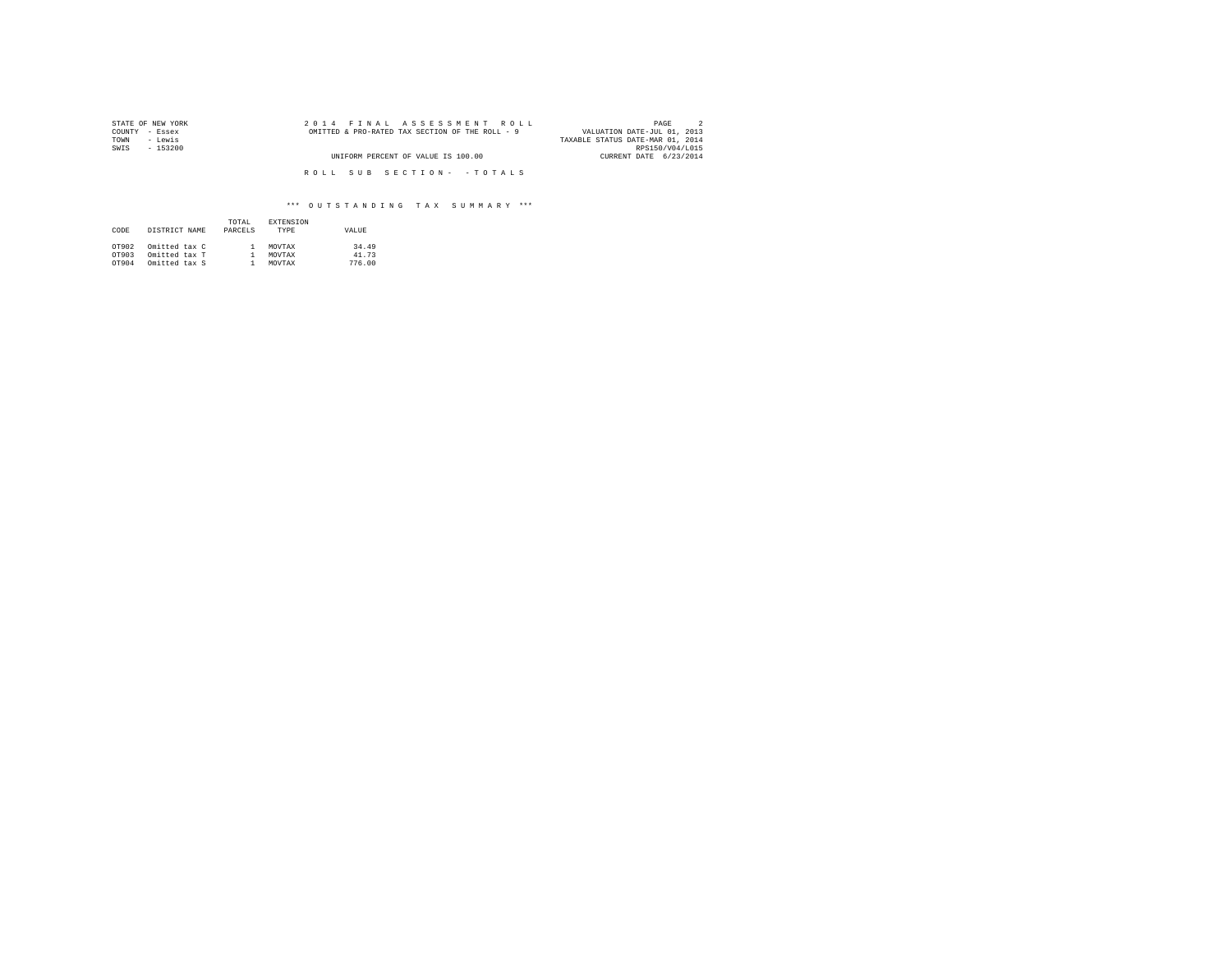| STATE OF NEW YORK | 2014 FINAL ASSESSMENT ROLL                      | PAGE                             |
|-------------------|-------------------------------------------------|----------------------------------|
| COUNTY - Essex    | OMITTED & PRO-RATED TAX SECTION OF THE ROLL - 9 | VALUATION DATE-JUL 01, 2013      |
| TOWN<br>- Lewis   |                                                 | TAXABLE STATUS DATE-MAR 01, 2014 |
| $-153200$<br>SWIS | UNIFORM PERCENT OF VALUE IS 100.00              | RPS150/V04/L015                  |
|                   |                                                 | CURRENT DATE 6/23/2014           |

# \*\*\* O U T S T A N D I N G T A X S U M M A R Y \*\*\*

| CODE  | DISTRICT NAME | TOTAL.<br>PARCELS | <b>EXTENSION</b><br><b>TYPE</b> | VALUE  |
|-------|---------------|-------------------|---------------------------------|--------|
| OT902 | Omitted tax C |                   | MOVTAX                          | 34.49  |
| OT903 | Omitted tax T |                   | MOVTAX                          | 41.73  |
| OT904 | Omitted tax S |                   | MOVTAX                          | 776.00 |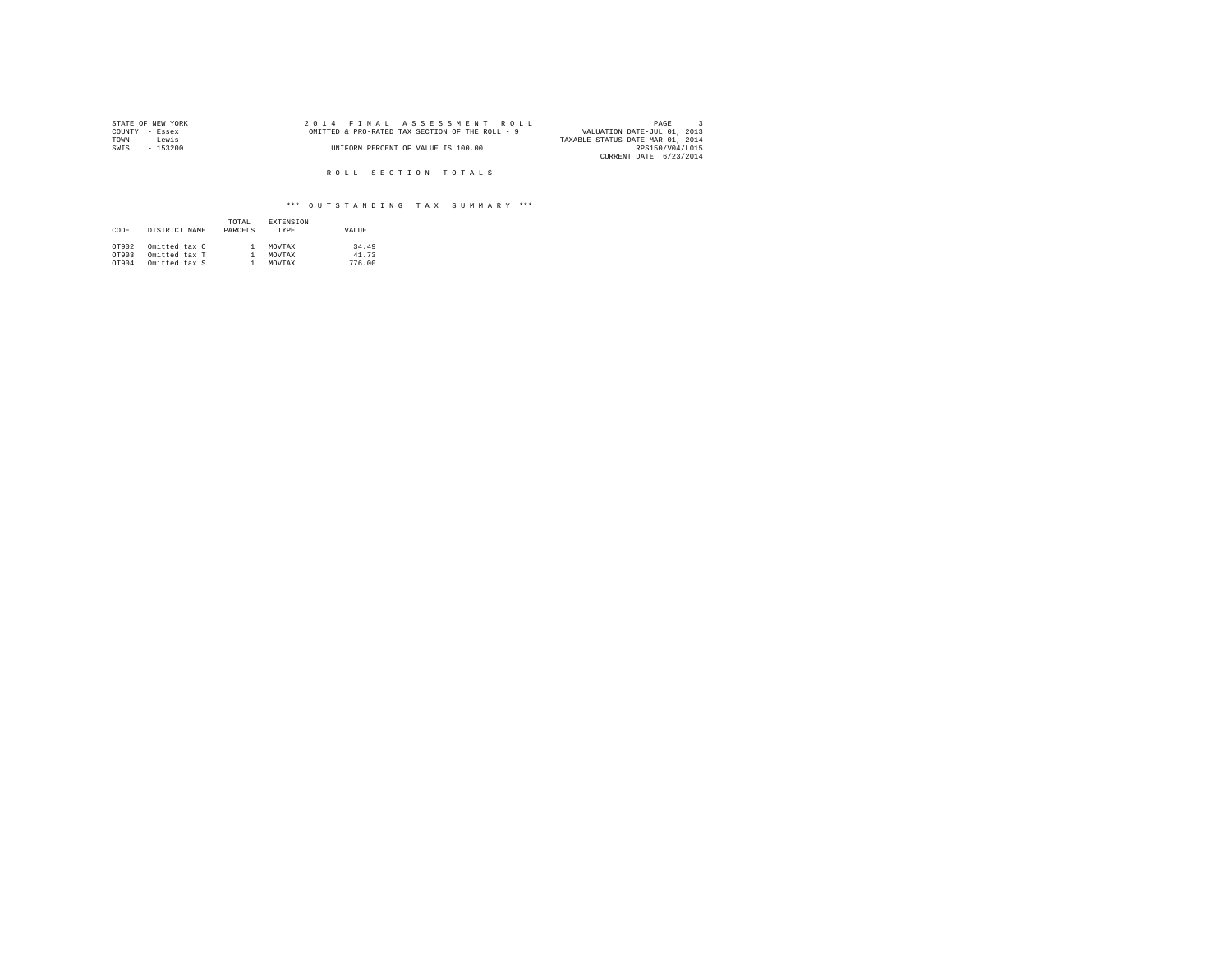|                | STATE OF NEW YORK | 2014 FINAL ASSESSMENT ROLL |                                    |                                  | PAGE            |  |
|----------------|-------------------|----------------------------|------------------------------------|----------------------------------|-----------------|--|
| COUNTY - Essex |                   |                            |                                    | VALUATION DATE-JUL 01, 2013      |                 |  |
| TOWN           | - Lewis           |                            | SWIS TOTALS                        | TAXABLE STATUS DATE-MAR 01, 2014 |                 |  |
| SWIS           | $-153200$         |                            | UNIFORM PERCENT OF VALUE IS 100.00 |                                  | RPS150/V04/L015 |  |
|                |                   |                            |                                    | CURRENT DATE 6/23/2014           |                 |  |

# \*\*\* O U T S T A N D I N G T A X S U M M A R Y \*\*\*

| CODE  | DISTRICT NAME | TOTAL<br>PARCELS | <b>EXTENSION</b><br>TYPE | VALUE  |
|-------|---------------|------------------|--------------------------|--------|
| OT902 | Omitted tax C |                  | MOVTAX                   | 34.49  |
| OT903 | Omitted tax T |                  | MOVTAX                   | 41.73  |
| OT904 | Omitted tax S |                  | MOVTAX                   | 776.00 |